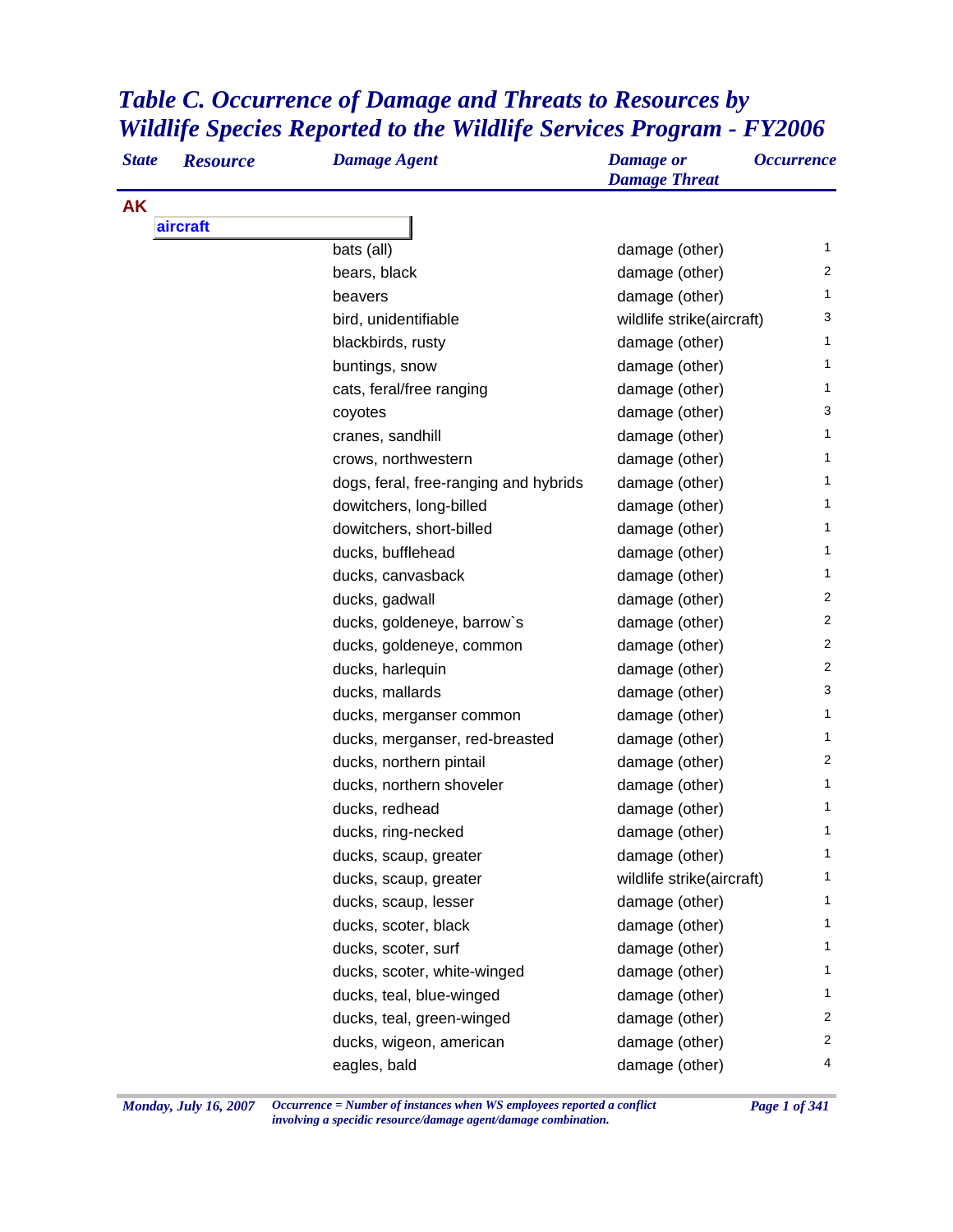| <b>State</b> | <b>Resource</b> |  |
|--------------|-----------------|--|
|              |                 |  |

**AK**

| <b>State</b> | <b>Resource</b> | <b>Damage Agent</b>                   | <b>Damage</b> or<br><b>Damage Threat</b> | <i><b>Occurrence</b></i> |
|--------------|-----------------|---------------------------------------|------------------------------------------|--------------------------|
| AK           |                 |                                       |                                          |                          |
|              | aircraft        |                                       |                                          |                          |
|              |                 | eagles, golden                        | damage (other)                           | 1                        |
|              |                 | falcons, american kestrels            | damage (other)                           | 1                        |
|              |                 | falcons, gyrfalcon                    | damage (other)                           | 1                        |
|              |                 | falcons, merlin                       | damage (other)                           | 1                        |
|              |                 | falcons, peregrine                    | damage (other)                           | 1                        |
|              |                 | foxes, arctic                         | damage (other)                           | 1                        |
|              |                 | foxes, red                            | damage (other)                           | 2                        |
|              |                 | geese, aleutian cackling              | damage (other)                           | 1                        |
|              |                 | geese, bean                           | damage (other)                           | 1                        |
|              |                 | geese, canada                         | damage (other)                           | 3                        |
|              |                 | geese, feral                          | damage (other)                           | 1                        |
|              |                 | godwits, bar-tailed                   | damage (other)                           | 1                        |
|              |                 | grebes, horned                        | damage (other)                           | 1                        |
|              |                 | grebes, red-necked                    | damage (other)                           | 1                        |
|              |                 | grouse, ruffed                        | damage (other)                           | 1                        |
|              |                 | grouse, spruce                        | damage (other)                           | 1                        |
|              |                 | gulls, bonaparte's                    | damage (other)                           | 1                        |
|              |                 | gulls, glaucous                       | damage (other)                           | 1                        |
|              |                 | gulls, glaucous-winged                | damage (other)                           | 4                        |
|              |                 | gulls, herring                        | damage (other)                           | 3                        |
|              |                 | gulls, mew                            | damage (other)                           | 4                        |
|              |                 | hares, snowshoe                       | damage (other)                           | 1                        |
|              |                 | hawks, goshawk, northern              | damage (other)                           | $\overline{c}$           |
|              |                 | hawks, harrier, northern (marsh hawks | damage (other)                           | $\overline{c}$           |
|              |                 | hawks, red-tailed                     | damage (other)                           | $\overline{c}$           |
|              |                 | hawks, rough-legged                   | damage (other)                           | 2                        |
|              |                 | hawks, sharp-shinned                  | damage (other)                           | 1                        |
|              |                 | hawks, swainson's                     | damage (other)                           | 1                        |
|              |                 | herons, great blue                    | damage (other)                           | 1                        |
|              |                 | kittiwakes, black-legged              | damage (other)                           | 1                        |
|              |                 | kittiwakes, red-legged                | damage (other)                           | 1                        |
|              |                 | longspurs, lapland                    | damage (other)                           | 1                        |
|              |                 | loons, arctic                         | damage (other)                           | 1                        |
|              |                 | loons, common                         | damage (other)                           | 1                        |
|              |                 | loons, pacific                        | damage (other)                           | 1                        |
|              |                 | loons, red-throated                   | damage (other)                           | 1                        |
|              |                 | loons, yellow-billed                  | damage (other)                           | 1                        |
|              |                 | lynx                                  | damage (other)                           | 1                        |
|              |                 | magpies, black-billed                 | damage (other)                           | 3                        |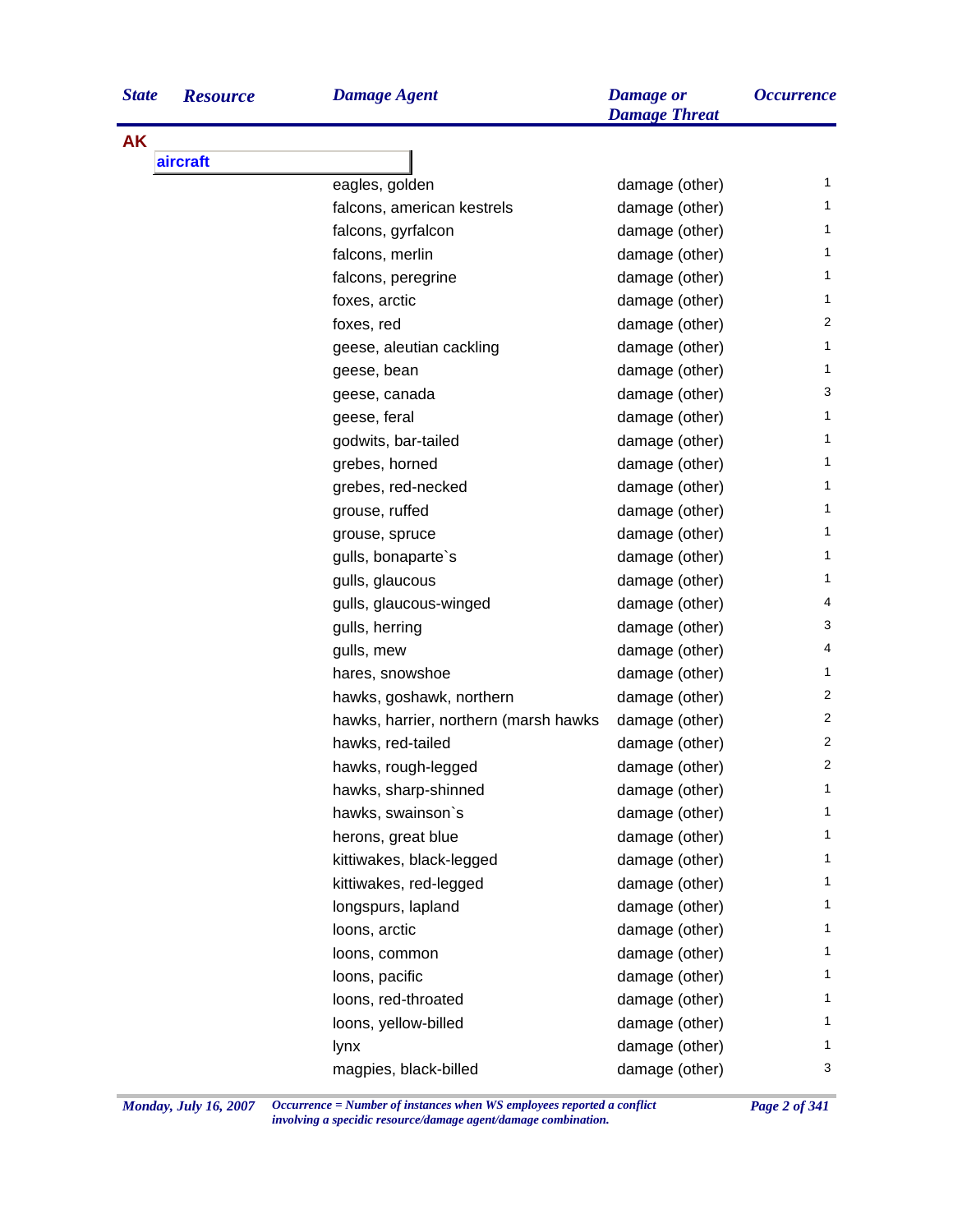| <b>State</b> | <b>Resource</b> | <b>Damage Agent</b>       | <b>Damage</b> or<br><b>Damage Threat</b> | <i><b>Occurrence</b></i> |
|--------------|-----------------|---------------------------|------------------------------------------|--------------------------|
| <b>AK</b>    |                 |                           |                                          |                          |
|              | aircraft        |                           |                                          |                          |
|              |                 | mice, deer (all)          | damage (other)                           | 1                        |
|              |                 | moose                     | damage (other)                           | 3                        |
|              |                 | ospreys                   | damage (other)                           | 1.                       |
|              |                 | owls, boreal              | damage (other)                           | 1                        |
|              |                 | owls, great horned        | damage (other)                           | 1                        |
|              |                 | owls, northern hawk       | damage (other)                           | 1                        |
|              |                 | owls, short-eared         | damage (other)                           | 1.                       |
|              |                 | phalaropes, red-necked    | damage (other)                           | 1                        |
|              |                 | pheasants, ring-necked    | damage (other)                           | 1                        |
|              |                 | pigeons, feral (rock)     | damage (other)                           | 3                        |
|              |                 | pipits, american          | damage (other)                           | 1                        |
|              |                 | plovers, golden, american | damage (other)                           | 1                        |
|              |                 | plovers, golden, american | wildlife strike(aircraft)                | 1                        |
|              |                 | plovers, golden, pacific  | damage (other)                           | 1.                       |
|              |                 | plovers, semipalmated     | damage (other)                           | 1.                       |
|              |                 | porcupines                | damage (other)                           | 1                        |
|              |                 | porcupines                | wildlife strike(aircraft)                | 3                        |
|              |                 | quail (all)               | damage (other)                           | 1.                       |
|              |                 | rabbits, feral            | damage (other)                           | 1.                       |
|              |                 | ravens, common            | damage (other)                           | 6                        |
|              |                 | ravens, common            | wildlife strike(aircraft)                | 1                        |
|              |                 | redpolls, common          | damage (other)                           | 1.                       |
|              |                 | robins, american          | damage (other)                           | 1.                       |
|              |                 | sandpipers, common        | damage (other)                           | 1                        |
|              |                 | sandpipers, least         | damage (other)                           | 1                        |
|              |                 | shrews (all)              | damage (other)                           | 1                        |
|              |                 | shrikes (all)             | damage (other)                           | 1                        |
|              |                 | snipes, common            | damage (other)                           | 1.                       |
|              |                 | squirrels, red            | damage (other)                           | 1.                       |
|              |                 | starlings, european       | damage (other)                           | 1.                       |
|              |                 | swallows, bank            | damage (other)                           | 1.                       |
|              |                 | swallows, cliff           | damage (other)                           | 1.                       |
|              |                 | swallows, tree            | damage (other)                           | 1.                       |
|              |                 | swallows, violet-green    | damage (other)                           | 1                        |
|              |                 | swans, tundra             | damage (other)                           | 1.                       |
|              |                 | terns, arctic             | damage (other)                           | 1.                       |
|              |                 | voles (all)               | damage (other)                           | 1.                       |
|              |                 | waxwings, bohemian        | damage (other)                           | 1.                       |
|              |                 | weasels (all)             | damage (other)                           | 1                        |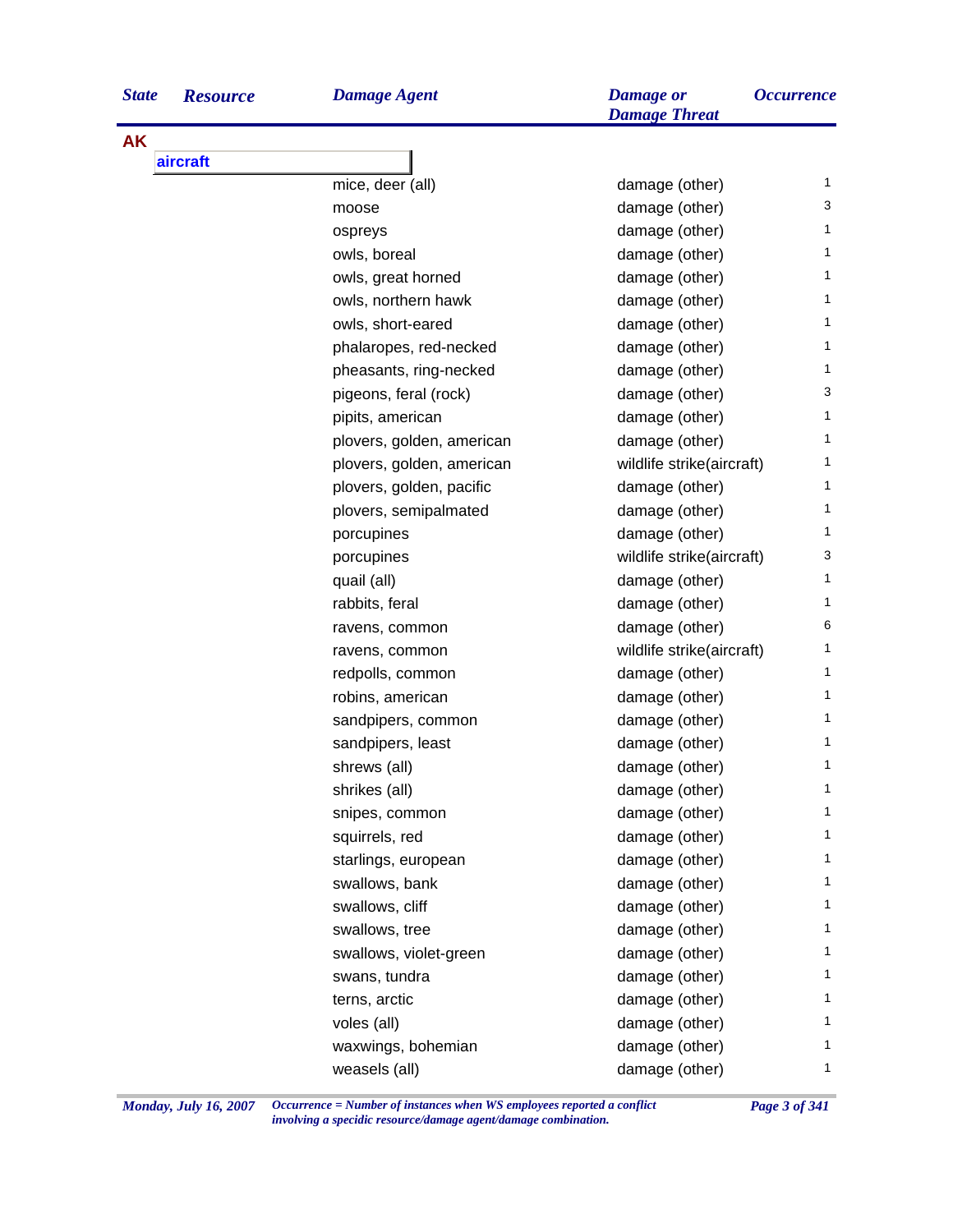| <b>State</b> | <b>Resource</b>             | <b>Damage Agent</b>      | <b>Damage</b> or<br><b>Damage Threat</b>                        | <i><b>Occurrence</b></i> |
|--------------|-----------------------------|--------------------------|-----------------------------------------------------------------|--------------------------|
| <b>AK</b>    |                             |                          |                                                                 |                          |
|              | aircraft                    |                          |                                                                 |                          |
|              |                             | whimbrels                | damage (other)                                                  | 1                        |
|              |                             | yellowlegs, greater      | damage (other)                                                  | 1                        |
|              |                             | yellowlegs, lesser       | damage (other)                                                  | 1                        |
|              |                             | z-passerines (other)     | wildlife strike(aircraft)                                       | 2                        |
|              |                             |                          | <b>Subtotal Occurrence of Damage or Threat by Resource Type</b> | 164                      |
|              | birds, ducks, wild (other)  |                          |                                                                 |                          |
|              |                             | foxes, arctic            | damage (other)                                                  | 1                        |
|              |                             |                          | <b>Subtotal Occurrence of Damage or Threat by Resource Type</b> | 1                        |
|              | buildings, non-residential  |                          |                                                                 |                          |
|              |                             | gulls, herring           | damage (other)                                                  | 1                        |
|              |                             | gulls, herring           | droppings                                                       | 17                       |
|              |                             | gulls, mew               | damage (other)                                                  | 3                        |
|              |                             | gulls, mew               | droppings                                                       | 26                       |
|              |                             | gulls, mew               | harassment                                                      | 1                        |
|              |                             | magpies, black-billed    | droppings                                                       | 1                        |
|              |                             | pigeons, feral (rock)    | droppings                                                       | 7                        |
|              |                             | rabbits, feral           | damage (other)                                                  | 2                        |
|              |                             | ravens, common           | damage (other)                                                  | 2                        |
|              |                             | starlings, european      | droppings                                                       | $\mathbf{1}$             |
|              |                             |                          | <b>Subtotal Occurrence of Damage or Threat by Resource Type</b> | 61                       |
|              | buildings, residential      |                          |                                                                 |                          |
|              |                             | pigeons, feral (rock)    | droppings                                                       | 4                        |
|              |                             | starlings, european      | droppings                                                       | 1                        |
|              |                             |                          | <b>Subtotal Occurrence of Damage or Threat by Resource Type</b> | 5                        |
|              | equipment/machinery (other) |                          |                                                                 |                          |
|              |                             | gulls, herring           | droppings                                                       | 1                        |
|              |                             | gulls, mew               | droppings                                                       | $\mathbf{1}$             |
|              |                             | ravens, common           | damage (other)                                                  | $\mathbf{1}$             |
|              |                             |                          | <b>Subtotal Occurrence of Damage or Threat by Resource Type</b> | 3                        |
|              | hith/sfty, human (aviation) |                          |                                                                 |                          |
|              |                             | bats (all)               | damage (other)                                                  | 1                        |
|              |                             | bears, black             | damage (other)                                                  | 2                        |
|              |                             | beavers                  | damage (other)                                                  | $\overline{c}$           |
|              |                             | bird, unidentifiable     | damage threat                                                   | 1                        |
|              |                             | blackbirds, rusty        | damage (other)                                                  | $\mathbf{1}$             |
|              |                             | buntings, snow           | damage (other)                                                  | 1                        |
|              |                             | cats, feral/free ranging | damage (other)                                                  | $\mathbf{1}$             |
|              |                             | coyotes                  | damage (other)                                                  | 3                        |
|              |                             | cranes, sandhill         | damage (other)                                                  | 1                        |

*Monday, July 16, 2007 Occurrence = Number of instances when WS employees reported a conflict Page 4 of 341 involving a specidic resource/damage agent/damage combination.*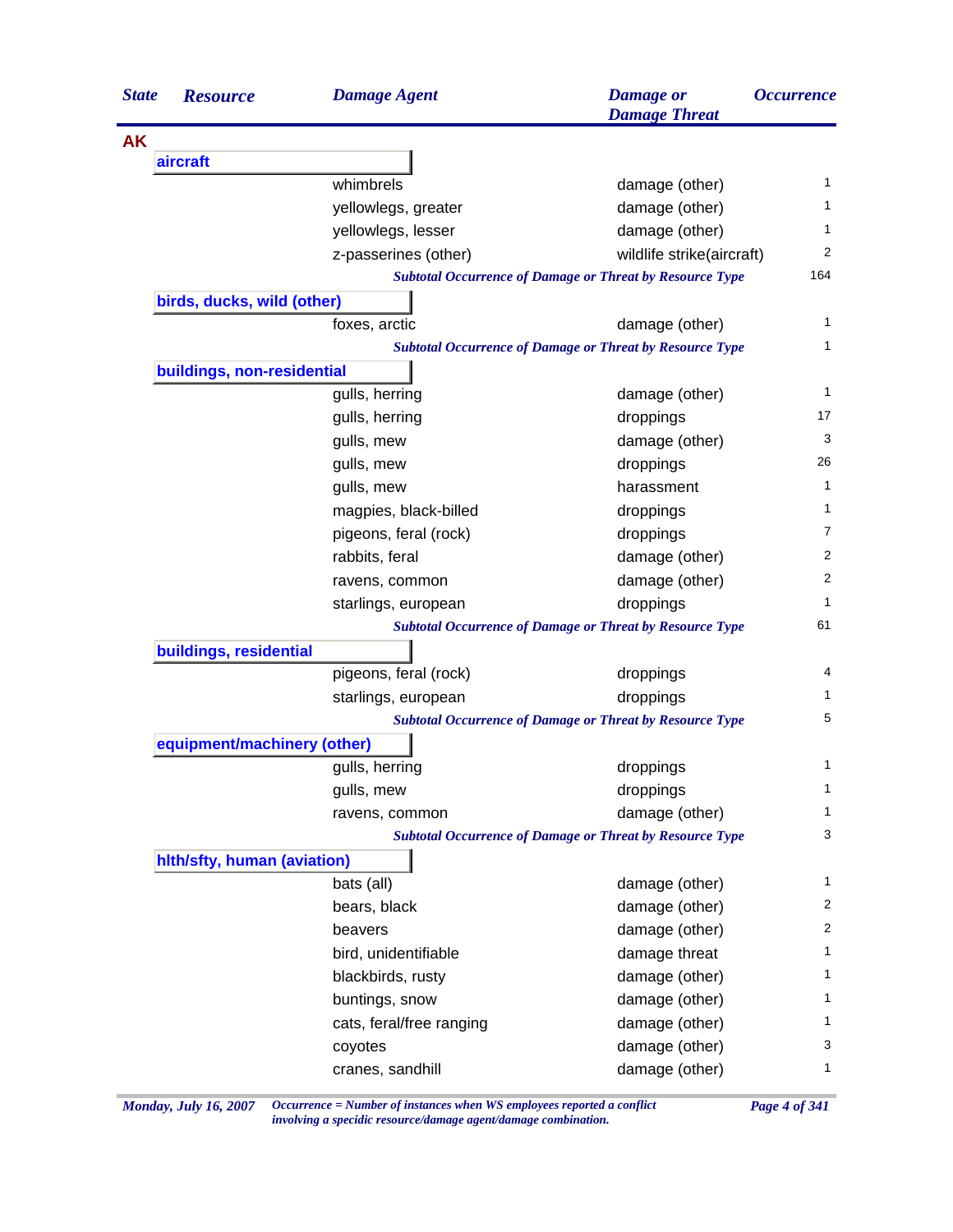**AK**

| <b>Resource</b><br>е        | <b>Damage Agent</b>                                                                                                                                                                                                                                                                                                                                                                                                                                                                                                                                                                                                                                                                                                                                                                                                                                                                                                                                                                                                                                                                                                                                                                                                               | <b>Damage</b> or<br><b>Damage Threat</b> |    |  |  |
|-----------------------------|-----------------------------------------------------------------------------------------------------------------------------------------------------------------------------------------------------------------------------------------------------------------------------------------------------------------------------------------------------------------------------------------------------------------------------------------------------------------------------------------------------------------------------------------------------------------------------------------------------------------------------------------------------------------------------------------------------------------------------------------------------------------------------------------------------------------------------------------------------------------------------------------------------------------------------------------------------------------------------------------------------------------------------------------------------------------------------------------------------------------------------------------------------------------------------------------------------------------------------------|------------------------------------------|----|--|--|
| hith/sfty, human (aviation) |                                                                                                                                                                                                                                                                                                                                                                                                                                                                                                                                                                                                                                                                                                                                                                                                                                                                                                                                                                                                                                                                                                                                                                                                                                   |                                          |    |  |  |
|                             | <b>Occurrence</b><br>1<br>crows, northwestern<br>damage (other)<br>1<br>dogs, feral, free-ranging and hybrids<br>damage (other)<br>dowitchers, long-billed<br>damage (other)<br>1<br>dowitchers, short-billed<br>damage (other)<br>1<br>1<br>ducks, bufflehead<br>damage (other)<br>ducks, canvasback<br>damage (other)<br>1<br>2<br>ducks, gadwall<br>damage (other)<br>2<br>ducks, goldeneye, barrow's<br>damage (other)<br>2<br>ducks, goldeneye, common<br>damage (other)<br>2<br>ducks, harlequin<br>damage (other)<br>3<br>ducks, mallards<br>damage (other)<br>1<br>damage (other)<br>ducks, merganser common<br>1<br>damage (other)<br>ducks, merganser, red-breasted<br>2<br>ducks, northern pintail<br>damage (other)<br>1<br>ducks, northern shoveler<br>damage (other)<br>ducks, redhead<br>damage (other)<br>1<br>1<br>ducks, ring-necked<br>damage (other)<br>damage (other)<br>1<br>ducks, scaup, greater<br>damage (other)<br>1<br>ducks, scaup, lesser<br>ducks, scoter, black<br>damage (other)<br>1<br>1<br>ducks, scoter, surf<br>damage (other)<br>damage (other)<br>1<br>ducks, scoter, white-winged<br>damage (other)<br>1<br>ducks, teal, blue-winged<br>2<br>damage (other)<br>ducks, teal, green-winged |                                          |    |  |  |
|                             |                                                                                                                                                                                                                                                                                                                                                                                                                                                                                                                                                                                                                                                                                                                                                                                                                                                                                                                                                                                                                                                                                                                                                                                                                                   |                                          |    |  |  |
|                             |                                                                                                                                                                                                                                                                                                                                                                                                                                                                                                                                                                                                                                                                                                                                                                                                                                                                                                                                                                                                                                                                                                                                                                                                                                   |                                          |    |  |  |
|                             |                                                                                                                                                                                                                                                                                                                                                                                                                                                                                                                                                                                                                                                                                                                                                                                                                                                                                                                                                                                                                                                                                                                                                                                                                                   |                                          |    |  |  |
|                             |                                                                                                                                                                                                                                                                                                                                                                                                                                                                                                                                                                                                                                                                                                                                                                                                                                                                                                                                                                                                                                                                                                                                                                                                                                   |                                          |    |  |  |
|                             |                                                                                                                                                                                                                                                                                                                                                                                                                                                                                                                                                                                                                                                                                                                                                                                                                                                                                                                                                                                                                                                                                                                                                                                                                                   |                                          |    |  |  |
|                             |                                                                                                                                                                                                                                                                                                                                                                                                                                                                                                                                                                                                                                                                                                                                                                                                                                                                                                                                                                                                                                                                                                                                                                                                                                   |                                          |    |  |  |
|                             |                                                                                                                                                                                                                                                                                                                                                                                                                                                                                                                                                                                                                                                                                                                                                                                                                                                                                                                                                                                                                                                                                                                                                                                                                                   |                                          |    |  |  |
|                             |                                                                                                                                                                                                                                                                                                                                                                                                                                                                                                                                                                                                                                                                                                                                                                                                                                                                                                                                                                                                                                                                                                                                                                                                                                   |                                          |    |  |  |
|                             |                                                                                                                                                                                                                                                                                                                                                                                                                                                                                                                                                                                                                                                                                                                                                                                                                                                                                                                                                                                                                                                                                                                                                                                                                                   |                                          |    |  |  |
|                             |                                                                                                                                                                                                                                                                                                                                                                                                                                                                                                                                                                                                                                                                                                                                                                                                                                                                                                                                                                                                                                                                                                                                                                                                                                   |                                          |    |  |  |
|                             |                                                                                                                                                                                                                                                                                                                                                                                                                                                                                                                                                                                                                                                                                                                                                                                                                                                                                                                                                                                                                                                                                                                                                                                                                                   |                                          |    |  |  |
|                             |                                                                                                                                                                                                                                                                                                                                                                                                                                                                                                                                                                                                                                                                                                                                                                                                                                                                                                                                                                                                                                                                                                                                                                                                                                   |                                          |    |  |  |
|                             |                                                                                                                                                                                                                                                                                                                                                                                                                                                                                                                                                                                                                                                                                                                                                                                                                                                                                                                                                                                                                                                                                                                                                                                                                                   |                                          |    |  |  |
|                             |                                                                                                                                                                                                                                                                                                                                                                                                                                                                                                                                                                                                                                                                                                                                                                                                                                                                                                                                                                                                                                                                                                                                                                                                                                   |                                          |    |  |  |
|                             |                                                                                                                                                                                                                                                                                                                                                                                                                                                                                                                                                                                                                                                                                                                                                                                                                                                                                                                                                                                                                                                                                                                                                                                                                                   |                                          |    |  |  |
|                             |                                                                                                                                                                                                                                                                                                                                                                                                                                                                                                                                                                                                                                                                                                                                                                                                                                                                                                                                                                                                                                                                                                                                                                                                                                   |                                          |    |  |  |
|                             |                                                                                                                                                                                                                                                                                                                                                                                                                                                                                                                                                                                                                                                                                                                                                                                                                                                                                                                                                                                                                                                                                                                                                                                                                                   |                                          |    |  |  |
|                             |                                                                                                                                                                                                                                                                                                                                                                                                                                                                                                                                                                                                                                                                                                                                                                                                                                                                                                                                                                                                                                                                                                                                                                                                                                   |                                          |    |  |  |
|                             |                                                                                                                                                                                                                                                                                                                                                                                                                                                                                                                                                                                                                                                                                                                                                                                                                                                                                                                                                                                                                                                                                                                                                                                                                                   |                                          |    |  |  |
|                             |                                                                                                                                                                                                                                                                                                                                                                                                                                                                                                                                                                                                                                                                                                                                                                                                                                                                                                                                                                                                                                                                                                                                                                                                                                   |                                          |    |  |  |
|                             |                                                                                                                                                                                                                                                                                                                                                                                                                                                                                                                                                                                                                                                                                                                                                                                                                                                                                                                                                                                                                                                                                                                                                                                                                                   |                                          |    |  |  |
|                             |                                                                                                                                                                                                                                                                                                                                                                                                                                                                                                                                                                                                                                                                                                                                                                                                                                                                                                                                                                                                                                                                                                                                                                                                                                   |                                          |    |  |  |
|                             |                                                                                                                                                                                                                                                                                                                                                                                                                                                                                                                                                                                                                                                                                                                                                                                                                                                                                                                                                                                                                                                                                                                                                                                                                                   |                                          |    |  |  |
|                             | ducks, wigeon, american                                                                                                                                                                                                                                                                                                                                                                                                                                                                                                                                                                                                                                                                                                                                                                                                                                                                                                                                                                                                                                                                                                                                                                                                           | damage (other)                           | 2  |  |  |
|                             | eagles, bald                                                                                                                                                                                                                                                                                                                                                                                                                                                                                                                                                                                                                                                                                                                                                                                                                                                                                                                                                                                                                                                                                                                                                                                                                      | damage (other)                           | 4  |  |  |
|                             | eagles, golden                                                                                                                                                                                                                                                                                                                                                                                                                                                                                                                                                                                                                                                                                                                                                                                                                                                                                                                                                                                                                                                                                                                                                                                                                    | damage (other)                           | 1  |  |  |
|                             | falcons, american kestrels                                                                                                                                                                                                                                                                                                                                                                                                                                                                                                                                                                                                                                                                                                                                                                                                                                                                                                                                                                                                                                                                                                                                                                                                        | damage (other)                           | 1  |  |  |
|                             | falcons, gyrfalcon                                                                                                                                                                                                                                                                                                                                                                                                                                                                                                                                                                                                                                                                                                                                                                                                                                                                                                                                                                                                                                                                                                                                                                                                                | damage (other)                           | 1  |  |  |
|                             | falcons, merlin                                                                                                                                                                                                                                                                                                                                                                                                                                                                                                                                                                                                                                                                                                                                                                                                                                                                                                                                                                                                                                                                                                                                                                                                                   | damage (other)                           | 1  |  |  |
|                             | falcons, peregrine                                                                                                                                                                                                                                                                                                                                                                                                                                                                                                                                                                                                                                                                                                                                                                                                                                                                                                                                                                                                                                                                                                                                                                                                                | damage (other)                           | 1  |  |  |
|                             | foxes, arctic                                                                                                                                                                                                                                                                                                                                                                                                                                                                                                                                                                                                                                                                                                                                                                                                                                                                                                                                                                                                                                                                                                                                                                                                                     | damage (other)                           | 1  |  |  |
|                             | foxes, red                                                                                                                                                                                                                                                                                                                                                                                                                                                                                                                                                                                                                                                                                                                                                                                                                                                                                                                                                                                                                                                                                                                                                                                                                        | damage (other)                           | 2  |  |  |
|                             | geese, aleutian cackling                                                                                                                                                                                                                                                                                                                                                                                                                                                                                                                                                                                                                                                                                                                                                                                                                                                                                                                                                                                                                                                                                                                                                                                                          | damage (other)                           | 1. |  |  |
|                             | geese, bean                                                                                                                                                                                                                                                                                                                                                                                                                                                                                                                                                                                                                                                                                                                                                                                                                                                                                                                                                                                                                                                                                                                                                                                                                       | damage (other)                           | 1  |  |  |
|                             | geese, canada                                                                                                                                                                                                                                                                                                                                                                                                                                                                                                                                                                                                                                                                                                                                                                                                                                                                                                                                                                                                                                                                                                                                                                                                                     | damage (other)                           | 3  |  |  |
|                             | geese, feral                                                                                                                                                                                                                                                                                                                                                                                                                                                                                                                                                                                                                                                                                                                                                                                                                                                                                                                                                                                                                                                                                                                                                                                                                      | damage (other)                           | 1  |  |  |
|                             | godwits, bar-tailed                                                                                                                                                                                                                                                                                                                                                                                                                                                                                                                                                                                                                                                                                                                                                                                                                                                                                                                                                                                                                                                                                                                                                                                                               | damage (other)                           | 1. |  |  |
|                             | grebes, horned                                                                                                                                                                                                                                                                                                                                                                                                                                                                                                                                                                                                                                                                                                                                                                                                                                                                                                                                                                                                                                                                                                                                                                                                                    | damage (other)                           | 1  |  |  |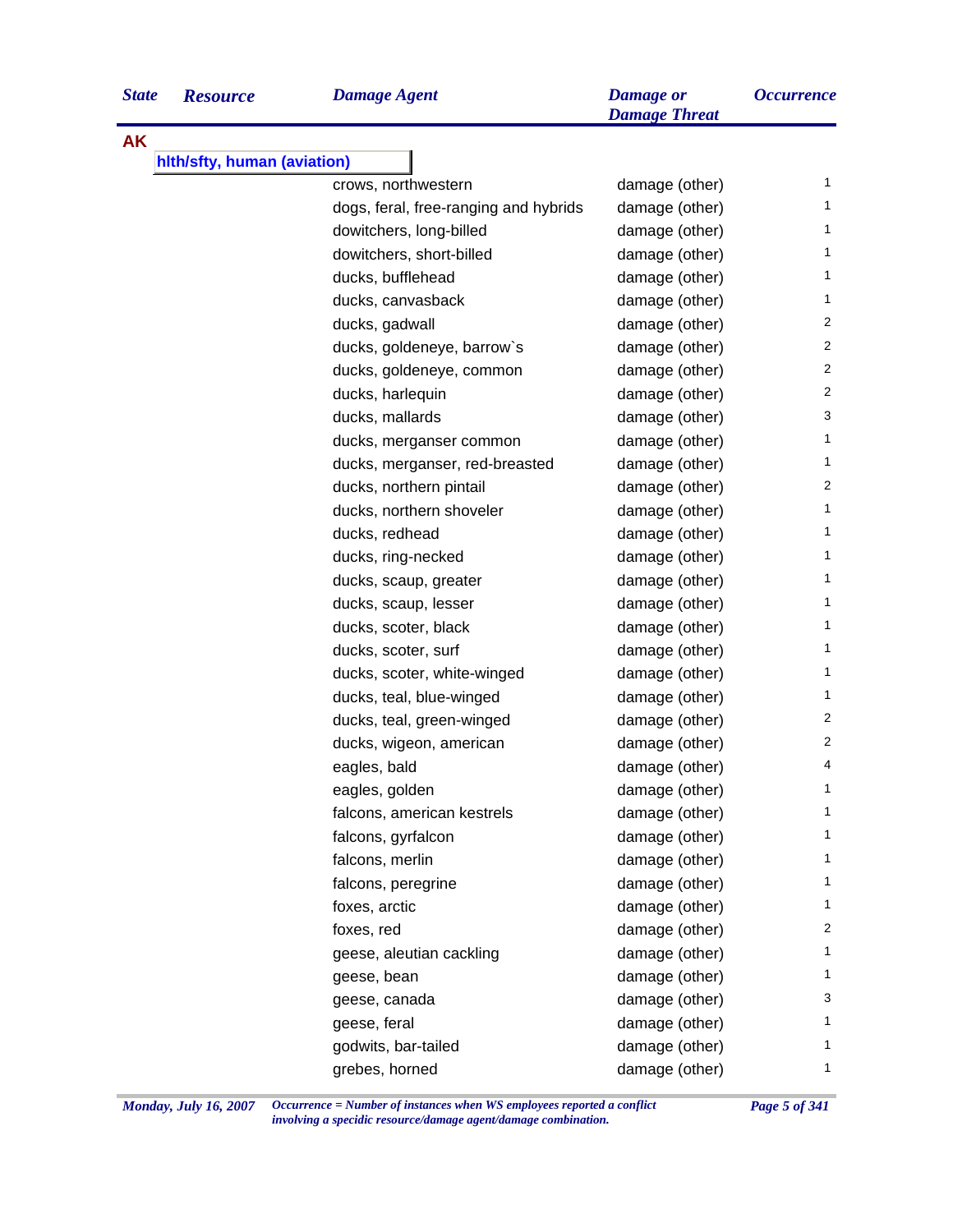**AK**

| grebes, red-necked                    | damage (other) | $\mathbf{1}$   |
|---------------------------------------|----------------|----------------|
| grouse, ruffed                        | damage (other) | $\mathbf{1}$   |
| grouse, spruce                        | damage (other) | $\mathbf{1}$   |
| gulls, bonaparte's                    | damage (other) | 1              |
| gulls, glaucous                       | damage (other) | 1              |
| gulls, glaucous-winged                | damage (other) | 4              |
| gulls, herring                        | damage (other) | 3              |
| gulls, mew                            | damage (other) | 4              |
| hares, snowshoe                       | damage (other) | $\mathbf{1}$   |
| hawks, goshawk, northern              | damage (other) | 2              |
| hawks, harrier, northern (marsh hawks | damage (other) | $\overline{2}$ |
| hawks, red-tailed                     | damage (other) | 2              |
| hawks, rough-legged                   | damage (other) | 2              |
| hawks, sharp-shinned                  | damage (other) | $\mathbf{1}$   |
| hawks, swainson's                     | damage (other) | $\mathbf{1}$   |
| herons, great blue                    | damage (other) | 1              |
| kittiwakes, black-legged              | damage (other) | $\mathbf{1}$   |
| kittiwakes, red-legged                | damage (other) | $\mathbf{1}$   |
| longspurs, lapland                    | damage (other) | $\mathbf{1}$   |
| loons, arctic                         | damage (other) | 1              |
| loons, common                         | damage (other) | $\mathbf{1}$   |
| loons, pacific                        | damage (other) | $\mathbf{1}$   |
| loons, red-throated                   | damage (other) | $\mathbf{1}$   |
| loons, yellow-billed                  | damage (other) | 1              |
| lynx                                  | damage (other) | 1              |
| magpies, black-billed                 | damage (other) | 3              |
| mice, deer (all)                      | damage (other) | $\mathbf{1}$   |
| moose                                 | damage (other) | 3              |
| ospreys                               | damage (other) | 1              |
| owls, boreal                          | damage (other) | 1              |
| owls, great horned                    | damage (other) | 1              |
| owls, northern hawk                   | damage (other) | 1              |
| owls, short-eared                     | damage (other) | 1              |
| phalaropes, red-necked                | damage (other) | 1              |
| pheasants, ring-necked                | damage (other) | 1              |
| pigeons, feral (rock)                 | damage (other) | 3              |
| pipits, american                      | damage (other) | 1              |
| plovers, golden, american             | damage (other) | 1              |
| plovers, golden, pacific              | damage (other) | 1              |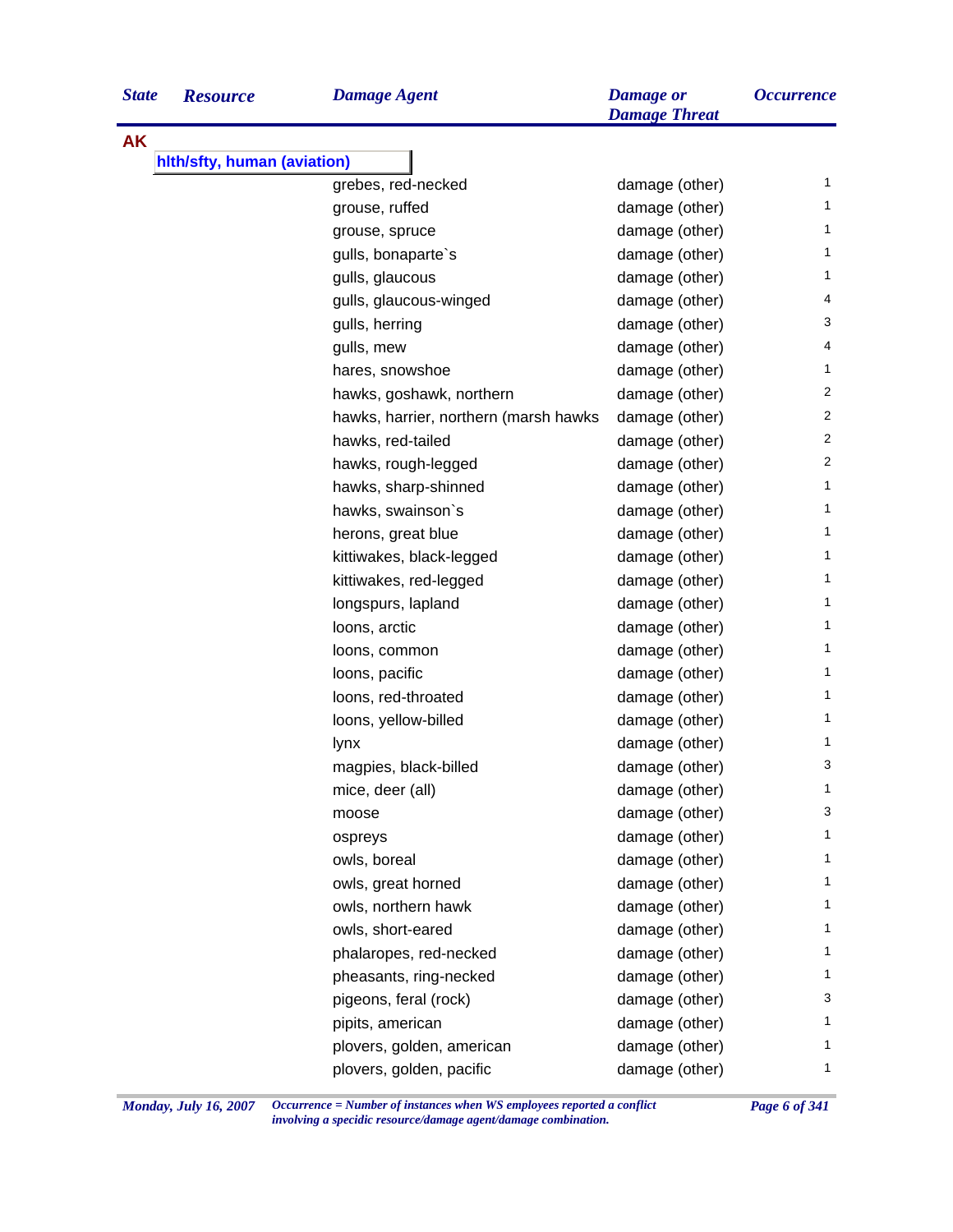| <b>State</b> | <b>Resource</b>              | <b>Damage Agent</b>    | <b>Damage</b> or<br><b>Damage Threat</b>                        | <i><b>Occurrence</b></i> |
|--------------|------------------------------|------------------------|-----------------------------------------------------------------|--------------------------|
| <b>AK</b>    |                              |                        |                                                                 |                          |
|              | hlth/sfty, human (aviation)  |                        |                                                                 |                          |
|              |                              | plovers, semipalmated  | damage (other)                                                  | $\mathbf{1}$             |
|              |                              | porcupines             | damage (other)                                                  | $\mathbf{1}$             |
|              |                              | quail (all)            | damage (other)                                                  | 1                        |
|              |                              | rabbits, feral         | damage (other)                                                  | $\mathbf{1}$             |
|              |                              | ravens, common         | damage (other)                                                  | 6                        |
|              |                              | redpolls, common       | damage (other)                                                  | $\mathbf{1}$             |
|              |                              | robins, american       | damage (other)                                                  | $\mathbf{1}$             |
|              |                              | sandpipers, common     | damage (other)                                                  | $\mathbf{1}$             |
|              |                              | sandpipers, least      | damage (other)                                                  | $\mathbf{1}$             |
|              |                              | shrews (all)           | damage (other)                                                  | 1                        |
|              |                              | shrikes (all)          | damage (other)                                                  | $\mathbf{1}$             |
|              |                              | snipes, common         | damage (other)                                                  | 1                        |
|              |                              | squirrels, red         | damage (other)                                                  | $\mathbf 1$              |
|              |                              | starlings, european    | damage (other)                                                  | $\mathbf{1}$             |
|              |                              | swallows, bank         | damage (other)                                                  | 1                        |
|              |                              | swallows, cliff        | damage (other)                                                  | 1                        |
|              |                              | swallows, tree         | damage (other)                                                  | 1                        |
|              |                              | swallows, violet-green | damage (other)                                                  | $\mathbf{1}$             |
|              |                              | swans, tundra          | damage (other)                                                  | 1                        |
|              |                              | terns, arctic          | damage (other)                                                  | 1                        |
|              |                              | voles (all)            | damage (other)                                                  | 1                        |
|              |                              | waxwings, bohemian     | damage (other)                                                  | 1                        |
|              |                              | weasels (all)          | damage (other)                                                  | $\mathbf{1}$             |
|              |                              | whimbrels              | damage (other)                                                  | 1                        |
|              |                              | yellowlegs, greater    | damage (other)                                                  | 1                        |
|              |                              | yellowlegs, lesser     | damage (other)                                                  | 1                        |
|              |                              |                        | <b>Subtotal Occurrence of Damage or Threat by Resource Type</b> | 155                      |
|              | hith/sfty, human z-(general) |                        |                                                                 |                          |
|              |                              | geese, canada          | droppings                                                       | 2                        |
|              |                              | gulls, herring         | damage (other)                                                  | 2                        |
|              |                              | gulls, herring         | harassment                                                      | 22                       |
|              |                              | gulls, herring         | nuisance                                                        | $\mathbf{1}$             |
|              |                              | gulls, mew             | damage (other)                                                  | 2                        |
|              |                              | gulls, mew             | harassment                                                      | 45                       |
|              |                              | pigeons, feral (rock)  | damage (other)                                                  | 1                        |
|              |                              | pigeons, feral (rock)  | droppings                                                       | 6                        |
|              |                              | pigeons, feral (rock)  | injury/illness                                                  | $\mathbf{1}$             |
|              |                              | terns, arctic          | harassment                                                      | $\mathbf{1}$             |
|              |                              |                        | <b>Subtotal Occurrence of Damage or Threat by Resource Type</b> | 83                       |

*Monday, July 16, 2007 Occurrence = Number of instances when WS employees reported a conflict Page 7 of 341 involving a specidic resource/damage agent/damage combination.*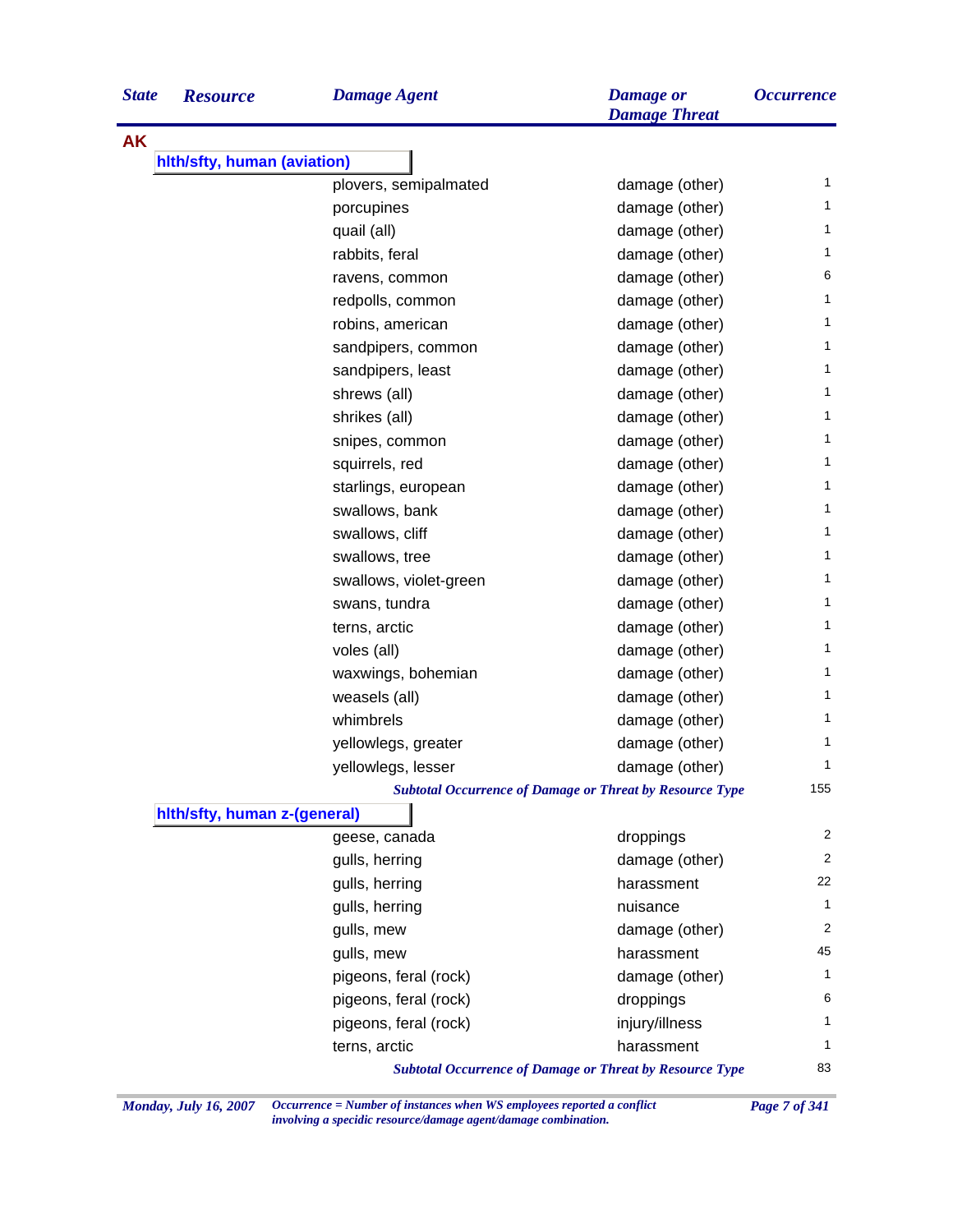| <b>State</b> | <b>Resource</b>            | <b>Damage Agent</b>                                             | <b>Damage</b> or<br><b>Damage Threat</b> | <i><b>Occurrence</b></i> |
|--------------|----------------------------|-----------------------------------------------------------------|------------------------------------------|--------------------------|
| <b>AK</b>    |                            |                                                                 |                                          |                          |
|              | <b>landfills</b>           |                                                                 |                                          |                          |
|              |                            | ravens, common                                                  | damage (other)                           | $\mathbf{1}$             |
|              |                            | <b>Subtotal Occurrence of Damage or Threat by Resource Type</b> |                                          | 1                        |
|              | trees, standing/shrubs     |                                                                 |                                          |                          |
|              |                            | muskrats, z-(other)                                             | damage (other)                           | 1                        |
|              |                            | <b>Subtotal Occurrence of Damage or Threat by Resource Type</b> |                                          | 1                        |
|              | utilities, electrical      |                                                                 |                                          |                          |
|              |                            | gulls, herring                                                  | damage (other)                           | 1                        |
|              |                            | gulls, mew                                                      | damage (other)                           | 1                        |
|              |                            | <b>Subtotal Occurrence of Damage or Threat by Resource Type</b> |                                          | 2                        |
| <b>AL</b>    | airport runways/taxiways   |                                                                 |                                          |                          |
|              |                            | coyotes                                                         | wildlife strike(aircraft)                | 1                        |
|              |                            | <b>Subtotal Occurrence of Damage or Threat by Resource Type</b> |                                          | 1                        |
|              | boat docks/marinas         |                                                                 |                                          |                          |
|              |                            | beavers                                                         | damage (other)                           | 1                        |
|              |                            | <b>Subtotal Occurrence of Damage or Threat by Resource Type</b> |                                          | 1                        |
|              | buildings, non-residential |                                                                 |                                          |                          |
|              |                            | pigeons, feral (rock)                                           | droppings                                | 1                        |
|              |                            | vultures, black                                                 | droppings                                | 1                        |
|              |                            | <b>Subtotal Occurrence of Damage or Threat by Resource Type</b> |                                          | 2                        |
|              | buildings, residential     |                                                                 |                                          |                          |
|              |                            | squirrels, gray                                                 | girdling/gnawing/strip                   | 1                        |
|              |                            | vultures, turkey                                                | nuisance                                 | 1                        |
|              |                            | vultures, z-(mixed)                                             | damage (other)                           | 1                        |
|              |                            | vultures, z-(mixed)                                             | disease (other)                          | 1                        |
|              |                            | vultures, z-(mixed)                                             | droppings                                | 3                        |
|              |                            | woodpeckers, z-(other)                                          | damage (other)                           | 1                        |
|              |                            | <b>Subtotal Occurrence of Damage or Threat by Resource Type</b> |                                          | 8                        |
|              | cattle (calves)            |                                                                 |                                          |                          |
|              |                            | coyotes                                                         | predation                                | 1                        |
|              |                            | dogs, feral, free-ranging and hybrids                           | predation                                | 1                        |
|              |                            | vultures, black                                                 | predation                                | 4                        |
|              |                            | <b>Subtotal Occurrence of Damage or Threat by Resource Type</b> |                                          | 6                        |
|              | dikes/dams/impoundments    |                                                                 |                                          |                          |
|              |                            | beavers                                                         | burrowing/digging                        | 4                        |
|              |                            | hogs, feral                                                     | burrowing/digging                        | 1.                       |
|              |                            | muskrats, round-tailed                                          | burrowing/digging                        | 2                        |
|              |                            | muskrats, z-(other)                                             | burrowing/digging                        | $\overline{c}$           |

*Monday, July 16, 2007 Occurrence = Number of instances when WS employees reported a conflict Page 8 of 341 involving a specidic resource/damage agent/damage combination.*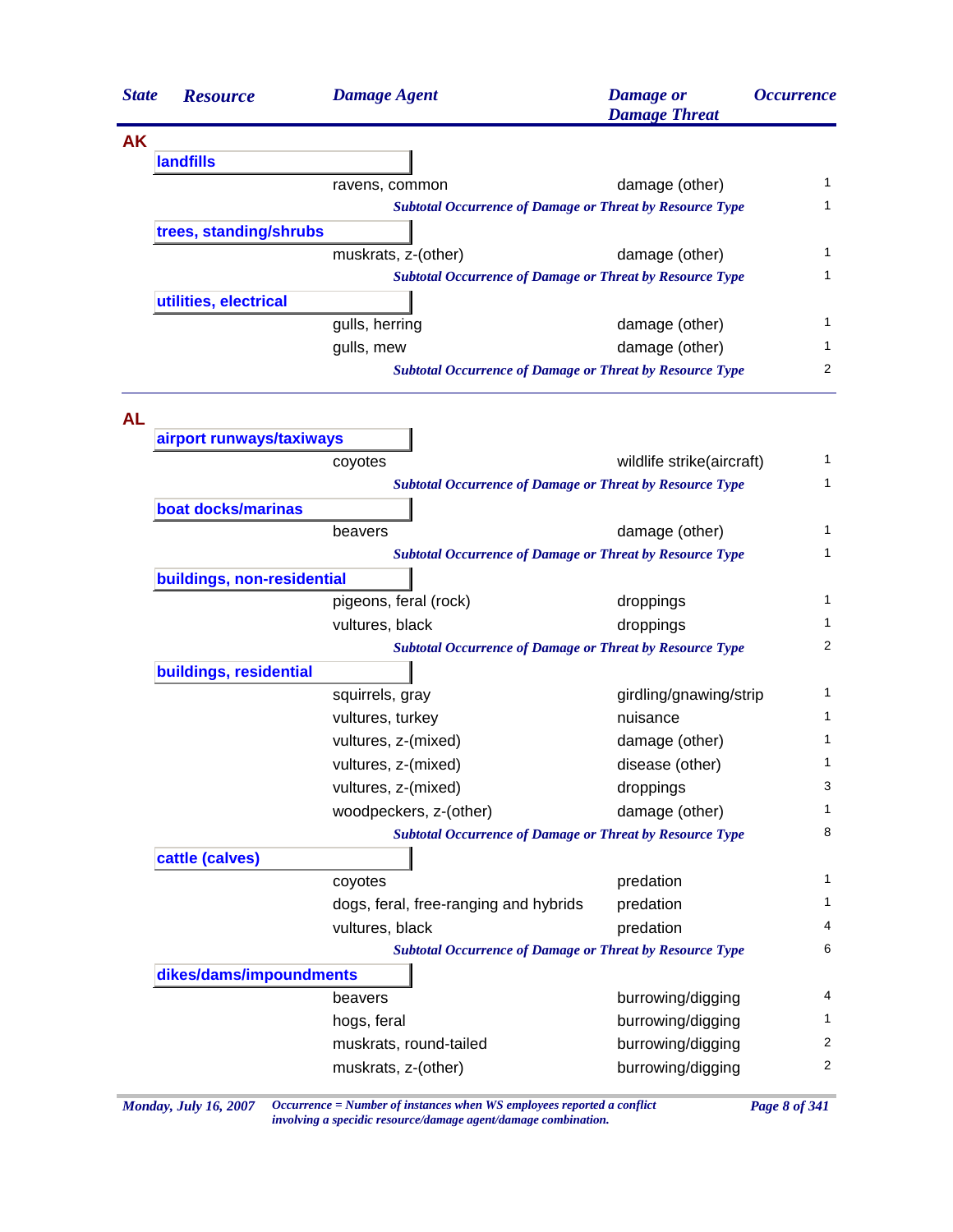|           | <b>Resource</b>             | <b>Damage Agent</b>                                             | <b>Damage</b> or<br><b>Damage Threat</b> | <i><b>Occurrence</b></i> |
|-----------|-----------------------------|-----------------------------------------------------------------|------------------------------------------|--------------------------|
| <b>AL</b> |                             |                                                                 |                                          |                          |
|           | dikes/dams/impoundments     |                                                                 |                                          |                          |
|           |                             | nutrias                                                         | burrowing/digging                        |                          |
|           |                             | <b>Subtotal Occurrence of Damage or Threat by Resource Type</b> |                                          |                          |
|           | equipment/machinery (other) |                                                                 |                                          |                          |
|           |                             | pigeons, feral (rock)                                           | droppings                                |                          |
|           |                             | <b>Subtotal Occurrence of Damage or Threat by Resource Type</b> |                                          |                          |
| fish      |                             |                                                                 |                                          |                          |
|           |                             | cormorants, double-crested                                      | predation                                |                          |
|           |                             | <b>Subtotal Occurrence of Damage or Threat by Resource Type</b> |                                          |                          |
|           | fish, baitfish (other)      |                                                                 |                                          |                          |
|           |                             | cormorants, double-crested                                      | predation                                |                          |
|           |                             | <b>Subtotal Occurrence of Damage or Threat by Resource Type</b> |                                          |                          |
|           | fish, bass, hybrid striped  |                                                                 |                                          |                          |
|           |                             | cormorants, double-crested                                      | predation                                |                          |
|           |                             | <b>Subtotal Occurrence of Damage or Threat by Resource Type</b> |                                          |                          |
|           | fish, catfish (adult)       |                                                                 |                                          |                          |
|           |                             | pelicans, american white                                        | predation                                |                          |
|           |                             | <b>Subtotal Occurrence of Damage or Threat by Resource Type</b> |                                          |                          |
|           | fish, catfish (fingerling)  |                                                                 |                                          |                          |
|           |                             | cormorants, double-crested                                      | predation                                |                          |
|           |                             | egrets/herons (mixed)                                           | predation                                |                          |
|           |                             | egrets/herons/cormorants (mixed)                                | predation                                |                          |
|           |                             | egrets/herons/ibis (mixed)                                      | predation                                |                          |
|           |                             | otters, river                                                   | consumption/contami                      |                          |
|           |                             | <b>Subtotal Occurrence of Damage or Threat by Resource Type</b> |                                          |                          |
|           | fish, trout, z-(other)      |                                                                 |                                          |                          |
|           |                             | cormorants, double-crested                                      | predation                                |                          |
|           |                             | <b>Subtotal Occurrence of Damage or Threat by Resource Type</b> |                                          |                          |
|           | fish, z-(other)             |                                                                 |                                          |                          |
|           |                             | cormorants, double-crested                                      | predation                                |                          |
|           |                             | otters, river                                                   | damage threat                            |                          |
|           |                             | <b>Subtotal Occurrence of Damage or Threat by Resource Type</b> |                                          |                          |
|           | fowl, chickens (other)      |                                                                 |                                          |                          |
|           |                             | hawks, z-(other)                                                | predation                                |                          |
|           |                             | <b>Subtotal Occurrence of Damage or Threat by Resource Type</b> |                                          |                          |
|           | gardens, veg./fruits/nuts   |                                                                 |                                          |                          |
|           |                             | deer, white-tailed (wild)                                       | browsing/grazing                         |                          |
|           |                             | <b>Subtotal Occurrence of Damage or Threat by Resource Type</b> |                                          |                          |
|           | golf courses                |                                                                 |                                          |                          |
|           |                             | beavers                                                         | flooding                                 |                          |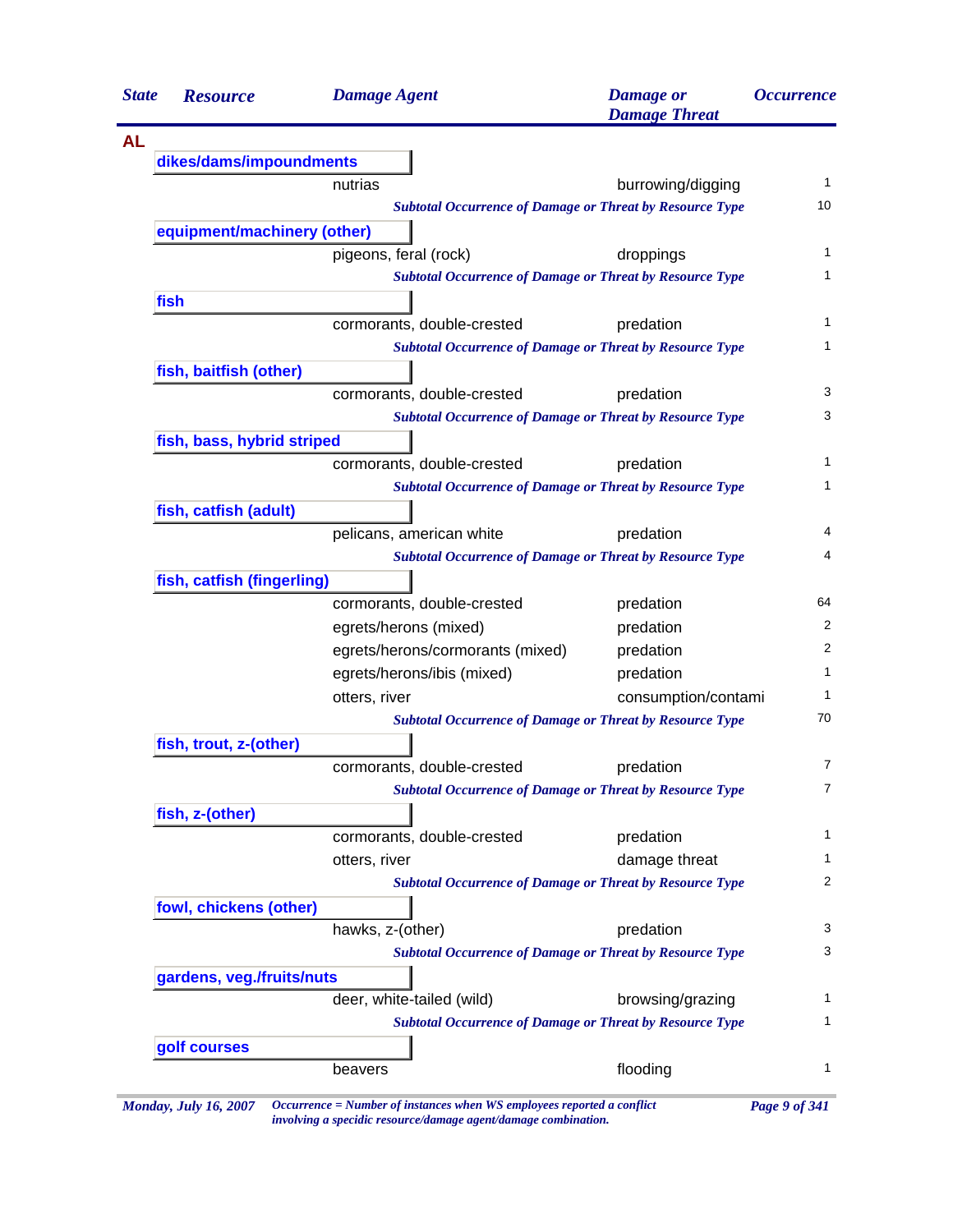| <b>State</b> | <b>Resource</b>                  | <b>Damage Agent</b>                                                    | <b>Damage</b> or<br><b>Damage Threat</b>                        | <i><b>Occurrence</b></i> |
|--------------|----------------------------------|------------------------------------------------------------------------|-----------------------------------------------------------------|--------------------------|
| <b>AL</b>    |                                  |                                                                        |                                                                 |                          |
|              | golf courses                     |                                                                        |                                                                 |                          |
|              |                                  | geese, canada                                                          | browsing/grazing                                                |                          |
|              |                                  | geese, canada                                                          | droppings                                                       |                          |
|              |                                  |                                                                        | <b>Subtotal Occurrence of Damage or Threat by Resource Type</b> |                          |
|              | grains, corn (field)             |                                                                        |                                                                 |                          |
|              |                                  | hogs, feral                                                            | feeding (other)                                                 |                          |
|              |                                  |                                                                        | <b>Subtotal Occurrence of Damage or Threat by Resource Type</b> |                          |
|              | grains, wheat                    |                                                                        |                                                                 |                          |
|              |                                  | hogs, feral                                                            | burrowing/digging                                               |                          |
|              |                                  |                                                                        | <b>Subtotal Occurrence of Damage or Threat by Resource Type</b> |                          |
|              | grasses/sod                      |                                                                        |                                                                 |                          |
|              |                                  | beavers                                                                | flooding                                                        |                          |
|              |                                  |                                                                        | <b>Subtotal Occurrence of Damage or Threat by Resource Type</b> |                          |
|              | hayfields, mixed species         |                                                                        |                                                                 |                          |
|              |                                  | beavers                                                                | flooding                                                        |                          |
|              |                                  | hogs, feral                                                            | burrowing/digging                                               |                          |
|              |                                  |                                                                        | <b>Subtotal Occurrence of Damage or Threat by Resource Type</b> |                          |
|              | hith/sfty, human z-(general)     |                                                                        |                                                                 |                          |
|              |                                  | coyotes                                                                | disease threat, rabies                                          |                          |
|              |                                  | raccoons                                                               | disease threat, rabies                                          |                          |
|              |                                  | snakes, poisonous (other)                                              | injury                                                          |                          |
|              |                                  |                                                                        | <b>Subtotal Occurrence of Damage or Threat by Resource Type</b> |                          |
|              | irrigation ditch/drainage system |                                                                        |                                                                 |                          |
|              |                                  | beavers                                                                | flooding                                                        |                          |
|              |                                  |                                                                        | <b>Subtotal Occurrence of Damage or Threat by Resource Type</b> |                          |
|              | nuts, pecans                     |                                                                        |                                                                 |                          |
|              |                                  | crows, american                                                        | predation                                                       |                          |
|              |                                  |                                                                        | <b>Subtotal Occurrence of Damage or Threat by Resource Type</b> |                          |
|              | pasture                          |                                                                        |                                                                 |                          |
|              |                                  | beavers                                                                | flooding                                                        |                          |
|              |                                  | hogs, feral                                                            | burrowing/digging                                               |                          |
|              |                                  |                                                                        | <b>Subtotal Occurrence of Damage or Threat by Resource Type</b> |                          |
|              | pets (companion/hobby animals)   |                                                                        |                                                                 |                          |
|              |                                  | coyotes                                                                | predation                                                       |                          |
|              |                                  |                                                                        | <b>Subtotal Occurrence of Damage or Threat by Resource Type</b> |                          |
|              | property (general)               |                                                                        |                                                                 |                          |
|              |                                  | beavers                                                                | flooding                                                        |                          |
|              |                                  | herons, great blue                                                     | predation                                                       |                          |
|              |                                  |                                                                        | <b>Subtotal Occurrence of Damage or Threat by Resource Type</b> |                          |
|              | recreational areas (other) **    |                                                                        |                                                                 |                          |
|              | <b>Monday, July 16, 2007</b>     | Occurrence = Number of instances when WS employees reported a conflict | Page 10 of 341                                                  |                          |

*involving a specidic resource/damage agent/damage combination.*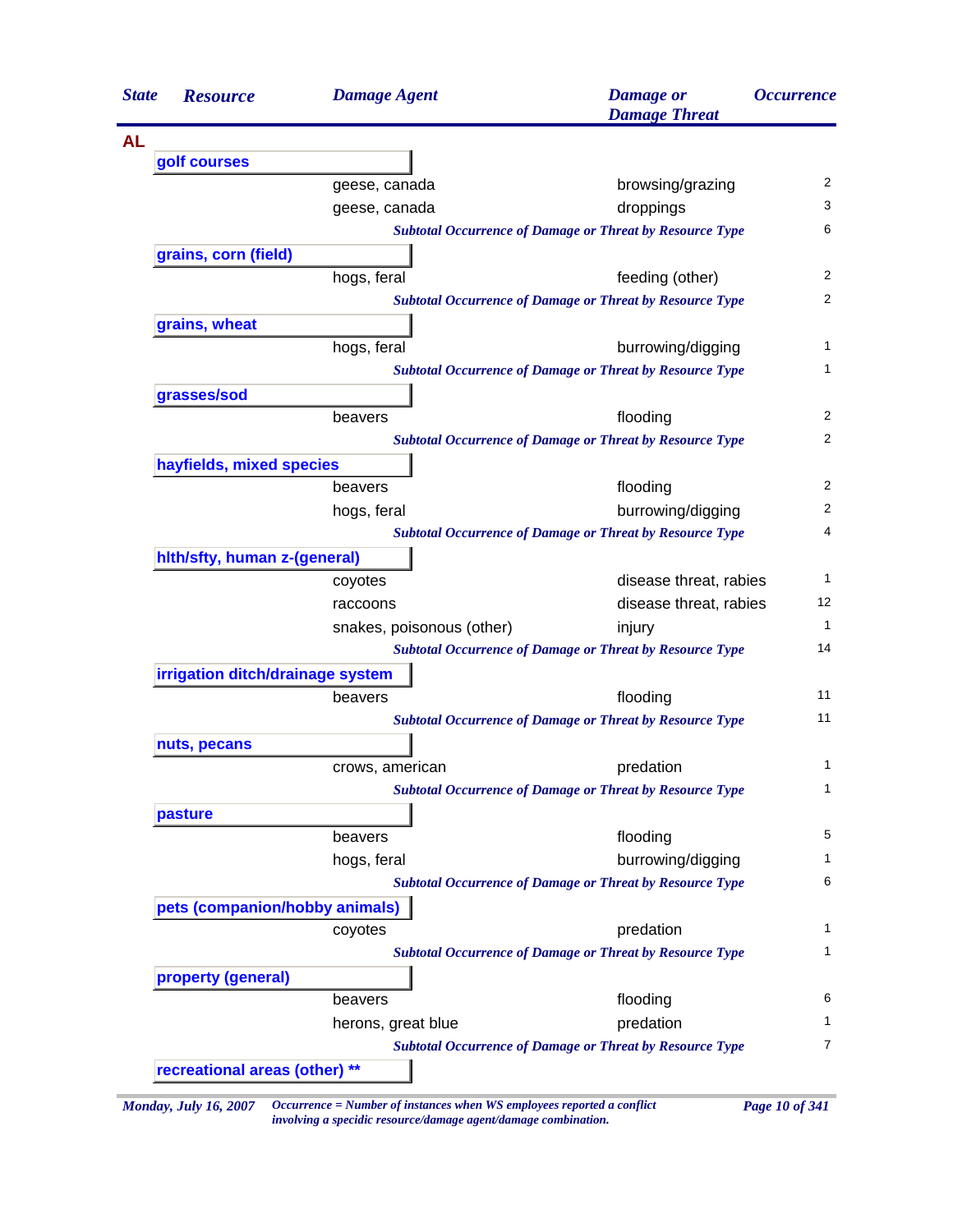| <b>State</b> | <b>Resource</b>               | <b>Damage Agent</b>       | <b>Damage</b> or<br><b>Damage Threat</b>                                                  | <i><b>Occurrence</b></i> |
|--------------|-------------------------------|---------------------------|-------------------------------------------------------------------------------------------|--------------------------|
| <b>AL</b>    |                               |                           |                                                                                           |                          |
|              | recreational areas (other) ** |                           |                                                                                           |                          |
|              |                               | geese, feral              | damage (other)                                                                            | 1                        |
|              |                               | hogs, feral               | burrowing/digging                                                                         | 1                        |
|              |                               | ospreys                   | predation                                                                                 | 1                        |
|              |                               |                           | <b>Subtotal Occurrence of Damage or Threat by Resource Type</b>                           | 3                        |
|              | roads/bridges                 |                           |                                                                                           |                          |
|              |                               | beavers                   | burrowing/digging                                                                         | 1                        |
|              |                               | beavers                   | damage threat                                                                             | 1                        |
|              |                               | beavers                   | flooding                                                                                  | 105                      |
|              |                               |                           | <b>Subtotal Occurrence of Damage or Threat by Resource Type</b>                           | 107                      |
|              | trees, standing               | beavers                   | flooding                                                                                  | 1                        |
|              |                               |                           |                                                                                           | 1                        |
|              |                               | beavers                   | girdling/gnawing/strip<br><b>Subtotal Occurrence of Damage or Threat by Resource Type</b> | 2                        |
|              | trees, standing (mixed)       |                           |                                                                                           |                          |
|              |                               | beavers                   | flooding                                                                                  | 31                       |
|              |                               | beavers                   | girdling/gnawing/strip                                                                    | 2                        |
|              |                               | bobcats                   | flooding                                                                                  | 1                        |
|              |                               |                           | <b>Subtotal Occurrence of Damage or Threat by Resource Type</b>                           | 34                       |
|              | trees, standing hardwood      |                           |                                                                                           |                          |
|              |                               | beavers                   | flooding                                                                                  | 9                        |
|              |                               | beavers                   | girdling/gnawing/strip                                                                    | 1                        |
|              |                               |                           | <b>Subtotal Occurrence of Damage or Threat by Resource Type</b>                           | 10                       |
|              | trees, standing softwood      |                           |                                                                                           |                          |
|              |                               | beavers                   | flooding                                                                                  | 1                        |
|              |                               |                           | <b>Subtotal Occurrence of Damage or Threat by Resource Type</b>                           | 1                        |
|              | trees, standing/shrubs        |                           |                                                                                           |                          |
|              |                               | beavers                   | girdling/gnawing/strip                                                                    | $\mathbf{1}$             |
|              |                               |                           | <b>Subtotal Occurrence of Damage or Threat by Resource Type</b>                           | 1                        |
|              | trees, z-fruit/nut (other)    |                           |                                                                                           |                          |
|              |                               | beavers                   | girdling/gnawing/strip                                                                    | 1                        |
|              |                               |                           | <b>Subtotal Occurrence of Damage or Threat by Resource Type</b>                           | 1                        |
|              | turf and/or flowers           |                           |                                                                                           |                          |
|              |                               | armadillos, nine-banded   | burrowing/digging                                                                         | 1                        |
|              |                               | beavers                   | flooding                                                                                  | 1                        |
|              |                               | doves, collared, eurasian | droppings                                                                                 | 1                        |
|              |                               | geese, canada             | browsing/grazing                                                                          | 1                        |
|              |                               | geese, canada             | droppings                                                                                 | 1                        |
|              |                               | skunks, striped           | burrowing/digging                                                                         | 1                        |
|              |                               | squirrels, gray           | feeding (other)                                                                           | 3                        |

*Monday, July 16, 2007 Occurrence = Number of instances when WS employees reported a conflict Page 11 of 341 involving a specidic resource/damage agent/damage combination.*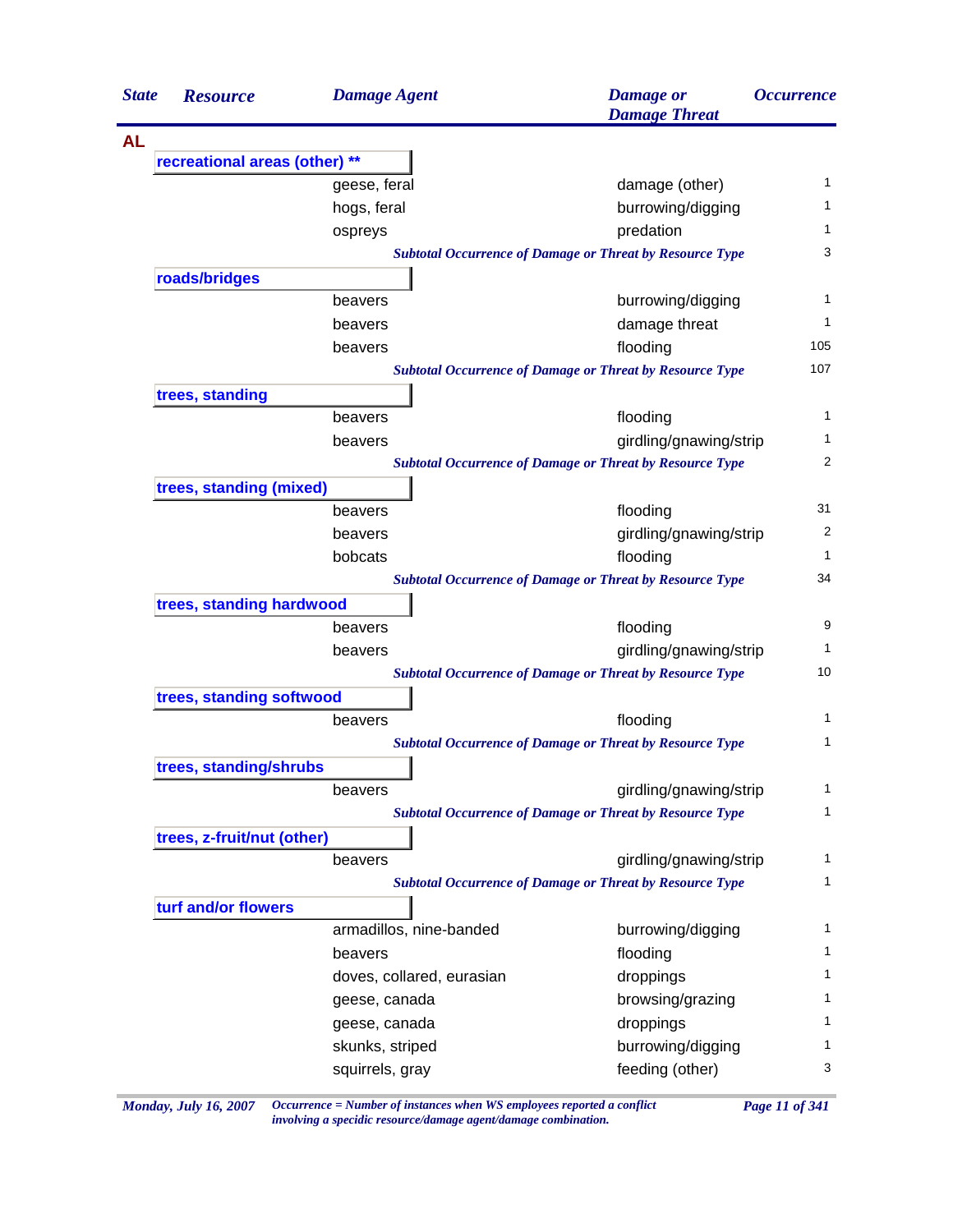| <b>State</b> | <b>Resource</b>            | <b>Damage Agent</b>        | <b>Damage</b> or<br><b>Damage Threat</b>                        | <i><b>Occurrence</b></i> |
|--------------|----------------------------|----------------------------|-----------------------------------------------------------------|--------------------------|
| <b>AL</b>    |                            |                            |                                                                 |                          |
|              | turf and/or flowers        |                            |                                                                 |                          |
|              |                            |                            | <b>Subtotal Occurrence of Damage or Threat by Resource Type</b> | 9                        |
|              | utilities, electrical      |                            |                                                                 |                          |
|              |                            | cormorants, double-crested | droppings                                                       | 1                        |
|              |                            |                            | <b>Subtotal Occurrence of Damage or Threat by Resource Type</b> | 1                        |
|              | z-landscaping (other)      |                            |                                                                 |                          |
|              |                            | beavers                    | flooding                                                        | $\mathbf{1}$             |
|              |                            | geese, canada              | droppings                                                       | $\mathbf{1}$             |
|              |                            | sparrows, house/english    | droppings                                                       | 1                        |
|              |                            |                            | <b>Subtotal Occurrence of Damage or Threat by Resource Type</b> | 3                        |
|              |                            |                            |                                                                 |                          |
| <b>AR</b>    | beans, soybeans            |                            |                                                                 |                          |
|              |                            | deer, white-tailed (wild)  | browsing/grazing                                                | 3                        |
|              |                            | deer, white-tailed (wild)  | feeding (other)                                                 | 4                        |
|              |                            | geese, canada              | browsing/grazing                                                | 1                        |
|              |                            | geese, canada              | damage (other)                                                  | 1                        |
|              |                            | geese, canada              | feeding (other)                                                 | 1                        |
|              |                            |                            | <b>Subtotal Occurrence of Damage or Threat by Resource Type</b> | 10                       |
|              | buildings, non-residential |                            |                                                                 |                          |
|              |                            | pigeons, feral (rock)      | droppings                                                       | $\mathbf{1}$             |
|              |                            |                            | <b>Subtotal Occurrence of Damage or Threat by Resource Type</b> | 1                        |
|              | buildings, residential     |                            |                                                                 |                          |
|              |                            | vultures, z-(mixed)        | damage (other)                                                  | 1                        |
|              |                            |                            | <b>Subtotal Occurrence of Damage or Threat by Resource Type</b> | 1                        |
|              | cattle (calves)            |                            |                                                                 |                          |
|              |                            | vultures, z-(mixed)        | feeding (other)                                                 | 1                        |
|              |                            | vultures, z-(mixed)        | predation                                                       | 1                        |
|              |                            |                            | <b>Subtotal Occurrence of Damage or Threat by Resource Type</b> | 2                        |
|              | fish, baitfish (fry)       |                            |                                                                 |                          |
|              |                            | egrets/herons (mixed)      | predation                                                       | $\mathbf{1}$             |
|              |                            |                            | <b>Subtotal Occurrence of Damage or Threat by Resource Type</b> | 1                        |
|              | fish, baitfish (other)     |                            |                                                                 |                          |
|              |                            | cormorants, double-crested | predation                                                       | 26                       |
|              |                            | ducks, scaup, lesser       | predation                                                       | 10                       |
|              |                            | egrets/herons (mixed)      | harassment                                                      | $\mathbf{1}$             |
|              |                            | egrets/herons (mixed)      | predation                                                       | 39                       |
|              |                            | gulls, ring-billed         | predation                                                       | 3                        |
|              |                            | herons, great blue         | predation                                                       | 15                       |
|              |                            | pelicans, american white   | predation                                                       | 3                        |

*Monday, July 16, 2007 Occurrence = Number of instances when WS employees reported a conflict Page 12 of 341 involving a specidic resource/damage agent/damage combination.*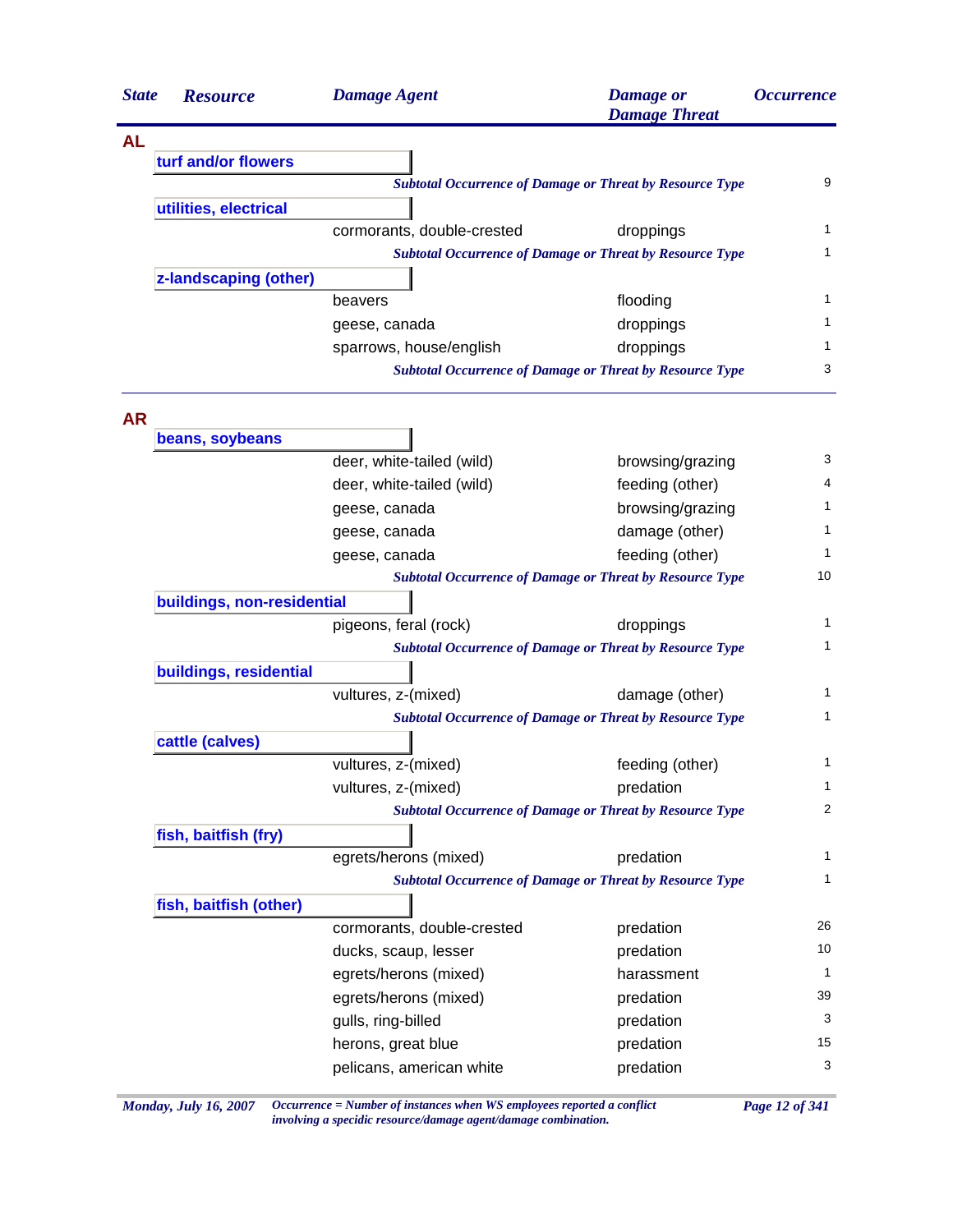| <b>State</b> | <b>Resource</b>            | <b>Damage Agent</b>        | <b>Damage</b> or<br><b>Damage Threat</b>                        | <i><b>Occurrence</b></i>     |
|--------------|----------------------------|----------------------------|-----------------------------------------------------------------|------------------------------|
|              |                            |                            |                                                                 |                              |
|              | fish, baitfish (other)     |                            |                                                                 |                              |
|              |                            |                            | <b>Subtotal Occurrence of Damage or Threat by Resource Type</b> | 97                           |
|              | fish, catfish (adult)      |                            |                                                                 |                              |
|              |                            | cormorants, double-crested | predation                                                       | $\mathbf{1}$                 |
|              |                            | egrets, great              | predation                                                       | 2                            |
|              |                            | herons, great blue         | predation                                                       | 6                            |
|              |                            |                            | <b>Subtotal Occurrence of Damage or Threat by Resource Type</b> | 9                            |
|              | fish, catfish (fingerling) |                            |                                                                 |                              |
|              |                            | cormorants, double-crested | predation                                                       | 27                           |
|              |                            | egrets, great              | predation                                                       | $\mathbf{1}$                 |
|              |                            | egrets/herons (mixed)      | predation                                                       | 21                           |
|              |                            | gulls, ring-billed         | predation                                                       | $\mathbf{1}$                 |
|              |                            | herons, great blue         | predation                                                       | 12                           |
|              |                            | pelicans, american white   | predation                                                       | $\mathbf{1}$                 |
|              |                            |                            | <b>Subtotal Occurrence of Damage or Threat by Resource Type</b> | 63                           |
|              | fish, goldfish (brood)     |                            |                                                                 |                              |
|              |                            | herons, great blue         | predation                                                       | $\mathbf{1}$                 |
|              |                            |                            | <b>Subtotal Occurrence of Damage or Threat by Resource Type</b> | $\mathbf{1}$                 |
|              | fish, goldfish (market)    |                            |                                                                 |                              |
|              |                            | cormorants, double-crested | predation                                                       | 3                            |
|              |                            | ducks, scaup, lesser       | predation                                                       | 2                            |
|              |                            | egrets/herons (mixed)      | predation                                                       | 6                            |
|              |                            | herons, great blue         | predation                                                       | $\mathbf{1}$                 |
|              |                            | pelicans, american white   | predation                                                       | 2                            |
|              |                            |                            | <b>Subtotal Occurrence of Damage or Threat by Resource Type</b> | 14                           |
|              | fish, z-(other)            |                            |                                                                 |                              |
|              |                            | herons, great blue         | predation                                                       | 1                            |
|              |                            |                            | <b>Subtotal Occurrence of Damage or Threat by Resource Type</b> | 1                            |
|              | fowl, chickens (other)     |                            |                                                                 |                              |
|              |                            | hawks, red-tailed          | feeding (other)                                                 | $\mathbf{1}$                 |
|              |                            | raccoons                   | predation                                                       | 1                            |
|              |                            |                            | <b>Subtotal Occurrence of Damage or Threat by Resource Type</b> | 2                            |
|              | fowl, pigeons (domestic)   |                            |                                                                 |                              |
|              |                            | hawks, red-tailed          | predation                                                       | 1                            |
|              |                            |                            | <b>Subtotal Occurrence of Damage or Threat by Resource Type</b> | 1                            |
|              |                            |                            |                                                                 |                              |
|              | gardens, veg./fruits/nuts  |                            |                                                                 |                              |
|              |                            | geese, canada              | feeding (other)                                                 |                              |
|              |                            |                            | <b>Subtotal Occurrence of Damage or Threat by Resource Type</b> |                              |
|              | golf courses               |                            |                                                                 | $\mathbf{1}$<br>$\mathbf{1}$ |

*Monday, July 16, 2007 Occurrence = Number of instances when WS employees reported a conflict Page 13 of 341 involving a specidic resource/damage agent/damage combination.*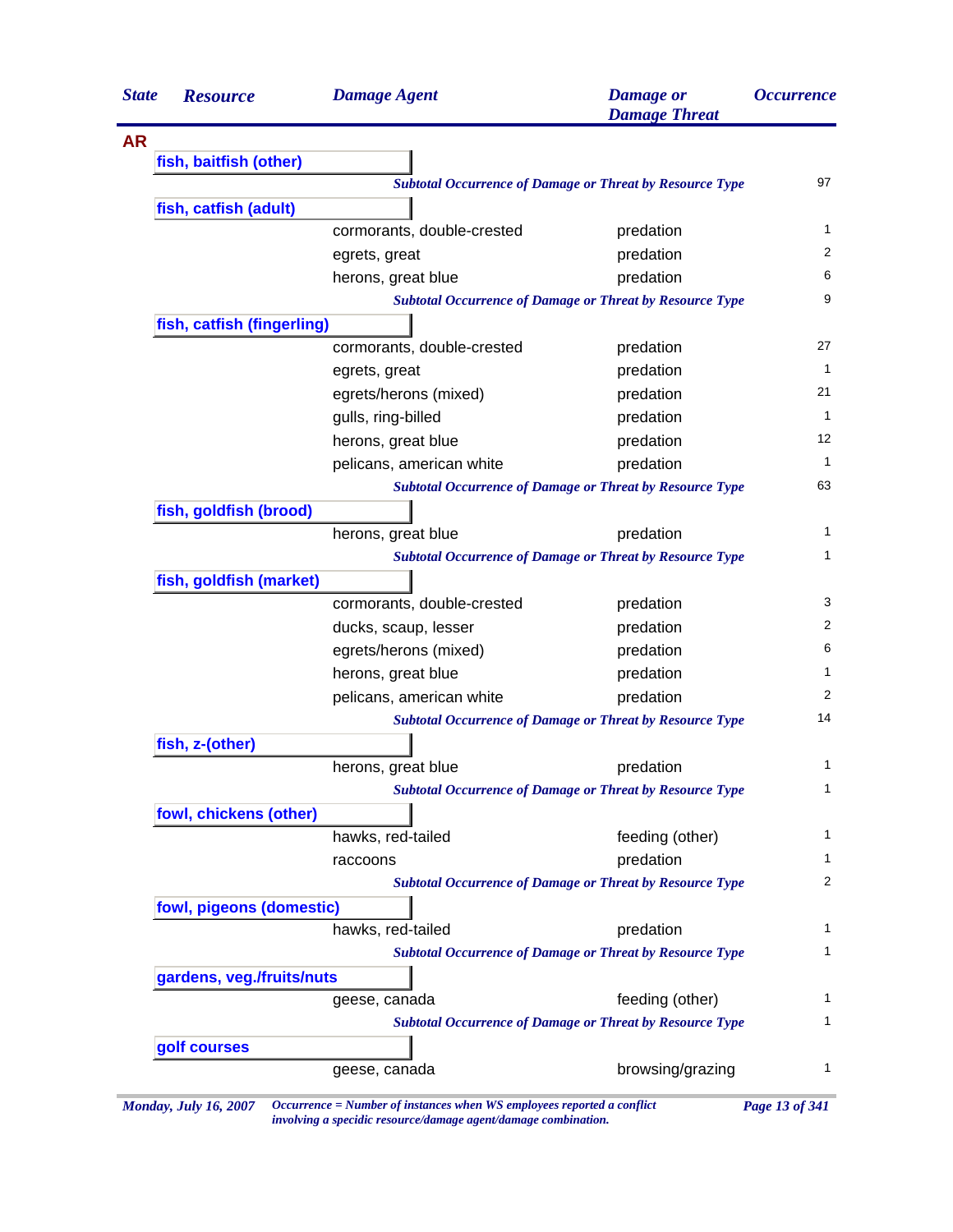| <b>AR</b><br>golf courses<br>$\mathbf{1}$<br>droppings<br>geese, canada<br>feeding (other)<br>1<br>geese, canada<br>3<br><b>Subtotal Occurrence of Damage or Threat by Resource Type</b><br>grains, rice<br>$\mathbf{1}$<br>blackbirds, z-(mixed species)<br>feeding (other)<br>2<br>feeding (other)<br>ducks, dabbling (other)<br>3<br><b>Subtotal Occurrence of Damage or Threat by Resource Type</b><br>grains, wheat<br>$\mathbf{1}$<br>feeding (other)<br>geese, canada<br>feeding (other)<br>1<br>geese, snow<br>2<br><b>Subtotal Occurrence of Damage or Threat by Resource Type</b><br>nuts, pecans<br>$\mathbf{1}$<br>crows, american<br>consumption/contami<br>1<br>feeding (other)<br>crows, american<br>2<br><b>Subtotal Occurrence of Damage or Threat by Resource Type</b><br>pasture<br>2<br>browsing/grazing<br>geese, canada<br>2<br><b>Subtotal Occurrence of Damage or Threat by Resource Type</b><br>property (general)<br>3<br>droppings<br>geese, canada<br>1<br>droppings<br>herons, green<br>3<br>vultures, z-(mixed)<br>damage (other)<br>9<br>droppings<br>vultures, z-(mixed)<br>16<br><b>Subtotal Occurrence of Damage or Threat by Resource Type</b><br>trees, standing hardwood<br>1<br>girdling/gnawing/strip<br>beavers<br><b>Subtotal Occurrence of Damage or Threat by Resource Type</b><br>$\mathbf{1}$<br>z-landscaping (other)<br>armadillos, nine-banded<br>$\mathbf{1}$<br>burrowing/digging<br>$\mathbf{1}$<br>browsing/grazing<br>geese, canada<br><b>Subtotal Occurrence of Damage or Threat by Resource Type</b><br>2<br><b>AZ</b><br>aircraft<br>1<br>avocets, american<br>damage threat<br>damage (other)<br>1<br>bats (all)<br>wildlife strike(aircraft)<br>$\mathbf{1}$<br>bats (all)<br>bird, unidentifiable<br>15<br>wildlife strike(aircraft)<br>5 | <b>State</b> | <b>Resource</b> | <b>Damage Agent</b>  | <b>Damage</b> or<br><b>Damage Threat</b> | <i><b>Occurrence</b></i> |
|------------------------------------------------------------------------------------------------------------------------------------------------------------------------------------------------------------------------------------------------------------------------------------------------------------------------------------------------------------------------------------------------------------------------------------------------------------------------------------------------------------------------------------------------------------------------------------------------------------------------------------------------------------------------------------------------------------------------------------------------------------------------------------------------------------------------------------------------------------------------------------------------------------------------------------------------------------------------------------------------------------------------------------------------------------------------------------------------------------------------------------------------------------------------------------------------------------------------------------------------------------------------------------------------------------------------------------------------------------------------------------------------------------------------------------------------------------------------------------------------------------------------------------------------------------------------------------------------------------------------------------------------------------------------------------------------------------------------------------------------------------------------------------------------------|--------------|-----------------|----------------------|------------------------------------------|--------------------------|
|                                                                                                                                                                                                                                                                                                                                                                                                                                                                                                                                                                                                                                                                                                                                                                                                                                                                                                                                                                                                                                                                                                                                                                                                                                                                                                                                                                                                                                                                                                                                                                                                                                                                                                                                                                                                      |              |                 |                      |                                          |                          |
|                                                                                                                                                                                                                                                                                                                                                                                                                                                                                                                                                                                                                                                                                                                                                                                                                                                                                                                                                                                                                                                                                                                                                                                                                                                                                                                                                                                                                                                                                                                                                                                                                                                                                                                                                                                                      |              |                 |                      |                                          |                          |
|                                                                                                                                                                                                                                                                                                                                                                                                                                                                                                                                                                                                                                                                                                                                                                                                                                                                                                                                                                                                                                                                                                                                                                                                                                                                                                                                                                                                                                                                                                                                                                                                                                                                                                                                                                                                      |              |                 |                      |                                          |                          |
|                                                                                                                                                                                                                                                                                                                                                                                                                                                                                                                                                                                                                                                                                                                                                                                                                                                                                                                                                                                                                                                                                                                                                                                                                                                                                                                                                                                                                                                                                                                                                                                                                                                                                                                                                                                                      |              |                 |                      |                                          |                          |
|                                                                                                                                                                                                                                                                                                                                                                                                                                                                                                                                                                                                                                                                                                                                                                                                                                                                                                                                                                                                                                                                                                                                                                                                                                                                                                                                                                                                                                                                                                                                                                                                                                                                                                                                                                                                      |              |                 |                      |                                          |                          |
|                                                                                                                                                                                                                                                                                                                                                                                                                                                                                                                                                                                                                                                                                                                                                                                                                                                                                                                                                                                                                                                                                                                                                                                                                                                                                                                                                                                                                                                                                                                                                                                                                                                                                                                                                                                                      |              |                 |                      |                                          |                          |
|                                                                                                                                                                                                                                                                                                                                                                                                                                                                                                                                                                                                                                                                                                                                                                                                                                                                                                                                                                                                                                                                                                                                                                                                                                                                                                                                                                                                                                                                                                                                                                                                                                                                                                                                                                                                      |              |                 |                      |                                          |                          |
|                                                                                                                                                                                                                                                                                                                                                                                                                                                                                                                                                                                                                                                                                                                                                                                                                                                                                                                                                                                                                                                                                                                                                                                                                                                                                                                                                                                                                                                                                                                                                                                                                                                                                                                                                                                                      |              |                 |                      |                                          |                          |
|                                                                                                                                                                                                                                                                                                                                                                                                                                                                                                                                                                                                                                                                                                                                                                                                                                                                                                                                                                                                                                                                                                                                                                                                                                                                                                                                                                                                                                                                                                                                                                                                                                                                                                                                                                                                      |              |                 |                      |                                          |                          |
|                                                                                                                                                                                                                                                                                                                                                                                                                                                                                                                                                                                                                                                                                                                                                                                                                                                                                                                                                                                                                                                                                                                                                                                                                                                                                                                                                                                                                                                                                                                                                                                                                                                                                                                                                                                                      |              |                 |                      |                                          |                          |
|                                                                                                                                                                                                                                                                                                                                                                                                                                                                                                                                                                                                                                                                                                                                                                                                                                                                                                                                                                                                                                                                                                                                                                                                                                                                                                                                                                                                                                                                                                                                                                                                                                                                                                                                                                                                      |              |                 |                      |                                          |                          |
|                                                                                                                                                                                                                                                                                                                                                                                                                                                                                                                                                                                                                                                                                                                                                                                                                                                                                                                                                                                                                                                                                                                                                                                                                                                                                                                                                                                                                                                                                                                                                                                                                                                                                                                                                                                                      |              |                 |                      |                                          |                          |
|                                                                                                                                                                                                                                                                                                                                                                                                                                                                                                                                                                                                                                                                                                                                                                                                                                                                                                                                                                                                                                                                                                                                                                                                                                                                                                                                                                                                                                                                                                                                                                                                                                                                                                                                                                                                      |              |                 |                      |                                          |                          |
|                                                                                                                                                                                                                                                                                                                                                                                                                                                                                                                                                                                                                                                                                                                                                                                                                                                                                                                                                                                                                                                                                                                                                                                                                                                                                                                                                                                                                                                                                                                                                                                                                                                                                                                                                                                                      |              |                 |                      |                                          |                          |
|                                                                                                                                                                                                                                                                                                                                                                                                                                                                                                                                                                                                                                                                                                                                                                                                                                                                                                                                                                                                                                                                                                                                                                                                                                                                                                                                                                                                                                                                                                                                                                                                                                                                                                                                                                                                      |              |                 |                      |                                          |                          |
|                                                                                                                                                                                                                                                                                                                                                                                                                                                                                                                                                                                                                                                                                                                                                                                                                                                                                                                                                                                                                                                                                                                                                                                                                                                                                                                                                                                                                                                                                                                                                                                                                                                                                                                                                                                                      |              |                 |                      |                                          |                          |
|                                                                                                                                                                                                                                                                                                                                                                                                                                                                                                                                                                                                                                                                                                                                                                                                                                                                                                                                                                                                                                                                                                                                                                                                                                                                                                                                                                                                                                                                                                                                                                                                                                                                                                                                                                                                      |              |                 |                      |                                          |                          |
|                                                                                                                                                                                                                                                                                                                                                                                                                                                                                                                                                                                                                                                                                                                                                                                                                                                                                                                                                                                                                                                                                                                                                                                                                                                                                                                                                                                                                                                                                                                                                                                                                                                                                                                                                                                                      |              |                 |                      |                                          |                          |
|                                                                                                                                                                                                                                                                                                                                                                                                                                                                                                                                                                                                                                                                                                                                                                                                                                                                                                                                                                                                                                                                                                                                                                                                                                                                                                                                                                                                                                                                                                                                                                                                                                                                                                                                                                                                      |              |                 |                      |                                          |                          |
|                                                                                                                                                                                                                                                                                                                                                                                                                                                                                                                                                                                                                                                                                                                                                                                                                                                                                                                                                                                                                                                                                                                                                                                                                                                                                                                                                                                                                                                                                                                                                                                                                                                                                                                                                                                                      |              |                 |                      |                                          |                          |
|                                                                                                                                                                                                                                                                                                                                                                                                                                                                                                                                                                                                                                                                                                                                                                                                                                                                                                                                                                                                                                                                                                                                                                                                                                                                                                                                                                                                                                                                                                                                                                                                                                                                                                                                                                                                      |              |                 |                      |                                          |                          |
|                                                                                                                                                                                                                                                                                                                                                                                                                                                                                                                                                                                                                                                                                                                                                                                                                                                                                                                                                                                                                                                                                                                                                                                                                                                                                                                                                                                                                                                                                                                                                                                                                                                                                                                                                                                                      |              |                 |                      |                                          |                          |
|                                                                                                                                                                                                                                                                                                                                                                                                                                                                                                                                                                                                                                                                                                                                                                                                                                                                                                                                                                                                                                                                                                                                                                                                                                                                                                                                                                                                                                                                                                                                                                                                                                                                                                                                                                                                      |              |                 |                      |                                          |                          |
|                                                                                                                                                                                                                                                                                                                                                                                                                                                                                                                                                                                                                                                                                                                                                                                                                                                                                                                                                                                                                                                                                                                                                                                                                                                                                                                                                                                                                                                                                                                                                                                                                                                                                                                                                                                                      |              |                 |                      |                                          |                          |
|                                                                                                                                                                                                                                                                                                                                                                                                                                                                                                                                                                                                                                                                                                                                                                                                                                                                                                                                                                                                                                                                                                                                                                                                                                                                                                                                                                                                                                                                                                                                                                                                                                                                                                                                                                                                      |              |                 |                      |                                          |                          |
|                                                                                                                                                                                                                                                                                                                                                                                                                                                                                                                                                                                                                                                                                                                                                                                                                                                                                                                                                                                                                                                                                                                                                                                                                                                                                                                                                                                                                                                                                                                                                                                                                                                                                                                                                                                                      |              |                 |                      |                                          |                          |
|                                                                                                                                                                                                                                                                                                                                                                                                                                                                                                                                                                                                                                                                                                                                                                                                                                                                                                                                                                                                                                                                                                                                                                                                                                                                                                                                                                                                                                                                                                                                                                                                                                                                                                                                                                                                      |              |                 |                      |                                          |                          |
|                                                                                                                                                                                                                                                                                                                                                                                                                                                                                                                                                                                                                                                                                                                                                                                                                                                                                                                                                                                                                                                                                                                                                                                                                                                                                                                                                                                                                                                                                                                                                                                                                                                                                                                                                                                                      |              |                 |                      |                                          |                          |
|                                                                                                                                                                                                                                                                                                                                                                                                                                                                                                                                                                                                                                                                                                                                                                                                                                                                                                                                                                                                                                                                                                                                                                                                                                                                                                                                                                                                                                                                                                                                                                                                                                                                                                                                                                                                      |              |                 |                      |                                          |                          |
|                                                                                                                                                                                                                                                                                                                                                                                                                                                                                                                                                                                                                                                                                                                                                                                                                                                                                                                                                                                                                                                                                                                                                                                                                                                                                                                                                                                                                                                                                                                                                                                                                                                                                                                                                                                                      |              |                 |                      |                                          |                          |
|                                                                                                                                                                                                                                                                                                                                                                                                                                                                                                                                                                                                                                                                                                                                                                                                                                                                                                                                                                                                                                                                                                                                                                                                                                                                                                                                                                                                                                                                                                                                                                                                                                                                                                                                                                                                      |              |                 |                      |                                          |                          |
|                                                                                                                                                                                                                                                                                                                                                                                                                                                                                                                                                                                                                                                                                                                                                                                                                                                                                                                                                                                                                                                                                                                                                                                                                                                                                                                                                                                                                                                                                                                                                                                                                                                                                                                                                                                                      |              |                 |                      |                                          |                          |
|                                                                                                                                                                                                                                                                                                                                                                                                                                                                                                                                                                                                                                                                                                                                                                                                                                                                                                                                                                                                                                                                                                                                                                                                                                                                                                                                                                                                                                                                                                                                                                                                                                                                                                                                                                                                      |              |                 |                      |                                          |                          |
|                                                                                                                                                                                                                                                                                                                                                                                                                                                                                                                                                                                                                                                                                                                                                                                                                                                                                                                                                                                                                                                                                                                                                                                                                                                                                                                                                                                                                                                                                                                                                                                                                                                                                                                                                                                                      |              |                 |                      |                                          |                          |
|                                                                                                                                                                                                                                                                                                                                                                                                                                                                                                                                                                                                                                                                                                                                                                                                                                                                                                                                                                                                                                                                                                                                                                                                                                                                                                                                                                                                                                                                                                                                                                                                                                                                                                                                                                                                      |              |                 |                      |                                          |                          |
|                                                                                                                                                                                                                                                                                                                                                                                                                                                                                                                                                                                                                                                                                                                                                                                                                                                                                                                                                                                                                                                                                                                                                                                                                                                                                                                                                                                                                                                                                                                                                                                                                                                                                                                                                                                                      |              |                 |                      |                                          |                          |
|                                                                                                                                                                                                                                                                                                                                                                                                                                                                                                                                                                                                                                                                                                                                                                                                                                                                                                                                                                                                                                                                                                                                                                                                                                                                                                                                                                                                                                                                                                                                                                                                                                                                                                                                                                                                      |              |                 |                      |                                          |                          |
|                                                                                                                                                                                                                                                                                                                                                                                                                                                                                                                                                                                                                                                                                                                                                                                                                                                                                                                                                                                                                                                                                                                                                                                                                                                                                                                                                                                                                                                                                                                                                                                                                                                                                                                                                                                                      |              |                 |                      |                                          |                          |
|                                                                                                                                                                                                                                                                                                                                                                                                                                                                                                                                                                                                                                                                                                                                                                                                                                                                                                                                                                                                                                                                                                                                                                                                                                                                                                                                                                                                                                                                                                                                                                                                                                                                                                                                                                                                      |              |                 |                      |                                          |                          |
|                                                                                                                                                                                                                                                                                                                                                                                                                                                                                                                                                                                                                                                                                                                                                                                                                                                                                                                                                                                                                                                                                                                                                                                                                                                                                                                                                                                                                                                                                                                                                                                                                                                                                                                                                                                                      |              |                 | blackbirds, brewer's | damage threat                            |                          |

*Monday, July 16, 2007 Occurrence = Number of instances when WS employees reported a conflict Page 14 of 341 involving a specidic resource/damage agent/damage combination.*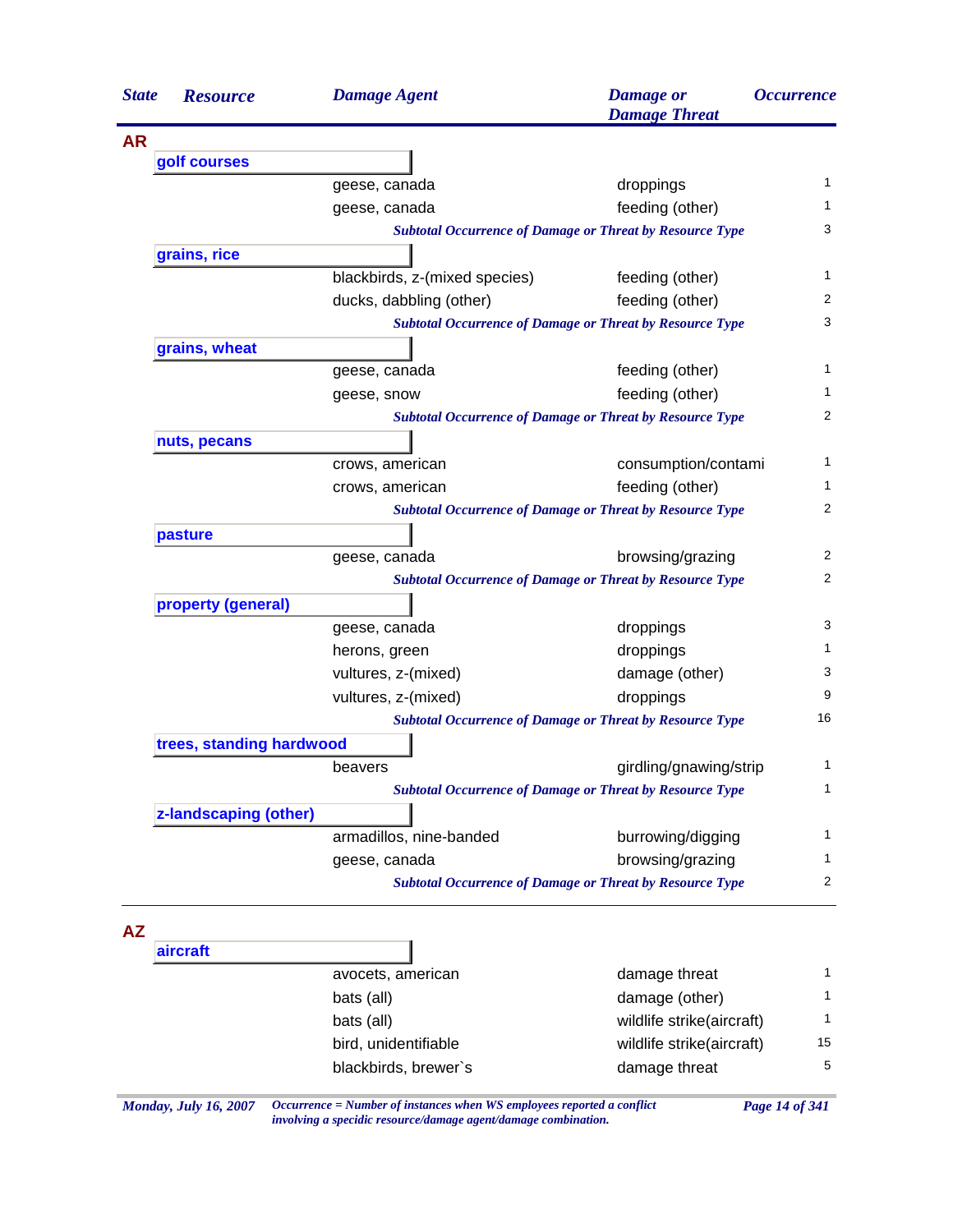|  | <b>Resource</b> |
|--|-----------------|

**AZ**

| <b>State</b> | <b>Resource</b> | <b>Damage Agent</b>                   | <b>Damage</b> or<br><b>Damage Threat</b> | <i><b>Occurrence</b></i> |
|--------------|-----------------|---------------------------------------|------------------------------------------|--------------------------|
| ΑZ           |                 |                                       |                                          |                          |
|              | aircraft        |                                       |                                          |                          |
|              |                 | blackbirds, brewer's                  | wildlife strike(aircraft)                |                          |
|              |                 | blackbirds, z-(mixed species)         | damage (other)                           |                          |
|              |                 | blackbirds, z-(mixed species)         | damage threat                            |                          |
|              |                 | coots, american                       | wildlife strike(aircraft)                | 12                       |
|              |                 | coyotes                               | damage (other)                           | 9                        |
|              |                 | coyotes                               | damage threat                            | 27                       |
|              |                 | coyotes                               | wildlife strike(aircraft)                |                          |
|              |                 | dogs, feral, free-ranging and hybrids | damage (other)                           | 3                        |
|              |                 | dogs, feral, free-ranging and hybrids | damage threat                            | 11                       |
|              |                 | $\lambda$                             | $d$ omono $(A+h\circ r)$                 | ຈ                        |

| dogs, feral, free-ranging and hybrids | damage (other)            | 3              |
|---------------------------------------|---------------------------|----------------|
| dogs, feral, free-ranging and hybrids | damage threat             | 11             |
| doves, mourning                       | damage (other)            | 3              |
| doves, mourning                       | damage threat             | 283            |
| doves, mourning                       | wildlife strike(aircraft) | 31             |
| ducks, gadwall                        | damage threat             | 4              |
| ducks, gadwall                        | wildlife strike(aircraft) | $\mathbf{1}$   |
| ducks, mallards                       | damage (other)            | 1              |
| ducks, mallards                       | damage threat             | 4              |
| ducks, northern shoveler              | damage (other)            | $\mathbf{1}$   |
| ducks, northern shoveler              | damage threat             | 8              |
| ducks, redhead                        | wildlife strike(aircraft) | 1              |
| ducks, teal, green-winged             | damage threat             | 1              |
| egrets, cattle                        | damage threat             | $\mathbf{1}$   |
| egrets, great                         | damage threat             | 14             |
| falcon (other)                        | wildlife strike(aircraft) | $\overline{a}$ |
| falcons, american kestrels            | damage threat             | 12             |
| falcons, peregrine                    | damage (other)            | 3              |
| falcons, peregrine                    | wildlife strike(aircraft) | 1              |
| finches, house                        | wildlife strike(aircraft) | 1              |
| grackles, great-tailed                | damage threat             | 7              |
| hares, jackrabbits (all)              | damage threat             | $\overline{c}$ |
| hawks, harrier, northern (marsh hawks | damage threat             | 16             |
| hawks, red-tailed                     | damage (other)            | 3              |
| hawks, red-tailed                     | damage threat             | 39             |
| hawks, z-(other)                      | damage threat             | 9              |
| herons, great blue                    | damage threat             | 5              |
| killdeers                             | damage (other)            | 1              |
| killdeers                             | damage threat             | 13             |
| killdeers                             | wildlife strike(aircraft) | $\mathbf{1}$   |
| larks, horned                         | damage threat             | 40             |
| larks, horned                         | wildlife strike(aircraft) | 12             |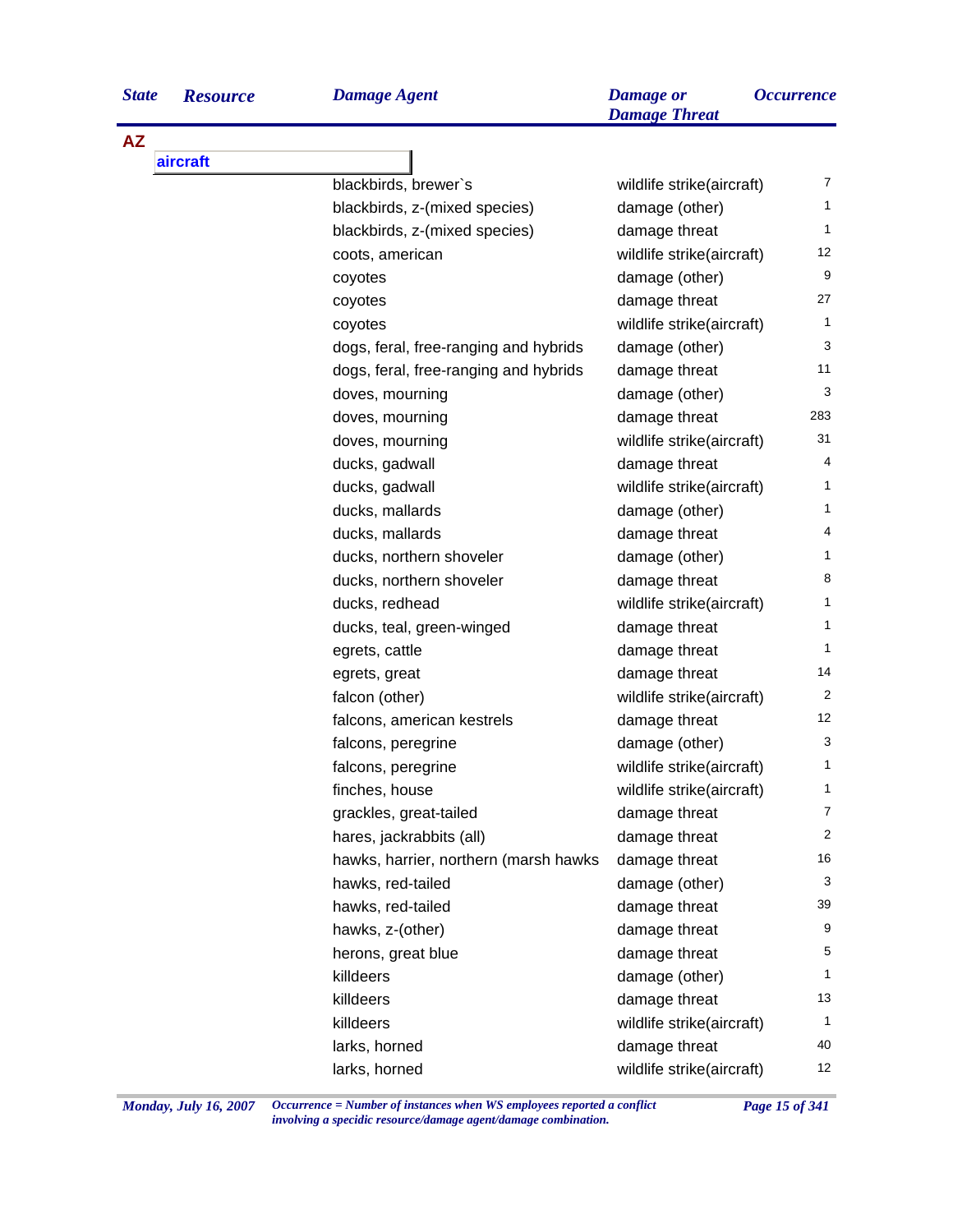| <b>State</b> | <b>Resource</b>            | <b>Damage Agent</b>             | <b>Damage</b> or<br><b>Damage Threat</b>                        | <b>Occurrence</b> |
|--------------|----------------------------|---------------------------------|-----------------------------------------------------------------|-------------------|
| <b>AZ</b>    |                            |                                 |                                                                 |                   |
|              | aircraft                   |                                 |                                                                 |                   |
|              |                            | owls, burrowing                 | damage threat                                                   | 1                 |
|              |                            | pigeons, feral (rock)           | damage (other)                                                  | 10                |
|              |                            | pigeons, feral (rock)           | damage threat                                                   | 15                |
|              |                            | pigeons, feral (rock)           | wildlife strike(aircraft)                                       | 21                |
|              |                            | quail (all)                     | damage (other)                                                  | $\mathbf{1}$      |
|              |                            | quail (all)                     | damage threat                                                   | 2                 |
|              |                            | rabbits, desert cottontail      | damage threat                                                   | 7                 |
|              |                            | ravens, common                  | damage threat                                                   | 1                 |
|              |                            | skunks, striped                 | damage (other)                                                  | 4                 |
|              |                            | squirrels, ground, round-tailed | damage threat                                                   | 25                |
|              |                            | starlings, european             | damage threat                                                   | $\mathbf{1}$      |
|              |                            | stilts, black-necked            | damage threat                                                   | 8                 |
|              |                            | swallows, cliff                 | wildlife strike(aircraft)                                       | 1                 |
|              |                            | vultures, turkey                | damage (other)                                                  | 1                 |
|              |                            | vultures, turkey                | damage threat                                                   | 75                |
|              |                            | vultures, turkey                | wildlife strike(aircraft)                                       | 1                 |
|              |                            | z-passerines (other)            | damage threat                                                   | 1                 |
|              |                            |                                 | <b>Subtotal Occurrence of Damage or Threat by Resource Type</b> | 790               |
|              | airport runways/taxiways   |                                 |                                                                 |                   |
|              |                            | prairie dogs, gunnison's        | burrowing/digging                                               | 1                 |
|              |                            |                                 | <b>Subtotal Occurrence of Damage or Threat by Resource Type</b> | 1                 |
|              | birds, doves/pigeons       |                                 |                                                                 |                   |
|              |                            | cats, feral/free ranging        | predation                                                       | $\mathbf{1}$      |
|              |                            |                                 | <b>Subtotal Occurrence of Damage or Threat by Resource Type</b> | 1                 |
|              | buildings, non-residential |                                 |                                                                 |                   |
|              |                            | bats (all)                      | damage (other)                                                  | 1                 |
|              |                            | cats, feral/free ranging        | damage (other)                                                  | $\mathbf{1}$      |
|              |                            | ducks, mallards                 | damage (other)                                                  | 1                 |
|              |                            | pigeons, feral (rock)           | damage (other)                                                  | 15                |
|              |                            | pigeons, feral (rock)           | droppings                                                       | 14                |
|              |                            | skunks, striped                 | damage (other)                                                  | 6                 |
|              |                            | squirrels, red                  | damage (other)                                                  | 1                 |
|              |                            | woodpeckers, gila               | damage (other)                                                  | $\overline{c}$    |
|              |                            |                                 | <b>Subtotal Occurrence of Damage or Threat by Resource Type</b> | 41                |
|              | buildings, residential     |                                 |                                                                 |                   |
|              |                            | flickers, northern              | damage (other)                                                  | 3                 |
|              |                            | pigeons, feral (rock)           | damage (other)                                                  | 13                |
|              |                            | skunks, striped                 | damage (other)                                                  | 23                |
|              |                            |                                 |                                                                 | 1                 |
|              |                            | sparrows, house/english         | damage (other)                                                  |                   |

*Monday, July 16, 2007 Occurrence = Number of instances when WS employees reported a conflict Page 16 of 341 involving a specidic resource/damage agent/damage combination.*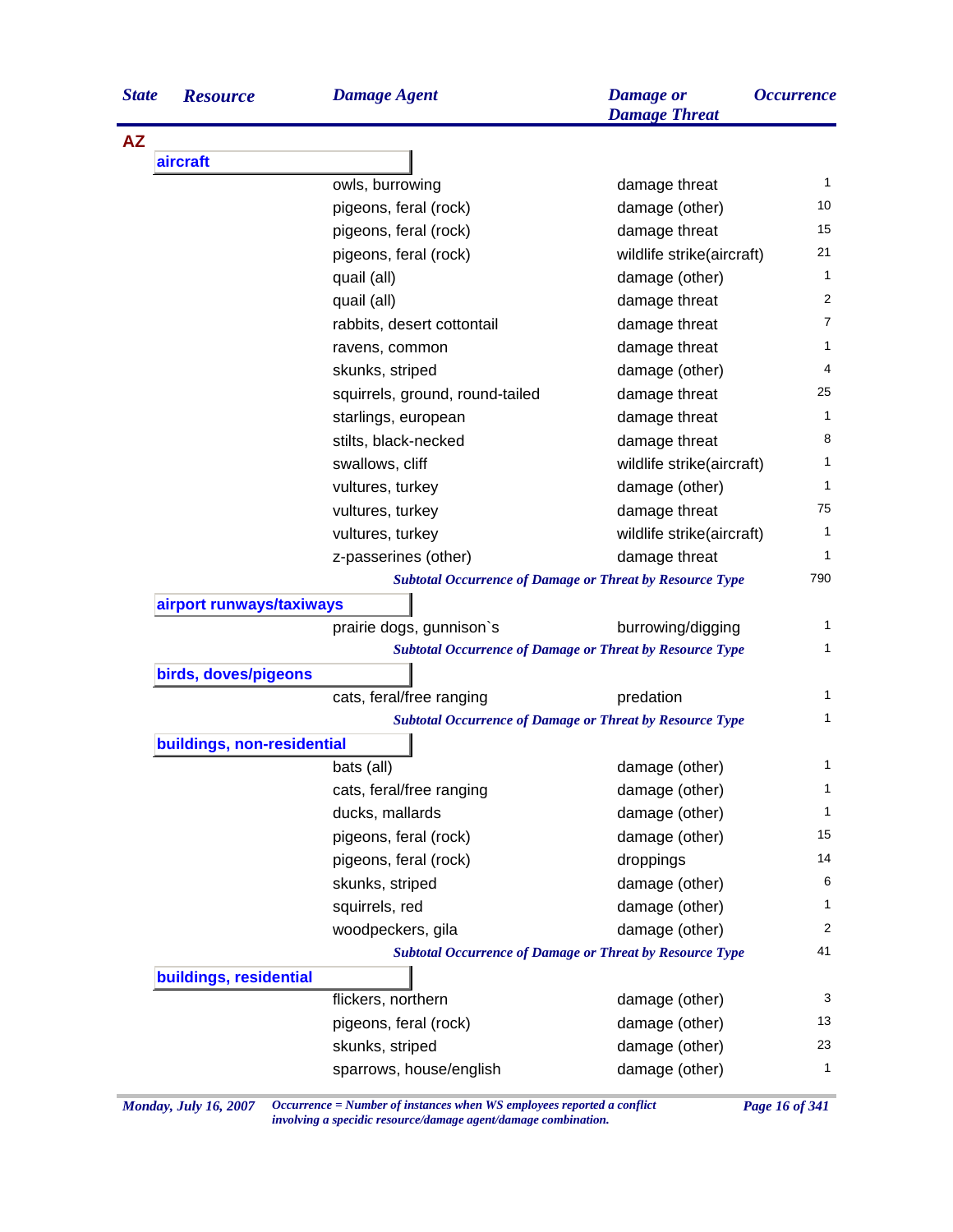| <b>State</b> | <b>Resource</b>        | <b>Damage Agent</b>                                             | <b>Damage</b> or<br><b>Damage Threat</b> | <b>Occurrence</b> |
|--------------|------------------------|-----------------------------------------------------------------|------------------------------------------|-------------------|
| <b>AZ</b>    |                        |                                                                 |                                          |                   |
|              | buildings, residential |                                                                 |                                          |                   |
|              |                        | squirrels, ground, round-tailed                                 | damage (other)                           | 2                 |
|              |                        | squirrels, red                                                  | damage (other)                           | $\mathbf{1}$      |
|              |                        | woodpeckers, gila                                               | damage (other)                           | 14                |
|              |                        | woodrats, white-throated                                        | damage (other)                           | 1                 |
|              |                        | <b>Subtotal Occurrence of Damage or Threat by Resource Type</b> |                                          | 58                |
|              | cattle (adult)         |                                                                 |                                          |                   |
|              |                        | blackbirds, z-(mixed species)                                   | damage (other)                           | 1                 |
|              |                        | coyotes                                                         | damage (other)                           | 2                 |
|              |                        | coyotes                                                         | predation                                | 10                |
|              |                        | coyotes                                                         | predation threat                         | 7                 |
|              |                        | dogs, feral, free-ranging and hybrids                           | damage (other)                           | 1                 |
|              |                        | dogs, feral, free-ranging and hybrids                           | injury                                   | 1                 |
|              |                        | dogs, feral, free-ranging and hybrids                           | predation                                | 2                 |
|              |                        | dogs, feral, free-ranging and hybrids                           | predation threat                         | 2                 |
|              |                        | pigeons, feral (rock)                                           | damage (other)                           | 1                 |
|              |                        | pigeons, feral (rock)                                           | disease threat                           | $\overline{c}$    |
|              |                        | wolves, mexican gray                                            | injury                                   | $\mathbf{1}$      |
|              |                        | wolves, mexican gray                                            | predation                                | 7                 |
|              |                        | wolves, mexican gray                                            | predation threat                         | 4                 |
|              |                        | <b>Subtotal Occurrence of Damage or Threat by Resource Type</b> |                                          | 41                |
|              | cattle (calves)        |                                                                 |                                          |                   |
|              |                        | bears, black                                                    | predation                                | 2                 |
|              |                        | bears, black                                                    | predation threat                         | 1                 |
|              |                        | bobcats                                                         | damage (other)                           | 1                 |
|              |                        | coyotes                                                         | damage (other)                           | 7                 |
|              |                        | coyotes                                                         | damage threat                            | 5                 |
|              |                        | coyotes                                                         | injury                                   | 4                 |
|              |                        | coyotes                                                         | predation                                | 82                |
|              |                        | coyotes                                                         | predation threat                         | 151               |
|              |                        | dogs, feral, free-ranging and hybrids                           | damage (other)                           | 6                 |
|              |                        | dogs, feral, free-ranging and hybrids                           | damage threat                            | $\overline{2}$    |
|              |                        | dogs, feral, free-ranging and hybrids                           | injury                                   | 3                 |
|              |                        | dogs, feral, free-ranging and hybrids                           | predation                                | 22                |
|              |                        | dogs, feral, free-ranging and hybrids                           | predation threat                         | 27                |
|              |                        | lions, mountain (cougar)                                        | damage (other)                           | $\overline{2}$    |
|              |                        | lions, mountain (cougar)                                        | injury                                   | 2                 |
|              |                        | lions, mountain (cougar)                                        | predation                                | 94                |
|              |                        | lions, mountain (cougar)                                        | predation threat                         | 8                 |
|              |                        | wolves, mexican gray                                            | damage (other)                           | 1                 |

*Monday, July 16, 2007 Occurrence = Number of instances when WS employees reported a conflict Page 17 of 341 involving a specidic resource/damage agent/damage combination.*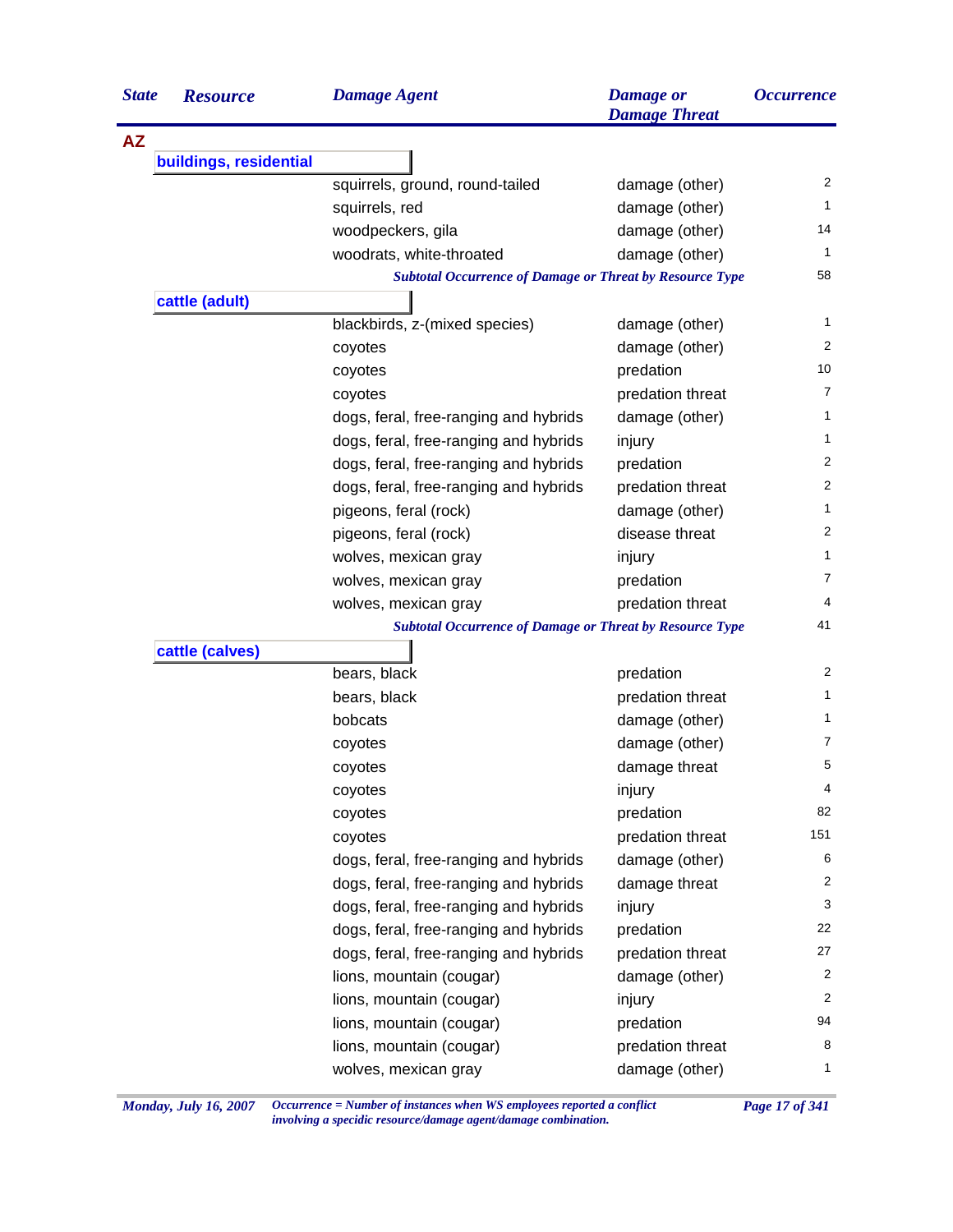| <b>State</b> | <b>Resource</b>             | <b>Damage Agent</b>                                                               | <b>Damage</b> or<br><b>Damage Threat</b> | <i><b>Occurrence</b></i>    |
|--------------|-----------------------------|-----------------------------------------------------------------------------------|------------------------------------------|-----------------------------|
| <b>AZ</b>    |                             |                                                                                   |                                          |                             |
|              | cattle (calves)             |                                                                                   |                                          |                             |
|              |                             | wolves, mexican gray                                                              | injury                                   | 3                           |
|              |                             | wolves, mexican gray                                                              | predation                                | 18                          |
|              |                             | wolves, mexican gray                                                              | predation threat                         | 2                           |
|              |                             | <b>Subtotal Occurrence of Damage or Threat by Resource Type</b>                   |                                          | 443                         |
|              | designated natural areas    |                                                                                   |                                          |                             |
|              |                             | badgers                                                                           | damage threat                            | 1                           |
|              |                             | coyotes                                                                           | damage (other)                           | 3                           |
|              |                             | hogs, feral                                                                       | damage (other)                           | 3                           |
|              |                             | <b>Subtotal Occurrence of Damage or Threat by Resource Type</b>                   |                                          | 7                           |
|              | eggs                        |                                                                                   |                                          |                             |
|              |                             | ravens, common                                                                    | damage (other)                           | 1                           |
|              |                             | ravens, common                                                                    | predation                                | 6                           |
|              |                             | <b>Subtotal Occurrence of Damage or Threat by Resource Type</b>                   |                                          | 7                           |
|              | equine, horses (adult)      |                                                                                   |                                          |                             |
|              |                             | coyotes                                                                           | damage threat                            | 6                           |
|              |                             | coyotes                                                                           | predation                                | 1                           |
|              |                             | coyotes                                                                           | predation threat                         | 2                           |
|              |                             | dogs, feral, free-ranging and hybrids                                             | damage (other)                           | 2                           |
|              |                             | dogs, feral, free-ranging and hybrids                                             | damage threat                            | 4                           |
|              |                             | dogs, feral, free-ranging and hybrids                                             | predation                                | 4                           |
|              |                             | <b>Subtotal Occurrence of Damage or Threat by Resource Type</b>                   |                                          | 19                          |
|              | equipment/machinery (other) |                                                                                   |                                          |                             |
|              |                             | coyotes                                                                           | damage threat                            | 1                           |
|              |                             | <b>Subtotal Occurrence of Damage or Threat by Resource Type</b>                   |                                          | 1                           |
|              | feed, livestock             |                                                                                   |                                          |                             |
|              |                             | blackbirds, z-(mixed species)                                                     | consumption/contami                      | 1                           |
|              |                             | blackbirds, z-(mixed species)                                                     | damage (other)                           | 2                           |
|              |                             | cowbirds, brown-headed                                                            | damage (other)                           | 1                           |
|              |                             | coyotes                                                                           | damage (other)                           | 9                           |
|              |                             |                                                                                   | consumption/contami                      | 6                           |
|              |                             | pigeons, feral (rock)                                                             |                                          |                             |
|              |                             |                                                                                   | browsing/grazing                         |                             |
|              |                             | prairie dogs, gunnison's                                                          | consumption/contami                      |                             |
|              |                             | ravens, common                                                                    |                                          |                             |
|              |                             | ravens, common<br><b>Subtotal Occurrence of Damage or Threat by Resource Type</b> | damage (other)                           |                             |
|              |                             |                                                                                   |                                          |                             |
|              | fish, trout (all)           | raccoons                                                                          | predation                                |                             |
|              |                             | <b>Subtotal Occurrence of Damage or Threat by Resource Type</b>                   |                                          |                             |
|              | food items, non-human *     |                                                                                   |                                          | 1<br>2<br>1<br>23<br>2<br>2 |

*Monday, July 16, 2007 Occurrence = Number of instances when WS employees reported a conflict Page 18 of 341 involving a specidic resource/damage agent/damage combination.*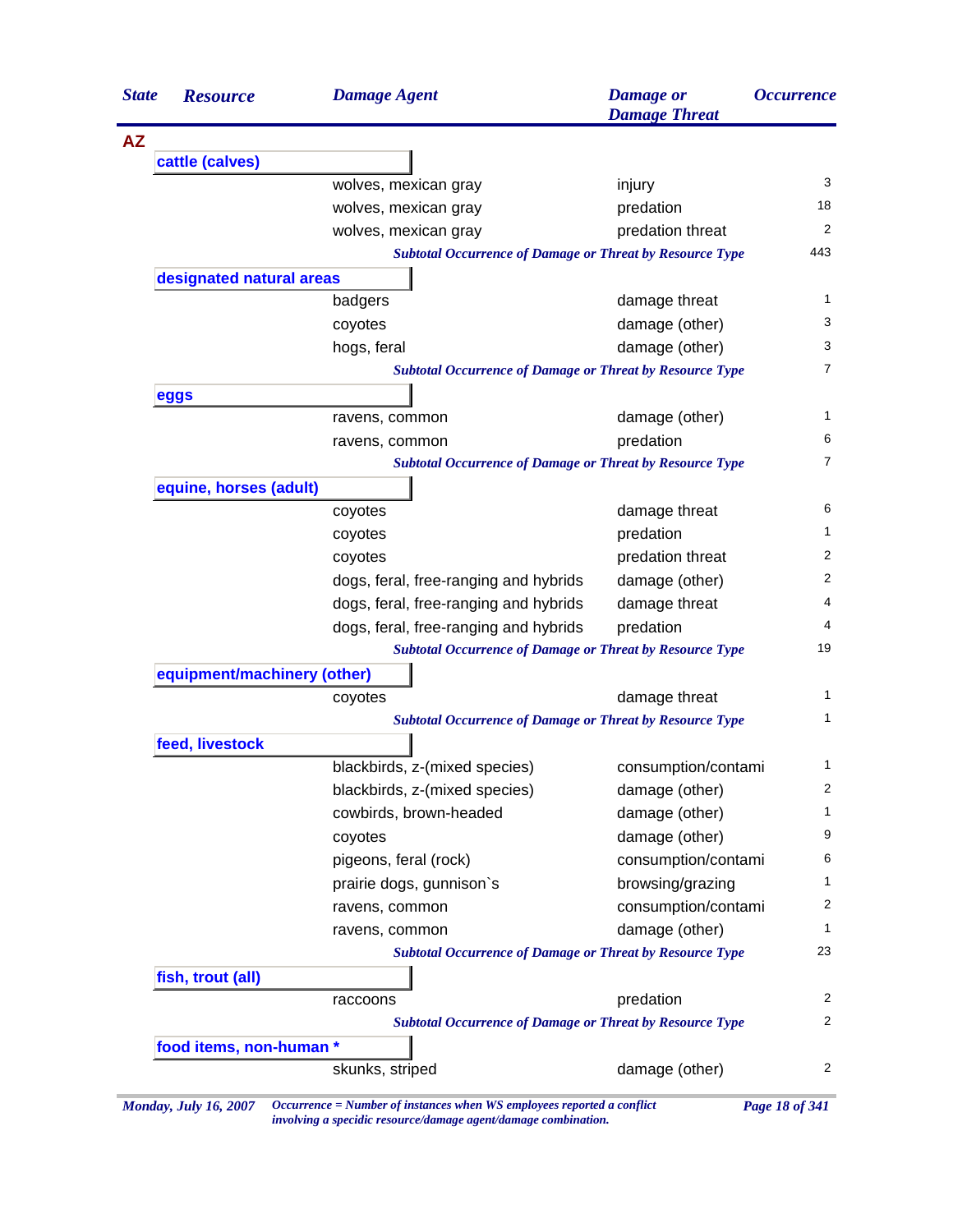| <b>State</b> | <b>Resource</b>           | <b>Damage Agent</b>                                             | <b>Damage</b> or<br><b>Damage Threat</b> | <b>Occurrence</b> |
|--------------|---------------------------|-----------------------------------------------------------------|------------------------------------------|-------------------|
| <b>AZ</b>    |                           |                                                                 |                                          |                   |
|              | food items, non-human *   |                                                                 |                                          |                   |
|              |                           | <b>Subtotal Occurrence of Damage or Threat by Resource Type</b> |                                          | $\overline{2}$    |
|              | fowl, chickens (other)    |                                                                 |                                          |                   |
|              |                           | bobcats                                                         | damage (other)                           | $\mathbf{1}$      |
|              |                           | bobcats                                                         | predation                                | $\mathbf{1}$      |
|              |                           | cats, feral/free ranging                                        | predation                                | $\mathbf{1}$      |
|              |                           | coyotes                                                         | predation                                | 2                 |
|              |                           | <b>Subtotal Occurrence of Damage or Threat by Resource Type</b> |                                          | 5                 |
|              | fowl, geese (domestic)    |                                                                 |                                          |                   |
|              |                           | dogs, feral, free-ranging and hybrids                           | predation                                | $\mathbf{1}$      |
|              |                           | <b>Subtotal Occurrence of Damage or Threat by Resource Type</b> |                                          | $\mathbf{1}$      |
|              | fowl, ostriches           |                                                                 |                                          |                   |
|              |                           | dogs, feral, free-ranging and hybrids                           | predation                                | 2                 |
|              |                           | dogs, feral, free-ranging and hybrids                           | predation threat                         | 2                 |
|              |                           | <b>Subtotal Occurrence of Damage or Threat by Resource Type</b> |                                          | 4                 |
|              | fruit, apples             |                                                                 |                                          |                   |
|              |                           | ravens, common                                                  | feeding (other)                          | 1                 |
|              |                           | <b>Subtotal Occurrence of Damage or Threat by Resource Type</b> |                                          | 1                 |
|              | gardens, veg./fruits/nuts |                                                                 |                                          |                   |
|              |                           | prairie dogs, gunnison's                                        | damage (other)                           | $\mathbf{1}$      |
|              |                           | <b>Subtotal Occurrence of Damage or Threat by Resource Type</b> |                                          | 1                 |
|              | goats, z-(other adults)   |                                                                 |                                          |                   |
|              |                           | coyotes                                                         | damage (other)                           | 6                 |
|              |                           | coyotes                                                         | predation threat                         | 5                 |
|              |                           | dogs, feral, free-ranging and hybrids                           | predation threat                         | 3                 |
|              |                           | <b>Subtotal Occurrence of Damage or Threat by Resource Type</b> |                                          | 14                |
|              | golf courses              |                                                                 |                                          |                   |
|              |                           | coots, american                                                 | browsing/grazing                         | 1                 |
|              |                           | coots, american                                                 | damage (other)                           | 3                 |
|              |                           | ducks, feral                                                    | damage (other)                           | 1                 |
|              |                           | ducks, mallards                                                 | damage (other)                           | 1                 |
|              |                           | geese, canada                                                   | damage (other)                           | 1                 |
|              |                           | <b>Subtotal Occurrence of Damage or Threat by Resource Type</b> |                                          | $\overline{7}$    |
|              | grains, z-(other)         |                                                                 |                                          |                   |
|              |                           | pigeons, feral (rock)                                           | consumption/contami                      | 5                 |
|              |                           | <b>Subtotal Occurrence of Damage or Threat by Resource Type</b> |                                          | 5                 |
|              | guard animals (all)       |                                                                 |                                          |                   |
|              |                           | coyotes                                                         | predation                                | $\mathbf{1}$      |
|              |                           |                                                                 |                                          |                   |
|              |                           | lions, mountain (cougar)                                        | predation                                | 1                 |

*Monday, July 16, 2007 Occurrence = Number of instances when WS employees reported a conflict Page 19 of 341 involving a specidic resource/damage agent/damage combination.*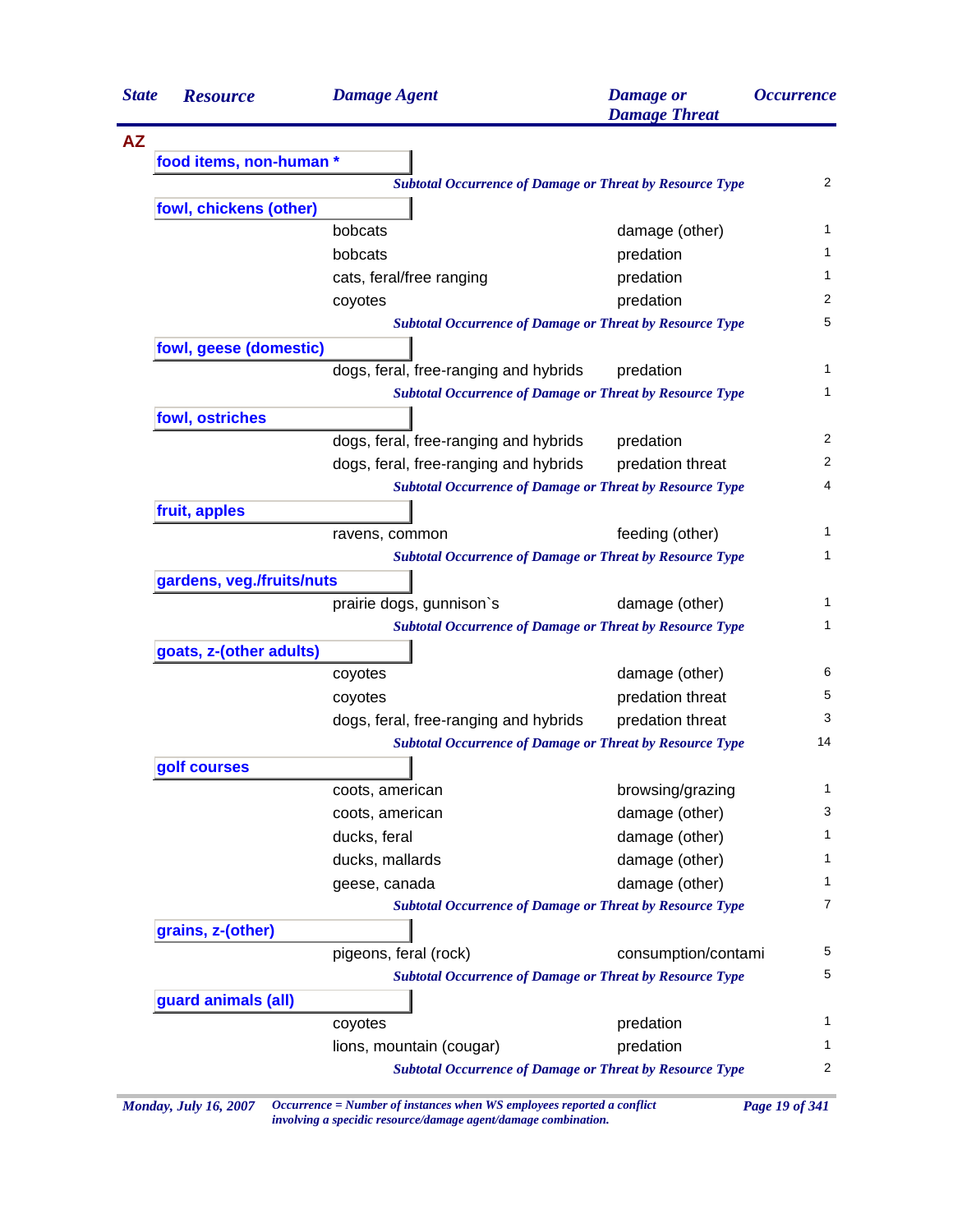| <b>State</b> | <b>Resource</b>             | <b>Damage Agent</b>                                             | <b>Damage</b> or<br><b>Damage Threat</b> | <i><b>Occurrence</b></i> |
|--------------|-----------------------------|-----------------------------------------------------------------|------------------------------------------|--------------------------|
| <b>AZ</b>    |                             |                                                                 |                                          |                          |
|              | hayfields, alfalfa          |                                                                 |                                          |                          |
|              |                             | gophers, pocket (all)                                           | browsing/grazing                         | 4                        |
|              |                             | prairie dogs, gunnison's                                        | burrowing/digging                        | 2                        |
|              |                             | <b>Subtotal Occurrence of Damage or Threat by Resource Type</b> |                                          | 6                        |
|              | hayfields, mixed species    |                                                                 |                                          |                          |
|              |                             | prairie dogs, gunnison's                                        | browsing/grazing                         | 1                        |
|              |                             | prairie dogs, gunnison's                                        | burrowing/digging                        | 1                        |
|              |                             | <b>Subtotal Occurrence of Damage or Threat by Resource Type</b> |                                          | 2                        |
|              | hith/sfty, human (aviation) |                                                                 |                                          |                          |
|              |                             | avocets, american                                               | threat (other)                           | 1                        |
|              |                             | bats (all)                                                      | threat (other)                           | 2                        |
|              |                             | beavers                                                         | threat (other)                           | 3                        |
|              |                             | bird, unidentifiable                                            | threat (other)                           | 2                        |
|              |                             | blackbirds, brewer's                                            | threat (other)                           | 11                       |
|              |                             | blackbirds, z-(mixed species)                                   | threat (other)                           | 1                        |
|              |                             | coots, american                                                 | threat (other)                           | $12 \overline{ }$        |
|              |                             | coyotes                                                         | threat (other)                           | 29                       |
|              |                             | deer, mule                                                      | damage (other)                           | 4                        |
|              |                             | dogs, feral, free-ranging and hybrids                           | damage (other)                           | 1                        |
|              |                             | dogs, feral, free-ranging and hybrids                           | threat (other)                           | 11                       |
|              |                             | doves, mourning                                                 | damage (other)                           | 5                        |
|              |                             | doves, mourning                                                 | threat (other)                           | 299                      |
|              |                             | ducks, gadwall                                                  | threat (other)                           | 5                        |
|              |                             | ducks, mallards                                                 | threat (other)                           | 5                        |
|              |                             | ducks, northern shoveler                                        | threat (other)                           | 9                        |
|              |                             | ducks, teal, green-winged                                       | threat (other)                           | 1                        |
|              |                             | egrets, cattle                                                  | threat (other)                           | 1                        |
|              |                             | egrets, great                                                   | threat (other)                           | 14                       |
|              |                             | falcon (other)                                                  | threat (other)                           | 2                        |
|              |                             | falcons, american kestrels                                      | threat (other)                           | 12                       |
|              |                             | falcons, peregrine                                              | damage (other)                           | 3                        |
|              |                             | grackles, great-tailed                                          | threat (other)                           | 4                        |
|              |                             | hares, jackrabbits (all)                                        | threat (other)                           | 2                        |
|              |                             | hawks, harrier, northern (marsh hawks                           | threat (other)                           | 16                       |
|              |                             | hawks, red-tailed                                               | damage (other)                           | 4                        |
|              |                             | hawks, red-tailed                                               | threat (other)                           | 37                       |
|              |                             | hawks, z-(other)                                                | threat (other)                           | 9                        |
|              |                             | herons, great blue                                              | threat (other)                           | 5                        |
|              |                             | killdeers                                                       | threat (other)                           | 13                       |
|              |                             | larks, horned                                                   | threat (other)                           | 46                       |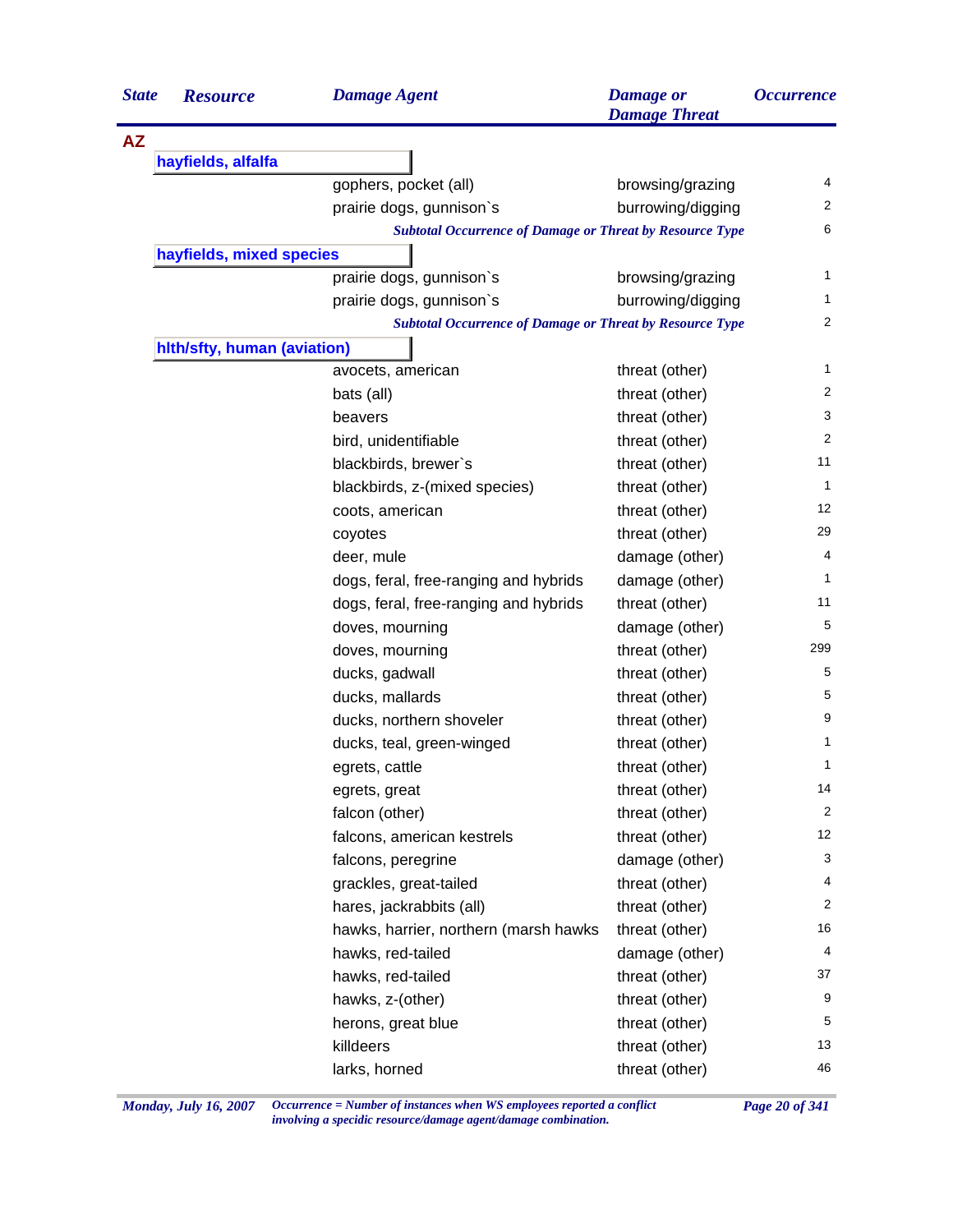| <b>State</b> | <b>Resource</b>              | <b>Damage Agent</b>                                             | <b>Damage</b> or<br><b>Damage Threat</b> | <i><b>Occurrence</b></i> |
|--------------|------------------------------|-----------------------------------------------------------------|------------------------------------------|--------------------------|
| <b>AZ</b>    |                              |                                                                 |                                          |                          |
|              | hlth/sfty, human (aviation)  |                                                                 |                                          |                          |
|              |                              | larks, horned                                                   | wildlife strike(aircraft)                | 2                        |
|              |                              | owls, burrowing                                                 | threat (other)                           | 1                        |
|              |                              | pigeons, feral (rock)                                           | damage (other)                           | 4                        |
|              |                              | pigeons, feral (rock)                                           | threat (other)                           | 29                       |
|              |                              | quail (all)                                                     | threat (other)                           | 3                        |
|              |                              | rabbits, desert cottontail                                      | threat (other)                           | 7                        |
|              |                              | ravens, common                                                  | threat (other)                           | 1                        |
|              |                              | sparrows, house/english                                         | threat (other)                           | 1                        |
|              |                              | squirrels, ground, round-tailed                                 | threat (other)                           | 25                       |
|              |                              | stilts, black-necked                                            | threat (other)                           | 8                        |
|              |                              | vultures, turkey                                                | damage (other)                           | 6                        |
|              |                              | vultures, turkey                                                | threat (other)                           | 70                       |
|              |                              | z-passerines (other)                                            | threat (other)                           | 1                        |
|              |                              | <b>Subtotal Occurrence of Damage or Threat by Resource Type</b> |                                          | 727                      |
|              | hith/sfty, human z-(general) |                                                                 |                                          |                          |
|              |                              | badgers                                                         | damage (other)                           | 1                        |
|              |                              | bats (all)                                                      | damage (other)                           | 2                        |
|              |                              | bats (all)                                                      | disease threat, rabies                   | 1                        |
|              |                              | bats (all)                                                      | nuisance                                 | 1                        |
|              |                              | bats (all)                                                      | threat (other)                           | 6                        |
|              |                              | bears, black                                                    | damage (other)                           | 5                        |
|              |                              | bears, black                                                    | harassment                               | 4                        |
|              |                              | bears, black                                                    | injury                                   | 2                        |
|              |                              | bears, black                                                    | threat (other)                           | 3                        |
|              |                              | bird, unidentifiable                                            | damage (other)                           | 1                        |
|              |                              | bird, unidentifiable                                            | nuisance                                 | 1                        |
|              |                              | blackbirds, z-(mixed species)                                   | nuisance                                 | 3                        |
|              |                              | cats, feral/free ranging                                        | damage (other)                           | $\mathbf{1}$             |
|              |                              | cats, feral/free ranging                                        | disease threat, rabies                   | $\overline{7}$           |
|              |                              | chickens, feral/free ranging                                    | nuisance (other)                         | $\mathbf{1}$             |
|              |                              | coyotes                                                         | damage (other)                           | 11                       |
|              |                              | coyotes                                                         | injury                                   | 2                        |
|              |                              | coyotes                                                         | nuisance                                 | 3                        |
|              |                              | coyotes                                                         | threat (other)                           | 16                       |
|              |                              | dogs, feral, free-ranging and hybrids                           | damage (other)                           | 73                       |
|              |                              | dogs, feral, free-ranging and hybrids                           | damage threat                            | 2                        |
|              |                              | dogs, feral, free-ranging and hybrids                           | disease threat, rabies                   | $\overline{7}$           |
|              |                              | dogs, feral, free-ranging and hybrids                           | nuisance                                 | 11                       |
|              |                              | dogs, feral, free-ranging and hybrids                           | nuisance (other)                         | $\mathbf{1}$             |
|              |                              |                                                                 |                                          |                          |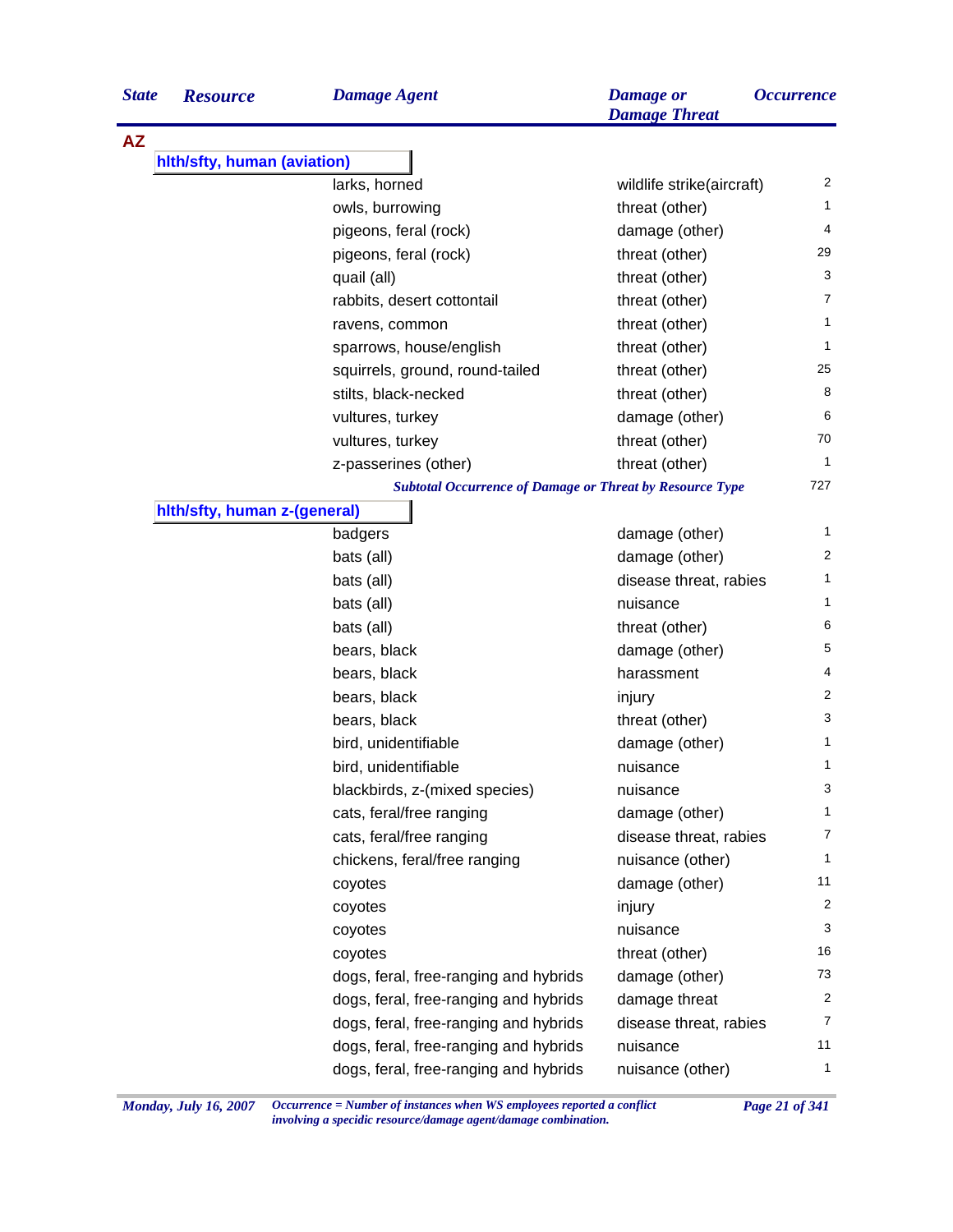| <b>State</b> | <b>Resource</b>              | <b>Damage Agent</b>                   | <b>Damage</b> or<br><b>Damage Threat</b> | <i><b>Occurrence</b></i> |
|--------------|------------------------------|---------------------------------------|------------------------------------------|--------------------------|
| <b>AZ</b>    |                              |                                       |                                          |                          |
|              | hith/sfty, human z-(general) |                                       |                                          |                          |
|              |                              | dogs, feral, free-ranging and hybrids | threat (other)                           | 98                       |
|              |                              | ducks, feral                          | damage (other)                           | 1                        |
|              |                              | ducks, feral                          | nuisance                                 | 1                        |
|              |                              | ducks, feral                          | nuisance (other)                         | $\overline{2}$           |
|              |                              | ducks, feral                          | threat (other)                           | 3                        |
|              |                              | ducks, mallards                       | nuisance                                 | 10                       |
|              |                              | ducks, mallards                       | nuisance (other)                         | 1                        |
|              |                              | foxes, gray                           | damage (other)                           | 4                        |
|              |                              | foxes, gray                           | disease threat, rabies                   | 15                       |
|              |                              | foxes, gray                           | injury/illness                           | $\mathbf{1}$             |
|              |                              | geese, feral                          | threat (other)                           | 1                        |
|              |                              | geese, z-(other)                      | nuisance (other)                         | 1                        |
|              |                              | lions, mountain (cougar)              | damage (other)                           | 1                        |
|              |                              | lions, mountain (cougar)              | threat (other)                           | 2                        |
|              |                              | magpies, black-billed                 | threat (other)                           | 1                        |
|              |                              | mice, deer (all)                      | threat (other)                           | 2                        |
|              |                              | muskrats, z-(other)                   | threat (other)                           | 2                        |
|              |                              | pigeons, feral (rock)                 | damage (other)                           | 1                        |
|              |                              | pigeons, feral (rock)                 | nuisance                                 | 8                        |
|              |                              | pigeons, feral (rock)                 | threat (other)                           | 2                        |
|              |                              | prairie dogs, gunnison's              | nuisance (other)                         | 1                        |
|              |                              | quail (all)                           | nuisance                                 | 1                        |
|              |                              | rabbits, desert cottontail            | threat (other)                           | 1                        |
|              |                              | raccoons                              | damage (other)                           | 2                        |
|              |                              | raccoons                              | disease threat, rabies                   | 1                        |
|              |                              | raccoons                              | nuisance (other)                         | 1                        |
|              |                              | rats (mixed)                          | threat (other)                           | 1                        |
|              |                              | ravens, common                        | threat (other)                           | 1                        |
|              |                              | skunks, spotted                       | disease threat, rabies                   | 1                        |
|              |                              | skunks, striped                       | damage (other)                           | $\overline{7}$           |
|              |                              | skunks, striped                       | disease threat, rabies                   | 29                       |
|              |                              | skunks, striped                       | nuisance                                 | 9                        |
|              |                              | skunks, striped                       | nuisance (other)                         | 1                        |
|              |                              | skunks, striped                       | nuisance, odor                           | 13                       |
|              |                              | snakes, non-poisonous (other)         | damage (other)                           | 4                        |
|              |                              | snakes, non-poisonous (other)         | nuisance                                 | 1                        |
|              |                              | snakes, poisonous (other)             | nuisance                                 | 2                        |
|              |                              | snakes, poisonous (other)             |                                          | 1                        |
|              |                              |                                       | threat (other)                           | 1                        |
|              |                              | sparrows, house/english               | nuisance                                 |                          |

*Monday, July 16, 2007 Occurrence = Number of instances when WS employees reported a conflict Page 22 of 341 involving a specidic resource/damage agent/damage combination.*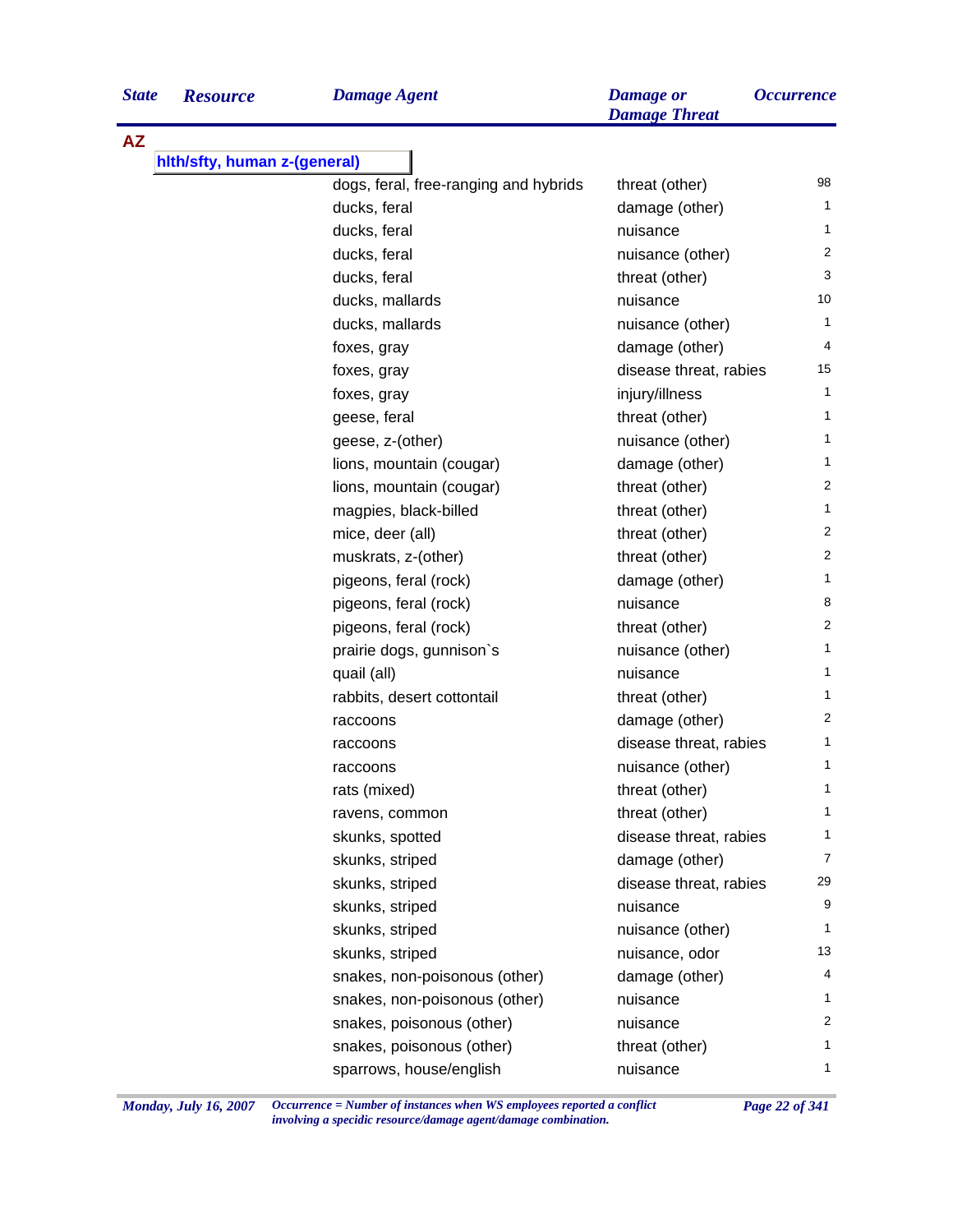| <b>State</b> | <b>Resource</b>                  | <b>Damage Agent</b>        | <b>Damage</b> or<br><b>Damage Threat</b>                        | <i><b>Occurrence</b></i> |
|--------------|----------------------------------|----------------------------|-----------------------------------------------------------------|--------------------------|
| <b>AZ</b>    |                                  |                            |                                                                 |                          |
|              | hith/sfty, human z-(general)     |                            |                                                                 |                          |
|              |                                  | wolves, mexican gray       | nuisance                                                        | 1                        |
|              |                                  | wolves, mexican gray       | threat (other)                                                  | 1                        |
|              |                                  | woodpeckers, gila          | nuisance                                                        | 2                        |
|              |                                  |                            | <b>Subtotal Occurrence of Damage or Threat by Resource Type</b> | 404                      |
|              | irrigation ditch/drainage system |                            |                                                                 |                          |
|              |                                  | beavers                    | damage (other)                                                  | 5                        |
|              |                                  | prairie dogs, gunnison's   | damage (other)                                                  | 1                        |
|              |                                  |                            | <b>Subtotal Occurrence of Damage or Threat by Resource Type</b> | 6                        |
|              | <b>Ilamas (all)</b>              |                            |                                                                 |                          |
|              |                                  | bears, black               | predation                                                       | 1                        |
|              |                                  |                            | <b>Subtotal Occurrence of Damage or Threat by Resource Type</b> | 1                        |
|              | mammals, ferrets, black-footed   |                            |                                                                 |                          |
|              |                                  | coyotes                    | predation threat                                                | 21                       |
|              |                                  |                            | <b>Subtotal Occurrence of Damage or Threat by Resource Type</b> | 21                       |
|              | mammals, pronghorn (antelope)    |                            |                                                                 |                          |
|              |                                  | coyotes                    | damage threat                                                   | 2                        |
|              |                                  | coyotes                    | predation                                                       | 7                        |
|              |                                  | coyotes                    | predation threat                                                | 1                        |
|              |                                  |                            | <b>Subtotal Occurrence of Damage or Threat by Resource Type</b> | 10                       |
|              | mammals, sheep, bighorn          |                            |                                                                 |                          |
|              |                                  | lions, mountain (cougar)   | damage (other)                                                  | 2                        |
|              |                                  | lions, mountain (cougar)   | predation threat                                                | 2                        |
|              |                                  |                            | <b>Subtotal Occurrence of Damage or Threat by Resource Type</b> | 4                        |
|              | nuts, pecans                     |                            |                                                                 |                          |
|              |                                  | ravens, common             | damage (other)                                                  | 1                        |
|              |                                  |                            | <b>Subtotal Occurrence of Damage or Threat by Resource Type</b> | 1                        |
|              | pasture                          |                            |                                                                 |                          |
|              |                                  | prairie dogs, gunnison's   | burrowing/digging                                               | 16                       |
|              |                                  | rats, kangaroo (all)       | burrowing/digging                                               | $\mathbf{1}$             |
|              |                                  |                            | <b>Subtotal Occurrence of Damage or Threat by Resource Type</b> | 17                       |
|              | peppers, chilies                 |                            |                                                                 |                          |
|              |                                  | rabbits, desert cottontail | browsing/grazing                                                | 1                        |
|              |                                  |                            | <b>Subtotal Occurrence of Damage or Threat by Resource Type</b> | $\mathbf{1}$             |
|              | pets (companion/hobby animals)   |                            |                                                                 |                          |
|              |                                  | cats, feral/free ranging   | predation                                                       | 2                        |
|              |                                  | coyotes                    | damage (other)                                                  | 6                        |
|              |                                  | coyotes                    | damage threat                                                   | 4                        |
|              |                                  | coyotes                    | injury                                                          | 1                        |
|              |                                  | coyotes                    | predation                                                       | 13                       |

*Monday, July 16, 2007 Occurrence = Number of instances when WS employees reported a conflict Page 23 of 341 involving a specidic resource/damage agent/damage combination.*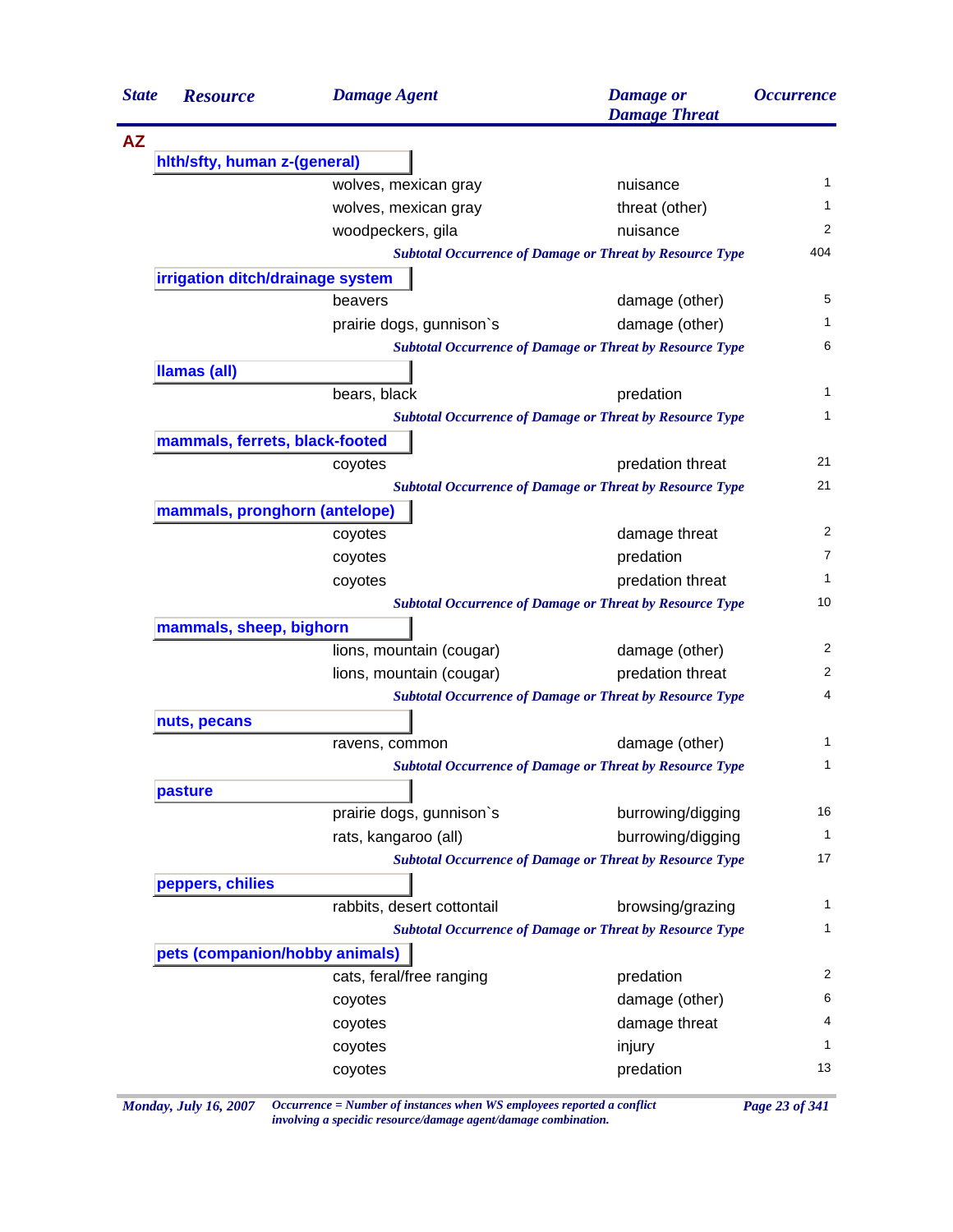| <b>State</b> | <b>Resource</b>                | <b>Damage Agent</b>                                             | <b>Damage</b> or<br><b>Damage Threat</b> | <i><b>Occurrence</b></i> |
|--------------|--------------------------------|-----------------------------------------------------------------|------------------------------------------|--------------------------|
| <b>AZ</b>    |                                |                                                                 |                                          |                          |
|              | pets (companion/hobby animals) |                                                                 |                                          |                          |
|              |                                | coyotes                                                         | predation threat                         |                          |
|              |                                | lions, mountain (cougar)                                        | damage (other)                           |                          |
|              |                                | skunks, hooded                                                  | damage (other)                           |                          |
|              |                                | <b>Subtotal Occurrence of Damage or Threat by Resource Type</b> |                                          |                          |
|              | property (general)             |                                                                 |                                          |                          |
|              |                                | bats (all)                                                      | damage (other)                           |                          |
|              |                                | ducks, feral                                                    | damage (other)                           |                          |
|              |                                | ducks, mallards                                                 | droppings                                |                          |
|              |                                | geese, canada                                                   | damage (other)                           |                          |
|              |                                | grackles, great-tailed                                          | damage (other)                           |                          |
|              |                                | peccaries, collared (javelina)                                  | damage (other)                           |                          |
|              |                                | pigeons, feral (rock)                                           | damage (other)                           |                          |
|              |                                | prairie dogs, gunnison's                                        | burrowing/digging                        |                          |
|              |                                | skunks, striped                                                 | damage (other)                           |                          |
|              |                                | <b>Subtotal Occurrence of Damage or Threat by Resource Type</b> |                                          |                          |
|              | recreational areas (other) **  |                                                                 |                                          |                          |
|              |                                | ducks, feral                                                    | damage (other)                           |                          |
|              |                                | ducks, mallards                                                 | damage (other)                           |                          |
|              |                                | <b>Subtotal Occurrence of Damage or Threat by Resource Type</b> |                                          |                          |
|              | research project               |                                                                 |                                          |                          |
|              |                                | dogs, feral, free-ranging and hybrids                           | damage (other)                           |                          |
|              |                                | skunks, striped                                                 | damage (other)                           |                          |
|              |                                | skunks, striped                                                 | disease threat                           |                          |
|              |                                | skunks, striped                                                 | disease threat, rabies                   |                          |
|              |                                | <b>Subtotal Occurrence of Damage or Threat by Resource Type</b> |                                          |                          |
|              | roads/bridges                  |                                                                 |                                          |                          |
|              |                                | beavers                                                         | damage (other)                           |                          |
|              |                                | prairie dogs, gunnison's                                        | burrowing/digging                        |                          |
|              |                                | <b>Subtotal Occurrence of Damage or Threat by Resource Type</b> |                                          |                          |
|              | sheep (adult)                  |                                                                 |                                          |                          |
|              |                                | bears, black                                                    | predation                                |                          |
|              |                                | coyotes                                                         | damage (other)                           |                          |
|              |                                | coyotes                                                         | predation                                |                          |
|              |                                | coyotes                                                         | predation threat                         | 105                      |
|              |                                | dogs, feral, free-ranging and hybrids                           | damage (other)                           |                          |
|              |                                | dogs, feral, free-ranging and hybrids                           | predation                                |                          |
|              |                                |                                                                 |                                          |                          |
|              |                                |                                                                 |                                          |                          |
|              | sheep (lambs)                  | <b>Subtotal Occurrence of Damage or Threat by Resource Type</b> |                                          | 142                      |

*involving a specidic resource/damage agent/damage combination.*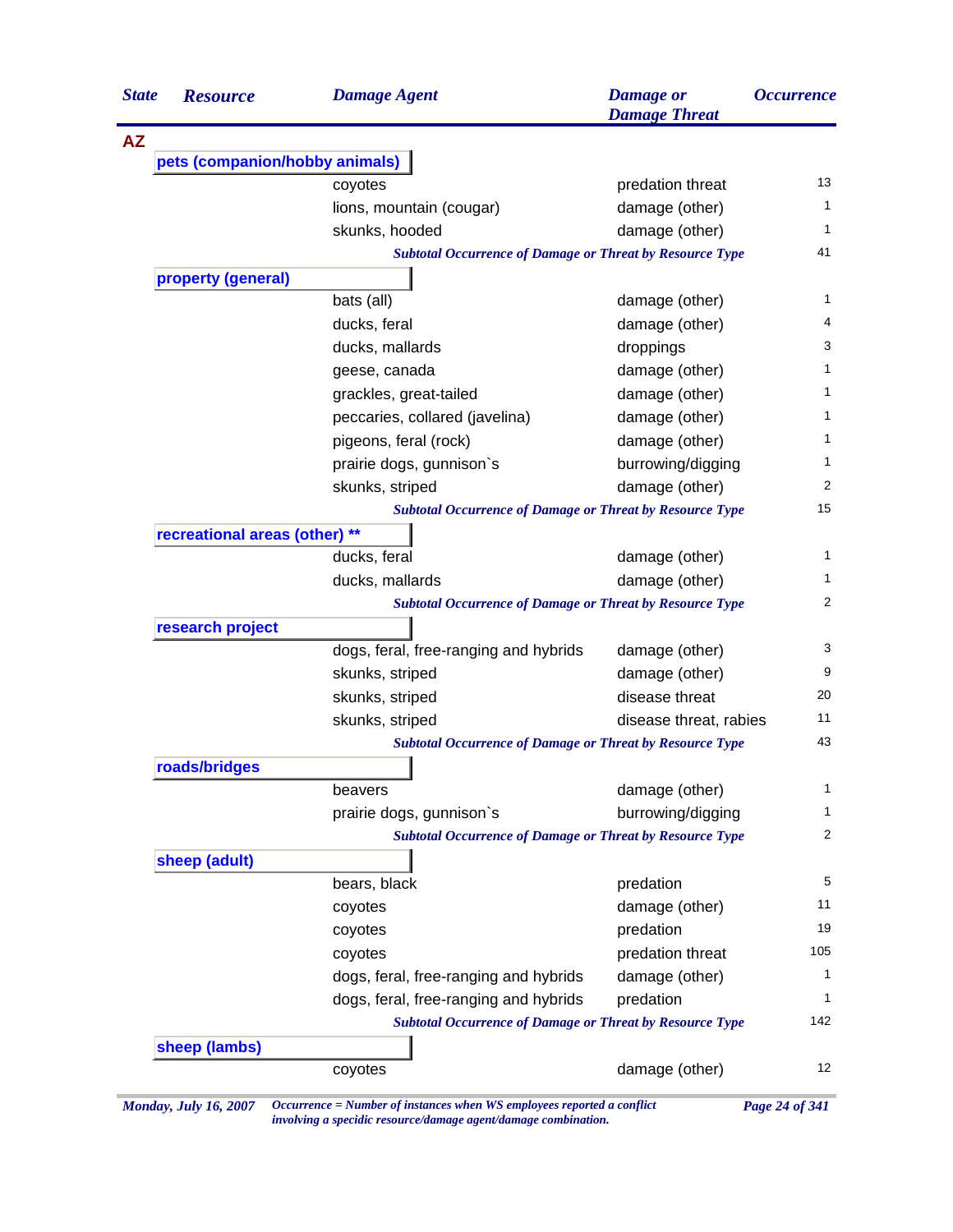| <b>State</b> | <b>Resource</b>        | <b>Damage Agent</b>                                             | <b>Damage</b> or<br><b>Damage Threat</b> | <i><b>Occurrence</b></i> |
|--------------|------------------------|-----------------------------------------------------------------|------------------------------------------|--------------------------|
| <b>AZ</b>    |                        |                                                                 |                                          |                          |
|              | sheep (lambs)          |                                                                 |                                          |                          |
|              |                        | coyotes                                                         | predation                                | 60                       |
|              |                        | coyotes                                                         | predation threat                         | 33                       |
|              |                        | dogs, feral, free-ranging and hybrids                           | predation                                | 4                        |
|              |                        | <b>Subtotal Occurrence of Damage or Threat by Resource Type</b> |                                          | 109                      |
|              | swimming pools         |                                                                 |                                          |                          |
|              |                        | ducks, mallards                                                 | damage (other)                           | 1                        |
|              |                        | <b>Subtotal Occurrence of Damage or Threat by Resource Type</b> |                                          | 1                        |
|              | swine (adult)          |                                                                 |                                          | 5                        |
|              |                        | hogs, feral                                                     | disease threat                           | 5                        |
|              |                        | <b>Subtotal Occurrence of Damage or Threat by Resource Type</b> |                                          |                          |
|              | trees, standing        | beavers                                                         | girdling/gnawing/strip                   | 33                       |
|              |                        | <b>Subtotal Occurrence of Damage or Threat by Resource Type</b> |                                          | 33                       |
|              | trees, standing/shrubs |                                                                 |                                          |                          |
|              |                        | beavers                                                         | damage (other)                           | 1                        |
|              |                        | <b>Subtotal Occurrence of Damage or Threat by Resource Type</b> |                                          | 1                        |
|              | turf and/or flowers    |                                                                 |                                          |                          |
|              |                        | gophers, pocket (all)                                           | burrowing/digging                        | 1                        |
|              |                        | <b>Subtotal Occurrence of Damage or Threat by Resource Type</b> |                                          | 1                        |
|              | utilities, electrical  |                                                                 |                                          |                          |
|              |                        | pigeons, feral (rock)                                           | damage (other)                           | 8                        |
|              |                        | pigeons, feral (rock)                                           | droppings                                | 4                        |
|              |                        | <b>Subtotal Occurrence of Damage or Threat by Resource Type</b> |                                          | 12                       |
|              | vehicles, land         |                                                                 |                                          |                          |
|              |                        | pigeons, feral (rock)                                           | droppings                                | 1                        |
|              |                        | rats, black (roof)                                              | damage (other)                           | 1                        |
|              |                        | <b>Subtotal Occurrence of Damage or Threat by Resource Type</b> |                                          | 2                        |
|              | wetlands               |                                                                 |                                          |                          |
|              |                        | beavers                                                         | damage threat                            | 3                        |
|              |                        | <b>Subtotal Occurrence of Damage or Threat by Resource Type</b> |                                          | 3                        |
|              | z-landscaping (other)  |                                                                 |                                          |                          |
|              |                        | rabbits, desert cottontail                                      | browsing/grazing                         | 5                        |
|              |                        | rabbits, desert cottontail                                      | damage (other)                           | 2                        |
|              |                        | <b>Subtotal Occurrence of Damage or Threat by Resource Type</b> |                                          | 7                        |
| CA           |                        |                                                                 |                                          |                          |
|              | aircraft               |                                                                 |                                          |                          |
|              |                        | avocets, american                                               | wildlife strike(aircraft)                | 1                        |
|              |                        | bird, unidentifiable                                            | wildlife strike(aircraft)                | 30                       |

*involving a specidic resource/damage agent/damage combination.*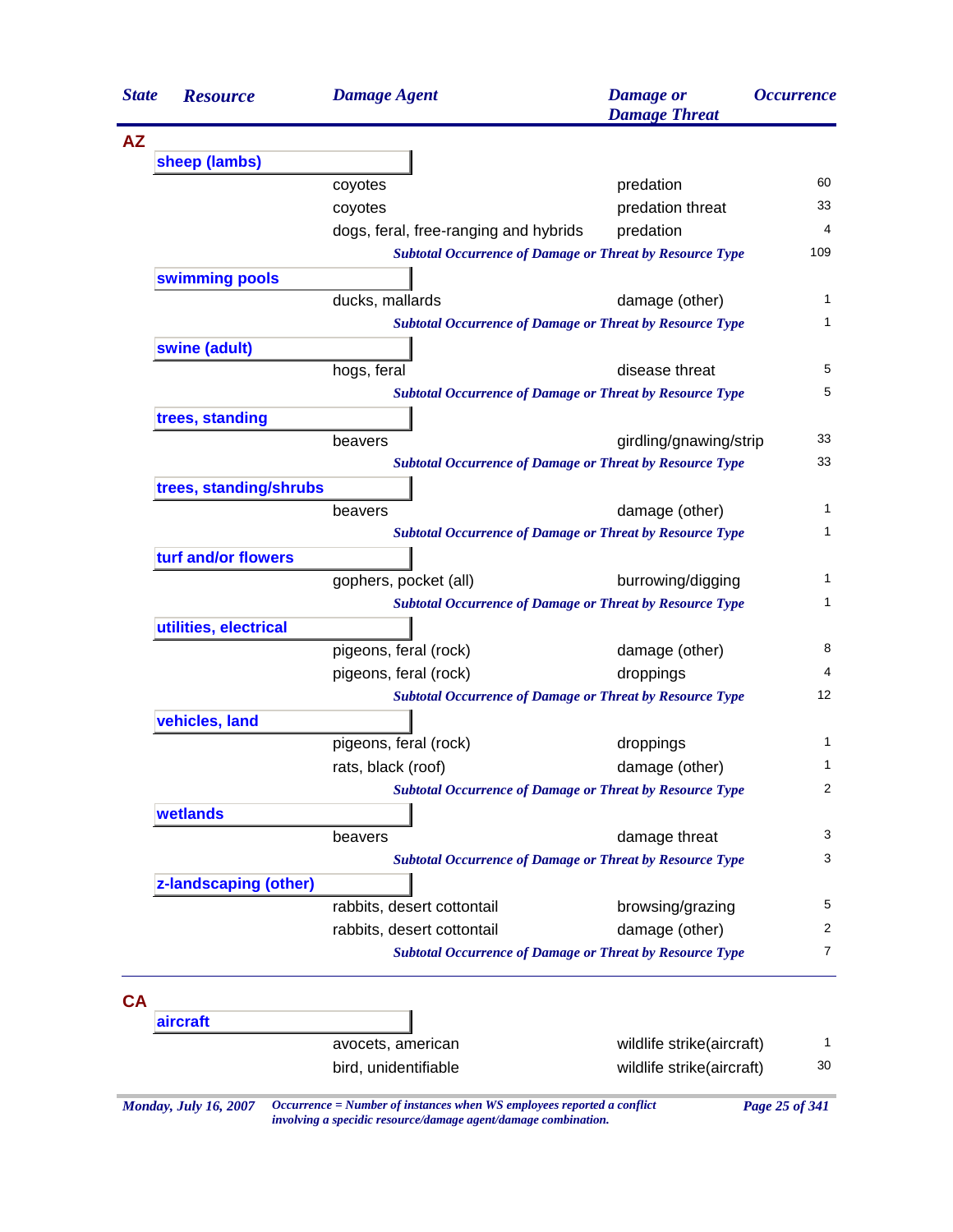| <b>State</b> | <b>Resourc</b> |
|--------------|----------------|
|--------------|----------------|

**CA**

| <b>State</b> | <b>Resource</b> | <b>Damage Agent</b> | <b>Damage</b> or<br><b>Damage Threat</b> | <i><b>Occurrence</b></i> |
|--------------|-----------------|---------------------|------------------------------------------|--------------------------|
| <b>CA</b>    |                 |                     |                                          |                          |
|              | <b>aircraft</b> |                     |                                          |                          |
|              |                 | coots, american     | wildlife strike(aircraft)                |                          |
|              |                 | crows, american     | wildlife strike(aircraft)                |                          |

|                                    | crows, american                                                 | wildlife strike(aircraft) | 3                       |
|------------------------------------|-----------------------------------------------------------------|---------------------------|-------------------------|
|                                    | deer, mule                                                      | wildlife strike(aircraft) | $\mathbf{1}$            |
|                                    | doves, mourning                                                 | wildlife strike(aircraft) | 11                      |
|                                    | ducks, mallards                                                 | wildlife strike(aircraft) | 3                       |
|                                    | ducks, teal, green-winged                                       | wildlife strike(aircraft) | $\mathbf{1}$            |
|                                    | exotic birds (other)                                            | wildlife strike(aircraft) | $\mathbf{1}$            |
|                                    | falcon (other)                                                  | wildlife strike(aircraft) | $\mathbf{1}$            |
|                                    | falcons, american kestrels                                      | wildlife strike(aircraft) | 22                      |
|                                    | grebes, western                                                 | wildlife strike(aircraft) | $\mathbf{1}$            |
|                                    | gulls, ring-billed                                              | wildlife strike(aircraft) | $\mathbf{1}$            |
|                                    | gulls, western                                                  | wildlife strike(aircraft) | 3                       |
|                                    | hares, jackrabbits (all)                                        | wildlife strike(aircraft) | $\mathbf{1}$            |
|                                    | hawks, red-tailed                                               | wildlife strike(aircraft) | $\overline{2}$          |
|                                    | herons, great blue                                              | wildlife strike(aircraft) | $\mathbf{1}$            |
|                                    | killdeers                                                       | wildlife strike(aircraft) | 3                       |
|                                    | larks, horned                                                   | wildlife strike(aircraft) | 3                       |
|                                    | meadowlarks, western                                            | wildlife strike(aircraft) | 8                       |
|                                    | owls, burrowing                                                 | wildlife strike(aircraft) | $\mathbf{1}$            |
|                                    | owls, common barn                                               | wildlife strike(aircraft) | $\overline{\mathbf{4}}$ |
|                                    | pelicans, brown                                                 | wildlife strike(aircraft) | $\overline{c}$          |
|                                    | pigeons, feral (rock)                                           | wildlife strike(aircraft) | $\overline{7}$          |
|                                    | rabbits, desert cottontail                                      | wildlife strike(aircraft) | $\mathbf{1}$            |
|                                    | shorebirds (other)                                              | wildlife strike(aircraft) | $\overline{c}$          |
|                                    | sparrows, house/english                                         | wildlife strike(aircraft) | $\overline{c}$          |
|                                    | starlings, european                                             | wildlife strike(aircraft) | 3                       |
|                                    | swallows, cliff                                                 | wildlife strike(aircraft) | 6                       |
|                                    | swallows, tree                                                  | wildlife strike(aircraft) | $\overline{2}$          |
|                                    | turkeys, wild                                                   | wildlife strike(aircraft) | 1                       |
|                                    | weasels (all)                                                   | wildlife strike(aircraft) | $\mathbf{1}$            |
|                                    | z-passerines (other)                                            | wildlife strike(aircraft) | 1                       |
|                                    | <b>Subtotal Occurrence of Damage or Threat by Resource Type</b> |                           | 134                     |
| airport runways/taxiways           |                                                                 |                           |                         |
|                                    | squirrels, ground, california                                   | burrowing/digging         | 16                      |
|                                    | squirrels, ground, california                                   | damage (other)            | $\overline{1}$          |
|                                    | <b>Subtotal Occurrence of Damage or Threat by Resource Type</b> |                           | 17                      |
| amphibians, frog, red-legged (t/e) |                                                                 |                           |                         |
|                                    | fish (other)                                                    | predation threat          | 1                       |
|                                    | frogs/toads (all)                                               | predation threat          | 1                       |
|                                    |                                                                 |                           |                         |

*Monday, July 16, 2007 Occurrence = Number of instances when WS employees reported a conflict Page 26 of 341 involving a specidic resource/damage agent/damage combination.*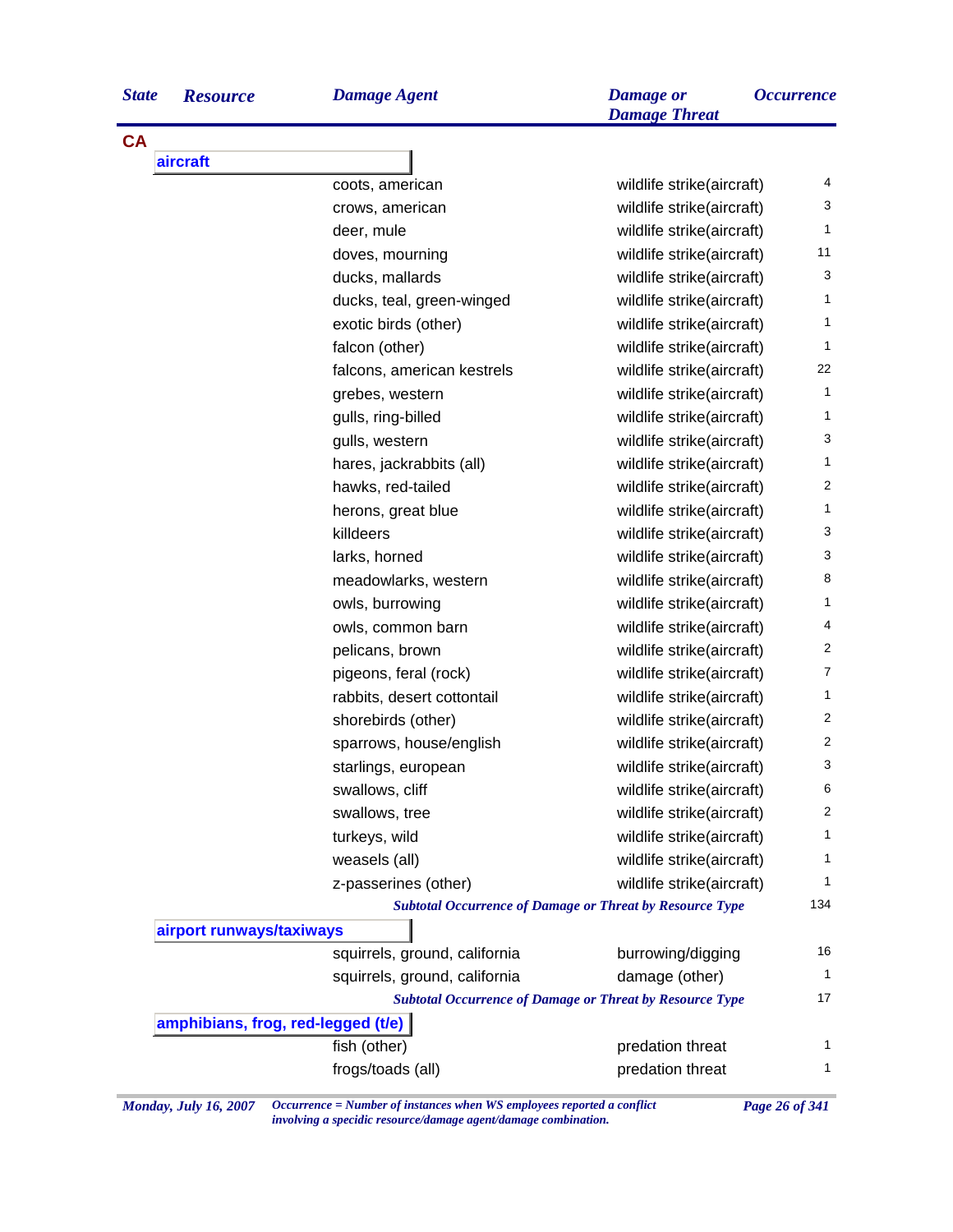| <b>State</b> | <b>Resource</b>                                                 | <b>Damage Agent</b>        | <b>Damage</b> or<br><b>Damage Threat</b>                        | <i><b>Occurrence</b></i> |  |
|--------------|-----------------------------------------------------------------|----------------------------|-----------------------------------------------------------------|--------------------------|--|
| <b>CA</b>    |                                                                 |                            |                                                                 |                          |  |
|              | amphibians, frog, red-legged (t/e)                              |                            |                                                                 |                          |  |
|              | <b>Subtotal Occurrence of Damage or Threat by Resource Type</b> |                            |                                                                 |                          |  |
|              | avocados                                                        |                            |                                                                 |                          |  |
|              |                                                                 | coyotes                    | consumption/contami                                             |                          |  |
|              |                                                                 | hogs, feral                | damage (other)                                                  |                          |  |
|              |                                                                 | opossums, virginia         | consumption/contami                                             |                          |  |
|              |                                                                 | skunks, striped            | consumption/contami                                             |                          |  |
|              |                                                                 |                            | <b>Subtotal Occurrence of Damage or Threat by Resource Type</b> |                          |  |
|              | <b>beaches</b>                                                  |                            |                                                                 |                          |  |
|              |                                                                 | geese, canada              | droppings                                                       |                          |  |
|              |                                                                 |                            | <b>Subtotal Occurrence of Damage or Threat by Resource Type</b> |                          |  |
|              | birds, ducks, wild (other)                                      |                            |                                                                 |                          |  |
|              |                                                                 | raccoons                   | predation                                                       |                          |  |
|              |                                                                 |                            | <b>Subtotal Occurrence of Damage or Threat by Resource Type</b> |                          |  |
|              | birds, geese, wild (all)                                        |                            |                                                                 |                          |  |
|              |                                                                 | coyotes                    | predation                                                       |                          |  |
|              |                                                                 |                            | <b>Subtotal Occurrence of Damage or Threat by Resource Type</b> |                          |  |
|              | birds, pheasant (all) ag                                        |                            |                                                                 |                          |  |
|              |                                                                 | coyotes                    | predation                                                       |                          |  |
|              |                                                                 |                            | <b>Subtotal Occurrence of Damage or Threat by Resource Type</b> |                          |  |
|              | birds, pheasant (all) nr                                        |                            |                                                                 |                          |  |
|              |                                                                 | coyotes                    | predation                                                       |                          |  |
|              |                                                                 | raccoons                   | predation                                                       |                          |  |
|              |                                                                 |                            | <b>Subtotal Occurrence of Damage or Threat by Resource Type</b> |                          |  |
|              | birds, plover, snowy (t/e)                                      |                            |                                                                 |                          |  |
|              |                                                                 | cats, feral/free ranging   | predation threat                                                |                          |  |
|              |                                                                 | coyotes                    | predation threat                                                |                          |  |
|              |                                                                 | crows, american            | predation threat                                                |                          |  |
|              |                                                                 | falcons, american kestrels | predation                                                       |                          |  |
|              |                                                                 | foxes, red                 | predation threat                                                |                          |  |
|              |                                                                 | gulls, california          | predation threat                                                |                          |  |
|              |                                                                 | gulls, herring             | predation threat                                                |                          |  |
|              |                                                                 | gulls, western             | predation                                                       |                          |  |
|              |                                                                 | gulls, western             | predation threat                                                |                          |  |
|              |                                                                 | hawks, red-tailed          | predation                                                       |                          |  |
|              |                                                                 | hawks, red-tailed          | predation threat                                                |                          |  |
|              |                                                                 | terns, gull-billed         | predation                                                       |                          |  |
|              | <b>Subtotal Occurrence of Damage or Threat by Resource Type</b> |                            |                                                                 |                          |  |
|              | birds, plover, snowy, egg (t/e)                                 |                            |                                                                 |                          |  |
|              |                                                                 |                            |                                                                 |                          |  |

*involving a specidic resource/damage agent/damage combination.*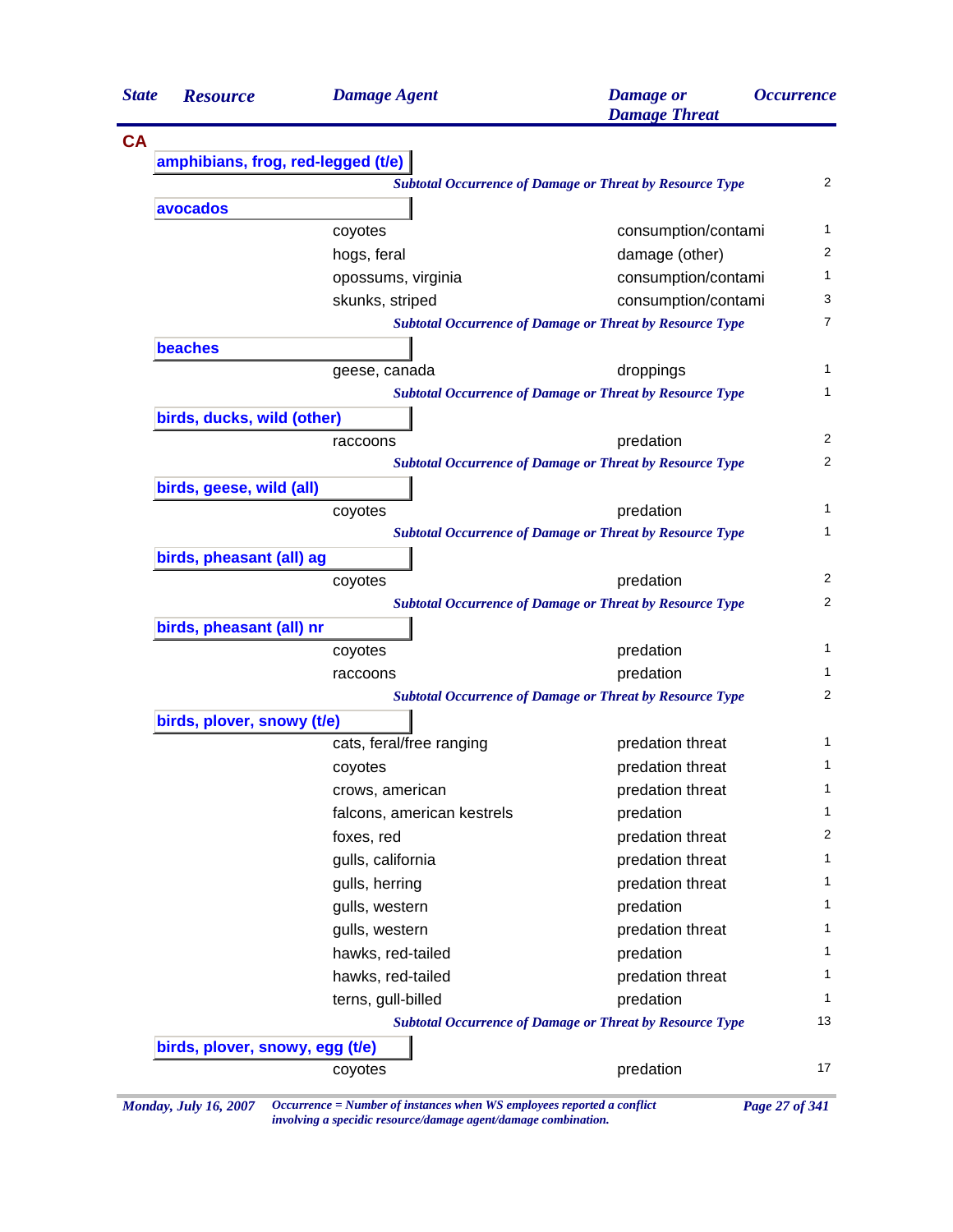| <b>State</b> | <b>Resource</b>                         | <b>Damage Agent</b>                                             | <b>Damage</b> or<br><b>Damage Threat</b> | <i><b>Occurrence</b></i> |
|--------------|-----------------------------------------|-----------------------------------------------------------------|------------------------------------------|--------------------------|
| <b>CA</b>    |                                         |                                                                 |                                          |                          |
|              | birds, plover, snowy, egg (t/e)         |                                                                 |                                          |                          |
|              |                                         | coyotes                                                         | predation threat                         | 1                        |
|              |                                         | crows, american                                                 | predation                                | 5                        |
|              |                                         | crows, american                                                 | predation threat                         | 1                        |
|              |                                         | foxes, red                                                      | predation                                | 4                        |
|              |                                         | foxes, red                                                      | predation threat                         | 1                        |
|              |                                         | gulls, california                                               | predation threat                         | 1                        |
|              |                                         | gulls, herring                                                  | predation threat                         | 1                        |
|              |                                         | gulls, western                                                  | predation                                | 2                        |
|              |                                         | gulls, western                                                  | predation threat                         | 1                        |
|              |                                         | gulls, z-(other)                                                | predation                                | 4                        |
|              |                                         | hawks, harrier, northern (marsh hawks                           | predation                                | 1                        |
|              |                                         | owls, common barn                                               | predation                                | $\mathbf{1}$             |
|              |                                         | raccoons                                                        | predation                                | 2                        |
|              |                                         | rats, norway                                                    | predation                                | $\mathbf{1}$             |
|              |                                         | ravens, common                                                  | predation                                | 3                        |
|              |                                         | skunks, striped                                                 | predation                                | 3                        |
|              |                                         | squirrels, ground, california                                   | predation                                | 3                        |
|              |                                         | squirrels, ground, california                                   | predation threat                         | 1                        |
|              |                                         | <b>Subtotal Occurrence of Damage or Threat by Resource Type</b> |                                          | 53                       |
|              | birds, rail, clapper, calif., egg (t/e) |                                                                 |                                          |                          |
|              |                                         | cats, feral/free ranging                                        | predation                                | 1                        |
|              |                                         | <b>Subtotal Occurrence of Damage or Threat by Resource Type</b> |                                          | $\mathbf{1}$             |
|              | birds, rail, clapper, california (t/e)  |                                                                 |                                          |                          |
|              |                                         | hawks, red-tailed                                               | predation                                | 1                        |
|              |                                         | <b>Subtotal Occurrence of Damage or Threat by Resource Type</b> |                                          | 1                        |
|              | birds, rail, clapper, light-footed (t/  |                                                                 |                                          |                          |
|              |                                         | hawks, harrier, northern (marsh hawks                           | predation                                | 1                        |
|              |                                         | <b>Subtotal Occurrence of Damage or Threat by Resource Type</b> |                                          | $\mathbf{1}$             |
|              | birds, terns, least, calif., egg (t/e)  |                                                                 |                                          |                          |
|              |                                         | coyotes                                                         | predation                                | 10                       |
|              |                                         | crows, american                                                 | predation                                | 2                        |
|              |                                         | dogs, feral, free-ranging and hybrids                           | predation                                | 1                        |
|              |                                         | egrets, great                                                   | predation                                | 1                        |
|              |                                         | foxes, gray                                                     | predation                                | 3                        |
|              |                                         | gulls, western                                                  | predation                                | 9                        |
|              |                                         | hawks, harrier, northern (marsh hawks                           | predation                                | 7                        |
|              |                                         | mice, deer (all)                                                | predation                                | 1                        |
|              |                                         | opossums, virginia                                              | predation                                | 1                        |
|              |                                         | owls, burrowing                                                 | predation                                | 2                        |
|              |                                         |                                                                 |                                          |                          |

*Monday, July 16, 2007 Occurrence = Number of instances when WS employees reported a conflict Page 28 of 341 involving a specidic resource/damage agent/damage combination.*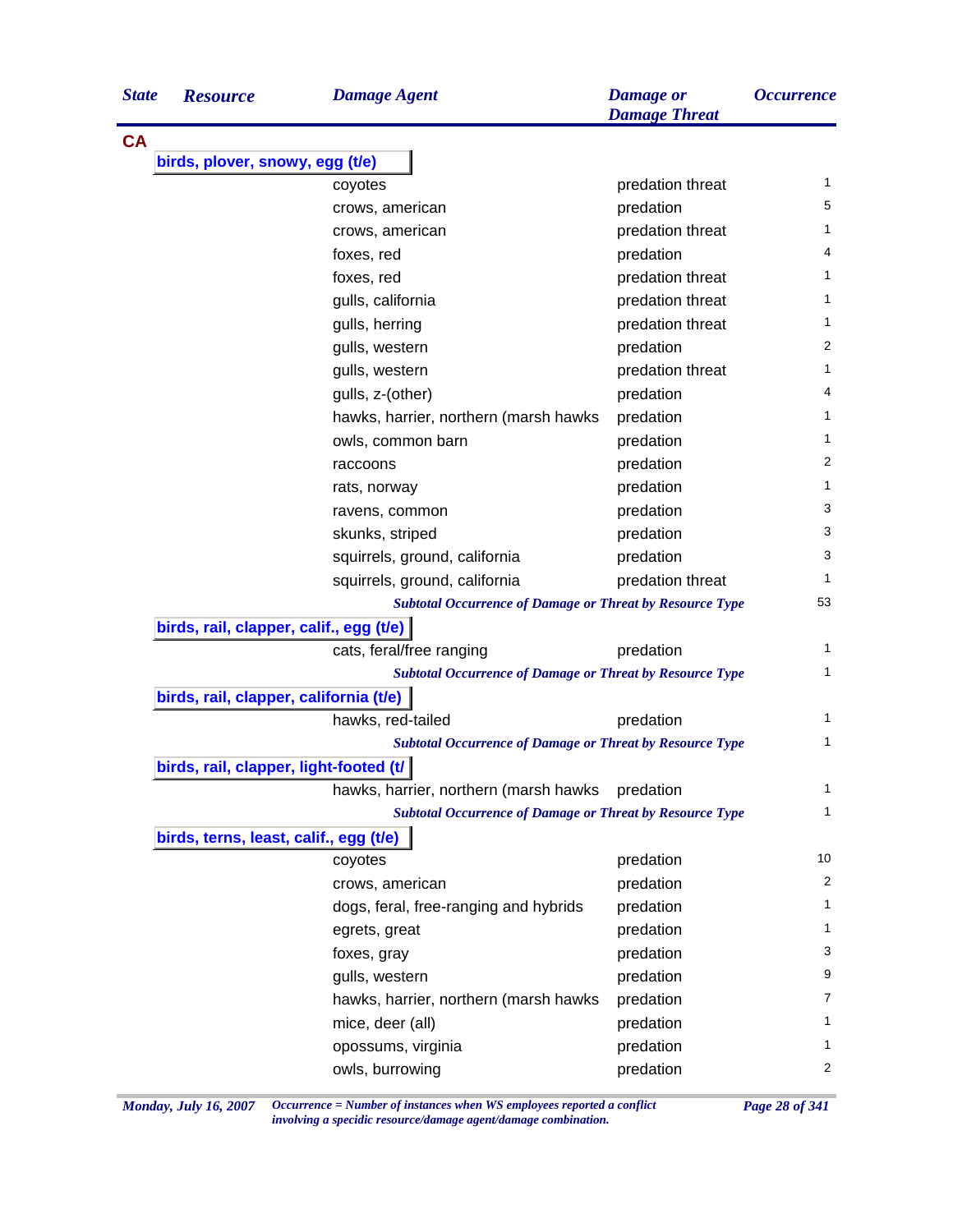| <b>State</b> | <b>Resource</b>                        | <b>Damage Agent</b>                                                    | <b>Damage</b> or<br><b>Damage Threat</b> | <i><b>Occurrence</b></i> |
|--------------|----------------------------------------|------------------------------------------------------------------------|------------------------------------------|--------------------------|
| <b>CA</b>    |                                        |                                                                        |                                          |                          |
|              | birds, terns, least, calif., egg (t/e) |                                                                        |                                          |                          |
|              |                                        | rats, norway                                                           | predation                                | 5                        |
|              |                                        | ravens, common                                                         | predation                                | 9                        |
|              |                                        | snakes, non-poisonous (other)                                          | predation                                | 1                        |
|              |                                        | starlings, european                                                    | predation                                | 1                        |
|              |                                        | terns, gull-billed                                                     | predation                                | 19                       |
|              |                                        | weasels (all)                                                          | predation                                | 4                        |
|              |                                        | <b>Subtotal Occurrence of Damage or Threat by Resource Type</b>        |                                          | 76                       |
|              | birds, terns, least, california (t/e)  |                                                                        |                                          |                          |
|              |                                        | coyotes                                                                | predation                                | 3                        |
|              |                                        | egrets, great                                                          | predation                                | 1                        |
|              |                                        | falcons, american kestrels                                             | predation                                | 13                       |
|              |                                        | falcons, peregrine                                                     | predation                                | 2                        |
|              |                                        | foxes, gray                                                            | predation                                | $\mathbf{1}$             |
|              |                                        | hawks, cooper's                                                        | predation                                | 1                        |
|              |                                        | hawks, harrier, northern (marsh hawks                                  | predation                                | 14                       |
|              |                                        | mice, deer (all)                                                       | predation                                | 3                        |
|              |                                        | opossums, virginia                                                     | predation                                | 1                        |
|              |                                        | owls, burrowing                                                        | predation                                | 4                        |
|              |                                        | owls, common barn                                                      | predation                                | 3                        |
|              |                                        | owls, great horned                                                     | predation                                | 5                        |
|              |                                        | owls, great horned                                                     | predation threat                         | 1                        |
|              |                                        | raccoons                                                               | predation                                | 1                        |
|              |                                        | rats, norway                                                           | predation                                | $\mathbf{1}$             |
|              |                                        | squirrels, ground, california                                          | predation                                | 1                        |
|              |                                        | terns, gull-billed                                                     | predation                                | 16                       |
|              |                                        | <b>Subtotal Occurrence of Damage or Threat by Resource Type</b>        |                                          | 71                       |
|              | birds, upland game (other)             |                                                                        |                                          |                          |
|              |                                        | raccoons                                                               | predation                                | 1                        |
|              |                                        | skunks, striped                                                        | predation                                | 1                        |
|              |                                        | <b>Subtotal Occurrence of Damage or Threat by Resource Type</b>        |                                          | 2                        |
|              | birds, z-(other)                       |                                                                        |                                          |                          |
|              |                                        | crows, american                                                        | harassment                               | 1                        |
|              |                                        | raccoons                                                               | predation                                | 1                        |
|              |                                        | skunks, striped                                                        | predation                                | 1                        |
|              |                                        | <b>Subtotal Occurrence of Damage or Threat by Resource Type</b>        |                                          | 3                        |
|              | birds, z-game (other)                  |                                                                        |                                          |                          |
|              |                                        | raccoons                                                               | predation                                | 1                        |
|              |                                        | <b>Subtotal Occurrence of Damage or Threat by Resource Type</b>        |                                          | 1                        |
|              | boat docks/marinas                     |                                                                        |                                          |                          |
|              | Monday, July 16, 2007                  | Occurrence = Number of instances when WS employees reported a conflict |                                          | Page 29 of 341           |

*involving a specidic resource/damage agent/damage combination.*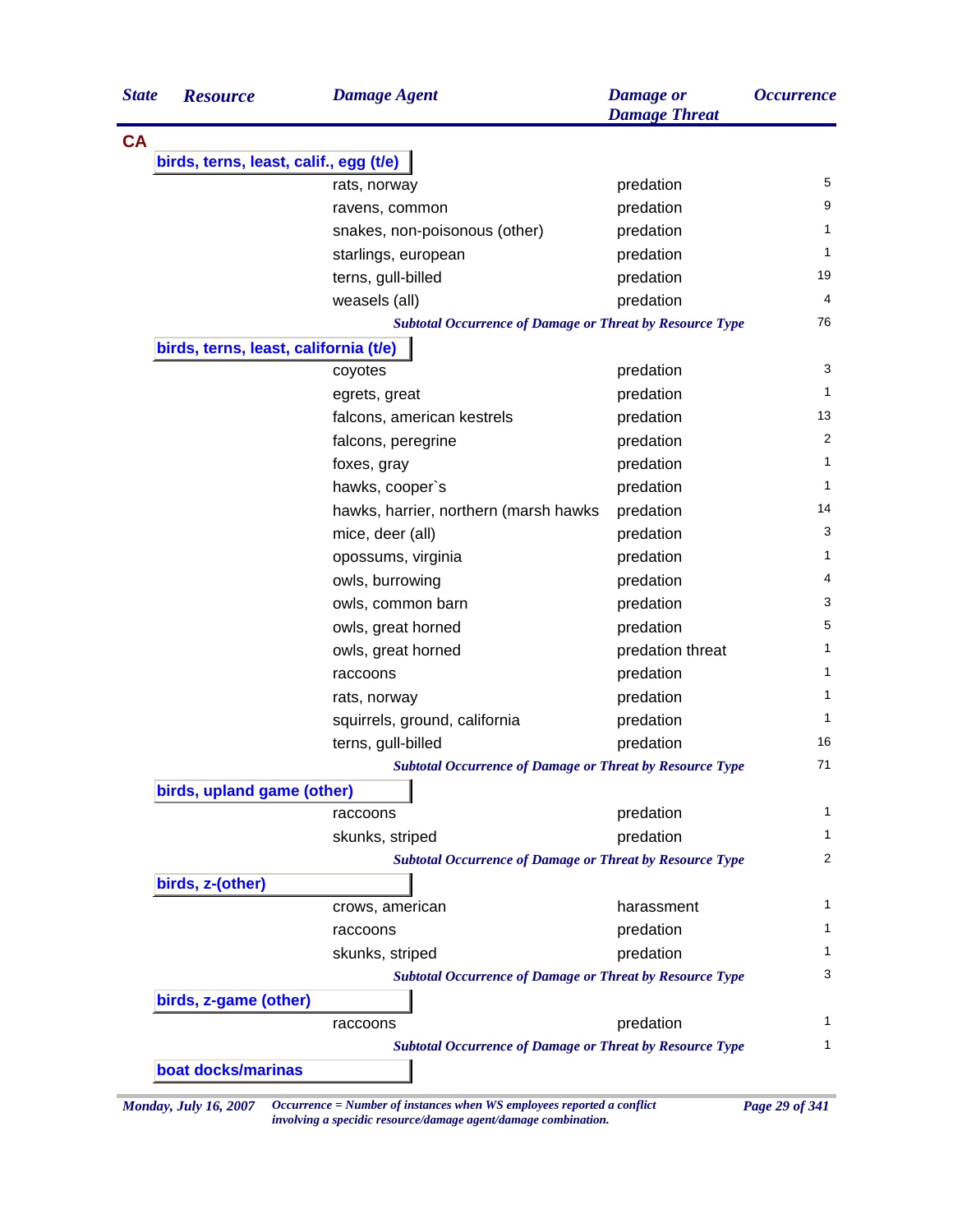| <b>State</b> | <b>Resource</b>            | <b>Damage Agent</b>           | <b>Damage</b> or<br><b>Damage Threat</b>                        | <i><b>Occurrence</b></i> |
|--------------|----------------------------|-------------------------------|-----------------------------------------------------------------|--------------------------|
| <b>CA</b>    |                            |                               |                                                                 |                          |
|              | boat docks/marinas         |                               |                                                                 |                          |
|              |                            | beavers                       | girdling/gnawing/strip                                          | 1                        |
|              |                            |                               | <b>Subtotal Occurrence of Damage or Threat by Resource Type</b> | 1                        |
|              | broccoli                   |                               |                                                                 |                          |
|              |                            | hogs, feral                   | feeding (other)                                                 | 1                        |
|              |                            |                               | <b>Subtotal Occurrence of Damage or Threat by Resource Type</b> | 1                        |
|              | buildings, non-residential |                               |                                                                 |                          |
|              |                            | badgers                       | burrowing/digging                                               | 1                        |
|              |                            | bats (all)                    | damage (other)                                                  | 1                        |
|              |                            | bats (all)                    | droppings                                                       | 1                        |
|              |                            | bears, black                  | damage (other)                                                  | 61                       |
|              |                            | beavers                       | damage (other)                                                  | 1                        |
|              |                            | cats, feral/free ranging      | damage (other)                                                  | 5                        |
|              |                            | cats, feral/free ranging      | droppings                                                       | 1                        |
|              |                            | flickers, northern            | damage (other)                                                  | 1                        |
|              |                            | foxes, gray                   | burrowing/digging                                               | 2                        |
|              |                            | foxes, gray                   | damage (other)                                                  | 4                        |
|              |                            | foxes, gray                   | damage threat                                                   | 2                        |
|              |                            | foxes, red                    | burrowing/digging                                               | 1                        |
|              |                            | gulls, western                | damage (other)                                                  | 1                        |
|              |                            | hogs, feral                   | damage (other)                                                  | 1                        |
|              |                            | opossums, virginia            | burrowing/digging                                               | 1                        |
|              |                            | opossums, virginia            | damage (other)                                                  | 24                       |
|              |                            | opossums, virginia            | droppings                                                       | 3                        |
|              |                            | owls, common barn             | damage threat                                                   | 1                        |
|              |                            | pheasants, ring-necked        | droppings                                                       | 1                        |
|              |                            | pigeons, feral (rock)         | damage (other)                                                  | 9                        |
|              |                            | pigeons, feral (rock)         | damage threat                                                   | 1                        |
|              |                            | pigeons, feral (rock)         | droppings                                                       | 35                       |
|              |                            | raccoons                      | burrowing/digging                                               | 7                        |
|              |                            | raccoons                      | damage (other)                                                  | 44                       |
|              |                            | rats (mixed)                  | damage (other)                                                  | 1                        |
|              |                            | skunks, spotted               | burrowing/digging                                               | 1                        |
|              |                            | skunks, spotted               | damage (other)                                                  | 1                        |
|              |                            | skunks, striped               | burrowing/digging                                               | 26                       |
|              |                            | skunks, striped               | damage (other)                                                  | 50                       |
|              |                            | skunks, striped               | damage threat                                                   | 3                        |
|              |                            | skunks, striped               | droppings                                                       | 1                        |
|              |                            | skunks, striped               | girdling/gnawing/strip                                          | 1                        |
|              |                            | squirrels, ground, california | burrowing/digging                                               | 1                        |

*Monday, July 16, 2007 Occurrence = Number of instances when WS employees reported a conflict Page 30 of 341 involving a specidic resource/damage agent/damage combination.*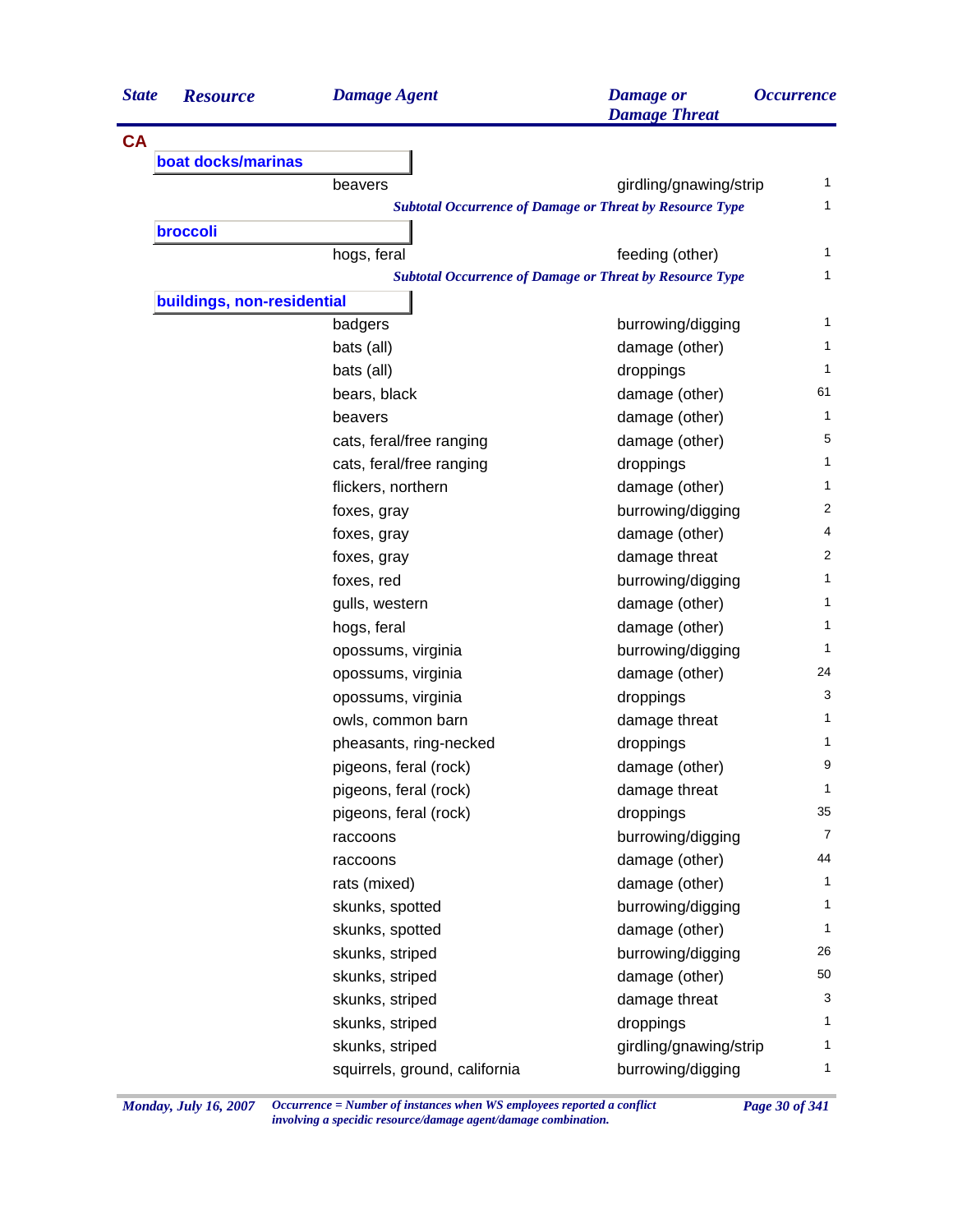| <b>State</b> | <b>Resource</b>            | <b>Damage Agent</b>                                             | <b>Damage</b> or<br><b>Damage Threat</b> | <i><b>Occurrence</b></i> |
|--------------|----------------------------|-----------------------------------------------------------------|------------------------------------------|--------------------------|
| <b>CA</b>    |                            |                                                                 |                                          |                          |
|              | buildings, non-residential |                                                                 |                                          |                          |
|              |                            | squirrels, ground, california                                   | damage (other)                           | 4                        |
|              |                            | squirrels, ground, california                                   | girdling/gnawing/strip                   | 2                        |
|              |                            | squirrels, ground, other                                        | burrowing/digging                        | $\mathbf{1}$             |
|              |                            | swallows, cliff                                                 | damage (other)                           | 3                        |
|              |                            | swallows, cliff                                                 | damage threat                            | 1                        |
|              |                            | swallows, cliff                                                 | droppings                                | 1                        |
|              |                            | <b>Subtotal Occurrence of Damage or Threat by Resource Type</b> |                                          | 306                      |
|              | buildings, residential     |                                                                 |                                          |                          |
|              |                            | badgers                                                         | burrowing/digging                        | 1                        |
|              |                            | bats (all)                                                      | damage (other)                           | 5                        |
|              |                            | bats (all)                                                      | droppings                                | 3                        |
|              |                            | bears, black                                                    | damage (other)                           | 82                       |
|              |                            | beavers                                                         | damage (other)                           | $\mathbf{1}$             |
|              |                            | beavers                                                         | flooding                                 | 7                        |
|              |                            | bird, unidentifiable                                            | damage (other)                           | 1                        |
|              |                            | blackbirds, z-(mixed species)                                   | droppings                                | 1                        |
|              |                            | cats, feral/free ranging                                        | damage (other)                           | 12                       |
|              |                            | cats, feral/free ranging                                        | droppings                                | 2                        |
|              |                            | chickens, feral/free ranging                                    | damage (other)                           | 1                        |
|              |                            | coyotes                                                         | damage threat                            | 1                        |
|              |                            | crows, american                                                 | droppings                                | 2                        |
|              |                            | crows, american                                                 | girdling/gnawing/strip                   | 1                        |
|              |                            | deer, mule                                                      | damage threat                            | 1                        |
|              |                            | dogs, feral, free-ranging and hybrids                           | damage (other)                           | 2                        |
|              |                            | ducks, feral                                                    | droppings                                | 1                        |
|              |                            | egrets, cattle                                                  | droppings                                | 2                        |
|              |                            | flickers, northern                                              | damage (other)                           | $\mathbf{1}$             |
|              |                            | fowl, pea                                                       | droppings                                | 1                        |
|              |                            | foxes, gray                                                     | burrowing/digging                        | 6                        |
|              |                            | foxes, gray                                                     | damage (other)                           | 11                       |
|              |                            | foxes, gray                                                     | damage threat                            | 3                        |
|              |                            | foxes, gray                                                     | droppings                                | 1                        |
|              |                            | marmots/woodchucks (all)                                        | damage (other)                           | 1                        |
|              |                            | mockingbirds, northern                                          | damage (other)                           | 1                        |
|              |                            | opossums, virginia                                              | burrowing/digging                        | 3                        |
|              |                            | opossums, virginia                                              | damage (other)                           | 201                      |
|              |                            | opossums, virginia                                              | damage threat                            | 8                        |
|              |                            | opossums, virginia                                              | droppings                                | 10                       |
|              |                            | owls, common barn                                               | damage (other)                           | $\overline{2}$           |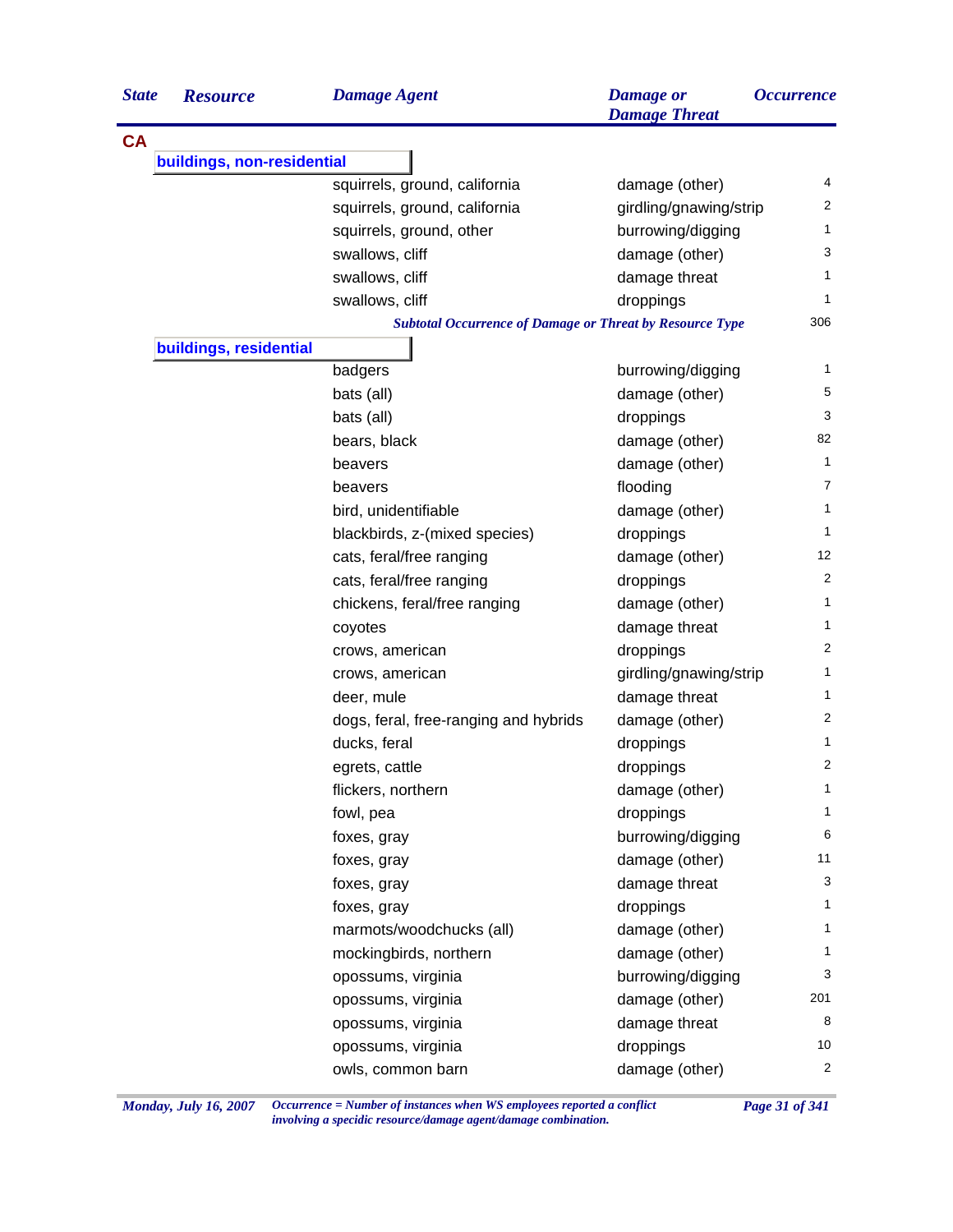| <b>State</b> | <b>Resource</b>        | <b>Damage Agent</b>             | <b>Damage</b> or<br><b>Damage Threat</b> | <i><b>Occurrence</b></i> |
|--------------|------------------------|---------------------------------|------------------------------------------|--------------------------|
| <b>CA</b>    |                        |                                 |                                          |                          |
|              | buildings, residential |                                 |                                          |                          |
|              |                        | owls, common barn               | droppings                                | 3                        |
|              |                        | pigeons, feral (rock)           | damage (other)                           | 5                        |
|              |                        | pigeons, feral (rock)           | droppings                                | 16                       |
|              |                        | raccoons                        | burrowing/digging                        | 17                       |
|              |                        | raccoons                        | consumption/contami                      | 1                        |
|              |                        | raccoons                        | damage (other)                           | 500                      |
|              |                        | raccoons                        | damage threat                            | 18                       |
|              |                        | raccoons                        | droppings                                | 13                       |
|              |                        | raccoons                        | flooding                                 | 1                        |
|              |                        | raccoons                        | girdling/gnawing/strip                   | 4                        |
|              |                        | raccoons                        | harassment                               | 1                        |
|              |                        | rats (mixed)                    | damage (other)                           | 3                        |
|              |                        | rats (mixed)                    | girdling/gnawing/strip                   | 1                        |
|              |                        | rats, black (roof)              | damage (other)                           | $\overline{2}$           |
|              |                        | rats, black (roof)              | droppings                                | 3                        |
|              |                        | rats, norway                    | damage (other)                           | 2                        |
|              |                        | rats, norway                    | girdling/gnawing/strip                   | $\overline{2}$           |
|              |                        | rats, packrats/woodrats (other) | damage (other)                           | 4                        |
|              |                        | rats, packrats/woodrats (other) | damage threat                            | 1                        |
|              |                        | ravens, common                  | damage (other)                           | 4                        |
|              |                        | ravens, common                  | damage threat                            | 1                        |
|              |                        | ringtails                       | damage (other)                           | 1                        |
|              |                        | skunks, spotted                 | damage (other)                           | 3                        |
|              |                        | skunks, striped                 | burrowing/digging                        | 75                       |
|              |                        | skunks, striped                 | damage (other)                           | 582                      |
|              |                        | skunks, striped                 | damage threat                            | 6                        |
|              |                        | skunks, striped                 | droppings                                | 1                        |
|              |                        | skunks, striped                 | girdling/gnawing/strip                   | 2                        |
|              |                        | squirrels, fox                  | damage (other)                           | 27                       |
|              |                        | squirrels, fox                  | girdling/gnawing/strip                   | 1                        |
|              |                        | squirrels, gray                 | damage (other)                           | 12                       |
|              |                        | squirrels, gray                 | damage threat                            | 3                        |
|              |                        | squirrels, gray                 | girdling/gnawing/strip                   | 10                       |
|              |                        | squirrels, ground, california   | burrowing/digging                        | 9                        |
|              |                        | squirrels, ground, california   | damage (other)                           | $\overline{c}$           |
|              |                        | squirrels, ground, other        | burrowing/digging                        | $\overline{2}$           |
|              |                        | squirrels, ground, other        | damage (other)                           | 3                        |
|              |                        | squirrels, z-(other)            | damage (other)                           | 1                        |
|              |                        | swallows, cliff                 | damage (other)                           | 5                        |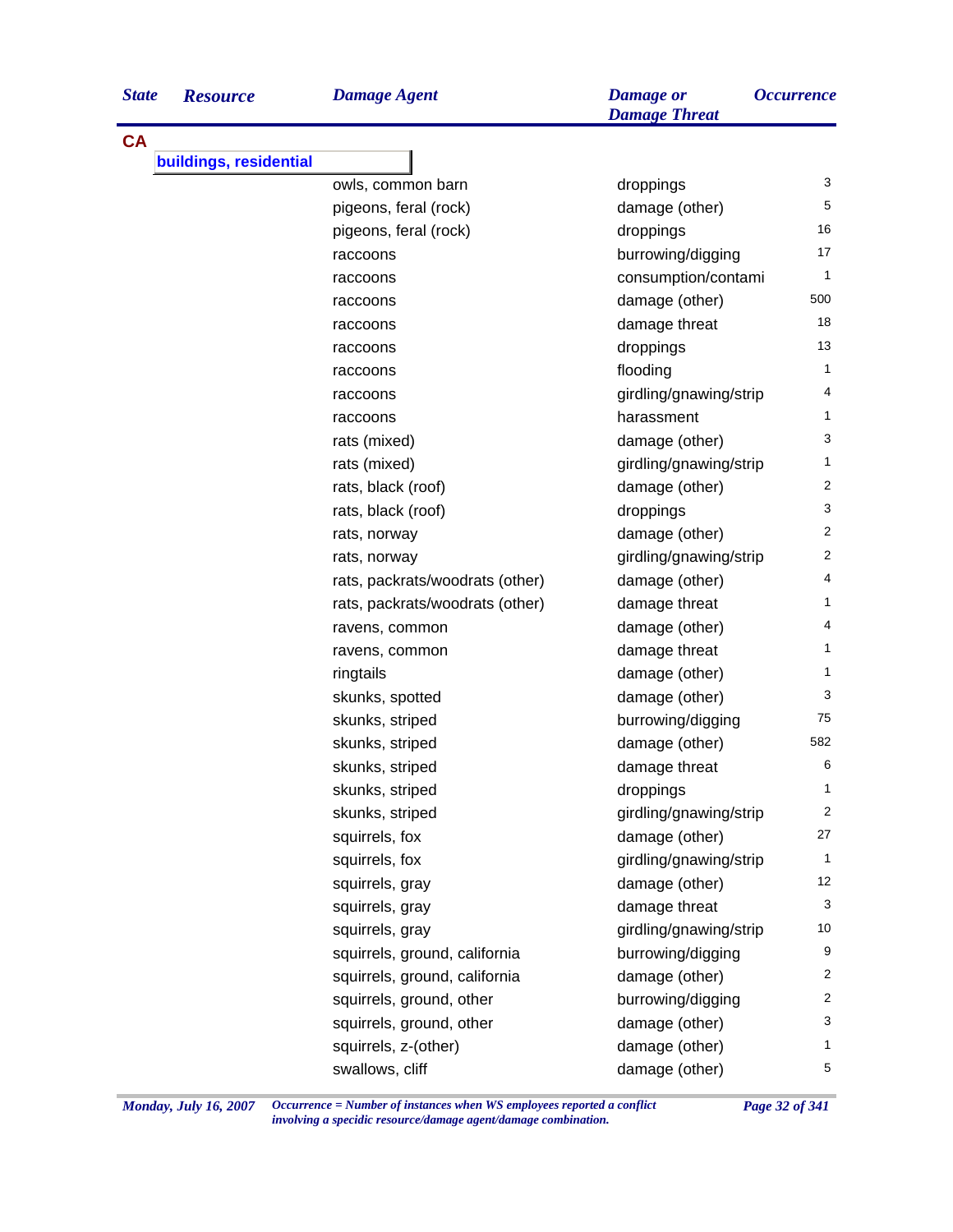| <b>State</b> | <b>Resource</b>          | <b>Damage Agent</b>                                             | <b>Damage</b> or<br><b>Damage Threat</b> | <i><b>Occurrence</b></i> |
|--------------|--------------------------|-----------------------------------------------------------------|------------------------------------------|--------------------------|
| <b>CA</b>    |                          |                                                                 |                                          |                          |
|              | buildings, residential   |                                                                 |                                          |                          |
|              |                          | swallows, cliff                                                 | droppings                                | 2                        |
|              |                          | swallows, z-(mixed)                                             | damage (other)                           | $\overline{2}$           |
|              |                          | vultures, turkey                                                | damage (other)                           | $\mathbf{1}$             |
|              |                          | vultures, turkey                                                | droppings                                | 2                        |
|              |                          | woodpeckers, acorn                                              | damage (other)                           | $\mathbf{1}$             |
|              |                          | woodpeckers, z-(other)                                          | damage (other)                           | 8                        |
|              |                          | <b>Subtotal Occurrence of Damage or Threat by Resource Type</b> |                                          | 1,738                    |
|              | cattle (adult)           |                                                                 |                                          |                          |
|              |                          | bears, black                                                    | predation                                | $\mathbf{1}$             |
|              |                          | bears, black                                                    | predation threat                         | 1                        |
|              |                          | blackbirds, z-(mixed species)                                   | disease threat                           | $\mathbf{1}$             |
|              |                          | coyotes                                                         | injury                                   | $\mathbf{1}$             |
|              |                          | coyotes                                                         | predation                                | 5                        |
|              |                          | coyotes                                                         | predation threat                         | 18                       |
|              |                          | dogs, feral, free-ranging and hybrids                           | injury                                   | $\mathbf{1}$             |
|              |                          | dogs, feral, free-ranging and hybrids                           | predation                                | 6                        |
|              |                          | lions, mountain (cougar)                                        | predation                                | $\mathbf{1}$             |
|              |                          | <b>Subtotal Occurrence of Damage or Threat by Resource Type</b> |                                          | 35                       |
|              | cattle (calves)          |                                                                 |                                          |                          |
|              |                          | bears, black                                                    | predation                                | 7                        |
|              |                          | bears, black                                                    | predation threat                         | $\mathbf{1}$             |
|              |                          | coyotes                                                         | harassment                               | 3                        |
|              |                          | coyotes                                                         | injury                                   | 2                        |
|              |                          | coyotes                                                         | predation                                | 241                      |
|              |                          | coyotes                                                         | predation threat                         | 40                       |
|              |                          | dogs, feral, free-ranging and hybrids                           | injury                                   | 13                       |
|              |                          | dogs, feral, free-ranging and hybrids                           | predation                                | 10                       |
|              |                          | lions, mountain (cougar)                                        | injury                                   | 4                        |
|              |                          | lions, mountain (cougar)                                        | predation                                | 23                       |
|              |                          | lions, mountain (cougar)                                        | predation threat                         | $\mathbf{1}$             |
|              |                          | ravens, common                                                  | predation                                | 5                        |
|              |                          | <b>Subtotal Occurrence of Damage or Threat by Resource Type</b> |                                          | 350                      |
|              | clothing                 |                                                                 |                                          |                          |
|              |                          | cats, feral/free ranging                                        | damage (other)                           | 1                        |
|              |                          | skunks, striped                                                 | damage (other)                           | $\mathbf{1}$             |
|              |                          | skunks, striped                                                 | nuisance, odor                           | 1                        |
|              |                          | <b>Subtotal Occurrence of Damage or Threat by Resource Type</b> |                                          | 3                        |
|              | designated natural areas |                                                                 |                                          |                          |
|              |                          | hogs, feral                                                     | burrowing/digging                        | 2                        |
|              |                          |                                                                 |                                          |                          |

*Monday, July 16, 2007 Occurrence = Number of instances when WS employees reported a conflict Page 33 of 341 involving a specidic resource/damage agent/damage combination.*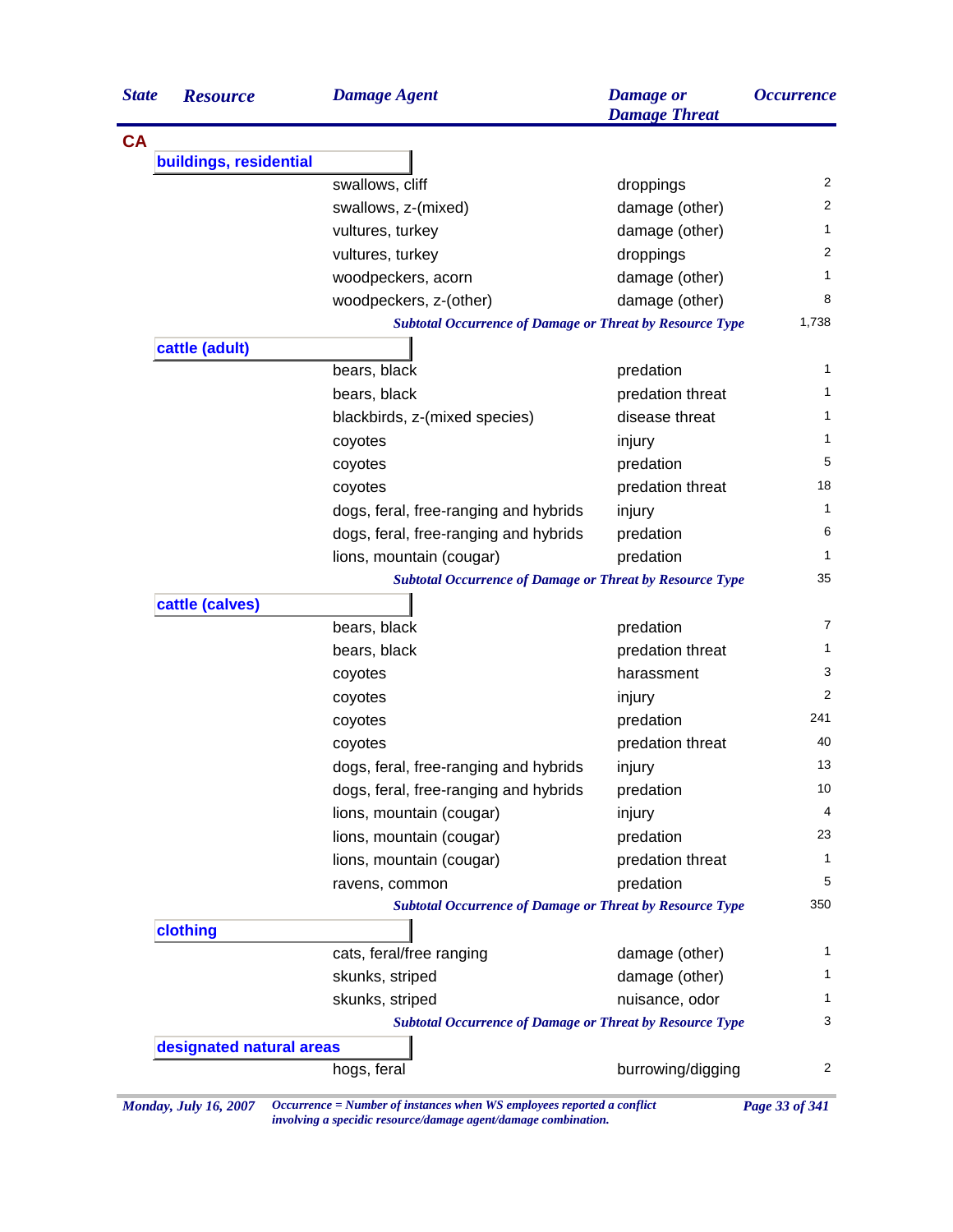| <b>State</b> | <b>Resource</b>          | <b>Damage Agent</b>                                             | <b>Damage</b> or<br><b>Damage Threat</b> | <i><b>Occurrence</b></i> |
|--------------|--------------------------|-----------------------------------------------------------------|------------------------------------------|--------------------------|
| <b>CA</b>    |                          |                                                                 |                                          |                          |
|              | designated natural areas |                                                                 |                                          |                          |
|              |                          | hogs, feral                                                     | damage (other)                           | 4                        |
|              |                          | hogs, feral                                                     | damage threat                            | 1.                       |
|              |                          | <b>Subtotal Occurrence of Damage or Threat by Resource Type</b> |                                          | 7                        |
|              | dikes/dams/impoundments  |                                                                 |                                          |                          |
|              |                          | beavers                                                         | burrowing/digging                        | 7                        |
|              |                          | beavers                                                         | damage (other)                           | 35                       |
|              |                          | beavers                                                         | damage threat                            | 2                        |
|              |                          | beavers                                                         | flooding                                 | 22                       |
|              |                          | muskrats                                                        | burrowing/digging                        | 4                        |
|              |                          | muskrats                                                        | damage (other)                           | 6                        |
|              |                          | muskrats                                                        | flooding                                 | 1                        |
|              |                          | otters, river                                                   | burrowing/digging                        | 1                        |
|              |                          | otters, river                                                   | damage (other)                           | 1                        |
|              |                          | squirrels, ground, california                                   | burrowing/digging                        | 2                        |
|              |                          | squirrels, ground, other                                        | burrowing/digging                        | 1                        |
|              |                          | <b>Subtotal Occurrence of Damage or Threat by Resource Type</b> |                                          | 82                       |
|              | eggs                     |                                                                 |                                          |                          |
|              |                          | foxes, red                                                      | predation                                | 1                        |
|              |                          | opossums, virginia                                              | feeding (other)                          | 2                        |
|              |                          | opossums, virginia                                              | predation                                | 3                        |
|              |                          | skunks, striped                                                 | damage (other)                           | 1                        |
|              |                          | skunks, striped                                                 | feeding (other)                          | 3                        |
|              |                          | skunks, striped                                                 | predation                                | 5                        |
|              |                          | <b>Subtotal Occurrence of Damage or Threat by Resource Type</b> |                                          | 15                       |
|              | equine, donkeys/burros   |                                                                 |                                          |                          |
|              |                          | lions, mountain (cougar)                                        | injury                                   | 1                        |
|              |                          | lions, mountain (cougar)                                        | predation                                | $\mathbf{1}$             |
|              |                          | opossums, virginia                                              | disease threat                           | 1                        |
|              |                          | <b>Subtotal Occurrence of Damage or Threat by Resource Type</b> |                                          | 3                        |
|              | equine, horses (adult)   |                                                                 |                                          |                          |
|              |                          | bears, black                                                    | injury                                   | 2                        |
|              |                          | bears, black                                                    | predation                                | 1                        |
|              |                          | bears, black                                                    | predation threat                         | $\mathbf{1}$             |
|              |                          | coyotes                                                         | injury                                   | $\mathbf{1}$             |
|              |                          | dogs, feral, free-ranging and hybrids                           | predation                                | $\mathbf{1}$             |
|              |                          | hogs, feral                                                     | injury                                   | 1                        |
|              |                          | lions, mountain (cougar)                                        | damage threat                            | $\mathbf{1}$             |
|              |                          | lions, mountain (cougar)                                        | injury                                   | 2                        |
|              |                          | lions, mountain (cougar)                                        | predation                                | $\mathbf{1}$             |
|              |                          |                                                                 |                                          |                          |

*Monday, July 16, 2007 Occurrence = Number of instances when WS employees reported a conflict Page 34 of 341 involving a specidic resource/damage agent/damage combination.*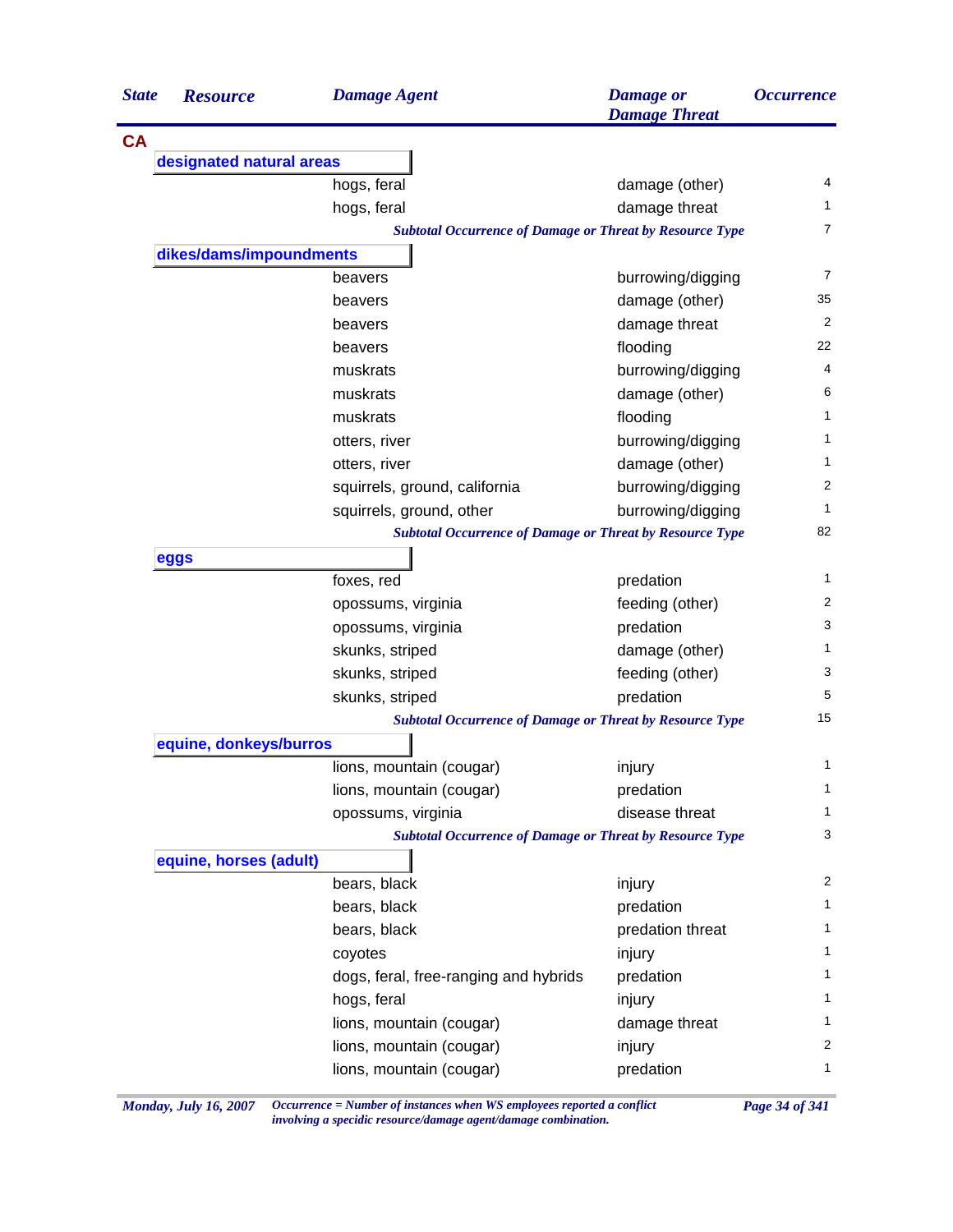| <b>State</b> | <b>Resource</b>             | <b>Damage Agent</b>                                             | <b>Damage</b> or<br><b>Damage Threat</b> | <i><b>Occurrence</b></i> |
|--------------|-----------------------------|-----------------------------------------------------------------|------------------------------------------|--------------------------|
| <b>CA</b>    |                             |                                                                 |                                          |                          |
|              | equine, horses (adult)      |                                                                 |                                          |                          |
|              |                             | lions, mountain (cougar)                                        | predation threat                         | 2                        |
|              |                             | opossums, virginia                                              | disease (other)                          | 1                        |
|              |                             | <b>Subtotal Occurrence of Damage or Threat by Resource Type</b> |                                          | 14                       |
|              | equine, horses (foals)      |                                                                 |                                          |                          |
|              |                             | coyotes                                                         | predation                                | 1                        |
|              |                             | lions, mountain (cougar)                                        | predation                                | 3                        |
|              |                             | <b>Subtotal Occurrence of Damage or Threat by Resource Type</b> |                                          | 4                        |
|              | equipment/machinery (other) |                                                                 |                                          |                          |
|              |                             | ducks, feral                                                    | damage threat                            | 1                        |
|              |                             | foxes, gray                                                     | damage (other)                           | 1                        |
|              |                             | gulls, western                                                  | droppings                                | 1                        |
|              |                             | opossums, virginia                                              | damage (other)                           | 1                        |
|              |                             | pigeons, feral (rock)                                           | damage (other)                           | 1                        |
|              |                             | pigeons, feral (rock)                                           | droppings                                | 1                        |
|              |                             | <b>Subtotal Occurrence of Damage or Threat by Resource Type</b> |                                          | 6                        |
|              | feed, livestock             |                                                                 |                                          |                          |
|              |                             | bears, black                                                    | damage (other)                           | 3                        |
|              |                             | bears, black                                                    | feeding (other)                          | 1                        |
|              |                             | blackbirds, brewer's                                            | consumption/contami                      | $\mathbf{1}$             |
|              |                             | blackbirds, z-(mixed species)                                   | consumption/contami                      | 4                        |
|              |                             | blackbirds, z-(mixed species)                                   | feeding (other)                          | 1                        |
|              |                             | cats, feral/free ranging                                        | damage (other)                           | 13                       |
|              |                             | cowbirds, brown-headed                                          | consumption/contami                      | 2                        |
|              |                             | gulls, herring                                                  | consumption/contami                      | $\mathbf{1}$             |
|              |                             | hogs, feral                                                     | damage (other)                           | $\mathbf{1}$             |
|              |                             | hogs, feral                                                     | feeding (other)                          | 2                        |
|              |                             | pigeons, feral (rock)                                           | consumption/contami                      | 3                        |
|              |                             | raccoons                                                        | consumption/contami                      | 3                        |
|              |                             | skunks, striped                                                 | damage (other)                           | 1                        |
|              |                             | starlings, european                                             | consumption/contami                      | 5                        |
|              |                             | <b>Subtotal Occurrence of Damage or Threat by Resource Type</b> |                                          | 41                       |
|              | fences                      |                                                                 |                                          |                          |
|              |                             | bears, black                                                    | damage (other)                           | 16                       |
|              |                             | coyotes                                                         | damage (other)                           | 1                        |
|              |                             | dogs, feral, free-ranging and hybrids                           | damage (other)                           | 2                        |
|              |                             | <b>Subtotal Occurrence of Damage or Threat by Resource Type</b> |                                          | 19                       |
|              | fish, baitfish (fry)        |                                                                 |                                          |                          |
|              |                             | cormorants, double-crested                                      | predation                                | 1                        |
|              |                             | <b>Subtotal Occurrence of Damage or Threat by Resource Type</b> |                                          | 1                        |

*Monday, July 16, 2007 Occurrence = Number of instances when WS employees reported a conflict Page 35 of 341 involving a specidic resource/damage agent/damage combination.*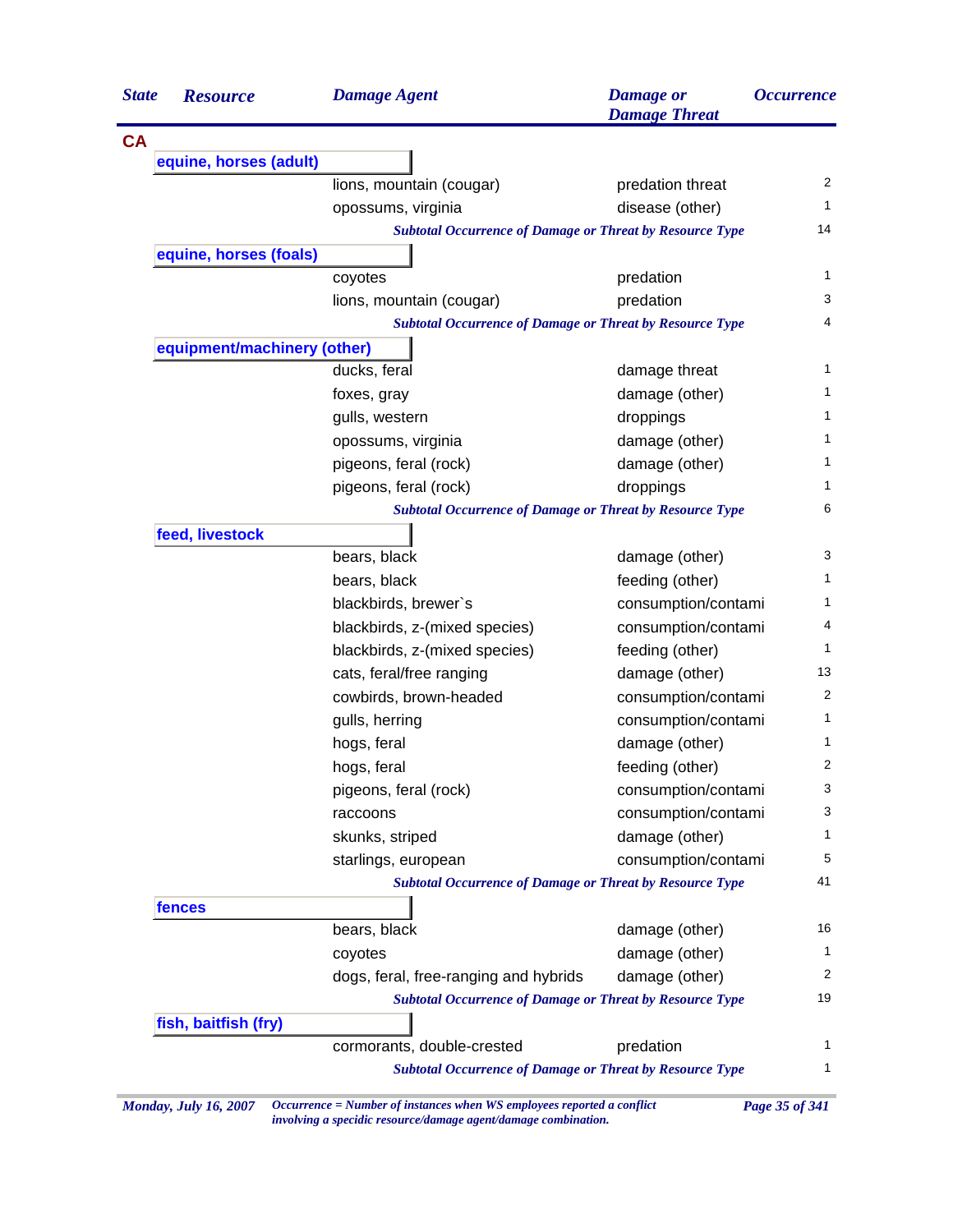| <b>State</b> | <b>Resource</b>            | <b>Damage Agent</b>                                             | <b>Damage</b> or<br><b>Damage Threat</b> | <i><b>Occurrence</b></i> |
|--------------|----------------------------|-----------------------------------------------------------------|------------------------------------------|--------------------------|
| <b>CA</b>    |                            |                                                                 |                                          |                          |
|              | fish, baitfish (other)     |                                                                 |                                          |                          |
|              |                            | egrets/herons/cormorants (mixed)                                | predation                                |                          |
|              |                            | <b>Subtotal Occurrence of Damage or Threat by Resource Type</b> |                                          |                          |
|              | fish, carp, grass (market) |                                                                 |                                          |                          |
|              |                            | egrets/herons/cormorants (mixed)                                | feeding (other)                          |                          |
|              |                            | <b>Subtotal Occurrence of Damage or Threat by Resource Type</b> |                                          |                          |
|              | fish, catfish (fingerling) |                                                                 |                                          |                          |
|              |                            | cormorants, double-crested                                      | predation                                |                          |
|              |                            | egrets, great                                                   | predation                                |                          |
|              |                            | gulls, z-(other)                                                | predation threat                         |                          |
|              |                            | herons, great blue                                              | predation                                |                          |
|              |                            | herons, night, black-crowned                                    | predation                                |                          |
|              |                            | pelicans, american white                                        | predation                                |                          |
|              |                            | terns, caspian                                                  | predation                                |                          |
|              |                            | <b>Subtotal Occurrence of Damage or Threat by Resource Type</b> |                                          |                          |
|              | fish, food fish (other)    |                                                                 |                                          |                          |
|              |                            | coots, american                                                 | damage (other)                           |                          |
|              |                            | <b>Subtotal Occurrence of Damage or Threat by Resource Type</b> |                                          |                          |
|              | fish, goldfish (brood)     |                                                                 |                                          |                          |
|              |                            | raccoons                                                        | predation                                |                          |
|              |                            | skunks, striped                                                 | predation                                |                          |
|              |                            | <b>Subtotal Occurrence of Damage or Threat by Resource Type</b> |                                          |                          |
|              | fish, goldfish (market)    |                                                                 |                                          |                          |
|              |                            | egrets/herons/cormorants (mixed)                                | predation                                |                          |
|              |                            | raccoons                                                        | predation                                |                          |
|              |                            | <b>Subtotal Occurrence of Damage or Threat by Resource Type</b> |                                          |                          |
|              | fish, ornamental (brood)   |                                                                 |                                          |                          |
|              |                            | cormorants, double-crested                                      | predation                                |                          |
|              |                            | herons, great blue                                              | predation                                |                          |
|              |                            | otters, river                                                   | predation                                |                          |
|              |                            | raccoons                                                        | predation                                |                          |
|              |                            | <b>Subtotal Occurrence of Damage or Threat by Resource Type</b> |                                          |                          |
|              | fish, ornamental (market)  |                                                                 |                                          |                          |
|              |                            | raccoons                                                        | predation                                |                          |
|              |                            | <b>Subtotal Occurrence of Damage or Threat by Resource Type</b> |                                          |                          |
|              | fish, trout, rainbow       |                                                                 |                                          |                          |
|              |                            | bears, black                                                    | predation                                |                          |
|              |                            | <b>Subtotal Occurrence of Damage or Threat by Resource Type</b> |                                          |                          |
|              | fish, z-(other)            |                                                                 |                                          |                          |
|              |                            | raccoons                                                        | predation                                |                          |

*involving a specidic resource/damage agent/damage combination.*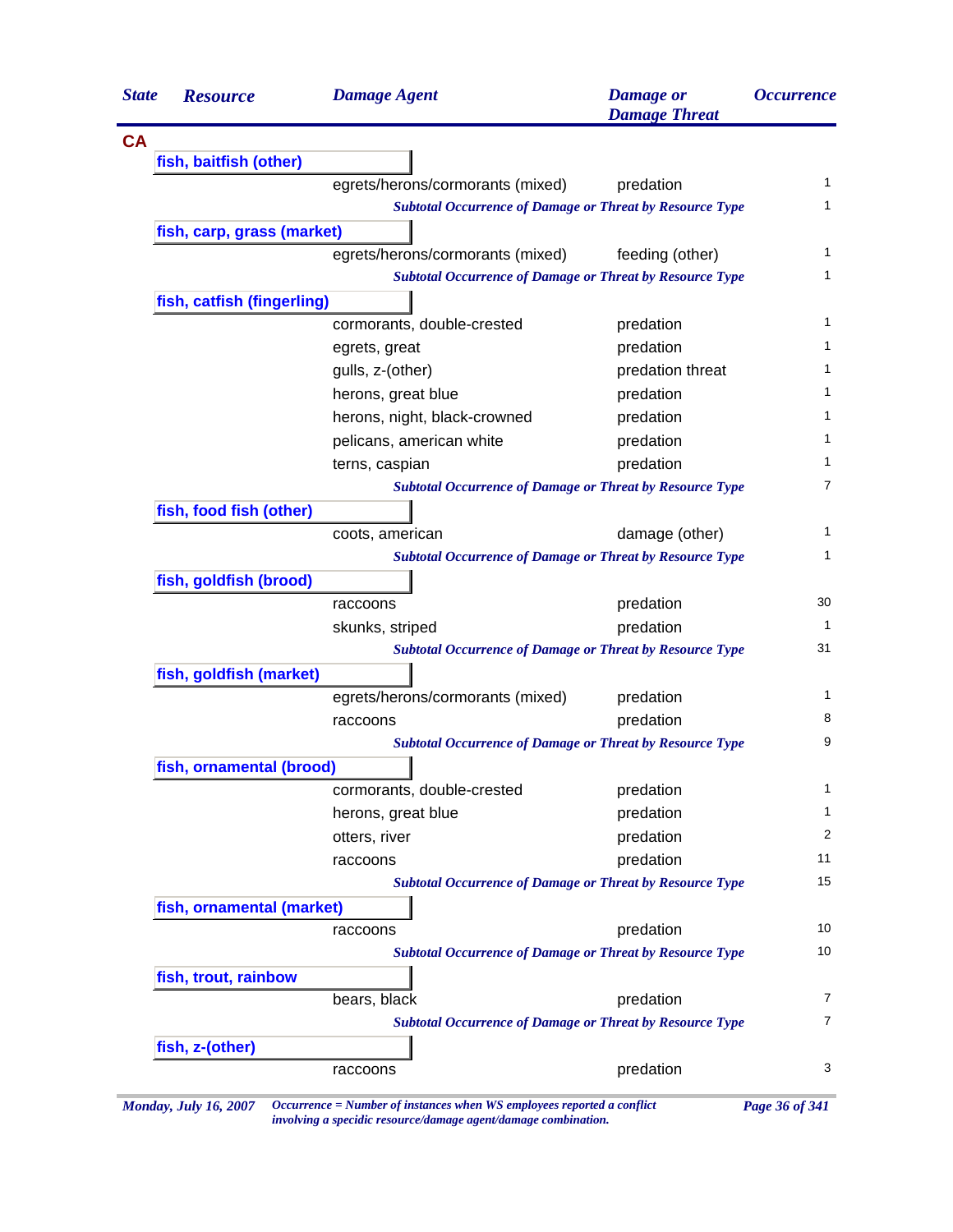| <b>State</b> | <b>Resource</b>         | <b>Damage Agent</b>      | <b>Damage</b> or<br><b>Damage Threat</b>                        | <i><b>Occurrence</b></i> |
|--------------|-------------------------|--------------------------|-----------------------------------------------------------------|--------------------------|
| <b>CA</b>    |                         |                          |                                                                 |                          |
|              | fish, z-(other)         |                          |                                                                 |                          |
|              |                         |                          | <b>Subtotal Occurrence of Damage or Threat by Resource Type</b> | 3                        |
|              | food items, human       |                          |                                                                 |                          |
|              |                         | bears, black             | consumption/contami                                             | 1                        |
|              |                         | bears, black             | feeding (other)                                                 | 3                        |
|              |                         | cats, feral/free ranging | damage (other)                                                  | 1                        |
|              |                         | cats, feral/free ranging | disease threat                                                  | 1                        |
|              |                         | foxes, gray              | feeding (other)                                                 | 1                        |
|              |                         | opossums, virginia       | feeding (other)                                                 | 1                        |
|              |                         | pigeons, feral (rock)    | droppings                                                       | 1                        |
|              |                         | raccoons                 | damage (other)                                                  | $\overline{2}$           |
|              |                         | raccoons                 | feeding (other)                                                 | 1                        |
|              |                         | ringtails                | consumption/contami                                             | 1                        |
|              |                         |                          | <b>Subtotal Occurrence of Damage or Threat by Resource Type</b> | 13                       |
|              | food items, non-human * |                          |                                                                 |                          |
|              |                         | bears, black             | damage (other)                                                  | 5                        |
|              |                         | bears, black             | feeding (other)                                                 | 10                       |
|              |                         | cats, feral/free ranging | damage (other)                                                  | 1                        |
|              |                         | coots, american          | consumption/contami                                             | 1                        |
|              |                         | foxes, gray              | damage (other)                                                  | $\overline{2}$           |
|              |                         | foxes, gray              | feeding (other)                                                 | 4                        |
|              |                         | opossums, virginia       | consumption/contami                                             | 3                        |
|              |                         | opossums, virginia       | damage (other)                                                  | 4                        |
|              |                         | opossums, virginia       | disease threat                                                  | $\mathbf{1}$             |
|              |                         | opossums, virginia       | feeding (other)                                                 | 11                       |
|              |                         | raccoons                 | consumption/contami                                             | 3                        |
|              |                         | raccoons                 | damage (other)                                                  | 13                       |
|              |                         | raccoons                 | feeding (other)                                                 | 24                       |
|              |                         | skunks, striped          | consumption/contami                                             | 2                        |
|              |                         | skunks, striped          | damage (other)                                                  | 4                        |
|              |                         | skunks, striped          | disease threat                                                  | 1                        |
|              |                         | skunks, striped          | feeding (other)                                                 | 10                       |
|              |                         | skunks, striped          | predation threat                                                | 1                        |
|              |                         |                          | <b>Subtotal Occurrence of Damage or Threat by Resource Type</b> | 100                      |
|              | fowl, chickens (game)   |                          |                                                                 |                          |
|              |                         | bears, black             | predation                                                       | 1                        |
|              |                         | foxes, red               | predation                                                       | 3                        |
|              |                         | skunks, striped          | predation                                                       | 1                        |
|              |                         |                          | <b>Subtotal Occurrence of Damage or Threat by Resource Type</b> | 5                        |
|              | fowl, chickens (other)  |                          |                                                                 |                          |
|              |                         |                          |                                                                 |                          |

*Monday, July 16, 2007 Occurrence = Number of instances when WS employees reported a conflict Page 37 of 341 involving a specidic resource/damage agent/damage combination.*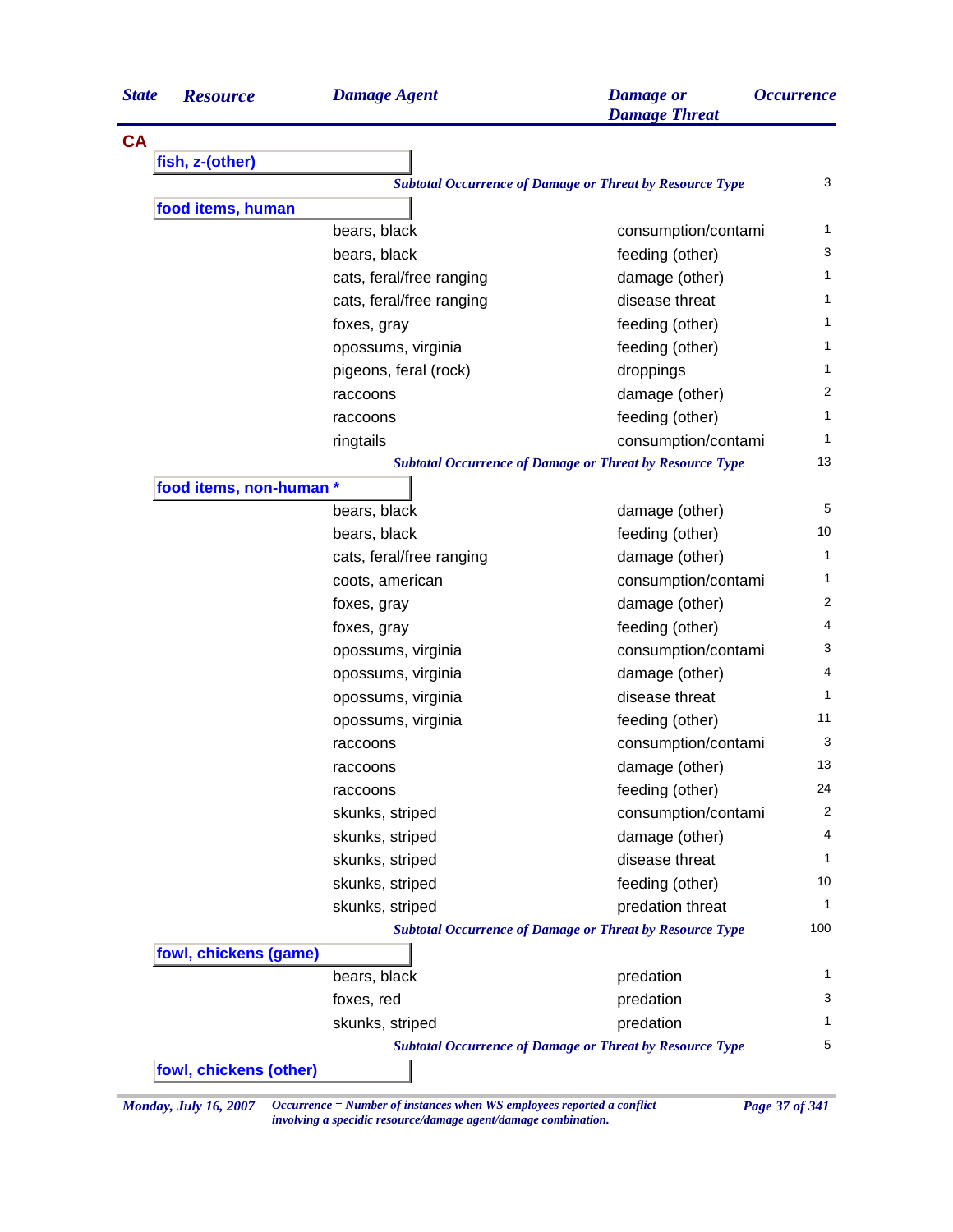| <b>State</b> | <b>Resource</b>        | <b>Damage Agent</b>                                             | <b>Damage</b> or<br><b>Damage Threat</b> | <i><b>Occurrence</b></i> |
|--------------|------------------------|-----------------------------------------------------------------|------------------------------------------|--------------------------|
| <b>CA</b>    |                        |                                                                 |                                          |                          |
|              | fowl, chickens (other) |                                                                 |                                          |                          |
|              |                        | bears, black                                                    | injury                                   | 1                        |
|              |                        | bears, black                                                    | predation                                | 39                       |
|              |                        | bears, black                                                    | predation threat                         | 1                        |
|              |                        | bobcats                                                         | damage (other)                           | 1                        |
|              |                        | bobcats                                                         | predation                                | 77                       |
|              |                        | bobcats                                                         | predation threat                         | 2                        |
|              |                        | cats, feral/free ranging                                        | predation                                | 1                        |
|              |                        | coyotes                                                         | predation                                | 69                       |
|              |                        | coyotes                                                         | predation threat                         | 3                        |
|              |                        | dogs, feral, free-ranging and hybrids                           | predation                                | 7                        |
|              |                        | eagles, golden                                                  | predation threat                         | 1                        |
|              |                        | foxes, gray                                                     | injury                                   | 1                        |
|              |                        | foxes, gray                                                     | predation                                | 21                       |
|              |                        | foxes, red                                                      | injury                                   | 1                        |
|              |                        | foxes, red                                                      | predation                                | 14                       |
|              |                        | foxes, red                                                      | predation threat                         | 1                        |
|              |                        | hawks, red-shouldered                                           | predation                                | 1                        |
|              |                        | hawks, z-(other)                                                | predation                                | 1                        |
|              |                        | lions, mountain (cougar)                                        | predation                                | 3                        |
|              |                        | opossums, virginia                                              | predation                                | 6                        |
|              |                        | raccoons                                                        | harassment                               | 1                        |
|              |                        | raccoons                                                        | predation                                | 58                       |
|              |                        | raccoons                                                        | predation threat                         | 3                        |
|              |                        | skunks, striped                                                 | predation                                | 23                       |
|              |                        | weasels (all)                                                   | predation                                | 1                        |
|              |                        | <b>Subtotal Occurrence of Damage or Threat by Resource Type</b> |                                          | 337                      |
|              | fowl, ducks (domestic) |                                                                 |                                          |                          |
|              |                        | bears, black                                                    | predation                                | 2                        |
|              |                        | bobcats                                                         | predation                                | 15                       |
|              |                        | coyotes                                                         | predation                                | 10                       |
|              |                        | dogs, feral, free-ranging and hybrids                           | predation                                | 1                        |
|              |                        | foxes, gray                                                     | injury                                   | 1                        |
|              |                        | foxes, gray                                                     | predation                                | 1.                       |
|              |                        | foxes, red                                                      | predation                                | 1                        |
|              |                        | raccoons                                                        | predation                                | 10                       |
|              |                        | <b>Subtotal Occurrence of Damage or Threat by Resource Type</b> |                                          | 41                       |
|              | fowl, geese (domestic) |                                                                 |                                          |                          |
|              |                        | bears, black                                                    | predation                                | 1.                       |
|              |                        | bobcats                                                         | injury                                   | 1                        |

*Monday, July 16, 2007 Occurrence = Number of instances when WS employees reported a conflict Page 38 of 341 involving a specidic resource/damage agent/damage combination.*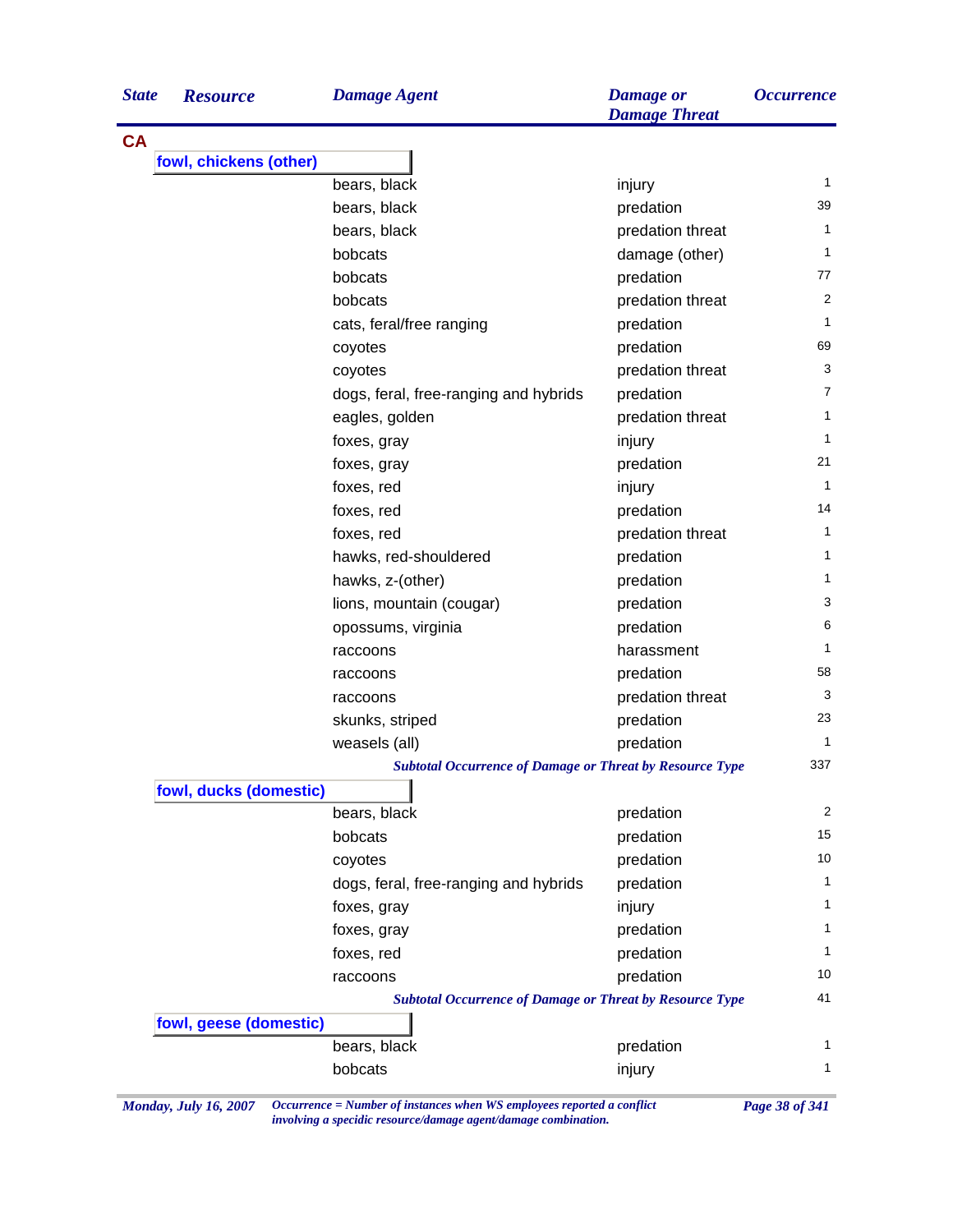| <b>State</b> | <b>Resource</b>          | <b>Damage Agent</b>                                             | <b>Damage</b> or<br><b>Damage Threat</b> | <b>Occurrence</b> |
|--------------|--------------------------|-----------------------------------------------------------------|------------------------------------------|-------------------|
| <b>CA</b>    |                          |                                                                 |                                          |                   |
|              | fowl, geese (domestic)   |                                                                 |                                          |                   |
|              |                          | bobcats                                                         | predation                                | 18                |
|              |                          | bobcats                                                         | predation threat                         | $\mathbf{1}$      |
|              |                          | coyotes                                                         | injury                                   | 1                 |
|              |                          | coyotes                                                         | predation                                | 23                |
|              |                          | dogs, feral, free-ranging and hybrids                           | injury                                   | $\mathbf{1}$      |
|              |                          | dogs, feral, free-ranging and hybrids                           | predation                                | 1                 |
|              |                          | foxes, red                                                      | predation                                | 5                 |
|              |                          | lions, mountain (cougar)                                        | predation                                | 6                 |
|              |                          | raccoons                                                        | predation                                | 4                 |
|              |                          | <b>Subtotal Occurrence of Damage or Threat by Resource Type</b> |                                          | 62                |
|              | fowl, guineas            |                                                                 |                                          |                   |
|              |                          | bobcats                                                         | predation                                | 5                 |
|              |                          | coyotes                                                         | predation                                | 3                 |
|              |                          | dogs, feral, free-ranging and hybrids                           | predation                                | 1                 |
|              |                          | raccoons                                                        | predation                                | 1                 |
|              |                          | <b>Subtotal Occurrence of Damage or Threat by Resource Type</b> |                                          | 10                |
|              | fowl, pea                |                                                                 |                                          |                   |
|              |                          | bears, black                                                    | injury                                   | 1                 |
|              |                          | bears, black                                                    | predation                                | 3                 |
|              |                          | bobcats                                                         | predation                                | 3                 |
|              |                          | coyotes                                                         | predation                                | 1                 |
|              |                          | lions, mountain (cougar)                                        | predation                                | 1                 |
|              |                          | <b>Subtotal Occurrence of Damage or Threat by Resource Type</b> |                                          | 9                 |
|              | fowl, turkeys (domestic) |                                                                 |                                          |                   |
|              |                          | bears, black                                                    | injury                                   | 1                 |
|              |                          | bears, black                                                    | predation                                | 2                 |
|              |                          | bobcats                                                         | predation                                | 8                 |
|              |                          | coyotes                                                         | predation                                | 30                |
|              |                          | coyotes                                                         | predation threat                         | 5                 |
|              |                          | hogs, feral                                                     | disease threat                           | 1                 |
|              |                          | lions, mountain (cougar)                                        | predation                                | 3                 |
|              |                          | raccoons                                                        | predation                                | 3                 |
|              |                          | <b>Subtotal Occurrence of Damage or Threat by Resource Type</b> |                                          | 53                |
|              | fruit, apples            |                                                                 |                                          |                   |
|              |                          | bears, black                                                    | damage (other)                           | 1                 |
|              |                          | bears, black                                                    | feeding (other)                          | 1                 |
|              |                          | <b>Subtotal Occurrence of Damage or Threat by Resource Type</b> |                                          | 2                 |
|              | fruit, cherries          |                                                                 |                                          | $\mathbf{1}$      |
|              |                          | bears, black                                                    | damage (other)                           |                   |

*Monday, July 16, 2007 Occurrence = Number of instances when WS employees reported a conflict Page 39 of 341 involving a specidic resource/damage agent/damage combination.*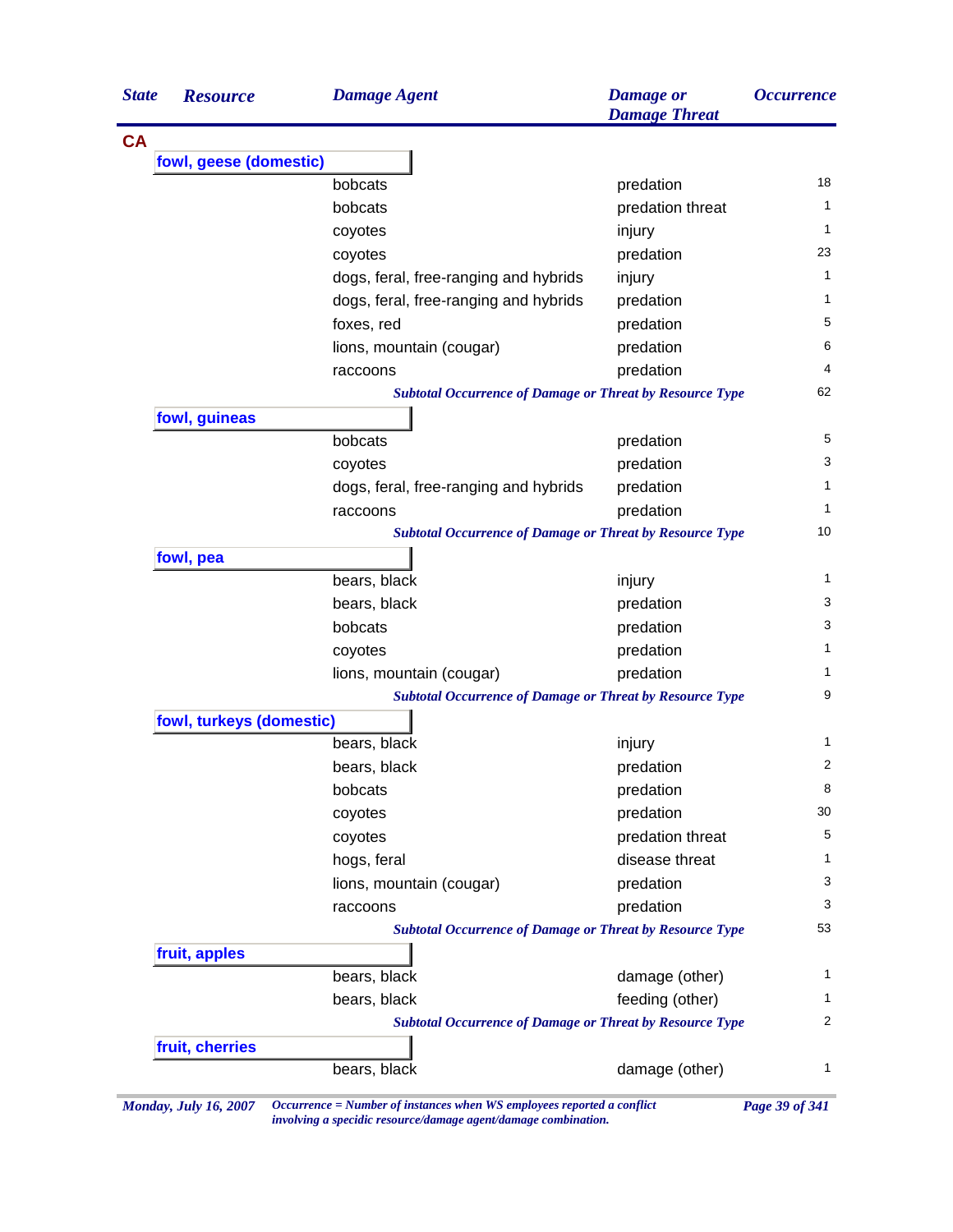| <b>State</b> | <b>Resource</b>           | <b>Damage Agent</b>                                             | <b>Damage</b> or<br><b>Damage Threat</b> | <i><b>Occurrence</b></i> |
|--------------|---------------------------|-----------------------------------------------------------------|------------------------------------------|--------------------------|
| <b>CA</b>    |                           |                                                                 |                                          |                          |
|              | fruit, cherries           |                                                                 |                                          |                          |
|              |                           | raccoons                                                        | damage (other)                           | 4                        |
|              |                           | raccoons                                                        | feeding (other)                          | 4                        |
|              |                           | squirrels, gray                                                 | damage (other)                           | 1                        |
|              |                           | <b>Subtotal Occurrence of Damage or Threat by Resource Type</b> |                                          | 10                       |
|              | fruit, citrus (all)       |                                                                 |                                          |                          |
|              |                           | blackbirds, z-(mixed species)                                   | feeding (other)                          | 1                        |
|              |                           | hogs, feral                                                     | damage (other)                           | 1                        |
|              |                           | raccoons                                                        | feeding (other)                          | 2                        |
|              |                           | <b>Subtotal Occurrence of Damage or Threat by Resource Type</b> |                                          | 4                        |
|              | fruit, grapes/muscadines  |                                                                 |                                          |                          |
|              |                           | bears, black                                                    | damage (other)                           | 8                        |
|              |                           | bears, black                                                    | feeding (other)                          | 2                        |
|              |                           | coyotes                                                         | feeding (other)                          | 1                        |
|              |                           | deer, mule                                                      | browsing/grazing                         | 2                        |
|              |                           | deer, mule                                                      | feeding (other)                          | 2                        |
|              |                           | hares, jackrabbits (all)                                        | girdling/gnawing/strip                   | 2                        |
|              |                           | hogs, feral                                                     | burrowing/digging                        | 1                        |
|              |                           | hogs, feral                                                     | damage (other)                           | 1                        |
|              |                           | hogs, feral                                                     | feeding (other)                          | 2                        |
|              |                           | raccoons                                                        | damage (other)                           | 2                        |
|              |                           | raccoons                                                        | feeding (other)                          | 4                        |
|              |                           | robins, american                                                | feeding (other)                          | 1                        |
|              |                           | skunks, striped                                                 | damage (other)                           | 1                        |
|              |                           | skunks, striped                                                 | feeding (other)                          | 3                        |
|              |                           | <b>Subtotal Occurrence of Damage or Threat by Resource Type</b> |                                          | 32                       |
|              | fruit, peaches            |                                                                 |                                          |                          |
|              |                           | raccoons                                                        | damage (other)                           | 1                        |
|              |                           | <b>Subtotal Occurrence of Damage or Threat by Resource Type</b> |                                          | 1                        |
|              | fruit, pears              |                                                                 |                                          |                          |
|              |                           | raccoons                                                        | damage (other)                           | 1                        |
|              |                           | <b>Subtotal Occurrence of Damage or Threat by Resource Type</b> |                                          | 1                        |
|              | fruit, z-(other)          |                                                                 |                                          |                          |
|              |                           | rabbits, cottontail                                             | girdling/gnawing/strip                   | 1                        |
|              |                           | raccoons                                                        | damage (other)                           | 3                        |
|              |                           | raccoons                                                        | feeding (other)                          | 3                        |
|              |                           | skunks, striped                                                 | feeding (other)                          | 1                        |
|              |                           | squirrels, ground, california                                   | feeding (other)                          | 1                        |
|              |                           | <b>Subtotal Occurrence of Damage or Threat by Resource Type</b> |                                          | 9                        |
|              | gardens, veg./fruits/nuts |                                                                 |                                          |                          |

*Monday, July 16, 2007 Occurrence = Number of instances when WS employees reported a conflict Page 40 of 341 involving a specidic resource/damage agent/damage combination.*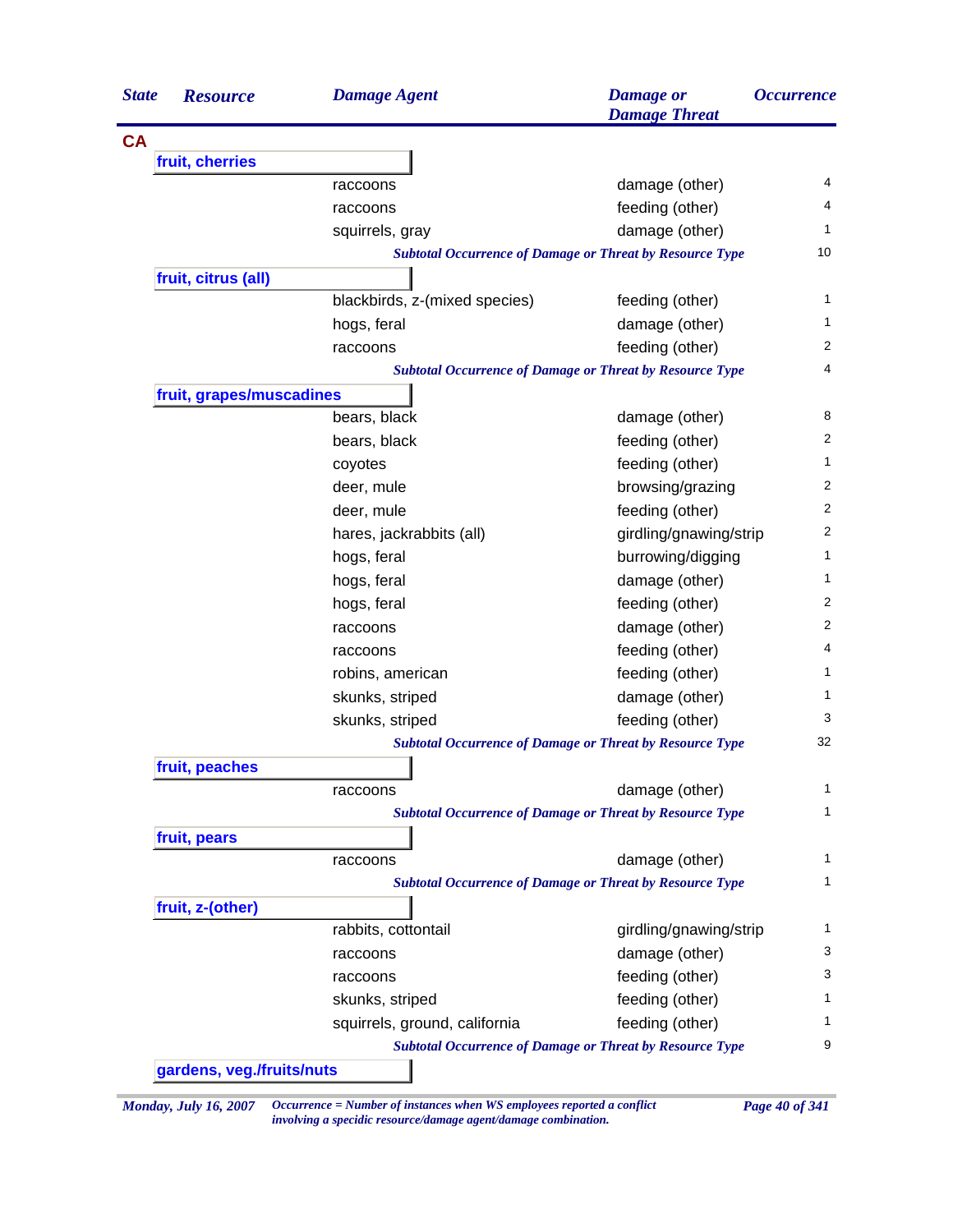*Damage Threat*

| <b>CA</b><br>gardens, veg./fruits/nuts |                              |                        |                |
|----------------------------------------|------------------------------|------------------------|----------------|
|                                        | bears, black                 | consumption/contami    | 1              |
|                                        | chickens, feral/free ranging | damage (other)         | 1              |
|                                        | crows, american              | feeding (other)        | 2              |
|                                        | deer, black-tailed           | damage (other)         | 1              |
|                                        | deer, mule                   | browsing/grazing       | $\overline{2}$ |
|                                        | deer, mule                   | feeding (other)        | 1              |
|                                        | deer, z-(other)              | damage (other)         | 1              |
|                                        | fowl, guinea                 | feeding (other)        | 1              |
|                                        | fowl, pea                    | consumption/contami    | 1              |
|                                        | fowl, pea                    | damage (other)         | 1              |
|                                        | foxes, gray                  | consumption/contami    | 1              |
|                                        | foxes, gray                  | damage (other)         | 2              |
|                                        | gophers, pocket (all)        | consumption/contami    | $\overline{2}$ |
|                                        | hogs, feral                  | burrowing/digging      | 5              |
|                                        | hogs, feral                  | consumption/contami    | 1              |
|                                        | opossums, virginia           | browsing/grazing       | 3              |
|                                        | opossums, virginia           | burrowing/digging      | 9              |
|                                        | opossums, virginia           | consumption/contami    | 71             |
|                                        | opossums, virginia           | damage (other)         | 8              |
|                                        | opossums, virginia           | damage threat          | 3              |
|                                        | opossums, virginia           | droppings              | 4              |
|                                        | opossums, virginia           | feeding (other)        | $\overline{c}$ |
|                                        | rabbits, cottontail          | browsing/grazing       | 1              |
|                                        | rabbits, feral               | consumption/contami    | 1              |
|                                        | rabbits, feral               | damage (other)         | 2              |
|                                        | rabbits, feral               | feeding (other)        | 2              |
|                                        | raccoons                     | browsing/grazing       | 2              |
|                                        | raccoons                     | burrowing/digging      | 35             |
|                                        | raccoons                     | consumption/contami    | 77             |
|                                        | raccoons                     | damage (other)         | 32             |
|                                        | raccoons                     | damage threat          | 5              |
|                                        | raccoons                     | droppings              | 1              |
|                                        | raccoons                     | feeding (other)        | 3              |
|                                        | raccoons                     | girdling/gnawing/strip | 1              |
|                                        | rats (mixed)                 | consumption/contami    | 1              |
|                                        | skunks, spotted              | consumption/contami    | 1              |
|                                        | skunks, striped              | burrowing/digging      | 17             |
|                                        | skunks, striped              | consumption/contami    | 161            |
|                                        | skunks, striped              | damage (other)         | $\mathbf{1}$   |

*Monday, July 16, 2007 Occurrence = Number of instances when WS employees reported a conflict Page 41 of 341 involving a specidic resource/damage agent/damage combination.*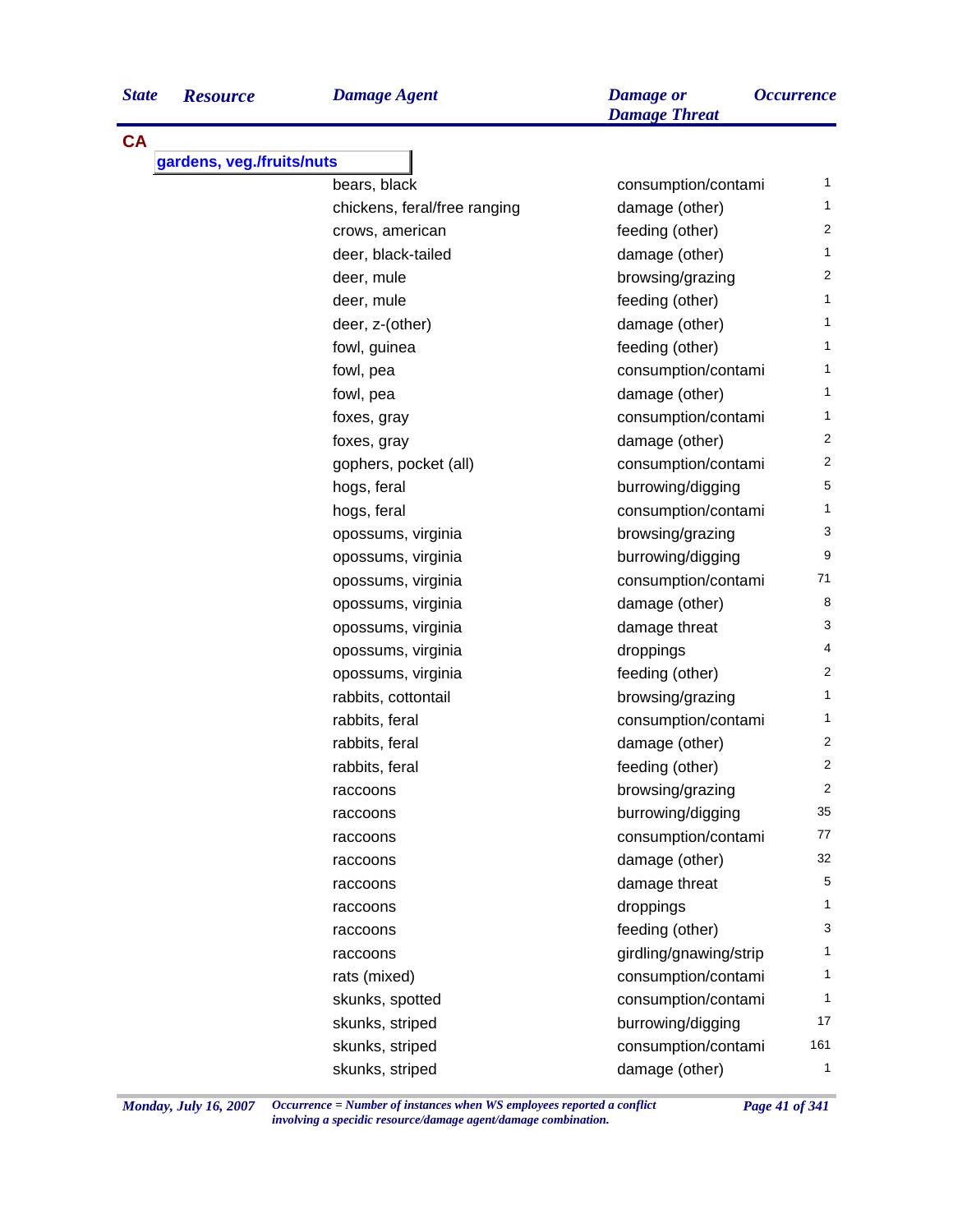| <b>State</b> | <b>Resource</b>           | <b>Damage Agent</b>                                             | <b>Damage</b> or<br><b>Damage Threat</b> | <b>Occurrence</b> |
|--------------|---------------------------|-----------------------------------------------------------------|------------------------------------------|-------------------|
| <b>CA</b>    |                           |                                                                 |                                          |                   |
|              | gardens, veg./fruits/nuts |                                                                 |                                          |                   |
|              |                           | skunks, striped                                                 | damage threat                            | 2                 |
|              |                           | skunks, striped                                                 | feeding (other)                          | 215               |
|              |                           | squirrels, gray                                                 | damage (other)                           | 3                 |
|              |                           | squirrels, gray                                                 | feeding (other)                          | 1                 |
|              |                           | squirrels, ground, california                                   | burrowing/digging                        | 1                 |
|              |                           | squirrels, ground, california                                   | consumption/contami                      | 5                 |
|              |                           | squirrels, ground, california                                   | damage (other)                           | 7                 |
|              |                           | squirrels, ground, california                                   | feeding (other)                          | 3                 |
|              |                           | <b>Subtotal Occurrence of Damage or Threat by Resource Type</b> |                                          | 703               |
|              | goats, meat               |                                                                 |                                          |                   |
|              |                           | coyotes                                                         | predation                                | 9                 |
|              |                           | dogs, feral, free-ranging and hybrids                           | predation                                | 1                 |
|              |                           | lions, mountain (cougar)                                        | predation                                | 2                 |
|              |                           | <b>Subtotal Occurrence of Damage or Threat by Resource Type</b> |                                          | 12                |
|              | goats, mohair (adult)     |                                                                 |                                          |                   |
|              |                           | bears, black                                                    | predation                                | 3                 |
|              |                           | coyotes                                                         | injury                                   | $\overline{2}$    |
|              |                           | coyotes                                                         | predation                                | 10                |
|              |                           | lions, mountain (cougar)                                        | predation                                | 10                |
|              |                           | <b>Subtotal Occurrence of Damage or Threat by Resource Type</b> |                                          | 25                |
|              | goats, mohair (kids)      |                                                                 |                                          |                   |
|              |                           | coyotes                                                         | injury                                   | 2                 |
|              |                           | coyotes                                                         | predation                                | 5                 |
|              |                           | lions, mountain (cougar)                                        | predation                                | 1                 |
|              |                           | <b>Subtotal Occurrence of Damage or Threat by Resource Type</b> |                                          | 8                 |
|              | goats, z-(other adults)   |                                                                 |                                          |                   |
|              |                           | bears, black                                                    | injury                                   | 1                 |
|              |                           | bears, black                                                    | predation                                | 21                |
|              |                           | bobcats                                                         | predation                                | 2                 |
|              |                           | coyotes                                                         | predation                                | 42                |
|              |                           | coyotes                                                         | predation threat                         | 3                 |
|              |                           | dogs, feral, free-ranging and hybrids                           | harassment                               | 1                 |
|              |                           | dogs, feral, free-ranging and hybrids                           | injury                                   | 1                 |
|              |                           | dogs, feral, free-ranging and hybrids                           | predation                                | 9                 |
|              |                           | dogs, feral, free-ranging and hybrids                           | predation threat                         | 1                 |
|              |                           | lions, mountain (cougar)                                        | injury                                   | 2                 |
|              |                           | lions, mountain (cougar)                                        | predation                                | 126               |
|              |                           | lions, mountain (cougar)                                        | predation threat                         | 2                 |
|              |                           | <b>Subtotal Occurrence of Damage or Threat by Resource Type</b> |                                          | 211               |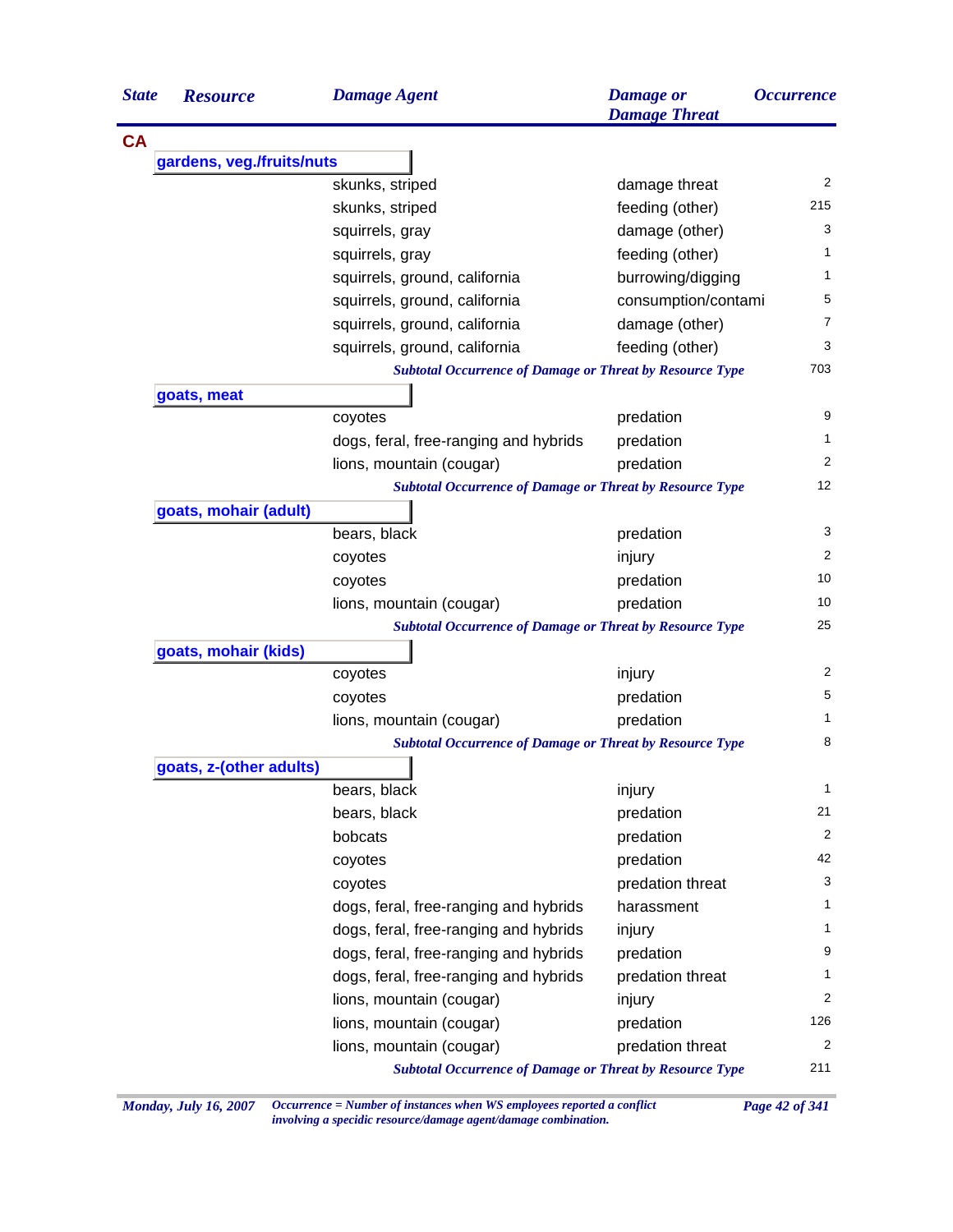| <b>State</b> | <b>Resource</b>       | <b>Damage Agent</b>      | <b>Damage</b> or<br><b>Damage Threat</b>                        | <i><b>Occurrence</b></i> |
|--------------|-----------------------|--------------------------|-----------------------------------------------------------------|--------------------------|
| <b>CA</b>    |                       |                          |                                                                 |                          |
|              | goats, z-(other kids) |                          |                                                                 |                          |
|              |                       | bobcats                  | injury                                                          | 1                        |
|              |                       | bobcats                  | predation                                                       | 3                        |
|              |                       | coyotes                  | predation                                                       | 31                       |
|              |                       | coyotes                  | predation threat                                                | 2                        |
|              |                       | foxes, red               | predation                                                       | 1                        |
|              |                       | lions, mountain (cougar) | damage (other)                                                  | 1                        |
|              |                       | lions, mountain (cougar) | predation                                                       | 16                       |
|              |                       |                          | <b>Subtotal Occurrence of Damage or Threat by Resource Type</b> | 55                       |
|              | golf courses          |                          |                                                                 |                          |
|              |                       | beavers                  | flooding                                                        | 5                        |
|              |                       | coots, american          | browsing/grazing                                                | 2                        |
|              |                       | coots, american          | damage (other)                                                  | 12                       |
|              |                       | coots, american          | damage threat                                                   | 2                        |
|              |                       | coots, american          | droppings                                                       | 20                       |
|              |                       | coots, american          | feeding (other)                                                 | $\overline{2}$           |
|              |                       | geese, canada            | browsing/grazing                                                | 1                        |
|              |                       | geese, canada            | droppings                                                       | 3                        |
|              |                       | hares, jackrabbits (all) | damage (other)                                                  | 1                        |
|              |                       | hogs, feral              | damage (other)                                                  | 1                        |
|              |                       | hogs, feral              | damage threat                                                   | 1                        |
|              |                       | pigeons, feral (rock)    | droppings                                                       | 1                        |
|              |                       | rabbits, cottontail      | burrowing/digging                                               | 1                        |
|              |                       | raccoons                 | burrowing/digging                                               | 2                        |
|              |                       | skunks, striped          | burrowing/digging                                               | 5                        |
|              |                       |                          | <b>Subtotal Occurrence of Damage or Threat by Resource Type</b> | 59                       |
|              | grains, barley        |                          |                                                                 |                          |
|              |                       | geese, snow              | consumption/contami                                             | 1                        |
|              |                       | hogs, feral              | consumption/contami                                             | 1                        |
|              |                       |                          | <b>Subtotal Occurrence of Damage or Threat by Resource Type</b> | $\overline{\mathbf{c}}$  |
|              | grains, corn (field)  |                          |                                                                 |                          |
|              |                       | bears, black             | damage (other)                                                  | 1                        |
|              |                       | hogs, feral              | damage (other)                                                  | 1                        |
|              |                       | hogs, feral              | feeding (other)                                                 | 2                        |
|              |                       |                          | <b>Subtotal Occurrence of Damage or Threat by Resource Type</b> | 4                        |
|              | grains, oats          |                          |                                                                 |                          |
|              |                       | badgers                  | burrowing/digging                                               | 1                        |
|              |                       | hogs, feral              | burrowing/digging                                               | 1                        |
|              |                       | hogs, feral              | damage (other)                                                  | 1                        |
|              |                       |                          | <b>Subtotal Occurrence of Damage or Threat by Resource Type</b> | 3                        |

*Monday, July 16, 2007 Occurrence = Number of instances when WS employees reported a conflict Page 43 of 341 involving a specidic resource/damage agent/damage combination.*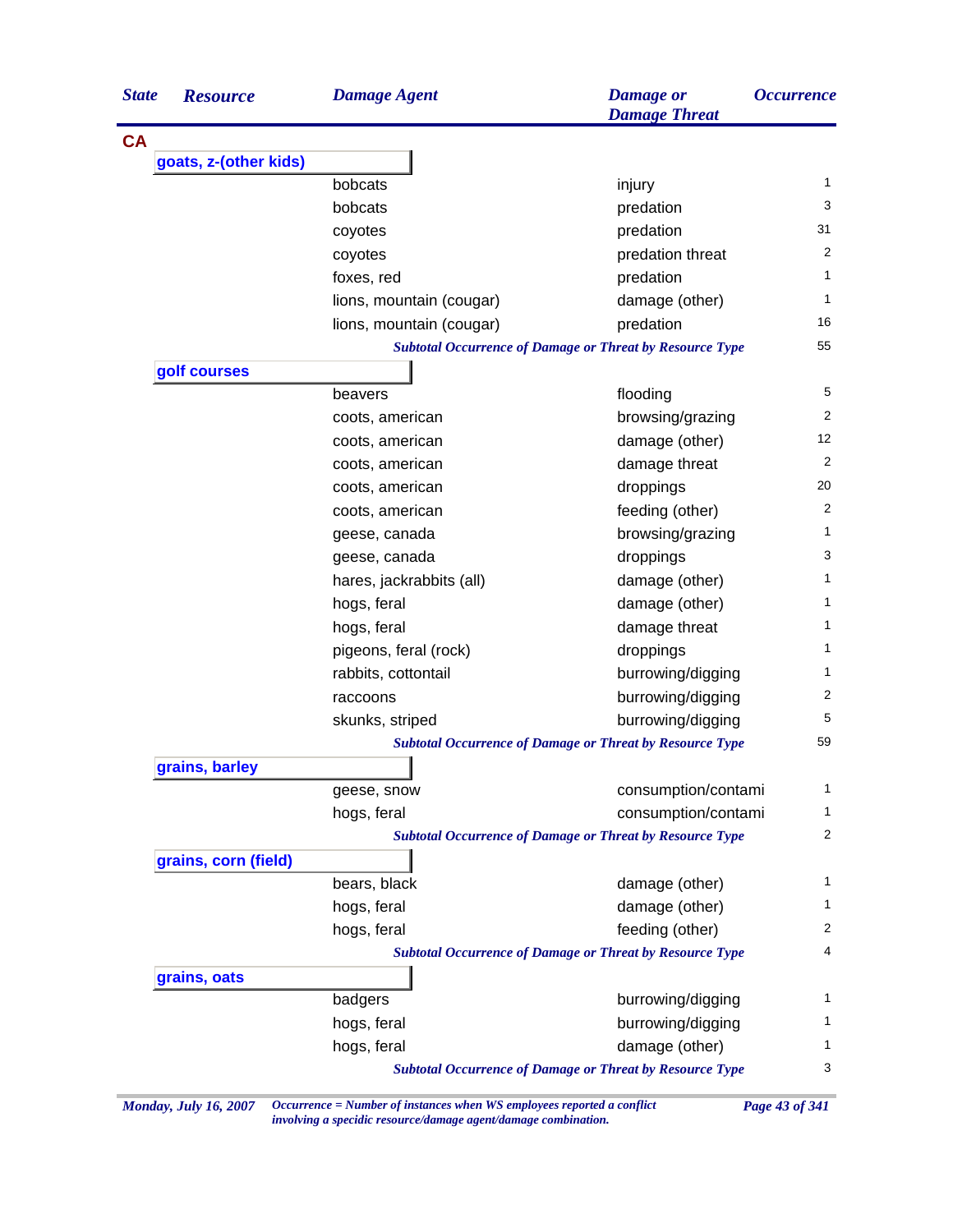| <b>State</b> | <b>Resource</b>     | <b>Damage Agent</b>                                             | <b>Damage</b> or<br><b>Damage Threat</b>                        | <i><b>Occurrence</b></i> |
|--------------|---------------------|-----------------------------------------------------------------|-----------------------------------------------------------------|--------------------------|
| <b>CA</b>    |                     |                                                                 |                                                                 |                          |
|              | grains, rice        |                                                                 |                                                                 |                          |
|              |                     | beavers                                                         | flooding                                                        | 1                        |
|              |                     | squirrels, ground, california                                   | damage (other)                                                  | 1                        |
|              |                     | <b>Subtotal Occurrence of Damage or Threat by Resource Type</b> |                                                                 | 2                        |
|              | grains, rice (wild) |                                                                 |                                                                 |                          |
|              |                     | blackbirds, brewer's                                            | feeding (other)                                                 | 1                        |
|              |                     | blackbirds, red-winged                                          | feeding (other)                                                 | 1                        |
|              |                     | blackbirds, yellow-headed                                       | feeding (other)                                                 | 1                        |
|              |                     | blackbirds, z-(mixed species)                                   | damage (other)                                                  | 3                        |
|              |                     | blackbirds, z-(other)                                           | damage (other)                                                  | 1                        |
|              |                     | coots, american                                                 | feeding (other)                                                 | 1                        |
|              |                     | cowbirds, brown-headed                                          | feeding (other)                                                 | 1                        |
|              |                     | starlings, european                                             | feeding (other)                                                 | 1                        |
|              |                     | <b>Subtotal Occurrence of Damage or Threat by Resource Type</b> |                                                                 | 10                       |
|              | grains, wheat       |                                                                 |                                                                 |                          |
|              |                     | geese, snow                                                     | consumption/contami                                             | 1                        |
|              |                     | <b>Subtotal Occurrence of Damage or Threat by Resource Type</b> |                                                                 | 1                        |
|              | grains, z-(other)   |                                                                 |                                                                 |                          |
|              |                     | bears, black                                                    | feeding (other)                                                 | 1                        |
|              |                     | <b>Subtotal Occurrence of Damage or Threat by Resource Type</b> |                                                                 | 1                        |
|              | grasses/sod         |                                                                 |                                                                 |                          |
|              |                     | geese, feral                                                    | browsing/grazing                                                | 1                        |
|              |                     | raccoons                                                        | damage (other)                                                  | 2                        |
|              |                     | skunks, striped                                                 | burrowing/digging                                               | 1                        |
|              |                     | <b>Subtotal Occurrence of Damage or Threat by Resource Type</b> |                                                                 | 4                        |
|              | hay (stack/bales)   |                                                                 |                                                                 |                          |
|              |                     | hares, jackrabbits (all)                                        | damage (other)                                                  | 1                        |
|              |                     | hogs, feral                                                     | browsing/grazing                                                | 1                        |
|              |                     | hogs, feral                                                     | damage (other)                                                  | 3                        |
|              |                     | hogs, feral                                                     | feeding (other)                                                 | 2                        |
|              |                     | <b>Subtotal Occurrence of Damage or Threat by Resource Type</b> |                                                                 | $\overline{7}$           |
|              | hayfields, alfalfa  |                                                                 |                                                                 |                          |
|              |                     | badgers                                                         | burrowing/digging                                               | 30                       |
|              |                     | beavers                                                         | flooding                                                        | 3                        |
|              |                     | geese, snow                                                     | consumption/contami                                             | 2                        |
|              |                     | porcupines                                                      | damage (other)                                                  | 1                        |
|              |                     | squirrels, ground, california                                   | consumption/contami                                             | 1                        |
|              |                     | squirrels, ground, california                                   | feeding (other)                                                 | 2                        |
|              |                     |                                                                 | <b>Subtotal Occurrence of Damage or Threat by Resource Type</b> | 39                       |

*Monday, July 16, 2007 Occurrence = Number of instances when WS employees reported a conflict Page 44 of 341 involving a specidic resource/damage agent/damage combination.*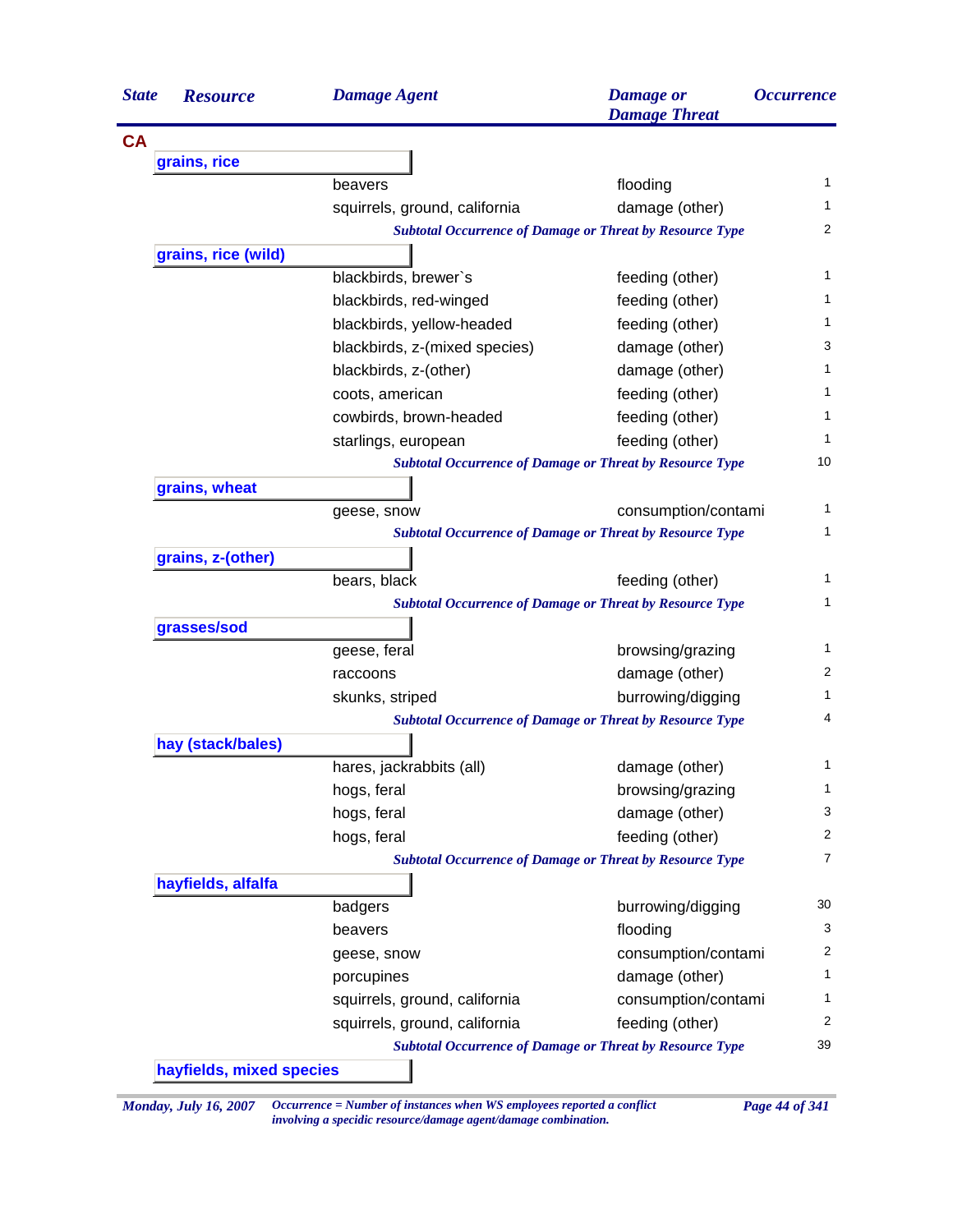| <b>State</b> | <b>Resource</b>                     | <b>Damage Agent</b>           | <b>Damage</b> or<br><b>Damage Threat</b>                        | <i><b>Occurrence</b></i> |
|--------------|-------------------------------------|-------------------------------|-----------------------------------------------------------------|--------------------------|
| <b>CA</b>    |                                     |                               |                                                                 |                          |
|              | hayfields, mixed species            |                               |                                                                 |                          |
|              |                                     | hogs, feral                   | burrowing/digging                                               | 1                        |
|              |                                     | turkeys, wild                 | feeding (other)                                                 | 2                        |
|              |                                     |                               | <b>Subtotal Occurrence of Damage or Threat by Resource Type</b> | 3                        |
|              | hives (bees, honey, structures)     |                               |                                                                 |                          |
|              |                                     | bears, black                  | damage (other)                                                  | 32                       |
|              |                                     | bears, black                  | damage threat                                                   | 1                        |
|              |                                     | bears, black                  | feeding (other)                                                 | 1                        |
|              |                                     | bears, black                  | predation                                                       | 1                        |
|              |                                     | coyotes                       | damage (other)                                                  | 14                       |
|              |                                     | raccoons                      | damage (other)                                                  | 4                        |
|              |                                     | skunks, striped               | damage (other)                                                  | 1                        |
|              |                                     | skunks, striped               | feeding (other)                                                 | 1                        |
|              |                                     | squirrels, ground, california | damage (other)                                                  | 1                        |
|              |                                     |                               | <b>Subtotal Occurrence of Damage or Threat by Resource Type</b> | 56                       |
|              | hith/sfty, human (aviation)         |                               |                                                                 |                          |
|              |                                     | pigeons, feral (rock)         | threat (other)                                                  | 1                        |
|              |                                     |                               | <b>Subtotal Occurrence of Damage or Threat by Resource Type</b> | 1                        |
|              | hith/sfty, human (other transporta) |                               |                                                                 |                          |
|              |                                     | skunks, striped               | damage (other)                                                  | 2                        |
|              |                                     |                               | <b>Subtotal Occurrence of Damage or Threat by Resource Type</b> | 2                        |
|              | hith/sfty, human z-(general)        |                               |                                                                 |                          |
|              |                                     | bats (all)                    | disease threat, rabies                                          | $\overline{2}$           |
|              |                                     | bats (all)                    | droppings                                                       | 1                        |
|              |                                     | bats (all)                    | threat (other)                                                  | 3                        |
|              |                                     | bears, black                  | injury/illness                                                  | 2                        |
|              |                                     | bears, black                  | threat (other)                                                  | 17                       |
|              |                                     | beavers                       | flooding                                                        | 1                        |
|              |                                     | beavers                       | threat (other)                                                  | 1                        |
|              |                                     | bobcats                       | threat (other)                                                  | 25                       |
|              |                                     | cats, feral/free ranging      | droppings                                                       | 1                        |
|              |                                     | cats, feral/free ranging      | injury/illness                                                  | $\mathbf{1}$             |
|              |                                     | cats, feral/free ranging      | threat (other)                                                  | 2                        |
|              |                                     | coots, american               | droppings                                                       | 6                        |
|              |                                     | coots, american               | threat (other)                                                  | 10                       |
|              |                                     | coyotes                       | damage threat                                                   | 2                        |
|              |                                     | coyotes                       | disease threat, racco                                           | 1                        |
|              |                                     |                               |                                                                 |                          |
|              |                                     | coyotes                       |                                                                 |                          |
|              |                                     | coyotes                       | injury/illness<br>nuisance (other)                              | 2<br>1                   |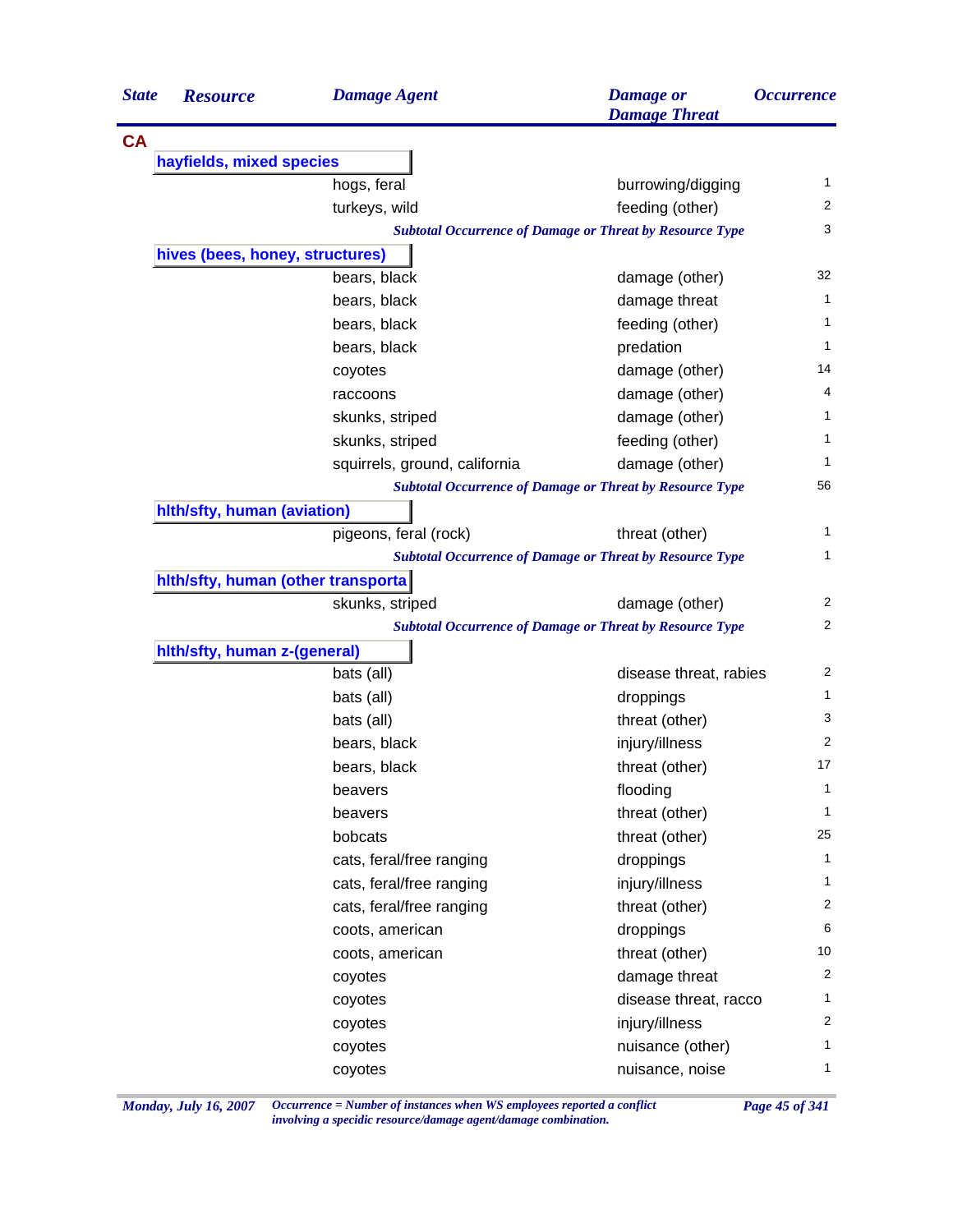| Damage Ago |  |
|------------|--|
|            |  |

| <b>CA</b>                    |                                       |                         |                |
|------------------------------|---------------------------------------|-------------------------|----------------|
| hith/sfty, human z-(general) |                                       |                         |                |
|                              | coyotes                               | threat (other)          | 338            |
|                              | crows, american                       | nuisance, noise         | 1              |
|                              | crows, american                       | threat (other)          | 3              |
|                              | deer, mule                            | threat (other)          | 5              |
|                              | dogs, feral, free-ranging and hybrids | threat (other)          | 1              |
|                              | doves, mourning                       | disease threat, histopl | $\mathbf{1}$   |
|                              | ducks, dabbling (other)               | threat (other)          | $\overline{2}$ |
|                              | ducks, feral                          | droppings               | $\mathbf{1}$   |
|                              | ducks, feral                          | threat (other)          | 2              |
|                              | exotic birds (other)                  | nuisance, noise         | $\mathbf{1}$   |
|                              | fowl, pea                             | droppings               | 1              |
|                              | fowl, pea                             | threat (other)          | 2              |
|                              | foxes, gray                           | disease threat, rabies  | 3              |
|                              | foxes, gray                           | threat (other)          | 16             |
|                              | foxes, kit                            | threat (other)          | $\mathbf{1}$   |
|                              | foxes, red                            | threat (other)          | 12             |
|                              | geese, canada                         | droppings               | 3              |
|                              | geese, feral                          | droppings               | 1              |
|                              | gulls, western                        | droppings               | 1              |
|                              | gulls, western                        | threat (other)          | 2              |
|                              | gulls, z-(other)                      | threat (other)          | 1              |
|                              | hawks, cooper's                       | injury/illness          | $\mathbf{1}$   |
|                              | hawks, cooper's                       | threat (other)          | 2              |
|                              | hawks, red-tailed                     | injury/illness          | 1              |
|                              | hawks, z-(other)                      | injury/illness          | 1              |
|                              | hawks, z-(other)                      | threat (other)          | 1              |
|                              | hogs, feral                           | threat (other)          | $\overline{2}$ |
|                              | lions, mountain (cougar)              | injury/illness          | 1              |
|                              | lions, mountain (cougar)              | threat (other)          | 31             |
|                              | lizards, z-(other)                    | threat (other)          | 1              |
|                              | marmots/woodchucks (all)              | nuisance, odor          | 1              |
|                              | mice/rats (mixed)                     | threat (other)          | 1              |
|                              | opossums, virginia                    | disease threat          | 3              |
|                              | opossums, virginia                    | droppings               | 20             |
|                              | opossums, virginia                    | nuisance                | 2              |
|                              | opossums, virginia                    | nuisance, noise         | 2              |
|                              | opossums, virginia                    | threat (other)          | 136            |
|                              | otters, river                         | injury/illness          | 3              |
|                              | otters, river                         | threat (other)          | 1              |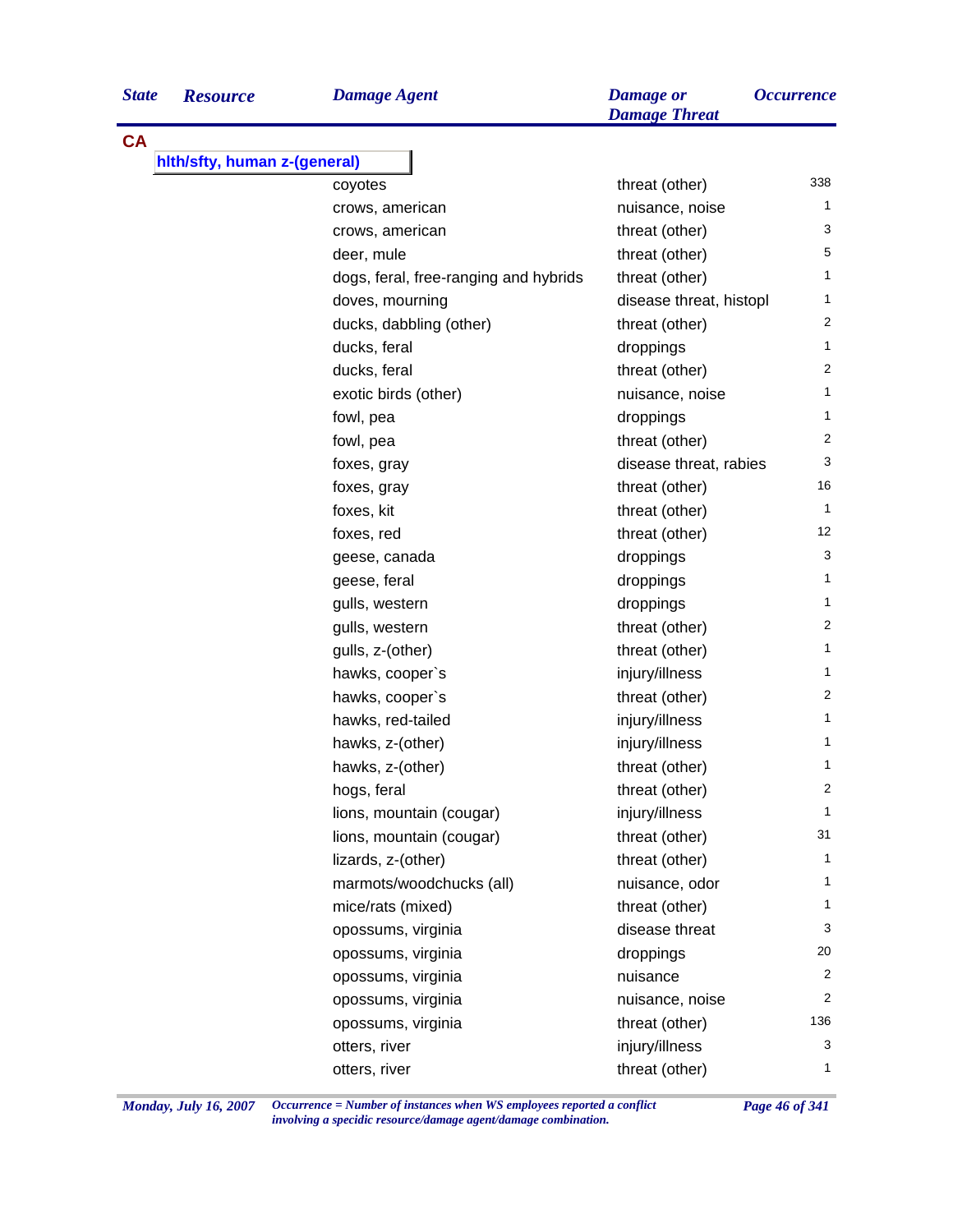| <b>State</b> | <b>Resource</b>              | <b>Damage Agent</b>                    | <b>Damage</b> or<br><b>Damage Threat</b> | <i><b>Occurrence</b></i> |
|--------------|------------------------------|----------------------------------------|------------------------------------------|--------------------------|
| <b>CA</b>    |                              |                                        |                                          |                          |
|              | hith/sfty, human z-(general) |                                        |                                          |                          |
|              |                              | owls, common barn                      | nuisance, noise                          | 1                        |
|              |                              | owls, common barn                      | threat (other)                           | 3                        |
|              |                              | owls, great horned                     | threat (other)                           | 1                        |
|              |                              | pigeons, feral (rock)                  | disease threat, histopl                  | 5                        |
|              |                              | pigeons, feral (rock)                  | nuisance, noise                          | 1                        |
|              |                              | pigeons, feral (rock)                  | threat (other)                           | 7                        |
|              |                              | rabbits, cottontail                    | disease threat, plague                   | 1                        |
|              |                              | rabbits, cottontail                    | threat (other)                           | $\mathbf{1}$             |
|              |                              | raccoons                               | disease threat, rabies                   | 33                       |
|              |                              | raccoons                               | disease threat, racco                    | 116                      |
|              |                              | raccoons                               | droppings                                | 3                        |
|              |                              | raccoons                               | injury/illness                           | 3                        |
|              |                              | raccoons                               | nuisance (other)                         | 3                        |
|              |                              | raccoons                               | nuisance, noise                          | 13                       |
|              |                              | raccoons                               | threat (other)                           | 220                      |
|              |                              | rats (mixed)                           | droppings                                | 1                        |
|              |                              | rats (mixed)                           | threat (other)                           | 1                        |
|              |                              | rats, black (roof)                     | droppings                                | 2                        |
|              |                              | rats, norway                           | threat (other)                           | 2                        |
|              |                              | rats, packrats/woodrats (other)        | injury/illness                           | 3                        |
|              |                              | ravens, common                         | threat (other)                           | 1                        |
|              |                              | ringtails                              | droppings                                | 1                        |
|              |                              | ringtails                              | threat (other)                           | 1                        |
|              |                              | sheep, feral, free-ranging and exotics | threat (other)                           | 1                        |
|              |                              | skunks, spotted                        | nuisance                                 | 1                        |
|              |                              | skunks, spotted                        | nuisance, odor                           | 3                        |
|              |                              | skunks, spotted                        | threat (other)                           | 1                        |
|              |                              | skunks, striped                        | disease threat                           | 3                        |
|              |                              | skunks, striped                        | disease threat, rabies                   | 543                      |
|              |                              | skunks, striped                        | injury/illness                           | 9                        |
|              |                              | skunks, striped                        | nuisance                                 | 1                        |
|              |                              | skunks, striped                        | nuisance (other)                         | $\overline{2}$           |
|              |                              | skunks, striped                        | nuisance, noise                          | 3                        |
|              |                              | skunks, striped                        | nuisance, odor                           | 395                      |

skunks, striped threat (other) 652 snakes, poisonous (other) fatality fatality 1 snakes, poisonous (other) injury/illness 2 snakes, poisonous (other) threat (other) 21 sparrows, house/english threat (other) 1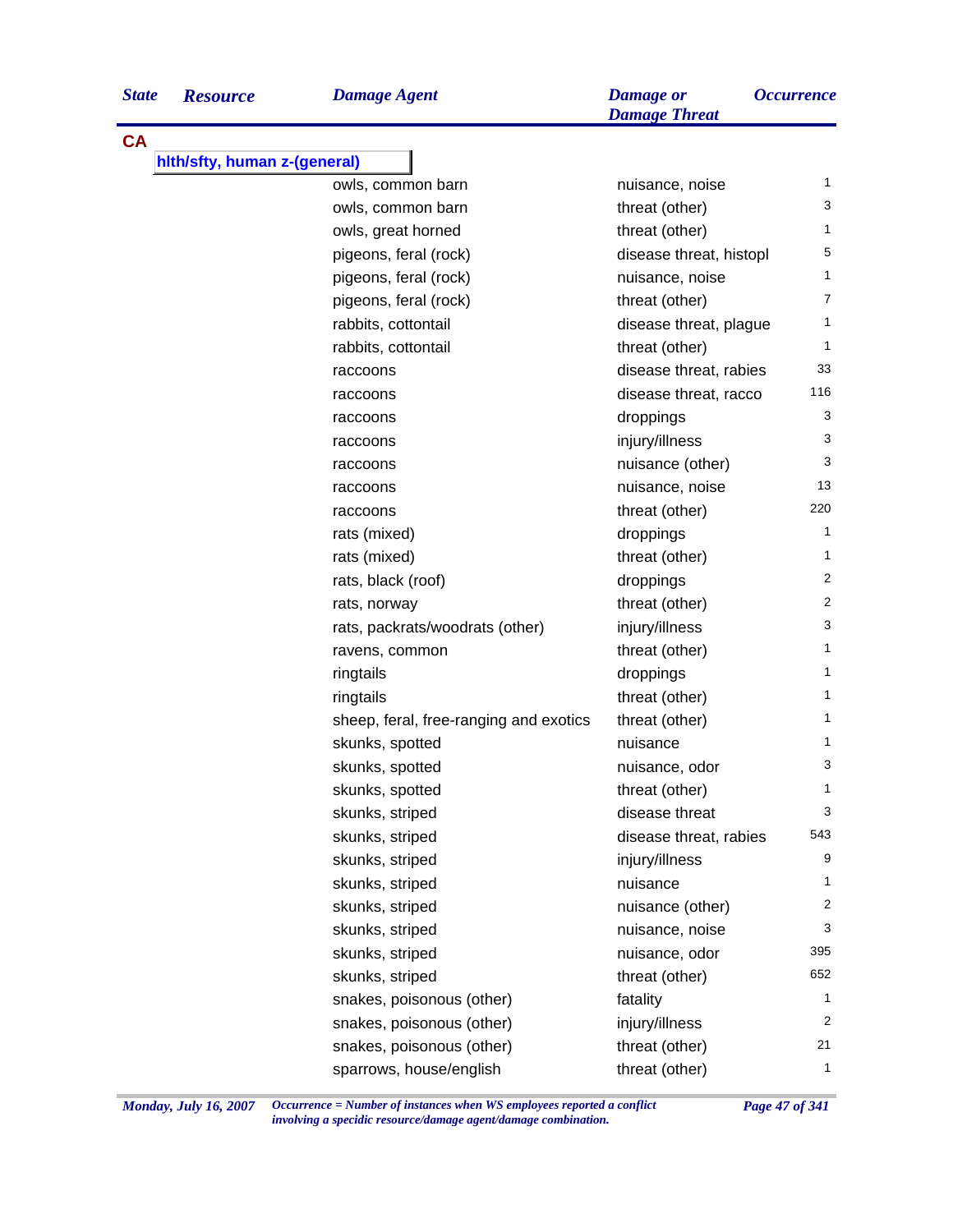| <b>State</b> | <b>Resource</b>                  | <b>Damage Agent</b>           | <b>Damage</b> or<br><b>Damage Threat</b>                        | <i><b>Occurrence</b></i> |
|--------------|----------------------------------|-------------------------------|-----------------------------------------------------------------|--------------------------|
| <b>CA</b>    |                                  |                               |                                                                 |                          |
|              | hith/sfty, human z-(general)     |                               |                                                                 |                          |
|              |                                  | squirrels, fox                | threat (other)                                                  | 1                        |
|              |                                  | squirrels, gray               | threat (other)                                                  | 2                        |
|              |                                  | squirrels, ground, california | threat (other)                                                  | 5                        |
|              |                                  | swallows, barn                | droppings                                                       | 1                        |
|              |                                  | swallows, cliff               | threat (other)                                                  | 13                       |
|              |                                  | swallows, z-(mixed)           | threat (other)                                                  | $\mathbf{1}$             |
|              |                                  | turkeys, wild                 | droppings                                                       | 2                        |
|              |                                  | turkeys, wild                 | injury/illness                                                  | $\mathbf{1}$             |
|              |                                  | vultures, turkey              | threat (other)                                                  | 2                        |
|              |                                  | weasels (all)                 | threat (other)                                                  | 1                        |
|              |                                  |                               | <b>Subtotal Occurrence of Damage or Threat by Resource Type</b> | 2,778                    |
|              | irrigation ditch/drainage system |                               |                                                                 |                          |
|              |                                  | beavers                       | burrowing/digging                                               | 3                        |
|              |                                  | beavers                       | damage (other)                                                  | 108                      |
|              |                                  | beavers                       | damage threat                                                   | 6                        |
|              |                                  | beavers                       | flooding                                                        | 79                       |
|              |                                  | beavers                       | girdling/gnawing/strip                                          | 2                        |
|              |                                  | coyotes                       | burrowing/digging                                               | 1                        |
|              |                                  | coyotes                       | damage (other)                                                  | 1                        |
|              |                                  | muskrats                      | damage (other)                                                  | 9                        |
|              |                                  |                               | <b>Subtotal Occurrence of Damage or Threat by Resource Type</b> | 209                      |
|              | irrigation pipe system           |                               |                                                                 |                          |
|              |                                  | coyotes                       | damage (other)                                                  | 16                       |
|              |                                  | coyotes                       | girdling/gnawing/strip                                          | 21                       |
|              |                                  | hogs, feral                   | damage (other)                                                  | $\mathbf{1}$             |
|              |                                  | opossums, virginia            | damage (other)                                                  | 1                        |
|              |                                  | raccoons                      | damage (other)                                                  | 2                        |
|              |                                  | raccoons                      | girdling/gnawing/strip                                          | $\mathbf{1}$             |
|              |                                  |                               | <b>Subtotal Occurrence of Damage or Threat by Resource Type</b> | 42                       |
|              | irrigation, drip line            |                               |                                                                 |                          |
|              |                                  | coyotes                       | damage (other)                                                  | 71                       |
|              |                                  | coyotes                       | damage threat                                                   | 3                        |
|              |                                  | coyotes                       | girdling/gnawing/strip                                          | 3                        |
|              |                                  | hares, jackrabbits (all)      | damage (other)                                                  | 1                        |
|              |                                  | hogs, feral                   | damage (other)                                                  | 2                        |
|              |                                  | ravens, common                | damage (other)                                                  | 5                        |
|              |                                  | ravens, common                | damage threat                                                   | 1                        |
|              |                                  |                               | <b>Subtotal Occurrence of Damage or Threat by Resource Type</b> | 86                       |
|              | <b>lettuce</b>                   |                               |                                                                 |                          |

*Monday, July 16, 2007 Occurrence = Number of instances when WS employees reported a conflict Page 48 of 341 involving a specidic resource/damage agent/damage combination.*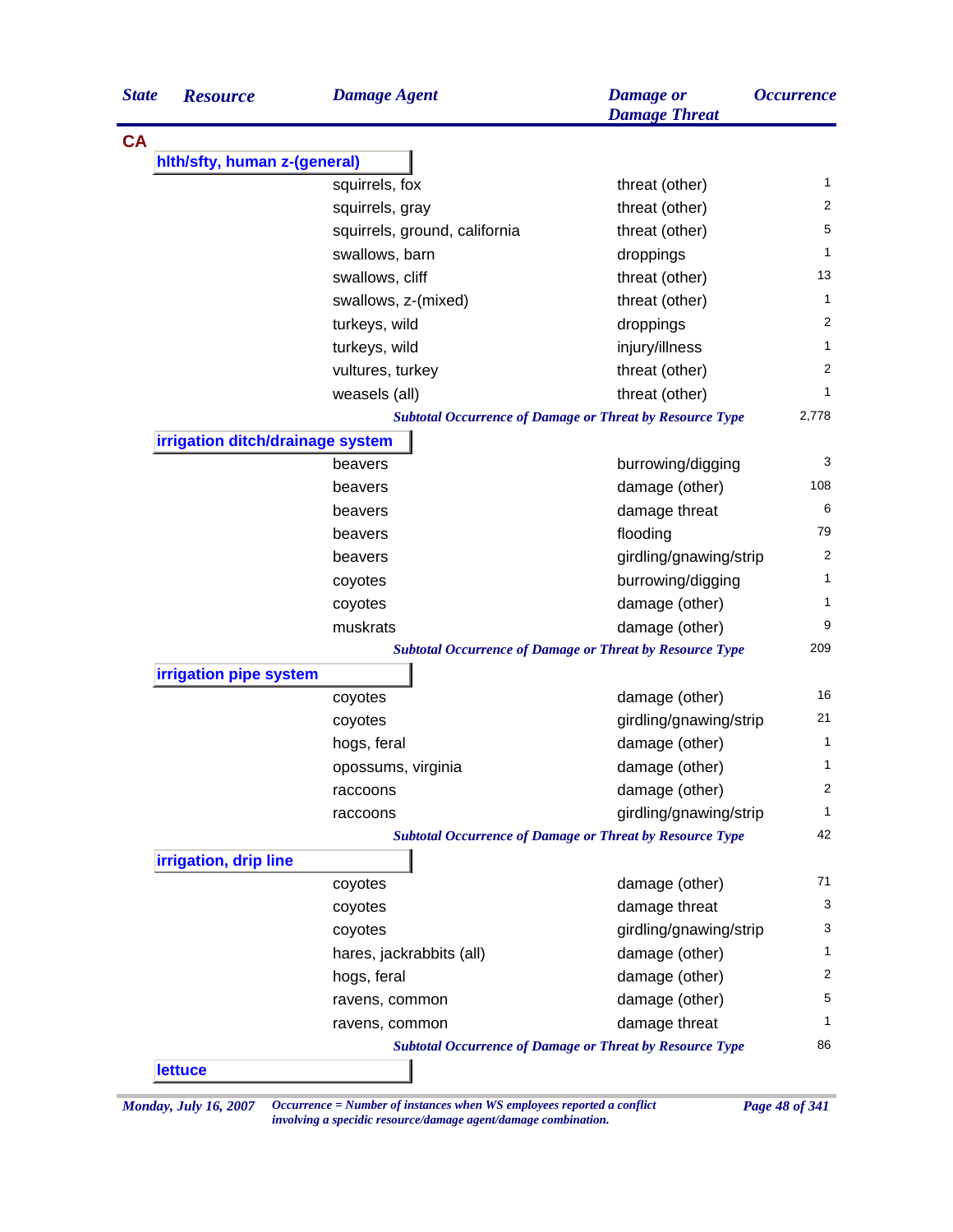| <b>State</b> | <b>Resource</b>                  | <b>Damage Agent</b>                                                        | <b>Damage</b> or<br><b>Damage Threat</b> | <i><b>Occurrence</b></i> |
|--------------|----------------------------------|----------------------------------------------------------------------------|------------------------------------------|--------------------------|
|              |                                  |                                                                            |                                          |                          |
|              | <b>lettuce</b>                   |                                                                            |                                          |                          |
|              |                                  | hogs, feral                                                                | burrowing/digging                        |                          |
|              |                                  | hogs, feral                                                                | feeding (other)                          |                          |
|              |                                  | <b>Subtotal Occurrence of Damage or Threat by Resource Type</b>            |                                          |                          |
|              | Ilamas (all)                     |                                                                            |                                          |                          |
|              |                                  | dogs, feral, free-ranging and hybrids                                      | injury                                   |                          |
|              |                                  | dogs, feral, free-ranging and hybrids                                      | predation                                |                          |
|              |                                  | lions, mountain (cougar)                                                   | injury                                   |                          |
|              |                                  | lions, mountain (cougar)                                                   | predation                                |                          |
|              |                                  | <b>Subtotal Occurrence of Damage or Threat by Resource Type</b>            |                                          |                          |
|              | mammals, bison (buffalo) nr      |                                                                            |                                          |                          |
|              |                                  | coyotes                                                                    | predation                                |                          |
|              |                                  | <b>Subtotal Occurrence of Damage or Threat by Resource Type</b>            |                                          |                          |
|              | mammals, deer, fallow            |                                                                            |                                          |                          |
|              |                                  | lions, mountain (cougar)                                                   | predation                                |                          |
|              |                                  | <b>Subtotal Occurrence of Damage or Threat by Resource Type</b>            |                                          |                          |
|              | mammals, deer, mule              |                                                                            |                                          |                          |
|              |                                  | lions, mountain (cougar)                                                   | predation                                |                          |
|              |                                  | lions, mountain (cougar)                                                   | predation threat                         |                          |
|              |                                  | <b>Subtotal Occurrence of Damage or Threat by Resource Type</b>            |                                          |                          |
|              | mammals, sheep, bighorn sierra n |                                                                            |                                          |                          |
|              |                                  | lions, mountain (cougar)                                                   | predation                                |                          |
|              |                                  | <b>Subtotal Occurrence of Damage or Threat by Resource Type</b>            |                                          |                          |
|              | mammals, z-(other)               |                                                                            |                                          |                          |
|              |                                  | lions, mountain (cougar)                                                   | predation                                |                          |
|              |                                  | <b>Subtotal Occurrence of Damage or Threat by Resource Type</b>            |                                          |                          |
|              | mammals, z-native game (other)   |                                                                            |                                          |                          |
|              |                                  | bobcats                                                                    | predation                                |                          |
|              |                                  | <b>Subtotal Occurrence of Damage or Threat by Resource Type</b>            |                                          |                          |
|              |                                  |                                                                            |                                          |                          |
|              | melons, watermelons              |                                                                            | feeding (other)                          |                          |
|              |                                  | coyotes<br><b>Subtotal Occurrence of Damage or Threat by Resource Type</b> |                                          |                          |
|              |                                  |                                                                            |                                          |                          |
|              | nuts, almond                     |                                                                            |                                          |                          |
|              |                                  | jays, scrub                                                                | feeding (other)                          |                          |
|              |                                  | raccoons                                                                   | consumption/contami                      |                          |
|              |                                  | ravens, common                                                             | consumption/contami                      |                          |
|              |                                  | squirrels, ground, california                                              | consumption/contami                      |                          |
|              |                                  | <b>Subtotal Occurrence of Damage or Threat by Resource Type</b>            |                                          |                          |
|              | nuts, pecans                     |                                                                            |                                          |                          |
|              |                                  | exotic birds (other)                                                       | feeding (other)                          |                          |

*involving a specidic resource/damage agent/damage combination.*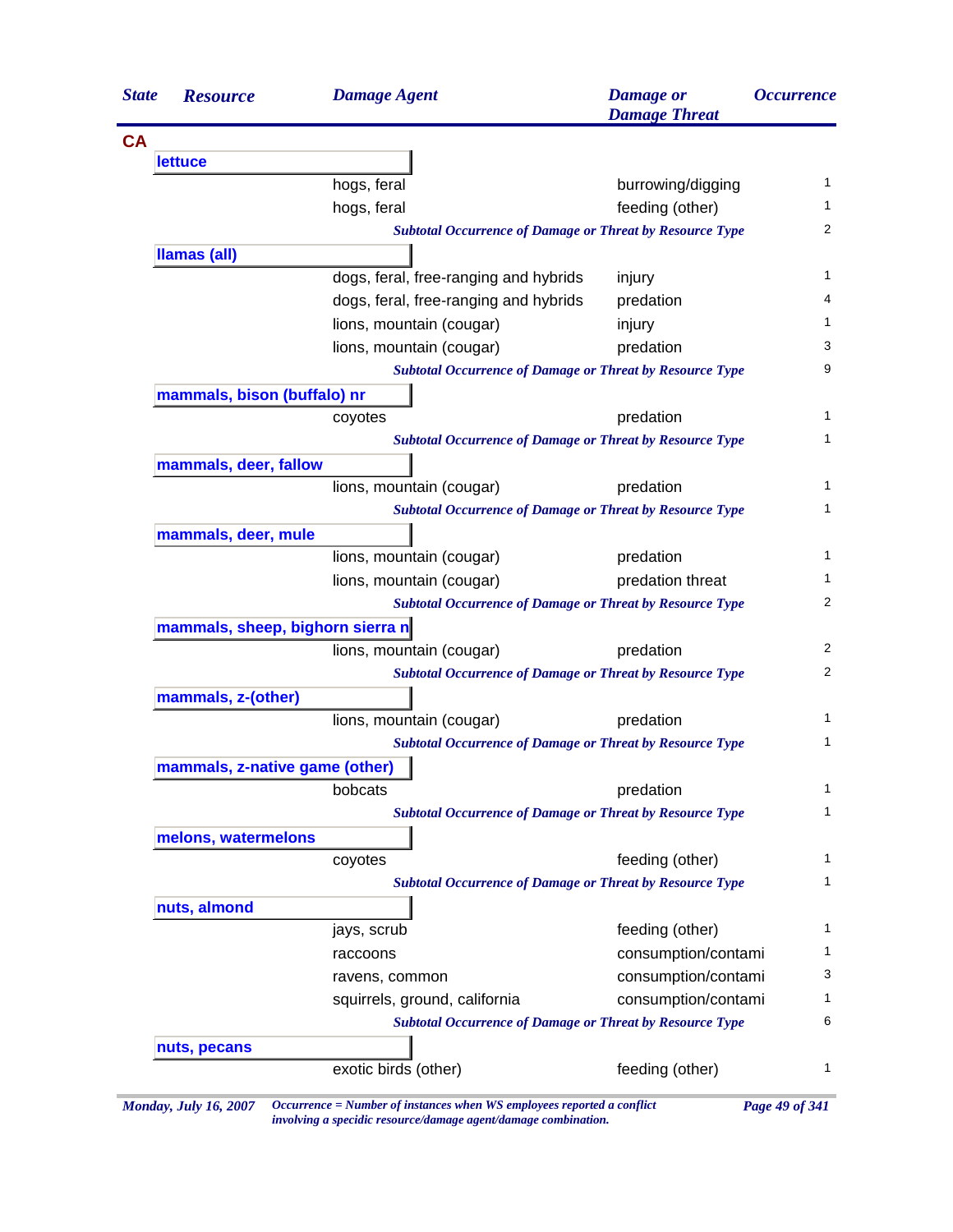| <b>State</b> | <b>Resource</b>                | <b>Damage Agent</b>           | <b>Damage</b> or<br><b>Damage Threat</b>                        | <b>Occurrence</b> |
|--------------|--------------------------------|-------------------------------|-----------------------------------------------------------------|-------------------|
| <b>CA</b>    |                                |                               |                                                                 |                   |
|              | nuts, pecans                   |                               |                                                                 |                   |
|              |                                | squirrels, ground, california | consumption/contami                                             | 1                 |
|              |                                |                               | <b>Subtotal Occurrence of Damage or Threat by Resource Type</b> | 2                 |
|              | nuts, pistachio                |                               |                                                                 |                   |
|              |                                | ravens, common                | consumption/contami                                             | 3                 |
|              |                                | ravens, common                | feeding (other)                                                 | 5                 |
|              |                                |                               | <b>Subtotal Occurrence of Damage or Threat by Resource Type</b> | 8                 |
|              | nuts, z-(other)                |                               |                                                                 |                   |
|              |                                | beavers                       | girdling/gnawing/strip                                          | 1                 |
|              |                                | squirrels, gray               | feeding (other)                                                 | 4                 |
|              |                                |                               | <b>Subtotal Occurrence of Damage or Threat by Resource Type</b> | 5                 |
|              | pasture                        |                               |                                                                 |                   |
|              |                                | badgers                       | burrowing/digging                                               | $\overline{c}$    |
|              |                                | beavers                       | damage (other)                                                  | $\mathbf{1}$      |
|              |                                | beavers                       | flooding                                                        | 11                |
|              |                                | elk, wapiti (wild)            | browsing/grazing                                                | 2                 |
|              |                                | elk, wapiti (wild)            | damage (other)                                                  | 3                 |
|              |                                | geese, snow                   | damage (other)                                                  | 1                 |
|              |                                | hogs, feral                   | burrowing/digging                                               | 10                |
|              |                                | hogs, feral                   | damage (other)                                                  | 9                 |
|              |                                |                               | <b>Subtotal Occurrence of Damage or Threat by Resource Type</b> | 39                |
|              | peppers, sweet                 |                               |                                                                 |                   |
|              |                                | hogs, feral                   | damage (other)                                                  | 1                 |
|              |                                |                               | <b>Subtotal Occurrence of Damage or Threat by Resource Type</b> | 1                 |
|              | pets (companion/hobby animals) |                               |                                                                 |                   |
|              |                                | bears, black                  | injury                                                          | 4                 |
|              |                                | bears, black                  | predation                                                       | 3                 |
|              |                                | bobcats                       | harassment                                                      | 1                 |
|              |                                | bobcats                       | injury                                                          | $\mathbf 1$       |
|              |                                | bobcats                       | predation                                                       | 18                |
|              |                                | bobcats                       | predation threat                                                | 5                 |
|              |                                | cats, feral/free ranging      | disease threat                                                  | 1                 |
|              |                                | cats, feral/free ranging      | injury                                                          | 2                 |
|              |                                | cats, feral/free ranging      | predation                                                       | 1                 |
|              |                                | coyotes                       | damage threat                                                   | 8                 |
|              |                                | coyotes                       | harassment                                                      | 6                 |
|              |                                | coyotes                       | injury                                                          | 92                |
|              |                                | coyotes                       | predation                                                       | 124               |
|              |                                | coyotes                       | predation threat                                                | 59                |
|              |                                | deer, mule                    | injury                                                          | $\mathbf{1}$      |

*Monday, July 16, 2007 Occurrence = Number of instances when WS employees reported a conflict Page 50 of 341 involving a specidic resource/damage agent/damage combination.*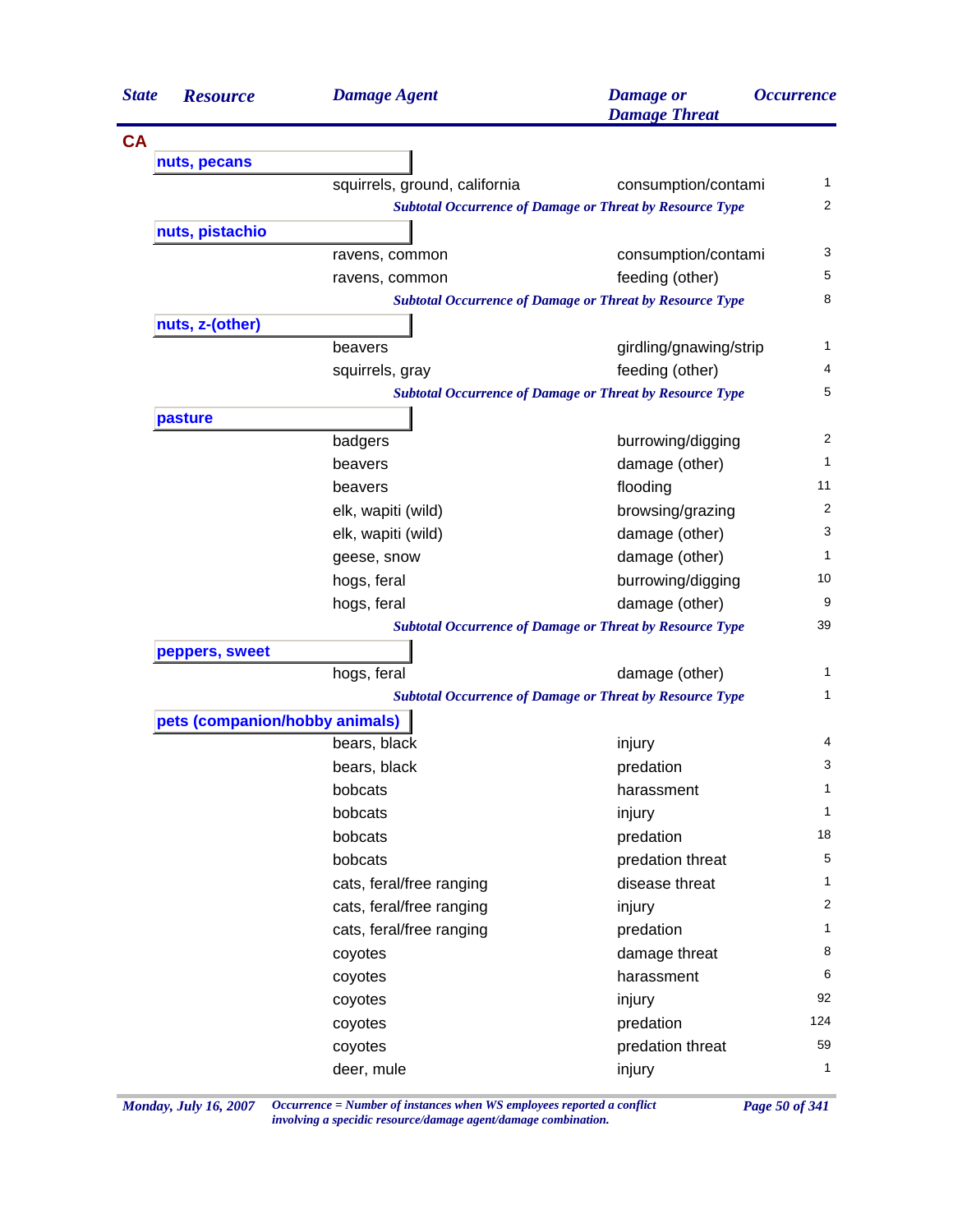| <b>State</b> | <b>Resource</b>                | <b>Damage Agent</b>                   | <b>Damage</b> or<br><b>Damage Threat</b> | <b>Occurrence</b> |
|--------------|--------------------------------|---------------------------------------|------------------------------------------|-------------------|
| <b>CA</b>    |                                |                                       |                                          |                   |
|              | pets (companion/hobby animals) |                                       |                                          |                   |
|              |                                | dogs, feral, free-ranging and hybrids | injury                                   | 1                 |
|              |                                | dogs, feral, free-ranging and hybrids | predation                                | 2                 |
|              |                                | foxes, gray                           | harassment                               | 1                 |
|              |                                | foxes, gray                           | injury                                   | 2                 |
|              |                                | foxes, gray                           | predation                                | 7                 |
|              |                                | foxes, gray                           | predation threat                         | 9                 |
|              |                                | foxes, red                            | damage threat                            | 2                 |
|              |                                | foxes, red                            | disease threat                           | 1                 |
|              |                                | foxes, red                            | predation                                | 2                 |
|              |                                | foxes, red                            | predation threat                         | 2                 |
|              |                                | hawks, cooper's                       | predation threat                         | 1                 |
|              |                                | lions, mountain (cougar)              | injury                                   | 4                 |
|              |                                | lions, mountain (cougar)              | no conflict                              | 1                 |
|              |                                | lions, mountain (cougar)              | predation                                | 37                |
|              |                                | lions, mountain (cougar)              | predation threat                         | 4                 |
|              |                                | minks                                 | harassment                               | $\mathbf{1}$      |
|              |                                | opossums, virginia                    | damage threat                            | 4                 |
|              |                                | opossums, virginia                    | harassment                               | $\overline{7}$    |
|              |                                | opossums, virginia                    | nuisance (other)                         | $\mathbf{1}$      |
|              |                                | pheasants, ring-necked                | nuisance (other)                         | $\mathbf{1}$      |
|              |                                | raccoons                              | damage threat                            | 8                 |
|              |                                | raccoons                              | disease threat                           | 2                 |
|              |                                | raccoons                              | disease threat, rabies                   | $\mathbf{1}$      |
|              |                                | raccoons                              | harassment                               | 13                |
|              |                                | raccoons                              | injury                                   | 46                |
|              |                                | raccoons                              | nuisance (other)                         | $\mathbf{1}$      |
|              |                                | raccoons                              | predation                                | 13                |
|              |                                | raccoons                              | predation threat                         | 6                 |
|              |                                | skunks, striped                       | damage (other)                           | 8                 |
|              |                                | skunks, striped                       | damage threat                            | $\mathbf{1}$      |
|              |                                | skunks, striped                       | disease threat                           | 1                 |
|              |                                | skunks, striped                       | harassment                               | 3                 |
|              |                                | skunks, striped                       | injury                                   | 8                 |
|              |                                | skunks, striped                       | nuisance                                 | $\mathbf{1}$      |
|              |                                | skunks, striped                       | nuisance, odor                           | 11                |
|              |                                | snakes, poisonous (other)             | damage (other)                           | 1                 |
|              |                                | snakes, poisonous (other)             | damage threat                            | 1                 |
|              |                                | snakes, poisonous (other)             | injury                                   | 2                 |
|              |                                | snakes, poisonous (other)             | predation                                | 1                 |
|              |                                |                                       |                                          |                   |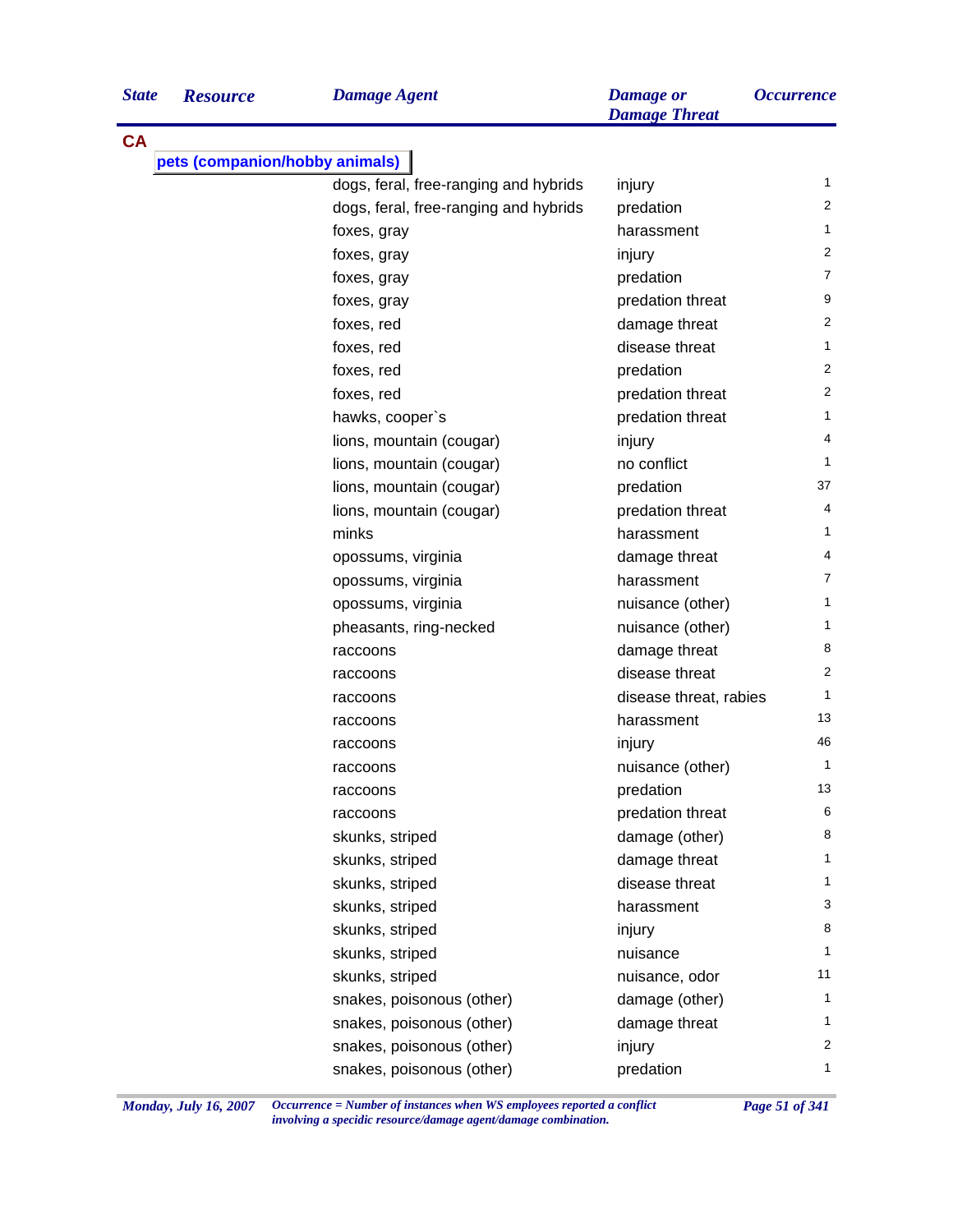| <b>State</b> | <b>Resource</b>                  | <b>Damage Agent</b>                                             | <b>Damage</b> or<br><b>Damage Threat</b> | <i><b>Occurrence</b></i> |
|--------------|----------------------------------|-----------------------------------------------------------------|------------------------------------------|--------------------------|
| <b>CA</b>    |                                  |                                                                 |                                          |                          |
|              | pets (companion/hobby animals)   |                                                                 |                                          |                          |
|              |                                  | <b>Subtotal Occurrence of Damage or Threat by Resource Type</b> |                                          | 544                      |
|              | plants, amole, purple (t/e)      |                                                                 |                                          |                          |
|              |                                  | hogs, feral                                                     | burrowing/digging                        | 1                        |
|              |                                  | <b>Subtotal Occurrence of Damage or Threat by Resource Type</b> |                                          | 1                        |
|              | plants, commercial nursery/green |                                                                 |                                          |                          |
|              |                                  | deer, black-tailed                                              | consumption/contami                      | 1                        |
|              |                                  | <b>Subtotal Occurrence of Damage or Threat by Resource Type</b> |                                          | 1                        |
|              | plants, grapes/muscadines        |                                                                 |                                          |                          |
|              |                                  | bears, black                                                    | damage (other)                           | 4                        |
|              |                                  | bears, black                                                    | feeding (other)                          | 1                        |
|              |                                  | beavers                                                         | girdling/gnawing/strip                   | 1                        |
|              |                                  | raccoons                                                        | consumption/contami                      | 1                        |
|              |                                  | <b>Subtotal Occurrence of Damage or Threat by Resource Type</b> |                                          | 7                        |
|              | property (general)               |                                                                 |                                          |                          |
|              |                                  | badgers                                                         | damage threat                            | 1                        |
|              |                                  | bears, black                                                    | damage (other)                           | 42                       |
|              |                                  | bears, black                                                    | damage threat                            | 1                        |
|              |                                  | beavers                                                         | damage (other)                           | 1                        |
|              |                                  | beavers                                                         | flooding                                 | 16                       |
|              |                                  | cats, feral/free ranging                                        | damage (other)                           | 2                        |
|              |                                  | coyotes                                                         | damage (other)                           | $\overline{2}$           |
|              |                                  | coyotes                                                         | nuisance (other)                         | 2                        |
|              |                                  | dogs, feral, free-ranging and hybrids                           | damage (other)                           | $\overline{2}$           |
|              |                                  | doves, mourning                                                 | damage (other)                           | 1                        |
|              |                                  | doves, mourning                                                 | droppings                                | 1                        |
|              |                                  | ducks, dabbling (other)                                         | damage (other)                           | 1                        |
|              |                                  | ducks, feral                                                    | droppings                                | 1                        |
|              |                                  | egrets, snowy                                                   | damage (other)                           | 1                        |
|              |                                  | fowl, pea                                                       | damage (other)                           | 1                        |
|              |                                  | fowl, pea                                                       | droppings                                | $\overline{2}$           |
|              |                                  | foxes, gray                                                     | burrowing/digging                        | 1                        |
|              |                                  | foxes, gray                                                     | damage (other)                           | 12                       |
|              |                                  | foxes, gray                                                     | droppings                                | 4                        |
|              |                                  | foxes, red                                                      | burrowing/digging                        | 1                        |
|              |                                  | foxes, red                                                      | damage (other)                           | $\overline{2}$           |
|              |                                  | geese, canada                                                   | droppings                                | $\overline{2}$           |
|              |                                  | gulls, ring-billed                                              | droppings                                | 1                        |
|              |                                  | gulls, western                                                  | damage (other)                           | 1                        |
|              |                                  | herons, night, black-crowned                                    | damage (other)                           | 1                        |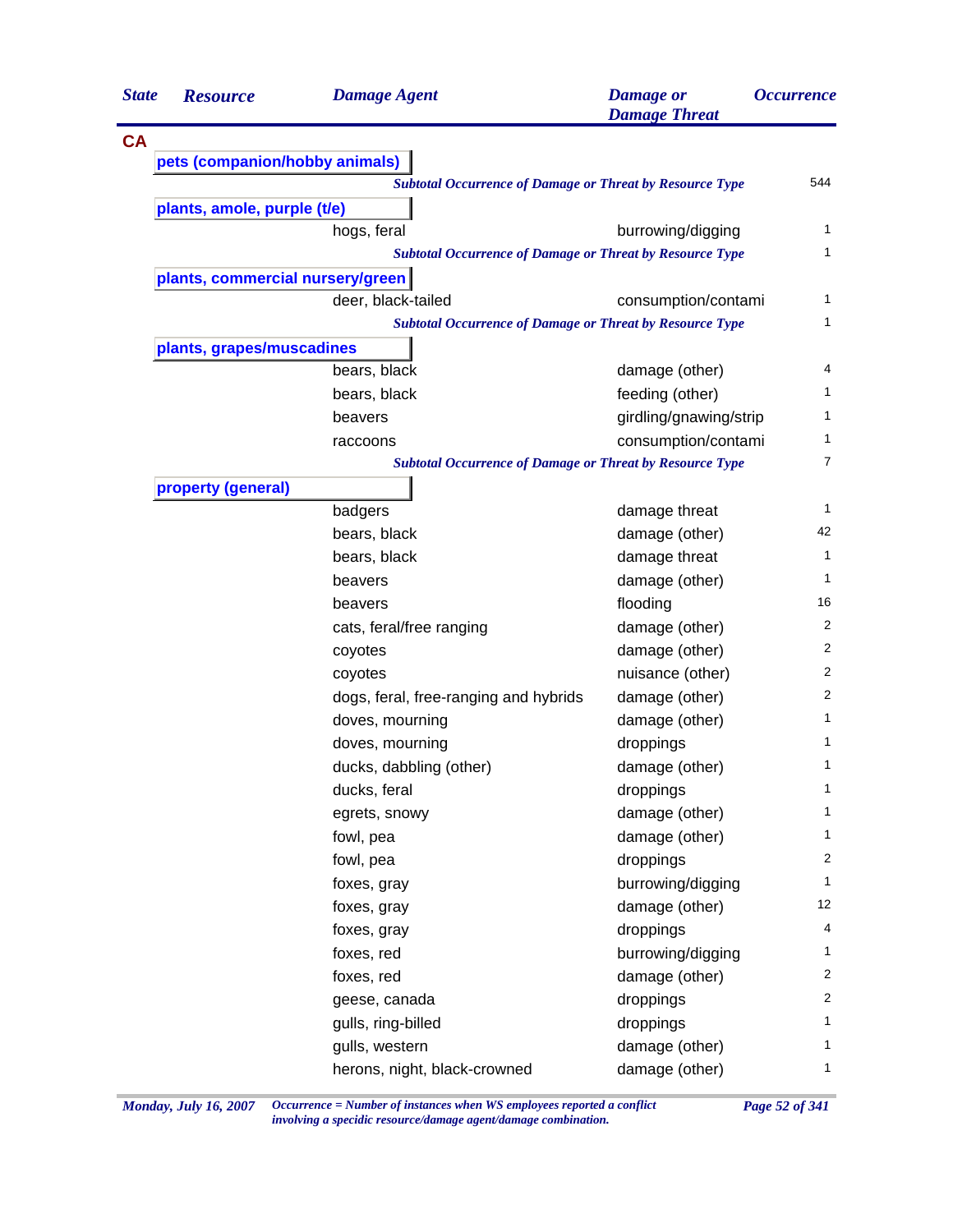| <b>State</b> | <b>Resource</b>    | <b>Damage Agent</b>                                             | <b>Damage or</b><br><b>Damage Threat</b> | <i><b>Occurrence</b></i> |
|--------------|--------------------|-----------------------------------------------------------------|------------------------------------------|--------------------------|
| <b>CA</b>    |                    |                                                                 |                                          |                          |
|              | property (general) |                                                                 |                                          |                          |
|              |                    | herons, night, black-crowned                                    | droppings                                | 2                        |
|              |                    | hogs, feral                                                     | burrowing/digging                        | 3                        |
|              |                    | hogs, feral                                                     | damage (other)                           | 8                        |
|              |                    | hogs, feral                                                     | damage threat                            | 1                        |
|              |                    | muskrats                                                        | burrowing/digging                        | 1                        |
|              |                    | opossums, virginia                                              | damage (other)                           | 40                       |
|              |                    | opossums, virginia                                              | damage threat                            | 2                        |
|              |                    | opossums, virginia                                              | droppings                                | 2                        |
|              |                    | owls, common barn                                               | droppings                                | 1                        |
|              |                    | pigeons, feral (rock)                                           | damage threat                            | 1                        |
|              |                    | pigeons, feral (rock)                                           | droppings                                | 6                        |
|              |                    | raccoons                                                        | damage (other)                           | 163                      |
|              |                    | raccoons                                                        | damage threat                            | 6                        |
|              |                    | raccoons                                                        | droppings                                | 2                        |
|              |                    | raccoons                                                        | girdling/gnawing/strip                   | 3                        |
|              |                    | raccoons                                                        | nuisance (other)                         | 1                        |
|              |                    | rats, packrats/woodrats (other)                                 | damage (other)                           | 1.                       |
|              |                    | ravens, common                                                  | damage (other)                           | 1                        |
|              |                    | ravens, common                                                  | damage threat                            | 1                        |
|              |                    | skunks, striped                                                 | burrowing/digging                        | 19                       |
|              |                    | skunks, striped                                                 | damage (other)                           | 23                       |
|              |                    | skunks, striped                                                 | girdling/gnawing/strip                   | 1                        |
|              |                    | skunks, striped                                                 | nuisance (other)                         | 1                        |
|              |                    | skunks, striped                                                 | nuisance, odor                           | 1.                       |
|              |                    | squirrels, gray                                                 | damage (other)                           | 1.                       |
|              |                    | squirrels, ground, california                                   | burrowing/digging                        | 4                        |
|              |                    | squirrels, ground, california                                   | damage (other)                           | 1                        |
|              |                    | squirrels, ground, california                                   | feeding (other)                          | 1.                       |
|              |                    | squirrels, ground, other                                        | damage (other)                           | 1                        |
|              |                    | vultures, turkey                                                | droppings                                | 1                        |
|              |                    | <b>Subtotal Occurrence of Damage or Threat by Resource Type</b> |                                          | 401                      |
|              | pumpkins           |                                                                 |                                          |                          |
|              |                    | hogs, feral                                                     | consumption/contami                      | 1                        |
|              |                    | <b>Subtotal Occurrence of Damage or Threat by Resource Type</b> |                                          | 1                        |
|              | rabbits (domestic) |                                                                 |                                          |                          |
|              |                    | bears, black                                                    | predation                                | 2                        |
|              |                    | bobcats                                                         | predation                                | 1.                       |
|              |                    | coyotes                                                         | predation                                | 2                        |
|              |                    | foxes, gray                                                     | predation                                | 1                        |

*Monday, July 16, 2007 Occurrence = Number of instances when WS employees reported a conflict Page 53 of 341 involving a specidic resource/damage agent/damage combination.*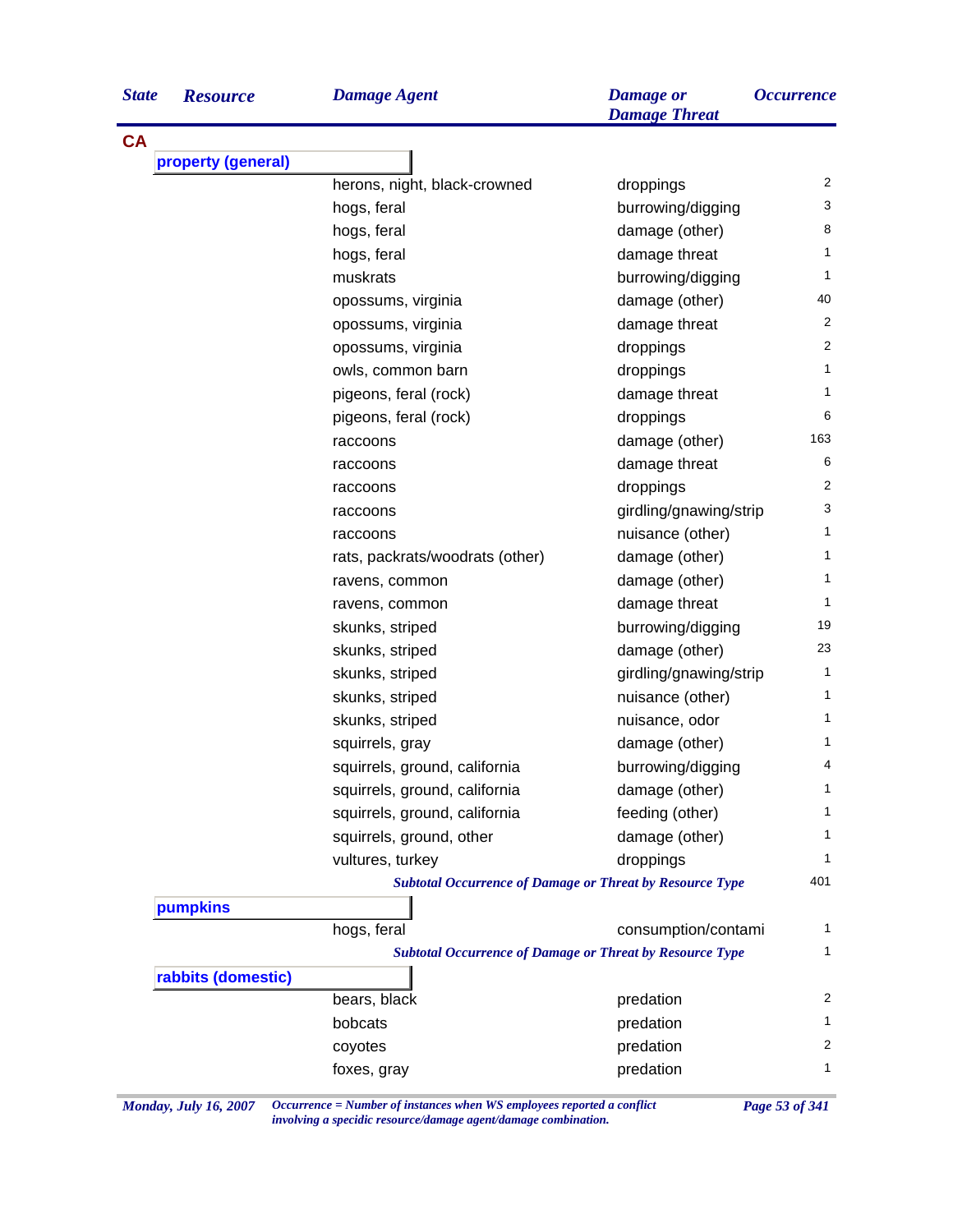| <b>State</b> | <b>Resource</b>               | <b>Damage Agent</b>                                             | <b>Damage</b> or<br><b>Damage Threat</b> | <i><b>Occurrence</b></i> |
|--------------|-------------------------------|-----------------------------------------------------------------|------------------------------------------|--------------------------|
| <b>CA</b>    |                               |                                                                 |                                          |                          |
|              | rabbits (domestic)            |                                                                 |                                          |                          |
|              |                               | foxes, red                                                      | predation                                | 1                        |
|              |                               | raccoons                                                        | predation                                | 3                        |
|              |                               | <b>Subtotal Occurrence of Damage or Threat by Resource Type</b> |                                          | 10                       |
|              | rangeland                     |                                                                 |                                          |                          |
|              |                               | hogs, feral                                                     | burrowing/digging                        | 80                       |
|              |                               | hogs, feral                                                     | damage (other)                           | 1                        |
|              |                               | hogs, feral                                                     | damage threat                            | 8                        |
|              |                               | <b>Subtotal Occurrence of Damage or Threat by Resource Type</b> |                                          | 89                       |
|              | recreational areas (other) ** |                                                                 |                                          |                          |
|              |                               | beavers                                                         | flooding                                 | 1                        |
|              |                               | coots, american                                                 | droppings                                | 2                        |
|              |                               | ducks, feral                                                    | feeding (other)                          | 1                        |
|              |                               | ducks, mallards                                                 | droppings                                | 2                        |
|              |                               | ducks, wigeon, american                                         | droppings                                | 1                        |
|              |                               | geese, feral                                                    | feeding (other)                          | 1                        |
|              |                               | squirrels, ground, other                                        | burrowing/digging                        | 1                        |
|              |                               | <b>Subtotal Occurrence of Damage or Threat by Resource Type</b> |                                          | 9                        |
|              | roads/bridges                 |                                                                 |                                          |                          |
|              |                               | beavers                                                         | burrowing/digging                        | 2                        |
|              |                               | beavers                                                         | damage (other)                           | 7                        |
|              |                               | beavers                                                         | flooding                                 | 13                       |
|              |                               | muskrats                                                        | burrowing/digging                        | 1                        |
|              |                               | pigeons, feral (rock)                                           | droppings                                | 1                        |
|              |                               | <b>Subtotal Occurrence of Damage or Threat by Resource Type</b> |                                          | 24                       |
|              | sheep (adult)                 |                                                                 |                                          |                          |
|              |                               | bears, black                                                    | injury                                   | 3                        |
|              |                               | bears, black                                                    | predation                                | 6                        |
|              |                               | coyotes                                                         | harassment                               | 2                        |
|              |                               | coyotes                                                         | injury                                   | 5                        |
|              |                               | coyotes                                                         | predation                                | 166                      |
|              |                               | coyotes                                                         | predation threat                         | 6                        |
|              |                               | dogs, feral, free-ranging and hybrids                           | injury                                   | 1                        |
|              |                               | dogs, feral, free-ranging and hybrids                           | predation                                | 21                       |
|              |                               | lions, mountain (cougar)                                        | injury                                   | 2                        |
|              |                               | lions, mountain (cougar)                                        | predation                                | 103                      |
|              |                               | lions, mountain (cougar)                                        | predation threat                         | 2                        |
|              |                               | <b>Subtotal Occurrence of Damage or Threat by Resource Type</b> |                                          | 317                      |
|              | sheep (lambs)                 |                                                                 |                                          |                          |
|              |                               | bears, black                                                    | predation                                | 2                        |

*Monday, July 16, 2007 Occurrence = Number of instances when WS employees reported a conflict Page 54 of 341*

*involving a specidic resource/damage agent/damage combination.*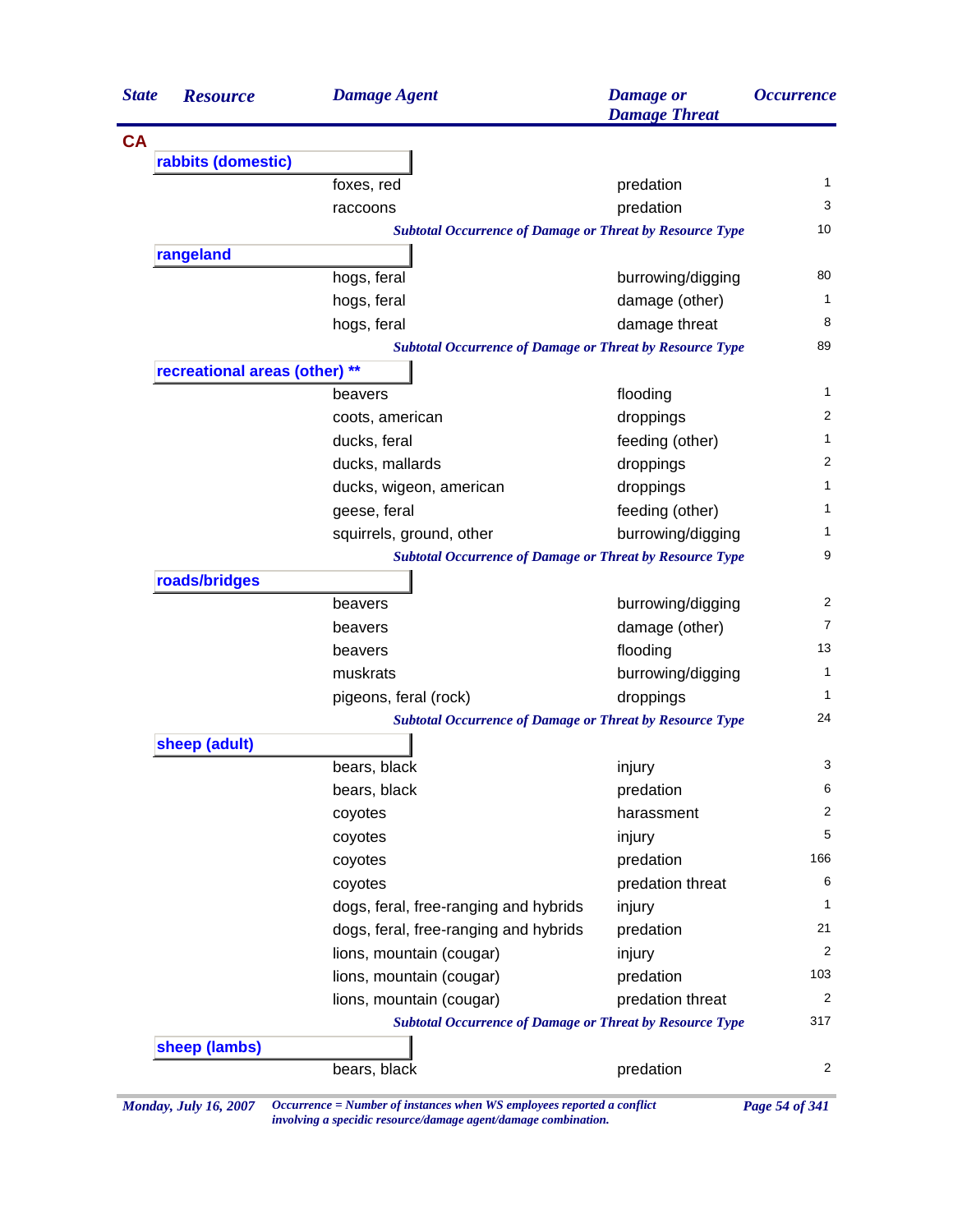| sheep (lambs)<br>5<br>bobcats<br>predation<br>9<br>damage threat<br>coyotes<br>1<br>injury<br>coyotes<br>502<br>predation<br>coyotes<br>16<br>predation threat<br>coyotes<br>15<br>dogs, feral, free-ranging and hybrids<br>predation<br>1<br>foxes, red<br>injury<br>6<br>foxes, red<br>predation<br>1<br>lions, mountain (cougar)<br>injury<br>47<br>lions, mountain (cougar)<br>predation<br>605<br><b>Subtotal Occurrence of Damage or Threat by Resource Type</b><br>spinach<br>1<br>grackles, common<br>droppings<br>1<br><b>Subtotal Occurrence of Damage or Threat by Resource Type</b><br><b>strawberries</b><br>1<br>coots, american<br>consumption/contami<br>1<br><b>Subtotal Occurrence of Damage or Threat by Resource Type</b><br><b>streams</b><br>1<br>damage (other)<br>beavers<br>6<br>flooding<br>beavers<br>$\overline{7}$<br><b>Subtotal Occurrence of Damage or Threat by Resource Type</b><br>swimming pools<br>1<br>coots, american<br>droppings<br>3<br>ducks, dabbling (other)<br>droppings<br>1<br>ducks, feral<br>damage (other)<br>1<br>ducks, feral<br>droppings<br>1<br>ducks, mallards<br>droppings<br>ducks, northern pintail<br>damage (other)<br>1<br>droppings<br>1<br>raccoons<br>damage threat<br>1<br>skunks, striped<br><b>Subtotal Occurrence of Damage or Threat by Resource Type</b><br>10<br>swine (adult)<br>2<br>bears, black<br>predation<br>disease threat<br>hogs, feral<br>1<br>hogs, feral<br>1<br>injury<br>lions, mountain (cougar)<br>predation<br>1<br>5<br><b>Subtotal Occurrence of Damage or Threat by Resource Type</b><br>swine (piglets)<br>1<br>bears, black<br>predation<br>Occurrence = Number of instances when WS employees reported a conflict<br><b>Monday, July 16, 2007</b><br>Page 55 of 341 | <b>State</b> | <b>Resource</b> | <b>Damage Agent</b> | <b>Damage</b> or<br><b>Damage Threat</b> | <i><b>Occurrence</b></i> |  |
|----------------------------------------------------------------------------------------------------------------------------------------------------------------------------------------------------------------------------------------------------------------------------------------------------------------------------------------------------------------------------------------------------------------------------------------------------------------------------------------------------------------------------------------------------------------------------------------------------------------------------------------------------------------------------------------------------------------------------------------------------------------------------------------------------------------------------------------------------------------------------------------------------------------------------------------------------------------------------------------------------------------------------------------------------------------------------------------------------------------------------------------------------------------------------------------------------------------------------------------------------------------------------------------------------------------------------------------------------------------------------------------------------------------------------------------------------------------------------------------------------------------------------------------------------------------------------------------------------------------------------------------------------------------------------------------------------------------------------------------------------------------------|--------------|-----------------|---------------------|------------------------------------------|--------------------------|--|
|                                                                                                                                                                                                                                                                                                                                                                                                                                                                                                                                                                                                                                                                                                                                                                                                                                                                                                                                                                                                                                                                                                                                                                                                                                                                                                                                                                                                                                                                                                                                                                                                                                                                                                                                                                      | <b>CA</b>    |                 |                     |                                          |                          |  |
|                                                                                                                                                                                                                                                                                                                                                                                                                                                                                                                                                                                                                                                                                                                                                                                                                                                                                                                                                                                                                                                                                                                                                                                                                                                                                                                                                                                                                                                                                                                                                                                                                                                                                                                                                                      |              |                 |                     |                                          |                          |  |
|                                                                                                                                                                                                                                                                                                                                                                                                                                                                                                                                                                                                                                                                                                                                                                                                                                                                                                                                                                                                                                                                                                                                                                                                                                                                                                                                                                                                                                                                                                                                                                                                                                                                                                                                                                      |              |                 |                     |                                          |                          |  |
|                                                                                                                                                                                                                                                                                                                                                                                                                                                                                                                                                                                                                                                                                                                                                                                                                                                                                                                                                                                                                                                                                                                                                                                                                                                                                                                                                                                                                                                                                                                                                                                                                                                                                                                                                                      |              |                 |                     |                                          |                          |  |
|                                                                                                                                                                                                                                                                                                                                                                                                                                                                                                                                                                                                                                                                                                                                                                                                                                                                                                                                                                                                                                                                                                                                                                                                                                                                                                                                                                                                                                                                                                                                                                                                                                                                                                                                                                      |              |                 |                     |                                          |                          |  |
|                                                                                                                                                                                                                                                                                                                                                                                                                                                                                                                                                                                                                                                                                                                                                                                                                                                                                                                                                                                                                                                                                                                                                                                                                                                                                                                                                                                                                                                                                                                                                                                                                                                                                                                                                                      |              |                 |                     |                                          |                          |  |
|                                                                                                                                                                                                                                                                                                                                                                                                                                                                                                                                                                                                                                                                                                                                                                                                                                                                                                                                                                                                                                                                                                                                                                                                                                                                                                                                                                                                                                                                                                                                                                                                                                                                                                                                                                      |              |                 |                     |                                          |                          |  |
|                                                                                                                                                                                                                                                                                                                                                                                                                                                                                                                                                                                                                                                                                                                                                                                                                                                                                                                                                                                                                                                                                                                                                                                                                                                                                                                                                                                                                                                                                                                                                                                                                                                                                                                                                                      |              |                 |                     |                                          |                          |  |
|                                                                                                                                                                                                                                                                                                                                                                                                                                                                                                                                                                                                                                                                                                                                                                                                                                                                                                                                                                                                                                                                                                                                                                                                                                                                                                                                                                                                                                                                                                                                                                                                                                                                                                                                                                      |              |                 |                     |                                          |                          |  |
|                                                                                                                                                                                                                                                                                                                                                                                                                                                                                                                                                                                                                                                                                                                                                                                                                                                                                                                                                                                                                                                                                                                                                                                                                                                                                                                                                                                                                                                                                                                                                                                                                                                                                                                                                                      |              |                 |                     |                                          |                          |  |
|                                                                                                                                                                                                                                                                                                                                                                                                                                                                                                                                                                                                                                                                                                                                                                                                                                                                                                                                                                                                                                                                                                                                                                                                                                                                                                                                                                                                                                                                                                                                                                                                                                                                                                                                                                      |              |                 |                     |                                          |                          |  |
|                                                                                                                                                                                                                                                                                                                                                                                                                                                                                                                                                                                                                                                                                                                                                                                                                                                                                                                                                                                                                                                                                                                                                                                                                                                                                                                                                                                                                                                                                                                                                                                                                                                                                                                                                                      |              |                 |                     |                                          |                          |  |
|                                                                                                                                                                                                                                                                                                                                                                                                                                                                                                                                                                                                                                                                                                                                                                                                                                                                                                                                                                                                                                                                                                                                                                                                                                                                                                                                                                                                                                                                                                                                                                                                                                                                                                                                                                      |              |                 |                     |                                          |                          |  |
|                                                                                                                                                                                                                                                                                                                                                                                                                                                                                                                                                                                                                                                                                                                                                                                                                                                                                                                                                                                                                                                                                                                                                                                                                                                                                                                                                                                                                                                                                                                                                                                                                                                                                                                                                                      |              |                 |                     |                                          |                          |  |
|                                                                                                                                                                                                                                                                                                                                                                                                                                                                                                                                                                                                                                                                                                                                                                                                                                                                                                                                                                                                                                                                                                                                                                                                                                                                                                                                                                                                                                                                                                                                                                                                                                                                                                                                                                      |              |                 |                     |                                          |                          |  |
|                                                                                                                                                                                                                                                                                                                                                                                                                                                                                                                                                                                                                                                                                                                                                                                                                                                                                                                                                                                                                                                                                                                                                                                                                                                                                                                                                                                                                                                                                                                                                                                                                                                                                                                                                                      |              |                 |                     |                                          |                          |  |
|                                                                                                                                                                                                                                                                                                                                                                                                                                                                                                                                                                                                                                                                                                                                                                                                                                                                                                                                                                                                                                                                                                                                                                                                                                                                                                                                                                                                                                                                                                                                                                                                                                                                                                                                                                      |              |                 |                     |                                          |                          |  |
|                                                                                                                                                                                                                                                                                                                                                                                                                                                                                                                                                                                                                                                                                                                                                                                                                                                                                                                                                                                                                                                                                                                                                                                                                                                                                                                                                                                                                                                                                                                                                                                                                                                                                                                                                                      |              |                 |                     |                                          |                          |  |
|                                                                                                                                                                                                                                                                                                                                                                                                                                                                                                                                                                                                                                                                                                                                                                                                                                                                                                                                                                                                                                                                                                                                                                                                                                                                                                                                                                                                                                                                                                                                                                                                                                                                                                                                                                      |              |                 |                     |                                          |                          |  |
|                                                                                                                                                                                                                                                                                                                                                                                                                                                                                                                                                                                                                                                                                                                                                                                                                                                                                                                                                                                                                                                                                                                                                                                                                                                                                                                                                                                                                                                                                                                                                                                                                                                                                                                                                                      |              |                 |                     |                                          |                          |  |
|                                                                                                                                                                                                                                                                                                                                                                                                                                                                                                                                                                                                                                                                                                                                                                                                                                                                                                                                                                                                                                                                                                                                                                                                                                                                                                                                                                                                                                                                                                                                                                                                                                                                                                                                                                      |              |                 |                     |                                          |                          |  |
|                                                                                                                                                                                                                                                                                                                                                                                                                                                                                                                                                                                                                                                                                                                                                                                                                                                                                                                                                                                                                                                                                                                                                                                                                                                                                                                                                                                                                                                                                                                                                                                                                                                                                                                                                                      |              |                 |                     |                                          |                          |  |
|                                                                                                                                                                                                                                                                                                                                                                                                                                                                                                                                                                                                                                                                                                                                                                                                                                                                                                                                                                                                                                                                                                                                                                                                                                                                                                                                                                                                                                                                                                                                                                                                                                                                                                                                                                      |              |                 |                     |                                          |                          |  |
|                                                                                                                                                                                                                                                                                                                                                                                                                                                                                                                                                                                                                                                                                                                                                                                                                                                                                                                                                                                                                                                                                                                                                                                                                                                                                                                                                                                                                                                                                                                                                                                                                                                                                                                                                                      |              |                 |                     |                                          |                          |  |
|                                                                                                                                                                                                                                                                                                                                                                                                                                                                                                                                                                                                                                                                                                                                                                                                                                                                                                                                                                                                                                                                                                                                                                                                                                                                                                                                                                                                                                                                                                                                                                                                                                                                                                                                                                      |              |                 |                     |                                          |                          |  |
|                                                                                                                                                                                                                                                                                                                                                                                                                                                                                                                                                                                                                                                                                                                                                                                                                                                                                                                                                                                                                                                                                                                                                                                                                                                                                                                                                                                                                                                                                                                                                                                                                                                                                                                                                                      |              |                 |                     |                                          |                          |  |
|                                                                                                                                                                                                                                                                                                                                                                                                                                                                                                                                                                                                                                                                                                                                                                                                                                                                                                                                                                                                                                                                                                                                                                                                                                                                                                                                                                                                                                                                                                                                                                                                                                                                                                                                                                      |              |                 |                     |                                          |                          |  |
|                                                                                                                                                                                                                                                                                                                                                                                                                                                                                                                                                                                                                                                                                                                                                                                                                                                                                                                                                                                                                                                                                                                                                                                                                                                                                                                                                                                                                                                                                                                                                                                                                                                                                                                                                                      |              |                 |                     |                                          |                          |  |
|                                                                                                                                                                                                                                                                                                                                                                                                                                                                                                                                                                                                                                                                                                                                                                                                                                                                                                                                                                                                                                                                                                                                                                                                                                                                                                                                                                                                                                                                                                                                                                                                                                                                                                                                                                      |              |                 |                     |                                          |                          |  |
|                                                                                                                                                                                                                                                                                                                                                                                                                                                                                                                                                                                                                                                                                                                                                                                                                                                                                                                                                                                                                                                                                                                                                                                                                                                                                                                                                                                                                                                                                                                                                                                                                                                                                                                                                                      |              |                 |                     |                                          |                          |  |
|                                                                                                                                                                                                                                                                                                                                                                                                                                                                                                                                                                                                                                                                                                                                                                                                                                                                                                                                                                                                                                                                                                                                                                                                                                                                                                                                                                                                                                                                                                                                                                                                                                                                                                                                                                      |              |                 |                     |                                          |                          |  |
|                                                                                                                                                                                                                                                                                                                                                                                                                                                                                                                                                                                                                                                                                                                                                                                                                                                                                                                                                                                                                                                                                                                                                                                                                                                                                                                                                                                                                                                                                                                                                                                                                                                                                                                                                                      |              |                 |                     |                                          |                          |  |
|                                                                                                                                                                                                                                                                                                                                                                                                                                                                                                                                                                                                                                                                                                                                                                                                                                                                                                                                                                                                                                                                                                                                                                                                                                                                                                                                                                                                                                                                                                                                                                                                                                                                                                                                                                      |              |                 |                     |                                          |                          |  |
|                                                                                                                                                                                                                                                                                                                                                                                                                                                                                                                                                                                                                                                                                                                                                                                                                                                                                                                                                                                                                                                                                                                                                                                                                                                                                                                                                                                                                                                                                                                                                                                                                                                                                                                                                                      |              |                 |                     |                                          |                          |  |
|                                                                                                                                                                                                                                                                                                                                                                                                                                                                                                                                                                                                                                                                                                                                                                                                                                                                                                                                                                                                                                                                                                                                                                                                                                                                                                                                                                                                                                                                                                                                                                                                                                                                                                                                                                      |              |                 |                     |                                          |                          |  |
|                                                                                                                                                                                                                                                                                                                                                                                                                                                                                                                                                                                                                                                                                                                                                                                                                                                                                                                                                                                                                                                                                                                                                                                                                                                                                                                                                                                                                                                                                                                                                                                                                                                                                                                                                                      |              |                 |                     |                                          |                          |  |
|                                                                                                                                                                                                                                                                                                                                                                                                                                                                                                                                                                                                                                                                                                                                                                                                                                                                                                                                                                                                                                                                                                                                                                                                                                                                                                                                                                                                                                                                                                                                                                                                                                                                                                                                                                      |              |                 |                     |                                          |                          |  |
|                                                                                                                                                                                                                                                                                                                                                                                                                                                                                                                                                                                                                                                                                                                                                                                                                                                                                                                                                                                                                                                                                                                                                                                                                                                                                                                                                                                                                                                                                                                                                                                                                                                                                                                                                                      |              |                 |                     |                                          |                          |  |
|                                                                                                                                                                                                                                                                                                                                                                                                                                                                                                                                                                                                                                                                                                                                                                                                                                                                                                                                                                                                                                                                                                                                                                                                                                                                                                                                                                                                                                                                                                                                                                                                                                                                                                                                                                      |              |                 |                     |                                          |                          |  |
|                                                                                                                                                                                                                                                                                                                                                                                                                                                                                                                                                                                                                                                                                                                                                                                                                                                                                                                                                                                                                                                                                                                                                                                                                                                                                                                                                                                                                                                                                                                                                                                                                                                                                                                                                                      |              |                 |                     |                                          |                          |  |
|                                                                                                                                                                                                                                                                                                                                                                                                                                                                                                                                                                                                                                                                                                                                                                                                                                                                                                                                                                                                                                                                                                                                                                                                                                                                                                                                                                                                                                                                                                                                                                                                                                                                                                                                                                      |              |                 |                     |                                          |                          |  |
|                                                                                                                                                                                                                                                                                                                                                                                                                                                                                                                                                                                                                                                                                                                                                                                                                                                                                                                                                                                                                                                                                                                                                                                                                                                                                                                                                                                                                                                                                                                                                                                                                                                                                                                                                                      |              |                 |                     |                                          |                          |  |

*involving a specidic resource/damage agent/damage combination.*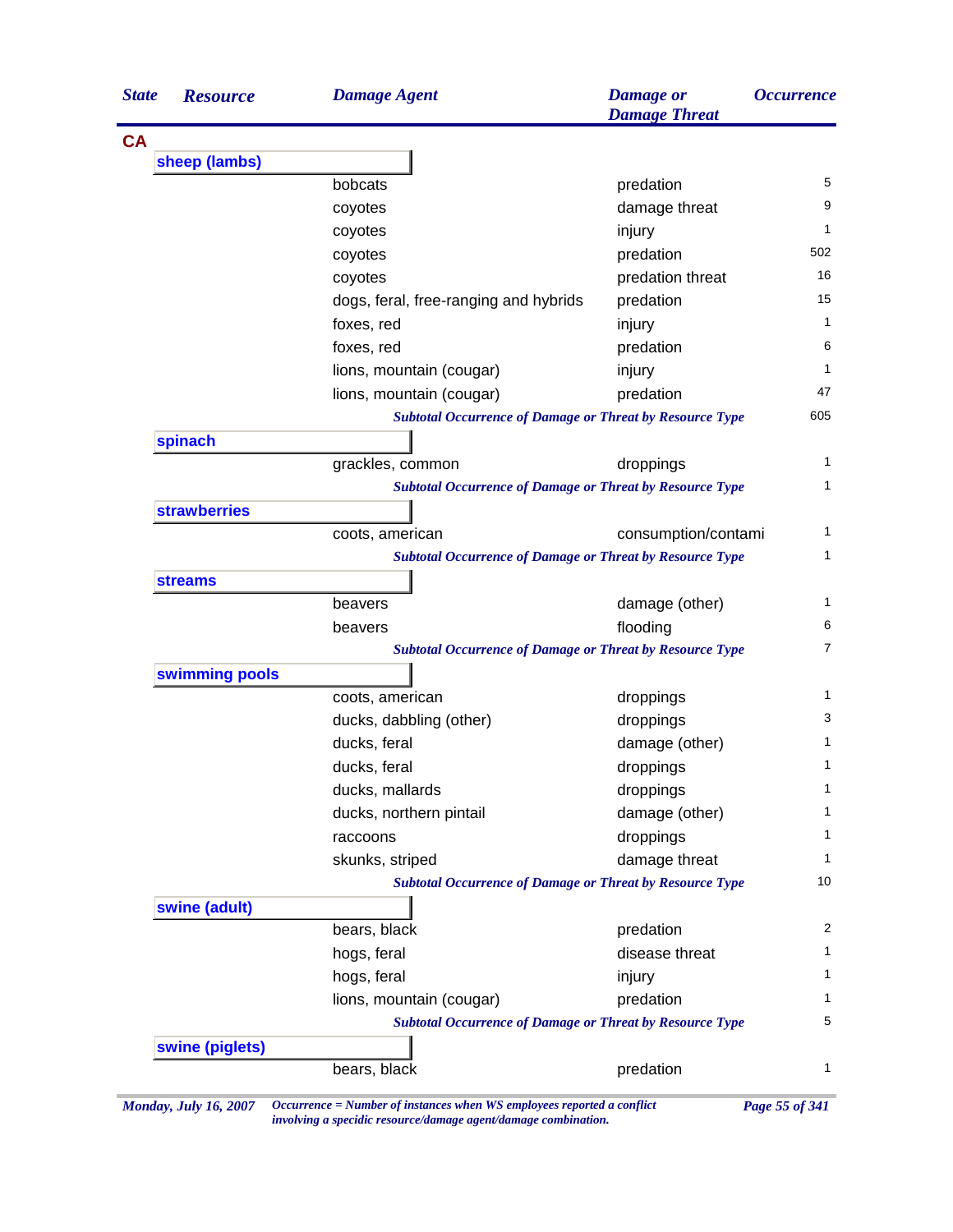| <b>State</b><br><b>Resource</b> | <b>Damage Agent</b>      | <b>Damage</b> or<br><b>Damage Threat</b>                        | <i><b>Occurrence</b></i> |
|---------------------------------|--------------------------|-----------------------------------------------------------------|--------------------------|
|                                 |                          |                                                                 |                          |
| swine (piglets)                 |                          |                                                                 |                          |
|                                 | coyotes                  | predation                                                       | 4                        |
|                                 | lions, mountain (cougar) | predation                                                       | 1.                       |
|                                 |                          | <b>Subtotal Occurrence of Damage or Threat by Resource Type</b> | 6                        |
| tomatoes                        |                          |                                                                 |                          |
|                                 | crows, american          | feeding (other)                                                 | 1                        |
|                                 |                          | <b>Subtotal Occurrence of Damage or Threat by Resource Type</b> | 1                        |
| trees, almond                   |                          |                                                                 |                          |
|                                 | beavers                  | damage (other)                                                  | 1                        |
|                                 | beavers                  | feeding (other)                                                 | 1                        |
|                                 | beavers                  | girdling/gnawing/strip                                          | 28                       |
|                                 | coyotes                  | damage (other)                                                  | 1                        |
|                                 | deer, mule               | browsing/grazing                                                | 1                        |
|                                 | elk, wapiti (wild)       | damage (other)                                                  | 2                        |
|                                 | hogs, feral              | burrowing/digging                                               | 1                        |
|                                 | hogs, feral              | damage (other)                                                  | 1                        |
|                                 |                          | <b>Subtotal Occurrence of Damage or Threat by Resource Type</b> | 36                       |
| trees, apple                    |                          |                                                                 |                          |
|                                 | bears, black             | damage (other)                                                  | 19                       |
|                                 | beavers                  | girdling/gnawing/strip                                          | 2                        |
|                                 | hogs, feral              | damage (other)                                                  | 1                        |
|                                 |                          | <b>Subtotal Occurrence of Damage or Threat by Resource Type</b> | 22                       |
| trees, cherry                   |                          |                                                                 |                          |
|                                 | bears, black             | damage (other)                                                  | 1                        |
|                                 | raccoons                 | damage (other)                                                  | 1                        |
|                                 |                          | <b>Subtotal Occurrence of Damage or Threat by Resource Type</b> | $\overline{2}$           |
| trees, citrus (all)             |                          |                                                                 |                          |
|                                 | ravens, common           | damage threat                                                   | 1                        |
|                                 |                          | <b>Subtotal Occurrence of Damage or Threat by Resource Type</b> | 1                        |
| trees, seedlings ag             |                          |                                                                 |                          |
|                                 | beavers                  | girdling/gnawing/strip                                          | 1                        |
|                                 |                          | <b>Subtotal Occurrence of Damage or Threat by Resource Type</b> | 1                        |
| trees, standing                 |                          |                                                                 |                          |
|                                 | bears, black             | damage (other)                                                  | 1                        |
|                                 | beavers                  | damage (other)                                                  | 2                        |
|                                 | beavers                  | damage threat                                                   | 2                        |
|                                 | beavers                  | feeding (other)                                                 | 1                        |
|                                 | beavers                  | girdling/gnawing/strip                                          | 14                       |
|                                 | raccoons                 | damage (other)                                                  | $\overline{2}$           |
|                                 |                          | <b>Subtotal Occurrence of Damage or Threat by Resource Type</b> | 22                       |

*Monday, July 16, 2007 Occurrence = Number of instances when WS employees reported a conflict Page 56 of 341 involving a specidic resource/damage agent/damage combination.*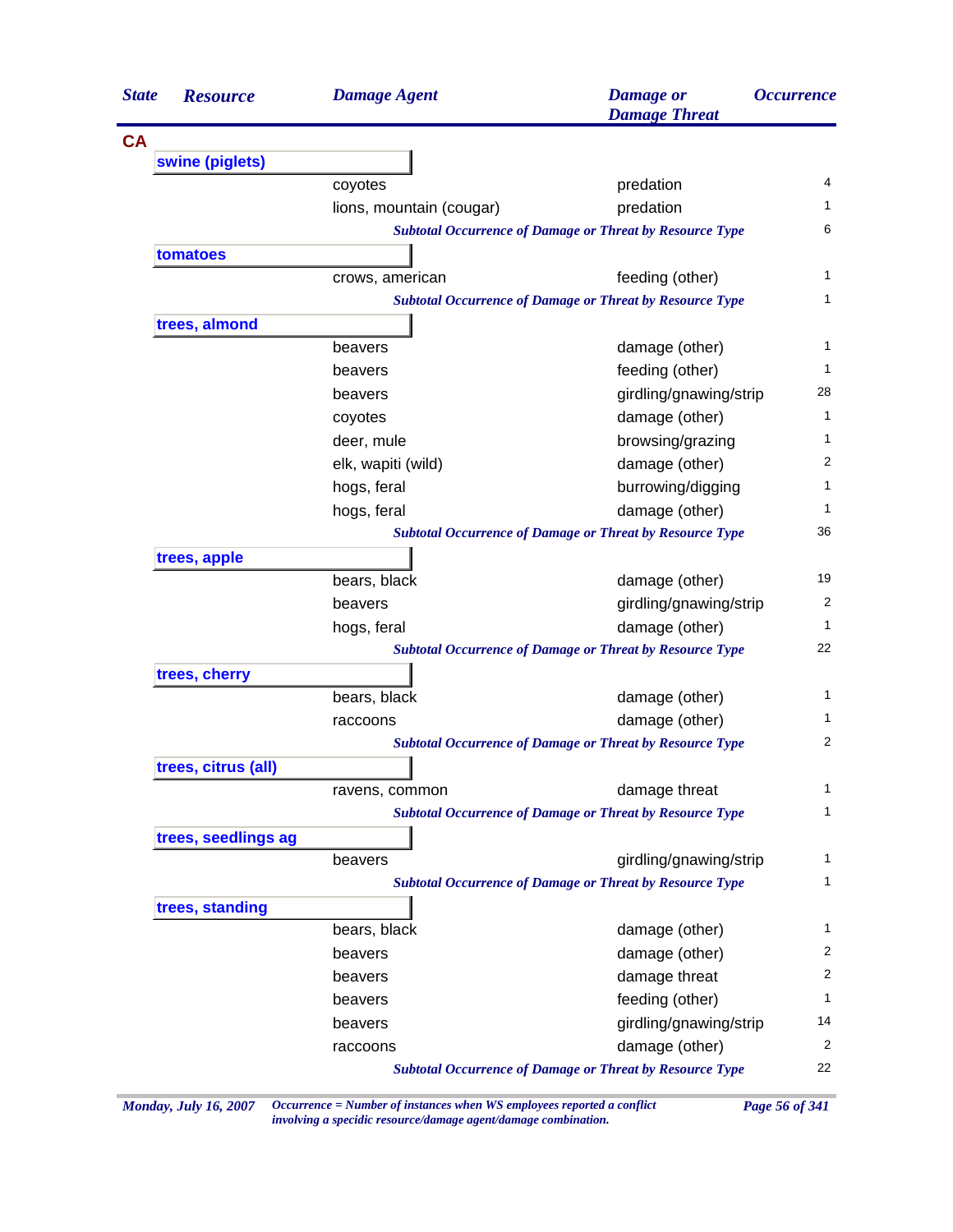| <b>State</b> | <b>Resource</b>            | <b>Damage Agent</b>      | <b>Damage</b> or<br><b>Damage Threat</b>                        | <i><b>Occurrence</b></i> |
|--------------|----------------------------|--------------------------|-----------------------------------------------------------------|--------------------------|
| <b>CA</b>    |                            |                          |                                                                 |                          |
|              | trees, standing (mixed)    |                          |                                                                 |                          |
|              |                            | beavers                  | damage (other)                                                  | 5                        |
|              |                            | beavers                  | damage threat                                                   | 1                        |
|              |                            | beavers                  | flooding                                                        | 1                        |
|              |                            | beavers                  | girdling/gnawing/strip                                          | 30                       |
|              |                            |                          | <b>Subtotal Occurrence of Damage or Threat by Resource Type</b> | 37                       |
|              | trees, standing hardwood   |                          |                                                                 |                          |
|              |                            | beavers                  | damage (other)                                                  | 3                        |
|              |                            | beavers                  | girdling/gnawing/strip                                          | 3                        |
|              |                            | porcupines               | damage (other)                                                  | 1                        |
|              |                            |                          | <b>Subtotal Occurrence of Damage or Threat by Resource Type</b> | $\overline{7}$           |
|              | trees, standing softwood   |                          |                                                                 |                          |
|              |                            | beavers                  | damage (other)                                                  | 1                        |
|              |                            | beavers                  | girdling/gnawing/strip                                          | 2                        |
|              |                            |                          | <b>Subtotal Occurrence of Damage or Threat by Resource Type</b> | 3                        |
|              | trees, standing/shrubs     |                          |                                                                 |                          |
|              |                            | bears, black             | damage (other)                                                  | 1                        |
|              |                            | bears, black             | damage threat                                                   | 1                        |
|              |                            | beavers                  | damage (other)                                                  | 5                        |
|              |                            | beavers                  | damage threat                                                   | 1                        |
|              |                            | beavers                  | girdling/gnawing/strip                                          | 14                       |
|              |                            | deer, mule               | browsing/grazing                                                | 1                        |
|              |                            | gophers, pocket (all)    | feeding (other)                                                 | 1                        |
|              |                            | raccoons                 | damage (other)                                                  | 2                        |
|              |                            |                          | <b>Subtotal Occurrence of Damage or Threat by Resource Type</b> | 26                       |
|              | trees, z-fruit/nut (other) |                          |                                                                 |                          |
|              |                            | bears, black             | damage (other)                                                  | 8                        |
|              |                            | beavers                  | damage (other)                                                  | 5                        |
|              |                            | beavers                  | girdling/gnawing/strip                                          | 37                       |
|              |                            | coyotes                  | damage (other)                                                  | $\mathbf{1}$             |
|              |                            | deer, mule               | feeding (other)                                                 | 1                        |
|              |                            | hares, jackrabbits (all) | damage (other)                                                  | 1                        |
|              |                            | hares, jackrabbits (all) | girdling/gnawing/strip                                          | 1                        |
|              |                            | rabbits, cottontail      | damage (other)                                                  | $\mathbf{1}$             |
|              |                            | raccoons                 | damage (other)                                                  | 10                       |
|              |                            | squirrels, gray          | feeding (other)                                                 | 1                        |
|              |                            |                          | <b>Subtotal Occurrence of Damage or Threat by Resource Type</b> | 66                       |
|              | turf and/or flowers        |                          |                                                                 |                          |
|              |                            | badgers                  | burrowing/digging                                               | 1                        |
|              |                            | badgers                  | damage (other)                                                  | $\mathbf{1}$             |

*Monday, July 16, 2007 Occurrence = Number of instances when WS employees reported a conflict Page 57 of 341 involving a specidic resource/damage agent/damage combination.*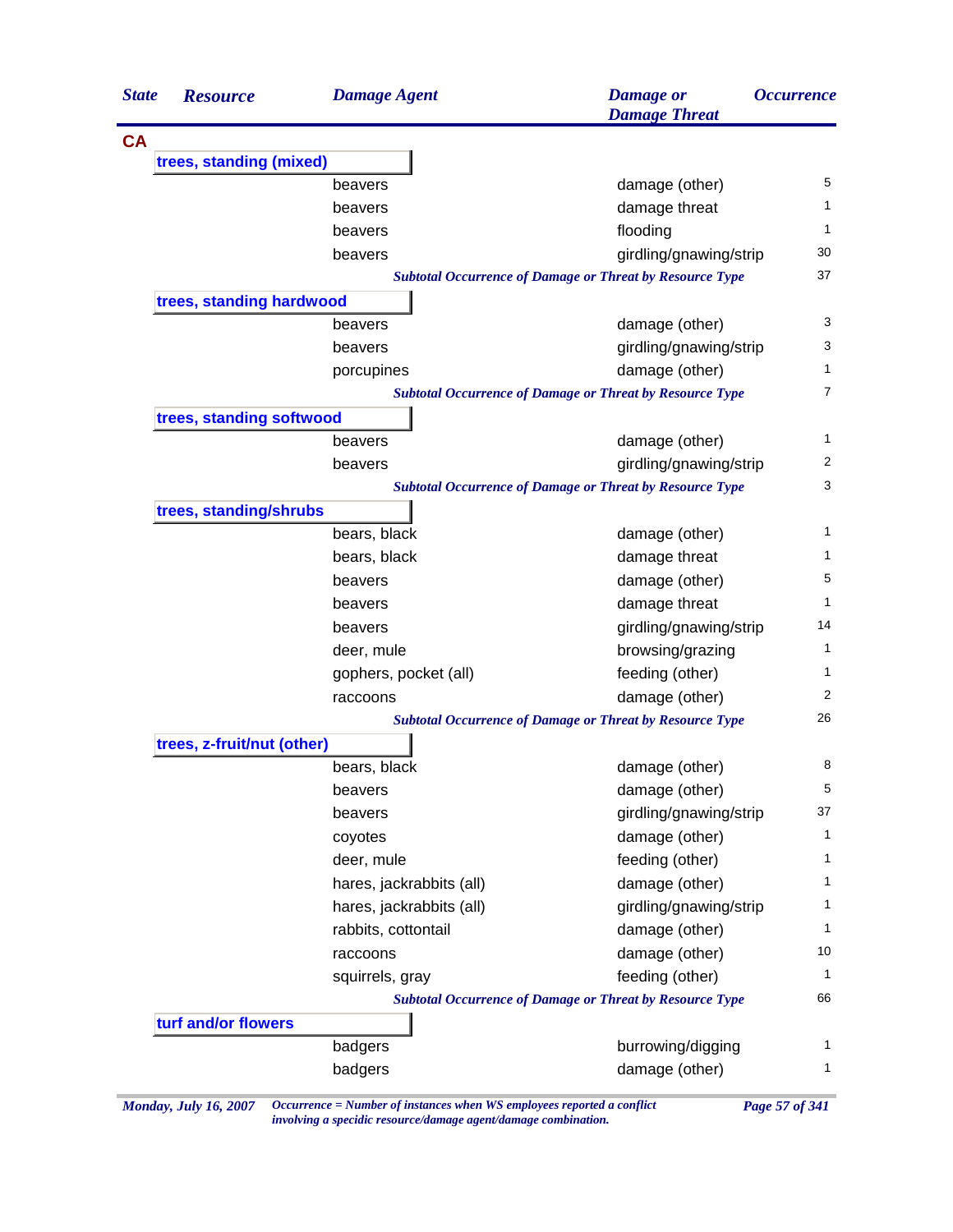**turf and/or flowers**

**CA**

*Damage Agent Damage or State Resource Occurrence*

| cats, feral/free ranging     | droppings           | 1                       |
|------------------------------|---------------------|-------------------------|
| chickens, feral/free ranging | droppings           | $\mathbf{1}$            |
| coots, american              | browsing/grazing    | 16                      |
| coots, american              | feeding (other)     | 12                      |
| deer, mule                   | browsing/grazing    | 4                       |
| exotic birds (other)         | droppings           | $\mathbf{1}$            |
| foxes, gray                  | burrowing/digging   | 1                       |
| foxes, red                   | burrowing/digging   | $\mathbf{1}$            |
| geese, canada                | browsing/grazing    | 2                       |
| geese, canada                | damage (other)      | 2                       |
| geese, canada                | droppings           | 2                       |
| gophers, pocket (all)        | burrowing/digging   | 12                      |
| gophers, pocket (all)        | damage (other)      | 1                       |
| hares, jackrabbits (all)     | feeding (other)     | 1                       |
| hogs, feral                  | burrowing/digging   | 29                      |
| hogs, feral                  | damage (other)      | 19                      |
| hogs, feral                  | feeding (other)     | 1                       |
| marmots/woodchucks (all)     | consumption/contami | 1                       |
| marmots/woodchucks (all)     | damage (other)      | 1                       |
| moles (all)                  | burrowing/digging   | 1                       |
| opossums, virginia           | burrowing/digging   | 16                      |
| opossums, virginia           | damage (other)      | 5                       |
| rabbits, cottontail          | browsing/grazing    | 17                      |
| rabbits, cottontail          | burrowing/digging   | 1                       |
| rabbits, cottontail          | droppings           | 1                       |
| rabbits, desert cottontail   | browsing/grazing    | $\overline{\mathbf{c}}$ |
| rabbits, desert cottontail   | burrowing/digging   | 3                       |
| rabbits, desert cottontail   | feeding (other)     | 1                       |
| raccoons                     | burrowing/digging   | 211                     |
| raccoons                     | consumption/contami | 1                       |
| raccoons                     | damage (other)      | 65                      |
| raccoons                     | damage threat       | 3                       |
| raccoons                     | droppings           | 2                       |
| rats, black (roof)           | burrowing/digging   | 1                       |
| skunks, spotted              | burrowing/digging   | 1                       |
| skunks, striped              | browsing/grazing    | 1                       |
| skunks, striped              | burrowing/digging   | 157                     |
| skunks, striped              | damage (other)      | 16                      |
| skunks, striped              | damage threat       | 3                       |

*Damage Threat*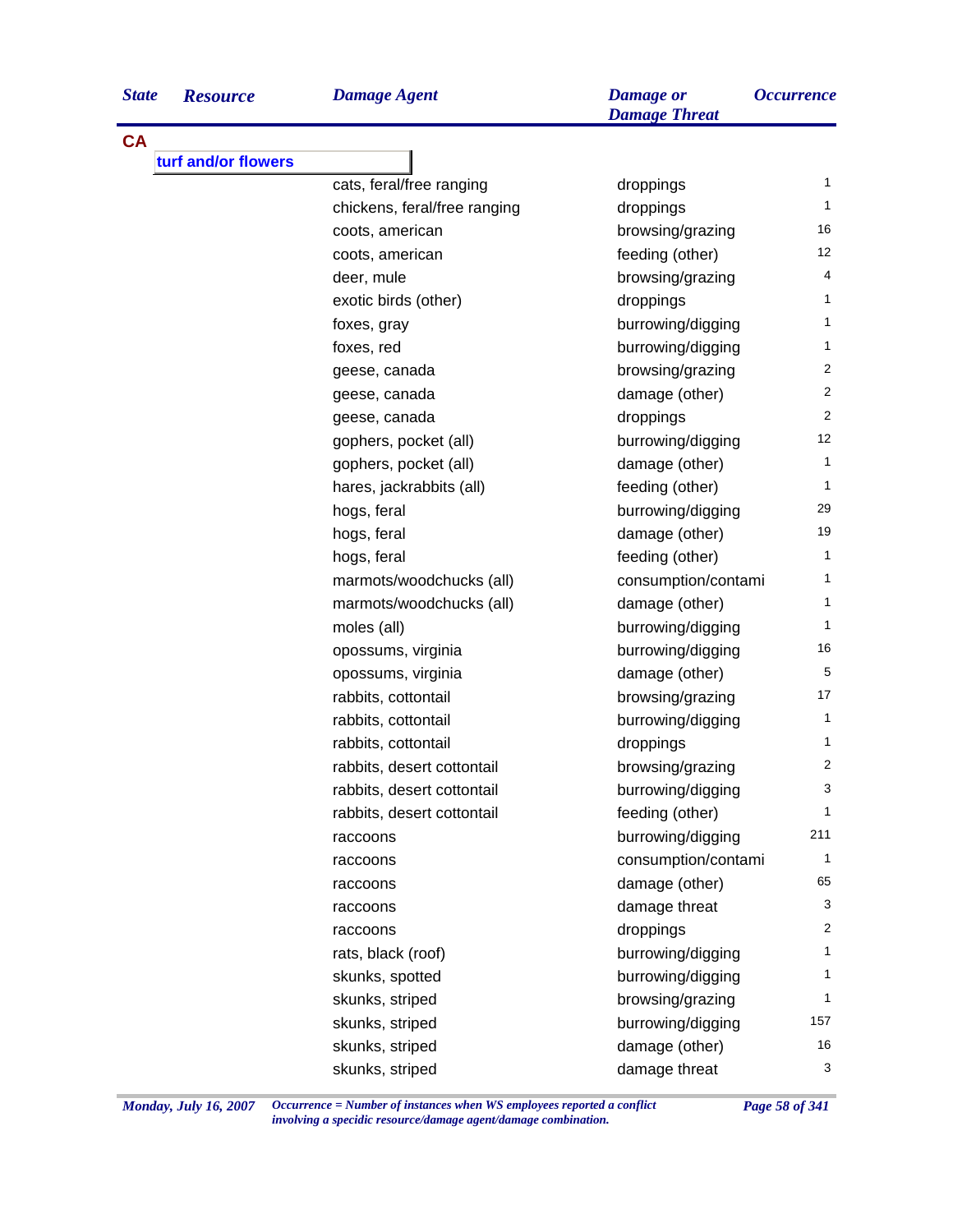| <b>State</b> | <b>Resource</b>       | <b>Damage Agent</b>           | <b>Damage</b> or<br><b>Damage Threat</b>                        | <i><b>Occurrence</b></i> |
|--------------|-----------------------|-------------------------------|-----------------------------------------------------------------|--------------------------|
| <b>CA</b>    |                       |                               |                                                                 |                          |
|              | turf and/or flowers   |                               |                                                                 |                          |
|              |                       | squirrels, fox                | damage threat                                                   | 1                        |
|              |                       | squirrels, ground, california | browsing/grazing                                                | 2                        |
|              |                       | squirrels, ground, california | burrowing/digging                                               | 22                       |
|              |                       | squirrels, ground, california | damage (other)                                                  | 1                        |
|              |                       | squirrels, ground, other      | burrowing/digging                                               | 1                        |
|              |                       | squirrels, z-(other)          | burrowing/digging                                               | 1                        |
|              |                       | turkeys, wild                 | damage (other)                                                  | $\overline{2}$           |
|              |                       | voles (all)                   | feeding (other)                                                 | 1                        |
|              |                       |                               | <b>Subtotal Occurrence of Damage or Threat by Resource Type</b> | 649                      |
|              | utilities, electrical |                               |                                                                 |                          |
|              |                       | coyotes                       | damage (other)                                                  | 1                        |
|              |                       | hawks, red-tailed             | droppings                                                       | 1                        |
|              |                       | owls, common barn             | droppings                                                       | 1                        |
|              |                       | owls, great horned            | droppings                                                       | 1                        |
|              |                       | pigeons, feral (rock)         | droppings                                                       | $\mathbf{1}$             |
|              |                       | ravens, common                | droppings                                                       | $\mathbf{1}$             |
|              |                       | squirrels, ground, california | damage (other)                                                  | $\mathbf{1}$             |
|              |                       |                               | <b>Subtotal Occurrence of Damage or Threat by Resource Type</b> | $\overline{7}$           |
|              | vehicles, land        |                               |                                                                 |                          |
|              |                       | bears, black                  | damage (other)                                                  | 1                        |
|              |                       | cats, feral/free ranging      | damage (other)                                                  | 1                        |
|              |                       | coyotes                       | damage (other)                                                  | $\mathbf{1}$             |
|              |                       | fowl, pea                     | damage (other)                                                  | 2                        |
|              |                       | hogs, feral                   | damage (other)                                                  | 1                        |
|              |                       | rabbits, cottontail           | damage (other)                                                  | 1                        |
|              |                       | raccoons                      | damage (other)                                                  | 1                        |
|              |                       | ravens, common                | damage (other)                                                  | 2                        |
|              |                       | swallows, cliff               | droppings                                                       | 1                        |
|              |                       | towhees, rufous-sided         | damage (other)                                                  | $\mathbf{1}$             |
|              |                       | turkeys, wild                 | damage (other)                                                  | 1                        |
|              |                       |                               | <b>Subtotal Occurrence of Damage or Threat by Resource Type</b> | 13                       |
|              | watercraft            |                               |                                                                 |                          |
|              |                       | pigeons, feral (rock)         | damage (other)                                                  | 1                        |
|              |                       | pigeons, feral (rock)         | droppings                                                       | $\mathbf{1}$             |
|              |                       | raccoons                      | damage (other)                                                  | 3                        |
|              |                       |                               | <b>Subtotal Occurrence of Damage or Threat by Resource Type</b> | 5                        |
|              | z-landscaping (other) |                               |                                                                 |                          |
|              |                       | coots, american               | damage (other)                                                  | 1                        |
|              |                       | foxes, red                    | damage threat                                                   | 2                        |

*Monday, July 16, 2007 Occurrence = Number of instances when WS employees reported a conflict Page 59 of 341 involving a specidic resource/damage agent/damage combination.*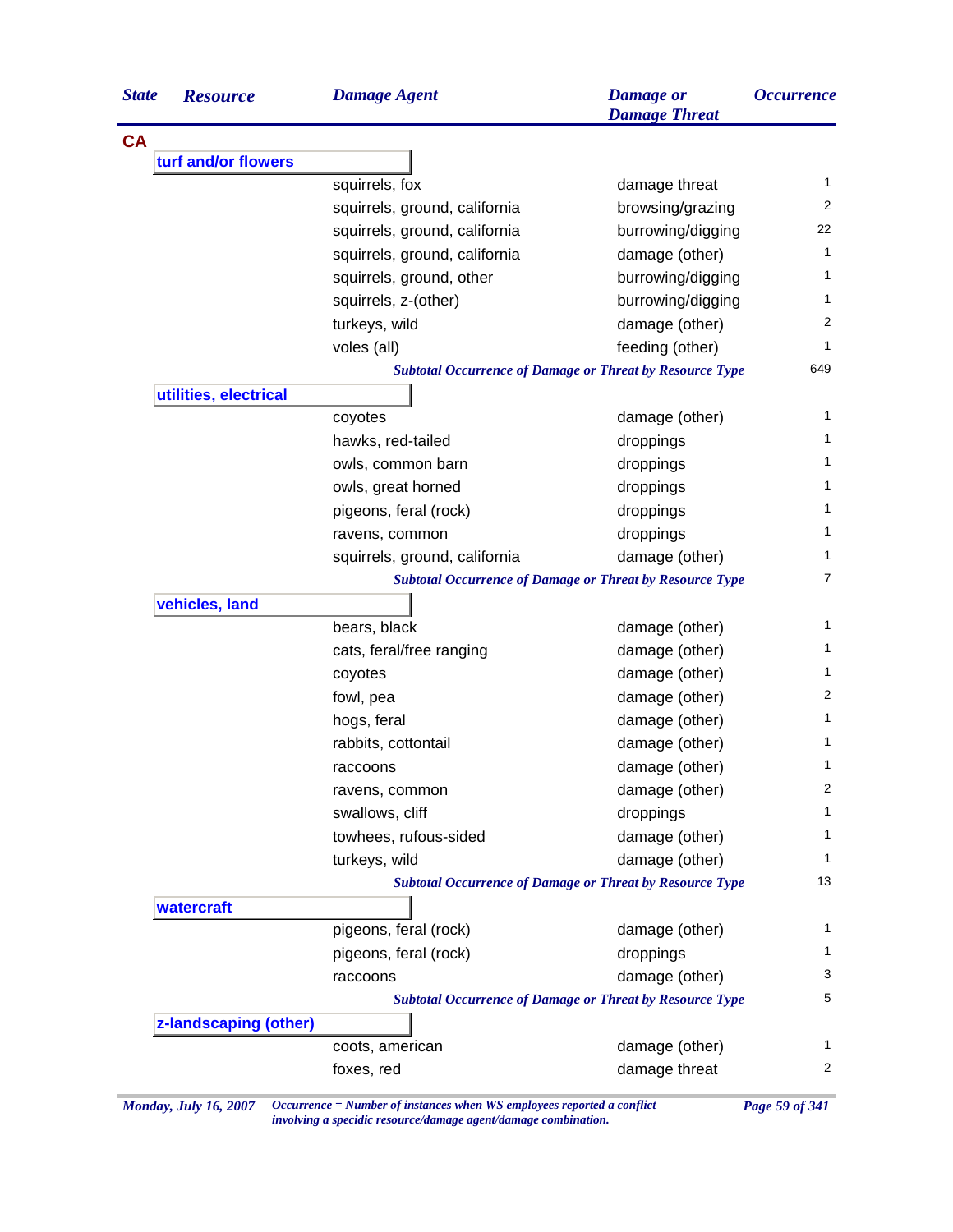| <b>State</b>   | <b>Resource</b>            | <b>Damage Agent</b>                                             | <b>Damage</b> or<br><b>Damage Threat</b> | <i><b>Occurrence</b></i>                               |
|----------------|----------------------------|-----------------------------------------------------------------|------------------------------------------|--------------------------------------------------------|
| <b>CA</b>      |                            |                                                                 |                                          |                                                        |
|                | z-landscaping (other)      |                                                                 |                                          |                                                        |
|                |                            | gophers, pocket (all)                                           | burrowing/digging                        | 1                                                      |
|                |                            | hogs, feral                                                     | burrowing/digging                        | 12                                                     |
|                |                            | hogs, feral                                                     | damage (other)                           | 4                                                      |
|                |                            | hogs, feral                                                     | damage threat                            | 20                                                     |
|                |                            | opossums, virginia                                              | burrowing/digging                        | 1                                                      |
|                |                            | opossums, virginia                                              | damage (other)                           | 1                                                      |
|                |                            | raccoons                                                        | burrowing/digging                        | 17                                                     |
|                |                            | raccoons                                                        | damage (other)                           | 10                                                     |
|                |                            | rats, black (roof)                                              | damage (other)                           | 1                                                      |
|                |                            | rats, packrats/woodrats (other)                                 | damage (other)                           | 1                                                      |
|                |                            | skunks, striped                                                 | burrowing/digging                        | 11                                                     |
|                |                            | skunks, striped                                                 | damage (other)                           | 4                                                      |
|                |                            | skunks, striped                                                 | girdling/gnawing/strip                   | 2                                                      |
|                |                            | squirrels, ground, california                                   | feeding (other)                          | 1                                                      |
|                |                            | turkeys, wild                                                   | damage (other)                           | 2                                                      |
|                |                            | voles (all)                                                     | damage (other)                           | 1                                                      |
|                |                            | <b>Subtotal Occurrence of Damage or Threat by Resource Type</b> |                                          | 92                                                     |
|                | zoo/zoo animals            |                                                                 |                                          |                                                        |
|                |                            | mice/rats (mixed)                                               | damage (other)                           | 1                                                      |
|                |                            | skunks, striped                                                 | predation                                | 1                                                      |
|                |                            | <b>Subtotal Occurrence of Damage or Threat by Resource Type</b> |                                          | $\overline{2}$                                         |
| $\overline{c}$ |                            |                                                                 |                                          |                                                        |
|                | aircraft                   |                                                                 |                                          |                                                        |
|                |                            |                                                                 |                                          |                                                        |
|                |                            | bird, unidentifiable                                            | wildlife strike(aircraft)                |                                                        |
|                |                            | geese, canada                                                   | wildlife strike(aircraft)                |                                                        |
|                |                            | <b>Subtotal Occurrence of Damage or Threat by Resource Type</b> |                                          |                                                        |
|                | boat docks/marinas         |                                                                 |                                          |                                                        |
|                |                            | beavers                                                         | damage (other)                           |                                                        |
|                |                            | <b>Subtotal Occurrence of Damage or Threat by Resource Type</b> |                                          |                                                        |
|                | buildings, non-residential |                                                                 |                                          |                                                        |
|                |                            | beavers                                                         | flooding                                 |                                                        |
|                |                            | flickers, northern                                              | damage (other)                           |                                                        |
|                |                            | pigeons, feral (rock)                                           | damage (other)                           |                                                        |
|                |                            | starlings, european                                             | damage (other)                           |                                                        |
|                |                            | <b>Subtotal Occurrence of Damage or Threat by Resource Type</b> |                                          |                                                        |
|                | buildings, residential     |                                                                 |                                          |                                                        |
|                |                            | flickers, northern                                              | damage (other)                           | 1<br>1<br>2<br>1<br>1<br>1<br>11<br>3<br>1<br>16<br>56 |

*Monday, July 16, 2007 Occurrence = Number of instances when WS employees reported a conflict Page 60 of 341 involving a specidic resource/damage agent/damage combination.*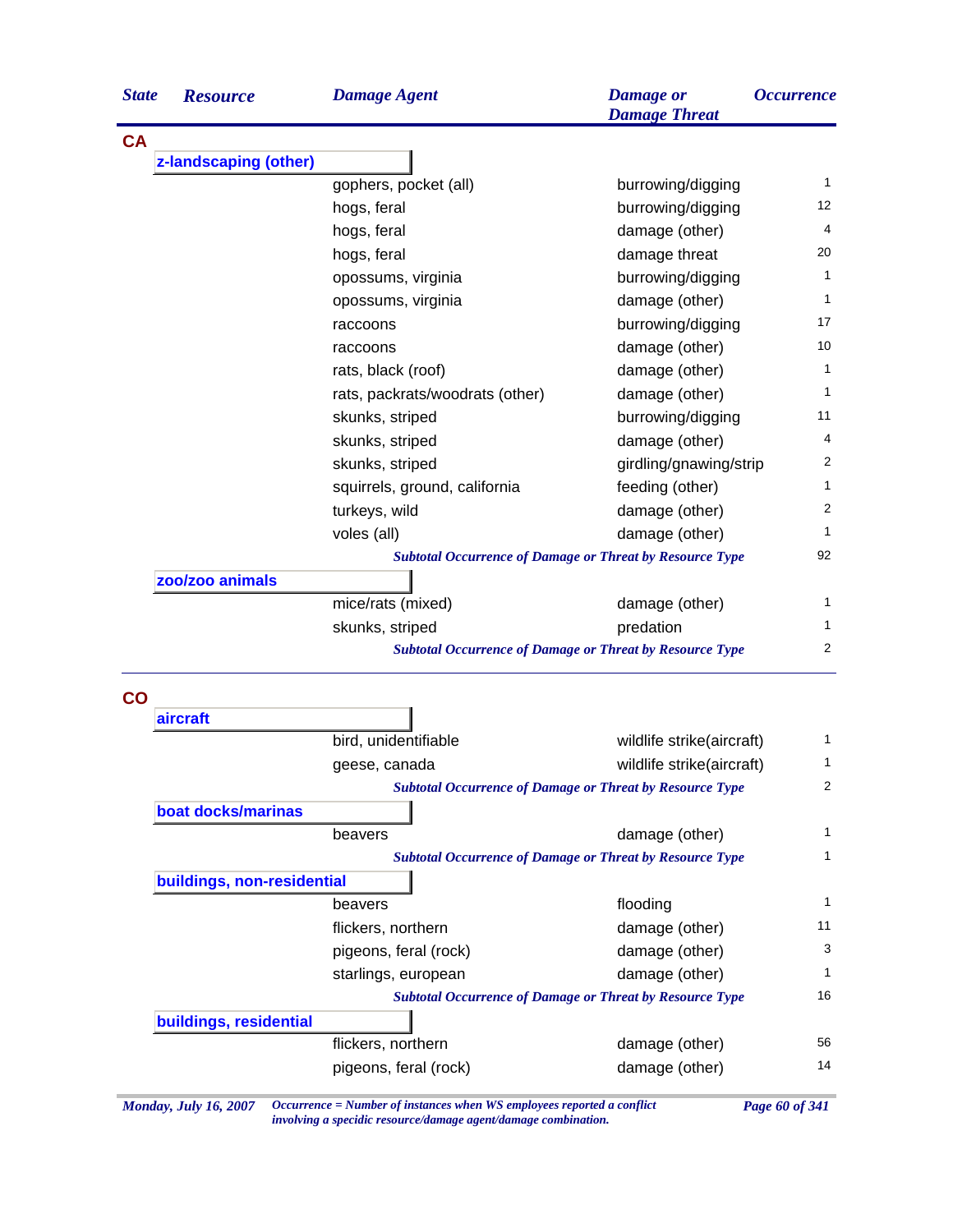| <b>State</b><br><b>Resource</b> | <b>Damage Agent</b>                                             | <b>Damage</b> or<br><b>Damage Threat</b> | <i><b>Occurrence</b></i> |
|---------------------------------|-----------------------------------------------------------------|------------------------------------------|--------------------------|
|                                 |                                                                 |                                          |                          |
| buildings, residential          |                                                                 |                                          |                          |
|                                 | skunks, striped                                                 | damage (other)                           | 11                       |
|                                 | sparrows, house/english                                         | damage (other)                           | 1                        |
|                                 | squirrels, fox                                                  | damage (other)                           | 1                        |
|                                 | <b>Subtotal Occurrence of Damage or Threat by Resource Type</b> |                                          | 83                       |
| cattle (calves)                 |                                                                 |                                          |                          |
|                                 | bears, black                                                    | predation                                | 2                        |
|                                 | coyotes                                                         | injury                                   | 1                        |
|                                 | coyotes                                                         | predation                                | 49                       |
|                                 | lions, mountain (cougar)                                        | predation                                | 2                        |
|                                 | <b>Subtotal Occurrence of Damage or Threat by Resource Type</b> |                                          | 54                       |
| dikes/dams/impoundments         |                                                                 |                                          |                          |
|                                 | beavers                                                         | flooding                                 | 6                        |
|                                 | muskrats                                                        | burrowing/digging                        | 1.                       |
|                                 | pigeons, feral (rock)                                           | damage (other)                           | 1.                       |
|                                 | prairie dogs, black-tailed                                      | burrowing/digging                        | 1                        |
|                                 | ravens, common                                                  | damage (other)                           | 1                        |
|                                 | <b>Subtotal Occurrence of Damage or Threat by Resource Type</b> |                                          | 10                       |
| equine, horses (foals)          |                                                                 |                                          |                          |
|                                 | lions, mountain (cougar)                                        | predation                                | 2                        |
|                                 | <b>Subtotal Occurrence of Damage or Threat by Resource Type</b> |                                          | 2                        |
| equipment/machinery (other)     |                                                                 |                                          |                          |
|                                 | raccoons                                                        | damage (other)                           | 1                        |
|                                 | <b>Subtotal Occurrence of Damage or Threat by Resource Type</b> |                                          | 1                        |
| feed, livestock                 |                                                                 |                                          |                          |
|                                 | raccoons                                                        | consumption/contami                      | 1                        |
|                                 | <b>Subtotal Occurrence of Damage or Threat by Resource Type</b> |                                          | 1                        |
| fish, tilapia                   |                                                                 |                                          |                          |
|                                 | gulls, ring-billed                                              | predation                                | 1                        |
|                                 | herons, night, black-crowned                                    | predation                                | 1                        |
|                                 | pelicans, american white                                        | predation                                | 1                        |
|                                 | <b>Subtotal Occurrence of Damage or Threat by Resource Type</b> |                                          | 3                        |
| fish, trout, z-(other)          |                                                                 |                                          |                          |
|                                 | beavers                                                         | damage (other)                           | $\overline{c}$           |
|                                 | pelicans, american white                                        | predation                                | 2                        |
|                                 | <b>Subtotal Occurrence of Damage or Threat by Resource Type</b> |                                          | 4                        |
| fowl, chickens (other)          |                                                                 |                                          |                          |
|                                 | coyotes                                                         | predation                                | 2                        |
|                                 | foxes, red                                                      | predation                                | 3                        |
|                                 |                                                                 |                                          |                          |

*Monday, July 16, 2007 Occurrence = Number of instances when WS employees reported a conflict Page 61 of 341 involving a specidic resource/damage agent/damage combination.*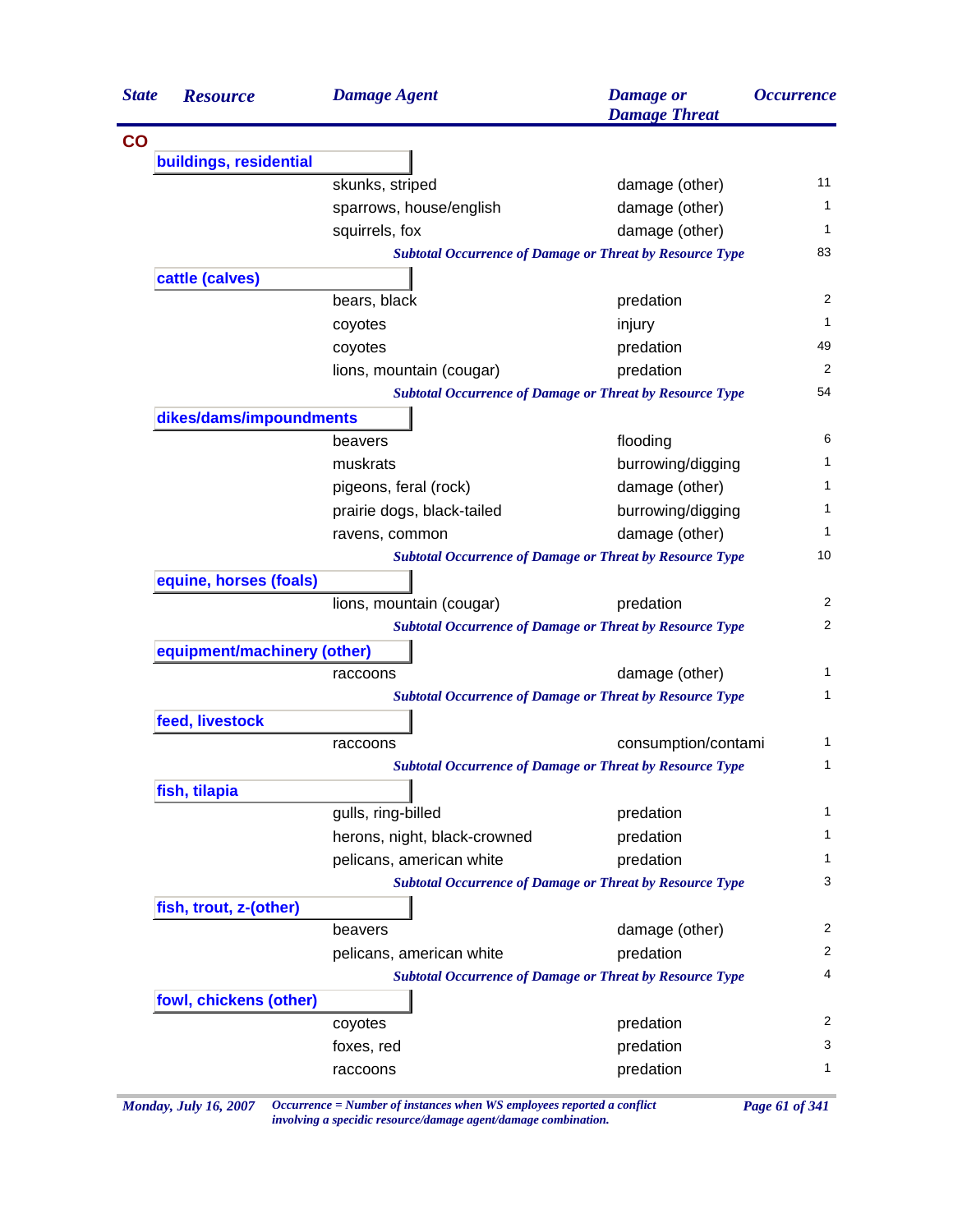| <b>State</b>  | <b>Resource</b>           | <b>Damage Agent</b>                   | <b>Damage</b> or<br><b>Damage Threat</b>                        | <i><b>Occurrence</b></i> |
|---------------|---------------------------|---------------------------------------|-----------------------------------------------------------------|--------------------------|
| $\mathbf{CO}$ |                           |                                       |                                                                 |                          |
|               | fowl, chickens (other)    |                                       |                                                                 |                          |
|               |                           | skunks, striped                       | predation                                                       | 2                        |
|               |                           | weasels (all)                         | predation                                                       | 1                        |
|               |                           |                                       | <b>Subtotal Occurrence of Damage or Threat by Resource Type</b> | 9                        |
|               | fowl, ducks (domestic)    |                                       |                                                                 |                          |
|               |                           | raccoons                              | predation                                                       | 1                        |
|               |                           | weasels (all)                         | predation                                                       | 1                        |
|               |                           |                                       | <b>Subtotal Occurrence of Damage or Threat by Resource Type</b> | 2                        |
|               | fowl, geese (domestic)    |                                       |                                                                 |                          |
|               |                           | raccoons                              | predation                                                       | 1                        |
|               |                           |                                       | <b>Subtotal Occurrence of Damage or Threat by Resource Type</b> | 1                        |
|               | fowl, turkeys (domestic)  |                                       |                                                                 |                          |
|               |                           | coyotes                               | predation                                                       | 6                        |
|               |                           |                                       | <b>Subtotal Occurrence of Damage or Threat by Resource Type</b> | 6                        |
|               | fruit, cherries           |                                       |                                                                 |                          |
|               |                           | robins, american                      | consumption/contami                                             | 1                        |
|               |                           |                                       | <b>Subtotal Occurrence of Damage or Threat by Resource Type</b> | 1                        |
|               | gardens, veg./fruits/nuts |                                       |                                                                 |                          |
|               |                           | rabbits, cottontail                   | browsing/grazing                                                | 1                        |
|               |                           |                                       | <b>Subtotal Occurrence of Damage or Threat by Resource Type</b> | 1                        |
|               | goats, meat               |                                       |                                                                 |                          |
|               |                           | coyotes                               | predation                                                       | 1                        |
|               |                           |                                       | <b>Subtotal Occurrence of Damage or Threat by Resource Type</b> | 1                        |
|               | goats, mohair (adult)     |                                       |                                                                 |                          |
|               |                           | coyotes                               | predation                                                       | 1                        |
|               |                           |                                       | <b>Subtotal Occurrence of Damage or Threat by Resource Type</b> | 1                        |
|               | goats, mohair (kids)      |                                       |                                                                 |                          |
|               |                           | coyotes                               | predation                                                       | 1                        |
|               |                           |                                       | <b>Subtotal Occurrence of Damage or Threat by Resource Type</b> | 1                        |
|               | goats, z-(other adults)   |                                       |                                                                 |                          |
|               |                           | coyotes                               | predation                                                       | 7                        |
|               |                           | lions, mountain (cougar)              | predation                                                       | 10                       |
|               |                           |                                       | <b>Subtotal Occurrence of Damage or Threat by Resource Type</b> | 17                       |
|               | goats, z-(other kids)     |                                       |                                                                 |                          |
|               |                           | coyotes                               | predation                                                       | 4                        |
|               |                           | dogs, feral, free-ranging and hybrids | predation                                                       | 1                        |
|               |                           |                                       | <b>Subtotal Occurrence of Damage or Threat by Resource Type</b> | 5                        |
|               | grains, barley            |                                       |                                                                 |                          |
|               |                           | geese, canada                         | feeding (other)                                                 | 1                        |
|               |                           |                                       | <b>Subtotal Occurrence of Damage or Threat by Resource Type</b> | 1                        |

*Monday, July 16, 2007 Occurrence = Number of instances when WS employees reported a conflict Page 62 of 341 involving a specidic resource/damage agent/damage combination.*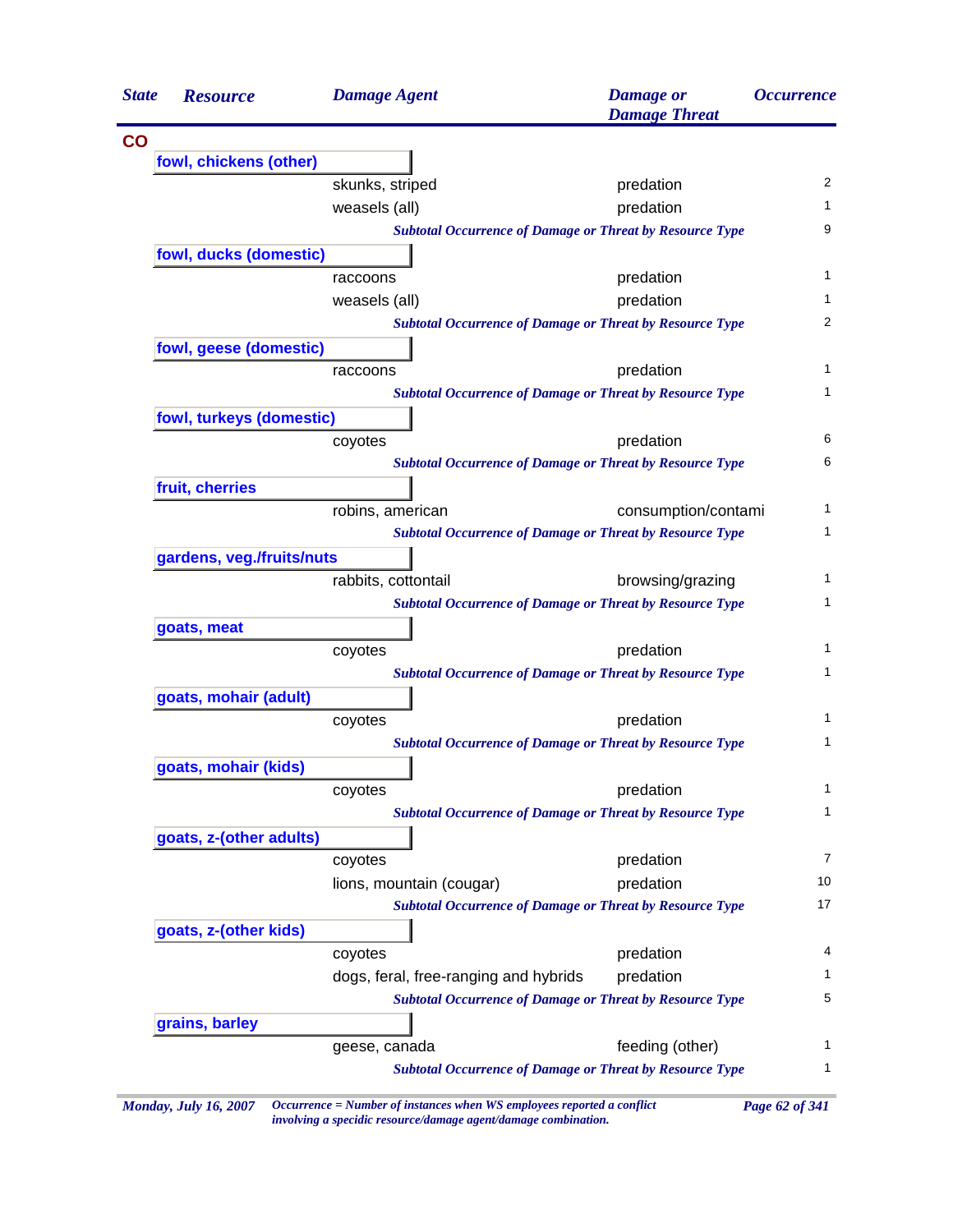| <b>State</b> | <b>Resource</b>                  | <b>Damage Agent</b>        | <b>Damage</b> or<br><b>Damage Threat</b>                        | <i><b>Occurrence</b></i> |
|--------------|----------------------------------|----------------------------|-----------------------------------------------------------------|--------------------------|
|              |                                  |                            |                                                                 |                          |
|              | grains, corn (field)             |                            |                                                                 |                          |
|              |                                  | hares, jackrabbits (all)   | consumption/contami                                             |                          |
|              |                                  |                            | <b>Subtotal Occurrence of Damage or Threat by Resource Type</b> |                          |
|              | grains, corn (sweet)             |                            |                                                                 |                          |
|              |                                  | raccoons                   | consumption/contami                                             |                          |
|              |                                  |                            | <b>Subtotal Occurrence of Damage or Threat by Resource Type</b> |                          |
|              | guard animals (all)              |                            |                                                                 |                          |
|              |                                  | coyotes                    | predation                                                       |                          |
|              |                                  |                            | <b>Subtotal Occurrence of Damage or Threat by Resource Type</b> |                          |
|              | hay (stack/bales)                |                            |                                                                 |                          |
|              |                                  | horses, feral              | consumption/contami                                             |                          |
|              |                                  |                            | <b>Subtotal Occurrence of Damage or Threat by Resource Type</b> |                          |
|              | hayfields, alfalfa               |                            |                                                                 |                          |
|              |                                  | gophers, pocket (all)      | burrowing/digging                                               |                          |
|              |                                  | prairie dogs, black-tailed | burrowing/digging                                               |                          |
|              |                                  | prairie dogs, gunnison's   | burrowing/digging                                               |                          |
|              |                                  |                            | <b>Subtotal Occurrence of Damage or Threat by Resource Type</b> | 11                       |
|              | hayfields, mixed species         |                            |                                                                 |                          |
|              |                                  | badgers                    | burrowing/digging                                               |                          |
|              |                                  |                            | <b>Subtotal Occurrence of Damage or Threat by Resource Type</b> |                          |
|              | hith/sfty, human z-(general)     |                            |                                                                 |                          |
|              |                                  | bears, black               | injury                                                          |                          |
|              |                                  |                            | <b>Subtotal Occurrence of Damage or Threat by Resource Type</b> |                          |
|              | irrigation ditch/drainage system |                            |                                                                 |                          |
|              |                                  | beavers                    | flooding                                                        |                          |
|              |                                  | coyotes                    | burrowing/digging                                               |                          |
|              |                                  | foxes, red                 | burrowing/digging                                               |                          |
|              |                                  | prairie dogs, black-tailed | burrowing/digging                                               |                          |
|              |                                  |                            | <b>Subtotal Occurrence of Damage or Threat by Resource Type</b> | 12                       |
|              | <b>lettuce</b>                   |                            |                                                                 |                          |
|              |                                  | geese, canada              | consumption/contami                                             |                          |
|              |                                  |                            | <b>Subtotal Occurrence of Damage or Threat by Resource Type</b> |                          |
|              | <b>Ilamas (all)</b>              |                            |                                                                 |                          |
|              |                                  | bears, black               | predation                                                       |                          |
|              |                                  | lions, mountain (cougar)   | predation                                                       |                          |
|              |                                  |                            | <b>Subtotal Occurrence of Damage or Threat by Resource Type</b> |                          |
|              | melons, watermelons              |                            |                                                                 |                          |
|              |                                  | coyotes                    | feeding (other)                                                 |                          |
|              |                                  |                            | <b>Subtotal Occurrence of Damage or Threat by Resource Type</b> |                          |
|              |                                  |                            |                                                                 |                          |

*Monday, July 16, 2007 Occurrence = Number of instances when WS employees reported a conflict Page 63 of 341 involving a specidic resource/damage agent/damage combination.*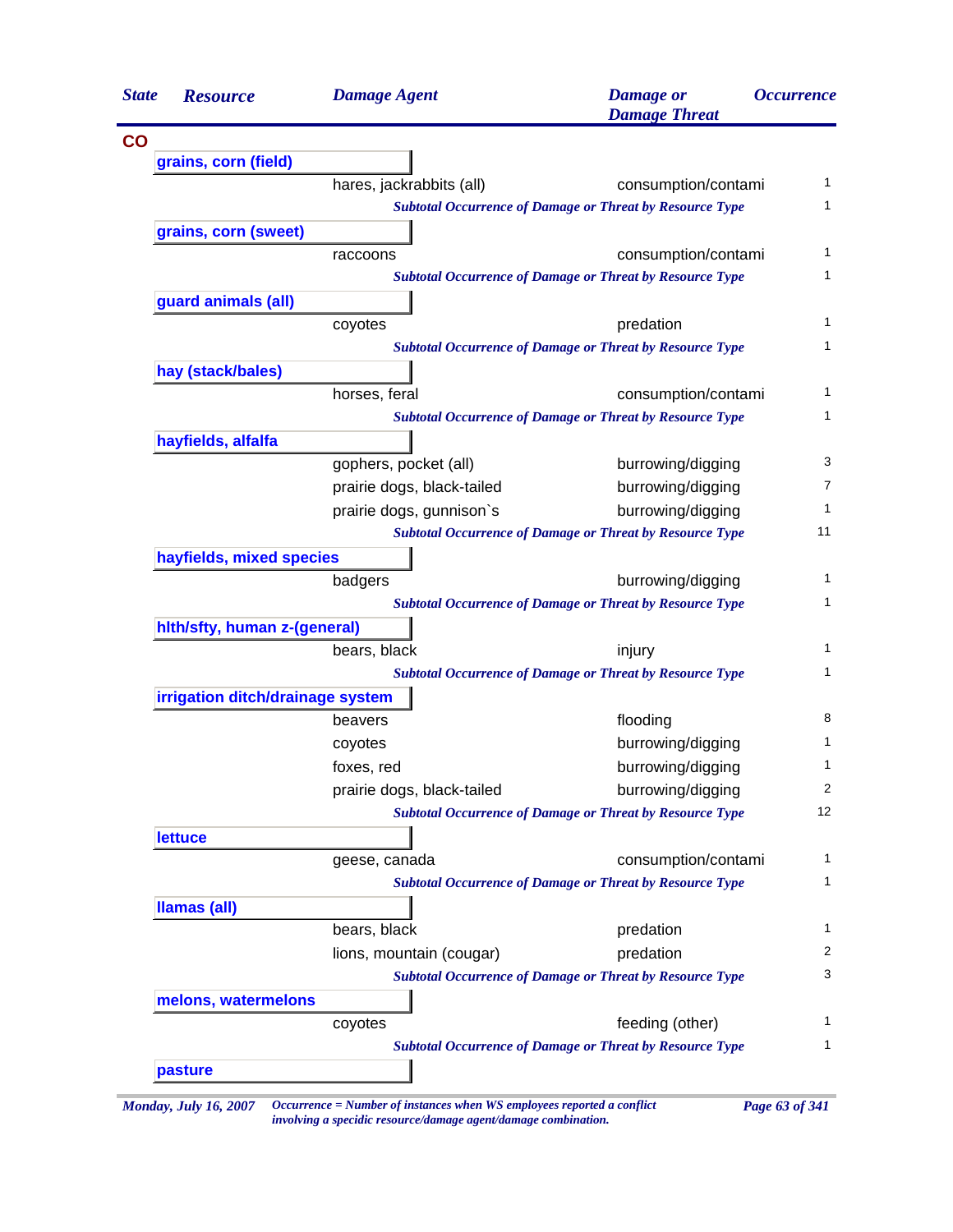| <b>State</b> | <b>Resource</b>                | <b>Damage Agent</b>                                             | <b>Damage</b> or<br><b>Damage Threat</b> | <i><b>Occurrence</b></i>                                               |
|--------------|--------------------------------|-----------------------------------------------------------------|------------------------------------------|------------------------------------------------------------------------|
|              |                                |                                                                 |                                          |                                                                        |
|              | pasture                        |                                                                 |                                          |                                                                        |
|              |                                | beavers                                                         | flooding                                 | 1                                                                      |
|              |                                | gophers, pocket (all)                                           | burrowing/digging                        | 2                                                                      |
|              |                                | prairie dogs, black-tailed                                      | burrowing/digging                        | 52                                                                     |
|              |                                | prairie dogs, gunnison's                                        | burrowing/digging                        | 3                                                                      |
|              |                                | squirrels, ground, other                                        | burrowing/digging                        | 1                                                                      |
|              |                                | <b>Subtotal Occurrence of Damage or Threat by Resource Type</b> |                                          | 59                                                                     |
|              | pets (companion/hobby animals) |                                                                 |                                          |                                                                        |
|              |                                | coyotes                                                         | predation                                | 2                                                                      |
|              |                                | lions, mountain (cougar)                                        | predation                                | 1                                                                      |
|              |                                | owls, great horned                                              | predation                                | 1                                                                      |
|              |                                | <b>Subtotal Occurrence of Damage or Threat by Resource Type</b> |                                          | 4                                                                      |
|              | property (general)             |                                                                 |                                          |                                                                        |
|              |                                | bears, black                                                    | damage (other)                           | 1                                                                      |
|              |                                | <b>Subtotal Occurrence of Damage or Threat by Resource Type</b> |                                          | 1                                                                      |
|              | rangeland                      |                                                                 |                                          |                                                                        |
|              |                                | prairie dogs, black-tailed                                      | burrowing/digging                        |                                                                        |
|              |                                | <b>Subtotal Occurrence of Damage or Threat by Resource Type</b> |                                          |                                                                        |
|              | recreational areas (other) **  |                                                                 |                                          |                                                                        |
|              |                                | beavers                                                         | flooding                                 | 1                                                                      |
|              |                                | gophers, pocket (all)                                           | burrowing/digging                        | 1.                                                                     |
|              |                                | pigeons, feral (rock)                                           | damage (other)                           | 1.                                                                     |
|              |                                | prairie dogs, black-tailed                                      | burrowing/digging                        | 2                                                                      |
|              |                                | <b>Subtotal Occurrence of Damage or Threat by Resource Type</b> |                                          | 5                                                                      |
|              | roads/bridges                  |                                                                 |                                          |                                                                        |
|              |                                | beavers                                                         | flooding                                 | 2                                                                      |
|              |                                |                                                                 |                                          |                                                                        |
|              |                                | prairie dogs, black-tailed                                      | burrowing/digging                        |                                                                        |
|              |                                | <b>Subtotal Occurrence of Damage or Threat by Resource Type</b> |                                          |                                                                        |
|              |                                |                                                                 |                                          |                                                                        |
|              | sheep (adult)                  |                                                                 |                                          |                                                                        |
|              |                                | bears, black                                                    | predation                                |                                                                        |
|              |                                | coyotes                                                         | injury                                   |                                                                        |
|              |                                | coyotes                                                         | predation                                |                                                                        |
|              |                                | lions, mountain (cougar)                                        | predation                                |                                                                        |
|              |                                | pigeons, feral (rock)                                           | fatality                                 |                                                                        |
|              |                                | <b>Subtotal Occurrence of Damage or Threat by Resource Type</b> |                                          |                                                                        |
|              | sheep (lambs)                  |                                                                 |                                          |                                                                        |
|              |                                | bears, black                                                    | predation                                |                                                                        |
|              |                                | bobcats<br>coyotes                                              | predation<br>predation                   | 1<br>3<br>73<br>1<br>25<br>13<br>$\mathbf{1}$<br>113<br>64<br>3<br>170 |

*Monday, July 16, 2007 Occurrence = Number of instances when WS employees reported a conflict Page 64 of 341 involving a specidic resource/damage agent/damage combination.*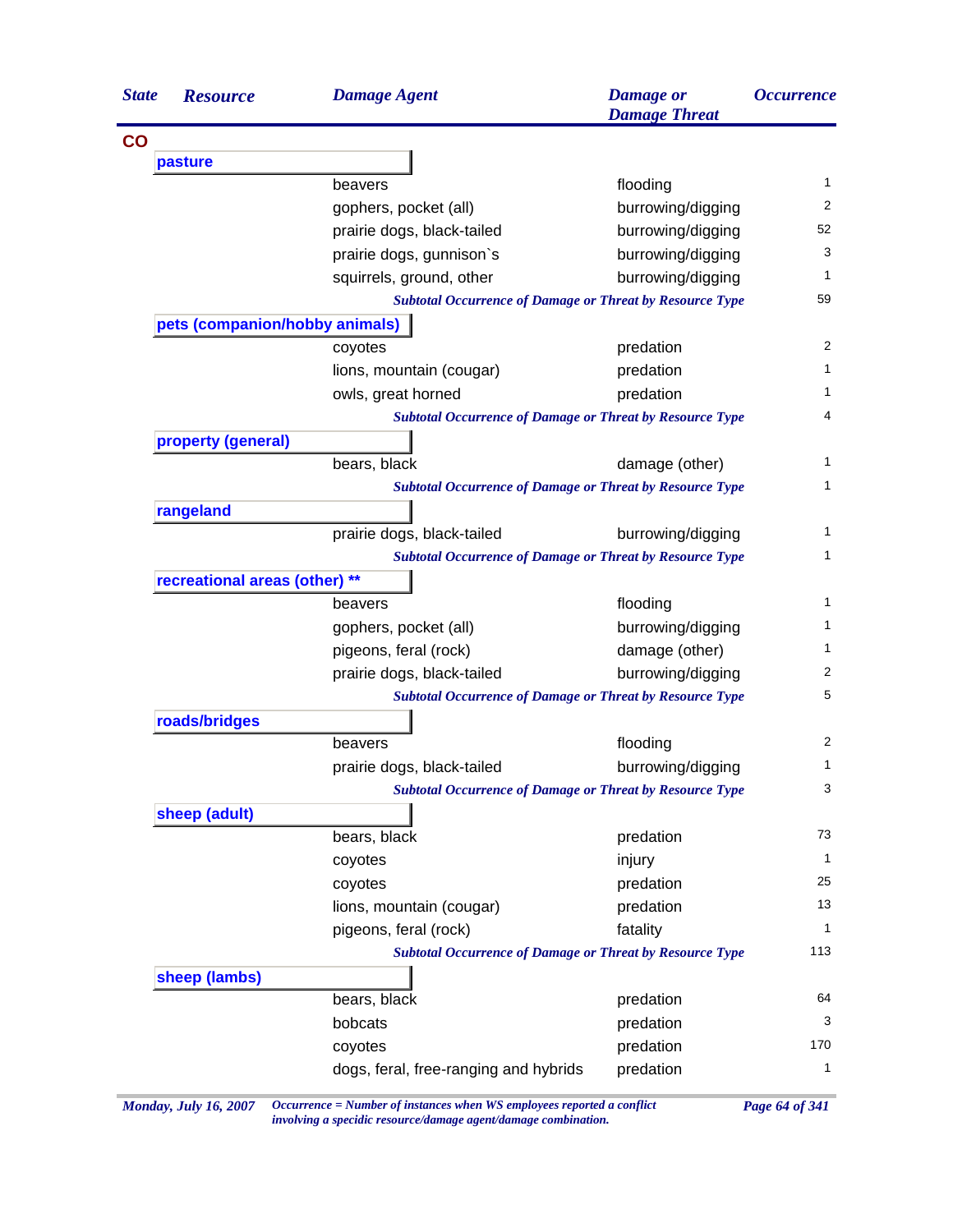| <b>State</b><br><b>Resource</b> | <b>Damage Agent</b>        | <b>Damage</b> or<br><b>Damage Threat</b>                        | <i><b>Occurrence</b></i> |
|---------------------------------|----------------------------|-----------------------------------------------------------------|--------------------------|
| CO                              |                            |                                                                 |                          |
| sheep (lambs)                   |                            |                                                                 |                          |
|                                 | foxes, red                 | predation                                                       | $\mathbf{1}$             |
|                                 | lions, mountain (cougar)   | predation                                                       | 24                       |
|                                 |                            | <b>Subtotal Occurrence of Damage or Threat by Resource Type</b> | 263                      |
| trees, standing (mixed)         |                            |                                                                 |                          |
|                                 | beavers                    | flooding                                                        | $\mathbf{1}$             |
|                                 | beavers                    | girdling/gnawing/strip                                          | 16                       |
|                                 |                            | <b>Subtotal Occurrence of Damage or Threat by Resource Type</b> | 17                       |
|                                 | trees, standing hardwood   |                                                                 |                          |
|                                 | squirrels, fox             | feeding (other)                                                 | $\mathbf{1}$             |
|                                 |                            | <b>Subtotal Occurrence of Damage or Threat by Resource Type</b> | $\mathbf{1}$             |
| trees, standing/shrubs          |                            |                                                                 |                          |
|                                 | beavers                    | girdling/gnawing/strip                                          | 5                        |
|                                 |                            | <b>Subtotal Occurrence of Damage or Threat by Resource Type</b> | 5                        |
| turf and/or flowers             |                            |                                                                 |                          |
|                                 | doves, mourning            | consumption/contami                                             | $\mathbf{1}$             |
|                                 | gophers, pocket (all)      | burrowing/digging                                               | $\mathbf{1}$             |
|                                 | rabbits, cottontail        | girdling/gnawing/strip                                          | $\mathbf{1}$             |
|                                 |                            | <b>Subtotal Occurrence of Damage or Threat by Resource Type</b> | 3                        |
| vehicles, land                  |                            |                                                                 |                          |
|                                 | rabbits, cottontail        | girdling/gnawing/strip                                          | $\mathbf{1}$             |
|                                 |                            | <b>Subtotal Occurrence of Damage or Threat by Resource Type</b> | $\mathbf{1}$             |
| z-landscaping (other)           |                            |                                                                 |                          |
|                                 | gophers, pocket (all)      | burrowing/digging                                               | 3                        |
|                                 | prairie dogs, black-tailed | burrowing/digging                                               | 6                        |
|                                 | rabbits, cottontail        | browsing/grazing                                                | 2                        |
|                                 | squirrels, ground, other   | burrowing/digging                                               | 4                        |
|                                 |                            | <b>Subtotal Occurrence of Damage or Threat by Resource Type</b> | 15                       |

| buntings, snow        | wildlife strike(aircraft) |   |
|-----------------------|---------------------------|---|
| crows, american       | damage threat             | 1 |
| doves, mourning       | damage threat             |   |
| doves, mourning       | wildlife strike(aircraft) | 1 |
| ducks, american black | damage threat             | 2 |
| ducks, american black | wildlife strike(aircraft) | 1 |
| ducks, mallards       | damage threat             | 3 |
| ducks, mallards       | wildlife strike(aircraft) | 1 |
| ducks, wood           | wildlife strike(aircraft) | 1 |
|                       |                           |   |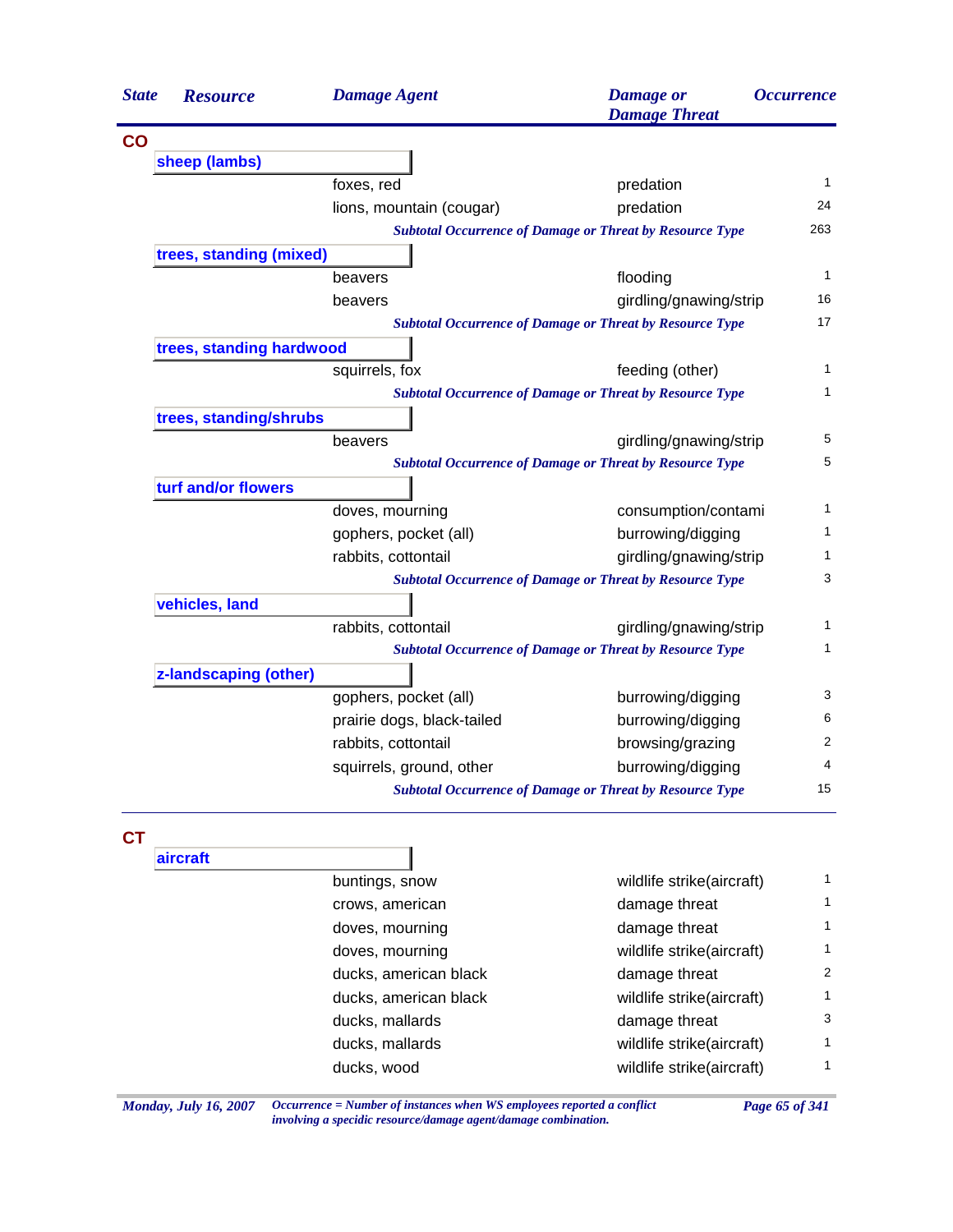| <b>Resource</b> |
|-----------------|
|                 |
|                 |
|                 |
|                 |
|                 |
|                 |
|                 |
|                 |
|                 |
|                 |
|                 |
|                 |
|                 |
|                 |
|                 |
|                 |
|                 |
|                 |
|                 |
|                 |
|                 |
|                 |
|                 |
|                 |
|                 |
|                 |

| <b>State</b> | <b>Resource</b> | Damage Agent | Damage or            | <i><b>Occurrence</b></i> |
|--------------|-----------------|--------------|----------------------|--------------------------|
|              |                 |              | <b>Damage Threat</b> |                          |

| aircraft                   |                                                                                        |                           |  |
|----------------------------|----------------------------------------------------------------------------------------|---------------------------|--|
|                            | falcons, american kestrels                                                             | damage threat             |  |
|                            | geese, canada                                                                          | damage threat             |  |
|                            | geese, canada                                                                          | wildlife strike(aircraft) |  |
|                            | gulls, black-backed, greater                                                           | damage threat             |  |
|                            | gulls, black-backed, greater                                                           | wildlife strike(aircraft) |  |
|                            | gulls, herring                                                                         | damage threat             |  |
|                            | gulls, herring                                                                         | wildlife strike(aircraft) |  |
|                            | gulls, laughing                                                                        | damage threat             |  |
|                            | gulls, ring-billed                                                                     | damage threat             |  |
|                            | gulls, ring-billed                                                                     | wildlife strike(aircraft) |  |
|                            | gulls, z-(other)                                                                       | damage threat             |  |
|                            | herons, great blue                                                                     | damage threat             |  |
|                            | killdeers                                                                              | damage threat             |  |
|                            | killdeers                                                                              | wildlife strike(aircraft) |  |
|                            | larks, horned                                                                          | wildlife strike(aircraft) |  |
|                            | pigeons, feral (rock)                                                                  | damage threat             |  |
|                            | robins, american                                                                       | wildlife strike(aircraft) |  |
|                            | swallows, bank                                                                         | damage threat             |  |
|                            | swallows, barn                                                                         | damage threat             |  |
|                            | swallows, tree                                                                         | damage threat             |  |
|                            | <b>Subtotal Occurrence of Damage or Threat by Resource Type</b>                        |                           |  |
| beaches                    |                                                                                        |                           |  |
|                            | geese, canada                                                                          | droppings                 |  |
|                            | <b>Subtotal Occurrence of Damage or Threat by Resource Type</b>                        |                           |  |
| buildings, non-residential |                                                                                        |                           |  |
|                            | gulls, black-backed, greater                                                           | damage (other)            |  |
|                            | gulls, black-backed, greater                                                           | droppings                 |  |
|                            | gulls, black-backed, greater                                                           | nuisance (other)          |  |
|                            | gulls, herring                                                                         | damage (other)            |  |
|                            | gulls, herring                                                                         | droppings                 |  |
|                            |                                                                                        |                           |  |
|                            |                                                                                        | nuisance (other)          |  |
|                            | gulls, herring<br>gulls, ring-billed                                                   |                           |  |
|                            |                                                                                        | damage (other)            |  |
|                            | starlings, european<br><b>Subtotal Occurrence of Damage or Threat by Resource Type</b> | droppings                 |  |
|                            |                                                                                        |                           |  |
| buildings, residential     | flickers, northern                                                                     | damage (other)            |  |
|                            | squirrels, gray                                                                        | damage (other)            |  |
|                            | woodpeckers, downy                                                                     | damage (other)            |  |

*Monday, July 16, 2007 Occurrence = Number of instances when WS employees reported a conflict Page 66 of 341 involving a specidic resource/damage agent/damage combination.*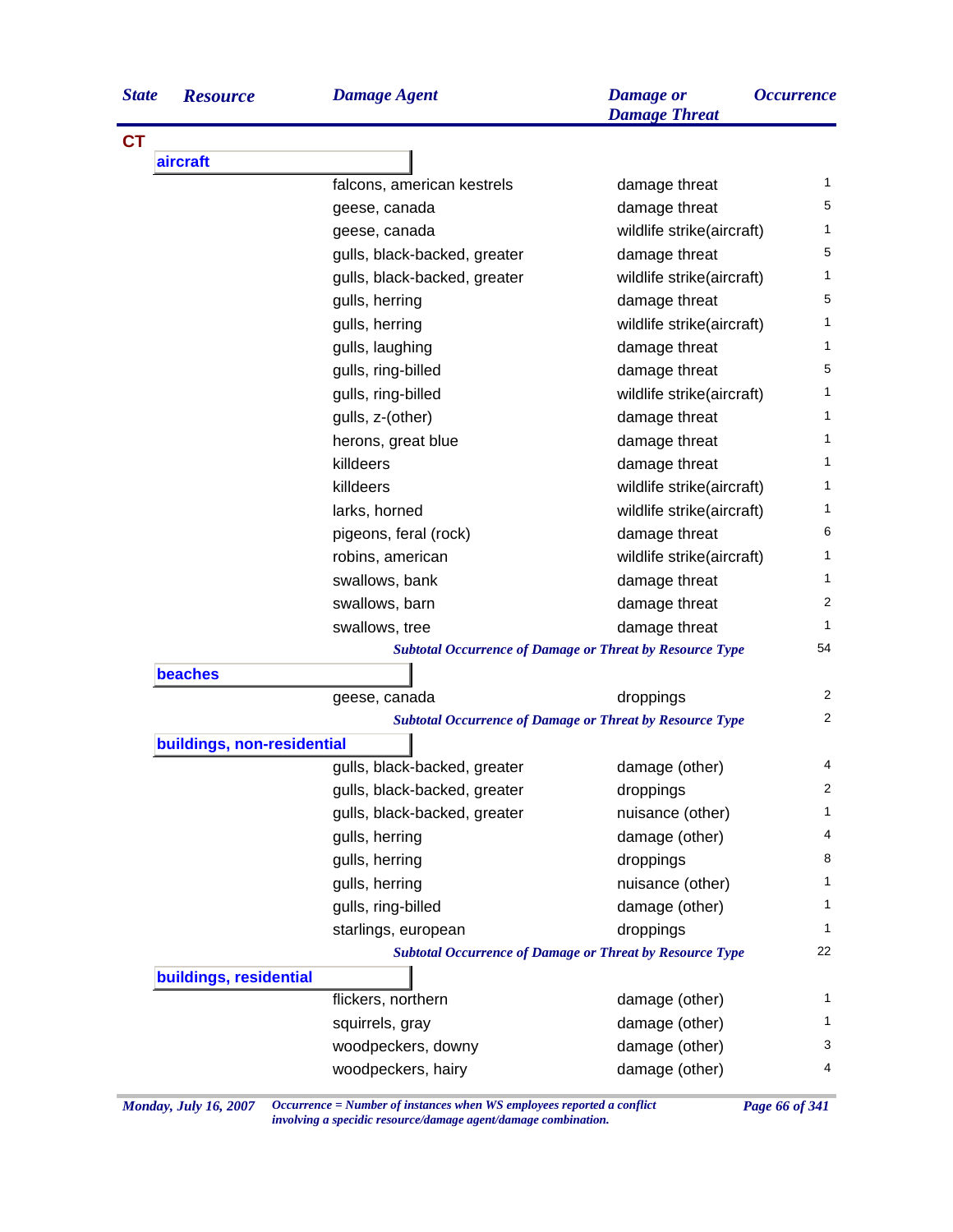| <b>State</b> | <b>Resource</b>         | <b>Damage Agent</b>          | <b>Damage</b> or<br><b>Damage Threat</b>                        | <b>Occurrence</b> |
|--------------|-------------------------|------------------------------|-----------------------------------------------------------------|-------------------|
| <b>CT</b>    |                         |                              |                                                                 |                   |
|              | buildings, residential  |                              |                                                                 |                   |
|              |                         |                              | <b>Subtotal Occurrence of Damage or Threat by Resource Type</b> | 9                 |
|              | dikes/dams/impoundments |                              |                                                                 |                   |
|              |                         | geese, canada                | droppings                                                       | 1                 |
|              |                         |                              | <b>Subtotal Occurrence of Damage or Threat by Resource Type</b> | 1                 |
|              | equine, horses (adult)  |                              |                                                                 |                   |
|              |                         | geese, canada                | disease threat                                                  | 1                 |
|              |                         | starlings, european          | damage (other)                                                  | 1                 |
|              |                         |                              | <b>Subtotal Occurrence of Damage or Threat by Resource Type</b> | 2                 |
|              | feed, livestock         |                              |                                                                 |                   |
|              |                         | geese, canada                | consumption/contami                                             | 1                 |
|              |                         | pigeons, feral (rock)        | consumption/contami                                             | 1                 |
|              |                         | starlings, european          | consumption/contami                                             | 2                 |
|              |                         |                              | <b>Subtotal Occurrence of Damage or Threat by Resource Type</b> | 4                 |
|              | fish, salmon (all) nr   |                              |                                                                 |                   |
|              |                         | cormorants, double-crested   | predation                                                       | 1                 |
|              |                         | crows, american              | predation                                                       | 1                 |
|              |                         | ducks, american black        | predation                                                       | 1                 |
|              |                         | ducks, mallards              | predation                                                       | 1                 |
|              |                         | ducks, merganser common      | predation                                                       | 1                 |
|              |                         | ducks, merganser, hooded     | predation                                                       | 1                 |
|              |                         | gulls, black-backed, greater | predation                                                       | 1                 |
|              |                         | gulls, herring               | predation                                                       | 1                 |
|              |                         | gulls, ring-billed           | predation                                                       | 1                 |
|              |                         | herons, great blue           | predation                                                       | 1                 |
|              |                         | herons, green                | predation                                                       | 1                 |
|              |                         | herons, night, black-crowned | predation                                                       | 1                 |
|              |                         | kingfishers (all)            | predation                                                       | 1                 |
|              |                         |                              | <b>Subtotal Occurrence of Damage or Threat by Resource Type</b> | 13                |
|              | fish, trout (all)       |                              |                                                                 |                   |
|              |                         | cormorants, double-crested   | predation                                                       | 1                 |
|              |                         | crows, american              | predation                                                       | 1                 |
|              |                         | ducks, american black        | predation                                                       | 1                 |
|              |                         | ducks, mallards              | predation                                                       | 1                 |
|              |                         | ducks, merganser common      | predation                                                       | 1                 |
|              |                         | ducks, merganser, hooded     | predation                                                       | 1                 |
|              |                         | geese, canada                | disease threat                                                  | 1                 |
|              |                         | gulls, black-backed, greater | predation                                                       | 1                 |
|              |                         |                              |                                                                 | 1                 |
|              |                         | gulls, herring               | predation                                                       |                   |

*Monday, July 16, 2007 Occurrence = Number of instances when WS employees reported a conflict Page 67 of 341 involving a specidic resource/damage agent/damage combination.*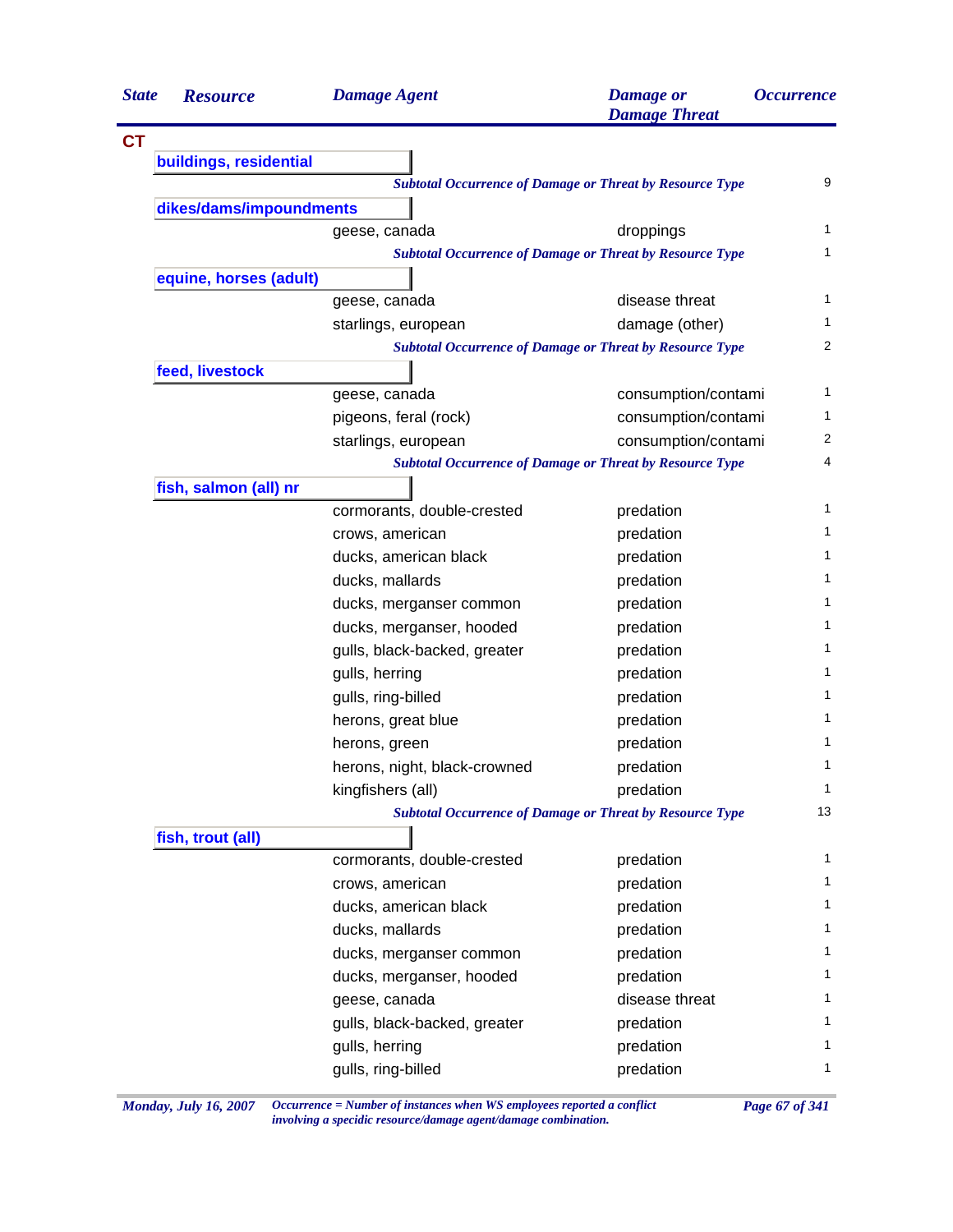| <b>Resource</b>                     | <b>Damage Agent</b>                                             | <b>Damage</b> or<br><b>Damage Threat</b> | <i><b>Occurrence</b></i>                                       |
|-------------------------------------|-----------------------------------------------------------------|------------------------------------------|----------------------------------------------------------------|
|                                     |                                                                 |                                          |                                                                |
| fish, trout (all)                   |                                                                 |                                          |                                                                |
|                                     | herons, great blue                                              | predation                                | 1                                                              |
|                                     | herons, green                                                   | predation                                | 1                                                              |
|                                     | herons, night, black-crowned                                    | predation                                | 1                                                              |
|                                     | kingfishers (all)                                               | predation                                | 1                                                              |
|                                     | <b>Subtotal Occurrence of Damage or Threat by Resource Type</b> |                                          | 14                                                             |
| gardens, veg./fruits/nuts           |                                                                 |                                          |                                                                |
|                                     | geese, canada                                                   | feeding (other)                          | 1                                                              |
|                                     | <b>Subtotal Occurrence of Damage or Threat by Resource Type</b> |                                          | 1                                                              |
| golf courses                        |                                                                 |                                          |                                                                |
|                                     | geese, canada                                                   | droppings                                | 3                                                              |
|                                     | <b>Subtotal Occurrence of Damage or Threat by Resource Type</b> |                                          | 3                                                              |
| grains, corn (field)                |                                                                 |                                          |                                                                |
|                                     | geese, canada                                                   | feeding (other)                          | 1                                                              |
|                                     | <b>Subtotal Occurrence of Damage or Threat by Resource Type</b> |                                          | 1                                                              |
| hayfields, mixed species            |                                                                 |                                          |                                                                |
|                                     | geese, canada                                                   | feeding (other)                          | 1                                                              |
|                                     | <b>Subtotal Occurrence of Damage or Threat by Resource Type</b> |                                          | 1                                                              |
| hith/sfty, human (aviation)         |                                                                 |                                          |                                                                |
|                                     | crows, american                                                 | threat (other)                           | 1                                                              |
|                                     | geese, canada                                                   | threat (other)                           | 1                                                              |
|                                     | gulls, black-backed, greater                                    | threat (other)                           | 1                                                              |
|                                     | gulls, herring                                                  | threat (other)                           | 1                                                              |
|                                     | gulls, ring-billed                                              | threat (other)                           |                                                                |
|                                     |                                                                 |                                          |                                                                |
|                                     | herons, great blue                                              | threat (other)                           |                                                                |
|                                     | killdeers                                                       | threat (other)                           |                                                                |
|                                     | <b>Subtotal Occurrence of Damage or Threat by Resource Type</b> |                                          |                                                                |
| hith/sfty, human (other transporta) |                                                                 |                                          |                                                                |
|                                     | bats (all)                                                      | disease threat, rabies                   |                                                                |
|                                     | geese, canada                                                   | disease threat, colifor                  |                                                                |
|                                     | geese, canada                                                   |                                          |                                                                |
|                                     | <b>Subtotal Occurrence of Damage or Threat by Resource Type</b> | threat (other)                           |                                                                |
|                                     |                                                                 |                                          |                                                                |
| hith/sfty, human z-(general)        |                                                                 | disease threat                           |                                                                |
|                                     | geese, canada                                                   |                                          |                                                                |
|                                     | geese, canada                                                   | disease threat, colifor                  |                                                                |
|                                     | geese, canada                                                   | threat (other)                           |                                                                |
|                                     | <b>Subtotal Occurrence of Damage or Threat by Resource Type</b> |                                          |                                                                |
| <b>landfills</b>                    | cowbirds, brown-headed                                          | droppings                                | 1<br>1<br>1<br>7<br>1<br>1<br>1<br>3<br>1<br>3<br>9<br>13<br>3 |

*Monday, July 16, 2007 Occurrence = Number of instances when WS employees reported a conflict Page 68 of 341 involving a specidic resource/damage agent/damage combination.*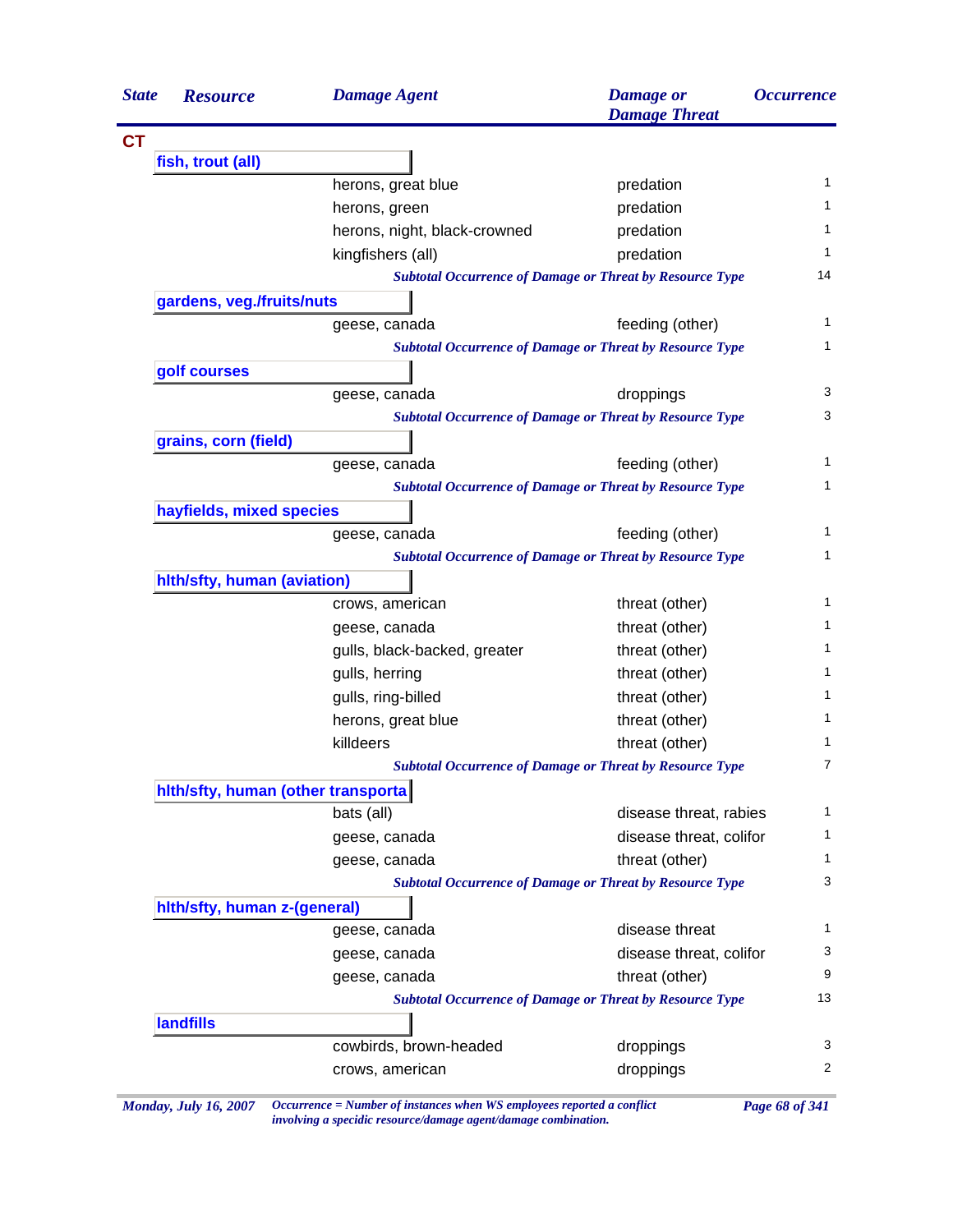| <b>State</b> | <b>Resource</b>               | <b>Damage Agent</b>       | <b>Damage</b> or<br><b>Damage Threat</b>                        | <i><b>Occurrence</b></i> |
|--------------|-------------------------------|---------------------------|-----------------------------------------------------------------|--------------------------|
|              |                               |                           |                                                                 |                          |
|              | <b>landfills</b>              |                           |                                                                 |                          |
|              |                               | gulls, herring            | droppings                                                       | 1                        |
|              |                               | pigeons, feral (rock)     | droppings                                                       | $\mathbf{1}$             |
|              |                               | sparrows, house/english   | droppings                                                       | 1                        |
|              |                               | starlings, european       | droppings                                                       | 2                        |
|              |                               |                           | <b>Subtotal Occurrence of Damage or Threat by Resource Type</b> | 10                       |
|              | property (general)            |                           |                                                                 |                          |
|              |                               | geese, canada             | droppings                                                       | 1                        |
|              |                               |                           | <b>Subtotal Occurrence of Damage or Threat by Resource Type</b> | 1                        |
|              | recreational areas (other) ** |                           |                                                                 |                          |
|              |                               | geese, canada             | droppings                                                       | 5                        |
|              |                               |                           | <b>Subtotal Occurrence of Damage or Threat by Resource Type</b> | 5                        |
|              | roads/bridges                 |                           |                                                                 |                          |
|              |                               | geese, canada             | droppings                                                       | $\overline{2}$           |
|              |                               |                           | <b>Subtotal Occurrence of Damage or Threat by Resource Type</b> | 2                        |
|              | trees, standing/shrubs        |                           |                                                                 |                          |
|              |                               | deer, white-tailed (wild) | feeding (other)                                                 | 1                        |
|              |                               |                           | <b>Subtotal Occurrence of Damage or Threat by Resource Type</b> | 1                        |
|              | turf and/or flowers           |                           |                                                                 |                          |
|              |                               | deer, white-tailed (wild) | feeding (other)                                                 | 1                        |
|              |                               | geese, canada             | droppings                                                       | 29                       |
|              |                               | geese, canada             | feeding (other)                                                 | 5                        |
|              |                               |                           | <b>Subtotal Occurrence of Damage or Threat by Resource Type</b> | 35                       |
|              | utilities, electrical         |                           |                                                                 |                          |
|              |                               | ospreys                   | damage (other)                                                  | 1                        |
|              |                               | ospreys                   | damage threat                                                   | 1                        |
|              |                               | parakeets, monk           | damage (other)                                                  | 6                        |
|              |                               |                           | <b>Subtotal Occurrence of Damage or Threat by Resource Type</b> | 8                        |
|              | utilities, z-(other)          |                           |                                                                 |                          |
|              |                               | ospreys                   | damage (other)                                                  | 1                        |
|              |                               |                           | <b>Subtotal Occurrence of Damage or Threat by Resource Type</b> | 1                        |
|              | watershed                     |                           |                                                                 |                          |
|              |                               | geese, canada             | droppings                                                       | 4                        |
|              |                               |                           | <b>Subtotal Occurrence of Damage or Threat by Resource Type</b> | 4                        |
|              | wetlands                      |                           |                                                                 |                          |
|              |                               | geese, canada             | droppings                                                       | 1                        |
|              |                               |                           | <b>Subtotal Occurrence of Damage or Threat by Resource Type</b> | 1                        |
|              | z-landscaping (other)         |                           |                                                                 |                          |
|              |                               | geese, canada             | droppings                                                       | 1                        |
|              |                               |                           |                                                                 |                          |

*Monday, July 16, 2007 Occurrence = Number of instances when WS employees reported a conflict Page 69 of 341 involving a specidic resource/damage agent/damage combination.*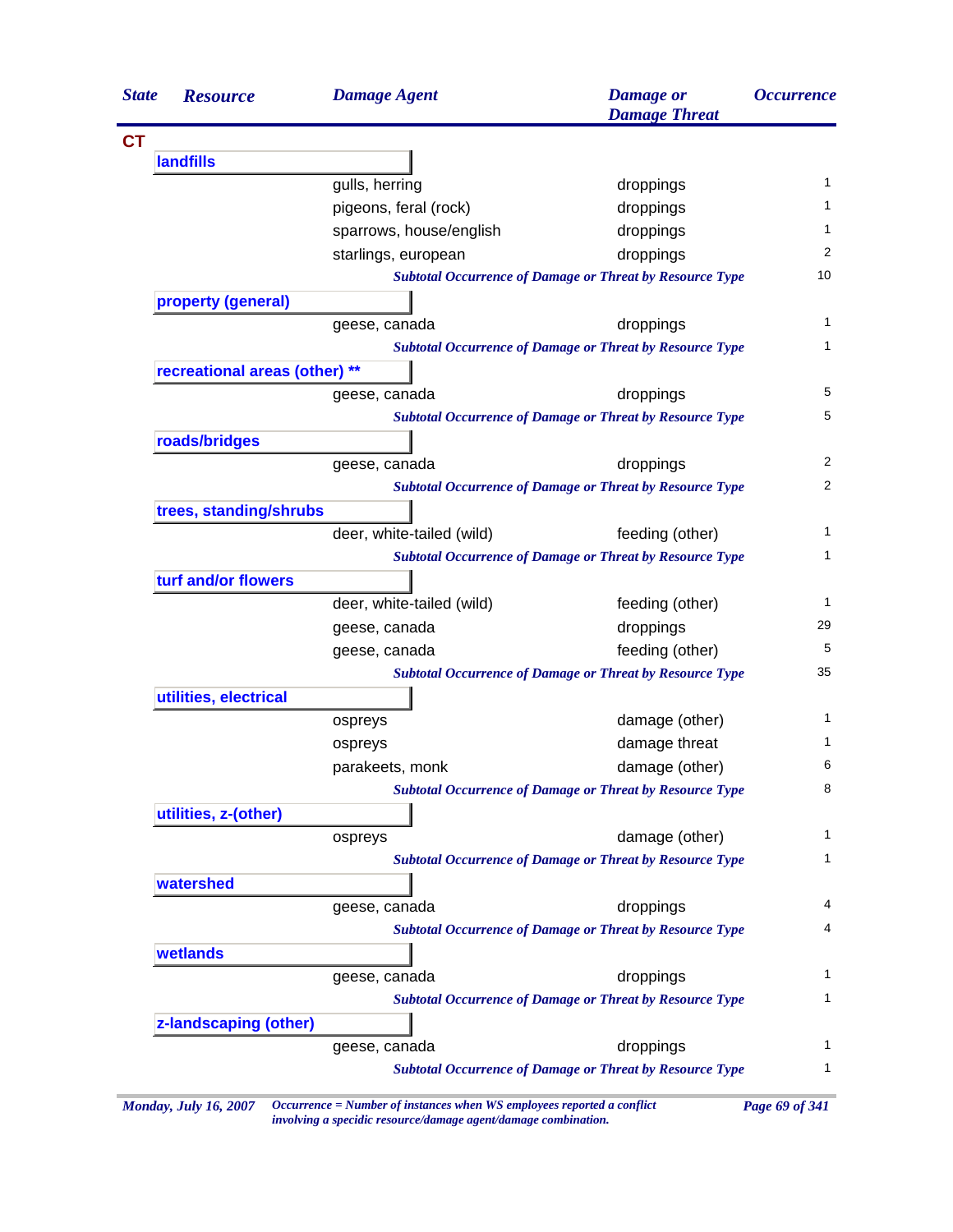| <b>State</b> | <b>Resource</b>             | <b>Damage Agent</b>        | <b>Damage</b> or<br><b>Damage Threat</b>                        | <i><b>Occurrence</b></i> |  |
|--------------|-----------------------------|----------------------------|-----------------------------------------------------------------|--------------------------|--|
| <b>CT</b>    |                             |                            |                                                                 |                          |  |
| <b>DE</b>    |                             |                            |                                                                 |                          |  |
|              | golf courses                |                            |                                                                 |                          |  |
|              |                             | geese, canada              | droppings                                                       | 1                        |  |
|              |                             |                            | <b>Subtotal Occurrence of Damage or Threat by Resource Type</b> | 1                        |  |
| <b>FL</b>    |                             |                            |                                                                 |                          |  |
|              | buildings, non-residential  |                            |                                                                 |                          |  |
|              |                             | woodpeckers, z-(other)     | damage (other)                                                  | 1                        |  |
|              |                             |                            | <b>Subtotal Occurrence of Damage or Threat by Resource Type</b> | 1                        |  |
|              | buildings, residential      |                            |                                                                 |                          |  |
|              |                             | cranes, sandhill           | damage (other)                                                  | 1                        |  |
|              |                             | squirrels, gray            | damage (other)                                                  | 1                        |  |
|              |                             | vultures, black            | girdling/gnawing/strip                                          | 1                        |  |
|              |                             | vultures, z-(mixed)        | damage (other)                                                  | 2                        |  |
|              |                             | woodpeckers, pileated      | damage (other)                                                  | 2                        |  |
|              |                             | woodpeckers, z-(other)     | damage (other)                                                  | 5                        |  |
|              |                             |                            | <b>Subtotal Occurrence of Damage or Threat by Resource Type</b> | 12                       |  |
|              | cattle (calves)             |                            |                                                                 |                          |  |
|              |                             | coyotes                    | predation                                                       | $\mathbf{1}$             |  |
|              |                             | vultures, black            | fatality                                                        | 1                        |  |
|              |                             |                            | <b>Subtotal Occurrence of Damage or Threat by Resource Type</b> | 2                        |  |
|              | cucumbers                   |                            |                                                                 |                          |  |
|              |                             | geese, canada              | feeding (other)                                                 | 1                        |  |
|              |                             |                            | <b>Subtotal Occurrence of Damage or Threat by Resource Type</b> | 1                        |  |
|              | designated natural areas    |                            |                                                                 |                          |  |
|              |                             | hogs, feral                | damage (other)                                                  | 1                        |  |
|              |                             |                            | Subtotal Occurrence of Damage or Threat by Resource Type        | 1                        |  |
|              | fish, catfish (fingerling)  |                            |                                                                 |                          |  |
|              |                             | cormorants, double-crested | predation                                                       | 2                        |  |
|              |                             |                            | <b>Subtotal Occurrence of Damage or Threat by Resource Type</b> | 2                        |  |
|              | fish, ornamental (market)   |                            |                                                                 |                          |  |
|              |                             | ducks, merganser, hooded   | predation                                                       | 1                        |  |
|              |                             |                            | <b>Subtotal Occurrence of Damage or Threat by Resource Type</b> | 1                        |  |
|              | gardens, veg./fruits/nuts   |                            |                                                                 |                          |  |
|              |                             | fowl, pea                  | damage (other)                                                  | 1                        |  |
|              |                             |                            | <b>Subtotal Occurrence of Damage or Threat by Resource Type</b> | 1                        |  |
|              | hith/sfty, human (aviation) |                            |                                                                 |                          |  |
|              |                             | bird, unidentifiable       | wildlife strike(aircraft)                                       | 1                        |  |
|              |                             | cranes, sandhill           | wildlife strike(aircraft)                                       | 1                        |  |
|              |                             |                            |                                                                 |                          |  |

*Monday, July 16, 2007 Occurrence = Number of instances when WS employees reported a conflict Page 70 of 341 involving a specidic resource/damage agent/damage combination.*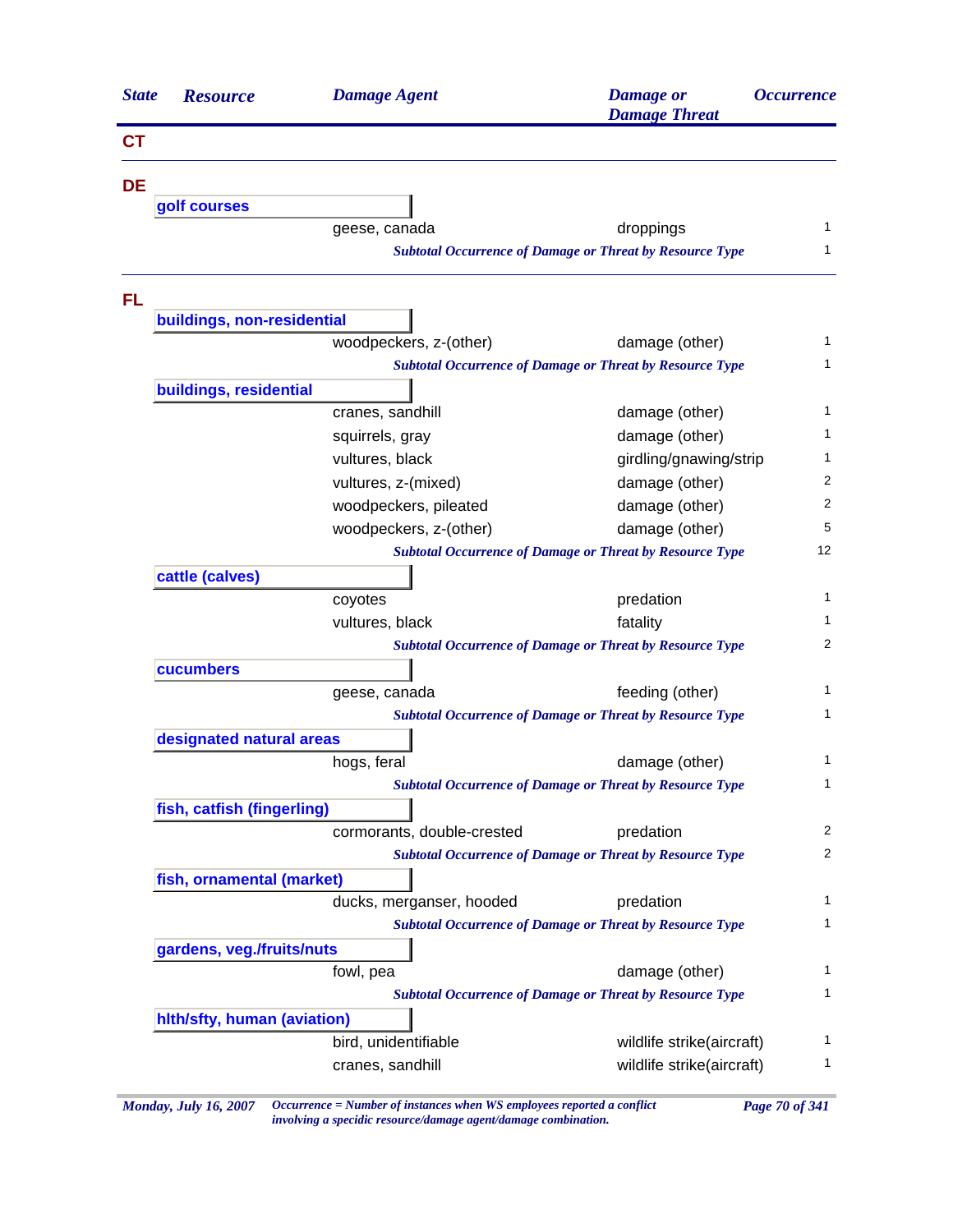| <b>State</b> | <b>Resource</b>              | <b>Damage Agent</b>        | <b>Damage</b> or<br><b>Damage Threat</b>                        | <i><b>Occurrence</b></i> |
|--------------|------------------------------|----------------------------|-----------------------------------------------------------------|--------------------------|
|              |                              |                            |                                                                 |                          |
|              | hith/sfty, human (aviation)  |                            |                                                                 |                          |
|              |                              | killdeers                  | wildlife strike(aircraft)                                       | 1                        |
|              |                              | sandpipers, buff-breasted  | wildlife strike(aircraft)                                       | 1                        |
|              |                              |                            | <b>Subtotal Occurrence of Damage or Threat by Resource Type</b> | 4                        |
|              | hith/sfty, human z-(general) |                            |                                                                 |                          |
|              |                              | hawks, red-shouldered      | damage (other)                                                  | 1                        |
|              |                              |                            | <b>Subtotal Occurrence of Damage or Threat by Resource Type</b> | 1                        |
|              | peas                         |                            |                                                                 |                          |
|              |                              | geese, canada              | feeding (other)                                                 | 1                        |
|              |                              |                            | <b>Subtotal Occurrence of Damage or Threat by Resource Type</b> | 1                        |
|              | property (general)           |                            |                                                                 |                          |
|              |                              | woodpeckers, z-(other)     | damage (other)                                                  | 1                        |
|              |                              |                            | <b>Subtotal Occurrence of Damage or Threat by Resource Type</b> | 1                        |
|              | roads/bridges                |                            |                                                                 |                          |
|              |                              | beavers                    | flooding                                                        | 1                        |
|              |                              |                            | <b>Subtotal Occurrence of Damage or Threat by Resource Type</b> | 1                        |
|              | sheep (lambs)                |                            |                                                                 |                          |
|              |                              | coyotes                    | predation                                                       | 1                        |
|              |                              |                            | <b>Subtotal Occurrence of Damage or Threat by Resource Type</b> | 1                        |
|              | swimming pools               |                            |                                                                 |                          |
|              |                              | ducks, feral               | damage (other)                                                  | 2                        |
|              |                              |                            | <b>Subtotal Occurrence of Damage or Threat by Resource Type</b> | 2                        |
|              | trees, standing softwood     |                            |                                                                 |                          |
|              |                              | beavers                    | flooding                                                        | 2                        |
|              |                              |                            | <b>Subtotal Occurrence of Damage or Threat by Resource Type</b> | 2                        |
|              | utilities, electrical        |                            |                                                                 |                          |
|              |                              | doves, mourning            | damage (other)                                                  | 1                        |
|              |                              |                            | <b>Subtotal Occurrence of Damage or Threat by Resource Type</b> | $\mathbf{1}$             |
|              | vehicles, land               |                            |                                                                 |                          |
|              |                              | cormorants, double-crested | droppings                                                       | 1                        |
|              |                              | starlings, european        | droppings                                                       | 1                        |
|              |                              | vultures, black            | girdling/gnawing/strip                                          | 1                        |
|              |                              | vultures, z-(mixed)        | damage (other)                                                  | 1                        |
|              |                              |                            | <b>Subtotal Occurrence of Damage or Threat by Resource Type</b> | 4                        |
|              | watercraft                   |                            |                                                                 |                          |
|              |                              | vultures, black            | girdling/gnawing/strip                                          | 1                        |
|              |                              |                            | <b>Subtotal Occurrence of Damage or Threat by Resource Type</b> | 1                        |
|              | wetlands                     |                            |                                                                 |                          |
|              |                              | hogs, feral                | feeding (other)                                                 | 1                        |
|              |                              |                            | <b>Subtotal Occurrence of Damage or Threat by Resource Type</b> | 1                        |

*Monday, July 16, 2007 Occurrence = Number of instances when WS employees reported a conflict Page 71 of 341 involving a specidic resource/damage agent/damage combination.*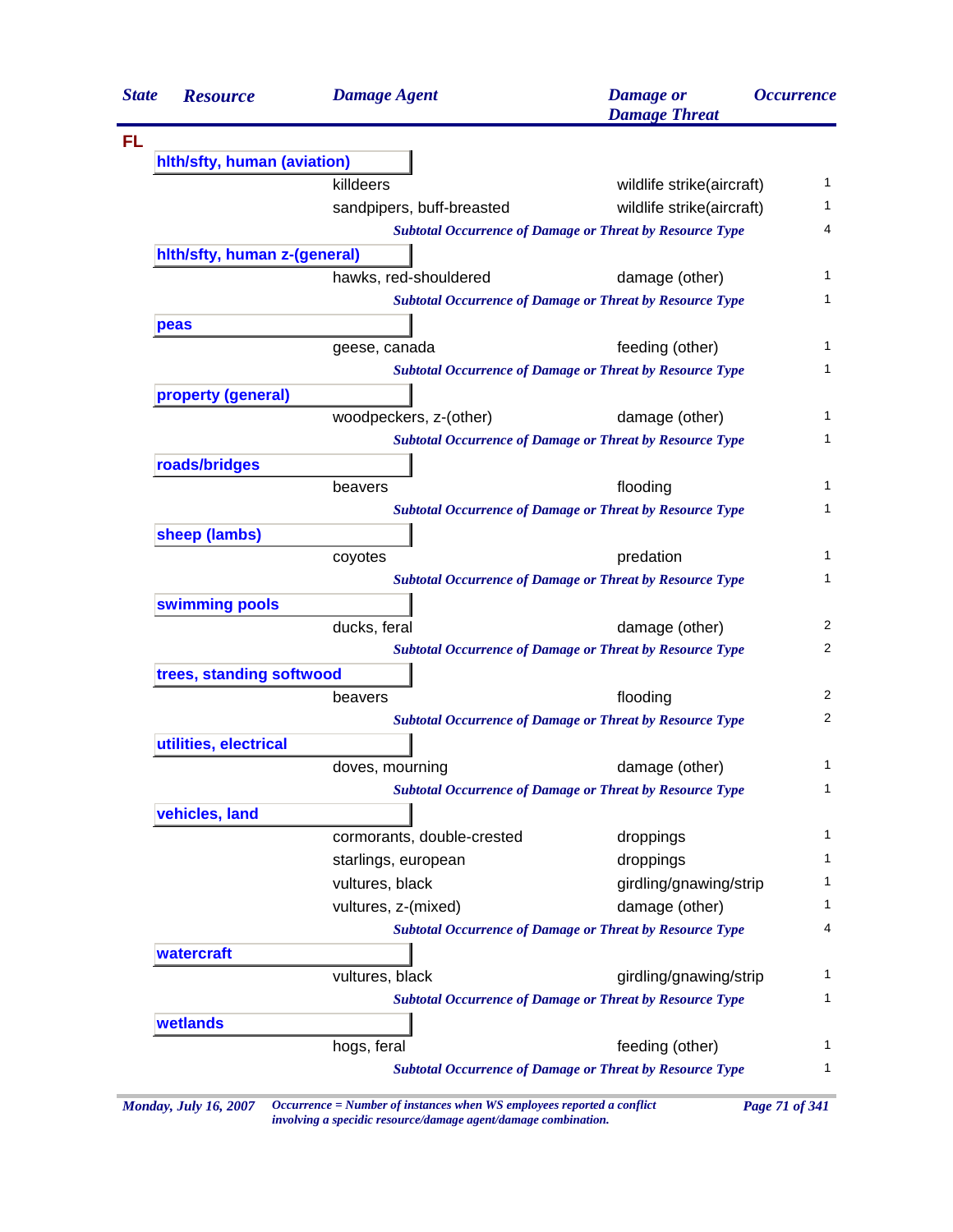| <b>State</b> | <b>Resource</b>                  | <b>Damage Agent</b>                                             | <b>Damage</b> or<br><b>Damage Threat</b>                        | <b>Occurrence</b> |
|--------------|----------------------------------|-----------------------------------------------------------------|-----------------------------------------------------------------|-------------------|
| FL           |                                  |                                                                 |                                                                 |                   |
| <b>GA</b>    |                                  |                                                                 |                                                                 |                   |
|              | buildings, non-residential       |                                                                 |                                                                 |                   |
|              |                                  | vultures, z-(mixed)                                             | damage threat                                                   |                   |
|              |                                  | <b>Subtotal Occurrence of Damage or Threat by Resource Type</b> |                                                                 |                   |
|              | buildings, residential           |                                                                 |                                                                 |                   |
|              |                                  | bats (all)                                                      | droppings                                                       |                   |
|              |                                  | herons, night, black-crowned                                    | droppings                                                       |                   |
|              |                                  | raccoons                                                        | damage threat                                                   |                   |
|              |                                  | squirrels, gray                                                 | damage (other)                                                  |                   |
|              |                                  | vultures, black                                                 | droppings                                                       |                   |
|              |                                  | vultures, z-(mixed)                                             | droppings                                                       |                   |
|              |                                  | <b>Subtotal Occurrence of Damage or Threat by Resource Type</b> |                                                                 |                   |
|              | cattle (adult)                   |                                                                 |                                                                 |                   |
|              |                                  | vultures, z-(mixed)                                             | predation                                                       |                   |
|              |                                  |                                                                 | <b>Subtotal Occurrence of Damage or Threat by Resource Type</b> |                   |
|              | cattle (calves)                  |                                                                 |                                                                 |                   |
|              |                                  | vultures, z-(mixed)                                             | predation                                                       |                   |
|              |                                  | vultures, z-(mixed)                                             | predation threat                                                |                   |
|              |                                  |                                                                 | <b>Subtotal Occurrence of Damage or Threat by Resource Type</b> |                   |
|              | fish, baitfish (other)           |                                                                 |                                                                 |                   |
|              |                                  | cormorants, double-crested                                      | predation                                                       |                   |
|              |                                  |                                                                 | <b>Subtotal Occurrence of Damage or Threat by Resource Type</b> |                   |
|              | fowl, chickens (other)           |                                                                 |                                                                 |                   |
|              |                                  | opossums, virginia                                              | predation                                                       |                   |
|              |                                  | owls, great horned                                              | predation                                                       |                   |
|              |                                  |                                                                 | <b>Subtotal Occurrence of Damage or Threat by Resource Type</b> |                   |
|              | grasses/sod                      |                                                                 |                                                                 |                   |
|              |                                  | hogs, feral                                                     | burrowing/digging                                               |                   |
|              |                                  |                                                                 | <b>Subtotal Occurrence of Damage or Threat by Resource Type</b> |                   |
|              | irrigation ditch/drainage system |                                                                 |                                                                 |                   |
|              |                                  | beavers                                                         | threat (other)                                                  |                   |
|              |                                  | <b>Subtotal Occurrence of Damage or Threat by Resource Type</b> |                                                                 |                   |
|              | property (general)               |                                                                 |                                                                 |                   |
|              |                                  | squirrels, gray                                                 | girdling/gnawing/strip                                          |                   |
|              |                                  | <b>Subtotal Occurrence of Damage or Threat by Resource Type</b> |                                                                 |                   |
|              | turf and/or flowers              |                                                                 |                                                                 |                   |
|              |                                  | deer, white-tailed (wild)                                       | browsing/grazing                                                |                   |
|              |                                  | <b>Subtotal Occurrence of Damage or Threat by Resource Type</b> |                                                                 |                   |
|              | utilities, electrical            |                                                                 |                                                                 |                   |

*involving a specidic resource/damage agent/damage combination.*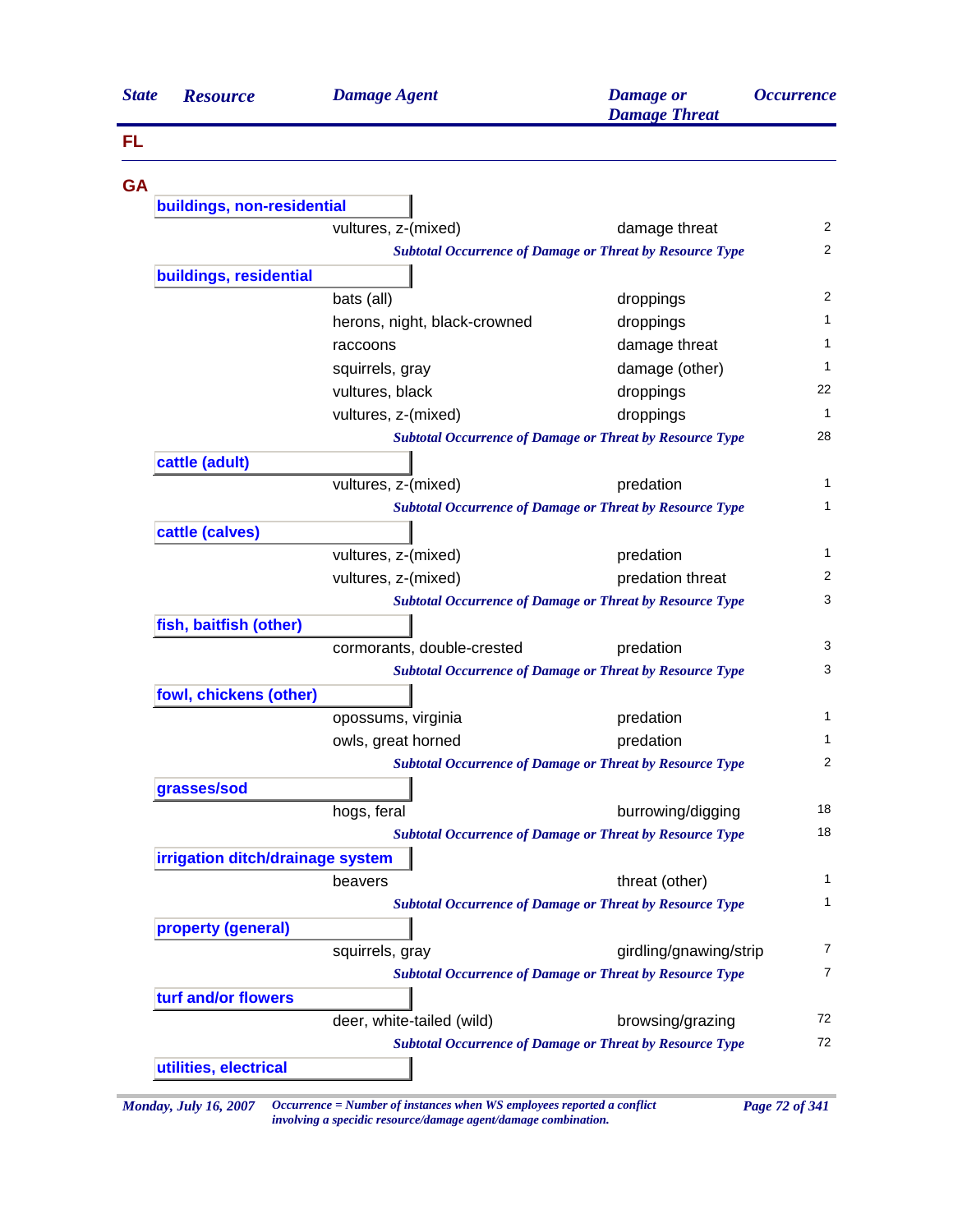| <b>State</b> | <b>Resource</b>           | <b>Damage Agent</b>                                             | <b>Damage</b> or<br><b>Damage Threat</b> | <i><b>Occurrence</b></i> |
|--------------|---------------------------|-----------------------------------------------------------------|------------------------------------------|--------------------------|
| <b>GA</b>    |                           |                                                                 |                                          |                          |
|              | utilities, electrical     |                                                                 |                                          |                          |
|              |                           | woodpeckers, z-(other)                                          | damage (other)                           | 1                        |
|              |                           | <b>Subtotal Occurrence of Damage or Threat by Resource Type</b> |                                          | 1                        |
| GU           |                           |                                                                 |                                          |                          |
|              | aircraft                  |                                                                 |                                          |                          |
|              |                           | bird, unidentifiable                                            | wildlife strike(aircraft)                | 1                        |
|              |                           | <b>Subtotal Occurrence of Damage or Threat by Resource Type</b> |                                          | 1                        |
| HI           |                           |                                                                 |                                          |                          |
|              | aircraft                  |                                                                 |                                          |                          |
|              |                           | bird, unidentifiable                                            | wildlife strike(aircraft)                | 5                        |
|              |                           | doves, spotted                                                  | wildlife strike(aircraft)                | 10                       |
|              |                           | doves, zebra                                                    | damage (other)                           | 1                        |
|              |                           | doves, zebra                                                    | damage threat                            | 1                        |
|              |                           | doves, zebra                                                    | wildlife strike(aircraft)                | 6                        |
|              |                           | ducks, hawaiian (t/e)                                           | wildlife strike(aircraft)                | 1                        |
|              |                           | finches, house                                                  | damage threat                            | 1                        |
|              |                           | finches, house                                                  | wildlife strike(aircraft)                | 3                        |
|              |                           | mannikins, chestnut                                             | wildlife strike(aircraft)                | 2                        |
|              |                           | meadowlarks, western                                            | wildlife strike(aircraft)                | 4                        |
|              |                           | mongooses, indian                                               | wildlife strike(aircraft)                | 1                        |
|              |                           | mynas (all)                                                     | wildlife strike(aircraft)                | 2                        |
|              |                           | owls, common barn                                               | damage threat                            | 1                        |
|              |                           | owls, common barn                                               | wildlife strike(aircraft)                | 12                       |
|              |                           | owls, short-eared                                               | damage threat                            | 1                        |
|              |                           | owls, short-eared                                               | wildlife strike(aircraft)                | 5                        |
|              |                           | plovers, golden, pacific                                        | damage threat                            | 1                        |
|              |                           | plovers, golden, pacific                                        | wildlife strike(aircraft)                | 41                       |
|              |                           | shearwaters (other)                                             | damage threat                            | 2                        |
|              |                           | shearwaters (other)                                             | wildlife strike(aircraft)                | 1                        |
|              |                           | turnstones, ruddy                                               | wildlife strike(aircraft)                | 1                        |
|              |                           | <b>Subtotal Occurrence of Damage or Threat by Resource Type</b> |                                          | 102                      |
|              | birds, colonial sea (all) |                                                                 |                                          |                          |
|              |                           | dogs, feral, free-ranging and hybrids                           | predation                                | 1                        |
|              |                           | <b>Subtotal Occurrence of Damage or Threat by Resource Type</b> |                                          | 1                        |
|              | birds, shearwaters (all)  | dogs, feral, free-ranging and hybrids                           | predation                                | 3                        |
|              |                           | <b>Subtotal Occurrence of Damage or Threat by Resource Type</b> |                                          | 3                        |
|              | fruit, z-(other)          |                                                                 |                                          |                          |

*Monday, July 16, 2007 Occurrence = Number of instances when WS employees reported a conflict Page 73 of 341 involving a specidic resource/damage agent/damage combination.*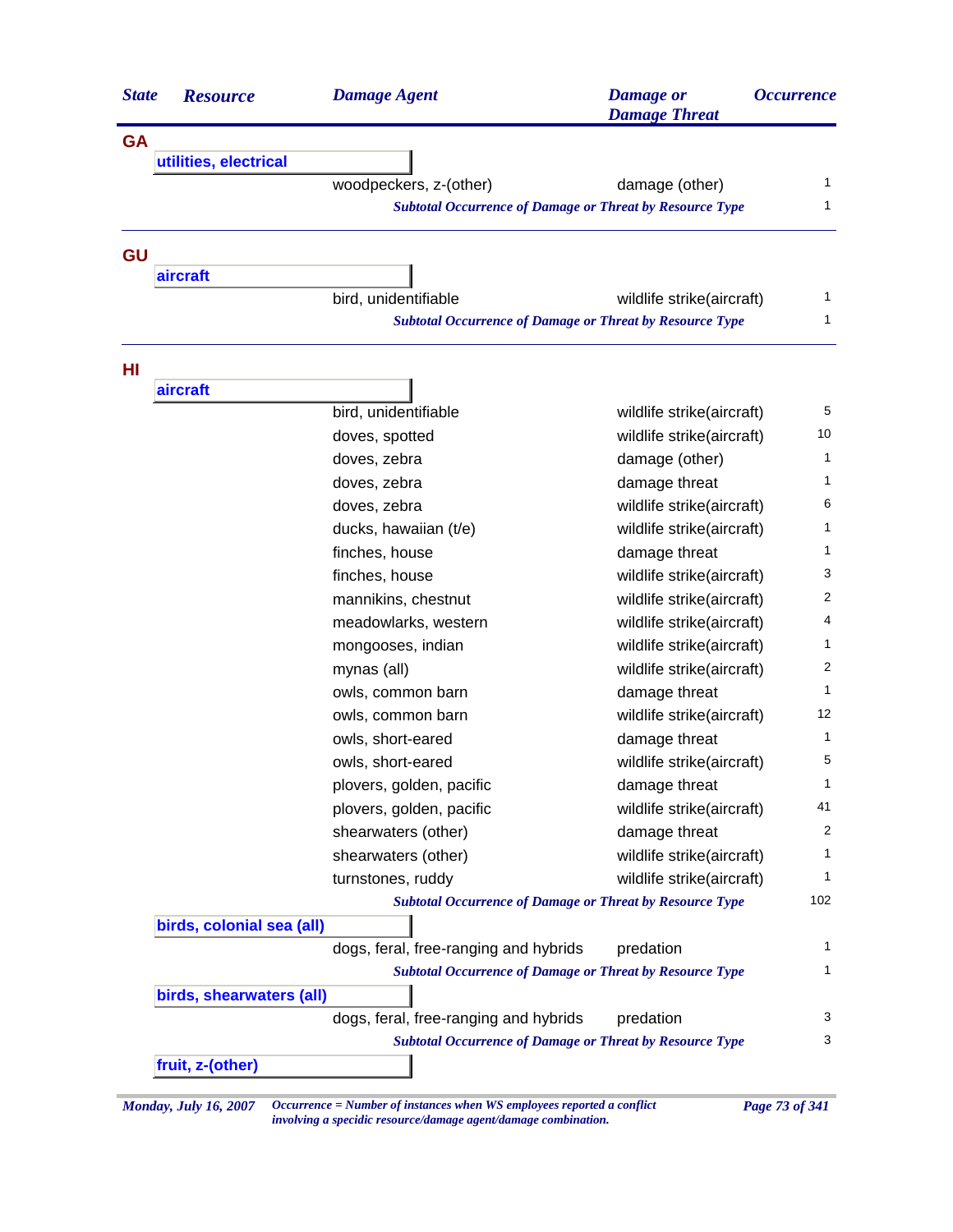| <b>State</b> | <b>Resource</b>              | <b>Damage Agent</b>                                             | <b>Damage</b> or<br><b>Damage Threat</b>                        | <i><b>Occurrence</b></i> |
|--------------|------------------------------|-----------------------------------------------------------------|-----------------------------------------------------------------|--------------------------|
|              |                              |                                                                 |                                                                 |                          |
|              | fruit, z-(other)             |                                                                 |                                                                 |                          |
|              |                              | bulbuls, red-vented                                             | feeding (other)                                                 | $\mathbf{1}$             |
|              |                              | cardinals, northern                                             | feeding (other)                                                 | 1.                       |
|              |                              | <b>Subtotal Occurrence of Damage or Threat by Resource Type</b> |                                                                 | 2                        |
|              | grains, corn (field)         |                                                                 |                                                                 |                          |
|              |                              | deer, axis                                                      | damage (other)                                                  | 3                        |
|              |                              | deer, axis                                                      | girdling/gnawing/strip                                          | 1                        |
|              |                              |                                                                 | <b>Subtotal Occurrence of Damage or Threat by Resource Type</b> | 4                        |
|              | hlth/sfty, human (aviation)  |                                                                 |                                                                 |                          |
|              |                              | bird, unidentifiable                                            | wildlife strike(aircraft)                                       | 5                        |
|              |                              | doves, spotted                                                  | wildlife strike(aircraft)                                       | $\overline{7}$           |
|              |                              | doves, zebra                                                    | damage (other)                                                  | 1                        |
|              |                              | doves, zebra                                                    | wildlife strike(aircraft)                                       | 5                        |
|              |                              | ducks, hawaiian (t/e)                                           | wildlife strike(aircraft)                                       | 1                        |
|              |                              | finches, house                                                  | damage threat                                                   | 1                        |
|              |                              | finches, house                                                  | wildlife strike(aircraft)                                       | 2                        |
|              |                              | mannikins, chestnut                                             | wildlife strike(aircraft)                                       | 2                        |
|              |                              | meadowlarks, western                                            | wildlife strike(aircraft)                                       | 4                        |
|              |                              | mynas (all)                                                     | wildlife strike(aircraft)                                       | 1                        |
|              |                              | owls, common barn                                               | damage threat                                                   | 1                        |
|              |                              | owls, common barn                                               | wildlife strike(aircraft)                                       | 7                        |
|              |                              | owls, short-eared                                               | damage threat                                                   | 1                        |
|              |                              | owls, short-eared                                               | wildlife strike(aircraft)                                       | 4                        |
|              |                              | plovers, golden, pacific                                        | damage threat                                                   | 1                        |
|              |                              | plovers, golden, pacific                                        | wildlife strike(aircraft)                                       | 30                       |
|              |                              | shearwaters (other)                                             | damage threat                                                   | 2                        |
|              |                              | skylarks, eurasian                                              | wildlife strike(aircraft)                                       | 1                        |
|              |                              | <b>Subtotal Occurrence of Damage or Threat by Resource Type</b> |                                                                 | 76                       |
|              | hith/sfty, human z-(general) |                                                                 |                                                                 |                          |
|              |                              | bird, unidentifiable                                            | wildlife strike(aircraft)                                       | 1                        |
|              |                              | owls, common barn                                               | wildlife strike(aircraft)                                       | 2                        |
|              |                              | plovers, golden, pacific                                        | wildlife strike(aircraft)                                       | 2                        |
|              |                              | skylarks, eurasian                                              | wildlife strike(aircraft)                                       | 1                        |
|              |                              | <b>Subtotal Occurrence of Damage or Threat by Resource Type</b> |                                                                 | 6                        |
|              | sheep (adult)                |                                                                 |                                                                 |                          |
|              |                              | dogs, feral, free-ranging and hybrids                           | damage threat                                                   | 1                        |
|              |                              | <b>Subtotal Occurrence of Damage or Threat by Resource Type</b> |                                                                 | 1                        |
|              | squash                       |                                                                 |                                                                 |                          |
|              |                              | bulbuls, red-vented                                             | feeding (other)                                                 | 1                        |
|              |                              | cardinals, northern                                             | feeding (other)                                                 | 1                        |

*Monday, July 16, 2007 Occurrence = Number of instances when WS employees reported a conflict Page 74 of 341 involving a specidic resource/damage agent/damage combination.*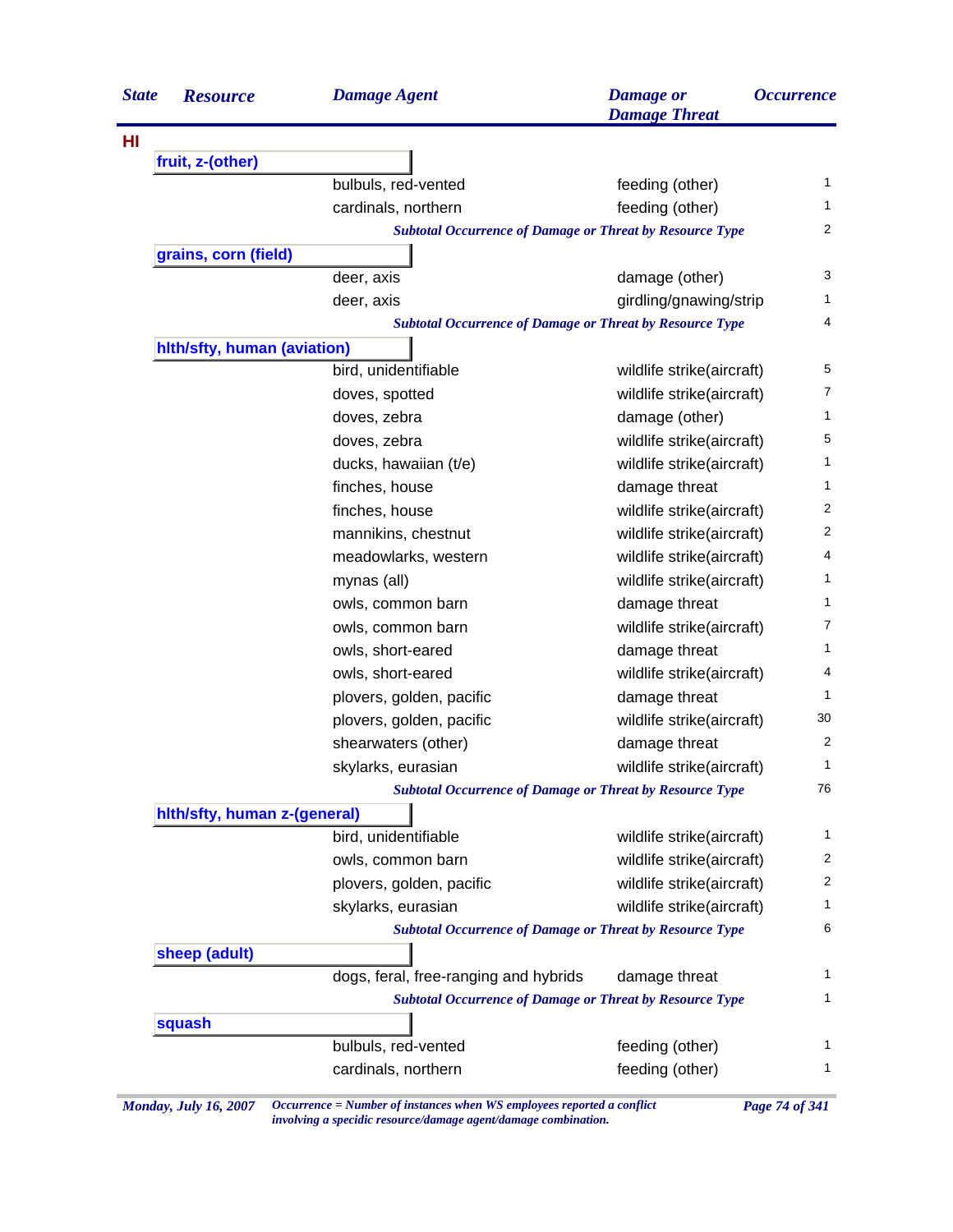| <b>State</b> | <b>Resource</b>              | <b>Damage Agent</b>           | <b>Damage</b> or<br><b>Damage Threat</b>                        | <i><b>Occurrence</b></i> |
|--------------|------------------------------|-------------------------------|-----------------------------------------------------------------|--------------------------|
| HI           |                              |                               |                                                                 |                          |
|              | squash                       |                               |                                                                 |                          |
|              |                              |                               | <b>Subtotal Occurrence of Damage or Threat by Resource Type</b> | 2                        |
| IA           |                              |                               |                                                                 |                          |
|              | fish, food fish (other)      | cormorants, double-crested    | predation                                                       | 1                        |
|              |                              |                               | <b>Subtotal Occurrence of Damage or Threat by Resource Type</b> | 1                        |
|              | hlth/sfty, human (aviation)  |                               |                                                                 |                          |
|              |                              | pigeons, feral (rock)         | threat (other)                                                  | 1                        |
|              |                              |                               | <b>Subtotal Occurrence of Damage or Threat by Resource Type</b> | 1                        |
|              | hith/sfty, human z-(general) |                               |                                                                 |                          |
|              |                              | crows, american               | droppings                                                       | 1                        |
|              |                              | pigeons, feral (rock)         | droppings                                                       | 3                        |
|              |                              |                               | <b>Subtotal Occurrence of Damage or Threat by Resource Type</b> | 4                        |
|              | property (general)           |                               |                                                                 |                          |
|              |                              | pigeons, feral (rock)         | droppings                                                       | 3                        |
|              |                              | sparrows, house/english       | droppings                                                       | 2                        |
|              |                              | starlings, european           | droppings                                                       | 1                        |
|              |                              |                               | <b>Subtotal Occurrence of Damage or Threat by Resource Type</b> | 6                        |
|              | roads/bridges                |                               |                                                                 |                          |
|              |                              | pigeons, feral (rock)         | droppings                                                       | 1                        |
|              |                              |                               | <b>Subtotal Occurrence of Damage or Threat by Resource Type</b> | 1                        |
|              | sheep (lambs)                |                               |                                                                 |                          |
|              |                              | coyotes                       | predation threat                                                | 1                        |
|              |                              |                               | <b>Subtotal Occurrence of Damage or Threat by Resource Type</b> | 1                        |
|              | trees, standing (mixed)      |                               |                                                                 |                          |
|              |                              | beavers                       | girdling/gnawing/strip                                          | 1                        |
|              |                              |                               | <b>Subtotal Occurrence of Damage or Threat by Resource Type</b> | 1                        |
|              | trees, standing/shrubs       |                               |                                                                 |                          |
|              |                              | beavers                       | girdling/gnawing/strip                                          | 1                        |
|              |                              |                               | <b>Subtotal Occurrence of Damage or Threat by Resource Type</b> | $\mathbf{1}$             |
|              | turf and/or flowers          |                               |                                                                 |                          |
|              |                              | skunks, striped               | burrowing/digging                                               | 1                        |
|              |                              |                               | <b>Subtotal Occurrence of Damage or Threat by Resource Type</b> | 1                        |
|              | utilities, electrical        |                               |                                                                 |                          |
|              |                              | rabbits, cottontail           | damage (other)                                                  | 1                        |
|              |                              |                               | <b>Subtotal Occurrence of Damage or Threat by Resource Type</b> | 1                        |
|              | z-landscaping (other)        |                               |                                                                 |                          |
|              |                              | blackbirds, red-winged        | droppings                                                       | 1                        |
|              |                              | blackbirds, z-(mixed species) | damage (other)                                                  | 1                        |

*Monday, July 16, 2007 Occurrence = Number of instances when WS employees reported a conflict Page 75 of 341 involving a specidic resource/damage agent/damage combination.*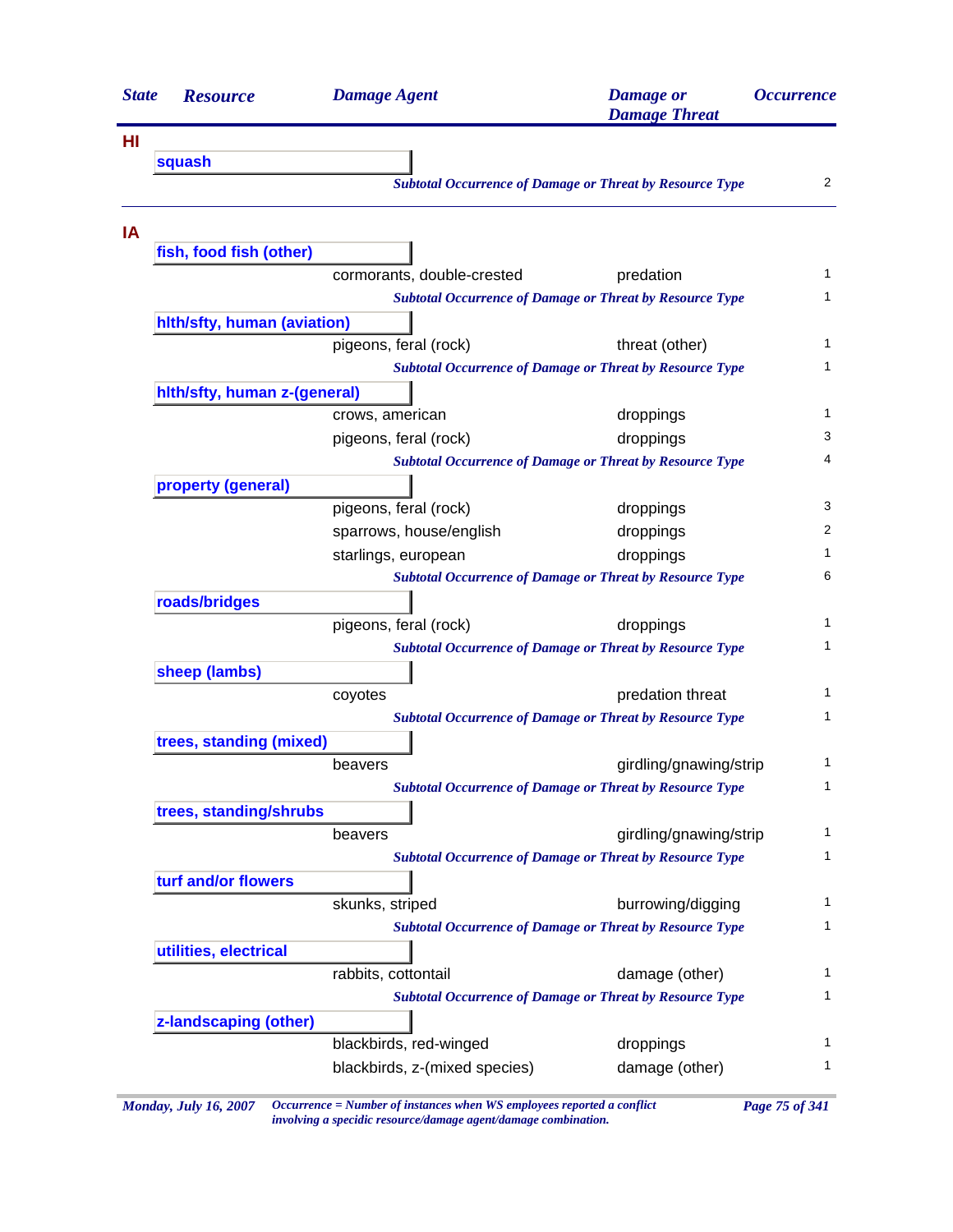| <b>State</b> | <b>Resource</b>            | <b>Damage Agent</b>      | <b>Damage</b> or<br><b>Damage Threat</b>                                             | <i><b>Occurrence</b></i> |
|--------------|----------------------------|--------------------------|--------------------------------------------------------------------------------------|--------------------------|
| IA           |                            |                          |                                                                                      |                          |
|              | z-landscaping (other)      |                          |                                                                                      |                          |
|              |                            | marmots/woodchucks (all) | burrowing/digging                                                                    | 1                        |
|              |                            |                          | <b>Subtotal Occurrence of Damage or Threat by Resource Type</b>                      | 3                        |
| ID           |                            |                          |                                                                                      |                          |
|              | beans, green               |                          |                                                                                      | 1                        |
|              |                            | marmots/woodchucks (all) | consumption/contami                                                                  | 1                        |
|              |                            |                          | <b>Subtotal Occurrence of Damage or Threat by Resource Type</b>                      |                          |
|              | beans, pinto               |                          |                                                                                      | 1                        |
|              |                            | marmots/woodchucks (all) | burrowing/digging<br><b>Subtotal Occurrence of Damage or Threat by Resource Type</b> | 1                        |
|              |                            |                          |                                                                                      |                          |
|              | beets, sugar               | quail (all)              | consumption/contami                                                                  | 1                        |
|              |                            |                          | <b>Subtotal Occurrence of Damage or Threat by Resource Type</b>                      | 1                        |
|              | birds, ducks, wild (other) |                          |                                                                                      |                          |
|              |                            | starlings, european      | damage threat                                                                        | 1                        |
|              |                            |                          | <b>Subtotal Occurrence of Damage or Threat by Resource Type</b>                      | 1                        |
|              | birds, pheasant (all) ag   |                          |                                                                                      |                          |
|              |                            | coyotes                  | predation                                                                            | 1                        |
|              |                            |                          | <b>Subtotal Occurrence of Damage or Threat by Resource Type</b>                      | 1                        |
|              | birds, z-(other)           |                          |                                                                                      |                          |
|              |                            | hawks, sharp-shinned     | predation                                                                            | 1                        |
|              |                            |                          | <b>Subtotal Occurrence of Damage or Threat by Resource Type</b>                      | 1                        |
|              | buildings, non-residential |                          |                                                                                      |                          |
|              |                            | marmots/woodchucks (all) | burrowing/digging                                                                    | 1                        |
|              |                            | pigeons, feral (rock)    | droppings                                                                            | 1                        |
|              |                            | skunks, striped          | burrowing/digging                                                                    | 1                        |
|              |                            | skunks, striped          | damage (other)                                                                       | 2                        |
|              |                            | skunks, striped          | nuisance, odor                                                                       | 1                        |
|              |                            | squirrels, fox           | damage (other)                                                                       | 1                        |
|              |                            | starlings, european      | droppings                                                                            | 1                        |
|              |                            |                          | <b>Subtotal Occurrence of Damage or Threat by Resource Type</b>                      | 8                        |
|              | buildings, residential     |                          |                                                                                      |                          |
|              |                            | bats (all)               | damage (other)                                                                       | 1                        |
|              |                            | crows, american          | droppings                                                                            | 8                        |
|              |                            | flickers, northern       | damage (other)                                                                       | 1                        |
|              |                            | marmots/woodchucks (all) | burrowing/digging                                                                    | 2                        |
|              |                            | pigeons, feral (rock)    | droppings                                                                            | 1                        |
|              |                            |                          |                                                                                      | 4                        |
|              |                            | skunks, striped          | burrowing/digging                                                                    |                          |

*Monday, July 16, 2007 Occurrence = Number of instances when WS employees reported a conflict Page 76 of 341 involving a specidic resource/damage agent/damage combination.*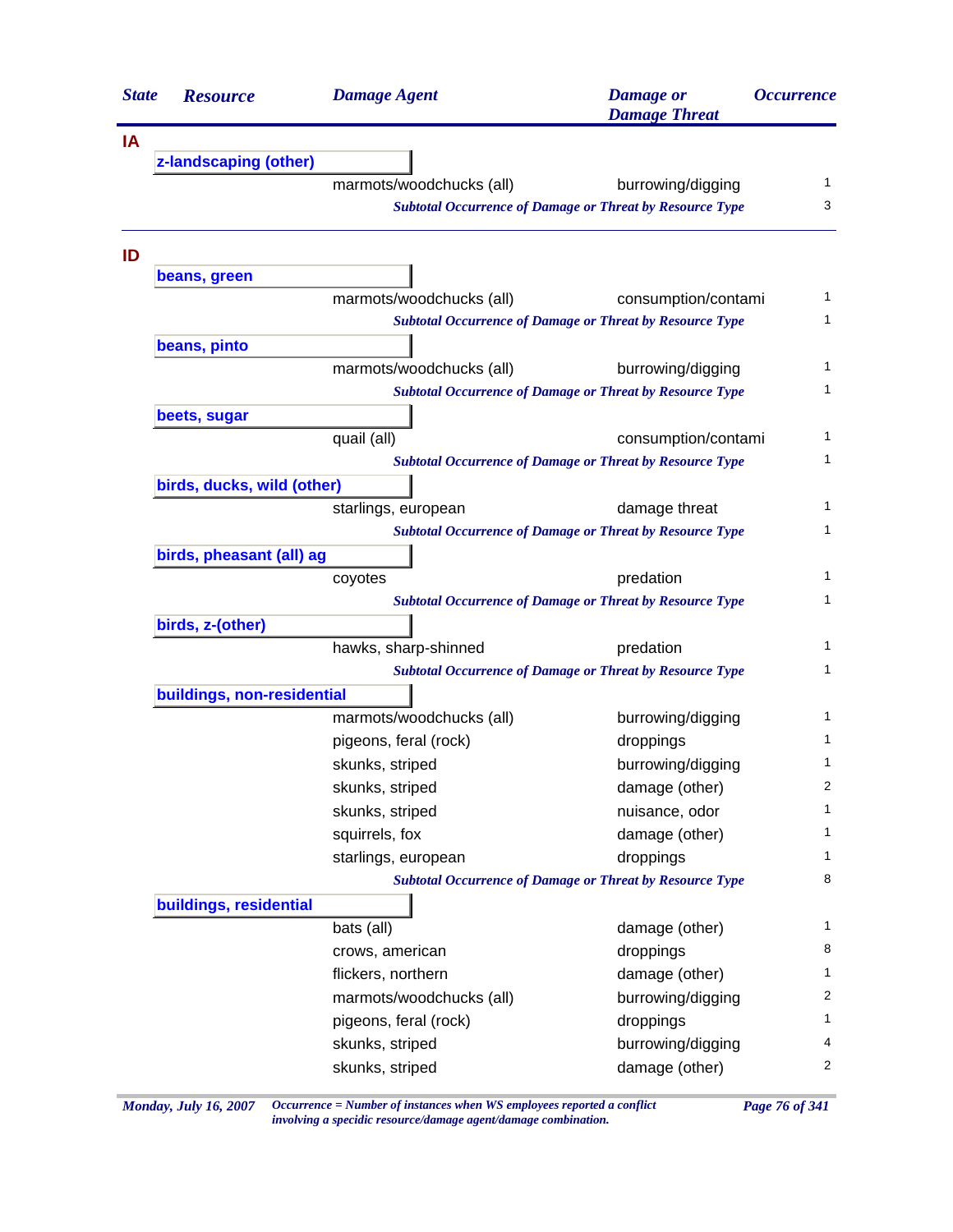| <b>State</b> | <b>Resource</b>         | <b>Damage Agent</b>                                             | <b>Damage</b> or<br><b>Damage Threat</b> | <i><b>Occurrence</b></i> |
|--------------|-------------------------|-----------------------------------------------------------------|------------------------------------------|--------------------------|
| ID           |                         |                                                                 |                                          |                          |
|              | buildings, residential  |                                                                 |                                          |                          |
|              |                         | skunks, striped                                                 | damage threat                            | 1                        |
|              |                         | skunks, striped                                                 | disease (other)                          | 1                        |
|              |                         | skunks, striped                                                 | nuisance, odor                           | 3                        |
|              |                         | squirrels, fox                                                  | girdling/gnawing/strip                   | 1                        |
|              |                         | starlings, european                                             | nuisance (other)                         | 1                        |
|              |                         | woodpeckers, z-(other)                                          | damage (other)                           | 1                        |
|              |                         | woodpeckers, z-(other)                                          | nuisance (other)                         | 2                        |
|              |                         | <b>Subtotal Occurrence of Damage or Threat by Resource Type</b> |                                          | 29                       |
|              | cattle (adult)          |                                                                 |                                          |                          |
|              |                         | coyotes                                                         | predation                                | 2                        |
|              |                         | dogs, feral, free-ranging and hybrids                           | harassment                               | 1                        |
|              |                         | dogs, feral, free-ranging and hybrids                           | predation                                | 1                        |
|              |                         | lions, mountain (cougar)                                        | predation                                | 1                        |
|              |                         | wolves, gray/timber                                             | injury                                   | 1                        |
|              |                         | wolves, gray/timber                                             | predation                                | 2                        |
|              |                         | <b>Subtotal Occurrence of Damage or Threat by Resource Type</b> |                                          | 8                        |
|              | cattle (calves)         |                                                                 |                                          |                          |
|              |                         | bears, black                                                    | predation                                | 5                        |
|              |                         | coyotes                                                         | damage (other)                           | 1                        |
|              |                         | coyotes                                                         | harassment                               | 1                        |
|              |                         | coyotes                                                         | injury                                   | 5                        |
|              |                         | coyotes                                                         | predation                                | 70                       |
|              |                         | dogs, feral, free-ranging and hybrids                           | harassment                               | 1                        |
|              |                         | dogs, feral, free-ranging and hybrids                           | predation                                | 2                        |
|              |                         | lions, mountain (cougar)                                        | predation                                | 3                        |
|              |                         | ravens, common                                                  | predation                                | 5                        |
|              |                         | wolves, gray/timber                                             | injury                                   | 2                        |
|              |                         | wolves, gray/timber                                             | predation                                | 28                       |
|              |                         | wolves, gray/timber                                             | predation threat                         | $\mathbf{1}$             |
|              |                         | <b>Subtotal Occurrence of Damage or Threat by Resource Type</b> |                                          | 124                      |
|              | dikes/dams/impoundments |                                                                 |                                          |                          |
|              |                         | marmots/woodchucks (all)                                        | burrowing/digging                        | 4                        |
|              |                         | <b>Subtotal Occurrence of Damage or Threat by Resource Type</b> |                                          | 4                        |
|              | equine, horses (adult)  |                                                                 |                                          |                          |
|              |                         | lions, mountain (cougar)                                        | injury                                   | $\mathbf{1}$             |
|              |                         | wolves, gray/timber                                             | injury                                   | 2                        |
|              |                         | <b>Subtotal Occurrence of Damage or Threat by Resource Type</b> |                                          | 3                        |
|              | equine, horses (foals)  |                                                                 |                                          |                          |
|              |                         | coyotes                                                         | injury                                   | 1                        |
|              |                         |                                                                 |                                          |                          |

*Monday, July 16, 2007 Occurrence = Number of instances when WS employees reported a conflict Page 77 of 341 involving a specidic resource/damage agent/damage combination.*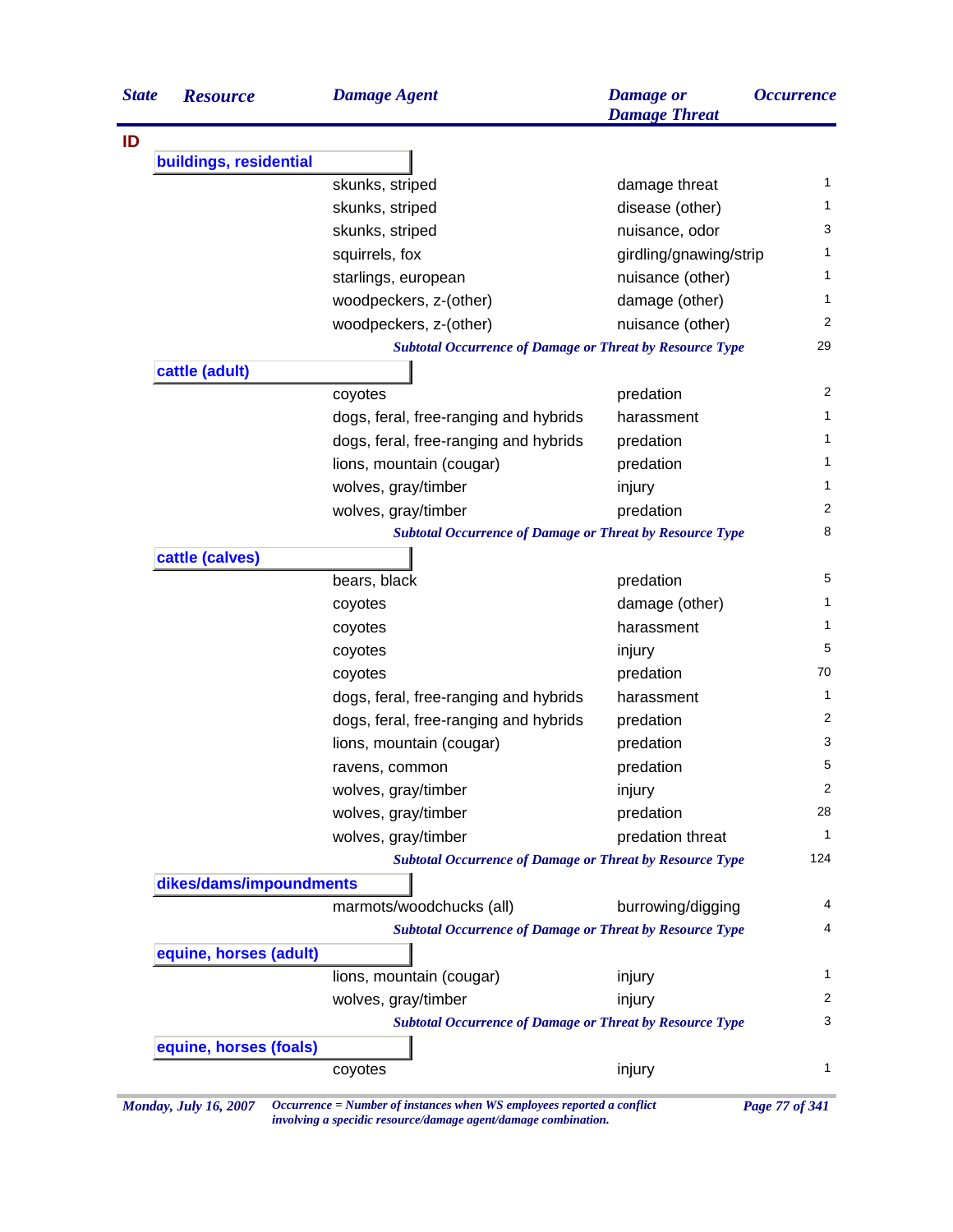| <b>State</b> | <b>Resource</b>         | <b>Damage Agent</b>      | <b>Damage</b> or<br><b>Damage Threat</b>                        | <i><b>Occurrence</b></i> |
|--------------|-------------------------|--------------------------|-----------------------------------------------------------------|--------------------------|
|              |                         |                          |                                                                 |                          |
|              | equine, horses (foals)  |                          |                                                                 |                          |
|              |                         | lions, mountain (cougar) | predation                                                       |                          |
|              |                         | wolves, gray/timber      | damage (other)                                                  |                          |
|              |                         | wolves, gray/timber      | predation                                                       |                          |
|              |                         |                          | <b>Subtotal Occurrence of Damage or Threat by Resource Type</b> |                          |
|              | feed, livestock         |                          |                                                                 |                          |
|              |                         | crows, american          | consumption/contami                                             |                          |
|              |                         | geese, canada            | consumption/contami                                             |                          |
|              |                         | gulls, california        | consumption/contami                                             |                          |
|              |                         | gulls, franklin's        | consumption/contami                                             |                          |
|              |                         | gulls, ring-billed       | consumption/contami                                             |                          |
|              |                         | pigeons, feral (rock)    | consumption/contami                                             |                          |
|              |                         | raccoons                 | consumption/contami                                             |                          |
|              |                         | ravens, common           | consumption/contami                                             |                          |
|              |                         | starlings, european      | consumption/contami                                             |                          |
|              |                         |                          | <b>Subtotal Occurrence of Damage or Threat by Resource Type</b> |                          |
|              | fish, trout, rainbow    |                          |                                                                 |                          |
|              |                         | herons, great blue       | predation                                                       |                          |
|              |                         | otters, river            | predation                                                       |                          |
|              |                         | raccoons                 | predation                                                       |                          |
|              |                         |                          | <b>Subtotal Occurrence of Damage or Threat by Resource Type</b> |                          |
|              | food items, non-human * |                          |                                                                 |                          |
|              |                         | raccoons                 | consumption/contami                                             |                          |
|              |                         | weasels (all)            | damage (other)                                                  |                          |
|              |                         |                          | <b>Subtotal Occurrence of Damage or Threat by Resource Type</b> |                          |
|              | fowl, chickens (game)   |                          |                                                                 |                          |
|              |                         | foxes, red               | predation                                                       |                          |
|              |                         |                          | <b>Subtotal Occurrence of Damage or Threat by Resource Type</b> |                          |
|              | fowl, chickens (other)  |                          |                                                                 |                          |
|              |                         | badgers                  | predation                                                       |                          |
|              |                         | bears, black             | predation                                                       |                          |
|              |                         | coyotes                  | predation                                                       |                          |
|              |                         | coyotes                  | predation threat                                                |                          |
|              |                         | foxes, red               | predation                                                       |                          |
|              |                         | raccoons                 | predation                                                       |                          |
|              |                         | skunks, striped          | predation                                                       |                          |
|              |                         | weasels (all)            | predation                                                       |                          |
|              |                         |                          | <b>Subtotal Occurrence of Damage or Threat by Resource Type</b> |                          |
|              | fowl, ducks (domestic)  |                          |                                                                 |                          |
|              |                         | coyotes                  | predation                                                       |                          |

*involving a specidic resource/damage agent/damage combination.*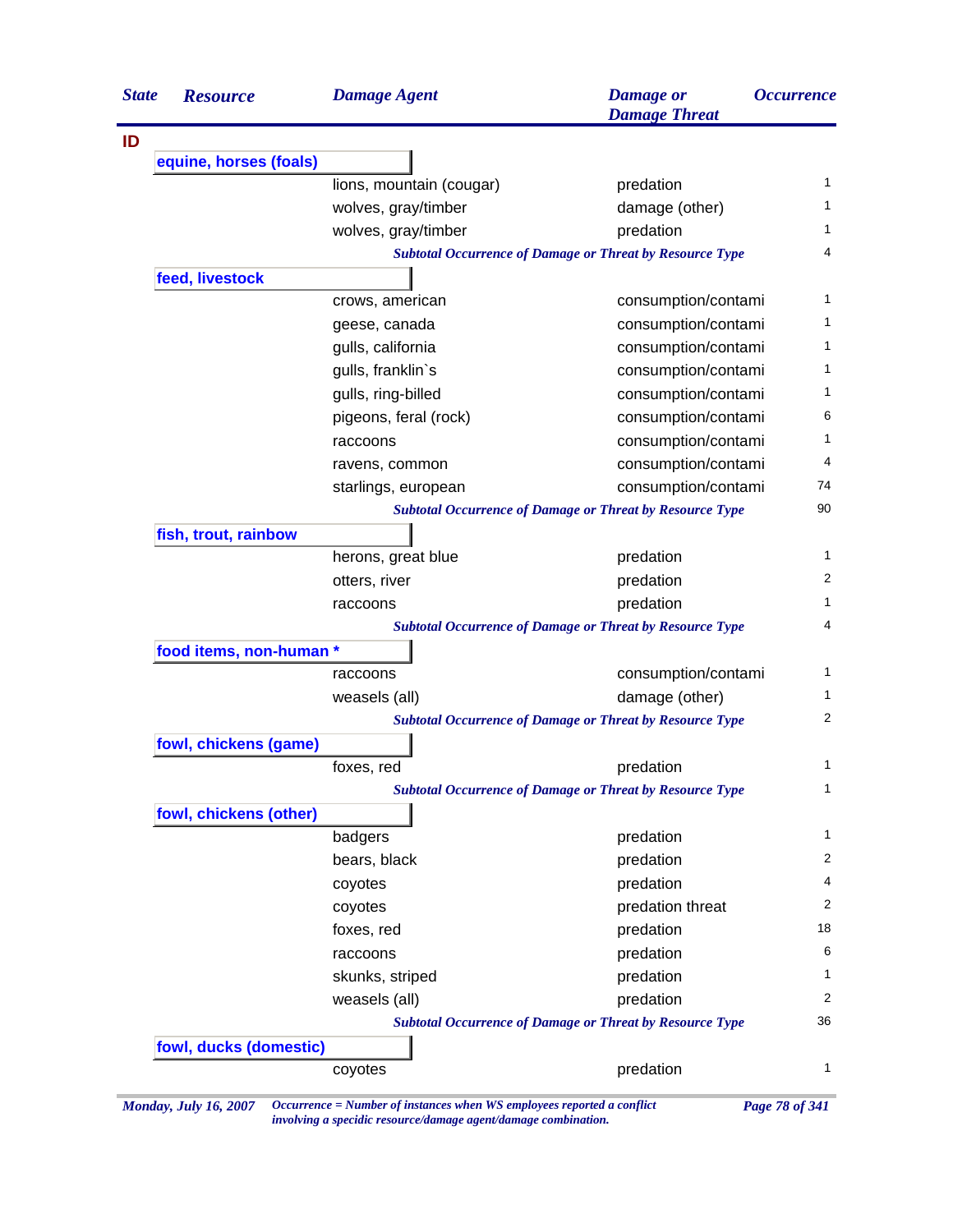| <b>State</b> | <b>Resource</b>           | <b>Damage Agent</b>                                                           | <b>Damage</b> or<br><b>Damage Threat</b> | <i><b>Occurrence</b></i> |
|--------------|---------------------------|-------------------------------------------------------------------------------|------------------------------------------|--------------------------|
|              |                           |                                                                               |                                          |                          |
|              | fowl, ducks (domestic)    |                                                                               |                                          |                          |
|              |                           | foxes, red                                                                    | predation                                | 1                        |
|              |                           | owls, common barn                                                             | predation                                | 1                        |
|              |                           | <b>Subtotal Occurrence of Damage or Threat by Resource Type</b>               |                                          | 3                        |
|              | fowl, turkeys (domestic)  |                                                                               |                                          |                          |
|              |                           | bobcats                                                                       | predation                                | 1                        |
|              |                           | coyotes                                                                       | predation                                | 2                        |
|              |                           | <b>Subtotal Occurrence of Damage or Threat by Resource Type</b>               |                                          | 3                        |
|              | fruit, apples             |                                                                               |                                          |                          |
|              |                           | squirrels, fox                                                                | consumption/contami                      | 1                        |
|              |                           | <b>Subtotal Occurrence of Damage or Threat by Resource Type</b>               |                                          | 1                        |
|              | fruit, peaches            |                                                                               |                                          |                          |
|              |                           | rabbits, cottontail                                                           | consumption/contami                      | 1                        |
|              |                           | <b>Subtotal Occurrence of Damage or Threat by Resource Type</b>               |                                          | 1                        |
|              | gardens, veg./fruits/nuts |                                                                               |                                          |                          |
|              |                           | blackbirds, z-(mixed species)                                                 | consumption/contami                      | 1                        |
|              |                           | gophers, pocket (all)                                                         | burrowing/digging                        | 1                        |
|              |                           | rabbits, cottontail                                                           | consumption/contami                      | 1                        |
|              |                           | raccoons                                                                      | consumption/contami                      | 1                        |
|              |                           | skunks, striped                                                               | consumption/contami                      | 1                        |
|              |                           | <b>Subtotal Occurrence of Damage or Threat by Resource Type</b>               |                                          | 5                        |
|              | goats, mohair (adult)     |                                                                               |                                          |                          |
|              |                           | coyotes                                                                       | predation                                | 2                        |
|              |                           | dogs, feral, free-ranging and hybrids                                         | predation                                | 1                        |
|              |                           | <b>Subtotal Occurrence of Damage or Threat by Resource Type</b>               |                                          | 3                        |
|              | goats, z-(other adults)   |                                                                               |                                          |                          |
|              |                           | bears, black                                                                  | predation                                | 1                        |
|              |                           | coyotes                                                                       | predation                                | 1                        |
|              |                           | lions, mountain (cougar)                                                      | predation                                | 1                        |
|              |                           | <b>Subtotal Occurrence of Damage or Threat by Resource Type</b>               |                                          | 3                        |
|              | goats, z-(other kids)     |                                                                               |                                          |                          |
|              |                           | bears, black                                                                  | predation                                | 1                        |
|              |                           |                                                                               | predation                                | 2                        |
|              |                           | coyotes                                                                       |                                          | $\overline{2}$           |
|              |                           | foxes, red<br><b>Subtotal Occurrence of Damage or Threat by Resource Type</b> | predation                                | 5                        |
|              |                           |                                                                               |                                          |                          |
|              | golf courses              |                                                                               |                                          | 1                        |
|              |                           | geese, canada                                                                 | browsing/grazing                         | 1                        |
|              |                           | <b>Subtotal Occurrence of Damage or Threat by Resource Type</b>               |                                          |                          |
|              | grains, barley            |                                                                               |                                          |                          |
|              |                           | cranes, sandhill                                                              | consumption/contami                      | $\mathbf{1}$             |

*Monday, July 16, 2007 Occurrence = Number of instances when WS employees reported a conflict Page 79 of 341 involving a specidic resource/damage agent/damage combination.*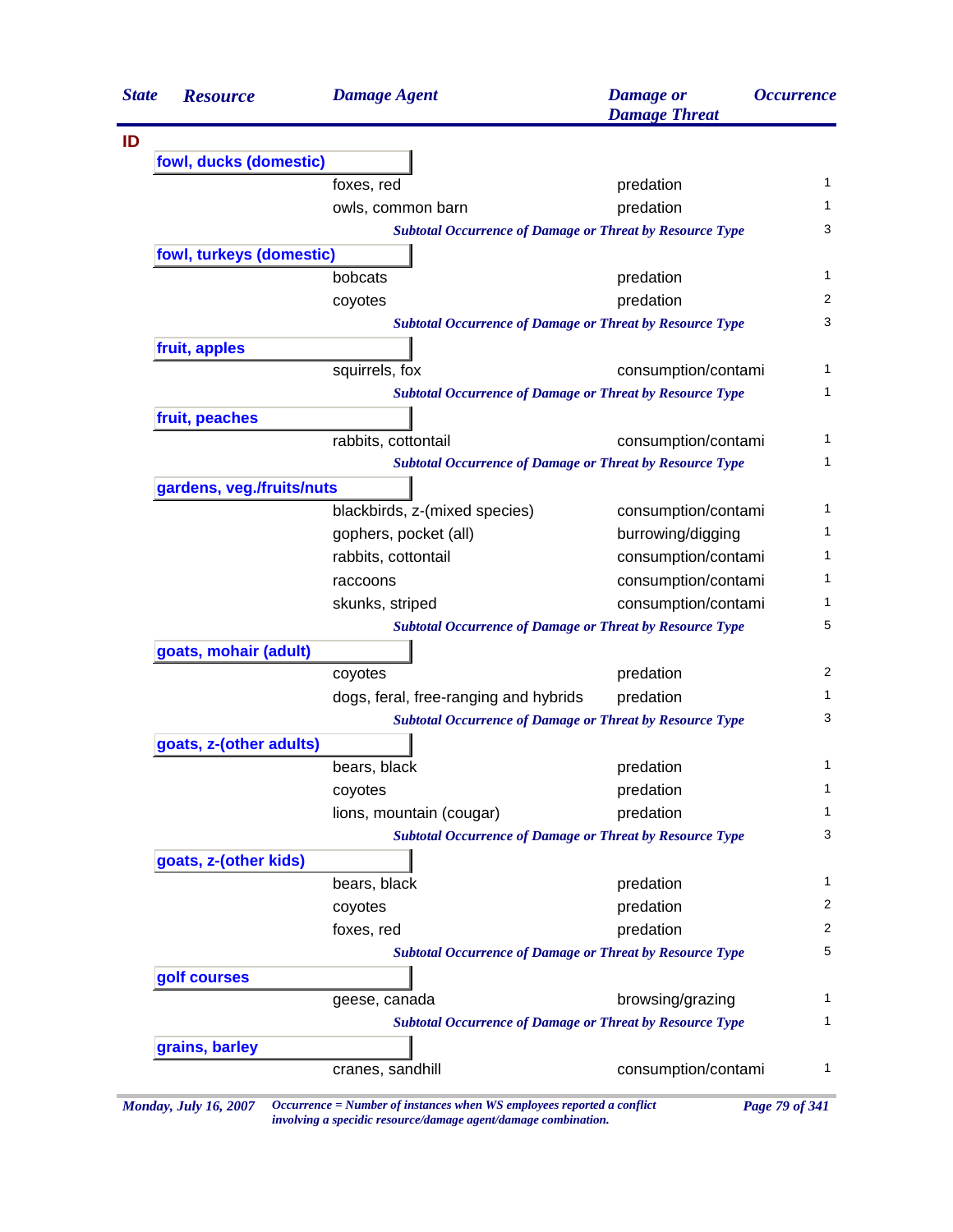| <b>State</b> | <b>Resource</b>                  | <b>Damage Agent</b>           | <b>Damage</b> or<br><b>Damage Threat</b>                        | <i><b>Occurrence</b></i> |
|--------------|----------------------------------|-------------------------------|-----------------------------------------------------------------|--------------------------|
|              |                                  |                               |                                                                 |                          |
|              | grains, barley                   |                               |                                                                 |                          |
|              |                                  | geese, canada                 | consumption/contami                                             | 3                        |
|              |                                  |                               | <b>Subtotal Occurrence of Damage or Threat by Resource Type</b> | 4                        |
|              | grains, corn (sweet)             |                               |                                                                 |                          |
|              |                                  | blackbirds, z-(mixed species) | consumption/contami                                             | 3                        |
|              |                                  | starlings, european           | consumption/contami                                             | 1                        |
|              |                                  |                               | <b>Subtotal Occurrence of Damage or Threat by Resource Type</b> | 4                        |
|              | grains, wheat                    |                               |                                                                 |                          |
|              |                                  | geese, canada                 | consumption/contami                                             | 3                        |
|              |                                  |                               | <b>Subtotal Occurrence of Damage or Threat by Resource Type</b> | 3                        |
|              | grains, z-(other)                |                               |                                                                 |                          |
|              |                                  | beavers                       | damage (other)                                                  | 1                        |
|              |                                  | geese, canada                 | consumption/contami                                             | 1                        |
|              |                                  |                               | <b>Subtotal Occurrence of Damage or Threat by Resource Type</b> | 2                        |
|              | guard animals (all)              |                               |                                                                 |                          |
|              |                                  | wolves, gray/timber           | predation                                                       | 2                        |
|              |                                  |                               | <b>Subtotal Occurrence of Damage or Threat by Resource Type</b> | 2                        |
|              | hayfields, alfalfa               |                               |                                                                 |                          |
|              |                                  | badgers                       | burrowing/digging                                               | 1                        |
|              |                                  | gophers, pocket (all)         | burrowing/digging                                               | 1                        |
|              |                                  | marmots/woodchucks (all)      | consumption/contami                                             | 4                        |
|              |                                  | voles (all)                   | burrowing/digging                                               | 2                        |
|              |                                  |                               | <b>Subtotal Occurrence of Damage or Threat by Resource Type</b> | 8                        |
|              | hith/sfty, human (aviation)      |                               |                                                                 |                          |
|              |                                  | hawks, z-(other)              | threat (other)                                                  | 1                        |
|              |                                  |                               | <b>Subtotal Occurrence of Damage or Threat by Resource Type</b> | 1                        |
|              | hith/sfty, human z-(general)     |                               |                                                                 |                          |
|              |                                  | crows, american               | threat (other)                                                  | 1                        |
|              |                                  | geese, canada                 | disease threat                                                  | 1                        |
|              |                                  | gulls, ring-billed            | disease threat                                                  | 1                        |
|              |                                  | hawks, swainson's             | threat (other)                                                  | 1                        |
|              |                                  | marmots/woodchucks (all)      | droppings                                                       | 1                        |
|              |                                  | pigeons, feral (rock)         | disease threat                                                  | 1                        |
|              |                                  |                               | <b>Subtotal Occurrence of Damage or Threat by Resource Type</b> | 6                        |
|              | irrigation ditch/drainage system |                               |                                                                 |                          |
|              |                                  | badgers                       | burrowing/digging                                               | 1                        |
|              |                                  | beavers                       | damage (other)                                                  | 1                        |
|              |                                  | beavers                       | damage threat                                                   | 1                        |
|              |                                  | beavers                       | flooding                                                        | 3                        |
|              |                                  |                               | <b>Subtotal Occurrence of Damage or Threat by Resource Type</b> | 6                        |
|              |                                  |                               |                                                                 |                          |

*Monday, July 16, 2007 Occurrence = Number of instances when WS employees reported a conflict Page 80 of 341 involving a specidic resource/damage agent/damage combination.*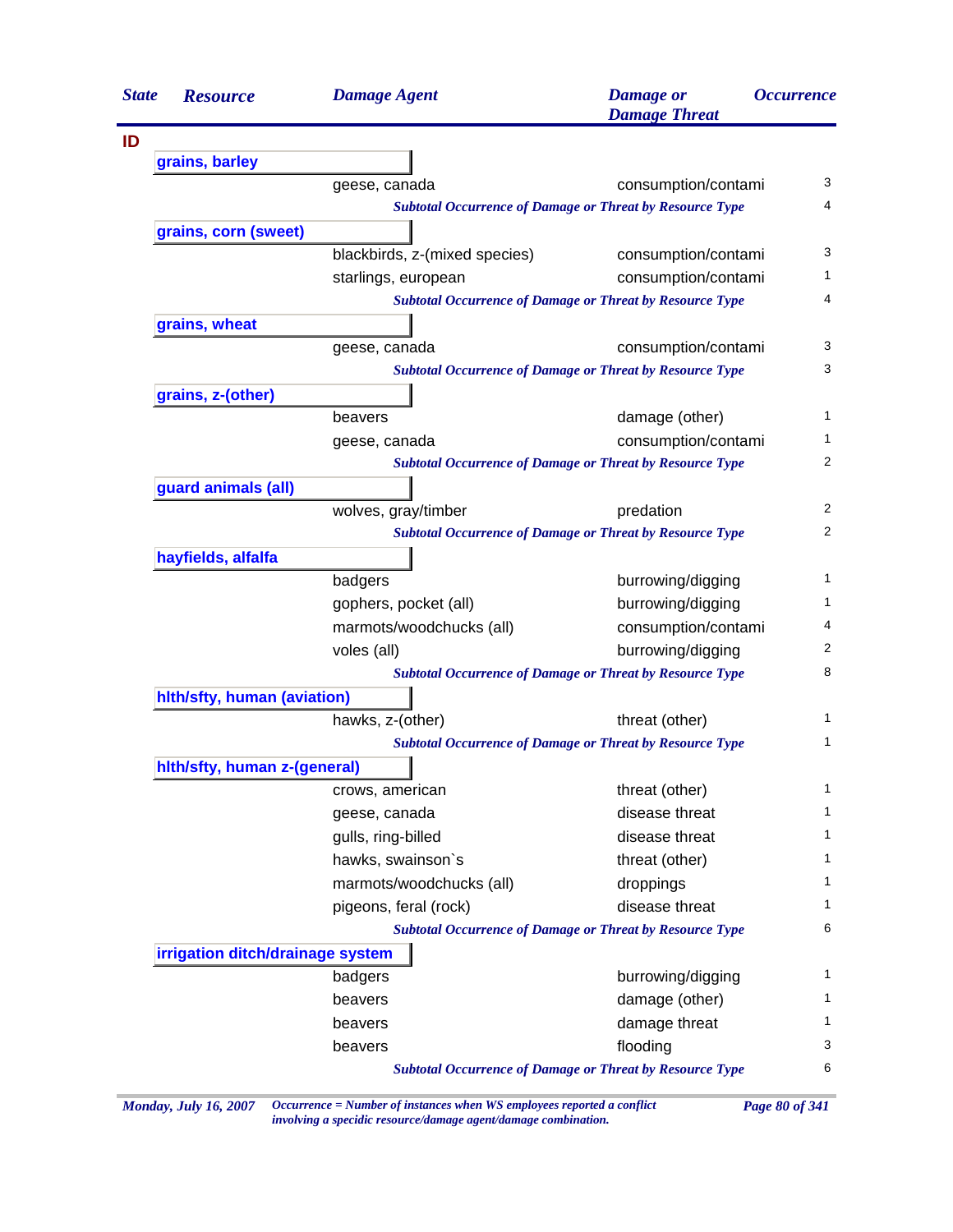| <b>State</b> | <b>Resource</b>                | <b>Damage Agent</b>      | <b>Damage</b> or<br><b>Damage Threat</b>                        | <i><b>Occurrence</b></i> |
|--------------|--------------------------------|--------------------------|-----------------------------------------------------------------|--------------------------|
| ID           |                                |                          |                                                                 |                          |
|              | irrigation pipe system         |                          |                                                                 |                          |
|              |                                | foxes, red               | girdling/gnawing/strip                                          | $\mathbf{1}$             |
|              |                                |                          | <b>Subtotal Occurrence of Damage or Threat by Resource Type</b> | 1                        |
|              | mammals, z-exotic game (other) |                          |                                                                 |                          |
|              |                                | lions, mountain (cougar) | predation                                                       | 1                        |
|              |                                |                          | <b>Subtotal Occurrence of Damage or Threat by Resource Type</b> | 1                        |
|              | pasture                        |                          |                                                                 |                          |
|              |                                | marmots/woodchucks (all) | burrowing/digging                                               | 1                        |
|              |                                | marmots/woodchucks (all) | consumption/contami                                             | 3                        |
|              |                                |                          | <b>Subtotal Occurrence of Damage or Threat by Resource Type</b> | 4                        |
|              | pets (companion/hobby animals) |                          |                                                                 |                          |
|              |                                | coyotes                  | damage threat                                                   | 1                        |
|              |                                | coyotes                  | predation                                                       | 1                        |
|              |                                | coyotes                  | predation threat                                                | 1                        |
|              |                                | foxes, red               | predation                                                       | 2                        |
|              |                                | lions, mountain (cougar) | injury                                                          | 1                        |
|              |                                | lions, mountain (cougar) | predation                                                       | 1                        |
|              |                                | raccoons                 | predation                                                       | 1                        |
|              |                                | wolves, gray/timber      | injury                                                          | 1                        |
|              |                                | wolves, gray/timber      | predation                                                       | 1                        |
|              |                                |                          | <b>Subtotal Occurrence of Damage or Threat by Resource Type</b> | 10                       |
|              | property (general)             |                          |                                                                 |                          |
|              |                                | crows, american          | damage (other)                                                  | 1                        |
|              |                                | crows, american          | droppings                                                       | 2                        |
|              |                                | magpies, black-billed    | damage threat                                                   | 1                        |
|              |                                | marmots/woodchucks (all) | burrowing/digging                                               | 2                        |
|              |                                | skunks, striped          | nuisance (other)                                                | 1                        |
|              |                                | skunks, striped          | nuisance, odor                                                  | 1                        |
|              |                                | voles (all)              | burrowing/digging                                               | 2                        |
|              |                                |                          | <b>Subtotal Occurrence of Damage or Threat by Resource Type</b> | 10                       |
|              | recreational areas (other) **  |                          |                                                                 |                          |
|              |                                | squirrels, ground, other | burrowing/digging                                               | 1                        |
|              |                                |                          | <b>Subtotal Occurrence of Damage or Threat by Resource Type</b> | 1                        |
|              | sheep (adult)                  |                          |                                                                 |                          |
|              |                                | bears, black             | injury                                                          | 1                        |
|              |                                | bears, black             | predation                                                       | 17                       |
|              |                                | bears, grizzly           | predation threat                                                | 1                        |
|              |                                | coyotes                  | injury                                                          | 2                        |
|              |                                | coyotes                  | predation                                                       | 56                       |
|              |                                | coyotes                  | predation threat                                                | 2                        |

*Monday, July 16, 2007 Occurrence = Number of instances when WS employees reported a conflict Page 81 of 341 involving a specidic resource/damage agent/damage combination.*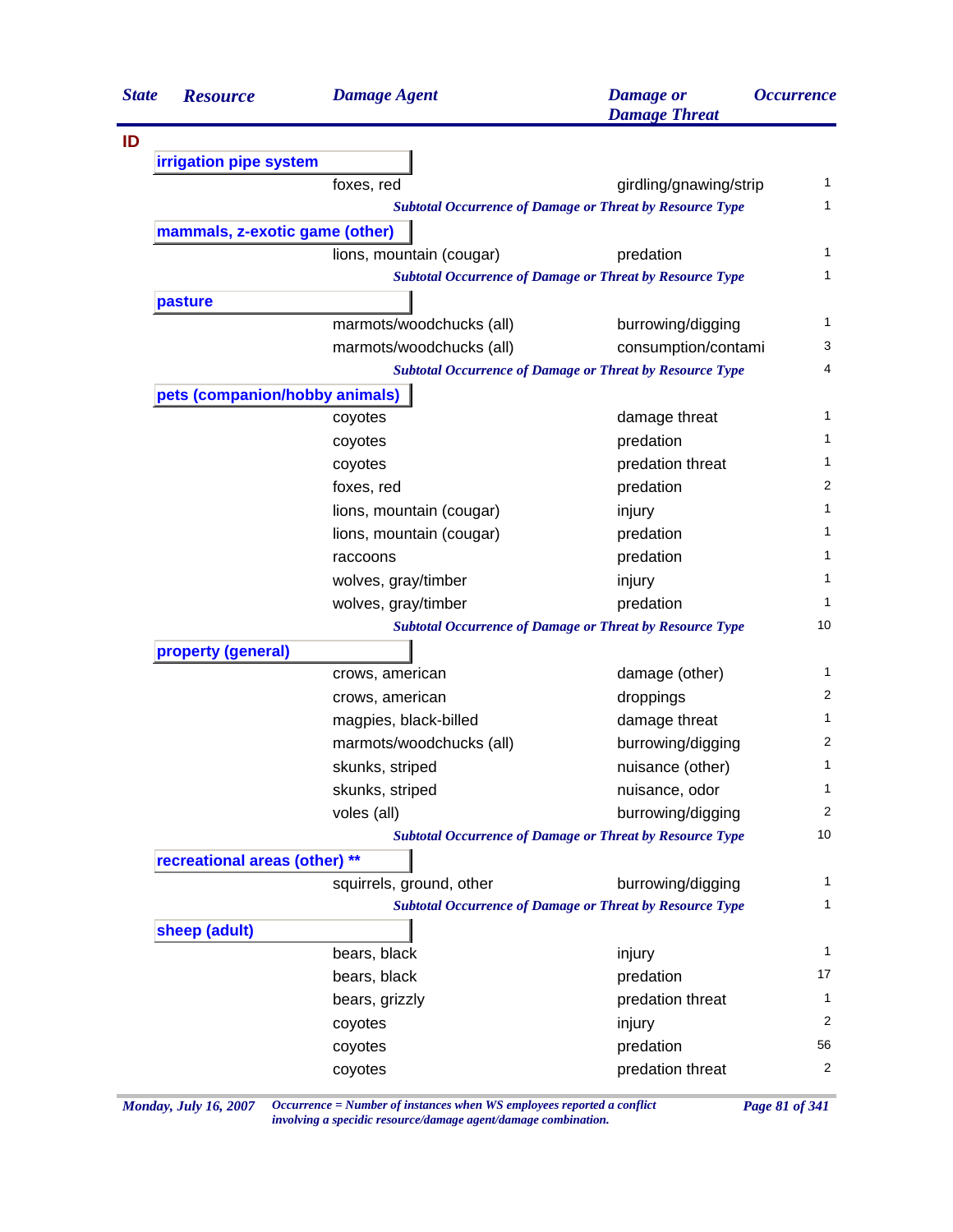| <b>State</b> | <b>Resource</b>         | <b>Damage Agent</b>                                                            | <b>Damage</b> or<br><b>Damage Threat</b> | <i><b>Occurrence</b></i> |
|--------------|-------------------------|--------------------------------------------------------------------------------|------------------------------------------|--------------------------|
|              |                         |                                                                                |                                          |                          |
|              | sheep (adult)           |                                                                                |                                          |                          |
|              |                         | dogs, feral, free-ranging and hybrids                                          | harassment                               | 3                        |
|              |                         | dogs, feral, free-ranging and hybrids                                          | injury                                   | 1                        |
|              |                         | dogs, feral, free-ranging and hybrids                                          | predation                                | 5                        |
|              |                         | foxes, red                                                                     | predation                                | 1                        |
|              |                         | lions, mountain (cougar)                                                       | predation                                | 8                        |
|              |                         | wolves, gray/timber                                                            | injury                                   | 2                        |
|              |                         | wolves, gray/timber                                                            | predation                                | 25                       |
|              |                         | wolves, gray/timber                                                            | predation threat                         | 1                        |
|              |                         | <b>Subtotal Occurrence of Damage or Threat by Resource Type</b>                |                                          | 125                      |
|              | sheep (lambs)           |                                                                                |                                          |                          |
|              |                         | bears, black                                                                   | injury                                   | 1                        |
|              |                         | bears, black                                                                   | predation                                | 25                       |
|              |                         | bobcats                                                                        | predation                                | 3                        |
|              |                         | coyotes                                                                        | injury                                   | 4                        |
|              |                         | coyotes                                                                        | predation                                | 235                      |
|              |                         | coyotes                                                                        | predation threat                         | 6                        |
|              |                         | dogs, feral, free-ranging and hybrids                                          | predation                                | 1                        |
|              |                         | dogs, feral, free-ranging and hybrids                                          | predation threat                         | 1                        |
|              |                         | foxes, red                                                                     | predation                                | 3                        |
|              |                         | lions, mountain (cougar)                                                       | predation                                | 17                       |
|              |                         | ravens, common                                                                 | harassment                               | 1                        |
|              |                         | ravens, common                                                                 | injury                                   | 1                        |
|              |                         | ravens, common                                                                 | predation                                | $\overline{2}$           |
|              |                         | ravens, common                                                                 | predation threat                         | 1                        |
|              |                         | wolves, gray/timber                                                            | injury                                   | 1                        |
|              |                         | wolves, gray/timber                                                            | predation                                | 24                       |
|              |                         | <b>Subtotal Occurrence of Damage or Threat by Resource Type</b>                |                                          | 326                      |
|              | swine (adult)           |                                                                                |                                          |                          |
|              |                         | bears, black                                                                   | predation                                | 1                        |
|              |                         | <b>Subtotal Occurrence of Damage or Threat by Resource Type</b>                |                                          | 1                        |
|              | trees, seedlings ag     |                                                                                |                                          |                          |
|              |                         | beavers                                                                        | girdling/gnawing/strip                   | 1                        |
|              |                         | voles (all)                                                                    | girdling/gnawing/strip                   | 1                        |
|              |                         | <b>Subtotal Occurrence of Damage or Threat by Resource Type</b>                |                                          | 2                        |
|              |                         |                                                                                |                                          |                          |
|              | trees, standing (mixed) |                                                                                |                                          | 1                        |
|              |                         | beavers                                                                        | girdling/gnawing/strip                   | 1                        |
|              |                         | magpies, black-billed                                                          | damage (other)                           | 1                        |
|              |                         | voles (all)<br><b>Subtotal Occurrence of Damage or Threat by Resource Type</b> | burrowing/digging                        | 3                        |

*Monday, July 16, 2007 Occurrence = Number of instances when WS employees reported a conflict Page 82 of 341 involving a specidic resource/damage agent/damage combination.*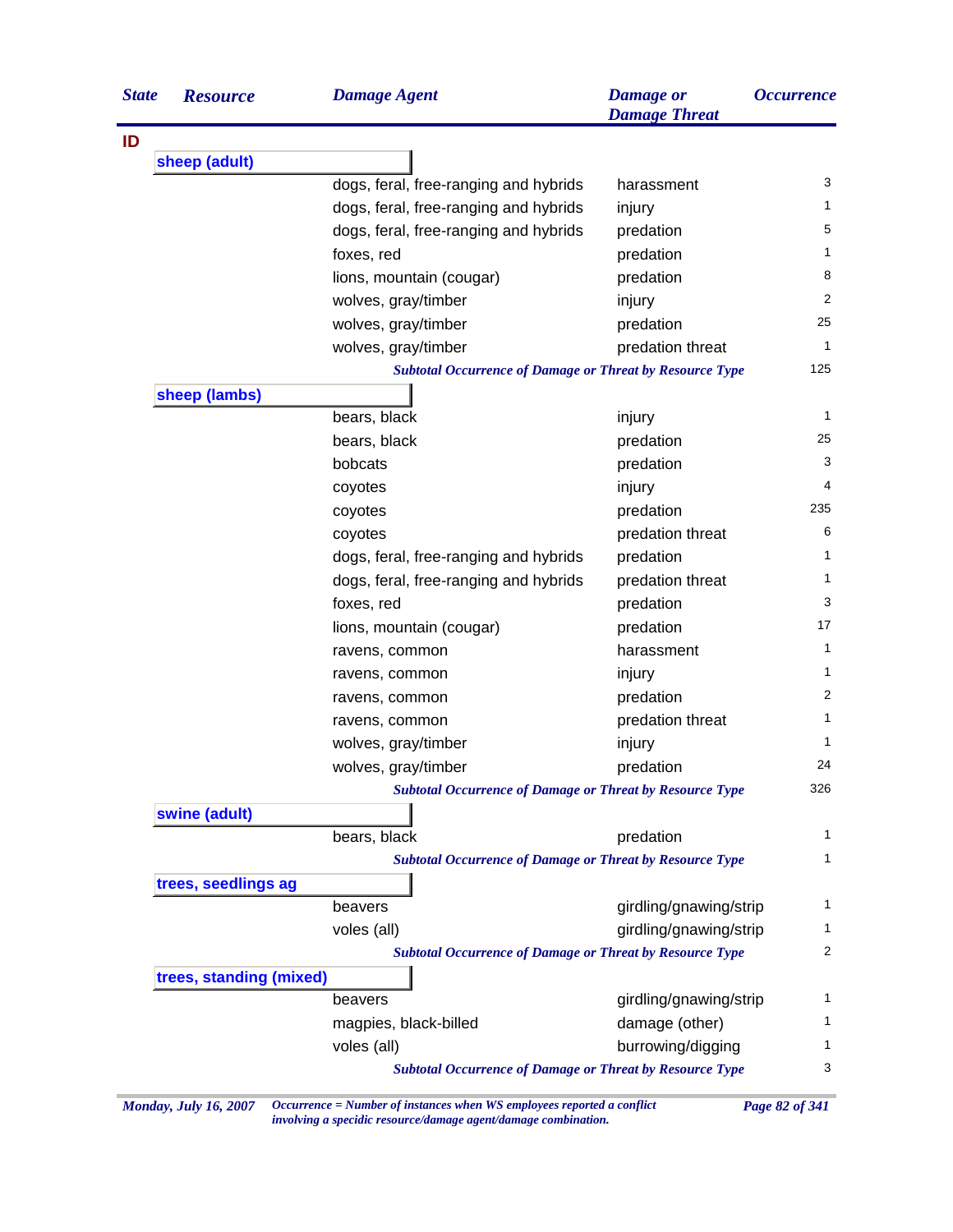| <b>State</b> | <b>Resource</b>          | <b>Damage Agent</b>                                             | <b>Damage</b> or<br><b>Damage Threat</b> | <i><b>Occurrence</b></i> |
|--------------|--------------------------|-----------------------------------------------------------------|------------------------------------------|--------------------------|
| ID           |                          |                                                                 |                                          |                          |
|              | trees, standing hardwood |                                                                 |                                          |                          |
|              |                          | rabbits, cottontail                                             | consumption/contami                      | 1                        |
|              |                          | <b>Subtotal Occurrence of Damage or Threat by Resource Type</b> |                                          | 1                        |
|              | trees, standing softwood |                                                                 |                                          |                          |
|              |                          | beavers                                                         | girdling/gnawing/strip                   | 2                        |
|              |                          | <b>Subtotal Occurrence of Damage or Threat by Resource Type</b> |                                          | 2                        |
|              | trees, standing/shrubs   |                                                                 |                                          |                          |
|              |                          | beavers                                                         | damage (other)                           | 1                        |
|              |                          | <b>Subtotal Occurrence of Damage or Threat by Resource Type</b> |                                          | 1                        |
|              | turf and/or flowers      |                                                                 |                                          |                          |
|              |                          | squirrels, ground, other                                        | burrowing/digging                        | 1                        |
|              |                          | voles (all)                                                     | burrowing/digging                        | 4                        |
|              |                          | <b>Subtotal Occurrence of Damage or Threat by Resource Type</b> |                                          | 5                        |
|              | vehicles, land           |                                                                 |                                          |                          |
|              |                          | rabbits, cottontail                                             | girdling/gnawing/strip                   | 1                        |
|              |                          | <b>Subtotal Occurrence of Damage or Threat by Resource Type</b> |                                          | 1                        |
|              | z-landscaping (other)    |                                                                 |                                          |                          |
|              |                          | voles (all)                                                     | burrowing/digging                        | 1                        |
|              |                          | <b>Subtotal Occurrence of Damage or Threat by Resource Type</b> |                                          | 1                        |

**IL**

| aircraft                   |                      |                                                                 |  |
|----------------------------|----------------------|-----------------------------------------------------------------|--|
|                            | bird, unidentifiable | wildlife strike(aircraft)                                       |  |
|                            | coyotes              | wildlife strike(aircraft)                                       |  |
|                            | ducks, mallards      | wildlife strike(aircraft)                                       |  |
|                            | ducks, scaup, lesser | wildlife strike(aircraft)                                       |  |
|                            | geese, canada        | wildlife strike(aircraft)                                       |  |
|                            | hawks, red-tailed    | wildlife strike(aircraft)                                       |  |
|                            | herons, great blue   | wildlife strike(aircraft)                                       |  |
|                            | killdeers            | wildlife strike(aircraft)                                       |  |
|                            | owls, snowy          | wildlife strike(aircraft)                                       |  |
|                            | owls, z-(other)      | wildlife strike(aircraft)                                       |  |
|                            | starlings, european  | wildlife strike(aircraft)                                       |  |
|                            |                      | <b>Subtotal Occurrence of Damage or Threat by Resource Type</b> |  |
| boat docks/marinas         |                      |                                                                 |  |
|                            | gulls, herring       | droppings                                                       |  |
|                            | gulls, ring-billed   | droppings                                                       |  |
|                            |                      | <b>Subtotal Occurrence of Damage or Threat by Resource Type</b> |  |
| buildings, non-residential |                      |                                                                 |  |
|                            | rats, norway         | damage (other)                                                  |  |

*involving a specidic resource/damage agent/damage combination.*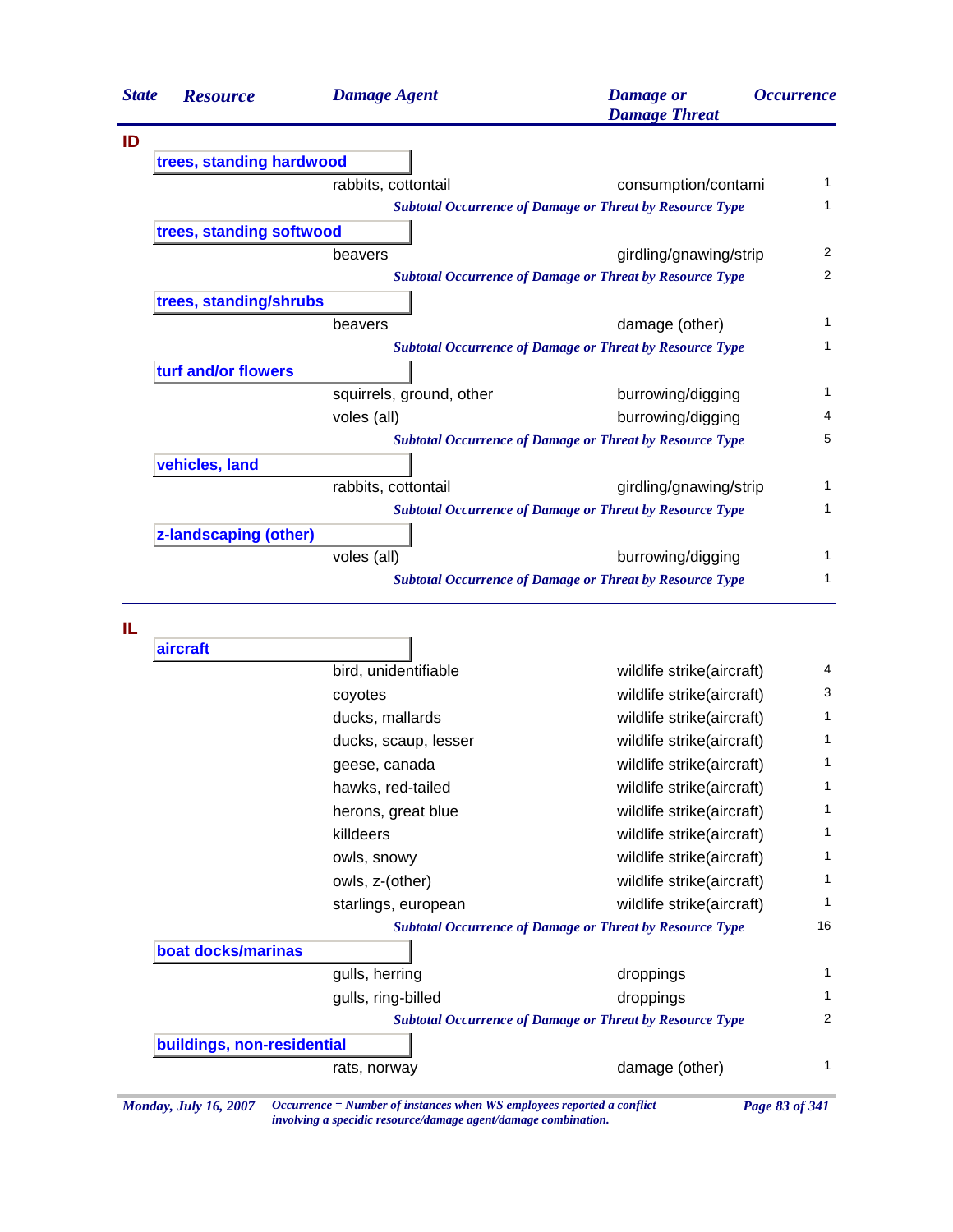| <b>State</b> | <b>Resource</b>             | <b>Damage Agent</b>                                             | <b>Damage</b> or<br><b>Damage Threat</b> | <i><b>Occurrence</b></i> |
|--------------|-----------------------------|-----------------------------------------------------------------|------------------------------------------|--------------------------|
| IL           |                             |                                                                 |                                          |                          |
|              | buildings, non-residential  |                                                                 |                                          |                          |
|              |                             | vultures, turkey                                                | droppings                                | $\mathbf{1}$             |
|              |                             | <b>Subtotal Occurrence of Damage or Threat by Resource Type</b> |                                          | $\overline{2}$           |
|              | buildings, residential      |                                                                 |                                          |                          |
|              |                             | pigeons, feral (rock)                                           | droppings                                | 1                        |
|              |                             | squirrels, fox                                                  | damage (other)                           | $\mathbf{1}$             |
|              |                             | woodpeckers, downy                                              | damage (other)                           | 5                        |
|              |                             | woodpeckers, hairy                                              | damage (other)                           | 5                        |
|              |                             | <b>Subtotal Occurrence of Damage or Threat by Resource Type</b> |                                          | 12                       |
|              | dikes/dams/impoundments     |                                                                 |                                          |                          |
|              |                             | marmots/woodchucks (all)                                        | burrowing/digging                        | $\mathbf{1}$             |
|              |                             | <b>Subtotal Occurrence of Damage or Threat by Resource Type</b> |                                          | $\mathbf{1}$             |
|              | feed, livestock             |                                                                 |                                          |                          |
|              |                             | sparrows, house/english                                         | consumption/contami                      | $\mathbf{1}$             |
|              |                             | starlings, european                                             | consumption/contami                      | 2                        |
|              |                             | <b>Subtotal Occurrence of Damage or Threat by Resource Type</b> |                                          | 3                        |
|              | hith/sfty, human (aviation) |                                                                 |                                          |                          |
|              |                             | doves, mourning                                                 | wildlife strike(aircraft)                | 1                        |
|              |                             | ducks, mallards                                                 | wildlife strike(aircraft)                | 3                        |
|              |                             | falcons, american kestrels                                      | wildlife strike(aircraft)                | 2                        |
|              |                             | geese, canada                                                   | wildlife strike(aircraft)                | 4                        |
|              |                             | gulls, herring                                                  | wildlife strike(aircraft)                | 3                        |
|              |                             | gulls, ring-billed                                              | wildlife strike(aircraft)                | 5                        |
|              |                             | hawks, red-tailed                                               | wildlife strike(aircraft)                | 2                        |
|              |                             | starlings, european                                             | wildlife strike(aircraft)                | 1                        |
|              |                             | <b>Subtotal Occurrence of Damage or Threat by Resource Type</b> |                                          | 21                       |
|              | property (general)          |                                                                 |                                          |                          |
|              |                             | gulls, herring                                                  | droppings                                | $\mathbf{1}$             |
|              |                             | gulls, ring-billed                                              | droppings                                | $\mathbf{1}$             |
|              |                             | robins, american                                                | droppings                                | $\mathbf{1}$             |
|              |                             | starlings, european                                             | droppings                                | 1                        |
|              |                             | vultures, turkey                                                | droppings                                | 1                        |
|              |                             | <b>Subtotal Occurrence of Damage or Threat by Resource Type</b> |                                          | 5                        |
|              | swimming pools              |                                                                 |                                          |                          |
|              |                             | blackbirds, z-(mixed species)                                   | droppings                                | 1                        |
|              |                             | ducks, mallards                                                 | droppings                                | 1                        |
|              |                             | geese, canada                                                   | droppings                                | 1                        |
|              |                             | <b>Subtotal Occurrence of Damage or Threat by Resource Type</b> |                                          | 3                        |
|              | turf and/or flowers         |                                                                 |                                          |                          |
|              |                             | geese, canada                                                   | browsing/grazing                         | 3                        |
|              |                             |                                                                 |                                          |                          |

*Monday, July 16, 2007 Occurrence = Number of instances when WS employees reported a conflict Page 84 of 341 involving a specidic resource/damage agent/damage combination.*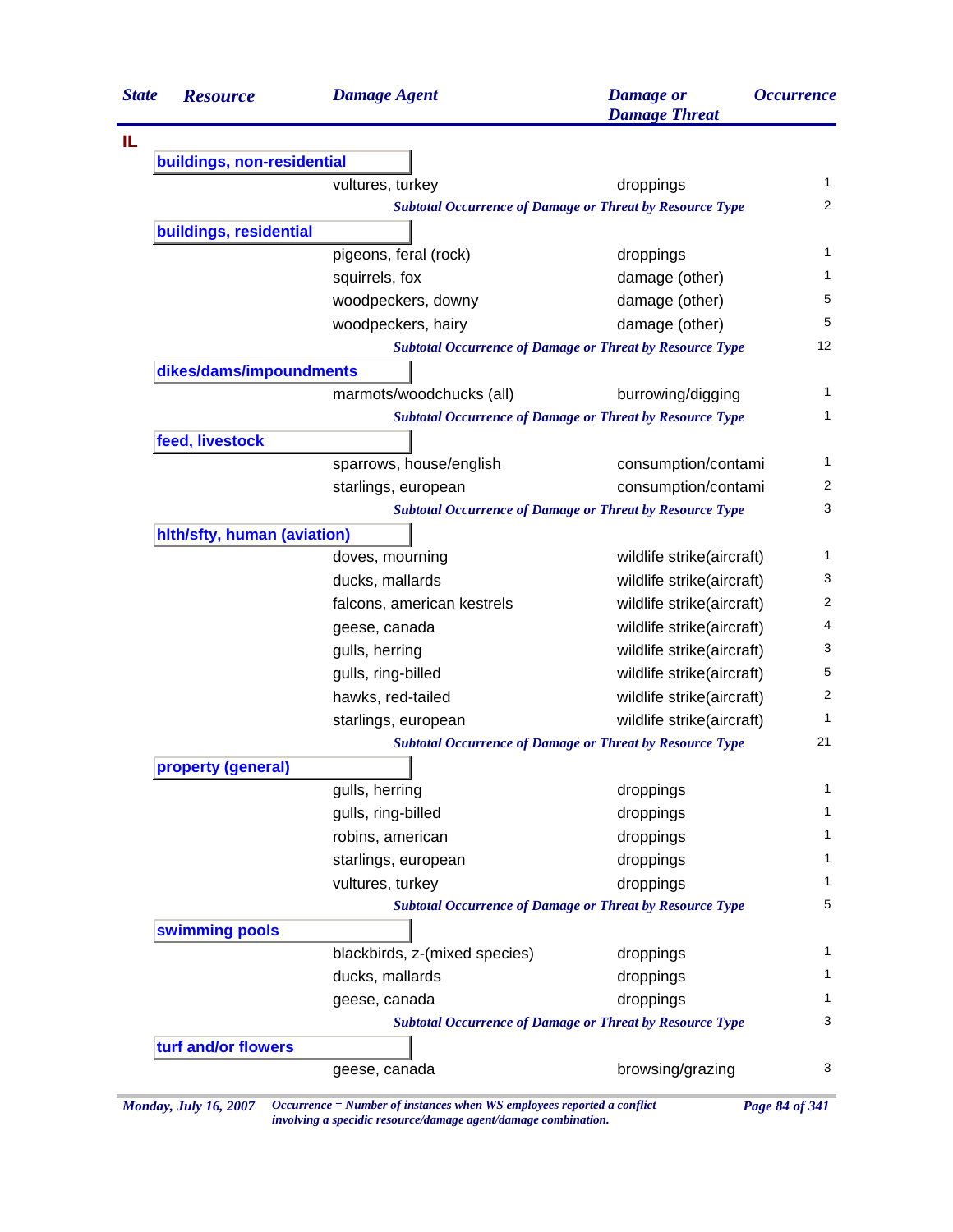| <b>State</b> | <b>Resource</b>            | <b>Damage Agent</b>       | <b>Damage</b> or<br><b>Damage Threat</b>                        | <i><b>Occurrence</b></i> |
|--------------|----------------------------|---------------------------|-----------------------------------------------------------------|--------------------------|
| IL           |                            |                           |                                                                 |                          |
|              | turf and/or flowers        |                           |                                                                 |                          |
|              |                            | geese, canada             | droppings                                                       | 4                        |
|              |                            |                           | <b>Subtotal Occurrence of Damage or Threat by Resource Type</b> | 7                        |
|              | vehicles, land             |                           |                                                                 |                          |
|              |                            | deer, white-tailed (wild) | damage (other)                                                  | 1                        |
|              |                            |                           | <b>Subtotal Occurrence of Damage or Threat by Resource Type</b> | 1                        |
|              | watercraft                 |                           |                                                                 |                          |
|              |                            | gulls, herring            | droppings                                                       | 1                        |
|              |                            | gulls, ring-billed        | droppings                                                       | 1                        |
|              |                            |                           | <b>Subtotal Occurrence of Damage or Threat by Resource Type</b> | 2                        |
|              | zoo/zoo animals            |                           |                                                                 |                          |
|              |                            | ducks, mallards           | damage (other)                                                  | 1                        |
|              |                            |                           | <b>Subtotal Occurrence of Damage or Threat by Resource Type</b> | 1                        |
| IN           |                            |                           |                                                                 |                          |
|              | aircraft                   |                           |                                                                 |                          |
|              |                            | doves, mourning           | wildlife strike(aircraft)                                       | 2                        |
|              |                            |                           | <b>Subtotal Occurrence of Damage or Threat by Resource Type</b> | 2                        |
|              | beaches                    |                           |                                                                 |                          |
|              |                            | geese, canada             | droppings                                                       | 2                        |
|              |                            |                           | <b>Subtotal Occurrence of Damage or Threat by Resource Type</b> | 2                        |
|              | beans, green               |                           |                                                                 | 1                        |
|              |                            | geese, canada             | feeding (other)                                                 | 1                        |
|              |                            |                           | <b>Subtotal Occurrence of Damage or Threat by Resource Type</b> |                          |
|              | beans, soybeans            |                           |                                                                 |                          |
|              |                            | deer, white-tailed (wild) | browsing/grazing                                                | 1<br>2                   |
|              |                            | deer, white-tailed (wild) | feeding (other)                                                 | 7                        |
|              |                            | geese, canada             | feeding (other)                                                 | 10                       |
|              |                            |                           | <b>Subtotal Occurrence of Damage or Threat by Resource Type</b> |                          |
|              | birds, ducks, wild (other) |                           |                                                                 |                          |
|              |                            | owls, great horned        | predation                                                       | 1<br>1                   |
|              |                            |                           | <b>Subtotal Occurrence of Damage or Threat by Resource Type</b> |                          |
|              | birds, pheasant (all) nr   |                           |                                                                 |                          |
|              |                            | weasels (all)             | predation                                                       | 1<br>1                   |
|              |                            |                           | <b>Subtotal Occurrence of Damage or Threat by Resource Type</b> |                          |
|              | boat docks/marinas         |                           |                                                                 |                          |
|              |                            | gulls, ring-billed        | droppings                                                       | 1                        |
|              |                            | raccoons                  | damage (other)                                                  | 1                        |
|              |                            |                           | <b>Subtotal Occurrence of Damage or Threat by Resource Type</b> | 2                        |
|              | buildings, non-residential |                           |                                                                 |                          |

*Monday, July 16, 2007 Occurrence = Number of instances when WS employees reported a conflict Page 85 of 341 involving a specidic resource/damage agent/damage combination.*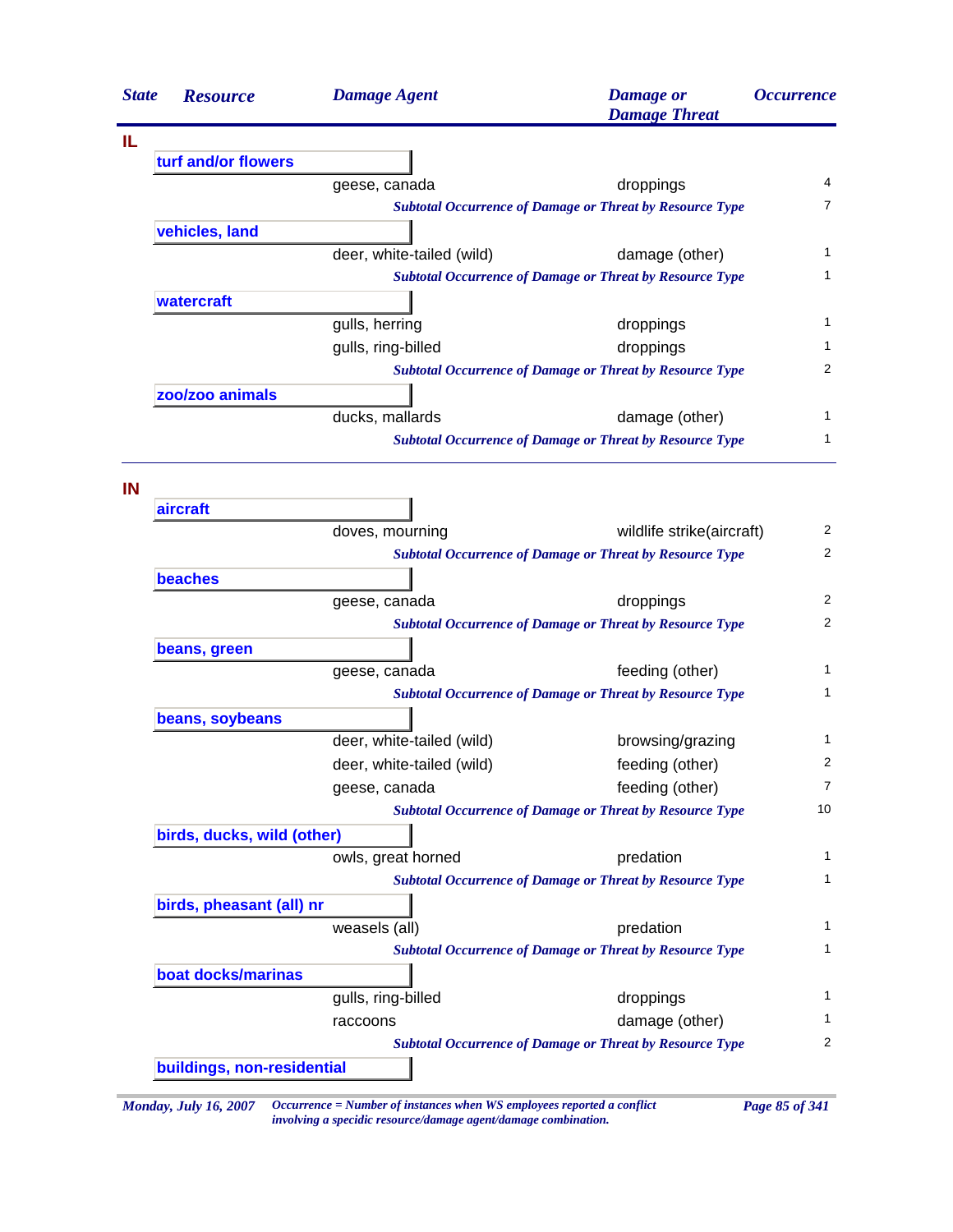| <b>State</b> | <b>Resource</b>            | <b>Damage Agent</b>                                             | <b>Damage</b> or<br><b>Damage Threat</b> | <i><b>Occurrence</b></i> |
|--------------|----------------------------|-----------------------------------------------------------------|------------------------------------------|--------------------------|
| IN           |                            |                                                                 |                                          |                          |
|              | buildings, non-residential |                                                                 |                                          |                          |
|              |                            | bats (all)                                                      | damage (other)                           | 8                        |
|              |                            | bats (all)                                                      | droppings                                | 2                        |
|              |                            | doves, mourning                                                 | droppings                                | $\overline{2}$           |
|              |                            | marmots/woodchucks (all)                                        | burrowing/digging                        | 4                        |
|              |                            | marmots/woodchucks (all)                                        | damage (other)                           | 4                        |
|              |                            | opossums, virginia                                              | damage (other)                           | 7                        |
|              |                            | opossums, virginia                                              | damage threat                            | 1                        |
|              |                            | opossums, virginia                                              | feeding (other)                          | 1                        |
|              |                            | pigeons, feral (rock)                                           | droppings                                | 4                        |
|              |                            | raccoons                                                        | burrowing/digging                        | 1                        |
|              |                            | raccoons                                                        | damage (other)                           | 43                       |
|              |                            | rats, norway                                                    | damage (other)                           | 1                        |
|              |                            | skunks, striped                                                 | burrowing/digging                        | 1                        |
|              |                            | skunks, striped                                                 | damage (other)                           | 9                        |
|              |                            | sparrows, house/english                                         | damage (other)                           | 2                        |
|              |                            | sparrows, house/english                                         | droppings                                | 2                        |
|              |                            | squirrels, fox                                                  | damage (other)                           | 2                        |
|              |                            | starlings, european                                             | droppings                                | $\overline{c}$           |
|              |                            | vultures, turkey                                                | droppings                                | 1                        |
|              |                            | <b>Subtotal Occurrence of Damage or Threat by Resource Type</b> |                                          | 97                       |
|              | buildings, residential     |                                                                 |                                          |                          |
|              |                            | bats (all)                                                      | damage (other)                           | 59                       |
|              |                            | bats (all)                                                      | damage threat                            | 3                        |
|              |                            | bats (all)                                                      | droppings                                | 17                       |
|              |                            | bats (all)                                                      | threat (other)                           | 1                        |
|              |                            | bird, unidentifiable                                            | damage (other)                           | 1                        |
|              |                            | blackbirds, z-(mixed species)                                   | droppings                                | 1                        |
|              |                            | cardinals, northern                                             | damage (other)                           | 1                        |
|              |                            | chipmunks (other)                                               | burrowing/digging                        | 1                        |
|              |                            | chipmunks (other)                                               | damage (other)                           | 15                       |
|              |                            | chipmunks (other)                                               | damage threat                            | 1                        |
|              |                            | chipmunks (other)                                               | droppings                                | 2                        |
|              |                            | cranes, sandhill                                                | damage (other)                           | 1                        |
|              |                            | dogs, feral, free-ranging and hybrids                           | damage (other)                           | 1                        |
|              |                            | foxes, red                                                      | burrowing/digging                        | 1                        |
|              |                            | geese, feral                                                    | droppings                                | 1                        |
|              |                            | mammal, unidentifiable                                          | damage (other)                           | 1                        |
|              |                            | marmots/woodchucks (all)                                        | burrowing/digging                        | $\overline{c}$           |
|              |                            | marmots/woodchucks (all)                                        | damage (other)                           | 10                       |

*Monday, July 16, 2007 Occurrence = Number of instances when WS employees reported a conflict Page 86 of 341 involving a specidic resource/damage agent/damage combination.*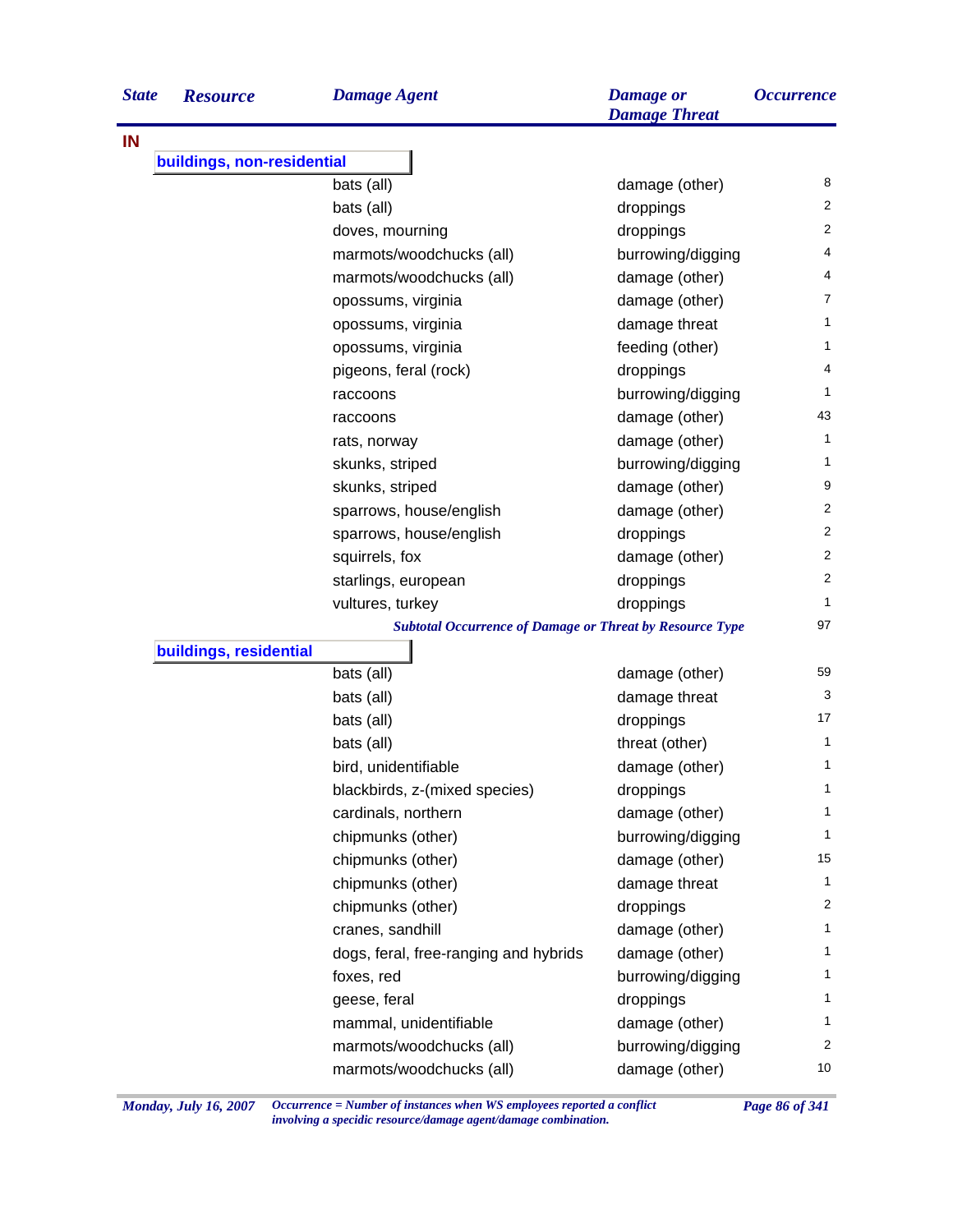| <b>State</b> | <b>Resource</b>        | <b>Damage Agent</b>      | <b>Damage</b> or<br><b>Damage Threat</b>                        | <i><b>Occurrence</b></i> |
|--------------|------------------------|--------------------------|-----------------------------------------------------------------|--------------------------|
| IN           |                        |                          |                                                                 |                          |
|              | buildings, residential |                          |                                                                 |                          |
|              |                        | mice, house              | damage (other)                                                  | 3                        |
|              |                        | mice, z-field (other)    | damage (other)                                                  | 1                        |
|              |                        | mice/rats (mixed)        | damage (other)                                                  | 1                        |
|              |                        | opossums, virginia       | damage (other)                                                  | 54                       |
|              |                        | opossums, virginia       | damage threat                                                   |                          |
|              |                        | pigeons, feral (rock)    | damage (other)                                                  |                          |
|              |                        | pigeons, feral (rock)    | droppings                                                       |                          |
|              |                        | raccoons                 | burrowing/digging                                               |                          |
|              |                        | raccoons                 | damage (other)                                                  | 360                      |
|              |                        | raccoons                 | damage threat                                                   |                          |
|              |                        | raccoons                 | droppings                                                       |                          |
|              |                        | rats, norway             | damage (other)                                                  |                          |
|              |                        | robins, american         | damage (other)                                                  |                          |
|              |                        | skunks, striped          | burrowing/digging                                               |                          |
|              |                        | skunks, striped          | damage (other)                                                  | 19                       |
|              |                        | skunks, striped          | damage threat                                                   |                          |
|              |                        | skunks, striped          | nuisance, odor                                                  |                          |
|              |                        | sparrows, house/english  | damage (other)                                                  |                          |
|              |                        | sparrows, house/english  | droppings                                                       |                          |
|              |                        | squirrels, flying (all)  | damage (other)                                                  |                          |
|              |                        | squirrels, fox           | damage (other)                                                  | 25                       |
|              |                        | squirrels, fox           | girdling/gnawing/strip                                          |                          |
|              |                        | squirrels, gray          | burrowing/digging                                               |                          |
|              |                        | squirrels, gray          | damage (other)                                                  | 20                       |
|              |                        | squirrels, gray          | girdling/gnawing/strip                                          |                          |
|              |                        | squirrels, ground, other | damage (other)                                                  |                          |
|              |                        | squirrels, red           | damage (other)                                                  | 15                       |
|              |                        | squirrels, red           | girdling/gnawing/strip                                          | 6                        |
|              |                        | starlings, european      | damage (other)                                                  |                          |
|              |                        | starlings, european      | damage threat                                                   |                          |
|              |                        | starlings, european      | droppings                                                       |                          |
|              |                        | turkey, wild (all)       | droppings                                                       |                          |
|              |                        | voles (all)              | damage (other)                                                  |                          |
|              |                        | woodpeckers, downy       | damage (other)                                                  | 15                       |
|              |                        | woodpeckers, hairy       | damage (other)                                                  | 9                        |
|              |                        | woodpeckers, pileated    | damage (other)                                                  |                          |
|              |                        | z-passerines (other)     | damage (other)                                                  |                          |
|              |                        |                          | <b>Subtotal Occurrence of Damage or Threat by Resource Type</b> | 719                      |

*Monday, July 16, 2007 Occurrence = Number of instances when WS employees reported a conflict Page 87 of 341 involving a specidic resource/damage agent/damage combination.*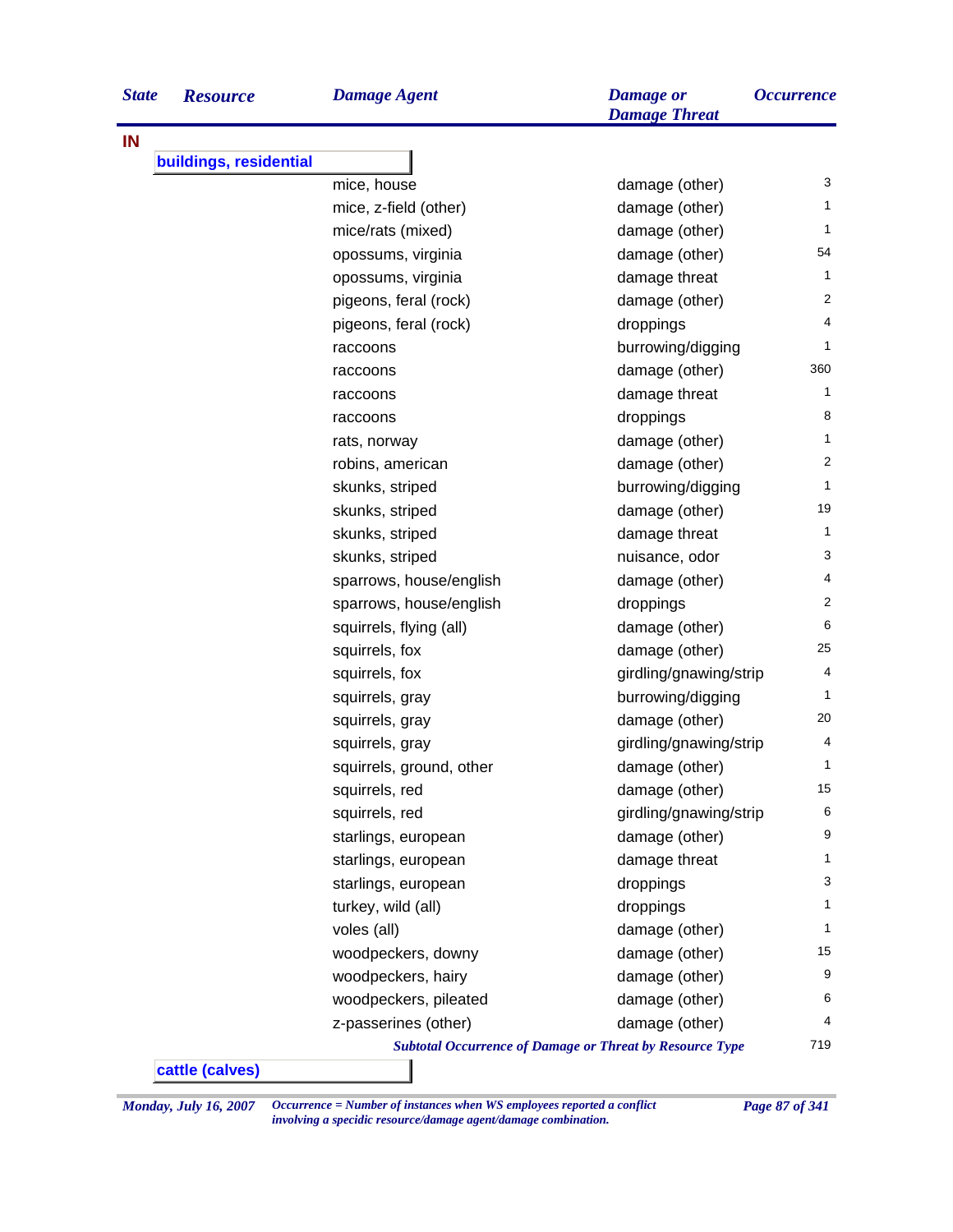|                                                                                                                                                                                                                                                                                                                                                                                                                                                                                                                                                                                                                                                                                                                                                                                                                                                                                                                                                                                                                                                                                                                                                                                                                                                                                                                                                                                     | <b>Resource</b>        | <b>Damage Agent</b>      | <b>Damage</b> or<br><b>Damage Threat</b> | <i><b>Occurrence</b></i> |  |  |  |
|-------------------------------------------------------------------------------------------------------------------------------------------------------------------------------------------------------------------------------------------------------------------------------------------------------------------------------------------------------------------------------------------------------------------------------------------------------------------------------------------------------------------------------------------------------------------------------------------------------------------------------------------------------------------------------------------------------------------------------------------------------------------------------------------------------------------------------------------------------------------------------------------------------------------------------------------------------------------------------------------------------------------------------------------------------------------------------------------------------------------------------------------------------------------------------------------------------------------------------------------------------------------------------------------------------------------------------------------------------------------------------------|------------------------|--------------------------|------------------------------------------|--------------------------|--|--|--|
|                                                                                                                                                                                                                                                                                                                                                                                                                                                                                                                                                                                                                                                                                                                                                                                                                                                                                                                                                                                                                                                                                                                                                                                                                                                                                                                                                                                     |                        |                          |                                          |                          |  |  |  |
|                                                                                                                                                                                                                                                                                                                                                                                                                                                                                                                                                                                                                                                                                                                                                                                                                                                                                                                                                                                                                                                                                                                                                                                                                                                                                                                                                                                     |                        |                          |                                          |                          |  |  |  |
|                                                                                                                                                                                                                                                                                                                                                                                                                                                                                                                                                                                                                                                                                                                                                                                                                                                                                                                                                                                                                                                                                                                                                                                                                                                                                                                                                                                     |                        | coyotes                  | predation                                |                          |  |  |  |
|                                                                                                                                                                                                                                                                                                                                                                                                                                                                                                                                                                                                                                                                                                                                                                                                                                                                                                                                                                                                                                                                                                                                                                                                                                                                                                                                                                                     |                        |                          |                                          |                          |  |  |  |
|                                                                                                                                                                                                                                                                                                                                                                                                                                                                                                                                                                                                                                                                                                                                                                                                                                                                                                                                                                                                                                                                                                                                                                                                                                                                                                                                                                                     |                        |                          |                                          |                          |  |  |  |
|                                                                                                                                                                                                                                                                                                                                                                                                                                                                                                                                                                                                                                                                                                                                                                                                                                                                                                                                                                                                                                                                                                                                                                                                                                                                                                                                                                                     |                        | beavers                  |                                          |                          |  |  |  |
|                                                                                                                                                                                                                                                                                                                                                                                                                                                                                                                                                                                                                                                                                                                                                                                                                                                                                                                                                                                                                                                                                                                                                                                                                                                                                                                                                                                     |                        |                          |                                          |                          |  |  |  |
|                                                                                                                                                                                                                                                                                                                                                                                                                                                                                                                                                                                                                                                                                                                                                                                                                                                                                                                                                                                                                                                                                                                                                                                                                                                                                                                                                                                     |                        |                          |                                          |                          |  |  |  |
|                                                                                                                                                                                                                                                                                                                                                                                                                                                                                                                                                                                                                                                                                                                                                                                                                                                                                                                                                                                                                                                                                                                                                                                                                                                                                                                                                                                     |                        | beavers                  |                                          |                          |  |  |  |
|                                                                                                                                                                                                                                                                                                                                                                                                                                                                                                                                                                                                                                                                                                                                                                                                                                                                                                                                                                                                                                                                                                                                                                                                                                                                                                                                                                                     |                        | beavers                  |                                          |                          |  |  |  |
|                                                                                                                                                                                                                                                                                                                                                                                                                                                                                                                                                                                                                                                                                                                                                                                                                                                                                                                                                                                                                                                                                                                                                                                                                                                                                                                                                                                     |                        | beavers                  | damage threat                            |                          |  |  |  |
|                                                                                                                                                                                                                                                                                                                                                                                                                                                                                                                                                                                                                                                                                                                                                                                                                                                                                                                                                                                                                                                                                                                                                                                                                                                                                                                                                                                     |                        | beavers                  | flooding                                 |                          |  |  |  |
|                                                                                                                                                                                                                                                                                                                                                                                                                                                                                                                                                                                                                                                                                                                                                                                                                                                                                                                                                                                                                                                                                                                                                                                                                                                                                                                                                                                     |                        | marmots/woodchucks (all) | burrowing/digging                        |                          |  |  |  |
|                                                                                                                                                                                                                                                                                                                                                                                                                                                                                                                                                                                                                                                                                                                                                                                                                                                                                                                                                                                                                                                                                                                                                                                                                                                                                                                                                                                     |                        | muskrats, z-(other)      | burrowing/digging                        |                          |  |  |  |
|                                                                                                                                                                                                                                                                                                                                                                                                                                                                                                                                                                                                                                                                                                                                                                                                                                                                                                                                                                                                                                                                                                                                                                                                                                                                                                                                                                                     |                        | muskrats, z-(other)      | damage (other)                           |                          |  |  |  |
|                                                                                                                                                                                                                                                                                                                                                                                                                                                                                                                                                                                                                                                                                                                                                                                                                                                                                                                                                                                                                                                                                                                                                                                                                                                                                                                                                                                     |                        |                          |                                          | 28                       |  |  |  |
| <b>State</b><br>IN<br>cattle (calves)<br><b>Subtotal Occurrence of Damage or Threat by Resource Type</b><br>designated natural areas<br>damage (other)<br><b>Subtotal Occurrence of Damage or Threat by Resource Type</b><br>dikes/dams/impoundments<br>burrowing/digging<br>damage (other)<br><b>Subtotal Occurrence of Damage or Threat by Resource Type</b><br>eggs<br>skunks, striped<br>feeding (other)<br><b>Subtotal Occurrence of Damage or Threat by Resource Type</b><br>equine, horses (adult)<br>dogs, feral, free-ranging and hybrids<br>injury<br><b>Subtotal Occurrence of Damage or Threat by Resource Type</b><br>equipment/machinery (other)<br>deer, white-tailed (wild)<br>damage (other)<br>gulls, ring-billed<br>droppings<br>skunks, striped<br>damage (other)<br><b>Subtotal Occurrence of Damage or Threat by Resource Type</b><br>fences<br>deer, white-tailed (wild)<br>damage (other)<br><b>Subtotal Occurrence of Damage or Threat by Resource Type</b><br>fish, carp, grass (brood)<br>eagles, bald<br>predation<br><b>Subtotal Occurrence of Damage or Threat by Resource Type</b><br>fish, catfish (adult)<br>feeding (other)<br>raccoons<br><b>Subtotal Occurrence of Damage or Threat by Resource Type</b><br>fish, food fish (other)<br>herons, great blue<br>feeding (other)<br><b>Subtotal Occurrence of Damage or Threat by Resource Type</b> |                        |                          |                                          |                          |  |  |  |
|                                                                                                                                                                                                                                                                                                                                                                                                                                                                                                                                                                                                                                                                                                                                                                                                                                                                                                                                                                                                                                                                                                                                                                                                                                                                                                                                                                                     |                        |                          |                                          |                          |  |  |  |
|                                                                                                                                                                                                                                                                                                                                                                                                                                                                                                                                                                                                                                                                                                                                                                                                                                                                                                                                                                                                                                                                                                                                                                                                                                                                                                                                                                                     |                        |                          |                                          |                          |  |  |  |
|                                                                                                                                                                                                                                                                                                                                                                                                                                                                                                                                                                                                                                                                                                                                                                                                                                                                                                                                                                                                                                                                                                                                                                                                                                                                                                                                                                                     |                        |                          |                                          |                          |  |  |  |
|                                                                                                                                                                                                                                                                                                                                                                                                                                                                                                                                                                                                                                                                                                                                                                                                                                                                                                                                                                                                                                                                                                                                                                                                                                                                                                                                                                                     |                        |                          |                                          |                          |  |  |  |
|                                                                                                                                                                                                                                                                                                                                                                                                                                                                                                                                                                                                                                                                                                                                                                                                                                                                                                                                                                                                                                                                                                                                                                                                                                                                                                                                                                                     |                        |                          |                                          |                          |  |  |  |
|                                                                                                                                                                                                                                                                                                                                                                                                                                                                                                                                                                                                                                                                                                                                                                                                                                                                                                                                                                                                                                                                                                                                                                                                                                                                                                                                                                                     |                        |                          |                                          |                          |  |  |  |
|                                                                                                                                                                                                                                                                                                                                                                                                                                                                                                                                                                                                                                                                                                                                                                                                                                                                                                                                                                                                                                                                                                                                                                                                                                                                                                                                                                                     |                        |                          |                                          |                          |  |  |  |
|                                                                                                                                                                                                                                                                                                                                                                                                                                                                                                                                                                                                                                                                                                                                                                                                                                                                                                                                                                                                                                                                                                                                                                                                                                                                                                                                                                                     |                        |                          |                                          |                          |  |  |  |
|                                                                                                                                                                                                                                                                                                                                                                                                                                                                                                                                                                                                                                                                                                                                                                                                                                                                                                                                                                                                                                                                                                                                                                                                                                                                                                                                                                                     |                        |                          |                                          |                          |  |  |  |
|                                                                                                                                                                                                                                                                                                                                                                                                                                                                                                                                                                                                                                                                                                                                                                                                                                                                                                                                                                                                                                                                                                                                                                                                                                                                                                                                                                                     |                        |                          |                                          |                          |  |  |  |
|                                                                                                                                                                                                                                                                                                                                                                                                                                                                                                                                                                                                                                                                                                                                                                                                                                                                                                                                                                                                                                                                                                                                                                                                                                                                                                                                                                                     |                        |                          |                                          |                          |  |  |  |
|                                                                                                                                                                                                                                                                                                                                                                                                                                                                                                                                                                                                                                                                                                                                                                                                                                                                                                                                                                                                                                                                                                                                                                                                                                                                                                                                                                                     |                        |                          |                                          |                          |  |  |  |
|                                                                                                                                                                                                                                                                                                                                                                                                                                                                                                                                                                                                                                                                                                                                                                                                                                                                                                                                                                                                                                                                                                                                                                                                                                                                                                                                                                                     |                        |                          |                                          |                          |  |  |  |
|                                                                                                                                                                                                                                                                                                                                                                                                                                                                                                                                                                                                                                                                                                                                                                                                                                                                                                                                                                                                                                                                                                                                                                                                                                                                                                                                                                                     |                        |                          |                                          |                          |  |  |  |
|                                                                                                                                                                                                                                                                                                                                                                                                                                                                                                                                                                                                                                                                                                                                                                                                                                                                                                                                                                                                                                                                                                                                                                                                                                                                                                                                                                                     |                        |                          |                                          |                          |  |  |  |
|                                                                                                                                                                                                                                                                                                                                                                                                                                                                                                                                                                                                                                                                                                                                                                                                                                                                                                                                                                                                                                                                                                                                                                                                                                                                                                                                                                                     |                        |                          |                                          |                          |  |  |  |
|                                                                                                                                                                                                                                                                                                                                                                                                                                                                                                                                                                                                                                                                                                                                                                                                                                                                                                                                                                                                                                                                                                                                                                                                                                                                                                                                                                                     |                        |                          |                                          |                          |  |  |  |
|                                                                                                                                                                                                                                                                                                                                                                                                                                                                                                                                                                                                                                                                                                                                                                                                                                                                                                                                                                                                                                                                                                                                                                                                                                                                                                                                                                                     |                        |                          |                                          |                          |  |  |  |
|                                                                                                                                                                                                                                                                                                                                                                                                                                                                                                                                                                                                                                                                                                                                                                                                                                                                                                                                                                                                                                                                                                                                                                                                                                                                                                                                                                                     |                        |                          |                                          |                          |  |  |  |
|                                                                                                                                                                                                                                                                                                                                                                                                                                                                                                                                                                                                                                                                                                                                                                                                                                                                                                                                                                                                                                                                                                                                                                                                                                                                                                                                                                                     |                        |                          |                                          |                          |  |  |  |
|                                                                                                                                                                                                                                                                                                                                                                                                                                                                                                                                                                                                                                                                                                                                                                                                                                                                                                                                                                                                                                                                                                                                                                                                                                                                                                                                                                                     |                        |                          |                                          |                          |  |  |  |
|                                                                                                                                                                                                                                                                                                                                                                                                                                                                                                                                                                                                                                                                                                                                                                                                                                                                                                                                                                                                                                                                                                                                                                                                                                                                                                                                                                                     |                        |                          |                                          |                          |  |  |  |
|                                                                                                                                                                                                                                                                                                                                                                                                                                                                                                                                                                                                                                                                                                                                                                                                                                                                                                                                                                                                                                                                                                                                                                                                                                                                                                                                                                                     |                        |                          |                                          |                          |  |  |  |
|                                                                                                                                                                                                                                                                                                                                                                                                                                                                                                                                                                                                                                                                                                                                                                                                                                                                                                                                                                                                                                                                                                                                                                                                                                                                                                                                                                                     | fish, goldfish (brood) |                          |                                          |                          |  |  |  |
|                                                                                                                                                                                                                                                                                                                                                                                                                                                                                                                                                                                                                                                                                                                                                                                                                                                                                                                                                                                                                                                                                                                                                                                                                                                                                                                                                                                     |                        | herons, great blue       | predation                                |                          |  |  |  |

*involving a specidic resource/damage agent/damage combination.*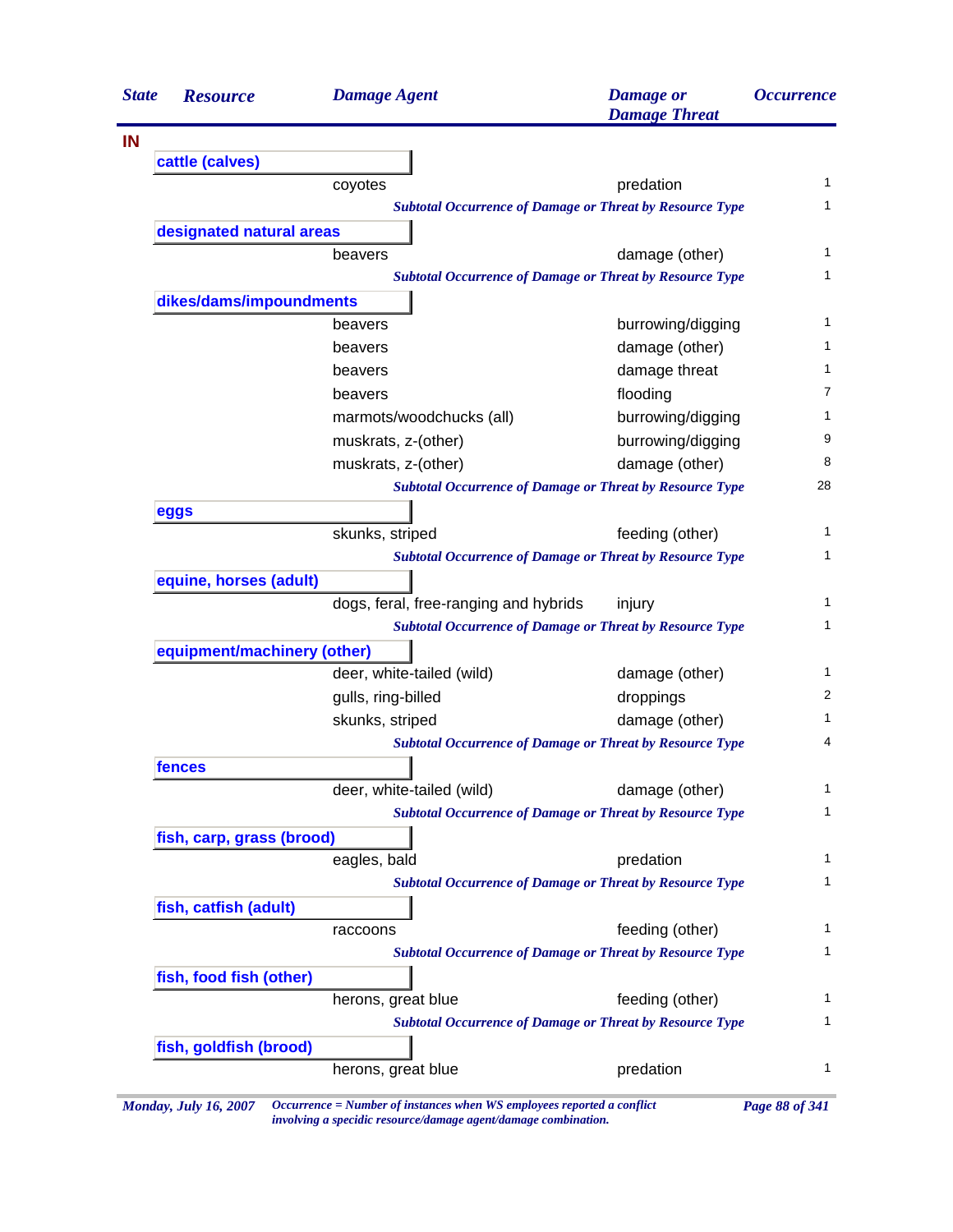| <b>State</b> | <b>Resource</b>           | <b>Damage Agent</b>                                             | <b>Damage</b> or<br><b>Damage Threat</b> | <b>Occurrence</b> |
|--------------|---------------------------|-----------------------------------------------------------------|------------------------------------------|-------------------|
|              |                           |                                                                 |                                          |                   |
|              | fish, goldfish (brood)    |                                                                 |                                          |                   |
|              |                           | <b>Subtotal Occurrence of Damage or Threat by Resource Type</b> |                                          | $\mathbf{1}$      |
|              | fish, goldfish (market)   |                                                                 |                                          |                   |
|              |                           | herons, great blue                                              | feeding (other)                          | 1                 |
|              |                           | herons, great blue                                              | predation                                | 1                 |
|              |                           | owls, barred                                                    | feeding (other)                          | 1                 |
|              |                           | raccoons                                                        | feeding (other)                          | 1                 |
|              |                           | snakes, non-poisonous (other)                                   | feeding (other)                          | 1                 |
|              |                           | z-amphibians (other)                                            | feeding (other)                          | 1                 |
|              |                           | <b>Subtotal Occurrence of Damage or Threat by Resource Type</b> |                                          | 6                 |
|              | fish, ornamental (brood)  |                                                                 |                                          |                   |
|              |                           | gulls, ring-billed                                              | predation                                | 1                 |
|              |                           | herons, great blue                                              | predation                                | 1                 |
|              |                           | raccoons                                                        | feeding (other)                          | 1                 |
|              |                           | raccoons                                                        | predation                                | 2                 |
|              |                           | <b>Subtotal Occurrence of Damage or Threat by Resource Type</b> |                                          | 5                 |
|              | fish, ornamental (market) |                                                                 |                                          |                   |
|              |                           | raccoons                                                        | predation                                | 1                 |
|              |                           | <b>Subtotal Occurrence of Damage or Threat by Resource Type</b> |                                          | 1                 |
|              | food items, non-human *   |                                                                 |                                          |                   |
|              |                           | ducks, mallards                                                 | consumption/contami                      | 1                 |
|              |                           | opossums, virginia                                              | consumption/contami                      | 1                 |
|              |                           | opossums, virginia                                              | feeding (other)                          | 7                 |
|              |                           | raccoons                                                        | consumption/contami                      | 1                 |
|              |                           | raccoons                                                        | feeding (other)                          | 15                |
|              |                           | rats, norway                                                    | feeding (other)                          | 1                 |
|              |                           | skunks, striped                                                 | feeding (other)                          | 1                 |
|              |                           | squirrels, fox                                                  | feeding (other)                          | 1                 |
|              |                           | starlings, european                                             | consumption/contami                      | 2                 |
|              |                           | <b>Subtotal Occurrence of Damage or Threat by Resource Type</b> |                                          | 30                |
|              | fowl, chickens (game)     |                                                                 |                                          |                   |
|              |                           | coyotes                                                         | predation                                | 2                 |
|              |                           | foxes, red                                                      | predation                                | 3                 |
|              |                           | hawks, cooper's                                                 | feeding (other)                          | 1                 |
|              |                           | hawks, cooper's                                                 | predation                                | 1                 |
|              |                           | hawks, harrier, northern (marsh hawks                           | predation                                | 1                 |
|              |                           | hawks, red-tailed                                               | predation                                | 1                 |
|              |                           | raccoons                                                        | predation                                | 5                 |
|              |                           | weasels (all)                                                   | predation                                | 3                 |
|              |                           |                                                                 |                                          |                   |

*Monday, July 16, 2007 Occurrence = Number of instances when WS employees reported a conflict Page 89 of 341 involving a specidic resource/damage agent/damage combination.*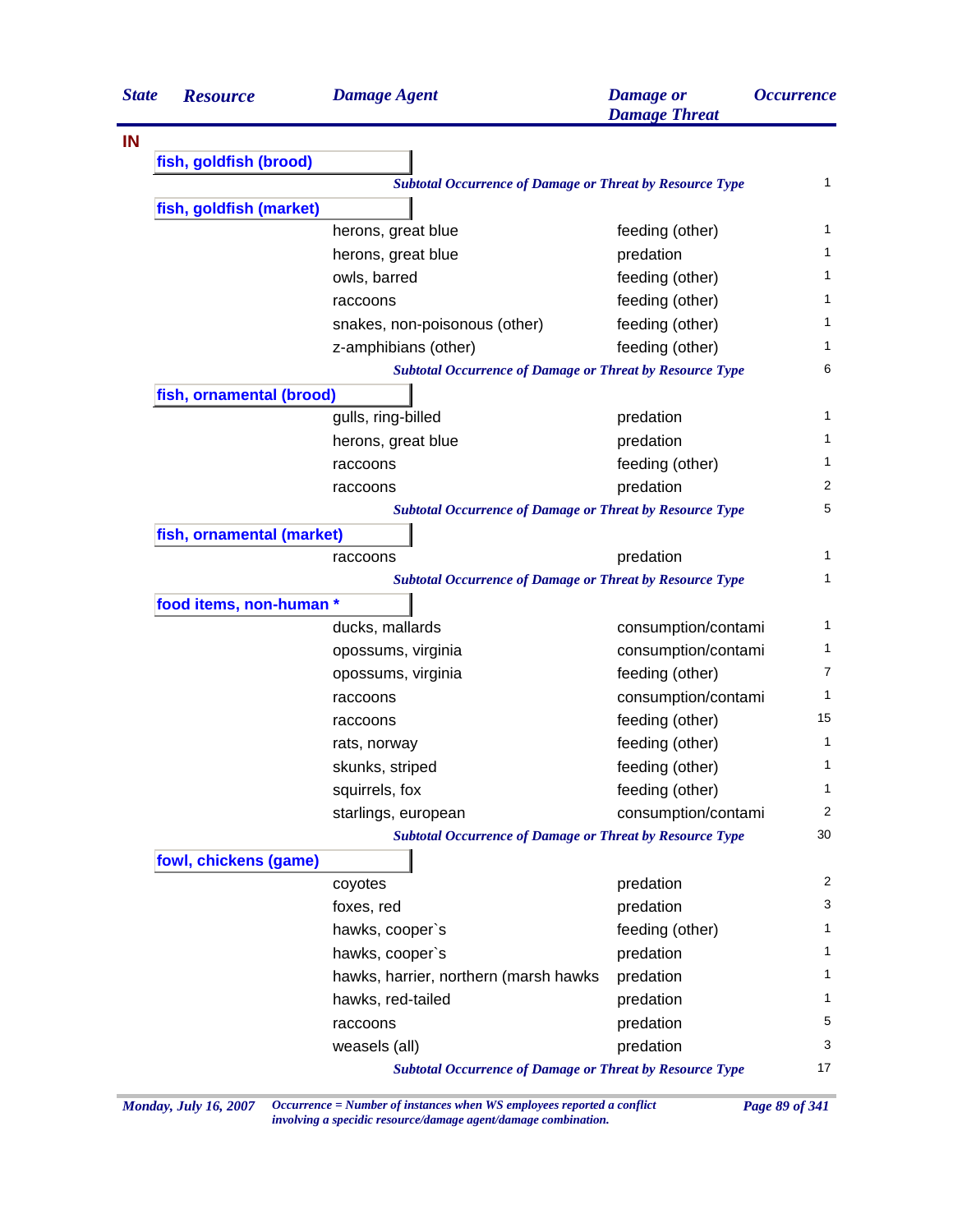| <b>State</b> | <b>Resource</b>           | <b>Damage Agent</b>       | <b>Damage</b> or<br><b>Damage Threat</b>                        | <i><b>Occurrence</b></i> |
|--------------|---------------------------|---------------------------|-----------------------------------------------------------------|--------------------------|
|              |                           |                           |                                                                 |                          |
|              | fowl, chickens (other)    |                           |                                                                 |                          |
|              |                           | coyotes                   | predation                                                       | 1                        |
|              |                           | skunks, striped           | predation                                                       | 1                        |
|              |                           |                           | <b>Subtotal Occurrence of Damage or Threat by Resource Type</b> | 2                        |
|              | fowl, ducks (domestic)    |                           |                                                                 |                          |
|              |                           | foxes, red                | feeding (other)                                                 | 1                        |
|              |                           | foxes, red                | predation                                                       | 1                        |
|              |                           | minks                     | predation                                                       | 1                        |
|              |                           | raccoons                  | predation                                                       | 1                        |
|              |                           | turtles (all)             | predation                                                       | 1                        |
|              |                           | vultures, turkey          | predation                                                       | 1                        |
|              |                           |                           | <b>Subtotal Occurrence of Damage or Threat by Resource Type</b> | 6                        |
|              | fowl, geese (domestic)    |                           |                                                                 |                          |
|              |                           | coyotes                   | predation                                                       | 1                        |
|              |                           |                           | <b>Subtotal Occurrence of Damage or Threat by Resource Type</b> | 1                        |
|              | fowl, pea                 |                           |                                                                 |                          |
|              |                           | coyotes                   | predation                                                       | 1                        |
|              |                           | hawks, red-tailed         | predation                                                       | 1                        |
|              |                           |                           | <b>Subtotal Occurrence of Damage or Threat by Resource Type</b> | 2                        |
|              | fruit, apples             |                           |                                                                 |                          |
|              |                           | raccoons                  | feeding (other)                                                 | 1                        |
|              |                           |                           | <b>Subtotal Occurrence of Damage or Threat by Resource Type</b> | 1                        |
|              | fruit, grapes/muscadines  |                           |                                                                 |                          |
|              |                           | deer, white-tailed (wild) | feeding (other)                                                 | 1                        |
|              |                           | raccoons                  | feeding (other)                                                 | 1                        |
|              |                           |                           | <b>Subtotal Occurrence of Damage or Threat by Resource Type</b> | 2                        |
|              | gardens, veg./fruits/nuts |                           |                                                                 |                          |
|              |                           | chipmunks (other)         | burrowing/digging                                               | $\mathbf{1}$             |
|              |                           | deer, white-tailed (wild) | browsing/grazing                                                | 2                        |
|              |                           | deer, white-tailed (wild) | damage (other)                                                  | 1                        |
|              |                           | deer, white-tailed (wild) | feeding (other)                                                 | 4                        |
|              |                           | marmots/woodchucks (all)  | browsing/grazing                                                | 1                        |
|              |                           | marmots/woodchucks (all)  | feeding (other)                                                 | 11                       |
|              |                           | muskrats, z-(other)       | damage (other)                                                  | $\mathbf 1$              |
|              |                           | rabbits, cottontail       | browsing/grazing                                                | 3                        |
|              |                           | rabbits, cottontail       | feeding (other)                                                 | 6                        |
|              |                           | raccoons                  | feeding (other)                                                 | 2                        |
|              |                           | skunks, striped           | feeding (other)                                                 | 1                        |
|              |                           |                           | <b>Subtotal Occurrence of Damage or Threat by Resource Type</b> | 33                       |
|              | golf courses              |                           |                                                                 |                          |

*Monday, July 16, 2007 Occurrence = Number of instances when WS employees reported a conflict Page 90 of 341 involving a specidic resource/damage agent/damage combination.*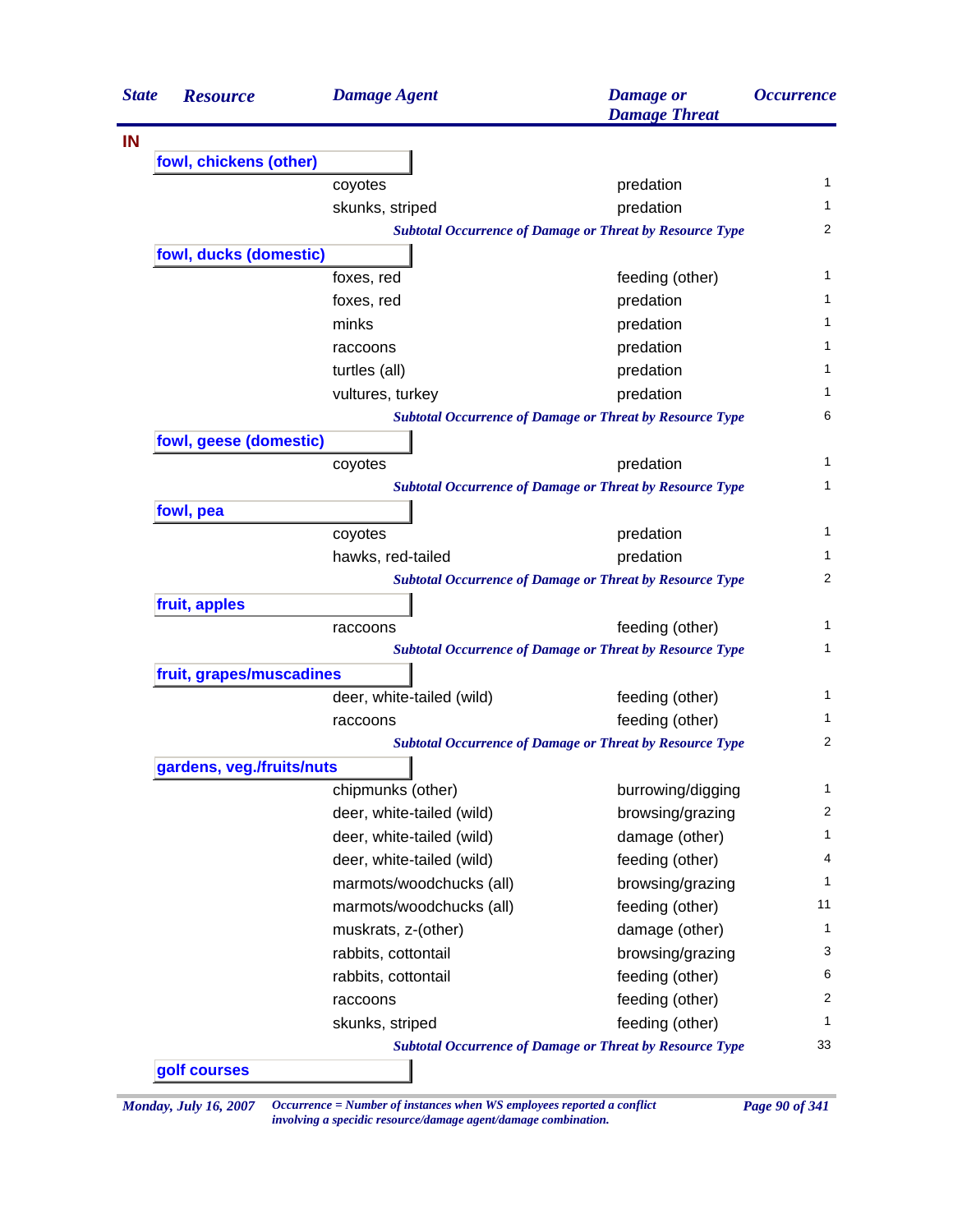| golf courses<br>grains, corn (field) | geese, canada<br><b>Subtotal Occurrence of Damage or Threat by Resource Type</b><br>blackbirds, z-(mixed species)<br>cranes, sandhill | damage (other)          | 2<br>2         |  |  |
|--------------------------------------|---------------------------------------------------------------------------------------------------------------------------------------|-------------------------|----------------|--|--|
|                                      |                                                                                                                                       |                         |                |  |  |
|                                      |                                                                                                                                       |                         |                |  |  |
|                                      |                                                                                                                                       |                         |                |  |  |
|                                      |                                                                                                                                       |                         |                |  |  |
|                                      |                                                                                                                                       |                         |                |  |  |
|                                      |                                                                                                                                       | feeding (other)         | 1              |  |  |
|                                      |                                                                                                                                       | feeding (other)         | 1              |  |  |
|                                      | deer, white-tailed (wild)                                                                                                             | browsing/grazing        | 1              |  |  |
|                                      | deer, white-tailed (wild)                                                                                                             | damage (other)          | 2              |  |  |
|                                      | deer, white-tailed (wild)                                                                                                             | feeding (other)         | 2              |  |  |
|                                      | geese, canada                                                                                                                         | feeding (other)         | 4              |  |  |
|                                      | gophers, pocket (all)                                                                                                                 | feeding (other)         | 1              |  |  |
|                                      | raccoons                                                                                                                              | feeding (other)         | 1              |  |  |
|                                      | squirrels, ground, other                                                                                                              | feeding (other)         | 1              |  |  |
|                                      | <b>Subtotal Occurrence of Damage or Threat by Resource Type</b>                                                                       |                         | 14             |  |  |
| grains, corn (sweet)                 |                                                                                                                                       |                         |                |  |  |
|                                      | deer, white-tailed (wild)                                                                                                             | feeding (other)         | 1              |  |  |
|                                      | raccoons                                                                                                                              | feeding (other)         | 2              |  |  |
|                                      | <b>Subtotal Occurrence of Damage or Threat by Resource Type</b>                                                                       |                         | 3              |  |  |
| grains, wheat                        |                                                                                                                                       |                         |                |  |  |
|                                      | geese, canada                                                                                                                         | feeding (other)         | 2              |  |  |
|                                      | <b>Subtotal Occurrence of Damage or Threat by Resource Type</b>                                                                       |                         | 2              |  |  |
| grasses/sod                          |                                                                                                                                       |                         |                |  |  |
|                                      | geese, canada                                                                                                                         | browsing/grazing        | 2              |  |  |
|                                      | raccoons                                                                                                                              | burrowing/digging       | 1              |  |  |
|                                      | skunks, striped                                                                                                                       | burrowing/digging       | 2              |  |  |
|                                      |                                                                                                                                       |                         | 5              |  |  |
| hay (stack/bales)                    |                                                                                                                                       |                         |                |  |  |
|                                      | raccoons                                                                                                                              | droppings               | 1              |  |  |
|                                      |                                                                                                                                       |                         | 1              |  |  |
| hayfields, alfalfa                   | <b>Subtotal Occurrence of Damage or Threat by Resource Type</b><br><b>Subtotal Occurrence of Damage or Threat by Resource Type</b>    |                         |                |  |  |
|                                      | deer, white-tailed (wild)                                                                                                             | browsing/grazing        | 1              |  |  |
|                                      | <b>Subtotal Occurrence of Damage or Threat by Resource Type</b>                                                                       |                         | 1              |  |  |
| hives (bees, honey, structures)      |                                                                                                                                       |                         |                |  |  |
|                                      | skunks, striped                                                                                                                       | damage (other)          | 1              |  |  |
|                                      | <b>Subtotal Occurrence of Damage or Threat by Resource Type</b>                                                                       |                         | 1              |  |  |
| hith/sfty, human z-(general)         |                                                                                                                                       |                         |                |  |  |
|                                      | bats (all)                                                                                                                            | disease threat, histopl | 4              |  |  |
|                                      | bats (all)                                                                                                                            | disease threat, rabies  | $\overline{c}$ |  |  |
|                                      | bats (all)                                                                                                                            | droppings               | 1              |  |  |
|                                      | bats (all)                                                                                                                            | nuisance (other)        | 7              |  |  |

*Monday, July 16, 2007 Occurrence = Number of instances when WS employees reported a conflict Page 91 of 341 involving a specidic resource/damage agent/damage combination.*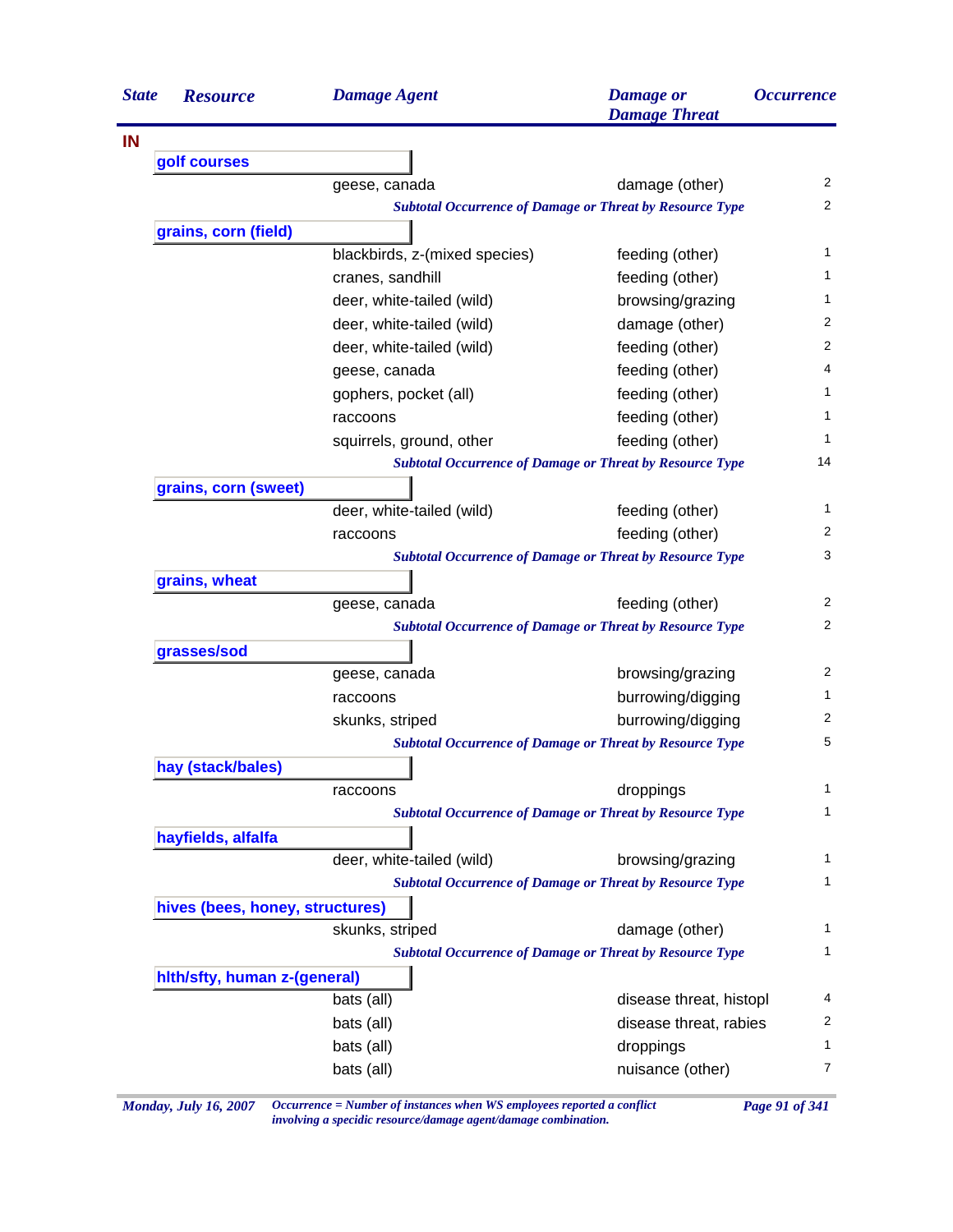**IN**

| e<br><b>Resource</b>         | <b>Damage Agent</b>                   | <b>Damage</b> or<br><b>Damage Threat</b> | <i><b>Occurrence</b></i> |
|------------------------------|---------------------------------------|------------------------------------------|--------------------------|
| hith/sfty, human z-(general) |                                       |                                          |                          |
|                              | bats (all)                            | nuisance, odor                           | 1                        |
|                              | cardinals, northern                   | nuisance, noise                          | 5                        |
|                              | cats, feral/free ranging              | nuisance, odor                           | 1                        |
|                              | chipmunks (other)                     | nuisance (other)                         | 2                        |
|                              | coyotes                               | nuisance (other)                         | 2                        |
|                              | deer, white-tailed (wild)             | disease threat                           | $\mathbf{1}$             |
|                              | deer, white-tailed (wild)             | injury                                   | 2                        |
|                              | deer, white-tailed (wild)             | nuisance (other)                         | 2                        |
|                              | dogs, feral, free-ranging and hybrids | droppings                                | 1                        |
|                              | foxes, red                            | damage threat                            | 1                        |
|                              | foxes, red                            | nuisance (other)                         | 7                        |
|                              | geese, canada                         | damage threat                            | 9                        |
|                              | geese, canada                         | droppings                                | 2                        |
|                              | geese, canada                         | injury                                   | 1                        |
|                              | geese, canada                         | nuisance (other)                         | 3                        |
|                              | marmots/woodchucks (all)              | nuisance (other)                         | 1                        |
|                              | muskrats, z-(other)                   | damage threat                            | 1                        |
|                              | opossums, virginia                    | damage threat                            | 6                        |
|                              | opossums, virginia                    | nuisance (other)                         | 15                       |
|                              | opossums, virginia                    | nuisance, odor                           | 1                        |
|                              | pigeons, feral (rock)                 | disease threat                           | 1                        |
|                              | pigeons, feral (rock)                 | nuisance (other)                         | 1                        |
|                              | raccoons                              | damage (other)                           | 2                        |
|                              | raccoons                              | damage threat                            | 6                        |
|                              | raccoons                              | disease threat                           | 1                        |
|                              | raccoons                              | droppings                                | 2                        |
|                              | raccoons                              | nuisance (other)                         | 33                       |
|                              | raccoons                              | nuisance, noise                          | 4                        |
|                              | raccoons                              | nuisance, odor                           | 2                        |
|                              | robins, american                      | nuisance, noise                          | 3                        |
|                              | skunks, striped                       | damage threat                            | 1                        |
|                              | skunks, striped                       | nuisance (other)                         | 6                        |
|                              | skunks, striped                       | nuisance, odor                           | 21                       |
|                              | snakes, non-poisonous (other)         | damage (other)                           | 2                        |
|                              | snakes, non-poisonous (other)         | nuisance (other)                         | 3                        |
|                              | sparrows, house/english               | nuisance (other)                         | 1.                       |
|                              | squirrels, fox                        | nuisance (other)                         | 1                        |
|                              | squirrels, fox                        | nuisance, noise                          | 1.                       |
|                              | squirrels, gray                       | nuisance (other)                         | 1.                       |

*Monday, July 16, 2007 Occurrence = Number of instances when WS employees reported a conflict Page 92 of 341 involving a specidic resource/damage agent/damage combination.*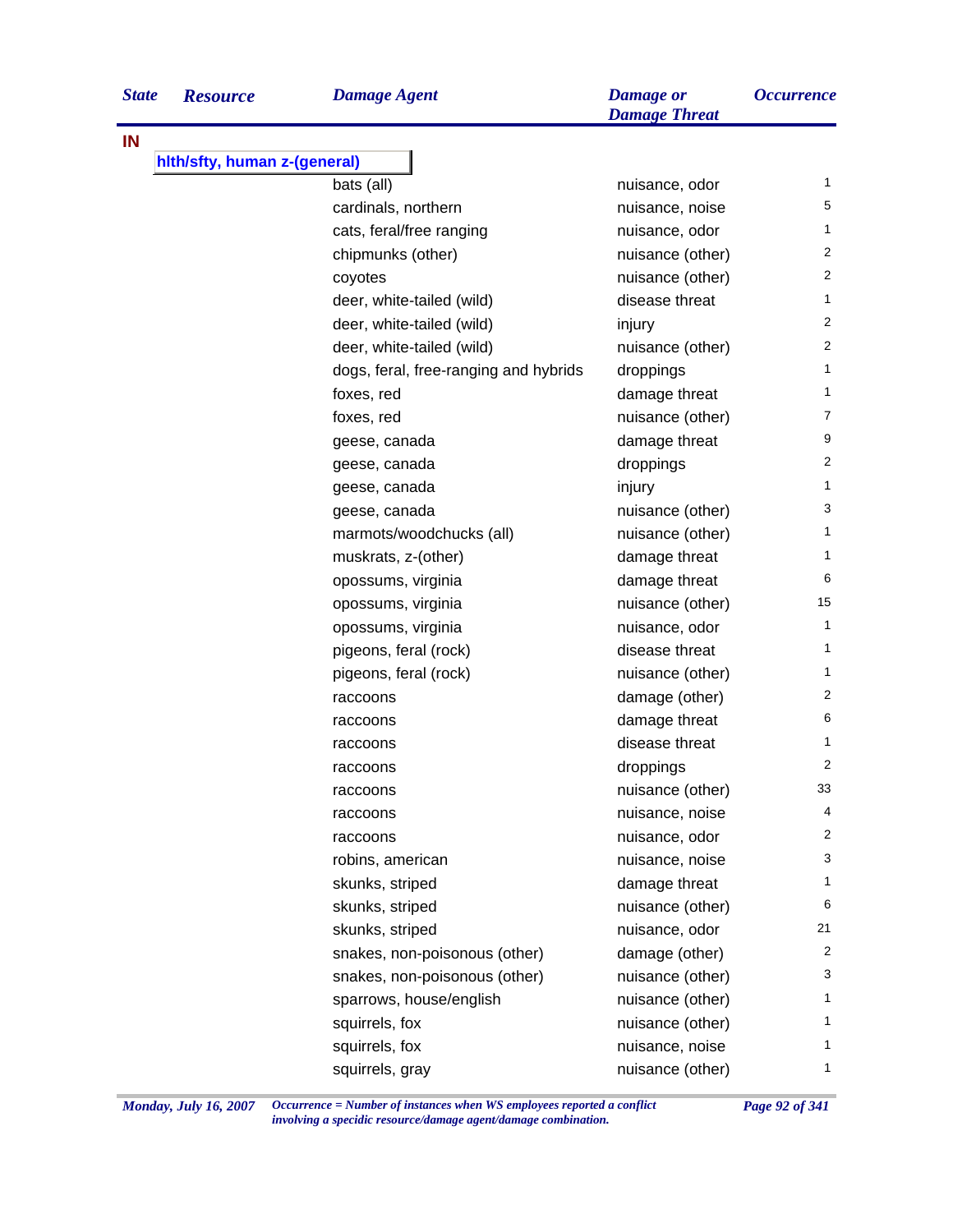| <b>State</b> | <b>Resource</b>                | <b>Damage Agent</b>   | <b>Damage</b> or<br><b>Damage Threat</b>                        | <i><b>Occurrence</b></i> |
|--------------|--------------------------------|-----------------------|-----------------------------------------------------------------|--------------------------|
| IN           |                                |                       |                                                                 |                          |
|              | hith/sfty, human z-(general)   |                       |                                                                 |                          |
|              |                                | voles (all)           | nuisance (other)                                                | 1                        |
|              |                                | woodpeckers, pileated | damage (other)                                                  | 1                        |
|              |                                |                       | <b>Subtotal Occurrence of Damage or Threat by Resource Type</b> | 172                      |
|              | <b>landfills</b>               |                       |                                                                 |                          |
|              |                                | vultures, turkey      | droppings                                                       | 1                        |
|              |                                |                       | <b>Subtotal Occurrence of Damage or Threat by Resource Type</b> | 1                        |
|              | <b>Ilamas (all)</b>            |                       |                                                                 |                          |
|              |                                | coyotes               | predation                                                       | 1                        |
|              |                                |                       | <b>Subtotal Occurrence of Damage or Threat by Resource Type</b> | 1                        |
|              | melons, canteloupe             |                       |                                                                 |                          |
|              |                                | voles (all)           | feeding (other)                                                 | 1                        |
|              |                                |                       | <b>Subtotal Occurrence of Damage or Threat by Resource Type</b> | 1                        |
|              | nuts, z-(other)                |                       |                                                                 |                          |
|              |                                | squirrels, fox        | feeding (other)                                                 | 1                        |
|              |                                |                       | <b>Subtotal Occurrence of Damage or Threat by Resource Type</b> | 1                        |
|              | pasture                        |                       |                                                                 |                          |
|              |                                | beavers               | flooding                                                        | 1                        |
|              |                                |                       | <b>Subtotal Occurrence of Damage or Threat by Resource Type</b> | 1                        |
|              | pets (companion/hobby animals) |                       |                                                                 |                          |
|              |                                | bats (all)            | disease (other)                                                 | 1                        |
|              |                                | bats (all)            | injury                                                          | 1                        |
|              |                                | coyotes               | injury                                                          | 6                        |
|              |                                | coyotes               | predation                                                       | 9                        |
|              |                                | foxes, red            | predation                                                       | 3                        |
|              |                                | hawks, cooper's       | damage threat                                                   | 1                        |
|              |                                | hawks, red-tailed     | harassment                                                      | 1                        |
|              |                                | opossums, virginia    | damage threat                                                   | 2                        |
|              |                                | opossums, virginia    | disease (other)                                                 | $\mathbf{1}$             |
|              |                                | opossums, virginia    | harassment                                                      | $\mathbf{1}$             |
|              |                                | opossums, virginia    | injury                                                          | $\mathbf{1}$             |
|              |                                | owls, barred          | predation                                                       | 1                        |
|              |                                | raccoons              | damage threat                                                   | 3                        |
|              |                                | raccoons              | disease (other)                                                 | 3                        |
|              |                                | raccoons              | disease threat                                                  | $\overline{2}$           |
|              |                                | raccoons              | disease threat, racco                                           | 1                        |
|              |                                | raccoons              | droppings                                                       | $\mathbf{1}$             |
|              |                                | raccoons              | harassment                                                      | $\mathbf{1}$             |
|              |                                | raccoons              | injury                                                          | $\overline{7}$           |
|              |                                | raccoons              | predation                                                       | $\overline{2}$           |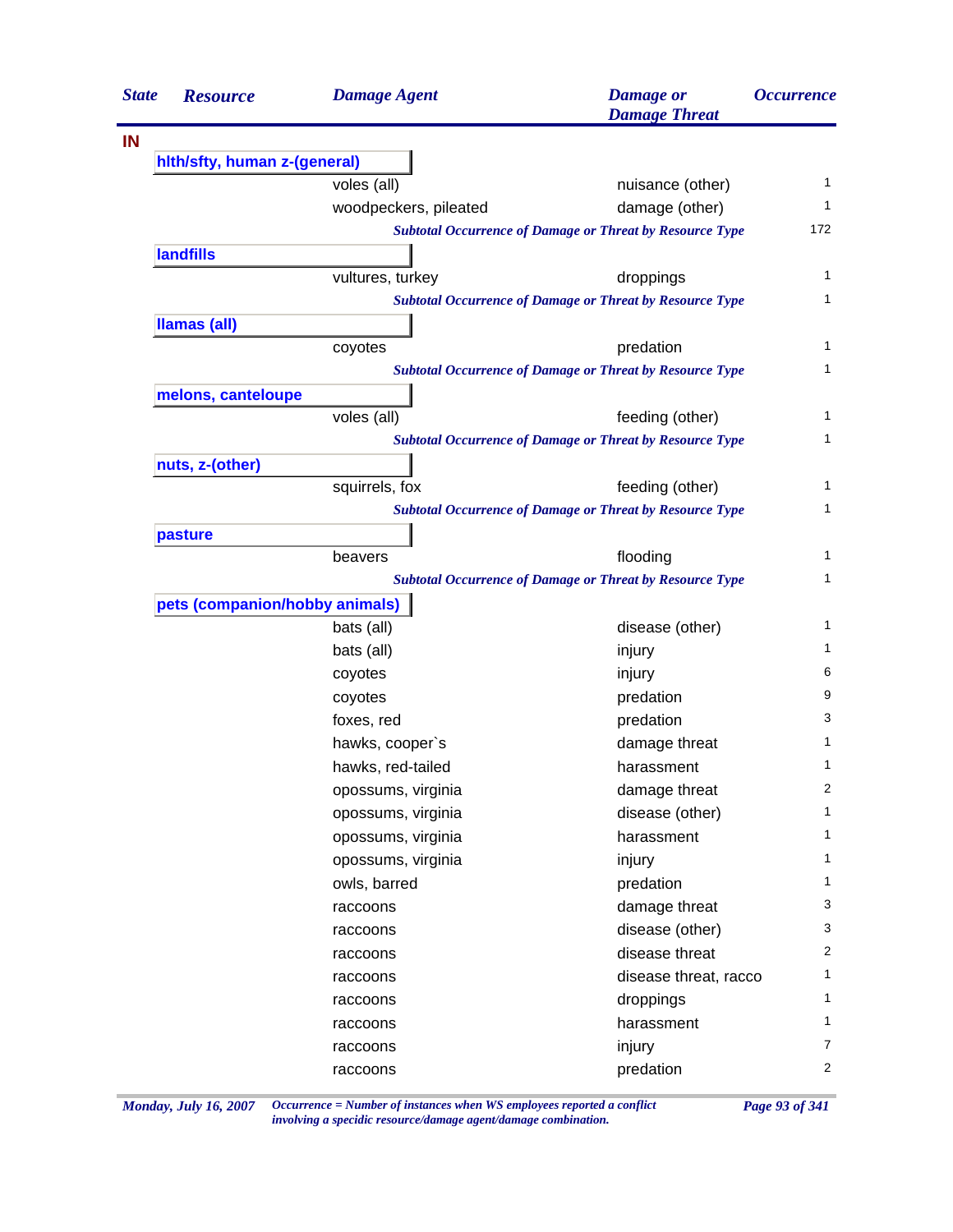| <b>State</b> | <b>Resource</b>                | <b>Damage Agent</b>                                             | <b>Damage or</b><br><b>Damage Threat</b> | <i><b>Occurrence</b></i> |
|--------------|--------------------------------|-----------------------------------------------------------------|------------------------------------------|--------------------------|
| IN           |                                |                                                                 |                                          |                          |
|              | pets (companion/hobby animals) |                                                                 |                                          |                          |
|              |                                | raccoons                                                        | threat (other)                           | 1                        |
|              |                                | skunks, striped                                                 | injury                                   | 1                        |
|              |                                | skunks, striped                                                 | nuisance, odor                           | 9                        |
|              |                                | snakes, non-poisonous (other)                                   | injury                                   | 1                        |
|              |                                | snakes, poisonous (other)                                       | injury                                   | 1                        |
|              |                                | squirrels, fox                                                  | injury                                   | 1                        |
|              |                                | squirrels, gray                                                 | injury                                   | 1                        |
|              |                                | <b>Subtotal Occurrence of Damage or Threat by Resource Type</b> |                                          | 63                       |
|              | potatoes                       |                                                                 |                                          |                          |
|              |                                | voles (all)                                                     | feeding (other)                          | 3                        |
|              |                                | <b>Subtotal Occurrence of Damage or Threat by Resource Type</b> |                                          | 3                        |
|              | property (general)             |                                                                 |                                          |                          |
|              |                                | bats (all)                                                      | droppings                                | 5                        |
|              |                                | beavers                                                         | damage (other)                           | 3                        |
|              |                                | beavers                                                         | damage threat                            | 1                        |
|              |                                | beavers                                                         | flooding                                 | 8                        |
|              |                                | cats, feral/free ranging                                        | damage (other)                           | 1                        |
|              |                                | cats, feral/free ranging                                        | droppings                                | 1                        |
|              |                                | cattle, feral                                                   | damage (other)                           | 1                        |
|              |                                | chipmunks (other)                                               | damage (other)                           | 4                        |
|              |                                | chipmunks (other)                                               | damage threat                            | 1                        |
|              |                                | crows, american                                                 | droppings                                | 1                        |
|              |                                | deer, white-tailed (wild)                                       | damage (other)                           | $\overline{c}$           |
|              |                                | ducks, mallards                                                 | droppings                                | 1                        |
|              |                                | foxes, red                                                      | damage (other)                           | 6                        |
|              |                                | geese, canada                                                   | droppings                                | 4                        |
|              |                                | gulls, ring-billed                                              | droppings                                | $\mathbf{1}$             |
|              |                                | hawks, sharp-shinned                                            | damage (other)                           | $\mathbf{1}$             |
|              |                                | marmots/woodchucks (all)                                        | damage (other)                           | 5                        |
|              |                                | mice, house                                                     | damage (other)                           | $\overline{2}$           |
|              |                                | muskrats, z-(other)                                             | damage (other)                           | 3                        |
|              |                                | muskrats, z-(other)                                             | girdling/gnawing/strip                   | 1                        |
|              |                                | opossums, virginia                                              | damage (other)                           | 14                       |
|              |                                | opossums, virginia                                              | damage threat                            | 2                        |
|              |                                | opossums, virginia                                              | droppings                                | 1                        |
|              |                                | pigeons, feral (rock)                                           | damage (other)                           | 3                        |
|              |                                | pigeons, feral (rock)                                           | droppings                                | 3                        |
|              |                                | raccoons                                                        | damage (other)                           | 80                       |
|              |                                | raccoons                                                        | damage threat                            | $\overline{2}$           |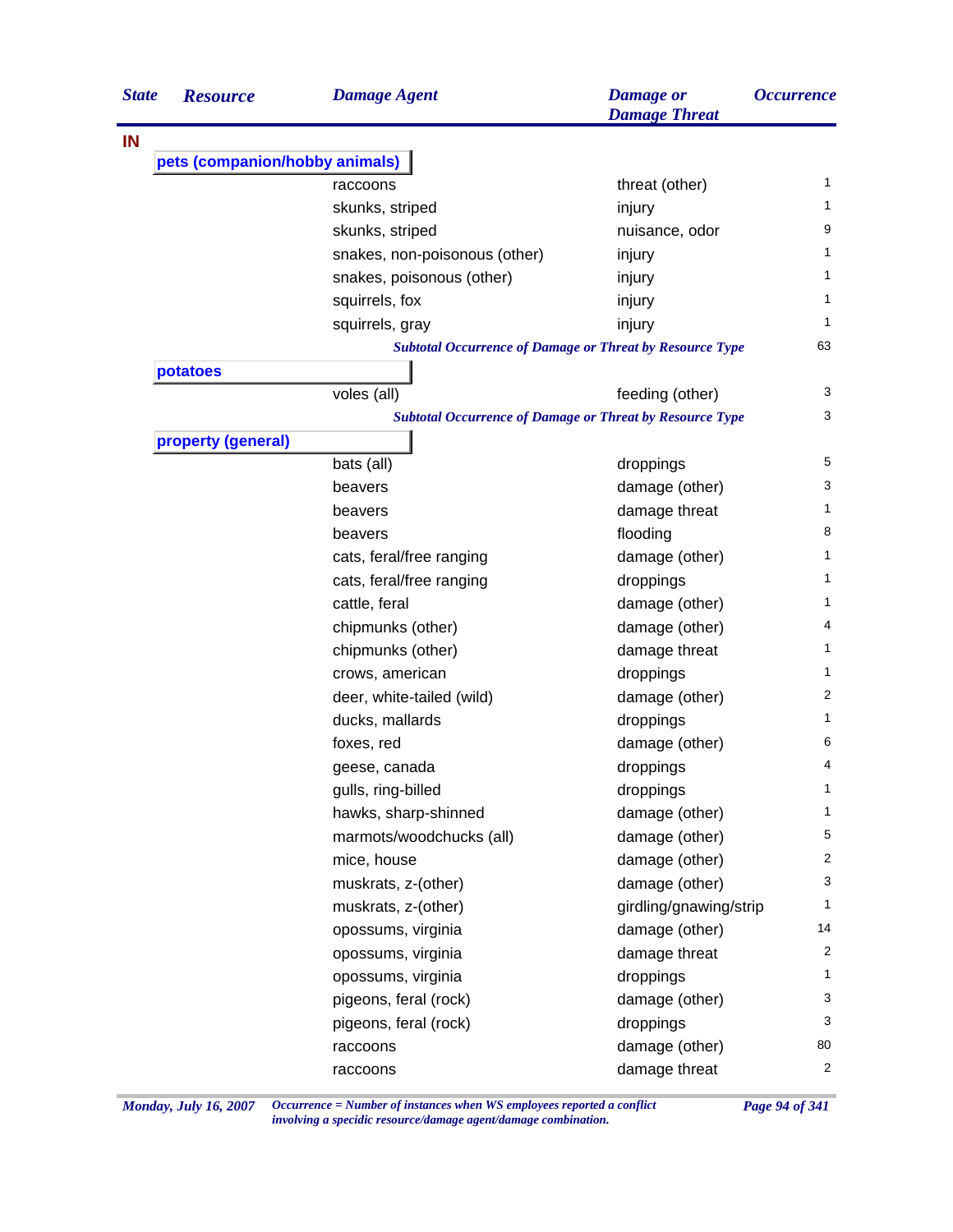| property (general)<br>droppings<br>raccoons<br>feeding (other)<br>raccoons<br>damage (other)<br>robins, american<br>damage (other)<br>skunks, striped<br>skunks, striped<br>damage threat<br>skunks, striped<br>nuisance, odor<br>sparrows, house/english<br>droppings<br>damage (other)<br>squirrels, fox<br>squirrels, fox<br>girdling/gnawing/strip<br>damage (other)<br>squirrels, gray<br>girdling/gnawing/strip<br>squirrels, gray<br>damage (other)<br>squirrels, red<br>droppings<br>starlings, european<br>swallows, barn<br>droppings<br>turkey, wild (all)<br>droppings<br>turtles (all)<br>damage (other)<br>voles (all)<br>damage (other)<br>vultures, turkey<br>droppings<br>woodpeckers, pileated<br>damage (other)<br>z-amphibians (other)<br>damage (other)<br><b>Subtotal Occurrence of Damage or Threat by Resource Type</b><br>recreational areas (other) **<br>droppings<br>geese, canada<br>damage (other)<br>raccoons<br><b>Subtotal Occurrence of Damage or Threat by Resource Type</b><br>research project<br>damage (other)<br>raccoons<br><b>Subtotal Occurrence of Damage or Threat by Resource Type</b><br>roads/bridges<br>flooding<br>beavers<br><b>Subtotal Occurrence of Damage or Threat by Resource Type</b><br>sheep (adult)<br>predation<br>coyotes<br><b>Subtotal Occurrence of Damage or Threat by Resource Type</b><br>soil (i.e. erosion)<br>burrowing/digging<br>beavers<br>marmots/woodchucks (all)<br>burrowing/digging<br>muskrats, z-(other)<br>burrowing/digging | <b>State</b> | <b>Resource</b> | <b>Damage Agent</b> | <b>Damage</b> or<br><b>Damage Threat</b> | <i><b>Occurrence</b></i> |
|-----------------------------------------------------------------------------------------------------------------------------------------------------------------------------------------------------------------------------------------------------------------------------------------------------------------------------------------------------------------------------------------------------------------------------------------------------------------------------------------------------------------------------------------------------------------------------------------------------------------------------------------------------------------------------------------------------------------------------------------------------------------------------------------------------------------------------------------------------------------------------------------------------------------------------------------------------------------------------------------------------------------------------------------------------------------------------------------------------------------------------------------------------------------------------------------------------------------------------------------------------------------------------------------------------------------------------------------------------------------------------------------------------------------------------------------------------------------------------------------------------------------|--------------|-----------------|---------------------|------------------------------------------|--------------------------|
|                                                                                                                                                                                                                                                                                                                                                                                                                                                                                                                                                                                                                                                                                                                                                                                                                                                                                                                                                                                                                                                                                                                                                                                                                                                                                                                                                                                                                                                                                                                 | IN           |                 |                     |                                          |                          |
|                                                                                                                                                                                                                                                                                                                                                                                                                                                                                                                                                                                                                                                                                                                                                                                                                                                                                                                                                                                                                                                                                                                                                                                                                                                                                                                                                                                                                                                                                                                 |              |                 |                     |                                          |                          |
|                                                                                                                                                                                                                                                                                                                                                                                                                                                                                                                                                                                                                                                                                                                                                                                                                                                                                                                                                                                                                                                                                                                                                                                                                                                                                                                                                                                                                                                                                                                 |              |                 |                     |                                          | 4                        |
|                                                                                                                                                                                                                                                                                                                                                                                                                                                                                                                                                                                                                                                                                                                                                                                                                                                                                                                                                                                                                                                                                                                                                                                                                                                                                                                                                                                                                                                                                                                 |              |                 |                     |                                          | 1.                       |
|                                                                                                                                                                                                                                                                                                                                                                                                                                                                                                                                                                                                                                                                                                                                                                                                                                                                                                                                                                                                                                                                                                                                                                                                                                                                                                                                                                                                                                                                                                                 |              |                 |                     |                                          | 1                        |
|                                                                                                                                                                                                                                                                                                                                                                                                                                                                                                                                                                                                                                                                                                                                                                                                                                                                                                                                                                                                                                                                                                                                                                                                                                                                                                                                                                                                                                                                                                                 |              |                 |                     |                                          | 11                       |
|                                                                                                                                                                                                                                                                                                                                                                                                                                                                                                                                                                                                                                                                                                                                                                                                                                                                                                                                                                                                                                                                                                                                                                                                                                                                                                                                                                                                                                                                                                                 |              |                 |                     |                                          | 4                        |
|                                                                                                                                                                                                                                                                                                                                                                                                                                                                                                                                                                                                                                                                                                                                                                                                                                                                                                                                                                                                                                                                                                                                                                                                                                                                                                                                                                                                                                                                                                                 |              |                 |                     |                                          | 2                        |
|                                                                                                                                                                                                                                                                                                                                                                                                                                                                                                                                                                                                                                                                                                                                                                                                                                                                                                                                                                                                                                                                                                                                                                                                                                                                                                                                                                                                                                                                                                                 |              |                 |                     |                                          | 3                        |
|                                                                                                                                                                                                                                                                                                                                                                                                                                                                                                                                                                                                                                                                                                                                                                                                                                                                                                                                                                                                                                                                                                                                                                                                                                                                                                                                                                                                                                                                                                                 |              |                 |                     |                                          | 2                        |
|                                                                                                                                                                                                                                                                                                                                                                                                                                                                                                                                                                                                                                                                                                                                                                                                                                                                                                                                                                                                                                                                                                                                                                                                                                                                                                                                                                                                                                                                                                                 |              |                 |                     |                                          | 1.                       |
|                                                                                                                                                                                                                                                                                                                                                                                                                                                                                                                                                                                                                                                                                                                                                                                                                                                                                                                                                                                                                                                                                                                                                                                                                                                                                                                                                                                                                                                                                                                 |              |                 |                     |                                          | 1                        |
|                                                                                                                                                                                                                                                                                                                                                                                                                                                                                                                                                                                                                                                                                                                                                                                                                                                                                                                                                                                                                                                                                                                                                                                                                                                                                                                                                                                                                                                                                                                 |              |                 |                     |                                          | 1                        |
|                                                                                                                                                                                                                                                                                                                                                                                                                                                                                                                                                                                                                                                                                                                                                                                                                                                                                                                                                                                                                                                                                                                                                                                                                                                                                                                                                                                                                                                                                                                 |              |                 |                     |                                          | 2                        |
|                                                                                                                                                                                                                                                                                                                                                                                                                                                                                                                                                                                                                                                                                                                                                                                                                                                                                                                                                                                                                                                                                                                                                                                                                                                                                                                                                                                                                                                                                                                 |              |                 |                     |                                          | 5                        |
|                                                                                                                                                                                                                                                                                                                                                                                                                                                                                                                                                                                                                                                                                                                                                                                                                                                                                                                                                                                                                                                                                                                                                                                                                                                                                                                                                                                                                                                                                                                 |              |                 |                     |                                          | 1                        |
|                                                                                                                                                                                                                                                                                                                                                                                                                                                                                                                                                                                                                                                                                                                                                                                                                                                                                                                                                                                                                                                                                                                                                                                                                                                                                                                                                                                                                                                                                                                 |              |                 |                     |                                          | 1                        |
|                                                                                                                                                                                                                                                                                                                                                                                                                                                                                                                                                                                                                                                                                                                                                                                                                                                                                                                                                                                                                                                                                                                                                                                                                                                                                                                                                                                                                                                                                                                 |              |                 |                     |                                          | 1                        |
|                                                                                                                                                                                                                                                                                                                                                                                                                                                                                                                                                                                                                                                                                                                                                                                                                                                                                                                                                                                                                                                                                                                                                                                                                                                                                                                                                                                                                                                                                                                 |              |                 |                     |                                          | 2                        |
|                                                                                                                                                                                                                                                                                                                                                                                                                                                                                                                                                                                                                                                                                                                                                                                                                                                                                                                                                                                                                                                                                                                                                                                                                                                                                                                                                                                                                                                                                                                 |              |                 |                     |                                          | 1                        |
|                                                                                                                                                                                                                                                                                                                                                                                                                                                                                                                                                                                                                                                                                                                                                                                                                                                                                                                                                                                                                                                                                                                                                                                                                                                                                                                                                                                                                                                                                                                 |              |                 |                     |                                          | 1                        |
|                                                                                                                                                                                                                                                                                                                                                                                                                                                                                                                                                                                                                                                                                                                                                                                                                                                                                                                                                                                                                                                                                                                                                                                                                                                                                                                                                                                                                                                                                                                 |              |                 |                     |                                          | 1                        |
|                                                                                                                                                                                                                                                                                                                                                                                                                                                                                                                                                                                                                                                                                                                                                                                                                                                                                                                                                                                                                                                                                                                                                                                                                                                                                                                                                                                                                                                                                                                 |              |                 |                     |                                          | 203                      |
|                                                                                                                                                                                                                                                                                                                                                                                                                                                                                                                                                                                                                                                                                                                                                                                                                                                                                                                                                                                                                                                                                                                                                                                                                                                                                                                                                                                                                                                                                                                 |              |                 |                     |                                          |                          |
|                                                                                                                                                                                                                                                                                                                                                                                                                                                                                                                                                                                                                                                                                                                                                                                                                                                                                                                                                                                                                                                                                                                                                                                                                                                                                                                                                                                                                                                                                                                 |              |                 |                     |                                          | 2                        |
|                                                                                                                                                                                                                                                                                                                                                                                                                                                                                                                                                                                                                                                                                                                                                                                                                                                                                                                                                                                                                                                                                                                                                                                                                                                                                                                                                                                                                                                                                                                 |              |                 |                     |                                          | 1                        |
|                                                                                                                                                                                                                                                                                                                                                                                                                                                                                                                                                                                                                                                                                                                                                                                                                                                                                                                                                                                                                                                                                                                                                                                                                                                                                                                                                                                                                                                                                                                 |              |                 |                     |                                          | 3                        |
|                                                                                                                                                                                                                                                                                                                                                                                                                                                                                                                                                                                                                                                                                                                                                                                                                                                                                                                                                                                                                                                                                                                                                                                                                                                                                                                                                                                                                                                                                                                 |              |                 |                     |                                          |                          |
|                                                                                                                                                                                                                                                                                                                                                                                                                                                                                                                                                                                                                                                                                                                                                                                                                                                                                                                                                                                                                                                                                                                                                                                                                                                                                                                                                                                                                                                                                                                 |              |                 |                     |                                          | 1                        |
|                                                                                                                                                                                                                                                                                                                                                                                                                                                                                                                                                                                                                                                                                                                                                                                                                                                                                                                                                                                                                                                                                                                                                                                                                                                                                                                                                                                                                                                                                                                 |              |                 |                     |                                          | 1                        |
|                                                                                                                                                                                                                                                                                                                                                                                                                                                                                                                                                                                                                                                                                                                                                                                                                                                                                                                                                                                                                                                                                                                                                                                                                                                                                                                                                                                                                                                                                                                 |              |                 |                     |                                          |                          |
|                                                                                                                                                                                                                                                                                                                                                                                                                                                                                                                                                                                                                                                                                                                                                                                                                                                                                                                                                                                                                                                                                                                                                                                                                                                                                                                                                                                                                                                                                                                 |              |                 |                     |                                          | 1                        |
|                                                                                                                                                                                                                                                                                                                                                                                                                                                                                                                                                                                                                                                                                                                                                                                                                                                                                                                                                                                                                                                                                                                                                                                                                                                                                                                                                                                                                                                                                                                 |              |                 |                     |                                          | 1                        |
|                                                                                                                                                                                                                                                                                                                                                                                                                                                                                                                                                                                                                                                                                                                                                                                                                                                                                                                                                                                                                                                                                                                                                                                                                                                                                                                                                                                                                                                                                                                 |              |                 |                     |                                          |                          |
|                                                                                                                                                                                                                                                                                                                                                                                                                                                                                                                                                                                                                                                                                                                                                                                                                                                                                                                                                                                                                                                                                                                                                                                                                                                                                                                                                                                                                                                                                                                 |              |                 |                     |                                          | 1                        |
|                                                                                                                                                                                                                                                                                                                                                                                                                                                                                                                                                                                                                                                                                                                                                                                                                                                                                                                                                                                                                                                                                                                                                                                                                                                                                                                                                                                                                                                                                                                 |              |                 |                     |                                          | 1                        |
|                                                                                                                                                                                                                                                                                                                                                                                                                                                                                                                                                                                                                                                                                                                                                                                                                                                                                                                                                                                                                                                                                                                                                                                                                                                                                                                                                                                                                                                                                                                 |              |                 |                     |                                          |                          |
|                                                                                                                                                                                                                                                                                                                                                                                                                                                                                                                                                                                                                                                                                                                                                                                                                                                                                                                                                                                                                                                                                                                                                                                                                                                                                                                                                                                                                                                                                                                 |              |                 |                     |                                          | 2                        |
|                                                                                                                                                                                                                                                                                                                                                                                                                                                                                                                                                                                                                                                                                                                                                                                                                                                                                                                                                                                                                                                                                                                                                                                                                                                                                                                                                                                                                                                                                                                 |              |                 |                     |                                          | 28                       |
|                                                                                                                                                                                                                                                                                                                                                                                                                                                                                                                                                                                                                                                                                                                                                                                                                                                                                                                                                                                                                                                                                                                                                                                                                                                                                                                                                                                                                                                                                                                 |              |                 |                     |                                          | 17                       |
|                                                                                                                                                                                                                                                                                                                                                                                                                                                                                                                                                                                                                                                                                                                                                                                                                                                                                                                                                                                                                                                                                                                                                                                                                                                                                                                                                                                                                                                                                                                 |              |                 | muskrats, z-(other) | damage (other)                           | 5                        |

*Monday, July 16, 2007 Occurrence = Number of instances when WS employees reported a conflict Page 95 of 341 involving a specidic resource/damage agent/damage combination.*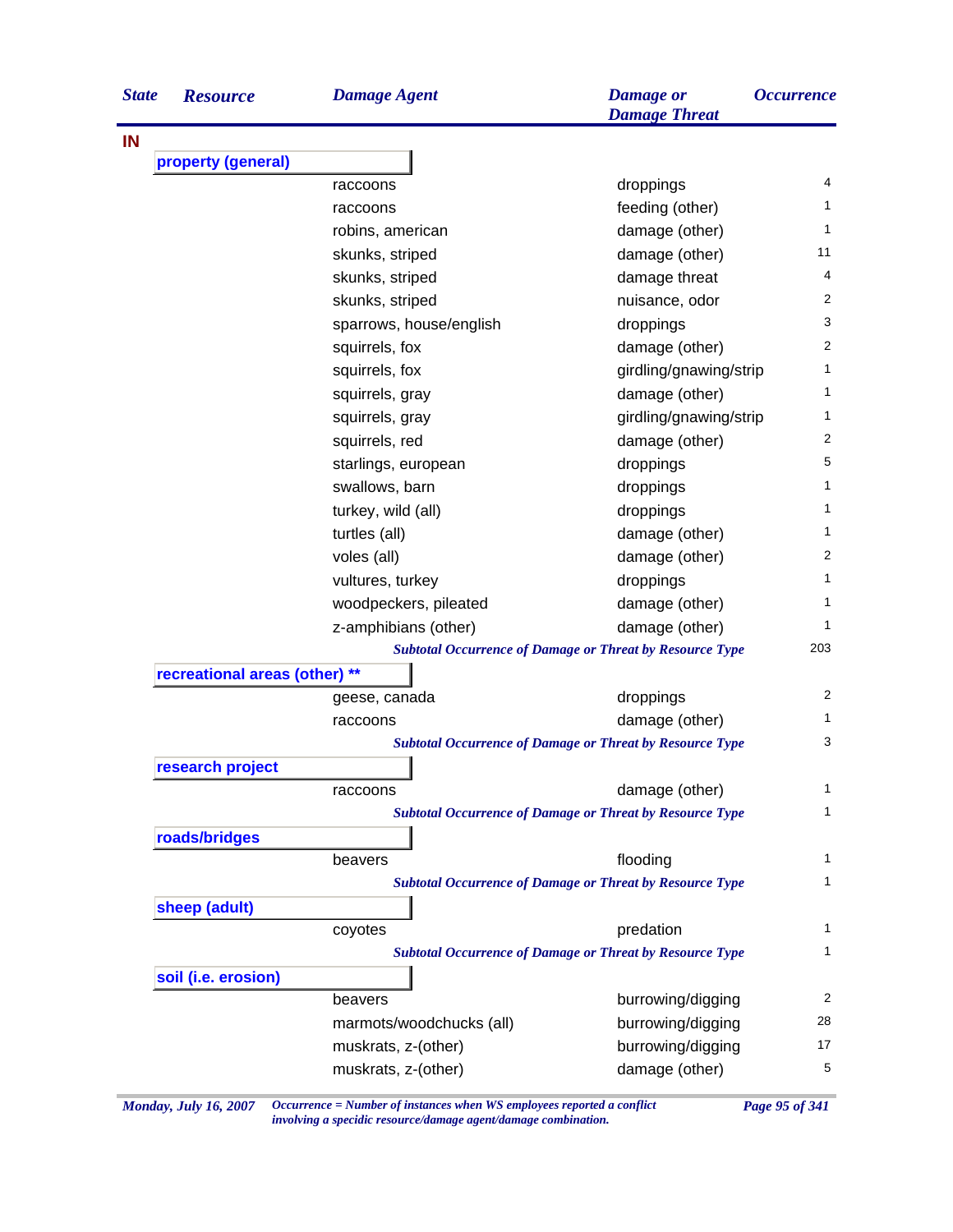| <b>State</b> | <b>Resource</b>         | <b>Damage Agent</b>                                             | <b>Damage</b> or<br><b>Damage Threat</b> | <i><b>Occurrence</b></i> |
|--------------|-------------------------|-----------------------------------------------------------------|------------------------------------------|--------------------------|
| IN           |                         |                                                                 |                                          |                          |
|              | soil (i.e. erosion)     |                                                                 |                                          |                          |
|              |                         | skunks, striped                                                 | burrowing/digging                        | 1                        |
|              |                         | voles (all)                                                     | burrowing/digging                        | 1                        |
|              |                         | <b>Subtotal Occurrence of Damage or Threat by Resource Type</b> |                                          | 54                       |
|              | <b>strawberries</b>     |                                                                 |                                          |                          |
|              |                         | deer, white-tailed (wild)                                       | feeding (other)                          | 1                        |
|              |                         | marmots/woodchucks (all)                                        | feeding (other)                          | 1                        |
|              |                         | <b>Subtotal Occurrence of Damage or Threat by Resource Type</b> |                                          | $\overline{2}$           |
|              | <b>streams</b>          |                                                                 |                                          |                          |
|              |                         | beavers                                                         | flooding                                 | $\mathbf{1}$             |
|              |                         | <b>Subtotal Occurrence of Damage or Threat by Resource Type</b> |                                          | $\mathbf{1}$             |
|              | swimming pools          |                                                                 |                                          |                          |
|              |                         | ducks, mallards                                                 | droppings                                | 8                        |
|              |                         | foxes, red                                                      | damage (other)                           | 1                        |
|              |                         | grackles, common                                                | droppings                                | 6                        |
|              |                         | raccoons                                                        | burrowing/digging                        | $\mathbf{1}$             |
|              |                         | <b>Subtotal Occurrence of Damage or Threat by Resource Type</b> |                                          | 16                       |
|              | tomatoes                |                                                                 |                                          |                          |
|              |                         | marmots/woodchucks (all)                                        | feeding (other)                          | 2                        |
|              |                         | <b>Subtotal Occurrence of Damage or Threat by Resource Type</b> |                                          | 2                        |
|              | trees, apple            |                                                                 |                                          |                          |
|              |                         | crows, american                                                 | feeding (other)                          | 1                        |
|              |                         | <b>Subtotal Occurrence of Damage or Threat by Resource Type</b> |                                          | 1                        |
|              | trees, pecan            |                                                                 |                                          |                          |
|              |                         | squirrels, red                                                  | feeding (other)                          | 1                        |
|              |                         | <b>Subtotal Occurrence of Damage or Threat by Resource Type</b> |                                          | 1                        |
|              | trees, seedlings ag     |                                                                 |                                          |                          |
|              |                         | beavers                                                         | girdling/gnawing/strip                   | 1                        |
|              |                         | <b>Subtotal Occurrence of Damage or Threat by Resource Type</b> |                                          | 1                        |
|              | trees, standing         |                                                                 |                                          |                          |
|              |                         | beavers                                                         | girdling/gnawing/strip                   | 1                        |
|              |                         | woodpeckers, sapsuckers, yellow-belli                           | damage (other)                           | 1                        |
|              |                         | <b>Subtotal Occurrence of Damage or Threat by Resource Type</b> |                                          | 2                        |
|              | trees, standing (mixed) |                                                                 |                                          |                          |
|              |                         | beavers                                                         | girdling/gnawing/strip                   | 36                       |
|              |                         | deer, white-tailed (wild)                                       | browsing/grazing                         | 2                        |
|              |                         | deer, white-tailed (wild)                                       | damage (other)                           | 1                        |
|              |                         | sparrows, house/english                                         | droppings                                | 1                        |
|              |                         | squirrels, fox                                                  | girdling/gnawing/strip                   | 2                        |
|              |                         | squirrels, gray                                                 | girdling/gnawing/strip                   | 1                        |
|              |                         |                                                                 |                                          |                          |

*Monday, July 16, 2007 Occurrence = Number of instances when WS employees reported a conflict Page 96 of 341 involving a specidic resource/damage agent/damage combination.*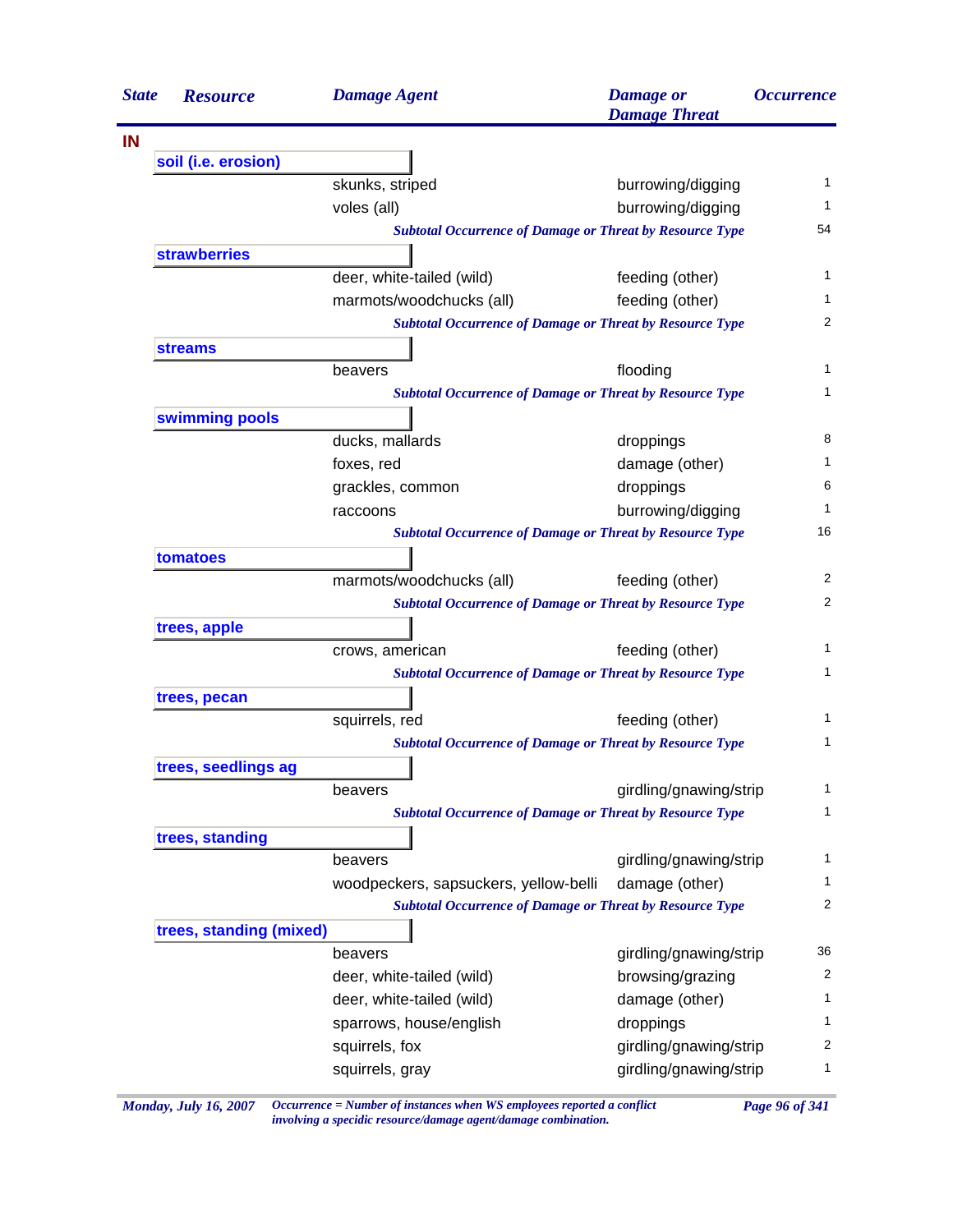| <b>State</b> | <b>Resource</b>            | <b>Damage Agent</b>                                             | <b>Damage</b> or<br><b>Damage Threat</b> | <i><b>Occurrence</b></i> |
|--------------|----------------------------|-----------------------------------------------------------------|------------------------------------------|--------------------------|
|              |                            |                                                                 |                                          |                          |
|              | trees, standing (mixed)    |                                                                 |                                          |                          |
|              |                            | starlings, european                                             | droppings                                | 2                        |
|              |                            | voles (all)                                                     | girdling/gnawing/strip                   | 1                        |
|              |                            | vultures, turkey                                                | droppings                                | 1                        |
|              |                            | <b>Subtotal Occurrence of Damage or Threat by Resource Type</b> |                                          | 47                       |
|              | trees, standing hardwood   |                                                                 |                                          | 1                        |
|              |                            | beavers                                                         | girdling/gnawing/strip                   | 1                        |
|              |                            | squirrels, fox                                                  | girdling/gnawing/strip                   | 1                        |
|              |                            | squirrels, red                                                  | feeding (other)                          | 1                        |
|              |                            | squirrels, red                                                  | girdling/gnawing/strip                   |                          |
|              |                            | voles (all)                                                     | girdling/gnawing/strip                   | 1                        |
|              |                            | woodpeckers, pileated                                           | damage (other)                           | 1                        |
|              |                            | <b>Subtotal Occurrence of Damage or Threat by Resource Type</b> |                                          | 6                        |
|              | trees, standing softwood   |                                                                 |                                          |                          |
|              |                            | beavers                                                         | damage threat                            | 1                        |
|              |                            | beavers                                                         | girdling/gnawing/strip                   | 5                        |
|              |                            | squirrels, red                                                  | girdling/gnawing/strip                   | 1                        |
|              |                            | woodpeckers, sapsuckers, yellow-belli                           | damage (other)                           | 1                        |
|              |                            | <b>Subtotal Occurrence of Damage or Threat by Resource Type</b> |                                          | 8                        |
|              | trees, standing/shrubs     |                                                                 |                                          | 1                        |
|              |                            | deer, white-tailed (wild)                                       | feeding (other)                          |                          |
|              |                            | rabbits, cottontail                                             | girdling/gnawing/strip                   | 2<br>3                   |
|              |                            | <b>Subtotal Occurrence of Damage or Threat by Resource Type</b> |                                          |                          |
|              | trees, sugar maple         |                                                                 |                                          |                          |
|              |                            | deer, white-tailed (wild)                                       | feeding (other)                          | 1                        |
|              |                            | <b>Subtotal Occurrence of Damage or Threat by Resource Type</b> |                                          | 1                        |
|              | trees, z-fruit/nut (other) |                                                                 |                                          |                          |
|              |                            | deer, white-tailed (wild)                                       | browsing/grazing                         | 1                        |
|              |                            | deer, white-tailed (wild)                                       | feeding (other)                          | 1                        |
|              |                            | <b>Subtotal Occurrence of Damage or Threat by Resource Type</b> |                                          | 2                        |
|              | turf and/or flowers        |                                                                 |                                          |                          |
|              |                            | beavers                                                         | flooding                                 | 1                        |
|              |                            | cats, feral/free ranging                                        | burrowing/digging                        | 1                        |
|              |                            | cats, feral/free ranging                                        | droppings                                | 1                        |
|              |                            | chipmunks (other)                                               | burrowing/digging                        | 25                       |
|              |                            | chipmunks (other)                                               | damage (other)                           | 6                        |
|              |                            | deer, white-tailed (wild)                                       | browsing/grazing                         | 2                        |
|              |                            | deer, white-tailed (wild)                                       | damage (other)                           | 1                        |
|              |                            | deer, white-tailed (wild)                                       | feeding (other)                          | 2                        |
|              |                            | ducks, feral                                                    | droppings                                | 1                        |

*Monday, July 16, 2007 Occurrence = Number of instances when WS employees reported a conflict Page 97 of 341 involving a specidic resource/damage agent/damage combination.*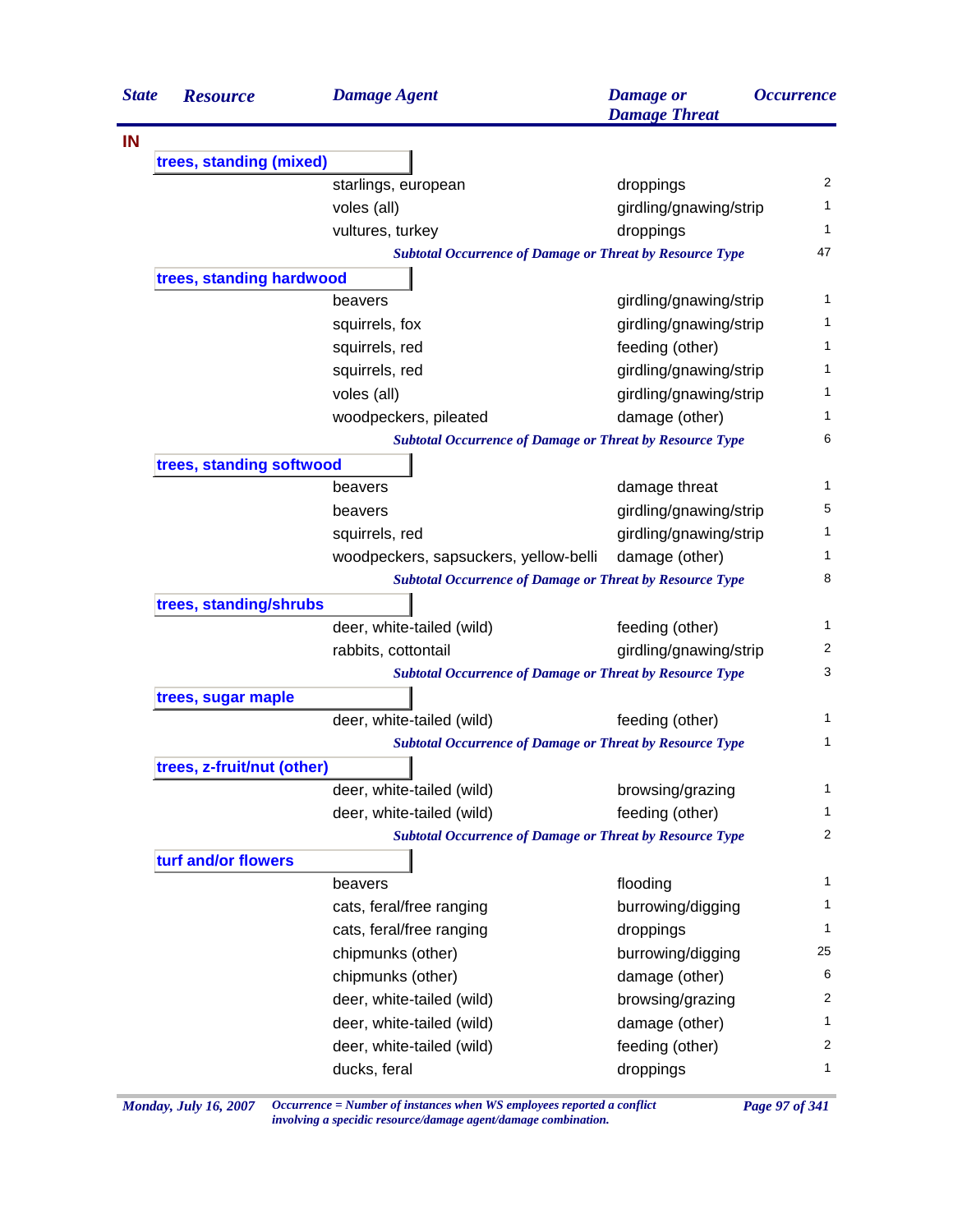| <b>State</b> | <b>Resource</b> | Damage Agent | <b>Damage</b> or | <i><b>Occurrence</b></i> |
|--------------|-----------------|--------------|------------------|--------------------------|
|              |                 |              |                  |                          |

**IN**

|  | Da |
|--|----|
|  |    |
|  |    |
|  |    |

|                     |                          | <b>Damage Threat</b>                                            |                |
|---------------------|--------------------------|-----------------------------------------------------------------|----------------|
|                     |                          |                                                                 |                |
| turf and/or flowers |                          |                                                                 |                |
|                     | ducks, feral             | feeding (other)                                                 | $\mathbf{1}$   |
|                     | ducks, mallards          | browsing/grazing                                                | $\mathbf{1}$   |
|                     | foxes, red               | burrowing/digging                                               | 3              |
|                     | foxes, red               | droppings                                                       | $\mathbf{1}$   |
|                     | geese, canada            | browsing/grazing                                                | 14             |
|                     | geese, canada            | damage (other)                                                  | $\mathbf{1}$   |
|                     | geese, canada            | droppings                                                       | 31             |
|                     | geese, canada            | feeding (other)                                                 | $\overline{7}$ |
|                     | gophers, pocket (all)    | burrowing/digging                                               | $\mathbf{1}$   |
|                     | marmots/woodchucks (all) | burrowing/digging                                               | 67             |
|                     | marmots/woodchucks (all) | damage (other)                                                  | 5              |
|                     | marmots/woodchucks (all) | feeding (other)                                                 | 5              |
|                     | moles (all)              | burrowing/digging                                               | 37             |
|                     | moles (all)              | damage (other)                                                  | 2              |
|                     | muskrats, z-(other)      | burrowing/digging                                               | 8              |
|                     | muskrats, z-(other)      | feeding (other)                                                 | $\mathbf{1}$   |
|                     | non-wildlife             | feeding (other)                                                 | $\mathbf{1}$   |
|                     | opossums, virginia       | burrowing/digging                                               | $\mathbf{1}$   |
|                     | opossums, virginia       | damage (other)                                                  | 2              |
|                     | opossums, virginia       | feeding (other)                                                 | $\mathbf{1}$   |
|                     | rabbits, cottontail      | browsing/grazing                                                | $\mathbf{1}$   |
|                     | rabbits, cottontail      | burrowing/digging                                               | 2              |
|                     | rabbits, cottontail      | damage (other)                                                  | 4              |
|                     | rabbits, cottontail      | feeding (other)                                                 | 10             |
|                     | raccoons                 | burrowing/digging                                               | 11             |
|                     | raccoons                 | droppings                                                       | 3              |
|                     | rats, norway             | burrowing/digging                                               | 2              |
|                     | shrews (all)             | burrowing/digging                                               | $\mathbf{1}$   |
|                     | skunks, striped          | burrowing/digging                                               | 25             |
|                     | squirrels, fox           | burrowing/digging                                               | 2              |
|                     | squirrels, fox           | damage (other)                                                  | $\mathbf{1}$   |
|                     | squirrels, fox           | feeding (other)                                                 | $\mathbf{1}$   |
|                     | squirrels, ground, other | burrowing/digging                                               | $\mathbf{1}$   |
|                     | turkey, wild (all)       | feeding (other)                                                 | $\mathbf{1}$   |
|                     | voles (all)              | burrowing/digging                                               | 12             |
|                     | voles (all)              | damage (other)                                                  | $\mathbf{1}$   |
|                     | voles (all)              | feeding (other)                                                 | 1              |
|                     |                          | <b>Subtotal Occurrence of Damage or Threat by Resource Type</b> | 309            |

**utilities, electrical**

*Monday, July 16, 2007 Occurrence = Number of instances when WS employees reported a conflict Page 98 of 341 involving a specidic resource/damage agent/damage combination.*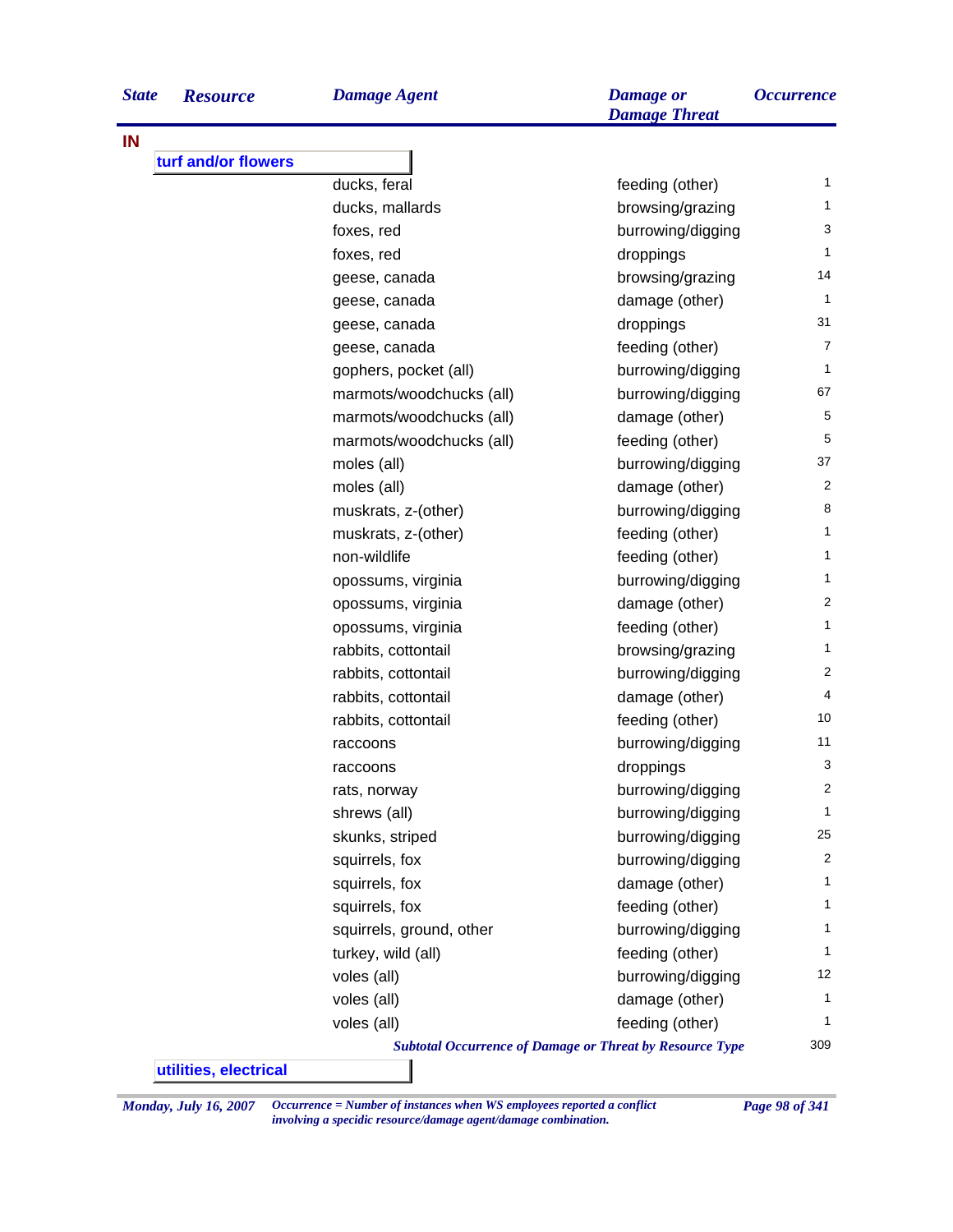| <b>State</b> | <b>Resource</b>       | <b>Damage Agent</b>                                             | <b>Damage</b> or<br><b>Damage Threat</b> | <i><b>Occurrence</b></i> |
|--------------|-----------------------|-----------------------------------------------------------------|------------------------------------------|--------------------------|
|              |                       |                                                                 |                                          |                          |
|              | utilities, electrical |                                                                 |                                          |                          |
|              |                       | raccoons                                                        | damage (other)                           | 1                        |
|              |                       | vultures, turkey                                                | droppings                                | 1                        |
|              |                       | <b>Subtotal Occurrence of Damage or Threat by Resource Type</b> |                                          | 2                        |
|              | utilities, z-(other)  |                                                                 |                                          |                          |
|              |                       | geese, canada                                                   | disease threat, colifor                  | 1                        |
|              |                       | <b>Subtotal Occurrence of Damage or Threat by Resource Type</b> |                                          | 1                        |
|              | vehicles, land        |                                                                 |                                          |                          |
|              |                       | blackbirds, z-(mixed species)                                   | droppings                                | 1                        |
|              |                       | cardinals, northern                                             | droppings                                | 1                        |
|              |                       | chipmunks (other)                                               | damage (other)                           | 2                        |
|              |                       | chipmunks (other)                                               | girdling/gnawing/strip                   | 1                        |
|              |                       | doves, mourning                                                 | damage (other)                           | 1                        |
|              |                       | foxes, red                                                      | damage (other)                           | 2                        |
|              |                       | hawks, harrier, northern (marsh hawks                           | damage (other)                           | 1                        |
|              |                       | pigeons, feral (rock)                                           | droppings                                | 1                        |
|              |                       | raccoons                                                        | damage (other)                           | 4                        |
|              |                       | squirrels, fox                                                  | damage (other)                           | 1                        |
|              |                       | squirrels, gray                                                 | damage (other)                           | 2                        |
|              |                       | squirrels, red                                                  | damage (other)                           | $\mathbf{1}$             |
|              |                       | starlings, european                                             | droppings                                | 1                        |
|              |                       | <b>Subtotal Occurrence of Damage or Threat by Resource Type</b> |                                          | 19                       |
|              | watercraft            |                                                                 |                                          |                          |
|              |                       | gulls, ring-billed                                              | droppings                                | 1                        |
|              |                       | <b>Subtotal Occurrence of Damage or Threat by Resource Type</b> |                                          | 1                        |
|              | z-landscaping (other) |                                                                 |                                          |                          |
|              |                       | chipmunks (other)                                               | burrowing/digging                        | 1                        |
|              |                       | chipmunks (other)                                               | feeding (other)                          | 1                        |
|              |                       | deer, white-tailed (wild)                                       | browsing/grazing                         | 8                        |
|              |                       | deer, white-tailed (wild)                                       | feeding (other)                          | 3                        |
|              |                       | marmots/woodchucks (all)                                        | burrowing/digging                        | 1                        |
|              |                       | muskrats, z-(other)                                             | feeding (other)                          | 1                        |
|              |                       | rabbits, cottontail                                             | browsing/grazing                         | 1                        |
|              |                       | rabbits, cottontail                                             | feeding (other)                          | 2                        |
|              |                       | rabbits, desert cottontail                                      | feeding (other)                          | 1                        |
|              |                       | rats, norway                                                    | burrowing/digging                        | 1                        |
|              |                       | voles (all)                                                     | damage (other)                           | 1                        |
|              |                       | voles (all)                                                     | feeding (other)                          | 1                        |
|              |                       | <b>Subtotal Occurrence of Damage or Threat by Resource Type</b> |                                          | 22                       |
|              | zoo/zoo animals       |                                                                 |                                          |                          |

*Monday, July 16, 2007 Occurrence = Number of instances when WS employees reported a conflict Page 99 of 341 involving a specidic resource/damage agent/damage combination.*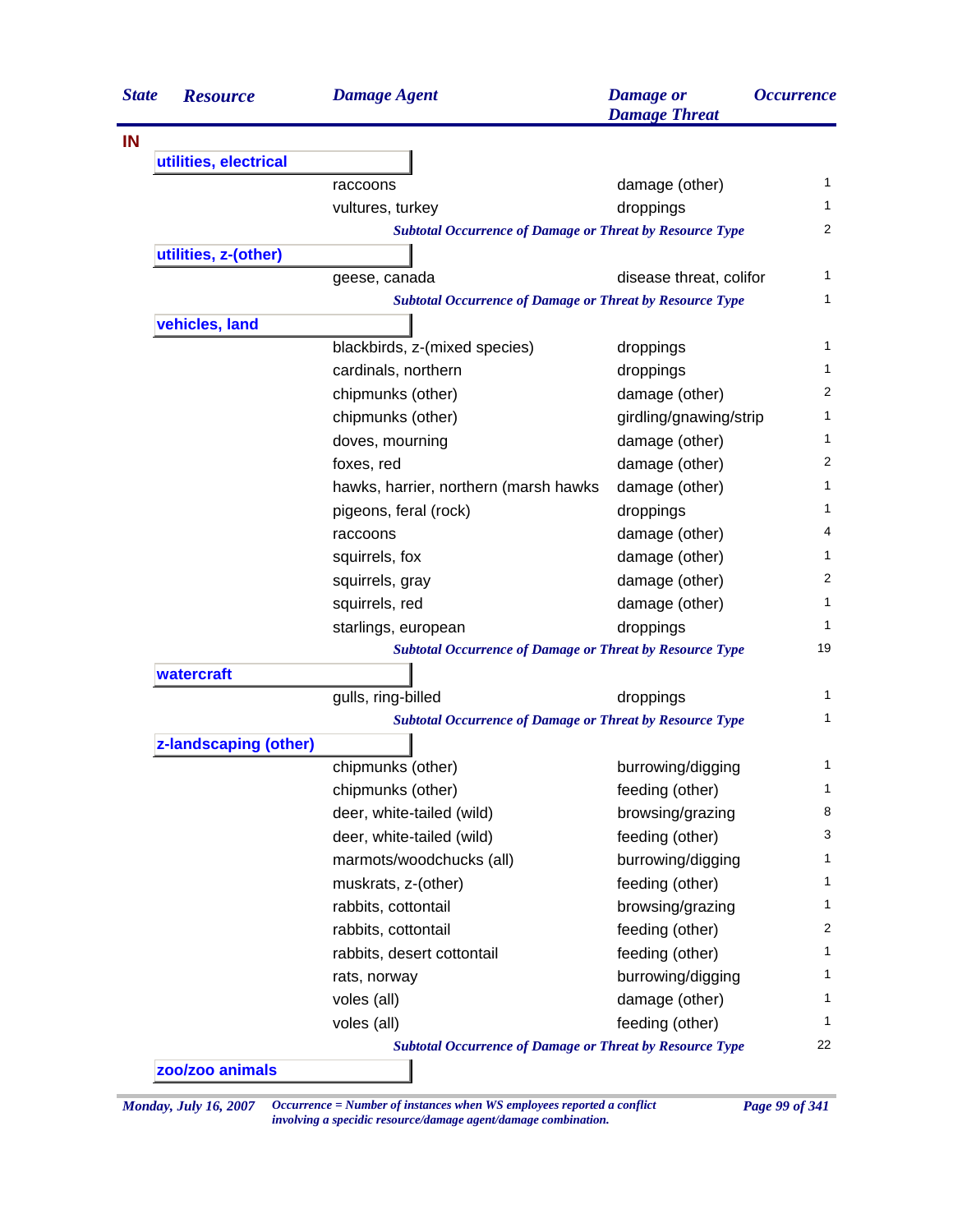| <b>State</b> | <b>Resource</b>             | <b>Damage Agent</b>           | <b>Damage</b> or<br><b>Damage Threat</b>                        | <i><b>Occurrence</b></i> |
|--------------|-----------------------------|-------------------------------|-----------------------------------------------------------------|--------------------------|
| <b>IN</b>    |                             |                               |                                                                 |                          |
|              | zoo/zoo animals             |                               |                                                                 |                          |
|              |                             | exotic birds (other)          | disease (other)                                                 | 1                        |
|              |                             |                               | <b>Subtotal Occurrence of Damage or Threat by Resource Type</b> | 1                        |
| <b>KS</b>    |                             |                               |                                                                 |                          |
|              | beans, soybeans             |                               |                                                                 |                          |
|              |                             | hogs, feral                   | burrowing/digging                                               | 1                        |
|              |                             |                               | <b>Subtotal Occurrence of Damage or Threat by Resource Type</b> | 1                        |
|              | buildings, non-residential  |                               |                                                                 |                          |
|              |                             | bats (all)                    | droppings                                                       | 2                        |
|              |                             | cats, feral/free ranging      | damage (other)                                                  | 1                        |
|              |                             | pigeons, feral (rock)         | droppings                                                       | 4                        |
|              |                             | sparrows, house/english       | droppings                                                       | 1                        |
|              |                             | starlings, european           | droppings                                                       | 4                        |
|              |                             | swallows, barn                | droppings                                                       | 1                        |
|              |                             |                               | <b>Subtotal Occurrence of Damage or Threat by Resource Type</b> | 13                       |
|              | buildings, residential      |                               |                                                                 |                          |
|              |                             | flickers, northern            | damage (other)                                                  | 1                        |
|              |                             | vultures, turkey              | droppings                                                       | 1                        |
|              |                             | woodpeckers, downy            | damage (other)                                                  | 1                        |
|              |                             | woodpeckers, hairy            | damage (other)                                                  | 1                        |
|              |                             |                               | <b>Subtotal Occurrence of Damage or Threat by Resource Type</b> | 4                        |
|              | dikes/dams/impoundments     |                               |                                                                 |                          |
|              |                             | badgers                       | burrowing/digging                                               | 1                        |
|              |                             |                               | <b>Subtotal Occurrence of Damage or Threat by Resource Type</b> | 1                        |
|              | equipment/machinery (other) |                               |                                                                 |                          |
|              |                             | raccoons                      | damage (other)                                                  | 1                        |
|              |                             |                               | <b>Subtotal Occurrence of Damage or Threat by Resource Type</b> | 1                        |
|              | feed, livestock             |                               |                                                                 |                          |
|              |                             | blackbirds, z-(mixed species) | consumption/contami                                             | 1                        |
|              |                             | cowbirds, brown-headed        | consumption/contami                                             | 1                        |
|              |                             | starlings, european           | consumption/contami                                             | 9                        |
|              |                             | starlings, european           | droppings                                                       | 4                        |
|              |                             |                               | <b>Subtotal Occurrence of Damage or Threat by Resource Type</b> | 15                       |
|              | fish, food fish (other)     |                               |                                                                 |                          |
|              |                             | cormorants, double-crested    | predation                                                       | 1                        |
|              |                             | ducks, scaup, lesser          | predation                                                       | 1                        |
|              |                             | herons, great blue            | predation                                                       | 1                        |
|              |                             | pelicans, american white      | predation                                                       | 1                        |
|              |                             |                               | <b>Subtotal Occurrence of Damage or Threat by Resource Type</b> | 4                        |

*Monday, July 16, 2007 Occurrence = Number of instances when WS employees reported a conflict Page 100 of 341 involving a specidic resource/damage agent/damage combination.*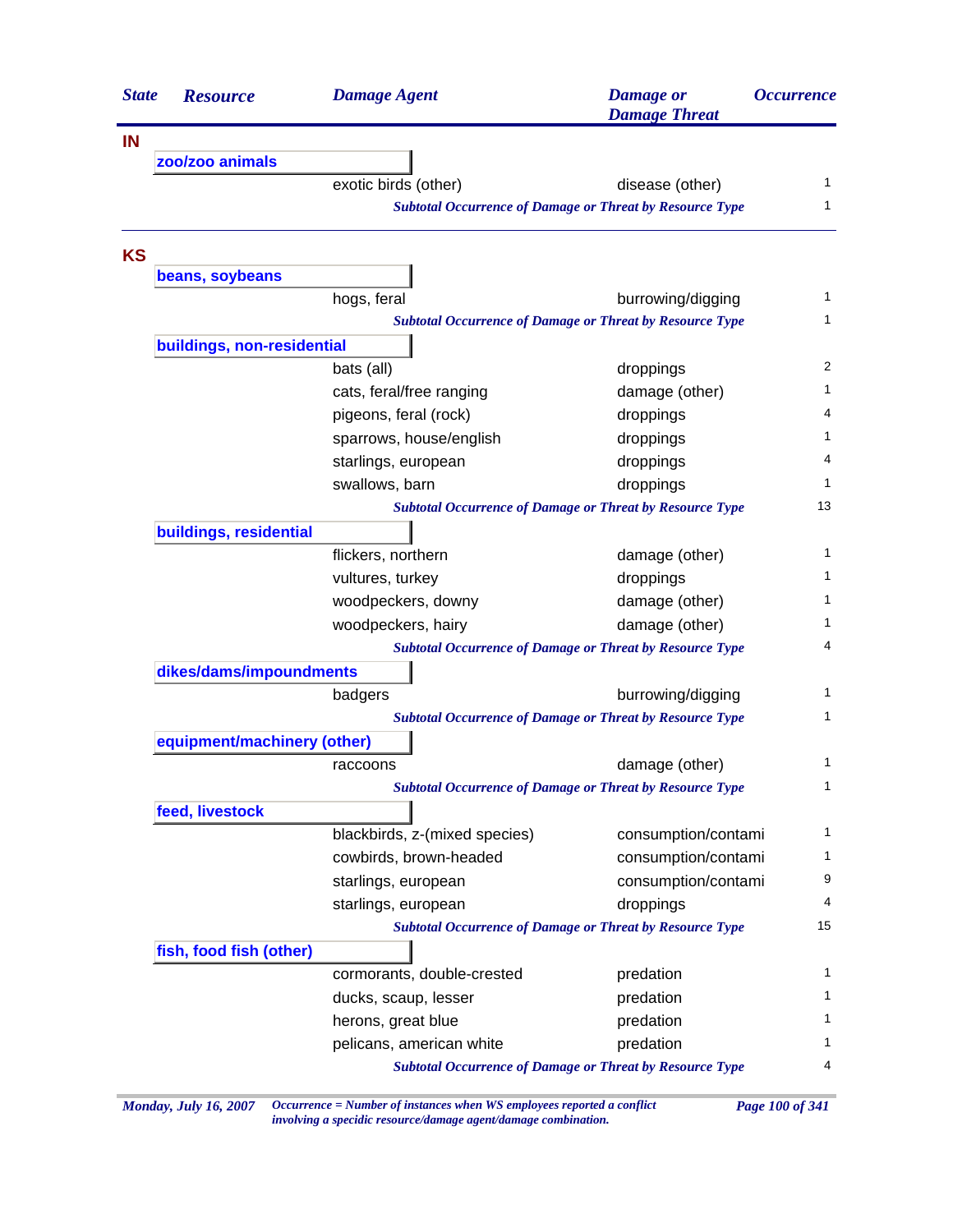| <b>State</b> | <b>Resource</b>                | <b>Damage Agent</b>                   | <b>Damage</b> or<br><b>Damage Threat</b>                        | <i><b>Occurrence</b></i> |
|--------------|--------------------------------|---------------------------------------|-----------------------------------------------------------------|--------------------------|
| <b>KS</b>    |                                |                                       |                                                                 |                          |
|              | food items, non-human *        |                                       |                                                                 |                          |
|              |                                | opossums, virginia                    | consumption/contami                                             | 1                        |
|              |                                |                                       | <b>Subtotal Occurrence of Damage or Threat by Resource Type</b> | 1                        |
|              | golf courses                   |                                       |                                                                 |                          |
|              |                                | raccoons                              | burrowing/digging                                               | 1                        |
|              |                                | skunks, striped                       | burrowing/digging                                               | 1                        |
|              |                                |                                       | <b>Subtotal Occurrence of Damage or Threat by Resource Type</b> | 2                        |
|              | grains, wheat                  |                                       |                                                                 |                          |
|              |                                | geese, snow                           | browsing/grazing                                                | 1                        |
|              |                                |                                       | <b>Subtotal Occurrence of Damage or Threat by Resource Type</b> | 1                        |
|              | grasses/sod                    |                                       |                                                                 |                          |
|              |                                | geese, canada                         | droppings                                                       | 1                        |
|              |                                |                                       | <b>Subtotal Occurrence of Damage or Threat by Resource Type</b> | 1                        |
|              | hith/sfty, human z-(general)   |                                       |                                                                 |                          |
|              |                                | bats (all)                            | droppings                                                       | 1                        |
|              |                                | dogs, feral, free-ranging and hybrids | damage (other)                                                  | 1                        |
|              |                                |                                       | <b>Subtotal Occurrence of Damage or Threat by Resource Type</b> | 2                        |
|              | pets (companion/hobby animals) |                                       |                                                                 |                          |
|              |                                | coyotes                               | damage threat                                                   | 1                        |
|              |                                |                                       | <b>Subtotal Occurrence of Damage or Threat by Resource Type</b> | 1                        |
|              | property (general)             |                                       |                                                                 |                          |
|              |                                | raccoons                              | damage (other)                                                  | 1                        |
|              |                                |                                       | <b>Subtotal Occurrence of Damage or Threat by Resource Type</b> | 1                        |
|              | rangeland                      |                                       |                                                                 |                          |
|              |                                | hogs, feral                           | burrowing/digging                                               | 1                        |
|              |                                |                                       | <b>Subtotal Occurrence of Damage or Threat by Resource Type</b> | 1                        |
|              | turf and/or flowers            |                                       |                                                                 |                          |
|              |                                | geese, canada                         | droppings                                                       | 1                        |
|              |                                | gophers, pocket (all)                 | burrowing/digging                                               | 6                        |
|              |                                | hogs, feral                           | burrowing/digging                                               | 1                        |
|              |                                | moles (all)                           | burrowing/digging                                               | 1                        |
|              |                                |                                       | <b>Subtotal Occurrence of Damage or Threat by Resource Type</b> | 9                        |
|              | vehicles, land                 |                                       |                                                                 |                          |
|              |                                | bats (all)                            | droppings                                                       | 1                        |
|              |                                |                                       | <b>Subtotal Occurrence of Damage or Threat by Resource Type</b> | 1                        |
|              | z-landscaping (other)          |                                       |                                                                 |                          |
|              |                                | moles (all)                           | burrowing/digging                                               | 1                        |
|              |                                |                                       | <b>Subtotal Occurrence of Damage or Threat by Resource Type</b> | 1                        |

## **KY**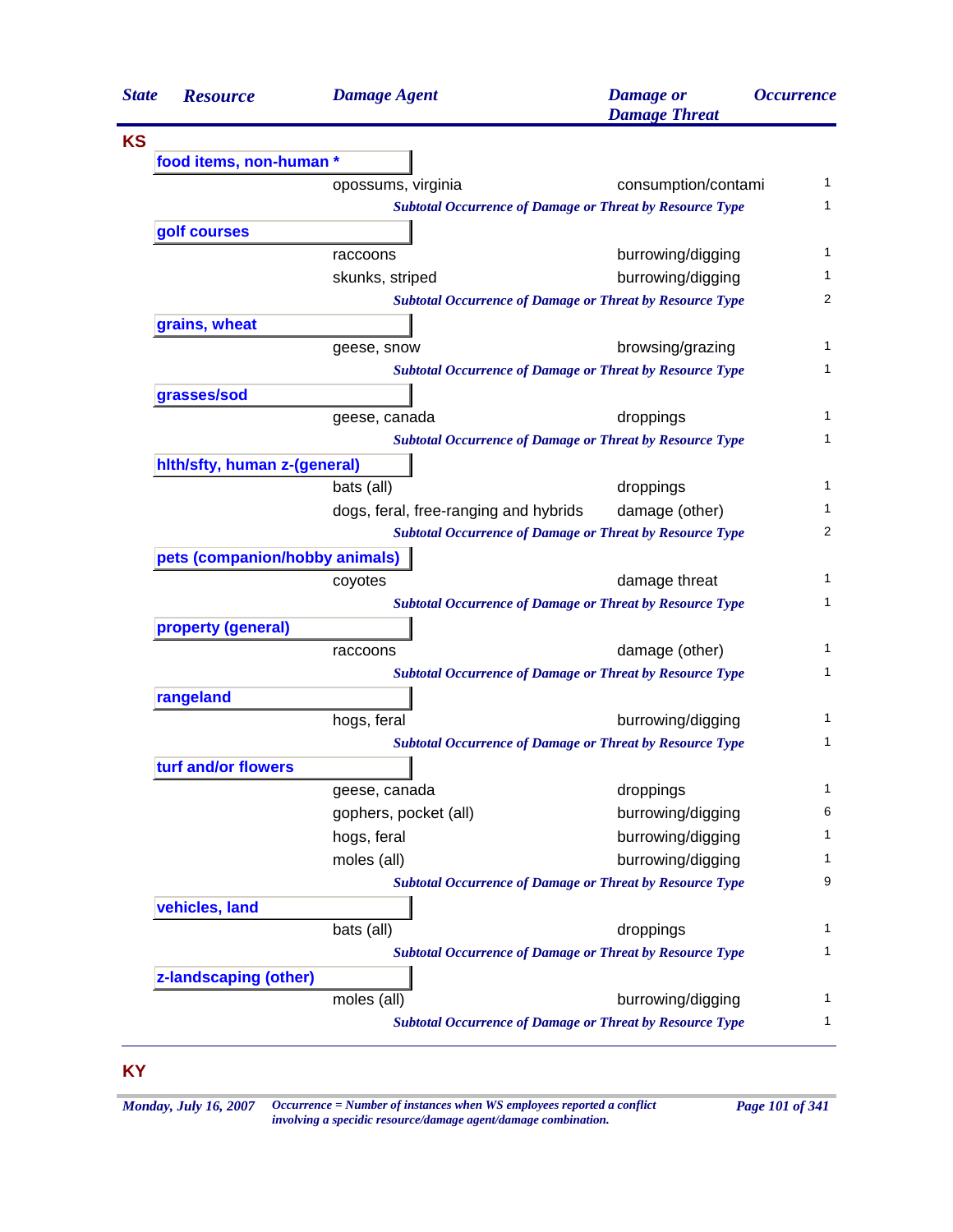| <b>State</b> | <b>Resource</b>            | <b>Damage Agent</b>    | <b>Damage</b> or<br><b>Damage Threat</b>                        | <i><b>Occurrence</b></i> |
|--------------|----------------------------|------------------------|-----------------------------------------------------------------|--------------------------|
| <b>KY</b>    |                            |                        |                                                                 |                          |
|              | aircraft                   |                        |                                                                 |                          |
|              |                            | blackbirds, red-winged | wildlife strike(aircraft)                                       | 1                        |
|              |                            | blackbirds, z-(other)  | wildlife strike(aircraft)                                       | 1                        |
|              |                            | cowbirds, brown-headed | damage (other)                                                  | 1                        |
|              |                            | doves, mourning        | wildlife strike(aircraft)                                       | 10                       |
|              |                            | ducks, mallards        | wildlife strike(aircraft)                                       | 5                        |
|              |                            | geese, canada          | wildlife strike(aircraft)                                       | 6                        |
|              |                            | hawks, red-tailed      | wildlife strike(aircraft)                                       | 4                        |
|              |                            | herons, great blue     | wildlife strike(aircraft)                                       | 1                        |
|              |                            | herons, green          | wildlife strike(aircraft)                                       | 1                        |
|              |                            | meadowlarks, eastern   | wildlife strike(aircraft)                                       | 2                        |
|              |                            | owls, z-(other)        | wildlife strike(aircraft)                                       | 1                        |
|              |                            | robins, american       | wildlife strike(aircraft)                                       | 2                        |
|              |                            | shorebirds (other)     | wildlife strike(aircraft)                                       | 1                        |
|              |                            | starlings, european    | wildlife strike(aircraft)                                       | 6                        |
|              |                            | swallows, barn         | wildlife strike(aircraft)                                       | 1                        |
|              |                            |                        | <b>Subtotal Occurrence of Damage or Threat by Resource Type</b> | 43                       |
|              | beans, soybeans            |                        |                                                                 |                          |
|              |                            | geese, canada          | browsing/grazing                                                | 1                        |
|              |                            |                        | <b>Subtotal Occurrence of Damage or Threat by Resource Type</b> | 1                        |
|              | birds, quail (all) ag      |                        |                                                                 |                          |
|              |                            | hawks, cooper's        | predation                                                       | 1                        |
|              |                            |                        | <b>Subtotal Occurrence of Damage or Threat by Resource Type</b> | 1                        |
|              | boat docks/marinas         |                        |                                                                 |                          |
|              |                            | geese, canada          | droppings                                                       | 1                        |
|              |                            |                        | <b>Subtotal Occurrence of Damage or Threat by Resource Type</b> | 1                        |
|              | buildings, non-residential |                        |                                                                 |                          |
|              |                            | cardinals, northern    | damage (other)                                                  | 1                        |
|              |                            | cardinals, northern    | droppings                                                       | 1                        |
|              |                            | doves, mourning        | droppings                                                       | 1                        |
|              |                            | geese, canada          | damage (other)                                                  | $\overline{2}$           |
|              |                            | geese, canada          | droppings                                                       | 6                        |
|              |                            | hawks, red-tailed      | damage (other)                                                  | 1                        |
|              |                            | hawks, z-(other)       | damage (other)                                                  | 1                        |
|              |                            |                        |                                                                 | 1                        |
|              |                            | opossums, virginia     | burrowing/digging                                               | 1                        |
|              |                            | opossums, virginia     | damage (other)                                                  | 3                        |
|              |                            | pigeons, feral (rock)  | droppings                                                       | 2                        |
|              |                            | raccoons               | damage (other)                                                  |                          |
|              |                            | skunks, striped        | damage (other)                                                  | 3                        |
|              |                            | starlings, european    | droppings                                                       | 2                        |

*Monday, July 16, 2007 Occurrence = Number of instances when WS employees reported a conflict Page 102 of 341 involving a specidic resource/damage agent/damage combination.*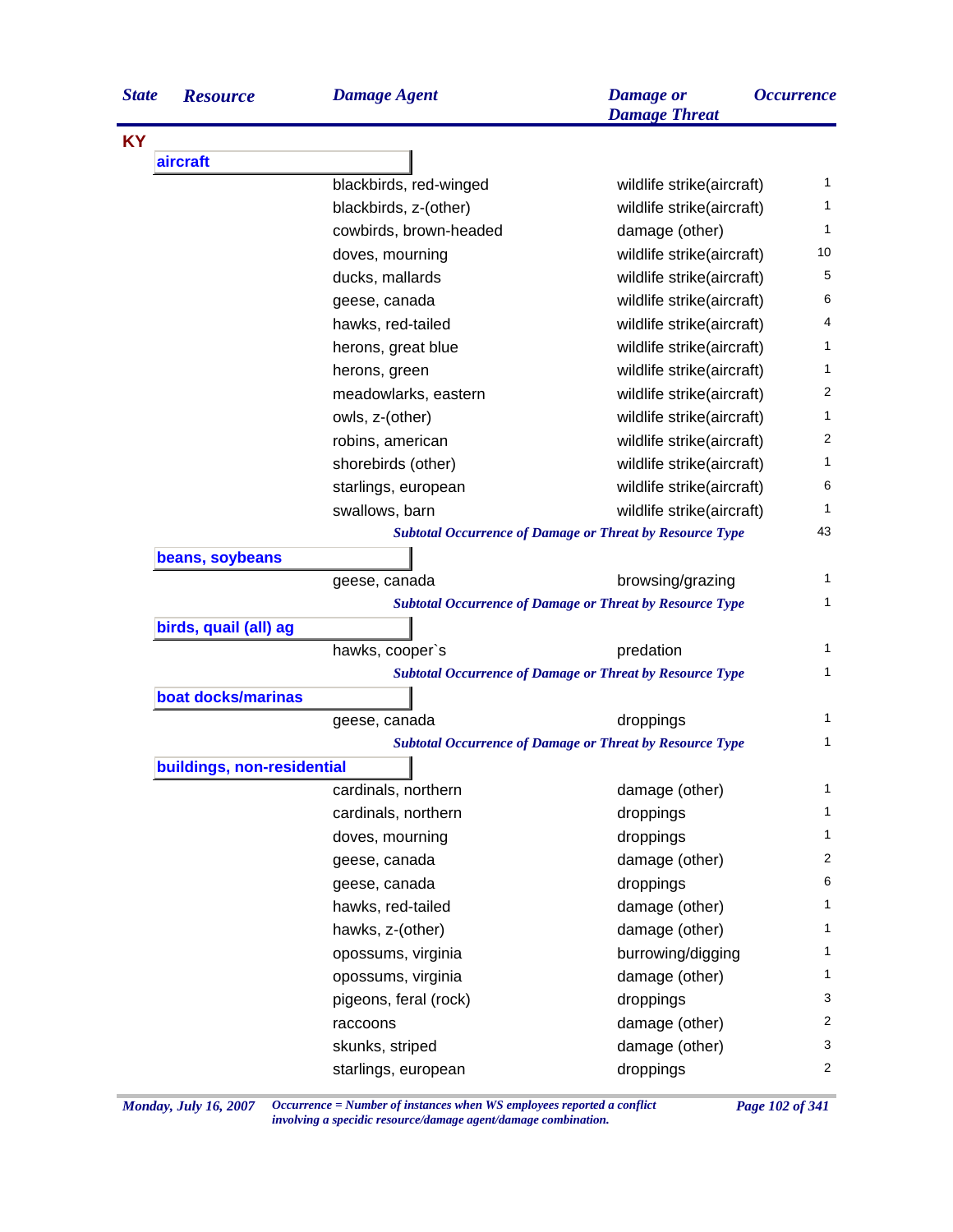| <b>State</b> | <b>Resource</b>            | <b>Damage Agent</b>                                             | <b>Damage</b> or<br><b>Damage Threat</b> | <i><b>Occurrence</b></i> |
|--------------|----------------------------|-----------------------------------------------------------------|------------------------------------------|--------------------------|
| <b>KY</b>    |                            |                                                                 |                                          |                          |
|              | buildings, non-residential |                                                                 |                                          |                          |
|              |                            | vultures, black                                                 | droppings                                | 1                        |
|              |                            | vultures, turkey                                                | droppings                                | 2                        |
|              |                            | <b>Subtotal Occurrence of Damage or Threat by Resource Type</b> |                                          | 28                       |
|              | buildings, residential     |                                                                 |                                          |                          |
|              |                            | bats (all)                                                      | damage (other)                           | 1                        |
|              |                            | bats (all)                                                      | droppings                                | 4                        |
|              |                            | blackbirds, z-(mixed species)                                   | droppings                                | 8                        |
|              |                            | crows, american                                                 | droppings                                | 1                        |
|              |                            | ducks, mallards                                                 | droppings                                | 1                        |
|              |                            | foxes, red                                                      | damage (other)                           | 1                        |
|              |                            | geese, canada                                                   | droppings                                | 11                       |
|              |                            | herons, night, black-crowned                                    | droppings                                | 3                        |
|              |                            | marmots/woodchucks (all)                                        | burrowing/digging                        | 3                        |
|              |                            | mockingbirds, northern                                          | droppings                                | 2                        |
|              |                            | opossums, virginia                                              | burrowing/digging                        | $\overline{2}$           |
|              |                            | opossums, virginia                                              | damage (other)                           | 4                        |
|              |                            | pigeons, feral (rock)                                           | damage (other)                           | 1                        |
|              |                            | pigeons, feral (rock)                                           | droppings                                | 3                        |
|              |                            | raccoons                                                        | damage (other)                           | 19                       |
|              |                            | salamanders (all)                                               | damage (other)                           | 1                        |
|              |                            | skunks, striped                                                 | burrowing/digging                        | 1                        |
|              |                            | skunks, striped                                                 | damage (other)                           | 8                        |
|              |                            | snakes, non-poisonous (other)                                   | damage (other)                           | 4                        |
|              |                            | sparrows, house/english                                         | droppings                                | 1                        |
|              |                            | squirrels, gray                                                 | damage (other)                           | 1                        |
|              |                            | squirrels, gray                                                 | girdling/gnawing/strip                   | 1                        |
|              |                            | squirrels, z-(other)                                            | damage (other)                           | $\mathbf{1}$             |
|              |                            | starlings, european                                             | droppings                                | $\overline{2}$           |
|              |                            | turtles (all)                                                   | damage (other)                           | 1                        |
|              |                            | vultures, black                                                 | damage (other)                           | 1                        |
|              |                            | vultures, black                                                 | droppings                                | 4                        |
|              |                            | vultures, black                                                 | girdling/gnawing/strip                   | 1                        |
|              |                            | vultures, turkey                                                | damage (other)                           | 1                        |
|              |                            | vultures, turkey                                                | droppings                                | $\overline{7}$           |
|              |                            | vultures, turkey                                                | girdling/gnawing/strip                   | 1                        |
|              |                            | vultures, z-(mixed)                                             | droppings                                | 1                        |
|              |                            | vultures, z-(mixed)                                             | girdling/gnawing/strip                   | 1                        |
|              |                            | woodpeckers, downy                                              | damage (other)                           | $\overline{2}$           |
|              |                            | woodpeckers, pileated                                           | damage (other)                           | 1                        |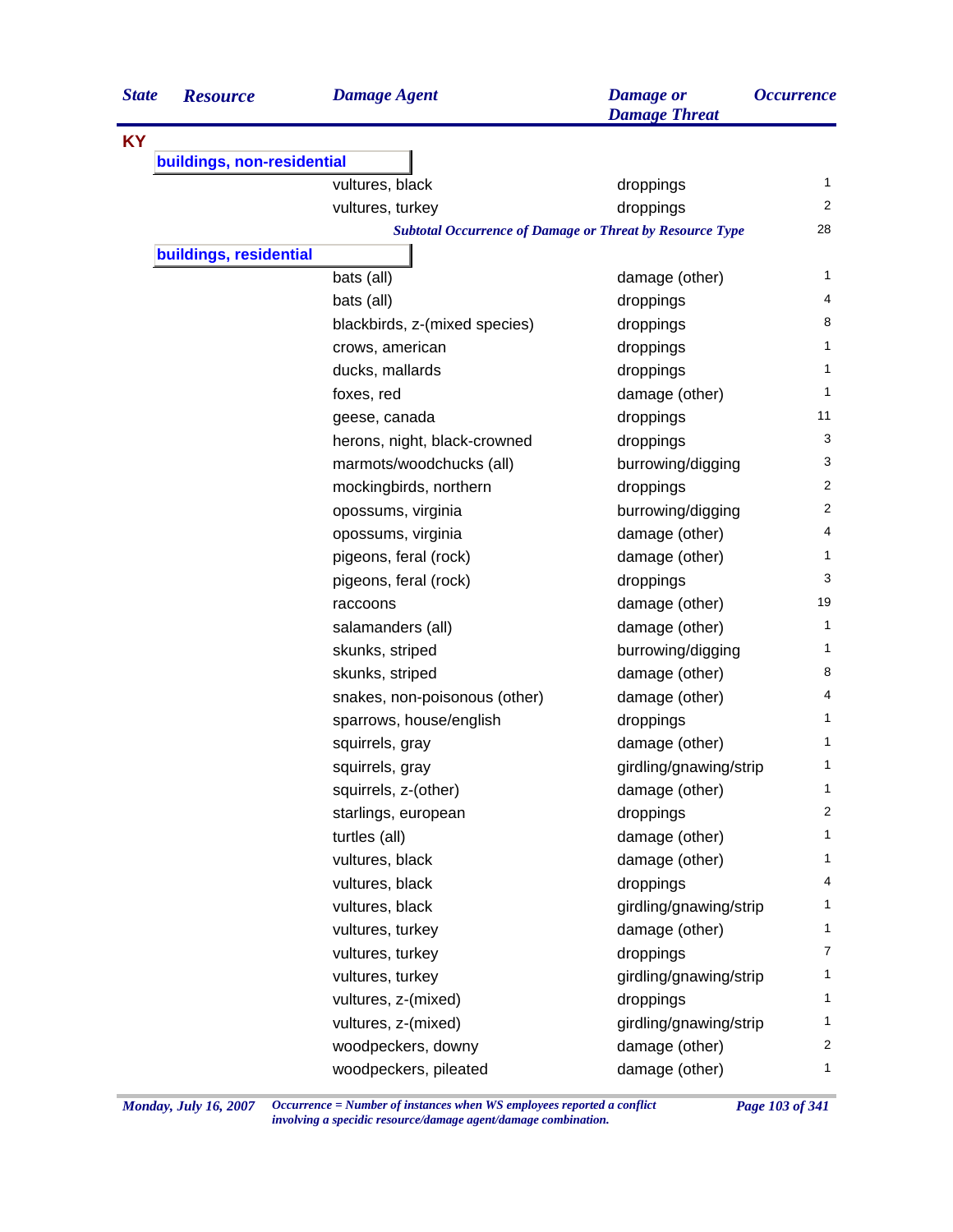| <b>State</b> | <b>Resource</b>            | <b>Damage Agent</b>        | <b>Damage</b> or<br><b>Damage Threat</b>                        | <i><b>Occurrence</b></i> |
|--------------|----------------------------|----------------------------|-----------------------------------------------------------------|--------------------------|
|              |                            |                            |                                                                 |                          |
|              | buildings, residential     |                            |                                                                 |                          |
|              |                            | woodpeckers, z-(other)     | damage (other)                                                  | $\overline{2}$           |
|              |                            |                            | <b>Subtotal Occurrence of Damage or Threat by Resource Type</b> | 107                      |
|              | cattle (calves)            |                            |                                                                 |                          |
|              |                            | starlings, european        | disease threat                                                  | 1                        |
|              |                            | starlings, european        | droppings                                                       | 1                        |
|              |                            | vultures, black            | predation                                                       | 12                       |
|              |                            | vultures, black            | predation threat                                                | 3                        |
|              |                            |                            | <b>Subtotal Occurrence of Damage or Threat by Resource Type</b> | 17                       |
|              | dikes/dams/impoundments    |                            |                                                                 |                          |
|              |                            | marmots/woodchucks (all)   | burrowing/digging                                               | 1                        |
|              |                            | muskrats                   | burrowing/digging                                               | 1                        |
|              |                            | voles (all)                | damage threat                                                   | 1                        |
|              |                            |                            | <b>Subtotal Occurrence of Damage or Threat by Resource Type</b> | 3                        |
|              | fish, bass, hybrid striped |                            |                                                                 |                          |
|              |                            | herons, great blue         | predation                                                       | 1                        |
|              |                            |                            | <b>Subtotal Occurrence of Damage or Threat by Resource Type</b> | 1                        |
|              | fish, food fish (other)    |                            |                                                                 |                          |
|              |                            | egrets, great              | predation                                                       | $\mathbf{1}$             |
|              |                            | herons, great blue         | predation                                                       | 2                        |
|              |                            |                            | <b>Subtotal Occurrence of Damage or Threat by Resource Type</b> | 3                        |
|              | fish, goldfish (brood)     |                            |                                                                 |                          |
|              |                            | otters, river              | predation                                                       | 1                        |
|              |                            |                            | <b>Subtotal Occurrence of Damage or Threat by Resource Type</b> | 1                        |
|              | fish, muskie               |                            |                                                                 |                          |
|              |                            | otters, river              | predation                                                       | 1                        |
|              |                            |                            | <b>Subtotal Occurrence of Damage or Threat by Resource Type</b> | 1                        |
|              | fish, ornamental (brood)   |                            |                                                                 |                          |
|              |                            | herons, great blue         | predation                                                       | 2                        |
|              |                            | raccoons                   | predation                                                       | 1                        |
|              |                            |                            | <b>Subtotal Occurrence of Damage or Threat by Resource Type</b> | 3                        |
|              | fish, trout, z-(other)     |                            |                                                                 |                          |
|              |                            | gulls, ring-billed         | predation                                                       | 1                        |
|              |                            | herons, great blue         | predation                                                       | 2                        |
|              |                            | herons, green              | predation                                                       | 1                        |
|              |                            | otters, river              | predation                                                       | 1                        |
|              |                            |                            | <b>Subtotal Occurrence of Damage or Threat by Resource Type</b> | 5                        |
|              | fish, z-(other)            |                            |                                                                 |                          |
|              |                            | cormorants, double-crested | predation                                                       | 2                        |
|              |                            |                            | <b>Subtotal Occurrence of Damage or Threat by Resource Type</b> | 2                        |

*Monday, July 16, 2007 Occurrence = Number of instances when WS employees reported a conflict Page 104 of 341 involving a specidic resource/damage agent/damage combination.*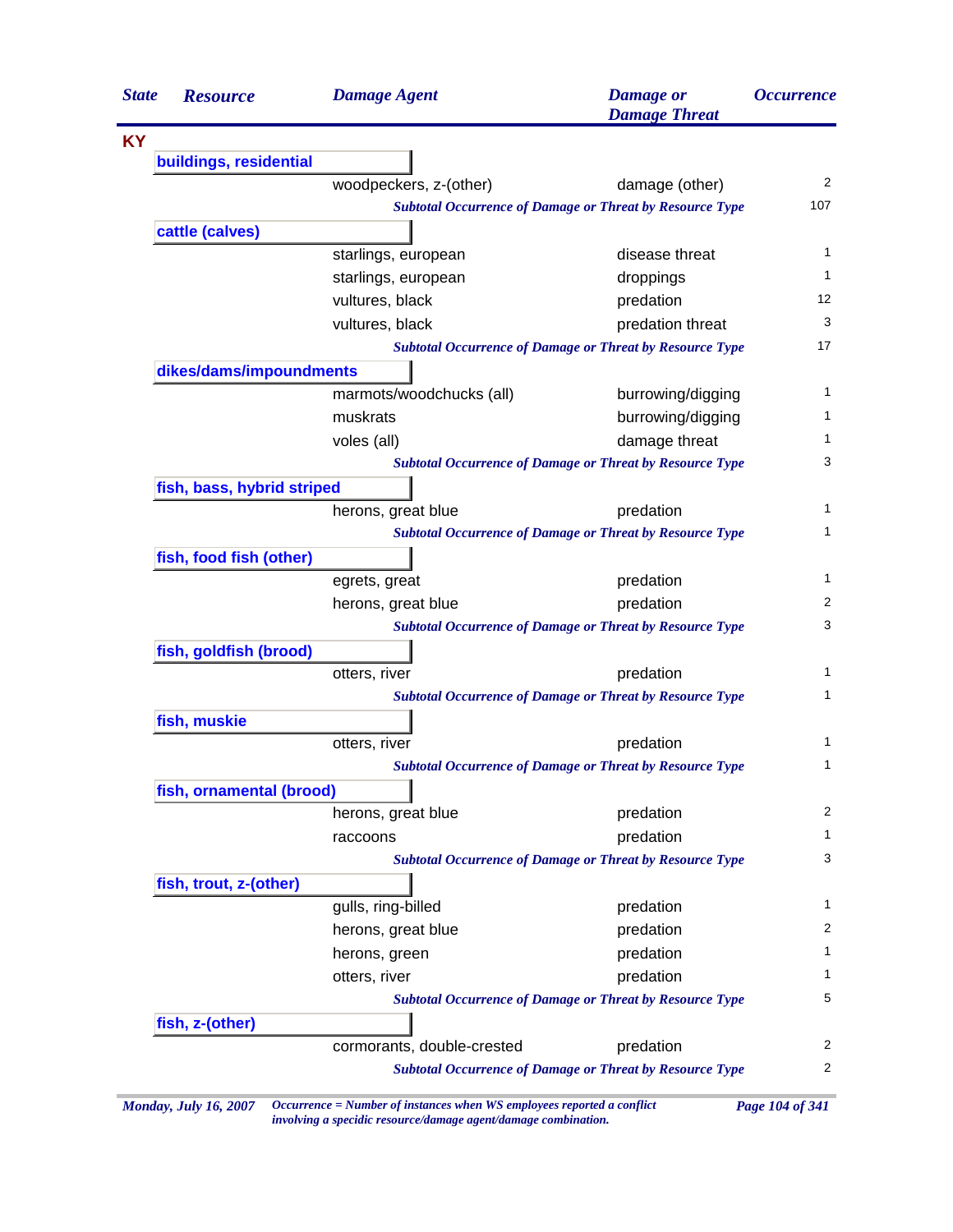| <b>State</b> | <b>Resource</b>             | <b>Damage Agent</b>           | <b>Damage</b> or<br><b>Damage Threat</b>                        | <i><b>Occurrence</b></i> |
|--------------|-----------------------------|-------------------------------|-----------------------------------------------------------------|--------------------------|
|              |                             |                               |                                                                 |                          |
|              | fowl, chickens (game)       |                               |                                                                 |                          |
|              |                             | hawks, red-tailed             | predation                                                       | 1                        |
|              |                             |                               | <b>Subtotal Occurrence of Damage or Threat by Resource Type</b> | 1                        |
|              | fowl, chickens (other)      |                               |                                                                 |                          |
|              |                             | hawks, red-tailed             | predation                                                       | 3                        |
|              |                             | hawks, sharp-shinned          | predation                                                       | 1                        |
|              |                             | hawks, z-(other)              | predation                                                       |                          |
|              |                             |                               | <b>Subtotal Occurrence of Damage or Threat by Resource Type</b> | 5                        |
|              | fowl, guineas               |                               |                                                                 |                          |
|              |                             | hawks, red-tailed             | predation                                                       | 1                        |
|              |                             |                               | <b>Subtotal Occurrence of Damage or Threat by Resource Type</b> |                          |
|              | fruit, grapes/muscadines    |                               |                                                                 |                          |
|              |                             | robins, american              | consumption/contami                                             | 1                        |
|              |                             |                               | <b>Subtotal Occurrence of Damage or Threat by Resource Type</b> |                          |
|              | gardens, veg./fruits/nuts   |                               |                                                                 |                          |
|              |                             | marmots/woodchucks (all)      | burrowing/digging                                               |                          |
|              |                             | squirrels, gray               | feeding (other)                                                 |                          |
|              |                             | starlings, european           | feeding (other)                                                 |                          |
|              |                             |                               | <b>Subtotal Occurrence of Damage or Threat by Resource Type</b> |                          |
|              | golf courses                |                               |                                                                 |                          |
|              |                             | elk, wapiti (wild)            | browsing/grazing                                                |                          |
|              |                             | geese, canada                 | droppings                                                       |                          |
|              |                             | herons, great blue            | droppings                                                       |                          |
|              |                             |                               | <b>Subtotal Occurrence of Damage or Threat by Resource Type</b> | 6                        |
|              | grains, corn (sweet)        |                               |                                                                 |                          |
|              |                             | raccoons                      | consumption/contami                                             |                          |
|              |                             |                               | <b>Subtotal Occurrence of Damage or Threat by Resource Type</b> |                          |
|              | hith/sfty, human (aviation) |                               |                                                                 |                          |
|              |                             | blackbirds, z-(mixed species) | damage (other)                                                  |                          |
|              |                             | cowbirds, brown-headed        | damage (other)                                                  |                          |
|              |                             | coyotes                       | damage (other)                                                  |                          |
|              |                             | coyotes                       | wildlife strike(aircraft)                                       |                          |
|              |                             | doves, mourning               | wildlife strike(aircraft)                                       |                          |
|              |                             | ducks, mallards               | wildlife strike(aircraft)                                       |                          |
|              |                             | hawks, red-tailed             | wildlife strike(aircraft)                                       |                          |
|              |                             | marmots/woodchucks (all)      | damage (other)                                                  |                          |
|              |                             | starlings, european           | damage (other)                                                  |                          |
|              |                             | starlings, european           | wildlife strike(aircraft)                                       |                          |
|              |                             |                               | <b>Subtotal Occurrence of Damage or Threat by Resource Type</b> | 14                       |

*Monday, July 16, 2007 Occurrence = Number of instances when WS employees reported a conflict Page 105 of 341 involving a specidic resource/damage agent/damage combination.*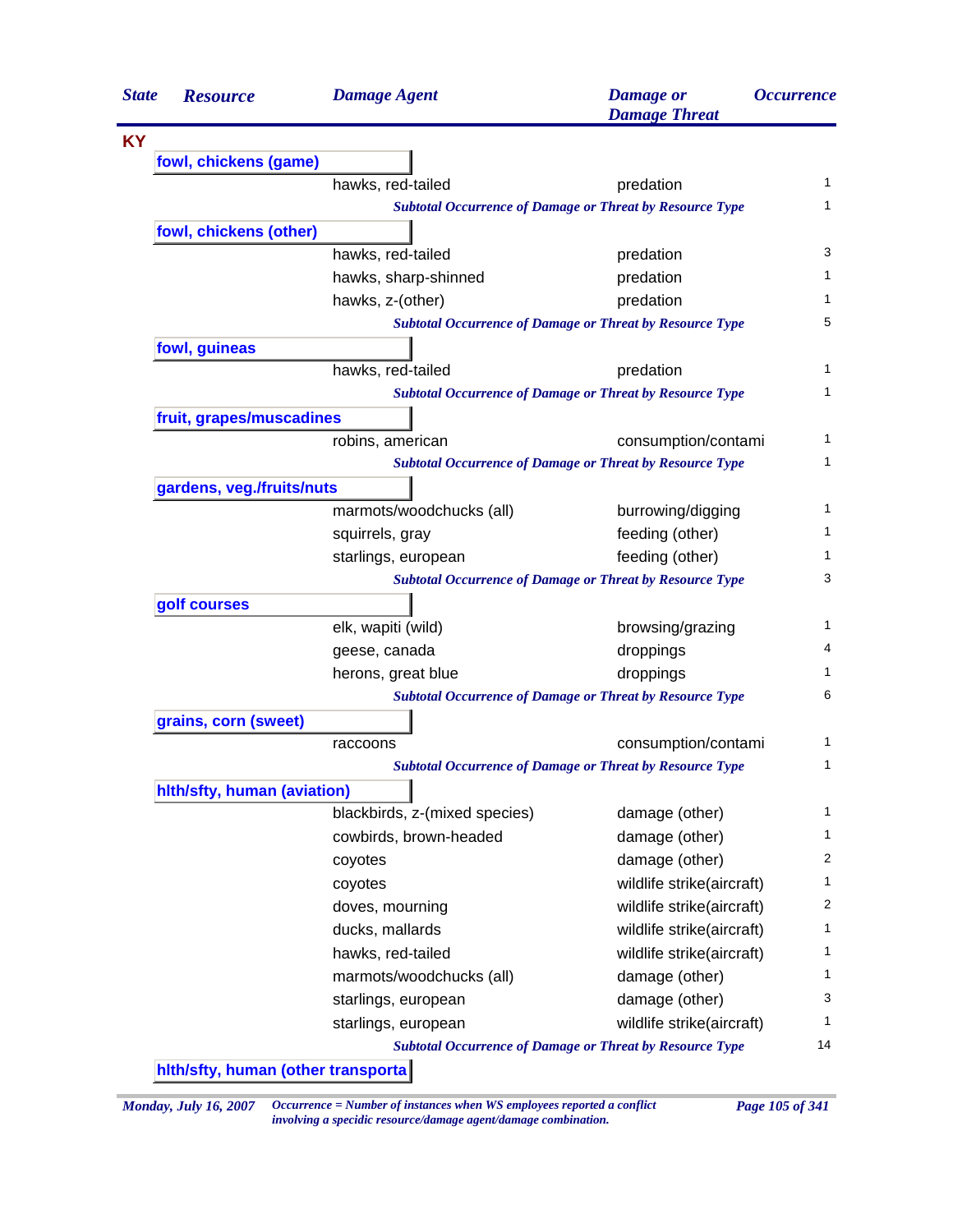| <b>State</b> | <b>Resource</b>                     | <b>Damage Agent</b>                                             | <b>Damage</b> or<br><b>Damage Threat</b> | <i><b>Occurrence</b></i> |  |
|--------------|-------------------------------------|-----------------------------------------------------------------|------------------------------------------|--------------------------|--|
|              |                                     |                                                                 |                                          |                          |  |
|              | hith/sfty, human (other transporta) |                                                                 |                                          |                          |  |
|              |                                     | deer, white-tailed (wild)                                       | damage (other)                           | 1                        |  |
|              |                                     | <b>Subtotal Occurrence of Damage or Threat by Resource Type</b> |                                          | 1                        |  |
|              | hith/sfty, human z-(general)        |                                                                 |                                          |                          |  |
|              |                                     | blackbirds, z-(mixed species)                                   | damage (other)                           | 1                        |  |
|              |                                     | blackbirds, z-(mixed species)                                   | disease threat                           | 2                        |  |
|              |                                     | blackbirds, z-(mixed species)                                   | droppings                                | 1                        |  |
|              |                                     | ducks, feral                                                    | droppings                                | 1                        |  |
|              |                                     | ducks, feral                                                    | injury                                   | 1                        |  |
|              |                                     | geese, canada                                                   | damage (other)                           | 1                        |  |
|              |                                     | geese, canada                                                   | droppings                                | 4                        |  |
|              |                                     | geese, canada                                                   | threat (other)                           | 1                        |  |
|              |                                     | pigeons, feral (rock)                                           | disease threat                           | 1                        |  |
|              |                                     | pigeons, feral (rock)                                           | droppings                                | 5                        |  |
|              |                                     | raccoons                                                        | disease threat                           | 1                        |  |
|              |                                     | raccoons                                                        | injury/illness                           | 1                        |  |
|              |                                     | skunks, striped                                                 | nuisance                                 | 1                        |  |
|              |                                     | snakes, poisonous (other)                                       | threat (other)                           | 1                        |  |
|              |                                     | turkey, wild (all)                                              | harassment                               | 1                        |  |
|              |                                     | vultures, black                                                 | disease threat                           | 1                        |  |
|              |                                     | <b>Subtotal Occurrence of Damage or Threat by Resource Type</b> |                                          | 24                       |  |
|              | <b>landfills</b>                    |                                                                 |                                          |                          |  |
|              |                                     | gulls, ring-billed                                              | feeding (other)                          | 1                        |  |
|              |                                     | <b>Subtotal Occurrence of Damage or Threat by Resource Type</b> |                                          | 1                        |  |
|              | pasture                             |                                                                 |                                          |                          |  |
|              |                                     | marmots/woodchucks (all)                                        | burrowing/digging                        | 1                        |  |
|              |                                     | <b>Subtotal Occurrence of Damage or Threat by Resource Type</b> |                                          | 1                        |  |
|              | pets (companion/hobby animals)      |                                                                 |                                          |                          |  |
|              |                                     | coyotes                                                         | predation                                | 2                        |  |
|              |                                     | coyotes                                                         | predation threat                         | 8                        |  |
|              |                                     | ducks, mallards                                                 | threat (other)                           | 1                        |  |
|              |                                     | foxes, red                                                      | predation threat                         | 2                        |  |
|              |                                     | foxes, red                                                      | threat (other)                           | 1                        |  |
|              |                                     | hawks, red-tailed                                               | predation threat                         | 2                        |  |
|              |                                     | hawks, z-(other)                                                | predation threat                         | 1.                       |  |
|              |                                     | owls, great horned                                              | predation threat                         | 1                        |  |
|              |                                     | <b>Subtotal Occurrence of Damage or Threat by Resource Type</b> |                                          | 18                       |  |
|              | property (general)                  |                                                                 |                                          |                          |  |
|              |                                     | beavers                                                         | flooding                                 | 2                        |  |
|              |                                     | blackbirds, z-(mixed species)                                   | droppings                                | 2                        |  |

*Monday, July 16, 2007 Occurrence = Number of instances when WS employees reported a conflict Page 106 of 341 involving a specidic resource/damage agent/damage combination.*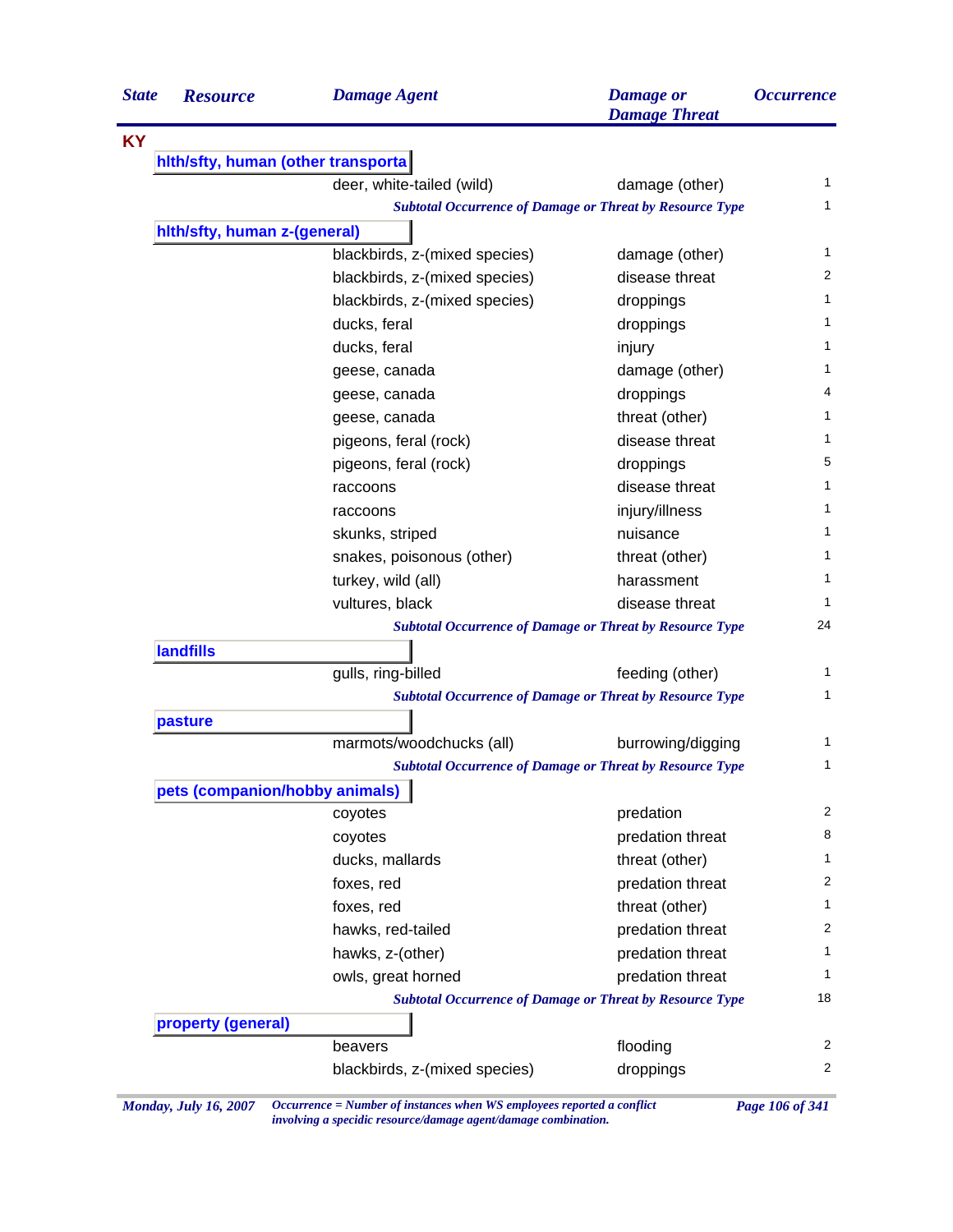| <b>State</b> | <b>Resourc</b> |
|--------------|----------------|
|--------------|----------------|

**KY**

| <b>State</b> | <b>Resource</b>            | <b>Damage Agent</b>                                             | <b>Damage</b> or<br><b>Damage Threat</b> | <i><b>Occurrence</b></i> |
|--------------|----------------------------|-----------------------------------------------------------------|------------------------------------------|--------------------------|
| KY           |                            |                                                                 |                                          |                          |
|              | property (general)         |                                                                 |                                          |                          |
|              |                            | chickens, feral/free ranging                                    | droppings                                | 1                        |
|              |                            | coyotes                                                         | damage (other)                           | 1                        |
|              |                            | deer, white-tailed (wild)                                       | damage (other)                           | $\overline{2}$           |
|              |                            | ducks, mallards                                                 | droppings                                | $\overline{2}$           |
|              |                            | geese, canada                                                   | browsing/grazing                         | $\overline{2}$           |
|              |                            | geese, canada                                                   | droppings                                | 15                       |
|              |                            | hogs, feral                                                     | feeding (other)                          | $\mathbf{1}$             |
|              |                            | marmots/woodchucks (all)                                        | burrowing/digging                        | 4                        |
|              |                            | marmots/woodchucks (all)                                        | damage (other)                           | $\mathbf{1}$             |
|              |                            | nighthawks (all)                                                | damage (other)                           | $\mathbf{1}$             |
|              |                            | pigeons, feral (rock)                                           | damage threat                            | 2                        |
|              |                            | pigeons, feral (rock)                                           | droppings                                | 1                        |
|              |                            | rabbits, cottontail                                             | damage (other)                           | 1                        |
|              |                            | rabbits, cottontail                                             | girdling/gnawing/strip                   | $\overline{c}$           |
|              |                            | raccoons                                                        | damage (other)                           | 3                        |
|              |                            | robins, american                                                | droppings                                | 1                        |
|              |                            | skunks, striped                                                 | damage (other)                           | 1                        |
|              |                            | snakes, non-poisonous (other)                                   | damage (other)                           | 1                        |
|              |                            | starlings, european                                             | damage (other)                           | 1                        |
|              |                            | starlings, european                                             | droppings                                | $\overline{7}$           |
|              |                            | starlings, european                                             | feeding (other)                          | 1                        |
|              |                            | vultures, black                                                 | damage (other)                           | 1                        |
|              |                            | vultures, turkey                                                | damage (other)                           | 1                        |
|              |                            | vultures, turkey                                                | droppings                                | 1                        |
|              |                            | vultures, z-(mixed)                                             | droppings                                | 1                        |
|              |                            | <b>Subtotal Occurrence of Damage or Threat by Resource Type</b> |                                          | 59                       |
|              | recreational areas (other) |                                                                 |                                          |                          |
|              |                            | beavers                                                         | girdling/gnawing/strip                   | 1                        |
|              |                            | skunks, striped                                                 | damage (other)                           | 1                        |
|              |                            | <b>Subtotal Occurrence of Damage or Threat by Resource Type</b> |                                          | 2                        |
|              | roads/bridges              |                                                                 |                                          |                          |
|              |                            | beavers                                                         | flooding                                 | 3                        |
|              |                            | <b>Subtotal Occurrence of Damage or Threat by Resource Type</b> |                                          | 3                        |
|              | <b>streams</b>             |                                                                 |                                          |                          |
|              |                            | beavers                                                         | flooding                                 | 1                        |
|              |                            | <b>Subtotal Occurrence of Damage or Threat by Resource Type</b> |                                          | 1                        |
|              | swimming pools             |                                                                 |                                          |                          |
|              |                            | ducks, mallards                                                 | droppings                                | 4                        |
|              |                            | geese, canada                                                   | droppings                                | 6                        |
|              |                            |                                                                 |                                          |                          |

*Monday, July 16, 2007 Occurrence = Number of instances when WS employees reported a conflict Page 107 of 341 involving a specidic resource/damage agent/damage combination.*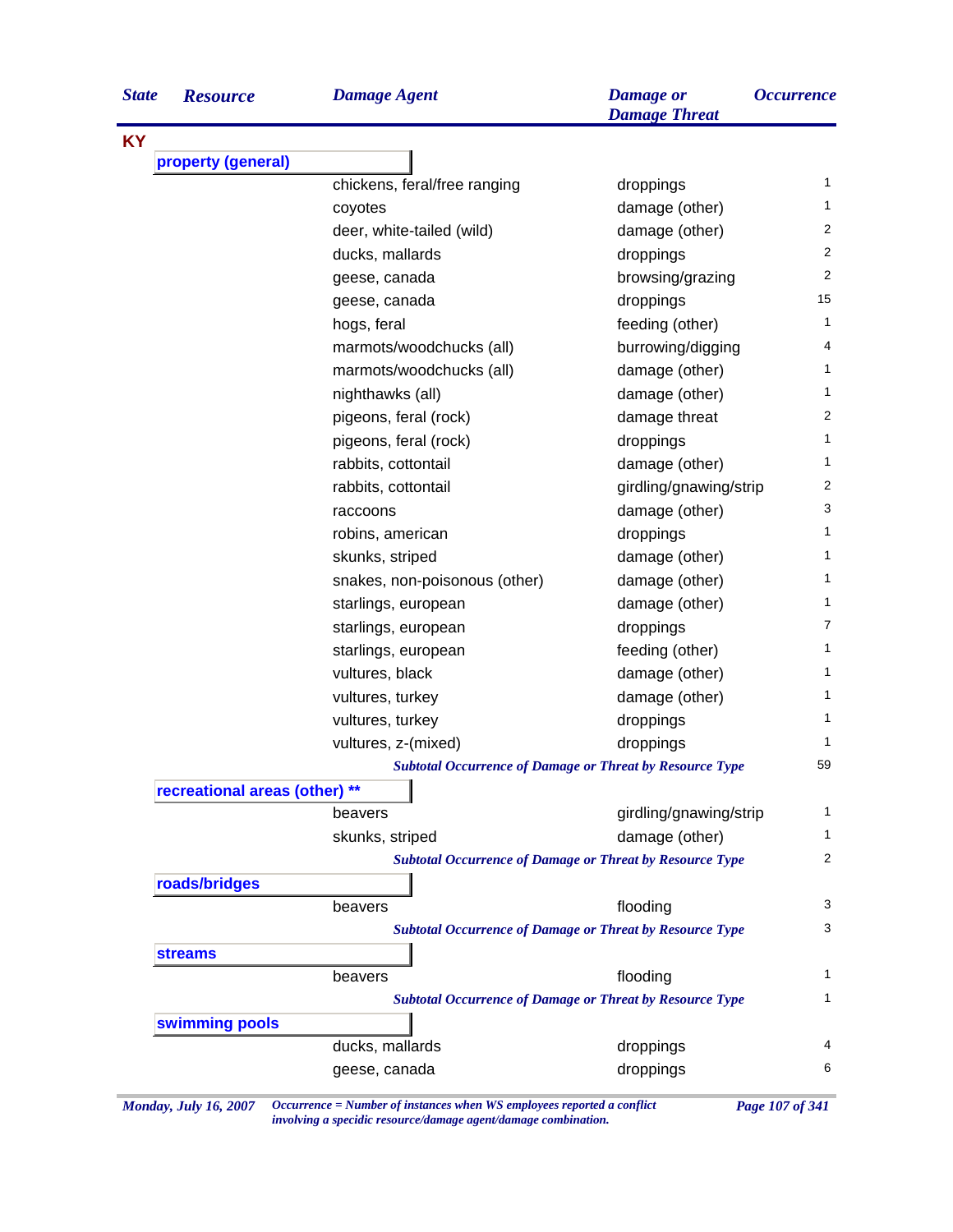| <b>State</b> | <b>Resource</b>                                                 | <b>Damage Agent</b>          | <b>Damage</b> or<br><b>Damage Threat</b>                                                  | <i><b>Occurrence</b></i> |  |
|--------------|-----------------------------------------------------------------|------------------------------|-------------------------------------------------------------------------------------------|--------------------------|--|
| <b>KY</b>    |                                                                 |                              |                                                                                           |                          |  |
|              | swimming pools                                                  |                              |                                                                                           |                          |  |
|              |                                                                 | herons, night, black-crowned | droppings                                                                                 |                          |  |
|              |                                                                 |                              | <b>Subtotal Occurrence of Damage or Threat by Resource Type</b>                           | 11                       |  |
|              | tomatoes                                                        |                              |                                                                                           |                          |  |
|              |                                                                 | geese, canada                | browsing/grazing                                                                          |                          |  |
|              |                                                                 | squirrels, z-(other)         | consumption/contami                                                                       |                          |  |
|              |                                                                 |                              | <b>Subtotal Occurrence of Damage or Threat by Resource Type</b>                           |                          |  |
|              | trees, standing                                                 |                              |                                                                                           |                          |  |
|              |                                                                 | beavers                      | browsing/grazing                                                                          |                          |  |
|              |                                                                 | beavers                      | flooding                                                                                  |                          |  |
|              | <b>Subtotal Occurrence of Damage or Threat by Resource Type</b> |                              |                                                                                           |                          |  |
|              | trees, standing (mixed)                                         |                              |                                                                                           |                          |  |
|              |                                                                 | beavers                      | flooding                                                                                  |                          |  |
|              |                                                                 | beavers                      | girdling/gnawing/strip<br><b>Subtotal Occurrence of Damage or Threat by Resource Type</b> |                          |  |
|              | trees, standing hardwood                                        |                              |                                                                                           |                          |  |
|              |                                                                 | beavers                      | damage (other)                                                                            |                          |  |
|              |                                                                 | beavers                      | flooding                                                                                  |                          |  |
|              |                                                                 | beavers                      | girdling/gnawing/strip                                                                    |                          |  |
|              |                                                                 |                              | <b>Subtotal Occurrence of Damage or Threat by Resource Type</b>                           | 10                       |  |
|              | trees, standing/shrubs                                          |                              |                                                                                           |                          |  |
|              |                                                                 | beavers                      | damage (other)                                                                            |                          |  |
|              |                                                                 |                              | <b>Subtotal Occurrence of Damage or Threat by Resource Type</b>                           |                          |  |
|              | turf and/or flowers                                             |                              |                                                                                           |                          |  |
|              |                                                                 | deer, white-tailed (wild)    | browsing/grazing                                                                          |                          |  |
|              |                                                                 | geese, canada                | browsing/grazing                                                                          |                          |  |
|              |                                                                 | geese, canada                | droppings                                                                                 |                          |  |
|              |                                                                 | marmots/woodchucks (all)     | browsing/grazing                                                                          |                          |  |
|              |                                                                 | marmots/woodchucks (all)     | burrowing/digging                                                                         |                          |  |
|              |                                                                 | marmots/woodchucks (all)     | damage (other)                                                                            |                          |  |
|              |                                                                 | voles (all)                  | damage (other)                                                                            |                          |  |
|              |                                                                 |                              | <b>Subtotal Occurrence of Damage or Threat by Resource Type</b>                           | 14                       |  |
|              | utilities, electrical                                           |                              |                                                                                           |                          |  |
|              |                                                                 | rabbits, cottontail          | girdling/gnawing/strip                                                                    |                          |  |
|              |                                                                 |                              | <b>Subtotal Occurrence of Damage or Threat by Resource Type</b>                           |                          |  |
|              | utilities, z-(other)                                            |                              |                                                                                           |                          |  |
|              |                                                                 | beavers                      | flooding                                                                                  |                          |  |
|              |                                                                 | vultures, turkey             | damage (other)                                                                            |                          |  |
|              |                                                                 |                              | <b>Subtotal Occurrence of Damage or Threat by Resource Type</b>                           |                          |  |
|              | vehicles, land                                                  |                              |                                                                                           |                          |  |

*Monday, July 16, 2007 Occurrence = Number of instances when WS employees reported a conflict Page 108 of 341 involving a specidic resource/damage agent/damage combination.*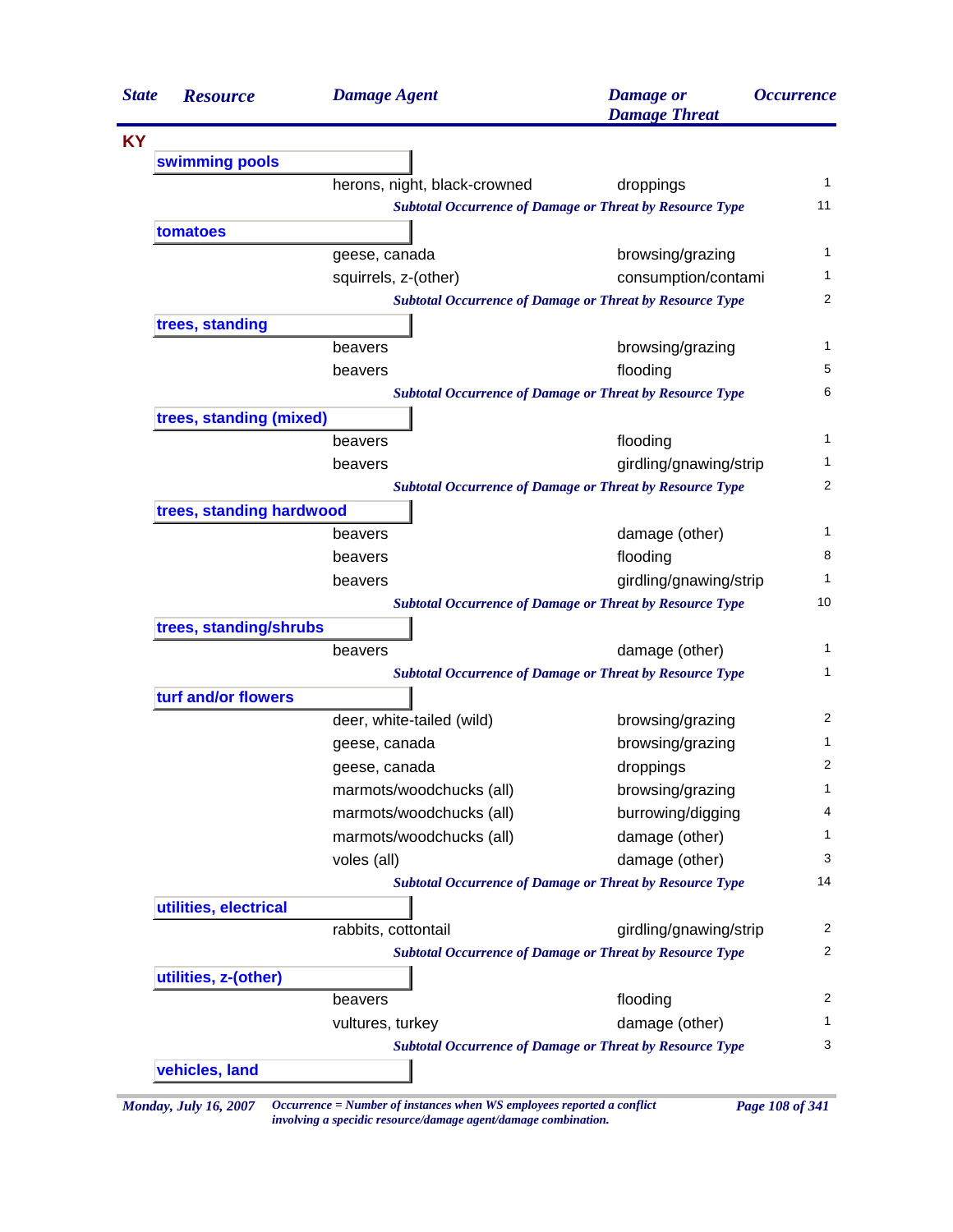

*Monday, July 16, 2007 Occurrence = Number of instances when WS employees reported a conflict Page 109 of 341 involving a specidic resource/damage agent/damage combination.*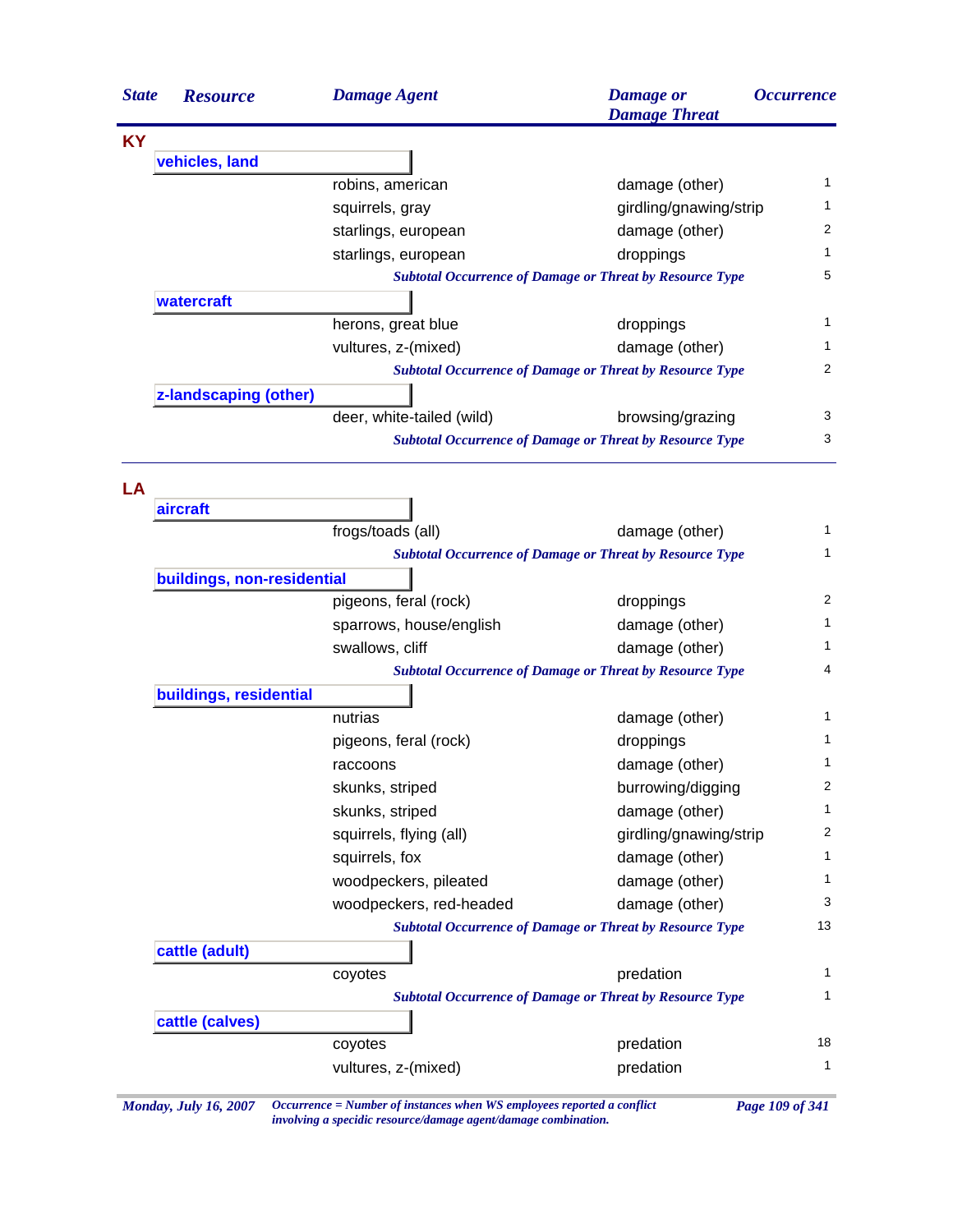| <b>State</b> | <b>Resource</b>             | <b>Damage Agent</b>        | <b>Damage</b> or<br><b>Damage Threat</b>                        | <i><b>Occurrence</b></i> |
|--------------|-----------------------------|----------------------------|-----------------------------------------------------------------|--------------------------|
| LA           |                             |                            |                                                                 |                          |
|              | cattle (calves)             |                            |                                                                 |                          |
|              |                             |                            | <b>Subtotal Occurrence of Damage or Threat by Resource Type</b> | 19                       |
|              | dikes/dams/impoundments     |                            |                                                                 |                          |
|              |                             | beavers                    | browsing/grazing                                                | 1                        |
|              |                             | beavers                    | burrowing/digging                                               | 9                        |
|              |                             | beavers                    | damage (other)                                                  | 1                        |
|              |                             | beavers                    | flooding                                                        | 2                        |
|              |                             | hogs, feral                | burrowing/digging                                               | 1                        |
|              |                             | hogs, feral                | damage (other)                                                  | 1                        |
|              |                             | nutrias                    | burrowing/digging                                               | 3                        |
|              |                             | nutrias                    | damage (other)                                                  | $\overline{c}$           |
|              |                             | raccoons                   | damage (other)                                                  | 1                        |
|              |                             |                            | <b>Subtotal Occurrence of Damage or Threat by Resource Type</b> | 21                       |
|              | equipment/machinery (other) |                            |                                                                 |                          |
|              |                             | cormorants, double-crested | damage (other)                                                  | 2                        |
|              |                             | gulls, laughing            | damage (other)                                                  | 1                        |
|              |                             | pigeons, feral (rock)      | damage (other)                                                  | 1                        |
|              |                             | pigeons, feral (rock)      | droppings                                                       | 1                        |
|              |                             |                            | <b>Subtotal Occurrence of Damage or Threat by Resource Type</b> | 5                        |
|              | fish, food fish (other)     |                            |                                                                 |                          |
|              |                             | otters, river              | feeding (other)                                                 | 1                        |
|              |                             | raccoons                   | feeding (other)                                                 | 5                        |
|              |                             |                            | <b>Subtotal Occurrence of Damage or Threat by Resource Type</b> | 6                        |
|              | fish, ornamental (market)   |                            |                                                                 |                          |
|              |                             | otters, river              | predation                                                       | 1                        |
|              |                             |                            | <b>Subtotal Occurrence of Damage or Threat by Resource Type</b> | 1                        |
|              | fish, z-(other)             |                            |                                                                 |                          |
|              |                             | egrets/herons (mixed)      | consumption/contami                                             | 1                        |
|              |                             |                            | <b>Subtotal Occurrence of Damage or Threat by Resource Type</b> | 1                        |
|              | food items, non-human *     |                            |                                                                 |                          |
|              |                             | bears, louisiana black     | damage (other)                                                  | 1                        |
|              |                             | opossums, virginia         | feeding (other)                                                 | 1                        |
|              |                             |                            | <b>Subtotal Occurrence of Damage or Threat by Resource Type</b> | 2                        |
|              | fowl, chickens (game)       |                            |                                                                 |                          |
|              |                             | coyotes                    | predation                                                       | 2                        |
|              |                             |                            | <b>Subtotal Occurrence of Damage or Threat by Resource Type</b> | 2                        |
|              | fowl, chickens (other)      |                            |                                                                 |                          |
|              |                             | bobcats                    | predation                                                       | 2                        |
|              |                             | coyotes                    | predation                                                       | 8                        |
|              |                             | foxes, gray                | predation                                                       | 1                        |

*Monday, July 16, 2007 Occurrence = Number of instances when WS employees reported a conflict Page 110 of 341 involving a specidic resource/damage agent/damage combination.*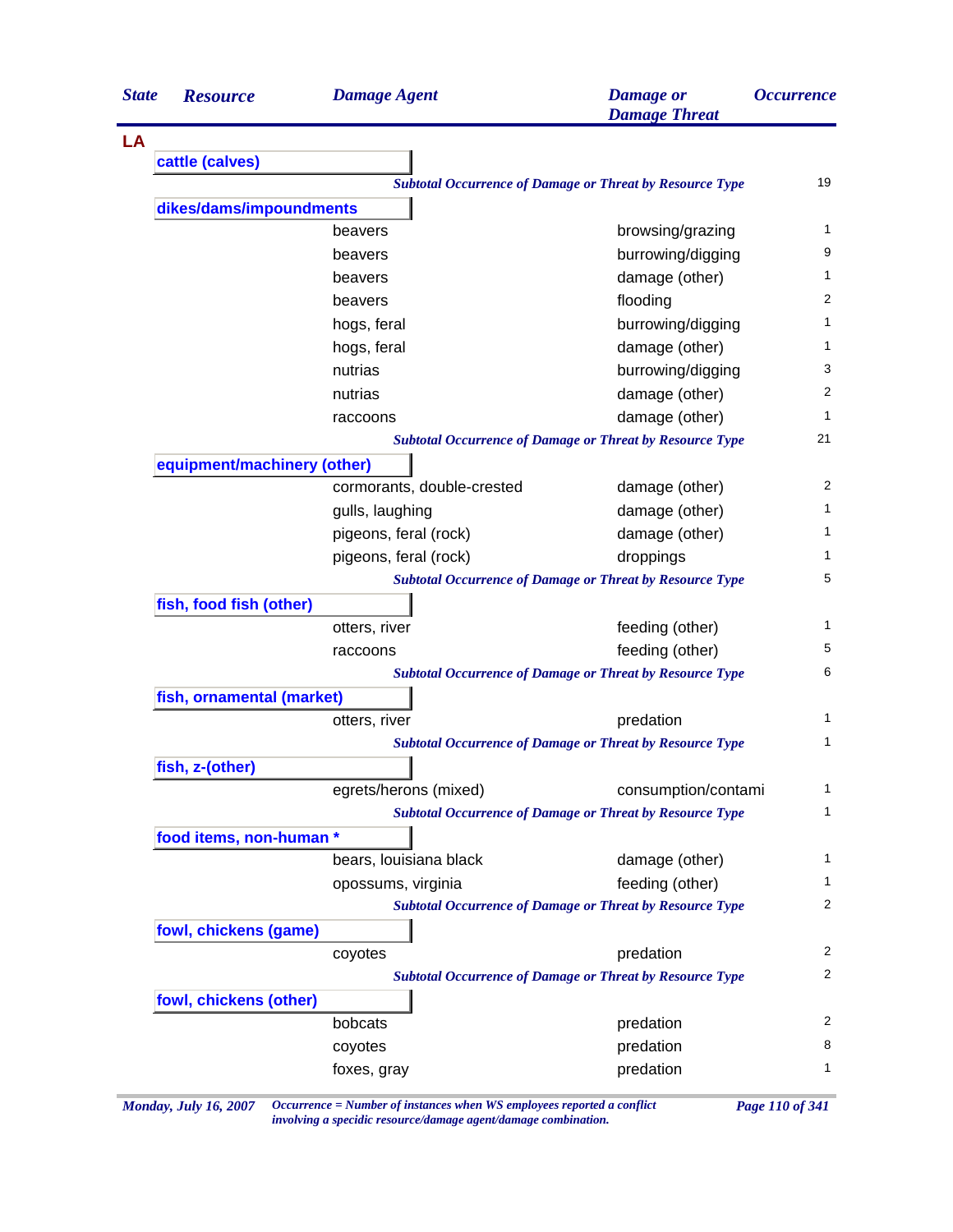| <b>State</b><br><b>Resource</b> | <b>Damage Agent</b>       | <b>Damage</b> or<br><b>Damage Threat</b>                        | <i><b>Occurrence</b></i> |
|---------------------------------|---------------------------|-----------------------------------------------------------------|--------------------------|
|                                 |                           |                                                                 |                          |
| fowl, chickens (other)          |                           |                                                                 |                          |
|                                 | foxes, red                | predation                                                       | $\mathbf{1}$             |
|                                 | hawks, red-tailed         | predation                                                       | 2                        |
|                                 | owls, great horned        | predation                                                       | 1                        |
|                                 | raccoons                  | predation                                                       | 1                        |
|                                 |                           | <b>Subtotal Occurrence of Damage or Threat by Resource Type</b> | 16                       |
| fowl, ducks (domestic)          |                           |                                                                 |                          |
|                                 | bobcats                   | predation                                                       | 2                        |
|                                 | coyotes                   | predation                                                       | 4                        |
|                                 | foxes, red                | predation                                                       | 5                        |
|                                 |                           | <b>Subtotal Occurrence of Damage or Threat by Resource Type</b> | 11                       |
| fruit, citrus (all)             |                           |                                                                 |                          |
|                                 | grackles, common          | damage (other)                                                  | 5                        |
|                                 |                           | <b>Subtotal Occurrence of Damage or Threat by Resource Type</b> | 5                        |
| fruit, peaches                  |                           |                                                                 |                          |
|                                 | deer, white-tailed (wild) | feeding (other)                                                 | 1                        |
|                                 |                           | <b>Subtotal Occurrence of Damage or Threat by Resource Type</b> | 1                        |
| fruit, pears                    |                           |                                                                 |                          |
|                                 | squirrels, gray           | damage (other)                                                  | 1                        |
|                                 | squirrels, gray           | feeding (other)                                                 | 1                        |
|                                 |                           | <b>Subtotal Occurrence of Damage or Threat by Resource Type</b> | 2                        |
| gardens, veg./fruits/nuts       |                           |                                                                 |                          |
|                                 | raccoons                  | feeding (other)                                                 | 1                        |
|                                 | squirrels, fox            | feeding (other)                                                 | 3                        |
|                                 |                           | <b>Subtotal Occurrence of Damage or Threat by Resource Type</b> | 4                        |
| goats, z-(other adults)         |                           |                                                                 |                          |
|                                 | coyotes                   | predation                                                       | 1                        |
|                                 |                           | <b>Subtotal Occurrence of Damage or Threat by Resource Type</b> | 1                        |
| golf courses                    |                           |                                                                 |                          |
|                                 | geese, canada             | browsing/grazing                                                | 1                        |
|                                 | geese, canada             | damage (other)                                                  | 1                        |
|                                 |                           | <b>Subtotal Occurrence of Damage or Threat by Resource Type</b> | 2                        |
| grain, stored (non-livestock)   |                           |                                                                 |                          |
|                                 | geese, canada             | browsing/grazing                                                | 1                        |
|                                 |                           | <b>Subtotal Occurrence of Damage or Threat by Resource Type</b> | 1                        |
| grains, corn (field)            |                           |                                                                 |                          |
|                                 | bears, louisiana black    | feeding (other)                                                 | 1                        |
|                                 |                           | <b>Subtotal Occurrence of Damage or Threat by Resource Type</b> | 1                        |
|                                 |                           |                                                                 |                          |
| grains, rice                    |                           |                                                                 |                          |

*Monday, July 16, 2007 Occurrence = Number of instances when WS employees reported a conflict Page 111 of 341 involving a specidic resource/damage agent/damage combination.*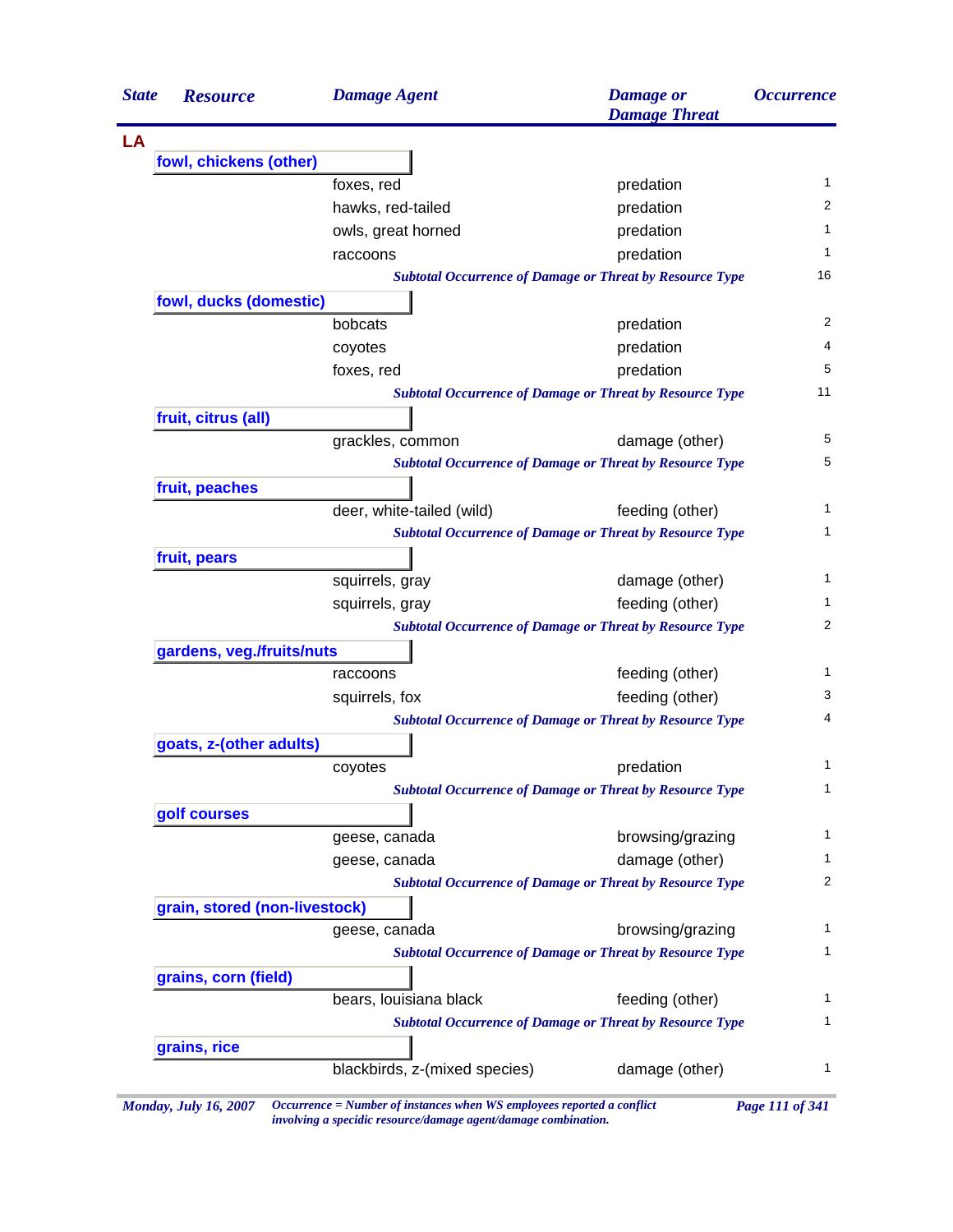| <b>State</b> | <b>Resource</b>                  | <b>Damage Agent</b>        | <b>Damage</b> or<br><b>Damage Threat</b>                        | <i><b>Occurrence</b></i> |
|--------------|----------------------------------|----------------------------|-----------------------------------------------------------------|--------------------------|
|              |                                  |                            |                                                                 |                          |
|              | grains, rice                     |                            |                                                                 |                          |
|              |                                  | ducks, whistling, fulvous  | damage (other)                                                  | 1                        |
|              |                                  | ducks, whistling, fulvous  | feeding (other)                                                 | 3                        |
|              |                                  | geese, canada              | damage (other)                                                  | $\mathbf{1}$             |
|              |                                  |                            | <b>Subtotal Occurrence of Damage or Threat by Resource Type</b> | 6                        |
|              | hives (bees, honey, structures)  |                            |                                                                 |                          |
|              |                                  | bears, louisiana black     | feeding (other)                                                 | 1                        |
|              |                                  |                            | <b>Subtotal Occurrence of Damage or Threat by Resource Type</b> | 1                        |
|              | hith/sfty, human z-(general)     |                            |                                                                 |                          |
|              |                                  | bats (all)                 | nuisance, odor                                                  | 2                        |
|              |                                  |                            | <b>Subtotal Occurrence of Damage or Threat by Resource Type</b> | $\overline{2}$           |
|              | irrigation ditch/drainage system |                            |                                                                 |                          |
|              |                                  | beavers                    | damage (other)                                                  | 8                        |
|              |                                  | beavers                    | feeding (other)                                                 | $\mathbf{1}$             |
|              |                                  | beavers                    | flooding                                                        | 60                       |
|              |                                  | hogs, feral                | burrowing/digging                                               | $\mathbf{1}$             |
|              |                                  |                            | <b>Subtotal Occurrence of Damage or Threat by Resource Type</b> | 70                       |
|              | melons, watermelons              |                            |                                                                 |                          |
|              |                                  | coyotes                    | feeding (other)                                                 | 1                        |
|              |                                  |                            | <b>Subtotal Occurrence of Damage or Threat by Resource Type</b> | 1                        |
|              | nuts, pecans                     |                            |                                                                 |                          |
|              |                                  | crows, american            | feeding (other)                                                 | 1                        |
|              |                                  | raccoons                   | feeding (other)                                                 | 1                        |
|              |                                  | squirrels, fox             | feeding (other)                                                 | 2                        |
|              |                                  | squirrels, gray            | feeding (other)                                                 | 1                        |
|              |                                  |                            | <b>Subtotal Occurrence of Damage or Threat by Resource Type</b> | 5                        |
|              | pasture                          |                            |                                                                 |                          |
|              |                                  | hogs, feral                | burrowing/digging                                               | 6                        |
|              |                                  |                            | <b>Subtotal Occurrence of Damage or Threat by Resource Type</b> | 6                        |
|              | pets (companion/hobby animals)   |                            |                                                                 |                          |
|              |                                  | bears, louisiana black     | predation                                                       | 1                        |
|              |                                  | cormorants, double-crested | predation                                                       | $\mathbf{1}$             |
|              |                                  | coyotes                    | predation                                                       | 15                       |
|              |                                  | foxes, red                 | predation                                                       | 2                        |
|              |                                  | raccoons                   | damage (other)                                                  | 1                        |
|              |                                  | raccoons                   | predation                                                       | $\mathbf{1}$             |
|              |                                  |                            | <b>Subtotal Occurrence of Damage or Threat by Resource Type</b> | 21                       |
|              | property (general)               |                            |                                                                 |                          |
|              |                                  | beavers                    | flooding                                                        | 6                        |
|              |                                  |                            | droppings                                                       | 2                        |

*Monday, July 16, 2007 Occurrence = Number of instances when WS employees reported a conflict Page 112 of 341 involving a specidic resource/damage agent/damage combination.*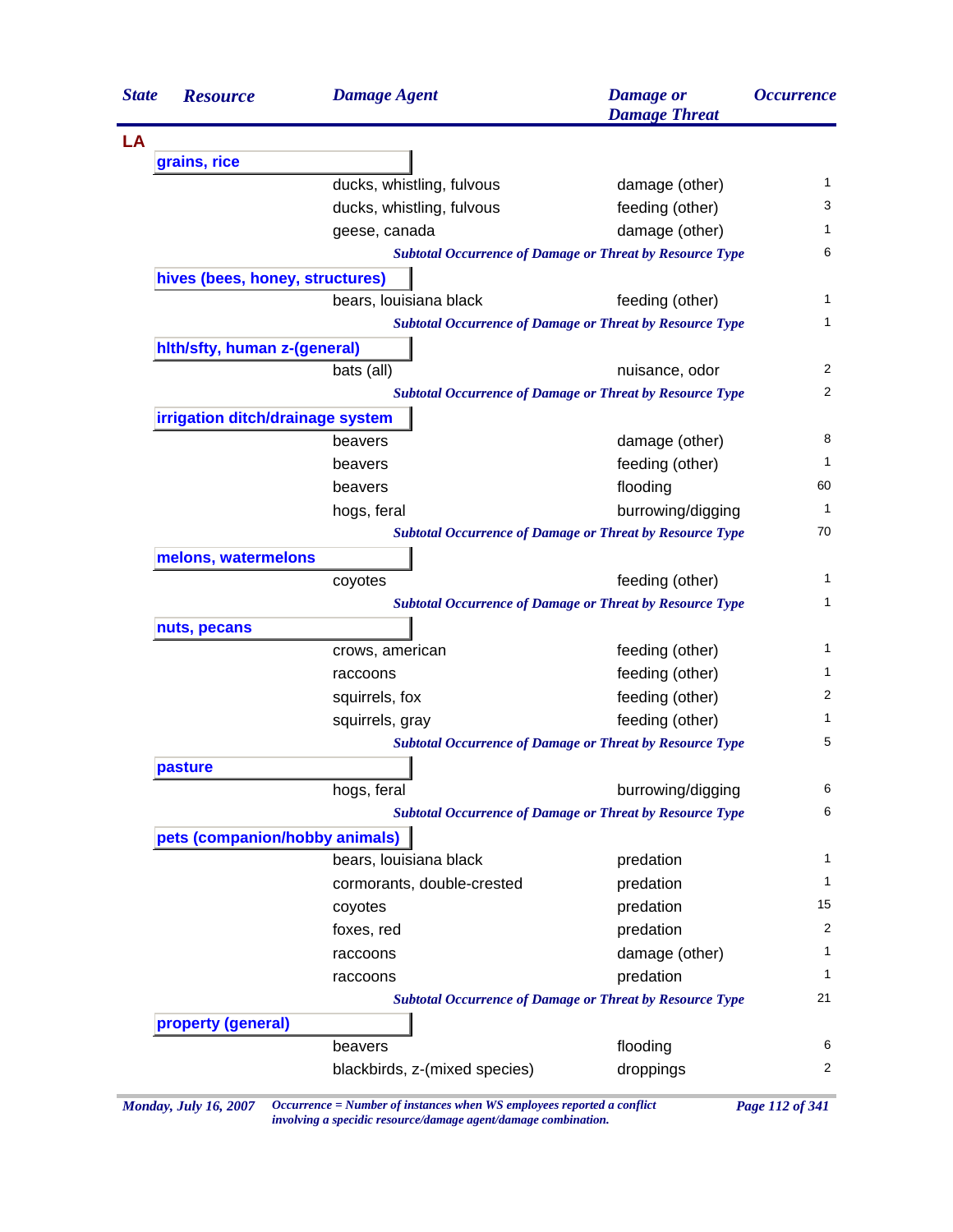| <b>State</b> | <b>Resource</b>     | <b>Damage Agent</b>                                                        | <b>Damage</b> or<br><b>Damage Threat</b> | <i><b>Occurrence</b></i> |
|--------------|---------------------|----------------------------------------------------------------------------|------------------------------------------|--------------------------|
| LA           |                     |                                                                            |                                          |                          |
|              | property (general)  |                                                                            |                                          |                          |
|              |                     | chickens, feral/free ranging                                               | damage (other)                           |                          |
|              |                     | ducks, feral                                                               | damage (other)                           |                          |
|              |                     | hogs, feral                                                                | burrowing/digging                        |                          |
|              |                     | nutrias                                                                    | burrowing/digging                        |                          |
|              |                     | owls, common barn                                                          | droppings                                |                          |
|              |                     | <b>Subtotal Occurrence of Damage or Threat by Resource Type</b>            |                                          | 15                       |
|              | research project    |                                                                            |                                          |                          |
|              |                     | bears, louisiana black                                                     | damage (other)                           |                          |
|              |                     | beavers                                                                    | feeding (other)                          |                          |
|              |                     | <b>Subtotal Occurrence of Damage or Threat by Resource Type</b>            |                                          |                          |
|              | roads/bridges       |                                                                            |                                          |                          |
|              |                     | beavers                                                                    | feeding (other)                          | 105                      |
|              |                     | beavers                                                                    | flooding                                 |                          |
|              |                     | nutrias<br><b>Subtotal Occurrence of Damage or Threat by Resource Type</b> | damage (other)                           | 108                      |
|              | sheep (adult)       |                                                                            |                                          |                          |
|              |                     | coyotes                                                                    | predation                                |                          |
|              |                     | <b>Subtotal Occurrence of Damage or Threat by Resource Type</b>            |                                          |                          |
|              | sheep (lambs)       |                                                                            |                                          |                          |
|              |                     | coyotes                                                                    | predation                                |                          |
|              |                     | coyotes                                                                    | predation threat                         |                          |
|              |                     | <b>Subtotal Occurrence of Damage or Threat by Resource Type</b>            |                                          |                          |
|              | shellfish, crawfish |                                                                            |                                          |                          |
|              |                     | cormorants, double-crested                                                 | damage (other)                           |                          |
|              |                     | cormorants, double-crested                                                 | predation                                |                          |
|              |                     | egrets/herons/ibis (mixed)                                                 | predation                                |                          |
|              |                     | geese, snow                                                                | damage (other)                           | 10                       |
|              |                     | ibises, white                                                              | damage (other)                           |                          |
|              |                     | otters, river                                                              | predation                                |                          |
|              |                     | raccoons                                                                   | predation                                |                          |
|              |                     | <b>Subtotal Occurrence of Damage or Threat by Resource Type</b>            |                                          | 25                       |
|              | swimming pools      |                                                                            |                                          |                          |
|              |                     | ducks, feral                                                               | droppings                                |                          |
|              |                     | <b>Subtotal Occurrence of Damage or Threat by Resource Type</b>            |                                          |                          |
|              | swine (adult)       |                                                                            |                                          |                          |
|              |                     | dogs, feral, free-ranging and hybrids                                      | predation                                |                          |
|              |                     | <b>Subtotal Occurrence of Damage or Threat by Resource Type</b>            |                                          |                          |
|              | trees, pecan        |                                                                            |                                          |                          |
|              |                     | squirrels, fox                                                             | girdling/gnawing/strip                   |                          |

*Monday, July 16, 2007 Occurrence = Number of instances when WS employees reported a conflict Page 113 of 341 involving a specidic resource/damage agent/damage combination.*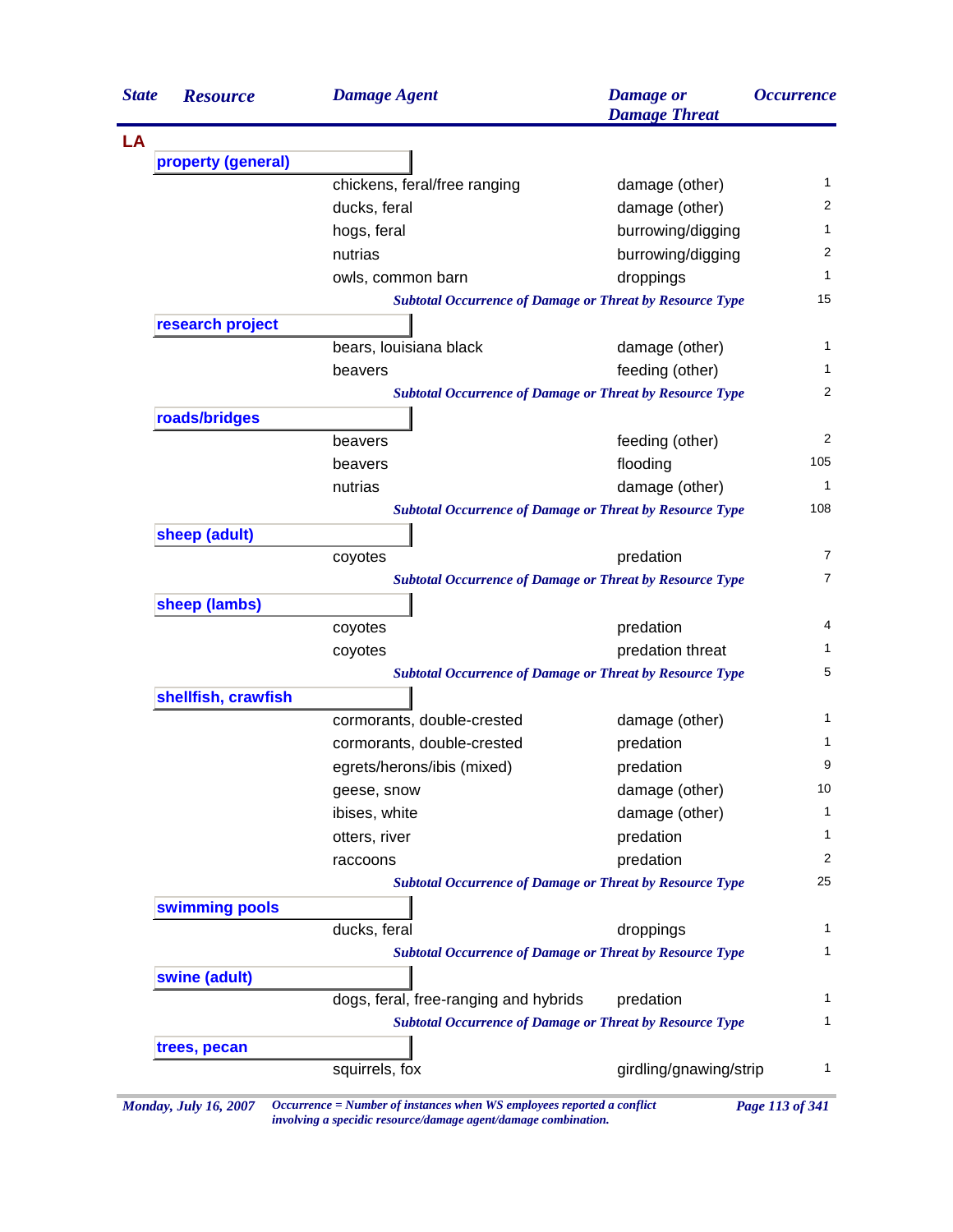| <b>State</b> | <b>Resource</b>          | <b>Damage Agent</b>     | <b>Damage</b> or<br><b>Damage Threat</b>                        | <i><b>Occurrence</b></i> |
|--------------|--------------------------|-------------------------|-----------------------------------------------------------------|--------------------------|
| LA           |                          |                         |                                                                 |                          |
|              | trees, pecan             |                         |                                                                 |                          |
|              |                          |                         | <b>Subtotal Occurrence of Damage or Threat by Resource Type</b> | 1                        |
|              | trees, standing          |                         |                                                                 |                          |
|              |                          | beavers                 | flooding                                                        | 16                       |
|              |                          | beavers                 | girdling/gnawing/strip                                          | 7                        |
|              |                          |                         | <b>Subtotal Occurrence of Damage or Threat by Resource Type</b> | 23                       |
|              | trees, standing (mixed)  |                         |                                                                 |                          |
|              |                          | beavers                 | flooding                                                        | 2                        |
|              |                          | beavers                 | girdling/gnawing/strip                                          | 1                        |
|              |                          |                         | <b>Subtotal Occurrence of Damage or Threat by Resource Type</b> | 3                        |
|              | trees, standing hardwood |                         |                                                                 |                          |
|              |                          | beavers                 | flooding                                                        | 18                       |
|              |                          | beavers                 | girdling/gnawing/strip                                          | 10                       |
|              |                          |                         | <b>Subtotal Occurrence of Damage or Threat by Resource Type</b> | 28                       |
|              | trees, standing softwood |                         |                                                                 |                          |
|              |                          | beavers                 | flooding                                                        | 1                        |
|              |                          | beavers                 | girdling/gnawing/strip                                          | 2                        |
|              |                          |                         | <b>Subtotal Occurrence of Damage or Threat by Resource Type</b> | 3                        |
|              | trees, standing/shrubs   |                         |                                                                 |                          |
|              |                          | beavers                 | damage (other)                                                  | 1                        |
|              |                          | beavers                 | flooding                                                        | 1                        |
|              |                          | beavers                 | girdling/gnawing/strip                                          | 7                        |
|              |                          | herons, great blue      | droppings                                                       | 1                        |
|              |                          |                         | <b>Subtotal Occurrence of Damage or Threat by Resource Type</b> | 10                       |
|              | turf and/or flowers      |                         |                                                                 |                          |
|              |                          | armadillos, nine-banded | burrowing/digging                                               | 26                       |
|              |                          | armadillos, nine-banded | damage (other)                                                  | 2                        |
|              |                          | ducks, feral            | browsing/grazing                                                | 1                        |
|              |                          | hogs, feral             | burrowing/digging                                               | 1                        |
|              |                          | moles (all)             | burrowing/digging                                               | 4                        |
|              |                          | nutrias                 | browsing/grazing                                                | $\overline{c}$           |
|              |                          | nutrias                 | burrowing/digging                                               | $\overline{c}$           |
|              |                          | nutrias                 | damage (other)                                                  | 1                        |
|              |                          | raccoons                | burrowing/digging                                               | 1                        |
|              |                          |                         | <b>Subtotal Occurrence of Damage or Threat by Resource Type</b> | 40                       |
|              | utilities, electrical    |                         |                                                                 |                          |
|              |                          | doves, mourning         | damage (other)                                                  | 1                        |
|              |                          | vultures, black         | damage (other)                                                  | 2                        |
|              |                          |                         | <b>Subtotal Occurrence of Damage or Threat by Resource Type</b> | 3                        |
|              | utilities, z-(other)     |                         |                                                                 |                          |

*Monday, July 16, 2007 Occurrence = Number of instances when WS employees reported a conflict Page 114 of 341 involving a specidic resource/damage agent/damage combination.*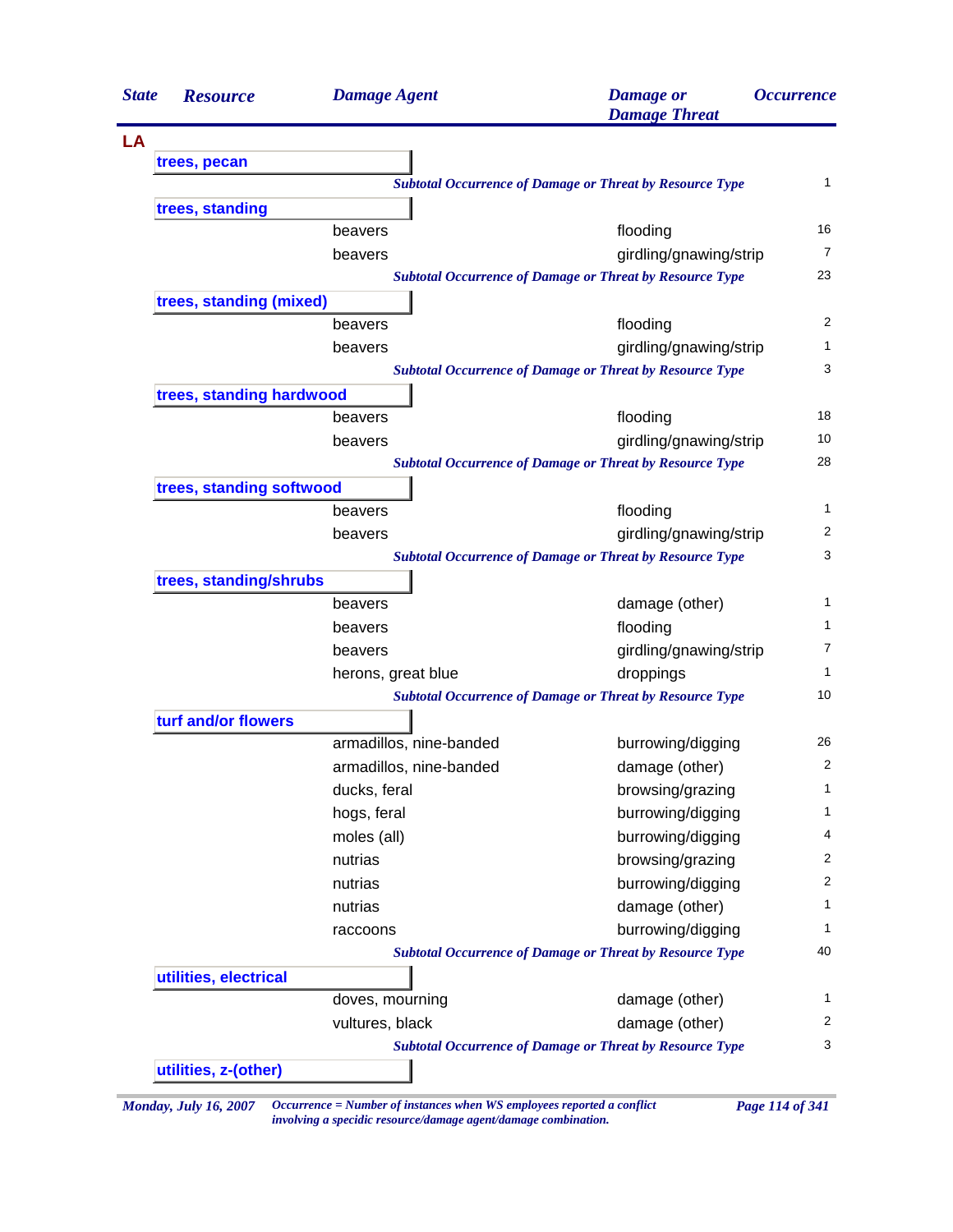| <b>Resource</b>       | <b>Damage Agent</b>      | <b>Damage</b> or<br><b>Damage Threat</b> | <i><b>Occurrence</b></i>                                                                                                                                                                                                                                                                                                                    |
|-----------------------|--------------------------|------------------------------------------|---------------------------------------------------------------------------------------------------------------------------------------------------------------------------------------------------------------------------------------------------------------------------------------------------------------------------------------------|
|                       |                          |                                          |                                                                                                                                                                                                                                                                                                                                             |
| utilities, z-(other)  |                          |                                          |                                                                                                                                                                                                                                                                                                                                             |
|                       | raccoons                 | damage (other)                           | 1                                                                                                                                                                                                                                                                                                                                           |
|                       |                          |                                          | 1                                                                                                                                                                                                                                                                                                                                           |
| vehicles, land        |                          |                                          |                                                                                                                                                                                                                                                                                                                                             |
|                       | cats, feral/free ranging | damage (other)                           | 1                                                                                                                                                                                                                                                                                                                                           |
|                       | crows, american          | damage (other)                           | 1                                                                                                                                                                                                                                                                                                                                           |
|                       |                          |                                          | 2                                                                                                                                                                                                                                                                                                                                           |
| watercraft            |                          |                                          |                                                                                                                                                                                                                                                                                                                                             |
|                       | raccoons                 | droppings                                | 1                                                                                                                                                                                                                                                                                                                                           |
|                       |                          |                                          | 1                                                                                                                                                                                                                                                                                                                                           |
| z-landscaping (other) |                          |                                          |                                                                                                                                                                                                                                                                                                                                             |
|                       | coots, american          | feeding (other)                          | 1                                                                                                                                                                                                                                                                                                                                           |
|                       |                          |                                          | 1                                                                                                                                                                                                                                                                                                                                           |
| zoo/zoo animals       |                          |                                          |                                                                                                                                                                                                                                                                                                                                             |
|                       | egrets, cattle           | droppings                                | 1                                                                                                                                                                                                                                                                                                                                           |
|                       |                          |                                          | 1                                                                                                                                                                                                                                                                                                                                           |
|                       |                          |                                          | <b>Subtotal Occurrence of Damage or Threat by Resource Type</b><br><b>Subtotal Occurrence of Damage or Threat by Resource Type</b><br><b>Subtotal Occurrence of Damage or Threat by Resource Type</b><br><b>Subtotal Occurrence of Damage or Threat by Resource Type</b><br><b>Subtotal Occurrence of Damage or Threat by Resource Type</b> |

**MA**

| aircraft |                              |                           |                |
|----------|------------------------------|---------------------------|----------------|
|          | cowbirds, brown-headed       | wildlife strike(aircraft) | 1              |
|          | crows, american              | damage threat             | $\overline{2}$ |
|          | doves, mourning              | damage threat             | 1              |
|          | ducks, american black        | damage threat             | 2              |
|          | ducks, mallards              | damage threat             | 3              |
|          | ducks, wood                  | damage threat             | $\overline{2}$ |
|          | falcons, american kestrels   | damage threat             | 1              |
|          | geese, canada                | damage threat             | 6              |
|          | gulls, black-backed, greater | damage threat             | 9              |
|          | gulls, herring               | damage threat             | 9              |
|          | gulls, ring-billed           | damage threat             | 9              |
|          | hawks, red-tailed            | damage threat             | 1              |
|          | herons, great blue           | damage threat             | 1              |
|          | larks, horned                | damage threat             | 1              |
|          | robins, american             | wildlife strike(aircraft) | 1              |
|          | starlings, european          | damage threat             | 1              |
|          | swallows, bank               | damage threat             | 1              |
|          | swallows, barn               | damage threat             | 1              |
|          | swallows, cliff              | damage threat             | 1              |
|          | swallows, tree               | damage threat             | 1              |
|          | swifts (all)                 | damage threat             | 1              |
|          |                              |                           |                |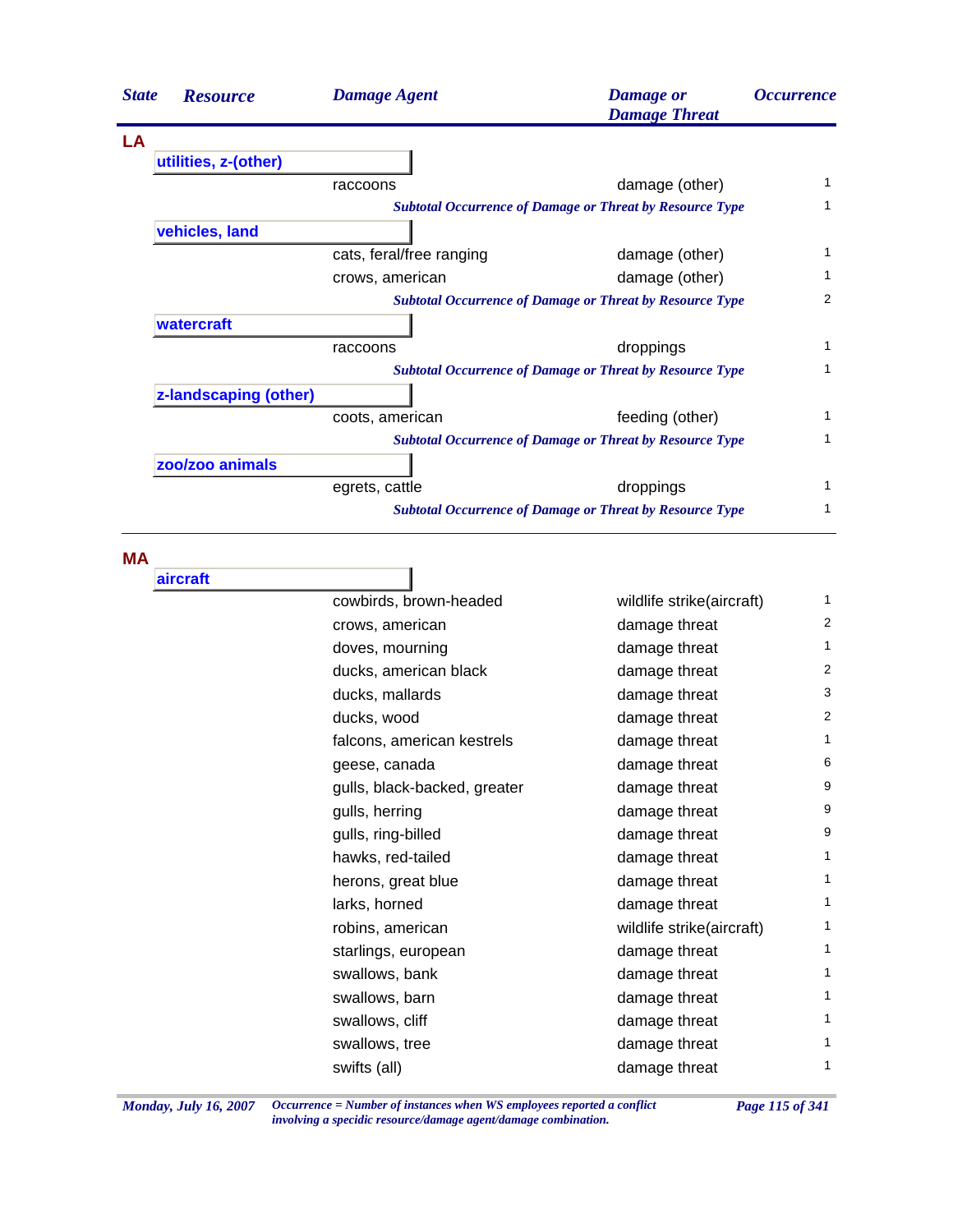| <b>State</b> | <b>Resource</b>              | <b>Damage Agent</b>          | <b>Damage</b> or<br><b>Damage Threat</b>                        | <i><b>Occurrence</b></i> |
|--------------|------------------------------|------------------------------|-----------------------------------------------------------------|--------------------------|
| <b>MA</b>    |                              |                              |                                                                 |                          |
|              | aircraft                     |                              |                                                                 |                          |
|              |                              | vultures, turkey             | damage threat                                                   | 5                        |
|              |                              |                              | <b>Subtotal Occurrence of Damage or Threat by Resource Type</b> | 60                       |
|              | beaches                      |                              |                                                                 |                          |
|              |                              | geese, canada                | droppings                                                       | 1                        |
|              |                              |                              | <b>Subtotal Occurrence of Damage or Threat by Resource Type</b> | 1                        |
|              | birds, colonial sea (all)    |                              |                                                                 |                          |
|              |                              | foxes, red                   | predation                                                       | 1                        |
|              |                              |                              | <b>Subtotal Occurrence of Damage or Threat by Resource Type</b> | 1                        |
|              | birds, plovers, piping (t/e) |                              |                                                                 |                          |
|              |                              | foxes, red                   | predation threat                                                | 1                        |
|              |                              | gulls, black-backed, greater | predation                                                       | 1                        |
|              |                              | gulls, herring               | predation                                                       | 1                        |
|              |                              |                              | <b>Subtotal Occurrence of Damage or Threat by Resource Type</b> | 3                        |
|              | birds, terns, roseate (t/e)  |                              |                                                                 |                          |
|              |                              | foxes, red                   | predation                                                       | 1                        |
|              |                              | gulls, black-backed, greater | predation                                                       | 1                        |
|              |                              | gulls, herring               | predation                                                       | 1                        |
|              |                              | gulls, laughing              | competition                                                     | 1                        |
|              |                              | gulls, laughing              | predation                                                       | 1                        |
|              |                              | herons, night, black-crowned | predation                                                       | 1                        |
|              |                              | owls, great horned           | predation                                                       | 1                        |
|              |                              |                              | <b>Subtotal Occurrence of Damage or Threat by Resource Type</b> | 7                        |
|              | buildings, non-residential   |                              |                                                                 |                          |
|              |                              | bats (all)                   | nuisance (other)                                                | 1                        |
|              |                              | ducks, mallards              | nuisance (other)                                                | 1                        |
|              |                              | gulls, black-backed, greater | damage (other)                                                  | 4                        |
|              |                              | gulls, black-backed, greater | droppings                                                       | 2                        |
|              |                              | gulls, herring               | damage (other)                                                  | 13                       |
|              |                              | gulls, herring               | droppings                                                       | $\overline{7}$           |
|              |                              | gulls, herring               | nuisance (other)                                                | 1                        |
|              |                              | gulls, ring-billed           | droppings                                                       | 1                        |
|              |                              | sparrows, house/english      | droppings                                                       | 1                        |
|              |                              | squirrels, gray              | girdling/gnawing/strip                                          | 1                        |
|              |                              | starlings, european          | droppings                                                       | 1                        |
|              |                              |                              | <b>Subtotal Occurrence of Damage or Threat by Resource Type</b> | 33                       |
|              | buildings, residential       |                              |                                                                 |                          |
|              |                              | bears, black                 | nuisance (other)                                                | 1                        |
|              |                              | beavers                      | flooding                                                        | 1                        |
|              |                              | flickers, northern           | damage (other)                                                  | 1                        |
|              |                              |                              |                                                                 |                          |

*Monday, July 16, 2007 Occurrence = Number of instances when WS employees reported a conflict Page 116 of 341 involving a specidic resource/damage agent/damage combination.*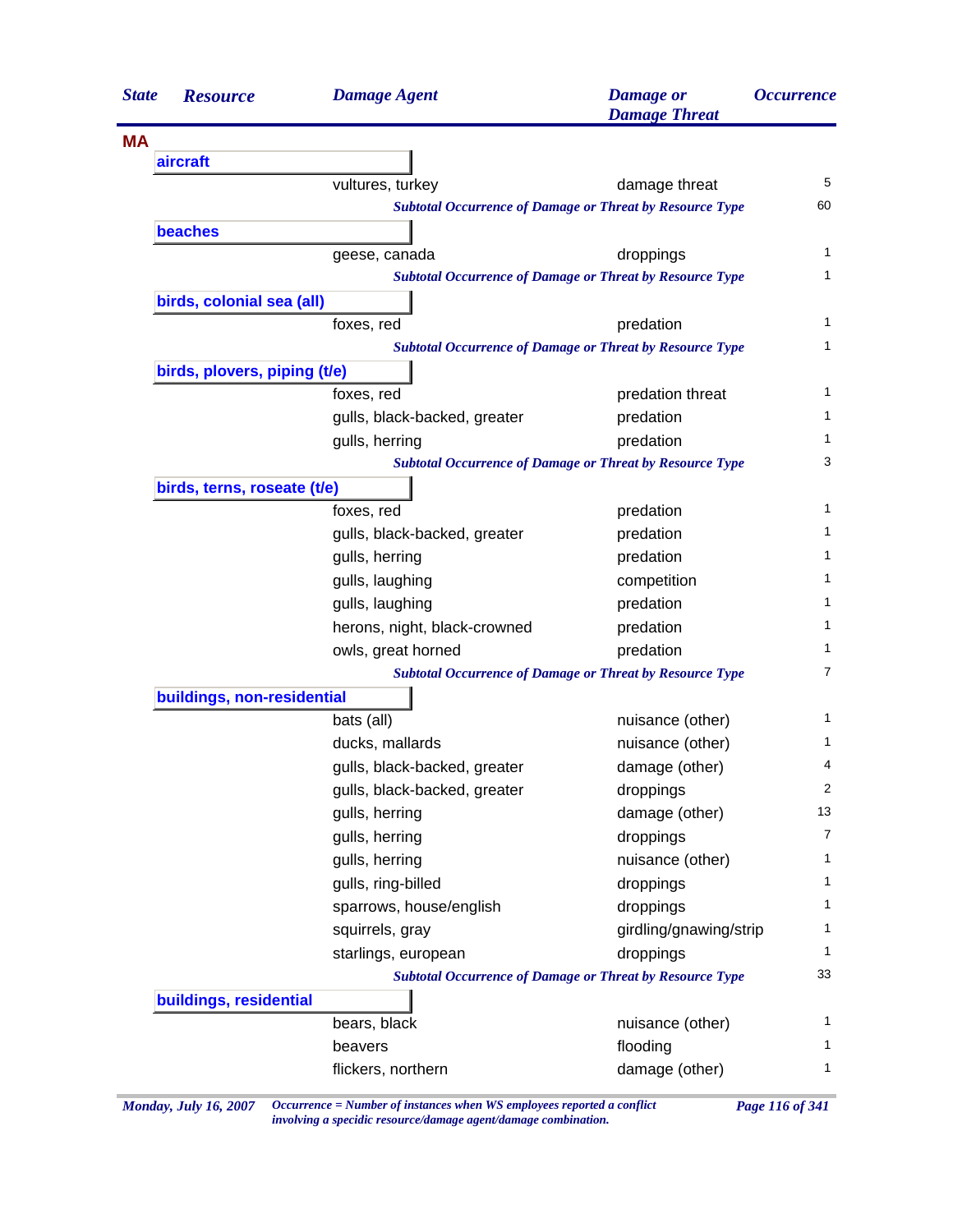| <b>State</b> | <b>Resource</b>             | <b>Damage Agent</b>                                             | <b>Damage</b> or<br><b>Damage Threat</b> | <i><b>Occurrence</b></i> |
|--------------|-----------------------------|-----------------------------------------------------------------|------------------------------------------|--------------------------|
| <b>MA</b>    |                             |                                                                 |                                          |                          |
|              | buildings, residential      |                                                                 |                                          |                          |
|              |                             | flickers, northern                                              | nuisance, noise                          | 1                        |
|              |                             | robins, american                                                | nuisance (other)                         | 1.                       |
|              |                             | snakes, non-poisonous (other)                                   | nuisance (other)                         | 1                        |
|              |                             | squirrels, gray                                                 | damage (other)                           | 1                        |
|              |                             | voles (all)                                                     | droppings                                | 1                        |
|              |                             | woodpeckers, downy                                              | damage (other)                           | 1.                       |
|              |                             | <b>Subtotal Occurrence of Damage or Threat by Resource Type</b> |                                          | 9                        |
|              | equine, horses (adult)      |                                                                 |                                          |                          |
|              |                             | geese, canada                                                   | disease threat                           | 1                        |
|              |                             | <b>Subtotal Occurrence of Damage or Threat by Resource Type</b> |                                          |                          |
|              | equipment/machinery (other) |                                                                 |                                          |                          |
|              |                             | gulls, black-backed, greater                                    | damage (other)                           | 3                        |
|              |                             | gulls, herring                                                  | damage (other)                           | 4                        |
|              |                             | gulls, ring-billed                                              | damage (other)                           |                          |
|              |                             | starlings, european                                             | droppings                                |                          |
|              |                             | vultures, turkey                                                | damage (other)                           |                          |
|              |                             | <b>Subtotal Occurrence of Damage or Threat by Resource Type</b> |                                          | 10                       |
|              | feed, livestock             |                                                                 |                                          |                          |
|              |                             | pigeons, feral (rock)                                           | consumption/contami                      | 2                        |
|              |                             | sparrows, house/english                                         | consumption/contami                      |                          |
|              |                             | starlings, european                                             | consumption/contami                      | 9                        |
|              |                             | <b>Subtotal Occurrence of Damage or Threat by Resource Type</b> |                                          | 12                       |
|              | fish, baitfish (other)      |                                                                 |                                          |                          |
|              |                             | herons, great blue                                              | predation                                |                          |
|              |                             | <b>Subtotal Occurrence of Damage or Threat by Resource Type</b> |                                          |                          |
|              | fish, food fish (other)     |                                                                 |                                          |                          |
|              |                             | herons, great blue                                              | predation                                |                          |
|              |                             | <b>Subtotal Occurrence of Damage or Threat by Resource Type</b> |                                          |                          |
|              | fish, trout (all)           |                                                                 |                                          |                          |
|              |                             | cormorants, double-crested                                      | predation                                |                          |
|              |                             | gulls, herring                                                  | predation                                |                          |
|              |                             | gulls, ring-billed                                              | predation                                |                          |
|              |                             |                                                                 |                                          |                          |
|              |                             | herons, great blue                                              | predation                                |                          |
|              |                             | ospreys                                                         | predation                                |                          |
|              |                             | <b>Subtotal Occurrence of Damage or Threat by Resource Type</b> |                                          |                          |
|              | fish, trout, z-(other)      |                                                                 |                                          |                          |
|              |                             | herons, great blue                                              | predation                                |                          |
|              |                             | <b>Subtotal Occurrence of Damage or Threat by Resource Type</b> |                                          |                          |
|              | food items, human           |                                                                 |                                          |                          |

*Monday, July 16, 2007 Occurrence = Number of instances when WS employees reported a conflict Page 117 of 341 involving a specidic resource/damage agent/damage combination.*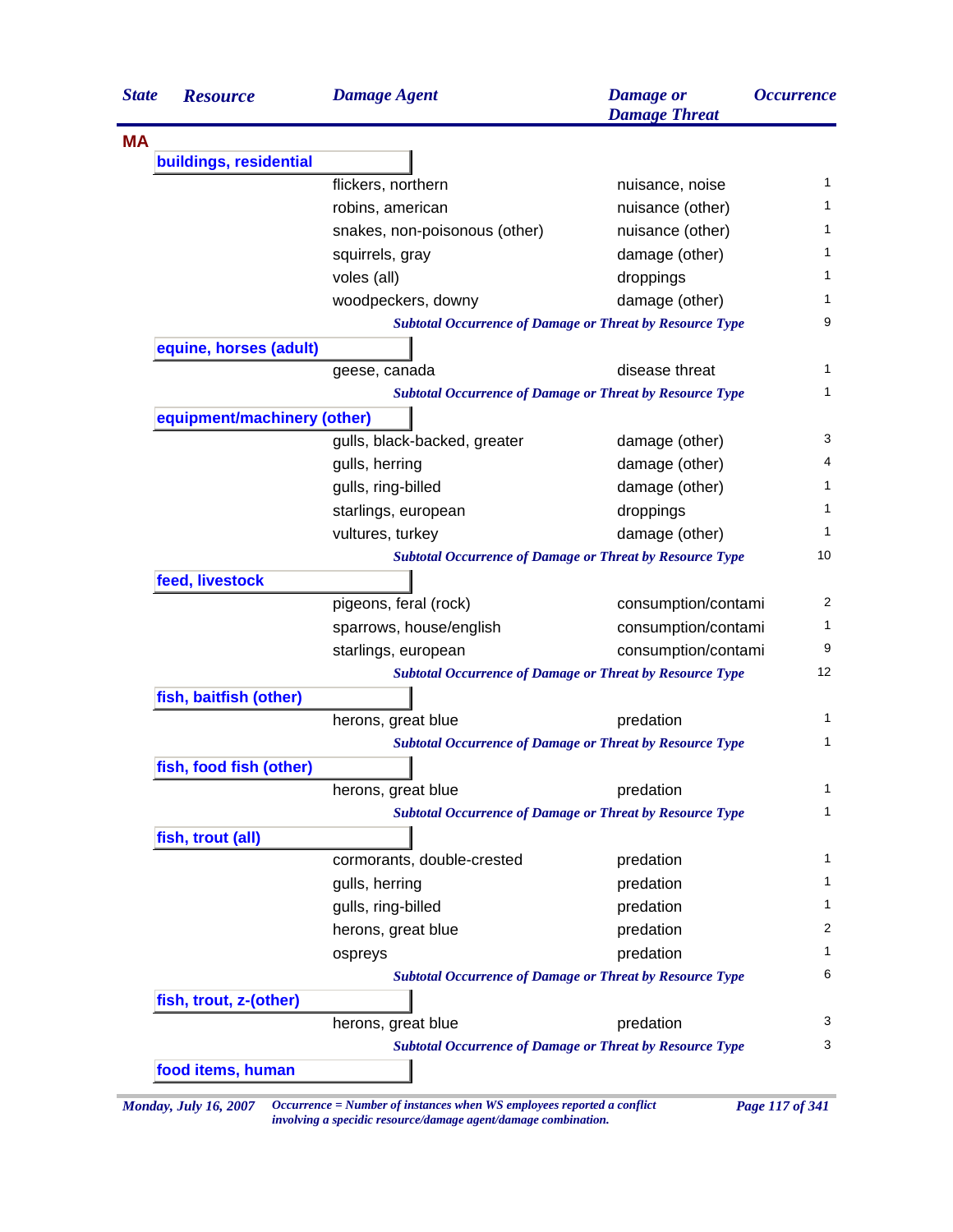| <b>State</b> | <b>Resource</b>          | <b>Damage Agent</b>          | <b>Damage</b> or<br><b>Damage Threat</b>                        | <i><b>Occurrence</b></i> |
|--------------|--------------------------|------------------------------|-----------------------------------------------------------------|--------------------------|
| <b>MA</b>    |                          |                              |                                                                 |                          |
|              | food items, human        |                              |                                                                 |                          |
|              |                          | gulls, black-backed, greater | consumption/contami                                             |                          |
|              |                          | gulls, herring               | consumption/contami                                             |                          |
|              |                          |                              | <b>Subtotal Occurrence of Damage or Threat by Resource Type</b> |                          |
|              | food items, non-human *  |                              |                                                                 |                          |
|              |                          | bears, black                 | consumption/contami                                             |                          |
|              |                          |                              | <b>Subtotal Occurrence of Damage or Threat by Resource Type</b> |                          |
|              | fowl, ducks (domestic)   |                              |                                                                 |                          |
|              |                          | turtles (all)                | predation                                                       |                          |
|              |                          |                              | <b>Subtotal Occurrence of Damage or Threat by Resource Type</b> |                          |
|              | fruit, blueberries       |                              |                                                                 |                          |
|              |                          | cardinals, northern          | feeding (other)                                                 |                          |
|              |                          | catbirds, gray               | feeding (other)                                                 |                          |
|              |                          | finches, house               | feeding (other)                                                 |                          |
|              |                          | goldfinches, american        | feeding (other)                                                 |                          |
|              |                          | grackles, common             | feeding (other)                                                 |                          |
|              |                          | grosbeaks (all)              | feeding (other)                                                 |                          |
|              |                          | jays, blue                   | feeding (other)                                                 |                          |
|              |                          | mockingbirds, northern       | feeding (other)                                                 |                          |
|              |                          | robins, american             | feeding (other)                                                 |                          |
|              |                          | starlings, european          | feeding (other)                                                 |                          |
|              |                          | waxwings, cedar              | feeding (other)                                                 |                          |
|              |                          |                              | <b>Subtotal Occurrence of Damage or Threat by Resource Type</b> | 12                       |
|              | fruit, cranberries       |                              |                                                                 |                          |
|              |                          | geese, canada                | feeding (other)                                                 |                          |
|              |                          | swans, mute                  | feeding (other)                                                 |                          |
|              |                          |                              | <b>Subtotal Occurrence of Damage or Threat by Resource Type</b> |                          |
|              | golf courses             |                              |                                                                 |                          |
|              |                          | geese, canada                | droppings                                                       | 10                       |
|              |                          |                              | <b>Subtotal Occurrence of Damage or Threat by Resource Type</b> | 10                       |
|              | grains, corn (field)     |                              |                                                                 |                          |
|              |                          | beavers                      | flooding                                                        |                          |
|              |                          |                              | <b>Subtotal Occurrence of Damage or Threat by Resource Type</b> |                          |
|              | grains, corn (sweet)     |                              |                                                                 |                          |
|              |                          | ducks, mallards              | droppings                                                       |                          |
|              |                          | geese, canada                | feeding (other)                                                 |                          |
|              |                          | starlings, european          | feeding (other)                                                 |                          |
|              |                          |                              | <b>Subtotal Occurrence of Damage or Threat by Resource Type</b> |                          |
|              | hayfields, mixed species |                              |                                                                 |                          |
|              |                          | geese, canada                | droppings                                                       |                          |

*involving a specidic resource/damage agent/damage combination.*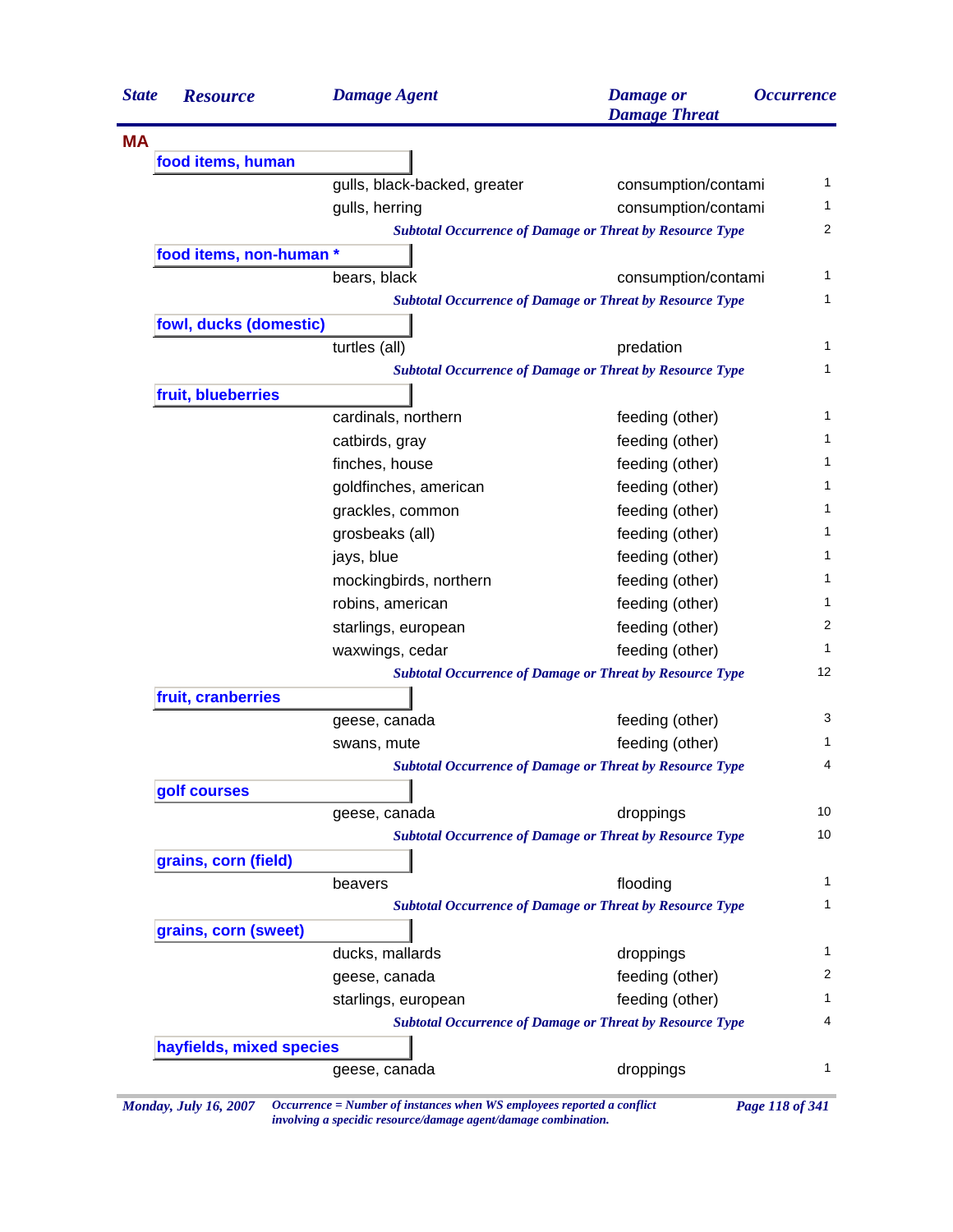| <b>State</b> | <b>Resource</b>                     | <b>Damage Agent</b>          | <b>Damage</b> or<br><b>Damage Threat</b>                        | <i><b>Occurrence</b></i> |
|--------------|-------------------------------------|------------------------------|-----------------------------------------------------------------|--------------------------|
| <b>MA</b>    |                                     |                              |                                                                 |                          |
|              | hayfields, mixed species            |                              |                                                                 |                          |
|              |                                     | geese, canada                | feeding (other)                                                 | 4                        |
|              |                                     |                              | <b>Subtotal Occurrence of Damage or Threat by Resource Type</b> | 5                        |
|              | hith/sfty, human (aviation)         |                              |                                                                 |                          |
|              |                                     | geese, canada                | threat (other)                                                  | 1                        |
|              |                                     | gulls, black-backed, greater | threat (other)                                                  | 1                        |
|              |                                     | gulls, herring               | threat (other)                                                  | 1                        |
|              |                                     | gulls, ring-billed           | threat (other)                                                  | 1                        |
|              |                                     | vultures, turkey             | threat (other)                                                  | 1                        |
|              |                                     |                              | <b>Subtotal Occurrence of Damage or Threat by Resource Type</b> | 5                        |
|              | hith/sfty, human (other transporta) |                              |                                                                 |                          |
|              |                                     | bats (all)                   | disease threat, rabies                                          | 1                        |
|              |                                     | bears, black                 | threat (other)                                                  | 2                        |
|              |                                     | coyotes                      | threat (other)                                                  | 1                        |
|              |                                     | geese, canada                | disease threat, colifor                                         | 2                        |
|              |                                     | geese, canada                | threat (other)                                                  | 4                        |
|              |                                     | raccoons                     | disease threat, rabies                                          | 1                        |
|              |                                     | swans, mute                  | threat (other)                                                  | 1                        |
|              |                                     |                              | <b>Subtotal Occurrence of Damage or Threat by Resource Type</b> | 12                       |
|              | hith/sfty, human z-(general)        |                              |                                                                 |                          |
|              |                                     | bats (all)                   | disease threat, rabies                                          | 3                        |
|              |                                     | bears, black                 | threat (other)                                                  | 1                        |
|              |                                     | coyotes                      | disease threat, cwd                                             | 3                        |
|              |                                     | coyotes                      | disease threat, rabies                                          | $\overline{c}$           |
|              |                                     | deer, white-tailed (wild)    | disease threat, cwd                                             | 1                        |
|              |                                     | deer, white-tailed (wild)    | disease threat, rabies                                          | 2                        |
|              |                                     | foxes, gray                  | disease threat, cwd                                             | 1                        |
|              |                                     | foxes, red                   | disease threat, cwd                                             | 6                        |
|              |                                     | foxes, red                   | disease threat, rabies                                          | $\overline{2}$           |
|              |                                     | geese, canada                | disease threat, colifor                                         | 2                        |
|              |                                     | geese, canada                | threat (other)                                                  | 4                        |
|              |                                     | gulls, black-backed, greater | disease threat, colifor                                         | 1                        |
|              |                                     | gulls, black-backed, greater | disease threat, salmo                                           | 1                        |
|              |                                     | gulls, herring               | disease threat, colifor                                         | 1                        |
|              |                                     | gulls, herring               | disease threat, salmo                                           | $\mathbf{1}$             |
|              |                                     | gulls, herring               | threat (other)                                                  | 7                        |
|              |                                     | gulls, ring-billed           | disease threat, colifor                                         | $\mathbf{1}$             |
|              |                                     | hawks, z-(other)             | threat (other)                                                  | 2                        |
|              |                                     | marmots/woodchucks (all)     | disease threat, rabies                                          | 2                        |
|              |                                     | opossums, virginia           | disease threat, cwd                                             | 3                        |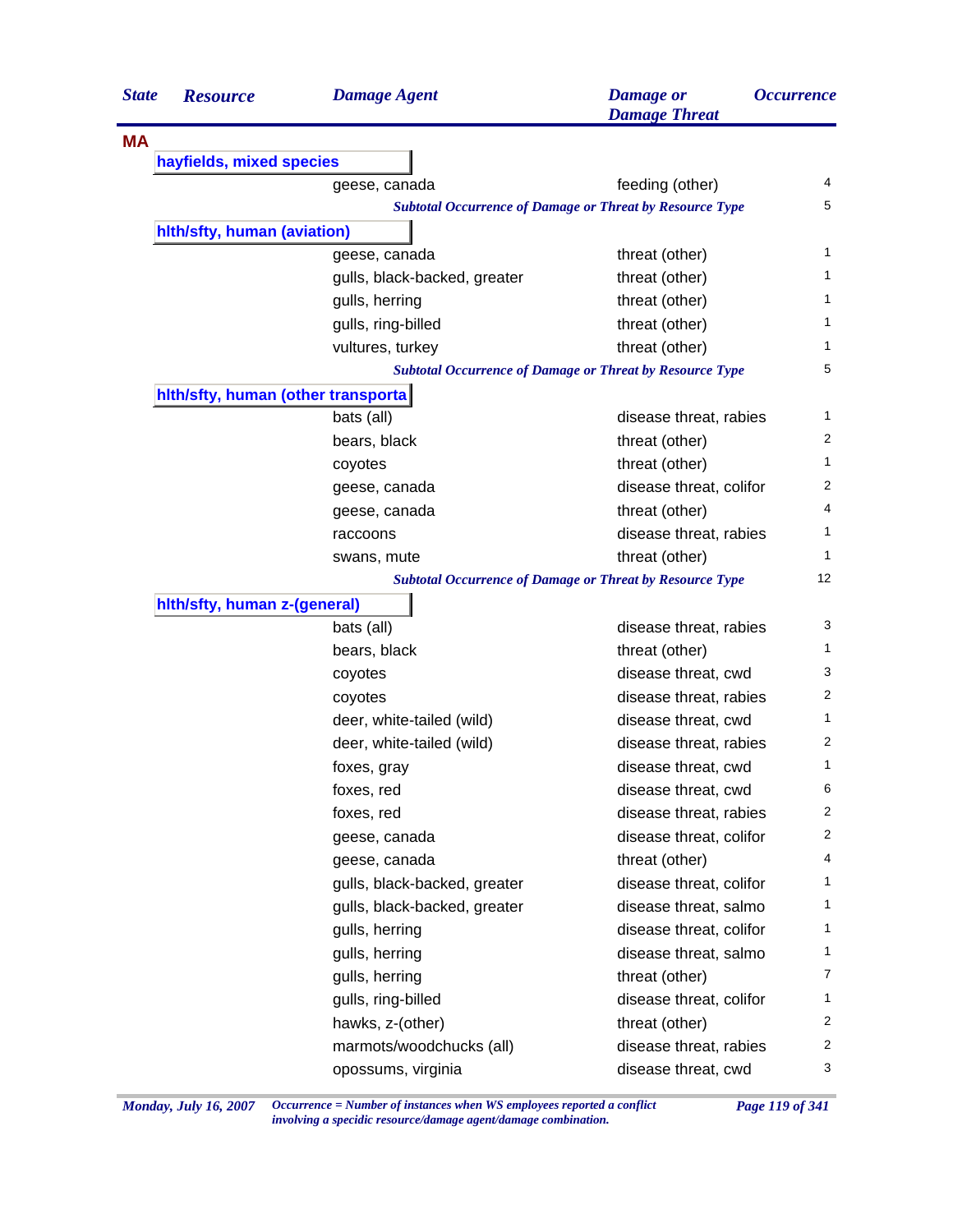| <b>MA</b><br>hith/sfty, human z-(general)<br>disease threat, cwd<br>raccoons<br>disease threat, rabies<br>raccoons<br>injury/illness<br>raccoons<br>threat (other)<br>shorebirds (other)<br>disease threat, cwd<br>skunks, striped<br>skunks, striped<br>disease threat, rabies<br><b>Subtotal Occurrence of Damage or Threat by Resource Type</b><br><b>landfills</b><br>crows, american<br>droppings<br>gulls, black-backed, greater<br>droppings<br>gulls, herring<br>droppings<br>gulls, ring-billed<br>droppings<br>hawks, red-tailed<br>droppings<br>swallows, bank<br>nuisance (other)<br>damage (other)<br>vultures, turkey<br>vultures, turkey<br>droppings<br><b>Subtotal Occurrence of Damage or Threat by Resource Type</b><br><b>lettuce</b><br>feeding (other)<br>geese, canada<br><b>Subtotal Occurrence of Damage or Threat by Resource Type</b><br>Ilamas (all)<br>predation<br>coyotes<br><b>Subtotal Occurrence of Damage or Threat by Resource Type</b><br>pets (companion/hobby animals)<br>damage (other)<br>coyotes<br>disease threat, rabies<br>foxes, red<br><b>Subtotal Occurrence of Damage or Threat by Resource Type</b><br>property (general)<br>bears, black<br>damage (other)<br><b>Subtotal Occurrence of Damage or Threat by Resource Type</b><br>railroads/trestles<br>pigeons, feral (rock)<br>droppings<br>droppings<br>starlings, european<br><b>Subtotal Occurrence of Damage or Threat by Resource Type</b><br>reclamation/restoration site<br>ducks, mallards<br>nuisance (other)<br>geese, canada<br>nuisance (other)<br><b>Subtotal Occurrence of Damage or Threat by Resource Type</b><br>recreational areas (other) **<br>Occurrence = Number of instances when WS employees reported a conflict<br>Page 120 of 341<br><b>Monday, July 16, 2007</b> | <b>State</b> | <b>Resource</b> | <b>Damage Agent</b> | <b>Damage</b> or<br><b>Damage Threat</b> | <b>Occurrence</b> |
|--------------------------------------------------------------------------------------------------------------------------------------------------------------------------------------------------------------------------------------------------------------------------------------------------------------------------------------------------------------------------------------------------------------------------------------------------------------------------------------------------------------------------------------------------------------------------------------------------------------------------------------------------------------------------------------------------------------------------------------------------------------------------------------------------------------------------------------------------------------------------------------------------------------------------------------------------------------------------------------------------------------------------------------------------------------------------------------------------------------------------------------------------------------------------------------------------------------------------------------------------------------------------------------------------------------------------------------------------------------------------------------------------------------------------------------------------------------------------------------------------------------------------------------------------------------------------------------------------------------------------------------------------------------------------------------------------------------------------------------------------------------------------------------------------|--------------|-----------------|---------------------|------------------------------------------|-------------------|
|                                                                                                                                                                                                                                                                                                                                                                                                                                                                                                                                                                                                                                                                                                                                                                                                                                                                                                                                                                                                                                                                                                                                                                                                                                                                                                                                                                                                                                                                                                                                                                                                                                                                                                                                                                                                  |              |                 |                     |                                          |                   |
|                                                                                                                                                                                                                                                                                                                                                                                                                                                                                                                                                                                                                                                                                                                                                                                                                                                                                                                                                                                                                                                                                                                                                                                                                                                                                                                                                                                                                                                                                                                                                                                                                                                                                                                                                                                                  |              |                 |                     |                                          |                   |
|                                                                                                                                                                                                                                                                                                                                                                                                                                                                                                                                                                                                                                                                                                                                                                                                                                                                                                                                                                                                                                                                                                                                                                                                                                                                                                                                                                                                                                                                                                                                                                                                                                                                                                                                                                                                  |              |                 |                     |                                          |                   |
|                                                                                                                                                                                                                                                                                                                                                                                                                                                                                                                                                                                                                                                                                                                                                                                                                                                                                                                                                                                                                                                                                                                                                                                                                                                                                                                                                                                                                                                                                                                                                                                                                                                                                                                                                                                                  |              |                 |                     |                                          |                   |
|                                                                                                                                                                                                                                                                                                                                                                                                                                                                                                                                                                                                                                                                                                                                                                                                                                                                                                                                                                                                                                                                                                                                                                                                                                                                                                                                                                                                                                                                                                                                                                                                                                                                                                                                                                                                  |              |                 |                     |                                          |                   |
|                                                                                                                                                                                                                                                                                                                                                                                                                                                                                                                                                                                                                                                                                                                                                                                                                                                                                                                                                                                                                                                                                                                                                                                                                                                                                                                                                                                                                                                                                                                                                                                                                                                                                                                                                                                                  |              |                 |                     |                                          |                   |
|                                                                                                                                                                                                                                                                                                                                                                                                                                                                                                                                                                                                                                                                                                                                                                                                                                                                                                                                                                                                                                                                                                                                                                                                                                                                                                                                                                                                                                                                                                                                                                                                                                                                                                                                                                                                  |              |                 |                     |                                          |                   |
|                                                                                                                                                                                                                                                                                                                                                                                                                                                                                                                                                                                                                                                                                                                                                                                                                                                                                                                                                                                                                                                                                                                                                                                                                                                                                                                                                                                                                                                                                                                                                                                                                                                                                                                                                                                                  |              |                 |                     |                                          |                   |
|                                                                                                                                                                                                                                                                                                                                                                                                                                                                                                                                                                                                                                                                                                                                                                                                                                                                                                                                                                                                                                                                                                                                                                                                                                                                                                                                                                                                                                                                                                                                                                                                                                                                                                                                                                                                  |              |                 |                     |                                          | 119               |
|                                                                                                                                                                                                                                                                                                                                                                                                                                                                                                                                                                                                                                                                                                                                                                                                                                                                                                                                                                                                                                                                                                                                                                                                                                                                                                                                                                                                                                                                                                                                                                                                                                                                                                                                                                                                  |              |                 |                     |                                          |                   |
|                                                                                                                                                                                                                                                                                                                                                                                                                                                                                                                                                                                                                                                                                                                                                                                                                                                                                                                                                                                                                                                                                                                                                                                                                                                                                                                                                                                                                                                                                                                                                                                                                                                                                                                                                                                                  |              |                 |                     |                                          |                   |
|                                                                                                                                                                                                                                                                                                                                                                                                                                                                                                                                                                                                                                                                                                                                                                                                                                                                                                                                                                                                                                                                                                                                                                                                                                                                                                                                                                                                                                                                                                                                                                                                                                                                                                                                                                                                  |              |                 |                     |                                          |                   |
|                                                                                                                                                                                                                                                                                                                                                                                                                                                                                                                                                                                                                                                                                                                                                                                                                                                                                                                                                                                                                                                                                                                                                                                                                                                                                                                                                                                                                                                                                                                                                                                                                                                                                                                                                                                                  |              |                 |                     |                                          |                   |
|                                                                                                                                                                                                                                                                                                                                                                                                                                                                                                                                                                                                                                                                                                                                                                                                                                                                                                                                                                                                                                                                                                                                                                                                                                                                                                                                                                                                                                                                                                                                                                                                                                                                                                                                                                                                  |              |                 |                     |                                          |                   |
|                                                                                                                                                                                                                                                                                                                                                                                                                                                                                                                                                                                                                                                                                                                                                                                                                                                                                                                                                                                                                                                                                                                                                                                                                                                                                                                                                                                                                                                                                                                                                                                                                                                                                                                                                                                                  |              |                 |                     |                                          |                   |
|                                                                                                                                                                                                                                                                                                                                                                                                                                                                                                                                                                                                                                                                                                                                                                                                                                                                                                                                                                                                                                                                                                                                                                                                                                                                                                                                                                                                                                                                                                                                                                                                                                                                                                                                                                                                  |              |                 |                     |                                          |                   |
|                                                                                                                                                                                                                                                                                                                                                                                                                                                                                                                                                                                                                                                                                                                                                                                                                                                                                                                                                                                                                                                                                                                                                                                                                                                                                                                                                                                                                                                                                                                                                                                                                                                                                                                                                                                                  |              |                 |                     |                                          |                   |
|                                                                                                                                                                                                                                                                                                                                                                                                                                                                                                                                                                                                                                                                                                                                                                                                                                                                                                                                                                                                                                                                                                                                                                                                                                                                                                                                                                                                                                                                                                                                                                                                                                                                                                                                                                                                  |              |                 |                     |                                          |                   |
|                                                                                                                                                                                                                                                                                                                                                                                                                                                                                                                                                                                                                                                                                                                                                                                                                                                                                                                                                                                                                                                                                                                                                                                                                                                                                                                                                                                                                                                                                                                                                                                                                                                                                                                                                                                                  |              |                 |                     |                                          |                   |
|                                                                                                                                                                                                                                                                                                                                                                                                                                                                                                                                                                                                                                                                                                                                                                                                                                                                                                                                                                                                                                                                                                                                                                                                                                                                                                                                                                                                                                                                                                                                                                                                                                                                                                                                                                                                  |              |                 |                     |                                          |                   |
|                                                                                                                                                                                                                                                                                                                                                                                                                                                                                                                                                                                                                                                                                                                                                                                                                                                                                                                                                                                                                                                                                                                                                                                                                                                                                                                                                                                                                                                                                                                                                                                                                                                                                                                                                                                                  |              |                 |                     |                                          |                   |
|                                                                                                                                                                                                                                                                                                                                                                                                                                                                                                                                                                                                                                                                                                                                                                                                                                                                                                                                                                                                                                                                                                                                                                                                                                                                                                                                                                                                                                                                                                                                                                                                                                                                                                                                                                                                  |              |                 |                     |                                          |                   |
|                                                                                                                                                                                                                                                                                                                                                                                                                                                                                                                                                                                                                                                                                                                                                                                                                                                                                                                                                                                                                                                                                                                                                                                                                                                                                                                                                                                                                                                                                                                                                                                                                                                                                                                                                                                                  |              |                 |                     |                                          |                   |
|                                                                                                                                                                                                                                                                                                                                                                                                                                                                                                                                                                                                                                                                                                                                                                                                                                                                                                                                                                                                                                                                                                                                                                                                                                                                                                                                                                                                                                                                                                                                                                                                                                                                                                                                                                                                  |              |                 |                     |                                          |                   |
|                                                                                                                                                                                                                                                                                                                                                                                                                                                                                                                                                                                                                                                                                                                                                                                                                                                                                                                                                                                                                                                                                                                                                                                                                                                                                                                                                                                                                                                                                                                                                                                                                                                                                                                                                                                                  |              |                 |                     |                                          |                   |
|                                                                                                                                                                                                                                                                                                                                                                                                                                                                                                                                                                                                                                                                                                                                                                                                                                                                                                                                                                                                                                                                                                                                                                                                                                                                                                                                                                                                                                                                                                                                                                                                                                                                                                                                                                                                  |              |                 |                     |                                          |                   |
|                                                                                                                                                                                                                                                                                                                                                                                                                                                                                                                                                                                                                                                                                                                                                                                                                                                                                                                                                                                                                                                                                                                                                                                                                                                                                                                                                                                                                                                                                                                                                                                                                                                                                                                                                                                                  |              |                 |                     |                                          |                   |
|                                                                                                                                                                                                                                                                                                                                                                                                                                                                                                                                                                                                                                                                                                                                                                                                                                                                                                                                                                                                                                                                                                                                                                                                                                                                                                                                                                                                                                                                                                                                                                                                                                                                                                                                                                                                  |              |                 |                     |                                          |                   |
|                                                                                                                                                                                                                                                                                                                                                                                                                                                                                                                                                                                                                                                                                                                                                                                                                                                                                                                                                                                                                                                                                                                                                                                                                                                                                                                                                                                                                                                                                                                                                                                                                                                                                                                                                                                                  |              |                 |                     |                                          |                   |
|                                                                                                                                                                                                                                                                                                                                                                                                                                                                                                                                                                                                                                                                                                                                                                                                                                                                                                                                                                                                                                                                                                                                                                                                                                                                                                                                                                                                                                                                                                                                                                                                                                                                                                                                                                                                  |              |                 |                     |                                          |                   |
|                                                                                                                                                                                                                                                                                                                                                                                                                                                                                                                                                                                                                                                                                                                                                                                                                                                                                                                                                                                                                                                                                                                                                                                                                                                                                                                                                                                                                                                                                                                                                                                                                                                                                                                                                                                                  |              |                 |                     |                                          |                   |
|                                                                                                                                                                                                                                                                                                                                                                                                                                                                                                                                                                                                                                                                                                                                                                                                                                                                                                                                                                                                                                                                                                                                                                                                                                                                                                                                                                                                                                                                                                                                                                                                                                                                                                                                                                                                  |              |                 |                     |                                          |                   |
|                                                                                                                                                                                                                                                                                                                                                                                                                                                                                                                                                                                                                                                                                                                                                                                                                                                                                                                                                                                                                                                                                                                                                                                                                                                                                                                                                                                                                                                                                                                                                                                                                                                                                                                                                                                                  |              |                 |                     |                                          |                   |
|                                                                                                                                                                                                                                                                                                                                                                                                                                                                                                                                                                                                                                                                                                                                                                                                                                                                                                                                                                                                                                                                                                                                                                                                                                                                                                                                                                                                                                                                                                                                                                                                                                                                                                                                                                                                  |              |                 |                     |                                          |                   |
|                                                                                                                                                                                                                                                                                                                                                                                                                                                                                                                                                                                                                                                                                                                                                                                                                                                                                                                                                                                                                                                                                                                                                                                                                                                                                                                                                                                                                                                                                                                                                                                                                                                                                                                                                                                                  |              |                 |                     |                                          |                   |
|                                                                                                                                                                                                                                                                                                                                                                                                                                                                                                                                                                                                                                                                                                                                                                                                                                                                                                                                                                                                                                                                                                                                                                                                                                                                                                                                                                                                                                                                                                                                                                                                                                                                                                                                                                                                  |              |                 |                     |                                          |                   |
|                                                                                                                                                                                                                                                                                                                                                                                                                                                                                                                                                                                                                                                                                                                                                                                                                                                                                                                                                                                                                                                                                                                                                                                                                                                                                                                                                                                                                                                                                                                                                                                                                                                                                                                                                                                                  |              |                 |                     |                                          |                   |
|                                                                                                                                                                                                                                                                                                                                                                                                                                                                                                                                                                                                                                                                                                                                                                                                                                                                                                                                                                                                                                                                                                                                                                                                                                                                                                                                                                                                                                                                                                                                                                                                                                                                                                                                                                                                  |              |                 |                     |                                          |                   |
|                                                                                                                                                                                                                                                                                                                                                                                                                                                                                                                                                                                                                                                                                                                                                                                                                                                                                                                                                                                                                                                                                                                                                                                                                                                                                                                                                                                                                                                                                                                                                                                                                                                                                                                                                                                                  |              |                 |                     |                                          |                   |
|                                                                                                                                                                                                                                                                                                                                                                                                                                                                                                                                                                                                                                                                                                                                                                                                                                                                                                                                                                                                                                                                                                                                                                                                                                                                                                                                                                                                                                                                                                                                                                                                                                                                                                                                                                                                  |              |                 |                     |                                          |                   |
|                                                                                                                                                                                                                                                                                                                                                                                                                                                                                                                                                                                                                                                                                                                                                                                                                                                                                                                                                                                                                                                                                                                                                                                                                                                                                                                                                                                                                                                                                                                                                                                                                                                                                                                                                                                                  |              |                 |                     |                                          |                   |
|                                                                                                                                                                                                                                                                                                                                                                                                                                                                                                                                                                                                                                                                                                                                                                                                                                                                                                                                                                                                                                                                                                                                                                                                                                                                                                                                                                                                                                                                                                                                                                                                                                                                                                                                                                                                  |              |                 |                     |                                          |                   |

*involving a specidic resource/damage agent/damage combination.*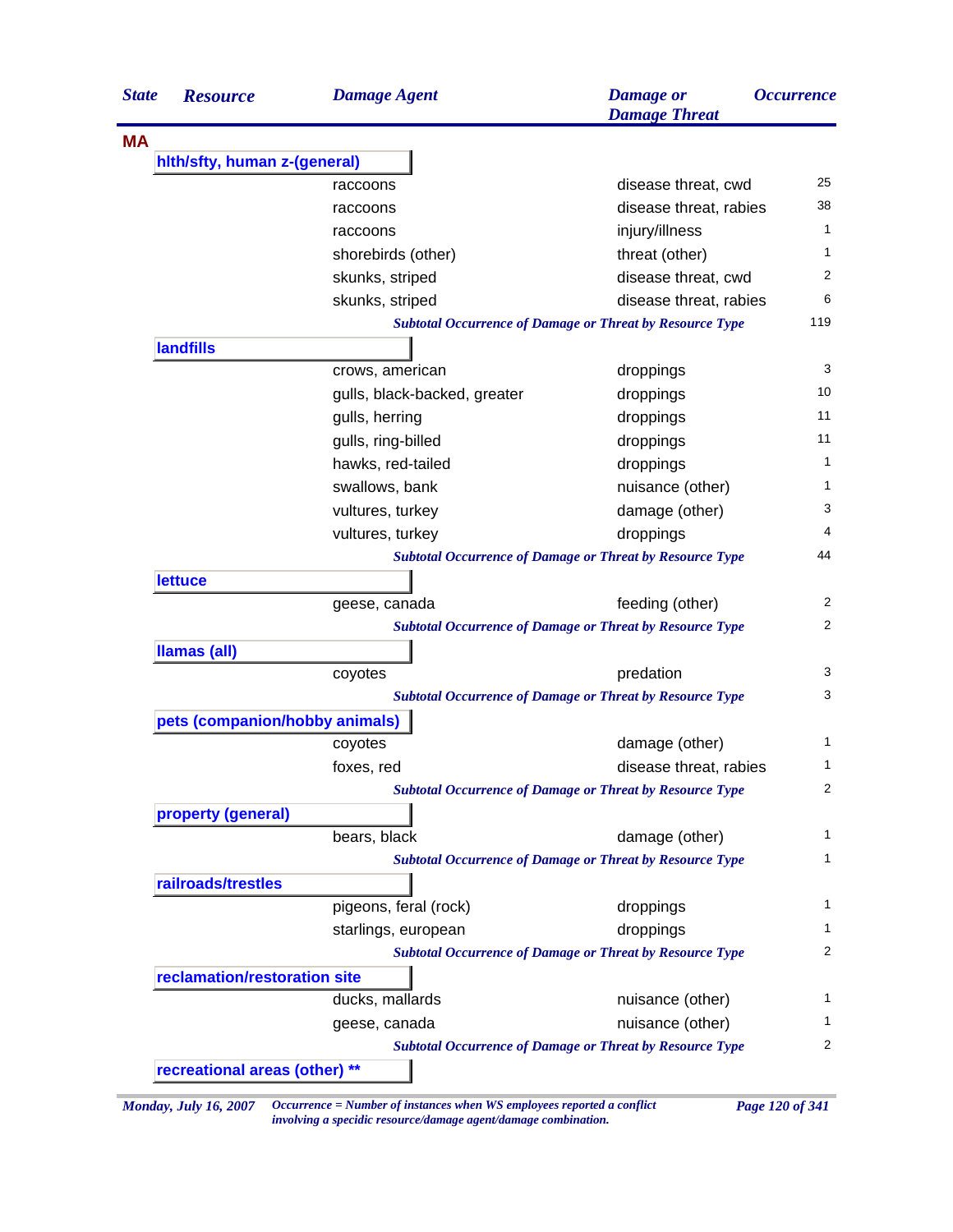| <b>State</b> | <b>Resource</b>                  | <b>Damage Agent</b>          | <b>Damage</b> or<br><b>Damage Threat</b>                        | <i><b>Occurrence</b></i> |
|--------------|----------------------------------|------------------------------|-----------------------------------------------------------------|--------------------------|
| <b>MA</b>    |                                  |                              |                                                                 |                          |
|              | recreational areas (other) **    |                              |                                                                 |                          |
|              |                                  | geese, canada                | droppings                                                       | 3                        |
|              |                                  |                              | <b>Subtotal Occurrence of Damage or Threat by Resource Type</b> | 3                        |
|              | roads/bridges                    |                              |                                                                 |                          |
|              |                                  | geese, canada                | droppings                                                       | 1                        |
|              |                                  |                              | <b>Subtotal Occurrence of Damage or Threat by Resource Type</b> | 1                        |
|              | shellfish, clams (cultured beds) |                              |                                                                 |                          |
|              |                                  | geese, canada                | disease threat                                                  | 1                        |
|              |                                  |                              | <b>Subtotal Occurrence of Damage or Threat by Resource Type</b> | 1                        |
|              | shellfish, clams (natural beds)  |                              |                                                                 |                          |
|              |                                  | gulls, black-backed, greater | predation                                                       | 1                        |
|              |                                  | gulls, herring               | predation                                                       | 1                        |
|              |                                  | gulls, laughing              | predation                                                       | 1                        |
|              |                                  | gulls, ring-billed           | predation                                                       | 1                        |
|              |                                  |                              | <b>Subtotal Occurrence of Damage or Threat by Resource Type</b> | 4                        |
|              | trees, standing/shrubs           |                              |                                                                 |                          |
|              |                                  | deer, white-tailed (wild)    | browsing/grazing                                                | 1                        |
|              |                                  | voles (all)                  | girdling/gnawing/strip                                          | 1                        |
|              |                                  |                              | <b>Subtotal Occurrence of Damage or Threat by Resource Type</b> | 2                        |
|              | turf and/or flowers              |                              |                                                                 |                          |
|              |                                  | geese, canada                | consumption/contami                                             | 1                        |
|              |                                  | geese, canada                | droppings                                                       | 27                       |
|              |                                  | geese, canada                | feeding (other)                                                 | 8                        |
|              |                                  | marmots/woodchucks (all)     | feeding (other)                                                 | 1                        |
|              |                                  |                              | <b>Subtotal Occurrence of Damage or Threat by Resource Type</b> | 37                       |
|              | utilities, electrical            |                              |                                                                 |                          |
|              |                                  | gulls, herring               | damage (other)                                                  | 1                        |
|              |                                  | gulls, herring               | damage threat                                                   | 2                        |
|              |                                  | ospreys                      | damage (other)                                                  | 1                        |
|              |                                  | starlings, european          | droppings                                                       | 1                        |
|              |                                  | woodpeckers, pileated        | damage (other)                                                  | 1                        |
|              |                                  |                              | <b>Subtotal Occurrence of Damage or Threat by Resource Type</b> | 6                        |
|              | utilities, z-(other)             |                              |                                                                 |                          |
|              |                                  | ospreys                      | nuisance (other)                                                | 1                        |
|              |                                  |                              | <b>Subtotal Occurrence of Damage or Threat by Resource Type</b> | 1                        |
|              | vehicles, land                   |                              |                                                                 |                          |
|              |                                  | deer, white-tailed (wild)    | damage threat                                                   | $\mathbf{1}$             |
|              |                                  | gulls, black-backed, greater | droppings                                                       | 2                        |
|              |                                  | gulls, herring               | droppings                                                       | 3                        |
|              |                                  | gulls, ring-billed           | droppings                                                       | 1                        |

*Monday, July 16, 2007 Occurrence = Number of instances when WS employees reported a conflict Page 121 of 341 involving a specidic resource/damage agent/damage combination.*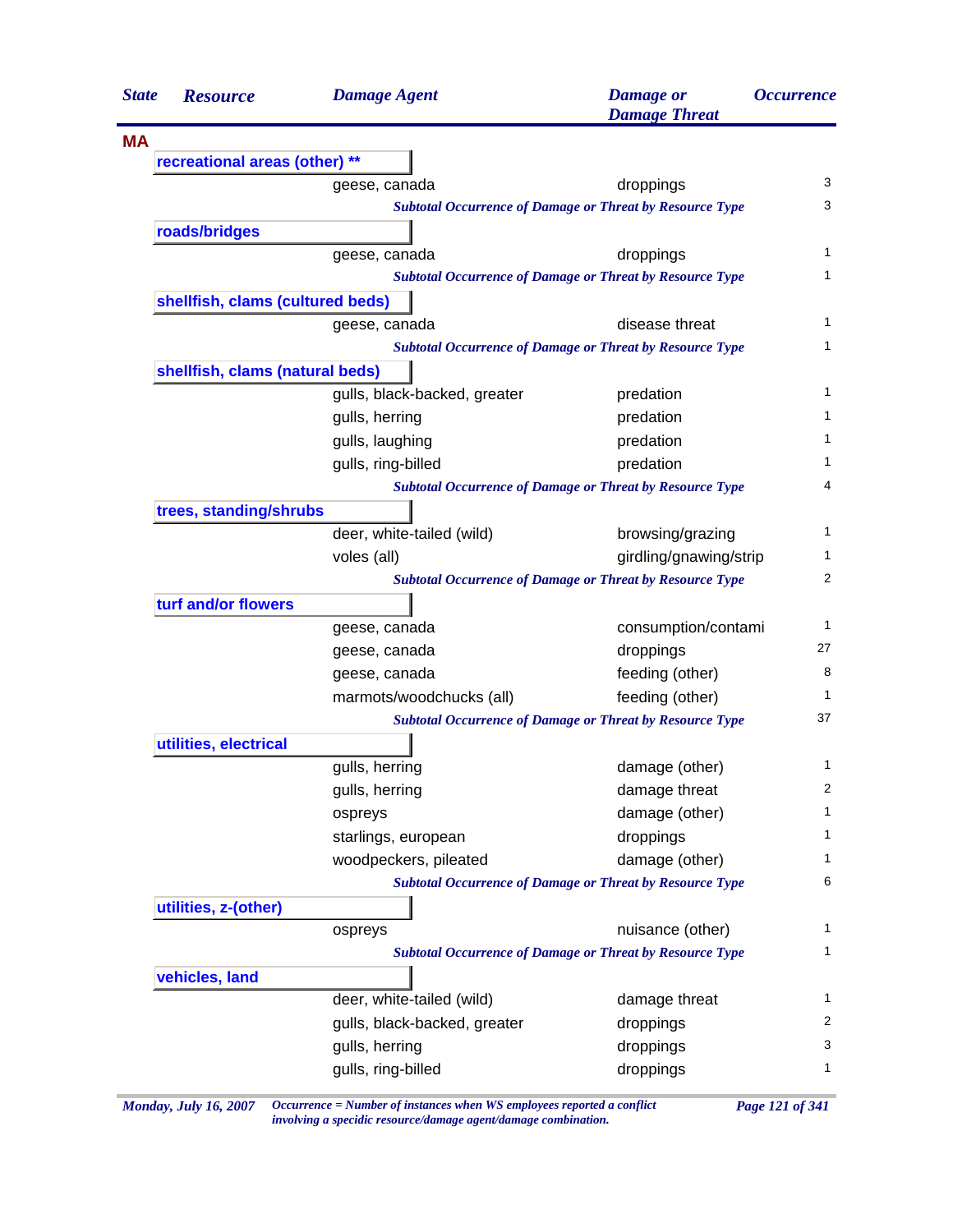| <b>State</b> | <b>Resource</b>           | <b>Damage Agent</b>          | <b>Damage</b> or<br><b>Damage Threat</b>                        | <b>Occurrence</b> |
|--------------|---------------------------|------------------------------|-----------------------------------------------------------------|-------------------|
| ΜA           |                           |                              |                                                                 |                   |
|              | vehicles, land            |                              |                                                                 |                   |
|              |                           |                              | <b>Subtotal Occurrence of Damage or Threat by Resource Type</b> | $\overline{7}$    |
|              | watershed                 |                              |                                                                 |                   |
|              |                           | geese, canada                | droppings                                                       | 2                 |
|              |                           | gulls, black-backed, greater | droppings                                                       | 3                 |
|              |                           | gulls, herring               | droppings                                                       | 3                 |
|              |                           | gulls, ring-billed           | droppings                                                       | 3                 |
|              |                           |                              | <b>Subtotal Occurrence of Damage or Threat by Resource Type</b> | 11                |
|              | z-landscaping (other)     |                              |                                                                 |                   |
|              |                           | geese, canada                | droppings                                                       | 1                 |
|              |                           |                              | <b>Subtotal Occurrence of Damage or Threat by Resource Type</b> | 1                 |
| <b>MD</b>    |                           |                              |                                                                 |                   |
|              | aircraft                  | starlings, european          | wildlife strike(aircraft)                                       | 1                 |
|              |                           |                              | <b>Subtotal Occurrence of Damage or Threat by Resource Type</b> | 1                 |
|              | beans, soybeans           |                              |                                                                 |                   |
|              |                           | geese, canada                | browsing/grazing                                                | 2                 |
|              |                           |                              | <b>Subtotal Occurrence of Damage or Threat by Resource Type</b> | 2                 |
|              | buildings, residential    |                              |                                                                 |                   |
|              |                           | squirrels, gray              | girdling/gnawing/strip                                          | 1                 |
|              |                           |                              | <b>Subtotal Occurrence of Damage or Threat by Resource Type</b> | 1                 |
|              | fish, ornamental (market) |                              |                                                                 |                   |
|              |                           | egrets, great                | predation                                                       | 1                 |
|              |                           | herons, great blue           | predation                                                       | 1                 |
|              |                           | herons, green                | predation                                                       | 1                 |
|              |                           |                              | <b>Subtotal Occurrence of Damage or Threat by Resource Type</b> | 3                 |
|              | fowl, chickens (other)    |                              |                                                                 |                   |
|              |                           | foxes, red                   | predation                                                       | 6                 |
|              |                           | hawks, red-tailed            | predation                                                       | 1                 |
|              |                           | raccoons                     | predation                                                       | 2                 |
|              |                           |                              | <b>Subtotal Occurrence of Damage or Threat by Resource Type</b> | 9                 |
|              | fowl, guineas             |                              |                                                                 |                   |
|              |                           | hawks, red-tailed            | predation                                                       | 1                 |
|              |                           |                              | <b>Subtotal Occurrence of Damage or Threat by Resource Type</b> | 1                 |
|              | golf courses              |                              |                                                                 |                   |
|              |                           | geese, canada                | browsing/grazing                                                | 1                 |
|              |                           | geese, canada                | damage (other)                                                  | 1                 |
|              |                           |                              | <b>Subtotal Occurrence of Damage or Threat by Resource Type</b> | 2                 |
|              | grains, corn (field)      |                              |                                                                 |                   |
|              |                           |                              |                                                                 |                   |

*Monday, July 16, 2007 Occurrence = Number of instances when WS employees reported a conflict Page 122 of 341 involving a specidic resource/damage agent/damage combination.*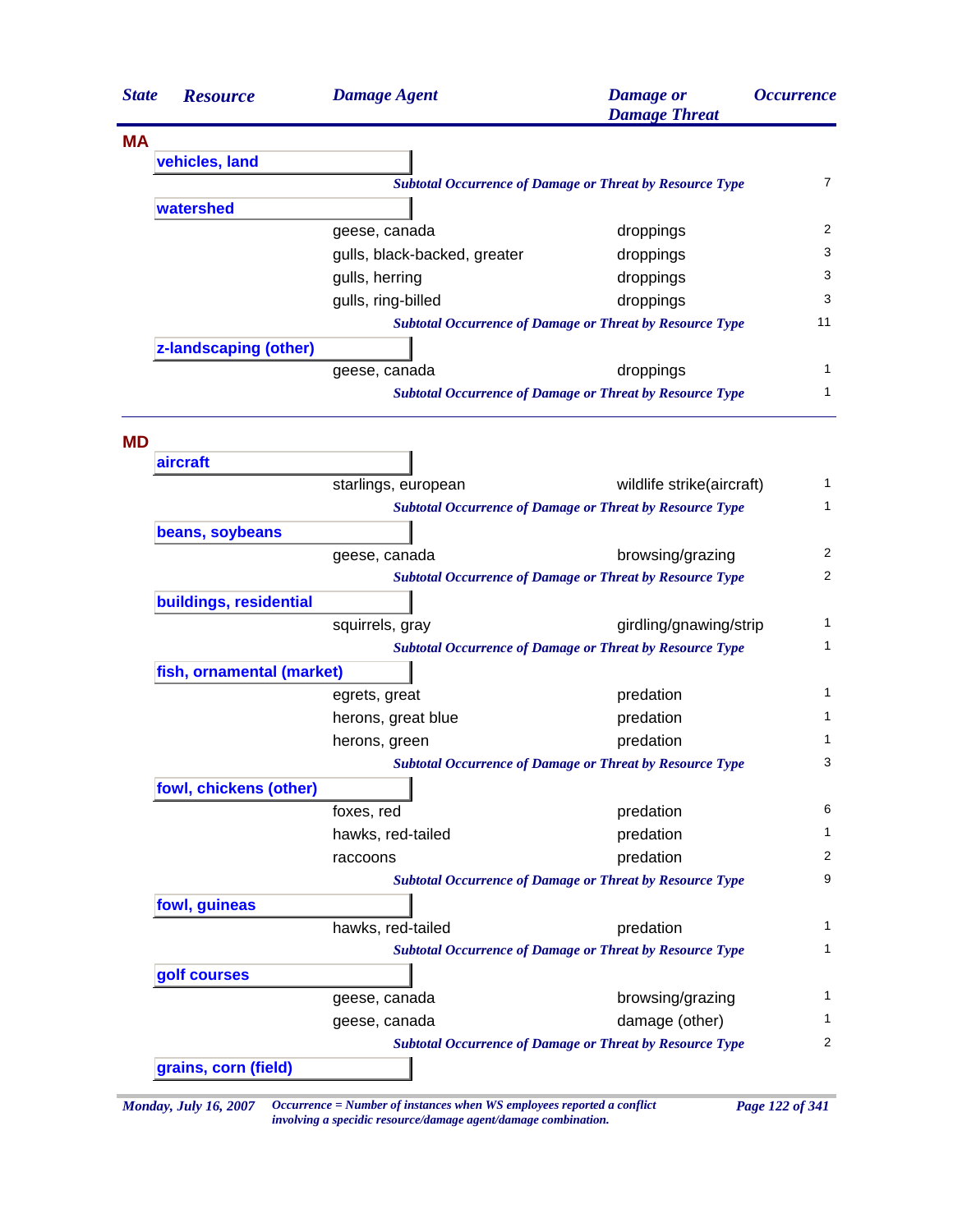| <b>State</b> | <b>Resource</b>               | <b>Damage Agent</b>        | <b>Damage</b> or<br><b>Damage Threat</b>                        | <b>Occurrence</b> |
|--------------|-------------------------------|----------------------------|-----------------------------------------------------------------|-------------------|
| <b>MD</b>    |                               |                            |                                                                 |                   |
|              | grains, corn (field)          |                            |                                                                 |                   |
|              |                               | geese, canada              | browsing/grazing                                                |                   |
|              |                               |                            | <b>Subtotal Occurrence of Damage or Threat by Resource Type</b> |                   |
|              | grains, wheat                 |                            |                                                                 |                   |
|              |                               | geese, canada              | browsing/grazing                                                |                   |
|              |                               |                            | <b>Subtotal Occurrence of Damage or Threat by Resource Type</b> |                   |
|              | hith/sfty, human z-(general)  |                            |                                                                 |                   |
|              |                               | geese, canada              | disease threat                                                  |                   |
|              |                               |                            | <b>Subtotal Occurrence of Damage or Threat by Resource Type</b> |                   |
|              | property (general)            |                            |                                                                 |                   |
|              |                               | chipmunks (other)          | burrowing/digging                                               |                   |
|              |                               | raccoons                   | damage (other)                                                  |                   |
|              |                               |                            | <b>Subtotal Occurrence of Damage or Threat by Resource Type</b> |                   |
|              | recreational areas (other) ** |                            |                                                                 |                   |
|              |                               | geese, canada              | droppings                                                       |                   |
|              |                               |                            | <b>Subtotal Occurrence of Damage or Threat by Resource Type</b> |                   |
|              | sheep (adult)                 |                            |                                                                 |                   |
|              |                               | coyotes                    | predation                                                       |                   |
|              |                               |                            | <b>Subtotal Occurrence of Damage or Threat by Resource Type</b> |                   |
|              | turf and/or flowers           |                            |                                                                 |                   |
|              |                               | geese, canada              | browsing/grazing                                                |                   |
|              |                               | geese, canada              | droppings                                                       |                   |
|              |                               |                            | <b>Subtotal Occurrence of Damage or Threat by Resource Type</b> |                   |
|              | utilities, z-(other)          |                            |                                                                 |                   |
|              |                               | vultures, turkey           | damage (other)                                                  |                   |
|              |                               |                            | <b>Subtotal Occurrence of Damage or Threat by Resource Type</b> |                   |
|              |                               |                            |                                                                 |                   |
|              | vehicles, land                |                            |                                                                 |                   |
|              |                               | squirrels, gray            | damage (other)                                                  |                   |
|              |                               |                            | <b>Subtotal Occurrence of Damage or Threat by Resource Type</b> |                   |
|              | watercraft                    |                            |                                                                 |                   |
|              |                               | cormorants, double-crested | droppings                                                       |                   |
|              |                               |                            | <b>Subtotal Occurrence of Damage or Threat by Resource Type</b> |                   |
|              |                               |                            |                                                                 |                   |
| MЕ           |                               |                            |                                                                 |                   |
|              | aircraft                      |                            |                                                                 |                   |
|              |                               | gulls, herring             | wildlife strike(aircraft)                                       |                   |
|              |                               |                            | <b>Subtotal Occurrence of Damage or Threat by Resource Type</b> |                   |
|              | beaches                       |                            |                                                                 |                   |
|              |                               | geese, canada              | droppings                                                       |                   |
|              |                               |                            | <b>Subtotal Occurrence of Damage or Threat by Resource Type</b> |                   |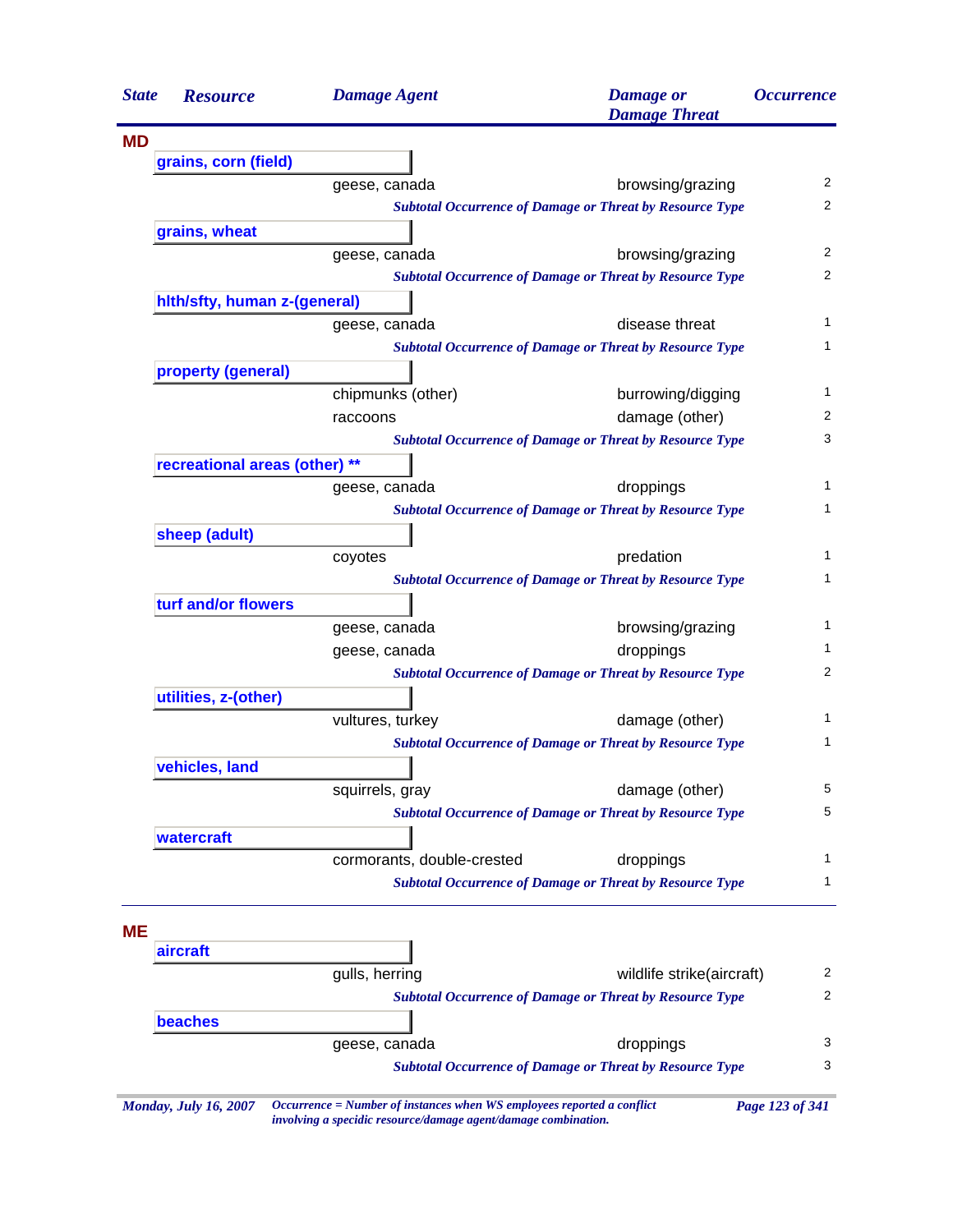| <b>State</b> | <b>Resource</b>             | <b>Damage Agent</b>          | <b>Damage</b> or<br><b>Damage Threat</b>                        | <i><b>Occurrence</b></i> |
|--------------|-----------------------------|------------------------------|-----------------------------------------------------------------|--------------------------|
| <b>ME</b>    |                             |                              |                                                                 |                          |
|              | birds, colonial sea (all)   |                              |                                                                 |                          |
|              |                             | gulls, ring-billed           | predation                                                       | 1                        |
|              |                             |                              | <b>Subtotal Occurrence of Damage or Threat by Resource Type</b> | 1                        |
|              | birds, ducks, wild (other)  |                              |                                                                 |                          |
|              |                             | gulls, herring               | predation                                                       | 1                        |
|              |                             |                              | <b>Subtotal Occurrence of Damage or Threat by Resource Type</b> | 1                        |
|              | birds, terns, roseate (t/e) |                              |                                                                 |                          |
|              |                             | gulls, black-backed, greater | predation threat                                                | 1                        |
|              |                             |                              | <b>Subtotal Occurrence of Damage or Threat by Resource Type</b> | 1                        |
|              | birds, waterfowl (other)    |                              |                                                                 |                          |
|              |                             | owls, snowy                  | predation                                                       | 1                        |
|              |                             |                              | <b>Subtotal Occurrence of Damage or Threat by Resource Type</b> | 1                        |
|              | boat docks/marinas          |                              |                                                                 |                          |
|              |                             | ducks, mallards              | droppings                                                       | 1                        |
|              |                             |                              | <b>Subtotal Occurrence of Damage or Threat by Resource Type</b> | 1                        |
|              | broccoli                    |                              |                                                                 |                          |
|              |                             | deer, white-tailed (wild)    | feeding (other)                                                 | 1                        |
|              |                             |                              | <b>Subtotal Occurrence of Damage or Threat by Resource Type</b> | 1                        |
|              | buildings, non-residential  |                              |                                                                 |                          |
|              |                             | gulls, herring               | damage (other)                                                  | 4                        |
|              |                             | gulls, herring               | droppings                                                       | 1                        |
|              |                             | hawks, sharp-shinned         | nuisance (other)                                                | 1                        |
|              |                             | pigeons, feral (rock)        | droppings                                                       | 8                        |
|              |                             | skunks, striped              | nuisance, odor                                                  | 1                        |
|              |                             |                              | <b>Subtotal Occurrence of Damage or Threat by Resource Type</b> | 15                       |
|              | buildings, residential      |                              |                                                                 |                          |
|              |                             | bats (all)                   | damage (other)                                                  | 1                        |
|              |                             | crows, american              | droppings                                                       | 1                        |
|              |                             | pigeons, feral (rock)        | droppings                                                       | 2                        |
|              |                             | raccoons                     | damage (other)                                                  | 2                        |
|              |                             | raccoons                     | droppings                                                       | 1                        |
|              |                             | rats, norway                 | damage (other)                                                  | 1                        |
|              |                             | rats, norway                 | girdling/gnawing/strip                                          | 1                        |
|              |                             | skunks, striped              | damage (other)                                                  | 1                        |
|              |                             | squirrels, flying (all)      | girdling/gnawing/strip                                          | 1                        |
|              |                             | squirrels, red               | damage (other)                                                  | 1                        |
|              |                             | woodpeckers, downy           | damage (other)                                                  | 1                        |
|              |                             | woodpeckers, hairy           | damage (other)                                                  | 1                        |
|              |                             |                              | <b>Subtotal Occurrence of Damage or Threat by Resource Type</b> | 14                       |

*Monday, July 16, 2007 Occurrence = Number of instances when WS employees reported a conflict Page 124 of 341 involving a specidic resource/damage agent/damage combination.*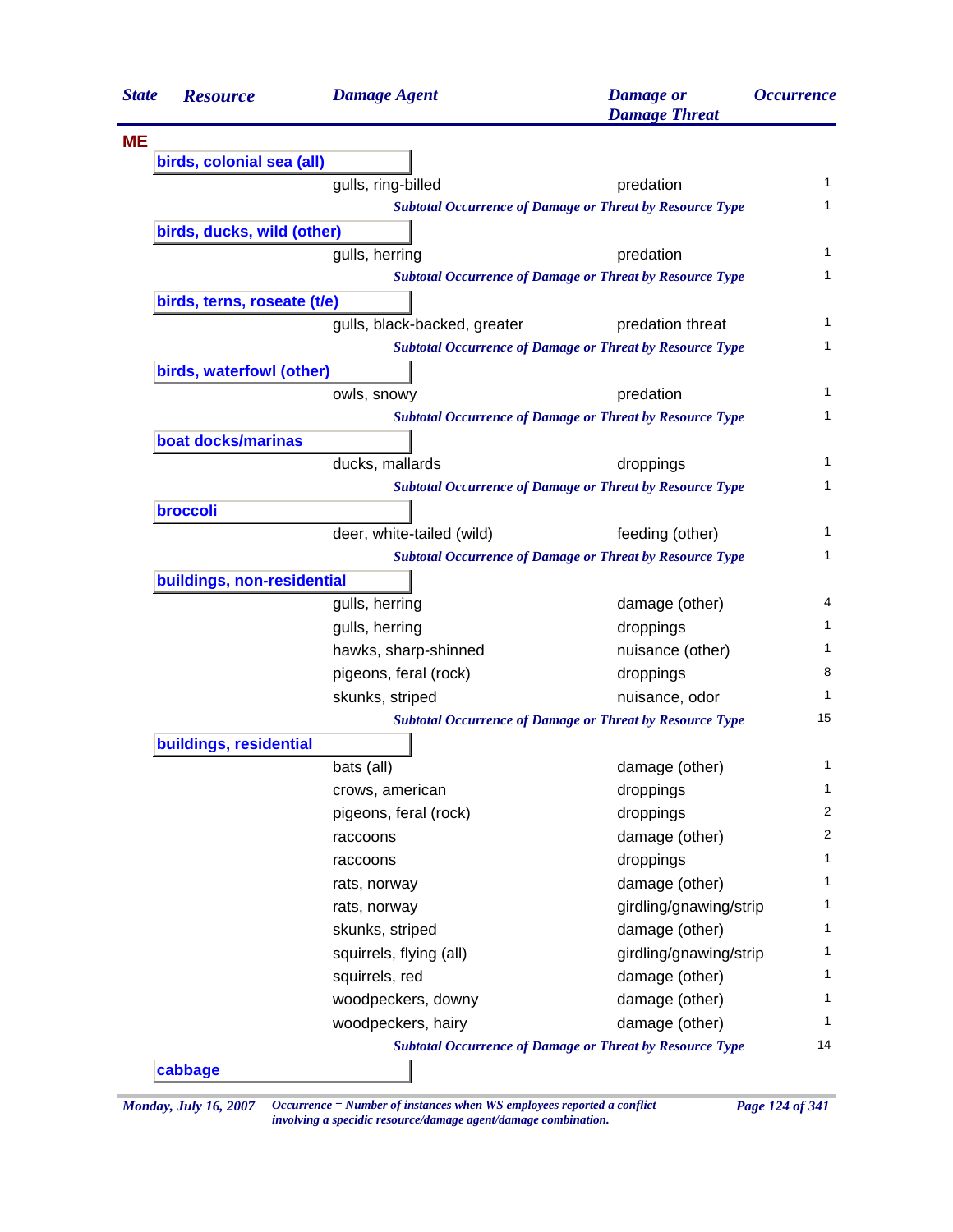| <i><b>Occurrence</b></i> | <b>Damage</b> or<br><b>Damage Threat</b>                        | <b>Damage Agent</b>           | <b>Resource</b>             |
|--------------------------|-----------------------------------------------------------------|-------------------------------|-----------------------------|
|                          |                                                                 |                               |                             |
|                          |                                                                 |                               | cabbage                     |
| 1                        | feeding (other)                                                 |                               | moose                       |
| 1                        | <b>Subtotal Occurrence of Damage or Threat by Resource Type</b> |                               |                             |
|                          |                                                                 |                               | cattle (adult)              |
| 1                        | consumption/contami                                             | starlings, european           |                             |
| 1                        | droppings                                                       | starlings, european           |                             |
| 2                        | <b>Subtotal Occurrence of Damage or Threat by Resource Type</b> |                               |                             |
|                          |                                                                 |                               | dikes/dams/impoundments     |
| 2                        | flooding                                                        | beavers                       |                             |
| 2                        | <b>Subtotal Occurrence of Damage or Threat by Resource Type</b> |                               |                             |
|                          |                                                                 |                               | eggs                        |
| 1                        | feeding (other)                                                 | snakes, non-poisonous (other) |                             |
| 1                        | <b>Subtotal Occurrence of Damage or Threat by Resource Type</b> |                               |                             |
|                          |                                                                 |                               | equipment/machinery (other) |
| 1                        | droppings                                                       | gulls, z-(other)              |                             |
| 5                        | droppings                                                       | pigeons, feral (rock)         |                             |
| 6                        | <b>Subtotal Occurrence of Damage or Threat by Resource Type</b> |                               |                             |
|                          |                                                                 |                               | feed, livestock             |
| 1                        | consumption/contami                                             | gulls, ring-billed            |                             |
| 3                        | consumption/contami                                             | pigeons, feral (rock)         |                             |
| 1                        | disease (other)                                                 | pigeons, feral (rock)         |                             |
| 3                        | droppings                                                       | pigeons, feral (rock)         |                             |
| 4                        | consumption/contami                                             | starlings, european           |                             |
| 6                        | droppings                                                       | starlings, european           |                             |
| 18                       | <b>Subtotal Occurrence of Damage or Threat by Resource Type</b> |                               |                             |
|                          |                                                                 |                               | fish, food fish (other)     |
| 1                        | feeding (other)                                                 | kingfishers (all)             |                             |
| $\mathbf{1}$             | <b>Subtotal Occurrence of Damage or Threat by Resource Type</b> |                               |                             |
|                          |                                                                 |                               | fish, salmon (all) (t/e)    |
| 1                        | damage (other)                                                  | beavers                       |                             |
| 1                        | <b>Subtotal Occurrence of Damage or Threat by Resource Type</b> |                               |                             |
|                          |                                                                 |                               | fowl, chickens (other)      |
| 1                        | nuisance (other)                                                | foxes, red                    |                             |
| 1                        | predation                                                       | hawks, z-(other)              |                             |
| 1                        | predation                                                       | owls, snowy                   |                             |
| 3                        | <b>Subtotal Occurrence of Damage or Threat by Resource Type</b> |                               |                             |
|                          |                                                                 |                               |                             |
| 1                        |                                                                 |                               | fowl, pigeons (domestic)    |
|                          | predation                                                       | falcons, american kestrels    |                             |
| 1<br>1                   | predation                                                       | falcons, merlin               |                             |
|                          | predation                                                       | hawks, cooper's               |                             |

*Monday, July 16, 2007 Occurrence = Number of instances when WS employees reported a conflict Page 125 of 341 involving a specidic resource/damage agent/damage combination.*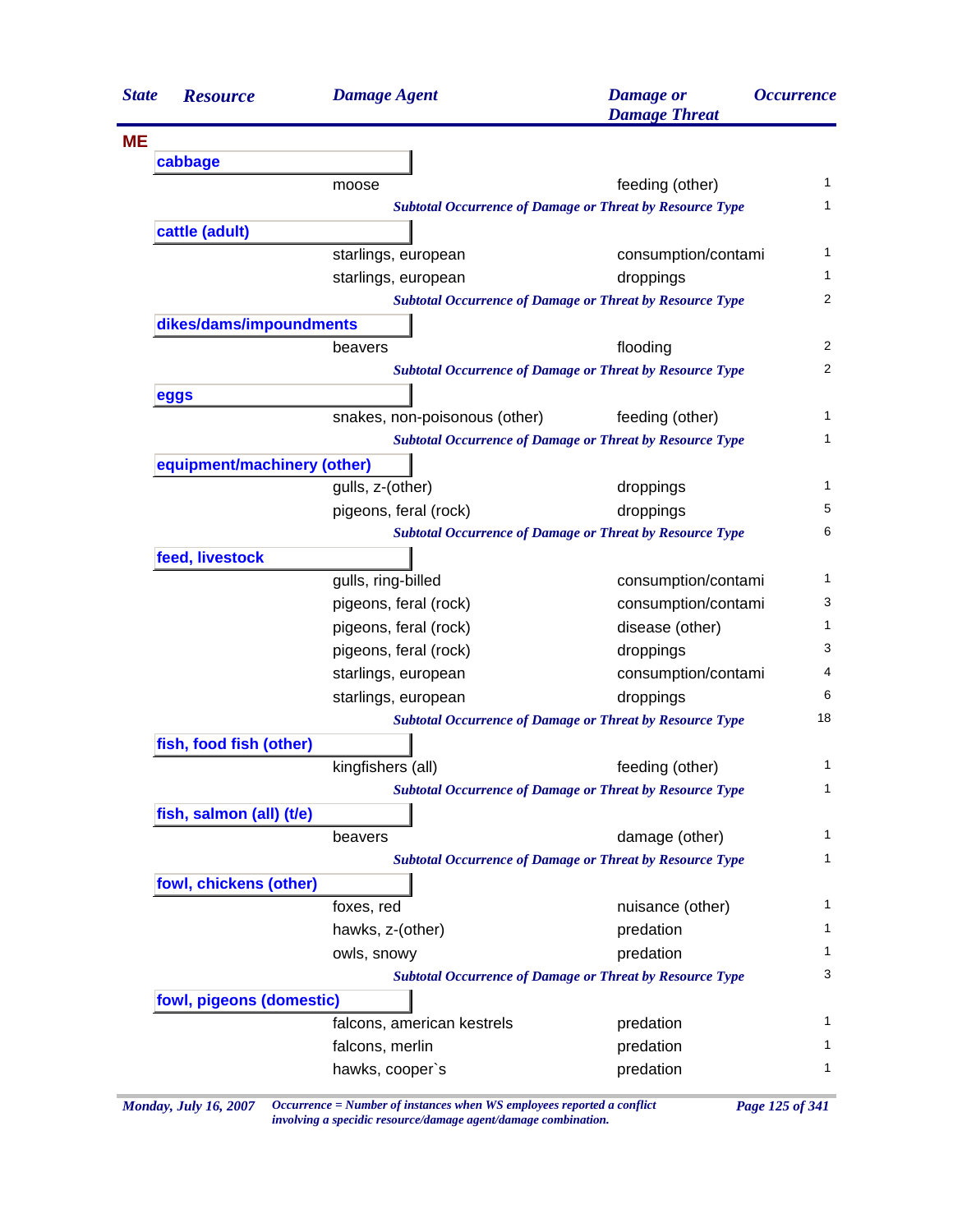| <b>State</b> | <b>Resource</b>                 | <b>Damage Agent</b>          | <b>Damage</b> or<br><b>Damage Threat</b>                        | <i><b>Occurrence</b></i> |
|--------------|---------------------------------|------------------------------|-----------------------------------------------------------------|--------------------------|
| MЕ           |                                 |                              |                                                                 |                          |
|              | fowl, pigeons (domestic)        |                              |                                                                 |                          |
|              |                                 | hawks, sharp-shinned         | predation                                                       | 1                        |
|              |                                 | hawks, z-(other)             | predation                                                       | 1                        |
|              |                                 |                              | <b>Subtotal Occurrence of Damage or Threat by Resource Type</b> | 5                        |
|              | fowl, turkeys (domestic)        |                              |                                                                 |                          |
|              |                                 | foxes, red                   | predation                                                       | 1                        |
|              |                                 |                              | <b>Subtotal Occurrence of Damage or Threat by Resource Type</b> | 1                        |
|              | fruit, blueberries              |                              |                                                                 |                          |
|              |                                 | deer, white-tailed (wild)    | feeding (other)                                                 | 1                        |
|              |                                 |                              | <b>Subtotal Occurrence of Damage or Threat by Resource Type</b> | 1                        |
|              | gardens, truck                  |                              |                                                                 |                          |
|              |                                 | deer, white-tailed (wild)    | feeding (other)                                                 | 5                        |
|              |                                 | turkey, wild (all)           | feeding (other)                                                 | 1                        |
|              |                                 |                              | <b>Subtotal Occurrence of Damage or Threat by Resource Type</b> | 6                        |
|              | gardens, veg./fruits/nuts       |                              |                                                                 |                          |
|              |                                 | deer, white-tailed (wild)    | feeding (other)                                                 | 8                        |
|              |                                 | marmots/woodchucks (all)     | feeding (other)                                                 | 1                        |
|              |                                 |                              | <b>Subtotal Occurrence of Damage or Threat by Resource Type</b> | 9                        |
|              | golf courses                    |                              |                                                                 |                          |
|              |                                 | geese, canada                | browsing/grazing                                                | 1                        |
|              |                                 | gulls, ring-billed           | damage (other)                                                  | 2                        |
|              |                                 |                              | <b>Subtotal Occurrence of Damage or Threat by Resource Type</b> | 3                        |
|              | grains, corn (field)            |                              |                                                                 |                          |
|              |                                 | crows, american              | feeding (other)                                                 | 1                        |
|              |                                 |                              | <b>Subtotal Occurrence of Damage or Threat by Resource Type</b> | 1                        |
|              | grains, corn (sweet)            |                              |                                                                 |                          |
|              |                                 | crows, american              | feeding (other)                                                 | $\overline{c}$           |
|              |                                 | turkey, wild (all)           | feeding (other)                                                 | 1                        |
|              |                                 |                              | <b>Subtotal Occurrence of Damage or Threat by Resource Type</b> | 3                        |
|              | hives (bees, honey, structures) |                              |                                                                 |                          |
|              |                                 | bears, black                 | feeding (other)                                                 | 4                        |
|              |                                 | bears, black                 | predation                                                       | 1                        |
|              |                                 |                              | <b>Subtotal Occurrence of Damage or Threat by Resource Type</b> | 5                        |
|              |                                 |                              |                                                                 |                          |
|              | hith/sfty, human (aviation)     |                              |                                                                 | 2                        |
|              |                                 | coyotes                      | wildlife strike(aircraft)                                       |                          |
|              |                                 | deer, white-tailed (wild)    | wildlife strike(aircraft)                                       | 1<br>2                   |
|              |                                 | falcons, american kestrels   | wildlife strike(aircraft)                                       |                          |
|              |                                 | geese, canada                | wildlife strike(aircraft)                                       | 1                        |
|              |                                 | gulls, black-backed, greater | wildlife strike(aircraft)                                       | 1                        |
|              |                                 | gulls, herring               | wildlife strike(aircraft)                                       | $\overline{c}$           |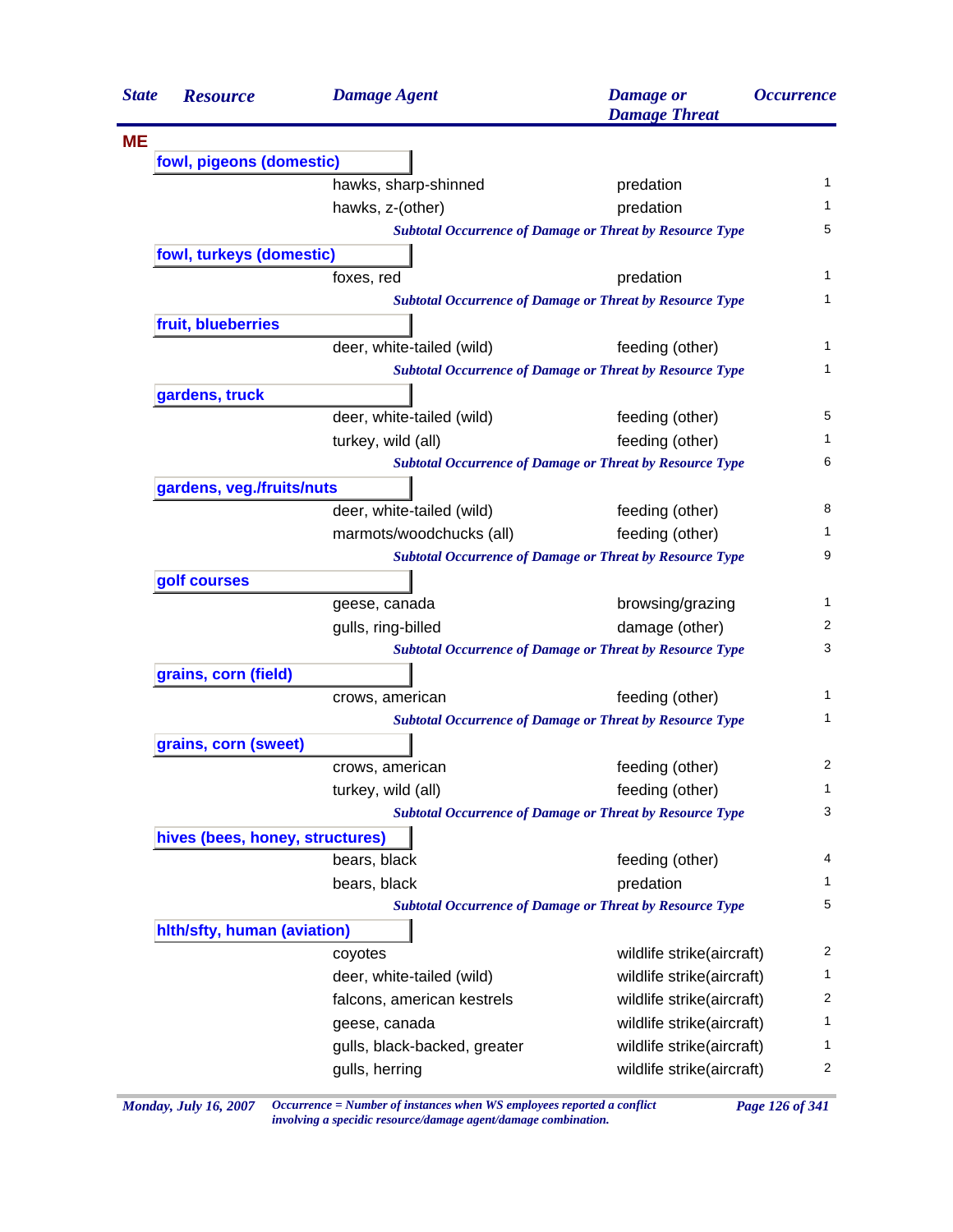| <b>State</b> | <b>Resource</b>                  | <b>Damage Agent</b>      | <b>Damage</b> or<br><b>Damage Threat</b>                        | <i><b>Occurrence</b></i> |
|--------------|----------------------------------|--------------------------|-----------------------------------------------------------------|--------------------------|
| <b>ME</b>    |                                  |                          |                                                                 |                          |
|              | hith/sfty, human (aviation)      |                          |                                                                 |                          |
|              |                                  | gulls, ring-billed       | wildlife strike(aircraft)                                       | 41                       |
|              |                                  | ravens, common           | wildlife strike(aircraft)                                       | 1                        |
|              |                                  | turkey, wild (all)       | wildlife strike(aircraft)                                       | 1                        |
|              |                                  |                          | <b>Subtotal Occurrence of Damage or Threat by Resource Type</b> | 52                       |
|              | hith/sfty, human z-(general)     |                          |                                                                 |                          |
|              |                                  | bats (all)               | disease threat                                                  | 2                        |
|              |                                  | bats (all)               | disease threat, end                                             | $\mathbf{1}$             |
|              |                                  | beavers                  | disease threat, giardia                                         | 1                        |
|              |                                  | beavers                  | threat (other)                                                  | 1                        |
|              |                                  | crows, american          | nuisance, noise                                                 | 2                        |
|              |                                  | ducks, mallards          | disease threat                                                  | 1                        |
|              |                                  | foxes, red               | damage (other)                                                  | 1                        |
|              |                                  | geese, canada            | disease threat, colifor                                         | 2                        |
|              |                                  | geese, canada            | droppings                                                       | 1                        |
|              |                                  | gulls, herring           | droppings                                                       | 1                        |
|              |                                  | gulls, herring           | injury/illness                                                  | 1                        |
|              |                                  | gulls, ring-billed       | disease threat, colifor                                         | 1                        |
|              |                                  | gulls, ring-billed       | droppings                                                       | 1                        |
|              |                                  | rats, norway             | consumption/contami                                             | $\mathbf{1}$             |
|              |                                  | salamanders (all)        | nuisance (other)                                                | 1                        |
|              |                                  | skunks, striped          | disease threat                                                  | 1                        |
|              |                                  | skunks, striped          | disease threat, rabies                                          | 1                        |
|              |                                  | skunks, striped          | nuisance, odor                                                  | 1                        |
|              |                                  | swallows, barn           | droppings                                                       | 1                        |
|              |                                  |                          | <b>Subtotal Occurrence of Damage or Threat by Resource Type</b> | 22                       |
|              | irrigation ditch/drainage system |                          |                                                                 |                          |
|              |                                  | beavers                  | flooding                                                        | 3                        |
|              |                                  |                          | <b>Subtotal Occurrence of Damage or Threat by Resource Type</b> | 3                        |
|              | mammals, lynx (t/e)              |                          |                                                                 |                          |
|              |                                  | no species               | no conflict                                                     | 1                        |
|              |                                  |                          | <b>Subtotal Occurrence of Damage or Threat by Resource Type</b> | 1                        |
|              | no resrc                         |                          |                                                                 |                          |
|              |                                  | crows, american          | no conflict                                                     | 1                        |
|              |                                  | elk, wapiti (captive)    | no conflict                                                     | 1                        |
|              |                                  | robins, american         | no conflict                                                     | 1                        |
|              |                                  |                          | <b>Subtotal Occurrence of Damage or Threat by Resource Type</b> | 3                        |
|              | peas                             |                          |                                                                 |                          |
|              |                                  | marmots/woodchucks (all) | feeding (other)                                                 | 1                        |
|              |                                  |                          | <b>Subtotal Occurrence of Damage or Threat by Resource Type</b> | 1                        |

*Monday, July 16, 2007 Occurrence = Number of instances when WS employees reported a conflict Page 127 of 341 involving a specidic resource/damage agent/damage combination.*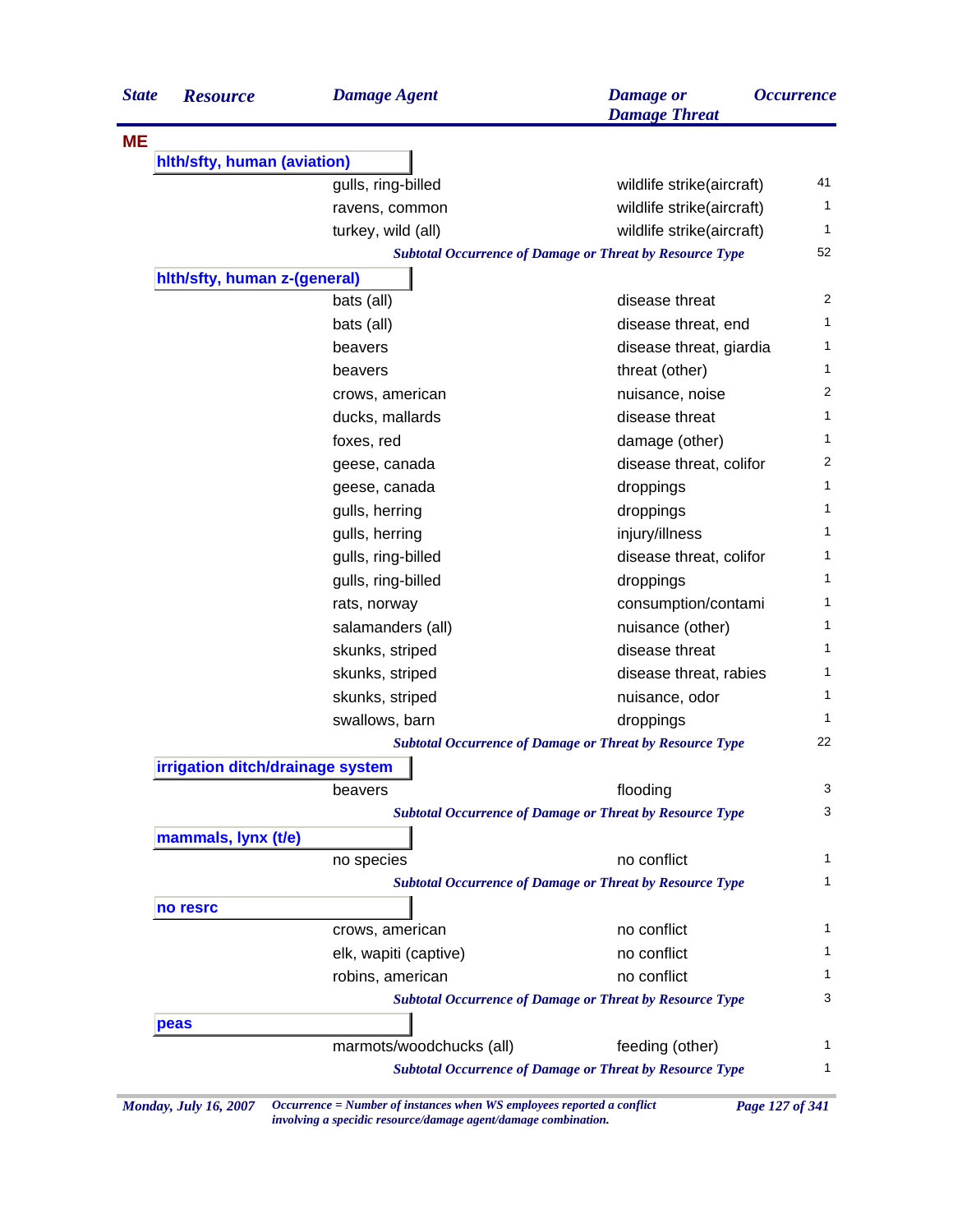| property (general)<br>pumpkins<br>roads/bridges<br>sheep (adult)<br>sheep (lambs) | pets (companion/hobby animals) | sparrows, house/english                                      |                                                                 |     |
|-----------------------------------------------------------------------------------|--------------------------------|--------------------------------------------------------------|-----------------------------------------------------------------|-----|
|                                                                                   |                                |                                                              |                                                                 |     |
|                                                                                   |                                |                                                              |                                                                 |     |
|                                                                                   |                                |                                                              | injury/illness                                                  |     |
|                                                                                   |                                |                                                              | <b>Subtotal Occurrence of Damage or Threat by Resource Type</b> |     |
|                                                                                   |                                |                                                              |                                                                 |     |
|                                                                                   |                                | beavers                                                      | flooding                                                        |     |
|                                                                                   |                                | chipmunks (other)                                            | burrowing/digging                                               |     |
|                                                                                   |                                | geese, canada                                                | droppings                                                       |     |
|                                                                                   |                                | gulls, herring                                               | droppings                                                       |     |
|                                                                                   |                                | gulls, ring-billed                                           | droppings                                                       |     |
|                                                                                   |                                | pigeons, feral (rock)                                        | droppings                                                       |     |
|                                                                                   |                                | skunks, striped                                              | burrowing/digging                                               |     |
|                                                                                   |                                | squirrels, red                                               | girdling/gnawing/strip                                          |     |
|                                                                                   |                                |                                                              | <b>Subtotal Occurrence of Damage or Threat by Resource Type</b> |     |
|                                                                                   |                                |                                                              |                                                                 |     |
|                                                                                   |                                | deer, white-tailed (wild)                                    | feeding (other)                                                 |     |
|                                                                                   |                                |                                                              | <b>Subtotal Occurrence of Damage or Threat by Resource Type</b> |     |
|                                                                                   | railroads/trestles             |                                                              |                                                                 |     |
|                                                                                   |                                | beavers                                                      | flooding                                                        |     |
|                                                                                   |                                |                                                              | <b>Subtotal Occurrence of Damage or Threat by Resource Type</b> |     |
|                                                                                   |                                |                                                              |                                                                 |     |
|                                                                                   |                                | beavers                                                      | feeding (other)                                                 |     |
|                                                                                   |                                | beavers                                                      | flooding                                                        | 625 |
|                                                                                   |                                |                                                              | <b>Subtotal Occurrence of Damage or Threat by Resource Type</b> | 626 |
|                                                                                   |                                |                                                              |                                                                 |     |
|                                                                                   |                                | coyotes                                                      | predation                                                       |     |
|                                                                                   |                                | coyotes                                                      | predation threat                                                |     |
|                                                                                   |                                |                                                              | <b>Subtotal Occurrence of Damage or Threat by Resource Type</b> |     |
|                                                                                   |                                |                                                              |                                                                 |     |
|                                                                                   |                                | gulls, black-backed, greater                                 | predation                                                       |     |
|                                                                                   |                                |                                                              | <b>Subtotal Occurrence of Damage or Threat by Resource Type</b> |     |
|                                                                                   | shellfish, lobster (maine)     |                                                              |                                                                 |     |
|                                                                                   |                                | gulls, herring                                               | predation                                                       |     |
|                                                                                   |                                |                                                              | <b>Subtotal Occurrence of Damage or Threat by Resource Type</b> |     |
| trees, standing                                                                   |                                |                                                              |                                                                 |     |
|                                                                                   |                                | woodpeckers, sapsuckers, yellow-belli girdling/gnawing/strip |                                                                 |     |
|                                                                                   |                                |                                                              | <b>Subtotal Occurrence of Damage or Threat by Resource Type</b> |     |
|                                                                                   |                                |                                                              |                                                                 |     |
|                                                                                   | trees, standing hardwood       |                                                              |                                                                 |     |
|                                                                                   |                                | squirrels, gray                                              | feeding (other)                                                 |     |
|                                                                                   | trees, standing/shrubs         |                                                              | <b>Subtotal Occurrence of Damage or Threat by Resource Type</b> |     |

*involving a specidic resource/damage agent/damage combination.*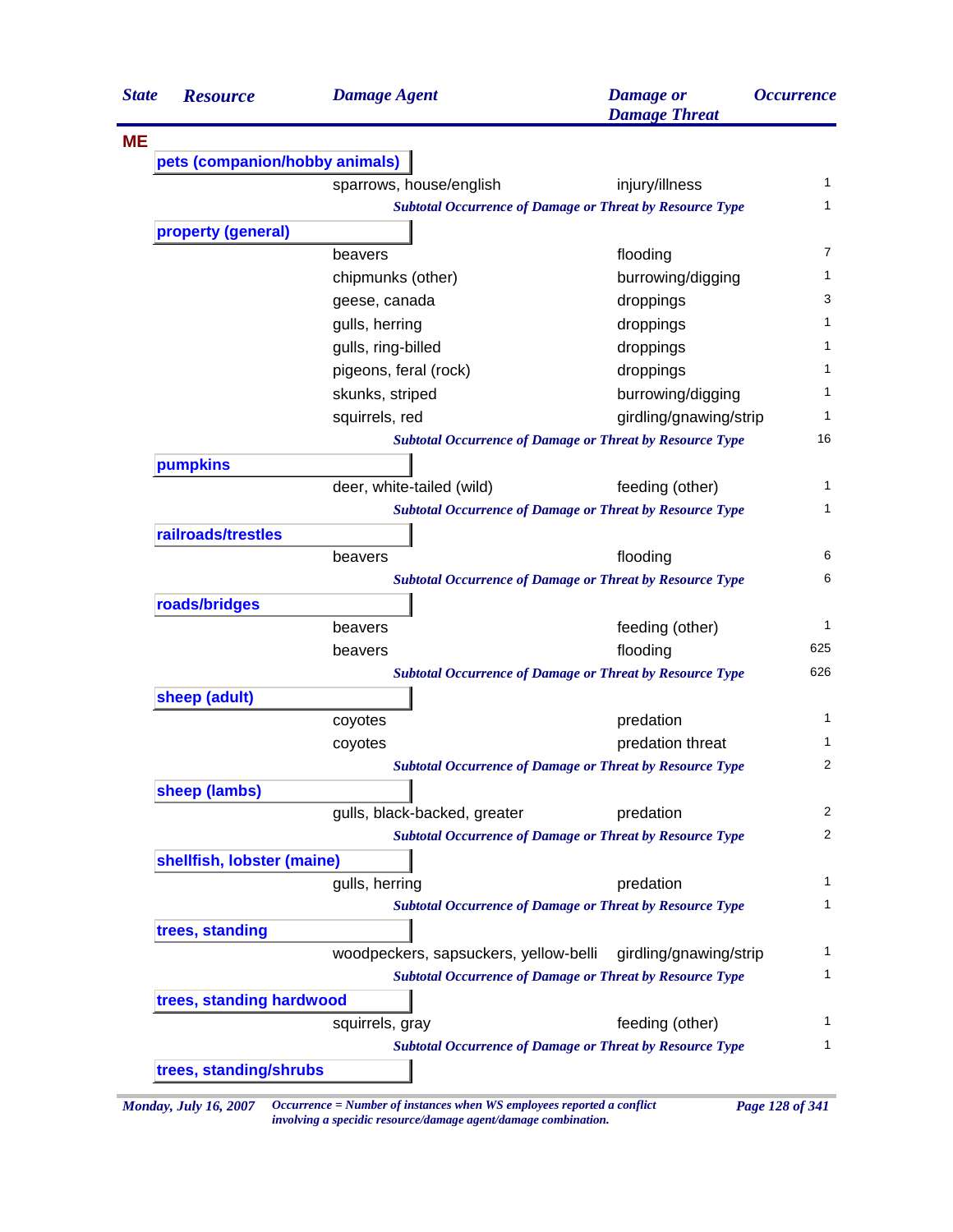| <b>State</b> | <b>Resource</b>                                                 | <b>Damage Agent</b>                                                    | <b>Damage</b> or<br><b>Damage Threat</b> | <i><b>Occurrence</b></i> |
|--------------|-----------------------------------------------------------------|------------------------------------------------------------------------|------------------------------------------|--------------------------|
| <b>ME</b>    |                                                                 |                                                                        |                                          |                          |
|              | trees, standing/shrubs                                          |                                                                        |                                          |                          |
|              |                                                                 | beavers                                                                | flooding                                 | $\mathbf{1}$             |
|              |                                                                 | porcupines                                                             | feeding (other)                          | 1                        |
|              |                                                                 | woodpeckers, sapsuckers, yellow-belli                                  | feeding (other)                          | 1                        |
|              |                                                                 | <b>Subtotal Occurrence of Damage or Threat by Resource Type</b>        |                                          | 3                        |
|              | turf and/or flowers                                             |                                                                        |                                          |                          |
|              |                                                                 | beavers                                                                | flooding                                 | 1                        |
|              |                                                                 | crows, american                                                        | burrowing/digging                        | 1                        |
|              |                                                                 | geese, canada                                                          | droppings                                | 11                       |
|              |                                                                 | moles (all)                                                            | browsing/grazing                         | 1                        |
|              |                                                                 | moles (all)                                                            | burrowing/digging                        | 1                        |
|              |                                                                 | skunks, striped                                                        | burrowing/digging                        | 2                        |
|              |                                                                 | turkey, wild (all)                                                     | feeding (other)                          | $\mathbf{1}$             |
|              |                                                                 | <b>Subtotal Occurrence of Damage or Threat by Resource Type</b>        |                                          | 18                       |
|              | utilities, electrical                                           |                                                                        |                                          |                          |
|              |                                                                 | ospreys                                                                | damage (other)                           | 1                        |
|              |                                                                 | <b>Subtotal Occurrence of Damage or Threat by Resource Type</b>        |                                          | 1                        |
|              | utilities, z-(other)                                            |                                                                        |                                          |                          |
|              |                                                                 | ospreys                                                                | damage (other)                           | 2                        |
|              |                                                                 | <b>Subtotal Occurrence of Damage or Threat by Resource Type</b>        |                                          | 2                        |
|              | watercraft                                                      |                                                                        |                                          |                          |
|              |                                                                 | gulls, black-backed, greater                                           | droppings                                | 2                        |
|              |                                                                 | gulls, herring                                                         | droppings                                | 2                        |
|              |                                                                 | gulls, ring-billed                                                     | droppings                                | 2                        |
|              |                                                                 | ospreys                                                                | damage (other)                           | 1                        |
|              | <b>Subtotal Occurrence of Damage or Threat by Resource Type</b> |                                                                        |                                          |                          |
|              | z-landscaping (other)                                           |                                                                        |                                          |                          |
|              |                                                                 | deer, white-tailed (wild)                                              | browsing/grazing                         | 1                        |
|              |                                                                 | <b>Subtotal Occurrence of Damage or Threat by Resource Type</b>        |                                          | 1                        |
| MI           |                                                                 |                                                                        |                                          |                          |
|              | buildings, non-residential                                      |                                                                        |                                          |                          |
|              |                                                                 | gulls, ring-billed                                                     | damage (other)                           | 1                        |
|              |                                                                 | gulls, ring-billed                                                     | droppings                                | 3                        |
|              |                                                                 | woodpeckers, downy                                                     | damage (other)                           | 1                        |
|              |                                                                 | <b>Subtotal Occurrence of Damage or Threat by Resource Type</b>        |                                          | 5                        |
|              | buildings, residential                                          |                                                                        |                                          |                          |
|              |                                                                 | woodpeckers, downy                                                     | damage (other)                           | 4                        |
|              |                                                                 | woodpeckers, hairy                                                     | damage (other)                           | 1                        |
|              |                                                                 | <b>Subtotal Occurrence of Damage or Threat by Resource Type</b>        |                                          | 5                        |
|              | <b>Monday, July 16, 2007</b>                                    | Occurrence = Number of instances when WS employees reported a conflict |                                          | Page 129 of 341          |

*involving a specidic resource/damage agent/damage combination.*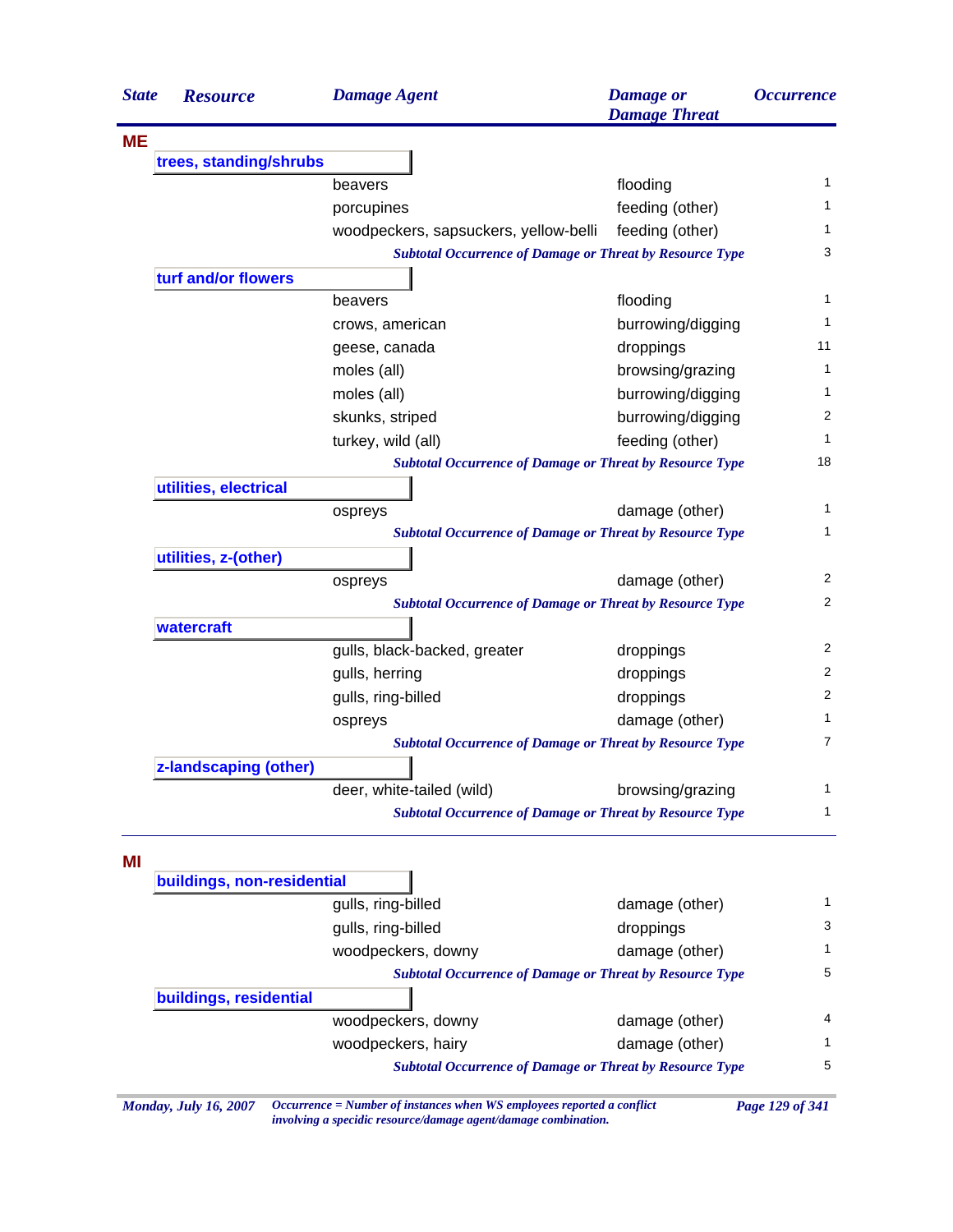| <b>State</b> | <b>Resource</b>             | <b>Damage Agent</b>                                                                                                                                                                                                                                                                                                                                                                                                                                                                                                                                                                                                                                                                                                      | <b>Damage</b> or<br><b>Damage Threat</b>                        |                                                                                                                                                                                            |  |  |
|--------------|-----------------------------|--------------------------------------------------------------------------------------------------------------------------------------------------------------------------------------------------------------------------------------------------------------------------------------------------------------------------------------------------------------------------------------------------------------------------------------------------------------------------------------------------------------------------------------------------------------------------------------------------------------------------------------------------------------------------------------------------------------------------|-----------------------------------------------------------------|--------------------------------------------------------------------------------------------------------------------------------------------------------------------------------------------|--|--|
|              |                             |                                                                                                                                                                                                                                                                                                                                                                                                                                                                                                                                                                                                                                                                                                                          |                                                                 |                                                                                                                                                                                            |  |  |
|              | cattle (calves)             |                                                                                                                                                                                                                                                                                                                                                                                                                                                                                                                                                                                                                                                                                                                          |                                                                 |                                                                                                                                                                                            |  |  |
|              |                             | coyotes                                                                                                                                                                                                                                                                                                                                                                                                                                                                                                                                                                                                                                                                                                                  | predation                                                       |                                                                                                                                                                                            |  |  |
|              |                             | wolves, gray/timber                                                                                                                                                                                                                                                                                                                                                                                                                                                                                                                                                                                                                                                                                                      | predation                                                       |                                                                                                                                                                                            |  |  |
|              |                             |                                                                                                                                                                                                                                                                                                                                                                                                                                                                                                                                                                                                                                                                                                                          | <b>Subtotal Occurrence of Damage or Threat by Resource Type</b> |                                                                                                                                                                                            |  |  |
|              | equipment/machinery (other) |                                                                                                                                                                                                                                                                                                                                                                                                                                                                                                                                                                                                                                                                                                                          |                                                                 |                                                                                                                                                                                            |  |  |
|              |                             | gulls, herring                                                                                                                                                                                                                                                                                                                                                                                                                                                                                                                                                                                                                                                                                                           | damage (other)                                                  |                                                                                                                                                                                            |  |  |
|              |                             | gulls, ring-billed                                                                                                                                                                                                                                                                                                                                                                                                                                                                                                                                                                                                                                                                                                       | damage (other)                                                  |                                                                                                                                                                                            |  |  |
|              |                             |                                                                                                                                                                                                                                                                                                                                                                                                                                                                                                                                                                                                                                                                                                                          |                                                                 |                                                                                                                                                                                            |  |  |
|              | feed, livestock             |                                                                                                                                                                                                                                                                                                                                                                                                                                                                                                                                                                                                                                                                                                                          |                                                                 |                                                                                                                                                                                            |  |  |
|              |                             | starlings, european                                                                                                                                                                                                                                                                                                                                                                                                                                                                                                                                                                                                                                                                                                      |                                                                 |                                                                                                                                                                                            |  |  |
|              |                             |                                                                                                                                                                                                                                                                                                                                                                                                                                                                                                                                                                                                                                                                                                                          |                                                                 |                                                                                                                                                                                            |  |  |
|              | fish, food fish (other)     |                                                                                                                                                                                                                                                                                                                                                                                                                                                                                                                                                                                                                                                                                                                          |                                                                 |                                                                                                                                                                                            |  |  |
|              |                             | cormorants, double-crested                                                                                                                                                                                                                                                                                                                                                                                                                                                                                                                                                                                                                                                                                               | predation                                                       |                                                                                                                                                                                            |  |  |
|              |                             |                                                                                                                                                                                                                                                                                                                                                                                                                                                                                                                                                                                                                                                                                                                          |                                                                 |                                                                                                                                                                                            |  |  |
|              | fish, goldfish (brood)      |                                                                                                                                                                                                                                                                                                                                                                                                                                                                                                                                                                                                                                                                                                                          |                                                                 |                                                                                                                                                                                            |  |  |
|              |                             | herons, great blue                                                                                                                                                                                                                                                                                                                                                                                                                                                                                                                                                                                                                                                                                                       | predation                                                       |                                                                                                                                                                                            |  |  |
|              |                             |                                                                                                                                                                                                                                                                                                                                                                                                                                                                                                                                                                                                                                                                                                                          |                                                                 |                                                                                                                                                                                            |  |  |
|              | fish, ornamental (market)   |                                                                                                                                                                                                                                                                                                                                                                                                                                                                                                                                                                                                                                                                                                                          |                                                                 | <i><b>Occurrence</b></i><br>$\mathbf{1}$<br>1<br>2<br>1<br>2<br>3<br>1<br>1<br>1<br>1<br>1<br>1<br>1<br>1<br>4<br>1<br>1<br>3<br>1<br>2<br>1<br>13<br>1<br>2<br>3<br>1<br>1<br>2<br>1<br>1 |  |  |
|              |                             | herons, great blue                                                                                                                                                                                                                                                                                                                                                                                                                                                                                                                                                                                                                                                                                                       | predation                                                       |                                                                                                                                                                                            |  |  |
|              |                             | <b>Subtotal Occurrence of Damage or Threat by Resource Type</b><br>consumption/contami<br><b>Subtotal Occurrence of Damage or Threat by Resource Type</b><br><b>Subtotal Occurrence of Damage or Threat by Resource Type</b><br><b>Subtotal Occurrence of Damage or Threat by Resource Type</b><br><b>Subtotal Occurrence of Damage or Threat by Resource Type</b><br>cormorants, double-crested<br>predation<br>eagles, bald<br>predation<br>gulls, ring-billed<br>predation<br>herons, great blue<br>predation<br>predation<br>herons, green<br>kingfishers, belted<br>predation<br>predation<br>ospreys<br><b>Subtotal Occurrence of Damage or Threat by Resource Type</b><br>cormorants, double-crested<br>predation |                                                                 |                                                                                                                                                                                            |  |  |
|              | fish, trout, rainbow        |                                                                                                                                                                                                                                                                                                                                                                                                                                                                                                                                                                                                                                                                                                                          |                                                                 |                                                                                                                                                                                            |  |  |
|              |                             |                                                                                                                                                                                                                                                                                                                                                                                                                                                                                                                                                                                                                                                                                                                          |                                                                 |                                                                                                                                                                                            |  |  |
|              |                             |                                                                                                                                                                                                                                                                                                                                                                                                                                                                                                                                                                                                                                                                                                                          |                                                                 |                                                                                                                                                                                            |  |  |
|              |                             |                                                                                                                                                                                                                                                                                                                                                                                                                                                                                                                                                                                                                                                                                                                          |                                                                 |                                                                                                                                                                                            |  |  |
|              |                             |                                                                                                                                                                                                                                                                                                                                                                                                                                                                                                                                                                                                                                                                                                                          |                                                                 |                                                                                                                                                                                            |  |  |
|              |                             |                                                                                                                                                                                                                                                                                                                                                                                                                                                                                                                                                                                                                                                                                                                          |                                                                 |                                                                                                                                                                                            |  |  |
|              |                             |                                                                                                                                                                                                                                                                                                                                                                                                                                                                                                                                                                                                                                                                                                                          |                                                                 |                                                                                                                                                                                            |  |  |
|              |                             |                                                                                                                                                                                                                                                                                                                                                                                                                                                                                                                                                                                                                                                                                                                          |                                                                 |                                                                                                                                                                                            |  |  |
|              |                             |                                                                                                                                                                                                                                                                                                                                                                                                                                                                                                                                                                                                                                                                                                                          |                                                                 |                                                                                                                                                                                            |  |  |
|              | fish, trout, z-(other)      |                                                                                                                                                                                                                                                                                                                                                                                                                                                                                                                                                                                                                                                                                                                          |                                                                 |                                                                                                                                                                                            |  |  |
|              |                             |                                                                                                                                                                                                                                                                                                                                                                                                                                                                                                                                                                                                                                                                                                                          |                                                                 |                                                                                                                                                                                            |  |  |
|              |                             | herons, great blue                                                                                                                                                                                                                                                                                                                                                                                                                                                                                                                                                                                                                                                                                                       | predation                                                       |                                                                                                                                                                                            |  |  |
|              |                             |                                                                                                                                                                                                                                                                                                                                                                                                                                                                                                                                                                                                                                                                                                                          | <b>Subtotal Occurrence of Damage or Threat by Resource Type</b> |                                                                                                                                                                                            |  |  |
|              | fowl, chickens (other)      |                                                                                                                                                                                                                                                                                                                                                                                                                                                                                                                                                                                                                                                                                                                          |                                                                 |                                                                                                                                                                                            |  |  |
|              |                             | hawks, cooper's                                                                                                                                                                                                                                                                                                                                                                                                                                                                                                                                                                                                                                                                                                          | predation                                                       |                                                                                                                                                                                            |  |  |
|              |                             | hawks, red-tailed                                                                                                                                                                                                                                                                                                                                                                                                                                                                                                                                                                                                                                                                                                        | predation                                                       |                                                                                                                                                                                            |  |  |
|              |                             |                                                                                                                                                                                                                                                                                                                                                                                                                                                                                                                                                                                                                                                                                                                          | <b>Subtotal Occurrence of Damage or Threat by Resource Type</b> |                                                                                                                                                                                            |  |  |
|              | fowl, ducks (domestic)      |                                                                                                                                                                                                                                                                                                                                                                                                                                                                                                                                                                                                                                                                                                                          |                                                                 |                                                                                                                                                                                            |  |  |
|              |                             | hawks, red-tailed                                                                                                                                                                                                                                                                                                                                                                                                                                                                                                                                                                                                                                                                                                        | predation                                                       |                                                                                                                                                                                            |  |  |
|              |                             |                                                                                                                                                                                                                                                                                                                                                                                                                                                                                                                                                                                                                                                                                                                          | <b>Subtotal Occurrence of Damage or Threat by Resource Type</b> |                                                                                                                                                                                            |  |  |

*Monday, July 16, 2007 Occurrence = Number of instances when WS employees reported a conflict Page 130 of 341 involving a specidic resource/damage agent/damage combination.*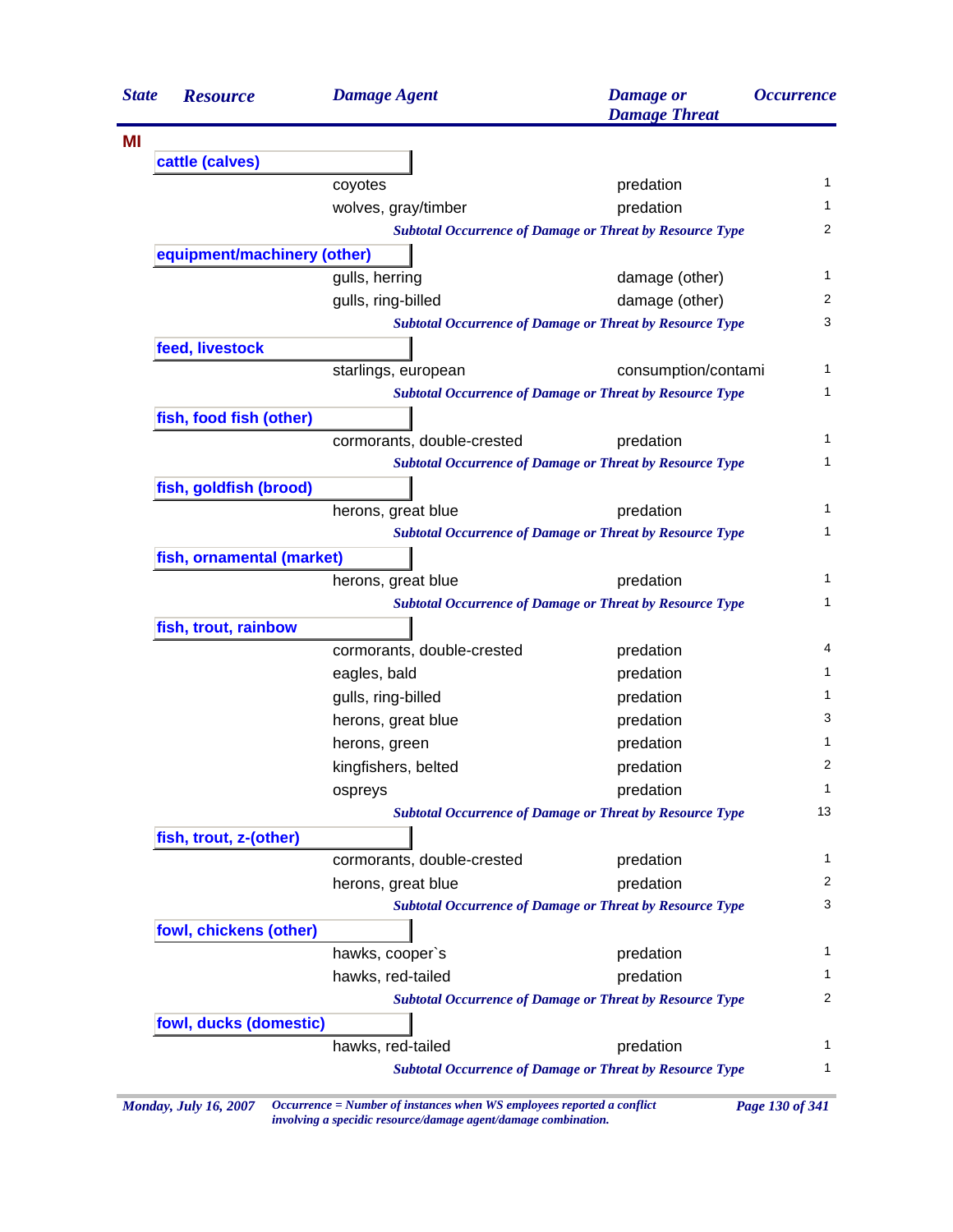|           | <b>Resource</b>                | <b>Damage Agent</b>                        | <b>Damage</b> or<br><b>Damage Threat</b>                        | <b>Occurrence</b>                                                                                  |
|-----------|--------------------------------|--------------------------------------------|-----------------------------------------------------------------|----------------------------------------------------------------------------------------------------|
| ΜI        |                                |                                            |                                                                 |                                                                                                    |
|           | fruit, cherries                |                                            |                                                                 |                                                                                                    |
|           |                                | gulls, ring-billed                         | damage (other)                                                  | 1                                                                                                  |
|           |                                |                                            | <b>Subtotal Occurrence of Damage or Threat by Resource Type</b> | 1                                                                                                  |
|           | grains, corn (field)           |                                            |                                                                 |                                                                                                    |
|           |                                | cranes, sandhill                           | damage (other)                                                  | 13                                                                                                 |
|           |                                |                                            | <b>Subtotal Occurrence of Damage or Threat by Resource Type</b> | 13                                                                                                 |
|           | grains, wheat                  |                                            |                                                                 |                                                                                                    |
|           |                                | cranes, sandhill                           | damage (other)                                                  | 2                                                                                                  |
|           |                                |                                            | <b>Subtotal Occurrence of Damage or Threat by Resource Type</b> | 2                                                                                                  |
|           | mammals, deer, white-tailed ag |                                            |                                                                 |                                                                                                    |
|           |                                | ravens, common                             | predation                                                       | 1                                                                                                  |
|           |                                |                                            | <b>Subtotal Occurrence of Damage or Threat by Resource Type</b> | 1                                                                                                  |
|           | pets (companion/hobby animals) |                                            |                                                                 |                                                                                                    |
|           |                                | wolves, gray/timber                        | predation                                                       | 1                                                                                                  |
|           |                                |                                            | <b>Subtotal Occurrence of Damage or Threat by Resource Type</b> | $\mathbf{1}$                                                                                       |
|           | utilities, electrical          |                                            |                                                                 |                                                                                                    |
|           |                                | gulls, ring-billed                         | damage (other)                                                  | 2                                                                                                  |
|           |                                |                                            | <b>Subtotal Occurrence of Damage or Threat by Resource Type</b> | 2                                                                                                  |
|           |                                |                                            |                                                                 |                                                                                                    |
| <b>MN</b> |                                |                                            |                                                                 |                                                                                                    |
|           | aircraft                       |                                            |                                                                 |                                                                                                    |
|           |                                | gulls, ring-billed                         | wildlife strike(aircraft)                                       |                                                                                                    |
|           |                                |                                            | <b>Subtotal Occurrence of Damage or Threat by Resource Type</b> |                                                                                                    |
|           | birds, pheasant (all) nr       |                                            |                                                                 |                                                                                                    |
|           |                                | hawks, red-tailed                          | predation                                                       |                                                                                                    |
|           |                                | owls, great horned                         | predation                                                       |                                                                                                    |
|           |                                |                                            | <b>Subtotal Occurrence of Damage or Threat by Resource Type</b> |                                                                                                    |
|           | buildings, residential         |                                            |                                                                 |                                                                                                    |
|           |                                | woodpeckers, hairy                         | damage (other)                                                  |                                                                                                    |
|           |                                |                                            | <b>Subtotal Occurrence of Damage or Threat by Resource Type</b> |                                                                                                    |
|           | cattle (adult)                 |                                            |                                                                 |                                                                                                    |
|           |                                | coyotes                                    | predation                                                       |                                                                                                    |
|           |                                | wolves, gray/timber                        | injury                                                          |                                                                                                    |
|           |                                | wolves, gray/timber                        | predation                                                       |                                                                                                    |
|           |                                |                                            | <b>Subtotal Occurrence of Damage or Threat by Resource Type</b> |                                                                                                    |
|           | cattle (calves)                |                                            |                                                                 |                                                                                                    |
|           |                                | coyotes                                    | predation                                                       |                                                                                                    |
|           |                                | eagles, bald                               | predation                                                       |                                                                                                    |
|           |                                | wolves, gray/timber<br>wolves, gray/timber | injury<br>predation                                             | 1<br>1<br>1<br>1<br>2<br>1<br>$\mathbf{1}$<br>1<br>3<br>14<br>18<br>10<br>$\mathbf{1}$<br>13<br>58 |

*Monday, July 16, 2007 Occurrence = Number of instances when WS employees reported a conflict Page 131 of 341 involving a specidic resource/damage agent/damage combination.*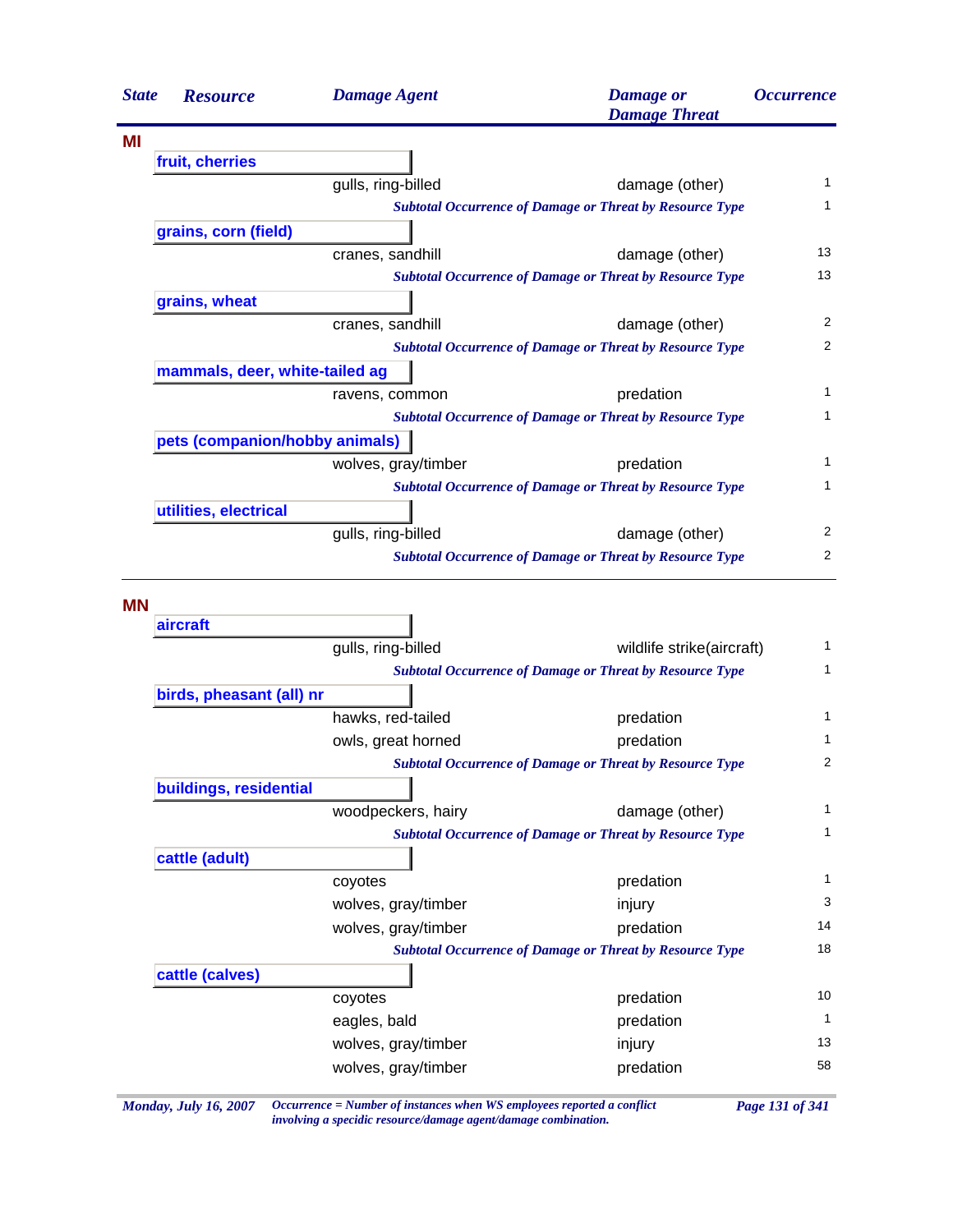| <b>State</b> | <b>Resource</b>                  | <b>Damage Agent</b>                                                        | <b>Damage</b> or<br><b>Damage Threat</b> | <i><b>Occurrence</b></i> |
|--------------|----------------------------------|----------------------------------------------------------------------------|------------------------------------------|--------------------------|
| <b>MN</b>    |                                  |                                                                            |                                          |                          |
|              | cattle (calves)                  |                                                                            |                                          |                          |
|              |                                  | <b>Subtotal Occurrence of Damage or Threat by Resource Type</b>            |                                          | 82                       |
|              | equine, donkeys/burros           |                                                                            |                                          |                          |
|              |                                  | wolves, gray/timber                                                        | predation                                | 1                        |
|              |                                  | <b>Subtotal Occurrence of Damage or Threat by Resource Type</b>            |                                          | 1                        |
|              | equine, horses (adult)           |                                                                            |                                          |                          |
|              |                                  | dogs, feral, free-ranging and hybrids                                      | injury                                   | $\mathbf{1}$             |
|              |                                  | wolves, gray/timber                                                        | injury                                   | $\mathbf{1}$             |
|              |                                  | <b>Subtotal Occurrence of Damage or Threat by Resource Type</b>            |                                          | 2                        |
|              | equine, horses (foals)           |                                                                            |                                          |                          |
|              |                                  | wolves, gray/timber                                                        | predation                                | 2                        |
|              |                                  | <b>Subtotal Occurrence of Damage or Threat by Resource Type</b>            |                                          | 2                        |
|              | fish, z-(other)                  |                                                                            |                                          |                          |
|              |                                  | beavers                                                                    | damage (other)                           | 7                        |
|              |                                  | cormorants, double-crested                                                 | predation                                | 1                        |
|              |                                  | <b>Subtotal Occurrence of Damage or Threat by Resource Type</b>            |                                          | 8                        |
|              | fowl, turkeys (domestic)         |                                                                            |                                          |                          |
|              |                                  | coyotes                                                                    | predation                                | 1                        |
|              |                                  | wolves, gray/timber                                                        | predation                                | 4                        |
|              |                                  | <b>Subtotal Occurrence of Damage or Threat by Resource Type</b>            |                                          | 5                        |
|              | grains, rice (wild)              |                                                                            |                                          |                          |
|              |                                  | beavers                                                                    | flooding                                 | 1<br>1                   |
|              |                                  | <b>Subtotal Occurrence of Damage or Threat by Resource Type</b>            |                                          |                          |
|              | hith/sfty, human (aviation)      |                                                                            |                                          | 1                        |
|              |                                  | gulls, ring-billed                                                         | threat (other)                           | 1                        |
|              |                                  | <b>Subtotal Occurrence of Damage or Threat by Resource Type</b>            |                                          |                          |
|              | irrigation ditch/drainage system |                                                                            | flooding                                 | 1                        |
|              |                                  | beavers<br><b>Subtotal Occurrence of Damage or Threat by Resource Type</b> |                                          | 1                        |
|              | pets (companion/hobby animals)   |                                                                            |                                          |                          |
|              |                                  | coyotes                                                                    | predation                                | 1                        |
|              |                                  | wolves, gray/timber                                                        | injury                                   | 2                        |
|              |                                  | wolves, gray/timber                                                        | predation                                | $\overline{2}$           |
|              |                                  | <b>Subtotal Occurrence of Damage or Threat by Resource Type</b>            |                                          | 5                        |
|              | property (general)               |                                                                            |                                          |                          |
|              |                                  | beavers                                                                    | damage (other)                           | 1                        |
|              |                                  | beavers                                                                    | girdling/gnawing/strip                   | 1                        |
|              |                                  | <b>Subtotal Occurrence of Damage or Threat by Resource Type</b>            |                                          | 2                        |
|              | roads/bridges                    |                                                                            |                                          |                          |
|              |                                  | beavers                                                                    | flooding                                 | 3                        |
|              |                                  |                                                                            |                                          |                          |
|              |                                  |                                                                            |                                          |                          |

*Monday, July 16, 2007 Occurrence = Number of instances when WS employees reported a conflict Page 132 of 341 involving a specidic resource/damage agent/damage combination.*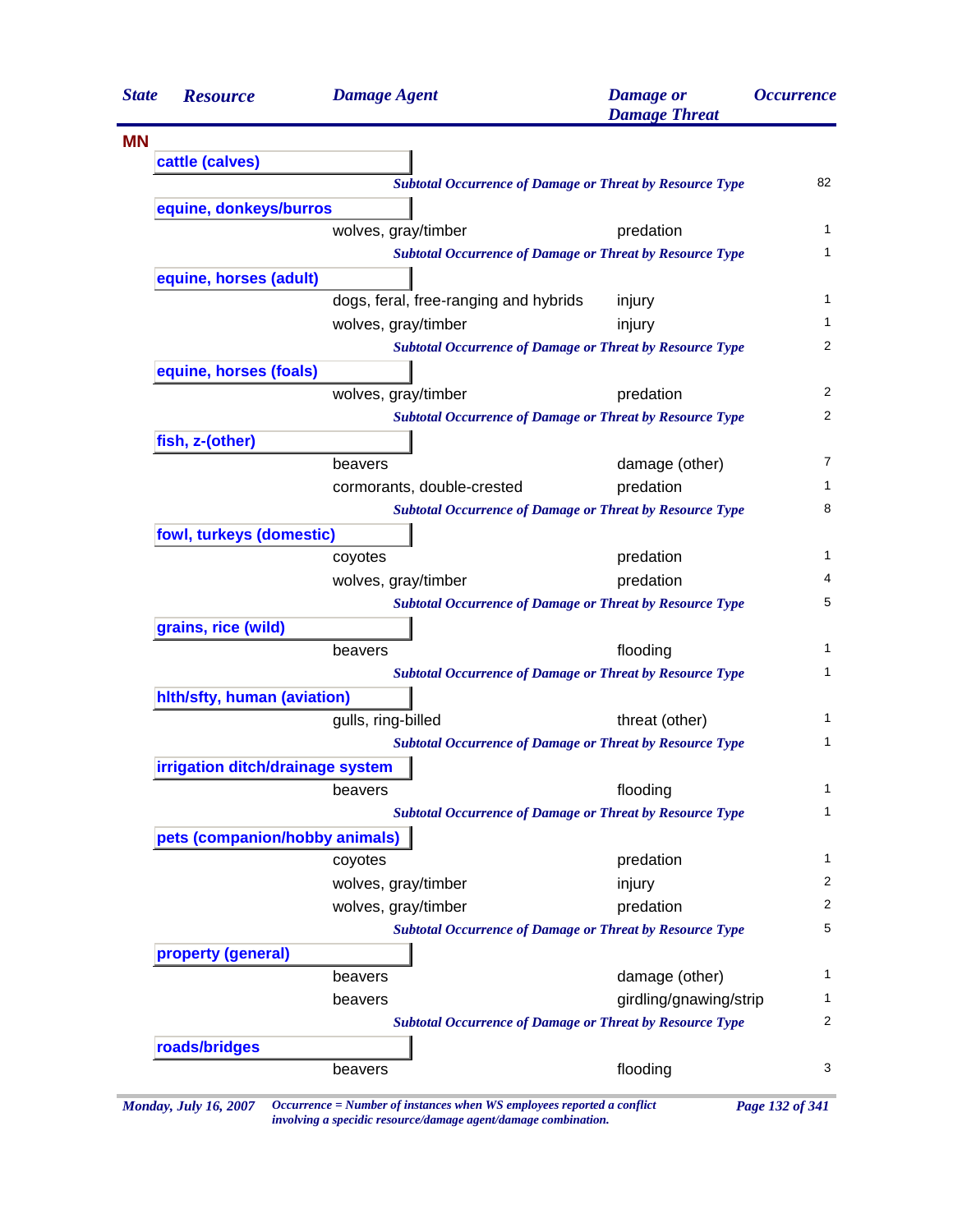| <b>State</b> | <b>Resource</b>          | <b>Damage Agent</b> | <b>Damage</b> or<br><b>Damage Threat</b>                        | <i><b>Occurrence</b></i> |
|--------------|--------------------------|---------------------|-----------------------------------------------------------------|--------------------------|
| <b>MN</b>    |                          |                     |                                                                 |                          |
|              | roads/bridges            |                     |                                                                 |                          |
|              |                          |                     | <b>Subtotal Occurrence of Damage or Threat by Resource Type</b> | 3                        |
|              | sheep (adult)            |                     |                                                                 |                          |
|              |                          | coyotes             | predation                                                       | 2                        |
|              |                          | wolves, gray/timber | predation                                                       | 6                        |
|              |                          |                     | <b>Subtotal Occurrence of Damage or Threat by Resource Type</b> | 8                        |
|              | sheep (lambs)            |                     |                                                                 |                          |
|              |                          | wolves, gray/timber | predation                                                       | 3                        |
|              |                          |                     | <b>Subtotal Occurrence of Damage or Threat by Resource Type</b> | 3                        |
|              | swine (adult)            |                     |                                                                 |                          |
|              |                          | wolves, gray/timber | predation                                                       | 1                        |
|              |                          |                     | <b>Subtotal Occurrence of Damage or Threat by Resource Type</b> | 1                        |
|              | trees, standing          |                     |                                                                 |                          |
|              |                          | beavers             | flooding                                                        | 1                        |
|              |                          |                     | <b>Subtotal Occurrence of Damage or Threat by Resource Type</b> | 1                        |
|              | trees, standing softwood |                     |                                                                 |                          |
|              |                          | beavers             | flooding                                                        | 1                        |
|              |                          |                     | <b>Subtotal Occurrence of Damage or Threat by Resource Type</b> | 1                        |
|              | watershed                |                     |                                                                 |                          |
|              |                          | beavers             | flooding                                                        | 1                        |
|              |                          |                     | <b>Subtotal Occurrence of Damage or Threat by Resource Type</b> | 1                        |

**MO**

| aircraft        |                            |                                                                 |    |
|-----------------|----------------------------|-----------------------------------------------------------------|----|
|                 | bird, unidentifiable       | wildlife strike(aircraft)                                       | 3  |
|                 | coyotes                    | wildlife strike(aircraft)                                       | 1  |
|                 | deer, white-tailed (wild)  | damage threat                                                   | 1  |
|                 | deer, white-tailed (wild)  | wildlife strike(aircraft)                                       | 1  |
|                 | doves, mourning            | wildlife strike(aircraft)                                       | 1  |
|                 | falcons, american kestrels | wildlife strike(aircraft)                                       | 2  |
|                 | kingbirds, western         | wildlife strike(aircraft)                                       | 1  |
|                 | larks, horned              | wildlife strike(aircraft)                                       | 2  |
|                 | meadowlarks, eastern       | wildlife strike(aircraft)                                       | 4  |
|                 | owls, great horned         | wildlife strike(aircraft)                                       | 1  |
|                 | robins, american           | wildlife strike(aircraft)                                       | 1  |
|                 | sandpipers, upland         | wildlife strike(aircraft)                                       | 3  |
|                 | swallows, barn             | wildlife strike(aircraft)                                       | 2  |
|                 |                            | <b>Subtotal Occurrence of Damage or Threat by Resource Type</b> | 23 |
| beans, soybeans |                            |                                                                 |    |
|                 | beavers                    | flooding                                                        | 10 |

*Monday, July 16, 2007 Occurrence = Number of instances when WS employees reported a conflict Page 133 of 341 involving a specidic resource/damage agent/damage combination.*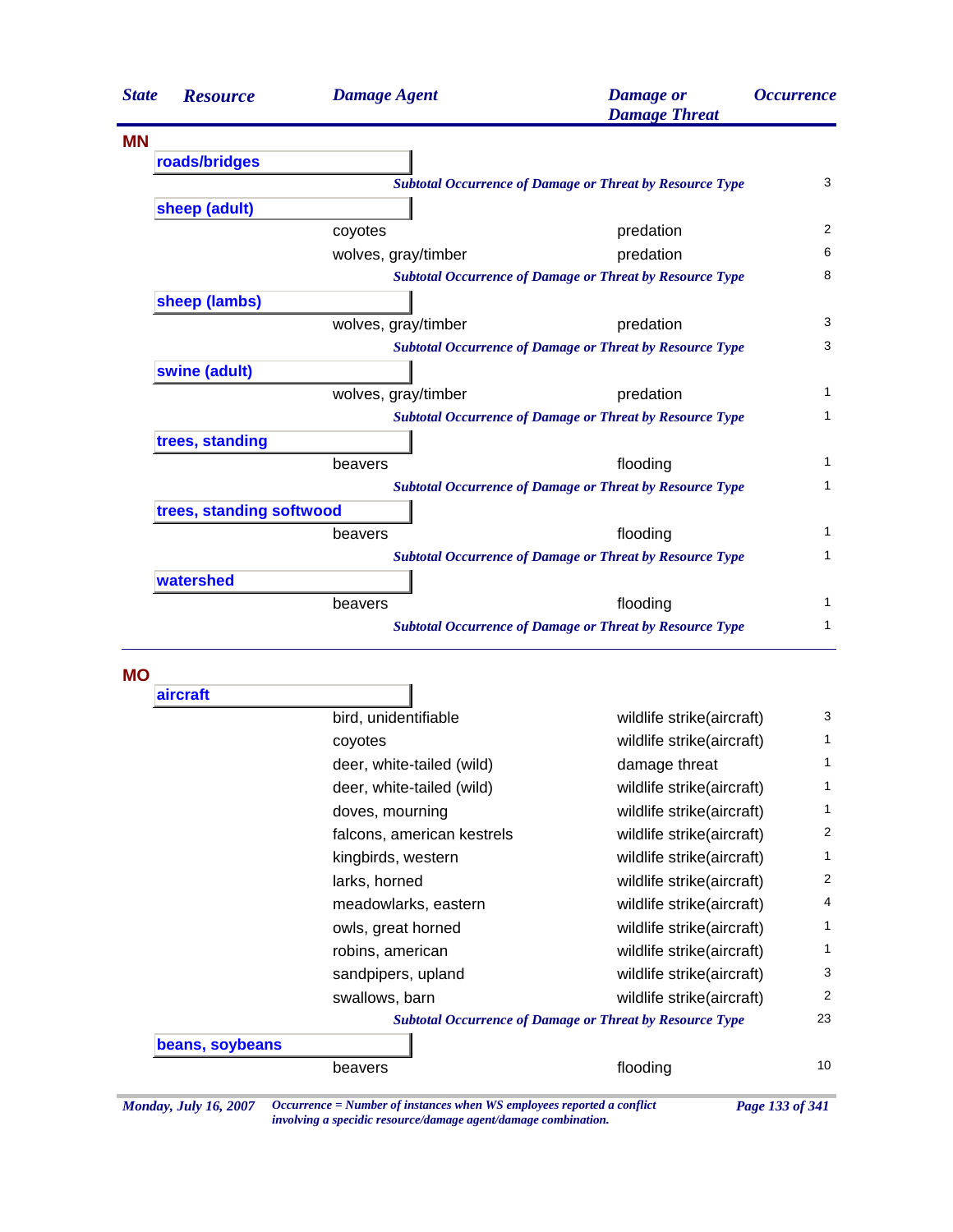| <b>State</b> | <b>Resource</b>             | <b>Damage Agent</b>                                             | <b>Damage</b> or<br><b>Damage Threat</b> | <i><b>Occurrence</b></i> |
|--------------|-----------------------------|-----------------------------------------------------------------|------------------------------------------|--------------------------|
| <b>MO</b>    |                             |                                                                 |                                          |                          |
|              | beans, soybeans             |                                                                 |                                          |                          |
|              |                             | geese, canada                                                   | consumption/contami                      |                          |
|              |                             | hogs, feral                                                     | burrowing/digging                        |                          |
|              |                             | <b>Subtotal Occurrence of Damage or Threat by Resource Type</b> |                                          |                          |
|              | birds, pheasant (all) ag    |                                                                 |                                          |                          |
|              |                             | owls, great horned                                              | predation                                |                          |
|              |                             | <b>Subtotal Occurrence of Damage or Threat by Resource Type</b> |                                          |                          |
|              | boat docks/marinas          |                                                                 |                                          |                          |
|              |                             | geese, canada                                                   | droppings                                |                          |
|              |                             | vultures, black                                                 | droppings                                |                          |
|              |                             | <b>Subtotal Occurrence of Damage or Threat by Resource Type</b> |                                          |                          |
|              | buildings, non-residential  |                                                                 |                                          |                          |
|              |                             | pigeons, feral (rock)                                           | droppings                                |                          |
|              |                             | raccoons                                                        | damage (other)                           |                          |
|              |                             | sparrows, house/english                                         | droppings                                |                          |
|              |                             | vultures, turkey                                                | droppings                                |                          |
|              |                             | woodpeckers, red-headed                                         | damage (other)                           |                          |
|              |                             | <b>Subtotal Occurrence of Damage or Threat by Resource Type</b> |                                          |                          |
|              | buildings, residential      |                                                                 |                                          |                          |
|              |                             | flickers, northern                                              | damage (other)                           |                          |
|              |                             | squirrels, fox                                                  | girdling/gnawing/strip                   |                          |
|              |                             | vultures, turkey                                                | droppings                                |                          |
|              |                             | woodpeckers, downy                                              | damage (other)                           |                          |
|              |                             | woodpeckers, pileated                                           | damage (other)                           |                          |
|              |                             | woodpeckers, red-headed                                         | damage (other)                           |                          |
|              |                             | <b>Subtotal Occurrence of Damage or Threat by Resource Type</b> |                                          |                          |
|              | cattle (calves)             |                                                                 |                                          |                          |
|              |                             | dogs, feral, free-ranging and hybrids                           | predation                                |                          |
|              |                             | <b>Subtotal Occurrence of Damage or Threat by Resource Type</b> |                                          |                          |
|              | cotton                      |                                                                 |                                          |                          |
|              |                             | beavers                                                         | flooding                                 |                          |
|              |                             | <b>Subtotal Occurrence of Damage or Threat by Resource Type</b> |                                          |                          |
|              | dikes/dams/impoundments     |                                                                 |                                          |                          |
|              |                             | beavers                                                         | burrowing/digging                        |                          |
|              |                             | beavers                                                         | flooding                                 |                          |
|              |                             |                                                                 | droppings                                |                          |
|              |                             | geese, canada                                                   |                                          |                          |
|              |                             | muskrats, z-(other)                                             | burrowing/digging                        |                          |
|              |                             | <b>Subtotal Occurrence of Damage or Threat by Resource Type</b> |                                          |                          |
|              | equipment/machinery (other) |                                                                 |                                          |                          |
|              |                             | vultures, turkey                                                | damage (other)                           |                          |

*Monday, July 16, 2007 Occurrence = Number of instances when WS employees reported a conflict Page 134 of 341 involving a specidic resource/damage agent/damage combination.*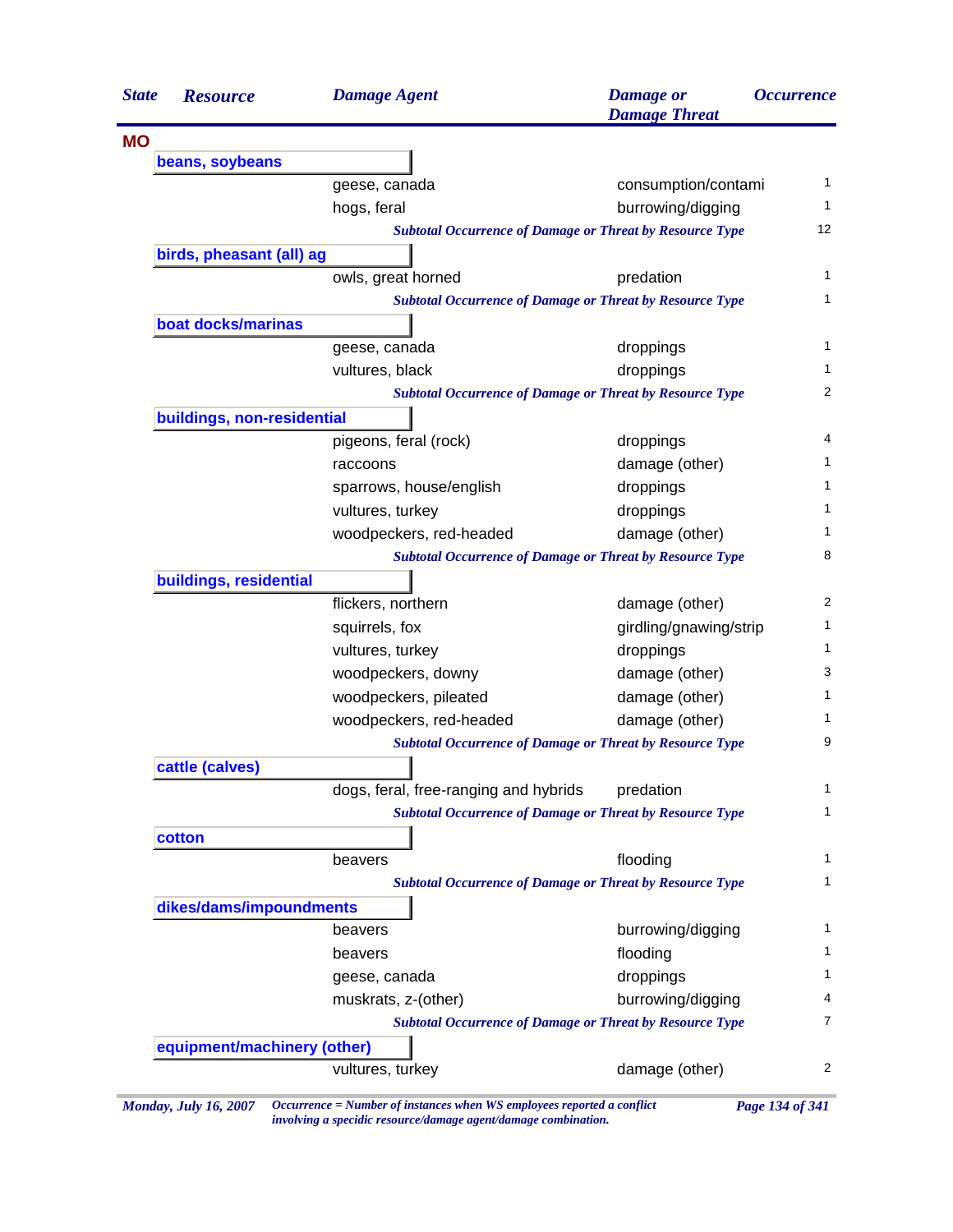| <b>State</b> | <b>Resource</b>             | <b>Damage Agent</b>           | <b>Damage</b> or<br><b>Damage Threat</b>                        | <b>Occurrence</b> |
|--------------|-----------------------------|-------------------------------|-----------------------------------------------------------------|-------------------|
| <b>MO</b>    |                             |                               |                                                                 |                   |
|              | equipment/machinery (other) |                               |                                                                 |                   |
|              |                             |                               | <b>Subtotal Occurrence of Damage or Threat by Resource Type</b> | $\overline{2}$    |
|              | feed, livestock             |                               |                                                                 |                   |
|              |                             | blackbirds, z-(mixed species) | droppings                                                       | 2                 |
|              |                             | hogs, feral                   | consumption/contami                                             | $\mathbf{1}$      |
|              |                             | starlings, european           | consumption/contami                                             | 1                 |
|              |                             |                               | <b>Subtotal Occurrence of Damage or Threat by Resource Type</b> | 4                 |
|              | fences                      |                               |                                                                 |                   |
|              |                             | hogs, feral                   | burrowing/digging                                               | 1                 |
|              |                             |                               | <b>Subtotal Occurrence of Damage or Threat by Resource Type</b> | 1                 |
|              | fish, carp, grass (brood)   |                               |                                                                 |                   |
|              |                             | herons, great blue            | predation                                                       | 1                 |
|              |                             |                               | <b>Subtotal Occurrence of Damage or Threat by Resource Type</b> | 1                 |
|              | fish, catfish (adult)       |                               |                                                                 |                   |
|              |                             | eagles, bald                  | predation                                                       | $\mathbf{1}$      |
|              |                             | herons, great blue            | predation                                                       | 1                 |
|              |                             |                               | <b>Subtotal Occurrence of Damage or Threat by Resource Type</b> | 2                 |
|              | fish, catfish (fingerling)  |                               |                                                                 |                   |
|              |                             | cormorants, double-crested    | consumption/contami                                             | $\mathbf{1}$      |
|              |                             | cormorants, double-crested    | predation                                                       | 4                 |
|              |                             | herons, great blue            | consumption/contami                                             | 1                 |
|              |                             | herons, great blue            | predation                                                       | $\mathbf{1}$      |
|              |                             |                               | <b>Subtotal Occurrence of Damage or Threat by Resource Type</b> | $\overline{7}$    |
|              | fish, goldfish (brood)      |                               |                                                                 |                   |
|              |                             | cormorants, double-crested    | predation                                                       | 1                 |
|              |                             | gulls, herring                | predation                                                       | 1                 |
|              |                             | gulls, ring-billed            | predation                                                       | 1                 |
|              |                             | herons, great blue            | feeding (other)                                                 | $\mathbf{1}$      |
|              |                             | herons, great blue            | predation                                                       | 1                 |
|              |                             |                               | <b>Subtotal Occurrence of Damage or Threat by Resource Type</b> | 5                 |
|              | fish, goldfish (market)     |                               |                                                                 |                   |
|              |                             | cormorants, double-crested    | predation                                                       | $\mathbf{1}$      |
|              |                             | herons, great blue            | predation                                                       | 2                 |
|              |                             |                               | <b>Subtotal Occurrence of Damage or Threat by Resource Type</b> | 3                 |
|              | fish, muskie                |                               |                                                                 |                   |
|              |                             | herons, great blue            | predation                                                       | $\mathbf 1$       |
|              |                             |                               | <b>Subtotal Occurrence of Damage or Threat by Resource Type</b> | 1                 |
|              | fish, ornamental (market)   |                               |                                                                 |                   |
|              |                             | cormorants, double-crested    | predation                                                       | 1                 |
|              |                             |                               | <b>Subtotal Occurrence of Damage or Threat by Resource Type</b> | 1                 |

*Monday, July 16, 2007 Occurrence = Number of instances when WS employees reported a conflict Page 135 of 341 involving a specidic resource/damage agent/damage combination.*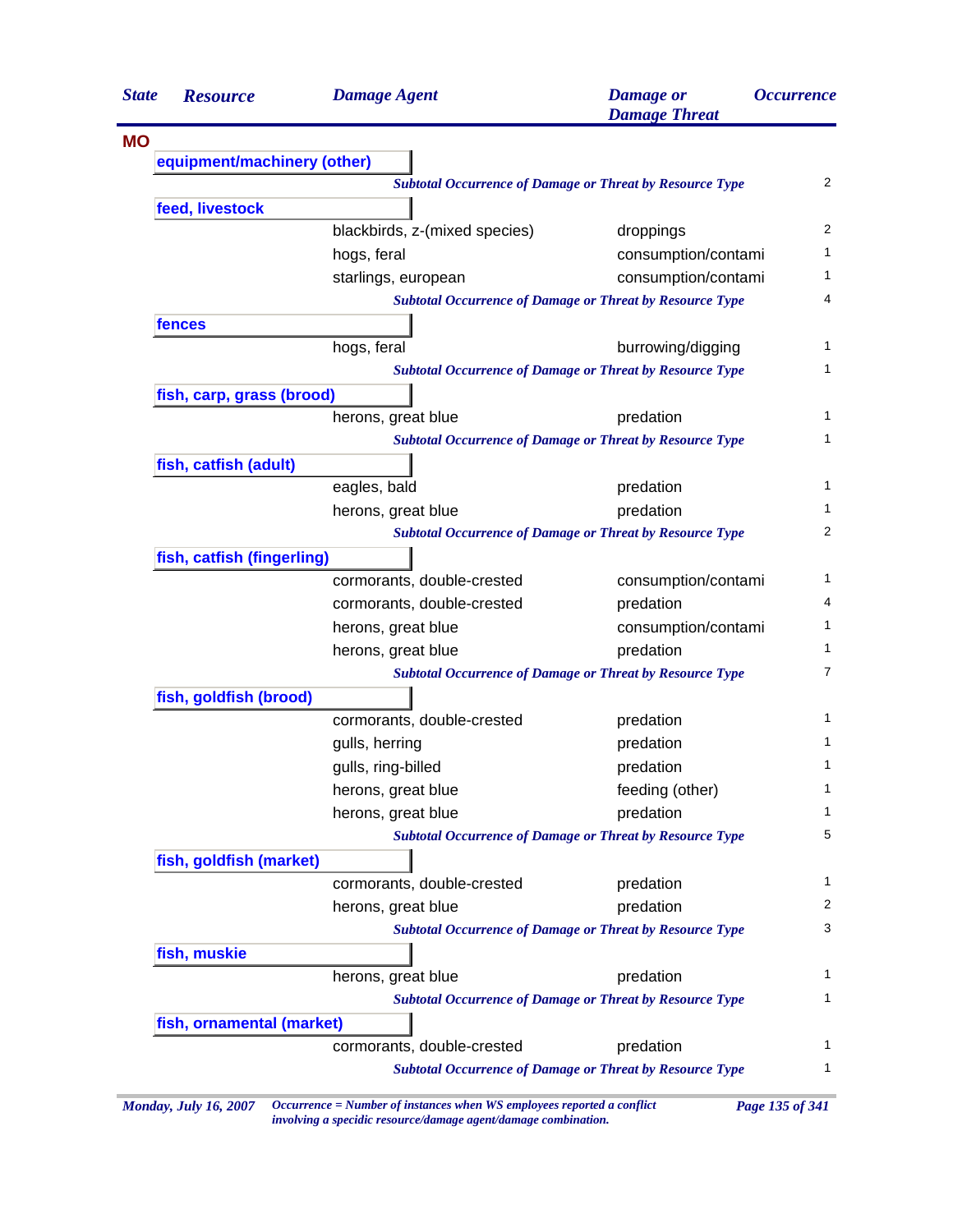| <b>State</b> | <b>Resource</b>           | <b>Damage Agent</b>           | <b>Damage</b> or<br><b>Damage Threat</b>                        | <i><b>Occurrence</b></i> |
|--------------|---------------------------|-------------------------------|-----------------------------------------------------------------|--------------------------|
| <b>MO</b>    |                           |                               |                                                                 |                          |
|              | fish, trout, rainbow      |                               |                                                                 |                          |
|              |                           | gulls, herring                | predation                                                       | 1                        |
|              |                           | herons, great blue            | predation                                                       | 1                        |
|              |                           | herons, green                 | predation                                                       | 2                        |
|              |                           |                               | <b>Subtotal Occurrence of Damage or Threat by Resource Type</b> | 4                        |
|              | fish, z-(other)           |                               |                                                                 |                          |
|              |                           | herons, great blue            | predation                                                       |                          |
|              |                           |                               | <b>Subtotal Occurrence of Damage or Threat by Resource Type</b> | 1                        |
|              | fowl, chickens (other)    |                               |                                                                 |                          |
|              |                           | hawks, red-tailed             | predation                                                       | 2                        |
|              |                           |                               | <b>Subtotal Occurrence of Damage or Threat by Resource Type</b> | 2                        |
|              | fowl, turkeys (domestic)  |                               |                                                                 |                          |
|              |                           | sparrows, house/english       | disease threat                                                  | 1                        |
|              |                           |                               | <b>Subtotal Occurrence of Damage or Threat by Resource Type</b> | 1                        |
|              | fruit, blueberries        |                               |                                                                 |                          |
|              |                           | finches, purple               | consumption/contami                                             | 1                        |
|              |                           | goldfinches, american         | consumption/contami                                             | 1                        |
|              |                           | robins, american              | consumption/contami                                             | 1                        |
|              |                           | waxwings, cedar               | consumption/contami                                             | 1                        |
|              |                           |                               | <b>Subtotal Occurrence of Damage or Threat by Resource Type</b> | 4                        |
|              | fruit, peaches            |                               |                                                                 |                          |
|              |                           | squirrels, fox                | feeding (other)                                                 | 1                        |
|              |                           | squirrels, gray               | feeding (other)                                                 | 1                        |
|              |                           |                               | <b>Subtotal Occurrence of Damage or Threat by Resource Type</b> | 2                        |
|              | gardens, veg./fruits/nuts |                               |                                                                 |                          |
|              |                           | hogs, feral                   | browsing/grazing                                                | 1                        |
|              |                           |                               | <b>Subtotal Occurrence of Damage or Threat by Resource Type</b> | 1                        |
|              | goats, z-(other kids)     |                               |                                                                 |                          |
|              |                           | eagles, bald                  | feeding (other)                                                 | $\overline{c}$           |
|              |                           | eagles, bald                  | predation                                                       | $\mathbf{1}$             |
|              |                           |                               | <b>Subtotal Occurrence of Damage or Threat by Resource Type</b> | 3                        |
|              | grains, corn (field)      |                               |                                                                 |                          |
|              |                           | hogs, feral                   | burrowing/digging                                               | 2                        |
|              |                           |                               | <b>Subtotal Occurrence of Damage or Threat by Resource Type</b> | 2                        |
|              | grains, rice              |                               |                                                                 |                          |
|              |                           | beavers                       | flooding                                                        | $\overline{c}$           |
|              |                           | blackbirds, z-(mixed species) | consumption/contami                                             | 7                        |
|              |                           |                               | <b>Subtotal Occurrence of Damage or Threat by Resource Type</b> | 9                        |
|              | grains, wheat             |                               |                                                                 |                          |
|              |                           | hogs, feral                   | burrowing/digging                                               | 3                        |

*Monday, July 16, 2007 Occurrence = Number of instances when WS employees reported a conflict Page 136 of 341 involving a specidic resource/damage agent/damage combination.*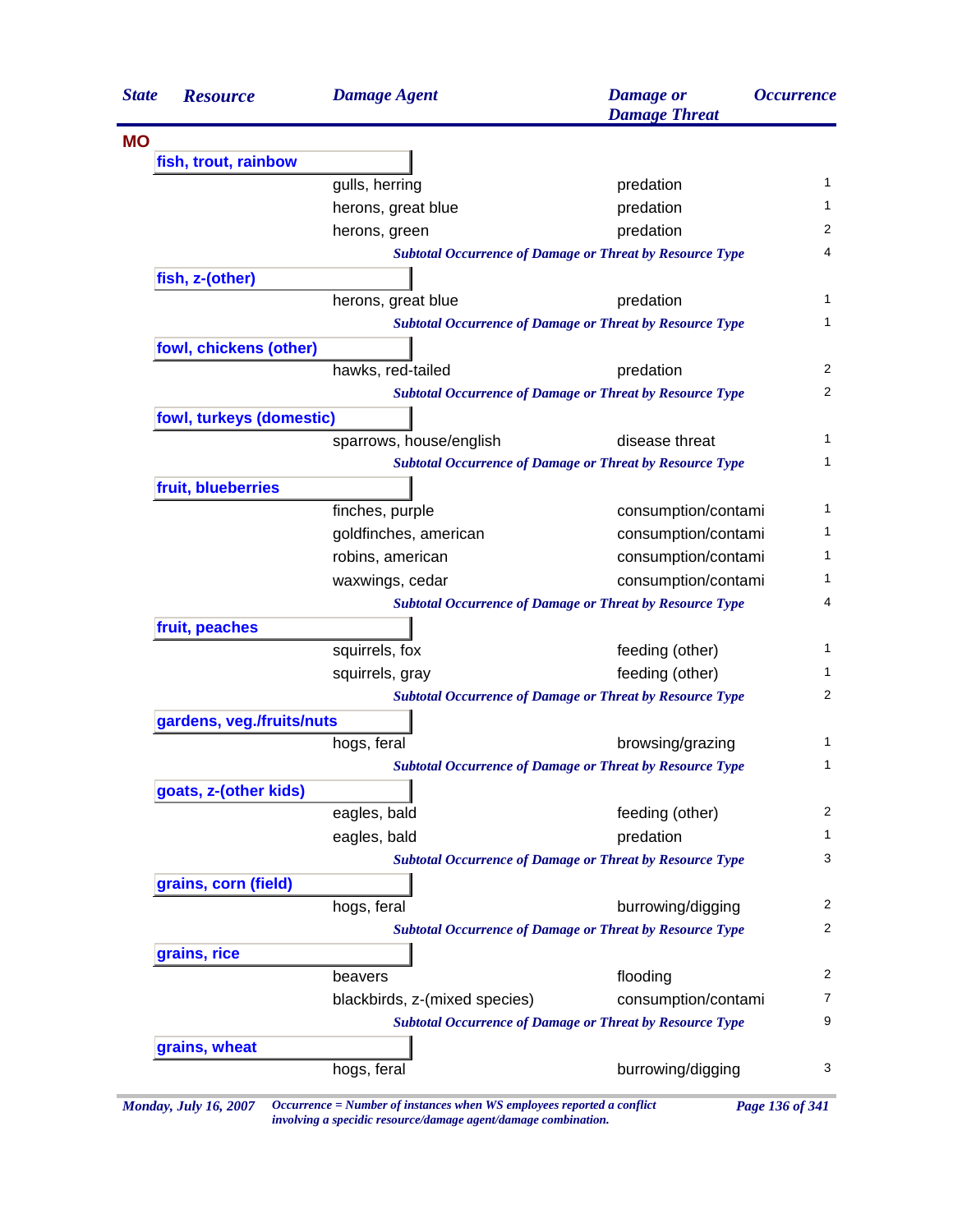| <b>State</b> | <b>Resource</b>                  | <b>Damage Agent</b>           | <b>Damage</b> or<br><b>Damage Threat</b>                        | <i><b>Occurrence</b></i> |
|--------------|----------------------------------|-------------------------------|-----------------------------------------------------------------|--------------------------|
| <b>MO</b>    |                                  |                               |                                                                 |                          |
|              | grains, wheat                    |                               |                                                                 |                          |
|              |                                  |                               | <b>Subtotal Occurrence of Damage or Threat by Resource Type</b> | 3                        |
|              | grains, z-(other)                |                               |                                                                 |                          |
|              |                                  | geese, canada                 | browsing/grazing                                                | 1                        |
|              |                                  | hogs, feral                   | feeding (other)                                                 | 1                        |
|              |                                  |                               | <b>Subtotal Occurrence of Damage or Threat by Resource Type</b> | 2                        |
|              | grasses/sod                      |                               |                                                                 |                          |
|              |                                  | geese, canada                 | browsing/grazing                                                | 6                        |
|              |                                  | geese, canada                 | droppings                                                       | 1                        |
|              |                                  | hogs, feral                   | burrowing/digging                                               | 1                        |
|              |                                  |                               | <b>Subtotal Occurrence of Damage or Threat by Resource Type</b> | 8                        |
|              | hayfields, mixed species         |                               |                                                                 |                          |
|              |                                  | beavers                       | flooding                                                        | 1                        |
|              |                                  | hogs, feral                   | burrowing/digging                                               | 24                       |
|              |                                  |                               | <b>Subtotal Occurrence of Damage or Threat by Resource Type</b> | 25                       |
|              | hith/sfty, human (aviation)      |                               |                                                                 |                          |
|              |                                  | ducks, dabbling (other)       | threat (other)                                                  | 1                        |
|              |                                  | geese, canada                 | threat (other)                                                  | 1                        |
|              |                                  | geese, canada                 | wildlife strike(aircraft)                                       | 1                        |
|              |                                  | starlings, european           | wildlife strike(aircraft)                                       | 1                        |
|              |                                  |                               | <b>Subtotal Occurrence of Damage or Threat by Resource Type</b> | 4                        |
|              | hith/sfty, human z-(general)     |                               |                                                                 |                          |
|              |                                  | bats (all)                    | disease threat                                                  | 1                        |
|              |                                  | blackbirds, z-(mixed species) | droppings                                                       | 2                        |
|              |                                  | blackbirds, z-(mixed species) | threat (other)                                                  | 2                        |
|              |                                  | egrets, cattle                | disease (other)                                                 | 1                        |
|              |                                  | geese, canada                 | disease threat                                                  | 2                        |
|              |                                  | geese, canada                 | droppings                                                       | 2                        |
|              |                                  | geese, canada                 | threat (other)                                                  | 2                        |
|              |                                  | hogs, feral                   | damage threat                                                   | 1                        |
|              |                                  | hogs, feral                   | disease threat                                                  | 3                        |
|              |                                  | hogs, feral                   | threat (other)                                                  | 7                        |
|              |                                  | raccoons                      | threat (other)                                                  | 1                        |
|              |                                  | sparrows, house/english       | droppings                                                       | 1                        |
|              |                                  | starlings, european           | threat (other)                                                  | 2                        |
|              |                                  |                               | <b>Subtotal Occurrence of Damage or Threat by Resource Type</b> | 27                       |
|              | irrigation ditch/drainage system |                               |                                                                 |                          |
|              |                                  | beavers                       | burrowing/digging                                               | 6                        |
|              |                                  | beavers                       | flooding                                                        | 16                       |
|              |                                  |                               | <b>Subtotal Occurrence of Damage or Threat by Resource Type</b> | 22                       |

*Monday, July 16, 2007 Occurrence = Number of instances when WS employees reported a conflict Page 137 of 341 involving a specidic resource/damage agent/damage combination.*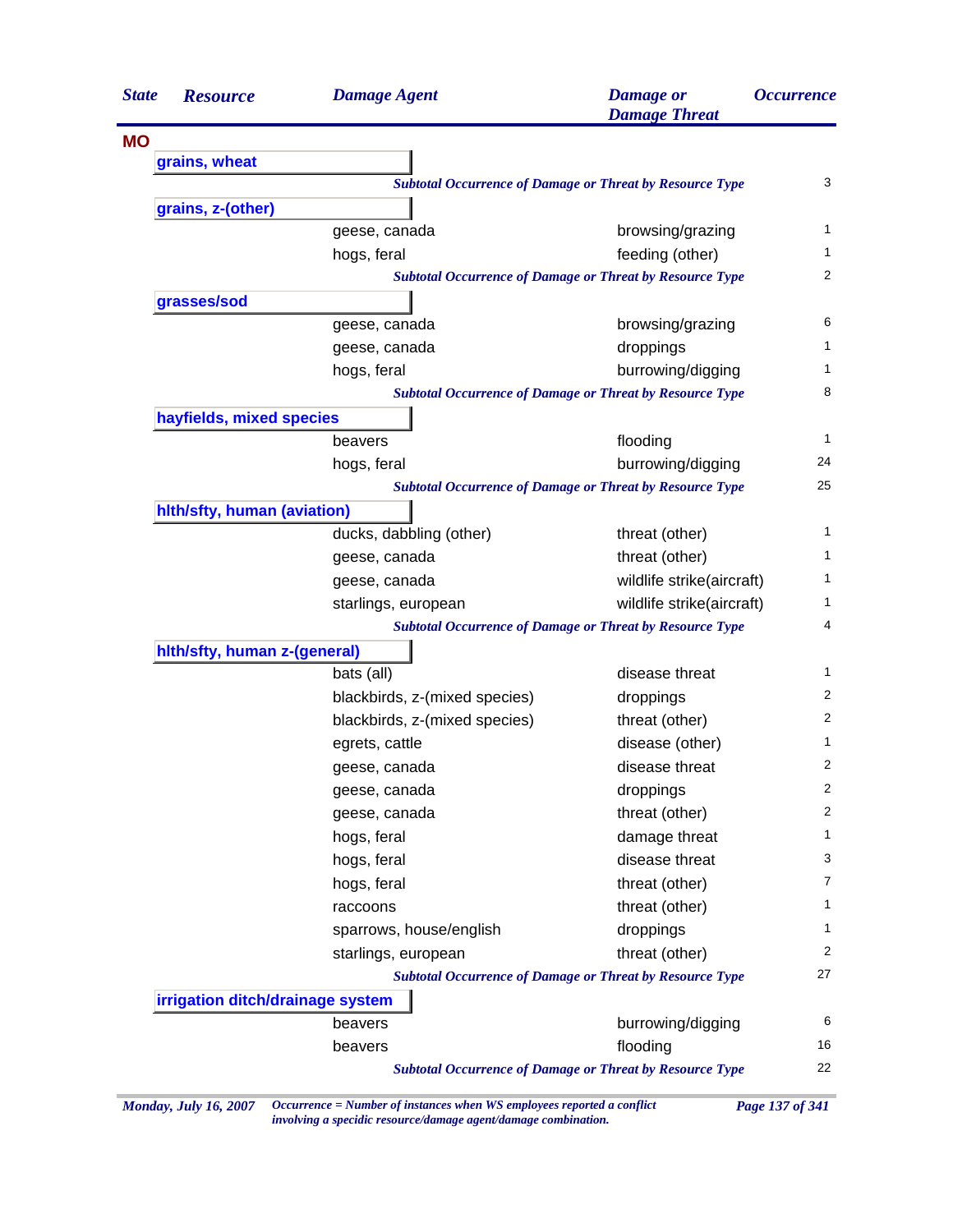| <b>State</b> | <b>Resource</b>                | <b>Damage Agent</b>           | <b>Damage</b> or<br><b>Damage Threat</b>                        | <i><b>Occurrence</b></i> |
|--------------|--------------------------------|-------------------------------|-----------------------------------------------------------------|--------------------------|
| <b>MO</b>    |                                |                               |                                                                 |                          |
|              | pasture                        |                               |                                                                 |                          |
|              |                                | beavers                       | flooding                                                        | $\mathbf 1$              |
|              |                                | hogs, feral                   | burrowing/digging                                               | 24                       |
|              |                                |                               | <b>Subtotal Occurrence of Damage or Threat by Resource Type</b> | 25                       |
|              | pets (companion/hobby animals) |                               |                                                                 |                          |
|              |                                | hogs, feral                   | injury                                                          |                          |
|              |                                |                               | <b>Subtotal Occurrence of Damage or Threat by Resource Type</b> |                          |
|              | property (general)             |                               |                                                                 |                          |
|              |                                | geese, canada                 | droppings                                                       |                          |
|              |                                | pigeons, feral (rock)         | droppings                                                       |                          |
|              |                                | sparrows, house/english       | droppings                                                       |                          |
|              |                                | vultures, black               | damage (other)                                                  |                          |
|              |                                | vultures, black               | droppings                                                       |                          |
|              |                                | vultures, z-(mixed)           | droppings                                                       |                          |
|              |                                |                               | <b>Subtotal Occurrence of Damage or Threat by Resource Type</b> |                          |
|              | recreational areas (other) **  |                               |                                                                 |                          |
|              |                                | hogs, feral                   | burrowing/digging                                               |                          |
|              |                                |                               | <b>Subtotal Occurrence of Damage or Threat by Resource Type</b> |                          |
|              | research project               |                               |                                                                 |                          |
|              |                                | blackbirds, z-(mixed species) | consumption/contami                                             |                          |
|              |                                |                               | <b>Subtotal Occurrence of Damage or Threat by Resource Type</b> |                          |
|              | roads/bridges                  |                               |                                                                 |                          |
|              |                                | beavers                       | flooding                                                        |                          |
|              |                                | geese, canada                 | droppings                                                       |                          |
|              |                                |                               | <b>Subtotal Occurrence of Damage or Threat by Resource Type</b> |                          |
|              | seeds, reforestation nr        |                               |                                                                 |                          |
|              |                                | hogs, feral                   | browsing/grazing                                                |                          |
|              |                                | hogs, feral                   | burrowing/digging                                               |                          |
|              |                                | hogs, feral                   | feeding (other)                                                 |                          |
|              |                                |                               | <b>Subtotal Occurrence of Damage or Threat by Resource Type</b> | 15                       |
|              | sheep (lambs)                  |                               |                                                                 |                          |
|              |                                | eagles, bald                  | predation                                                       |                          |
|              |                                |                               | <b>Subtotal Occurrence of Damage or Threat by Resource Type</b> |                          |
|              | soil (i.e. erosion)            |                               |                                                                 |                          |
|              |                                | hogs, feral                   | burrowing/digging                                               |                          |
|              |                                |                               | <b>Subtotal Occurrence of Damage or Threat by Resource Type</b> |                          |
|              | trees, standing (mixed)        |                               |                                                                 |                          |
|              |                                | hogs, feral                   | burrowing/digging                                               |                          |
|              |                                |                               | <b>Subtotal Occurrence of Damage or Threat by Resource Type</b> |                          |
|              |                                |                               |                                                                 |                          |

*Monday, July 16, 2007 Occurrence = Number of instances when WS employees reported a conflict Page 138 of 341 involving a specidic resource/damage agent/damage combination.*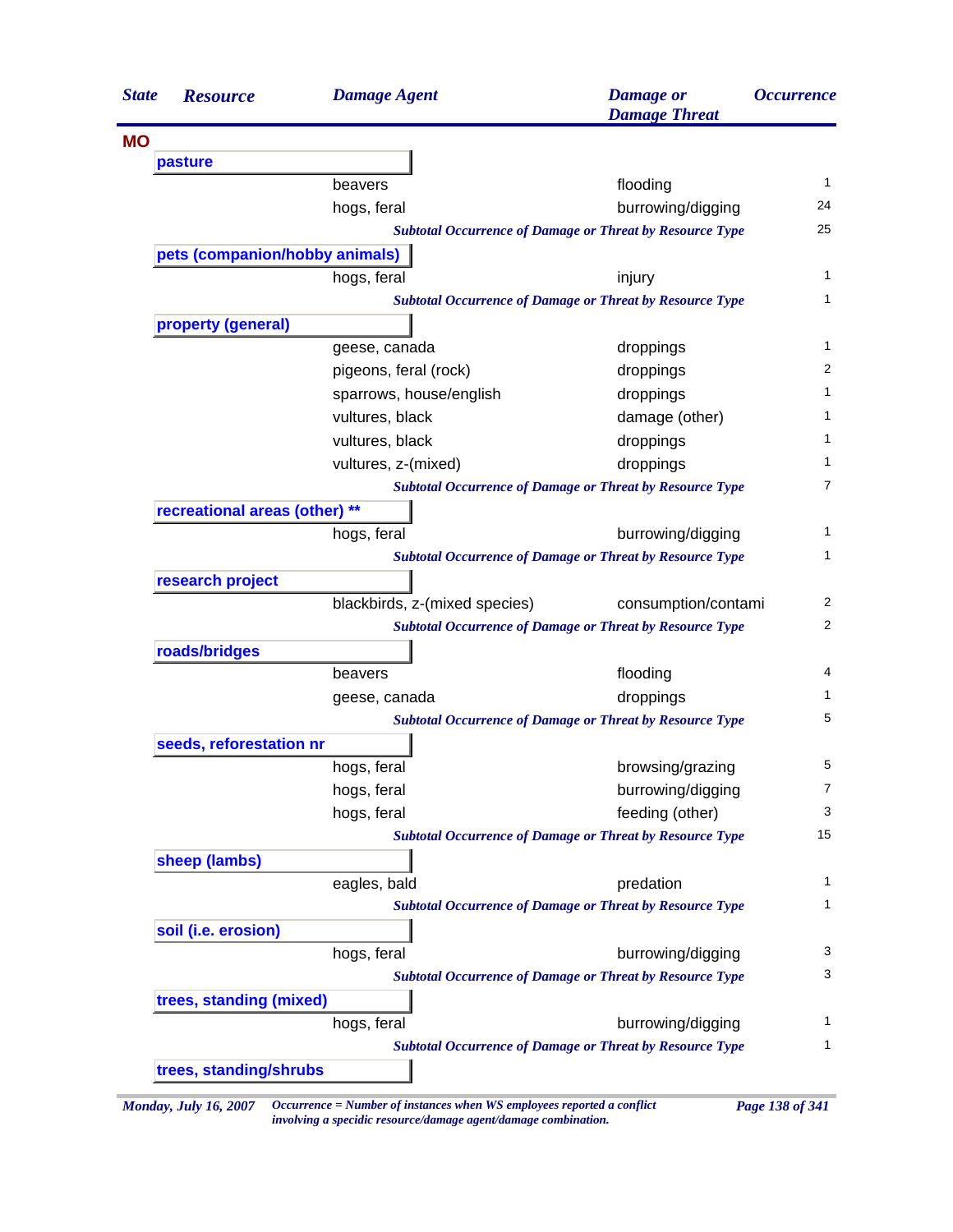| <b>State</b> | <b>Resource</b>        | <b>Damage Agent</b>       | <b>Damage</b> or<br><b>Damage Threat</b>                        | <i><b>Occurrence</b></i> |
|--------------|------------------------|---------------------------|-----------------------------------------------------------------|--------------------------|
| <b>MO</b>    |                        |                           |                                                                 |                          |
|              | trees, standing/shrubs |                           |                                                                 |                          |
|              |                        | hogs, feral               | burrowing/digging                                               | 1                        |
|              |                        |                           | <b>Subtotal Occurrence of Damage or Threat by Resource Type</b> | $\mathbf{1}$             |
|              | turf and/or flowers    |                           |                                                                 |                          |
|              |                        | armadillos, nine-banded   | burrowing/digging                                               | $\mathbf{1}$             |
|              |                        | deer, white-tailed (wild) | browsing/grazing                                                | 1                        |
|              |                        | geese, canada             | browsing/grazing                                                | 2                        |
|              |                        | geese, canada             | droppings                                                       | 8                        |
|              |                        | hogs, feral               | burrowing/digging                                               | 5                        |
|              |                        |                           | <b>Subtotal Occurrence of Damage or Threat by Resource Type</b> | 17                       |
|              | utilities, electrical  |                           |                                                                 |                          |
|              |                        | owls, great horned        | damage (other)                                                  | 1                        |
|              |                        |                           | <b>Subtotal Occurrence of Damage or Threat by Resource Type</b> | 1                        |
|              | watershed              |                           |                                                                 |                          |
|              |                        | hogs, feral               | burrowing/digging                                               | 2                        |
|              |                        |                           | <b>Subtotal Occurrence of Damage or Threat by Resource Type</b> | 2                        |
|              | wetlands               |                           |                                                                 |                          |
|              |                        | hogs, feral               | burrowing/digging                                               | $\mathbf{1}$             |
|              |                        |                           | <b>Subtotal Occurrence of Damage or Threat by Resource Type</b> | 1                        |
|              | z-landscaping (other)  |                           |                                                                 |                          |
|              |                        | geese, canada             | droppings                                                       | 1                        |
|              |                        | hogs, feral               | burrowing/digging                                               | 1                        |
|              |                        |                           | <b>Subtotal Occurrence of Damage or Threat by Resource Type</b> | 2                        |
|              | zoo/zoo animals        |                           |                                                                 |                          |
|              |                        | ducks, mallards           | competition                                                     | 1                        |
|              |                        | ducks, wood               | competition                                                     | 1                        |
|              |                        | minks                     | predation                                                       | 1                        |
|              |                        |                           | <b>Subtotal Occurrence of Damage or Threat by Resource Type</b> | 3                        |

| bats (all)                 | damage threat             | 1 |
|----------------------------|---------------------------|---|
| bats (all)                 | wildlife strike(aircraft) |   |
| bird, unidentifiable       | damage threat             | 7 |
| bird, unidentifiable       | wildlife strike(aircraft) | 9 |
| cormorants, double-crested | wildlife strike(aircraft) | 2 |
| covotes                    | damage threat             |   |
| coyotes                    | wildlife strike(aircraft) | 1 |
| deer, white-tailed (wild)  | damage threat             | 2 |
| deer, white-tailed (wild)  | wildlife strike(aircraft) | 3 |
|                            |                           |   |

*Monday, July 16, 2007 Occurrence = Number of instances when WS employees reported a conflict Page 139 of 341 involving a specidic resource/damage agent/damage combination.*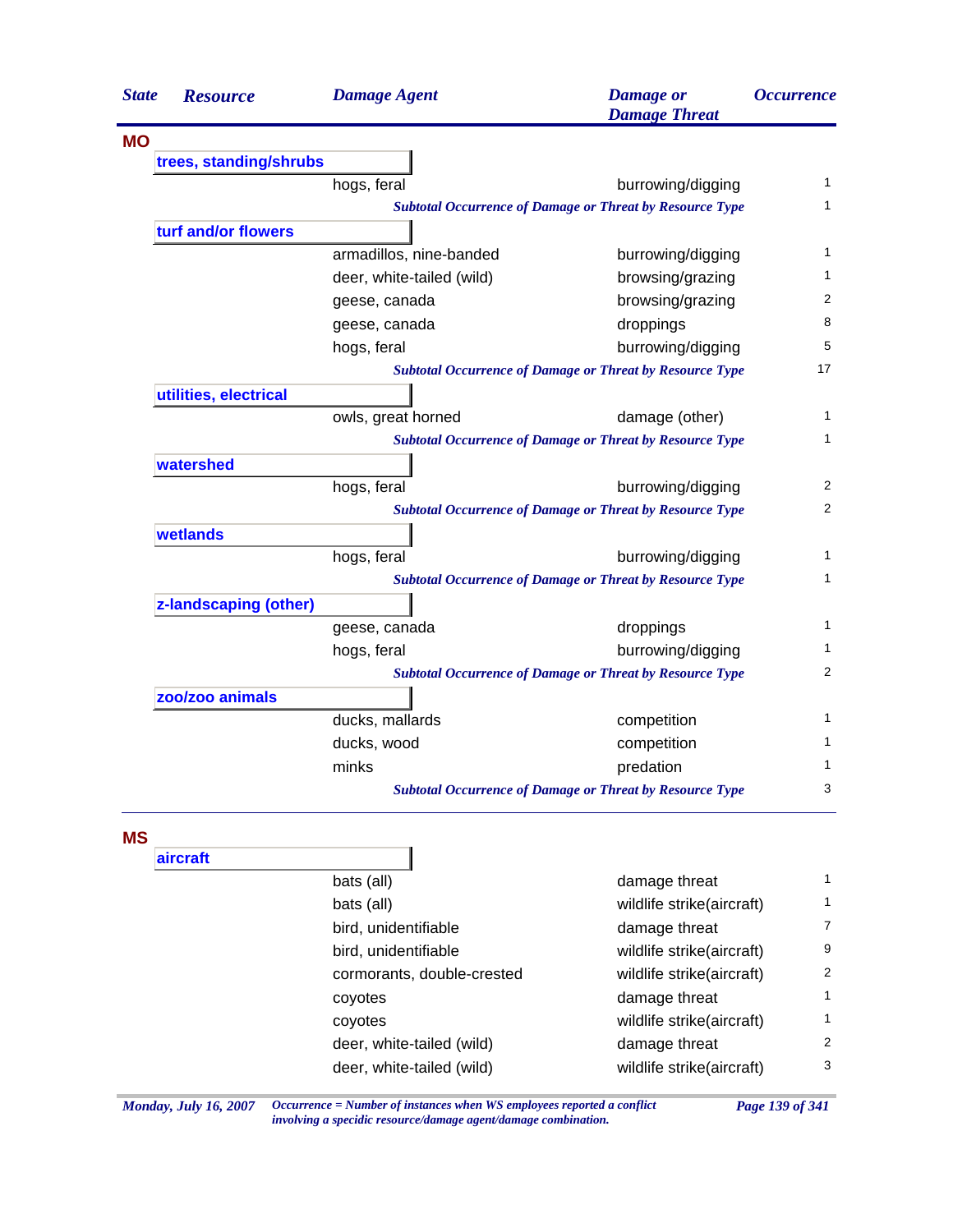| <b>State</b> | <b>Resource</b>                    | <b>Damage Agent</b>                                             | <b>Damage</b> or<br><b>Damage Threat</b> | <i><b>Occurrence</b></i> |
|--------------|------------------------------------|-----------------------------------------------------------------|------------------------------------------|--------------------------|
| <b>MS</b>    |                                    |                                                                 |                                          |                          |
|              | aircraft                           |                                                                 |                                          |                          |
|              |                                    | geese, snow                                                     | wildlife strike(aircraft)                | 1                        |
|              |                                    | gulls, ring-billed                                              | damage threat                            | 1                        |
|              |                                    | gulls, ring-billed                                              | disease threat                           | 1                        |
|              |                                    | hawks, red-tailed                                               | damage threat                            | 2                        |
|              |                                    | killdeers                                                       | wildlife strike(aircraft)                | 1                        |
|              |                                    | larks, horned                                                   | wildlife strike(aircraft)                | 1                        |
|              |                                    | loons, common                                                   | wildlife strike(aircraft)                | 1                        |
|              |                                    | nighthawks (all)                                                | wildlife strike(aircraft)                | 1                        |
|              |                                    | swallows, barn                                                  | wildlife strike(aircraft)                | 5                        |
|              |                                    | swallows, cliff                                                 | wildlife strike(aircraft)                | 1                        |
|              |                                    | swifts (all)                                                    | wildlife strike(aircraft)                | 5                        |
|              |                                    | vultures, black                                                 | damage threat                            | 1                        |
|              |                                    | vultures, black                                                 | wildlife strike(aircraft)                | 1                        |
|              |                                    | vultures, turkey                                                | wildlife strike(aircraft)                | 1                        |
|              |                                    | z-passerines (other)                                            | damage threat                            | 10                       |
|              |                                    | z-passerines (other)                                            | wildlife strike(aircraft)                | 2                        |
|              |                                    | <b>Subtotal Occurrence of Damage or Threat by Resource Type</b> |                                          | 62                       |
|              | airport runways/taxiways           |                                                                 |                                          |                          |
|              |                                    | beavers                                                         | damage threat                            | 1                        |
|              |                                    | <b>Subtotal Occurrence of Damage or Threat by Resource Type</b> |                                          | 1                        |
|              | beans, soybeans                    |                                                                 |                                          |                          |
|              |                                    | beavers                                                         | damage threat                            | 4                        |
|              |                                    | beavers                                                         | flooding                                 | 1                        |
|              |                                    | <b>Subtotal Occurrence of Damage or Threat by Resource Type</b> |                                          | 5                        |
|              | birds, cranes, mississippi sandhil |                                                                 |                                          |                          |
|              |                                    | coyotes                                                         | predation                                | 1                        |
|              |                                    | raccoons                                                        | predation                                | 1                        |
|              |                                    | <b>Subtotal Occurrence of Damage or Threat by Resource Type</b> |                                          | 2                        |
|              | birds, geese, wild (all)           |                                                                 |                                          |                          |
|              |                                    | raccoons                                                        | competition                              | 1                        |
|              |                                    | <b>Subtotal Occurrence of Damage or Threat by Resource Type</b> |                                          | 1                        |
|              | buildings, non-residential         |                                                                 |                                          |                          |
|              |                                    | bats (all)                                                      | damage (other)                           | 4                        |
|              |                                    | bats (all)                                                      | damage threat                            | 5                        |
|              |                                    | bats (all)                                                      | droppings                                | 3                        |
|              |                                    | bats (all)                                                      | nuisance, odor                           | 5                        |
|              |                                    | beavers                                                         | damage threat                            | 1                        |
|              |                                    | beavers                                                         | flooding                                 | 1                        |
|              |                                    | coyotes                                                         | burrowing/digging                        | 1                        |
|              |                                    |                                                                 |                                          |                          |

*Monday, July 16, 2007 Occurrence = Number of instances when WS employees reported a conflict Page 140 of 341 involving a specidic resource/damage agent/damage combination.*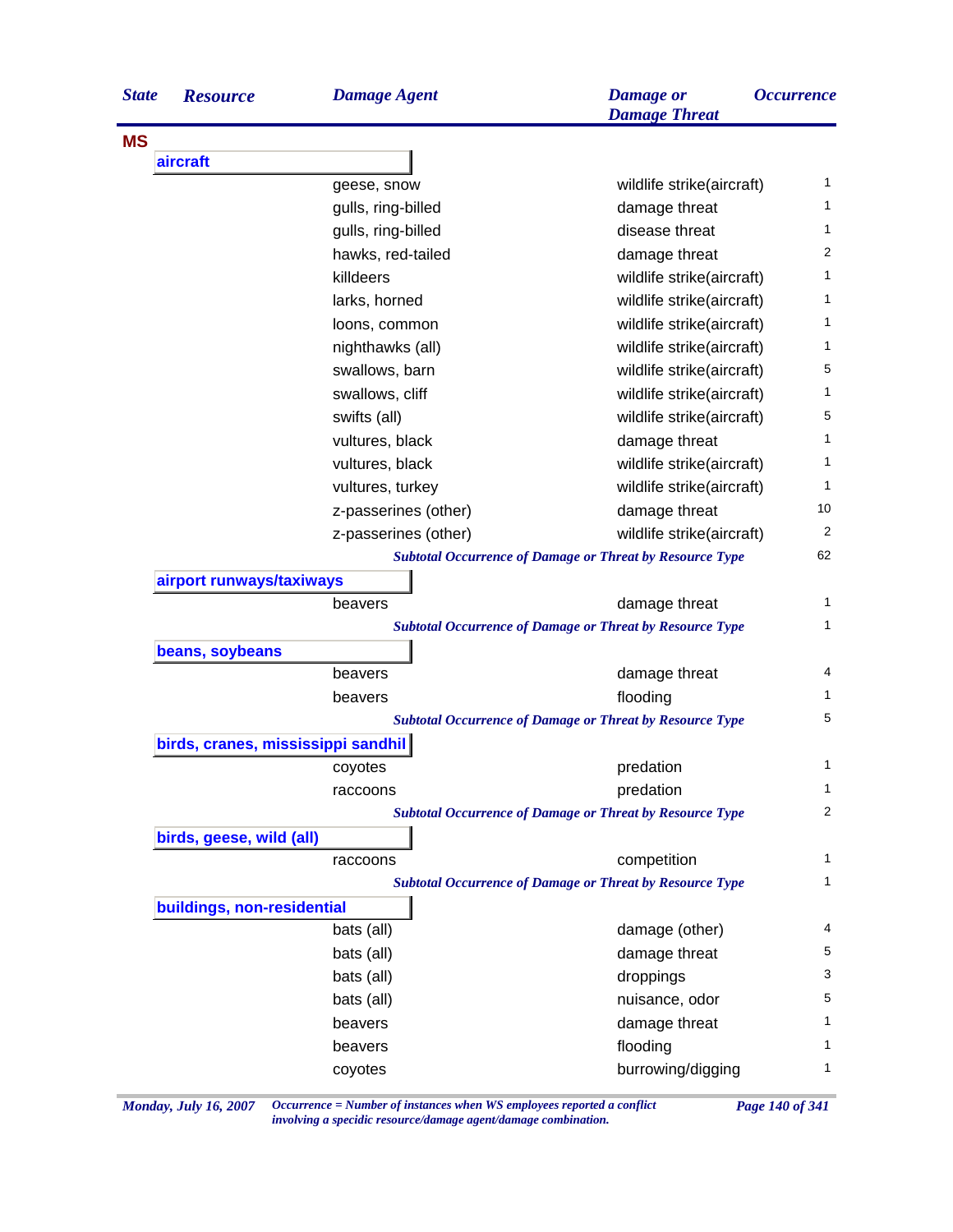| <b>State</b> | <b>Resource</b>            | <b>Damage Agent</b>                                             | <b>Damage</b> or<br><b>Damage Threat</b> | <i><b>Occurrence</b></i> |
|--------------|----------------------------|-----------------------------------------------------------------|------------------------------------------|--------------------------|
| <b>MS</b>    |                            |                                                                 |                                          |                          |
|              | buildings, non-residential |                                                                 |                                          |                          |
|              |                            | opossums, virginia                                              | nuisance, odor                           | 1                        |
|              |                            | pigeons, feral (rock)                                           | damage (other)                           | 1                        |
|              |                            | pigeons, feral (rock)                                           | damage threat                            | 1                        |
|              |                            | pigeons, feral (rock)                                           | droppings                                | 3                        |
|              |                            | raccoons                                                        | damage threat                            | 1                        |
|              |                            | squirrels, flying (all)                                         | girdling/gnawing/strip                   | 1                        |
|              |                            | starlings, european                                             | damage (other)                           | 1                        |
|              |                            | starlings, european                                             | droppings                                | 1                        |
|              |                            | <b>Subtotal Occurrence of Damage or Threat by Resource Type</b> |                                          | 30                       |
|              | buildings, residential     |                                                                 |                                          |                          |
|              |                            | bats (all)                                                      | damage (other)                           | 2                        |
|              |                            | bats (all)                                                      | droppings                                | 1                        |
|              |                            | bats (all)                                                      | nuisance, odor                           | 4                        |
|              |                            | beavers                                                         | damage threat                            | 2                        |
|              |                            | raccoons                                                        | damage threat                            | 1                        |
|              |                            | raccoons                                                        | disease threat                           | 1                        |
|              |                            | raccoons                                                        | nuisance (other)                         | 1                        |
|              |                            | squirrels, flying (all)                                         | burrowing/digging                        | 1                        |
|              |                            | squirrels, flying (all)                                         | damage threat                            | 2                        |
|              |                            | squirrels, flying (all)                                         | girdling/gnawing/strip                   | 1                        |
|              |                            | squirrels, gray                                                 | damage (other)                           | 1                        |
|              |                            | squirrels, gray                                                 | damage threat                            | 1                        |
|              |                            | squirrels, gray                                                 | girdling/gnawing/strip                   | 1                        |
|              |                            | squirrels, gray                                                 | nuisance, noise                          | 1                        |
|              |                            | vultures, black                                                 | damage (other)                           | 1                        |
|              |                            | vultures, z-(mixed)                                             | damage threat                            | $\overline{c}$           |
|              |                            | woodpeckers, z-(other)                                          | damage (other)                           | $\mathbf{1}$             |
|              |                            | <b>Subtotal Occurrence of Damage or Threat by Resource Type</b> |                                          | 24                       |
|              | cattle (adult)             |                                                                 |                                          |                          |
|              |                            | dogs, feral, free-ranging and hybrids                           | predation                                | 1                        |
|              |                            | <b>Subtotal Occurrence of Damage or Threat by Resource Type</b> |                                          | $\mathbf{1}$             |
|              | cattle (calves)            |                                                                 |                                          |                          |
|              |                            | coyotes                                                         | damage threat                            | 1                        |
|              |                            | coyotes                                                         | predation                                | 1                        |
|              |                            | dogs, feral, free-ranging and hybrids                           | damage threat                            | 1                        |
|              |                            | dogs, feral, free-ranging and hybrids                           | predation                                | 1                        |
|              |                            | <b>Subtotal Occurrence of Damage or Threat by Resource Type</b> |                                          | 4                        |
|              | clover                     |                                                                 |                                          |                          |
|              |                            | hogs, feral                                                     | nuisance (other)                         | 1                        |

*Monday, July 16, 2007 Occurrence = Number of instances when WS employees reported a conflict Page 141 of 341 involving a specidic resource/damage agent/damage combination.*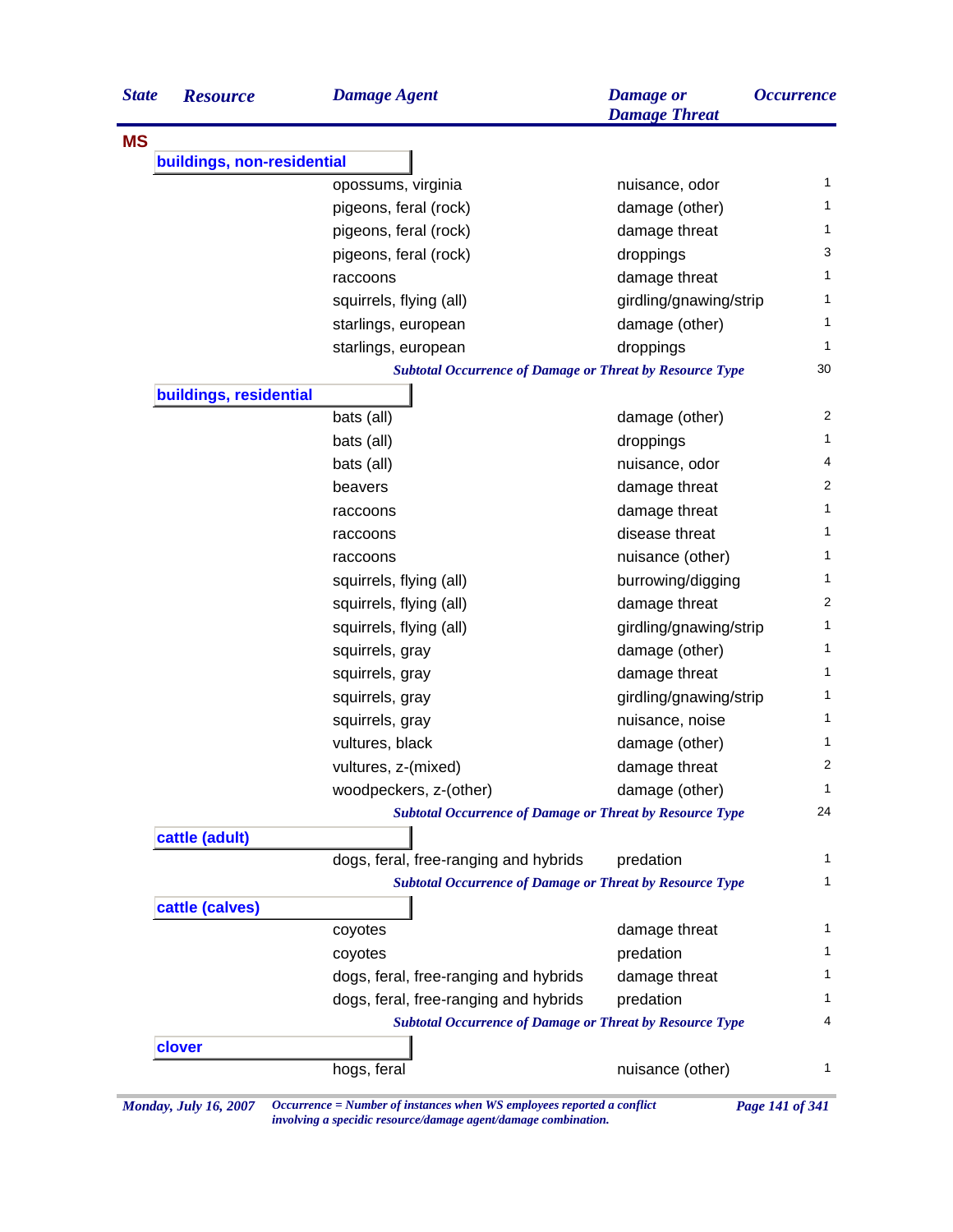| <b>State</b> | <b>Resource</b>             | <b>Damage Agent</b>                                             | <b>Damage</b> or<br><b>Damage Threat</b> | <i><b>Occurrence</b></i> |
|--------------|-----------------------------|-----------------------------------------------------------------|------------------------------------------|--------------------------|
| <b>MS</b>    |                             |                                                                 |                                          |                          |
|              | clover                      |                                                                 |                                          |                          |
|              |                             | <b>Subtotal Occurrence of Damage or Threat by Resource Type</b> |                                          | $\mathbf{1}$             |
|              | cotton                      |                                                                 |                                          |                          |
|              |                             | beavers                                                         | damage threat                            |                          |
|              |                             | <b>Subtotal Occurrence of Damage or Threat by Resource Type</b> |                                          |                          |
|              | dikes/dams/impoundments     |                                                                 |                                          |                          |
|              |                             | beavers                                                         | burrowing/digging                        | 52                       |
|              |                             | beavers                                                         | damage threat                            | 48                       |
|              |                             | beavers                                                         | flooding                                 | 14                       |
|              |                             | muskrats, z-(other)                                             | damage threat                            |                          |
|              |                             | nutrias                                                         | burrowing/digging                        |                          |
|              |                             | <b>Subtotal Occurrence of Damage or Threat by Resource Type</b> |                                          | 118                      |
|              | eggs                        |                                                                 |                                          |                          |
|              |                             | raccoons                                                        | damage threat                            |                          |
|              |                             | <b>Subtotal Occurrence of Damage or Threat by Resource Type</b> |                                          |                          |
|              | equipment/machinery (other) |                                                                 |                                          |                          |
|              |                             | bird, unidentifiable                                            | damage (other)                           |                          |
|              |                             | bird, unidentifiable                                            | damage threat                            |                          |
|              |                             | mice, deer (all)                                                | girdling/gnawing/strip                   |                          |
|              |                             | mice, z-field (other)                                           | girdling/gnawing/strip                   |                          |
|              |                             | pigeons, feral (rock)                                           | damage threat                            |                          |
|              |                             | pigeons, feral (rock)                                           | droppings                                |                          |
|              |                             | rabbits, cottontail                                             | girdling/gnawing/strip                   |                          |
|              |                             | rats, cotton (all)                                              | girdling/gnawing/strip                   |                          |
|              |                             | <b>Subtotal Occurrence of Damage or Threat by Resource Type</b> |                                          | 10                       |
|              | fences                      |                                                                 |                                          |                          |
|              |                             | coyotes                                                         | burrowing/digging                        |                          |
|              |                             | hogs, feral                                                     | damage (other)                           |                          |
|              |                             | <b>Subtotal Occurrence of Damage or Threat by Resource Type</b> |                                          |                          |
|              | fish, catfish (adult)       |                                                                 |                                          |                          |
|              |                             | alligators, american                                            | damage threat                            |                          |
|              |                             | otters, river                                                   | damage threat                            |                          |
|              |                             | otters, river                                                   | predation                                |                          |
|              |                             | <b>Subtotal Occurrence of Damage or Threat by Resource Type</b> |                                          |                          |
|              | fish, catfish (fingerling)  |                                                                 |                                          |                          |
|              |                             | cormorants, double-crested                                      | damage threat                            |                          |
|              |                             | egrets/herons/cormorants (mixed)                                | predation                                |                          |
|              |                             | otters, river                                                   | predation threat                         |                          |
|              |                             | storks, wood                                                    | predation                                |                          |
|              |                             | <b>Subtotal Occurrence of Damage or Threat by Resource Type</b> |                                          |                          |

*Monday, July 16, 2007 Occurrence = Number of instances when WS employees reported a conflict Page 142 of 341 involving a specidic resource/damage agent/damage combination.*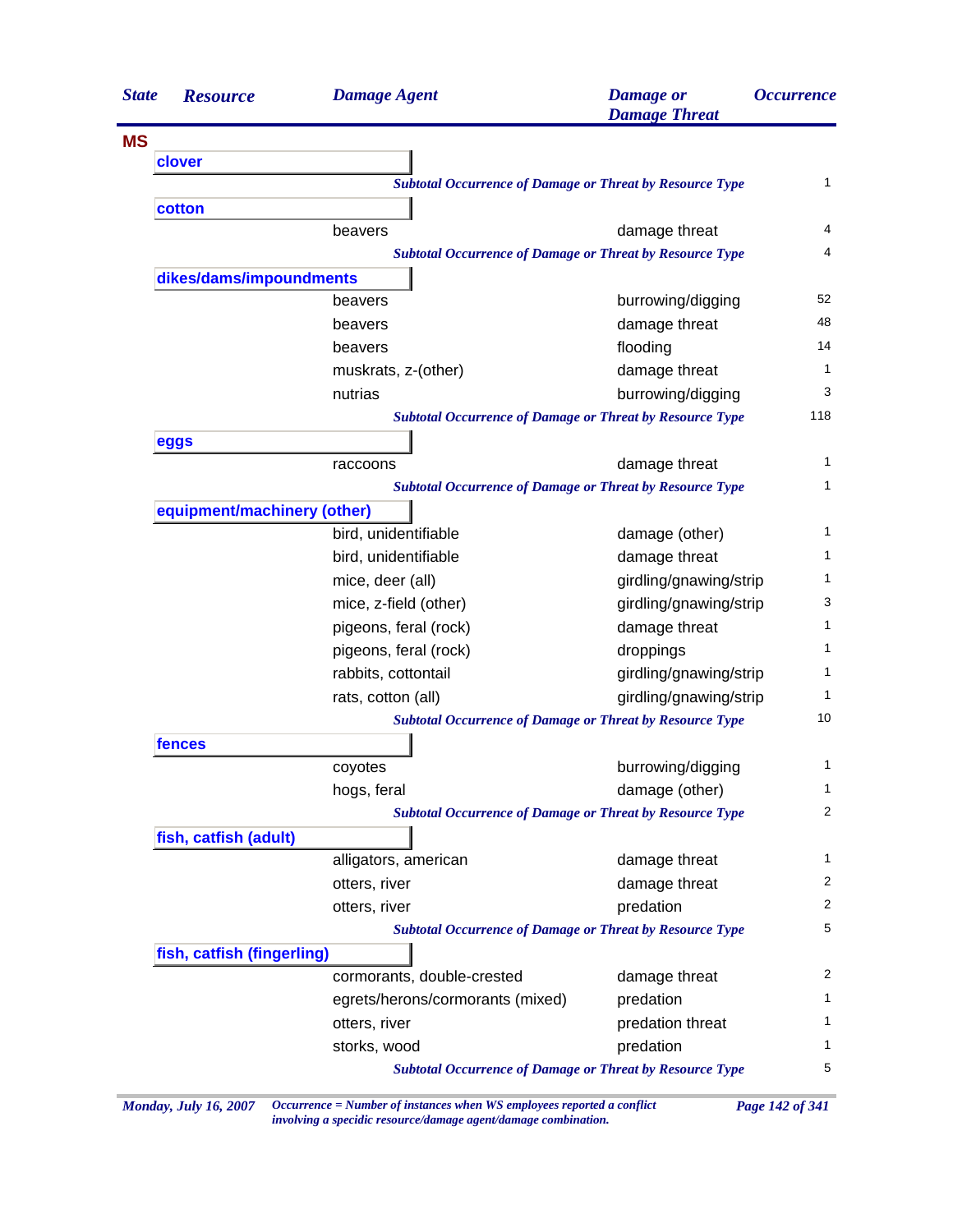| <b>State</b> | <b>Resource</b>                                                 | <b>Damage Agent</b>              | <b>Damage</b> or<br><b>Damage Threat</b>                        | <i><b>Occurrence</b></i> |  |
|--------------|-----------------------------------------------------------------|----------------------------------|-----------------------------------------------------------------|--------------------------|--|
| <b>MS</b>    |                                                                 |                                  |                                                                 |                          |  |
|              | fish, food fish (other)                                         |                                  |                                                                 |                          |  |
|              |                                                                 | egrets/herons/cormorants (mixed) | predation                                                       | $\mathbf{1}$             |  |
|              | <b>Subtotal Occurrence of Damage or Threat by Resource Type</b> |                                  |                                                                 |                          |  |
|              | food items, non-human *                                         |                                  |                                                                 |                          |  |
|              |                                                                 | pigeons, feral (rock)            | damage (other)                                                  | 1                        |  |
|              |                                                                 | pigeons, feral (rock)            | nuisance (other)                                                | 1                        |  |
|              |                                                                 | raccoons                         | nuisance (other)                                                |                          |  |
|              | <b>Subtotal Occurrence of Damage or Threat by Resource Type</b> |                                  |                                                                 |                          |  |
|              | fowl, chickens (other)                                          |                                  |                                                                 |                          |  |
|              |                                                                 | bobcats                          | predation                                                       | 1                        |  |
|              |                                                                 | coyotes                          | consumption/contami                                             | 1.                       |  |
|              |                                                                 | coyotes                          | damage (other)                                                  | 1                        |  |
|              |                                                                 | coyotes                          | predation                                                       | 2                        |  |
|              |                                                                 | owls, barred                     | predation                                                       | 1                        |  |
|              |                                                                 | raccoons                         | predation                                                       | 2                        |  |
|              |                                                                 | rats, black (roof)               | damage (other)                                                  | 1                        |  |
|              |                                                                 |                                  | <b>Subtotal Occurrence of Damage or Threat by Resource Type</b> | 9                        |  |
|              | fowl, ducks (domestic)                                          |                                  |                                                                 |                          |  |
|              |                                                                 | coyotes                          | damage (other)                                                  | 1.                       |  |
|              |                                                                 |                                  | <b>Subtotal Occurrence of Damage or Threat by Resource Type</b> | $\mathbf{1}$             |  |
|              | fowl, guineas                                                   |                                  |                                                                 |                          |  |
|              |                                                                 | coyotes                          | predation                                                       | 1                        |  |
|              | <b>Subtotal Occurrence of Damage or Threat by Resource Type</b> |                                  |                                                                 |                          |  |
|              | fowl, turkeys (domestic)                                        |                                  |                                                                 |                          |  |
|              |                                                                 | coyotes                          | predation                                                       | 1                        |  |
|              |                                                                 |                                  | <b>Subtotal Occurrence of Damage or Threat by Resource Type</b> | 1                        |  |
|              | gardens, truck                                                  |                                  |                                                                 |                          |  |
|              |                                                                 | deer, white-tailed (wild)        | browsing/grazing                                                | 1                        |  |
|              |                                                                 |                                  | <b>Subtotal Occurrence of Damage or Threat by Resource Type</b> | 1                        |  |
|              | gardens, veg./fruits/nuts                                       |                                  |                                                                 |                          |  |
|              |                                                                 | deer, white-tailed (wild)        | feeding (other)                                                 | 2                        |  |
|              |                                                                 |                                  | <b>Subtotal Occurrence of Damage or Threat by Resource Type</b> | 2                        |  |
|              | goats, boer                                                     |                                  |                                                                 |                          |  |
|              |                                                                 | coyotes                          | damage threat                                                   | 1                        |  |
|              |                                                                 |                                  | <b>Subtotal Occurrence of Damage or Threat by Resource Type</b> | 1                        |  |
|              | goats, z-(other adults)                                         |                                  |                                                                 |                          |  |
|              |                                                                 | coyotes                          | predation                                                       | 2                        |  |
|              |                                                                 |                                  | <b>Subtotal Occurrence of Damage or Threat by Resource Type</b> | 2                        |  |
|              | golf courses                                                    |                                  |                                                                 |                          |  |
|              |                                                                 | beavers                          | damage threat                                                   | $\overline{c}$           |  |

*Monday, July 16, 2007 Occurrence = Number of instances when WS employees reported a conflict Page 143 of 341 involving a specidic resource/damage agent/damage combination.*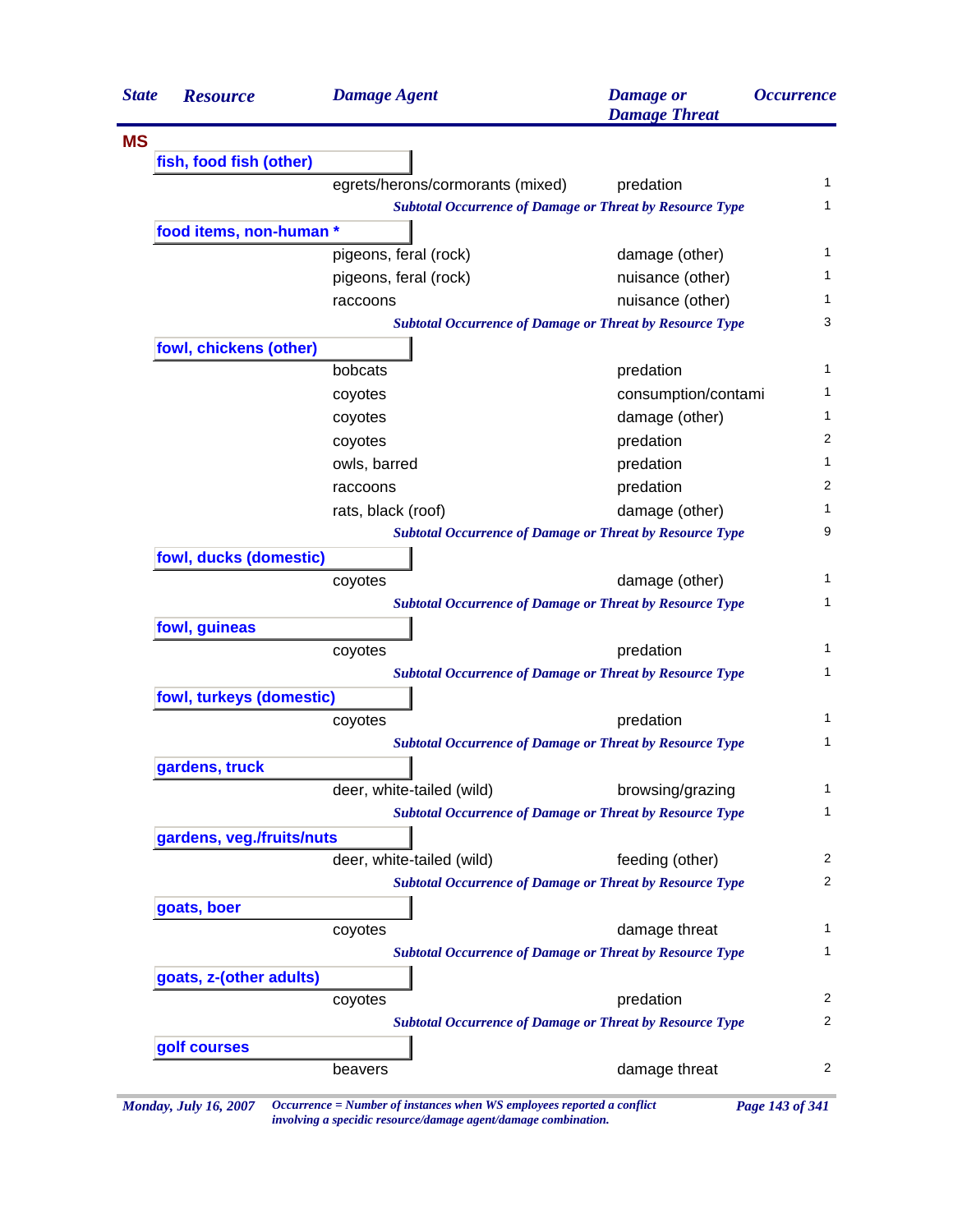| <b>State</b> | <b>Resource</b>                 | <b>Damage Agent</b>                                             | <b>Damage</b> or<br><b>Damage Threat</b> | <i><b>Occurrence</b></i> |  |
|--------------|---------------------------------|-----------------------------------------------------------------|------------------------------------------|--------------------------|--|
| <b>MS</b>    |                                 |                                                                 |                                          |                          |  |
|              | golf courses                    |                                                                 |                                          |                          |  |
|              |                                 | beavers                                                         | girdling/gnawing/strip                   | 1                        |  |
|              |                                 | geese, canada                                                   | droppings                                | 1.                       |  |
|              |                                 | <b>Subtotal Occurrence of Damage or Threat by Resource Type</b> |                                          | 4                        |  |
|              | grains, corn (field)            |                                                                 |                                          |                          |  |
|              |                                 | beavers                                                         | damage threat                            | 1                        |  |
|              |                                 | beavers                                                         | flooding                                 | 1                        |  |
|              |                                 | hogs, feral                                                     | damage (other)                           | 1                        |  |
|              |                                 | hogs, feral                                                     | feeding (other)                          | 1                        |  |
|              |                                 | <b>Subtotal Occurrence of Damage or Threat by Resource Type</b> |                                          | 4                        |  |
|              | grains, rice                    |                                                                 |                                          |                          |  |
|              |                                 | blackbirds, z-(mixed species)                                   | consumption/contami                      | 1                        |  |
|              |                                 | blackbirds, z-(mixed species)                                   | feeding (other)                          | 2                        |  |
|              |                                 | <b>Subtotal Occurrence of Damage or Threat by Resource Type</b> |                                          | 3                        |  |
|              | grasses/sod                     |                                                                 |                                          |                          |  |
|              |                                 | geese, canada                                                   | browsing/grazing                         | 1                        |  |
|              |                                 | geese, canada                                                   | droppings                                | 1                        |  |
|              |                                 | hogs, feral                                                     | damage (other)                           | 1                        |  |
|              |                                 | <b>Subtotal Occurrence of Damage or Threat by Resource Type</b> |                                          | 3                        |  |
|              | hay (stack/bales)               |                                                                 |                                          |                          |  |
|              |                                 | coyotes                                                         | burrowing/digging                        | 1                        |  |
|              |                                 | <b>Subtotal Occurrence of Damage or Threat by Resource Type</b> |                                          | 1                        |  |
|              | hayfields, mixed species        |                                                                 |                                          |                          |  |
|              |                                 | bears, black                                                    | flooding                                 | 1                        |  |
|              |                                 | beavers                                                         | damage threat                            | 2                        |  |
|              |                                 | beavers                                                         | flooding                                 | 2                        |  |
|              |                                 | <b>Subtotal Occurrence of Damage or Threat by Resource Type</b> |                                          | 5                        |  |
|              | hives (bees, honey, structures) |                                                                 |                                          |                          |  |
|              |                                 | bears, black                                                    | feeding (other)                          | $\mathbf{1}$             |  |
|              |                                 | skunks, striped                                                 | predation                                | $\mathbf{1}$             |  |
|              |                                 | <b>Subtotal Occurrence of Damage or Threat by Resource Type</b> |                                          | 2                        |  |
|              | hith/sfty, human (aviation)     |                                                                 |                                          |                          |  |
|              |                                 | coyotes                                                         | damage threat                            | $\mathbf{1}$             |  |
|              |                                 | <b>Subtotal Occurrence of Damage or Threat by Resource Type</b> |                                          | 1                        |  |
|              | hith/sfty, human z-(general)    |                                                                 |                                          |                          |  |
|              |                                 | bats (all)                                                      | disease threat                           | 6                        |  |
|              |                                 | bats (all)                                                      | disease threat, rabies                   | 1                        |  |
|              |                                 | bats (all)                                                      | droppings                                | 1                        |  |
|              |                                 | bats (all)                                                      |                                          | 1                        |  |
|              |                                 |                                                                 | injury/illness                           | 1                        |  |
|              |                                 | bats (all)                                                      | nuisance (other)                         |                          |  |

*Monday, July 16, 2007 Occurrence = Number of instances when WS employees reported a conflict Page 144 of 341 involving a specidic resource/damage agent/damage combination.*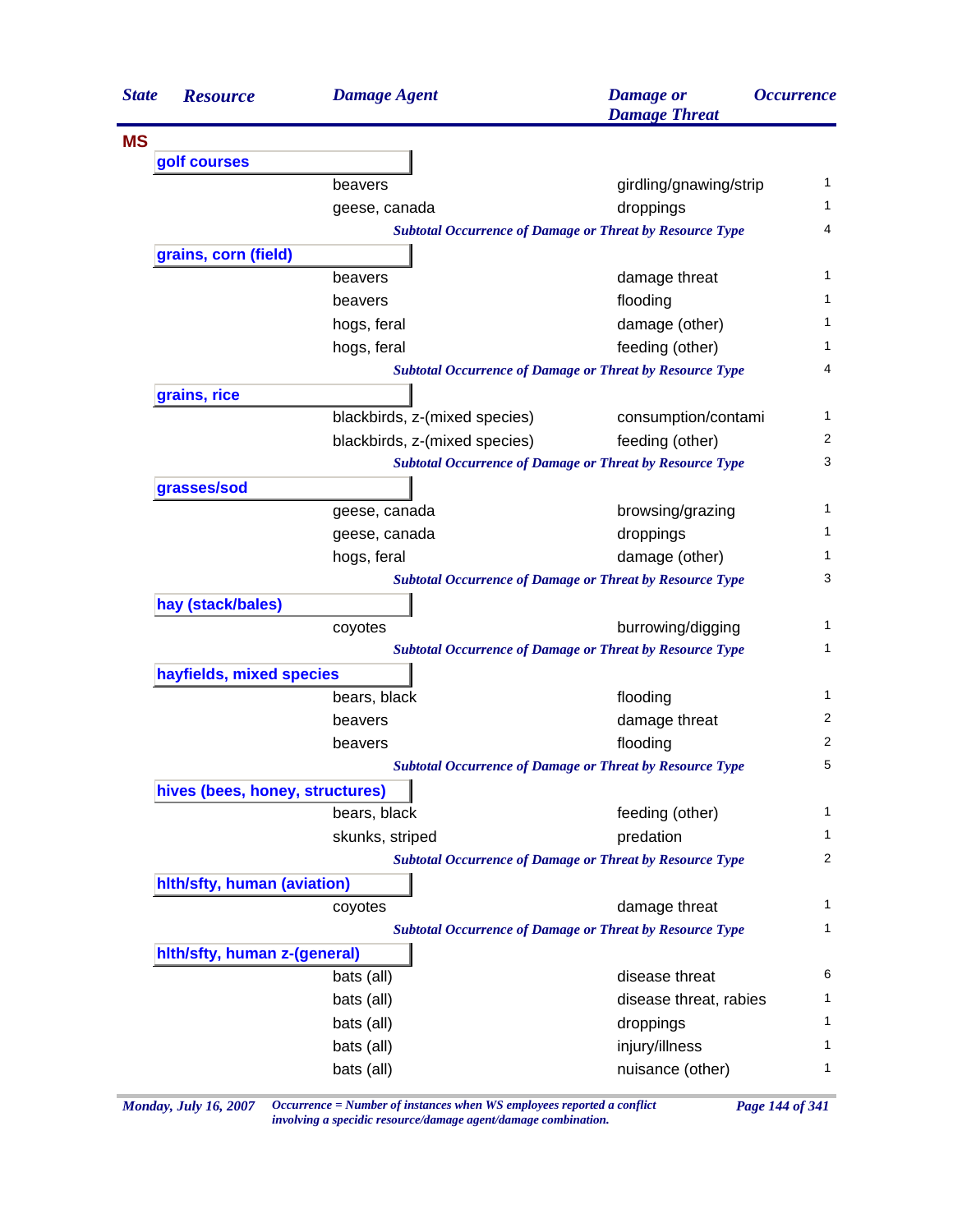| <b>State</b> | <b>Resource</b>                  | <b>Damage Agent</b>           | <b>Damage</b> or<br><b>Damage Threat</b>                        | <i><b>Occurrence</b></i> |
|--------------|----------------------------------|-------------------------------|-----------------------------------------------------------------|--------------------------|
| <b>MS</b>    |                                  |                               |                                                                 |                          |
|              | hith/sfty, human z-(general)     |                               |                                                                 |                          |
|              |                                  | foxes, gray                   | disease threat                                                  | 1                        |
|              |                                  | foxes, gray                   | disease threat, rabies                                          | 2                        |
|              |                                  | foxes, red                    | disease threat, rabies                                          | $\overline{2}$           |
|              |                                  | pigeons, feral (rock)         | damage threat                                                   | 1                        |
|              |                                  | pigeons, feral (rock)         | disease threat                                                  | 1                        |
|              |                                  | pigeons, feral (rock)         | droppings                                                       | 1                        |
|              |                                  | quail (all)                   | disease threat, rabies                                          | 1                        |
|              |                                  | raccoons                      | disease threat, rabies                                          | 17                       |
|              |                                  | skunks, striped               | disease threat, rabies                                          | 4                        |
|              |                                  | snakes, non-poisonous (other) | nuisance (other)                                                | 1                        |
|              |                                  | snakes, poisonous (other)     | damage threat                                                   | 1                        |
|              |                                  | snakes, poisonous (other)     | nuisance (other)                                                | 1                        |
|              |                                  |                               | <b>Subtotal Occurrence of Damage or Threat by Resource Type</b> | 43                       |
|              | irrigation ditch/drainage system |                               |                                                                 |                          |
|              |                                  | beavers                       | damage (other)                                                  | 1                        |
|              |                                  | beavers                       | damage threat                                                   | 5                        |
|              |                                  | beavers                       | flooding                                                        | 33                       |
|              |                                  |                               | <b>Subtotal Occurrence of Damage or Threat by Resource Type</b> | 39                       |
|              | mammals, deer, white-tailed nr   |                               |                                                                 |                          |
|              |                                  | coyotes                       | predation threat                                                | 1                        |
|              |                                  |                               | <b>Subtotal Occurrence of Damage or Threat by Resource Type</b> | 1                        |
|              | mammals, z-exotic game (other)   |                               |                                                                 |                          |
|              |                                  | bobcats                       | damage threat                                                   | 1                        |
|              |                                  | bobcats                       | predation                                                       | 1                        |
|              |                                  |                               | <b>Subtotal Occurrence of Damage or Threat by Resource Type</b> | 2                        |
|              | melons, watermelons              |                               |                                                                 |                          |
|              |                                  | deer, white-tailed (wild)     | feeding (other)                                                 | 1                        |
|              |                                  |                               | <b>Subtotal Occurrence of Damage or Threat by Resource Type</b> | 1                        |
|              | nuts, pecans                     |                               |                                                                 |                          |
|              |                                  | raccoons                      | consumption/contami                                             | 1                        |
|              |                                  |                               | <b>Subtotal Occurrence of Damage or Threat by Resource Type</b> | 1                        |
|              | pasture                          |                               |                                                                 |                          |
|              |                                  | beavers                       | damage threat                                                   | 3                        |
|              |                                  | beavers                       | flooding                                                        | 8                        |
|              |                                  | hogs, feral                   | burrowing/digging                                               | 2                        |
|              |                                  |                               | <b>Subtotal Occurrence of Damage or Threat by Resource Type</b> | 13                       |
|              | pets (companion/hobby animals)   |                               |                                                                 |                          |
|              |                                  | bats (all)                    | threat (other)                                                  | 1                        |
|              |                                  | coyotes                       | predation                                                       | 1                        |

*Monday, July 16, 2007 Occurrence = Number of instances when WS employees reported a conflict Page 145 of 341 involving a specidic resource/damage agent/damage combination.*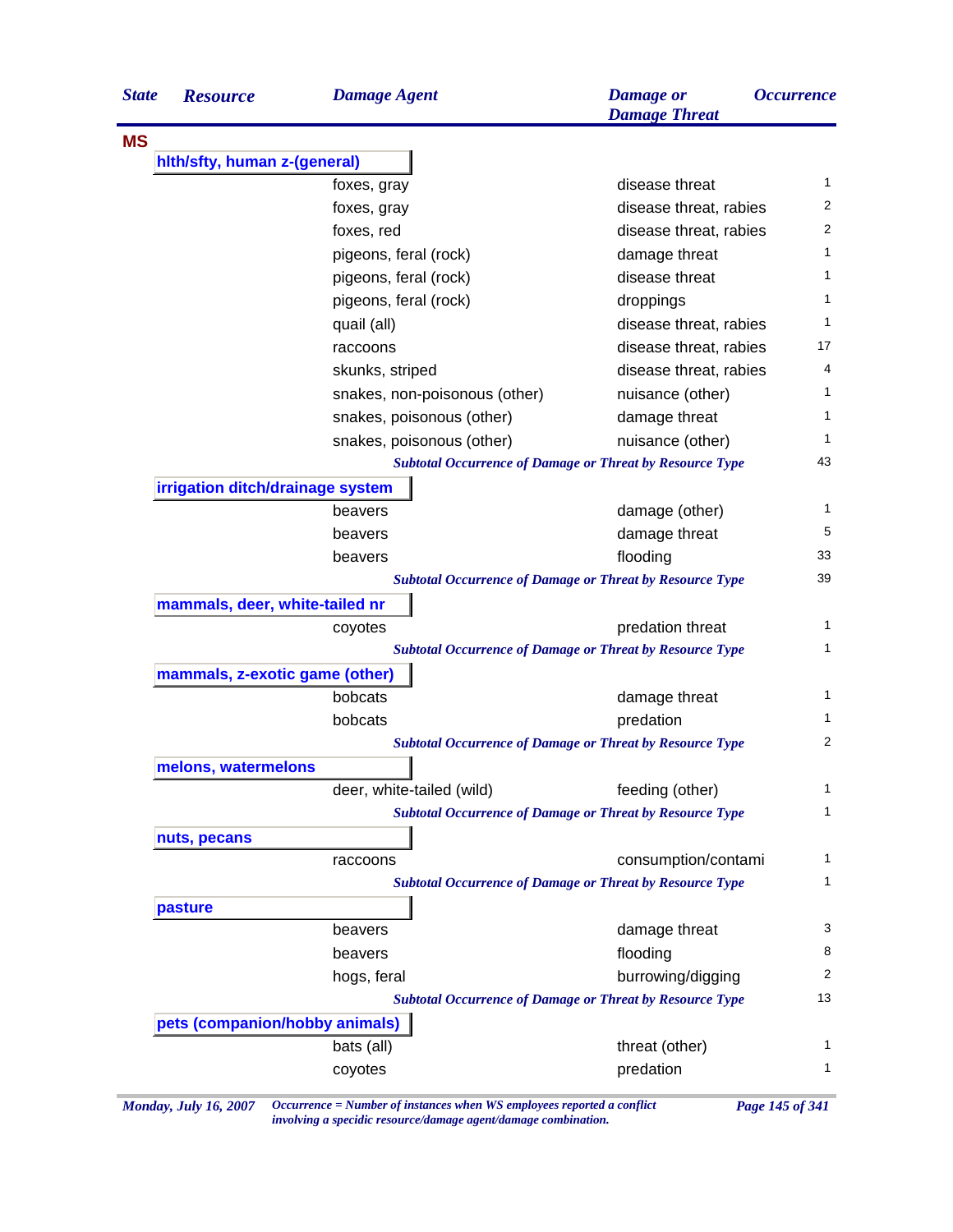| <b>State</b> | <b>Resource</b>                                                                                                                                                                                                                                                                                                                                                                                                                                                                                                                                                                                                                                       | <b>Damage Agent</b>                                             | <b>Damage</b> or<br><b>Damage Threat</b> | <i><b>Occurrence</b></i> |  |
|--------------|-------------------------------------------------------------------------------------------------------------------------------------------------------------------------------------------------------------------------------------------------------------------------------------------------------------------------------------------------------------------------------------------------------------------------------------------------------------------------------------------------------------------------------------------------------------------------------------------------------------------------------------------------------|-----------------------------------------------------------------|------------------------------------------|--------------------------|--|
| <b>MS</b>    |                                                                                                                                                                                                                                                                                                                                                                                                                                                                                                                                                                                                                                                       |                                                                 |                                          |                          |  |
|              |                                                                                                                                                                                                                                                                                                                                                                                                                                                                                                                                                                                                                                                       |                                                                 |                                          |                          |  |
|              | pets (companion/hobby animals)<br>dogs, feral, free-ranging and hybrids<br>damage threat<br><b>Subtotal Occurrence of Damage or Threat by Resource Type</b><br>property (general)<br>armadillos, nine-banded<br>burrowing/digging<br>bats (all)<br>damage (other)<br>damage threat<br>bats (all)<br>bats (all)<br>nuisance (other)<br>damage (other)<br>beavers<br>damage threat<br>beavers<br>flooding<br>beavers<br>girdling/gnawing/strip<br>beavers<br>threat (other)<br>dogs, feral, free-ranging and hybrids<br>droppings<br>geese, canada<br>burrowing/digging<br>hogs, feral<br>hogs, feral<br>damage (other)<br>hogs, feral<br>damage threat |                                                                 |                                          |                          |  |
|              |                                                                                                                                                                                                                                                                                                                                                                                                                                                                                                                                                                                                                                                       |                                                                 |                                          |                          |  |
|              |                                                                                                                                                                                                                                                                                                                                                                                                                                                                                                                                                                                                                                                       |                                                                 |                                          |                          |  |
|              |                                                                                                                                                                                                                                                                                                                                                                                                                                                                                                                                                                                                                                                       |                                                                 |                                          | 1                        |  |
|              |                                                                                                                                                                                                                                                                                                                                                                                                                                                                                                                                                                                                                                                       |                                                                 |                                          | 2                        |  |
|              |                                                                                                                                                                                                                                                                                                                                                                                                                                                                                                                                                                                                                                                       |                                                                 |                                          | 1                        |  |
|              |                                                                                                                                                                                                                                                                                                                                                                                                                                                                                                                                                                                                                                                       |                                                                 |                                          | 1                        |  |
|              |                                                                                                                                                                                                                                                                                                                                                                                                                                                                                                                                                                                                                                                       |                                                                 |                                          | 1                        |  |
|              |                                                                                                                                                                                                                                                                                                                                                                                                                                                                                                                                                                                                                                                       |                                                                 |                                          | 2                        |  |
|              |                                                                                                                                                                                                                                                                                                                                                                                                                                                                                                                                                                                                                                                       |                                                                 |                                          | 5                        |  |
|              |                                                                                                                                                                                                                                                                                                                                                                                                                                                                                                                                                                                                                                                       |                                                                 |                                          | 1                        |  |
|              |                                                                                                                                                                                                                                                                                                                                                                                                                                                                                                                                                                                                                                                       |                                                                 |                                          | 1                        |  |
|              |                                                                                                                                                                                                                                                                                                                                                                                                                                                                                                                                                                                                                                                       |                                                                 |                                          | 3                        |  |
|              |                                                                                                                                                                                                                                                                                                                                                                                                                                                                                                                                                                                                                                                       |                                                                 |                                          | 1                        |  |
|              |                                                                                                                                                                                                                                                                                                                                                                                                                                                                                                                                                                                                                                                       |                                                                 |                                          | 6                        |  |
|              |                                                                                                                                                                                                                                                                                                                                                                                                                                                                                                                                                                                                                                                       |                                                                 |                                          | 2                        |  |
|              |                                                                                                                                                                                                                                                                                                                                                                                                                                                                                                                                                                                                                                                       | hogs, feral                                                     | nuisance (other)                         | 1                        |  |
|              |                                                                                                                                                                                                                                                                                                                                                                                                                                                                                                                                                                                                                                                       | raccoons                                                        | damage threat                            | 1                        |  |
|              |                                                                                                                                                                                                                                                                                                                                                                                                                                                                                                                                                                                                                                                       | squirrels, gray                                                 | damage (other)                           | 1                        |  |
|              |                                                                                                                                                                                                                                                                                                                                                                                                                                                                                                                                                                                                                                                       | swallows, barn                                                  | damage threat                            | 1                        |  |
|              |                                                                                                                                                                                                                                                                                                                                                                                                                                                                                                                                                                                                                                                       | vultures, z-(mixed)                                             | droppings                                | 1                        |  |
|              |                                                                                                                                                                                                                                                                                                                                                                                                                                                                                                                                                                                                                                                       | woodpeckers, z-(other)                                          | burrowing/digging                        | 1                        |  |
|              |                                                                                                                                                                                                                                                                                                                                                                                                                                                                                                                                                                                                                                                       | woodpeckers, z-(other)                                          | damage threat                            | 1                        |  |
|              |                                                                                                                                                                                                                                                                                                                                                                                                                                                                                                                                                                                                                                                       | <b>Subtotal Occurrence of Damage or Threat by Resource Type</b> |                                          | 34                       |  |
|              | railroads/trestles                                                                                                                                                                                                                                                                                                                                                                                                                                                                                                                                                                                                                                    |                                                                 |                                          |                          |  |
|              |                                                                                                                                                                                                                                                                                                                                                                                                                                                                                                                                                                                                                                                       | beavers                                                         | damage threat                            | 1                        |  |
|              |                                                                                                                                                                                                                                                                                                                                                                                                                                                                                                                                                                                                                                                       | beavers                                                         | flooding                                 | $\mathbf{1}$             |  |
|              |                                                                                                                                                                                                                                                                                                                                                                                                                                                                                                                                                                                                                                                       | <b>Subtotal Occurrence of Damage or Threat by Resource Type</b> |                                          | 2                        |  |
|              | recreational areas (other) **                                                                                                                                                                                                                                                                                                                                                                                                                                                                                                                                                                                                                         |                                                                 |                                          |                          |  |
|              |                                                                                                                                                                                                                                                                                                                                                                                                                                                                                                                                                                                                                                                       | alligators, american                                            | damage threat                            | 1                        |  |
|              |                                                                                                                                                                                                                                                                                                                                                                                                                                                                                                                                                                                                                                                       | bats (all)                                                      | damage threat                            | 1.                       |  |
|              |                                                                                                                                                                                                                                                                                                                                                                                                                                                                                                                                                                                                                                                       | bats (all)                                                      | disease threat                           | 1.                       |  |
|              |                                                                                                                                                                                                                                                                                                                                                                                                                                                                                                                                                                                                                                                       | bats (all)                                                      | droppings                                | 1                        |  |
|              |                                                                                                                                                                                                                                                                                                                                                                                                                                                                                                                                                                                                                                                       | beavers                                                         | flooding                                 | 2                        |  |
|              |                                                                                                                                                                                                                                                                                                                                                                                                                                                                                                                                                                                                                                                       | <b>Subtotal Occurrence of Damage or Threat by Resource Type</b> |                                          | 6                        |  |
|              | research project                                                                                                                                                                                                                                                                                                                                                                                                                                                                                                                                                                                                                                      |                                                                 |                                          |                          |  |
|              |                                                                                                                                                                                                                                                                                                                                                                                                                                                                                                                                                                                                                                                       | beavers                                                         | flooding                                 | 1                        |  |
|              |                                                                                                                                                                                                                                                                                                                                                                                                                                                                                                                                                                                                                                                       | <b>Subtotal Occurrence of Damage or Threat by Resource Type</b> |                                          | 1                        |  |
|              | roads/bridges                                                                                                                                                                                                                                                                                                                                                                                                                                                                                                                                                                                                                                         |                                                                 |                                          |                          |  |

*Monday, July 16, 2007 Occurrence = Number of instances when WS employees reported a conflict Page 146 of 341 involving a specidic resource/damage agent/damage combination.*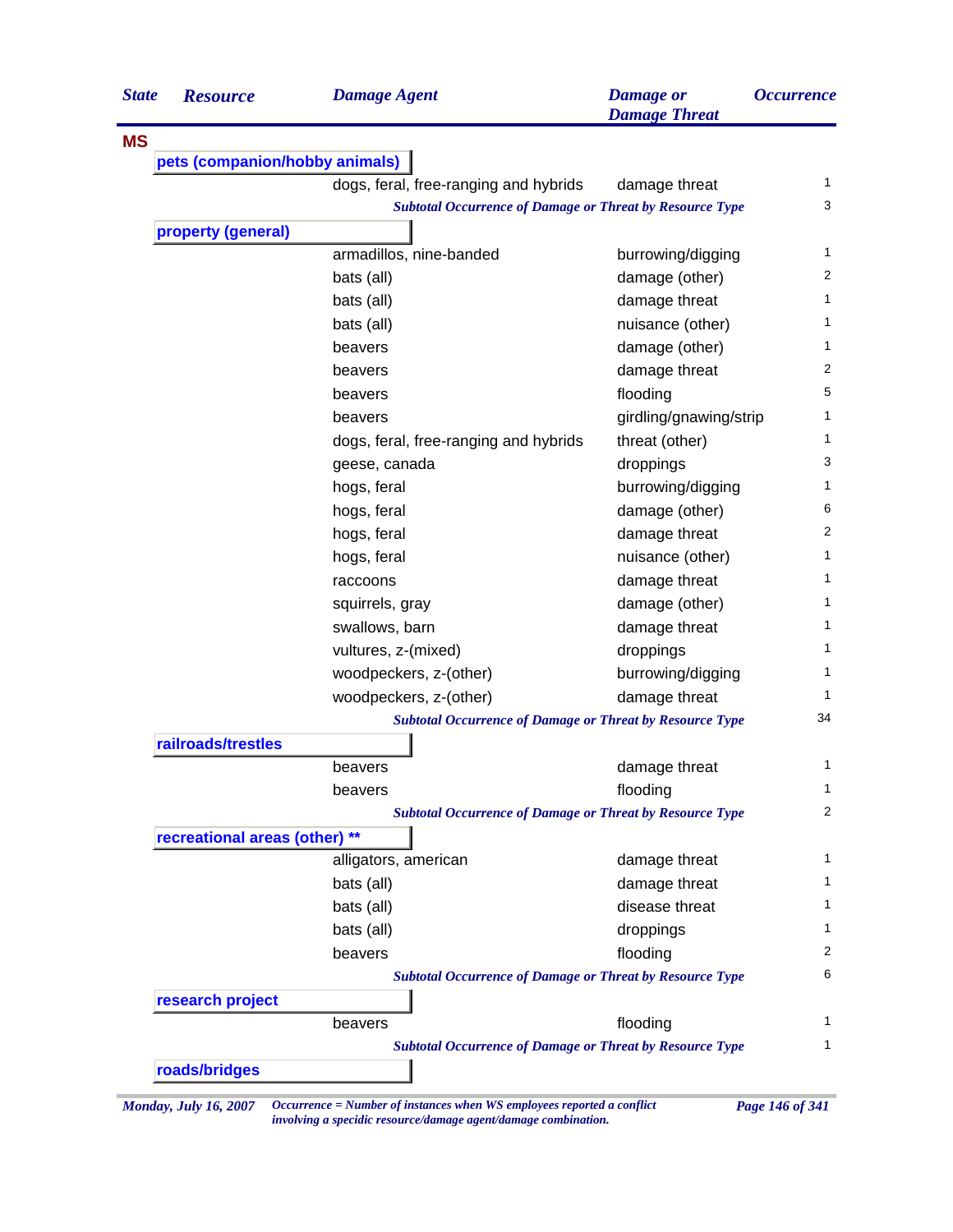| roads/bridges<br>sheep (adult)<br>soil (i.e. erosion)<br>trees, seedlings ag<br>trees, standing<br>trees, standing (mixed) | beavers<br>beavers<br>beavers<br>beavers<br>beavers<br>beavers<br>coyotes<br>beavers | burrowing/digging<br>damage (other)<br>damage threat<br>flooding<br>girdling/gnawing/strip<br>threat (other)<br><b>Subtotal Occurrence of Damage or Threat by Resource Type</b><br>predation<br><b>Subtotal Occurrence of Damage or Threat by Resource Type</b> | 6<br>6<br>302<br>441<br>$\mathbf{1}$<br>1<br>757<br>$\mathbf{1}$ |
|----------------------------------------------------------------------------------------------------------------------------|--------------------------------------------------------------------------------------|-----------------------------------------------------------------------------------------------------------------------------------------------------------------------------------------------------------------------------------------------------------------|------------------------------------------------------------------|
|                                                                                                                            |                                                                                      |                                                                                                                                                                                                                                                                 |                                                                  |
|                                                                                                                            |                                                                                      |                                                                                                                                                                                                                                                                 |                                                                  |
|                                                                                                                            |                                                                                      |                                                                                                                                                                                                                                                                 |                                                                  |
|                                                                                                                            |                                                                                      |                                                                                                                                                                                                                                                                 |                                                                  |
|                                                                                                                            |                                                                                      |                                                                                                                                                                                                                                                                 |                                                                  |
|                                                                                                                            |                                                                                      |                                                                                                                                                                                                                                                                 |                                                                  |
|                                                                                                                            |                                                                                      |                                                                                                                                                                                                                                                                 |                                                                  |
|                                                                                                                            |                                                                                      |                                                                                                                                                                                                                                                                 |                                                                  |
|                                                                                                                            |                                                                                      |                                                                                                                                                                                                                                                                 |                                                                  |
|                                                                                                                            |                                                                                      |                                                                                                                                                                                                                                                                 |                                                                  |
|                                                                                                                            |                                                                                      |                                                                                                                                                                                                                                                                 |                                                                  |
|                                                                                                                            |                                                                                      |                                                                                                                                                                                                                                                                 | $\mathbf{1}$                                                     |
|                                                                                                                            |                                                                                      |                                                                                                                                                                                                                                                                 |                                                                  |
|                                                                                                                            |                                                                                      | damage (other)                                                                                                                                                                                                                                                  | 1                                                                |
|                                                                                                                            |                                                                                      | <b>Subtotal Occurrence of Damage or Threat by Resource Type</b>                                                                                                                                                                                                 |                                                                  |
|                                                                                                                            |                                                                                      |                                                                                                                                                                                                                                                                 |                                                                  |
|                                                                                                                            | beavers                                                                              | girdling/gnawing/strip                                                                                                                                                                                                                                          | 2                                                                |
|                                                                                                                            |                                                                                      | <b>Subtotal Occurrence of Damage or Threat by Resource Type</b>                                                                                                                                                                                                 | 2                                                                |
|                                                                                                                            |                                                                                      |                                                                                                                                                                                                                                                                 |                                                                  |
|                                                                                                                            | beavers                                                                              | damage threat                                                                                                                                                                                                                                                   | 5                                                                |
|                                                                                                                            | beavers                                                                              | flooding                                                                                                                                                                                                                                                        | 6                                                                |
|                                                                                                                            | beavers                                                                              | girdling/gnawing/strip                                                                                                                                                                                                                                          | 6                                                                |
|                                                                                                                            | bird, unidentifiable                                                                 | damage threat                                                                                                                                                                                                                                                   | 1                                                                |
|                                                                                                                            |                                                                                      | <b>Subtotal Occurrence of Damage or Threat by Resource Type</b>                                                                                                                                                                                                 | 18                                                               |
|                                                                                                                            |                                                                                      |                                                                                                                                                                                                                                                                 |                                                                  |
|                                                                                                                            | beavers                                                                              | damage threat                                                                                                                                                                                                                                                   | 114                                                              |
|                                                                                                                            | beavers                                                                              | flooding                                                                                                                                                                                                                                                        | 59                                                               |
|                                                                                                                            | beavers                                                                              | girdling/gnawing/strip                                                                                                                                                                                                                                          | 64                                                               |
|                                                                                                                            | beavers                                                                              | threat (other)                                                                                                                                                                                                                                                  | $\mathbf{1}$                                                     |
|                                                                                                                            | bird, unidentifiable                                                                 | disease threat, wnv                                                                                                                                                                                                                                             |                                                                  |
|                                                                                                                            | nutrias                                                                              | damage threat                                                                                                                                                                                                                                                   | $\mathbf{1}$                                                     |
|                                                                                                                            | nutrias                                                                              | girdling/gnawing/strip                                                                                                                                                                                                                                          | 1                                                                |
|                                                                                                                            |                                                                                      | <b>Subtotal Occurrence of Damage or Threat by Resource Type</b>                                                                                                                                                                                                 | 241                                                              |
| trees, standing hardwood                                                                                                   |                                                                                      |                                                                                                                                                                                                                                                                 |                                                                  |
|                                                                                                                            | beavers                                                                              | burrowing/digging                                                                                                                                                                                                                                               | $\mathbf{1}$                                                     |
|                                                                                                                            | beavers                                                                              | damage threat                                                                                                                                                                                                                                                   | 49                                                               |
|                                                                                                                            | beavers                                                                              | flooding                                                                                                                                                                                                                                                        | 25                                                               |
|                                                                                                                            | beavers                                                                              | girdling/gnawing/strip                                                                                                                                                                                                                                          | 13                                                               |
|                                                                                                                            |                                                                                      | <b>Subtotal Occurrence of Damage or Threat by Resource Type</b>                                                                                                                                                                                                 | 88                                                               |
| trees, standing softwood                                                                                                   |                                                                                      |                                                                                                                                                                                                                                                                 |                                                                  |
|                                                                                                                            | beavers                                                                              | damage threat                                                                                                                                                                                                                                                   | 13                                                               |

*involving a specidic resource/damage agent/damage combination.*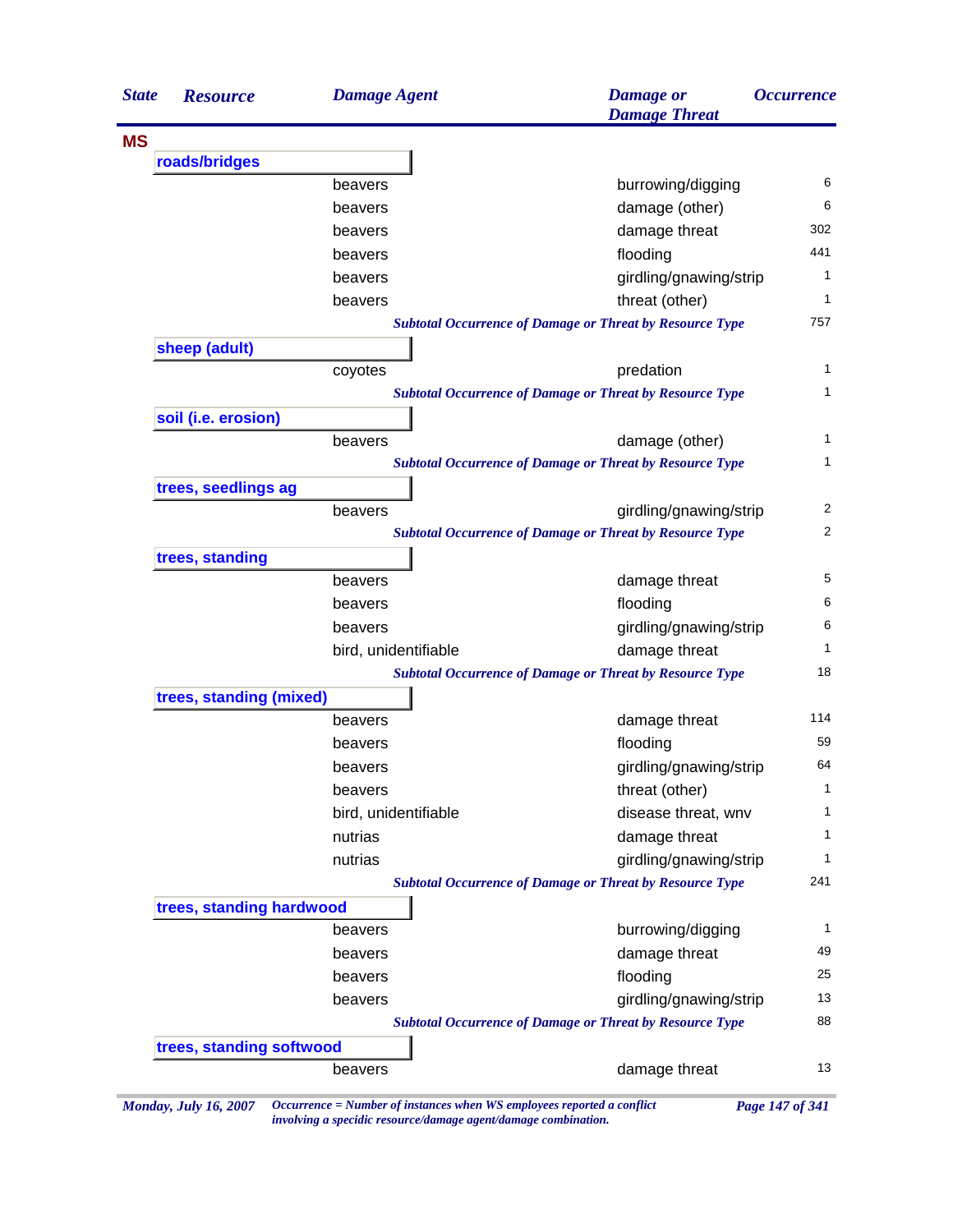| <b>State</b> | <b>Resource</b>          | <b>Damage Agent</b>     | <b>Damage</b> or<br><b>Damage Threat</b>                        | <i><b>Occurrence</b></i> |
|--------------|--------------------------|-------------------------|-----------------------------------------------------------------|--------------------------|
| <b>MS</b>    |                          |                         |                                                                 |                          |
|              | trees, standing softwood |                         |                                                                 |                          |
|              |                          | beavers                 | flooding                                                        | $12 \overline{ }$        |
|              |                          | beavers                 | girdling/gnawing/strip                                          | 15                       |
|              |                          | beavers                 | threat (other)                                                  | $\overline{2}$           |
|              |                          | hogs, feral             | damage (other)                                                  | 1                        |
|              |                          |                         | <b>Subtotal Occurrence of Damage or Threat by Resource Type</b> | 43                       |
|              | trees, standing/shrubs   |                         |                                                                 |                          |
|              |                          | armadillos, nine-banded | burrowing/digging                                               | 1                        |
|              |                          | beavers                 | damage threat                                                   | 2                        |
|              |                          | beavers                 | girdling/gnawing/strip                                          | 5                        |
|              |                          | nutrias                 | girdling/gnawing/strip                                          | 1                        |
|              |                          |                         | <b>Subtotal Occurrence of Damage or Threat by Resource Type</b> | 9                        |
|              | turf and/or flowers      |                         |                                                                 |                          |
|              |                          | armadillos, nine-banded | burrowing/digging                                               | 6                        |
|              |                          | beavers                 | flooding                                                        | 2                        |
|              |                          | moles (all)             | burrowing/digging                                               | 1                        |
|              |                          |                         | <b>Subtotal Occurrence of Damage or Threat by Resource Type</b> | 9                        |
|              | utilities, electrical    |                         |                                                                 |                          |
|              |                          | beavers                 | flooding                                                        | 1                        |
|              |                          |                         | <b>Subtotal Occurrence of Damage or Threat by Resource Type</b> | 1                        |
|              | utilities, z-(other)     |                         |                                                                 |                          |
|              |                          | beavers                 | damage threat                                                   | 1                        |
|              |                          | beavers                 | flooding                                                        | 2                        |
|              |                          | beavers                 | girdling/gnawing/strip                                          | 1                        |
|              |                          |                         | <b>Subtotal Occurrence of Damage or Threat by Resource Type</b> | 4                        |
|              | watershed                |                         |                                                                 |                          |
|              |                          | beavers                 | flooding                                                        | 1                        |
|              |                          | hogs, feral             | burrowing/digging                                               | 2                        |
|              |                          |                         | <b>Subtotal Occurrence of Damage or Threat by Resource Type</b> | 3                        |
|              | z-landscaping (other)    |                         |                                                                 |                          |
|              |                          | armadillos, nine-banded | burrowing/digging                                               | 1                        |
|              |                          | bats (all)              | damage (other)                                                  | 1                        |
|              |                          | bats (all)              | damage threat                                                   | 1                        |
|              |                          | beavers                 | burrowing/digging                                               | 1                        |
|              |                          | beavers                 | damage threat                                                   | 2                        |
|              |                          | beavers                 | girdling/gnawing/strip                                          | 1                        |
|              |                          | geese, canada           | droppings                                                       | 1                        |
|              |                          |                         | <b>Subtotal Occurrence of Damage or Threat by Resource Type</b> | 8                        |

*Monday, July 16, 2007 Occurrence = Number of instances when WS employees reported a conflict Page 148 of 341 involving a specidic resource/damage agent/damage combination.*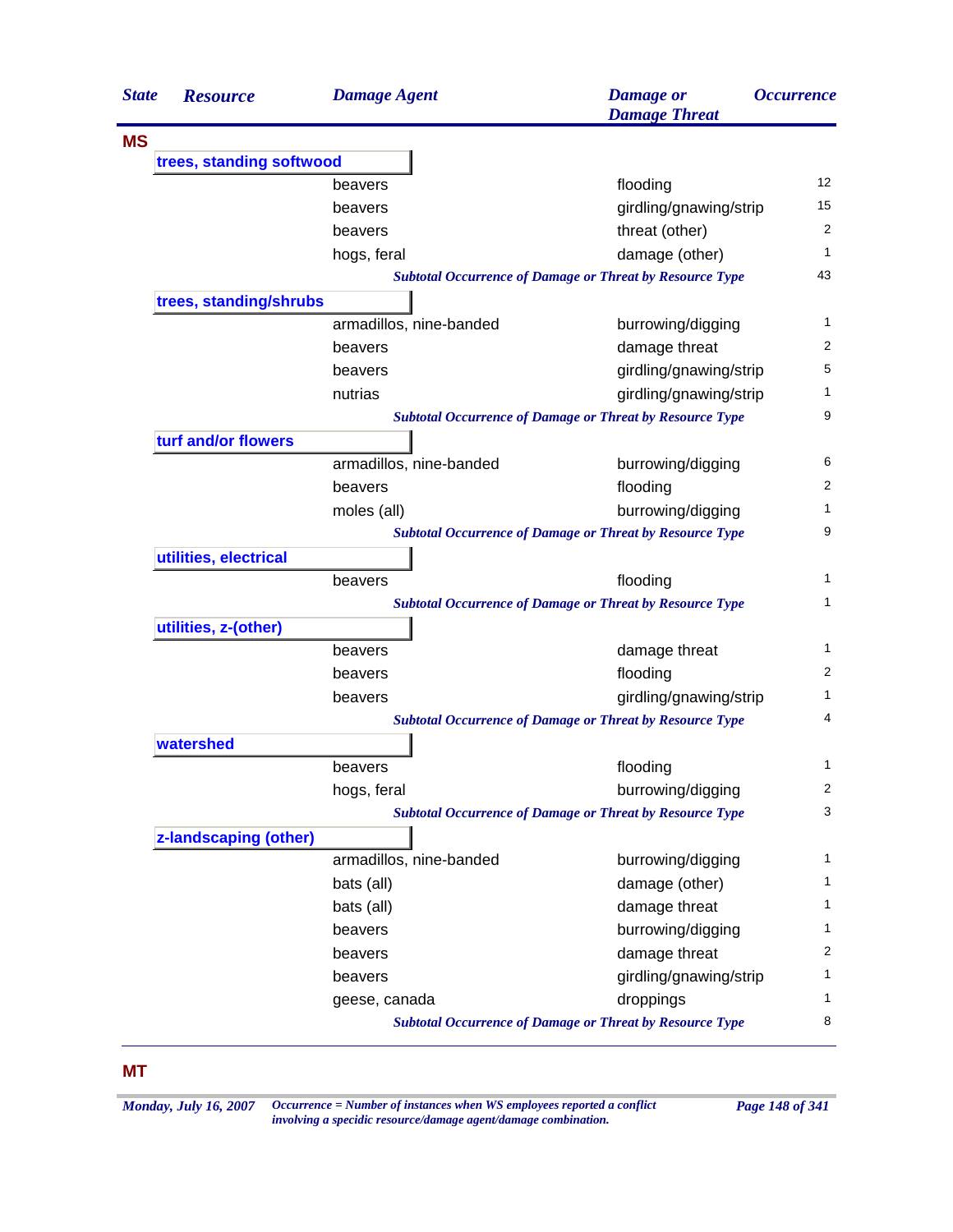| <b>State</b> | <b>Resource</b>            | <b>Damage Agent</b>                                             | <b>Damage</b> or<br><b>Damage Threat</b> | <i><b>Occurrence</b></i> |
|--------------|----------------------------|-----------------------------------------------------------------|------------------------------------------|--------------------------|
| <b>MT</b>    |                            |                                                                 |                                          |                          |
|              | aircraft                   |                                                                 |                                          |                          |
|              |                            | deer, white-tailed (wild)                                       | wildlife strike(aircraft)                | $\mathbf{1}$             |
|              |                            | <b>Subtotal Occurrence of Damage or Threat by Resource Type</b> |                                          | 1                        |
|              | buildings, non-residential |                                                                 |                                          |                          |
|              |                            | ravens, common                                                  | damage (other)                           | 1                        |
|              |                            | <b>Subtotal Occurrence of Damage or Threat by Resource Type</b> |                                          | 1                        |
|              | cattle (adult)             |                                                                 |                                          |                          |
|              |                            | bears, black                                                    | injury                                   | 1                        |
|              |                            | bears, black                                                    | predation                                | 2                        |
|              |                            | bears, grizzly                                                  | predation                                | 1                        |
|              |                            | coyotes                                                         | predation                                | 1                        |
|              |                            | wolves, gray/timber                                             | injury                                   | 2                        |
|              |                            | wolves, gray/timber                                             | predation                                | 15                       |
|              |                            | <b>Subtotal Occurrence of Damage or Threat by Resource Type</b> |                                          | 22                       |
|              | cattle (calves)            |                                                                 |                                          |                          |
|              |                            | bears, black                                                    | injury                                   | 1                        |
|              |                            | bears, black                                                    | predation                                | 7                        |
|              |                            | bears, grizzly                                                  | predation                                | 5                        |
|              |                            | coyotes                                                         | injury                                   | 3                        |
|              |                            | coyotes                                                         | predation                                | 82                       |
|              |                            | eagles, bald                                                    | predation                                | 1                        |
|              |                            | lions, mountain (cougar)                                        | predation                                | 1                        |
|              |                            | wolves, gray/timber                                             | injury                                   | 2                        |
|              |                            | wolves, gray/timber                                             | predation                                | 40                       |
|              |                            | <b>Subtotal Occurrence of Damage or Threat by Resource Type</b> |                                          | 142                      |
|              | dikes/dams/impoundments    |                                                                 |                                          |                          |
|              |                            | beavers                                                         | flooding                                 | 1                        |
|              |                            | <b>Subtotal Occurrence of Damage or Threat by Resource Type</b> |                                          | $\mathbf{1}$             |
|              | equine, donkeys/burros     |                                                                 |                                          |                          |
|              |                            | dogs, feral, free-ranging and hybrids                           | predation                                | 2                        |
|              |                            | <b>Subtotal Occurrence of Damage or Threat by Resource Type</b> |                                          | $\overline{2}$           |
|              | equine, horses (adult)     |                                                                 |                                          |                          |
|              |                            | wolves, gray/timber                                             | injury                                   | 2                        |
|              |                            | <b>Subtotal Occurrence of Damage or Threat by Resource Type</b> |                                          | 2                        |
|              | equine, horses (foals)     |                                                                 |                                          |                          |
|              |                            | lions, mountain (cougar)                                        | injury                                   | 2                        |
|              |                            | lions, mountain (cougar)                                        | predation                                | 2                        |
|              |                            | wolves, gray/timber                                             | injury                                   | 3                        |
|              |                            | <b>Subtotal Occurrence of Damage or Threat by Resource Type</b> |                                          | 7                        |
|              | feed, livestock            |                                                                 |                                          |                          |

*Monday, July 16, 2007 Occurrence = Number of instances when WS employees reported a conflict Page 149 of 341 involving a specidic resource/damage agent/damage combination.*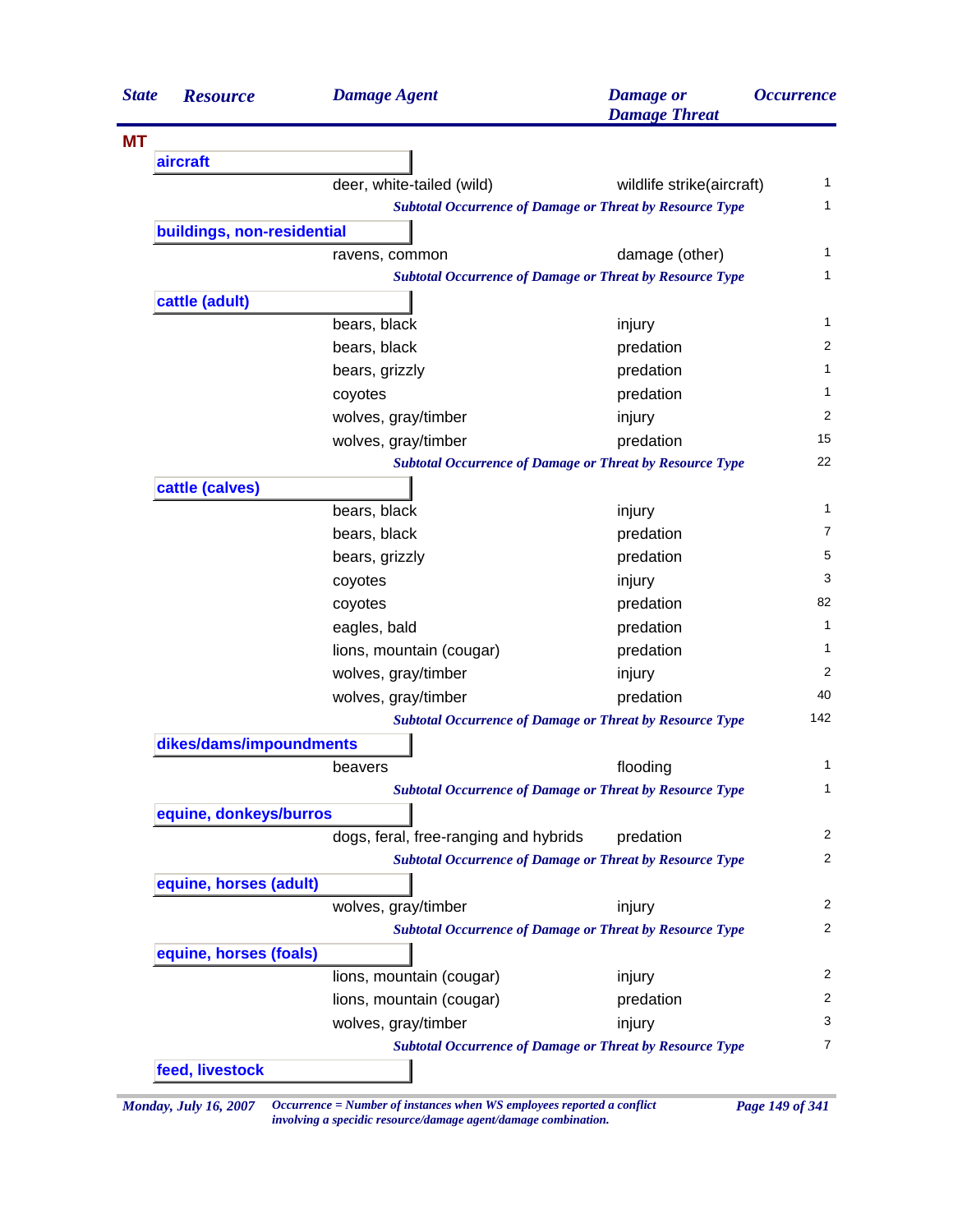| <b>State</b> | <b>Resource</b>          | <b>Damage Agent</b>      | <b>Damage</b> or<br><b>Damage Threat</b>                        | <b>Occurrence</b> |
|--------------|--------------------------|--------------------------|-----------------------------------------------------------------|-------------------|
| <b>MT</b>    |                          |                          |                                                                 |                   |
|              | feed, livestock          |                          |                                                                 |                   |
|              |                          | raccoons                 | consumption/contami                                             |                   |
|              |                          |                          | <b>Subtotal Occurrence of Damage or Threat by Resource Type</b> |                   |
|              | fowl, chickens (other)   |                          |                                                                 |                   |
|              |                          | coyotes                  | predation                                                       |                   |
|              |                          | foxes, red               | predation                                                       |                   |
|              |                          | skunks, striped          | predation                                                       |                   |
|              |                          | wolverines               | predation                                                       |                   |
|              |                          |                          | <b>Subtotal Occurrence of Damage or Threat by Resource Type</b> | 10                |
|              | fowl, ducks (domestic)   |                          |                                                                 |                   |
|              |                          | bobcats                  | predation                                                       |                   |
|              |                          | foxes, red               | predation                                                       |                   |
|              |                          |                          | <b>Subtotal Occurrence of Damage or Threat by Resource Type</b> |                   |
|              | fowl, geese (domestic)   |                          |                                                                 |                   |
|              |                          | coyotes                  | predation                                                       |                   |
|              |                          |                          | <b>Subtotal Occurrence of Damage or Threat by Resource Type</b> |                   |
|              | fowl, turkeys (domestic) |                          |                                                                 |                   |
|              |                          | coyotes                  | predation                                                       |                   |
|              |                          |                          | <b>Subtotal Occurrence of Damage or Threat by Resource Type</b> |                   |
|              | goats, z-(other adults)  |                          |                                                                 |                   |
|              |                          | bears, black             | predation                                                       |                   |
|              |                          | bears, grizzly           | predation                                                       |                   |
|              |                          | coyotes                  | predation                                                       |                   |
|              |                          | lions, mountain (cougar) | predation                                                       |                   |
|              |                          |                          | <b>Subtotal Occurrence of Damage or Threat by Resource Type</b> |                   |
|              | goats, z-(other kids)    |                          |                                                                 |                   |
|              |                          | coyotes                  | predation                                                       |                   |
|              |                          |                          | <b>Subtotal Occurrence of Damage or Threat by Resource Type</b> |                   |
|              | grains, corn (sweet)     |                          |                                                                 |                   |
|              |                          | raccoons                 | consumption/contami                                             |                   |
|              |                          |                          | <b>Subtotal Occurrence of Damage or Threat by Resource Type</b> |                   |
|              | grains, oats             |                          |                                                                 |                   |
|              |                          | geese, canada            | consumption/contami                                             |                   |
|              |                          |                          | <b>Subtotal Occurrence of Damage or Threat by Resource Type</b> |                   |
|              | grains, wheat            |                          |                                                                 |                   |
|              |                          | geese, canada            | consumption/contami                                             |                   |
|              |                          |                          | <b>Subtotal Occurrence of Damage or Threat by Resource Type</b> |                   |
|              | guard animals (all)      |                          |                                                                 |                   |
|              |                          | wolves, gray/timber      | injury                                                          |                   |
|              |                          |                          | <b>Subtotal Occurrence of Damage or Threat by Resource Type</b> |                   |

*involving a specidic resource/damage agent/damage combination.*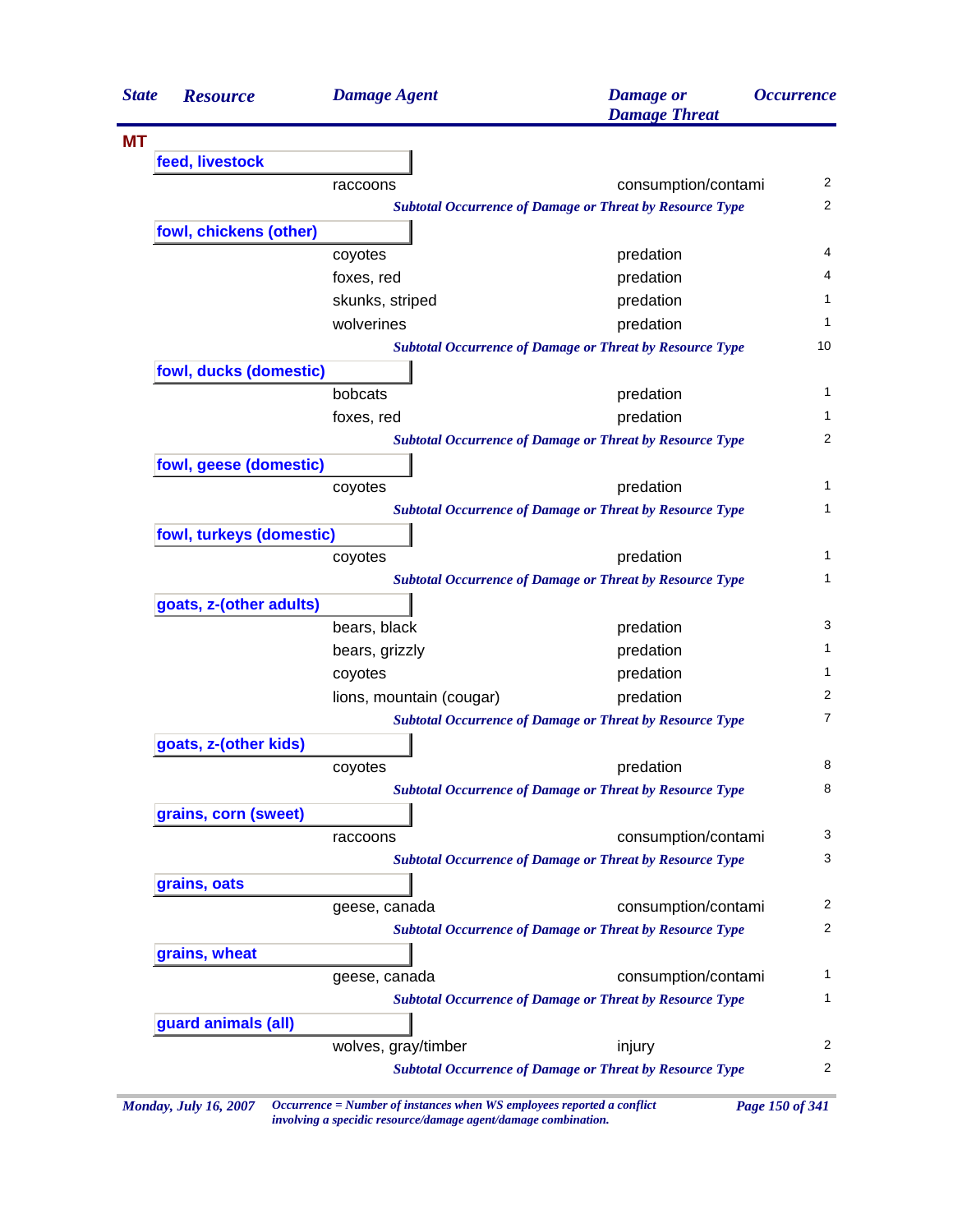| <b>State</b> | <b>Resource</b>                                                 | <b>Damage Agent</b>                                             | <b>Damage</b> or<br><b>Damage Threat</b> | <i><b>Occurrence</b></i> |  |  |
|--------------|-----------------------------------------------------------------|-----------------------------------------------------------------|------------------------------------------|--------------------------|--|--|
| <b>MT</b>    |                                                                 |                                                                 |                                          |                          |  |  |
|              | hayfields, alfalfa                                              |                                                                 |                                          |                          |  |  |
|              |                                                                 | badgers                                                         | burrowing/digging                        | 2                        |  |  |
|              |                                                                 | <b>Subtotal Occurrence of Damage or Threat by Resource Type</b> |                                          | 2                        |  |  |
|              | hives (bees, honey, structures)                                 |                                                                 |                                          |                          |  |  |
|              |                                                                 | bears, black                                                    | damage (other)                           | 5                        |  |  |
|              |                                                                 | raccoons                                                        | damage (other)                           | 1                        |  |  |
|              |                                                                 | <b>Subtotal Occurrence of Damage or Threat by Resource Type</b> |                                          | 6                        |  |  |
|              | irrigation ditch/drainage system                                |                                                                 |                                          |                          |  |  |
|              |                                                                 | beavers                                                         | flooding                                 | 1                        |  |  |
|              |                                                                 | <b>Subtotal Occurrence of Damage or Threat by Resource Type</b> |                                          | 1                        |  |  |
|              | Ilamas (all)                                                    |                                                                 |                                          |                          |  |  |
|              |                                                                 | bears, black                                                    | predation                                | 1                        |  |  |
|              |                                                                 | lions, mountain (cougar)                                        | predation                                | 1                        |  |  |
|              |                                                                 | wolves, gray/timber                                             | injury                                   | 1                        |  |  |
|              |                                                                 | wolves, gray/timber                                             | predation                                | 3                        |  |  |
|              |                                                                 | <b>Subtotal Occurrence of Damage or Threat by Resource Type</b> |                                          | 6                        |  |  |
|              | pets (companion/hobby animals)                                  |                                                                 |                                          |                          |  |  |
|              |                                                                 | wolves, gray/timber                                             | predation                                | 1                        |  |  |
|              | <b>Subtotal Occurrence of Damage or Threat by Resource Type</b> |                                                                 |                                          |                          |  |  |
|              | sheep (adult)                                                   |                                                                 |                                          |                          |  |  |
|              |                                                                 | bears, black                                                    | predation                                | 25                       |  |  |
|              |                                                                 | bears, grizzly                                                  | predation                                | 2                        |  |  |
|              |                                                                 | coyotes                                                         | injury                                   | 6                        |  |  |
|              |                                                                 | coyotes                                                         | predation                                | 78                       |  |  |
|              |                                                                 | dogs, feral, free-ranging and hybrids                           | injury                                   | 2                        |  |  |
|              |                                                                 | dogs, feral, free-ranging and hybrids                           | predation                                | 6                        |  |  |
|              |                                                                 | foxes, red                                                      | predation                                | 1                        |  |  |
|              |                                                                 | lions, mountain (cougar)                                        | predation                                | 9                        |  |  |
|              |                                                                 | wolves, gray/timber                                             | predation                                | 13                       |  |  |
|              |                                                                 | <b>Subtotal Occurrence of Damage or Threat by Resource Type</b> |                                          | 142                      |  |  |
|              | sheep (lambs)                                                   |                                                                 |                                          |                          |  |  |
|              |                                                                 | bears, black                                                    | predation                                | 2                        |  |  |
|              |                                                                 | coyotes                                                         | injury                                   | 8                        |  |  |
|              |                                                                 | coyotes                                                         | predation                                | 316                      |  |  |
|              |                                                                 | dogs, feral, free-ranging and hybrids                           | injury                                   | 1                        |  |  |
|              |                                                                 | dogs, feral, free-ranging and hybrids                           | predation                                | 3                        |  |  |
|              |                                                                 | foxes, red                                                      | predation                                | 7                        |  |  |
|              |                                                                 | lions, mountain (cougar)                                        | predation                                | 6                        |  |  |
|              |                                                                 | wolves, gray/timber                                             | predation                                | 3                        |  |  |
|              |                                                                 | <b>Subtotal Occurrence of Damage or Threat by Resource Type</b> |                                          | 346                      |  |  |

*Monday, July 16, 2007 Occurrence = Number of instances when WS employees reported a conflict Page 151 of 341 involving a specidic resource/damage agent/damage combination.*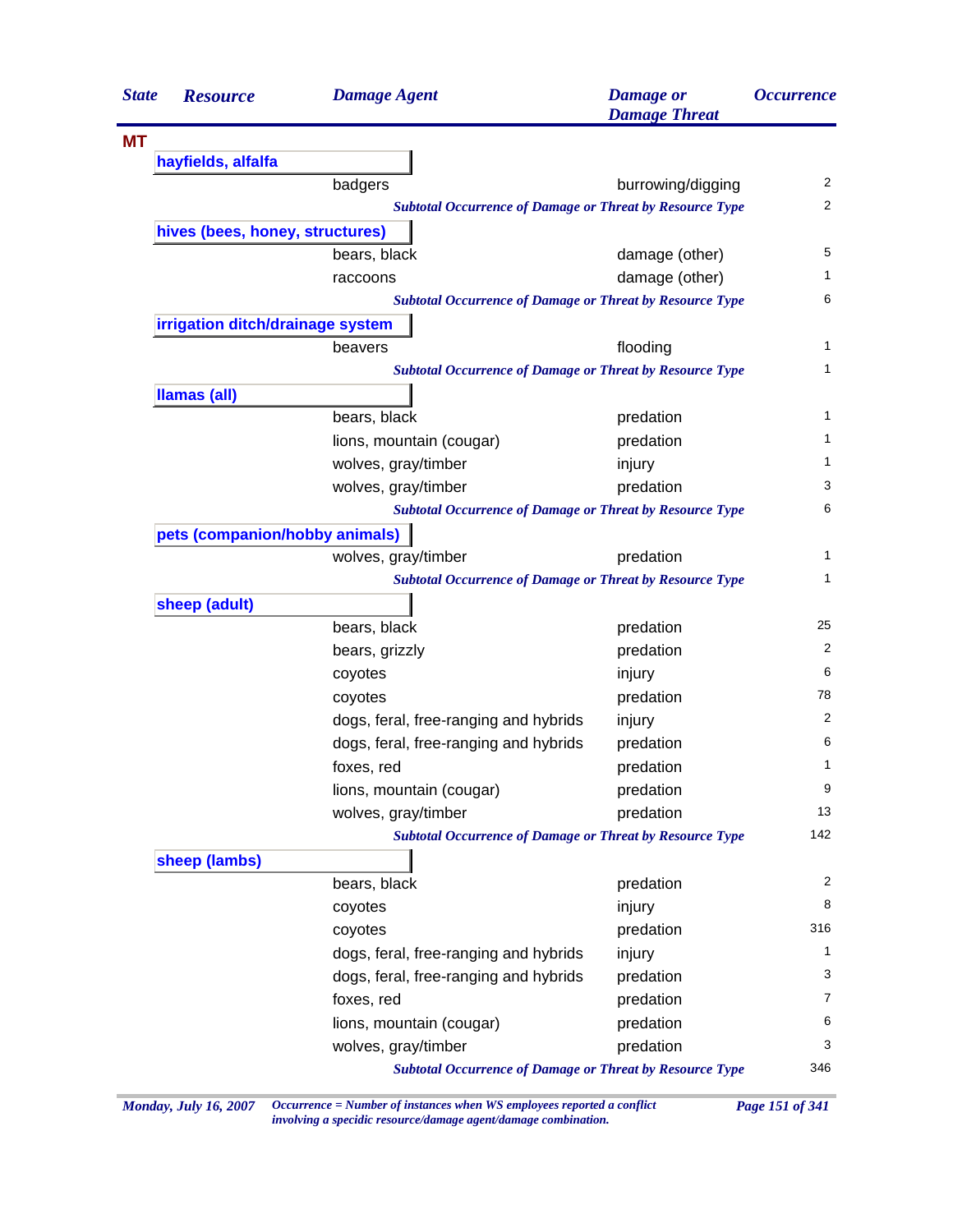| <b>State</b> | <b>Resource</b>             | <b>Damage Agent</b>    | <b>Damage</b> or<br><b>Damage Threat</b>                        | <b>Occurrence</b> |
|--------------|-----------------------------|------------------------|-----------------------------------------------------------------|-------------------|
| <b>MT</b>    |                             |                        |                                                                 |                   |
|              | swine (piglets)             |                        |                                                                 |                   |
|              |                             | bears, black           | predation                                                       | 1                 |
|              |                             |                        | <b>Subtotal Occurrence of Damage or Threat by Resource Type</b> | 1                 |
|              | trees, standing softwood    |                        |                                                                 |                   |
|              |                             | beavers                | girdling/gnawing/strip                                          | 1                 |
|              |                             |                        | <b>Subtotal Occurrence of Damage or Threat by Resource Type</b> | 1                 |
| <b>NC</b>    |                             |                        |                                                                 |                   |
|              | beans, soybeans             |                        |                                                                 |                   |
|              |                             | beavers                | damage threat                                                   | 1                 |
|              |                             | beavers                | feeding (other)                                                 | 1                 |
|              |                             | beavers                | flooding                                                        | 16                |
|              |                             | geese, canada          | feeding (other)                                                 | 1                 |
|              |                             |                        | <b>Subtotal Occurrence of Damage or Threat by Resource Type</b> | 19                |
|              | buildings, non-residential  |                        |                                                                 |                   |
|              |                             | pigeons, feral (rock)  | droppings                                                       | 1                 |
|              |                             |                        | <b>Subtotal Occurrence of Damage or Threat by Resource Type</b> | 1                 |
|              | buildings, residential      |                        |                                                                 |                   |
|              |                             | beavers                | flooding                                                        | 1                 |
|              |                             | pigeons, feral (rock)  | droppings                                                       | 1                 |
|              |                             | woodpeckers, z-(other) | damage (other)                                                  | 1                 |
|              |                             |                        | <b>Subtotal Occurrence of Damage or Threat by Resource Type</b> | 3                 |
|              | cattle (calves)             |                        |                                                                 |                   |
|              |                             | vultures, black        | predation                                                       | 4                 |
|              |                             |                        | <b>Subtotal Occurrence of Damage or Threat by Resource Type</b> | 4                 |
|              | cotton                      |                        |                                                                 |                   |
|              |                             | beavers                | flooding                                                        | 5                 |
|              |                             |                        | <b>Subtotal Occurrence of Damage or Threat by Resource Type</b> | 5                 |
|              | dikes/dams/impoundments     |                        |                                                                 |                   |
|              |                             | beavers                | burrowing/digging                                               | 3                 |
|              |                             | beavers                | flooding                                                        | 10                |
|              |                             | muskrats, z-(other)    | burrowing/digging                                               | 2                 |
|              |                             |                        | <b>Subtotal Occurrence of Damage or Threat by Resource Type</b> | 15                |
|              | equipment/machinery (other) |                        |                                                                 |                   |
|              |                             | vultures, black        | damage (other)                                                  | 1                 |
|              |                             |                        | <b>Subtotal Occurrence of Damage or Threat by Resource Type</b> | 1                 |
|              | fish, catfish (adult)       |                        |                                                                 |                   |
|              |                             | herons, great blue     | feeding (other)                                                 | 1                 |
|              |                             | herons, great blue     | predation                                                       | 2                 |
|              |                             |                        | <b>Subtotal Occurrence of Damage or Threat by Resource Type</b> | 3                 |

*Monday, July 16, 2007 Occurrence = Number of instances when WS employees reported a conflict Page 152 of 341 involving a specidic resource/damage agent/damage combination.*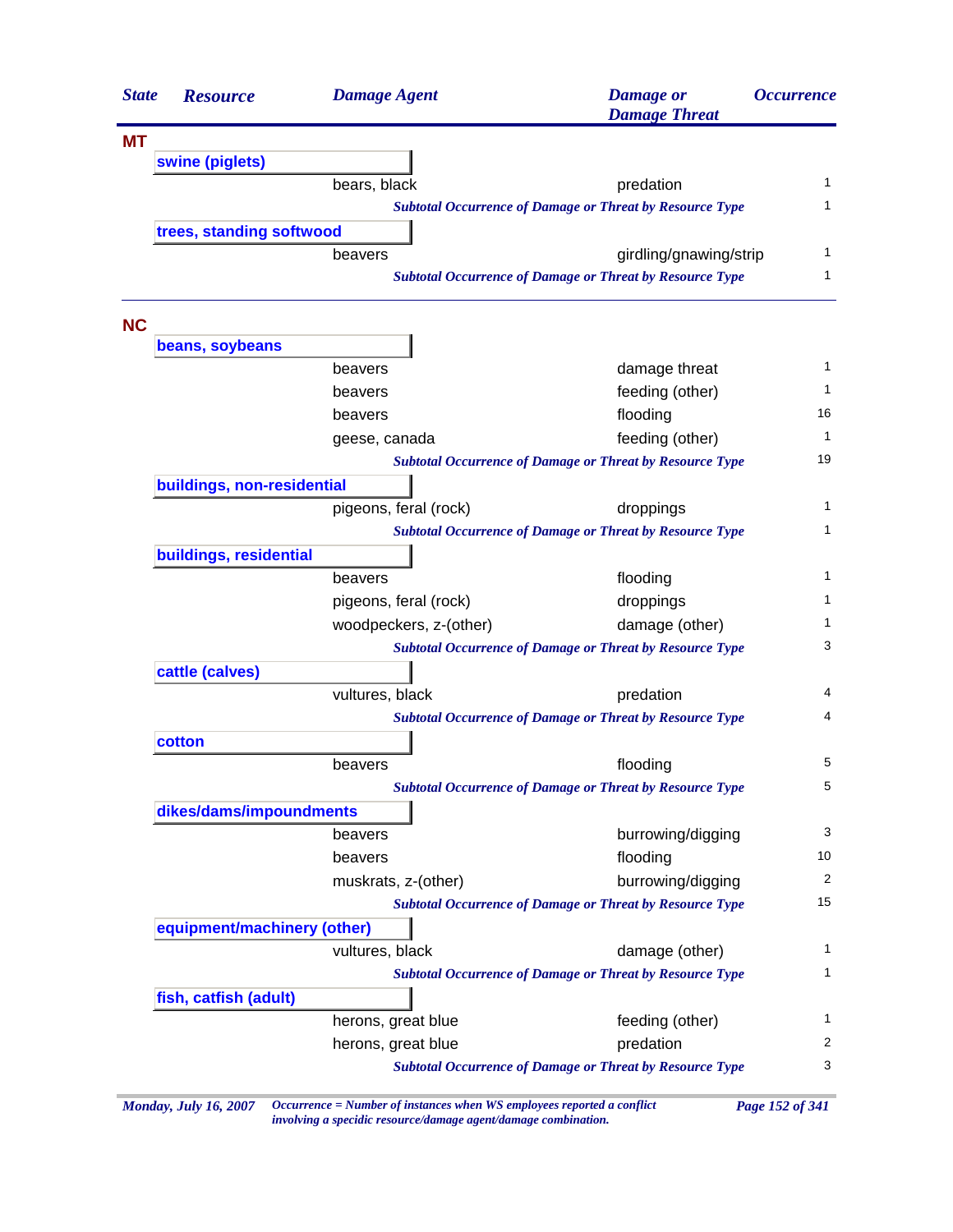| <b>State</b> | <b>Resource</b>                                                                                                                                                                                                                                                                                                                                                                                                                                                                                                                                                                                                                                                                                                                                                                                                                                                                                                                                                                                                                                                                                                                 |                 |                       | <b>Damage</b> or<br><b>Damage Threat</b>                        | <i><b>Occurrence</b></i> |
|--------------|---------------------------------------------------------------------------------------------------------------------------------------------------------------------------------------------------------------------------------------------------------------------------------------------------------------------------------------------------------------------------------------------------------------------------------------------------------------------------------------------------------------------------------------------------------------------------------------------------------------------------------------------------------------------------------------------------------------------------------------------------------------------------------------------------------------------------------------------------------------------------------------------------------------------------------------------------------------------------------------------------------------------------------------------------------------------------------------------------------------------------------|-----------------|-----------------------|-----------------------------------------------------------------|--------------------------|
| <b>NC</b>    |                                                                                                                                                                                                                                                                                                                                                                                                                                                                                                                                                                                                                                                                                                                                                                                                                                                                                                                                                                                                                                                                                                                                 |                 |                       |                                                                 |                          |
|              |                                                                                                                                                                                                                                                                                                                                                                                                                                                                                                                                                                                                                                                                                                                                                                                                                                                                                                                                                                                                                                                                                                                                 |                 |                       |                                                                 |                          |
|              |                                                                                                                                                                                                                                                                                                                                                                                                                                                                                                                                                                                                                                                                                                                                                                                                                                                                                                                                                                                                                                                                                                                                 |                 |                       | droppings                                                       | 1                        |
|              |                                                                                                                                                                                                                                                                                                                                                                                                                                                                                                                                                                                                                                                                                                                                                                                                                                                                                                                                                                                                                                                                                                                                 |                 |                       |                                                                 | 1                        |
|              | <b>Damage Agent</b><br>food items, non-human *<br>pigeons, feral (rock)<br><b>Subtotal Occurrence of Damage or Threat by Resource Type</b><br>gardens, veg./fruits/nuts<br>flooding<br>beavers<br>feeding (other)<br>geese, canada<br><b>Subtotal Occurrence of Damage or Threat by Resource Type</b><br>golf courses<br>flooding<br>beavers<br>browsing/grazing<br>geese, canada<br>geese, canada<br>droppings<br><b>Subtotal Occurrence of Damage or Threat by Resource Type</b><br>grains, corn (field)<br>feeding (other)<br>beavers<br>flooding<br>beavers<br><b>Subtotal Occurrence of Damage or Threat by Resource Type</b><br>grains, wheat<br>beavers<br>flooding<br><b>Subtotal Occurrence of Damage or Threat by Resource Type</b><br>grains, z-(other)<br>flooding<br>beavers<br><b>Subtotal Occurrence of Damage or Threat by Resource Type</b><br>grasses/sod<br>flooding<br>beavers<br><b>Subtotal Occurrence of Damage or Threat by Resource Type</b><br>hayfields, mixed species<br>flooding<br>beavers<br><b>Subtotal Occurrence of Damage or Threat by Resource Type</b><br>irrigation ditch/drainage system |                 |                       |                                                                 |                          |
|              |                                                                                                                                                                                                                                                                                                                                                                                                                                                                                                                                                                                                                                                                                                                                                                                                                                                                                                                                                                                                                                                                                                                                 |                 |                       |                                                                 | 1                        |
|              |                                                                                                                                                                                                                                                                                                                                                                                                                                                                                                                                                                                                                                                                                                                                                                                                                                                                                                                                                                                                                                                                                                                                 |                 |                       |                                                                 | 1                        |
|              |                                                                                                                                                                                                                                                                                                                                                                                                                                                                                                                                                                                                                                                                                                                                                                                                                                                                                                                                                                                                                                                                                                                                 |                 |                       |                                                                 | 2                        |
|              |                                                                                                                                                                                                                                                                                                                                                                                                                                                                                                                                                                                                                                                                                                                                                                                                                                                                                                                                                                                                                                                                                                                                 |                 |                       |                                                                 |                          |
|              |                                                                                                                                                                                                                                                                                                                                                                                                                                                                                                                                                                                                                                                                                                                                                                                                                                                                                                                                                                                                                                                                                                                                 |                 |                       |                                                                 | 1                        |
|              |                                                                                                                                                                                                                                                                                                                                                                                                                                                                                                                                                                                                                                                                                                                                                                                                                                                                                                                                                                                                                                                                                                                                 |                 |                       |                                                                 | 1                        |
|              |                                                                                                                                                                                                                                                                                                                                                                                                                                                                                                                                                                                                                                                                                                                                                                                                                                                                                                                                                                                                                                                                                                                                 |                 |                       |                                                                 | 1                        |
|              |                                                                                                                                                                                                                                                                                                                                                                                                                                                                                                                                                                                                                                                                                                                                                                                                                                                                                                                                                                                                                                                                                                                                 |                 |                       |                                                                 | 3                        |
|              |                                                                                                                                                                                                                                                                                                                                                                                                                                                                                                                                                                                                                                                                                                                                                                                                                                                                                                                                                                                                                                                                                                                                 |                 |                       |                                                                 |                          |
|              |                                                                                                                                                                                                                                                                                                                                                                                                                                                                                                                                                                                                                                                                                                                                                                                                                                                                                                                                                                                                                                                                                                                                 |                 |                       |                                                                 | 1                        |
|              |                                                                                                                                                                                                                                                                                                                                                                                                                                                                                                                                                                                                                                                                                                                                                                                                                                                                                                                                                                                                                                                                                                                                 |                 |                       |                                                                 | 7                        |
|              |                                                                                                                                                                                                                                                                                                                                                                                                                                                                                                                                                                                                                                                                                                                                                                                                                                                                                                                                                                                                                                                                                                                                 |                 |                       |                                                                 | 8                        |
|              |                                                                                                                                                                                                                                                                                                                                                                                                                                                                                                                                                                                                                                                                                                                                                                                                                                                                                                                                                                                                                                                                                                                                 |                 |                       |                                                                 | 1                        |
|              |                                                                                                                                                                                                                                                                                                                                                                                                                                                                                                                                                                                                                                                                                                                                                                                                                                                                                                                                                                                                                                                                                                                                 |                 |                       |                                                                 | 1                        |
|              |                                                                                                                                                                                                                                                                                                                                                                                                                                                                                                                                                                                                                                                                                                                                                                                                                                                                                                                                                                                                                                                                                                                                 |                 |                       |                                                                 |                          |
|              |                                                                                                                                                                                                                                                                                                                                                                                                                                                                                                                                                                                                                                                                                                                                                                                                                                                                                                                                                                                                                                                                                                                                 |                 |                       |                                                                 | 1                        |
|              |                                                                                                                                                                                                                                                                                                                                                                                                                                                                                                                                                                                                                                                                                                                                                                                                                                                                                                                                                                                                                                                                                                                                 |                 |                       |                                                                 | 1                        |
|              |                                                                                                                                                                                                                                                                                                                                                                                                                                                                                                                                                                                                                                                                                                                                                                                                                                                                                                                                                                                                                                                                                                                                 |                 |                       |                                                                 |                          |
|              |                                                                                                                                                                                                                                                                                                                                                                                                                                                                                                                                                                                                                                                                                                                                                                                                                                                                                                                                                                                                                                                                                                                                 |                 |                       |                                                                 | 1                        |
|              |                                                                                                                                                                                                                                                                                                                                                                                                                                                                                                                                                                                                                                                                                                                                                                                                                                                                                                                                                                                                                                                                                                                                 |                 |                       |                                                                 | 1                        |
|              |                                                                                                                                                                                                                                                                                                                                                                                                                                                                                                                                                                                                                                                                                                                                                                                                                                                                                                                                                                                                                                                                                                                                 |                 |                       |                                                                 |                          |
|              |                                                                                                                                                                                                                                                                                                                                                                                                                                                                                                                                                                                                                                                                                                                                                                                                                                                                                                                                                                                                                                                                                                                                 |                 |                       |                                                                 | 1                        |
|              |                                                                                                                                                                                                                                                                                                                                                                                                                                                                                                                                                                                                                                                                                                                                                                                                                                                                                                                                                                                                                                                                                                                                 |                 |                       |                                                                 | $\mathbf{1}$             |
|              |                                                                                                                                                                                                                                                                                                                                                                                                                                                                                                                                                                                                                                                                                                                                                                                                                                                                                                                                                                                                                                                                                                                                 |                 |                       |                                                                 |                          |
|              |                                                                                                                                                                                                                                                                                                                                                                                                                                                                                                                                                                                                                                                                                                                                                                                                                                                                                                                                                                                                                                                                                                                                 | beavers         |                       | flooding                                                        | 68                       |
|              |                                                                                                                                                                                                                                                                                                                                                                                                                                                                                                                                                                                                                                                                                                                                                                                                                                                                                                                                                                                                                                                                                                                                 |                 |                       | <b>Subtotal Occurrence of Damage or Threat by Resource Type</b> | 68                       |
|              | pasture                                                                                                                                                                                                                                                                                                                                                                                                                                                                                                                                                                                                                                                                                                                                                                                                                                                                                                                                                                                                                                                                                                                         |                 |                       |                                                                 |                          |
|              |                                                                                                                                                                                                                                                                                                                                                                                                                                                                                                                                                                                                                                                                                                                                                                                                                                                                                                                                                                                                                                                                                                                                 | beavers         |                       | flooding                                                        | 3                        |
|              |                                                                                                                                                                                                                                                                                                                                                                                                                                                                                                                                                                                                                                                                                                                                                                                                                                                                                                                                                                                                                                                                                                                                 |                 |                       | <b>Subtotal Occurrence of Damage or Threat by Resource Type</b> | 3                        |
|              | property (general)                                                                                                                                                                                                                                                                                                                                                                                                                                                                                                                                                                                                                                                                                                                                                                                                                                                                                                                                                                                                                                                                                                              |                 |                       |                                                                 |                          |
|              |                                                                                                                                                                                                                                                                                                                                                                                                                                                                                                                                                                                                                                                                                                                                                                                                                                                                                                                                                                                                                                                                                                                                 | beavers         |                       | flooding                                                        | 7                        |
|              |                                                                                                                                                                                                                                                                                                                                                                                                                                                                                                                                                                                                                                                                                                                                                                                                                                                                                                                                                                                                                                                                                                                                 | beavers         |                       | girdling/gnawing/strip                                          | $\overline{2}$           |
|              |                                                                                                                                                                                                                                                                                                                                                                                                                                                                                                                                                                                                                                                                                                                                                                                                                                                                                                                                                                                                                                                                                                                                 |                 | pigeons, feral (rock) | droppings                                                       | $\mathbf{1}$             |
|              |                                                                                                                                                                                                                                                                                                                                                                                                                                                                                                                                                                                                                                                                                                                                                                                                                                                                                                                                                                                                                                                                                                                                 | vultures, black |                       | damage (other)                                                  | $\overline{c}$           |
|              |                                                                                                                                                                                                                                                                                                                                                                                                                                                                                                                                                                                                                                                                                                                                                                                                                                                                                                                                                                                                                                                                                                                                 |                 |                       | <b>Subtotal Occurrence of Damage or Threat by Resource Type</b> | 12                       |

*Monday, July 16, 2007 Occurrence = Number of instances when WS employees reported a conflict Page 153 of 341 involving a specidic resource/damage agent/damage combination.*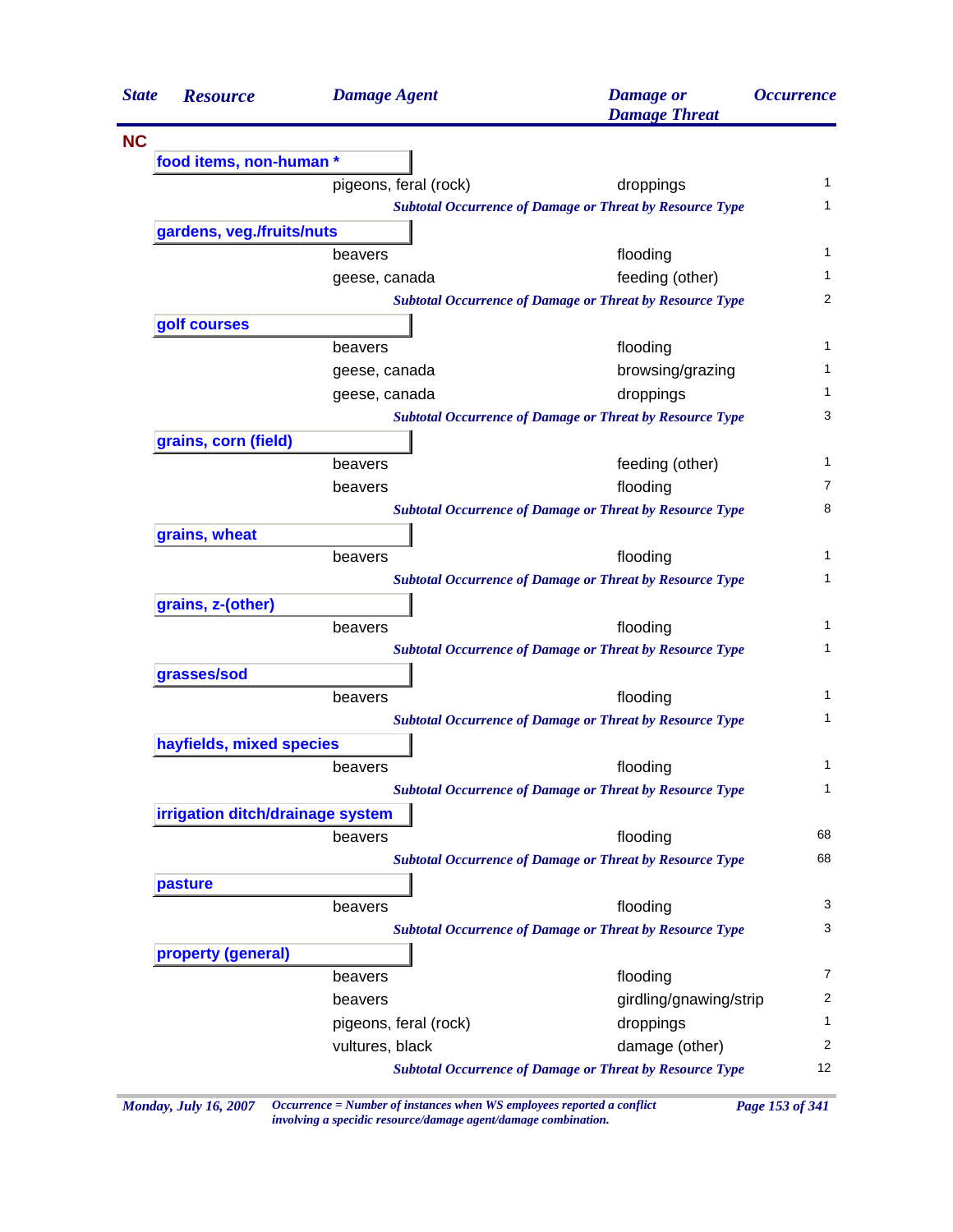| <b>State</b> | <b>Resource</b>                                                                                                                                                                                                      | <b>Damage Agent</b>     | <b>Damage</b> or<br><b>Damage Threat</b>                        | <i><b>Occurrence</b></i> |
|--------------|----------------------------------------------------------------------------------------------------------------------------------------------------------------------------------------------------------------------|-------------------------|-----------------------------------------------------------------|--------------------------|
| <b>NC</b>    |                                                                                                                                                                                                                      |                         |                                                                 |                          |
|              | railroads/trestles                                                                                                                                                                                                   |                         |                                                                 |                          |
|              |                                                                                                                                                                                                                      | beavers                 | flooding                                                        | 1                        |
|              |                                                                                                                                                                                                                      |                         | <b>Subtotal Occurrence of Damage or Threat by Resource Type</b> | 1                        |
|              |                                                                                                                                                                                                                      |                         |                                                                 |                          |
|              |                                                                                                                                                                                                                      | ducks, dabbling (other) | droppings                                                       | 1                        |
|              |                                                                                                                                                                                                                      |                         | <b>Subtotal Occurrence of Damage or Threat by Resource Type</b> | 1                        |
|              |                                                                                                                                                                                                                      |                         |                                                                 |                          |
|              |                                                                                                                                                                                                                      | beavers                 | burrowing/digging                                               | 1                        |
|              |                                                                                                                                                                                                                      | beavers                 | damage threat                                                   | 9                        |
|              |                                                                                                                                                                                                                      | beavers                 | flooding                                                        | 177                      |
|              |                                                                                                                                                                                                                      |                         | <b>Subtotal Occurrence of Damage or Threat by Resource Type</b> | 187                      |
|              |                                                                                                                                                                                                                      |                         |                                                                 |                          |
|              |                                                                                                                                                                                                                      | beavers                 | flooding                                                        | 1                        |
|              |                                                                                                                                                                                                                      | geese, canada           | droppings                                                       | 1                        |
|              |                                                                                                                                                                                                                      |                         | <b>Subtotal Occurrence of Damage or Threat by Resource Type</b> | 2                        |
|              |                                                                                                                                                                                                                      |                         |                                                                 |                          |
|              |                                                                                                                                                                                                                      | beavers                 | flooding                                                        | 4                        |
|              |                                                                                                                                                                                                                      |                         | <b>Subtotal Occurrence of Damage or Threat by Resource Type</b> | 4                        |
|              |                                                                                                                                                                                                                      |                         |                                                                 |                          |
|              |                                                                                                                                                                                                                      | beavers                 | flooding                                                        | 1                        |
|              |                                                                                                                                                                                                                      |                         | <b>Subtotal Occurrence of Damage or Threat by Resource Type</b> | 1                        |
|              |                                                                                                                                                                                                                      |                         |                                                                 |                          |
|              |                                                                                                                                                                                                                      | beavers                 | burrowing/digging                                               | 1                        |
|              |                                                                                                                                                                                                                      | beavers                 | damage threat                                                   | 1                        |
|              |                                                                                                                                                                                                                      | beavers                 | flooding                                                        | 27                       |
|              |                                                                                                                                                                                                                      | beavers                 | girdling/gnawing/strip                                          | 2                        |
|              |                                                                                                                                                                                                                      |                         | <b>Subtotal Occurrence of Damage or Threat by Resource Type</b> | 31                       |
|              |                                                                                                                                                                                                                      |                         |                                                                 |                          |
|              |                                                                                                                                                                                                                      | beavers                 | flooding                                                        | 115                      |
|              |                                                                                                                                                                                                                      | beavers                 | girdling/gnawing/strip                                          | 9                        |
|              |                                                                                                                                                                                                                      |                         | <b>Subtotal Occurrence of Damage or Threat by Resource Type</b> | 124                      |
|              |                                                                                                                                                                                                                      |                         |                                                                 |                          |
|              |                                                                                                                                                                                                                      | beavers                 | burrowing/digging                                               | $\mathbf{1}$             |
|              |                                                                                                                                                                                                                      | beavers                 | flooding                                                        | 42                       |
|              |                                                                                                                                                                                                                      | beavers                 | girdling/gnawing/strip                                          | 5                        |
|              |                                                                                                                                                                                                                      |                         | <b>Subtotal Occurrence of Damage or Threat by Resource Type</b> | 48                       |
|              |                                                                                                                                                                                                                      |                         |                                                                 |                          |
|              | recreational areas (other) **<br>roads/bridges<br>swimming pools<br>trees, seedlings ag<br>trees, seedlings nr<br>trees, standing<br>trees, standing (mixed)<br>trees, standing hardwood<br>trees, standing softwood | beavers                 | flooding                                                        | 8                        |
|              |                                                                                                                                                                                                                      | beavers                 | girdling/gnawing/strip                                          | 2                        |
|              |                                                                                                                                                                                                                      |                         | <b>Subtotal Occurrence of Damage or Threat by Resource Type</b> | 10                       |

*Monday, July 16, 2007 Occurrence = Number of instances when WS employees reported a conflict Page 154 of 341 involving a specidic resource/damage agent/damage combination.*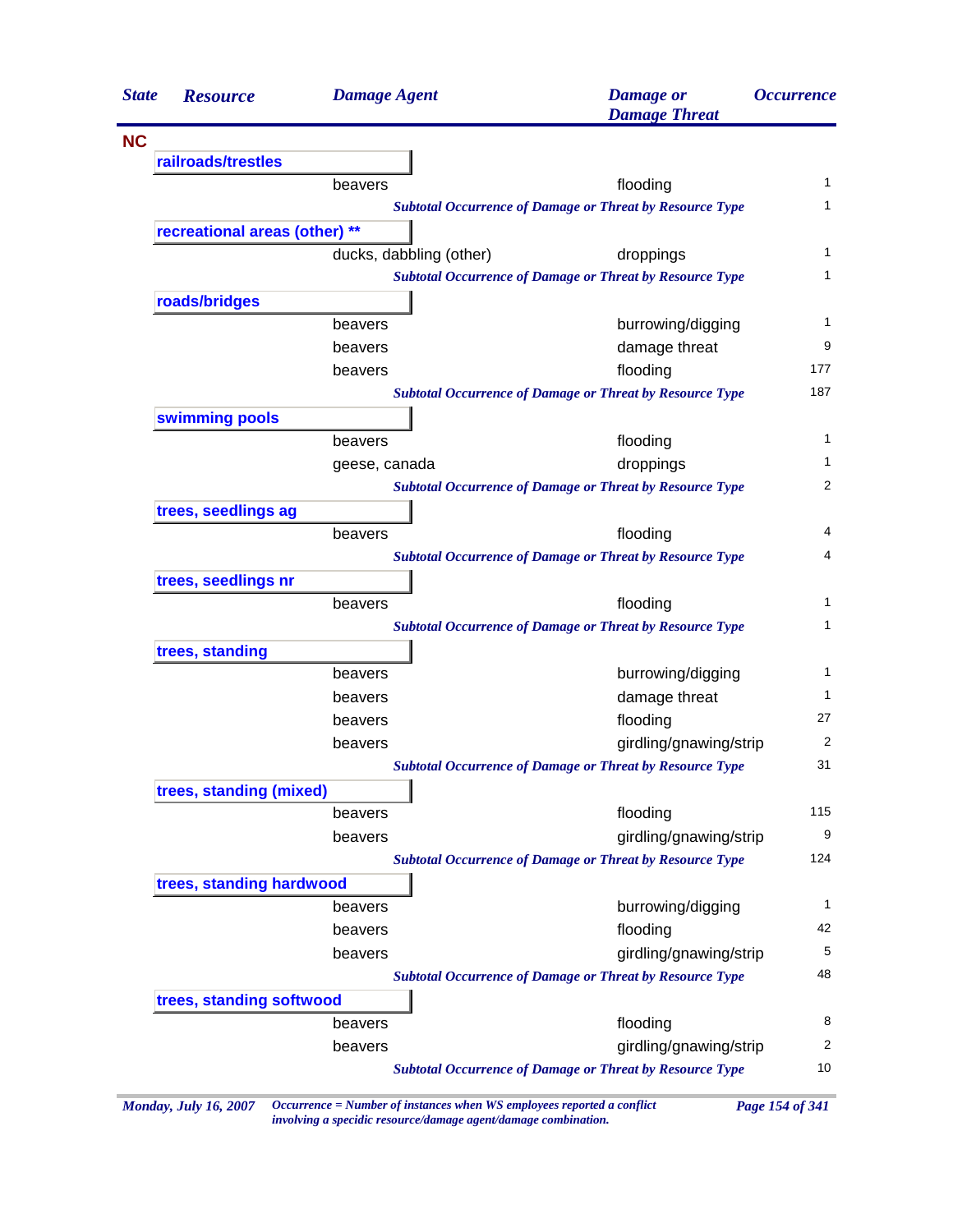| <b>State</b> | <b>Resource</b>            | <b>Damage Agent</b>      | <b>Damage</b> or<br><b>Damage Threat</b>                        | <i><b>Occurrence</b></i> |
|--------------|----------------------------|--------------------------|-----------------------------------------------------------------|--------------------------|
| <b>NC</b>    |                            |                          |                                                                 |                          |
|              | trees, standing/shrubs     |                          |                                                                 |                          |
|              |                            | beavers                  | flooding                                                        | 41                       |
|              |                            | beavers                  | girdling/gnawing/strip                                          | 2                        |
|              |                            |                          | <b>Subtotal Occurrence of Damage or Threat by Resource Type</b> | 43                       |
|              | utilities, electrical      |                          |                                                                 |                          |
|              |                            | beavers                  | flooding                                                        | 2                        |
|              |                            |                          | <b>Subtotal Occurrence of Damage or Threat by Resource Type</b> | 2                        |
|              | utilities, z-(other)       |                          |                                                                 |                          |
|              |                            | beavers                  | damage threat                                                   | 4                        |
|              |                            | beavers                  | flooding                                                        | 3                        |
|              |                            |                          | <b>Subtotal Occurrence of Damage or Threat by Resource Type</b> | $\overline{7}$           |
|              | watercraft                 |                          |                                                                 |                          |
|              |                            | vultures, black          | damage (other)                                                  | 1                        |
|              |                            |                          | <b>Subtotal Occurrence of Damage or Threat by Resource Type</b> | 1                        |
|              | watershed                  |                          |                                                                 |                          |
|              |                            | beavers                  | flooding                                                        | 35                       |
|              |                            |                          | <b>Subtotal Occurrence of Damage or Threat by Resource Type</b> | 35                       |
|              | wetlands                   |                          |                                                                 |                          |
|              |                            | beavers                  | flooding                                                        | 5                        |
|              |                            |                          | <b>Subtotal Occurrence of Damage or Threat by Resource Type</b> | 5                        |
|              | z-landscaping (other)      |                          |                                                                 |                          |
|              |                            | beavers                  | flooding                                                        | 5                        |
|              |                            | beavers                  | girdling/gnawing/strip                                          | 6                        |
|              |                            | geese, canada            | browsing/grazing                                                | 4                        |
|              |                            |                          | <b>Subtotal Occurrence of Damage or Threat by Resource Type</b> | 15                       |
| ND           |                            |                          |                                                                 |                          |
|              | beans, pinto               |                          |                                                                 |                          |
|              |                            | geese, canada            | feeding (other)                                                 | 4                        |
|              |                            |                          | <b>Subtotal Occurrence of Damage or Threat by Resource Type</b> | 4                        |
|              | beans, soybeans            |                          |                                                                 |                          |
|              |                            | geese, canada            | feeding (other)                                                 | 62                       |
|              |                            |                          | <b>Subtotal Occurrence of Damage or Threat by Resource Type</b> | 62                       |
|              | boat docks/marinas         |                          |                                                                 |                          |
|              |                            | beavers                  | damage (other)                                                  | 1                        |
|              |                            |                          | <b>Subtotal Occurrence of Damage or Threat by Resource Type</b> | 1                        |
|              | buildings, non-residential |                          |                                                                 |                          |
|              |                            | flickers, northern       | damage (other)                                                  | 1                        |
|              |                            | marmots/woodchucks (all) | burrowing/digging                                               | 4                        |
|              |                            | raccoons                 | damage (other)                                                  | 13                       |

*Monday, July 16, 2007 Occurrence = Number of instances when WS employees reported a conflict Page 155 of 341 involving a specidic resource/damage agent/damage combination.*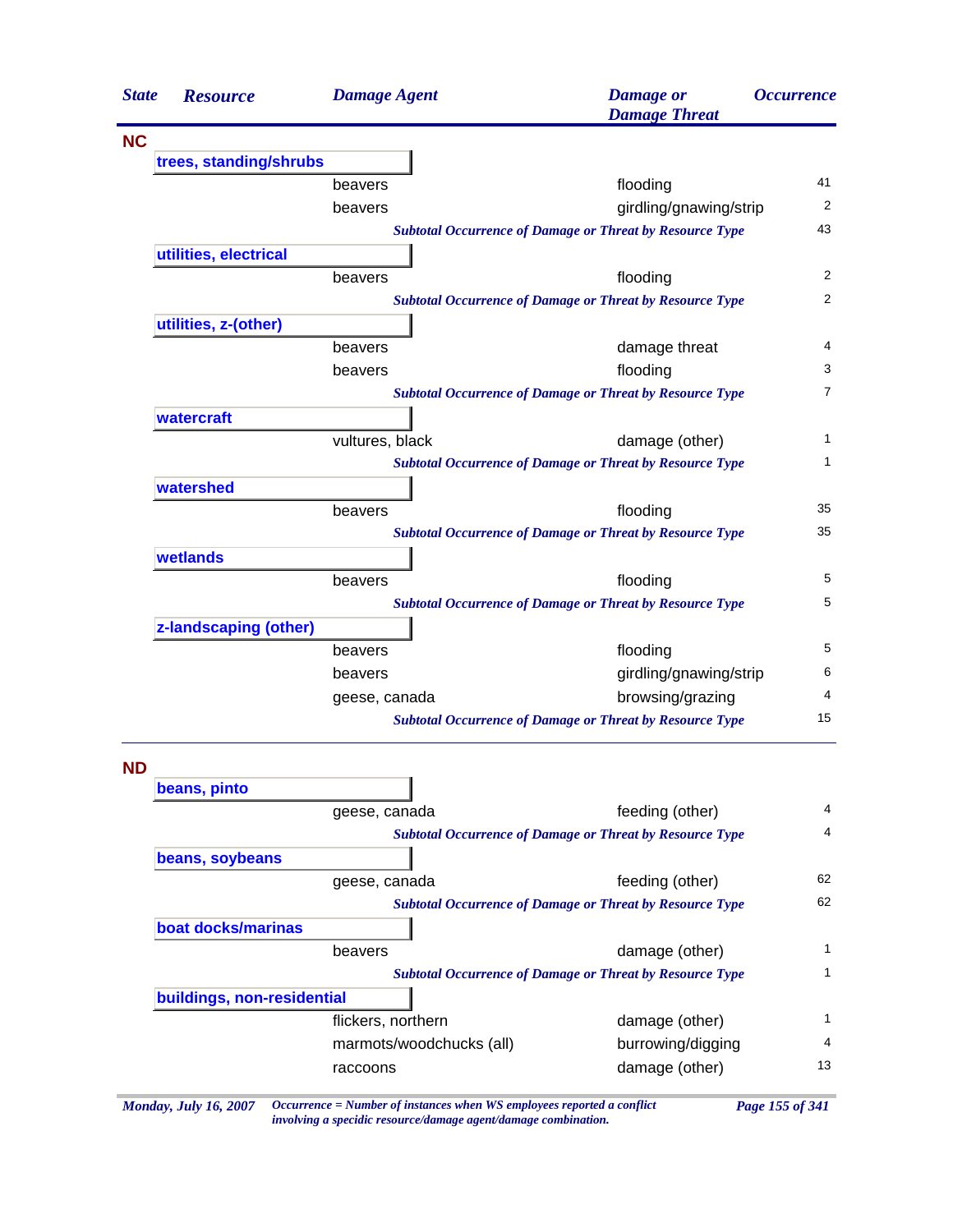| <b>State</b> | <b>Resource</b>            | <b>Damage Agent</b>      | <b>Damage</b> or<br><b>Damage Threat</b>                        | <i><b>Occurrence</b></i> |
|--------------|----------------------------|--------------------------|-----------------------------------------------------------------|--------------------------|
| <b>ND</b>    |                            |                          |                                                                 |                          |
|              | buildings, non-residential |                          |                                                                 |                          |
|              |                            | raccoons                 | damage threat                                                   | 1                        |
|              |                            | raccoons                 | nuisance                                                        | 3                        |
|              |                            | rats, norway             | nuisance                                                        | 1                        |
|              |                            | skunks, striped          | competition                                                     | 1                        |
|              |                            | skunks, striped          | damage (other)                                                  | 1                        |
|              |                            | skunks, striped          | nuisance                                                        | 1                        |
|              |                            | skunks, striped          | nuisance, odor                                                  | 2                        |
|              |                            | squirrels, fox           | nuisance (other)                                                | 2                        |
|              |                            | squirrels, red           | girdling/gnawing/strip                                          | 1                        |
|              |                            |                          | <b>Subtotal Occurrence of Damage or Threat by Resource Type</b> | 31                       |
|              | buildings, residential     |                          |                                                                 |                          |
|              |                            | beavers                  | damage (other)                                                  | 2                        |
|              |                            | beavers                  | flooding                                                        | 1                        |
|              |                            | flickers, northern       | damage (other)                                                  | 1                        |
|              |                            | marmots/woodchucks (all) | burrowing/digging                                               | 2                        |
|              |                            | pigeons, feral (rock)    | nuisance (other)                                                | 1                        |
|              |                            | skunks, striped          | burrowing/digging                                               | 2                        |
|              |                            | skunks, striped          | nuisance, odor                                                  | 3                        |
|              |                            | squirrels, fox           | damage (other)                                                  | 3                        |
|              |                            | swallows, barn           | droppings                                                       | 1                        |
|              |                            | turkey, wild (all)       | droppings                                                       | 1                        |
|              |                            | woodpeckers, downy       | damage (other)                                                  | 1                        |
|              |                            |                          | <b>Subtotal Occurrence of Damage or Threat by Resource Type</b> | 18                       |
|              | canola                     |                          |                                                                 |                          |
|              |                            | beavers                  | flooding                                                        | 1                        |
|              |                            | geese, canada            | feeding (other)                                                 | 5                        |
|              |                            | squirrels, ground, other | feeding (other)                                                 | 1                        |
|              |                            |                          | <b>Subtotal Occurrence of Damage or Threat by Resource Type</b> | $\overline{7}$           |
|              | cattle (adult)             |                          |                                                                 |                          |
|              |                            | coyotes                  | predation                                                       | 1                        |
|              |                            | lions, mountain (cougar) | harassment                                                      | 1                        |
|              |                            | lions, mountain (cougar) | predation                                                       | 1                        |
|              |                            | wolves, gray/timber      | harassment                                                      | 1                        |
|              |                            |                          | <b>Subtotal Occurrence of Damage or Threat by Resource Type</b> | 4                        |
|              | cattle (calves)            |                          |                                                                 |                          |
|              |                            | coyotes                  | damage (other)                                                  | 12                       |
|              |                            | coyotes                  | damage threat                                                   | 18                       |
|              |                            | coyotes                  | harassment                                                      | 3                        |
|              |                            |                          |                                                                 |                          |

*Monday, July 16, 2007 Occurrence = Number of instances when WS employees reported a conflict Page 156 of 341 involving a specidic resource/damage agent/damage combination.*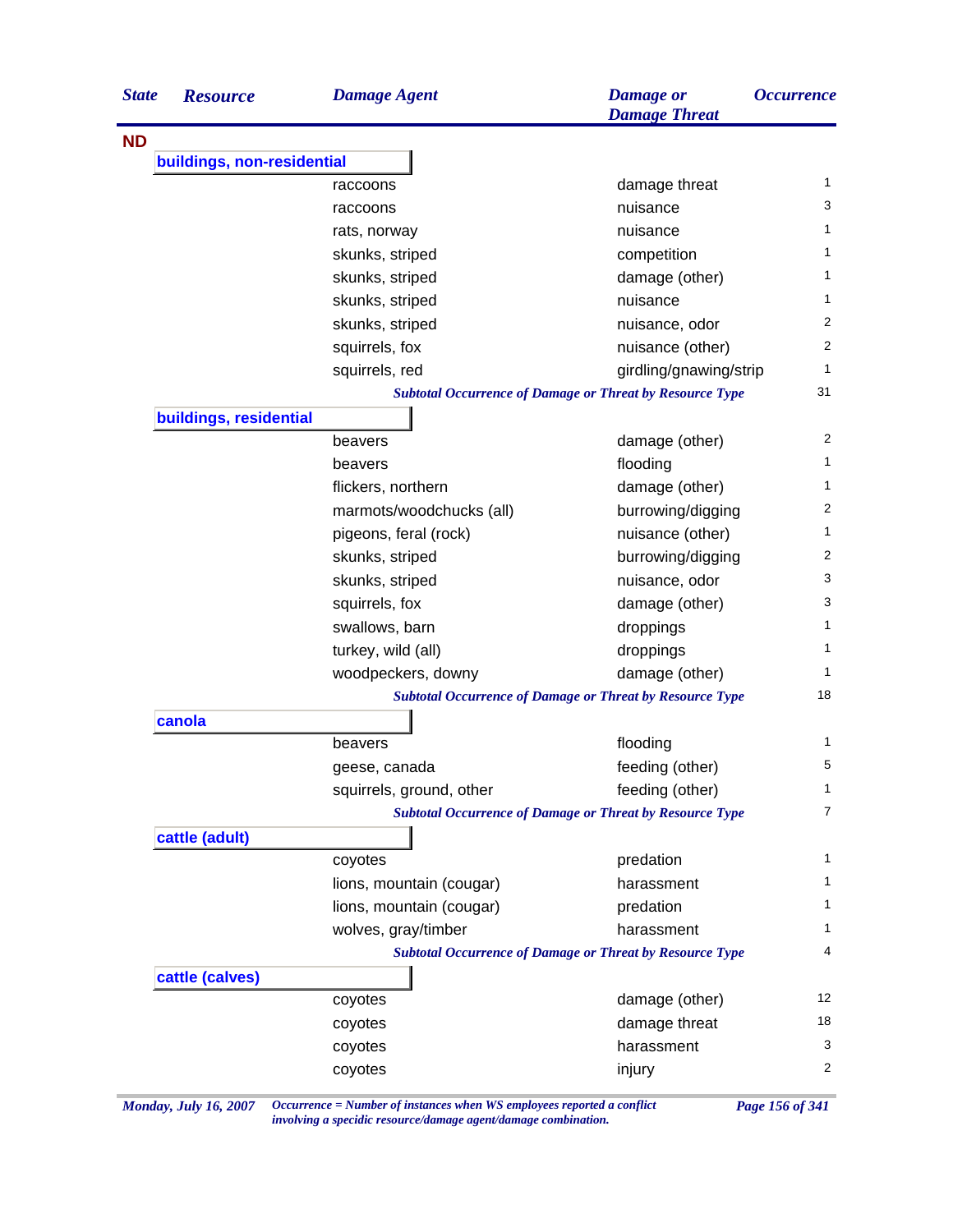| <b>State</b> | <b>Resource</b>         | <b>Damage Agent</b>                                             | <b>Damage</b> or<br><b>Damage Threat</b> | <i><b>Occurrence</b></i> |
|--------------|-------------------------|-----------------------------------------------------------------|------------------------------------------|--------------------------|
| <b>ND</b>    |                         |                                                                 |                                          |                          |
|              | cattle (calves)         |                                                                 |                                          |                          |
|              |                         | coyotes                                                         | predation                                |                          |
|              |                         | dogs, feral, free-ranging and hybrids                           | harassment                               |                          |
|              |                         | skunks, striped                                                 | damage (other)                           |                          |
|              |                         | <b>Subtotal Occurrence of Damage or Threat by Resource Type</b> |                                          |                          |
|              | dikes/dams/impoundments |                                                                 |                                          |                          |
|              |                         | beavers                                                         | damage (other)                           |                          |
|              |                         | beavers                                                         | flooding                                 |                          |
|              |                         | beavers                                                         | girdling/gnawing/strip                   |                          |
|              |                         | <b>Subtotal Occurrence of Damage or Threat by Resource Type</b> |                                          |                          |
|              | equine, horses (adult)  |                                                                 |                                          |                          |
|              |                         | bears, black                                                    | predation                                |                          |
|              |                         | lions, mountain (cougar)                                        | injury                                   |                          |
|              |                         | lions, mountain (cougar)                                        | injury/illness                           |                          |
|              |                         | other big game species                                          | injury                                   |                          |
|              |                         | <b>Subtotal Occurrence of Damage or Threat by Resource Type</b> |                                          |                          |
|              | equine, horses (foals)  |                                                                 |                                          |                          |
|              |                         | dogs, feral, free-ranging and hybrids                           | predation                                |                          |
|              |                         | lions, mountain (cougar)                                        | predation                                |                          |
|              |                         | wolves, gray/timber                                             | predation                                |                          |
|              |                         | <b>Subtotal Occurrence of Damage or Threat by Resource Type</b> |                                          |                          |
|              | feed, livestock         |                                                                 |                                          |                          |
|              |                         | gulls, bonaparte's                                              | droppings                                |                          |
|              |                         | gulls, franklin's                                               | droppings                                |                          |
|              |                         | gulls, herring                                                  | droppings                                |                          |
|              |                         | gulls, ring-billed                                              | droppings                                |                          |
|              |                         | raccoons                                                        | consumption/contami                      |                          |
|              |                         | raccoons                                                        | damage (other)                           |                          |
|              |                         | raccoons                                                        | feeding (other)                          |                          |
|              |                         | rats, norway                                                    | consumption/contami                      |                          |
|              |                         | skunks, striped                                                 | consumption/contami                      |                          |
|              |                         | sparrows, house/english                                         | consumption/contami                      |                          |
|              |                         | <b>Subtotal Occurrence of Damage or Threat by Resource Type</b> |                                          |                          |
|              | fences                  |                                                                 |                                          |                          |
|              |                         | lions, mountain (cougar)                                        | damage (other)                           |                          |
|              |                         | <b>Subtotal Occurrence of Damage or Threat by Resource Type</b> |                                          |                          |
|              | flax                    |                                                                 |                                          |                          |
|              |                         | geese, canada                                                   | feeding (other)                          |                          |
|              |                         | <b>Subtotal Occurrence of Damage or Threat by Resource Type</b> |                                          |                          |
|              | food items, human       |                                                                 |                                          |                          |

*involving a specidic resource/damage agent/damage combination.*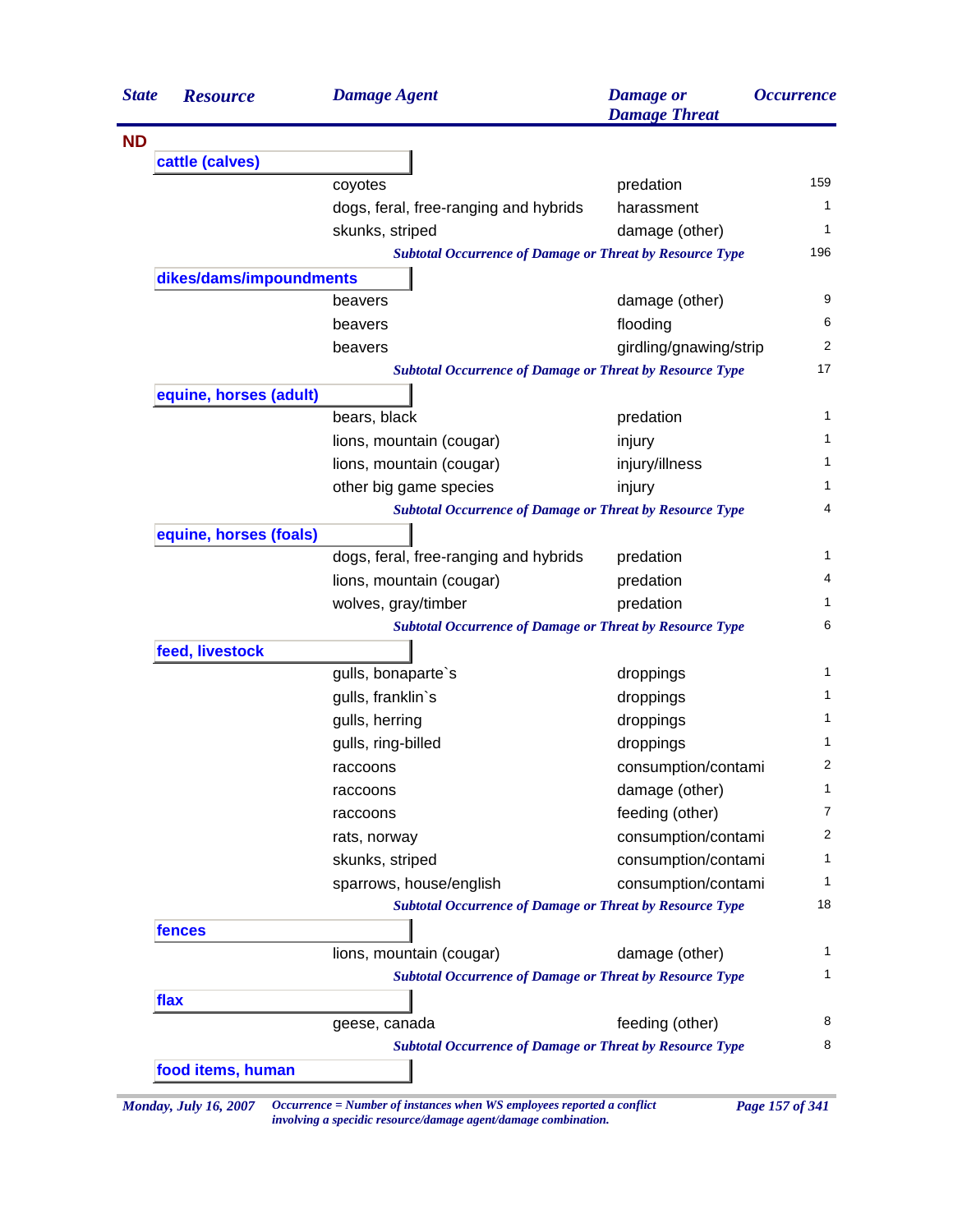| <b>State</b><br><b>Resource</b> | <b>Damage Agent</b>       | <b>Damage</b> or<br><b>Damage Threat</b>                        | <i><b>Occurrence</b></i> |
|---------------------------------|---------------------------|-----------------------------------------------------------------|--------------------------|
|                                 |                           |                                                                 |                          |
| food items, human               |                           |                                                                 |                          |
|                                 | mice/rats (mixed)         | damage (other)                                                  | 1                        |
|                                 | raccoons                  | feeding (other)                                                 | 1                        |
|                                 |                           | <b>Subtotal Occurrence of Damage or Threat by Resource Type</b> | 2                        |
| food items, non-human *         |                           |                                                                 |                          |
|                                 | grackles, common          | feeding (other)                                                 | 3                        |
|                                 | raccoons                  | consumption/contami                                             | 4                        |
|                                 | raccoons                  | feeding (other)                                                 | 3                        |
|                                 | skunks, striped           | feeding (other)                                                 | 1                        |
|                                 | sparrows, house/english   | feeding (other)                                                 | 1                        |
|                                 | squirrels, fox            | feeding (other)                                                 | 1                        |
|                                 | starlings, european       | feeding (other)                                                 | 1                        |
|                                 |                           | <b>Subtotal Occurrence of Damage or Threat by Resource Type</b> | 14                       |
| fowl, chickens (game)           |                           |                                                                 |                          |
|                                 | coyotes                   | predation                                                       | 4                        |
|                                 | foxes, red                | predation                                                       | 1                        |
|                                 | raccoons                  | predation                                                       | 1                        |
|                                 |                           | <b>Subtotal Occurrence of Damage or Threat by Resource Type</b> | 6                        |
| fowl, chickens (other)          |                           |                                                                 |                          |
|                                 | coyotes                   | predation                                                       | 5                        |
|                                 | foxes, red                | predation                                                       | 6                        |
|                                 | hawks, cooper's           | feeding (other)                                                 | 1                        |
|                                 | hawks, red-tailed         | feeding (other)                                                 | 1                        |
|                                 | minks                     | predation                                                       | $\overline{2}$           |
|                                 | raccoons                  | feeding (other)                                                 | 1                        |
|                                 |                           | <b>Subtotal Occurrence of Damage or Threat by Resource Type</b> | 16                       |
| fowl, ducks (domestic)          |                           |                                                                 |                          |
|                                 | coyotes                   | predation                                                       | 2                        |
|                                 | raccoons                  | predation                                                       | 1                        |
|                                 |                           | <b>Subtotal Occurrence of Damage or Threat by Resource Type</b> | 3                        |
| fowl, geese (domestic)          |                           |                                                                 |                          |
|                                 | lions, mountain (cougar)  | predation                                                       | 1                        |
|                                 | minks                     | predation                                                       | 1                        |
|                                 | raccoons                  | predation                                                       | 2                        |
|                                 |                           | <b>Subtotal Occurrence of Damage or Threat by Resource Type</b> | 4                        |
| fowl, turkeys (domestic)        |                           |                                                                 |                          |
|                                 | coyotes                   | predation                                                       | 2                        |
|                                 |                           | <b>Subtotal Occurrence of Damage or Threat by Resource Type</b> | 2                        |
| fruit, apples                   |                           |                                                                 |                          |
|                                 | deer, white-tailed (wild) | feeding (other)                                                 | 1                        |

*Monday, July 16, 2007 Occurrence = Number of instances when WS employees reported a conflict Page 158 of 341 involving a specidic resource/damage agent/damage combination.*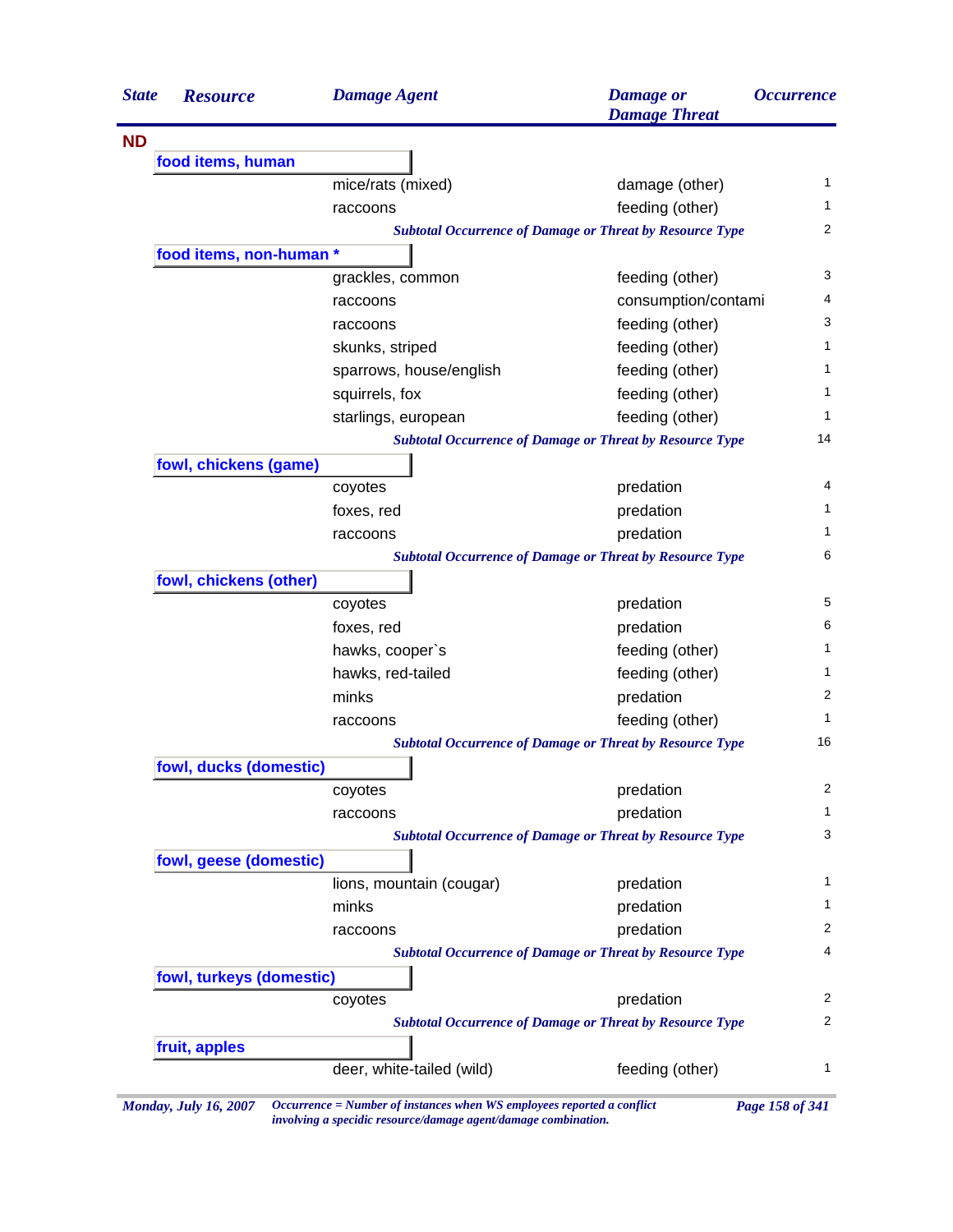| <b>State</b> | <b>Resource</b>               | <b>Damage Agent</b>           | <b>Damage</b> or<br><b>Damage Threat</b>                        | <i><b>Occurrence</b></i> |
|--------------|-------------------------------|-------------------------------|-----------------------------------------------------------------|--------------------------|
| <b>ND</b>    |                               |                               |                                                                 |                          |
|              | fruit, apples                 |                               |                                                                 |                          |
|              |                               |                               | <b>Subtotal Occurrence of Damage or Threat by Resource Type</b> | 1                        |
|              | gardens, veg./fruits/nuts     |                               |                                                                 |                          |
|              |                               | rabbits, cottontail           | damage threat                                                   | 1                        |
|              |                               | rabbits, cottontail           | feeding (other)                                                 | 8                        |
|              |                               | raccoons                      | feeding (other)                                                 | 2                        |
|              |                               | squirrels, ground, other      | feeding (other)                                                 | 1                        |
|              |                               |                               | <b>Subtotal Occurrence of Damage or Threat by Resource Type</b> | 12                       |
|              | grain, stored (non-livestock) |                               |                                                                 |                          |
|              |                               | skunks, striped               | nuisance, odor                                                  | 1                        |
|              |                               |                               | <b>Subtotal Occurrence of Damage or Threat by Resource Type</b> | 1                        |
|              | grains, barley                |                               |                                                                 |                          |
|              |                               | blackbirds, z-(mixed species) | feeding (other)                                                 | 1                        |
|              |                               | ducks, gadwall                | consumption/contami                                             | 1                        |
|              |                               | geese, canada                 | feeding (other)                                                 | 8                        |
|              |                               |                               | <b>Subtotal Occurrence of Damage or Threat by Resource Type</b> | 10                       |
|              | grains, corn (field)          |                               |                                                                 |                          |
|              |                               | beavers                       | flooding                                                        | 1                        |
|              |                               | beavers                       | girdling/gnawing/strip                                          | 4                        |
|              |                               | deer, white-tailed (wild)     | feeding (other)                                                 | 1                        |
|              |                               | geese, canada                 | feeding (other)                                                 | 12                       |
|              |                               | raccoons                      | feeding (other)                                                 | 3                        |
|              |                               |                               | <b>Subtotal Occurrence of Damage or Threat by Resource Type</b> | 21                       |
|              | grains, corn (sweet)          |                               |                                                                 |                          |
|              |                               | raccoons                      | feeding (other)                                                 | 6                        |
|              |                               |                               | <b>Subtotal Occurrence of Damage or Threat by Resource Type</b> | 6                        |
|              | grains, wheat                 |                               |                                                                 |                          |
|              |                               | beavers                       | flooding                                                        | 2                        |
|              |                               | blackbirds, z-(mixed species) | feeding (other)                                                 | $\mathbf{1}$             |
|              |                               | geese, canada                 | feeding (other)                                                 | 42                       |
|              |                               | rats, norway                  | consumption/contami                                             | $\mathbf{1}$             |
|              |                               |                               | <b>Subtotal Occurrence of Damage or Threat by Resource Type</b> | 46                       |
|              | grasses/sod                   |                               |                                                                 |                          |
|              |                               | badgers                       | damage (other)                                                  | 1                        |
|              |                               |                               | <b>Subtotal Occurrence of Damage or Threat by Resource Type</b> | 1                        |
|              | hayfields, alfalfa            |                               |                                                                 |                          |
|              |                               | geese, canada                 | feeding (other)                                                 | $\mathbf 1$              |
|              |                               |                               | <b>Subtotal Occurrence of Damage or Threat by Resource Type</b> | 1                        |
|              | hayfields, mixed species      |                               |                                                                 |                          |
|              |                               | beavers                       | damage (other)                                                  | 10                       |

*Monday, July 16, 2007 Occurrence = Number of instances when WS employees reported a conflict Page 159 of 341 involving a specidic resource/damage agent/damage combination.*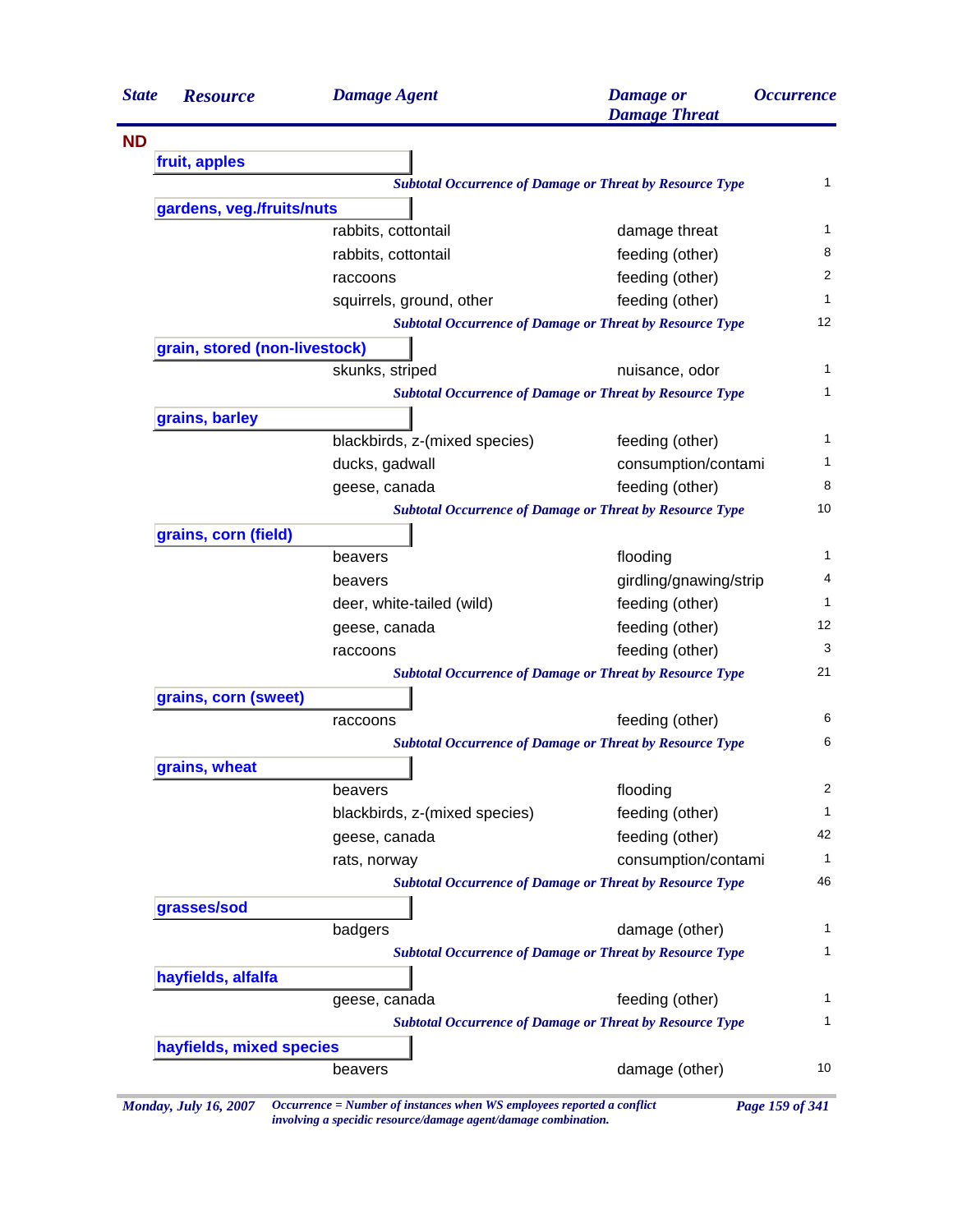| <b>State</b> | <b>Resource</b>                     | <b>Damage Agent</b>        | <b>Damage</b> or<br><b>Damage Threat</b>                        | <i><b>Occurrence</b></i> |
|--------------|-------------------------------------|----------------------------|-----------------------------------------------------------------|--------------------------|
| <b>ND</b>    |                                     |                            |                                                                 |                          |
|              | hayfields, mixed species            |                            |                                                                 |                          |
|              |                                     | beavers                    | flooding                                                        | 15                       |
|              |                                     |                            | <b>Subtotal Occurrence of Damage or Threat by Resource Type</b> | 25                       |
|              | hith/sfty, human (aviation)         |                            |                                                                 |                          |
|              |                                     | deer, white-tailed (wild)  | damage (other)                                                  | 1                        |
|              |                                     |                            | <b>Subtotal Occurrence of Damage or Threat by Resource Type</b> | 1                        |
|              | hith/sfty, human (other transporta) |                            |                                                                 |                          |
|              |                                     | cats, feral/free ranging   | nuisance (other)                                                | 1                        |
|              |                                     |                            | <b>Subtotal Occurrence of Damage or Threat by Resource Type</b> | 1                        |
|              | hith/sfty, human z-(general)        |                            |                                                                 |                          |
|              |                                     | bats (all)                 | damage (other)                                                  | 1                        |
|              |                                     | lions, mountain (cougar)   | threat (other)                                                  | 1                        |
|              |                                     | pigeons, feral (rock)      | damage (other)                                                  | 1                        |
|              |                                     | raccoons                   | damage (other)                                                  | 1                        |
|              |                                     | skunks, striped            | damage (other)                                                  | 1                        |
|              |                                     | skunks, striped            | disease threat                                                  | 1                        |
|              |                                     | skunks, striped            | disease threat, rabies                                          | 8                        |
|              |                                     | skunks, striped            | injury/illness                                                  | 1                        |
|              |                                     | squirrels, fox             | disease threat                                                  | 1                        |
|              |                                     |                            | <b>Subtotal Occurrence of Damage or Threat by Resource Type</b> | 16                       |
|              | irrigation ditch/drainage system    |                            |                                                                 |                          |
|              |                                     | beavers                    | damage (other)                                                  | 18                       |
|              |                                     | beavers                    | disease (other)                                                 | 1                        |
|              |                                     | beavers                    | feeding (other)                                                 | 12                       |
|              |                                     | beavers                    | flooding                                                        | 53                       |
|              |                                     |                            | <b>Subtotal Occurrence of Damage or Threat by Resource Type</b> | 84                       |
|              | irrigation pipe system              |                            |                                                                 |                          |
|              |                                     | badgers                    | burrowing/digging                                               | 1                        |
|              |                                     | rabbits, cottontail        | girdling/gnawing/strip                                          | 1                        |
|              |                                     |                            | <b>Subtotal Occurrence of Damage or Threat by Resource Type</b> | 2                        |
|              | <b>Ilamas (all)</b>                 |                            |                                                                 |                          |
|              |                                     | bears, black               | predation                                                       | 1                        |
|              |                                     |                            | <b>Subtotal Occurrence of Damage or Threat by Resource Type</b> | 1                        |
|              | pasture                             |                            |                                                                 |                          |
|              |                                     | beavers                    | damage (other)                                                  | 5                        |
|              |                                     | beavers                    | feeding (other)                                                 | 1                        |
|              |                                     | beavers                    | flooding                                                        | 22                       |
|              |                                     | prairie dogs, black-tailed | burrowing/digging                                               | 8                        |
|              |                                     | prairie dogs, black-tailed | feeding (other)                                                 | 1                        |
|              |                                     | squirrels, ground, other   | burrowing/digging                                               | 1                        |
|              |                                     |                            |                                                                 |                          |

*Monday, July 16, 2007 Occurrence = Number of instances when WS employees reported a conflict Page 160 of 341 involving a specidic resource/damage agent/damage combination.*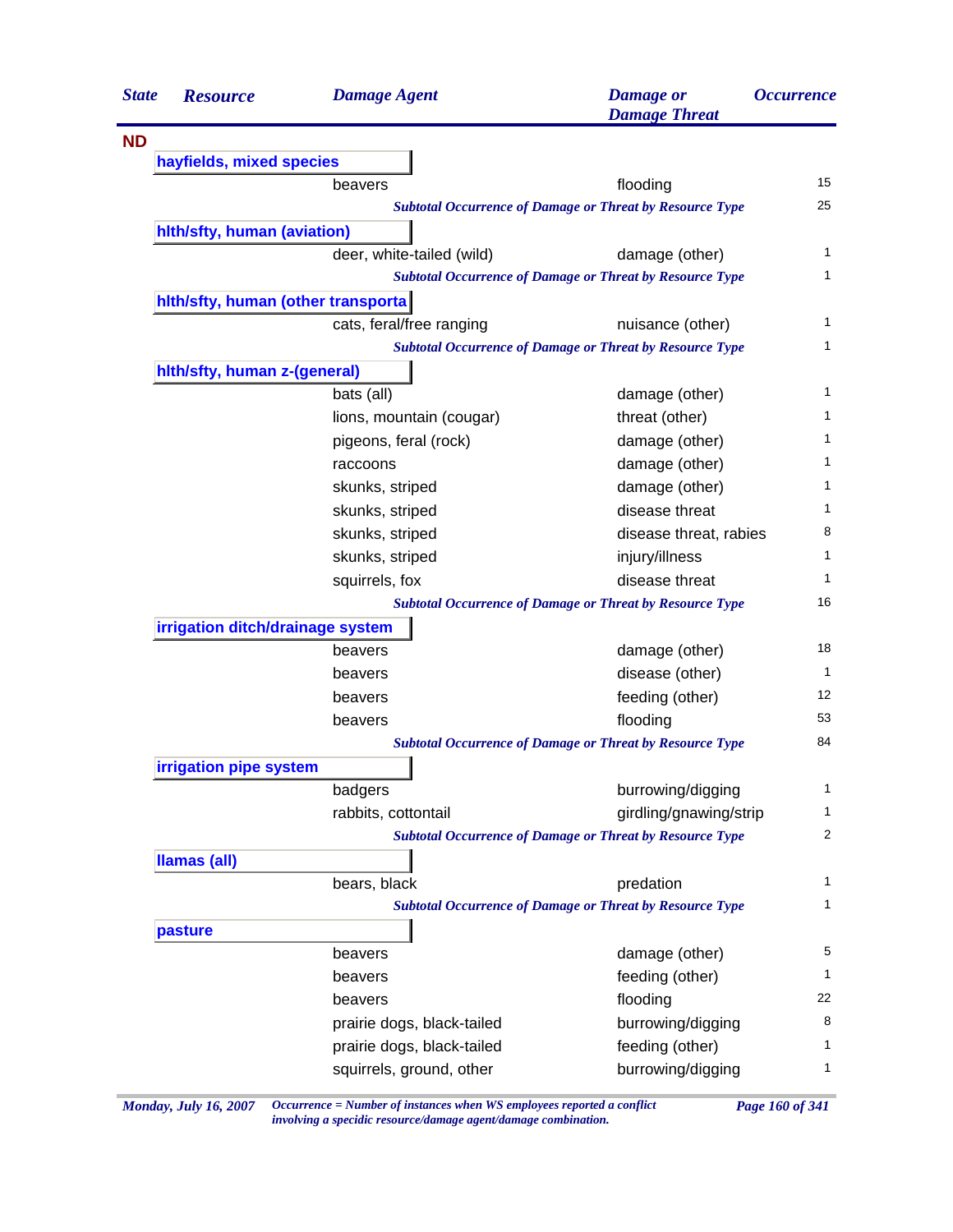| <b>State</b> | <b>Resource</b>                  | <b>Damage Agent</b>                                             | <b>Damage</b> or<br><b>Damage Threat</b> | <i><b>Occurrence</b></i> |
|--------------|----------------------------------|-----------------------------------------------------------------|------------------------------------------|--------------------------|
| <b>ND</b>    |                                  |                                                                 |                                          |                          |
|              | pasture                          |                                                                 |                                          |                          |
|              |                                  | <b>Subtotal Occurrence of Damage or Threat by Resource Type</b> |                                          | 38                       |
|              | peas                             |                                                                 |                                          |                          |
|              |                                  | geese, canada                                                   | feeding (other)                          | 5                        |
|              |                                  | <b>Subtotal Occurrence of Damage or Threat by Resource Type</b> |                                          | $\mathbf 5$              |
|              | pets (companion/hobby animals)   |                                                                 |                                          |                          |
|              |                                  | cats, feral/free ranging                                        | damage (other)                           | 1                        |
|              |                                  | coyotes                                                         | damage (other)                           | 2                        |
|              |                                  | coyotes                                                         | predation                                | 1                        |
|              |                                  | dogs, feral, free-ranging and hybrids                           | injury                                   | 1                        |
|              |                                  | foxes, red                                                      | nuisance                                 | 1                        |
|              |                                  | skunks, striped                                                 | damage (other)                           | 3                        |
|              |                                  | <b>Subtotal Occurrence of Damage or Threat by Resource Type</b> |                                          | 9                        |
|              | plants, commercial nursery/green |                                                                 |                                          |                          |
|              |                                  | beavers                                                         | girdling/gnawing/strip                   | 2                        |
|              |                                  | <b>Subtotal Occurrence of Damage or Threat by Resource Type</b> |                                          | $\overline{2}$           |
|              | property (general)               |                                                                 |                                          |                          |
|              |                                  | badgers                                                         | burrowing/digging                        | 6                        |
|              |                                  | beavers                                                         | burrowing/digging                        | 1                        |
|              |                                  | beavers                                                         | damage (other)                           | 1                        |
|              |                                  | beavers                                                         | feeding (other)                          | 3                        |
|              |                                  | beavers                                                         | flooding                                 | 10                       |
|              |                                  | grackles, common                                                | droppings                                | 2                        |
|              |                                  | marmots/woodchucks (all)                                        | burrowing/digging                        | 1                        |
|              |                                  | raccoons                                                        | burrowing/digging                        | 1                        |
|              |                                  | raccoons                                                        | damage (other)                           | 1                        |
|              |                                  | raccoons                                                        | nuisance                                 | 2                        |
|              |                                  | raccoons                                                        | nuisance (other)                         | $\mathbf{1}$             |
|              |                                  | skunks, striped                                                 | burrowing/digging                        | $\mathbf{1}$             |
|              |                                  | skunks, striped                                                 | nuisance, odor                           | 1                        |
|              |                                  | snakes, non-poisonous (other)                                   | nuisance                                 | 1                        |
|              |                                  | squirrels, fox                                                  | damage (other)                           | 1                        |
|              |                                  | <b>Subtotal Occurrence of Damage or Threat by Resource Type</b> |                                          | 33                       |
|              | rangeland                        |                                                                 |                                          |                          |
|              |                                  | beavers                                                         | flooding                                 | 1                        |
|              |                                  | prairie dogs, black-tailed                                      | feeding (other)                          | 1                        |
|              |                                  | <b>Subtotal Occurrence of Damage or Threat by Resource Type</b> |                                          | 2                        |
|              | recreational areas (other) **    |                                                                 |                                          |                          |
|              |                                  | prairie dogs, black-tailed                                      | burrowing/digging                        | 1                        |
|              |                                  | squirrels, ground, other                                        | burrowing/digging                        | 1                        |
|              |                                  |                                                                 |                                          |                          |

*Monday, July 16, 2007 Occurrence = Number of instances when WS employees reported a conflict Page 161 of 341 involving a specidic resource/damage agent/damage combination.*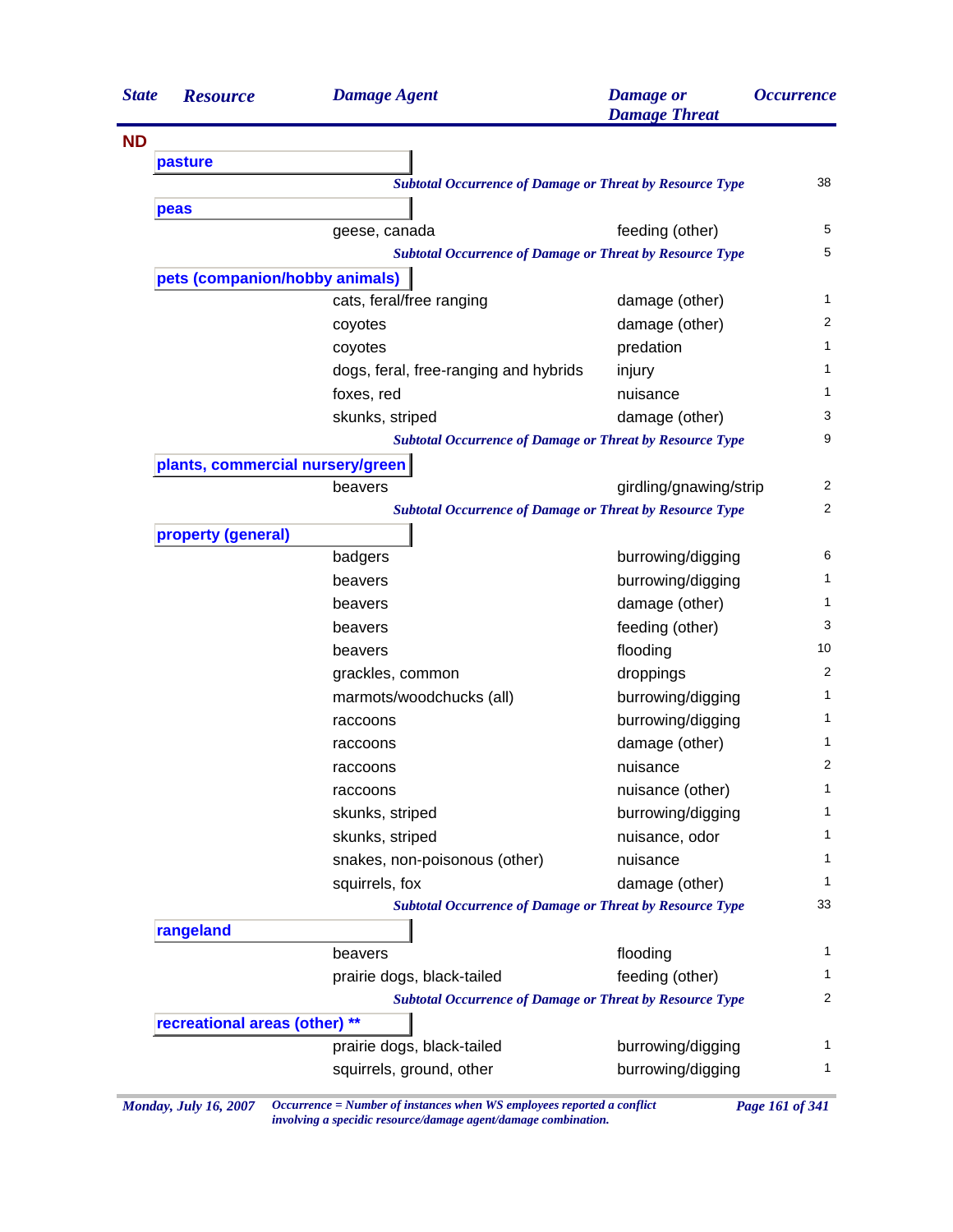| <b>State</b> | <b>Resource</b>               | <b>Damage Agent</b>           | <b>Damage</b> or<br><b>Damage Threat</b>                        | <i><b>Occurrence</b></i> |
|--------------|-------------------------------|-------------------------------|-----------------------------------------------------------------|--------------------------|
| <b>ND</b>    |                               |                               |                                                                 |                          |
|              | recreational areas (other) ** |                               |                                                                 |                          |
|              |                               |                               | <b>Subtotal Occurrence of Damage or Threat by Resource Type</b> | $\overline{2}$           |
|              | roads/bridges                 |                               |                                                                 |                          |
|              |                               | badgers                       | burrowing/digging                                               | 1                        |
|              |                               | beavers                       | burrowing/digging                                               | 3                        |
|              |                               | beavers                       | damage (other)                                                  | $\overline{7}$           |
|              |                               | beavers                       | damage threat                                                   | 2                        |
|              |                               | beavers                       | feeding (other)                                                 | 4                        |
|              |                               | beavers                       | flooding                                                        | 47                       |
|              |                               |                               | <b>Subtotal Occurrence of Damage or Threat by Resource Type</b> | 64                       |
|              | sheep (adult)                 |                               |                                                                 |                          |
|              |                               | coyotes                       | damage (other)                                                  | 8                        |
|              |                               | coyotes                       | damage threat                                                   | 1                        |
|              |                               | coyotes                       | injury                                                          | 1                        |
|              |                               | coyotes                       | predation                                                       | 30                       |
|              |                               |                               | <b>Subtotal Occurrence of Damage or Threat by Resource Type</b> | 40                       |
|              | sheep (lambs)                 |                               |                                                                 |                          |
|              |                               | coyotes                       | damage (other)                                                  | 10                       |
|              |                               | coyotes                       | damage threat                                                   | 3                        |
|              |                               | coyotes                       | predation                                                       | 79                       |
|              |                               | foxes, red                    | predation                                                       | 1                        |
|              |                               |                               | <b>Subtotal Occurrence of Damage or Threat by Resource Type</b> | 93                       |
|              | silage                        |                               |                                                                 |                          |
|              |                               | coyotes                       | damage (other)                                                  | 1                        |
|              |                               | raccoons                      | damage (other)                                                  | 1                        |
|              |                               | raccoons                      | feeding (other)                                                 | 1                        |
|              |                               |                               | <b>Subtotal Occurrence of Damage or Threat by Resource Type</b> | 3                        |
|              | <b>sunflowers</b>             |                               |                                                                 |                          |
|              |                               | blackbirds, z-(mixed species) | feeding (other)                                                 | 43                       |
|              |                               | geese, canada                 | feeding (other)                                                 | 4                        |
|              |                               |                               | <b>Subtotal Occurrence of Damage or Threat by Resource Type</b> | 47                       |
|              | trees, seedlings nr           |                               |                                                                 |                          |
|              |                               | beavers                       | damage (other)                                                  | 1                        |
|              |                               |                               | <b>Subtotal Occurrence of Damage or Threat by Resource Type</b> | $\mathbf{1}$             |
|              | trees, standing               |                               |                                                                 |                          |
|              |                               | beavers                       | burrowing/digging                                               | 1                        |
|              |                               | beavers                       | damage (other)                                                  | 6                        |
|              |                               | beavers                       | feeding (other)                                                 | 1                        |
|              |                               | beavers                       | flooding                                                        | 4                        |
|              |                               | beavers                       | girdling/gnawing/strip                                          | 40                       |

*Monday, July 16, 2007 Occurrence = Number of instances when WS employees reported a conflict Page 162 of 341 involving a specidic resource/damage agent/damage combination.*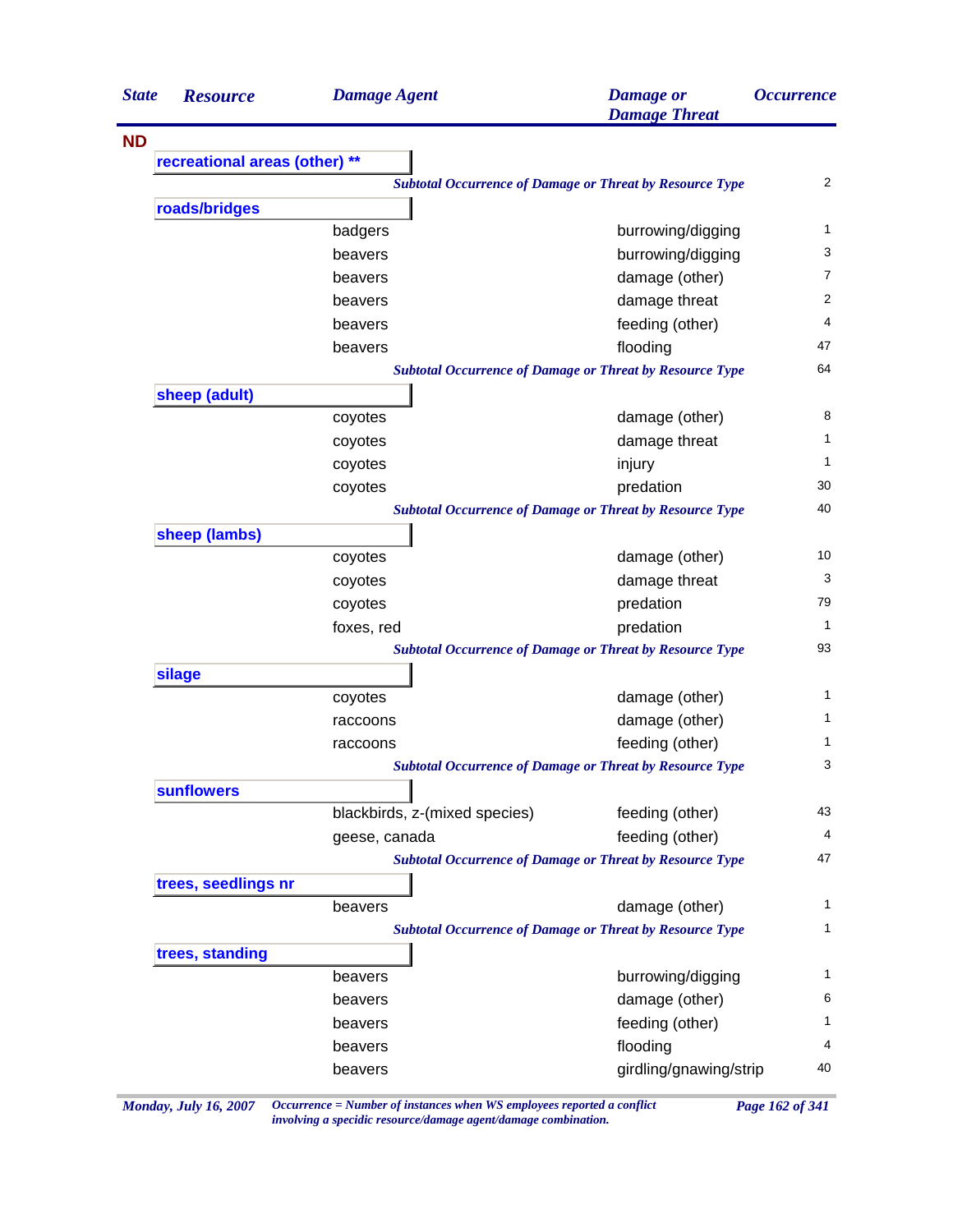| <b>State</b> | <b>Resource</b>          | <b>Damage Agent</b>        | <b>Damage</b> or<br><b>Damage Threat</b>                        | <i><b>Occurrence</b></i> |
|--------------|--------------------------|----------------------------|-----------------------------------------------------------------|--------------------------|
| <b>ND</b>    |                          |                            |                                                                 |                          |
|              | trees, standing          |                            |                                                                 |                          |
|              |                          |                            | <b>Subtotal Occurrence of Damage or Threat by Resource Type</b> | 52                       |
|              | trees, standing (mixed)  |                            |                                                                 |                          |
|              |                          | badgers                    | girdling/gnawing/strip                                          | 1                        |
|              |                          | beavers                    | browsing/grazing                                                | 1                        |
|              |                          | beavers                    | damage (other)                                                  | 35                       |
|              |                          | beavers                    | damage threat                                                   | 1                        |
|              |                          | beavers                    | feeding (other)                                                 | 2                        |
|              |                          | beavers                    | flooding                                                        | 19                       |
|              |                          | beavers                    | girdling/gnawing/strip                                          | 101                      |
|              |                          | porcupines                 | girdling/gnawing/strip                                          | 1                        |
|              |                          | rabbits, cottontail        | feeding (other)                                                 | 1                        |
|              |                          | rabbits, cottontail        | girdling/gnawing/strip                                          | 2                        |
|              |                          |                            | <b>Subtotal Occurrence of Damage or Threat by Resource Type</b> | 164                      |
|              | trees, standing hardwood |                            |                                                                 |                          |
|              |                          | beavers                    | girdling/gnawing/strip                                          | 4                        |
|              |                          |                            | <b>Subtotal Occurrence of Damage or Threat by Resource Type</b> | 4                        |
|              | trees, standing softwood |                            |                                                                 |                          |
|              |                          | beavers                    | girdling/gnawing/strip                                          | 1                        |
|              |                          |                            | <b>Subtotal Occurrence of Damage or Threat by Resource Type</b> | 1                        |
|              | trees, standing/shrubs   |                            |                                                                 |                          |
|              |                          | beavers                    | damage (other)                                                  | 1                        |
|              |                          | beavers                    | girdling/gnawing/strip                                          | 3                        |
|              |                          | hares, jackrabbits (all)   | feeding (other)                                                 | 1                        |
|              |                          | porcupines                 | feeding (other)                                                 | 1                        |
|              |                          | rabbits, cottontail        | feeding (other)                                                 | 2                        |
|              |                          | rabbits, cottontail        | girdling/gnawing/strip                                          | 1                        |
|              |                          | squirrels, fox             | girdling/gnawing/strip                                          | 2                        |
|              |                          | woodpeckers, downy         | damage (other)                                                  | 1                        |
|              |                          |                            | <b>Subtotal Occurrence of Damage or Threat by Resource Type</b> | 12                       |
|              | turf and/or flowers      |                            |                                                                 |                          |
|              |                          | badgers                    | burrowing/digging                                               | 1                        |
|              |                          | gophers, pocket (all)      | burrowing/digging                                               | 4                        |
|              |                          | marmots/woodchucks (all)   | feeding (other)                                                 | 1                        |
|              |                          | muskrats, z-(other)        | burrowing/digging                                               | 1                        |
|              |                          | prairie dogs, black-tailed | burrowing/digging                                               | 1                        |
|              |                          | rabbits, cottontail        | feeding (other)                                                 | 8                        |
|              |                          | skunks, striped            | damage (other)                                                  | 1                        |
|              |                          |                            |                                                                 |                          |
|              |                          | squirrels, ground, other   | burrowing/digging                                               | 3                        |

*Monday, July 16, 2007 Occurrence = Number of instances when WS employees reported a conflict Page 163 of 341 involving a specidic resource/damage agent/damage combination.*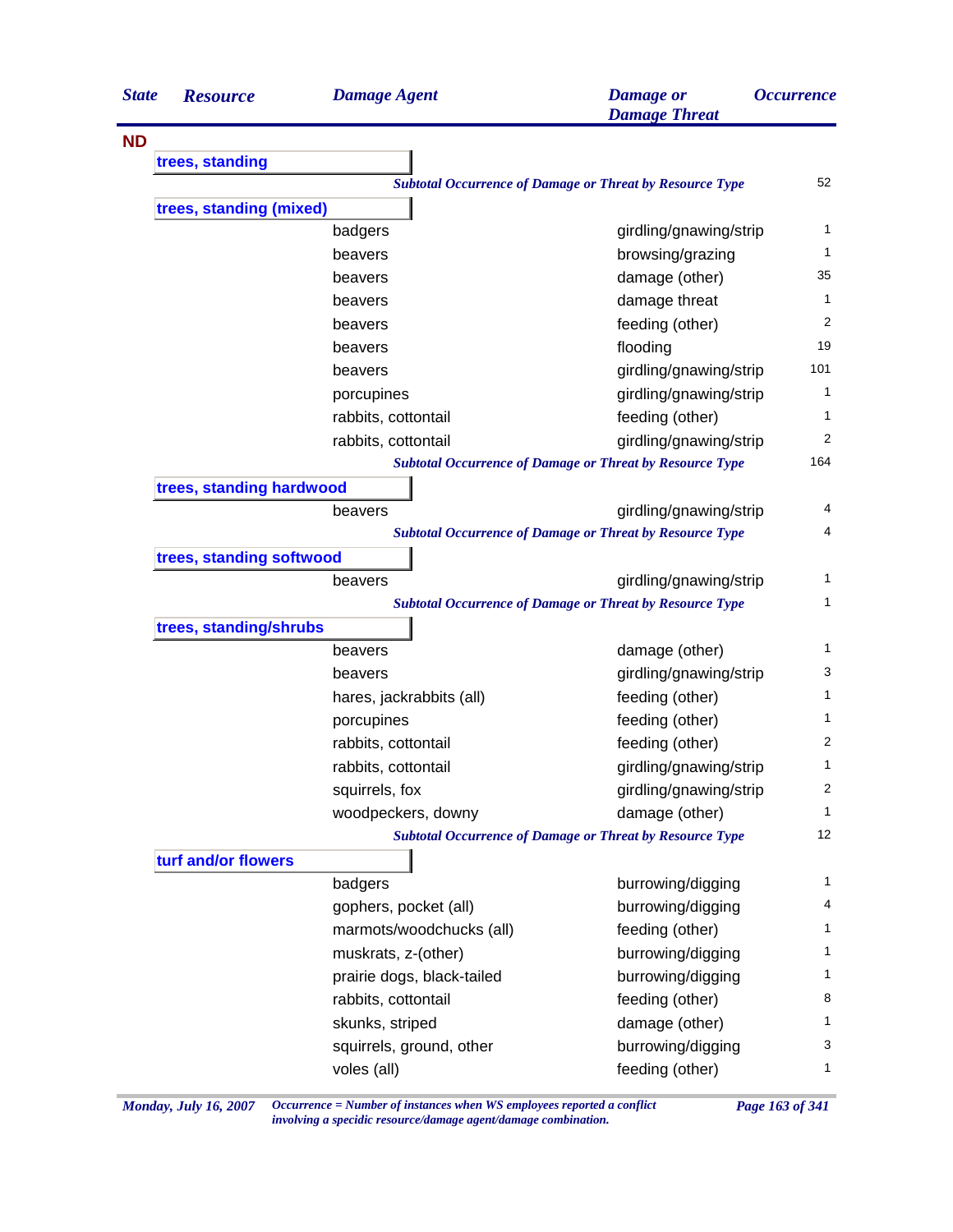| <b>Resource</b>       | <b>Damage Agent</b> | <b>Damage</b> or<br><b>Damage Threat</b> | <i><b>Occurrence</b></i>                                                                                                                                                                              |
|-----------------------|---------------------|------------------------------------------|-------------------------------------------------------------------------------------------------------------------------------------------------------------------------------------------------------|
|                       |                     |                                          |                                                                                                                                                                                                       |
| turf and/or flowers   |                     |                                          |                                                                                                                                                                                                       |
|                       |                     |                                          | 21                                                                                                                                                                                                    |
| utilities, electrical |                     |                                          |                                                                                                                                                                                                       |
|                       | squirrels, fox      | damage (other)                           |                                                                                                                                                                                                       |
|                       |                     |                                          |                                                                                                                                                                                                       |
| z-landscaping (other) |                     |                                          |                                                                                                                                                                                                       |
|                       | badgers             | burrowing/digging                        |                                                                                                                                                                                                       |
|                       |                     |                                          |                                                                                                                                                                                                       |
|                       | <b>State</b>        |                                          | <b>Subtotal Occurrence of Damage or Threat by Resource Type</b><br><b>Subtotal Occurrence of Damage or Threat by Resource Type</b><br><b>Subtotal Occurrence of Damage or Threat by Resource Type</b> |

| aircraft                 |                               |                                                                 |                |
|--------------------------|-------------------------------|-----------------------------------------------------------------|----------------|
|                          | bats (all)                    | wildlife strike(aircraft)                                       | $\mathbf{1}$   |
|                          | bird, unidentifiable          | wildlife strike(aircraft)                                       | 18             |
|                          | blackbirds, z-(mixed species) | wildlife strike(aircraft)                                       | $\mathbf{1}$   |
|                          | blackbirds, z-(other)         | wildlife strike(aircraft)                                       | 3              |
|                          | doves, mourning               | wildlife strike(aircraft)                                       | 3              |
|                          | gulls, franklin's             | wildlife strike(aircraft)                                       | $\overline{2}$ |
|                          | hawks, red-tailed             | wildlife strike(aircraft)                                       | $\mathbf{1}$   |
|                          | kingbirds, eastern            | wildlife strike(aircraft)                                       | $\mathbf{1}$   |
|                          | meadowlarks, western          | wildlife strike(aircraft)                                       | $\overline{2}$ |
|                          | nighthawks (all)              | wildlife strike(aircraft)                                       | $\overline{2}$ |
|                          | robins, american              | wildlife strike(aircraft)                                       | $\mathbf{1}$   |
|                          | sandpipers, baird's           | wildlife strike(aircraft)                                       | $\mathbf{1}$   |
|                          | sparrows, house/english       | wildlife strike(aircraft)                                       | 1              |
|                          | starlings, european           | droppings                                                       | $\mathbf{1}$   |
|                          | starlings, european           | wildlife strike(aircraft)                                       | $\mathbf{1}$   |
|                          | swallows, barn                | wildlife strike(aircraft)                                       | $\overline{4}$ |
|                          | swallows, cliff               | wildlife strike(aircraft)                                       | $\mathbf{1}$   |
|                          | swifts (all)                  | wildlife strike(aircraft)                                       | $\mathbf{1}$   |
|                          |                               | <b>Subtotal Occurrence of Damage or Threat by Resource Type</b> | 45             |
| airport runways/taxiways |                               |                                                                 |                |
|                          | prairie dogs, black-tailed    | browsing/grazing                                                | 1              |
|                          |                               | <b>Subtotal Occurrence of Damage or Threat by Resource Type</b> | $\mathbf{1}$   |
| beans, soybeans          |                               |                                                                 |                |
|                          | prairie dogs, black-tailed    | browsing/grazing                                                | 2              |
|                          | rabbits, z-(other)            | browsing/grazing                                                | 2              |
|                          | squirrels, ground, other      | girdling/gnawing/strip                                          | 1              |
|                          |                               | <b>Subtotal Occurrence of Damage or Threat by Resource Type</b> | 5              |
| birds, pheasant (all) ag |                               |                                                                 |                |
|                          | raccoons                      | predation                                                       | 2              |

*Monday, July 16, 2007 Occurrence = Number of instances when WS employees reported a conflict Page 164 of 341 involving a specidic resource/damage agent/damage combination.*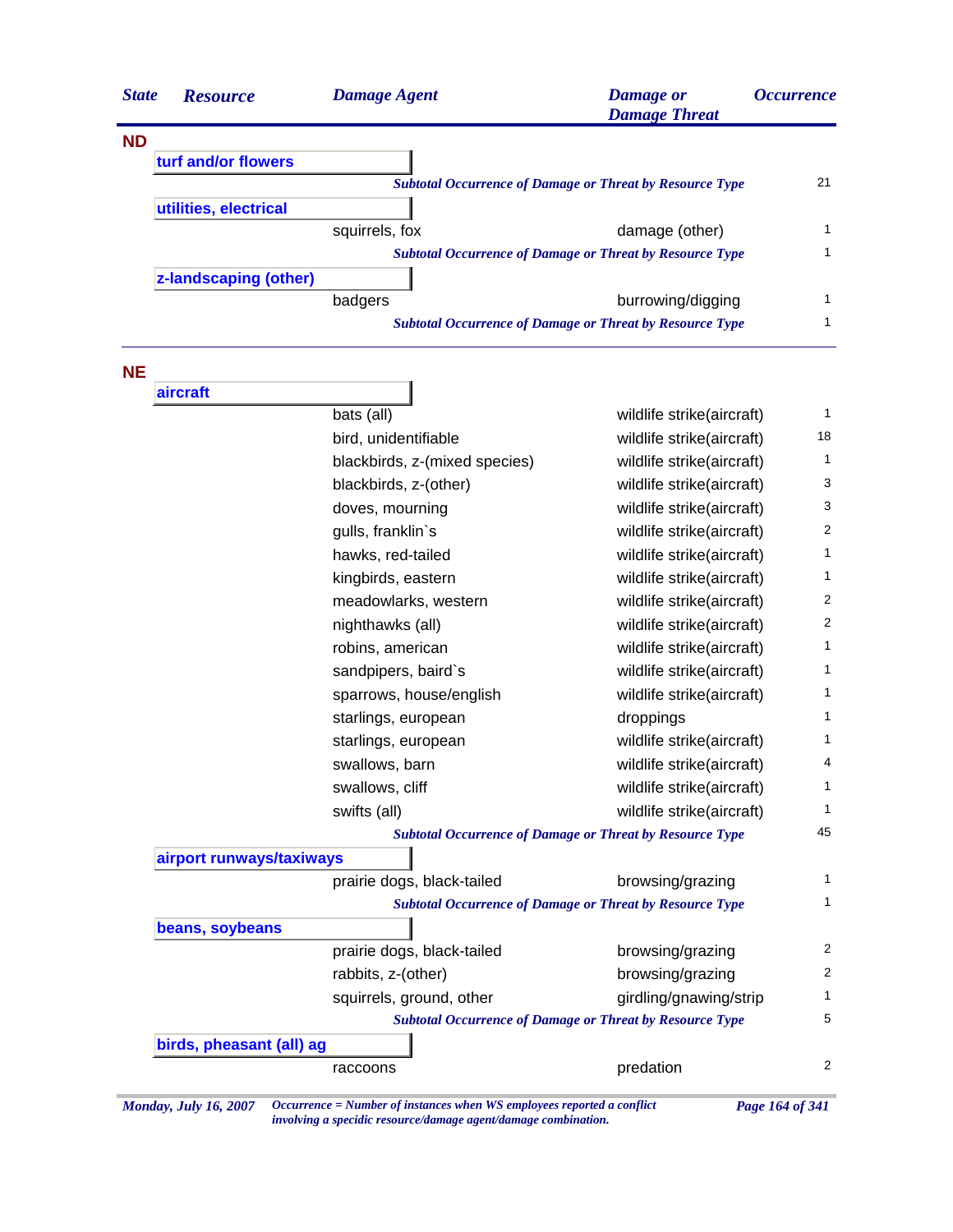| <b>State</b> | <b>Resource</b>             | <b>Damage Agent</b>      | <b>Damage</b> or<br><b>Damage Threat</b>                        | <i><b>Occurrence</b></i> |
|--------------|-----------------------------|--------------------------|-----------------------------------------------------------------|--------------------------|
| <b>NE</b>    |                             |                          |                                                                 |                          |
|              | birds, pheasant (all) ag    |                          |                                                                 |                          |
|              |                             |                          | <b>Subtotal Occurrence of Damage or Threat by Resource Type</b> | $\overline{2}$           |
|              | buildings, non-residential  |                          |                                                                 |                          |
|              |                             | cats, feral/free ranging | droppings                                                       | $\mathbf{1}$             |
|              |                             | marmots/woodchucks (all) | burrowing/digging                                               | 1                        |
|              |                             | pigeons, feral (rock)    | droppings                                                       | 1                        |
|              |                             | raccoons                 | burrowing/digging                                               | 1                        |
|              |                             | raccoons                 | damage (other)                                                  | 1                        |
|              |                             | raccoons                 | girdling/gnawing/strip                                          | 1                        |
|              |                             | skunks, striped          | burrowing/digging                                               | 1                        |
|              |                             | skunks, striped          | nuisance, odor                                                  | 1                        |
|              |                             | starlings, european      | droppings                                                       | 1                        |
|              |                             | swallows, barn           | droppings                                                       | 1                        |
|              |                             |                          | <b>Subtotal Occurrence of Damage or Threat by Resource Type</b> | 10                       |
|              | buildings, residential      |                          |                                                                 |                          |
|              |                             | marmots/woodchucks (all) | burrowing/digging                                               | $\mathbf{1}$             |
|              |                             | opossums, virginia       | nuisance (other)                                                | 1                        |
|              |                             | raccoons                 | damage (other)                                                  | 2                        |
|              |                             | skunks, striped          | burrowing/digging                                               | 3                        |
|              |                             | skunks, striped          | nuisance, odor                                                  | 2                        |
|              |                             | squirrels, fox           | damage (other)                                                  | 1                        |
|              |                             | starlings, european      | droppings                                                       | 1                        |
|              |                             |                          | <b>Subtotal Occurrence of Damage or Threat by Resource Type</b> | 11                       |
|              | cattle (adult)              |                          |                                                                 |                          |
|              |                             | coyotes                  | predation                                                       | 2                        |
|              |                             |                          | <b>Subtotal Occurrence of Damage or Threat by Resource Type</b> | $\overline{2}$           |
|              | cattle (calves)             |                          |                                                                 |                          |
|              |                             | coyotes                  | predation                                                       | 105                      |
|              |                             | lions, mountain (cougar) | predation                                                       | 1                        |
|              |                             | starlings, european      | disease (other)                                                 | 2                        |
|              |                             |                          | <b>Subtotal Occurrence of Damage or Threat by Resource Type</b> | 108                      |
|              | dikes/dams/impoundments     |                          |                                                                 |                          |
|              |                             | badgers                  | burrowing/digging                                               | 1                        |
|              |                             | beavers                  | flooding                                                        | 2                        |
|              |                             | skunks, striped          | burrowing/digging                                               | 1                        |
|              |                             |                          | <b>Subtotal Occurrence of Damage or Threat by Resource Type</b> | 4                        |
|              | equine, horses (foals)      |                          |                                                                 |                          |
|              |                             | lions, mountain (cougar) | predation                                                       | 1                        |
|              |                             |                          | <b>Subtotal Occurrence of Damage or Threat by Resource Type</b> | 1                        |
|              |                             |                          |                                                                 |                          |
|              | equipment/machinery (other) |                          |                                                                 |                          |

*Monday, July 16, 2007 Occurrence = Number of instances when WS employees reported a conflict Page 165 of 341*

*involving a specidic resource/damage agent/damage combination.*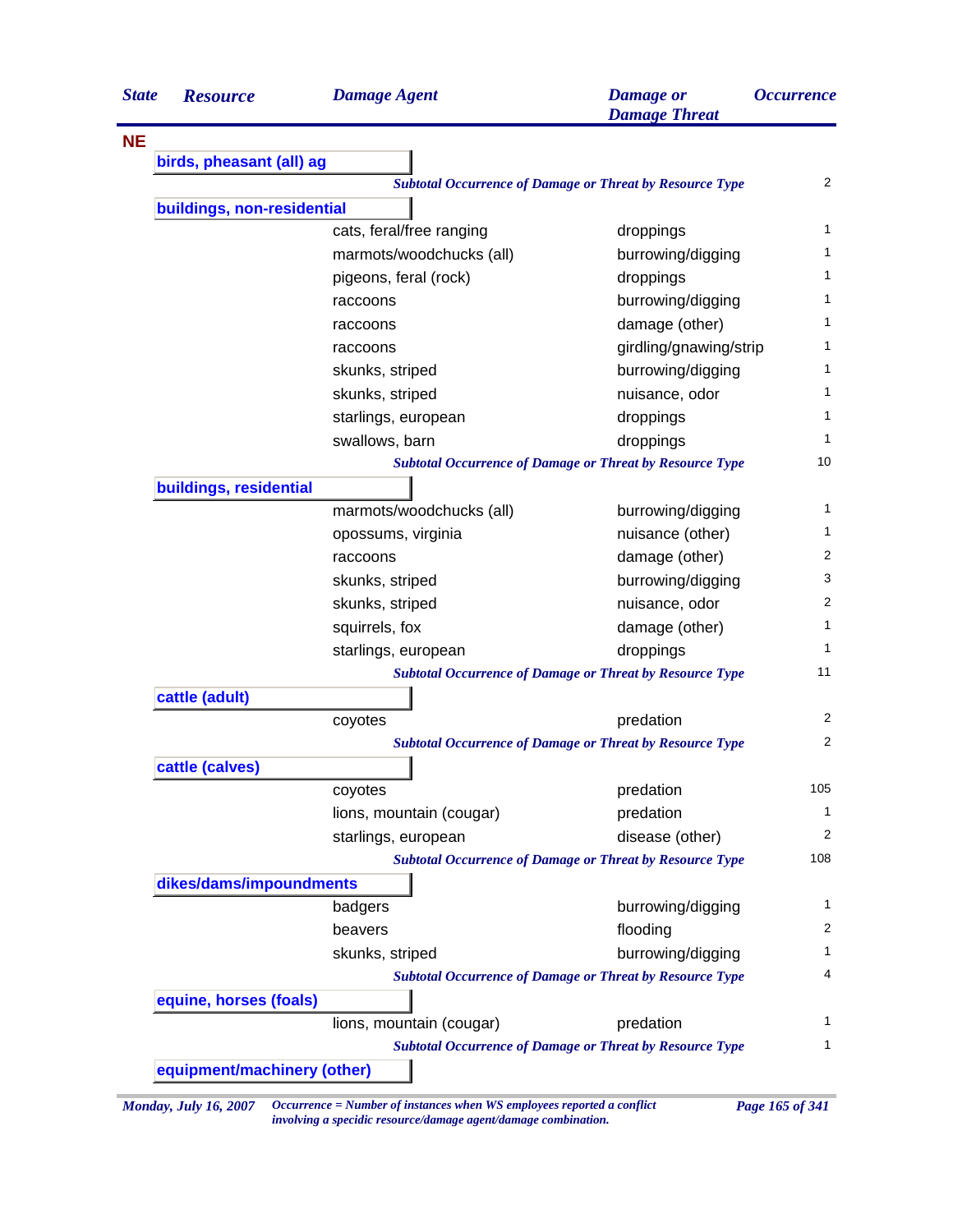| <b>State</b> | <b>Resource</b>             | <b>Damage Agent</b>        | <b>Damage</b> or<br><b>Damage Threat</b>                        | <i><b>Occurrence</b></i> |
|--------------|-----------------------------|----------------------------|-----------------------------------------------------------------|--------------------------|
| <b>NE</b>    |                             |                            |                                                                 |                          |
|              | equipment/machinery (other) |                            |                                                                 |                          |
|              |                             | cats, feral/free ranging   | droppings                                                       |                          |
|              |                             |                            | <b>Subtotal Occurrence of Damage or Threat by Resource Type</b> |                          |
|              | feed, livestock             |                            |                                                                 |                          |
|              |                             | raccoons                   | consumption/contami                                             | 4                        |
|              |                             | starlings, european        | consumption/contami                                             | 3<br>4                   |
|              |                             | starlings, european        | feeding (other)                                                 |                          |
|              |                             |                            | <b>Subtotal Occurrence of Damage or Threat by Resource Type</b> | 11                       |
|              | fish, catfish (fingerling)  |                            |                                                                 |                          |
|              |                             | cormorants, double-crested | predation                                                       | 3                        |
|              |                             |                            | <b>Subtotal Occurrence of Damage or Threat by Resource Type</b> |                          |
|              | fish, muskie                |                            |                                                                 |                          |
|              |                             | cormorants, double-crested | predation                                                       | 2                        |
|              |                             |                            | <b>Subtotal Occurrence of Damage or Threat by Resource Type</b> | 2                        |
|              | fish, trout, rainbow        |                            |                                                                 | $\mathbf{1}$             |
|              |                             | raccoons                   | predation                                                       |                          |
|              |                             |                            | <b>Subtotal Occurrence of Damage or Threat by Resource Type</b> |                          |
|              | fish, trout, z-(other)      |                            |                                                                 | 2                        |
|              |                             | cormorants, double-crested | predation                                                       | 1                        |
|              |                             | herons, great blue         | predation                                                       |                          |
|              |                             |                            | <b>Subtotal Occurrence of Damage or Threat by Resource Type</b> | 3                        |
|              | food items, non-human *     | opossums, virginia         | feeding (other)                                                 | 3                        |
|              |                             |                            | consumption/contami                                             | 3                        |
|              |                             | raccoons<br>raccoons       | feeding (other)                                                 | 5                        |
|              |                             | skunks, striped            | feeding (other)                                                 | 1                        |
|              |                             |                            | <b>Subtotal Occurrence of Damage or Threat by Resource Type</b> | 12                       |
|              | fowl, chickens (other)      |                            |                                                                 |                          |
|              |                             | coyotes                    | predation                                                       | 8                        |
|              |                             | foxes, red                 | predation                                                       | 4                        |
|              |                             | minks                      | predation                                                       | 1                        |
|              |                             | raccoons                   | predation                                                       | 5                        |
|              |                             |                            | <b>Subtotal Occurrence of Damage or Threat by Resource Type</b> | 18                       |
|              | fowl, ducks (domestic)      |                            |                                                                 |                          |
|              |                             | coyotes                    | predation                                                       | 3                        |
|              |                             | foxes, red                 | predation                                                       | 1                        |
|              |                             | raccoons                   | predation                                                       | 2                        |
|              |                             |                            | <b>Subtotal Occurrence of Damage or Threat by Resource Type</b> |                          |
|              | fowl, geese (domestic)      |                            |                                                                 |                          |
|              |                             | coyotes                    | predation                                                       | 2                        |

*involving a specidic resource/damage agent/damage combination.*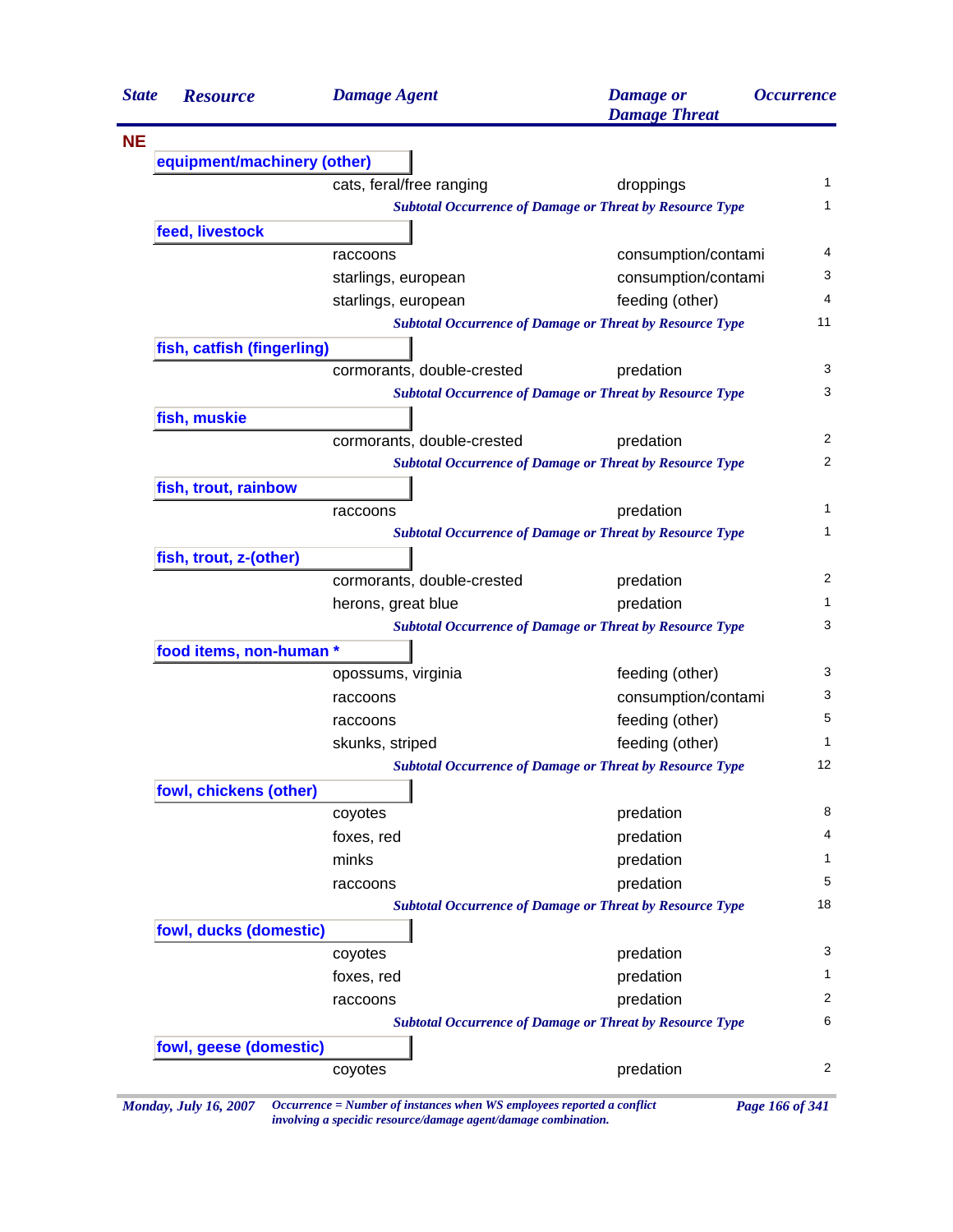| <b>State</b> | <b>Resource</b>               | <b>Damage Agent</b>        | <b>Damage</b> or<br><b>Damage Threat</b>                        | <b>Occurrence</b> |
|--------------|-------------------------------|----------------------------|-----------------------------------------------------------------|-------------------|
| <b>NE</b>    |                               |                            |                                                                 |                   |
|              | fowl, geese (domestic)        |                            |                                                                 |                   |
|              |                               |                            | <b>Subtotal Occurrence of Damage or Threat by Resource Type</b> | 2                 |
|              | fowl, guineas                 |                            |                                                                 |                   |
|              |                               | raccoons                   | predation                                                       | 1                 |
|              |                               |                            | <b>Subtotal Occurrence of Damage or Threat by Resource Type</b> | 1                 |
|              | fowl, pea                     |                            |                                                                 |                   |
|              |                               | coyotes                    | predation                                                       | 1                 |
|              |                               | raccoons                   | predation                                                       | 1                 |
|              |                               |                            | <b>Subtotal Occurrence of Damage or Threat by Resource Type</b> | 2                 |
|              | fowl, turkeys (domestic)      |                            |                                                                 |                   |
|              |                               | coyotes                    | predation                                                       | 3                 |
|              |                               |                            | <b>Subtotal Occurrence of Damage or Threat by Resource Type</b> | 3                 |
|              | fruit, pears                  |                            |                                                                 |                   |
|              |                               | raccoons                   | feeding (other)                                                 | 1                 |
|              |                               |                            | <b>Subtotal Occurrence of Damage or Threat by Resource Type</b> | 1                 |
|              | fruit, z-(other)              |                            |                                                                 |                   |
|              |                               | raccoons                   | feeding (other)                                                 | 1                 |
|              |                               |                            | <b>Subtotal Occurrence of Damage or Threat by Resource Type</b> | 1                 |
|              | gardens, veg./fruits/nuts     |                            |                                                                 |                   |
|              |                               | raccoons                   | consumption/contami                                             | 1                 |
|              |                               | raccoons                   | feeding (other)                                                 | 1                 |
|              |                               |                            | <b>Subtotal Occurrence of Damage or Threat by Resource Type</b> | 2                 |
|              | goats, boer                   |                            |                                                                 |                   |
|              |                               | coyotes                    | predation                                                       | 3                 |
|              |                               |                            | <b>Subtotal Occurrence of Damage or Threat by Resource Type</b> | 3                 |
|              | golf courses                  |                            |                                                                 |                   |
|              |                               | badgers                    | burrowing/digging                                               | 1                 |
|              |                               | gophers, pocket (all)      | burrowing/digging                                               | 1                 |
|              |                               | raccoons                   | burrowing/digging                                               | 1                 |
|              |                               | skunks, striped            | burrowing/digging                                               | 1                 |
|              |                               | squirrels, ground, other   | burrowing/digging                                               | 1                 |
|              |                               |                            | <b>Subtotal Occurrence of Damage or Threat by Resource Type</b> | 5                 |
|              | grain, stored (non-livestock) |                            |                                                                 |                   |
|              |                               | raccoons                   | consumption/contami                                             | 1                 |
|              |                               |                            | <b>Subtotal Occurrence of Damage or Threat by Resource Type</b> | 1                 |
|              | grains, corn (field)          |                            |                                                                 |                   |
|              |                               | beavers                    | flooding                                                        | $\overline{2}$    |
|              |                               | prairie dogs, black-tailed | browsing/grazing                                                | $\overline{2}$    |
|              |                               |                            |                                                                 |                   |
|              |                               | rabbits, z-(other)         | browsing/grazing                                                | $\overline{c}$    |

*Monday, July 16, 2007 Occurrence = Number of instances when WS employees reported a conflict Page 167 of 341 involving a specidic resource/damage agent/damage combination.*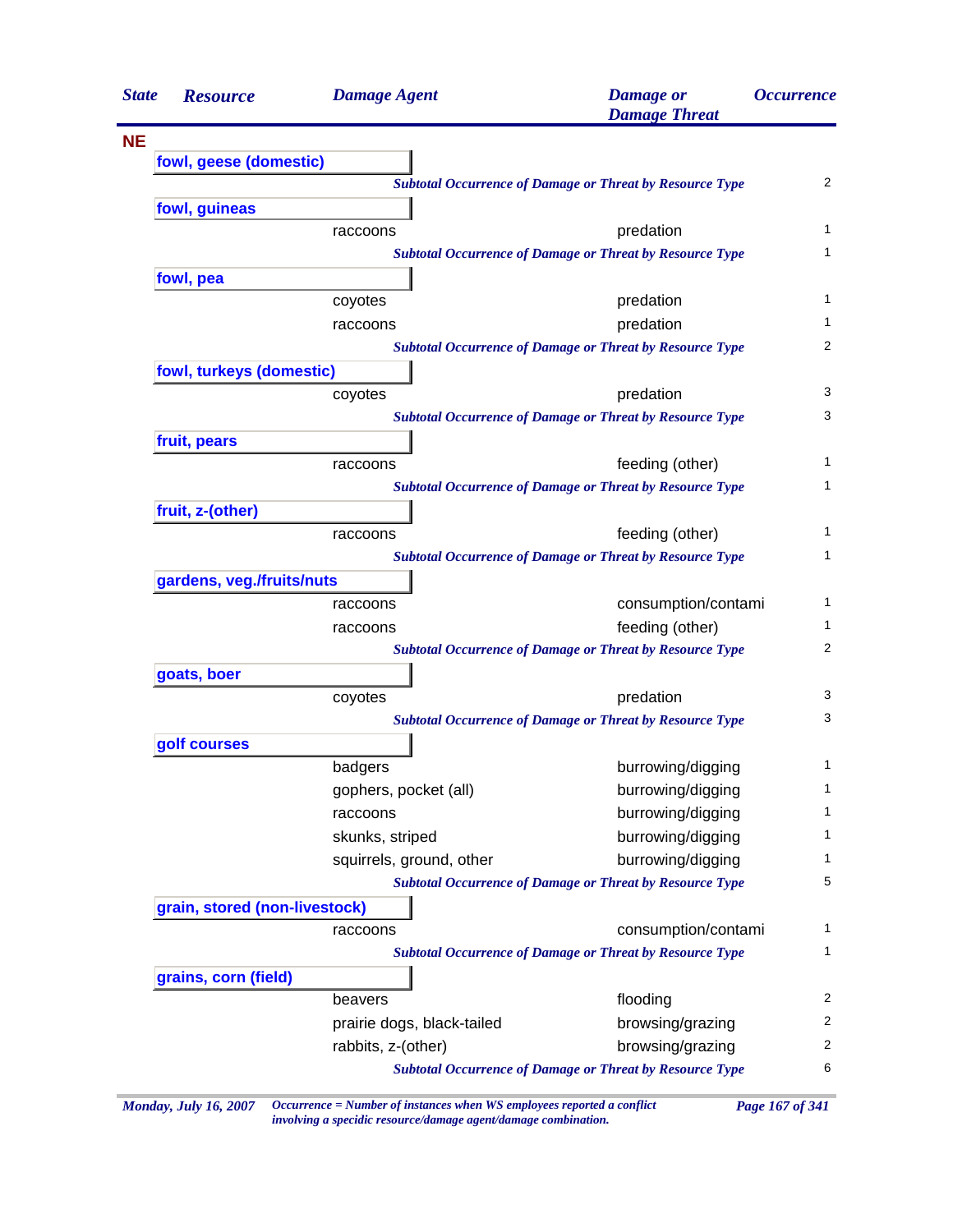| <b>State</b> | <b>Resource</b>                  | <b>Damage Agent</b>           | <b>Damage</b> or<br><b>Damage Threat</b>                        | <i><b>Occurrence</b></i> |  |  |  |
|--------------|----------------------------------|-------------------------------|-----------------------------------------------------------------|--------------------------|--|--|--|
|              |                                  |                               |                                                                 |                          |  |  |  |
|              | grains, corn (sweet)             |                               |                                                                 |                          |  |  |  |
|              |                                  | deer, white-tailed (wild)     | browsing/grazing                                                |                          |  |  |  |
|              |                                  | opossums, virginia            | consumption/contami                                             |                          |  |  |  |
|              |                                  | raccoons                      | consumption/contami                                             |                          |  |  |  |
|              |                                  | raccoons                      | feeding (other)                                                 |                          |  |  |  |
|              |                                  |                               | <b>Subtotal Occurrence of Damage or Threat by Resource Type</b> |                          |  |  |  |
|              | grains, milo                     |                               |                                                                 |                          |  |  |  |
|              |                                  | blackbirds, z-(mixed species) | feeding (other)                                                 |                          |  |  |  |
|              |                                  | cowbirds, brown-headed        | feeding (other)                                                 |                          |  |  |  |
|              |                                  |                               | <b>Subtotal Occurrence of Damage or Threat by Resource Type</b> |                          |  |  |  |
|              | grains, wheat                    |                               |                                                                 |                          |  |  |  |
|              |                                  | prairie dogs, black-tailed    | browsing/grazing                                                |                          |  |  |  |
|              |                                  |                               | <b>Subtotal Occurrence of Damage or Threat by Resource Type</b> |                          |  |  |  |
|              | hayfields, alfalfa               |                               |                                                                 |                          |  |  |  |
|              |                                  | badgers                       | burrowing/digging                                               |                          |  |  |  |
|              |                                  | beavers                       | flooding                                                        |                          |  |  |  |
|              |                                  | prairie dogs, black-tailed    | browsing/grazing                                                |                          |  |  |  |
|              |                                  |                               | <b>Subtotal Occurrence of Damage or Threat by Resource Type</b> |                          |  |  |  |
|              | hayfields, mixed species         |                               |                                                                 |                          |  |  |  |
|              |                                  | beavers                       | flooding                                                        |                          |  |  |  |
|              |                                  |                               | <b>Subtotal Occurrence of Damage or Threat by Resource Type</b> |                          |  |  |  |
|              | hith/sfty, human z-(general)     |                               |                                                                 |                          |  |  |  |
|              |                                  | bats (all)                    | injury/illness                                                  |                          |  |  |  |
|              |                                  |                               | <b>Subtotal Occurrence of Damage or Threat by Resource Type</b> |                          |  |  |  |
|              | irrigation ditch/drainage system |                               |                                                                 |                          |  |  |  |
|              |                                  | beavers                       | flooding                                                        |                          |  |  |  |
|              |                                  |                               | <b>Subtotal Occurrence of Damage or Threat by Resource Type</b> |                          |  |  |  |
|              | Ilamas (all)                     |                               |                                                                 |                          |  |  |  |
|              |                                  | coyotes                       | predation                                                       |                          |  |  |  |
|              |                                  |                               | <b>Subtotal Occurrence of Damage or Threat by Resource Type</b> |                          |  |  |  |
|              | mammals, deer, fallow            |                               |                                                                 |                          |  |  |  |
|              |                                  | lions, mountain (cougar)      | predation                                                       |                          |  |  |  |
|              |                                  |                               | <b>Subtotal Occurrence of Damage or Threat by Resource Type</b> |                          |  |  |  |
|              | mammals, elk (wapiti)            |                               |                                                                 |                          |  |  |  |
|              |                                  | lions, mountain (cougar)      | predation                                                       |                          |  |  |  |
|              |                                  |                               | <b>Subtotal Occurrence of Damage or Threat by Resource Type</b> |                          |  |  |  |
|              | mammals, z-exotic game (other)   |                               |                                                                 |                          |  |  |  |
|              |                                  | coyotes                       | predation                                                       |                          |  |  |  |
|              |                                  |                               | <b>Subtotal Occurrence of Damage or Threat by Resource Type</b> |                          |  |  |  |
|              | pasture                          |                               |                                                                 |                          |  |  |  |

*involving a specidic resource/damage agent/damage combination.*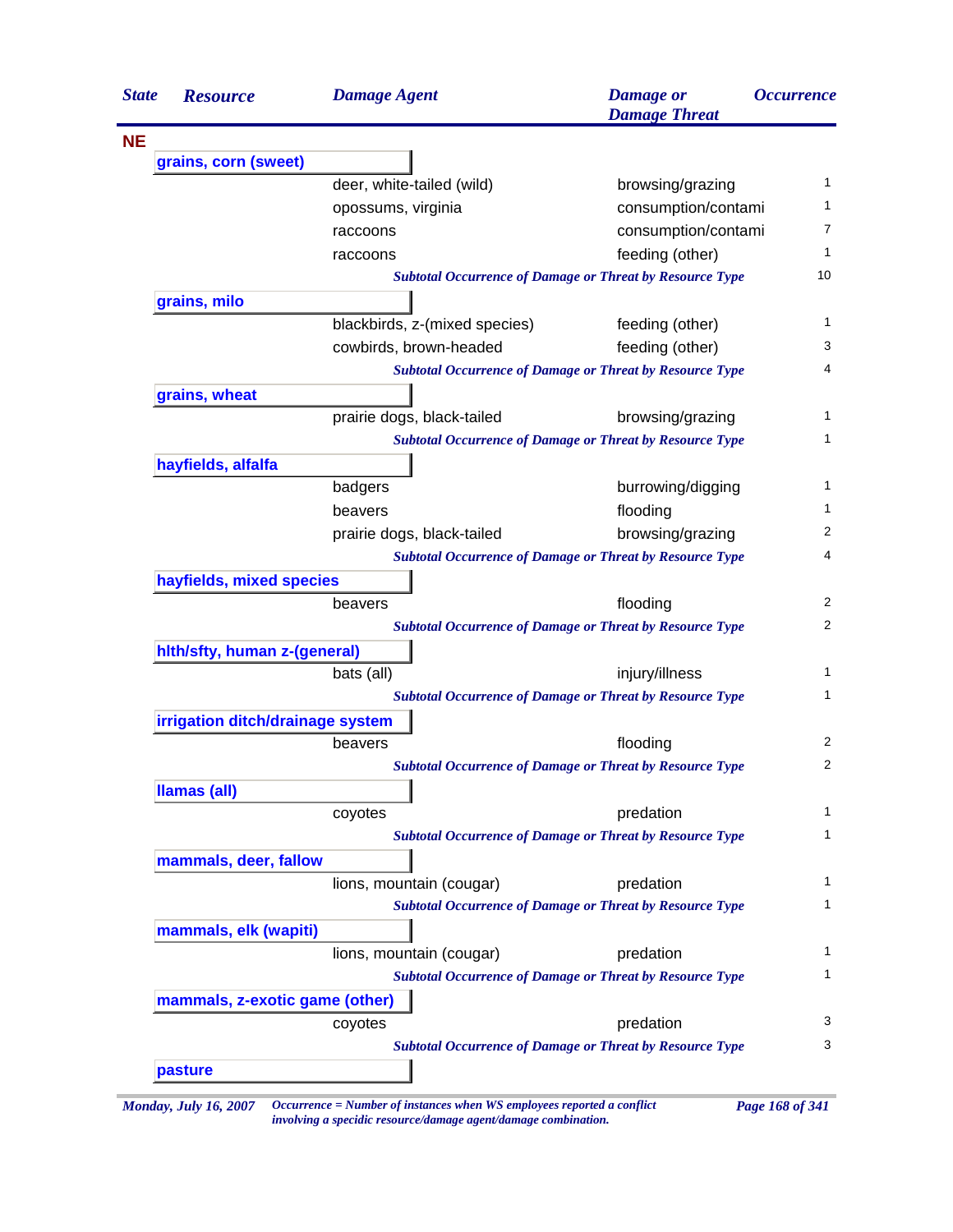| <b>State</b> | <b>Resource</b>                                                                                                                                                                                                                                                                                                                                                                                                                                                                                    | <b>Damage Agent</b>        | <b>Damage</b> or<br><b>Damage Threat</b>                        | <i><b>Occurrence</b></i> |
|--------------|----------------------------------------------------------------------------------------------------------------------------------------------------------------------------------------------------------------------------------------------------------------------------------------------------------------------------------------------------------------------------------------------------------------------------------------------------------------------------------------------------|----------------------------|-----------------------------------------------------------------|--------------------------|
| <b>NE</b>    |                                                                                                                                                                                                                                                                                                                                                                                                                                                                                                    |                            |                                                                 |                          |
|              | pasture                                                                                                                                                                                                                                                                                                                                                                                                                                                                                            |                            |                                                                 |                          |
|              |                                                                                                                                                                                                                                                                                                                                                                                                                                                                                                    | badgers                    | burrowing/digging                                               | 1                        |
|              |                                                                                                                                                                                                                                                                                                                                                                                                                                                                                                    | gophers, pocket (all)      | burrowing/digging                                               | 2                        |
|              |                                                                                                                                                                                                                                                                                                                                                                                                                                                                                                    | hogs, feral                | damage (other)                                                  | 1                        |
|              |                                                                                                                                                                                                                                                                                                                                                                                                                                                                                                    | prairie dogs, black-tailed | browsing/grazing                                                | 58                       |
|              |                                                                                                                                                                                                                                                                                                                                                                                                                                                                                                    |                            | <b>Subtotal Occurrence of Damage or Threat by Resource Type</b> | 62                       |
|              | pets (companion/hobby animals)                                                                                                                                                                                                                                                                                                                                                                                                                                                                     |                            |                                                                 |                          |
|              |                                                                                                                                                                                                                                                                                                                                                                                                                                                                                                    | coyotes                    | predation                                                       | 2                        |
|              |                                                                                                                                                                                                                                                                                                                                                                                                                                                                                                    | raccoons                   | predation                                                       | 1                        |
|              |                                                                                                                                                                                                                                                                                                                                                                                                                                                                                                    | skunks, striped            | nuisance, odor                                                  | 1.                       |
|              |                                                                                                                                                                                                                                                                                                                                                                                                                                                                                                    |                            | <b>Subtotal Occurrence of Damage or Threat by Resource Type</b> | 4                        |
|              |                                                                                                                                                                                                                                                                                                                                                                                                                                                                                                    |                            |                                                                 |                          |
|              |                                                                                                                                                                                                                                                                                                                                                                                                                                                                                                    | badgers                    | burrowing/digging                                               | 3                        |
|              |                                                                                                                                                                                                                                                                                                                                                                                                                                                                                                    | cats, feral/free ranging   | droppings                                                       | 1                        |
|              |                                                                                                                                                                                                                                                                                                                                                                                                                                                                                                    | marmots/woodchucks (all)   | burrowing/digging                                               | 1                        |
|              |                                                                                                                                                                                                                                                                                                                                                                                                                                                                                                    | opossums, virginia         | droppings                                                       | 1                        |
|              |                                                                                                                                                                                                                                                                                                                                                                                                                                                                                                    | opossums, virginia         | feeding (other)                                                 | 1                        |
|              |                                                                                                                                                                                                                                                                                                                                                                                                                                                                                                    | prairie dogs, black-tailed | burrowing/digging                                               | 1                        |
|              |                                                                                                                                                                                                                                                                                                                                                                                                                                                                                                    | raccoons                   | feeding (other)                                                 | 2                        |
|              |                                                                                                                                                                                                                                                                                                                                                                                                                                                                                                    | squirrels, ground, other   | burrowing/digging                                               | 3                        |
|              |                                                                                                                                                                                                                                                                                                                                                                                                                                                                                                    | starlings, european        | droppings                                                       | 1                        |
|              |                                                                                                                                                                                                                                                                                                                                                                                                                                                                                                    |                            |                                                                 | 14                       |
|              |                                                                                                                                                                                                                                                                                                                                                                                                                                                                                                    |                            |                                                                 |                          |
|              |                                                                                                                                                                                                                                                                                                                                                                                                                                                                                                    | prairie dogs, black-tailed | browsing/grazing                                                | 140                      |
|              |                                                                                                                                                                                                                                                                                                                                                                                                                                                                                                    |                            |                                                                 | 140                      |
|              |                                                                                                                                                                                                                                                                                                                                                                                                                                                                                                    |                            |                                                                 |                          |
|              |                                                                                                                                                                                                                                                                                                                                                                                                                                                                                                    |                            | burrowing/digging                                               | $\overline{c}$           |
|              |                                                                                                                                                                                                                                                                                                                                                                                                                                                                                                    | beavers                    | flooding                                                        | 1                        |
|              |                                                                                                                                                                                                                                                                                                                                                                                                                                                                                                    | robins, american           | damage (other)                                                  | 3                        |
|              |                                                                                                                                                                                                                                                                                                                                                                                                                                                                                                    | z-passerines (other)       | damage (other)                                                  | 3                        |
|              |                                                                                                                                                                                                                                                                                                                                                                                                                                                                                                    |                            |                                                                 | 9                        |
|              |                                                                                                                                                                                                                                                                                                                                                                                                                                                                                                    |                            |                                                                 |                          |
|              |                                                                                                                                                                                                                                                                                                                                                                                                                                                                                                    |                            | predation                                                       | 6                        |
|              |                                                                                                                                                                                                                                                                                                                                                                                                                                                                                                    |                            |                                                                 | 6                        |
|              |                                                                                                                                                                                                                                                                                                                                                                                                                                                                                                    |                            |                                                                 |                          |
|              |                                                                                                                                                                                                                                                                                                                                                                                                                                                                                                    | coyotes                    | predation                                                       | 24                       |
|              |                                                                                                                                                                                                                                                                                                                                                                                                                                                                                                    |                            |                                                                 | 24                       |
|              | property (general)<br><b>Subtotal Occurrence of Damage or Threat by Resource Type</b><br>rangeland<br><b>Subtotal Occurrence of Damage or Threat by Resource Type</b><br>roads/bridges<br>badgers<br><b>Subtotal Occurrence of Damage or Threat by Resource Type</b><br>sheep (adult)<br>coyotes<br><b>Subtotal Occurrence of Damage or Threat by Resource Type</b><br>sheep (lambs)<br><b>Subtotal Occurrence of Damage or Threat by Resource Type</b><br>silage<br>burrowing/digging<br>raccoons |                            |                                                                 |                          |
|              |                                                                                                                                                                                                                                                                                                                                                                                                                                                                                                    |                            |                                                                 | 1                        |
|              |                                                                                                                                                                                                                                                                                                                                                                                                                                                                                                    | raccoons                   | consumption/contami                                             | 3                        |

*Monday, July 16, 2007 Occurrence = Number of instances when WS employees reported a conflict Page 169 of 341 involving a specidic resource/damage agent/damage combination.*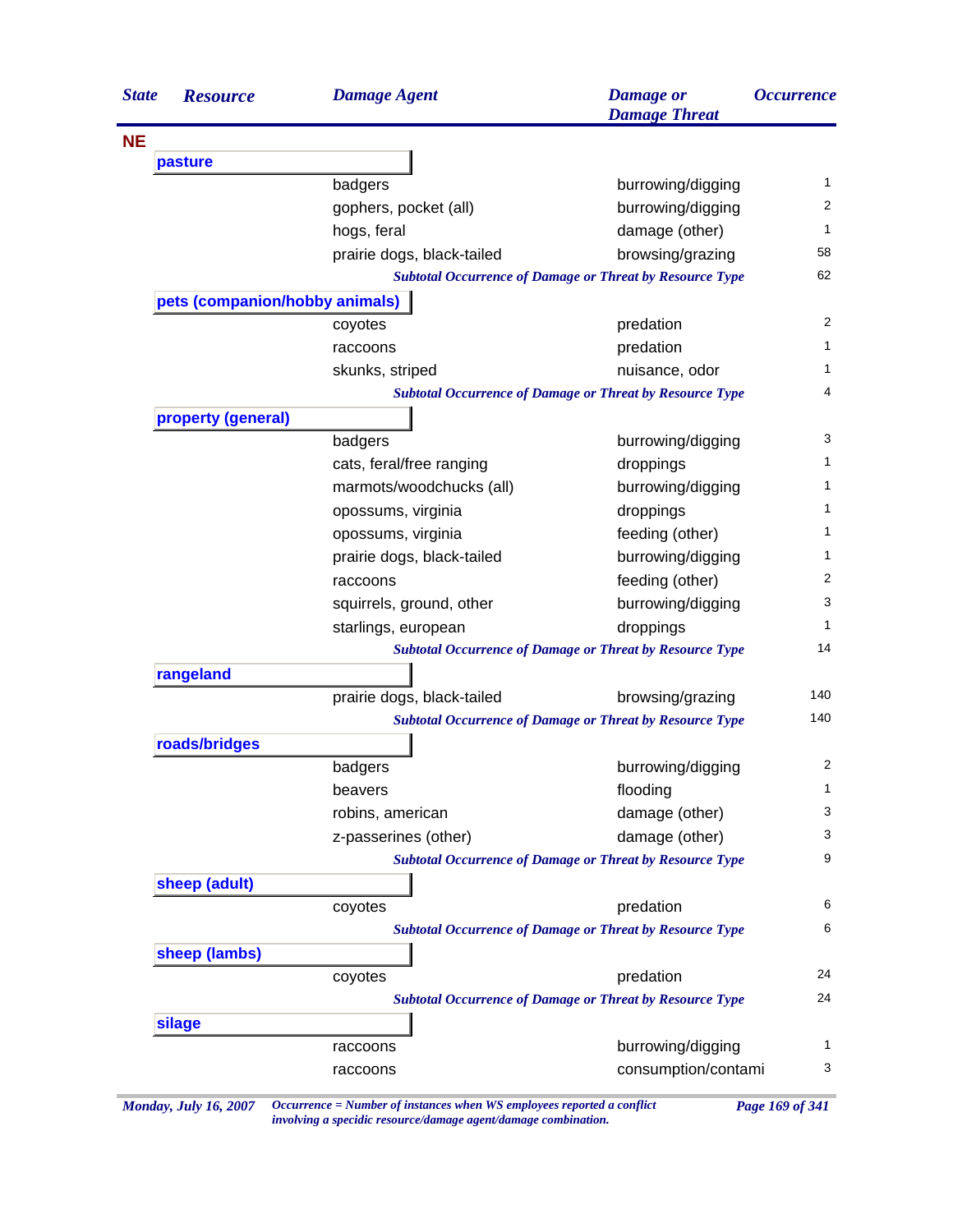| <b>State</b> | <b>Resource</b>            | <b>Damage Agent</b>        | <b>Damage</b> or<br><b>Damage Threat</b>                                                  | <i><b>Occurrence</b></i> |
|--------------|----------------------------|----------------------------|-------------------------------------------------------------------------------------------|--------------------------|
| <b>NE</b>    |                            |                            |                                                                                           |                          |
|              | silage                     |                            |                                                                                           |                          |
|              |                            | raccoons                   | feeding (other)                                                                           | $\overline{c}$           |
|              |                            |                            | <b>Subtotal Occurrence of Damage or Threat by Resource Type</b>                           | 6                        |
|              | trees, apple               |                            |                                                                                           |                          |
|              |                            | porcupines                 | girdling/gnawing/strip                                                                    | 1                        |
|              |                            |                            | <b>Subtotal Occurrence of Damage or Threat by Resource Type</b>                           | 1                        |
|              | trees, standing            |                            |                                                                                           |                          |
|              |                            | beavers                    | girdling/gnawing/strip                                                                    | 3                        |
|              |                            |                            | <b>Subtotal Occurrence of Damage or Threat by Resource Type</b>                           | 3                        |
|              | trees, standing (mixed)    |                            |                                                                                           |                          |
|              |                            | beavers                    | flooding                                                                                  | 1                        |
|              |                            | beavers                    | girdling/gnawing/strip                                                                    | 11                       |
|              |                            | porcupines                 | girdling/gnawing/strip                                                                    | 2                        |
|              |                            |                            | <b>Subtotal Occurrence of Damage or Threat by Resource Type</b>                           | 14                       |
|              | trees, standing softwood   |                            |                                                                                           |                          |
|              |                            | beavers                    | flooding                                                                                  | 1                        |
|              |                            | porcupines                 | girdling/gnawing/strip                                                                    | 1                        |
|              |                            |                            | <b>Subtotal Occurrence of Damage or Threat by Resource Type</b>                           | 2                        |
|              | trees, standing/shrubs     |                            |                                                                                           | 1                        |
|              |                            | beavers                    | girdling/gnawing/strip                                                                    | 1                        |
|              |                            | squirrels, fox             | girdling/gnawing/strip<br><b>Subtotal Occurrence of Damage or Threat by Resource Type</b> | 2                        |
|              | trees, z-fruit/nut (other) |                            |                                                                                           |                          |
|              |                            | rabbits, cottontail        | girdling/gnawing/strip                                                                    | 1                        |
|              |                            |                            | <b>Subtotal Occurrence of Damage or Threat by Resource Type</b>                           | 1                        |
|              | turf and/or flowers        |                            |                                                                                           |                          |
|              |                            | badgers                    | burrowing/digging                                                                         | 3                        |
|              |                            | gophers, pocket (all)      | burrowing/digging                                                                         | 4                        |
|              |                            | prairie dogs, black-tailed | burrowing/digging                                                                         | 1                        |
|              |                            | raccoons                   | burrowing/digging                                                                         | 9                        |
|              |                            | raccoons                   | damage (other)                                                                            | 1                        |
|              |                            | skunks, striped            | burrowing/digging                                                                         | 3                        |
|              |                            | skunks, striped            | feeding (other)                                                                           | 1                        |
|              |                            | squirrels, ground, other   | burrowing/digging                                                                         | 1                        |
|              |                            |                            | <b>Subtotal Occurrence of Damage or Threat by Resource Type</b>                           | 23                       |
|              | z-landscaping (other)      |                            |                                                                                           |                          |
|              |                            | raccoons                   | consumption/contami                                                                       | 1                        |
|              |                            |                            | <b>Subtotal Occurrence of Damage or Threat by Resource Type</b>                           | 1                        |

## **NH**

*Monday, July 16, 2007 Occurrence = Number of instances when WS employees reported a conflict Page 170 of 341 involving a specidic resource/damage agent/damage combination.*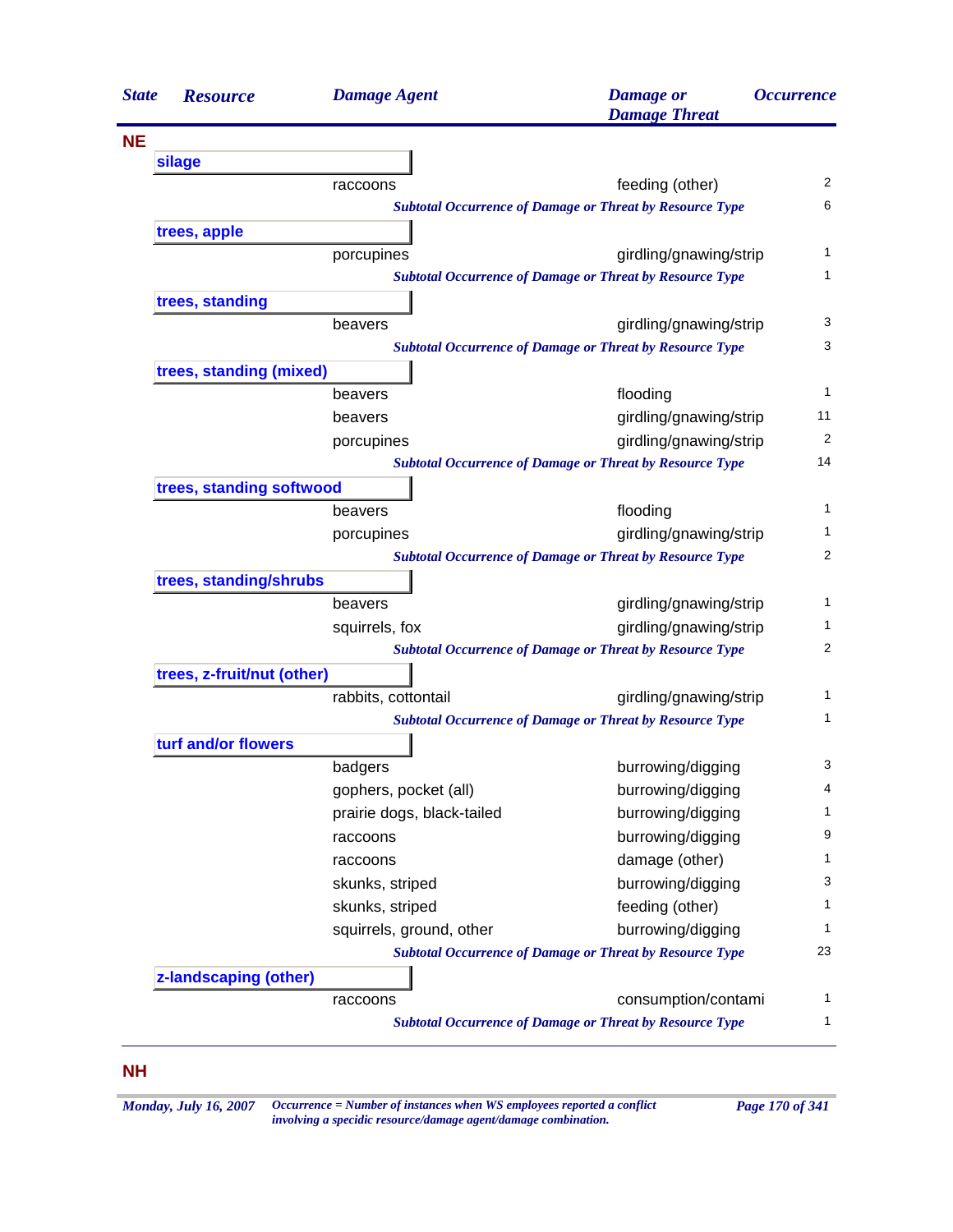| <b>State</b> | <b>Resource</b>             | <b>Damage Agent</b>          | <b>Damage</b> or<br><b>Damage Threat</b>                        | <i><b>Occurrence</b></i> |
|--------------|-----------------------------|------------------------------|-----------------------------------------------------------------|--------------------------|
| <b>NH</b>    |                             |                              |                                                                 |                          |
|              | aircraft                    |                              |                                                                 |                          |
|              |                             | turtles (all)                | damage threat                                                   | 1                        |
|              |                             |                              | <b>Subtotal Occurrence of Damage or Threat by Resource Type</b> | 1                        |
|              | airport runways/taxiways    |                              |                                                                 |                          |
|              |                             | crows, american              | damage threat                                                   | 1                        |
|              |                             | ospreys                      | threat (other)                                                  | 1                        |
|              |                             | turkey, wild (all)           | damage threat                                                   | 7                        |
|              |                             |                              | <b>Subtotal Occurrence of Damage or Threat by Resource Type</b> | 9                        |
|              | <b>beaches</b>              |                              |                                                                 |                          |
|              |                             | geese, canada                | droppings                                                       | 1                        |
|              |                             |                              | <b>Subtotal Occurrence of Damage or Threat by Resource Type</b> | 1                        |
|              | beefalo                     |                              |                                                                 |                          |
|              |                             | coyotes                      | predation                                                       | 1                        |
|              |                             |                              | <b>Subtotal Occurrence of Damage or Threat by Resource Type</b> | 1                        |
|              | birds, terns, roseate (t/e) |                              |                                                                 |                          |
|              |                             | gulls, black-backed, greater | competition                                                     | 2                        |
|              |                             | gulls, herring               | competition                                                     | 1                        |
|              |                             |                              | <b>Subtotal Occurrence of Damage or Threat by Resource Type</b> | 3                        |
|              | birds, z-(other)            |                              |                                                                 |                          |
|              |                             | finches, house               | disease (other)                                                 | 1                        |
|              |                             | hawks, red-tailed            | predation                                                       | 1                        |
|              |                             |                              | <b>Subtotal Occurrence of Damage or Threat by Resource Type</b> | 2                        |
|              | boat docks/marinas          |                              |                                                                 |                          |
|              |                             | minks                        | droppings                                                       | 1                        |
|              |                             |                              | <b>Subtotal Occurrence of Damage or Threat by Resource Type</b> | 1                        |
|              | buildings, non-residential  |                              |                                                                 |                          |
|              |                             | bats (all)                   | nuisance (other)                                                | 1                        |
|              |                             | bears, black                 | damage (other)                                                  | 1                        |
|              |                             | bears, black                 | damage threat                                                   | 1                        |
|              |                             | beavers                      | flooding                                                        | $\mathbf{1}$             |
|              |                             | gulls, black-backed, greater | droppings                                                       | 204                      |
|              |                             | gulls, herring               | droppings                                                       | 204                      |
|              |                             | hawks, sharp-shinned         | nuisance (other)                                                | 1                        |
|              |                             | marmots/woodchucks (all)     | burrowing/digging                                               | 3                        |
|              |                             | marmots/woodchucks (all)     | damage threat                                                   | 1                        |
|              |                             | marmots/woodchucks (all)     | nuisance (other)                                                | 1                        |
|              |                             | pigeons, feral (rock)        | droppings                                                       | 1                        |
|              |                             | raccoons                     | damage (other)                                                  | 2                        |
|              |                             | rats, norway                 | burrowing/digging                                               | 1                        |
|              |                             | skunks, striped              | burrowing/digging                                               | $\mathbf{1}$             |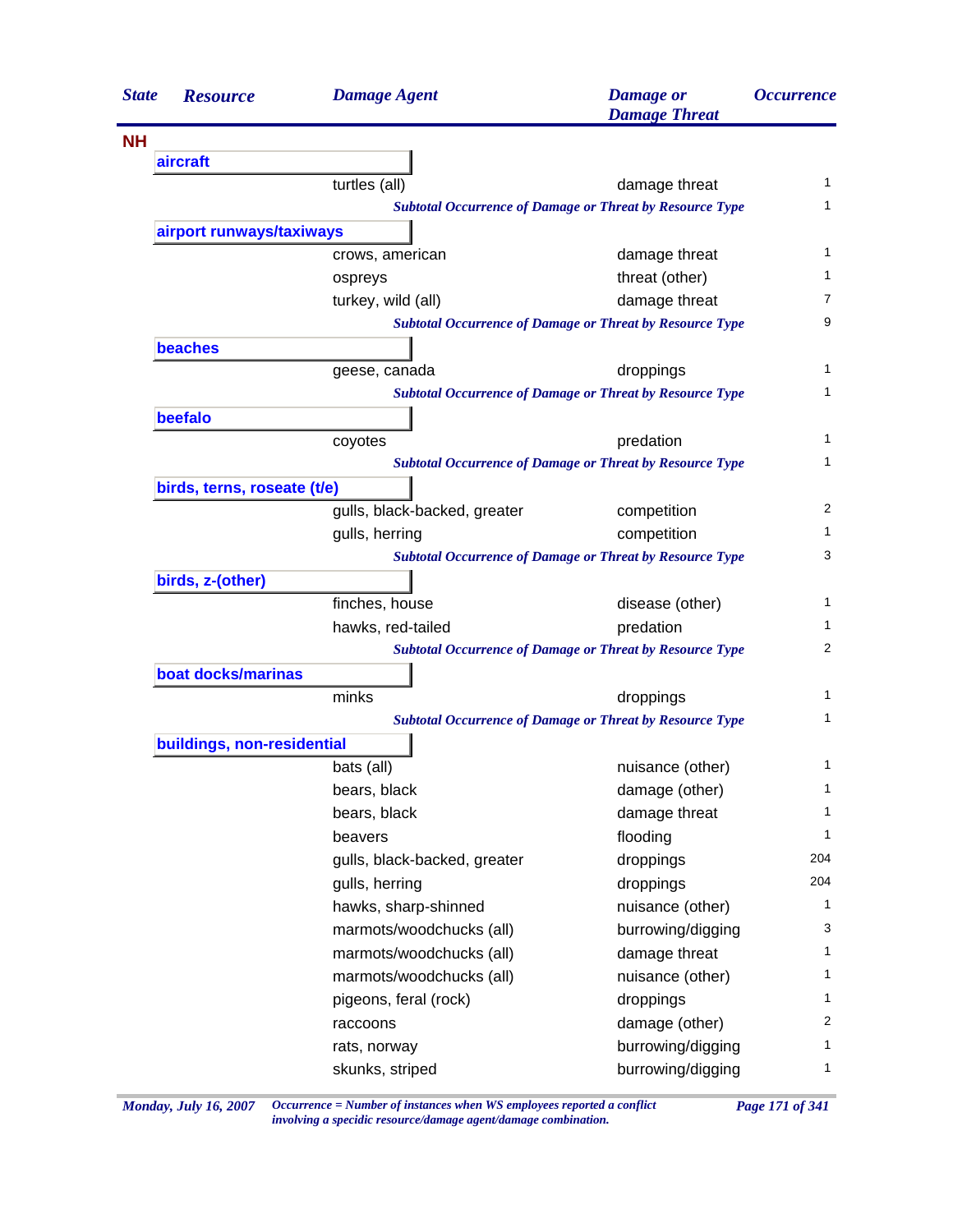| <b>State</b> | <b>Resource</b>            | <b>Damage Agent</b>          | <b>Damage</b> or<br><b>Damage Threat</b>                        | <i><b>Occurrence</b></i> |
|--------------|----------------------------|------------------------------|-----------------------------------------------------------------|--------------------------|
| <b>NH</b>    |                            |                              |                                                                 |                          |
|              | buildings, non-residential |                              |                                                                 |                          |
|              |                            | skunks, striped              | nuisance (other)                                                | 1                        |
|              |                            | skunks, striped              | nuisance, odor                                                  | 1                        |
|              |                            |                              | <b>Subtotal Occurrence of Damage or Threat by Resource Type</b> | 425                      |
|              | buildings, residential     |                              |                                                                 |                          |
|              |                            | bats (all)                   | damage threat                                                   | 4                        |
|              |                            | bats (all)                   | droppings                                                       | 7                        |
|              |                            | bats (all)                   | nuisance (other)                                                | 4                        |
|              |                            | bears, black                 | damage (other)                                                  | 1                        |
|              |                            | bears, black                 | no conflict                                                     | 1                        |
|              |                            | bears, black                 | nuisance (other)                                                | 2                        |
|              |                            | beavers                      | damage (other)                                                  | 1                        |
|              |                            | beavers                      | flooding                                                        | 4                        |
|              |                            | cardinals, northern          | nuisance (other)                                                | 1                        |
|              |                            | fishers                      | burrowing/digging                                               | 1                        |
|              |                            | foxes, gray                  | nuisance (other)                                                | 1                        |
|              |                            | foxes, red                   | damage threat                                                   | 1                        |
|              |                            | foxes, red                   | droppings                                                       | 1                        |
|              |                            | foxes, red                   | harassment                                                      | 1                        |
|              |                            | geese, canada                | droppings                                                       | 1                        |
|              |                            | gulls, black-backed, greater | droppings                                                       | 358                      |
|              |                            | gulls, herring               | droppings                                                       | 357                      |
|              |                            | marmots/woodchucks (all)     | burrowing/digging                                               | 6                        |
|              |                            | marmots/woodchucks (all)     | damage threat                                                   | 1                        |
|              |                            | marmots/woodchucks (all)     | nuisance (other)                                                | 1                        |
|              |                            | mice, house                  | damage threat                                                   | 1                        |
|              |                            | opossums, virginia           | nuisance (other)                                                | 2                        |
|              |                            | pigeons, feral (rock)        | droppings                                                       | 1                        |
|              |                            | porcupines                   | damage (other)                                                  | 1                        |
|              |                            | porcupines                   | girdling/gnawing/strip                                          | 5                        |
|              |                            | raccoons                     | damage (other)                                                  | $\overline{2}$           |
|              |                            | raccoons                     | nuisance (other)                                                | 4                        |
|              |                            | robins, american             | nuisance (other)                                                | $\mathbf{1}$             |
|              |                            | skunks, striped              | burrowing/digging                                               | $\overline{7}$           |
|              |                            | skunks, striped              | nuisance (other)                                                | $\mathbf{1}$             |
|              |                            | squirrels, flying (all)      | damage threat                                                   | 1                        |
|              |                            | squirrels, flying (all)      | nuisance (other)                                                | 2                        |
|              |                            | squirrels, gray              | damage (other)                                                  | 3                        |
|              |                            | squirrels, gray              | damage threat                                                   | 2                        |
|              |                            | squirrels, gray              | nuisance, noise                                                 | 1                        |

*Monday, July 16, 2007 Occurrence = Number of instances when WS employees reported a conflict Page 172 of 341 involving a specidic resource/damage agent/damage combination.*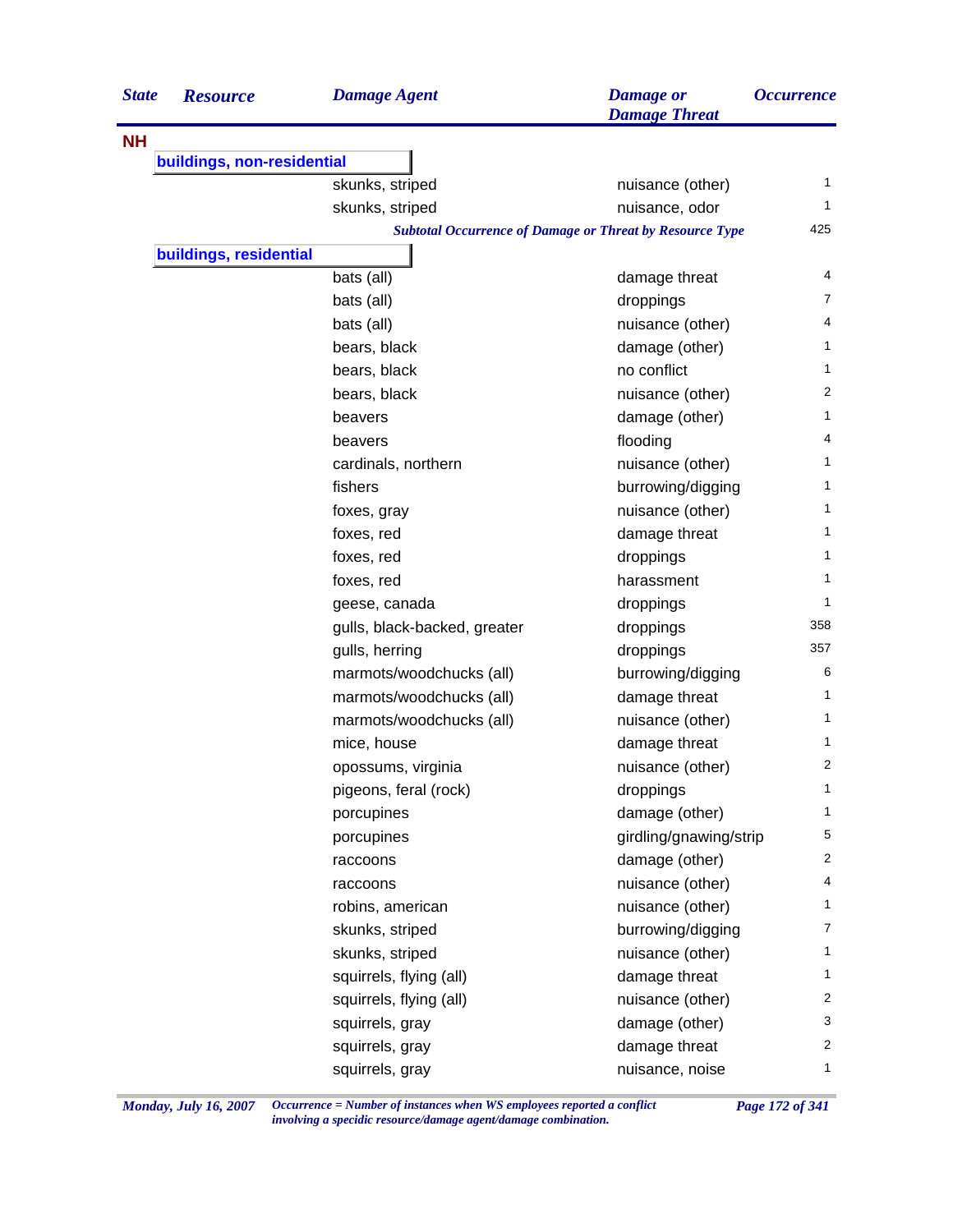| <b>State</b> | <b>Resource</b>             | <b>Damage Agent</b>       | <b>Damage</b> or<br><b>Damage Threat</b>                        | <i><b>Occurrence</b></i> |
|--------------|-----------------------------|---------------------------|-----------------------------------------------------------------|--------------------------|
| <b>NH</b>    |                             |                           |                                                                 |                          |
|              | buildings, residential      |                           |                                                                 |                          |
|              |                             | squirrels, red            | damage (other)                                                  | 2                        |
|              |                             | squirrels, red            | girdling/gnawing/strip                                          | 1                        |
|              |                             | squirrels, red            | nuisance (other)                                                | 1                        |
|              |                             | turtles (all)             | nuisance (other)                                                | 1                        |
|              |                             | woodpeckers, downy        | damage (other)                                                  | 1                        |
|              |                             | woodpeckers, hairy        | damage (other)                                                  | 1                        |
|              |                             | woodpeckers, pileated     | damage (other)                                                  | 3                        |
|              |                             | woodpeckers, z-(other)    | damage (other)                                                  | 1                        |
|              |                             |                           | <b>Subtotal Occurrence of Damage or Threat by Resource Type</b> | 799                      |
|              | bushes, blueberry           |                           |                                                                 |                          |
|              |                             | bears, black              | consumption/contami                                             | 1                        |
|              |                             | deer, white-tailed (wild) | browsing/grazing                                                | 1                        |
|              |                             |                           | <b>Subtotal Occurrence of Damage or Threat by Resource Type</b> | $\overline{2}$           |
|              | cattle (adult)              |                           |                                                                 |                          |
|              |                             | coyotes                   | threat (other)                                                  | $\mathbf{1}$             |
|              |                             | starlings, european       | disease threat                                                  | 4                        |
|              |                             |                           | <b>Subtotal Occurrence of Damage or Threat by Resource Type</b> | 5                        |
|              | cattle (calves)             |                           |                                                                 |                          |
|              |                             | bears, black              | damage threat                                                   | 1                        |
|              |                             |                           | <b>Subtotal Occurrence of Damage or Threat by Resource Type</b> | 1                        |
|              | dikes/dams/impoundments     |                           |                                                                 |                          |
|              |                             | beavers                   | damage threat                                                   | 1                        |
|              |                             | marmots/woodchucks (all)  | burrowing/digging                                               | 7                        |
|              |                             |                           | <b>Subtotal Occurrence of Damage or Threat by Resource Type</b> | 8                        |
|              | equine, horses (adult)      |                           |                                                                 |                          |
|              |                             | bears, black              | damage threat                                                   | 1                        |
|              |                             | coyotes                   | nuisance, noise                                                 | 1                        |
|              |                             | coyotes                   | predation threat                                                | 1                        |
|              |                             | geese, canada             | disease threat                                                  | 1                        |
|              |                             | sparrows, house/english   | droppings                                                       | 1                        |
|              |                             |                           | <b>Subtotal Occurrence of Damage or Threat by Resource Type</b> | 5                        |
|              | equipment/machinery (other) |                           |                                                                 |                          |
|              |                             | gulls, herring            | droppings                                                       |                          |
|              |                             |                           | <b>Subtotal Occurrence of Damage or Threat by Resource Type</b> | 1                        |
|              | feed, livestock             |                           |                                                                 |                          |
|              |                             | foxes, red                | damage (other)                                                  | 1                        |
|              |                             | starlings, european       | consumption/contami                                             | 22                       |
|              |                             | turkey, wild (all)        | damage (other)                                                  | $\mathbf{1}$             |
|              |                             |                           | <b>Subtotal Occurrence of Damage or Threat by Resource Type</b> | 24                       |

*Monday, July 16, 2007 Occurrence = Number of instances when WS employees reported a conflict Page 173 of 341 involving a specidic resource/damage agent/damage combination.*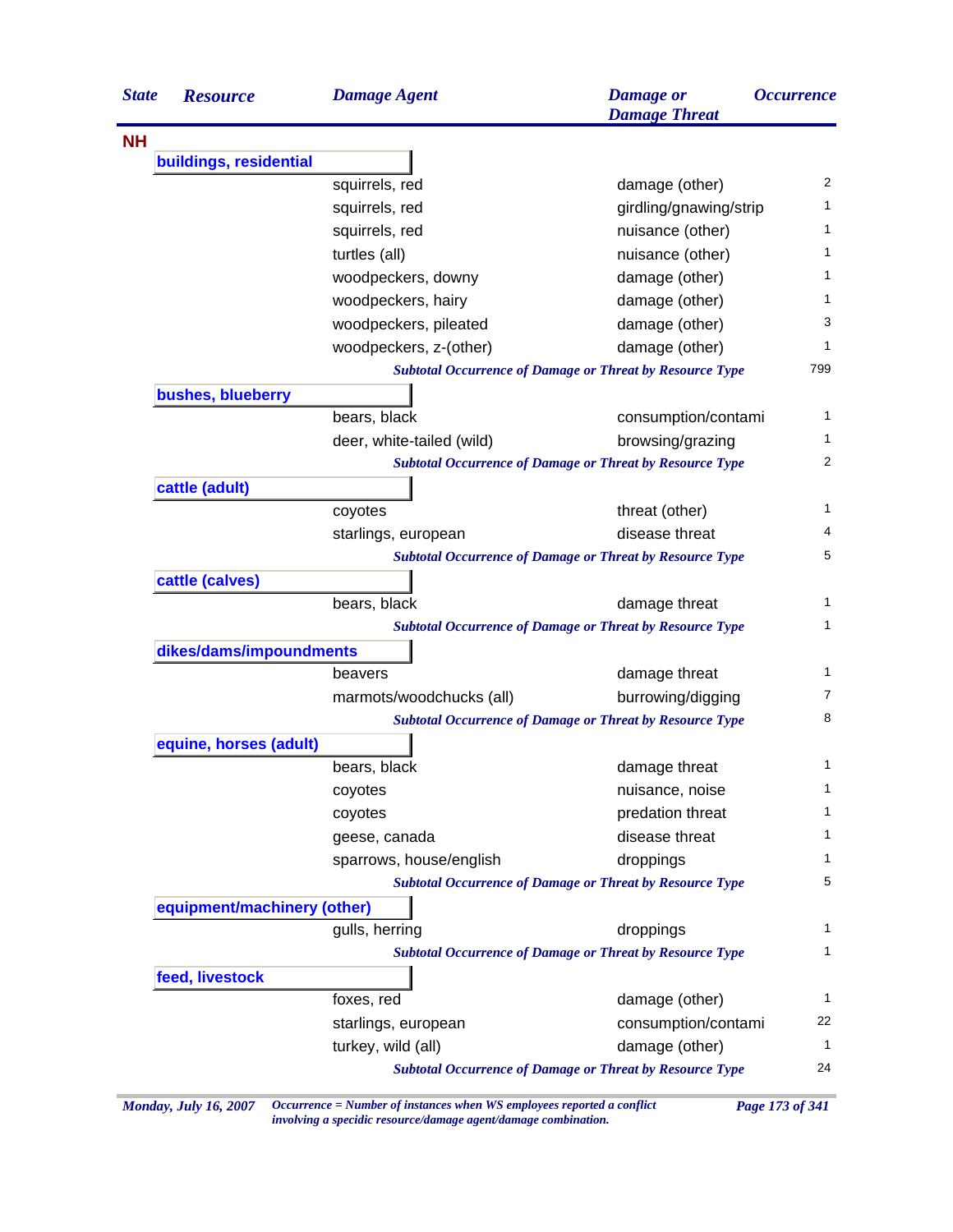| <b>State</b> | <b>Resource</b>          | <b>Damage Agent</b>        | <b>Damage</b> or<br><b>Damage Threat</b>                        | <i><b>Occurrence</b></i> |
|--------------|--------------------------|----------------------------|-----------------------------------------------------------------|--------------------------|
| <b>NH</b>    |                          |                            |                                                                 |                          |
|              | fences                   |                            |                                                                 |                          |
|              |                          | moose                      | damage (other)                                                  | 7                        |
|              |                          |                            | <b>Subtotal Occurrence of Damage or Threat by Resource Type</b> | $\overline{7}$           |
|              | fish, ornamental (brood) |                            |                                                                 |                          |
|              |                          | herons, great blue         | damage threat                                                   | 1                        |
|              |                          |                            | <b>Subtotal Occurrence of Damage or Threat by Resource Type</b> | 1                        |
|              | fish, trout, rainbow     |                            |                                                                 |                          |
|              |                          | otters, river              | feeding (other)                                                 | 1                        |
|              |                          |                            | <b>Subtotal Occurrence of Damage or Threat by Resource Type</b> | 1                        |
|              | fish, trout, z-(other)   |                            |                                                                 |                          |
|              |                          | cormorants, double-crested | predation                                                       | 1                        |
|              |                          | herons, great blue         | predation                                                       | 1                        |
|              |                          | ospreys                    | predation                                                       | 1                        |
|              |                          |                            | <b>Subtotal Occurrence of Damage or Threat by Resource Type</b> | 3                        |
|              | fowl, chickens (other)   |                            |                                                                 |                          |
|              |                          | bears, black               | damage (other)                                                  | $\overline{2}$           |
|              |                          | bears, black               | predation                                                       | 16                       |
|              |                          | bears, black               | predation threat                                                | 2                        |
|              |                          | bobcats                    | predation threat                                                | 2                        |
|              |                          | coyotes                    | damage threat                                                   | 1                        |
|              |                          | coyotes                    | predation                                                       | 2                        |
|              |                          | coyotes                    | predation threat                                                | 3                        |
|              |                          | fishers                    | predation                                                       | 5                        |
|              |                          | foxes, gray                | predation threat                                                | 2                        |
|              |                          | foxes, red                 | predation                                                       | 5                        |
|              |                          | foxes, red                 | predation threat                                                | 2                        |
|              |                          | geese, canada              | disease threat                                                  | 1                        |
|              |                          | hawks, cooper's            | predation                                                       | 2                        |
|              |                          | hawks, red-tailed          | predation threat                                                | $\mathbf{1}$             |
|              |                          | raccoons                   | damage threat                                                   | 1                        |
|              |                          | skunks, striped            | predation                                                       | 1                        |
|              |                          | weasels (all)              | predation                                                       | 1                        |
|              |                          |                            | <b>Subtotal Occurrence of Damage or Threat by Resource Type</b> | 49                       |
|              | fowl, ducks (domestic)   |                            |                                                                 |                          |
|              |                          | bears, black               | damage threat                                                   | 2                        |
|              |                          | ducks, mallards            | competition                                                     | 1                        |
|              |                          | fishers                    | predation                                                       | 1                        |
|              |                          | foxes, red                 | predation                                                       | 1                        |
|              |                          | raccoons                   | predation                                                       | 1                        |
|              |                          | weasels (all)              | predation threat                                                | 1                        |

*Monday, July 16, 2007 Occurrence = Number of instances when WS employees reported a conflict Page 174 of 341 involving a specidic resource/damage agent/damage combination.*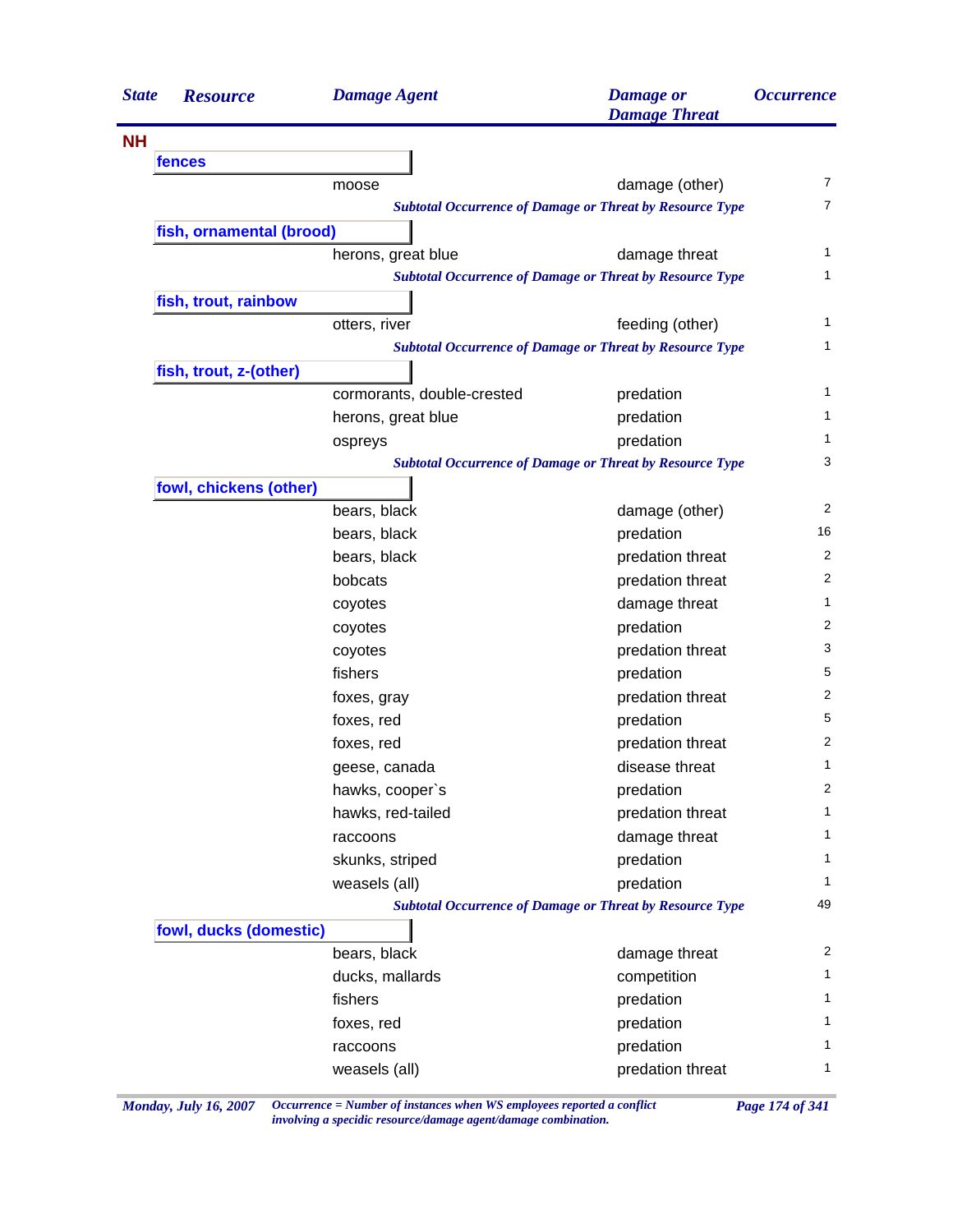| <b>State</b> | <b>Resource</b>                 | <b>Damage Agent</b>       | <b>Damage</b> or<br><b>Damage Threat</b>                        | <i><b>Occurrence</b></i> |
|--------------|---------------------------------|---------------------------|-----------------------------------------------------------------|--------------------------|
| <b>NH</b>    |                                 |                           |                                                                 |                          |
|              | fowl, ducks (domestic)          |                           |                                                                 |                          |
|              |                                 |                           | <b>Subtotal Occurrence of Damage or Threat by Resource Type</b> | $\overline{7}$           |
|              | fowl, geese (domestic)          |                           |                                                                 |                          |
|              |                                 | bobcats                   | predation                                                       | 1                        |
|              |                                 | raccoons                  | damage threat                                                   | 1                        |
|              |                                 |                           | <b>Subtotal Occurrence of Damage or Threat by Resource Type</b> | 2                        |
|              | fruit, apples                   |                           |                                                                 |                          |
|              |                                 | bears, black              | feeding (other)                                                 | 2                        |
|              |                                 | deer, white-tailed (wild) | feeding (other)                                                 | 1                        |
|              |                                 | moose                     | feeding (other)                                                 | 1                        |
|              |                                 | porcupines                | feeding (other)                                                 | 1                        |
|              |                                 |                           | <b>Subtotal Occurrence of Damage or Threat by Resource Type</b> | 5                        |
|              | fruit, blackberries/raspberries |                           |                                                                 |                          |
|              |                                 | bears, black              | damage (other)                                                  | 1                        |
|              |                                 |                           | <b>Subtotal Occurrence of Damage or Threat by Resource Type</b> | 1                        |
|              | fruit, blueberries              |                           |                                                                 |                          |
|              |                                 | bears, black              | damage threat                                                   | 1                        |
|              |                                 | robins, american          | feeding (other)                                                 | 1                        |
|              |                                 | turkey, wild (all)        | feeding (other)                                                 | 1                        |
|              |                                 |                           | <b>Subtotal Occurrence of Damage or Threat by Resource Type</b> | 3                        |
|              | fruit, grapes/muscadines        |                           |                                                                 |                          |
|              |                                 | bears, black              | damage threat                                                   | 1                        |
|              |                                 | deer, white-tailed (wild) | damage threat                                                   | 2                        |
|              |                                 | turkey, wild (all)        | damage threat                                                   | 1                        |
|              |                                 |                           | <b>Subtotal Occurrence of Damage or Threat by Resource Type</b> | 4                        |
|              | fruit, peaches                  |                           |                                                                 |                          |
|              |                                 | waxwings, cedar           | damage (other)                                                  | 1                        |
|              |                                 |                           | <b>Subtotal Occurrence of Damage or Threat by Resource Type</b> | 1                        |
|              | fruit, pears                    |                           |                                                                 |                          |
|              |                                 | porcupines                | feeding (other)                                                 | 1                        |
|              |                                 |                           | <b>Subtotal Occurrence of Damage or Threat by Resource Type</b> | 1                        |
|              | fruit, z-(other)                |                           |                                                                 |                          |
|              |                                 | deer, white-tailed (wild) | damage threat                                                   | 1                        |
|              |                                 |                           | <b>Subtotal Occurrence of Damage or Threat by Resource Type</b> | 1                        |
|              | gardens, truck                  |                           |                                                                 |                          |
|              |                                 | crows, american           | damage threat                                                   | 1                        |
|              |                                 | crows, american           | feeding (other)                                                 | 2                        |
|              |                                 | deer, white-tailed (wild) | damage threat                                                   | 7                        |
|              |                                 | deer, white-tailed (wild) | feeding (other)                                                 | 11                       |
|              |                                 | marmots/woodchucks (all)  | feeding (other)                                                 | 1                        |
|              |                                 |                           |                                                                 |                          |

*Monday, July 16, 2007 Occurrence = Number of instances when WS employees reported a conflict Page 175 of 341 involving a specidic resource/damage agent/damage combination.*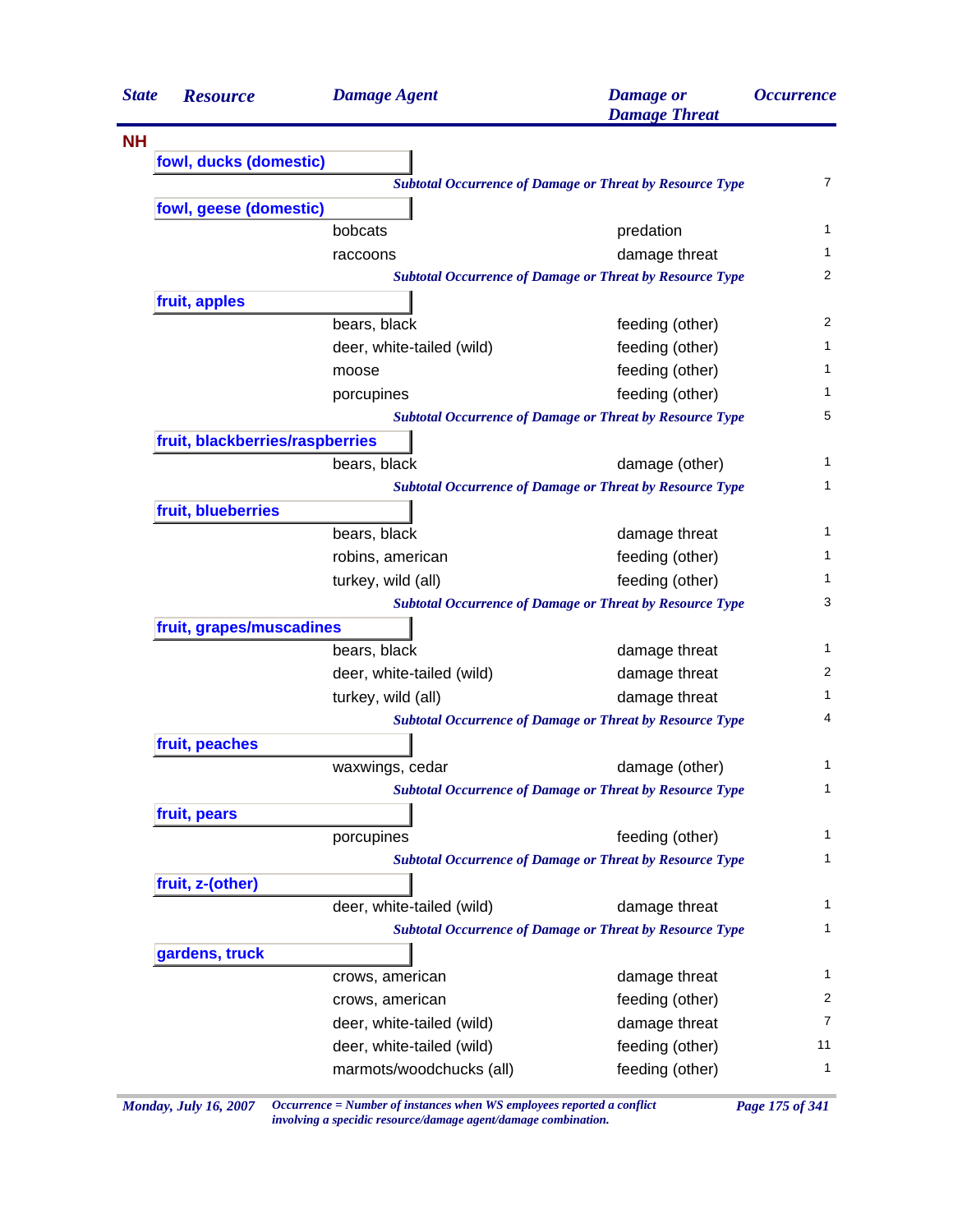| <b>State</b> | <b>Resource</b>           | <b>Damage Agent</b>                                             | <b>Damage</b> or<br><b>Damage Threat</b> | <i><b>Occurrence</b></i> |
|--------------|---------------------------|-----------------------------------------------------------------|------------------------------------------|--------------------------|
| <b>NH</b>    |                           |                                                                 |                                          |                          |
|              | gardens, truck            |                                                                 |                                          |                          |
|              |                           | marmots/woodchucks (all)                                        | girdling/gnawing/strip                   | 1                        |
|              |                           | <b>Subtotal Occurrence of Damage or Threat by Resource Type</b> |                                          | 23                       |
|              | gardens, veg./fruits/nuts |                                                                 |                                          |                          |
|              |                           | bears, black                                                    | feeding (other)                          | 2                        |
|              |                           | beavers                                                         | flooding                                 | 1                        |
|              |                           | deer, white-tailed (wild)                                       | browsing/grazing                         | 4                        |
|              |                           | deer, white-tailed (wild)                                       | consumption/contami                      | 1                        |
|              |                           | deer, white-tailed (wild)                                       | damage threat                            | 4                        |
|              |                           | deer, white-tailed (wild)                                       | feeding (other)                          | 6                        |
|              |                           | marmots/woodchucks (all)                                        | browsing/grazing                         | 2                        |
|              |                           | marmots/woodchucks (all)                                        | burrowing/digging                        | 2                        |
|              |                           | marmots/woodchucks (all)                                        | feeding (other)                          | 5                        |
|              |                           | moose                                                           | feeding (other)                          | 1                        |
|              |                           | turkey, wild (all)                                              | feeding (other)                          | 1                        |
|              |                           | <b>Subtotal Occurrence of Damage or Threat by Resource Type</b> |                                          | 29                       |
|              | goats, z-(other adults)   |                                                                 |                                          |                          |
|              |                           | bears, black                                                    | predation                                | 5                        |
|              |                           | coyotes                                                         | damage threat                            | 1                        |
|              |                           | <b>Subtotal Occurrence of Damage or Threat by Resource Type</b> |                                          | 6                        |
|              | golf courses              |                                                                 |                                          |                          |
|              |                           | geese, canada                                                   | damage (other)                           | 2                        |
|              |                           | geese, canada                                                   | droppings                                | 1.                       |
|              |                           | <b>Subtotal Occurrence of Damage or Threat by Resource Type</b> |                                          | 3                        |
|              | grains, corn (field)      |                                                                 |                                          |                          |
|              |                           | bears, black                                                    | damage threat                            | 1                        |
|              |                           | bears, black                                                    | feeding (other)                          | 2                        |
|              |                           | crows, american                                                 | feeding (other)                          | 2                        |
|              |                           | geese, canada                                                   | droppings                                | 1                        |
|              |                           | raccoons                                                        | damage threat                            | 1                        |
|              |                           | turkey, wild (all)                                              | feeding (other)                          | 1                        |
|              |                           | <b>Subtotal Occurrence of Damage or Threat by Resource Type</b> |                                          | 8                        |
|              | grains, corn (sweet)      |                                                                 |                                          |                          |
|              |                           | bears, black                                                    | damage threat                            | 4                        |
|              |                           | bears, black                                                    | feeding (other)                          | 4                        |
|              |                           | blackbirds, z-(mixed species)                                   | feeding (other)                          | 1                        |
|              |                           | crows, american                                                 | feeding (other)                          | 2                        |
|              |                           | raccoons                                                        | feeding (other)                          | 1                        |
|              |                           | <b>Subtotal Occurrence of Damage or Threat by Resource Type</b> |                                          | 12                       |
|              | grasses/sod               |                                                                 |                                          |                          |

*Monday, July 16, 2007 Occurrence = Number of instances when WS employees reported a conflict Page 176 of 341 involving a specidic resource/damage agent/damage combination.*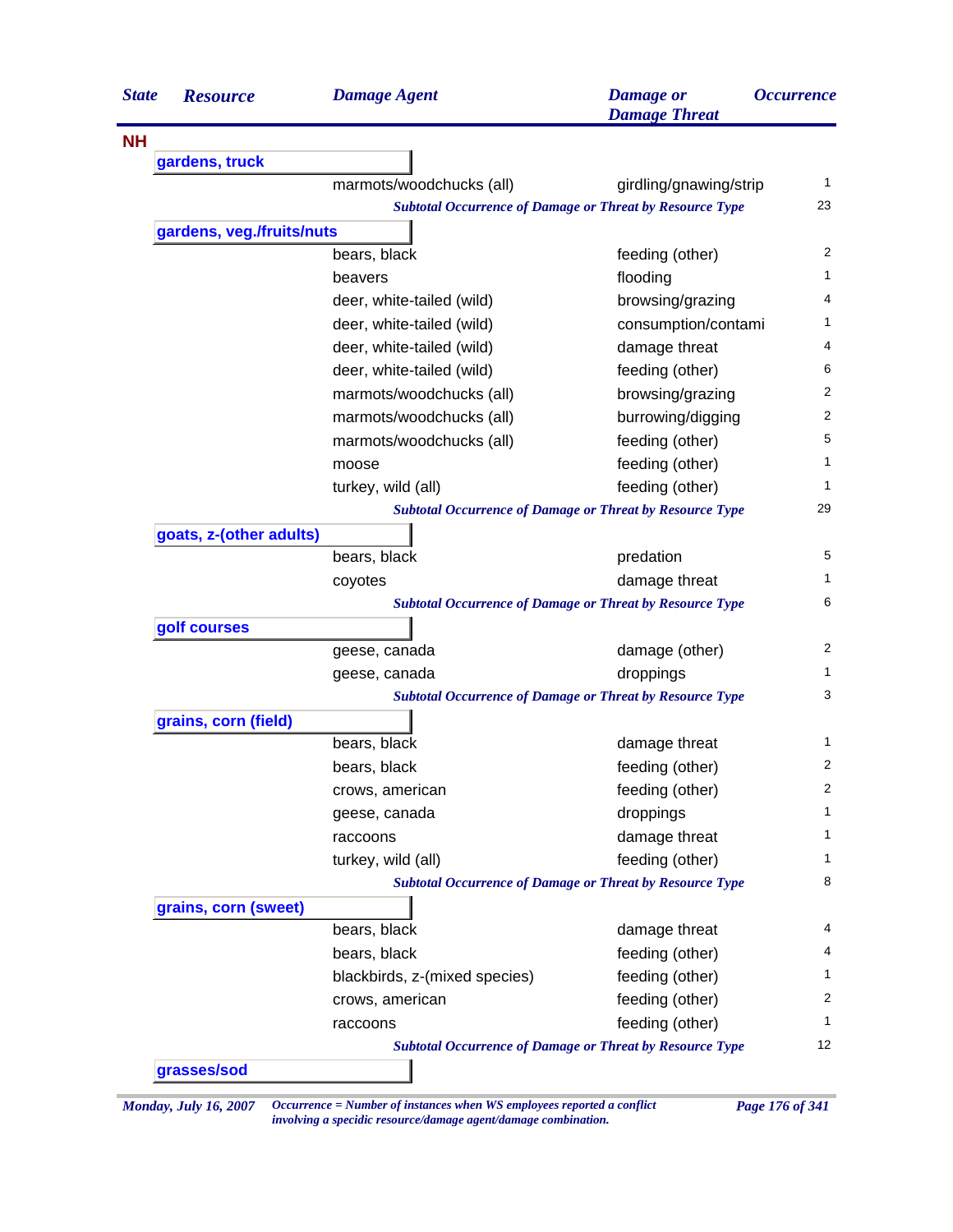| <b>State</b> | <b>Resource</b>                 | <b>Damage Agent</b>          | <b>Damage</b> or<br><b>Damage Threat</b>                        | <i><b>Occurrence</b></i> |
|--------------|---------------------------------|------------------------------|-----------------------------------------------------------------|--------------------------|
| <b>NH</b>    |                                 |                              |                                                                 |                          |
|              | grasses/sod                     |                              |                                                                 |                          |
|              |                                 | skunks, striped              | burrowing/digging                                               | 1                        |
|              |                                 |                              | <b>Subtotal Occurrence of Damage or Threat by Resource Type</b> | 1                        |
|              | hayfields, mixed species        |                              |                                                                 |                          |
|              |                                 | beavers                      | flooding                                                        | 2                        |
|              |                                 |                              | <b>Subtotal Occurrence of Damage or Threat by Resource Type</b> | $\overline{2}$           |
|              | hives (bees, honey, structures) |                              |                                                                 |                          |
|              |                                 | bears, black                 | damage (other)                                                  | 42                       |
|              |                                 | bears, black                 | damage threat                                                   | 6                        |
|              |                                 |                              | <b>Subtotal Occurrence of Damage or Threat by Resource Type</b> | 48                       |
|              | hith/sfty, human (aviation)     |                              |                                                                 |                          |
|              |                                 | coyotes                      | threat (other)                                                  | 1                        |
|              |                                 | crows, american              | damage threat                                                   | 35                       |
|              |                                 | crows, american              | threat (other)                                                  | 1                        |
|              |                                 | deer, white-tailed (wild)    | damage threat                                                   | 1                        |
|              |                                 | deer, white-tailed (wild)    | threat (other)                                                  | 1                        |
|              |                                 | doves, mourning              | threat (other)                                                  | 1                        |
|              |                                 | falcons, american kestrels   | damage threat                                                   | 1                        |
|              |                                 | gulls, black-backed, greater | damage threat                                                   | 33                       |
|              |                                 | gulls, herring               | damage threat                                                   | 43                       |
|              |                                 | gulls, herring               | threat (other)                                                  | 9                        |
|              |                                 | gulls, ring-billed           | damage threat                                                   | 20                       |
|              |                                 | hawks, red-tailed            | damage threat                                                   | 4                        |
|              |                                 | jays, blue                   | damage threat                                                   | 2                        |
|              |                                 | jays, blue                   | threat (other)                                                  | 1                        |
|              |                                 | killdeers                    | threat (other)                                                  | 1                        |
|              |                                 | marmots/woodchucks (all)     | damage threat                                                   | 1                        |
|              |                                 | marmots/woodchucks (all)     | threat (other)                                                  | 3                        |
|              |                                 | meadowlarks, eastern         | threat (other)                                                  | 1                        |
|              |                                 | starlings, european          | damage threat                                                   | 8                        |
|              |                                 | starlings, european          | threat (other)                                                  | 2                        |
|              |                                 | swallows, barn               | threat (other)                                                  | 1                        |
|              |                                 | turkey, wild (all)           | damage threat                                                   | 2                        |
|              |                                 | turkey, wild (all)           | threat (other)                                                  | 11                       |
|              |                                 | turkeys, wild                | damage threat                                                   | 1                        |
|              |                                 | vultures, turkey             | damage threat                                                   | 11                       |
|              |                                 | vultures, turkey             | threat (other)                                                  | 4                        |
|              |                                 |                              | <b>Subtotal Occurrence of Damage or Threat by Resource Type</b> | 199                      |
|              | hith/sfty, human z-(general)    |                              |                                                                 |                          |
|              |                                 | bats (all)                   | damage (other)                                                  | 1                        |

*Monday, July 16, 2007 Occurrence = Number of instances when WS employees reported a conflict Page 177 of 341 involving a specidic resource/damage agent/damage combination.*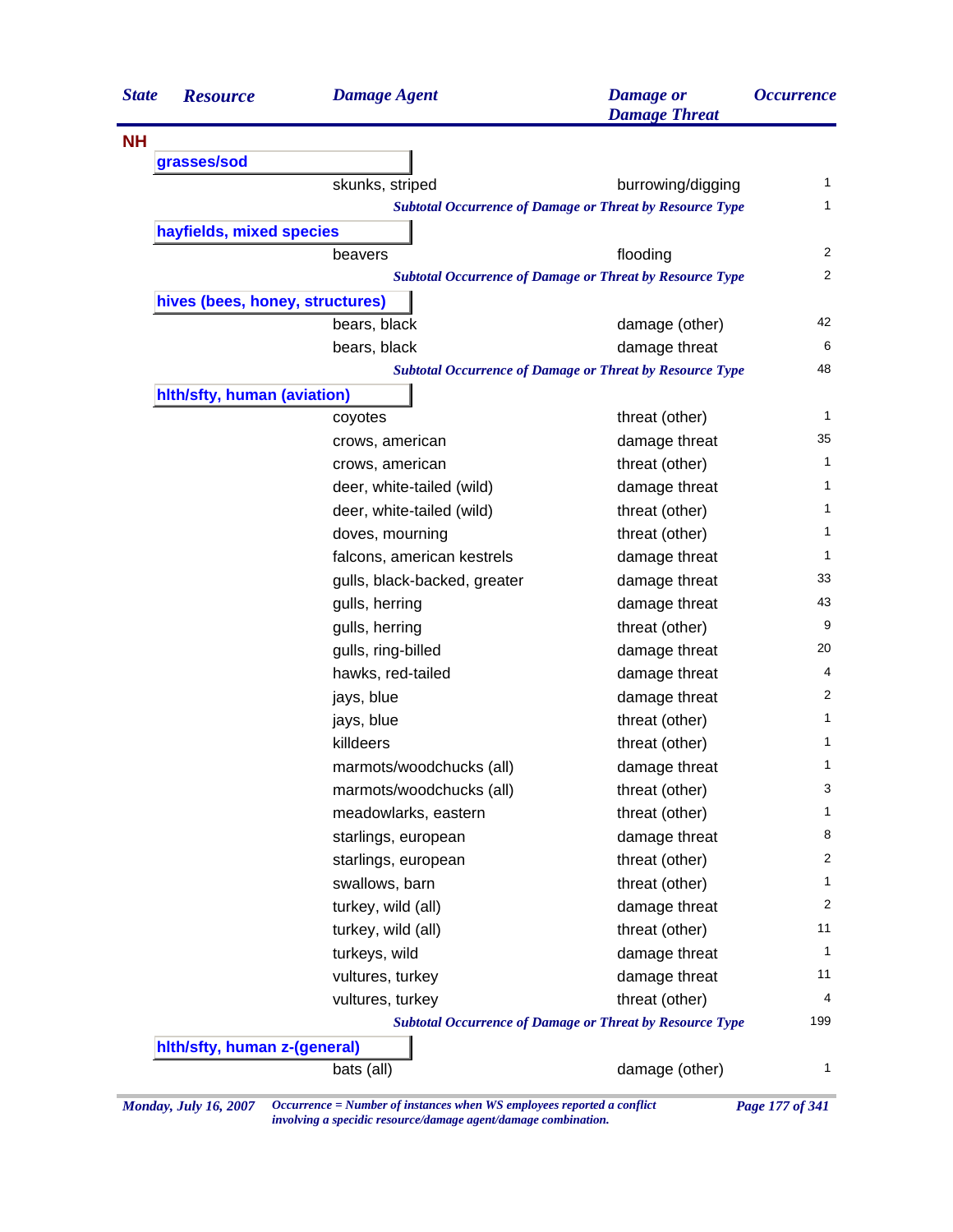| <b>State</b> | <b>Resource</b>              | <b>Damage Agent</b>          | <b>Damage</b> or<br><b>Damage Threat</b> | <i><b>Occurrence</b></i> |
|--------------|------------------------------|------------------------------|------------------------------------------|--------------------------|
| <b>NH</b>    |                              |                              |                                          |                          |
|              | hith/sfty, human z-(general) |                              |                                          |                          |
|              |                              | bats (all)                   | disease (other)                          | $\mathbf{1}$             |
|              |                              | bats (all)                   | disease threat                           | 8                        |
|              |                              | bats (all)                   | disease threat, rabies                   | $\overline{2}$           |
|              |                              | bats (all)                   | nuisance (other)                         | 16                       |
|              |                              | bats (all)                   | nuisance, noise                          | $\mathbf{1}$             |
|              |                              | bears, black                 | damage (other)                           | 2                        |
|              |                              | bears, black                 | damage threat                            | 9                        |
|              |                              | bears, black                 | harassment                               | $\mathbf{1}$             |
|              |                              | bears, black                 | nuisance (other)                         | 56                       |
|              |                              | bears, black                 | threat (other)                           | 9                        |
|              |                              | beavers                      | disease threat                           | 1                        |
|              |                              | beavers                      | flooding                                 | $\mathbf{1}$             |
|              |                              | beavers                      | injury/illness                           | $\mathbf{1}$             |
|              |                              | blackbirds, red-winged       | disease threat                           | 1                        |
|              |                              | blackbirds, z-(other)        | droppings                                | $\mathbf{1}$             |
|              |                              | bobcats                      | nuisance (other)                         | 2                        |
|              |                              | cats, feral/free ranging     | nuisance (other)                         | 2                        |
|              |                              | chickens, feral/free ranging | nuisance, noise                          | $\mathbf{1}$             |
|              |                              | chipmunks (other)            | nuisance (other)                         | 3                        |
|              |                              | cormorants, double-crested   | disease threat, ai                       | $\mathbf{1}$             |
|              |                              | coyotes                      | damage threat                            | $\mathbf 1$              |
|              |                              | coyotes                      | disease threat                           | 9                        |
|              |                              | coyotes                      | disease threat, rabies                   | 1                        |
|              |                              | coyotes                      | harassment                               | $\mathbf{1}$             |
|              |                              | coyotes                      | nuisance (other)                         | 22                       |
|              |                              | coyotes                      | nuisance, noise                          | 3                        |
|              |                              | coyotes                      | predation threat                         | 1                        |
|              |                              | coyotes                      | threat (other)                           | 5                        |
|              |                              | crows, american              | disease threat                           | $\mathbf 1$              |
|              |                              | crows, american              | disease threat, wnv                      | 1                        |
|              |                              | crows, american              | nuisance, noise                          | $\mathbf 1$              |
|              |                              | deer, white-tailed (wild)    | damage threat                            | 1                        |
|              |                              | deer, white-tailed (wild)    | disease threat                           | 8                        |
|              |                              | doves, mourning              | disease threat, ai                       | $\mathbf{1}$             |
|              |                              | ducks, mallards              | disease threat, ai                       | 13                       |
|              |                              | ducks, mallards              | droppings                                | 2                        |
|              |                              | ducks, mallards              | nuisance (other)                         | 1                        |
|              |                              | ducks, wood                  | disease threat, ai                       | 3                        |
|              |                              | ducks, wood                  | nuisance (other)                         | 1                        |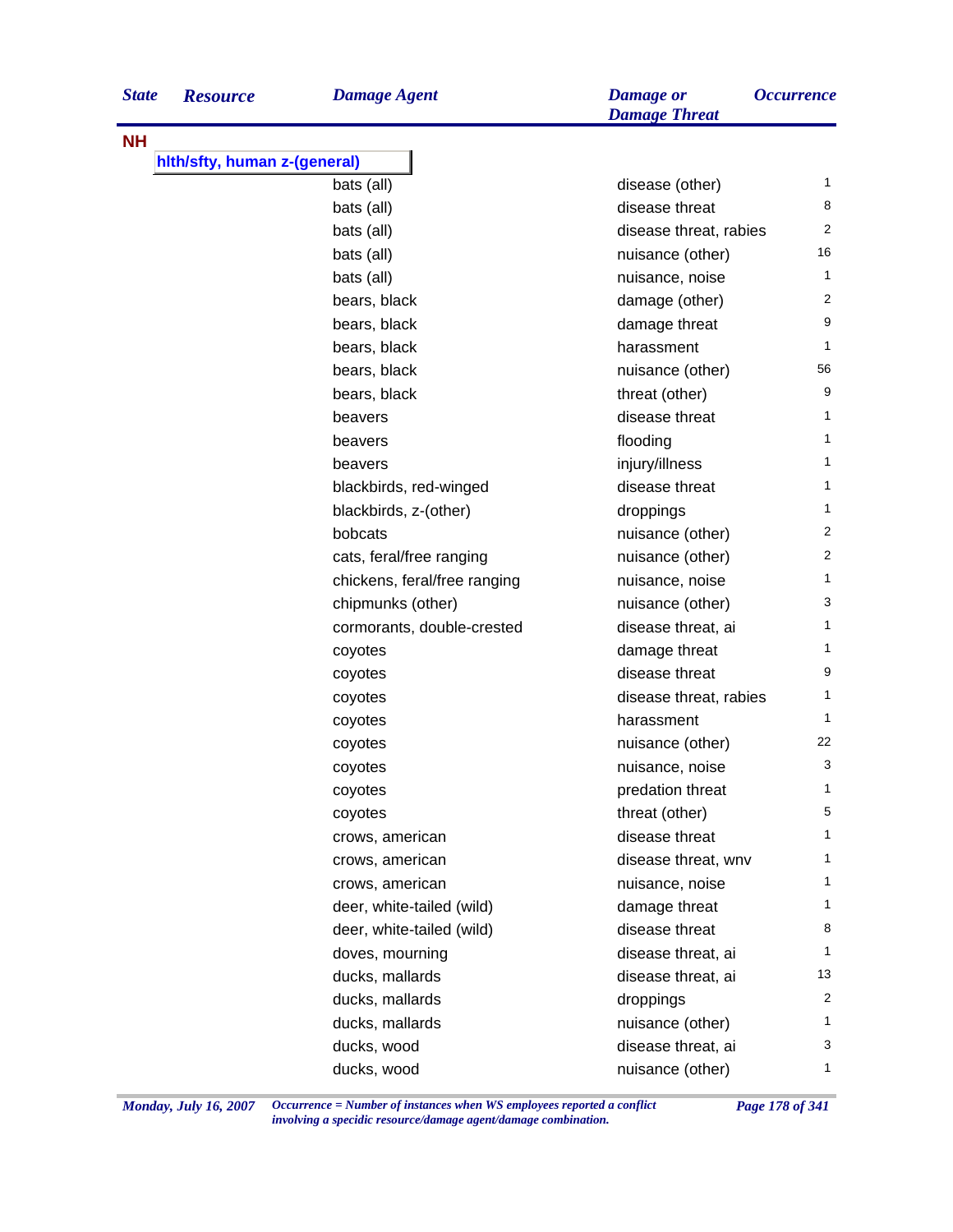**NH**

J.

| hith/sfty, human z-(general) |                              |                        |                |
|------------------------------|------------------------------|------------------------|----------------|
|                              | fishers                      | damage threat          | 2              |
|                              | fishers                      | nuisance (other)       | $\overline{7}$ |
|                              | fishers                      | threat (other)         | $\overline{c}$ |
|                              | foxes, gray                  | disease threat, rabies | 3              |
|                              | foxes, gray                  | nuisance (other)       | 3              |
|                              | foxes, red                   | damage threat          | 1              |
|                              | foxes, red                   | disease threat         | 6              |
|                              | foxes, red                   | injury/illness         | 1              |
|                              | foxes, red                   | nuisance               | $\mathbf{1}$   |
|                              | foxes, red                   | nuisance (other)       | 15             |
|                              | foxes, red                   | threat (other)         | $\sqrt{3}$     |
|                              | geese, canada                | disease threat         | $\overline{7}$ |
|                              | geese, canada                | disease threat, ai     | 42             |
|                              | geese, canada                | droppings              | 24             |
|                              | geese, canada                | injury/illness         | $\mathbf{1}$   |
|                              | geese, canada                | nuisance (other)       | 3              |
|                              | goldfinches, american        | disease threat         | $\mathbf{1}$   |
|                              | grouse, ruffed               | nuisance (other)       | $\mathbf{1}$   |
|                              | gulls, black-backed, greater | damage threat          | $\mathbf{1}$   |
|                              | gulls, black-backed, greater | disease threat         | 179            |
|                              | gulls, black-backed, greater | droppings              | 5              |
|                              | gulls, black-backed, greater | nuisance (other)       | $\overline{2}$ |
|                              | gulls, black-backed, greater | threat (other)         | 24             |
|                              | gulls, herring               | damage threat          | $\mathbf{1}$   |
|                              | gulls, herring               | disease threat         | 179            |
|                              | gulls, herring               | disease threat, ai     | 1              |
|                              | gulls, herring               | droppings              | 8              |
|                              | gulls, herring               | threat (other)         | 26             |
|                              | hawks, red-tailed            | damage threat          | 1              |
|                              | hawks, red-tailed            | disease (other)        | 1              |
|                              | hawks, red-tailed            | nuisance (other)       | 1              |
|                              | hawks, red-tailed            | threat (other)         | 1              |
|                              | hawks, z-(other)             | harassment             | 1              |
|                              | hawks, z-(other)             | nuisance (other)       | 1              |
|                              | hawks, z-(other)             | threat (other)         | 1              |
|                              | herons, great blue           | disease threat, ai     | 1              |
|                              | herons, great blue           | injury                 | 1              |
|                              | jays, blue                   | nuisance (other)       | $\overline{c}$ |
|                              | jays, blue                   | threat (other)         | 1              |

*Monday, July 16, 2007 Occurrence = Number of instances when WS employees reported a conflict Page 179 of 341 involving a specidic resource/damage agent/damage combination.*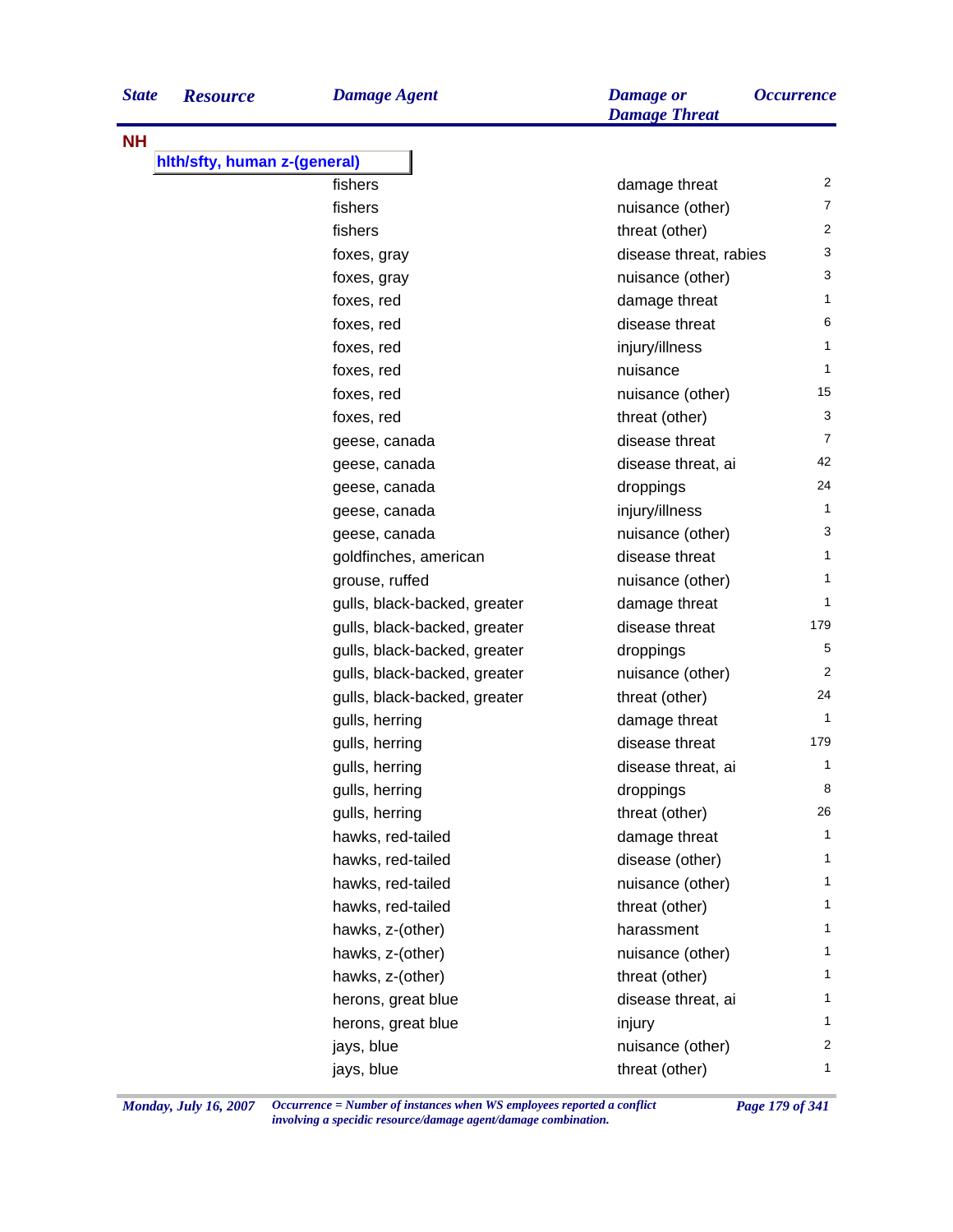| Damage Agent | Damage or |
|--------------|-----------|
|              |           |

| eral)                    |                        |              |
|--------------------------|------------------------|--------------|
| marmots/woodchucks (all) | damage threat          | 1            |
| marmots/woodchucks (all) | disease threat         | 1            |
| marmots/woodchucks (all) | disease threat, rabies | 1            |
| marmots/woodchucks (all) | nuisance (other)       | 5            |
| mice/rats (mixed)        | nuisance (other)       | 2            |
| mice/rats (mixed)        | nuisance, odor         | 1            |
| minks                    | threat (other)         | 1            |
| mockingbirds, northern   | nuisance (other)       | $\mathbf{1}$ |
| moose                    | disease threat         | 2            |
| moose                    | threat (other)         | 1            |
| muskrats, z-(other)      | nuisance (other)       | 3            |
| non-wildlife             | disease threat, ai     | 6            |
| non-wildlife             | threat (other)         | 1            |
| opossums, virginia       | disease threat         | 1            |
| opossums, virginia       | nuisance (other)       | 4            |
| owls, z-(other)          | nuisance (other)       | 1            |
| pheasants, ring-necked   | nuisance (other)       | 1            |
| pigeons, feral (rock)    | disease threat         | 1            |
| pigeons, feral (rock)    | nuisance (other)       | 3            |
| porcupines               | disease threat, rabies | 1            |
| porcupines               | injury/illness         | 2            |
| porcupines               | nuisance (other)       | 1            |
| rabbits, feral           | nuisance (other)       | 1            |
| raccoons                 | damage (other)         | 1            |
| raccoons                 | damage threat          | 1            |
| raccoons                 | disease threat         | 9            |
| raccoons                 | disease threat, rabies | 1            |
| raccoons                 | injury/illness         | 1            |
| raccoons                 | nuisance (other)       | 18           |
| raccoons                 | nuisance, odor         | 1            |
| raccoons                 | threat (other)         | 1            |
| rats, norway             | nuisance (other)       | 1            |
| robins, american         | disease threat         | 1            |
| robins, american         | nuisance (other)       | 4            |
| shrews (all)             | nuisance (other)       | 1            |
| skunks, striped          | disease threat         | 3            |
| skunks, striped          | nuisance               | 1            |
| skunks, striped          | nuisance (other)       | 19           |

skunks, striped and striped skunks, striped striped and striped striped striped and striped striped and stripe

*Damage Threat*

*Monday, July 16, 2007 Occurrence = Number of instances when WS employees reported a conflict Page 180 of 341 involving a specidic resource/damage agent/damage combination.*

**NH**

**hlth/sfty, human z-(general)**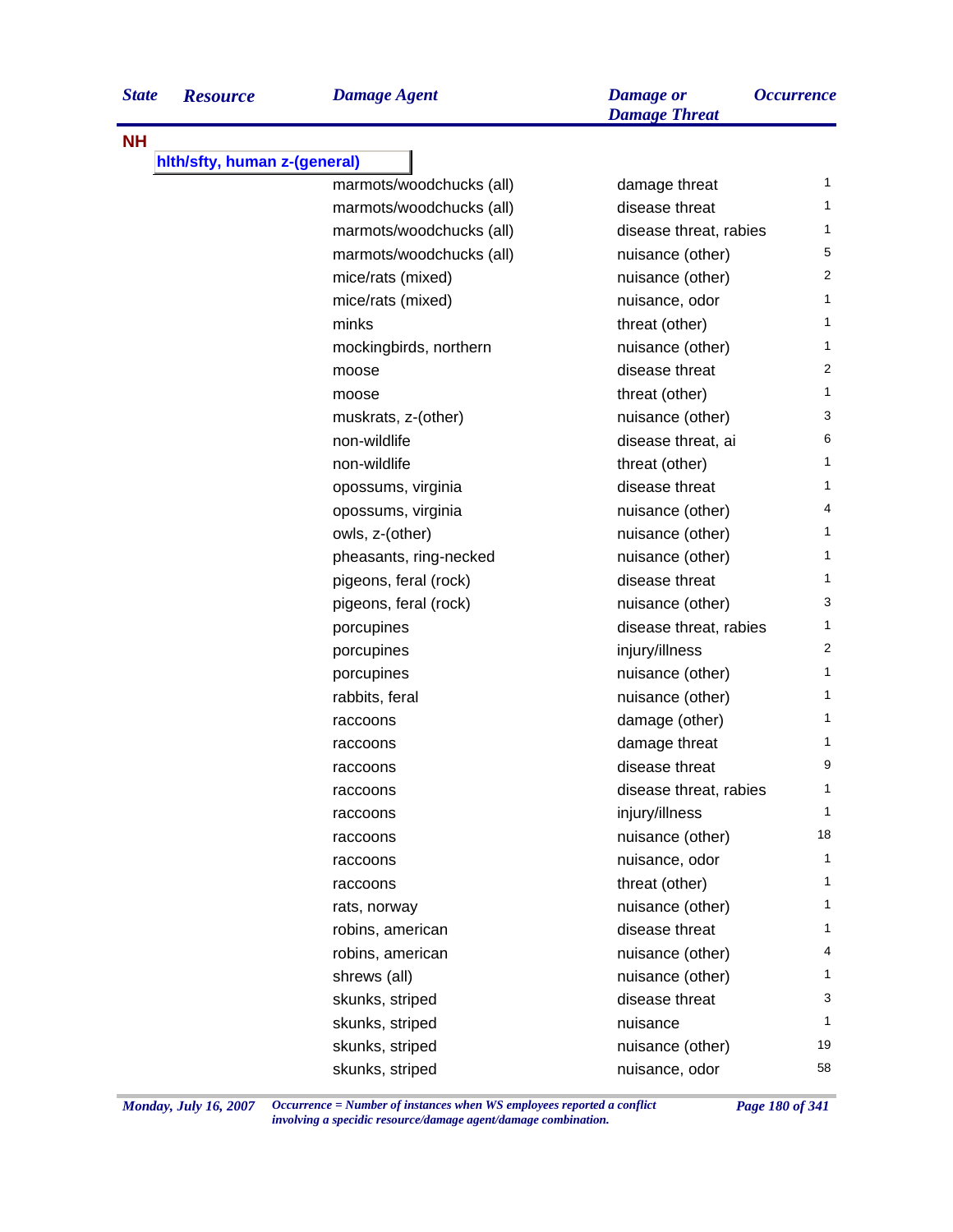| <b>State</b> | <b>Resource</b>                       | <b>Damage Agent</b>                                             | <b>Damage</b> or<br><b>Damage Threat</b> | <i><b>Occurrence</b></i> |
|--------------|---------------------------------------|-----------------------------------------------------------------|------------------------------------------|--------------------------|
| <b>NH</b>    |                                       |                                                                 |                                          |                          |
|              | hith/sfty, human z-(general)          |                                                                 |                                          |                          |
|              |                                       | snakes, non-poisonous (other)                                   | nuisance (other)                         | 17                       |
|              |                                       | sparrows, house/english                                         | disease threat                           | 1                        |
|              |                                       | sparrows, house/english                                         | droppings                                | 1                        |
|              |                                       | sparrows, house/english                                         | nuisance (other)                         | 2                        |
|              |                                       | sparrows, house/english                                         | nuisance, noise                          | 1                        |
|              |                                       | squirrels, flying (all)                                         | nuisance (other)                         | 1                        |
|              |                                       | squirrels, flying (all)                                         | nuisance, noise                          | 3                        |
|              |                                       | squirrels, gray                                                 | nuisance (other)                         | 5                        |
|              |                                       | squirrels, gray                                                 | nuisance, noise                          | 2                        |
|              |                                       | squirrels, gray                                                 | nuisance, odor                           | 1                        |
|              |                                       | squirrels, red                                                  | nuisance (other)                         | 4                        |
|              |                                       | squirrels, red                                                  | nuisance, noise                          | 1.                       |
|              |                                       | starlings, european                                             | nuisance (other)                         | 1                        |
|              |                                       | starlings, european                                             | nuisance, noise                          | 1.                       |
|              |                                       | swallows, barn                                                  | disease threat                           | 2                        |
|              |                                       | terns, common                                                   | disease threat, ai                       | 1                        |
|              |                                       | turkey, wild (all)                                              | damage threat                            | 1.                       |
|              |                                       | turkey, wild (all)                                              | disease threat                           | 3                        |
|              |                                       | turkey, wild (all)                                              | disease threat, ai                       | 1                        |
|              |                                       | turkey, wild (all)                                              | nuisance (other)                         | 1                        |
|              |                                       | turtles (all)                                                   | burrowing/digging                        | 1                        |
|              |                                       | turtles (all)                                                   | nuisance (other)                         | 1                        |
|              |                                       | weasels (all)                                                   | nuisance (other)                         | 2                        |
|              |                                       | woodpeckers, sapsuckers, yellow-belli                           | nuisance, noise                          | 1                        |
|              |                                       | woodpeckers, z-(other)                                          | disease threat                           | 1                        |
|              |                                       | woodpeckers, z-(other)                                          | nuisance, noise                          | 2                        |
|              |                                       | z-passerines (other)                                            | disease threat                           | 1                        |
|              |                                       | <b>Subtotal Occurrence of Damage or Threat by Resource Type</b> |                                          | 979                      |
|              | insects, butterfly, karner blue (t/e) |                                                                 |                                          |                          |
|              |                                       | marmots/woodchucks (all)                                        | competition                              | 3                        |
|              |                                       | marmots/woodchucks (all)                                        | damage threat                            | 19                       |
|              |                                       | <b>Subtotal Occurrence of Damage or Threat by Resource Type</b> |                                          | 22                       |
|              | <b>landfills</b>                      |                                                                 |                                          |                          |
|              |                                       | crows, american                                                 | damage (other)                           | 3                        |
|              |                                       | crows, american                                                 | damage threat                            | 1                        |
|              |                                       | crows, american                                                 | feeding (other)                          | 1                        |
|              |                                       | crows, american                                                 | nuisance (other)                         | 1                        |
|              |                                       | geese, canada                                                   | disease threat                           | 1                        |
|              |                                       | gulls, black-backed, greater                                    | damage (other)                           | 9                        |

*Monday, July 16, 2007 Occurrence = Number of instances when WS employees reported a conflict Page 181 of 341 involving a specidic resource/damage agent/damage combination.*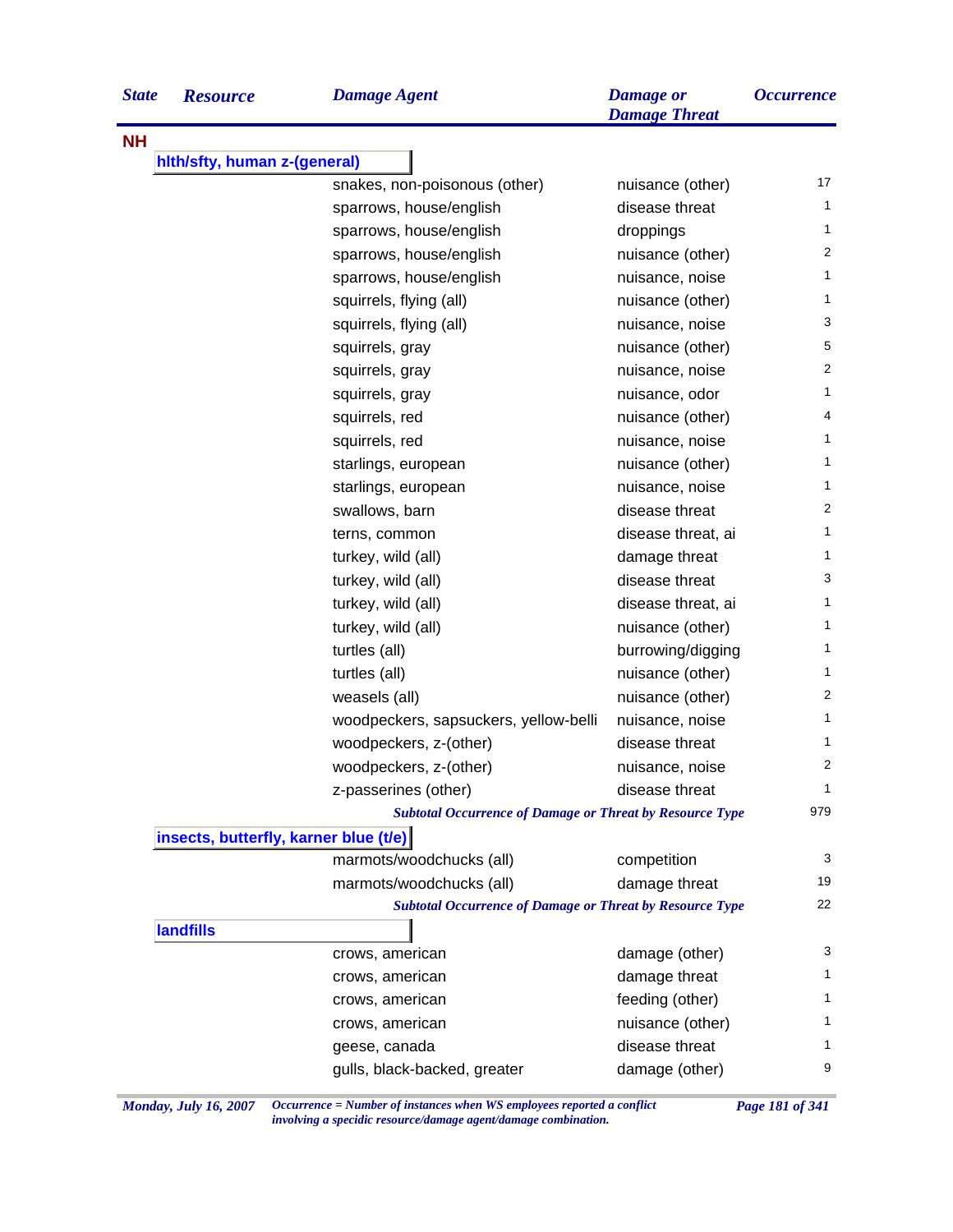| <b>State</b> | <b>Resource</b>                | <b>Damage Agent</b>                                             | <b>Damage</b> or<br><b>Damage Threat</b> | <i><b>Occurrence</b></i> |
|--------------|--------------------------------|-----------------------------------------------------------------|------------------------------------------|--------------------------|
| <b>NH</b>    |                                |                                                                 |                                          |                          |
|              | <b>landfills</b>               |                                                                 |                                          |                          |
|              |                                | gulls, black-backed, greater                                    | damage threat                            | $\mathbf{1}$             |
|              |                                | gulls, black-backed, greater                                    | droppings                                | 120                      |
|              |                                | gulls, black-backed, greater                                    | feeding (other)                          | 7                        |
|              |                                | gulls, black-backed, greater                                    | nuisance (other)                         | 10                       |
|              |                                | gulls, herring                                                  | damage (other)                           | 10                       |
|              |                                | gulls, herring                                                  | damage threat                            | 2                        |
|              |                                | gulls, herring                                                  | droppings                                | 120                      |
|              |                                | gulls, herring                                                  | feeding (other)                          | 12                       |
|              |                                | gulls, herring                                                  | nuisance (other)                         | 9                        |
|              |                                | vultures, turkey                                                | damage (other)                           | 5                        |
|              |                                | vultures, turkey                                                | droppings                                | 1                        |
|              |                                | <b>Subtotal Occurrence of Damage or Threat by Resource Type</b> |                                          | 313                      |
|              | mammals, deer, white-tailed nr |                                                                 |                                          |                          |
|              |                                | deer, white-tailed (wild)                                       | disease threat                           | 10                       |
|              |                                | <b>Subtotal Occurrence of Damage or Threat by Resource Type</b> |                                          | 10                       |
|              | no resrc                       |                                                                 |                                          |                          |
|              |                                | bobcats                                                         | no conflict                              | 1                        |
|              |                                | crows, american                                                 | no conflict                              | 3                        |
|              |                                | deer, white-tailed (wild)                                       | no conflict                              | 1                        |
|              |                                | eagles, bald                                                    | no conflict                              | 1                        |
|              |                                | foxes, red                                                      | no conflict                              | 3                        |
|              |                                | grouse, ruffed                                                  | no conflict                              | 1                        |
|              |                                | lions, mountain (cougar)                                        | no conflict                              | 1                        |
|              |                                | loons, common                                                   | no conflict                              | 1                        |
|              |                                | mockingbirds, northern                                          | no conflict                              | 1                        |
|              |                                | owls, z-(other)                                                 | no conflict                              | 1                        |
|              |                                | pheasants, ring-necked                                          | no conflict                              | 1                        |
|              |                                | rabbits, z-(other)                                              | no conflict                              | 1                        |
|              |                                | robins, american                                                | no conflict                              | 2                        |
|              |                                | sandpipers, upland                                              | no conflict                              | 1                        |
|              |                                | snakes, non-poisonous (other)                                   | no conflict                              | 3                        |
|              |                                | squirrels, red                                                  | no conflict                              | $\overline{c}$           |
|              |                                | starlings, european                                             | no conflict                              | 1                        |
|              |                                | weasels (all)                                                   | no conflict                              | 1                        |
|              |                                | z-passerines (other)                                            | no conflict                              | 1                        |
|              |                                | <b>Subtotal Occurrence of Damage or Threat by Resource Type</b> |                                          | 27                       |
|              | pets (companion/hobby animals) |                                                                 |                                          |                          |
|              |                                | bats (all)                                                      | harassment                               | 1                        |
|              |                                | bears, black                                                    | damage threat                            | 1                        |

*Monday, July 16, 2007 Occurrence = Number of instances when WS employees reported a conflict Page 182 of 341 involving a specidic resource/damage agent/damage combination.*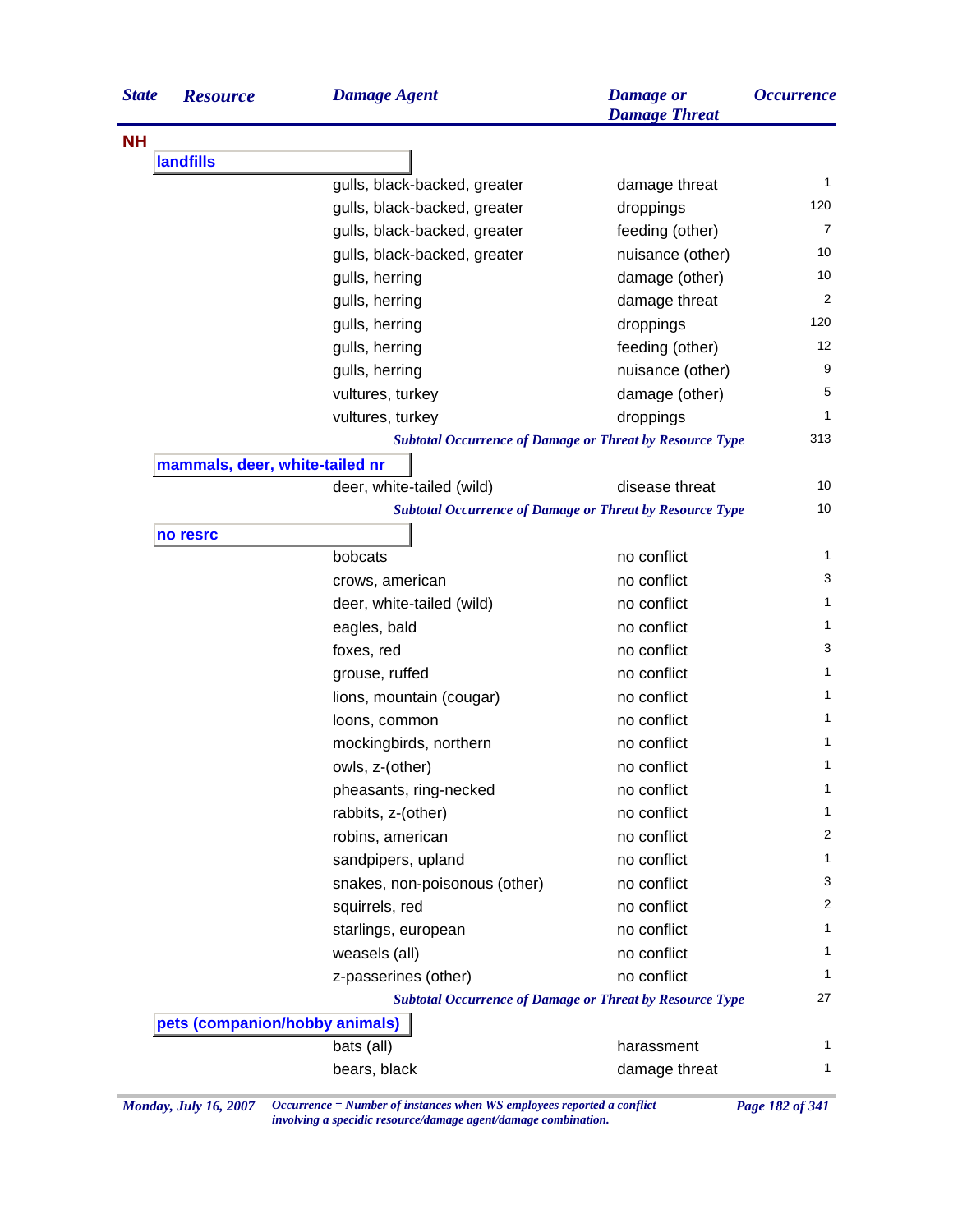| <b>State</b> | <b>Resource</b>                  | <b>Damage Agent</b>                                             | <b>Damage</b> or<br><b>Damage Threat</b> | <i><b>Occurrence</b></i> |
|--------------|----------------------------------|-----------------------------------------------------------------|------------------------------------------|--------------------------|
| <b>NH</b>    |                                  |                                                                 |                                          |                          |
|              | pets (companion/hobby animals)   |                                                                 |                                          |                          |
|              |                                  | bears, black                                                    | nuisance (other)                         | 2                        |
|              |                                  | bears, black                                                    | threat (other)                           | 1                        |
|              |                                  | bobcats                                                         | damage threat                            | 1                        |
|              |                                  | coyotes                                                         | damage threat                            | 3                        |
|              |                                  | coyotes                                                         | disease threat                           | 1                        |
|              |                                  | coyotes                                                         | injury                                   | 1                        |
|              |                                  | coyotes                                                         | predation                                | 4                        |
|              |                                  | coyotes                                                         | predation threat                         | 11                       |
|              |                                  | fishers                                                         | damage threat                            | 5                        |
|              |                                  | fishers                                                         | disease threat                           | 1                        |
|              |                                  | fishers                                                         | nuisance (other)                         | 1                        |
|              |                                  | fishers                                                         | predation                                | 4                        |
|              |                                  | fishers                                                         | predation threat                         | 7                        |
|              |                                  | foxes, gray                                                     | disease threat, rabies                   | 1                        |
|              |                                  | foxes, gray                                                     | injury                                   | 1                        |
|              |                                  | foxes, gray                                                     | predation                                | 1                        |
|              |                                  | foxes, red                                                      | damage threat                            | 2                        |
|              |                                  | foxes, red                                                      | disease (other)                          | 1                        |
|              |                                  | foxes, red                                                      | injury                                   | 1                        |
|              |                                  | foxes, red                                                      | nuisance (other)                         | 1                        |
|              |                                  | foxes, red                                                      | predation                                | 1                        |
|              |                                  | foxes, red                                                      | predation threat                         | 8                        |
|              |                                  | foxes, red                                                      | threat (other)                           | 1                        |
|              |                                  | hawks, red-tailed                                               | injury                                   | 1                        |
|              |                                  | hawks, z-(other)                                                | predation threat                         | 1                        |
|              |                                  | marmots/woodchucks (all)                                        | nuisance (other)                         | 1                        |
|              |                                  | moles (all)                                                     | predation threat                         | 1                        |
|              |                                  | muskrats, z-(other)                                             | damage threat                            | 1                        |
|              |                                  | opossums, virginia                                              | disease threat                           | 1                        |
|              |                                  | owls, barred                                                    | damage (other)                           | 1                        |
|              |                                  | porcupines                                                      | damage threat                            | 1                        |
|              |                                  | skunks, striped                                                 | nuisance (other)                         | 1                        |
|              |                                  | snakes, non-poisonous (other)                                   | nuisance (other)                         | 1                        |
|              |                                  | <b>Subtotal Occurrence of Damage or Threat by Resource Type</b> |                                          | 72                       |
|              | plants, commercial nursery/green |                                                                 |                                          |                          |
|              |                                  | deer, white-tailed (wild)                                       | feeding (other)                          | 2                        |
|              |                                  | <b>Subtotal Occurrence of Damage or Threat by Resource Type</b> |                                          | 2                        |
|              | property (general)               |                                                                 |                                          |                          |
|              |                                  | bats (all)                                                      | droppings                                | 1                        |
|              |                                  |                                                                 |                                          |                          |

*Monday, July 16, 2007 Occurrence = Number of instances when WS employees reported a conflict Page 183 of 341 involving a specidic resource/damage agent/damage combination.*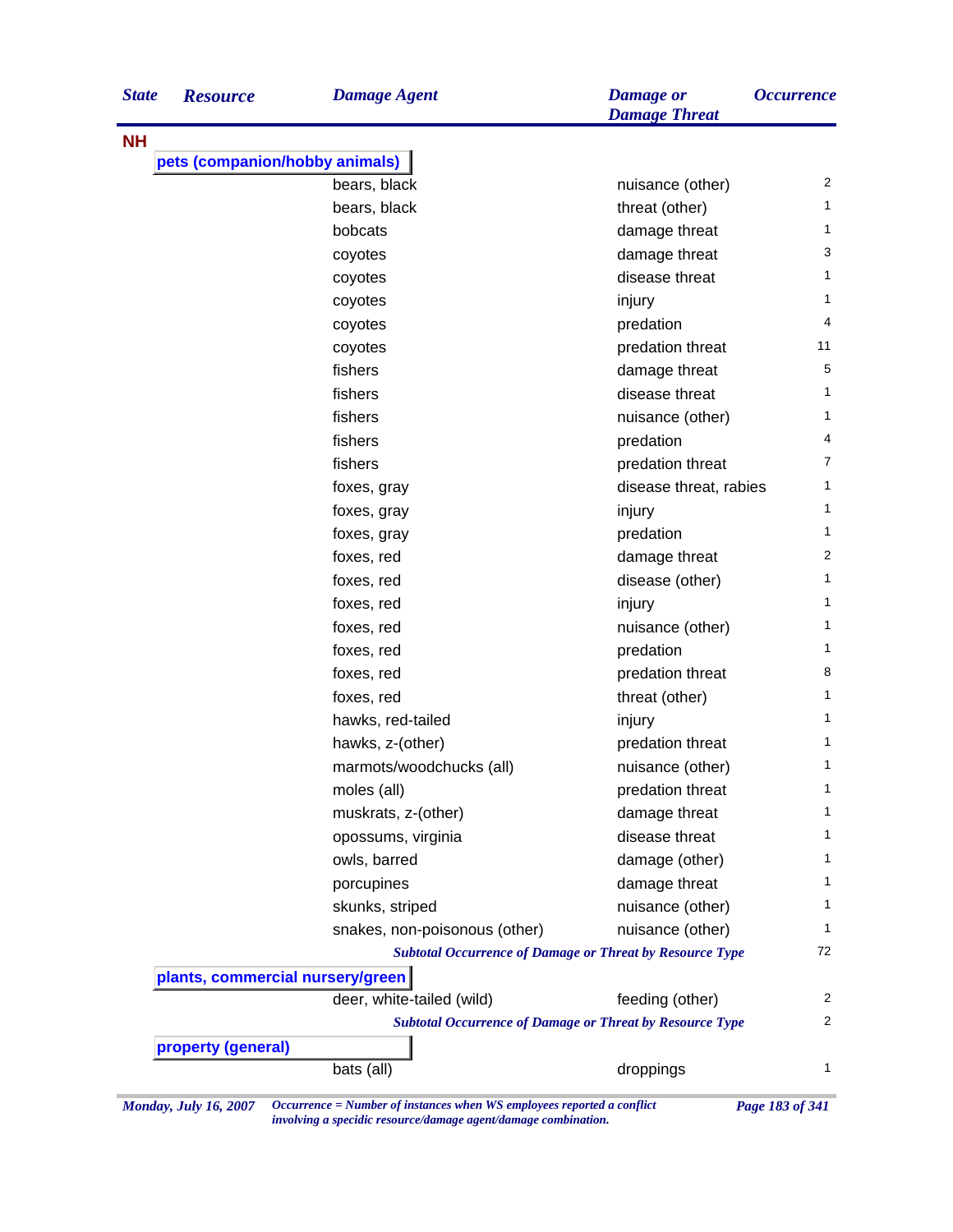| <b>State</b> | <b>Resource</b>    | <b>Damage Agent</b>           | <b>Damage</b> or<br><b>Damage Threat</b> | <i><b>Occurrence</b></i> |
|--------------|--------------------|-------------------------------|------------------------------------------|--------------------------|
| <b>NH</b>    |                    |                               |                                          |                          |
|              | property (general) |                               |                                          |                          |
|              |                    | bears, black                  | damage (other)                           | 17                       |
|              |                    | bears, black                  | damage threat                            | $\overline{7}$           |
|              |                    | bears, black                  | nuisance (other)                         | 15                       |
|              |                    | beavers                       | damage (other)                           | 5                        |
|              |                    | beavers                       | damage threat                            | 4                        |
|              |                    | beavers                       | flooding                                 | 61                       |
|              |                    | beavers                       | girdling/gnawing/strip                   | 1.                       |
|              |                    | beavers                       | nuisance (other)                         | 1                        |
|              |                    | chipmunks (other)             | nuisance (other)                         | 1                        |
|              |                    | coyotes                       | nuisance (other)                         | 3                        |
|              |                    | deer, white-tailed (wild)     | browsing/grazing                         | 1.                       |
|              |                    | deer, white-tailed (wild)     | feeding (other)                          | 2                        |
|              |                    | deer, white-tailed (wild)     | nuisance (other)                         | 1                        |
|              |                    | fishers                       | nuisance (other)                         | 2                        |
|              |                    | foxes, red                    | burrowing/digging                        | 2                        |
|              |                    | foxes, red                    | nuisance (other)                         | 5                        |
|              |                    | geese, canada                 | droppings                                | 31                       |
|              |                    | geese, canada                 | injury                                   | 1                        |
|              |                    | gulls, herring                | droppings                                | 1                        |
|              |                    | gulls, herring                | nuisance (other)                         | 1                        |
|              |                    | marmots/woodchucks (all)      | browsing/grazing                         | 1                        |
|              |                    | marmots/woodchucks (all)      | burrowing/digging                        | 22                       |
|              |                    | marmots/woodchucks (all)      | girdling/gnawing/strip                   | 1                        |
|              |                    | marmots/woodchucks (all)      | nuisance (other)                         | 1                        |
|              |                    | moose                         | nuisance (other)                         | 1                        |
|              |                    | muskrats, z-(other)           | damage threat                            | 1                        |
|              |                    | opossums, virginia            | burrowing/digging                        | 1                        |
|              |                    | opossums, virginia            | damage (other)                           | 1                        |
|              |                    | opossums, virginia            | nuisance (other)                         | 2                        |
|              |                    | porcupines                    | damage (other)                           | 1.                       |
|              |                    | porcupines                    | nuisance (other)                         | 1                        |
|              |                    | raccoons                      | burrowing/digging                        | 1                        |
|              |                    | raccoons                      | damage (other)                           | 1                        |
|              |                    | raccoons                      | damage threat                            | 1                        |
|              |                    | raccoons                      | nuisance (other)                         | 3                        |
|              |                    | rats, norway                  | burrowing/digging                        | 1                        |
|              |                    | skunks, striped               | burrowing/digging                        | 9                        |
|              |                    | skunks, striped               | nuisance (other)                         | 4                        |
|              |                    | snakes, non-poisonous (other) | nuisance (other)                         | 3                        |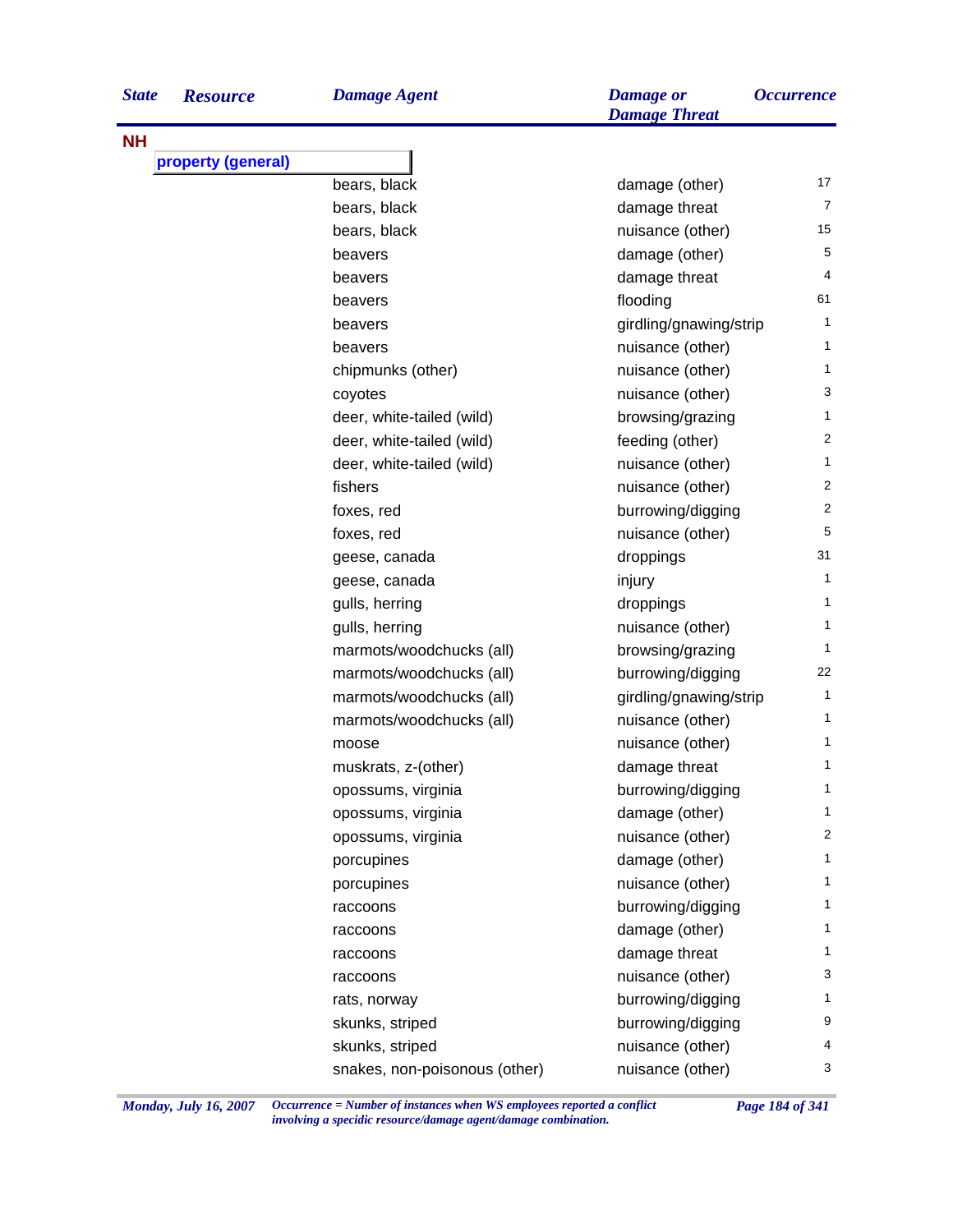| <b>NH</b><br>property (general)<br>sparrows, house/english<br>squirrels, red<br>squirrels, red<br>squirrels, red<br>starlings, european<br>turkey, wild (all)<br>turkey, wild (all)<br>turtles (all)<br>woodpeckers, pileated<br>rabbits (domestic)<br>bears, black<br>recreational areas (other) **<br>geese, canada<br>roads/bridges<br>beavers<br>marmots/woodchucks (all)<br>sap, maple<br>deer, white-tailed (wild)<br>sheep (adult)<br>bears, black<br>coyotes<br>sheep (lambs)<br>bears, black<br><b>strawberries</b><br>bears, black | <b>Damage</b> or<br><b>Damage Threat</b>                        | <i><b>Occurrence</b></i> |
|----------------------------------------------------------------------------------------------------------------------------------------------------------------------------------------------------------------------------------------------------------------------------------------------------------------------------------------------------------------------------------------------------------------------------------------------------------------------------------------------------------------------------------------------|-----------------------------------------------------------------|--------------------------|
|                                                                                                                                                                                                                                                                                                                                                                                                                                                                                                                                              |                                                                 |                          |
|                                                                                                                                                                                                                                                                                                                                                                                                                                                                                                                                              |                                                                 |                          |
|                                                                                                                                                                                                                                                                                                                                                                                                                                                                                                                                              | nuisance (other)                                                | 1                        |
|                                                                                                                                                                                                                                                                                                                                                                                                                                                                                                                                              | damage (other)                                                  | 1                        |
|                                                                                                                                                                                                                                                                                                                                                                                                                                                                                                                                              | girdling/gnawing/strip                                          | $\mathbf{1}$             |
|                                                                                                                                                                                                                                                                                                                                                                                                                                                                                                                                              | nuisance (other)                                                | 1                        |
|                                                                                                                                                                                                                                                                                                                                                                                                                                                                                                                                              | droppings                                                       | 2                        |
|                                                                                                                                                                                                                                                                                                                                                                                                                                                                                                                                              | damage (other)                                                  | 1                        |
|                                                                                                                                                                                                                                                                                                                                                                                                                                                                                                                                              | droppings                                                       | 3                        |
|                                                                                                                                                                                                                                                                                                                                                                                                                                                                                                                                              | nuisance (other)                                                | 1                        |
|                                                                                                                                                                                                                                                                                                                                                                                                                                                                                                                                              | damage (other)                                                  | 1                        |
|                                                                                                                                                                                                                                                                                                                                                                                                                                                                                                                                              | <b>Subtotal Occurrence of Damage or Threat by Resource Type</b> | 231                      |
|                                                                                                                                                                                                                                                                                                                                                                                                                                                                                                                                              |                                                                 |                          |
|                                                                                                                                                                                                                                                                                                                                                                                                                                                                                                                                              | predation                                                       | 3                        |
|                                                                                                                                                                                                                                                                                                                                                                                                                                                                                                                                              | <b>Subtotal Occurrence of Damage or Threat by Resource Type</b> | 3                        |
|                                                                                                                                                                                                                                                                                                                                                                                                                                                                                                                                              |                                                                 |                          |
|                                                                                                                                                                                                                                                                                                                                                                                                                                                                                                                                              | droppings                                                       | 3                        |
|                                                                                                                                                                                                                                                                                                                                                                                                                                                                                                                                              | <b>Subtotal Occurrence of Damage or Threat by Resource Type</b> | 3                        |
|                                                                                                                                                                                                                                                                                                                                                                                                                                                                                                                                              |                                                                 |                          |
|                                                                                                                                                                                                                                                                                                                                                                                                                                                                                                                                              | flooding                                                        | 1                        |
|                                                                                                                                                                                                                                                                                                                                                                                                                                                                                                                                              | burrowing/digging                                               | 1                        |
|                                                                                                                                                                                                                                                                                                                                                                                                                                                                                                                                              | <b>Subtotal Occurrence of Damage or Threat by Resource Type</b> | 2                        |
|                                                                                                                                                                                                                                                                                                                                                                                                                                                                                                                                              |                                                                 |                          |
|                                                                                                                                                                                                                                                                                                                                                                                                                                                                                                                                              | damage (other)                                                  | 1                        |
|                                                                                                                                                                                                                                                                                                                                                                                                                                                                                                                                              | <b>Subtotal Occurrence of Damage or Threat by Resource Type</b> | 1                        |
|                                                                                                                                                                                                                                                                                                                                                                                                                                                                                                                                              |                                                                 |                          |
|                                                                                                                                                                                                                                                                                                                                                                                                                                                                                                                                              | predation                                                       | 4                        |
|                                                                                                                                                                                                                                                                                                                                                                                                                                                                                                                                              | predation                                                       | 3                        |
|                                                                                                                                                                                                                                                                                                                                                                                                                                                                                                                                              | <b>Subtotal Occurrence of Damage or Threat by Resource Type</b> | 7                        |
|                                                                                                                                                                                                                                                                                                                                                                                                                                                                                                                                              |                                                                 |                          |
|                                                                                                                                                                                                                                                                                                                                                                                                                                                                                                                                              | predation                                                       | $\overline{c}$           |
|                                                                                                                                                                                                                                                                                                                                                                                                                                                                                                                                              | <b>Subtotal Occurrence of Damage or Threat by Resource Type</b> | 2                        |
|                                                                                                                                                                                                                                                                                                                                                                                                                                                                                                                                              |                                                                 |                          |
|                                                                                                                                                                                                                                                                                                                                                                                                                                                                                                                                              | damage threat                                                   | 1                        |
| deer, white-tailed (wild)                                                                                                                                                                                                                                                                                                                                                                                                                                                                                                                    | feeding (other)                                                 | 3                        |
|                                                                                                                                                                                                                                                                                                                                                                                                                                                                                                                                              | <b>Subtotal Occurrence of Damage or Threat by Resource Type</b> | 4                        |
| swine (adult)                                                                                                                                                                                                                                                                                                                                                                                                                                                                                                                                |                                                                 |                          |
| bears, black                                                                                                                                                                                                                                                                                                                                                                                                                                                                                                                                 | damage threat                                                   | 1                        |
| bears, black                                                                                                                                                                                                                                                                                                                                                                                                                                                                                                                                 | predation threat                                                | 1                        |
|                                                                                                                                                                                                                                                                                                                                                                                                                                                                                                                                              | <b>Subtotal Occurrence of Damage or Threat by Resource Type</b> | 2                        |

*Monday, July 16, 2007 Occurrence = Number of instances when WS employees reported a conflict Page 185 of 341 involving a specidic resource/damage agent/damage combination.*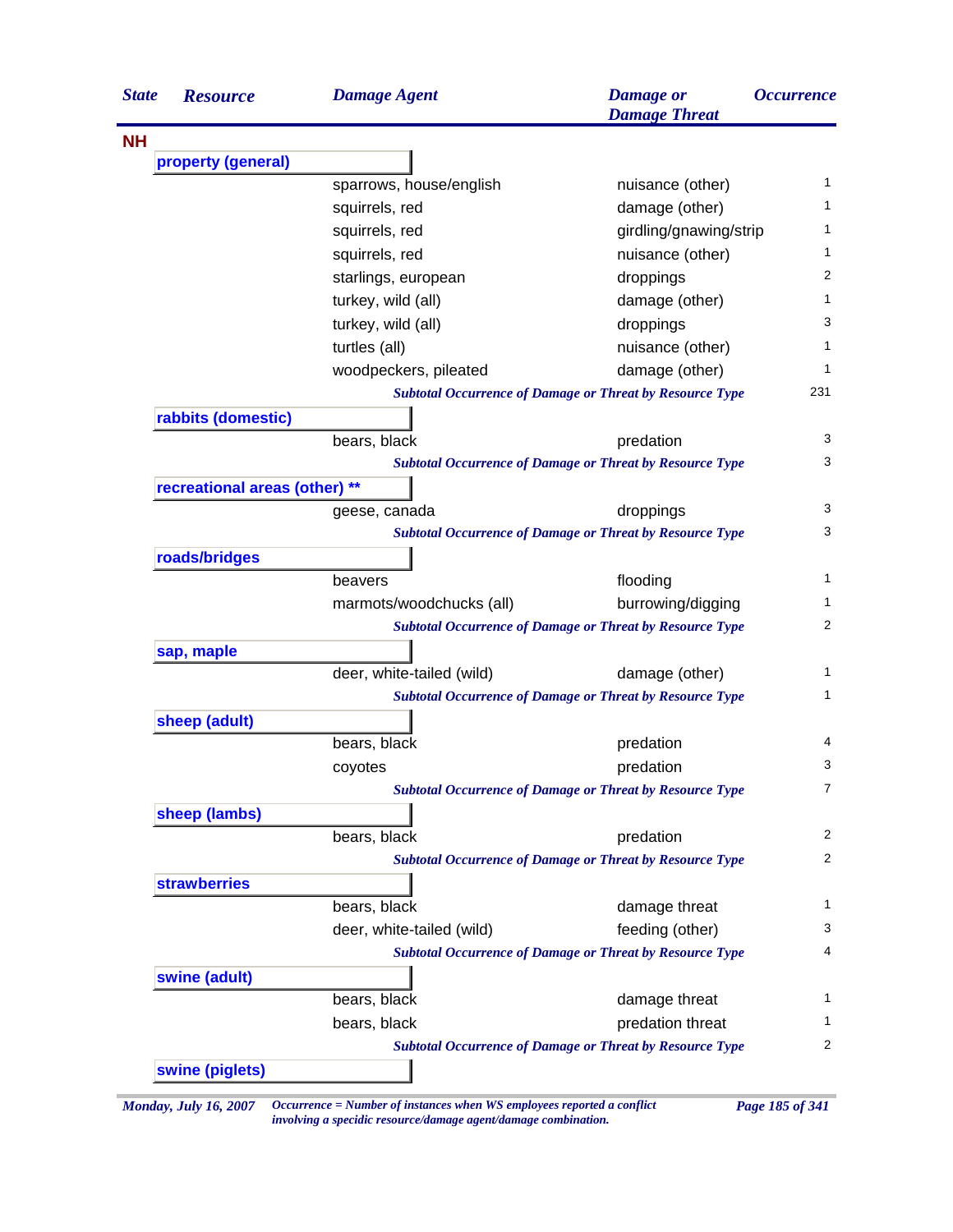| <b>State</b> | <b>Resource</b>          | <b>Damage Agent</b>       | <b>Damage</b> or<br><b>Damage Threat</b>                        | <i><b>Occurrence</b></i> |
|--------------|--------------------------|---------------------------|-----------------------------------------------------------------|--------------------------|
|              |                          |                           |                                                                 |                          |
|              | swine (piglets)          |                           |                                                                 |                          |
|              |                          | bears, black              | damage threat                                                   | 1                        |
|              |                          | bears, black              | predation                                                       | 1.                       |
|              |                          | bears, black              | predation threat                                                | 1                        |
|              |                          |                           | <b>Subtotal Occurrence of Damage or Threat by Resource Type</b> | 3                        |
|              | tomatoes                 |                           |                                                                 |                          |
|              |                          | deer, white-tailed (wild) | damage threat                                                   |                          |
|              |                          |                           | <b>Subtotal Occurrence of Damage or Threat by Resource Type</b> | 1                        |
|              | trees, apple             |                           |                                                                 |                          |
|              |                          | beavers                   | girdling/gnawing/strip                                          | 2                        |
|              |                          | deer, white-tailed (wild) | damage threat                                                   | 3                        |
|              |                          | deer, white-tailed (wild) | feeding (other)                                                 | 5                        |
|              |                          |                           | <b>Subtotal Occurrence of Damage or Threat by Resource Type</b> | 10                       |
|              | trees, cherry            |                           |                                                                 |                          |
|              |                          | porcupines                | damage (other)                                                  | 1                        |
|              |                          |                           | <b>Subtotal Occurrence of Damage or Threat by Resource Type</b> | 1                        |
|              | trees, christmas         |                           |                                                                 |                          |
|              |                          | deer, white-tailed (wild) | damage (other)                                                  | 3                        |
|              |                          | deer, white-tailed (wild) | damage threat                                                   | 2                        |
|              |                          |                           | <b>Subtotal Occurrence of Damage or Threat by Resource Type</b> | 5                        |
|              | trees, standing          |                           |                                                                 |                          |
|              |                          | beavers                   | girdling/gnawing/strip                                          | 1                        |
|              |                          |                           | <b>Subtotal Occurrence of Damage or Threat by Resource Type</b> | 1                        |
|              | trees, standing (mixed)  |                           |                                                                 |                          |
|              |                          | beavers                   | damage (other)                                                  | 2                        |
|              |                          | beavers                   | girdling/gnawing/strip                                          | 4                        |
|              |                          |                           | <b>Subtotal Occurrence of Damage or Threat by Resource Type</b> | 6                        |
|              | trees, standing hardwood |                           |                                                                 |                          |
|              |                          | beavers                   | girdling/gnawing/strip                                          | 1                        |
|              |                          |                           | <b>Subtotal Occurrence of Damage or Threat by Resource Type</b> | $\mathbf{1}$             |
|              | trees, standing/shrubs   |                           |                                                                 |                          |
|              |                          | beavers                   | damage (other)                                                  | 3                        |
|              |                          | beavers                   | girdling/gnawing/strip                                          | 5                        |
|              |                          | deer, white-tailed (wild) | browsing/grazing                                                | 4                        |
|              |                          | deer, white-tailed (wild) | feeding (other)                                                 | 3                        |
|              |                          | moose                     | browsing/grazing                                                | 1                        |
|              |                          | porcupines                | feeding (other)                                                 | 1                        |
|              |                          |                           | <b>Subtotal Occurrence of Damage or Threat by Resource Type</b> | 17                       |
|              | turf and/or flowers      |                           |                                                                 |                          |
|              |                          | geese, canada             | droppings                                                       | 1                        |

*Monday, July 16, 2007 Occurrence = Number of instances when WS employees reported a conflict Page 186 of 341 involving a specidic resource/damage agent/damage combination.*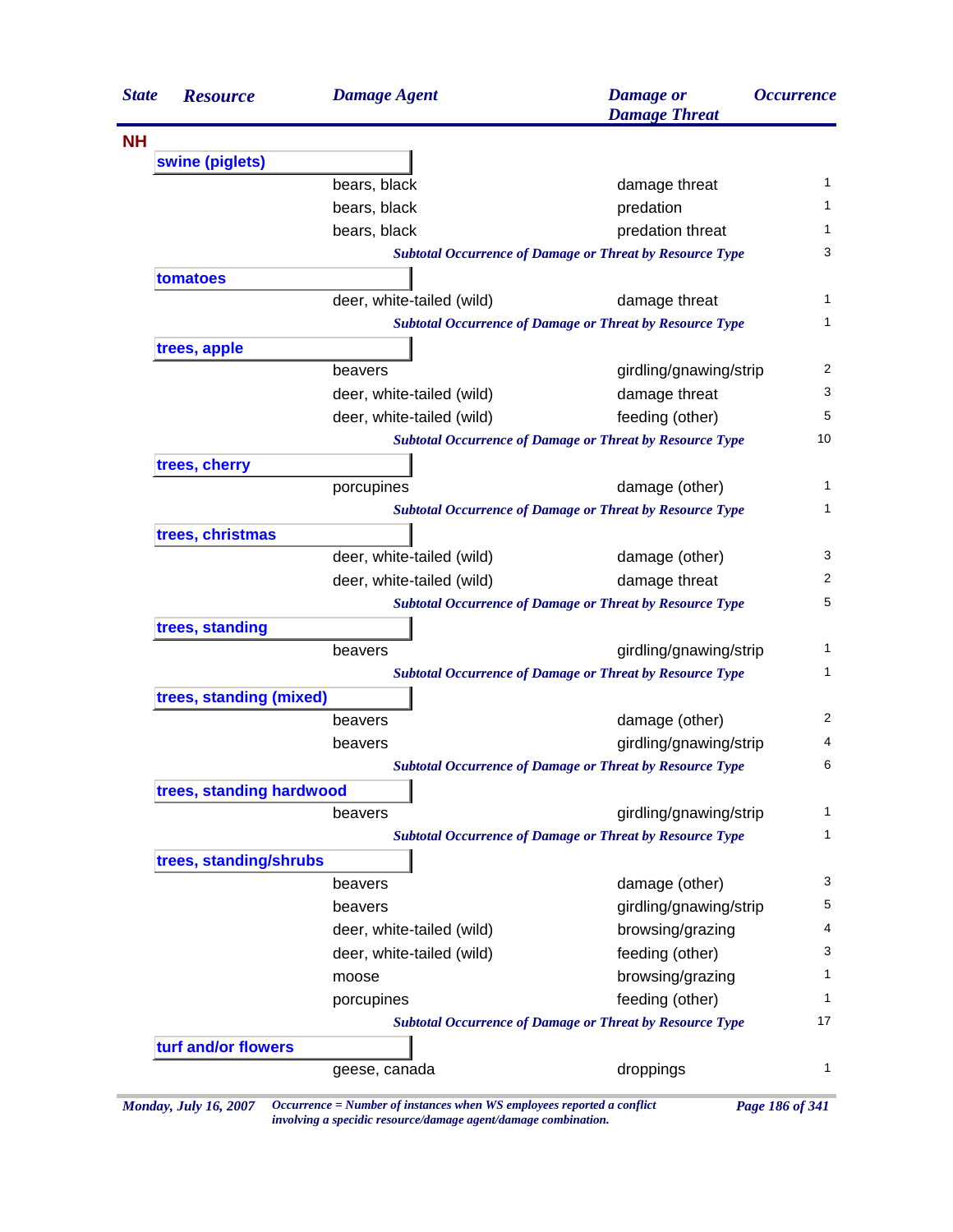| <b>State</b> | <b>Resource</b>       | <b>Damage Agent</b>                                             | <b>Damage</b> or<br><b>Damage Threat</b> | <i><b>Occurrence</b></i> |
|--------------|-----------------------|-----------------------------------------------------------------|------------------------------------------|--------------------------|
| <b>NH</b>    |                       |                                                                 |                                          |                          |
|              | turf and/or flowers   |                                                                 |                                          |                          |
|              |                       | geese, canada                                                   | nuisance (other)                         | 1                        |
|              |                       | marmots/woodchucks (all)                                        | browsing/grazing                         | 5                        |
|              |                       | marmots/woodchucks (all)                                        | burrowing/digging                        | 1                        |
|              |                       | marmots/woodchucks (all)                                        | nuisance (other)                         | 1                        |
|              |                       | skunks, striped                                                 | burrowing/digging                        | 3                        |
|              |                       | skunks, striped                                                 | damage (other)                           | 1                        |
|              |                       | <b>Subtotal Occurrence of Damage or Threat by Resource Type</b> |                                          | 13                       |
|              | utilities, z-(other)  |                                                                 |                                          |                          |
|              |                       | beavers                                                         | damage threat                            | 1                        |
|              |                       | <b>Subtotal Occurrence of Damage or Threat by Resource Type</b> |                                          | 1                        |
|              | vehicles, land        |                                                                 |                                          |                          |
|              |                       | turkey, wild (all)                                              | nuisance (other)                         | 1                        |
|              |                       | <b>Subtotal Occurrence of Damage or Threat by Resource Type</b> |                                          | 1                        |
|              | z-landscaping (other) |                                                                 |                                          |                          |
|              |                       | beavers                                                         | threat (other)                           | 1                        |
|              |                       | geese, canada                                                   | droppings                                | 1                        |
|              |                       | marmots/woodchucks (all)                                        | burrowing/digging                        | 1                        |
|              |                       | marmots/woodchucks (all)                                        | nuisance (other)                         | 1                        |
|              |                       | moles (all)                                                     | burrowing/digging                        | 1                        |
|              |                       | <b>Subtotal Occurrence of Damage or Threat by Resource Type</b> |                                          | 5                        |

**NJ**

| <b>beaches</b>          |                    |                                                                 |  |
|-------------------------|--------------------|-----------------------------------------------------------------|--|
|                         | geese, canada      | threat (other)                                                  |  |
|                         |                    | <b>Subtotal Occurrence of Damage or Threat by Resource Type</b> |  |
| beans, soybeans         |                    |                                                                 |  |
|                         | geese, canada      | consumption/contami                                             |  |
|                         | geese, canada      | feeding (other)                                                 |  |
|                         |                    | <b>Subtotal Occurrence of Damage or Threat by Resource Type</b> |  |
| cattle (calves)         |                    |                                                                 |  |
|                         | vultures, black    | predation                                                       |  |
|                         |                    | <b>Subtotal Occurrence of Damage or Threat by Resource Type</b> |  |
| fish, trout (all)       |                    |                                                                 |  |
|                         | herons, great blue | predation                                                       |  |
|                         |                    | <b>Subtotal Occurrence of Damage or Threat by Resource Type</b> |  |
| food items, non-human * |                    |                                                                 |  |
|                         | vultures, black    | consumption/contami                                             |  |
|                         |                    | <b>Subtotal Occurrence of Damage or Threat by Resource Type</b> |  |
| fruit, cranberries      |                    |                                                                 |  |

*involving a specidic resource/damage agent/damage combination.*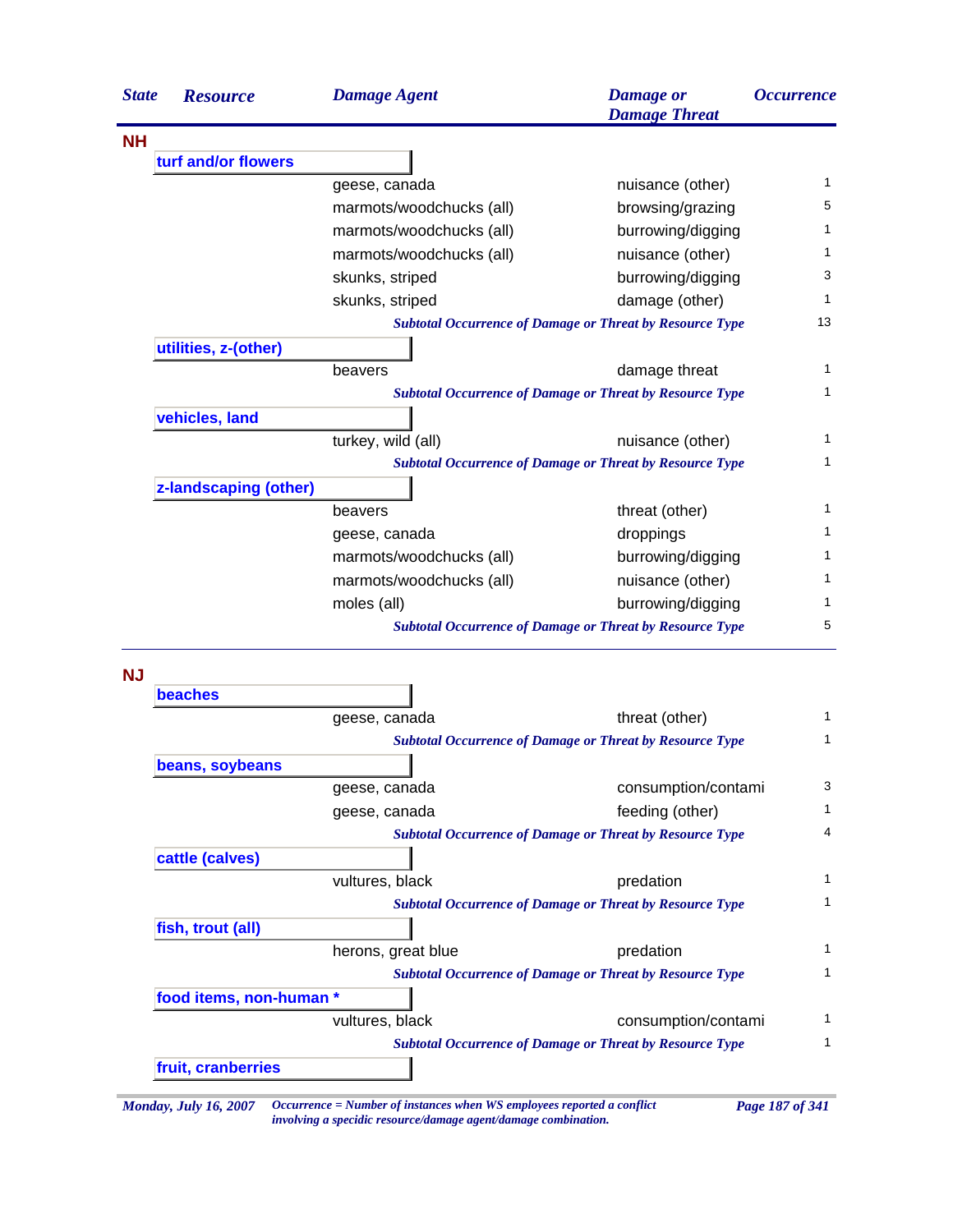| <b>State</b> | <b>Resource</b>                     | <b>Damage Agent</b> | <b>Damage</b> or<br><b>Damage Threat</b>                        | <i><b>Occurrence</b></i> |
|--------------|-------------------------------------|---------------------|-----------------------------------------------------------------|--------------------------|
|              |                                     |                     |                                                                 |                          |
|              | fruit, cranberries                  |                     |                                                                 |                          |
|              |                                     | swans, tundra       | consumption/contami                                             | 1                        |
|              |                                     |                     | <b>Subtotal Occurrence of Damage or Threat by Resource Type</b> | 1                        |
|              | golf courses                        |                     |                                                                 |                          |
|              |                                     | geese, canada       | consumption/contami                                             | 2                        |
|              |                                     | geese, canada       | damage (other)                                                  | 1                        |
|              |                                     |                     | <b>Subtotal Occurrence of Damage or Threat by Resource Type</b> | 3                        |
|              | grains, corn (field)                |                     |                                                                 |                          |
|              |                                     | geese, canada       | consumption/contami                                             | 1                        |
|              |                                     |                     | <b>Subtotal Occurrence of Damage or Threat by Resource Type</b> | 1                        |
|              | grains, corn (sweet)                |                     |                                                                 |                          |
|              |                                     | geese, canada       | consumption/contami                                             | 1                        |
|              |                                     | geese, canada       | feeding (other)                                                 | 1                        |
|              |                                     |                     | <b>Subtotal Occurrence of Damage or Threat by Resource Type</b> | 2                        |
|              | grains, wheat                       |                     |                                                                 |                          |
|              |                                     | geese, canada       | consumption/contami                                             | 6                        |
|              |                                     |                     | <b>Subtotal Occurrence of Damage or Threat by Resource Type</b> | 6                        |
|              | hayfields, mixed species            |                     |                                                                 |                          |
|              |                                     | geese, canada       | consumption/contami                                             | 2                        |
|              |                                     |                     | <b>Subtotal Occurrence of Damage or Threat by Resource Type</b> | $\overline{2}$           |
|              | hith/sfty, human (other transporta) |                     |                                                                 |                          |
|              |                                     | geese, canada       | droppings                                                       | 1                        |
|              |                                     | geese, canada       | threat (other)                                                  | 8                        |
|              |                                     |                     | <b>Subtotal Occurrence of Damage or Threat by Resource Type</b> | 9                        |
|              | hith/sfty, human z-(general)        |                     |                                                                 |                          |
|              |                                     | geese, canada       | disease threat                                                  | 1                        |
|              |                                     | geese, canada       | droppings                                                       | 10                       |
|              |                                     | geese, canada       | threat (other)                                                  | 8                        |
|              |                                     | vultures, black     | nuisance (other)                                                | 2                        |
|              |                                     | vultures, turkey    | nuisance (other)                                                | 1                        |
|              |                                     |                     | <b>Subtotal Occurrence of Damage or Threat by Resource Type</b> | 22                       |
|              | <b>lettuce</b>                      |                     |                                                                 |                          |
|              |                                     | geese, canada       | consumption/contami                                             | 1                        |
|              |                                     |                     | <b>Subtotal Occurrence of Damage or Threat by Resource Type</b> | 1                        |
|              | pasture                             |                     |                                                                 |                          |
|              |                                     | geese, canada       | consumption/contami                                             | $\overline{c}$           |
|              |                                     | geese, canada       | threat (other)                                                  | $\overline{c}$           |
|              |                                     |                     | <b>Subtotal Occurrence of Damage or Threat by Resource Type</b> | 4                        |
|              | property (general)                  |                     |                                                                 |                          |
|              |                                     | geese, canada       | damage (other)                                                  | 6                        |

*Monday, July 16, 2007 Occurrence = Number of instances when WS employees reported a conflict Page 188 of 341 involving a specidic resource/damage agent/damage combination.*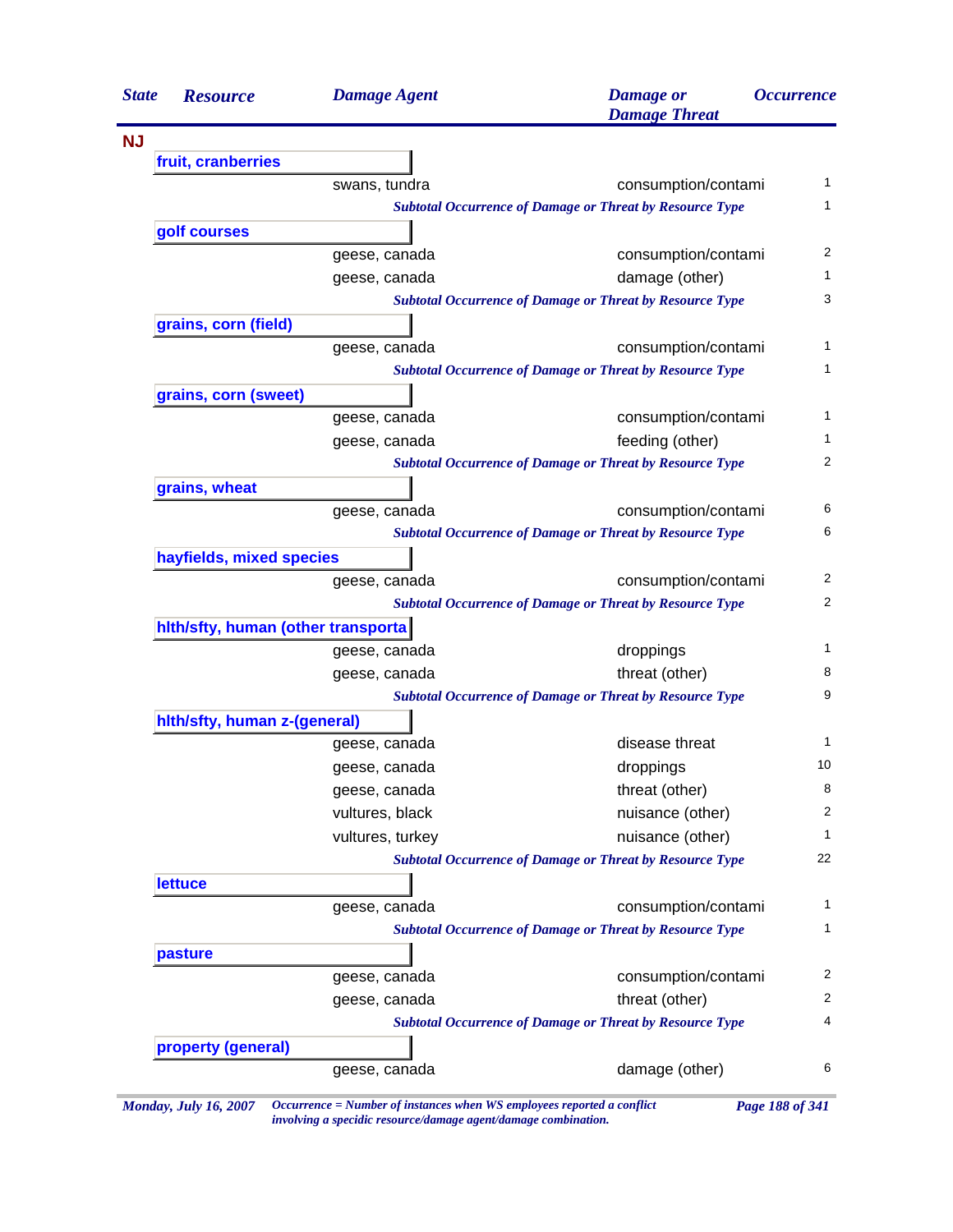| <b>State</b> | <b>Resource</b>            | <b>Damage Agent</b>      | <b>Damage</b> or<br><b>Damage Threat</b>                        | <i><b>Occurrence</b></i> |
|--------------|----------------------------|--------------------------|-----------------------------------------------------------------|--------------------------|
| <b>NJ</b>    |                            |                          |                                                                 |                          |
|              | property (general)         |                          |                                                                 |                          |
|              |                            | geese, canada            | droppings                                                       | 6                        |
|              |                            | geese, canada            | threat (other)                                                  | 4                        |
|              |                            | turkey, wild (all)       | droppings                                                       | 1                        |
|              |                            | vultures, black          | damage (other)                                                  | 1                        |
|              |                            | vultures, black          | damage threat                                                   | 1                        |
|              |                            | vultures, turkey         | damage (other)                                                  | $\overline{7}$           |
|              |                            | vultures, turkey         | damage threat                                                   | 1                        |
|              |                            | vultures, turkey         | droppings                                                       | 1                        |
|              |                            |                          | <b>Subtotal Occurrence of Damage or Threat by Resource Type</b> | 28                       |
|              | swimming pools             |                          |                                                                 |                          |
|              |                            | geese, canada            | droppings                                                       | $\mathbf{1}$             |
|              |                            | vultures, turkey         | damage (other)                                                  | 1                        |
|              |                            |                          | <b>Subtotal Occurrence of Damage or Threat by Resource Type</b> | 2                        |
|              | turf and/or flowers        |                          |                                                                 |                          |
|              |                            | geese, canada            | consumption/contami                                             | 9                        |
|              |                            | geese, canada            | threat (other)                                                  | $\overline{7}$           |
|              |                            |                          | <b>Subtotal Occurrence of Damage or Threat by Resource Type</b> | 16                       |
|              | watershed                  |                          |                                                                 |                          |
|              |                            | geese, canada            | environmental conta                                             | 2                        |
|              |                            |                          | <b>Subtotal Occurrence of Damage or Threat by Resource Type</b> | 2                        |
| <b>NM</b>    | aircraft                   |                          |                                                                 |                          |
|              |                            | coyotes                  | damage threat                                                   | 1                        |
|              |                            | prairie dogs, gunnison's | damage threat                                                   | 1                        |
|              |                            |                          | <b>Subtotal Occurrence of Damage or Threat by Resource Type</b> | 2                        |
|              | airport runways/taxiways   |                          |                                                                 |                          |
|              |                            | prairie dogs, gunnison's | damage (other)                                                  | 2                        |
|              |                            | prairie dogs, gunnison's | damage threat                                                   | 2                        |
|              |                            |                          | <b>Subtotal Occurrence of Damage or Threat by Resource Type</b> | 4                        |
|              | birds, ducks, wild (other) |                          |                                                                 |                          |
|              |                            | foxes, red               | predation                                                       | $\mathbf{1}$             |
|              |                            |                          | <b>Subtotal Occurrence of Damage or Threat by Resource Type</b> | $\mathbf{1}$             |
|              | birds, geese, wild (all)   |                          |                                                                 |                          |
|              |                            | foxes, red               | predation                                                       | 2                        |
|              |                            |                          | <b>Subtotal Occurrence of Damage or Threat by Resource Type</b> | 2                        |
|              | buildings, non-residential |                          |                                                                 |                          |
|              |                            | bats (all)               | damage (other)                                                  | $\mathbf{1}$             |
|              |                            | pigeons, feral (rock)    | damage (other)                                                  | $\overline{7}$           |
|              |                            |                          |                                                                 |                          |

*Monday, July 16, 2007 Occurrence = Number of instances when WS employees reported a conflict Page 189 of 341 involving a specidic resource/damage agent/damage combination.*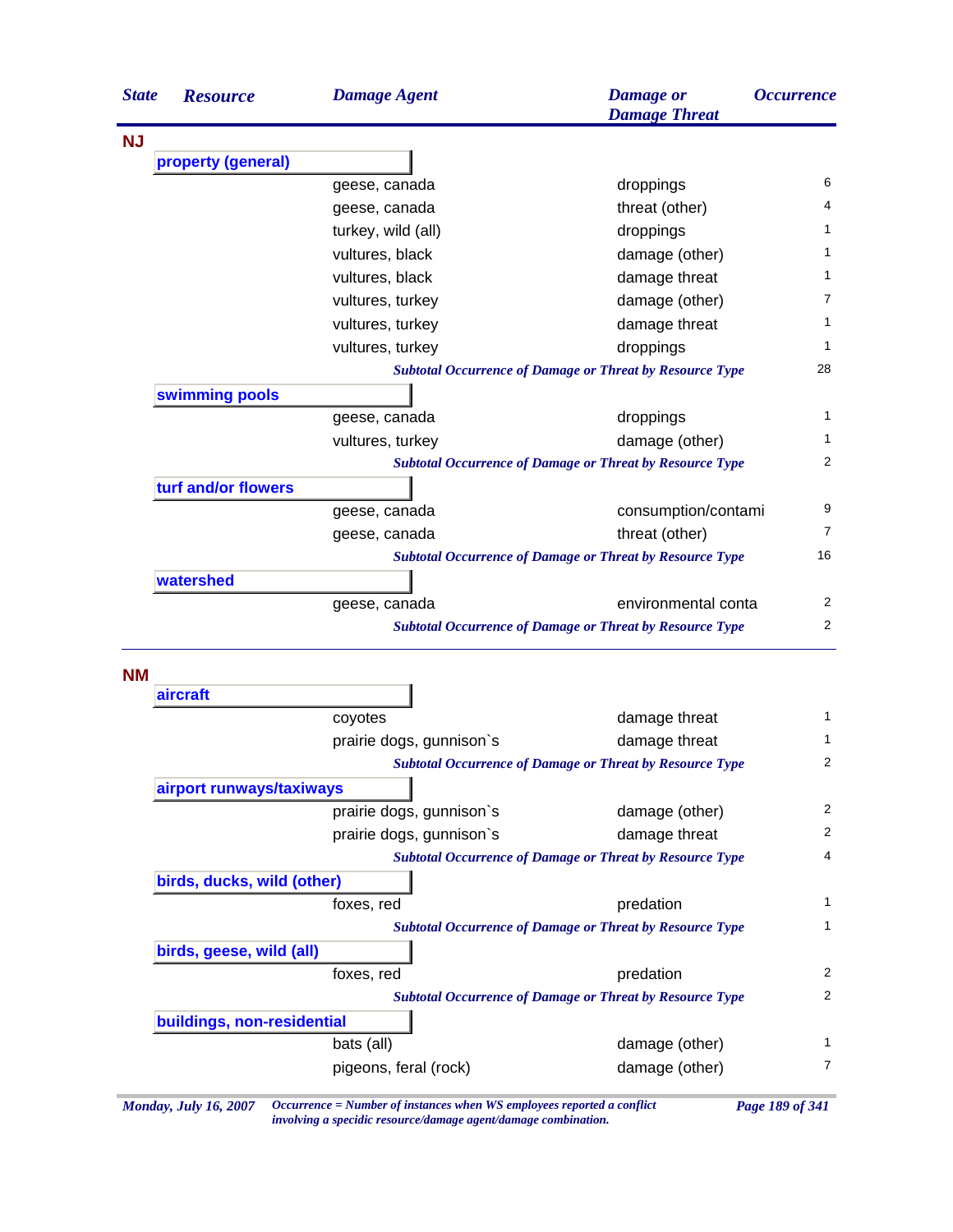| <b>State</b> | <b>Resource</b>            | <b>Damage Agent</b>                                             | <b>Damage</b> or<br><b>Damage Threat</b> | <i><b>Occurrence</b></i> |
|--------------|----------------------------|-----------------------------------------------------------------|------------------------------------------|--------------------------|
| <b>NM</b>    |                            |                                                                 |                                          |                          |
|              | buildings, non-residential |                                                                 |                                          |                          |
|              |                            | pigeons, feral (rock)                                           | damage threat                            | 1                        |
|              |                            | rats, packrats/woodrats (other)                                 | damage (other)                           | $\mathbf{1}$             |
|              |                            | skunks, striped                                                 | damage (other)                           | $\overline{2}$           |
|              |                            | skunks, striped                                                 | nuisance (other)                         | $\overline{2}$           |
|              |                            | squirrels, ground, other                                        | damage (other)                           | 5                        |
|              |                            | squirrels, ground, other                                        | damage threat                            | 2                        |
|              |                            | squirrels, rock                                                 | damage threat                            | $\mathbf{1}$             |
|              |                            | <b>Subtotal Occurrence of Damage or Threat by Resource Type</b> |                                          | 22                       |
|              | buildings, residential     |                                                                 |                                          |                          |
|              |                            | pigeons, feral (rock)                                           | damage (other)                           | 2                        |
|              |                            | raccoons                                                        | damage (other)                           | $\mathbf{1}$             |
|              |                            | rats, packrats/woodrats (other)                                 | damage (other)                           | 1                        |
|              |                            | skunks, striped                                                 | damage (other)                           | 7                        |
|              |                            | skunks, striped                                                 | damage threat                            | $\overline{2}$           |
|              |                            | squirrels, ground, other                                        | damage (other)                           | 3                        |
|              |                            | squirrels, rock                                                 | damage (other)                           | 4                        |
|              |                            | squirrels, rock                                                 | damage threat                            | 2                        |
|              |                            | squirrels, z-(other)                                            | damage (other)                           | 1                        |
|              |                            | <b>Subtotal Occurrence of Damage or Threat by Resource Type</b> |                                          | 23                       |
|              | cattle (adult)             |                                                                 |                                          |                          |
|              |                            | bears, black                                                    | predation                                | 2                        |
|              |                            | coyotes                                                         | predation                                | 2                        |
|              |                            | coyotes                                                         | predation threat                         | 1                        |
|              |                            | pigeons, feral (rock)                                           | disease threat                           | 2                        |
|              |                            | wolves, mexican gray                                            | injury                                   | $\mathbf{1}$             |
|              |                            | wolves, mexican gray                                            | predation                                | 15                       |
|              |                            | <b>Subtotal Occurrence of Damage or Threat by Resource Type</b> |                                          | 23                       |
|              | cattle (calves)            |                                                                 |                                          |                          |
|              |                            | bears, black                                                    | predation                                | 4                        |
|              |                            | bears, black                                                    | predation threat                         | 2                        |
|              |                            | coyotes                                                         | injury                                   | 10                       |
|              |                            | coyotes                                                         | predation                                | 144                      |
|              |                            | coyotes                                                         | predation threat                         | 143                      |
|              |                            | dogs, feral, free-ranging and hybrids                           | predation                                | 1                        |
|              |                            | hogs, feral                                                     | disease threat                           | 11                       |
|              |                            | lions, mountain (cougar)                                        | predation                                | 7                        |
|              |                            | lions, mountain (cougar)                                        | predation threat                         | 6                        |
|              |                            | wolves, mexican gray                                            | injury                                   | 3                        |
|              |                            | wolves, mexican gray                                            | predation                                | 9                        |
|              |                            |                                                                 |                                          |                          |

*Monday, July 16, 2007 Occurrence = Number of instances when WS employees reported a conflict Page 190 of 341 involving a specidic resource/damage agent/damage combination.*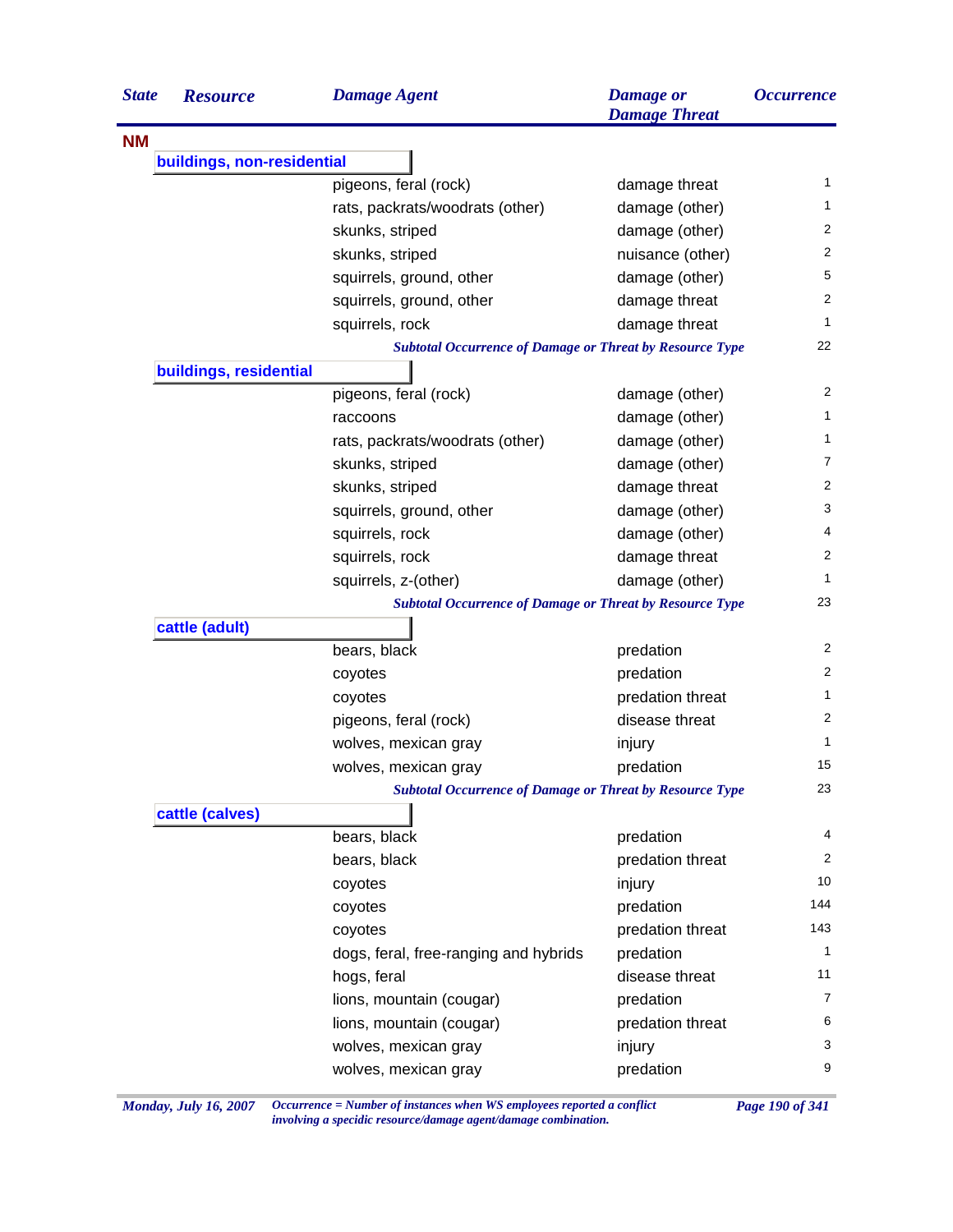| <b>State</b> | <b>Resource</b>             | <b>Damage Agent</b>                                             | <b>Damage</b> or<br><b>Damage Threat</b> | <i><b>Occurrence</b></i> |
|--------------|-----------------------------|-----------------------------------------------------------------|------------------------------------------|--------------------------|
| <b>NM</b>    |                             |                                                                 |                                          |                          |
|              | cattle (calves)             |                                                                 |                                          |                          |
|              |                             | wolves, mexican gray                                            | predation threat                         |                          |
|              |                             | <b>Subtotal Occurrence of Damage or Threat by Resource Type</b> |                                          | 341                      |
|              | designated natural areas    |                                                                 |                                          |                          |
|              |                             | hogs, feral                                                     | damage (other)                           |                          |
|              |                             | <b>Subtotal Occurrence of Damage or Threat by Resource Type</b> |                                          |                          |
|              | dikes/dams/impoundments     |                                                                 |                                          |                          |
|              |                             | badgers                                                         | damage (other)                           |                          |
|              |                             | gophers, pocket (all)                                           | damage (other)                           |                          |
|              |                             | gophers, pocket (all)                                           | damage threat                            |                          |
|              |                             | hogs, feral                                                     | damage (other)                           |                          |
|              |                             | squirrels, ground, other                                        | damage (other)                           |                          |
|              |                             | <b>Subtotal Occurrence of Damage or Threat by Resource Type</b> |                                          |                          |
|              | equine, horses (adult)      |                                                                 |                                          |                          |
|              |                             | coyotes                                                         | predation threat                         |                          |
|              |                             | lions, mountain (cougar)                                        | injury/illness                           |                          |
|              |                             | lions, mountain (cougar)                                        | predation                                |                          |
|              |                             | pigeons, feral (rock)                                           | disease threat                           |                          |
|              |                             | <b>Subtotal Occurrence of Damage or Threat by Resource Type</b> |                                          |                          |
|              | equine, horses (foals)      |                                                                 |                                          |                          |
|              |                             | dogs, feral, free-ranging and hybrids                           | injury                                   |                          |
|              |                             | lions, mountain (cougar)                                        | harassment                               |                          |
|              |                             | lions, mountain (cougar)                                        | predation                                |                          |
|              |                             | lions, mountain (cougar)                                        | predation threat                         |                          |
|              |                             | wolves, mexican gray                                            | injury                                   |                          |
|              |                             | wolves, mexican gray                                            | predation                                |                          |
|              |                             | <b>Subtotal Occurrence of Damage or Threat by Resource Type</b> |                                          |                          |
|              | equipment/machinery (other) |                                                                 |                                          |                          |
|              |                             | pigeons, feral (rock)                                           | damage threat                            |                          |
|              |                             | <b>Subtotal Occurrence of Damage or Threat by Resource Type</b> |                                          |                          |
|              | feed, livestock             |                                                                 |                                          |                          |
|              |                             |                                                                 |                                          |                          |
|              |                             | pigeons, feral (rock)                                           | damage (other)                           |                          |
|              |                             | <b>Subtotal Occurrence of Damage or Threat by Resource Type</b> |                                          |                          |
|              | fences                      |                                                                 |                                          |                          |
|              |                             | squirrels, ground, other                                        | damage (other)                           |                          |
|              |                             | <b>Subtotal Occurrence of Damage or Threat by Resource Type</b> |                                          |                          |
|              | fowl, chickens (game)       |                                                                 |                                          |                          |
|              |                             | coyotes                                                         | predation                                |                          |
|              |                             | <b>Subtotal Occurrence of Damage or Threat by Resource Type</b> |                                          |                          |
|              | fowl, chickens (other)      |                                                                 |                                          |                          |

*involving a specidic resource/damage agent/damage combination.*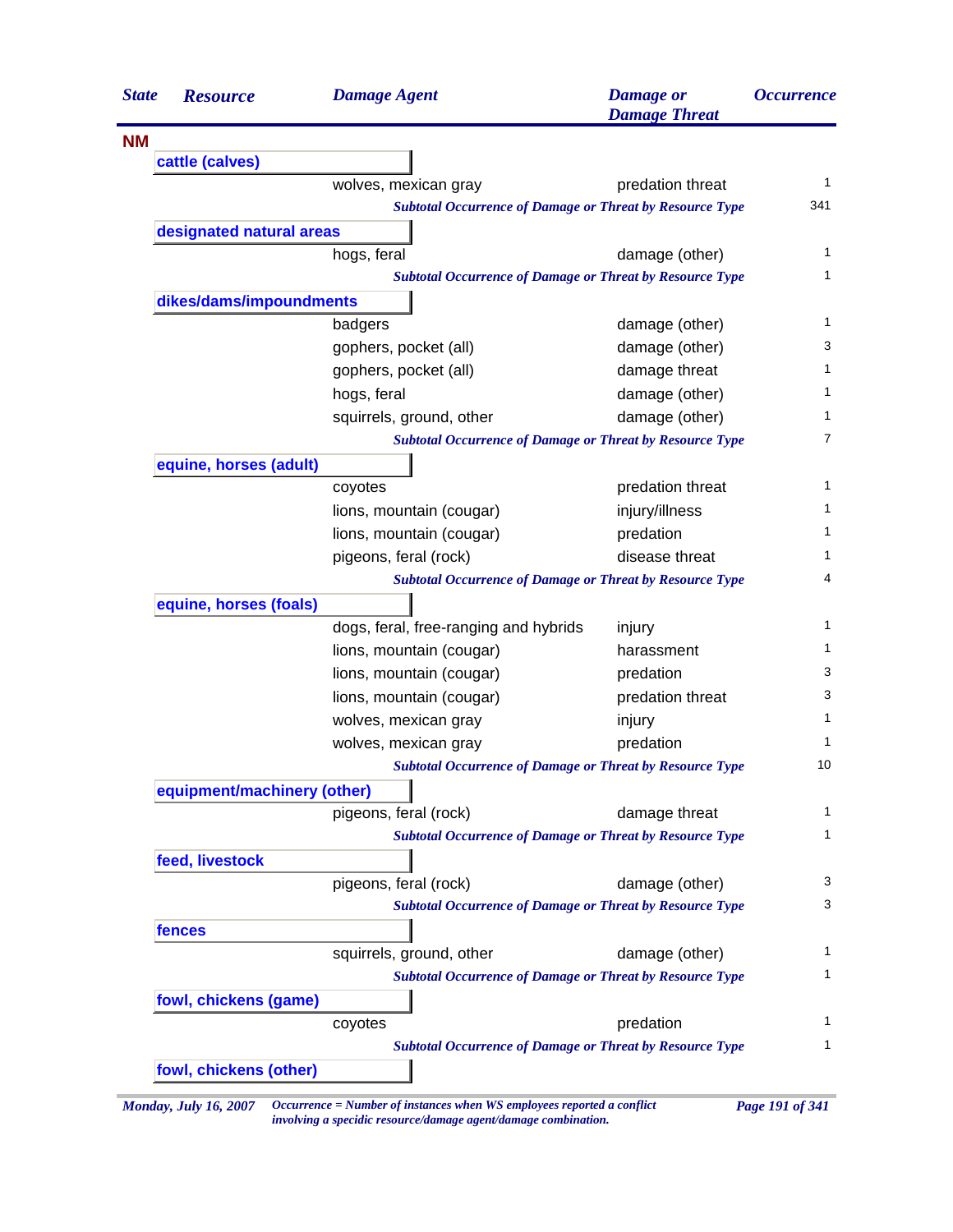| <b>State</b> | <b>Resource</b>              | <b>Damage Agent</b>                                                                    | <b>Damage</b> or<br><b>Damage Threat</b> | <i><b>Occurrence</b></i> |
|--------------|------------------------------|----------------------------------------------------------------------------------------|------------------------------------------|--------------------------|
| <b>NM</b>    |                              |                                                                                        |                                          |                          |
|              | fowl, chickens (other)       |                                                                                        |                                          |                          |
|              |                              | coyotes                                                                                | damage (other)                           | 1                        |
|              |                              | coyotes                                                                                | predation                                | 19                       |
|              |                              | dogs, feral, free-ranging and hybrids                                                  | predation                                | 1                        |
|              |                              | foxes, gray                                                                            | predation                                | 1                        |
|              |                              | foxes, gray                                                                            | predation threat                         | 2                        |
|              |                              | owls, great horned                                                                     | predation                                | 1                        |
|              |                              | pigeons, feral (rock)                                                                  | disease threat                           | 2                        |
|              |                              | raccoons                                                                               | predation                                | 2                        |
|              |                              | skunks, striped                                                                        | predation                                | 1                        |
|              |                              | skunks, striped                                                                        | predation threat                         | 1                        |
|              |                              | <b>Subtotal Occurrence of Damage or Threat by Resource Type</b>                        |                                          | 31                       |
|              | fowl, ducks (domestic)       |                                                                                        |                                          |                          |
|              |                              | coyotes                                                                                | predation                                | 1                        |
|              |                              | coyotes                                                                                | predation threat                         | 2                        |
|              |                              | <b>Subtotal Occurrence of Damage or Threat by Resource Type</b>                        |                                          | 3                        |
|              | fowl, guineas                |                                                                                        |                                          |                          |
|              |                              | bears, black                                                                           | predation                                | 1                        |
|              |                              | coyotes                                                                                | predation                                | 2                        |
|              |                              | <b>Subtotal Occurrence of Damage or Threat by Resource Type</b>                        |                                          | 3                        |
|              | fowl, pea                    |                                                                                        |                                          |                          |
|              |                              | foxes, red                                                                             | predation                                | 1                        |
|              |                              | <b>Subtotal Occurrence of Damage or Threat by Resource Type</b>                        |                                          | 1                        |
|              | fowl, turkeys (domestic)     |                                                                                        |                                          |                          |
|              |                              | coyotes                                                                                | predation                                | 1                        |
|              |                              | <b>Subtotal Occurrence of Damage or Threat by Resource Type</b>                        |                                          | 1                        |
|              | fruit, z-(other)             |                                                                                        |                                          |                          |
|              |                              | prairie dogs, gunnison's                                                               | damage (other)                           | 1                        |
|              |                              | <b>Subtotal Occurrence of Damage or Threat by Resource Type</b>                        |                                          | 1                        |
|              |                              |                                                                                        |                                          |                          |
|              | gardens, truck               |                                                                                        |                                          | 1                        |
|              |                              | rabbits, cottontail<br><b>Subtotal Occurrence of Damage or Threat by Resource Type</b> | damage (other)                           | 1                        |
|              |                              |                                                                                        |                                          |                          |
|              | gardens, veg./fruits/nuts    |                                                                                        |                                          | 6                        |
|              |                              | squirrels, ground, other                                                               | damage (other)                           | 1                        |
|              |                              | squirrels, rock                                                                        | damage (other)                           |                          |
|              |                              | <b>Subtotal Occurrence of Damage or Threat by Resource Type</b>                        |                                          | 7                        |
|              | goats, boer                  |                                                                                        |                                          |                          |
|              |                              | coyotes                                                                                | predation threat                         | 4                        |
|              |                              | <b>Subtotal Occurrence of Damage or Threat by Resource Type</b>                        |                                          | 4                        |
|              | goats, mohair (kids)         |                                                                                        |                                          |                          |
|              | <b>Monday, July 16, 2007</b> | Occurrence = Number of instances when WS employees reported a conflict                 |                                          | Page 192 of 341          |

*involving a specidic resource/damage agent/damage combination.*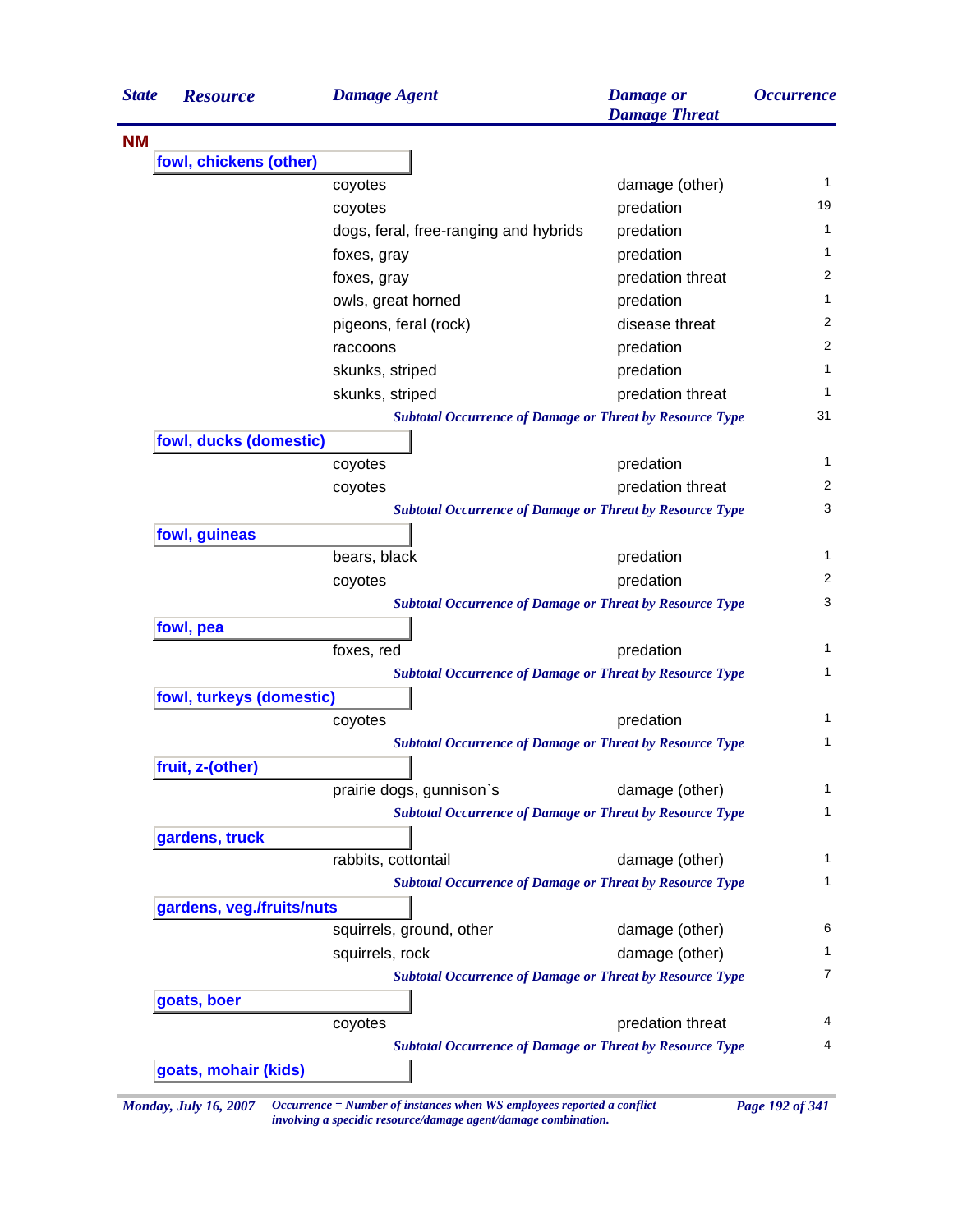| <b>State</b> | <b>Resource</b>         | <b>Damage Agent</b>                                             | <b>Damage</b> or<br><b>Damage Threat</b> | <i><b>Occurrence</b></i> |
|--------------|-------------------------|-----------------------------------------------------------------|------------------------------------------|--------------------------|
| <b>NM</b>    |                         |                                                                 |                                          |                          |
|              | goats, mohair (kids)    |                                                                 |                                          |                          |
|              |                         | coyotes                                                         | predation threat                         | 1                        |
|              |                         | <b>Subtotal Occurrence of Damage or Threat by Resource Type</b> |                                          | 1                        |
|              | goats, z-(other adults) |                                                                 |                                          |                          |
|              |                         | coyotes                                                         | predation                                | 2                        |
|              |                         | coyotes                                                         | predation threat                         | 1                        |
|              |                         | dogs, feral, free-ranging and hybrids                           | injury                                   | 1                        |
|              |                         | <b>Subtotal Occurrence of Damage or Threat by Resource Type</b> |                                          | 4                        |
|              | goats, z-(other kids)   |                                                                 |                                          |                          |
|              |                         | bobcats                                                         | predation                                | 1                        |
|              |                         | coyotes                                                         | predation                                | 13                       |
|              |                         | coyotes                                                         | predation threat                         | 6                        |
|              |                         | dogs, feral, free-ranging and hybrids                           | predation                                | 2                        |
|              |                         | <b>Subtotal Occurrence of Damage or Threat by Resource Type</b> |                                          | 22                       |
|              | golf courses            |                                                                 |                                          |                          |
|              |                         | coots, american                                                 | damage (other)                           | 1                        |
|              |                         | prairie dogs, gunnison's                                        | damage (other)                           | 2                        |
|              |                         | <b>Subtotal Occurrence of Damage or Threat by Resource Type</b> |                                          | 3                        |
|              | grains, wheat           |                                                                 |                                          |                          |
|              |                         | cranes, sandhill                                                | damage (other)                           | 4                        |
|              |                         | geese, snow                                                     | damage threat                            | 1.                       |
|              |                         | owls, common barn                                               | damage threat                            | 1.                       |
|              |                         | prairie dogs, gunnison's                                        | damage (other)                           | 2                        |
|              |                         | <b>Subtotal Occurrence of Damage or Threat by Resource Type</b> |                                          | 8                        |
|              | grasses/sod             |                                                                 |                                          |                          |
|              |                         | gophers, pocket (all)                                           | damage (other)                           | 3                        |
|              |                         | hogs, feral                                                     | damage (other)                           | 1                        |
|              |                         | prairie dogs, black-tailed                                      | damage (other)                           | 2                        |
|              |                         | rats, cotton (all)                                              | damage (other)                           | 1                        |
|              |                         | skunks, striped                                                 | damage (other)                           | 1                        |
|              |                         | <b>Subtotal Occurrence of Damage or Threat by Resource Type</b> |                                          | 8                        |
|              | hay (stack/bales)       |                                                                 |                                          |                          |
|              |                         | hogs, feral                                                     | damage (other)                           | 1                        |
|              |                         | <b>Subtotal Occurrence of Damage or Threat by Resource Type</b> |                                          | 1                        |
|              | hayfields, alfalfa      |                                                                 |                                          |                          |
|              |                         | beavers                                                         | flooding                                 | 1                        |
|              |                         | cranes, sandhill                                                | damage (other)                           | 1                        |
|              |                         | cranes, sandhill                                                | damage threat                            | 3                        |
|              |                         | elk, wapiti (wild)                                              | damage (other)                           | 1                        |
|              |                         | geese, snow                                                     | damage (other)                           | 1                        |

*Monday, July 16, 2007 Occurrence = Number of instances when WS employees reported a conflict Page 193 of 341 involving a specidic resource/damage agent/damage combination.*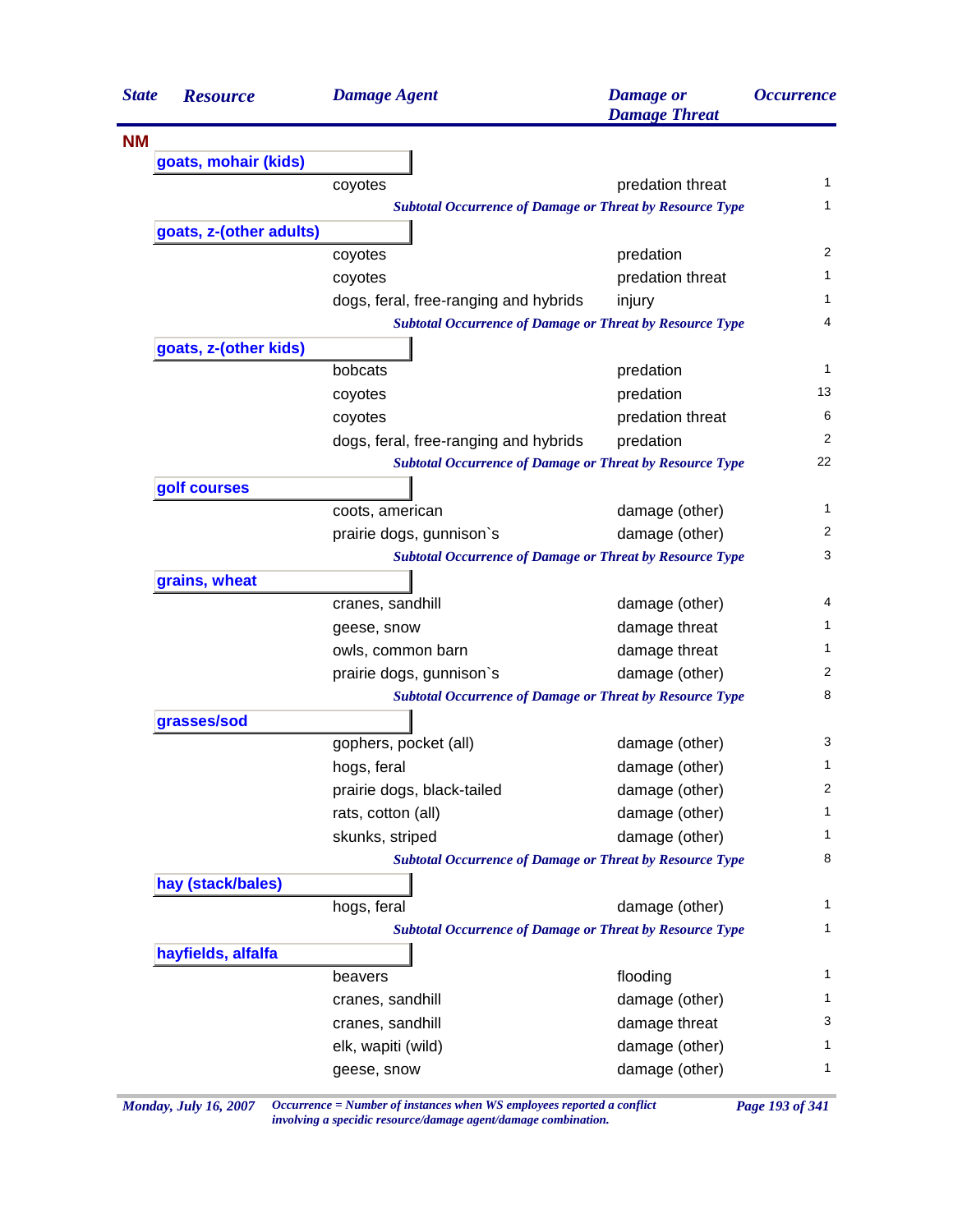| <b>State</b> | <b>Resource</b>              | <b>Damage Agent</b>                                             | <b>Damage</b> or<br><b>Damage Threat</b> | <i><b>Occurrence</b></i> |
|--------------|------------------------------|-----------------------------------------------------------------|------------------------------------------|--------------------------|
| <b>NM</b>    |                              |                                                                 |                                          |                          |
|              | hayfields, alfalfa           |                                                                 |                                          |                          |
|              |                              | gophers, pocket (all)                                           | damage (other)                           | 41                       |
|              |                              | hares, jackrabbits (all)                                        | damage (other)                           | 1                        |
|              |                              | prairie dogs, black-tailed                                      | damage (other)                           | 6                        |
|              |                              | prairie dogs, gunnison's                                        | damage (other)                           | 74                       |
|              |                              | <b>Subtotal Occurrence of Damage or Threat by Resource Type</b> |                                          | 129                      |
|              | hayfields, mixed species     |                                                                 |                                          |                          |
|              |                              | gophers, pocket (all)                                           | damage (other)                           | 1                        |
|              |                              | <b>Subtotal Occurrence of Damage or Threat by Resource Type</b> |                                          | 1                        |
|              | hith/sfty, human (aviation)  |                                                                 |                                          |                          |
|              |                              | coyotes                                                         | threat (other)                           | 1                        |
|              |                              | hawks, swainson's                                               | wildlife strike(aircraft)                | 1                        |
|              |                              | owls, burrowing                                                 | wildlife strike(aircraft)                | 1                        |
|              |                              | pigeons, feral (rock)                                           | damage threat                            | 1                        |
|              |                              | prairie dogs, gunnison's                                        | damage threat                            | $\overline{2}$           |
|              |                              | prairie dogs, gunnison's                                        | threat (other)                           | 1                        |
|              |                              | <b>Subtotal Occurrence of Damage or Threat by Resource Type</b> |                                          | 7                        |
|              | hith/sfty, human z-(general) |                                                                 |                                          |                          |
|              |                              | bats (all)                                                      | nuisance (other)                         | 2                        |
|              |                              | bears, black                                                    | nuisance (other)                         | 2                        |
|              |                              | bears, black                                                    | threat (other)                           | 1                        |
|              |                              | beavers                                                         | nuisance (other)                         | 1                        |
|              |                              | blackbirds, z-(mixed species)                                   | nuisance (other)                         | 1                        |
|              |                              | cats, feral/free ranging                                        | nuisance (other)                         | 3                        |
|              |                              | coyotes                                                         | damage threat                            | 1                        |
|              |                              | coyotes                                                         | nuisance                                 | 2                        |
|              |                              | coyotes                                                         | nuisance (other)                         | 1                        |
|              |                              | coyotes                                                         | threat (other)                           | 4                        |
|              |                              | foxes, red                                                      | nuisance (other)                         | 1                        |
|              |                              | grackles, great-tailed                                          | nuisance (other)                         | 2                        |
|              |                              | grackles, great-tailed                                          | threat (other)                           | 3                        |
|              |                              | hawks, sharp-shinned                                            | injury/illness                           | $\mathbf{1}$             |
|              |                              | kites (all)                                                     | injury                                   | $\overline{2}$           |
|              |                              | lions, mountain (cougar)                                        | nuisance                                 | $\mathbf{1}$             |
|              |                              | lions, mountain (cougar)                                        | nuisance (other)                         | $\mathbf{1}$             |
|              |                              | lions, mountain (cougar)                                        | threat (other)                           | $\mathbf{1}$             |
|              |                              | mice, house                                                     | disease threat                           | 1                        |
|              |                              | mice/rats (mixed)                                               | threat (other)                           | $\mathbf{1}$             |
|              |                              | pigeons, feral (rock)                                           | disease threat                           | 2                        |
|              |                              | pigeons, feral (rock)                                           | disease threat, histopl                  | 3                        |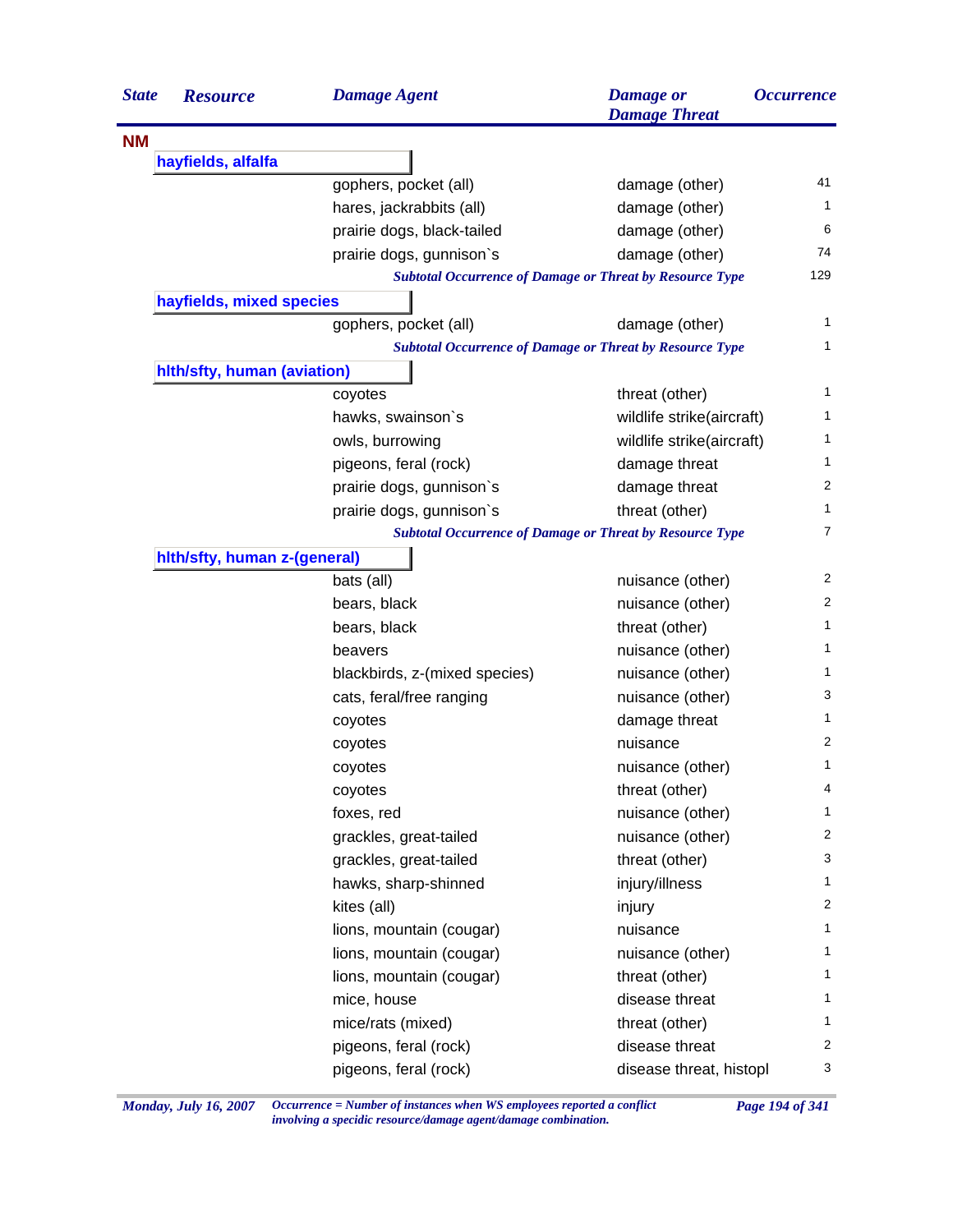| <b>State</b> | <b>Resource</b>                  | <b>Damage Agent</b>                                             | <b>Damage</b> or<br><b>Damage Threat</b> | <i><b>Occurrence</b></i> |
|--------------|----------------------------------|-----------------------------------------------------------------|------------------------------------------|--------------------------|
| <b>NM</b>    |                                  |                                                                 |                                          |                          |
|              | hith/sfty, human z-(general)     |                                                                 |                                          |                          |
|              |                                  | pigeons, feral (rock)                                           | nuisance (other)                         | 4                        |
|              |                                  | pigeons, feral (rock)                                           | threat (other)                           | 3                        |
|              |                                  | prairie dogs, black-tailed                                      | disease threat                           | 1                        |
|              |                                  | prairie dogs, gunnison's                                        | disease threat                           | 3                        |
|              |                                  | raccoons                                                        | nuisance (other)                         | 1                        |
|              |                                  | rats, norway                                                    | disease (other)                          | 1                        |
|              |                                  | rats, packrats/woodrats (other)                                 | nuisance (other)                         | 1                        |
|              |                                  | skunks, striped                                                 | disease (other)                          | 9                        |
|              |                                  | skunks, striped                                                 | disease threat                           | 3                        |
|              |                                  | skunks, striped                                                 | disease threat, rabies                   | 4                        |
|              |                                  | skunks, striped                                                 | nuisance (other)                         | 40                       |
|              |                                  | skunks, striped                                                 | nuisance, odor                           | 12                       |
|              |                                  | skunks, striped                                                 | threat (other)                           | 8                        |
|              |                                  | snakes, non-poisonous (other)                                   | nuisance (other)                         | 1                        |
|              |                                  | squirrels, rock                                                 | nuisance (other)                         | 3                        |
|              |                                  | swallows, z-(mixed)                                             | disease threat                           | 1                        |
|              |                                  | <b>Subtotal Occurrence of Damage or Threat by Resource Type</b> |                                          | 132                      |
|              | irrigation ditch/drainage system |                                                                 |                                          |                          |
|              |                                  | beavers                                                         | damage (other)                           | 17                       |
|              |                                  | beavers                                                         | flooding                                 | 1                        |
|              |                                  | gophers, pocket (all)                                           | damage (other)                           | 7                        |
|              |                                  | prairie dogs, gunnison's                                        | damage (other)                           | 1                        |
|              |                                  | squirrels, ground, other                                        | damage (other)                           | 5                        |
|              |                                  | <b>Subtotal Occurrence of Damage or Threat by Resource Type</b> |                                          | 31                       |
|              | irrigation, drip line            |                                                                 |                                          |                          |
|              |                                  | coyotes                                                         | damage threat                            | 1                        |
|              |                                  | <b>Subtotal Occurrence of Damage or Threat by Resource Type</b> |                                          | 1                        |
|              | melons, watermelons              |                                                                 |                                          |                          |
|              |                                  | coyotes                                                         | damage (other)                           | 2                        |
|              |                                  | <b>Subtotal Occurrence of Damage or Threat by Resource Type</b> |                                          | 2                        |
|              | nuts, pecans                     |                                                                 |                                          |                          |
|              |                                  | ravens, common                                                  | damage (other)                           | 2                        |
|              |                                  | squirrels, rock                                                 | damage (other)                           | 1                        |
|              |                                  | <b>Subtotal Occurrence of Damage or Threat by Resource Type</b> |                                          | 3                        |
|              | pasture                          |                                                                 |                                          |                          |
|              |                                  | geese, canada                                                   | damage (other)                           | 1                        |
|              |                                  | gophers, pocket (all)                                           | damage (other)                           | 31                       |
|              |                                  | gophers, pocket (all)                                           | damage threat                            | 1                        |
|              |                                  |                                                                 |                                          | 28                       |
|              |                                  | prairie dogs, black-tailed                                      | damage (other)                           |                          |

*Monday, July 16, 2007 Occurrence = Number of instances when WS employees reported a conflict Page 195 of 341 involving a specidic resource/damage agent/damage combination.*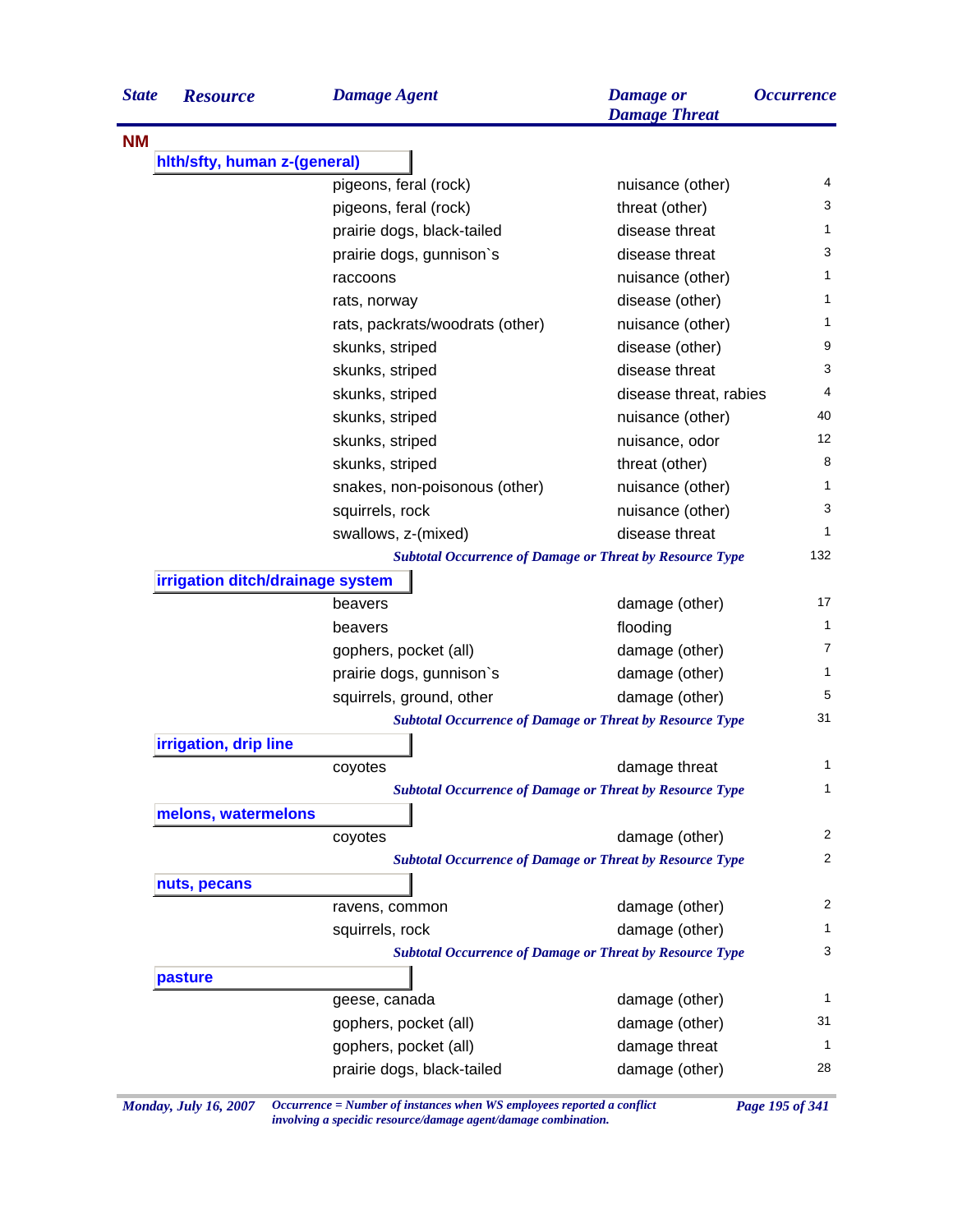| <b>State</b><br><b>Resource</b> | <b>Damage Agent</b>                                             | <b>Damage</b> or<br><b>Damage Threat</b> | <b>Occurrence</b> |
|---------------------------------|-----------------------------------------------------------------|------------------------------------------|-------------------|
| <b>NM</b>                       |                                                                 |                                          |                   |
| pasture                         |                                                                 |                                          |                   |
|                                 | prairie dogs, gunnison's                                        | damage (other)                           | 153               |
|                                 | <b>Subtotal Occurrence of Damage or Threat by Resource Type</b> |                                          | 214               |
| peppers, chilies                |                                                                 |                                          |                   |
|                                 | cranes, sandhill                                                | consumption/contami                      | 3                 |
|                                 | <b>Subtotal Occurrence of Damage or Threat by Resource Type</b> |                                          | 3                 |
| pets (companion/hobby animals)  |                                                                 |                                          |                   |
|                                 | coyotes                                                         | damage threat                            | 1                 |
|                                 | coyotes                                                         | injury                                   | 4                 |
|                                 | coyotes                                                         | nuisance (other)                         | 1                 |
|                                 | coyotes                                                         | predation                                | 6                 |
|                                 | coyotes                                                         | predation threat                         | 8                 |
|                                 | dogs, feral, free-ranging and hybrids                           | predation                                | 1                 |
|                                 | wolves, mexican gray                                            | predation                                | 2                 |
|                                 | <b>Subtotal Occurrence of Damage or Threat by Resource Type</b> |                                          | 23                |
| property (general)              |                                                                 |                                          |                   |
|                                 | beavers                                                         | damage (other)                           | 2                 |
|                                 | beavers                                                         | flooding                                 | 1                 |
|                                 | mice/rats (mixed)                                               | damage (other)                           | 1                 |
|                                 | prairie dogs, black-tailed                                      | damage (other)                           | 6                 |
|                                 | skunks, spotted                                                 | damage threat                            | 1                 |
|                                 | skunks, striped                                                 | damage (other)                           | 1                 |
|                                 | <b>Subtotal Occurrence of Damage or Threat by Resource Type</b> |                                          | 12                |
| pumpkins                        |                                                                 |                                          |                   |
|                                 | gophers, pocket (all)                                           | damage (other)                           | 1                 |
|                                 | <b>Subtotal Occurrence of Damage or Threat by Resource Type</b> |                                          | 1                 |
| rabbits (domestic)              |                                                                 |                                          |                   |
|                                 | coyotes                                                         | predation                                | 1                 |
|                                 | <b>Subtotal Occurrence of Damage or Threat by Resource Type</b> |                                          | 1                 |
| rangeland                       |                                                                 |                                          |                   |
|                                 | gophers, pocket (all)                                           | damage (other)                           | 1                 |
|                                 | prairie dogs, black-tailed                                      | damage (other)                           | 39                |
|                                 | prairie dogs, gunnison's                                        | damage (other)                           | 9                 |
|                                 | <b>Subtotal Occurrence of Damage or Threat by Resource Type</b> |                                          | 49                |
| recreational areas (other) **   |                                                                 |                                          |                   |
|                                 | bears, black                                                    | damage (other)                           | 1                 |
|                                 | beavers                                                         | damage (other)                           | 1                 |
|                                 | gophers, pocket (all)                                           | damage (other)                           | 1                 |
|                                 | prairie dogs, gunnison's                                        | damage (other)                           | 9                 |
|                                 | <b>Subtotal Occurrence of Damage or Threat by Resource Type</b> |                                          | 12                |

*Monday, July 16, 2007 Occurrence = Number of instances when WS employees reported a conflict Page 196 of 341 involving a specidic resource/damage agent/damage combination.*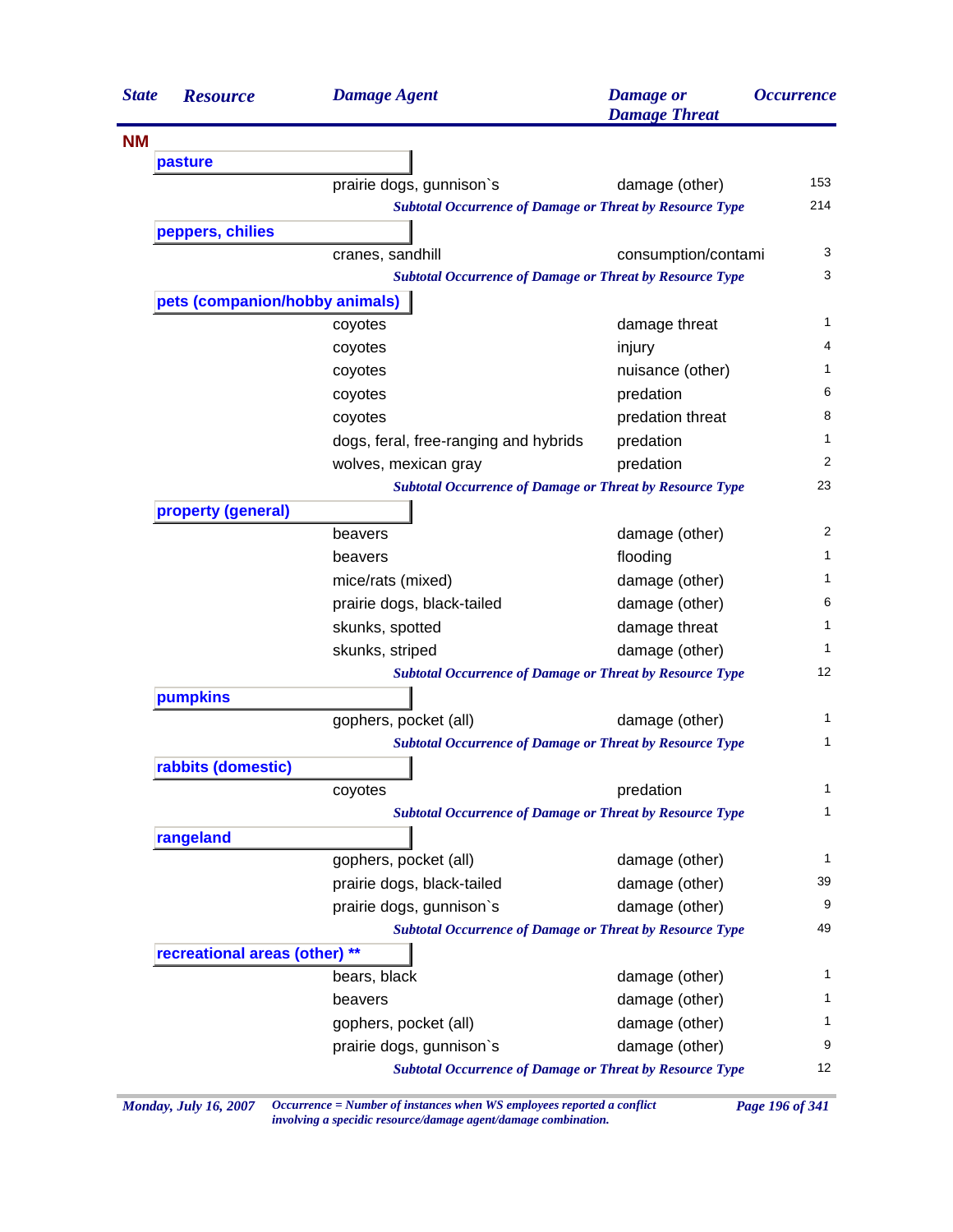| <b>State</b><br><b>Resource</b> | <b>Damage Agent</b>                                             | <b>Damage</b> or<br><b>Damage Threat</b> | <i><b>Occurrence</b></i> |
|---------------------------------|-----------------------------------------------------------------|------------------------------------------|--------------------------|
| <b>NM</b>                       |                                                                 |                                          |                          |
| roads/bridges                   |                                                                 |                                          |                          |
|                                 | beavers                                                         | damage (other)                           | 7                        |
|                                 | beavers                                                         | damage threat                            | 1                        |
|                                 | prairie dogs, gunnison's                                        | damage threat                            | 1                        |
|                                 | <b>Subtotal Occurrence of Damage or Threat by Resource Type</b> |                                          | 9                        |
| sheep (adult)                   |                                                                 |                                          |                          |
|                                 | bobcats                                                         | predation                                | 2                        |
|                                 | coyotes                                                         | injury                                   | 1                        |
|                                 | coyotes                                                         | predation                                | 28                       |
|                                 | coyotes                                                         | predation threat                         | 5                        |
|                                 | dogs, feral, free-ranging and hybrids                           | predation                                | 2                        |
|                                 | lions, mountain (cougar)                                        | predation                                | $\overline{7}$           |
|                                 | <b>Subtotal Occurrence of Damage or Threat by Resource Type</b> |                                          | 45                       |
| sheep (lambs)                   |                                                                 |                                          |                          |
|                                 | bears, black                                                    | predation                                | 1                        |
|                                 | bobcats                                                         | predation                                | 78                       |
|                                 | coyotes                                                         | predation                                | 228                      |
|                                 | coyotes                                                         | predation threat                         | 23                       |
|                                 | dogs, feral, free-ranging and hybrids                           | injury/illness                           | 1                        |
|                                 | dogs, feral, free-ranging and hybrids                           | predation                                | 1                        |
|                                 | eagles, bald                                                    | predation                                | 1                        |
|                                 | eagles, golden                                                  | predation                                | 1                        |
|                                 | lions, mountain (cougar)                                        | predation                                | 5                        |
|                                 | <b>Subtotal Occurrence of Damage or Threat by Resource Type</b> |                                          | 339                      |
| silage                          |                                                                 |                                          |                          |
|                                 | coyotes                                                         | damage (other)                           | 1                        |
|                                 | <b>Subtotal Occurrence of Damage or Threat by Resource Type</b> |                                          | 1                        |
| trees, apple                    |                                                                 |                                          |                          |
|                                 | gophers, pocket (all)                                           | damage (other)                           | 3                        |
|                                 | prairie dogs, gunnison's                                        | damage (other)                           | 1                        |
|                                 | <b>Subtotal Occurrence of Damage or Threat by Resource Type</b> |                                          | 4                        |
| trees, pear                     |                                                                 |                                          |                          |
|                                 | gophers, pocket (all)                                           | damage (other)                           | 1                        |
|                                 | <b>Subtotal Occurrence of Damage or Threat by Resource Type</b> |                                          | 1                        |
| trees, pecan                    |                                                                 |                                          |                          |
|                                 | gophers, pocket (all)                                           | damage (other)                           | $\overline{c}$           |
|                                 | squirrels, z-(other)                                            | damage (other)                           | 1                        |
|                                 | <b>Subtotal Occurrence of Damage or Threat by Resource Type</b> |                                          | 3                        |
| trees, seedlings ag             |                                                                 |                                          |                          |
|                                 | gophers, pocket (all)                                           | damage (other)                           | 2                        |

*Monday, July 16, 2007 Occurrence = Number of instances when WS employees reported a conflict Page 197 of 341 involving a specidic resource/damage agent/damage combination.*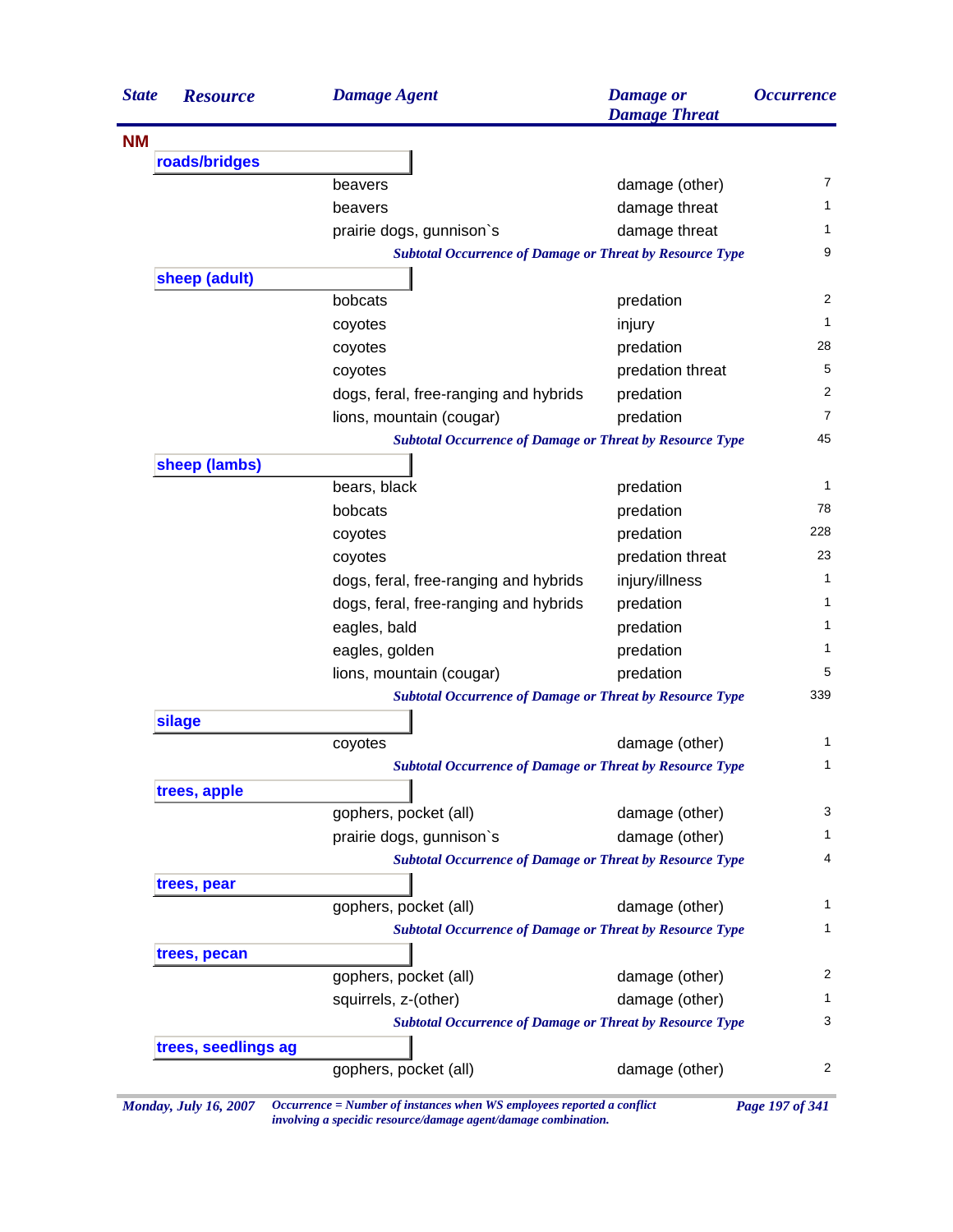| <b>State</b> | <b>Resource</b>            | <b>Damage Agent</b>                                             | <b>Damage</b> or<br><b>Damage Threat</b> | <i><b>Occurrence</b></i> |
|--------------|----------------------------|-----------------------------------------------------------------|------------------------------------------|--------------------------|
| <b>NM</b>    |                            |                                                                 |                                          |                          |
|              | trees, seedlings ag        |                                                                 |                                          |                          |
|              |                            | prairie dogs, black-tailed                                      | damage (other)                           | 4                        |
|              |                            | <b>Subtotal Occurrence of Damage or Threat by Resource Type</b> |                                          | 6                        |
|              | trees, seedlings nr        |                                                                 |                                          |                          |
|              |                            | beavers                                                         | damage (other)                           |                          |
|              |                            | <b>Subtotal Occurrence of Damage or Threat by Resource Type</b> |                                          |                          |
|              | trees, standing            |                                                                 |                                          |                          |
|              |                            | gophers, pocket (all)                                           | damage (other)                           |                          |
|              |                            | <b>Subtotal Occurrence of Damage or Threat by Resource Type</b> |                                          |                          |
|              | trees, standing (mixed)    |                                                                 |                                          |                          |
|              |                            | beavers                                                         | damage (other)                           |                          |
|              |                            | beavers                                                         | damage threat                            |                          |
|              |                            | deer, mule                                                      | damage (other)                           |                          |
|              |                            | gophers, pocket (all)                                           | damage (other)                           |                          |
|              |                            | porcupines                                                      | damage (other)                           |                          |
|              |                            | prairie dogs, gunnison's                                        | damage (other)                           |                          |
|              |                            | <b>Subtotal Occurrence of Damage or Threat by Resource Type</b> |                                          | 11                       |
|              | trees, standing/shrubs     |                                                                 |                                          |                          |
|              |                            | gophers, pocket (all)                                           | damage (other)                           |                          |
|              |                            | gophers, pocket (all)                                           | damage threat                            |                          |
|              |                            | squirrels, z-(other)                                            | damage (other)                           |                          |
|              |                            | <b>Subtotal Occurrence of Damage or Threat by Resource Type</b> |                                          |                          |
|              | trees, z-fruit/nut (other) |                                                                 |                                          |                          |
|              |                            | gophers, pocket (all)                                           | damage (other)                           |                          |
|              |                            | prairie dogs, gunnison's                                        | damage (other)                           |                          |
|              |                            | <b>Subtotal Occurrence of Damage or Threat by Resource Type</b> |                                          |                          |
|              | turf and/or flowers        |                                                                 |                                          |                          |
|              |                            | gophers, pocket (all)                                           | damage (other)                           | 125                      |
|              |                            | prairie dogs, gunnison's                                        | damage (other)                           |                          |
|              |                            | rabbits, cottontail                                             | damage (other)                           |                          |
|              |                            | rats, packrats/woodrats (other)                                 | damage (other)                           |                          |
|              |                            | skunks, striped                                                 | damage (other)                           |                          |
|              |                            | squirrels, ground, other                                        | damage (other)                           |                          |
|              |                            | squirrels, rock                                                 | damage (other)                           |                          |
|              |                            | squirrels, z-(other)                                            | damage (other)                           |                          |
|              |                            | <b>Subtotal Occurrence of Damage or Threat by Resource Type</b> |                                          | 140                      |
|              |                            |                                                                 |                                          |                          |
|              | utilities, z-(other)       | gophers, pocket (all)                                           | damage (other)                           |                          |
|              |                            | <b>Subtotal Occurrence of Damage or Threat by Resource Type</b> |                                          |                          |
|              | vehicles, land             |                                                                 |                                          |                          |

*Monday, July 16, 2007 Occurrence = Number of instances when WS employees reported a conflict Page 198 of 341 involving a specidic resource/damage agent/damage combination.*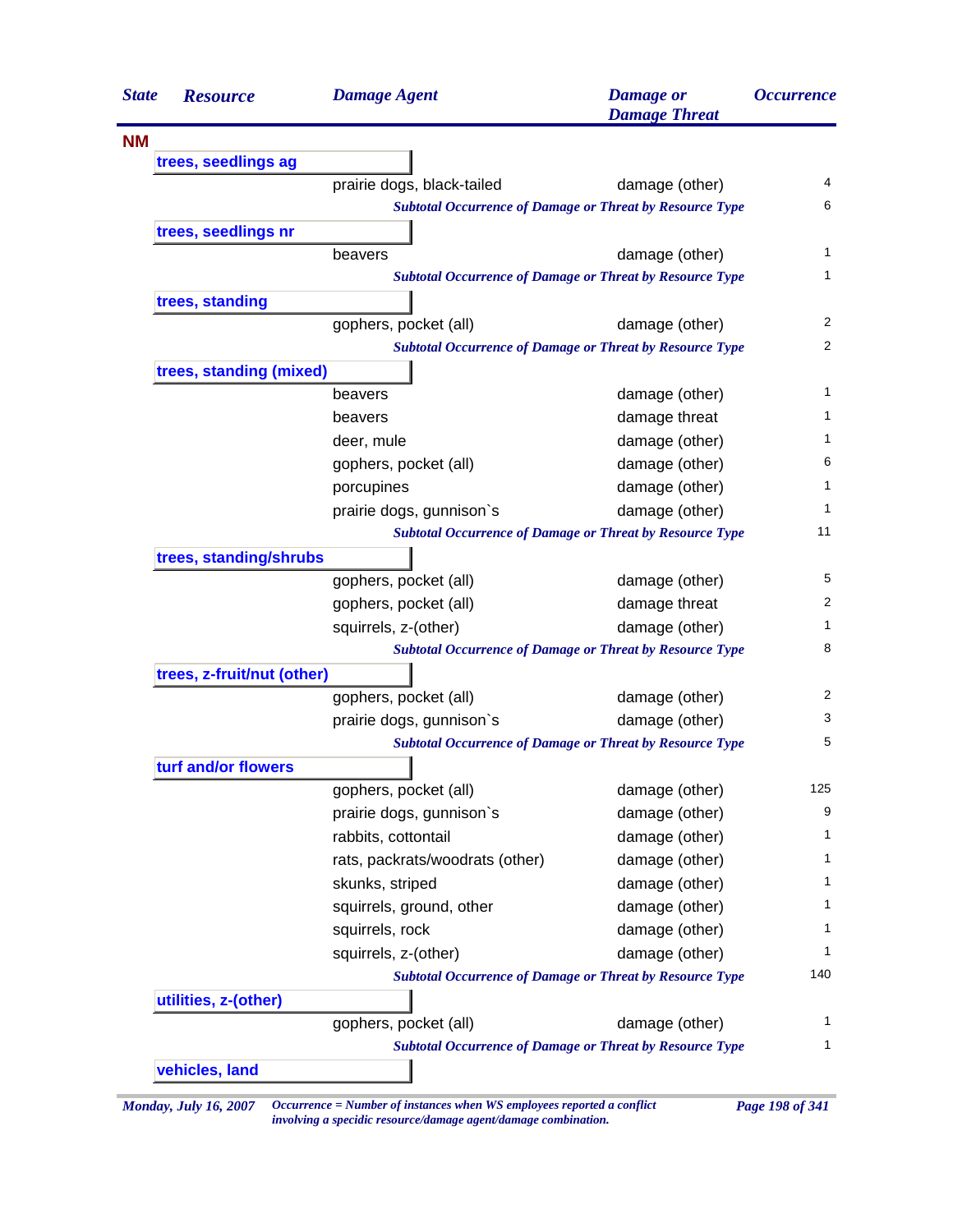| <b>State</b> | <b>Resource</b>            | <b>Damage Agent</b>             | <b>Damage</b> or<br><b>Damage Threat</b>                        | <i><b>Occurrence</b></i> |
|--------------|----------------------------|---------------------------------|-----------------------------------------------------------------|--------------------------|
| <b>NM</b>    |                            |                                 |                                                                 |                          |
|              | vehicles, land             |                                 |                                                                 |                          |
|              |                            | pigeons, feral (rock)           | damage (other)                                                  | 2                        |
|              |                            | rats, packrats/woodrats (other) | damage (other)                                                  | 1                        |
|              |                            | squirrels, ground, other        | damage (other)                                                  | 1                        |
|              |                            | squirrels, ground, other        | damage threat                                                   | 1                        |
|              |                            |                                 | <b>Subtotal Occurrence of Damage or Threat by Resource Type</b> | 5                        |
|              | z-landscaping (other)      |                                 |                                                                 |                          |
|              |                            | gophers, pocket (all)           | damage (other)                                                  | 6                        |
|              |                            | prairie dogs, black-tailed      | damage (other)                                                  | 1                        |
|              |                            | prairie dogs, gunnison's        | damage (other)                                                  | 1                        |
|              |                            | rabbits, cottontail             | damage (other)                                                  | 1                        |
|              |                            | squirrels, rock                 | damage (other)                                                  | 1                        |
|              |                            |                                 | <b>Subtotal Occurrence of Damage or Threat by Resource Type</b> | 10                       |
|              | zoo/zoo animals            |                                 |                                                                 |                          |
|              |                            | geese, canada                   | damage (other)                                                  | 1                        |
|              |                            |                                 | <b>Subtotal Occurrence of Damage or Threat by Resource Type</b> | 1                        |
| <b>NV</b>    |                            |                                 |                                                                 |                          |
|              | buildings, non-residential |                                 |                                                                 |                          |
|              |                            | pigeons, feral (rock)           | damage (other)                                                  | 19                       |
|              |                            | ravens, common                  | damage (other)                                                  | 2                        |
|              |                            | skunks, striped                 | damage (other)                                                  | 10                       |
|              |                            |                                 | <b>Subtotal Occurrence of Damage or Threat by Resource Type</b> | 31                       |
|              | buildings, residential     |                                 |                                                                 |                          |
|              |                            | crows, american                 | damage (other)                                                  | 1                        |
|              |                            | lizards, z-(other)              | damage (other)                                                  | 1                        |
|              |                            | pigeons, feral (rock)           | damage (other)                                                  | 3                        |
|              |                            | raccoons                        | damage (other)                                                  | 1                        |
|              |                            | rats, black (roof)              | damage (other)                                                  | 1                        |
|              |                            | rats, packrats/woodrats (other) | damage (other)                                                  | 2                        |
|              |                            | skunks, striped                 | damage (other)                                                  | 20                       |
|              |                            | woodpeckers, z-(other)          | damage (other)                                                  | 4                        |
|              |                            |                                 | <b>Subtotal Occurrence of Damage or Threat by Resource Type</b> | 33                       |
|              | cattle (calves)            |                                 |                                                                 |                          |
|              |                            | coyotes                         | injury                                                          | 2                        |
|              |                            | coyotes                         | predation                                                       | 24                       |
|              |                            | lions, mountain (cougar)        | predation                                                       | 2                        |
|              |                            | ravens, common                  | predation                                                       | 9                        |
|              |                            |                                 | <b>Subtotal Occurrence of Damage or Threat by Resource Type</b> | 37                       |
|              | designated natural areas   |                                 |                                                                 |                          |

*Monday, July 16, 2007 Occurrence = Number of instances when WS employees reported a conflict Page 199 of 341 involving a specidic resource/damage agent/damage combination.*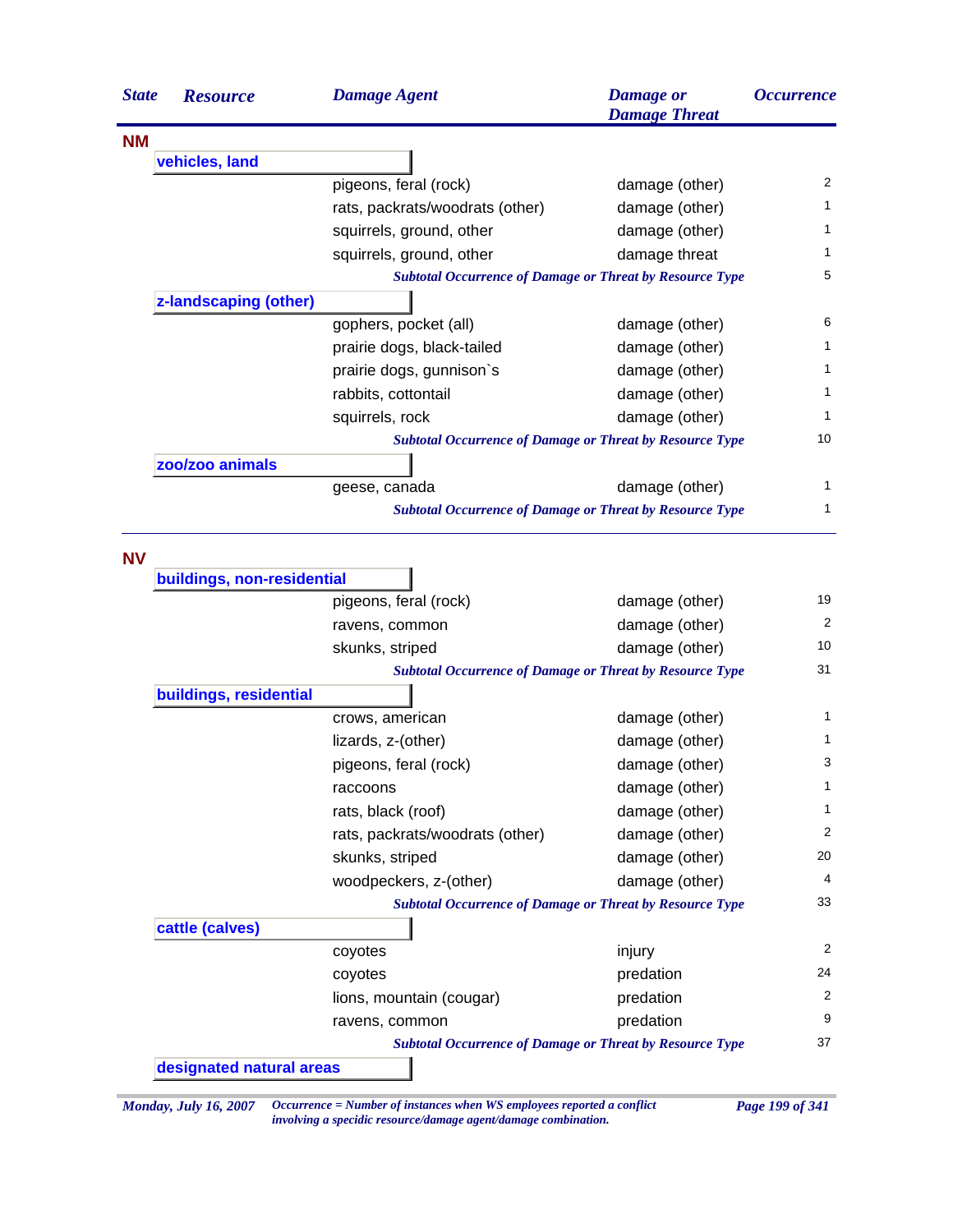| <b>State</b> | <b>Resource</b>             | <b>Damage Agent</b>                   | <b>Damage</b> or<br><b>Damage Threat</b>                        | <i><b>Occurrence</b></i> |
|--------------|-----------------------------|---------------------------------------|-----------------------------------------------------------------|--------------------------|
| <b>NV</b>    |                             |                                       |                                                                 |                          |
|              | designated natural areas    |                                       |                                                                 |                          |
|              |                             | beavers                               | damage (other)                                                  | 1                        |
|              |                             |                                       | <b>Subtotal Occurrence of Damage or Threat by Resource Type</b> | 1                        |
|              | eggs                        |                                       |                                                                 |                          |
|              |                             | ravens, common                        | predation                                                       | 1                        |
|              |                             |                                       | <b>Subtotal Occurrence of Damage or Threat by Resource Type</b> | 1                        |
|              | equine, horses (adult)      |                                       |                                                                 |                          |
|              |                             | dogs, feral, free-ranging and hybrids | injury                                                          | 1                        |
|              |                             | lions, mountain (cougar)              | injury                                                          | 1                        |
|              |                             |                                       | <b>Subtotal Occurrence of Damage or Threat by Resource Type</b> | 2                        |
|              | equine, horses (foals)      |                                       |                                                                 |                          |
|              |                             | coyotes                               | injury                                                          | $\mathbf{1}$             |
|              |                             | lions, mountain (cougar)              | predation                                                       | 1                        |
|              |                             |                                       | <b>Subtotal Occurrence of Damage or Threat by Resource Type</b> | $\overline{2}$           |
|              | equipment/machinery (other) |                                       |                                                                 |                          |
|              |                             | gulls, california                     | damage (other)                                                  | 1                        |
|              |                             | pigeons, feral (rock)                 | damage (other)                                                  | 2                        |
|              |                             |                                       | <b>Subtotal Occurrence of Damage or Threat by Resource Type</b> | 3                        |
|              | feed, livestock             |                                       |                                                                 |                          |
|              |                             | blackbirds, z-(mixed species)         | damage (other)                                                  | 15                       |
|              |                             | pigeons, feral (rock)                 | damage (other)                                                  | 2                        |
|              |                             | starlings, european                   | damage (other)                                                  | 27                       |
|              |                             |                                       | <b>Subtotal Occurrence of Damage or Threat by Resource Type</b> | 44                       |
|              | fish, goldfish (brood)      |                                       |                                                                 |                          |
|              |                             | raccoons                              | predation                                                       | 4                        |
|              |                             |                                       | <b>Subtotal Occurrence of Damage or Threat by Resource Type</b> | 4                        |
|              | food items, non-human *     |                                       |                                                                 |                          |
|              |                             | blackbirds, z-(mixed species)         | damage (other)                                                  | 2                        |
|              |                             | magpies, black-billed                 | damage (other)                                                  | 3                        |
|              |                             | mice/rats (mixed)                     | damage (other)                                                  | $\mathbf{1}$             |
|              |                             | raccoons                              | damage (other)                                                  | 144                      |
|              |                             | rats, packrats/woodrats (other)       | damage (other)                                                  | 6                        |
|              |                             | skunks, striped                       | damage (other)                                                  | 1                        |
|              |                             | starlings, european                   | damage (other)                                                  | 2                        |
|              |                             |                                       | <b>Subtotal Occurrence of Damage or Threat by Resource Type</b> | 159                      |
|              | fowl, chickens (other)      |                                       |                                                                 |                          |
|              |                             | badgers                               | predation                                                       | 1                        |
|              |                             | bobcats                               | predation                                                       | 6                        |
|              |                             | coyotes                               | predation                                                       | 10                       |
|              |                             |                                       | predation                                                       |                          |

*Monday, July 16, 2007 Occurrence = Number of instances when WS employees reported a conflict Page 200 of 341 involving a specidic resource/damage agent/damage combination.*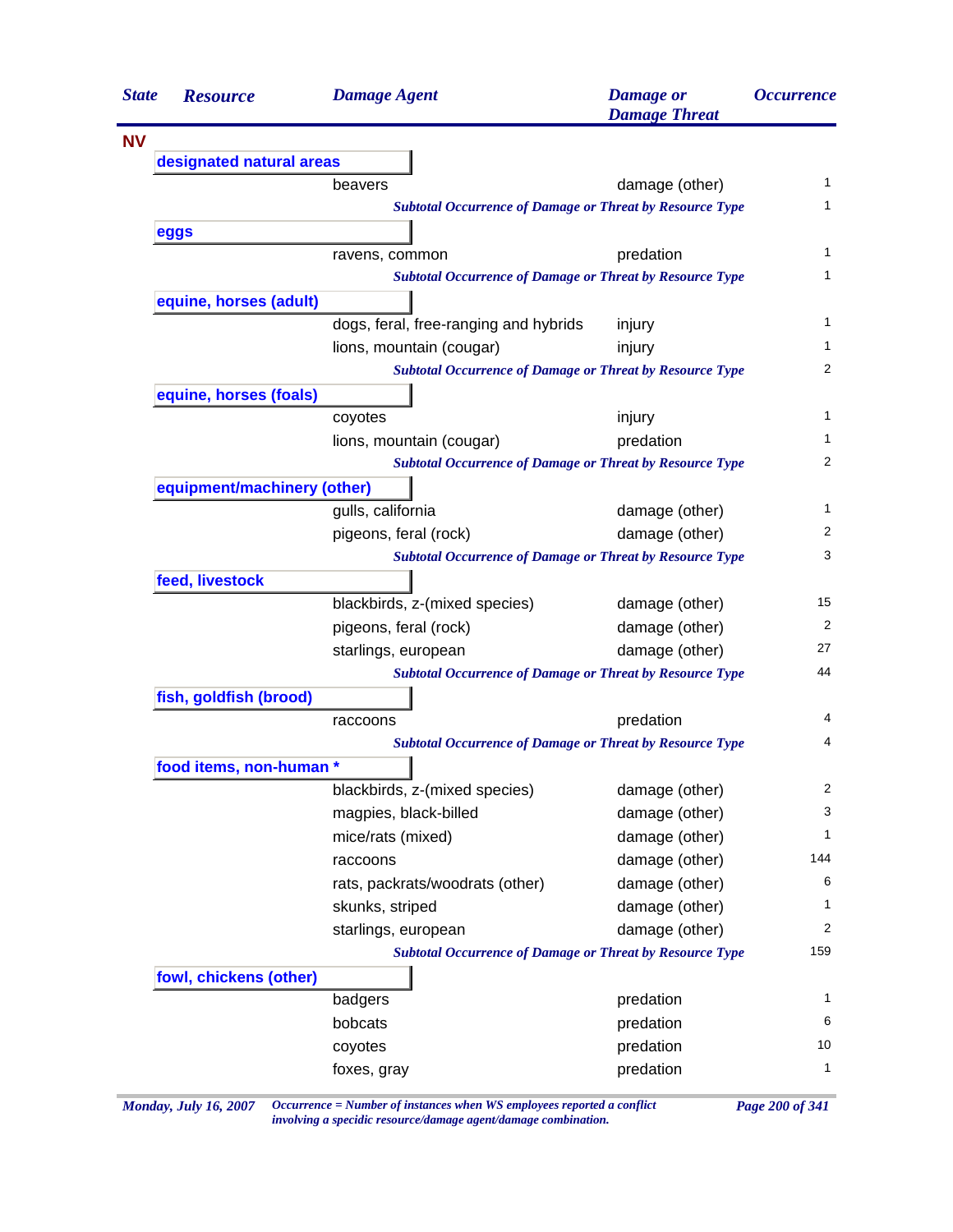| <b>State</b> | <b>Resource</b>           | <b>Damage Agent</b>                                                                         | <b>Damage</b> or<br><b>Damage Threat</b> | <i><b>Occurrence</b></i> |
|--------------|---------------------------|---------------------------------------------------------------------------------------------|------------------------------------------|--------------------------|
| <b>NV</b>    |                           |                                                                                             |                                          |                          |
|              | fowl, chickens (other)    |                                                                                             |                                          |                          |
|              |                           | raccoons                                                                                    | predation                                | 1                        |
|              |                           | <b>Subtotal Occurrence of Damage or Threat by Resource Type</b>                             |                                          | 19                       |
|              | fowl, ducks (domestic)    |                                                                                             |                                          |                          |
|              |                           | bobcats                                                                                     | predation                                | 3                        |
|              |                           | ravens, common                                                                              | predation                                | 2                        |
|              |                           | <b>Subtotal Occurrence of Damage or Threat by Resource Type</b>                             |                                          | 5                        |
|              | fowl, geese (domestic)    |                                                                                             |                                          |                          |
|              |                           | bobcats                                                                                     | predation                                | 1                        |
|              |                           | coyotes                                                                                     | predation                                | 2                        |
|              |                           | <b>Subtotal Occurrence of Damage or Threat by Resource Type</b>                             |                                          | 3                        |
|              | fowl, guineas             |                                                                                             |                                          | 1                        |
|              |                           | coyotes                                                                                     | predation                                | 1                        |
|              |                           | lions, mountain (cougar)<br><b>Subtotal Occurrence of Damage or Threat by Resource Type</b> | predation                                | 2                        |
|              | fowl, turkeys (domestic)  |                                                                                             |                                          |                          |
|              |                           | coyotes                                                                                     | predation                                | 1                        |
|              |                           | lions, mountain (cougar)                                                                    | predation                                | 1                        |
|              |                           | <b>Subtotal Occurrence of Damage or Threat by Resource Type</b>                             |                                          | 2                        |
|              | fruit, apples             |                                                                                             |                                          |                          |
|              |                           | squirrels, ground, other                                                                    | damage (other)                           | 1                        |
|              |                           | <b>Subtotal Occurrence of Damage or Threat by Resource Type</b>                             |                                          | 1                        |
|              | gardens, veg./fruits/nuts |                                                                                             |                                          |                          |
|              |                           | rabbits, cottontail                                                                         | damage (other)                           | 1                        |
|              |                           | squirrels, z-(other)                                                                        | damage (other)                           | 1                        |
|              |                           | <b>Subtotal Occurrence of Damage or Threat by Resource Type</b>                             |                                          | 2                        |
|              | goats, mohair (adult)     |                                                                                             |                                          |                          |
|              |                           | coyotes                                                                                     | predation                                | 1                        |
|              |                           | <b>Subtotal Occurrence of Damage or Threat by Resource Type</b>                             |                                          | 1                        |
|              | goats, z-(other adults)   |                                                                                             |                                          |                          |
|              |                           | coyotes                                                                                     | predation                                | 2                        |
|              |                           | lions, mountain (cougar)                                                                    | predation                                | 2                        |
|              |                           | <b>Subtotal Occurrence of Damage or Threat by Resource Type</b>                             |                                          | 4                        |
|              | goats, z-(other kids)     |                                                                                             |                                          |                          |
|              |                           | coyotes                                                                                     | predation                                | 1                        |
|              |                           | dogs, feral, free-ranging and hybrids                                                       | predation                                | 1                        |
|              |                           | <b>Subtotal Occurrence of Damage or Threat by Resource Type</b>                             |                                          | 2                        |
|              | golf courses              |                                                                                             |                                          |                          |
|              |                           | coots, american                                                                             | damage (other)                           | 13                       |
|              |                           | geese, canada                                                                               | damage (other)                           | 4                        |

*Monday, July 16, 2007 Occurrence = Number of instances when WS employees reported a conflict Page 201 of 341 involving a specidic resource/damage agent/damage combination.*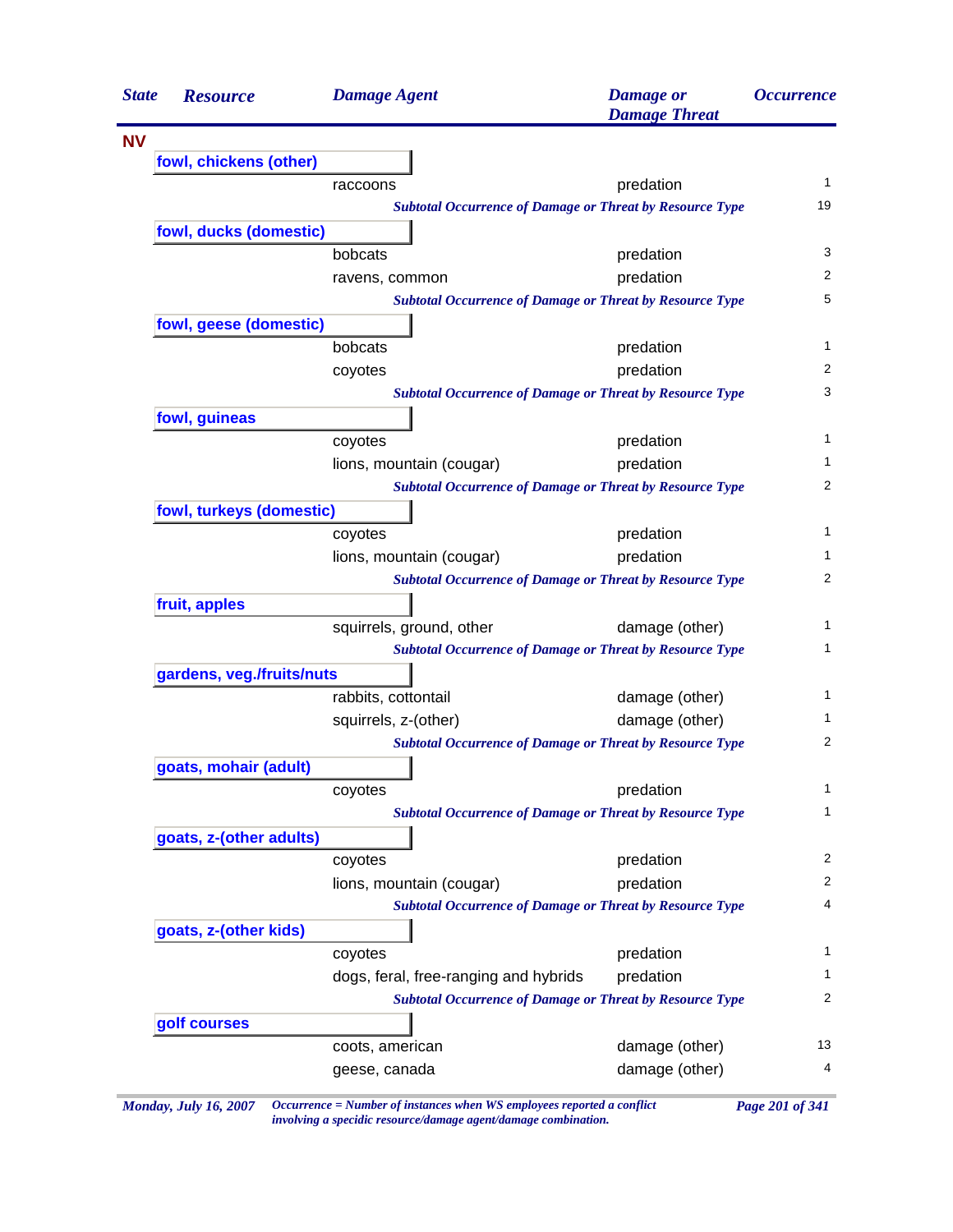| <b>State</b> | <b>Resource</b>                  | <b>Damage Agent</b>            | <b>Damage</b> or<br><b>Damage Threat</b>                        | <i><b>Occurrence</b></i> |
|--------------|----------------------------------|--------------------------------|-----------------------------------------------------------------|--------------------------|
| <b>NV</b>    |                                  |                                |                                                                 |                          |
|              | golf courses                     |                                |                                                                 |                          |
|              |                                  | hares, jackrabbits (all)       | damage (other)                                                  |                          |
|              |                                  | rabbits, desert cottontail     | damage (other)                                                  |                          |
|              |                                  |                                | <b>Subtotal Occurrence of Damage or Threat by Resource Type</b> | 19                       |
|              | grains, corn (field)             |                                |                                                                 |                          |
|              |                                  | squirrels, ground, other       | damage (other)                                                  |                          |
|              |                                  |                                | <b>Subtotal Occurrence of Damage or Threat by Resource Type</b> |                          |
|              | grasses/sod                      |                                |                                                                 |                          |
|              |                                  | voles (all)                    | damage (other)                                                  |                          |
|              |                                  |                                | <b>Subtotal Occurrence of Damage or Threat by Resource Type</b> |                          |
|              | hayfields, alfalfa               |                                |                                                                 |                          |
|              |                                  | badgers                        | damage (other)                                                  |                          |
|              |                                  | squirrels, ground, other       | damage (other)                                                  |                          |
|              |                                  |                                | <b>Subtotal Occurrence of Damage or Threat by Resource Type</b> |                          |
|              | hith/sfty, human z-(general)     |                                |                                                                 |                          |
|              |                                  | coyotes                        | injury                                                          |                          |
|              |                                  | coyotes                        | threat (other)                                                  | 12                       |
|              |                                  | geese, canada                  | threat (other)                                                  |                          |
|              |                                  | raccoons                       | threat (other)                                                  |                          |
|              |                                  |                                | <b>Subtotal Occurrence of Damage or Threat by Resource Type</b> | 17                       |
|              | irrigation ditch/drainage system |                                |                                                                 |                          |
|              |                                  | beavers                        | damage (other)                                                  |                          |
|              |                                  |                                | <b>Subtotal Occurrence of Damage or Threat by Resource Type</b> |                          |
|              | irrigation pipe system           |                                |                                                                 |                          |
|              |                                  | coyotes                        | damage (other)                                                  |                          |
|              |                                  |                                | <b>Subtotal Occurrence of Damage or Threat by Resource Type</b> |                          |
|              | irrigation, drip line            |                                |                                                                 |                          |
|              |                                  | coyotes                        | damage (other)                                                  |                          |
|              |                                  |                                | <b>Subtotal Occurrence of Damage or Threat by Resource Type</b> |                          |
|              | mammals, deer, mule              |                                |                                                                 |                          |
|              |                                  | coyotes                        | predation                                                       |                          |
|              |                                  | lions, mountain (cougar)       | predation                                                       |                          |
|              |                                  |                                | <b>Subtotal Occurrence of Damage or Threat by Resource Type</b> |                          |
|              | mammals, z-native game (other)   |                                |                                                                 |                          |
|              |                                  | lions, mountain (cougar)       | predation                                                       |                          |
|              |                                  |                                | <b>Subtotal Occurrence of Damage or Threat by Resource Type</b> |                          |
|              | nuts, pistachio                  |                                |                                                                 |                          |
|              |                                  | ravens, common                 | damage (other)                                                  |                          |
|              |                                  |                                | <b>Subtotal Occurrence of Damage or Threat by Resource Type</b> |                          |
|              |                                  | pets (companion/hobby animals) |                                                                 |                          |

*Monday, July 16, 2007 Occurrence = Number of instances when WS employees reported a conflict Page 202 of 341 involving a specidic resource/damage agent/damage combination.*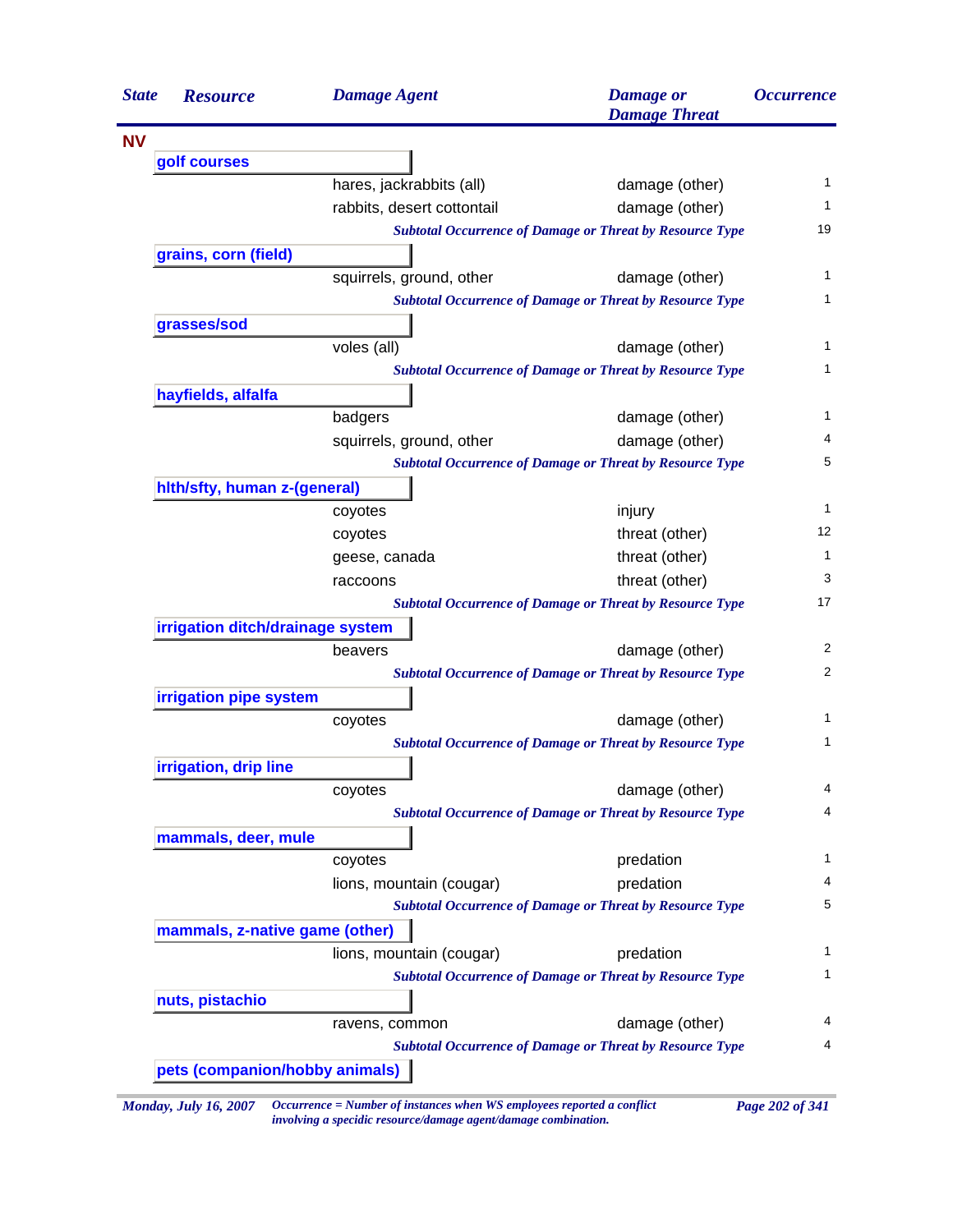| <b>State</b> | <b>Resource</b>                | <b>Damage Agent</b>                                             | <b>Damage or</b><br><b>Damage Threat</b> | <i><b>Occurrence</b></i> |
|--------------|--------------------------------|-----------------------------------------------------------------|------------------------------------------|--------------------------|
| <b>NV</b>    |                                |                                                                 |                                          |                          |
|              | pets (companion/hobby animals) |                                                                 |                                          |                          |
|              |                                | bobcats                                                         | predation                                | 1                        |
|              |                                | coyotes                                                         | injury                                   | 5                        |
|              |                                | coyotes                                                         | predation                                | 26                       |
|              |                                | coyotes                                                         | predation threat                         | 3                        |
|              |                                | raccoons                                                        | injury                                   | 4                        |
|              |                                | raccoons                                                        | predation                                | $\overline{2}$           |
|              |                                | rats, norway                                                    | predation                                | 1                        |
|              |                                | rats, norway                                                    | predation threat                         | 1                        |
|              |                                | skunks, striped                                                 | damage (other)                           | 1                        |
|              |                                | skunks, striped                                                 | injury                                   | 3                        |
|              |                                | <b>Subtotal Occurrence of Damage or Threat by Resource Type</b> |                                          | 47                       |
|              | property (general)             |                                                                 |                                          |                          |
|              |                                | beavers                                                         | damage (other)                           | 1                        |
|              |                                | cats, feral/free ranging                                        | damage (other)                           | 1                        |
|              |                                | cormorants, double-crested                                      | damage (other)                           | 1                        |
|              |                                | ducks, mallards                                                 | damage (other)                           | 1                        |
|              |                                | geese, canada                                                   | damage (other)                           | 5                        |
|              |                                | gophers, pocket (all)                                           | damage (other)                           | $\mathbf{1}$             |
|              |                                | hares, jackrabbits (all)                                        | damage (other)                           | $\mathbf{1}$             |
|              |                                | marmots/woodchucks (all)                                        | damage (other)                           | 16                       |
|              |                                | mice, z-field (other)                                           | damage (other)                           | 1                        |
|              |                                | pigeons, feral (rock)                                           | damage (other)                           | $\mathbf{1}$             |
|              |                                | rabbits, cottontail                                             | damage (other)                           | 20                       |
|              |                                | rabbits, desert cottontail                                      | damage (other)                           | 4                        |
|              |                                | raccoons                                                        | damage (other)                           | 2                        |
|              |                                | rats, packrats/woodrats (other)                                 | damage (other)                           | 5                        |
|              |                                | skunks, striped                                                 | damage (other)                           | 66                       |
|              |                                | squirrels, gray                                                 | damage (other)                           | 2                        |
|              |                                | squirrels, ground, other                                        | damage (other)                           | 98                       |
|              |                                | squirrels, ground, round-tailed                                 | damage (other)                           | 14                       |
|              |                                | starlings, european                                             | damage (other)                           | 1                        |
|              |                                | woodpeckers, z-(other)                                          | damage (other)                           | 1                        |
|              |                                | <b>Subtotal Occurrence of Damage or Threat by Resource Type</b> |                                          | 242                      |
|              | rabbits (domestic)             |                                                                 |                                          |                          |
|              |                                | raccoons                                                        | predation                                | 1                        |
|              |                                | <b>Subtotal Occurrence of Damage or Threat by Resource Type</b> |                                          | 1                        |
|              | sheep (adult)                  |                                                                 |                                          |                          |
|              |                                | bears, black                                                    | predation                                | 1                        |
|              |                                | coyotes                                                         | predation                                | 102                      |
|              |                                |                                                                 |                                          |                          |

*Monday, July 16, 2007 Occurrence = Number of instances when WS employees reported a conflict Page 203 of 341 involving a specidic resource/damage agent/damage combination.*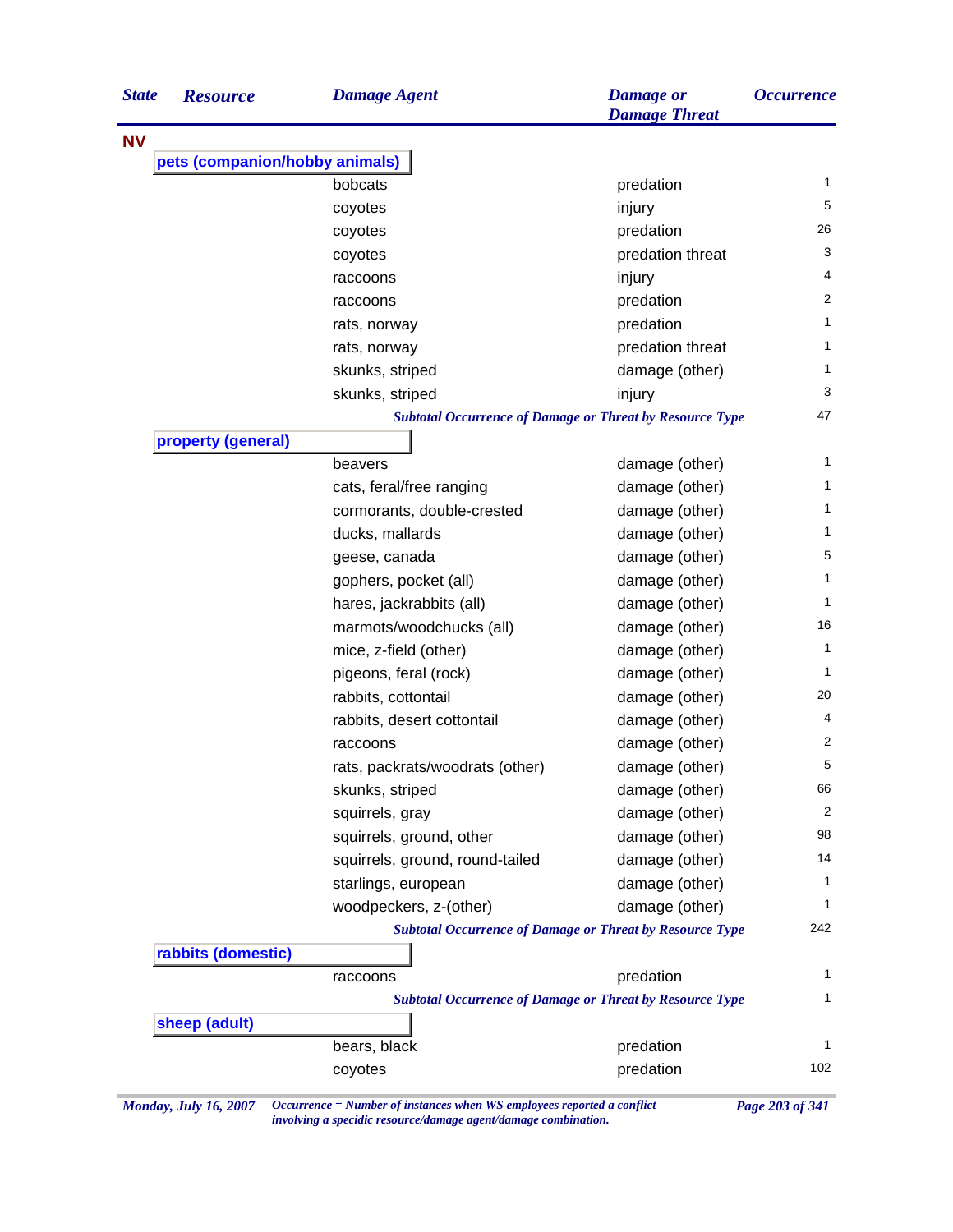| <b>State</b> | <b>Resource</b>         | <b>Damage Agent</b>                                             | <b>Damage</b> or<br><b>Damage Threat</b> | <i><b>Occurrence</b></i> |
|--------------|-------------------------|-----------------------------------------------------------------|------------------------------------------|--------------------------|
| <b>NV</b>    |                         |                                                                 |                                          |                          |
|              | sheep (adult)           |                                                                 |                                          |                          |
|              |                         | coyotes                                                         | predation threat                         | 2                        |
|              |                         | dogs, feral, free-ranging and hybrids                           | predation                                | 2                        |
|              |                         | lions, mountain (cougar)                                        | predation                                | 9                        |
|              |                         | <b>Subtotal Occurrence of Damage or Threat by Resource Type</b> |                                          | 116                      |
|              | sheep (lambs)           |                                                                 |                                          | 2                        |
|              |                         | bobcats                                                         | predation                                | 174                      |
|              |                         | coyotes                                                         | predation                                | 1                        |
|              |                         | coyotes                                                         | predation threat                         |                          |
|              |                         | lions, mountain (cougar)                                        | predation                                | 15                       |
|              |                         | ravens, common                                                  | predation                                | 3                        |
|              |                         | <b>Subtotal Occurrence of Damage or Threat by Resource Type</b> |                                          | 195                      |
|              | swimming pools          | ducks, mallards                                                 | damage (other)                           | 8                        |
|              |                         | <b>Subtotal Occurrence of Damage or Threat by Resource Type</b> |                                          | 8                        |
|              | swine (adult)           |                                                                 |                                          |                          |
|              |                         | coyotes                                                         | predation                                | 1                        |
|              |                         | <b>Subtotal Occurrence of Damage or Threat by Resource Type</b> |                                          | 1                        |
|              | trees, standing (mixed) |                                                                 |                                          |                          |
|              |                         | beavers                                                         | damage (other)                           | 1                        |
|              |                         | <b>Subtotal Occurrence of Damage or Threat by Resource Type</b> |                                          | 1                        |
|              | trees, standing/shrubs  |                                                                 |                                          |                          |
|              |                         | beavers                                                         | damage (other)                           | 1                        |
|              |                         | cormorants, double-crested                                      | damage (other)                           | 1                        |
|              |                         | rabbits, cottontail                                             | damage (other)                           | 1                        |
|              |                         | <b>Subtotal Occurrence of Damage or Threat by Resource Type</b> |                                          | 3                        |
|              | turf and/or flowers     |                                                                 |                                          |                          |
|              |                         | geese, canada                                                   | damage (other)                           | 1                        |
|              |                         | rabbits, cottontail                                             | damage (other)                           | 5                        |
|              |                         | rabbits, feral                                                  | damage (other)                           | $\mathbf{1}$             |
|              |                         | squirrels, ground, other                                        | damage (other)                           | 12                       |
|              |                         | squirrels, z-(other)                                            | damage (other)                           | 1                        |
|              |                         | <b>Subtotal Occurrence of Damage or Threat by Resource Type</b> |                                          | 20                       |
|              | utilities, electrical   |                                                                 |                                          |                          |
|              |                         | crows, american                                                 | damage (other)                           | $\mathbf{1}$             |
|              |                         | pigeons, feral (rock)                                           | damage (other)                           | 2                        |
|              |                         | rats, packrats/woodrats (other)                                 | damage (other)                           | 1                        |
|              |                         | ravens, common                                                  | damage (other)                           | 8                        |
|              |                         | <b>Subtotal Occurrence of Damage or Threat by Resource Type</b> |                                          | 12                       |
|              | z-landscaping (other)   |                                                                 |                                          |                          |

*Monday, July 16, 2007 Occurrence = Number of instances when WS employees reported a conflict Page 204 of 341 involving a specidic resource/damage agent/damage combination.*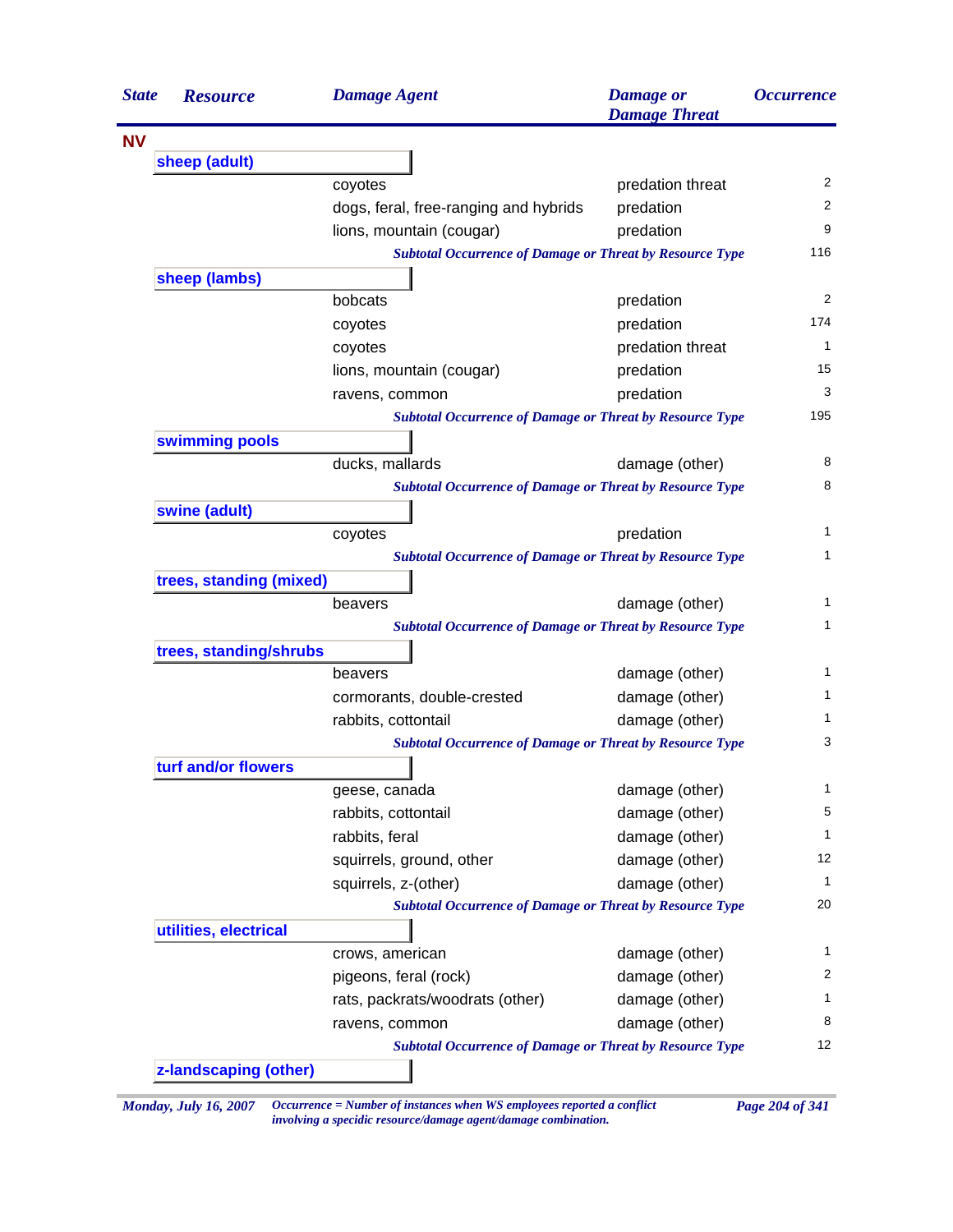| <b>State</b> | <b>Resource</b>            | <b>Damage Agent</b>                                             | <b>Damage</b> or<br><b>Damage Threat</b> | <i><b>Occurrence</b></i> |
|--------------|----------------------------|-----------------------------------------------------------------|------------------------------------------|--------------------------|
| <b>NV</b>    |                            |                                                                 |                                          |                          |
|              | z-landscaping (other)      |                                                                 |                                          |                          |
|              |                            | geese, canada                                                   | damage (other)                           | 1                        |
|              |                            | gophers, pocket (all)                                           | damage (other)                           | 2                        |
|              |                            | rabbits, cottontail                                             | damage (other)                           | 6                        |
|              |                            | squirrels, ground, other                                        | damage (other)                           | 3                        |
|              |                            | <b>Subtotal Occurrence of Damage or Threat by Resource Type</b> |                                          | 12                       |
| <b>NY</b>    |                            |                                                                 |                                          |                          |
|              | grains, corn (field)       |                                                                 |                                          |                          |
|              |                            | geese, canada                                                   | browsing/grazing                         | 1                        |
|              |                            | <b>Subtotal Occurrence of Damage or Threat by Resource Type</b> |                                          | 1                        |
|              | grains, corn (sweet)       |                                                                 |                                          |                          |
|              |                            | blackbirds, red-winged                                          | consumption/contami                      | 1                        |
|              |                            | <b>Subtotal Occurrence of Damage or Threat by Resource Type</b> |                                          | 1                        |
|              | turf and/or flowers        |                                                                 |                                          |                          |
|              |                            | turkey, wild (all)                                              | browsing/grazing                         | 1                        |
|              |                            | <b>Subtotal Occurrence of Damage or Threat by Resource Type</b> |                                          | 1                        |
|              |                            |                                                                 |                                          |                          |
| <b>OH</b>    |                            |                                                                 |                                          |                          |
|              | aircraft                   |                                                                 |                                          | 1                        |
|              |                            | doves, mourning                                                 | wildlife strike(aircraft)                |                          |
|              |                            | geese, canada                                                   | wildlife strike(aircraft)                | 2                        |
|              |                            | grackles, common                                                | wildlife strike(aircraft)                | 1                        |
|              |                            | hawks, red-tailed                                               | wildlife strike(aircraft)                | 1                        |
|              |                            | killdeers                                                       | wildlife strike(aircraft)                | 1                        |
|              |                            | swallows, z-(mixed)                                             | wildlife strike(aircraft)                | 1                        |
|              |                            | <b>Subtotal Occurrence of Damage or Threat by Resource Type</b> |                                          | 7                        |
|              | buildings, non-residential |                                                                 |                                          |                          |
|              |                            | gulls, herring                                                  | damage (other)                           | 1                        |
|              |                            | <b>Subtotal Occurrence of Damage or Threat by Resource Type</b> |                                          | 1                        |
|              | buildings, residential     |                                                                 |                                          |                          |
|              |                            | marmots/woodchucks (all)                                        | burrowing/digging                        | 1                        |
|              |                            | raccoons                                                        | burrowing/digging                        | 2                        |
|              |                            | vultures, turkey                                                | damage (other)                           | 1                        |
|              |                            | woodpeckers, downy                                              | damage (other)                           | 7                        |
|              |                            | woodpeckers, hairy                                              | damage (other)                           | 1                        |
|              |                            | woodpeckers, pileated                                           | damage (other)                           | 2                        |
|              |                            | woodpeckers, red-headed                                         | damage (other)                           | 1                        |
|              |                            | woodpeckers, z-(other)                                          | damage (other)                           | 1                        |
|              |                            | <b>Subtotal Occurrence of Damage or Threat by Resource Type</b> |                                          | 16                       |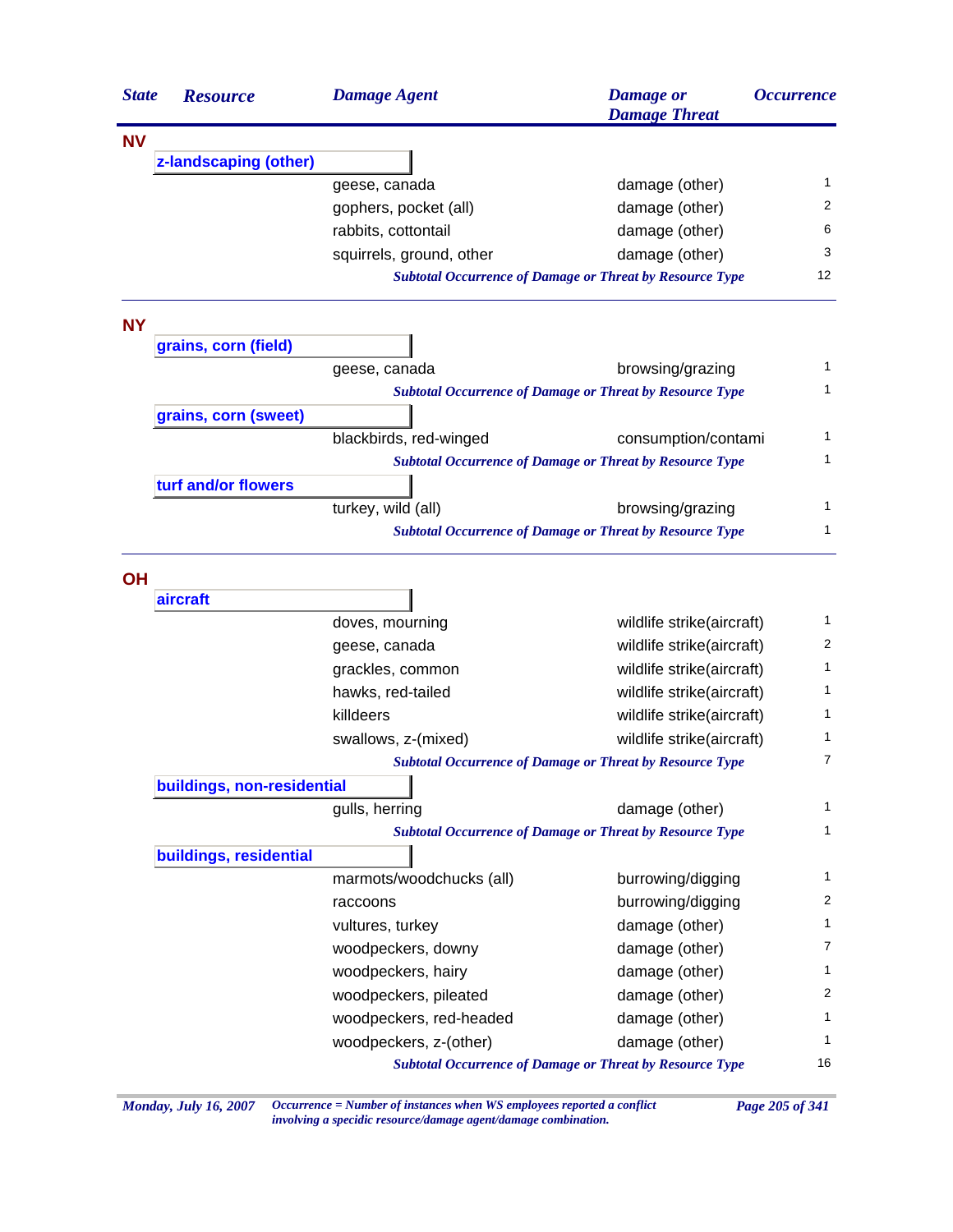| <b>State</b> | <b>Resource</b>             | <b>Damage Agent</b>                                             | <b>Damage</b> or<br><b>Damage Threat</b> | <i><b>Occurrence</b></i> |  |  |  |  |
|--------------|-----------------------------|-----------------------------------------------------------------|------------------------------------------|--------------------------|--|--|--|--|
| <b>OH</b>    |                             |                                                                 |                                          |                          |  |  |  |  |
|              | cattle (adult)              |                                                                 |                                          |                          |  |  |  |  |
|              |                             | coyotes                                                         | predation                                |                          |  |  |  |  |
|              |                             | vultures, black                                                 | predation                                |                          |  |  |  |  |
|              |                             | <b>Subtotal Occurrence of Damage or Threat by Resource Type</b> |                                          |                          |  |  |  |  |
|              | cattle (calves)             |                                                                 |                                          |                          |  |  |  |  |
|              |                             | coyotes                                                         | predation                                |                          |  |  |  |  |
|              |                             | vultures, black                                                 | predation                                |                          |  |  |  |  |
|              |                             | <b>Subtotal Occurrence of Damage or Threat by Resource Type</b> |                                          |                          |  |  |  |  |
|              | equipment/machinery (other) |                                                                 |                                          |                          |  |  |  |  |
|              |                             | gulls, ring-billed                                              | droppings                                |                          |  |  |  |  |
|              |                             | vultures, z-(mixed)                                             | damage (other)                           |                          |  |  |  |  |
|              |                             | <b>Subtotal Occurrence of Damage or Threat by Resource Type</b> |                                          |                          |  |  |  |  |
|              | fish, baitfish (other)      |                                                                 |                                          |                          |  |  |  |  |
|              |                             | cormorants, double-crested                                      | predation                                |                          |  |  |  |  |
|              |                             | gulls, ring-billed                                              | predation                                |                          |  |  |  |  |
|              |                             | herons, great blue                                              | predation                                |                          |  |  |  |  |
|              |                             | <b>Subtotal Occurrence of Damage or Threat by Resource Type</b> |                                          |                          |  |  |  |  |
|              | fish, ornamental (brood)    |                                                                 |                                          | 2<br>7<br>$\mathbf{1}$   |  |  |  |  |
|              |                             | cormorants, double-crested                                      | predation                                |                          |  |  |  |  |
|              |                             | herons, great blue                                              | predation                                |                          |  |  |  |  |
|              |                             | <b>Subtotal Occurrence of Damage or Threat by Resource Type</b> |                                          |                          |  |  |  |  |
|              | fish, ornamental (market)   |                                                                 |                                          |                          |  |  |  |  |
|              |                             | herons, great blue                                              | predation                                |                          |  |  |  |  |
|              |                             | <b>Subtotal Occurrence of Damage or Threat by Resource Type</b> |                                          |                          |  |  |  |  |
|              | fish, trout, rainbow        |                                                                 |                                          |                          |  |  |  |  |
|              |                             | cormorants, double-crested                                      | predation                                |                          |  |  |  |  |
|              |                             | herons, great blue                                              | predation                                |                          |  |  |  |  |
|              |                             | <b>Subtotal Occurrence of Damage or Threat by Resource Type</b> |                                          |                          |  |  |  |  |
|              | fish, z-(other)             |                                                                 |                                          |                          |  |  |  |  |
|              |                             | eagles, bald                                                    | predation                                |                          |  |  |  |  |
|              |                             | egrets/herons (mixed)                                           | predation                                |                          |  |  |  |  |
|              |                             | egrets/herons/cormorants (mixed)                                | predation                                |                          |  |  |  |  |
|              |                             | herons, great blue                                              | predation                                |                          |  |  |  |  |
|              |                             | non-wildlife                                                    | environmental conta                      |                          |  |  |  |  |
|              |                             | ospreys                                                         | predation                                |                          |  |  |  |  |
|              |                             | <b>Subtotal Occurrence of Damage or Threat by Resource Type</b> |                                          |                          |  |  |  |  |
|              | fowl, turkeys (domestic)    |                                                                 |                                          |                          |  |  |  |  |
|              |                             | coyotes                                                         | predation                                |                          |  |  |  |  |
|              |                             | <b>Subtotal Occurrence of Damage or Threat by Resource Type</b> |                                          |                          |  |  |  |  |
|              | fruit, z-(other)            |                                                                 |                                          |                          |  |  |  |  |

*Monday, July 16, 2007 Occurrence = Number of instances when WS employees reported a conflict Page 206 of 341 involving a specidic resource/damage agent/damage combination.*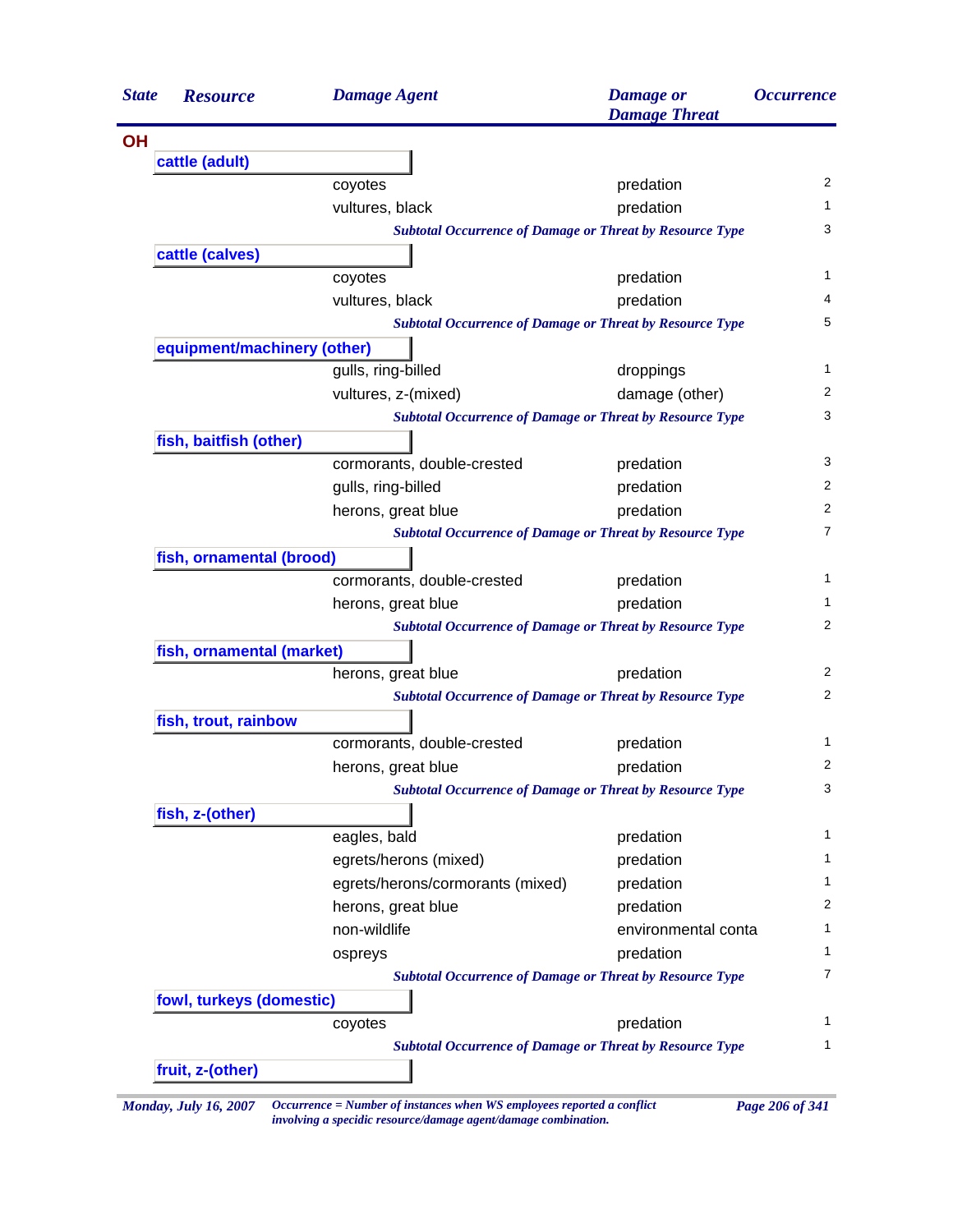| <b>State</b> | <b>Resource</b>              | <b>Damage Agent</b>                                                    | <b>Damage</b> or<br><b>Damage Threat</b> | <i><b>Occurrence</b></i> |
|--------------|------------------------------|------------------------------------------------------------------------|------------------------------------------|--------------------------|
| <b>OH</b>    |                              |                                                                        |                                          |                          |
|              | fruit, z-(other)             |                                                                        |                                          |                          |
|              |                              | deer, white-tailed (wild)                                              | browsing/grazing                         | 1                        |
|              |                              | <b>Subtotal Occurrence of Damage or Threat by Resource Type</b>        |                                          | 1                        |
|              | goats, z-(other kids)        |                                                                        |                                          |                          |
|              |                              | coyotes                                                                | predation                                | 1                        |
|              |                              | <b>Subtotal Occurrence of Damage or Threat by Resource Type</b>        |                                          | 1                        |
|              | golf courses                 |                                                                        |                                          |                          |
|              |                              | gulls, herring                                                         | damage (other)                           | 1                        |
|              |                              | <b>Subtotal Occurrence of Damage or Threat by Resource Type</b>        |                                          | 1                        |
|              | hith/sfty, human z-(general) |                                                                        |                                          |                          |
|              |                              | ducks, mallards                                                        | disease threat                           | 1                        |
|              |                              | hawks, red-shouldered                                                  | injury                                   | 1                        |
|              |                              | <b>Subtotal Occurrence of Damage or Threat by Resource Type</b>        |                                          | 2                        |
|              | sheep (adult)                |                                                                        |                                          |                          |
|              |                              | coyotes                                                                | predation                                | 2                        |
|              |                              | dogs, feral, free-ranging and hybrids                                  | predation                                | 1                        |
|              |                              | <b>Subtotal Occurrence of Damage or Threat by Resource Type</b>        |                                          | 3                        |
|              | sheep (lambs)                |                                                                        |                                          |                          |
|              |                              | coyotes                                                                | predation                                | 11                       |
|              |                              | owls, great horned                                                     | predation                                | $\mathbf{1}$             |
|              |                              | <b>Subtotal Occurrence of Damage or Threat by Resource Type</b>        |                                          | 12                       |
|              | utilities, electrical        |                                                                        |                                          |                          |
|              |                              | woodpeckers, pileated                                                  | damage (other)                           | 2<br>2                   |
|              |                              | <b>Subtotal Occurrence of Damage or Threat by Resource Type</b>        |                                          |                          |
|              | vehicles, land               |                                                                        |                                          | 1                        |
|              |                              | vultures, turkey                                                       | droppings                                | 1                        |
|              |                              | <b>Subtotal Occurrence of Damage or Threat by Resource Type</b>        |                                          |                          |
|              |                              |                                                                        |                                          |                          |
| OK           | aircraft                     |                                                                        |                                          |                          |
|              |                              | gulls, franklin's                                                      | wildlife strike(aircraft)                | 1                        |
|              |                              | starlings, european                                                    | wildlife strike(aircraft)                | 1                        |
|              |                              | <b>Subtotal Occurrence of Damage or Threat by Resource Type</b>        |                                          | 2                        |
|              | beans, green                 |                                                                        |                                          |                          |
|              |                              | deer, white-tailed (wild)                                              | browsing/grazing                         | 1                        |
|              |                              | <b>Subtotal Occurrence of Damage or Threat by Resource Type</b>        |                                          | 1                        |
|              | beans, soybeans              |                                                                        |                                          |                          |
|              |                              | geese, snow                                                            | consumption/contami                      | 1                        |
|              |                              | hogs, feral                                                            | damage (other)                           | 1                        |
|              |                              | hogs, feral                                                            | damage threat                            | 1                        |
|              |                              |                                                                        |                                          |                          |
|              | <b>Monday, July 16, 2007</b> | Occurrence = Number of instances when WS employees reported a conflict |                                          | Page 207 of 341          |

*involving a specidic resource/damage agent/damage combination.*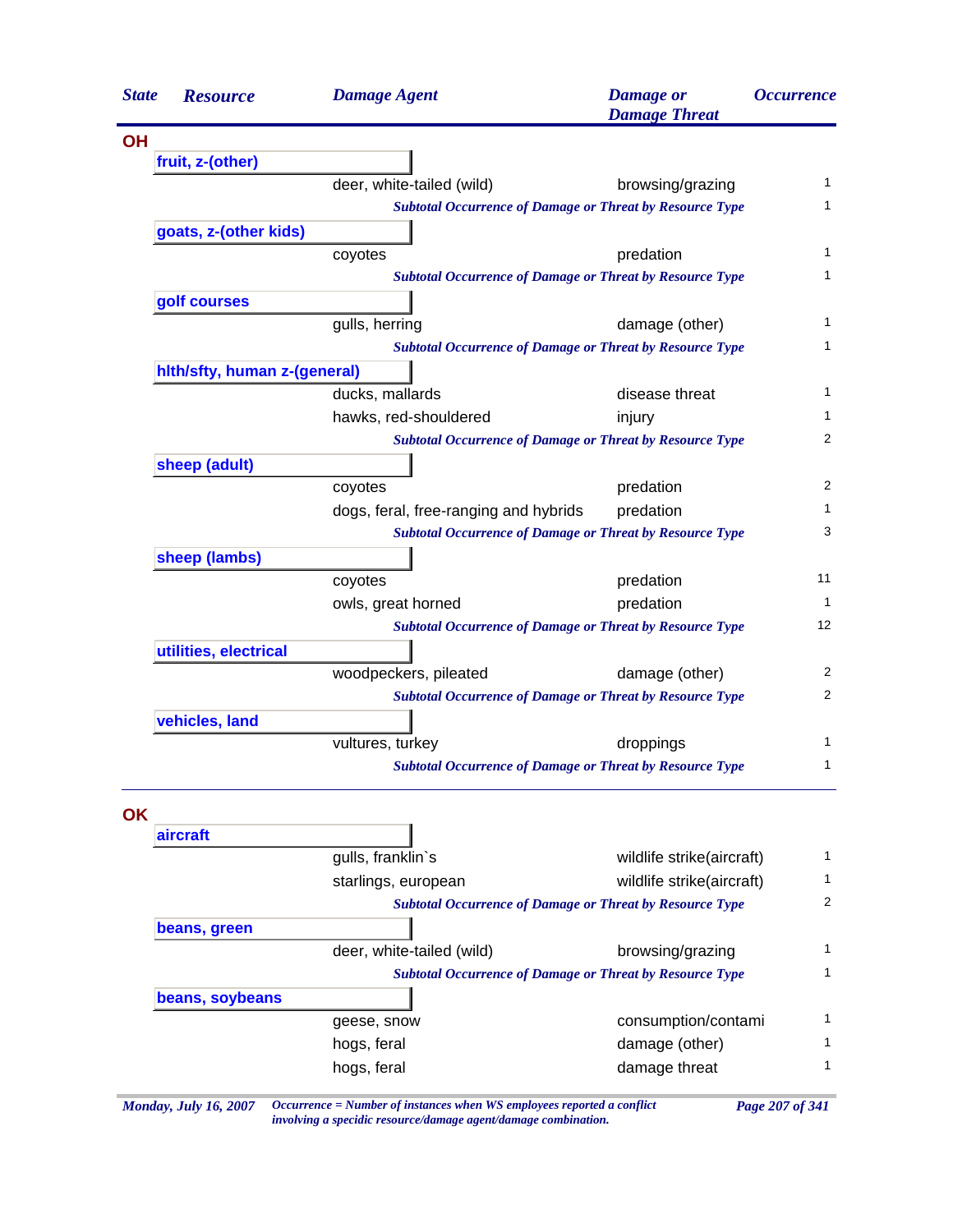| <b>State</b> | <b>Resource</b>            | <b>Damage Agent</b>      | <b>Damage</b> or<br><b>Damage Threat</b>                        | <i><b>Occurrence</b></i> |
|--------------|----------------------------|--------------------------|-----------------------------------------------------------------|--------------------------|
| <b>OK</b>    |                            |                          |                                                                 |                          |
|              | beans, soybeans            |                          |                                                                 |                          |
|              |                            |                          | <b>Subtotal Occurrence of Damage or Threat by Resource Type</b> | 3                        |
|              | birds, quail (all) nr      |                          |                                                                 |                          |
|              |                            | raccoons                 | predation                                                       | 2                        |
|              |                            |                          | <b>Subtotal Occurrence of Damage or Threat by Resource Type</b> | 2                        |
|              | birds, upland game (other) |                          |                                                                 |                          |
|              |                            | raccoons                 | predation                                                       | 1                        |
|              |                            |                          | <b>Subtotal Occurrence of Damage or Threat by Resource Type</b> | $\mathbf{1}$             |
|              | birds, z-(other)           |                          |                                                                 |                          |
|              |                            | bobcats                  | predation                                                       | 3                        |
|              |                            | coyotes                  | predation                                                       | 1                        |
|              |                            | foxes, gray              | predation                                                       | 2                        |
|              |                            | foxes, red               | predation                                                       | 1                        |
|              |                            | raccoons                 | predation                                                       | 2                        |
|              |                            |                          | <b>Subtotal Occurrence of Damage or Threat by Resource Type</b> | 9                        |
|              | birds, z-game (other)      |                          |                                                                 |                          |
|              |                            | cats, feral/free ranging | predation                                                       | 1                        |
|              |                            | coyotes                  | predation                                                       | 1                        |
|              |                            | minks                    | predation                                                       | 1                        |
|              |                            |                          | <b>Subtotal Occurrence of Damage or Threat by Resource Type</b> | 3                        |
|              | boat docks/marinas         |                          |                                                                 |                          |
|              |                            | beavers                  | burrowing/digging                                               | 16                       |
|              |                            | beavers                  | damage (other)                                                  | 3                        |
|              |                            | beavers                  | damage threat                                                   | 1                        |
|              |                            | bird, unidentifiable     | droppings                                                       | 1                        |
|              |                            | geese, canada            | droppings                                                       | 6                        |
|              |                            |                          | <b>Subtotal Occurrence of Damage or Threat by Resource Type</b> | 27                       |
|              | buildings, non-residential |                          |                                                                 |                          |
|              |                            | armadillos, nine-banded  | burrowing/digging                                               | 2                        |
|              |                            |                          | nuisance (other)                                                | $\mathbf{1}$             |
|              |                            | bats (all)               |                                                                 | 1                        |
|              |                            | beavers                  | damage (other)                                                  |                          |
|              |                            | beavers                  | flooding                                                        | 1<br>1                   |
|              |                            | cats, feral/free ranging | droppings                                                       |                          |
|              |                            | marmots/woodchucks (all) | burrowing/digging                                               | 1                        |
|              |                            | marmots/woodchucks (all) | damage threat                                                   | 1                        |
|              |                            | non-wildlife             | damage (other)                                                  | 1                        |
|              |                            | otters, river            | nuisance (other)                                                | 1                        |
|              |                            | pigeons, feral (rock)    | damage (other)                                                  | 1                        |
|              |                            | pigeons, feral (rock)    | droppings                                                       | 21                       |
|              |                            | raccoons                 | damage (other)                                                  | 3                        |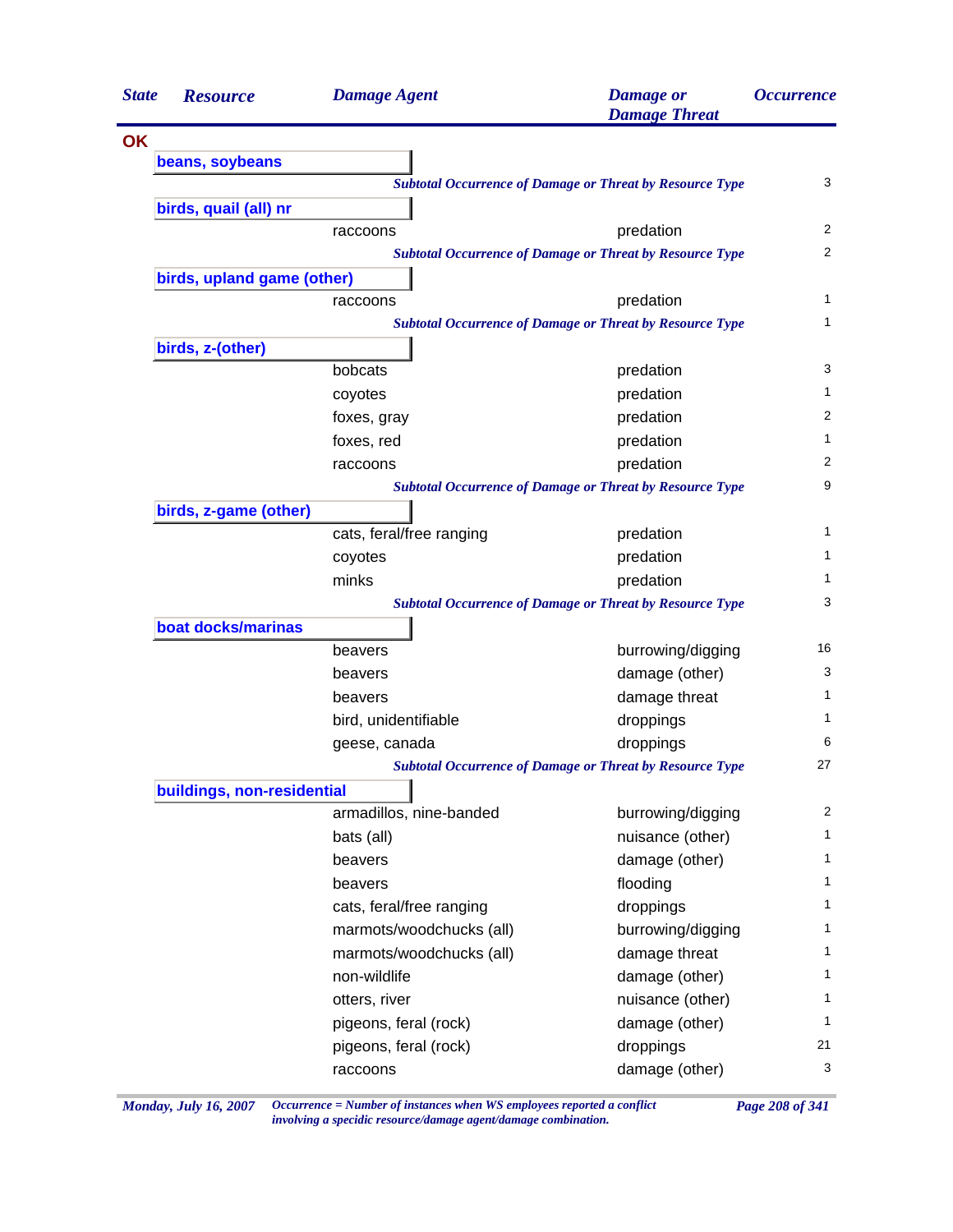| <b>State</b> | <b>Resource</b>            | <b>Damage Agent</b>                                             | <b>Damage</b> or<br><b>Damage Threat</b> | <i><b>Occurrence</b></i> |
|--------------|----------------------------|-----------------------------------------------------------------|------------------------------------------|--------------------------|
| <b>OK</b>    |                            |                                                                 |                                          |                          |
|              | buildings, non-residential |                                                                 |                                          |                          |
|              |                            | skunks, striped                                                 | burrowing/digging                        | 3                        |
|              |                            | skunks, striped                                                 | nuisance, odor                           | 10                       |
|              |                            | sparrows, house/english                                         | droppings                                | 2                        |
|              |                            | squirrels, gray                                                 | damage (other)                           | 3                        |
|              |                            | squirrels, gray                                                 | girdling/gnawing/strip                   | 1                        |
|              |                            | starlings, european                                             | damage (other)                           | $\mathbf{1}$             |
|              |                            | starlings, european                                             | damage threat                            | 1                        |
|              |                            | starlings, european                                             | droppings                                | 8                        |
|              |                            | swallows, barn                                                  | damage (other)                           | 1                        |
|              |                            | <b>Subtotal Occurrence of Damage or Threat by Resource Type</b> |                                          | 65                       |
|              | buildings, residential     |                                                                 |                                          |                          |
|              |                            | cats, feral/free ranging                                        | nuisance (other)                         | 1                        |
|              |                            | flickers, northern                                              | damage (other)                           | $\overline{2}$           |
|              |                            | mammal, unidentifiable                                          | threat (other)                           | 1                        |
|              |                            | marmots/woodchucks (all)                                        | burrowing/digging                        | 1                        |
|              |                            | marmots/woodchucks (all)                                        | damage (other)                           | 1                        |
|              |                            | martins, purple                                                 | nuisance (other)                         | 1                        |
|              |                            | mice/rats (mixed)                                               | nuisance, odor                           | 1                        |
|              |                            | opossums, virginia                                              | nuisance (other)                         | 1                        |
|              |                            | owls, great horned                                              | nuisance, noise                          | 1                        |
|              |                            | pigeons, feral (rock)                                           | nuisance (other)                         | 1                        |
|              |                            | raccoons                                                        | damage (other)                           | 4                        |
|              |                            | raccoons                                                        | damage threat                            | 1                        |
|              |                            | skunks, spotted                                                 | nuisance, odor                           | 1                        |
|              |                            | skunks, striped                                                 | burrowing/digging                        | 1                        |
|              |                            | skunks, striped                                                 | damage (other)                           | 1                        |
|              |                            | skunks, striped                                                 | nuisance, odor                           | 7                        |
|              |                            | squirrels, fox                                                  | burrowing/digging                        | $\mathbf{1}$             |
|              |                            | squirrels, fox                                                  | damage (other)                           | 3                        |
|              |                            | squirrels, fox                                                  | girdling/gnawing/strip                   | 8                        |
|              |                            | starlings, european                                             | damage threat                            | 1                        |
|              |                            | starlings, european                                             | droppings                                | 2                        |
|              |                            | swallows, barn                                                  | droppings                                | 1                        |
|              |                            | vultures, black                                                 | droppings                                | 1                        |
|              |                            | woodpeckers, red-headed                                         | damage (other)                           | 3                        |
|              |                            | woodpeckers, z-(other)                                          | damage (other)                           | 1                        |
|              |                            | <b>Subtotal Occurrence of Damage or Threat by Resource Type</b> |                                          | 47                       |
|              | bushes, blueberry          |                                                                 |                                          |                          |
|              |                            | hogs, feral                                                     | burrowing/digging                        | $\mathbf{1}$             |

*Monday, July 16, 2007 Occurrence = Number of instances when WS employees reported a conflict Page 209 of 341 involving a specidic resource/damage agent/damage combination.*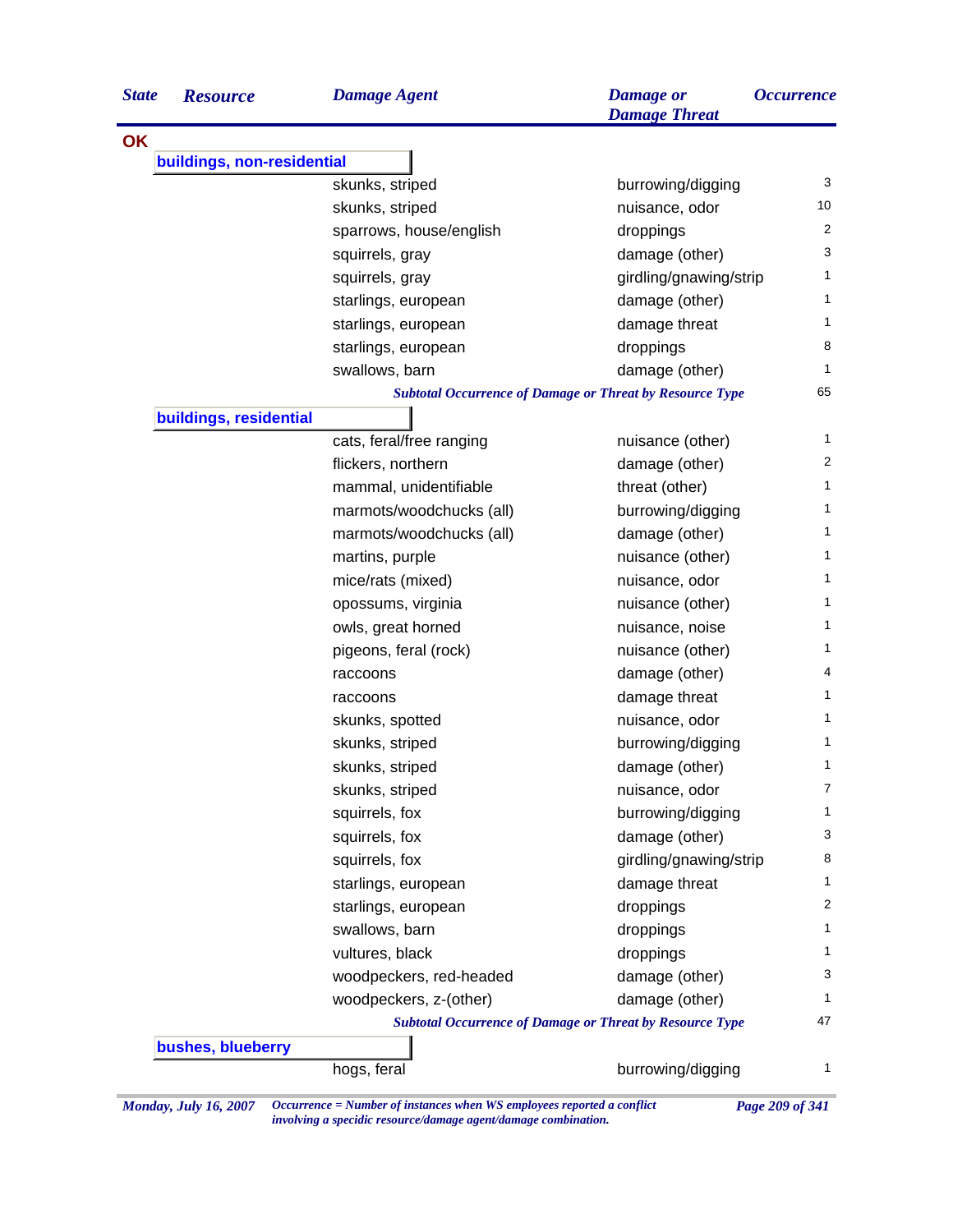| <b>State</b> | <b>Resource</b>         | <b>Damage Agent</b>                                             | <b>Damage</b> or<br><b>Damage Threat</b> | <i><b>Occurrence</b></i> |
|--------------|-------------------------|-----------------------------------------------------------------|------------------------------------------|--------------------------|
| <b>OK</b>    |                         |                                                                 |                                          |                          |
|              | bushes, blueberry       |                                                                 |                                          |                          |
|              |                         | <b>Subtotal Occurrence of Damage or Threat by Resource Type</b> |                                          | 1                        |
|              | cattle (adult)          |                                                                 |                                          |                          |
|              |                         | cowbirds, brown-headed                                          | disease threat                           | 2                        |
|              |                         | coyotes                                                         | harassment                               | 1                        |
|              |                         | coyotes                                                         | injury                                   | $\mathbf{1}$             |
|              |                         | coyotes                                                         | predation                                | 13                       |
|              |                         | coyotes                                                         | predation threat                         | $\overline{2}$           |
|              |                         | dogs, feral, free-ranging and hybrids                           | predation                                | 1                        |
|              |                         | hogs, feral                                                     | injury                                   | 1                        |
|              |                         | pigeons, feral (rock)                                           | disease threat                           | 2                        |
|              |                         | sparrows, house/english                                         | disease threat                           | 1                        |
|              |                         | starlings, european                                             | disease threat                           | 3                        |
|              |                         | <b>Subtotal Occurrence of Damage or Threat by Resource Type</b> |                                          | 27                       |
|              | cattle (calves)         |                                                                 |                                          |                          |
|              |                         | blackbirds, z-(mixed species)                                   | injury                                   | 1                        |
|              |                         | chipmunks (other)                                               | predation                                | 1                        |
|              |                         | coyotes                                                         | damage threat                            | 4                        |
|              |                         | coyotes                                                         | harassment                               | 8                        |
|              |                         | coyotes                                                         | injury                                   | 18                       |
|              |                         | coyotes                                                         | injury/illness                           | 3                        |
|              |                         | coyotes                                                         | predation                                | 353                      |
|              |                         | coyotes                                                         | predation threat                         | 59                       |
|              |                         | dogs, feral, free-ranging and hybrids                           | predation                                | 10                       |
|              |                         | hogs, feral                                                     | predation                                | $\mathbf{1}$             |
|              |                         | porcupines                                                      | injury                                   | 1                        |
|              |                         | raccoons                                                        | harassment                               | 2                        |
|              |                         | vultures, black                                                 | predation                                | 12                       |
|              |                         | vultures, black                                                 | predation threat                         | 2                        |
|              |                         | vultures, turkey                                                | predation                                | 1                        |
|              |                         | <b>Subtotal Occurrence of Damage or Threat by Resource Type</b> |                                          | 476                      |
|              | dikes/dams/impoundments |                                                                 |                                          |                          |
|              |                         | beavers                                                         | burrowing/digging                        | 542                      |
|              |                         | beavers                                                         | damage (other)                           | 3                        |
|              |                         | beavers                                                         | damage threat                            | 9                        |
|              |                         | beavers                                                         | flooding                                 | 16                       |
|              |                         | beavers                                                         | girdling/gnawing/strip                   | 3                        |
|              |                         | muskrats, z-(other)                                             | burrowing/digging                        | 5                        |
|              |                         | <b>Subtotal Occurrence of Damage or Threat by Resource Type</b> |                                          | 578                      |
|              | eggs                    |                                                                 |                                          |                          |

*Monday, July 16, 2007 Occurrence = Number of instances when WS employees reported a conflict Page 210 of 341 involving a specidic resource/damage agent/damage combination.*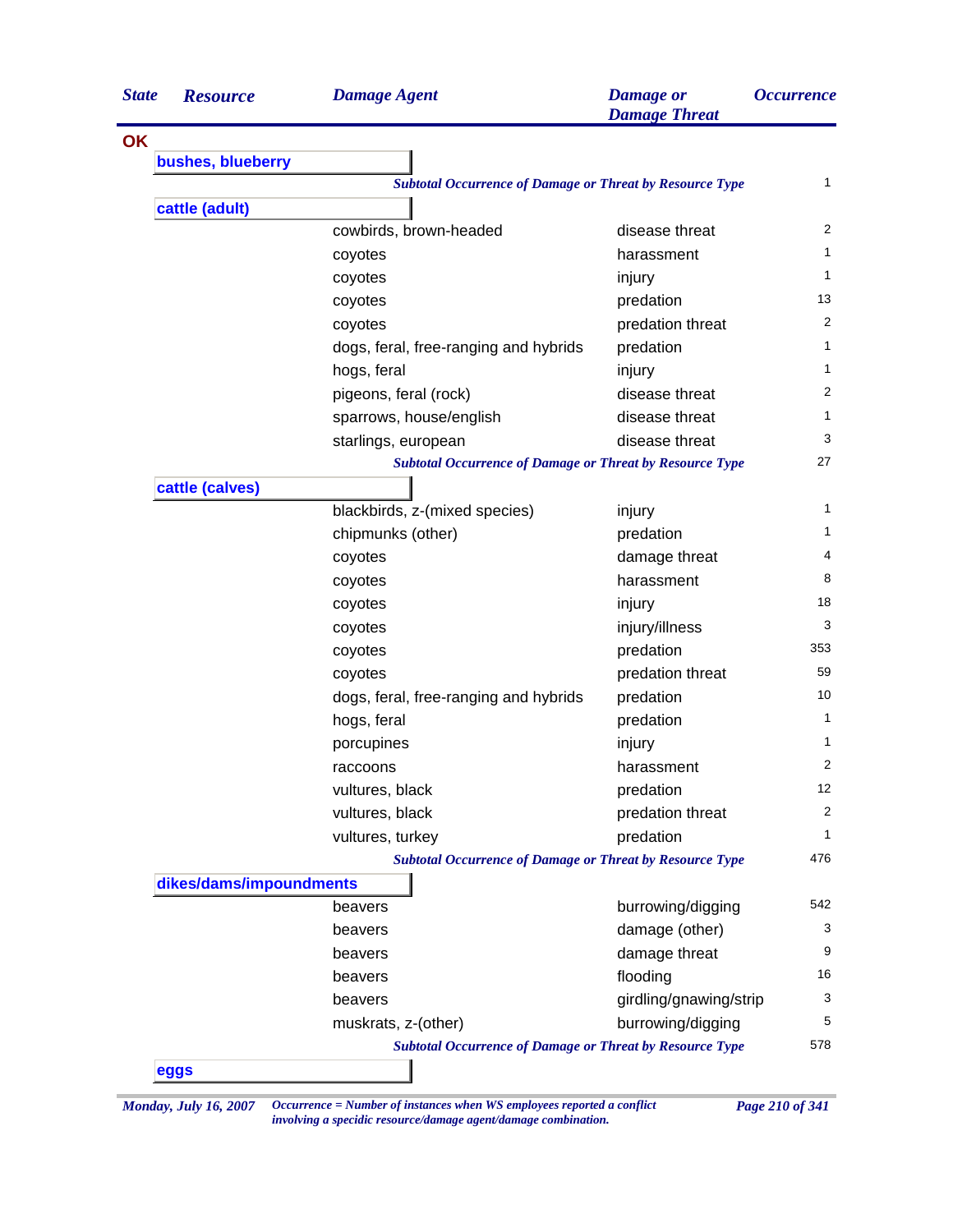| <b>State</b> | <b>Resource</b>             | <b>Damage Agent</b>                                             | <b>Damage</b> or<br><b>Damage Threat</b> | <i><b>Occurrence</b></i> |
|--------------|-----------------------------|-----------------------------------------------------------------|------------------------------------------|--------------------------|
| <b>OK</b>    |                             |                                                                 |                                          |                          |
|              | eggs                        |                                                                 |                                          |                          |
|              |                             | raccoons                                                        | predation                                | 1                        |
|              |                             | <b>Subtotal Occurrence of Damage or Threat by Resource Type</b> |                                          | 1                        |
|              | equine, horses (adult)      |                                                                 |                                          |                          |
|              |                             | coyotes                                                         | injury                                   | 1                        |
|              |                             | dogs, feral, free-ranging and hybrids                           | injury                                   | 1                        |
|              |                             | <b>Subtotal Occurrence of Damage or Threat by Resource Type</b> |                                          | 2                        |
|              | equine, horses (foals)      |                                                                 |                                          |                          |
|              |                             | coyotes                                                         | harassment                               | 2                        |
|              |                             | coyotes                                                         | injury                                   | 1                        |
|              |                             | coyotes                                                         | predation                                | 3                        |
|              |                             | dogs, feral, free-ranging and hybrids                           | predation                                | 2                        |
|              |                             | <b>Subtotal Occurrence of Damage or Threat by Resource Type</b> |                                          | 8                        |
|              | equipment/machinery (other) |                                                                 |                                          |                          |
|              |                             | beavers                                                         | damage (other)                           | 2                        |
|              |                             | beavers                                                         | girdling/gnawing/strip                   | 1                        |
|              |                             | pigeons, feral (rock)                                           | droppings                                | 1                        |
|              |                             | starlings, european                                             | droppings                                | 2                        |
|              |                             | <b>Subtotal Occurrence of Damage or Threat by Resource Type</b> |                                          | 6                        |
|              | feed, livestock             |                                                                 |                                          |                          |
|              |                             | blackbirds, z-(mixed species)                                   | damage (other)                           | 1                        |
|              |                             | crows, american                                                 | consumption/contami                      | 1                        |
|              |                             | hogs, feral                                                     | consumption/contami                      | 7                        |
|              |                             | hogs, feral                                                     | feeding (other)                          | 4                        |
|              |                             | mice/rats (mixed)                                               | consumption/contami                      | 1                        |
|              |                             | pigeons, feral (rock)                                           | consumption/contami                      | 1                        |
|              |                             | raccoons                                                        | consumption/contami                      | 13                       |
|              |                             | raccoons                                                        | damage (other)                           | 3                        |
|              |                             | raccoons                                                        | feeding (other)                          | 6                        |
|              |                             | starlings, european                                             | consumption/contami                      | 1                        |
|              |                             | <b>Subtotal Occurrence of Damage or Threat by Resource Type</b> |                                          | 38                       |
|              | fish, bass, hybrid striped  |                                                                 |                                          |                          |
|              |                             | otters, river                                                   | predation                                | 2                        |
|              |                             | <b>Subtotal Occurrence of Damage or Threat by Resource Type</b> |                                          | 2                        |
|              | fish, catfish (adult)       |                                                                 |                                          |                          |
|              |                             | otters, river                                                   | predation                                | 2                        |
|              |                             | <b>Subtotal Occurrence of Damage or Threat by Resource Type</b> |                                          | $\overline{2}$           |
|              | fish, ornamental (brood)    |                                                                 |                                          |                          |
|              |                             | raccoons                                                        | predation                                | 1                        |
|              |                             | <b>Subtotal Occurrence of Damage or Threat by Resource Type</b> |                                          | 1                        |

*Monday, July 16, 2007 Occurrence = Number of instances when WS employees reported a conflict Page 211 of 341 involving a specidic resource/damage agent/damage combination.*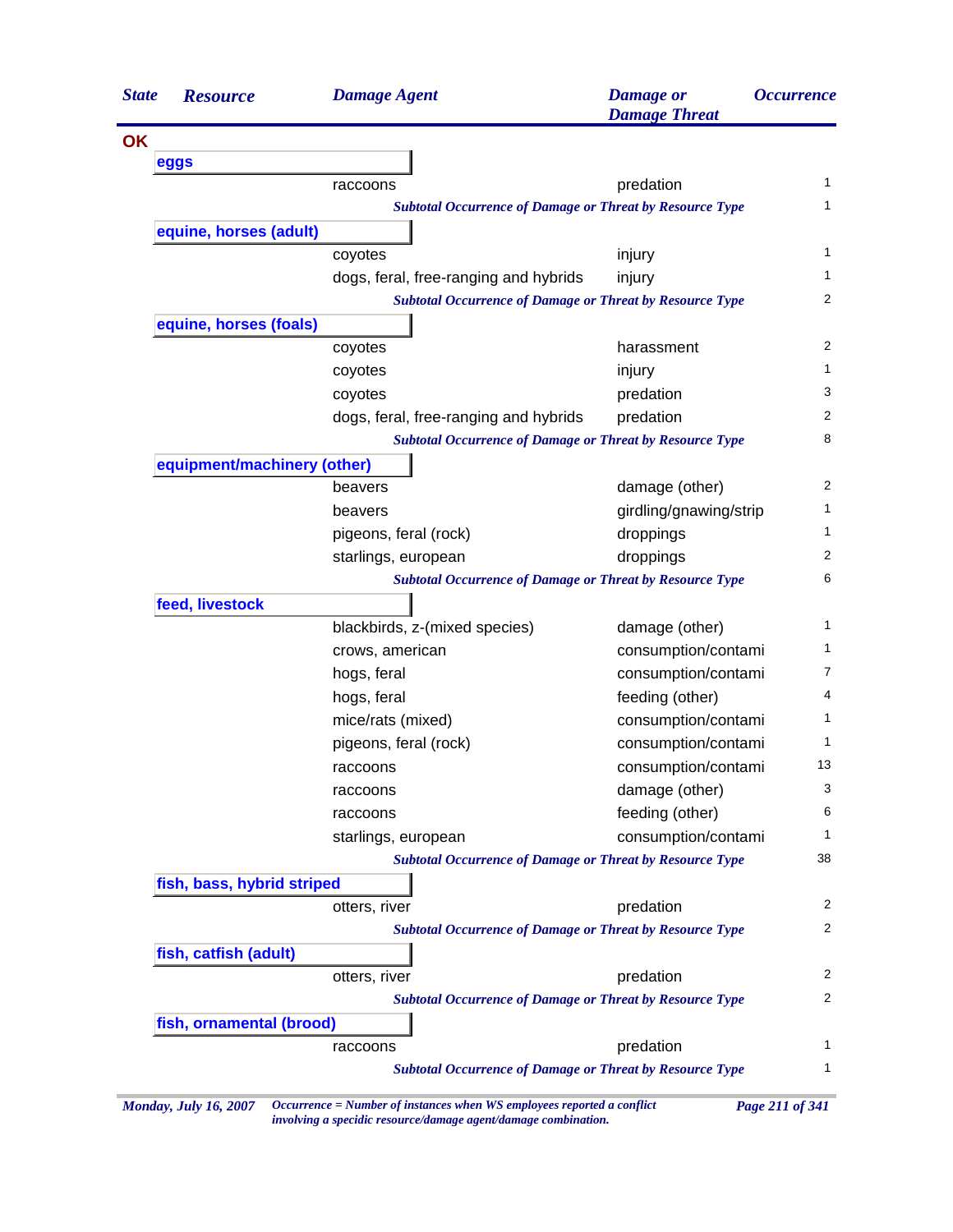| <b>State</b> | <b>Resource</b>           | <b>Damage Agent</b>                                             | <b>Damage</b> or<br><b>Damage Threat</b> | <i><b>Occurrence</b></i> |
|--------------|---------------------------|-----------------------------------------------------------------|------------------------------------------|--------------------------|
| <b>OK</b>    |                           |                                                                 |                                          |                          |
|              | fish, ornamental (market) |                                                                 |                                          |                          |
|              |                           | snakes, non-poisonous (other)                                   | consumption/contami                      | 1                        |
|              |                           | <b>Subtotal Occurrence of Damage or Threat by Resource Type</b> |                                          | 1                        |
|              | fish, trout, z-(other)    |                                                                 |                                          |                          |
|              |                           | otters, river                                                   | predation                                | 2                        |
|              |                           | <b>Subtotal Occurrence of Damage or Threat by Resource Type</b> |                                          | 2                        |
|              | food items, human         |                                                                 |                                          |                          |
|              |                           | squirrels, fox                                                  | feeding (other)                          | 1                        |
|              |                           | <b>Subtotal Occurrence of Damage or Threat by Resource Type</b> |                                          | 1                        |
|              | food items, non-human *   |                                                                 |                                          |                          |
|              |                           | bears, black                                                    | consumption/contami                      | 1                        |
|              |                           | raccoons                                                        | feeding (other)                          | 1                        |
|              |                           | raccoons                                                        | nuisance (other)                         | 1                        |
|              |                           | <b>Subtotal Occurrence of Damage or Threat by Resource Type</b> |                                          | 3                        |
|              | fowl, chickens (game)     |                                                                 |                                          |                          |
|              |                           | bobcats                                                         | predation                                | 1                        |
|              |                           | coyotes                                                         | predation                                | $\overline{2}$           |
|              |                           | foxes, gray                                                     | predation                                | 2                        |
|              |                           | <b>Subtotal Occurrence of Damage or Threat by Resource Type</b> |                                          | 5                        |
|              | fowl, chickens (other)    |                                                                 |                                          |                          |
|              |                           | bobcats                                                         | predation                                | 18                       |
|              |                           | cats, feral/free ranging                                        | predation                                | 1                        |
|              |                           | coyotes                                                         | damage threat                            | 1                        |
|              |                           | coyotes                                                         | predation                                | 17                       |
|              |                           | coyotes                                                         | predation threat                         | 2                        |
|              |                           | dogs, feral, free-ranging and hybrids                           | predation                                | 1                        |
|              |                           | foxes, gray                                                     | predation                                | 1                        |
|              |                           | foxes, red                                                      | predation                                | 5                        |
|              |                           | hawks, red-tailed                                               | predation                                | 6                        |
|              |                           | hawks, sharp-shinned                                            | predation                                | 1                        |
|              |                           | opossums, virginia                                              | predation                                | 1                        |
|              |                           | owls, great horned                                              | predation                                | 1                        |
|              |                           | raccoons                                                        | predation                                | 14                       |
|              |                           | <b>Subtotal Occurrence of Damage or Threat by Resource Type</b> |                                          | 69                       |
|              | fowl, ducks (domestic)    |                                                                 |                                          |                          |
|              |                           | bobcats                                                         | predation                                | 3                        |
|              |                           | coyotes                                                         | predation                                | 2                        |
|              |                           | foxes, gray                                                     | predation                                | 1                        |
|              |                           | foxes, red                                                      | predation                                | 2                        |
|              |                           | minks                                                           | predation                                | 2                        |

*Monday, July 16, 2007 Occurrence = Number of instances when WS employees reported a conflict Page 212 of 341 involving a specidic resource/damage agent/damage combination.*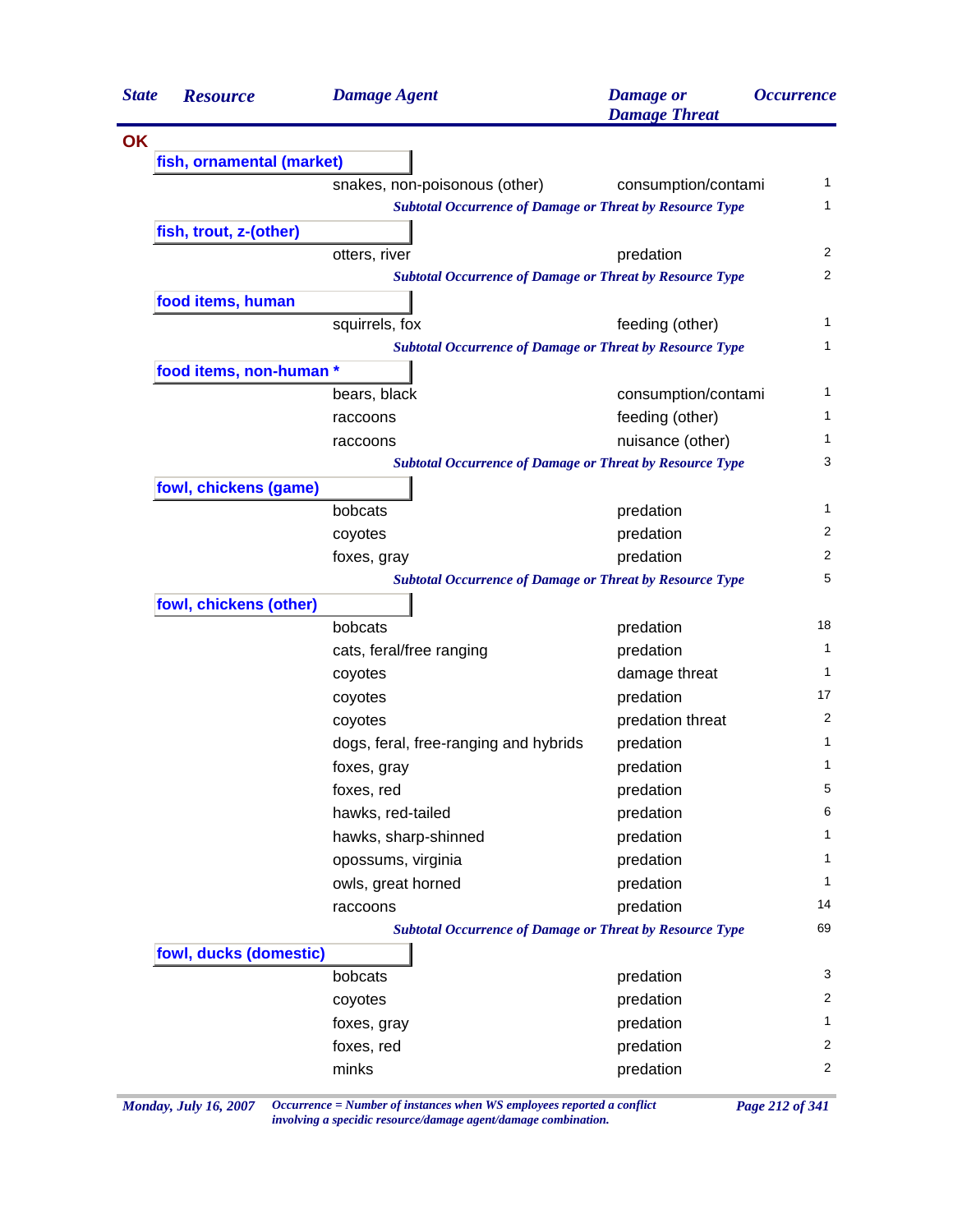| <b>State</b> | <b>Resource</b>           | <b>Damage Agent</b>       | <b>Damage</b> or<br><b>Damage Threat</b>                        | <i><b>Occurrence</b></i> |
|--------------|---------------------------|---------------------------|-----------------------------------------------------------------|--------------------------|
| OK           |                           |                           |                                                                 |                          |
|              | fowl, ducks (domestic)    |                           |                                                                 |                          |
|              |                           |                           | <b>Subtotal Occurrence of Damage or Threat by Resource Type</b> | 10                       |
|              | fowl, geese (domestic)    |                           |                                                                 |                          |
|              |                           | bobcats                   | predation                                                       | $\overline{7}$           |
|              |                           | coyotes                   | predation                                                       | 4                        |
|              |                           | foxes, gray               | predation                                                       | 1                        |
|              |                           | foxes, red                | predation                                                       | 1                        |
|              |                           | raccoons                  | predation                                                       | 1                        |
|              |                           |                           | <b>Subtotal Occurrence of Damage or Threat by Resource Type</b> | 14                       |
|              | fowl, guineas             |                           |                                                                 |                          |
|              |                           | bobcats                   | predation                                                       | 3                        |
|              |                           | coyotes                   | predation                                                       | 8                        |
|              |                           | foxes, red                | predation                                                       | $\mathbf{1}$             |
|              |                           | raccoons                  | predation                                                       | 1                        |
|              |                           |                           | <b>Subtotal Occurrence of Damage or Threat by Resource Type</b> | 13                       |
|              | fowl, pea                 |                           |                                                                 |                          |
|              |                           | bobcats                   | predation                                                       | $\mathbf{1}$             |
|              |                           | coyotes                   | predation                                                       | $\mathbf 1$              |
|              |                           | raccoons                  | predation                                                       | 1                        |
|              |                           |                           | <b>Subtotal Occurrence of Damage or Threat by Resource Type</b> | 3                        |
|              | fowl, turkeys (domestic)  |                           |                                                                 |                          |
|              |                           | bobcats                   | predation                                                       | 2                        |
|              |                           | coyotes                   | predation                                                       | 1                        |
|              |                           |                           | <b>Subtotal Occurrence of Damage or Threat by Resource Type</b> | 3                        |
|              | fruit, apples             |                           |                                                                 |                          |
|              |                           | coyotes                   | feeding (other)                                                 | $\mathbf{1}$             |
|              |                           |                           | <b>Subtotal Occurrence of Damage or Threat by Resource Type</b> | 1                        |
|              | fruit, blueberries        |                           |                                                                 |                          |
|              |                           | hogs, feral               | burrowing/digging                                               | $\mathbf 1$              |
|              |                           |                           | <b>Subtotal Occurrence of Damage or Threat by Resource Type</b> | $\mathbf{1}$             |
|              | fruit, peaches            |                           |                                                                 |                          |
|              |                           | deer, white-tailed (wild) | feeding (other)                                                 | $\mathbf{1}$             |
|              |                           |                           | <b>Subtotal Occurrence of Damage or Threat by Resource Type</b> | 1                        |
|              | gardens, veg./fruits/nuts |                           |                                                                 |                          |
|              |                           | armadillos, nine-banded   | burrowing/digging                                               | 1                        |
|              |                           | marmots/woodchucks (all)  | feeding (other)                                                 | $\mathbf{1}$             |
|              |                           | raccoons                  | feeding (other)                                                 | 1                        |
|              |                           |                           | <b>Subtotal Occurrence of Damage or Threat by Resource Type</b> | 3                        |
|              |                           |                           |                                                                 |                          |
|              | goats, boer               |                           |                                                                 |                          |

*Monday, July 16, 2007 Occurrence = Number of instances when WS employees reported a conflict Page 213 of 341 involving a specidic resource/damage agent/damage combination.*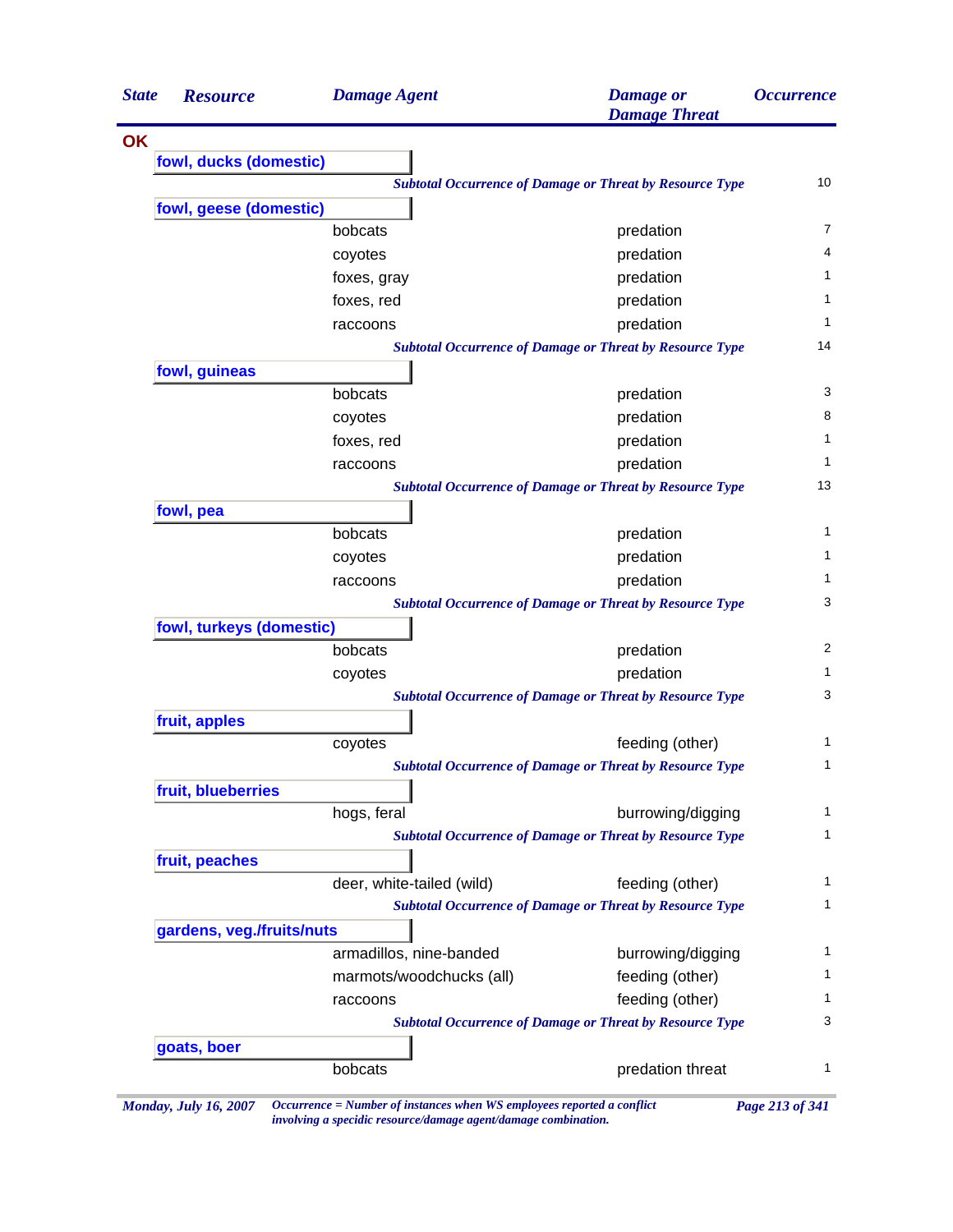| <b>State</b> | <b>Resource</b>         | <b>Damage Agent</b>                                             | <b>Damage</b> or<br><b>Damage Threat</b> | <i><b>Occurrence</b></i> |
|--------------|-------------------------|-----------------------------------------------------------------|------------------------------------------|--------------------------|
| <b>OK</b>    |                         |                                                                 |                                          |                          |
|              | goats, boer             |                                                                 |                                          |                          |
|              |                         | coyotes                                                         | predation                                | 2                        |
|              |                         | dogs, feral, free-ranging and hybrids                           | predation                                | 1.                       |
|              |                         | <b>Subtotal Occurrence of Damage or Threat by Resource Type</b> |                                          | 4                        |
|              | goats, mohair (kids)    |                                                                 |                                          |                          |
|              |                         | coyotes                                                         | predation                                | 5                        |
|              |                         | coyotes                                                         | predation threat                         | 1                        |
|              |                         | <b>Subtotal Occurrence of Damage or Threat by Resource Type</b> |                                          | 6                        |
|              | goats, z-(other adults) |                                                                 |                                          |                          |
|              |                         | bobcats                                                         | predation threat                         | 1                        |
|              |                         | coyotes                                                         | injury                                   | 2                        |
|              |                         | coyotes                                                         | predation                                | 14                       |
|              |                         | dogs, feral, free-ranging and hybrids                           | predation                                | 2                        |
|              |                         | lions, mountain (cougar)                                        | predation                                | 2                        |
|              |                         | <b>Subtotal Occurrence of Damage or Threat by Resource Type</b> |                                          | 21                       |
|              | goats, z-(other kids)   |                                                                 |                                          |                          |
|              |                         | bobcats                                                         | predation                                | 2                        |
|              |                         | coyotes                                                         | injury                                   | 1                        |
|              |                         | coyotes                                                         | predation                                | 43                       |
|              |                         | dogs, feral, free-ranging and hybrids                           | predation                                | 1                        |
|              |                         | foxes, red                                                      | predation                                | 1                        |
|              |                         | lions, mountain (cougar)                                        | predation                                | 1                        |
|              |                         | owls, z-(other)                                                 | predation                                | 1                        |
|              |                         | <b>Subtotal Occurrence of Damage or Threat by Resource Type</b> |                                          | 50                       |
|              | golf courses            |                                                                 |                                          |                          |
|              |                         | armadillos, nine-banded                                         | burrowing/digging                        | 1                        |
|              |                         | beavers                                                         | burrowing/digging                        | 1                        |
|              |                         | beavers                                                         | flooding                                 | 1                        |
|              |                         | beavers                                                         | girdling/gnawing/strip                   | 1                        |
|              |                         | geese, canada                                                   | droppings                                | 3                        |
|              |                         | hogs, feral                                                     | burrowing/digging                        | 1                        |
|              |                         | skunks, striped                                                 | burrowing/digging                        | 1                        |
|              |                         | <b>Subtotal Occurrence of Damage or Threat by Resource Type</b> |                                          | 9                        |
|              | grains, corn (field)    |                                                                 |                                          |                          |
|              |                         | hogs, feral                                                     | browsing/grazing                         | 1                        |
|              |                         | hogs, feral                                                     | consumption/contami                      | $\overline{2}$           |
|              |                         | hogs, feral                                                     | damage (other)                           | 1                        |
|              |                         | hogs, feral                                                     | feeding (other)                          | 3                        |
|              |                         | <b>Subtotal Occurrence of Damage or Threat by Resource Type</b> |                                          | 7                        |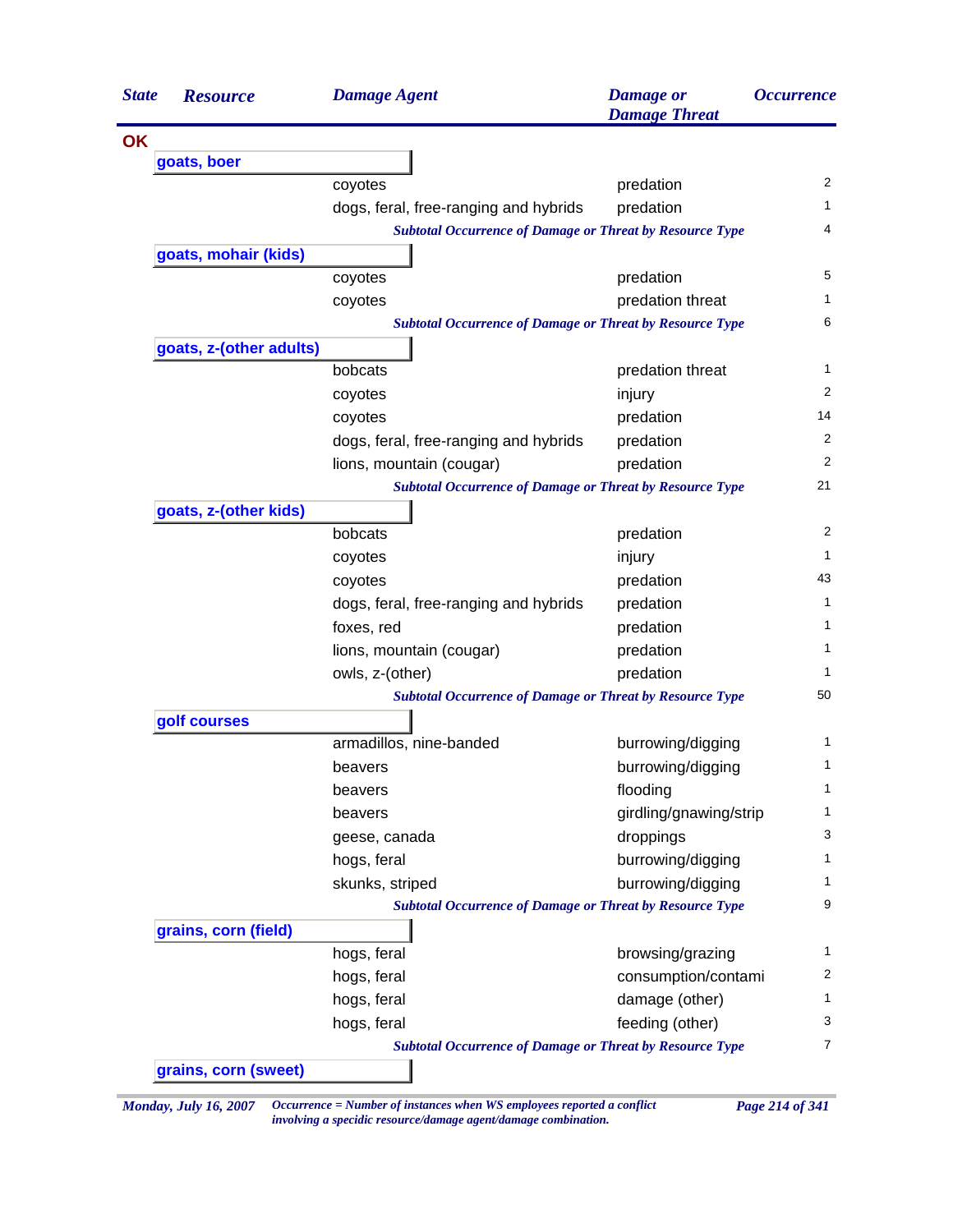| <b>State</b> | <b>Resource</b>      | <b>Damage Agent</b>        | <b>Damage</b> or<br><b>Damage Threat</b>                        | <i><b>Occurrence</b></i> |
|--------------|----------------------|----------------------------|-----------------------------------------------------------------|--------------------------|
| <b>OK</b>    |                      |                            |                                                                 |                          |
|              | grains, corn (sweet) |                            |                                                                 |                          |
|              |                      | raccoons                   | damage threat                                                   | 1                        |
|              |                      | raccoons                   | feeding (other)                                                 | 1                        |
|              |                      | raccoons                   | predation                                                       | 1                        |
|              |                      |                            | <b>Subtotal Occurrence of Damage or Threat by Resource Type</b> | 3                        |
|              | grains, wheat        |                            |                                                                 |                          |
|              |                      | beavers                    | flooding                                                        | 6                        |
|              |                      | elk, wapiti (wild)         | browsing/grazing                                                | 1                        |
|              |                      | geese, canada              | consumption/contami                                             | 1                        |
|              |                      | hares, jackrabbits (all)   | consumption/contami                                             | 1                        |
|              |                      | hogs, feral                | burrowing/digging                                               | 9                        |
|              |                      | pigeons, feral (rock)      | consumption/contami                                             | 1                        |
|              |                      | prairie dogs, black-tailed | browsing/grazing                                                | 1                        |
|              |                      |                            | <b>Subtotal Occurrence of Damage or Threat by Resource Type</b> | 20                       |
|              | grains, z-(other)    |                            |                                                                 |                          |
|              |                      | raccoons                   | damage (other)                                                  | 1                        |
|              |                      |                            | <b>Subtotal Occurrence of Damage or Threat by Resource Type</b> | 1                        |
|              | grasses/sod          |                            |                                                                 |                          |
|              |                      | armadillos, nine-banded    | burrowing/digging                                               | 3                        |
|              |                      | geese, canada              | feeding (other)                                                 | 1                        |
|              |                      |                            | <b>Subtotal Occurrence of Damage or Threat by Resource Type</b> | 4                        |
|              | guard animals (all)  |                            |                                                                 |                          |
|              |                      | coyotes                    | predation                                                       | 2                        |
|              |                      |                            | <b>Subtotal Occurrence of Damage or Threat by Resource Type</b> | 2                        |
|              | hay (stack/bales)    |                            |                                                                 |                          |
|              |                      | armadillos, nine-banded    | burrowing/digging                                               | 1                        |
|              |                      | badgers                    | damage (other)                                                  | 1                        |
|              |                      | hogs, feral                | burrowing/digging                                               | $\mathbf{1}$             |
|              |                      | hogs, feral                | consumption/contami                                             | 2                        |
|              |                      | hogs, feral                | feeding (other)                                                 | 4                        |
|              |                      | raccoons                   | damage (other)                                                  | 1                        |
|              |                      |                            | <b>Subtotal Occurrence of Damage or Threat by Resource Type</b> | 10                       |
|              | hayfields, alfalfa   |                            |                                                                 |                          |
|              |                      | armadillos, nine-banded    | burrowing/digging                                               | 1                        |
|              |                      | badgers                    | burrowing/digging                                               | 7                        |
|              |                      | deer, white-tailed (wild)  | browsing/grazing                                                | 1                        |
|              |                      | gophers, pocket (all)      | burrowing/digging                                               |                          |
|              |                      | hogs, feral                | burrowing/digging                                               | 6                        |
|              |                      |                            | <b>Subtotal Occurrence of Damage or Threat by Resource Type</b> | 16                       |

*Monday, July 16, 2007 Occurrence = Number of instances when WS employees reported a conflict Page 215 of 341 involving a specidic resource/damage agent/damage combination.*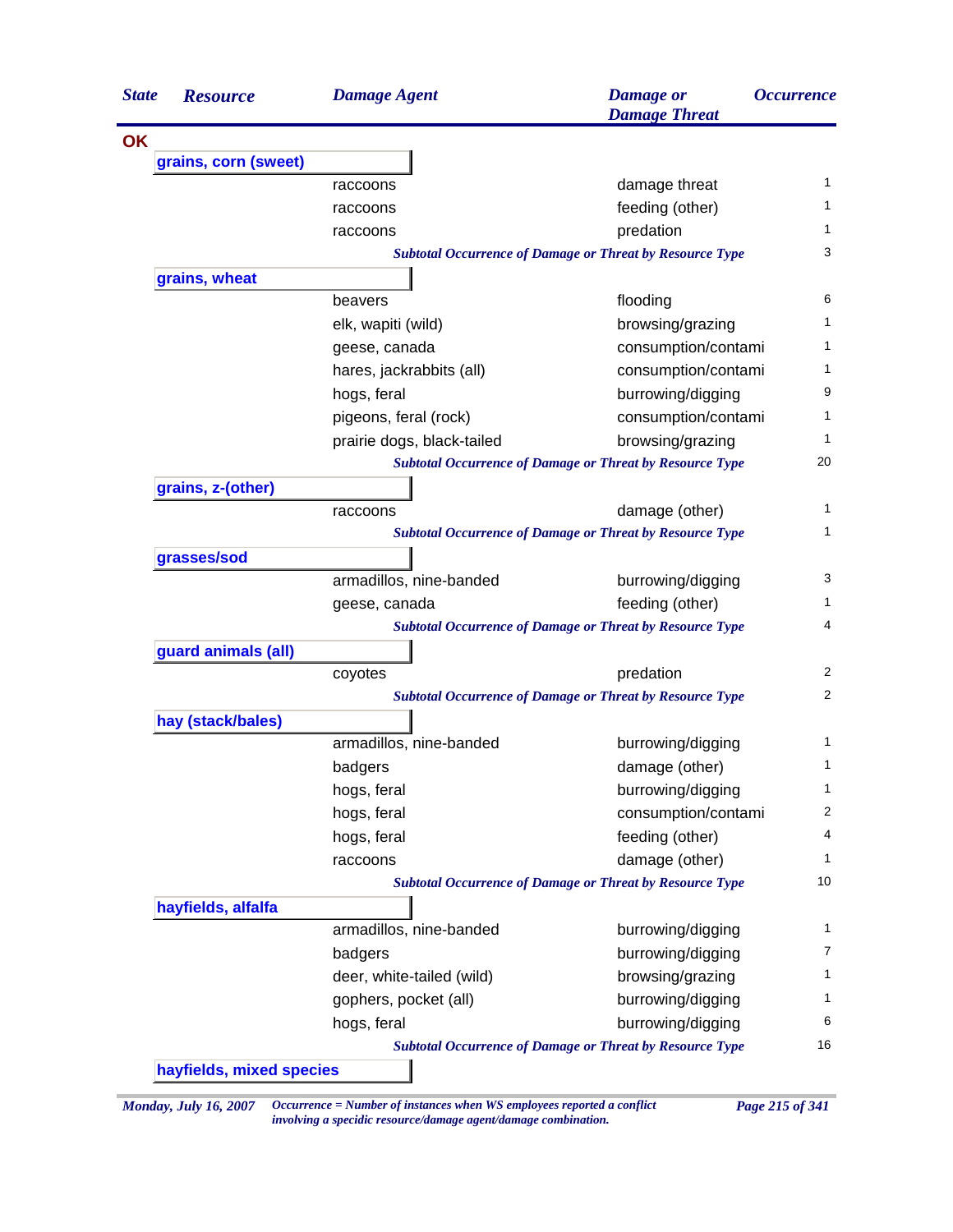| <i><b>Occurrence</b></i> |
|--------------------------|
|                          |
|                          |
| 1                        |
| 1                        |
| 1                        |
| 5                        |
| 1                        |
| 6                        |
| 2                        |
| 2                        |
| 1                        |
| 20                       |
|                          |
| 1                        |
| 1                        |
|                          |
| 1                        |
| 1                        |
| 1                        |
| 1                        |
| 1                        |
| 1                        |
| 1                        |
| 1                        |
| 1                        |
| 1                        |
| 1                        |
| 1                        |
| 1                        |
| 1                        |
| 1                        |
| 1                        |
| 1                        |
| 3                        |
| 8                        |
| $\overline{c}$           |
| 8                        |
| 1                        |
| 1                        |
| 1                        |
| 1                        |
|                          |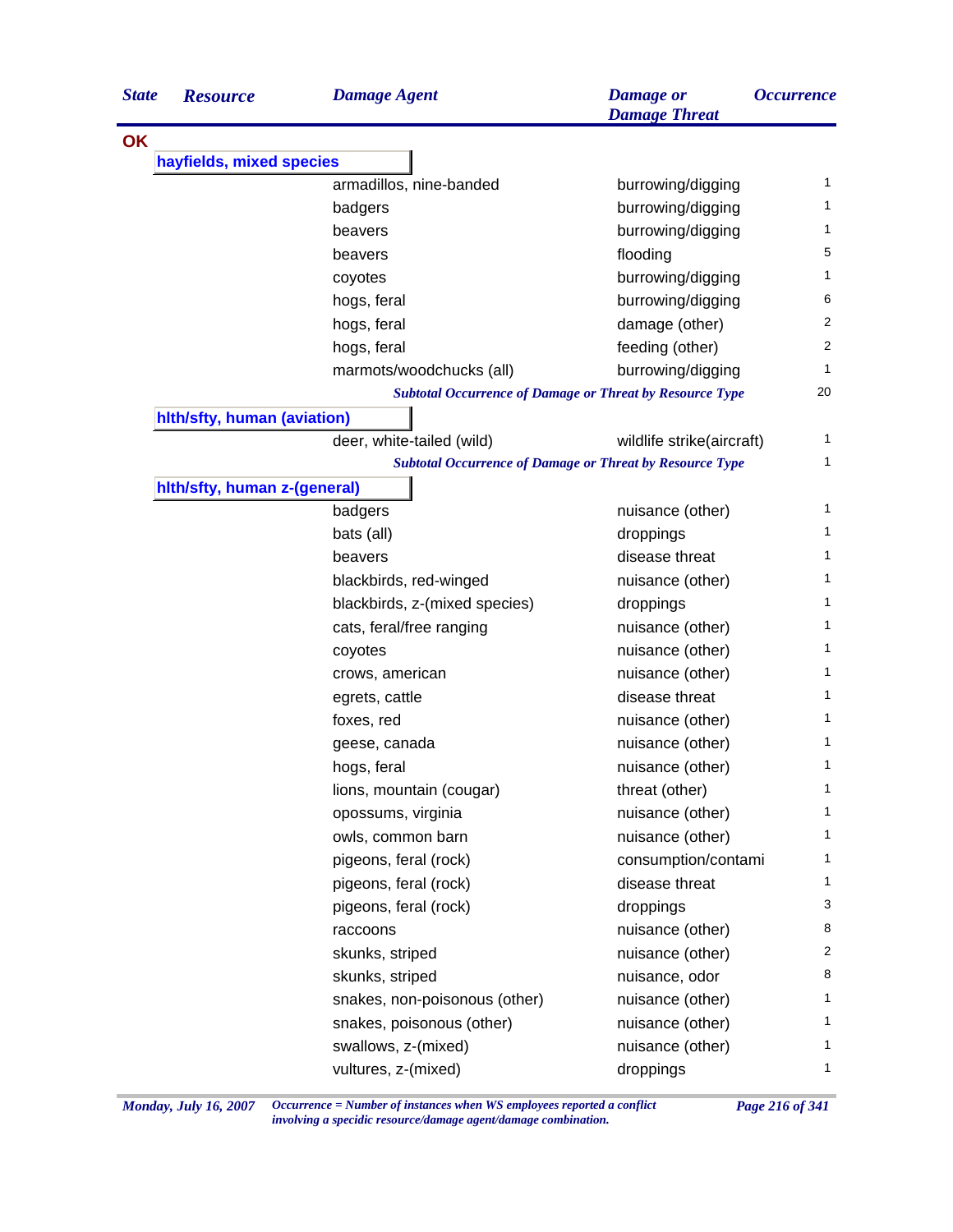| <b>State</b> | <b>Resource</b>                  | <b>Damage Agent</b>       | <b>Damage</b> or<br><b>Damage Threat</b>                        | <i><b>Occurrence</b></i> |
|--------------|----------------------------------|---------------------------|-----------------------------------------------------------------|--------------------------|
| OK           |                                  |                           |                                                                 |                          |
|              | hith/sfty, human z-(general)     |                           |                                                                 |                          |
|              |                                  |                           | <b>Subtotal Occurrence of Damage or Threat by Resource Type</b> | 42                       |
|              | irrigation ditch/drainage system |                           |                                                                 |                          |
|              |                                  | beavers                   | burrowing/digging                                               | 11                       |
|              |                                  | beavers                   | damage (other)                                                  | 3                        |
|              |                                  | beavers                   | damage threat                                                   | 2                        |
|              |                                  | beavers                   | flooding                                                        | 21                       |
|              |                                  |                           | <b>Subtotal Occurrence of Damage or Threat by Resource Type</b> | 37                       |
|              | irrigation, drip line            |                           |                                                                 |                          |
|              |                                  | raccoons                  | girdling/gnawing/strip                                          | 1                        |
|              |                                  |                           | <b>Subtotal Occurrence of Damage or Threat by Resource Type</b> | 1                        |
|              | <b>Ilamas (all)</b>              |                           |                                                                 |                          |
|              |                                  | coyotes                   | predation                                                       | 3                        |
|              |                                  |                           | <b>Subtotal Occurrence of Damage or Threat by Resource Type</b> | 3                        |
|              | mammals, deer, fallow            |                           |                                                                 |                          |
|              |                                  | coyotes                   | predation                                                       | $\overline{2}$           |
|              |                                  |                           | <b>Subtotal Occurrence of Damage or Threat by Resource Type</b> | 2                        |
|              | mammals, deer, white-tailed ag   |                           |                                                                 |                          |
|              |                                  | bobcats                   | predation                                                       | 2                        |
|              |                                  | coyotes                   | predation threat                                                | 1                        |
|              |                                  |                           | <b>Subtotal Occurrence of Damage or Threat by Resource Type</b> | 3                        |
|              | mammals, z-exotic game (other)   |                           |                                                                 |                          |
|              |                                  | coyotes                   | predation                                                       | 4                        |
|              |                                  |                           | <b>Subtotal Occurrence of Damage or Threat by Resource Type</b> | 4                        |
|              | melons, canteloupe               |                           |                                                                 |                          |
|              |                                  | coyotes                   | feeding (other)                                                 | 1                        |
|              |                                  | raccoons                  | feeding (other)                                                 | 1                        |
|              |                                  |                           | <b>Subtotal Occurrence of Damage or Threat by Resource Type</b> | 2                        |
|              | melons, watermelons              |                           |                                                                 |                          |
|              |                                  | coyotes                   | damage (other)                                                  | $\overline{2}$           |
|              |                                  | coyotes                   | feeding (other)                                                 | 11                       |
|              |                                  | crows, american           | consumption/contami                                             | 1                        |
|              |                                  | deer, white-tailed (wild) | browsing/grazing                                                | 1                        |
|              |                                  | deer, white-tailed (wild) | consumption/contami                                             | 1                        |
|              |                                  | deer, white-tailed (wild) | feeding (other)                                                 | 1                        |
|              |                                  | deer, z-(other)           | feeding (other)                                                 | 4                        |
|              |                                  | hogs, feral               | feeding (other)                                                 | 1                        |
|              |                                  | marmots/woodchucks (all)  | feeding (other)                                                 | 2                        |
|              |                                  | raccoons                  | feeding (other)                                                 | 3                        |
|              |                                  |                           | <b>Subtotal Occurrence of Damage or Threat by Resource Type</b> | 27                       |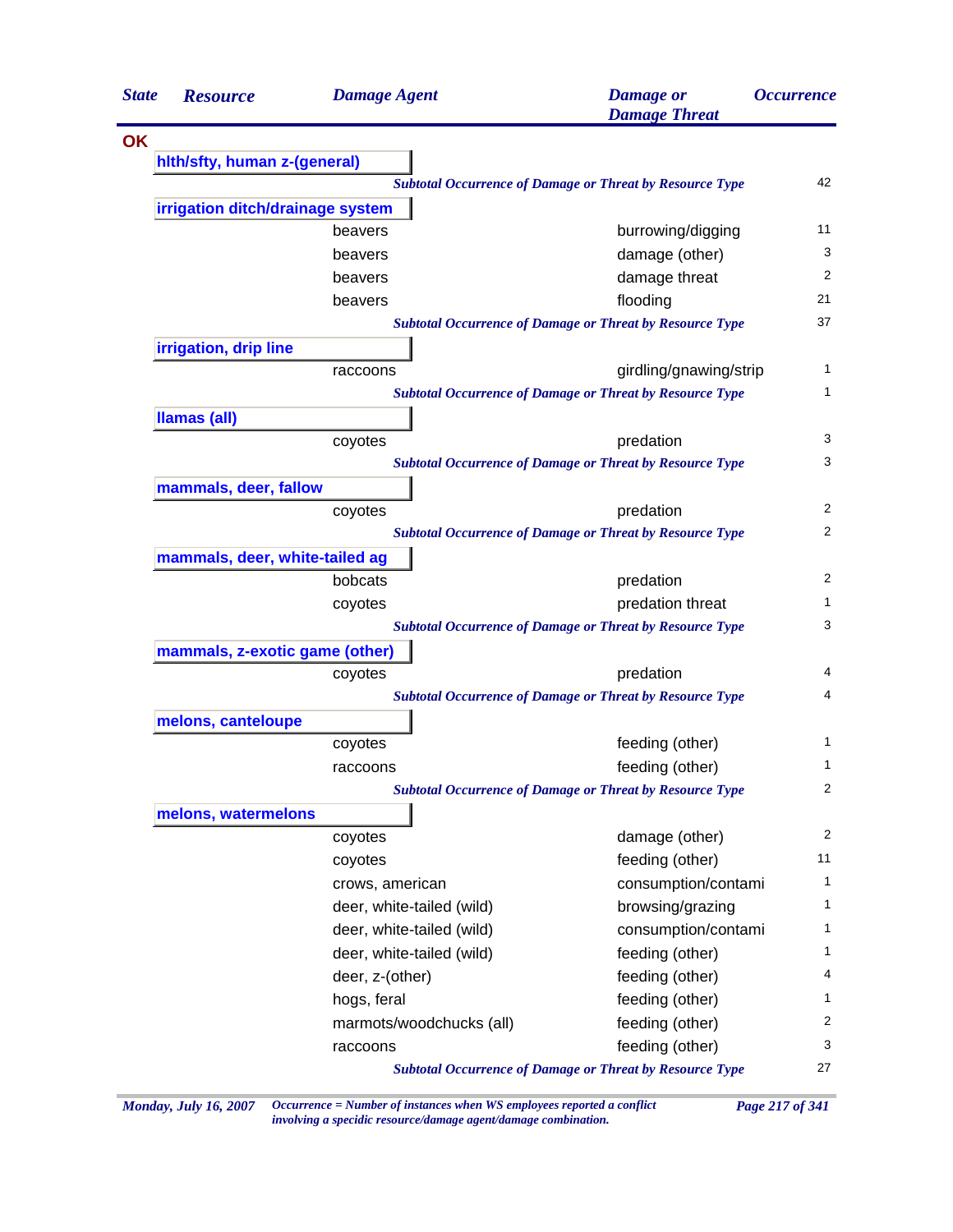| <b>State</b> | <b>Resource</b>                | <b>Damage Agent</b>        | <b>Damage</b> or<br><b>Damage Threat</b>                        | <i><b>Occurrence</b></i> |
|--------------|--------------------------------|----------------------------|-----------------------------------------------------------------|--------------------------|
| <b>OK</b>    |                                |                            |                                                                 |                          |
|              | melons, z-(other)              |                            |                                                                 |                          |
|              |                                | coyotes                    | feeding (other)                                                 | 1                        |
|              |                                |                            | <b>Subtotal Occurrence of Damage or Threat by Resource Type</b> | 1                        |
|              | nuts, pecans                   |                            |                                                                 |                          |
|              |                                | crows, american            | damage threat                                                   | 45                       |
|              |                                | crows, american            | disease threat                                                  | 1                        |
|              |                                | crows, american            | feeding (other)                                                 | 35                       |
|              |                                | hogs, feral                | damage threat                                                   | 1                        |
|              |                                |                            | <b>Subtotal Occurrence of Damage or Threat by Resource Type</b> | 82                       |
|              | nuts, z-(other)                |                            |                                                                 |                          |
|              |                                | crows, american            | consumption/contami                                             | 1                        |
|              |                                |                            | <b>Subtotal Occurrence of Damage or Threat by Resource Type</b> | 1                        |
|              | pasture                        |                            |                                                                 |                          |
|              |                                | armadillos, nine-banded    | burrowing/digging                                               | 3                        |
|              |                                | badgers                    | burrowing/digging                                               | 9                        |
|              |                                | beavers                    | burrowing/digging                                               | 1                        |
|              |                                | beavers                    | flooding                                                        | 80                       |
|              |                                | coyotes                    | burrowing/digging                                               | 1                        |
|              |                                | geese, canada              | feeding (other)                                                 | 1                        |
|              |                                | gophers, pocket (all)      | burrowing/digging                                               | 1                        |
|              |                                | hogs, feral                | burrowing/digging                                               | 92                       |
|              |                                | hogs, feral                | damage (other)                                                  | 8                        |
|              |                                | hogs, feral                | feeding (other)                                                 | 2                        |
|              |                                | prairie dogs, black-tailed | burrowing/digging                                               | 14                       |
|              |                                | pronghorns (antelope)      | browsing/grazing                                                | 1                        |
|              |                                |                            | <b>Subtotal Occurrence of Damage or Threat by Resource Type</b> | 213                      |
|              | peanuts                        |                            |                                                                 |                          |
|              |                                | hogs, feral                | burrowing/digging                                               | 2                        |
|              |                                |                            | <b>Subtotal Occurrence of Damage or Threat by Resource Type</b> | $\overline{c}$           |
|              | peas                           |                            |                                                                 |                          |
|              |                                | deer, white-tailed (wild)  | browsing/grazing                                                | 1                        |
|              |                                |                            | <b>Subtotal Occurrence of Damage or Threat by Resource Type</b> | 1                        |
|              | pets (companion/hobby animals) |                            |                                                                 |                          |
|              |                                | beavers                    | injury                                                          | 1                        |
|              |                                | bobcats                    | disease (other)                                                 | 1                        |
|              |                                | bobcats                    | injury                                                          | 2                        |
|              |                                | bobcats                    | injury/illness                                                  | 1                        |
|              |                                | bobcats                    |                                                                 | 5                        |
|              |                                |                            | predation                                                       | 1                        |
|              |                                | coyotes                    | damage threat                                                   | 1                        |
|              |                                | coyotes                    | harassment                                                      |                          |

*Monday, July 16, 2007 Occurrence = Number of instances when WS employees reported a conflict Page 218 of 341 involving a specidic resource/damage agent/damage combination.*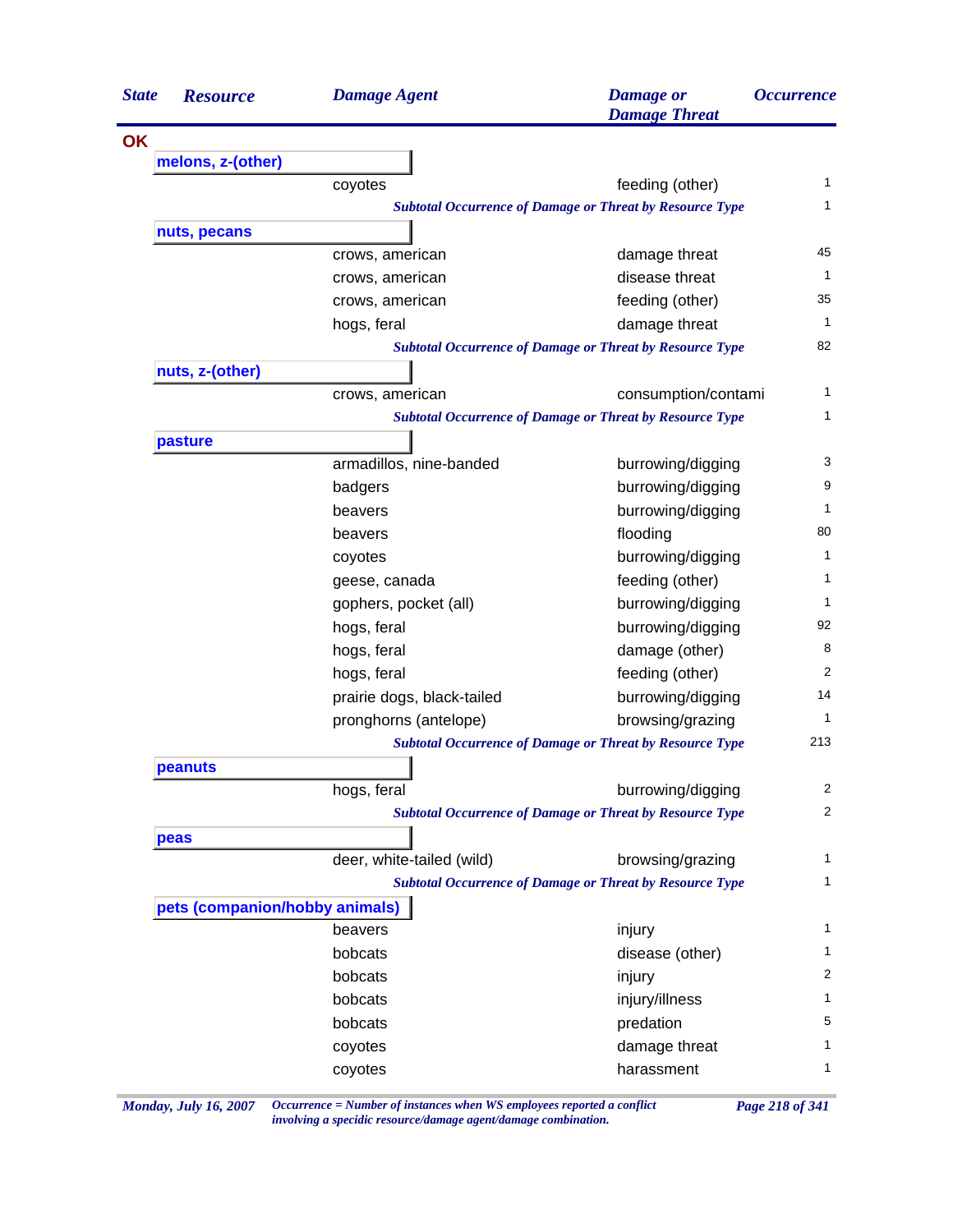| injury<br>predation<br>predation threat<br>predation<br>predation | 2<br>18<br>1                                                                                                                                                                                                                                                                           |
|-------------------------------------------------------------------|----------------------------------------------------------------------------------------------------------------------------------------------------------------------------------------------------------------------------------------------------------------------------------------|
|                                                                   |                                                                                                                                                                                                                                                                                        |
|                                                                   |                                                                                                                                                                                                                                                                                        |
|                                                                   |                                                                                                                                                                                                                                                                                        |
|                                                                   |                                                                                                                                                                                                                                                                                        |
|                                                                   |                                                                                                                                                                                                                                                                                        |
|                                                                   | 4                                                                                                                                                                                                                                                                                      |
|                                                                   | 1                                                                                                                                                                                                                                                                                      |
| predation                                                         | 1                                                                                                                                                                                                                                                                                      |
| injury                                                            | $\overline{2}$                                                                                                                                                                                                                                                                         |
| predation                                                         | 2                                                                                                                                                                                                                                                                                      |
| predation                                                         | 1                                                                                                                                                                                                                                                                                      |
| <b>Subtotal Occurrence of Damage or Threat by Resource Type</b>   | 44                                                                                                                                                                                                                                                                                     |
|                                                                   |                                                                                                                                                                                                                                                                                        |
| browsing/grazing                                                  | 1                                                                                                                                                                                                                                                                                      |
| <b>Subtotal Occurrence of Damage or Threat by Resource Type</b>   | 1                                                                                                                                                                                                                                                                                      |
|                                                                   |                                                                                                                                                                                                                                                                                        |
| browsing/grazing                                                  | 1                                                                                                                                                                                                                                                                                      |
| predation                                                         | 1                                                                                                                                                                                                                                                                                      |
| <b>Subtotal Occurrence of Damage or Threat by Resource Type</b>   | 2                                                                                                                                                                                                                                                                                      |
|                                                                   |                                                                                                                                                                                                                                                                                        |
| burrowing/digging                                                 | 7                                                                                                                                                                                                                                                                                      |
| damage (other)                                                    | 1                                                                                                                                                                                                                                                                                      |
| burrowing/digging                                                 | 4                                                                                                                                                                                                                                                                                      |
| damage (other)                                                    | 1                                                                                                                                                                                                                                                                                      |
| flooding                                                          | 14                                                                                                                                                                                                                                                                                     |
| girdling/gnawing/strip                                            | 1                                                                                                                                                                                                                                                                                      |
|                                                                   | 2                                                                                                                                                                                                                                                                                      |
|                                                                   | 1                                                                                                                                                                                                                                                                                      |
|                                                                   | 1                                                                                                                                                                                                                                                                                      |
|                                                                   | 1                                                                                                                                                                                                                                                                                      |
|                                                                   | 1                                                                                                                                                                                                                                                                                      |
|                                                                   | 1                                                                                                                                                                                                                                                                                      |
|                                                                   | 1                                                                                                                                                                                                                                                                                      |
|                                                                   | 1                                                                                                                                                                                                                                                                                      |
|                                                                   | 7                                                                                                                                                                                                                                                                                      |
|                                                                   | 2                                                                                                                                                                                                                                                                                      |
|                                                                   | 1                                                                                                                                                                                                                                                                                      |
|                                                                   | 1                                                                                                                                                                                                                                                                                      |
|                                                                   |                                                                                                                                                                                                                                                                                        |
|                                                                   | 2                                                                                                                                                                                                                                                                                      |
|                                                                   | 50                                                                                                                                                                                                                                                                                     |
|                                                                   | droppings<br>damage (other)<br>droppings<br>damage (other)<br>droppings<br>droppings<br>burrowing/digging<br>droppings<br>damage (other)<br>girdling/gnawing/strip<br>damage (other)<br>damage (other)<br>droppings<br><b>Subtotal Occurrence of Damage or Threat by Resource Type</b> |

*Monday, July 16, 2007 Occurrence = Number of instances when WS employees reported a conflict Page 219 of 341 involving a specidic resource/damage agent/damage combination.*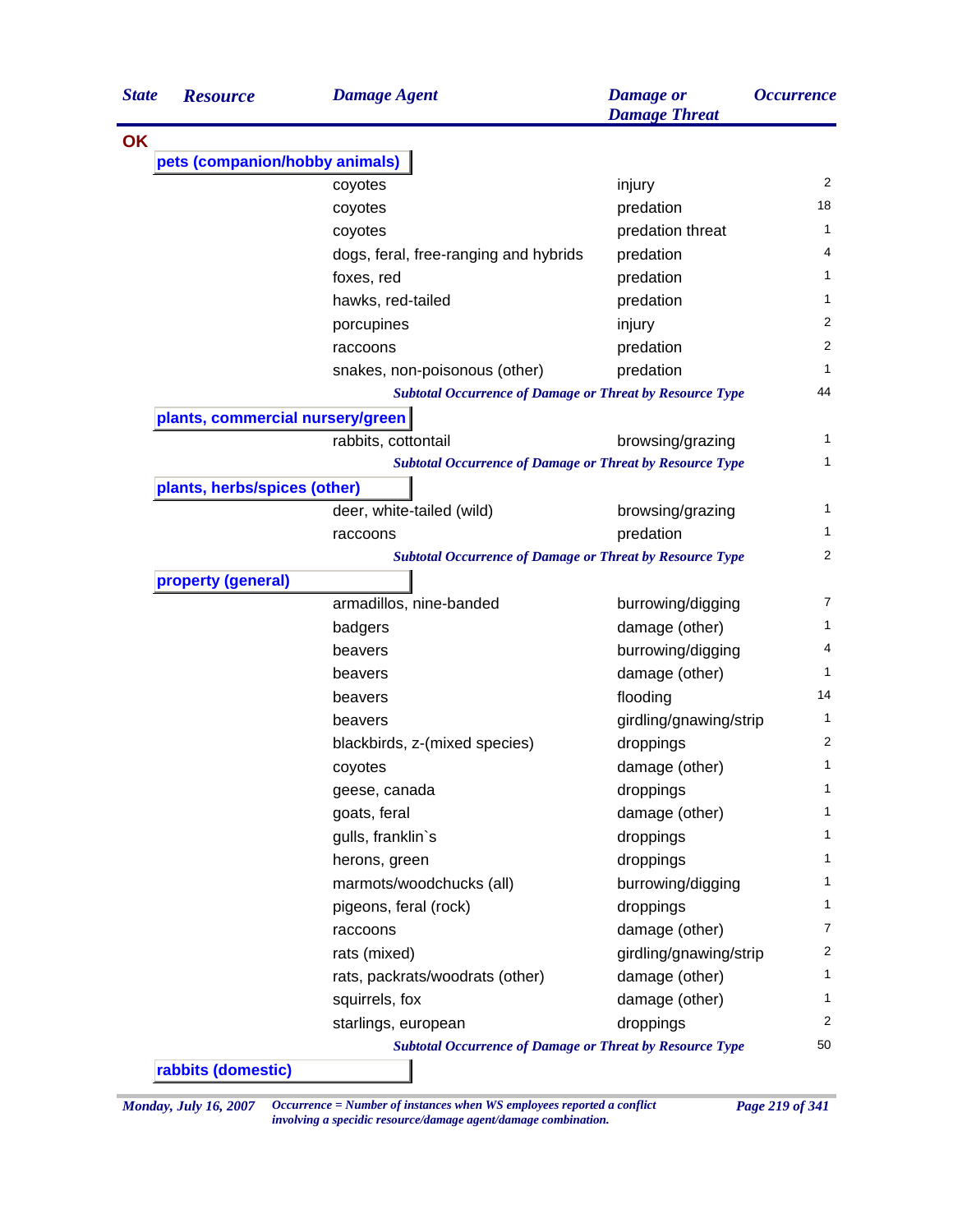| <b>State</b> | <b>Resource</b>               | <b>Damage Agent</b>                                             | <b>Damage</b> or<br><b>Damage Threat</b> | <i><b>Occurrence</b></i> |
|--------------|-------------------------------|-----------------------------------------------------------------|------------------------------------------|--------------------------|
| OK           |                               |                                                                 |                                          |                          |
|              | rabbits (domestic)            |                                                                 |                                          |                          |
|              |                               | bobcats                                                         | predation                                | $\overline{2}$           |
|              |                               | <b>Subtotal Occurrence of Damage or Threat by Resource Type</b> |                                          | $\overline{2}$           |
|              | railroads/trestles            |                                                                 |                                          |                          |
|              |                               | beavers                                                         | burrowing/digging                        | 1                        |
|              |                               | beavers                                                         | damage (other)                           | 1                        |
|              |                               | <b>Subtotal Occurrence of Damage or Threat by Resource Type</b> |                                          | 2                        |
|              | rangeland                     |                                                                 |                                          |                          |
|              |                               | armadillos, nine-banded                                         | burrowing/digging                        | 1                        |
|              |                               | beavers                                                         | flooding                                 | 29                       |
|              |                               | hogs, feral                                                     | burrowing/digging                        | 4                        |
|              |                               | prairie dogs, black-tailed                                      | burrowing/digging                        | 1                        |
|              |                               | <b>Subtotal Occurrence of Damage or Threat by Resource Type</b> |                                          | 35                       |
|              | recreational areas (other) ** |                                                                 |                                          |                          |
|              |                               | armadillos, nine-banded                                         | burrowing/digging                        | 2                        |
|              |                               | beavers                                                         | flooding                                 | 1                        |
|              |                               | geese, canada                                                   | droppings                                | 7                        |
|              |                               | pigeons, feral (rock)                                           | droppings                                | 1                        |
|              |                               | <b>Subtotal Occurrence of Damage or Threat by Resource Type</b> |                                          | 11                       |
|              | roads/bridges                 |                                                                 |                                          |                          |
|              |                               | beavers                                                         | burrowing/digging                        | 27                       |
|              |                               | beavers                                                         | damage (other)                           | 5                        |
|              |                               | beavers                                                         | damage threat                            | 12                       |
|              |                               | beavers                                                         | flooding                                 | 176                      |
|              |                               | beavers                                                         | girdling/gnawing/strip                   | 1                        |
|              |                               | <b>Subtotal Occurrence of Damage or Threat by Resource Type</b> |                                          | 221                      |
|              | sheep (adult)                 |                                                                 |                                          |                          |
|              |                               | coyotes                                                         | damage (other)                           | 1                        |
|              |                               | coyotes                                                         | predation                                | 24                       |
|              |                               | coyotes                                                         | predation threat                         | 2                        |
|              |                               | dogs, feral, free-ranging and hybrids                           | damage (other)                           | 1                        |
|              |                               | dogs, feral, free-ranging and hybrids                           | predation                                | 3                        |
|              |                               | <b>Subtotal Occurrence of Damage or Threat by Resource Type</b> |                                          | 31                       |
|              | sheep (lambs)                 |                                                                 |                                          |                          |
|              |                               | bobcats                                                         | predation threat                         | 1                        |
|              |                               | coyotes                                                         | predation                                | 34                       |
|              |                               | coyotes                                                         | predation threat                         | 6                        |
|              |                               | <b>Subtotal Occurrence of Damage or Threat by Resource Type</b> |                                          | 41                       |
|              | swine (adult)                 |                                                                 |                                          |                          |
|              |                               | dogs, feral, free-ranging and hybrids                           | predation                                | 1                        |

*Monday, July 16, 2007 Occurrence = Number of instances when WS employees reported a conflict Page 220 of 341 involving a specidic resource/damage agent/damage combination.*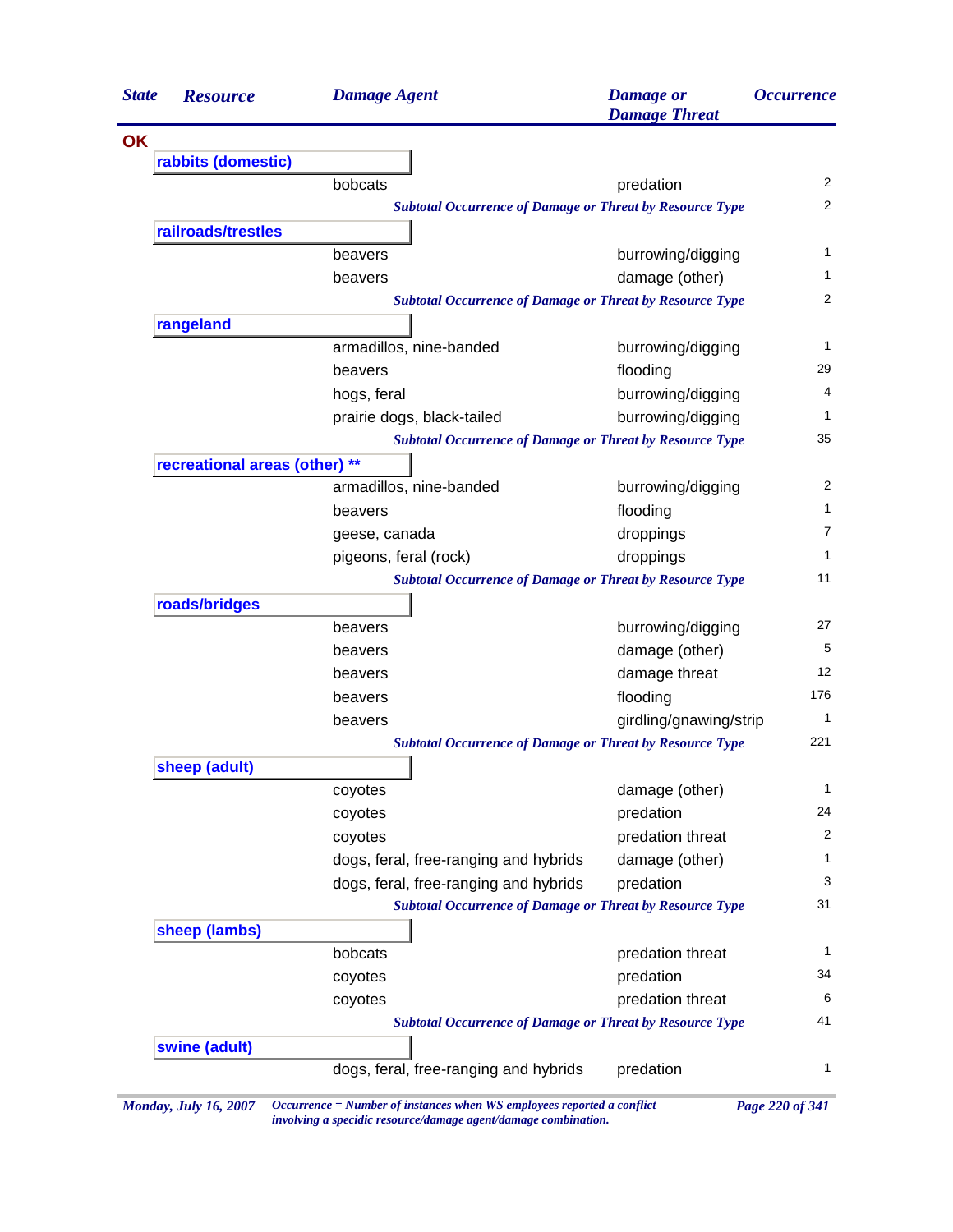| <b>State</b> | <b>Resource</b>          | <b>Damage Agent</b>       | <b>Damage</b> or<br><b>Damage Threat</b>                        | <i><b>Occurrence</b></i> |
|--------------|--------------------------|---------------------------|-----------------------------------------------------------------|--------------------------|
| OK           |                          |                           |                                                                 |                          |
|              | swine (adult)            |                           |                                                                 |                          |
|              |                          |                           | <b>Subtotal Occurrence of Damage or Threat by Resource Type</b> |                          |
|              | tomatoes                 |                           |                                                                 |                          |
|              |                          | deer, white-tailed (wild) | browsing/grazing                                                |                          |
|              |                          | opossums, virginia        | feeding (other)                                                 |                          |
|              |                          |                           | <b>Subtotal Occurrence of Damage or Threat by Resource Type</b> |                          |
|              | trees, cherry            |                           |                                                                 |                          |
|              |                          | beavers                   | girdling/gnawing/strip                                          |                          |
|              |                          |                           | <b>Subtotal Occurrence of Damage or Threat by Resource Type</b> |                          |
|              | trees, pecan             |                           |                                                                 |                          |
|              |                          | beavers                   | flooding                                                        |                          |
|              |                          | beavers                   | girdling/gnawing/strip                                          |                          |
|              |                          | hogs, feral               | burrowing/digging                                               |                          |
|              |                          | porcupines                | girdling/gnawing/strip                                          |                          |
|              |                          | squirrels, fox            | feeding (other)                                                 |                          |
|              |                          |                           | <b>Subtotal Occurrence of Damage or Threat by Resource Type</b> |                          |
|              | trees, seedlings ag      |                           |                                                                 |                          |
|              |                          | beavers                   | girdling/gnawing/strip                                          |                          |
|              |                          | deer, white-tailed (wild) | browsing/grazing                                                |                          |
|              |                          |                           | <b>Subtotal Occurrence of Damage or Threat by Resource Type</b> |                          |
|              | trees, seedlings nr      |                           |                                                                 |                          |
|              |                          | beavers                   | girdling/gnawing/strip                                          |                          |
|              |                          |                           | <b>Subtotal Occurrence of Damage or Threat by Resource Type</b> |                          |
|              | trees, standing          |                           |                                                                 |                          |
|              |                          | beavers                   | browsing/grazing                                                |                          |
|              |                          | beavers                   | damage (other)                                                  |                          |
|              |                          | beavers                   | damage threat                                                   |                          |
|              |                          | beavers                   | girdling/gnawing/strip                                          | 152                      |
|              |                          |                           | <b>Subtotal Occurrence of Damage or Threat by Resource Type</b> | 161                      |
|              | trees, standing (mixed)  |                           |                                                                 |                          |
|              |                          | beavers                   | browsing/grazing                                                |                          |
|              |                          | beavers                   | damage (other)                                                  |                          |
|              |                          | beavers                   | damage threat                                                   |                          |
|              |                          | beavers                   | flooding                                                        |                          |
|              |                          | beavers                   | girdling/gnawing/strip                                          | 351                      |
|              |                          | coyotes                   | girdling/gnawing/strip                                          |                          |
|              |                          |                           | <b>Subtotal Occurrence of Damage or Threat by Resource Type</b> | 362                      |
|              | trees, standing hardwood |                           |                                                                 |                          |
|              |                          | beavers                   | flooding                                                        |                          |
|              |                          |                           |                                                                 |                          |

*Monday, July 16, 2007 Occurrence = Number of instances when WS employees reported a conflict Page 221 of 341 involving a specidic resource/damage agent/damage combination.*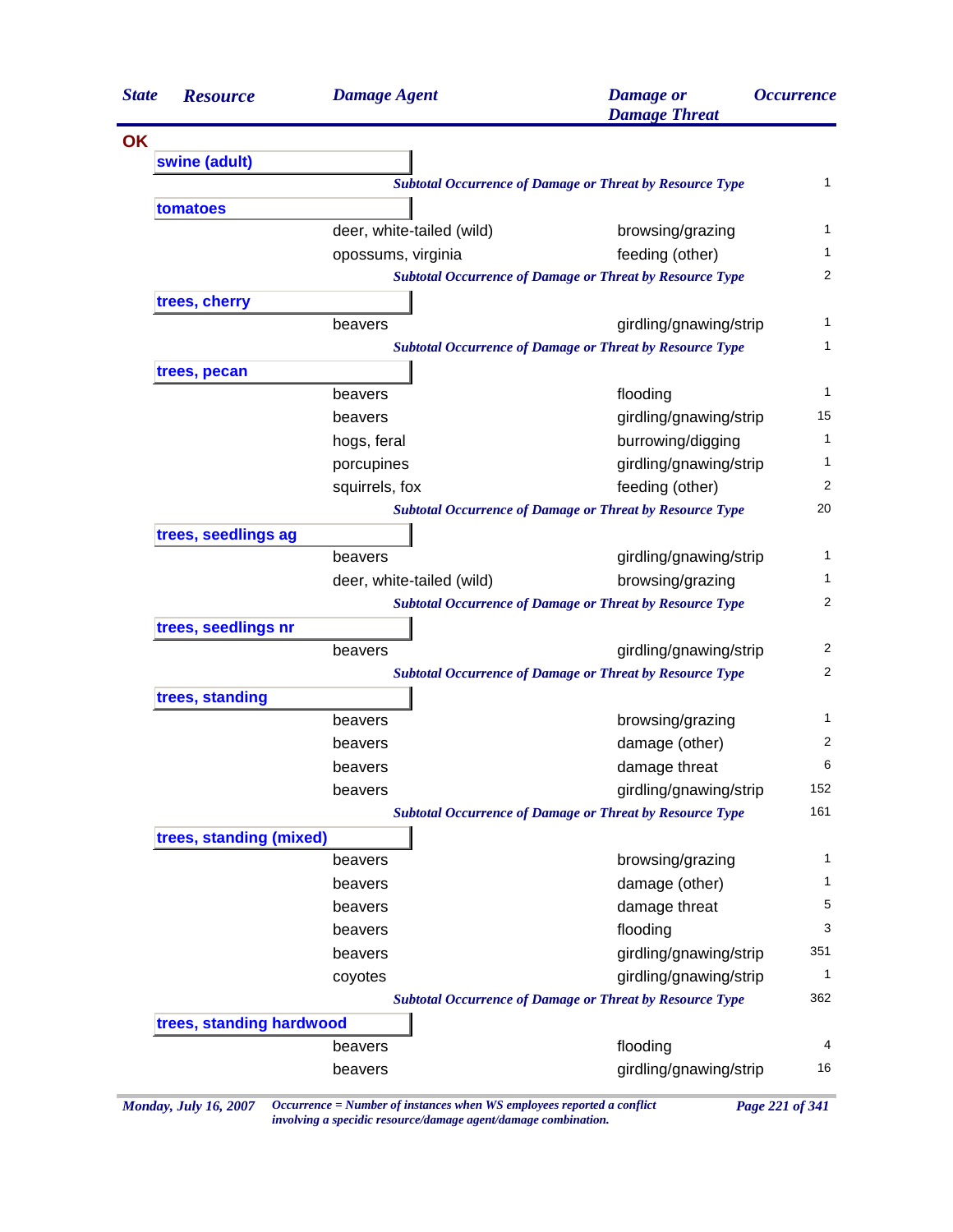| <b>State</b> | <b>Resource</b>          | <b>Damage Agent</b>      | <b>Damage</b> or<br><b>Damage Threat</b>                        | <i><b>Occurrence</b></i> |
|--------------|--------------------------|--------------------------|-----------------------------------------------------------------|--------------------------|
| <b>OK</b>    |                          |                          |                                                                 |                          |
|              | trees, standing hardwood |                          |                                                                 |                          |
|              |                          |                          | <b>Subtotal Occurrence of Damage or Threat by Resource Type</b> | 20                       |
|              | trees, standing softwood |                          |                                                                 |                          |
|              |                          | beavers                  | girdling/gnawing/strip                                          | 15                       |
|              |                          |                          | <b>Subtotal Occurrence of Damage or Threat by Resource Type</b> | 15                       |
|              | trees, standing/shrubs   |                          |                                                                 |                          |
|              |                          | armadillos, nine-banded  | burrowing/digging                                               | 1                        |
|              |                          | beavers                  | flooding                                                        | 1                        |
|              |                          | beavers                  | girdling/gnawing/strip                                          | 36                       |
|              |                          | deer, z-(other)          | browsing/grazing                                                | 1                        |
|              |                          |                          | <b>Subtotal Occurrence of Damage or Threat by Resource Type</b> | 39                       |
|              | turf and/or flowers      |                          |                                                                 |                          |
|              |                          | armadillos, nine-banded  | burrowing/digging                                               | 32                       |
|              |                          | armadillos, nine-banded  | feeding (other)                                                 | 1                        |
|              |                          | geese, canada            | damage (other)                                                  | 1                        |
|              |                          | gophers, pocket (all)    | burrowing/digging                                               | 5                        |
|              |                          | hogs, feral              | burrowing/digging                                               | 6                        |
|              |                          | mammal, unidentifiable   | burrowing/digging                                               | 1                        |
|              |                          | marmots/woodchucks (all) | burrowing/digging                                               | 2                        |
|              |                          | moles (all)              | burrowing/digging                                               | 6                        |
|              |                          | rabbits, cottontail      | browsing/grazing                                                | 2                        |
|              |                          |                          | <b>Subtotal Occurrence of Damage or Threat by Resource Type</b> | 56                       |
|              | utilities, z-(other)     |                          |                                                                 |                          |
|              |                          | beavers                  | damage threat                                                   | 1                        |
|              |                          |                          | <b>Subtotal Occurrence of Damage or Threat by Resource Type</b> | 1                        |
|              | vehicles, land           |                          |                                                                 |                          |
|              |                          | grackles, great-tailed   | droppings                                                       | 1                        |
|              |                          | rats (mixed)             | damage (other)                                                  | 1                        |
|              |                          | squirrels, fox           | damage (other)                                                  | 1                        |
|              |                          | squirrels, fox           | girdling/gnawing/strip                                          | 1                        |
|              |                          | starlings, european      | droppings                                                       | 3                        |
|              |                          |                          | <b>Subtotal Occurrence of Damage or Threat by Resource Type</b> | $\overline{7}$           |
|              | watershed                |                          |                                                                 |                          |
|              |                          | beavers                  | damage (other)                                                  | 1                        |
|              |                          | beavers                  | damage threat                                                   | 4                        |
|              |                          |                          | <b>Subtotal Occurrence of Damage or Threat by Resource Type</b> | 5                        |
|              | z-landscaping (other)    |                          |                                                                 |                          |
|              |                          | armadillos, nine-banded  | burrowing/digging                                               | 20                       |
|              |                          | beavers                  | flooding                                                        | $\overline{2}$           |
|              |                          | beavers                  | girdling/gnawing/strip                                          | 1                        |

*Monday, July 16, 2007 Occurrence = Number of instances when WS employees reported a conflict Page 222 of 341 involving a specidic resource/damage agent/damage combination.*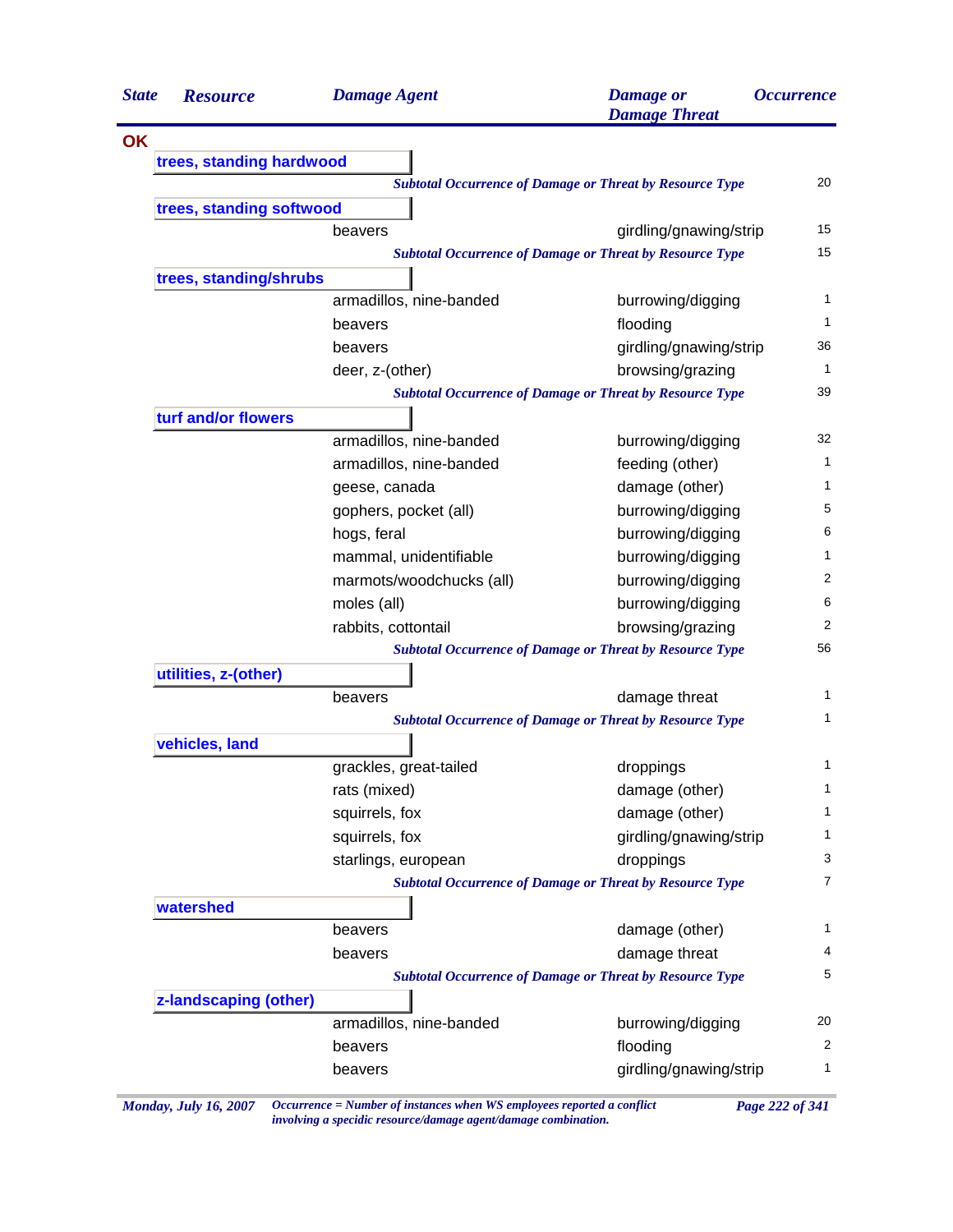| <b>State</b> | <b>Resource</b>            | <b>Damage Agent</b>      | <b>Damage</b> or<br><b>Damage Threat</b>                        | <i><b>Occurrence</b></i> |
|--------------|----------------------------|--------------------------|-----------------------------------------------------------------|--------------------------|
| <b>OK</b>    |                            |                          |                                                                 |                          |
|              | z-landscaping (other)      |                          |                                                                 |                          |
|              |                            | deer, z-(other)          | feeding (other)                                                 | 2                        |
|              |                            | geese, canada            | droppings                                                       | 4                        |
|              |                            | gophers, pocket (all)    | burrowing/digging                                               | 3                        |
|              |                            | gophers, pocket (all)    | feeding (other)                                                 | 2                        |
|              |                            | hogs, feral              | burrowing/digging                                               | 1                        |
|              |                            | marmots/woodchucks (all) | burrowing/digging                                               | 1                        |
|              |                            |                          | <b>Subtotal Occurrence of Damage or Threat by Resource Type</b> | 36                       |
|              | zoo/zoo animals            |                          |                                                                 |                          |
|              |                            | foxes, red               | predation                                                       | 2                        |
|              |                            | raccoons                 | predation                                                       | 3                        |
|              |                            |                          | <b>Subtotal Occurrence of Damage or Threat by Resource Type</b> | 5                        |
| <b>OR</b>    |                            |                          |                                                                 |                          |
|              | aircraft                   |                          |                                                                 |                          |
|              |                            | coyotes                  | damage (other)                                                  | 1                        |
|              |                            |                          | <b>Subtotal Occurrence of Damage or Threat by Resource Type</b> | 1                        |
|              | airport runways/taxiways   |                          |                                                                 |                          |
|              |                            | foxes, red               | damage (other)                                                  | 1                        |
|              |                            |                          | <b>Subtotal Occurrence of Damage or Threat by Resource Type</b> | 1                        |
|              | birds, geese, wild (all)   |                          |                                                                 |                          |
|              |                            | lions, mountain (cougar) | predation                                                       | 1                        |
|              |                            |                          | <b>Subtotal Occurrence of Damage or Threat by Resource Type</b> | 1                        |
|              | birds, pheasant (all) ag   |                          |                                                                 |                          |
|              |                            | raccoons                 | predation                                                       | 3                        |
|              |                            |                          | <b>Subtotal Occurrence of Damage or Threat by Resource Type</b> | 3                        |
|              | birds, quail (all) ag      |                          |                                                                 |                          |
|              |                            | bobcats                  | predation                                                       | 1                        |
|              |                            |                          | <b>Subtotal Occurrence of Damage or Threat by Resource Type</b> | 1                        |
|              | birds, upland game (other) |                          |                                                                 |                          |
|              |                            | bobcats                  | predation                                                       | $\overline{2}$           |
|              |                            |                          | <b>Subtotal Occurrence of Damage or Threat by Resource Type</b> | 2                        |
|              | boat docks/marinas         |                          |                                                                 |                          |
|              |                            | beavers                  | damage (other)                                                  | 1                        |
|              |                            | beavers                  | girdling/gnawing/strip                                          | 1                        |
|              |                            |                          | <b>Subtotal Occurrence of Damage or Threat by Resource Type</b> | 2                        |
|              | buildings, non-residential |                          |                                                                 |                          |
|              |                            | beavers                  | damage (other)                                                  | 1                        |
|              |                            | beavers                  | flooding                                                        | 2                        |
|              |                            | flickers, northern       | damage (other)                                                  | 2                        |
|              |                            |                          |                                                                 |                          |

*Monday, July 16, 2007 Occurrence = Number of instances when WS employees reported a conflict Page 223 of 341 involving a specidic resource/damage agent/damage combination.*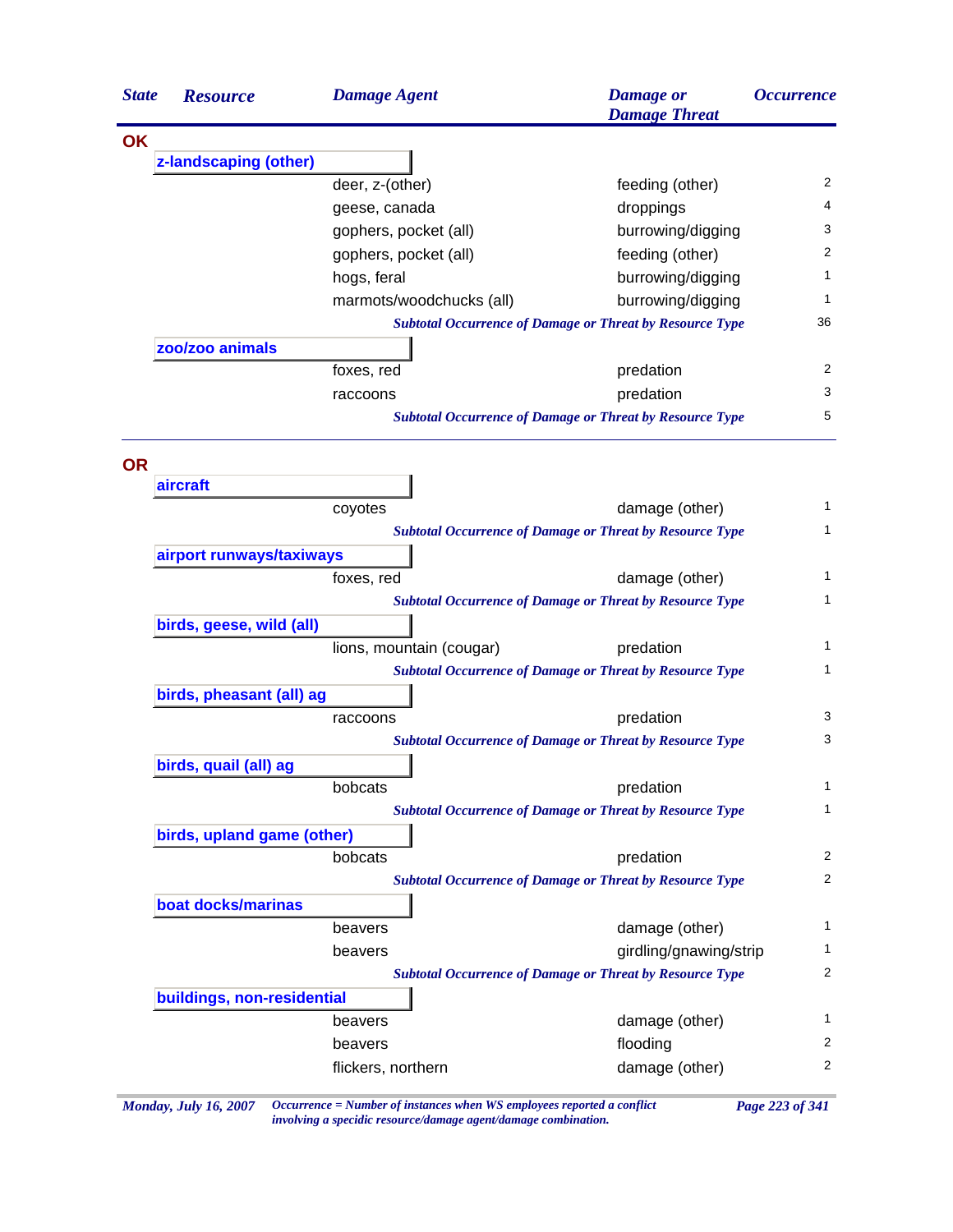| <b>State</b> | <b>Resource</b>            | <b>Damage Agent</b>                                             | <b>Damage</b> or<br><b>Damage Threat</b> | <i><b>Occurrence</b></i> |
|--------------|----------------------------|-----------------------------------------------------------------|------------------------------------------|--------------------------|
| <b>OR</b>    |                            |                                                                 |                                          |                          |
|              | buildings, non-residential |                                                                 |                                          |                          |
|              |                            | gulls, ring-billed                                              | droppings                                | $\overline{2}$           |
|              |                            | marmots/woodchucks (all)                                        | burrowing/digging                        | 4                        |
|              |                            | marmots/woodchucks (all)                                        | damage (other)                           | 1                        |
|              |                            | opossums, virginia                                              | damage (other)                           | 1                        |
|              |                            | pigeons, feral (rock)                                           | damage (other)                           | $\overline{2}$           |
|              |                            | pigeons, feral (rock)                                           | droppings                                | 28                       |
|              |                            | raccoons                                                        | burrowing/digging                        | 2                        |
|              |                            | raccoons                                                        | nuisance (other)                         | 1                        |
|              |                            | rats, norway                                                    | burrowing/digging                        | 1                        |
|              |                            | skunks, striped                                                 | nuisance, odor                           | 2                        |
|              |                            | sparrows, house/english                                         | droppings                                | 1                        |
|              |                            | <b>Subtotal Occurrence of Damage or Threat by Resource Type</b> |                                          | 50                       |
|              | buildings, residential     |                                                                 |                                          |                          |
|              |                            | badgers                                                         | burrowing/digging                        | 1                        |
|              |                            | bats (all)                                                      | droppings                                | 1                        |
|              |                            | bears, black                                                    | damage (other)                           | 1                        |
|              |                            | beavers                                                         | girdling/gnawing/strip                   | 1                        |
|              |                            | flickers, northern                                              | damage (other)                           | 1                        |
|              |                            | geese, canada                                                   | droppings                                | 1                        |
|              |                            | nutrias                                                         | burrowing/digging                        | 2                        |
|              |                            | opossums, virginia                                              | burrowing/digging                        | 1                        |
|              |                            | opossums, virginia                                              | droppings                                | 1                        |
|              |                            | pigeons, feral (rock)                                           | damage (other)                           | 2                        |
|              |                            | pigeons, feral (rock)                                           | droppings                                | 8                        |
|              |                            | raccoons                                                        | burrowing/digging                        | 3                        |
|              |                            | raccoons                                                        | damage (other)                           | 3                        |
|              |                            | rats, norway                                                    | damage (other)                           | 1                        |
|              |                            | skunks, striped                                                 | burrowing/digging                        | 6                        |
|              |                            | skunks, striped                                                 | damage (other)                           | 5                        |
|              |                            | skunks, striped                                                 | nuisance, noise                          | 1                        |
|              |                            | skunks, striped                                                 | nuisance, odor                           | 5                        |
|              |                            | starlings, european                                             | damage (other)                           | 1                        |
|              |                            | starlings, european                                             | droppings                                | $\mathbf{1}$             |
|              |                            | woodpeckers, z-(other)                                          | damage (other)                           | 1                        |
|              |                            | woodrats, white-throated                                        | burrowing/digging                        | 1                        |
|              |                            | woodrats, white-throated                                        | droppings                                | 1                        |
|              |                            | <b>Subtotal Occurrence of Damage or Threat by Resource Type</b> |                                          | 49                       |
|              | cattle (adult)             |                                                                 |                                          |                          |
|              |                            | bears, black                                                    | injury                                   | 1                        |

*Monday, July 16, 2007 Occurrence = Number of instances when WS employees reported a conflict Page 224 of 341 involving a specidic resource/damage agent/damage combination.*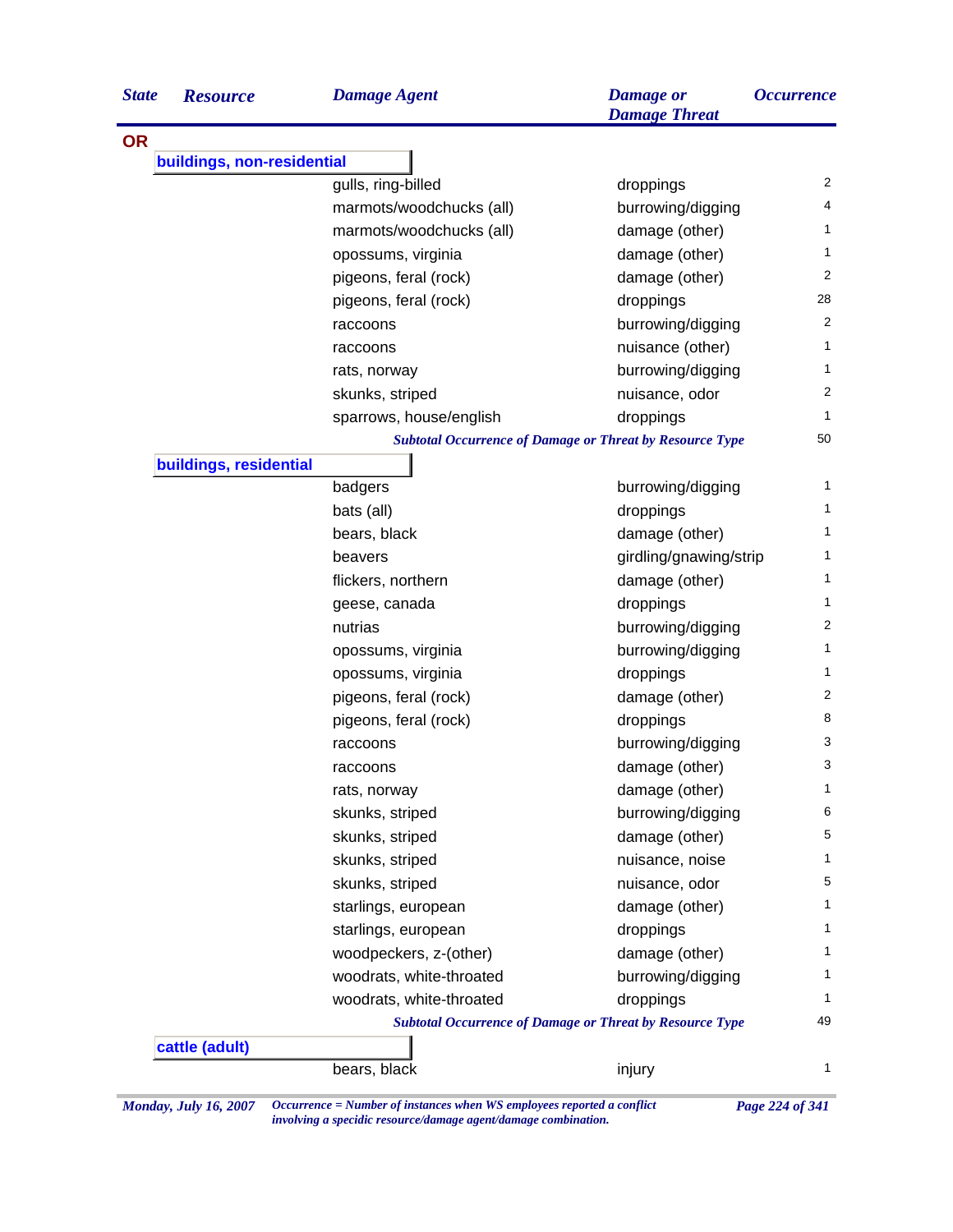| <b>State</b> | <b>Resource</b>         | <b>Damage Agent</b>                                             | <b>Damage</b> or<br><b>Damage Threat</b> | <i><b>Occurrence</b></i> |
|--------------|-------------------------|-----------------------------------------------------------------|------------------------------------------|--------------------------|
| <b>OR</b>    |                         |                                                                 |                                          |                          |
|              | cattle (adult)          |                                                                 |                                          |                          |
|              |                         | coyotes                                                         | predation                                | $\overline{2}$           |
|              |                         | dogs, feral, free-ranging and hybrids                           | predation                                | 1                        |
|              |                         | lions, mountain (cougar)                                        | damage (other)                           | 1                        |
|              |                         | lions, mountain (cougar)                                        | predation                                | 1                        |
|              |                         | starlings, european                                             | disease threat, salmo                    | 1                        |
|              |                         | starlings, european                                             | droppings                                | 1                        |
|              |                         | <b>Subtotal Occurrence of Damage or Threat by Resource Type</b> |                                          | 8                        |
|              | cattle (calves)         |                                                                 |                                          |                          |
|              |                         | bears, black                                                    | damage (other)                           | 1                        |
|              |                         | bears, black                                                    | predation                                | 5                        |
|              |                         | coyotes                                                         | damage (other)                           | 2                        |
|              |                         | coyotes                                                         | injury                                   | 1                        |
|              |                         | coyotes                                                         | predation                                | 94                       |
|              |                         | dogs, feral, free-ranging and hybrids                           | predation                                | 1                        |
|              |                         | lions, mountain (cougar)                                        | damage (other)                           | 1                        |
|              |                         | lions, mountain (cougar)                                        | injury                                   | 3                        |
|              |                         | lions, mountain (cougar)                                        | predation                                | 21                       |
|              |                         | raccoons                                                        | harassment                               | 1                        |
|              |                         | ravens, common                                                  | injury                                   | 2                        |
|              |                         | ravens, common                                                  | predation                                | 1                        |
|              |                         | <b>Subtotal Occurrence of Damage or Threat by Resource Type</b> |                                          | 133                      |
|              | dikes/dams/impoundments |                                                                 |                                          |                          |
|              |                         | badgers                                                         | burrowing/digging                        | 4                        |
|              |                         | beavers                                                         | burrowing/digging                        | 2                        |
|              |                         | beavers                                                         | damage (other)                           | 1                        |
|              |                         | beavers                                                         | flooding                                 | 3                        |
|              |                         | beavers                                                         | girdling/gnawing/strip                   | 2                        |
|              |                         | marmots/woodchucks (all)                                        | burrowing/digging                        | 5                        |
|              |                         | nutrias                                                         | burrowing/digging                        | 1                        |
|              |                         | <b>Subtotal Occurrence of Damage or Threat by Resource Type</b> |                                          | 18                       |
|              | equine, horses (adult)  |                                                                 |                                          |                          |
|              |                         | geese, canada                                                   | disease threat                           | 1                        |
|              |                         | lions, mountain (cougar)                                        | damage (other)                           | 3                        |
|              |                         | lions, mountain (cougar)                                        | injury                                   | 4                        |
|              |                         | <b>Subtotal Occurrence of Damage or Threat by Resource Type</b> |                                          | 8                        |
|              | equine, horses (foals)  |                                                                 |                                          |                          |
|              |                         | bears, black                                                    | damage (other)                           | 1                        |
|              |                         | coyotes                                                         | predation                                | 2                        |
|              |                         | lions, mountain (cougar)                                        | damage (other)                           | 1                        |

*Monday, July 16, 2007 Occurrence = Number of instances when WS employees reported a conflict Page 225 of 341 involving a specidic resource/damage agent/damage combination.*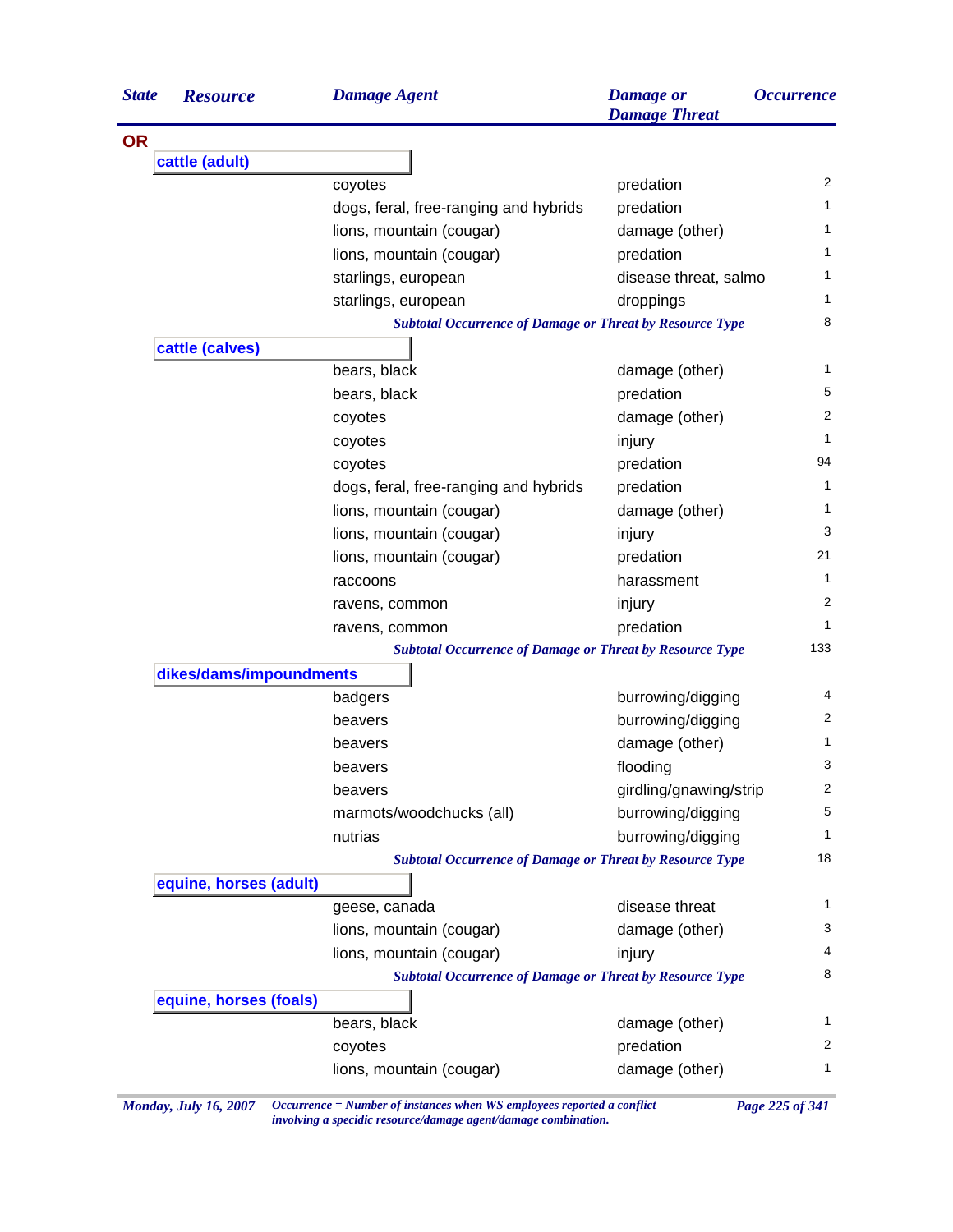| <b>State</b> | <b>Resource</b>             | <b>Damage Agent</b>      | <b>Damage</b> or<br><b>Damage Threat</b>                        | <i><b>Occurrence</b></i> |
|--------------|-----------------------------|--------------------------|-----------------------------------------------------------------|--------------------------|
| <b>OR</b>    |                             |                          |                                                                 |                          |
|              | equine, horses (foals)      |                          |                                                                 |                          |
|              |                             | lions, mountain (cougar) | predation                                                       |                          |
|              |                             |                          | <b>Subtotal Occurrence of Damage or Threat by Resource Type</b> |                          |
|              | equipment/machinery (other) |                          |                                                                 |                          |
|              |                             | bird, unidentifiable     | damage (other)                                                  |                          |
|              |                             |                          | <b>Subtotal Occurrence of Damage or Threat by Resource Type</b> |                          |
|              | feed, livestock             |                          |                                                                 |                          |
|              |                             | blackbirds, brewer's     | consumption/contami                                             |                          |
|              |                             | blackbirds, red-winged   | consumption/contami                                             |                          |
|              |                             | ducks, dabbling (other)  | feeding (other)                                                 |                          |
|              |                             | gulls, ring-billed       | consumption/contami                                             |                          |
|              |                             | pigeons, feral (rock)    | consumption/contami                                             |                          |
|              |                             | raccoons                 | consumption/contami                                             |                          |
|              |                             | rats, norway             | feeding (other)                                                 |                          |
|              |                             | starlings, european      | consumption/contami                                             |                          |
|              |                             | starlings, european      | feeding (other)                                                 |                          |
|              |                             | turkey, wild (all)       | consumption/contami                                             |                          |
|              |                             |                          | <b>Subtotal Occurrence of Damage or Threat by Resource Type</b> | 18                       |
|              | fish, salmon (all) ag       |                          |                                                                 |                          |
|              |                             | gulls, ring-billed       | predation                                                       |                          |
|              |                             | otters, river            | predation                                                       |                          |
|              |                             |                          | <b>Subtotal Occurrence of Damage or Threat by Resource Type</b> |                          |
|              | fish, trout, rainbow        |                          |                                                                 |                          |
|              |                             | otters, river            | predation                                                       |                          |
|              |                             |                          | <b>Subtotal Occurrence of Damage or Threat by Resource Type</b> |                          |
|              | food items, human           |                          |                                                                 |                          |
|              |                             | skunks, striped          | consumption/contami                                             |                          |
|              |                             |                          | <b>Subtotal Occurrence of Damage or Threat by Resource Type</b> |                          |
|              | food items, non-human *     |                          |                                                                 |                          |
|              |                             | bears, black             | feeding (other)                                                 |                          |
|              |                             | opossums, virginia       | consumption/contami                                             |                          |
|              |                             | opossums, virginia       | feeding (other)                                                 |                          |
|              |                             | raccoons                 | consumption/contami                                             |                          |
|              |                             | raccoons                 | feeding (other)                                                 |                          |
|              |                             | skunks, striped          | feeding (other)                                                 |                          |
|              |                             | starlings, european      | feeding (other)                                                 |                          |
|              |                             |                          | <b>Subtotal Occurrence of Damage or Threat by Resource Type</b> | 19                       |
|              | fowl, chickens (game)       |                          |                                                                 |                          |
|              |                             | coyotes                  | predation                                                       |                          |
|              |                             |                          | predation                                                       |                          |

*Monday, July 16, 2007 Occurrence = Number of instances when WS employees reported a conflict Page 226 of 341 involving a specidic resource/damage agent/damage combination.*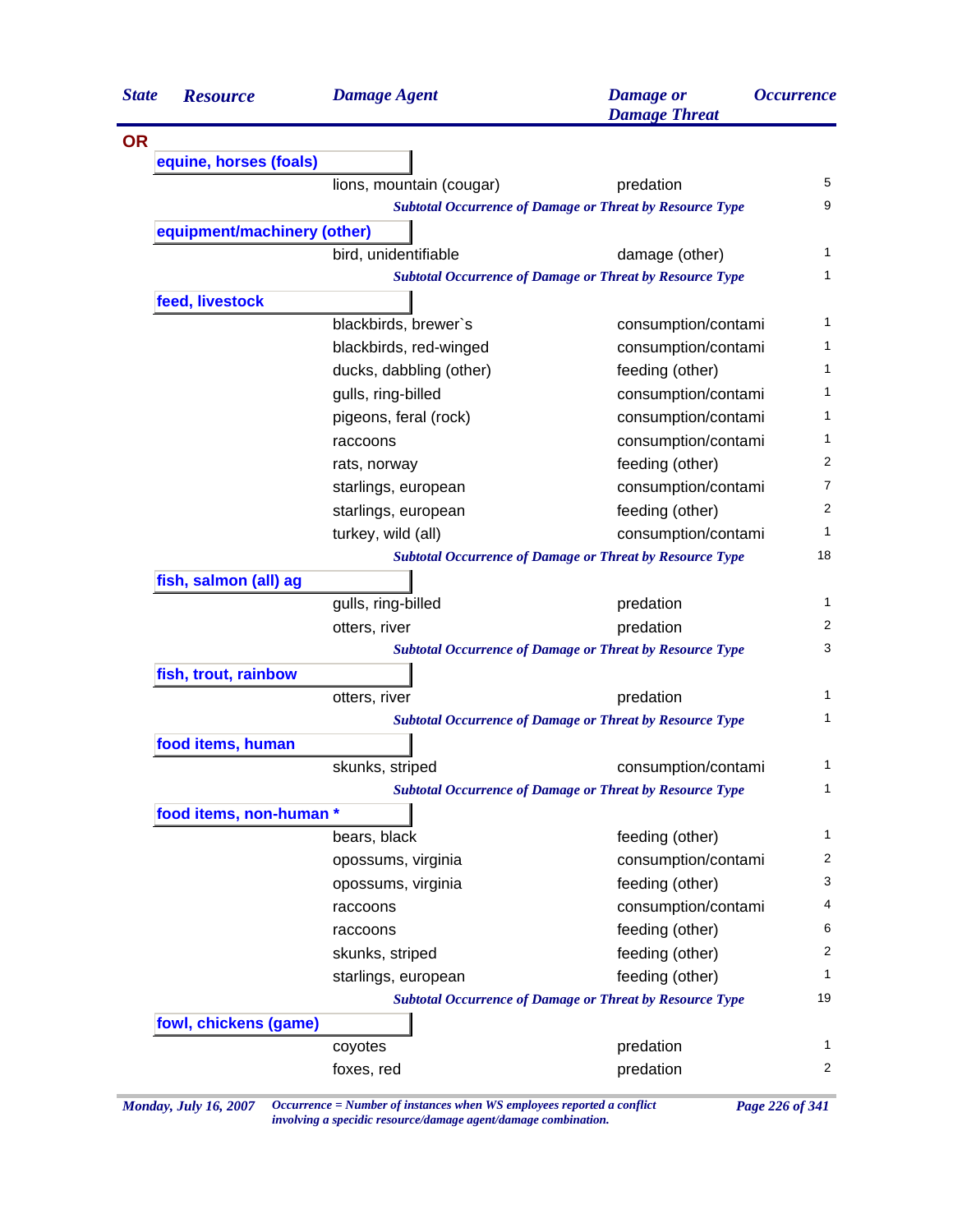| <b>State</b> | <b>Resource</b>          | <b>Damage Agent</b>      | <b>Damage</b> or<br><b>Damage Threat</b>                        | <i><b>Occurrence</b></i> |
|--------------|--------------------------|--------------------------|-----------------------------------------------------------------|--------------------------|
| <b>OR</b>    |                          |                          |                                                                 |                          |
|              | fowl, chickens (game)    |                          |                                                                 |                          |
|              |                          |                          | <b>Subtotal Occurrence of Damage or Threat by Resource Type</b> | 3                        |
|              | fowl, chickens (other)   |                          |                                                                 |                          |
|              |                          | bobcats                  | predation                                                       | 20                       |
|              |                          | coyotes                  | predation                                                       | 19                       |
|              |                          | foxes, red               | predation                                                       | 4                        |
|              |                          | lions, mountain (cougar) | predation                                                       | 1                        |
|              |                          | raccoons                 | predation                                                       | 8                        |
|              |                          | skunks, striped          | predation                                                       | 2                        |
|              |                          |                          | <b>Subtotal Occurrence of Damage or Threat by Resource Type</b> | 54                       |
|              | fowl, ducks (domestic)   |                          |                                                                 |                          |
|              |                          | bobcats                  | predation                                                       | 5                        |
|              |                          | foxes, red               | predation                                                       | 2                        |
|              |                          | owls, great horned       | predation                                                       | $\mathbf{1}$             |
|              |                          | raccoons                 | predation                                                       | 3                        |
|              |                          |                          | <b>Subtotal Occurrence of Damage or Threat by Resource Type</b> | 11                       |
|              | fowl, geese (domestic)   |                          |                                                                 |                          |
|              |                          | bobcats                  | predation                                                       | 4                        |
|              |                          | coyotes                  | predation                                                       | 2                        |
|              |                          | lions, mountain (cougar) | predation                                                       | 2                        |
|              |                          |                          | <b>Subtotal Occurrence of Damage or Threat by Resource Type</b> | 8                        |
|              | fowl, turkeys (domestic) |                          |                                                                 |                          |
|              |                          | bobcats                  | predation                                                       | $\mathbf{1}$             |
|              |                          | coyotes                  | predation                                                       | 2                        |
|              |                          | raccoons                 | predation                                                       | 2                        |
|              |                          |                          | <b>Subtotal Occurrence of Damage or Threat by Resource Type</b> | 5                        |
|              | fruit, apples            |                          |                                                                 |                          |
|              |                          | bears, black             | feeding (other)                                                 | 1                        |
|              |                          | magpies (other)          | feeding (other)                                                 | 1                        |
|              |                          | opossums, virginia       | consumption/contami                                             | 1                        |
|              |                          | raccoons                 | consumption/contami                                             | $\mathbf{1}$             |
|              |                          |                          | <b>Subtotal Occurrence of Damage or Threat by Resource Type</b> | 4                        |
|              | fruit, apricots          |                          |                                                                 |                          |
|              |                          | opossums, virginia       | consumption/contami                                             | 1                        |
|              |                          |                          | <b>Subtotal Occurrence of Damage or Threat by Resource Type</b> | 1                        |
|              | fruit, blueberries       |                          |                                                                 |                          |
|              |                          | starlings, european      | consumption/contami                                             | 1                        |
|              |                          |                          | <b>Subtotal Occurrence of Damage or Threat by Resource Type</b> | $\mathbf{1}$             |
|              | fruit, grapes/muscadines |                          |                                                                 |                          |
|              |                          | robins, american         | consumption/contami                                             | 4                        |

*Monday, July 16, 2007 Occurrence = Number of instances when WS employees reported a conflict Page 227 of 341 involving a specidic resource/damage agent/damage combination.*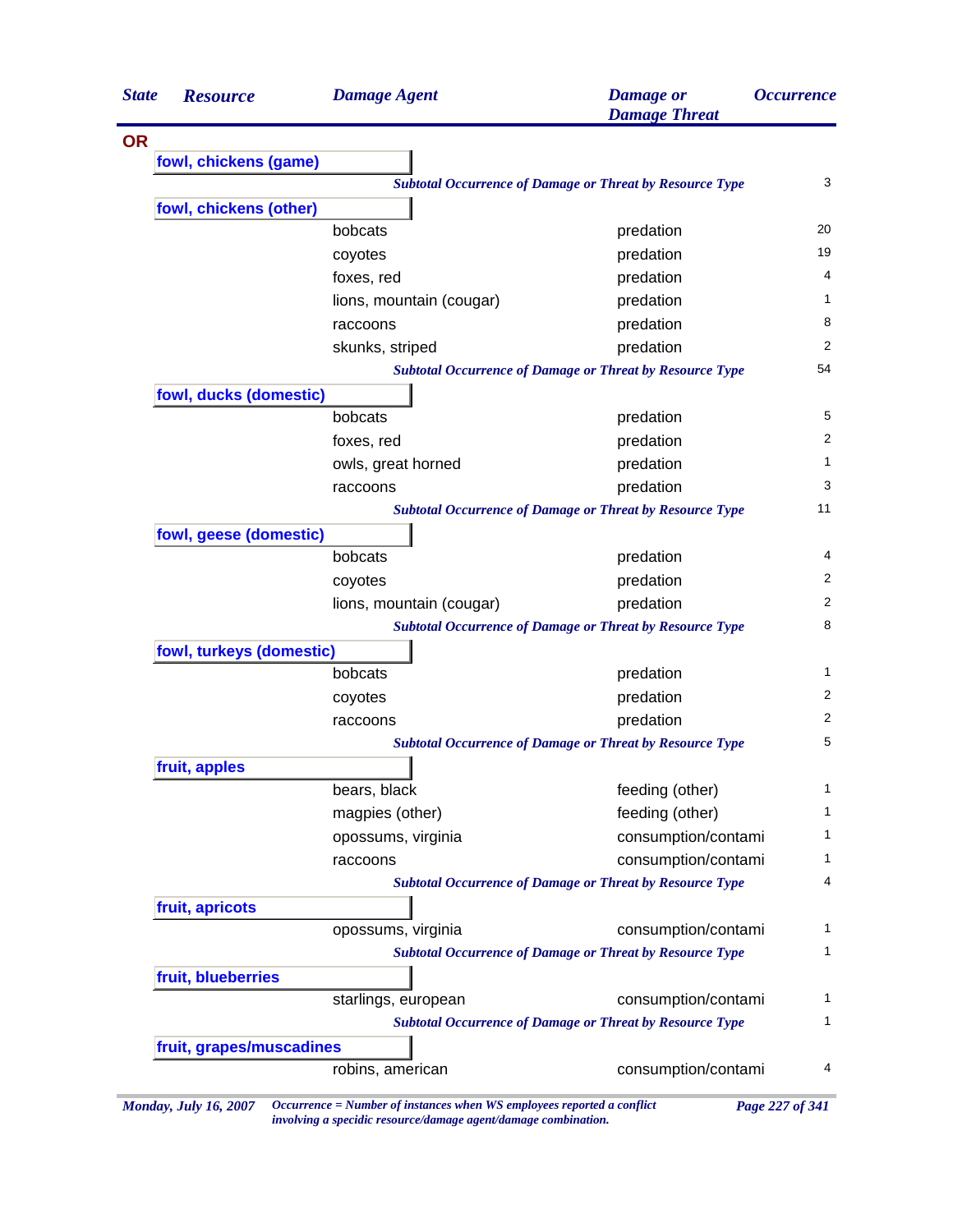| <b>State</b> | <b>Resource</b>           | <b>Damage Agent</b>                                             | <b>Damage</b> or<br><b>Damage Threat</b> | <b>Occurrence</b> |
|--------------|---------------------------|-----------------------------------------------------------------|------------------------------------------|-------------------|
| <b>OR</b>    |                           |                                                                 |                                          |                   |
|              | fruit, grapes/muscadines  |                                                                 |                                          |                   |
|              |                           | <b>Subtotal Occurrence of Damage or Threat by Resource Type</b> |                                          | 4                 |
|              | gardens, veg./fruits/nuts |                                                                 |                                          |                   |
|              |                           | opossums, virginia                                              | consumption/contami                      | 4                 |
|              |                           | raccoons                                                        | consumption/contami                      | 2                 |
|              |                           | raccoons                                                        | feeding (other)                          | 1                 |
|              |                           | <b>Subtotal Occurrence of Damage or Threat by Resource Type</b> |                                          | 7                 |
|              | goats, boer               |                                                                 |                                          |                   |
|              |                           | lions, mountain (cougar)                                        | predation                                | 1                 |
|              |                           | <b>Subtotal Occurrence of Damage or Threat by Resource Type</b> |                                          | 1                 |
|              | goats, mohair (adult)     |                                                                 |                                          |                   |
|              |                           | lions, mountain (cougar)                                        | predation                                | 1                 |
|              |                           | <b>Subtotal Occurrence of Damage or Threat by Resource Type</b> |                                          | 1                 |
|              | goats, z-(other adults)   |                                                                 |                                          |                   |
|              |                           | bobcats                                                         | predation                                | 1                 |
|              |                           | coyotes                                                         | predation                                | 3                 |
|              |                           | dogs, feral, free-ranging and hybrids                           | predation                                | 4                 |
|              |                           | lions, mountain (cougar)                                        | predation                                | 10                |
|              |                           | <b>Subtotal Occurrence of Damage or Threat by Resource Type</b> |                                          | 18                |
|              | goats, z-(other kids)     |                                                                 |                                          |                   |
|              |                           | coyotes                                                         | predation                                | 7                 |
|              |                           | lions, mountain (cougar)                                        | predation                                | 4                 |
|              |                           | <b>Subtotal Occurrence of Damage or Threat by Resource Type</b> |                                          | 11                |
|              | golf courses              |                                                                 |                                          |                   |
|              |                           | geese, canada                                                   | browsing/grazing                         | 1                 |
|              |                           | geese, canada                                                   | damage (other)                           | 1                 |
|              |                           | geese, canada                                                   | droppings                                | 1                 |
|              |                           | <b>Subtotal Occurrence of Damage or Threat by Resource Type</b> |                                          | 3                 |
|              | grains, wheat             |                                                                 |                                          |                   |
|              |                           | squirrels, ground, other                                        | feeding (other)                          | 1                 |
|              |                           | <b>Subtotal Occurrence of Damage or Threat by Resource Type</b> |                                          | 1                 |
|              | grasses/sod               |                                                                 |                                          |                   |
|              |                           | raccoons                                                        | burrowing/digging                        | 1                 |
|              |                           | <b>Subtotal Occurrence of Damage or Threat by Resource Type</b> |                                          | 1                 |
|              | hayfields, alfalfa        |                                                                 |                                          |                   |
|              |                           | badgers                                                         | burrowing/digging                        | 8                 |
|              |                           | magpies (other)                                                 | feeding (other)                          | 1                 |
|              |                           | squirrels, ground, other                                        | burrowing/digging                        | 1                 |
|              |                           | starlings, european                                             | consumption/contami                      | 1                 |
|              |                           | <b>Subtotal Occurrence of Damage or Threat by Resource Type</b> |                                          | 11                |

*Monday, July 16, 2007 Occurrence = Number of instances when WS employees reported a conflict Page 228 of 341 involving a specidic resource/damage agent/damage combination.*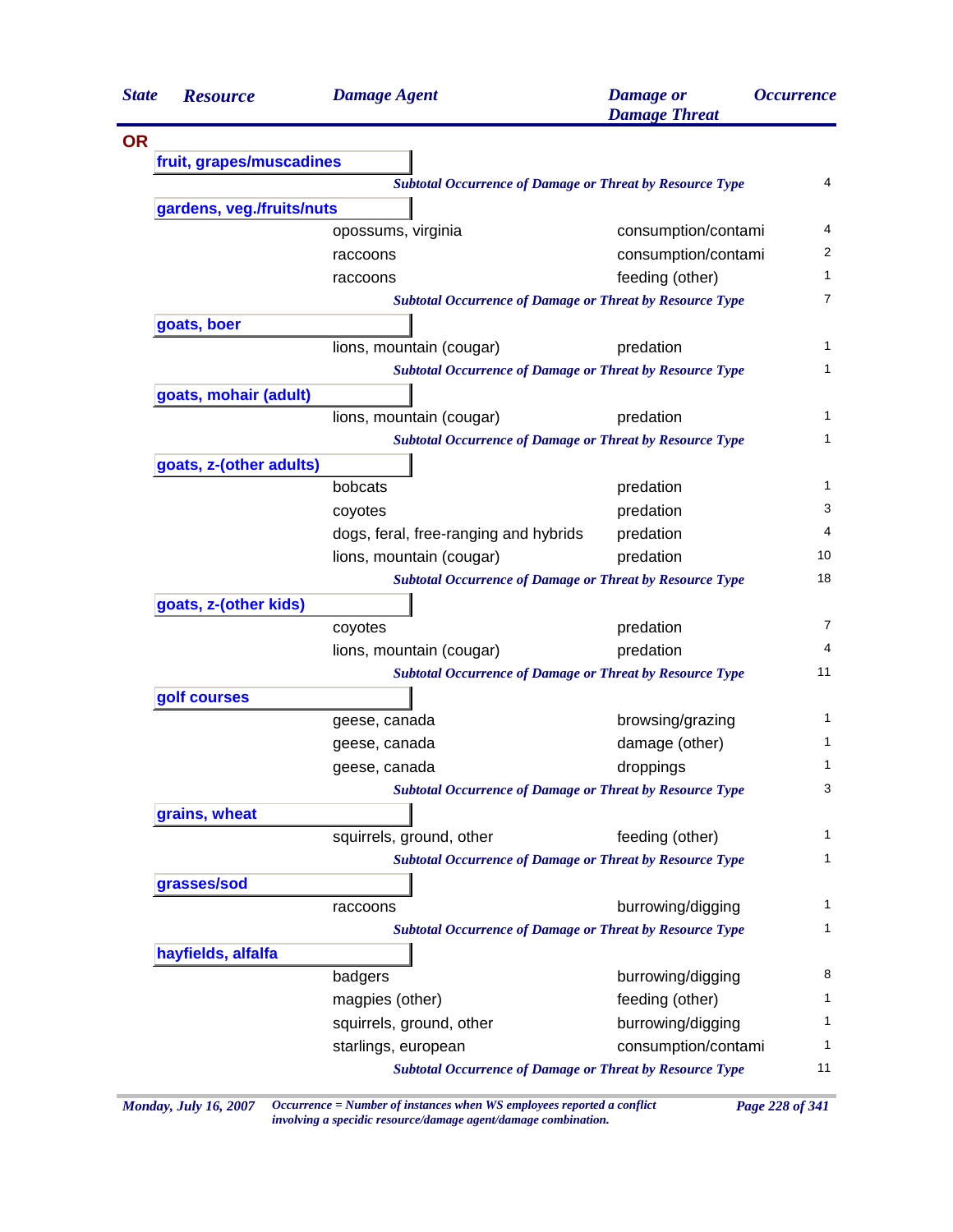| <b>State</b> | <b>Resource</b>                  | <b>Damage Agent</b>      | <b>Damage</b> or<br><b>Damage Threat</b>                        | <i><b>Occurrence</b></i> |
|--------------|----------------------------------|--------------------------|-----------------------------------------------------------------|--------------------------|
| <b>OR</b>    |                                  |                          |                                                                 |                          |
|              | hayfields, mixed species         |                          |                                                                 |                          |
|              |                                  | badgers                  | burrowing/digging                                               |                          |
|              |                                  | squirrels, ground, other | burrowing/digging                                               |                          |
|              |                                  |                          | <b>Subtotal Occurrence of Damage or Threat by Resource Type</b> |                          |
|              | hives (bees, honey, structures)  |                          |                                                                 |                          |
|              |                                  | bears, black             | feeding (other)                                                 |                          |
|              |                                  |                          | <b>Subtotal Occurrence of Damage or Threat by Resource Type</b> |                          |
|              | hith/sfty, human (aviation)      |                          |                                                                 |                          |
|              |                                  | foxes, red               | damage (other)                                                  |                          |
|              |                                  |                          | <b>Subtotal Occurrence of Damage or Threat by Resource Type</b> |                          |
|              | hith/sfty, human z-(general)     |                          |                                                                 |                          |
|              |                                  | bears, black             | damage (other)                                                  |                          |
|              |                                  | geese, canada            | damage (other)                                                  |                          |
|              |                                  | lions, mountain (cougar) | damage (other)                                                  |                          |
|              |                                  | pigeons, feral (rock)    | disease threat                                                  |                          |
|              |                                  | raccoons                 | damage (other)                                                  |                          |
|              |                                  | skunks, striped          | threat (other)                                                  |                          |
|              |                                  | sparrows, house/english  | damage (other)                                                  |                          |
|              |                                  |                          | <b>Subtotal Occurrence of Damage or Threat by Resource Type</b> |                          |
|              | irrigation ditch/drainage system |                          |                                                                 |                          |
|              |                                  | badgers                  | burrowing/digging                                               |                          |
|              |                                  | badgers                  | flooding                                                        |                          |
|              |                                  | beavers                  | burrowing/digging                                               |                          |
|              |                                  | beavers                  | damage (other)                                                  |                          |
|              |                                  | beavers                  | flooding                                                        |                          |
|              |                                  | beavers                  | girdling/gnawing/strip                                          |                          |
|              |                                  | marmots/woodchucks (all) | burrowing/digging                                               |                          |
|              |                                  |                          | <b>Subtotal Occurrence of Damage or Threat by Resource Type</b> |                          |
|              | irrigation pipe system           |                          |                                                                 |                          |
|              |                                  | beavers                  | flooding                                                        |                          |
|              |                                  | coyotes                  | damage (other)                                                  |                          |
|              |                                  | coyotes                  | girdling/gnawing/strip                                          |                          |
|              |                                  |                          | <b>Subtotal Occurrence of Damage or Threat by Resource Type</b> |                          |
|              | <b>landfills</b>                 |                          |                                                                 |                          |
|              |                                  | ravens, common           | feeding (other)                                                 |                          |
|              |                                  |                          | <b>Subtotal Occurrence of Damage or Threat by Resource Type</b> |                          |
|              | <b>Ilamas (all)</b>              |                          |                                                                 |                          |
|              |                                  | lions, mountain (cougar) | predation                                                       |                          |
|              |                                  |                          | <b>Subtotal Occurrence of Damage or Threat by Resource Type</b> |                          |
|              | mammals, elk (wapiti)            |                          |                                                                 |                          |

*involving a specidic resource/damage agent/damage combination.*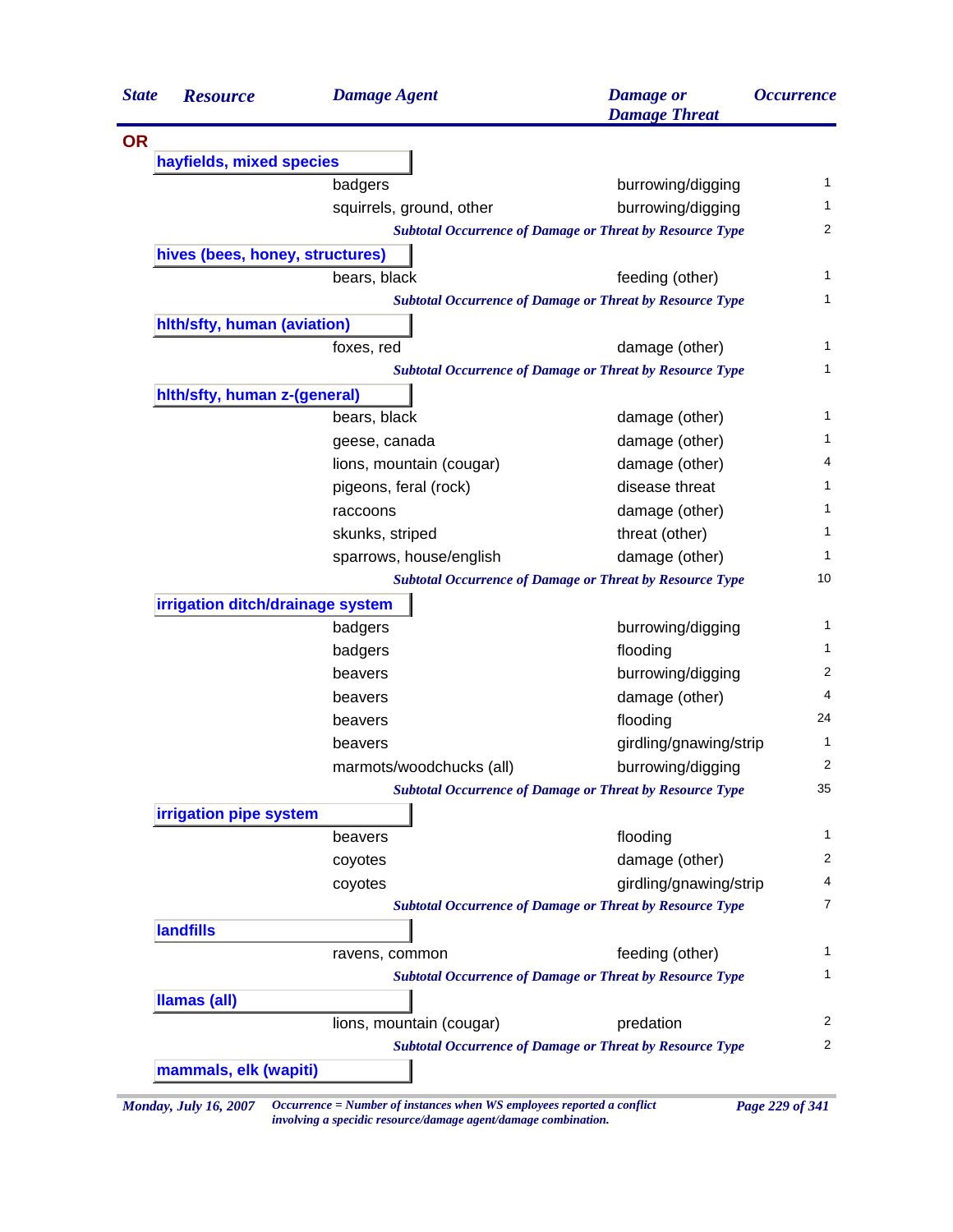| <b>State</b> | <b>Resource</b>                | <b>Damage Agent</b>      | <b>Damage</b> or<br><b>Damage Threat</b>                        | <i><b>Occurrence</b></i> |
|--------------|--------------------------------|--------------------------|-----------------------------------------------------------------|--------------------------|
| <b>OR</b>    |                                |                          |                                                                 |                          |
|              | mammals, elk (wapiti)          |                          |                                                                 |                          |
|              |                                | lions, mountain (cougar) | predation                                                       | 1                        |
|              |                                |                          | <b>Subtotal Occurrence of Damage or Threat by Resource Type</b> | 1                        |
|              | pasture                        |                          |                                                                 |                          |
|              |                                | badgers                  | burrowing/digging                                               | 3                        |
|              |                                | badgers                  | damage (other)                                                  | 2                        |
|              |                                | beavers                  | flooding                                                        | 7                        |
|              |                                | marmots/woodchucks (all) | burrowing/digging                                               | 2                        |
|              |                                | moles (all)              | burrowing/digging                                               | $\mathbf{1}$             |
|              |                                |                          | <b>Subtotal Occurrence of Damage or Threat by Resource Type</b> | 15                       |
|              | pets (companion/hobby animals) |                          |                                                                 |                          |
|              |                                | bears, black             | damage (other)                                                  | 1                        |
|              |                                | bears, black             | injury                                                          | 1                        |
|              |                                | bobcats                  | predation                                                       | 2                        |
|              |                                | coyotes                  | damage (other)                                                  | 1                        |
|              |                                | coyotes                  | fatality                                                        | 3                        |
|              |                                | coyotes                  | harassment                                                      | 1                        |
|              |                                | coyotes                  | injury                                                          | $\mathbf{1}$             |
|              |                                | coyotes                  | predation                                                       | 20                       |
|              |                                | lions, mountain (cougar) | damage (other)                                                  | 1                        |
|              |                                | lions, mountain (cougar) | predation                                                       | 4                        |
|              |                                |                          | <b>Subtotal Occurrence of Damage or Threat by Resource Type</b> | 35                       |
|              | property (general)             |                          |                                                                 |                          |
|              |                                | bears, black             | damage (other)                                                  | 3                        |
|              |                                | beavers                  | burrowing/digging                                               | $\mathbf{1}$             |
|              |                                | beavers                  | flooding                                                        | 14                       |
|              |                                | gophers, pocket (all)    | burrowing/digging                                               | 1                        |
|              |                                | gophers, pocket (all)    | damage (other)                                                  | 1                        |
|              |                                | pigeons, feral (rock)    | damage (other)                                                  | 1                        |
|              |                                | pigeons, feral (rock)    | droppings                                                       | 2                        |
|              |                                | raccoons                 | damage (other)                                                  | 3                        |
|              |                                | raccoons                 | droppings                                                       | 1                        |
|              |                                | rats, norway             | nuisance (other)                                                | 1                        |
|              |                                | skunks, striped          | nuisance, odor                                                  | 2                        |
|              |                                | sparrows, house/english  | droppings                                                       | 1                        |
|              |                                |                          | <b>Subtotal Occurrence of Damage or Threat by Resource Type</b> | 31                       |
|              | rabbits (domestic)             |                          |                                                                 |                          |
|              |                                | coyotes                  | predation                                                       | $\mathbf{1}$             |
|              |                                |                          | <b>Subtotal Occurrence of Damage or Threat by Resource Type</b> | 1                        |
|              | rangeland                      |                          |                                                                 |                          |

*Monday, July 16, 2007 Occurrence = Number of instances when WS employees reported a conflict Page 230 of 341 involving a specidic resource/damage agent/damage combination.*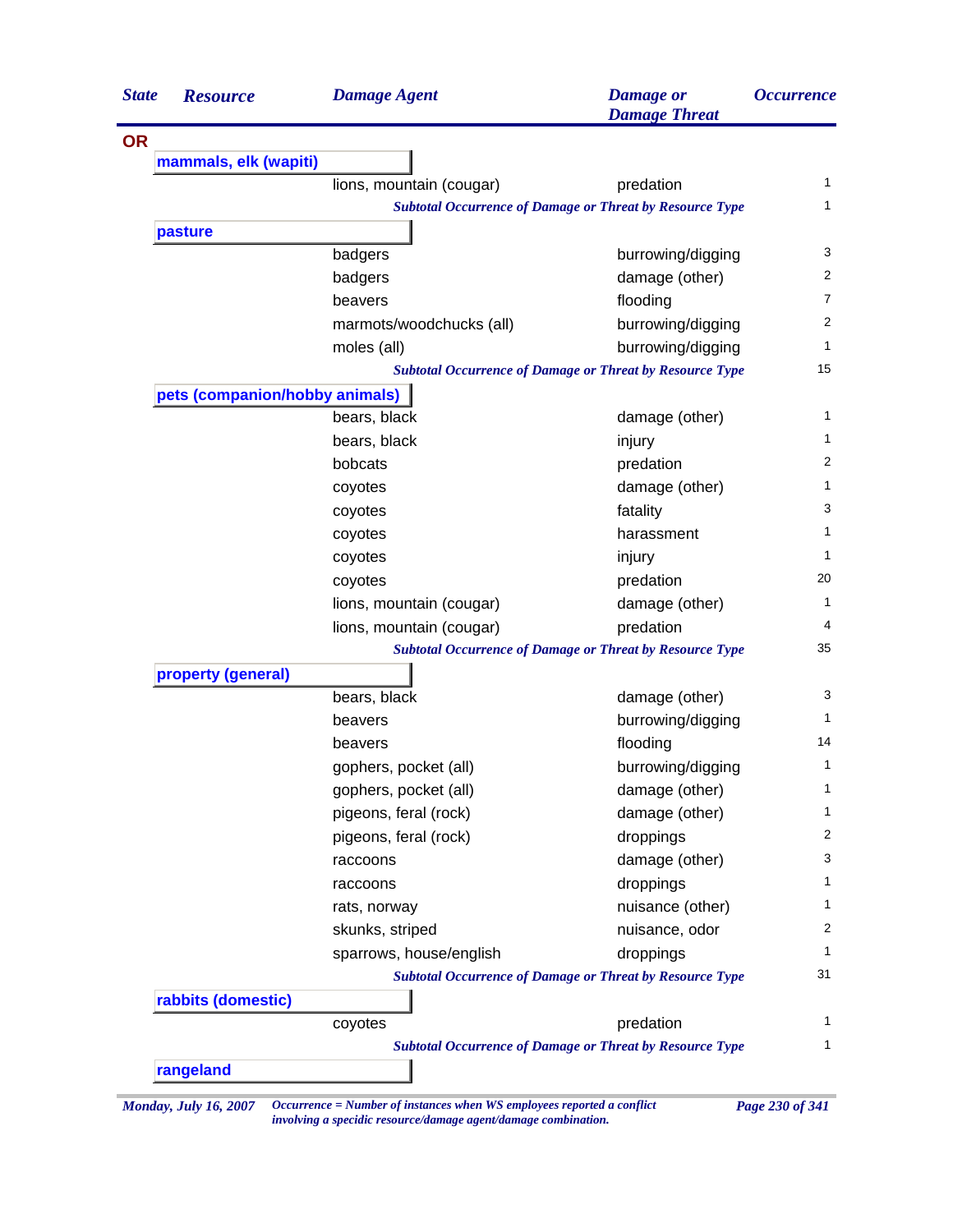| <b>State</b> | <b>Resource</b>               | <b>Damage Agent</b>                                             | <b>Damage</b> or<br><b>Damage Threat</b> | <i><b>Occurrence</b></i> |
|--------------|-------------------------------|-----------------------------------------------------------------|------------------------------------------|--------------------------|
| <b>OR</b>    |                               |                                                                 |                                          |                          |
|              | rangeland                     |                                                                 |                                          |                          |
|              |                               | badgers                                                         | burrowing/digging                        | 1                        |
|              |                               | <b>Subtotal Occurrence of Damage or Threat by Resource Type</b> |                                          | 1.                       |
|              | recreational areas (other) ** |                                                                 |                                          |                          |
|              |                               | ducks, feral                                                    | damage (other)                           | 1                        |
|              |                               | geese, canada                                                   | droppings                                | 1                        |
|              |                               | geese, feral                                                    | damage (other)                           | 1                        |
|              |                               | squirrels, ground, other                                        | burrowing/digging                        | 2                        |
|              |                               | squirrels, ground, other                                        | damage (other)                           | 1                        |
|              |                               | swallows, z-(mixed)                                             | damage (other)                           | 1                        |
|              |                               | voles (all)                                                     | burrowing/digging                        | 1.                       |
|              |                               | <b>Subtotal Occurrence of Damage or Threat by Resource Type</b> |                                          | 8                        |
|              | roads/bridges                 |                                                                 |                                          |                          |
|              |                               | badgers                                                         | burrowing/digging                        | 1                        |
|              |                               | beavers                                                         | burrowing/digging                        | 1.                       |
|              |                               | beavers                                                         | damage (other)                           | 1                        |
|              |                               | beavers                                                         | damage threat                            | 1                        |
|              |                               | beavers                                                         | flooding                                 | 34                       |
|              |                               | beavers                                                         | girdling/gnawing/strip                   | 1                        |
|              |                               | marmots/woodchucks (all)                                        | burrowing/digging                        | 1                        |
|              |                               | nutrias                                                         | flooding                                 | 1                        |
|              |                               | pigeons, feral (rock)                                           | droppings                                | 4                        |
|              |                               | swallows, cliff                                                 | damage (other)                           | 1                        |
|              |                               | swallows, z-(mixed)                                             | damage (other)                           | 1                        |
|              |                               | <b>Subtotal Occurrence of Damage or Threat by Resource Type</b> |                                          | 47                       |
|              | sheep (adult)                 |                                                                 |                                          |                          |
|              |                               | bears, black                                                    | damage (other)                           | 1                        |
|              |                               | bears, black                                                    | predation                                | 10                       |
|              |                               | bobcats                                                         | damage (other)                           | 1                        |
|              |                               | bobcats                                                         | predation                                | 1.                       |
|              |                               | coyotes                                                         | harassment                               | 1                        |
|              |                               | coyotes                                                         | injury                                   | 4                        |
|              |                               | coyotes                                                         | predation                                | 58                       |
|              |                               | crows, american                                                 | predation                                | 1                        |
|              |                               | dogs, feral, free-ranging and hybrids                           | predation                                | 3                        |
|              |                               | lions, mountain (cougar)                                        | damage (other)                           | 1                        |
|              |                               | lions, mountain (cougar)                                        | injury                                   | 1                        |
|              |                               | lions, mountain (cougar)                                        | predation                                | 28                       |
|              |                               | <b>Subtotal Occurrence of Damage or Threat by Resource Type</b> |                                          | 110                      |
|              | sheep (lambs)                 |                                                                 |                                          |                          |

*Monday, July 16, 2007 Occurrence = Number of instances when WS employees reported a conflict Page 231 of 341 involving a specidic resource/damage agent/damage combination.*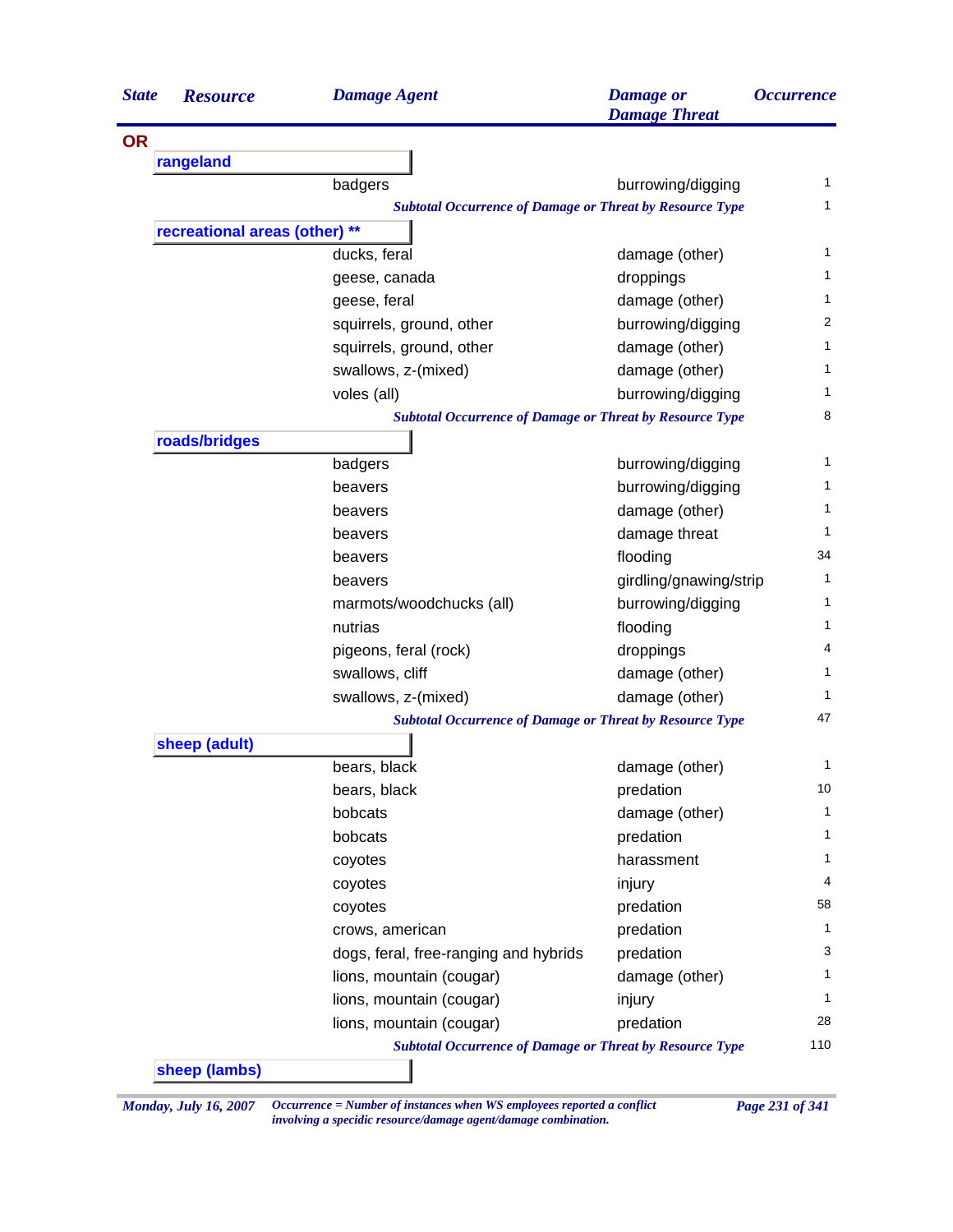| <b>State</b>             | <b>Resource</b>         | <b>Damage Agent</b>                                             | <b>Damage</b> or<br><b>Damage Threat</b> | <i><b>Occurrence</b></i> |  |
|--------------------------|-------------------------|-----------------------------------------------------------------|------------------------------------------|--------------------------|--|
| <b>OR</b>                |                         |                                                                 |                                          |                          |  |
|                          | sheep (lambs)           |                                                                 |                                          |                          |  |
|                          |                         | bears, black                                                    | predation                                | 5                        |  |
|                          |                         | bobcats                                                         | predation                                | 6                        |  |
|                          |                         | coyotes                                                         | damage (other)                           | $\mathbf{1}$             |  |
|                          |                         | coyotes                                                         | injury                                   | 13                       |  |
|                          |                         | coyotes                                                         | predation                                | 421                      |  |
|                          |                         | dogs, feral, free-ranging and hybrids                           | predation                                | 4                        |  |
|                          |                         | foxes, red                                                      | predation                                | 2                        |  |
|                          |                         | lions, mountain (cougar)                                        | predation                                | 40                       |  |
|                          |                         | <b>Subtotal Occurrence of Damage or Threat by Resource Type</b> |                                          | 492                      |  |
|                          | soil (i.e. erosion)     |                                                                 |                                          |                          |  |
|                          |                         | beavers                                                         | burrowing/digging                        | 1                        |  |
|                          |                         | <b>Subtotal Occurrence of Damage or Threat by Resource Type</b> |                                          | 1                        |  |
|                          | trees, apple            |                                                                 |                                          |                          |  |
|                          |                         | bears, black                                                    | feeding (other)                          | 1                        |  |
|                          |                         | beavers                                                         | feeding (other)                          | 2                        |  |
|                          |                         | beavers                                                         | girdling/gnawing/strip                   | 6                        |  |
|                          |                         | deer, mule                                                      | browsing/grazing                         | 2                        |  |
|                          |                         | deer, mule                                                      | damage (other)                           | 1                        |  |
|                          |                         | deer, mule                                                      | feeding (other)                          | 1                        |  |
|                          |                         | <b>Subtotal Occurrence of Damage or Threat by Resource Type</b> |                                          | 13                       |  |
|                          | trees, filbert          |                                                                 |                                          |                          |  |
|                          |                         | beavers                                                         | girdling/gnawing/strip                   | 1                        |  |
|                          |                         | <b>Subtotal Occurrence of Damage or Threat by Resource Type</b> |                                          | $\mathbf{1}$             |  |
|                          | trees, pear             |                                                                 |                                          |                          |  |
|                          |                         | beavers                                                         | girdling/gnawing/strip                   | 1                        |  |
|                          |                         | <b>Subtotal Occurrence of Damage or Threat by Resource Type</b> |                                          | 1                        |  |
|                          | trees, standing         |                                                                 |                                          |                          |  |
|                          |                         | bears, black                                                    | girdling/gnawing/strip                   | 1                        |  |
|                          |                         | beavers                                                         | girdling/gnawing/strip                   | 4                        |  |
|                          |                         | <b>Subtotal Occurrence of Damage or Threat by Resource Type</b> |                                          | 5                        |  |
|                          | trees, standing (mixed) |                                                                 |                                          |                          |  |
|                          |                         | bears, black                                                    | damage (other)                           | 5                        |  |
|                          |                         | bears, black                                                    | girdling/gnawing/strip                   | 14                       |  |
|                          |                         | beavers                                                         | girdling/gnawing/strip                   | 47                       |  |
|                          |                         | porcupines                                                      | girdling/gnawing/strip                   | 2                        |  |
|                          |                         | <b>Subtotal Occurrence of Damage or Threat by Resource Type</b> |                                          | 68                       |  |
| trees, standing hardwood |                         |                                                                 |                                          |                          |  |
|                          |                         | beavers                                                         | flooding                                 | 1                        |  |
|                          |                         | beavers                                                         | girdling/gnawing/strip                   | 14                       |  |
|                          |                         |                                                                 |                                          |                          |  |

*Monday, July 16, 2007 Occurrence = Number of instances when WS employees reported a conflict Page 232 of 341 involving a specidic resource/damage agent/damage combination.*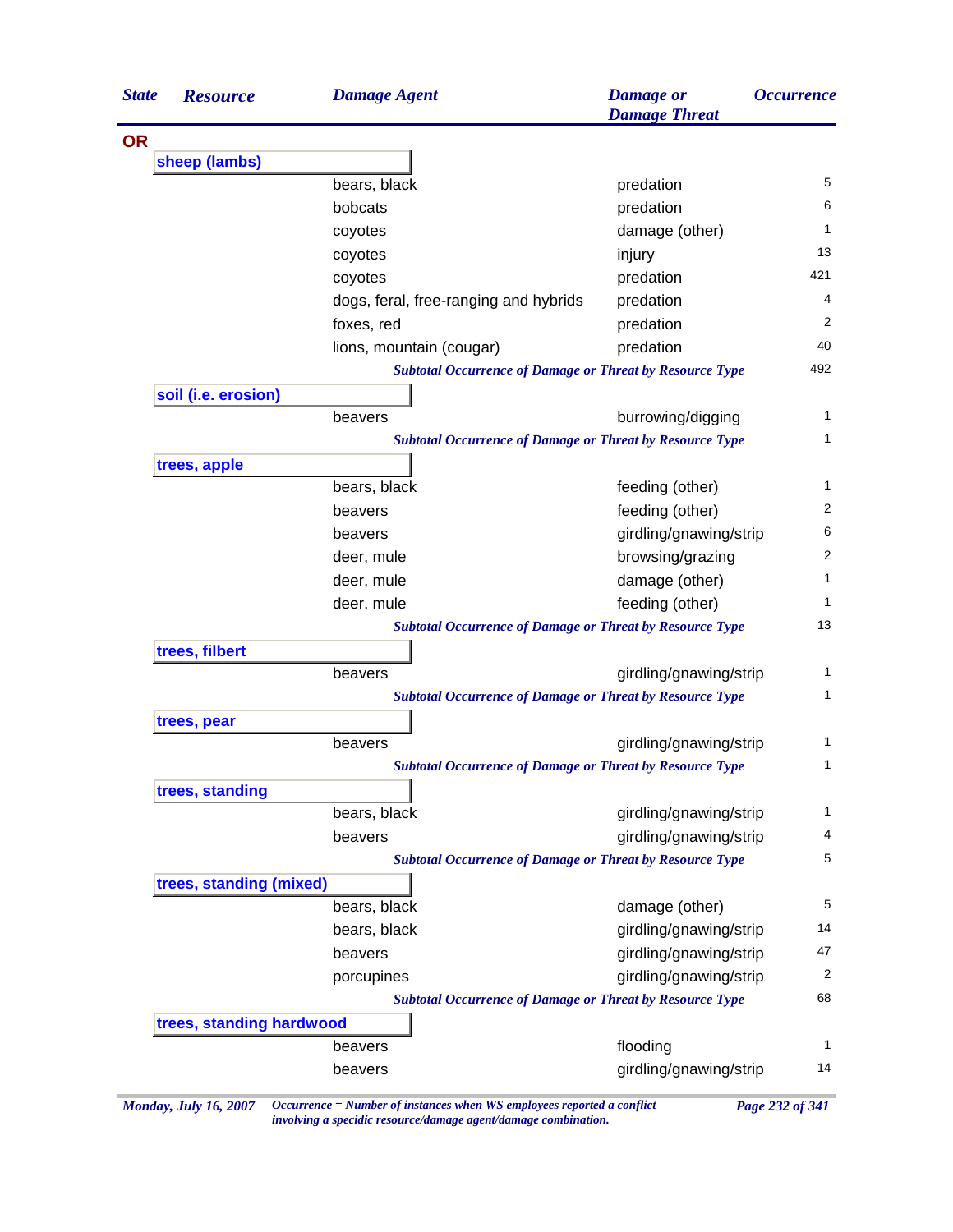| <b>State</b> | <b>Resource</b>                                                 | <b>Damage Agent</b>       | <b>Damage</b> or<br><b>Damage Threat</b>                        | <i><b>Occurrence</b></i> |  |  |  |
|--------------|-----------------------------------------------------------------|---------------------------|-----------------------------------------------------------------|--------------------------|--|--|--|
| <b>OR</b>    |                                                                 |                           |                                                                 |                          |  |  |  |
|              | trees, standing hardwood                                        |                           |                                                                 |                          |  |  |  |
|              | <b>Subtotal Occurrence of Damage or Threat by Resource Type</b> |                           |                                                                 |                          |  |  |  |
|              | trees, standing softwood                                        |                           |                                                                 |                          |  |  |  |
|              |                                                                 | bears, black              | girdling/gnawing/strip                                          | 25                       |  |  |  |
|              |                                                                 | beavers                   | flooding                                                        | 1                        |  |  |  |
|              |                                                                 | beavers                   | girdling/gnawing/strip                                          | 10                       |  |  |  |
|              |                                                                 | porcupines                | girdling/gnawing/strip                                          | 1                        |  |  |  |
|              |                                                                 |                           | <b>Subtotal Occurrence of Damage or Threat by Resource Type</b> | 37                       |  |  |  |
|              | trees, standing/shrubs                                          |                           |                                                                 |                          |  |  |  |
|              |                                                                 | beavers                   | girdling/gnawing/strip                                          | 5                        |  |  |  |
|              |                                                                 |                           | <b>Subtotal Occurrence of Damage or Threat by Resource Type</b> | 5                        |  |  |  |
|              | trees, z-fruit/nut (other)                                      |                           |                                                                 |                          |  |  |  |
|              |                                                                 | beavers                   | girdling/gnawing/strip                                          | 1                        |  |  |  |
|              |                                                                 |                           | <b>Subtotal Occurrence of Damage or Threat by Resource Type</b> | $\mathbf{1}$             |  |  |  |
|              | turf and/or flowers                                             |                           |                                                                 |                          |  |  |  |
|              |                                                                 | badgers                   | burrowing/digging                                               | 1                        |  |  |  |
|              |                                                                 | beavers                   | flooding                                                        | 1                        |  |  |  |
|              |                                                                 | deer, mule                | browsing/grazing                                                | 1                        |  |  |  |
|              |                                                                 | gophers, pocket (all)     | burrowing/digging                                               | $\overline{c}$           |  |  |  |
|              |                                                                 | gophers, pocket (all)     | consumption/contami                                             | 1                        |  |  |  |
|              |                                                                 | marmots/woodchucks (all)  | burrowing/digging                                               | 1                        |  |  |  |
|              |                                                                 | marmots/woodchucks (all)  | feeding (other)                                                 | 5                        |  |  |  |
|              |                                                                 | moles (all)               | burrowing/digging                                               | 1                        |  |  |  |
|              |                                                                 | raccoons                  | burrowing/digging                                               | 3                        |  |  |  |
|              |                                                                 | raccoons                  | damage (other)                                                  | 1                        |  |  |  |
|              |                                                                 | squirrels, ground, other  | burrowing/digging                                               | 3                        |  |  |  |
|              |                                                                 |                           | <b>Subtotal Occurrence of Damage or Threat by Resource Type</b> | 20                       |  |  |  |
|              | vehicles, land                                                  |                           |                                                                 |                          |  |  |  |
|              |                                                                 | marmots/woodchucks (all)  | damage (other)                                                  | 1                        |  |  |  |
|              |                                                                 | pigeons, feral (rock)     | droppings                                                       | 1                        |  |  |  |
|              |                                                                 |                           | <b>Subtotal Occurrence of Damage or Threat by Resource Type</b> | 2                        |  |  |  |
|              | z-landscaping (other)                                           |                           |                                                                 |                          |  |  |  |
|              |                                                                 | beavers                   | girdling/gnawing/strip                                          | 1                        |  |  |  |
|              |                                                                 | deer, mule                | browsing/grazing                                                | 1                        |  |  |  |
|              |                                                                 | deer, white-tailed (wild) | browsing/grazing                                                | 1                        |  |  |  |
|              |                                                                 | marmots/woodchucks (all)  | burrowing/digging                                               | 1                        |  |  |  |
|              |                                                                 | moles (all)               | damage (other)                                                  | 1                        |  |  |  |
|              |                                                                 |                           | <b>Subtotal Occurrence of Damage or Threat by Resource Type</b> | 5                        |  |  |  |

*Monday, July 16, 2007 Occurrence = Number of instances when WS employees reported a conflict Page 233 of 341 involving a specidic resource/damage agent/damage combination.*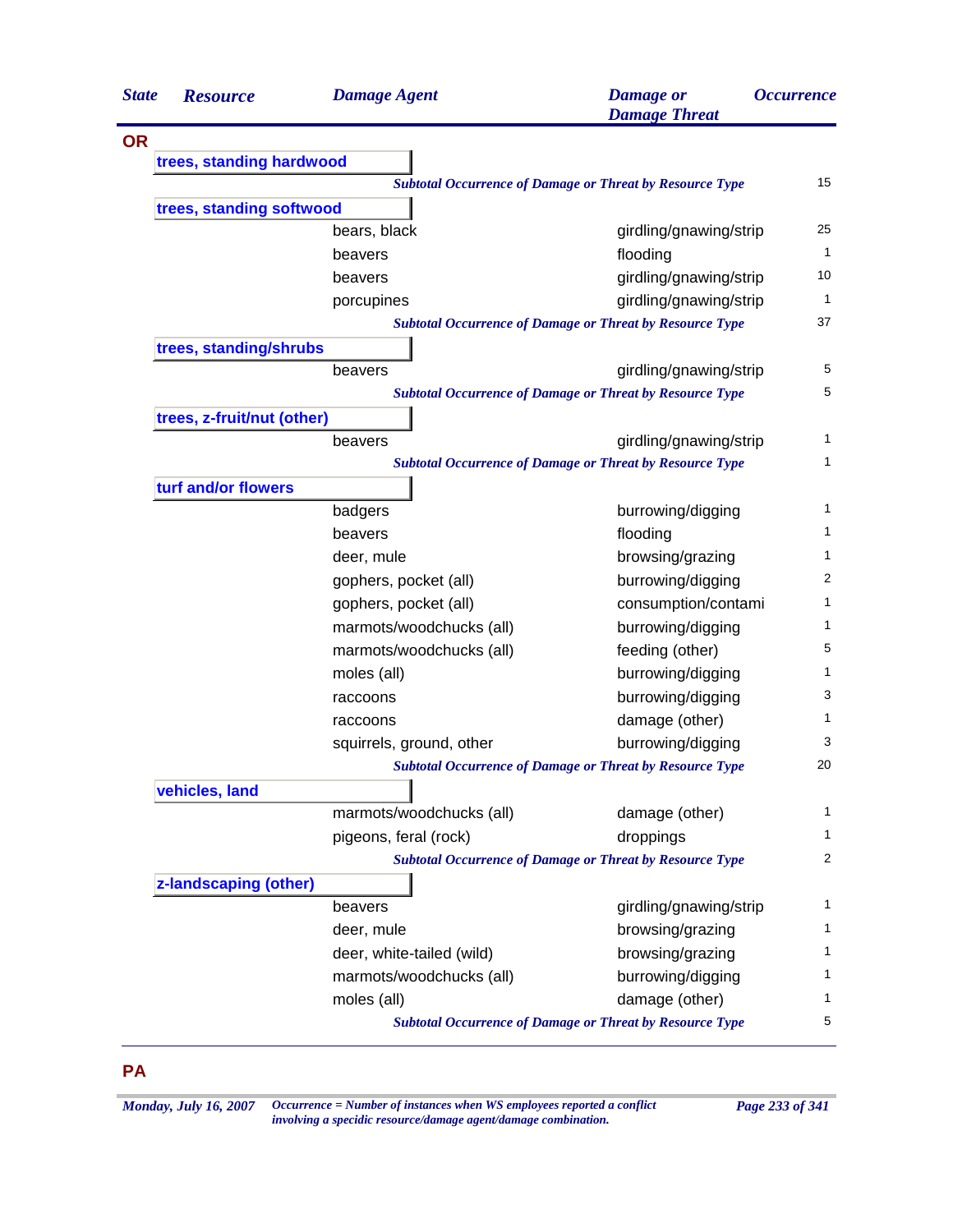| <b>State</b>    | <b>Resource</b>            | <b>Damage Agent</b>        | <b>Damage</b> or<br><b>Damage Threat</b>                        | <i><b>Occurrence</b></i> |
|-----------------|----------------------------|----------------------------|-----------------------------------------------------------------|--------------------------|
| <b>PA</b>       |                            |                            |                                                                 |                          |
| aircraft        |                            |                            |                                                                 |                          |
|                 |                            | geese, canada              | damage threat                                                   | 1                        |
|                 |                            | geese, canada              | wildlife strike(aircraft)                                       | 1                        |
|                 |                            | hawks, red-tailed          | wildlife strike(aircraft)                                       | 1                        |
|                 |                            | pigeons, feral (rock)      | damage threat                                                   | 1                        |
|                 |                            |                            | <b>Subtotal Occurrence of Damage or Threat by Resource Type</b> | 4                        |
|                 | airport runways/taxiways   |                            |                                                                 |                          |
|                 |                            | marmots/woodchucks (all)   | damage (other)                                                  | 1                        |
|                 |                            | marmots/woodchucks (all)   | damage threat                                                   | 36                       |
|                 |                            | marmots/woodchucks (all)   | threat (other)                                                  | 4                        |
|                 |                            |                            | <b>Subtotal Occurrence of Damage or Threat by Resource Type</b> | 41                       |
|                 | <b>beaches</b>             |                            |                                                                 |                          |
|                 |                            | geese, canada              | droppings                                                       | 4                        |
|                 |                            |                            | <b>Subtotal Occurrence of Damage or Threat by Resource Type</b> | 4                        |
| beans, soybeans |                            |                            |                                                                 |                          |
|                 |                            | geese, canada              | browsing/grazing                                                | 1                        |
|                 |                            | geese, canada              | consumption/contami                                             | 5                        |
|                 |                            |                            | <b>Subtotal Occurrence of Damage or Threat by Resource Type</b> | 6                        |
|                 | beans, z-(other)           |                            |                                                                 |                          |
|                 |                            | geese, canada              | feeding (other)                                                 | 1                        |
|                 |                            |                            | <b>Subtotal Occurrence of Damage or Threat by Resource Type</b> | 1                        |
|                 | birds, turkey, wild        |                            |                                                                 |                          |
|                 |                            | raccoons                   | predation threat                                                | 1                        |
|                 |                            |                            | <b>Subtotal Occurrence of Damage or Threat by Resource Type</b> | 1                        |
|                 | birds, z-(other)           |                            |                                                                 |                          |
|                 |                            | cormorants, double-crested | competition                                                     | 1                        |
|                 |                            |                            | <b>Subtotal Occurrence of Damage or Threat by Resource Type</b> | 1                        |
|                 | birds, z-game (other)      |                            |                                                                 |                          |
|                 |                            | hawks, red-tailed          | predation threat                                                | 1                        |
|                 |                            |                            | <b>Subtotal Occurrence of Damage or Threat by Resource Type</b> | $\mathbf{1}$             |
|                 | buildings, non-residential |                            |                                                                 |                          |
|                 |                            | bats (all)                 | droppings                                                       | $\mathbf{1}$             |
|                 |                            | cats, feral/free ranging   | nuisance (other)                                                | 14                       |
|                 |                            | crows, american            | droppings                                                       | 1                        |
|                 |                            | marmots/woodchucks (all)   | damage threat                                                   | 1                        |
|                 |                            | pigeons, feral (rock)      | droppings                                                       | 4                        |
|                 |                            | skunks, striped            | damage threat                                                   | 1                        |
|                 |                            | skunks, striped            |                                                                 | 3                        |
|                 |                            |                            | nuisance (other)                                                | 6                        |
|                 |                            | skunks, striped            | nuisance, odor                                                  |                          |
|                 |                            | sparrows, house/english    | damage (other)                                                  | 1                        |

*Monday, July 16, 2007 Occurrence = Number of instances when WS employees reported a conflict Page 234 of 341 involving a specidic resource/damage agent/damage combination.*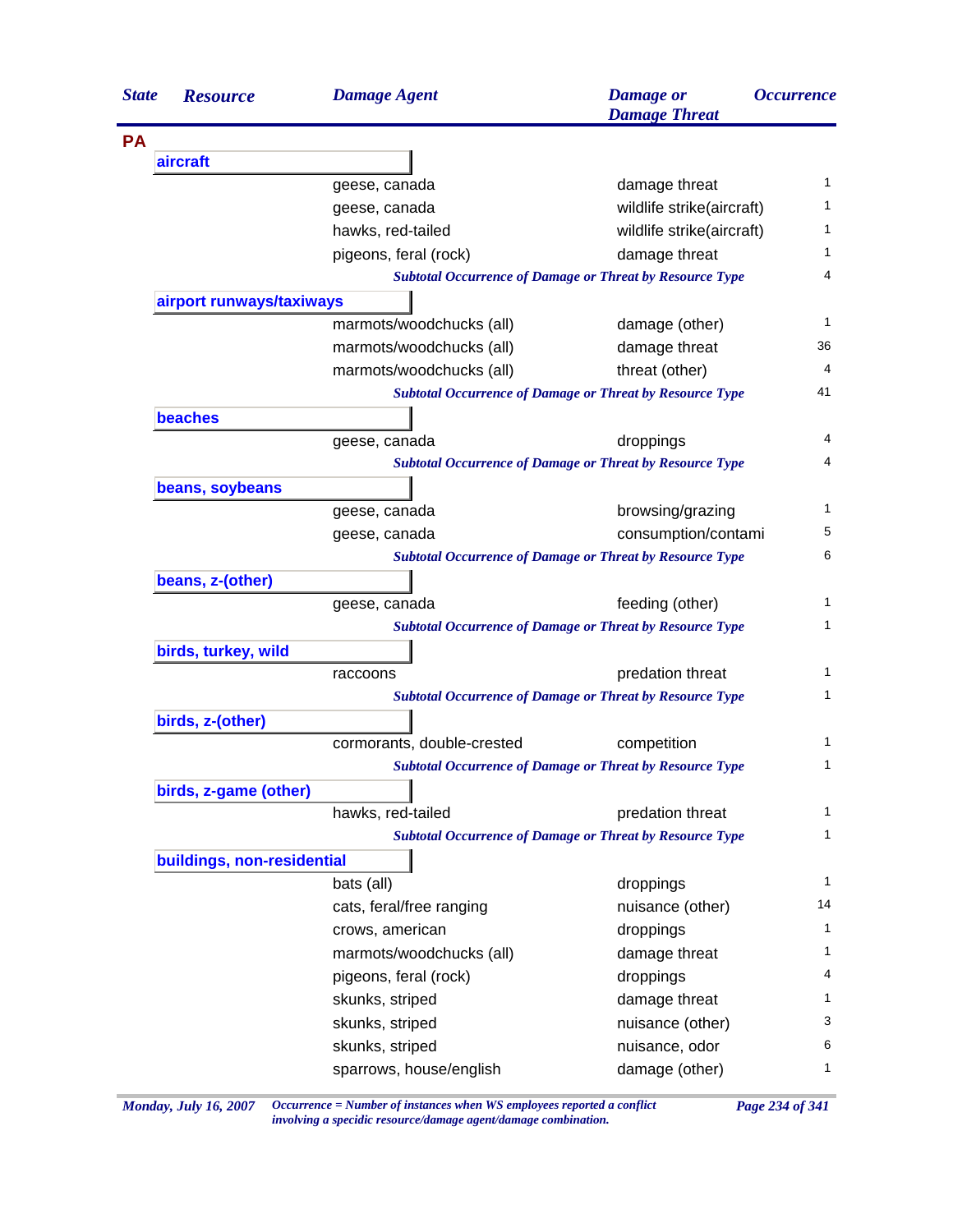| <b>State</b> | <b>Resource</b>             | <b>Damage Agent</b>                                             | <b>Damage</b> or<br><b>Damage Threat</b> | <i><b>Occurrence</b></i> |  |  |
|--------------|-----------------------------|-----------------------------------------------------------------|------------------------------------------|--------------------------|--|--|
| <b>PA</b>    |                             |                                                                 |                                          |                          |  |  |
|              | buildings, non-residential  |                                                                 |                                          |                          |  |  |
|              |                             | sparrows, house/english                                         | nuisance (other)                         |                          |  |  |
|              |                             | starlings, european                                             | droppings                                |                          |  |  |
|              |                             | swallows, cliff                                                 | droppings                                | 2                        |  |  |
|              |                             | <b>Subtotal Occurrence of Damage or Threat by Resource Type</b> |                                          | 36                       |  |  |
|              | buildings, residential      |                                                                 |                                          |                          |  |  |
|              |                             | bats (all)                                                      | droppings                                | 2                        |  |  |
|              |                             | blackbirds, red-winged                                          | droppings                                |                          |  |  |
|              |                             | ducks, mallards                                                 | nuisance (other)                         |                          |  |  |
|              |                             | marmots/woodchucks (all)                                        | burrowing/digging                        |                          |  |  |
|              |                             | opossums, virginia                                              | nuisance (other)                         |                          |  |  |
|              |                             | raccoons                                                        | droppings                                |                          |  |  |
|              |                             | raccoons                                                        | nuisance (other)                         |                          |  |  |
|              |                             | snakes, non-poisonous (other)                                   | nuisance (other)                         |                          |  |  |
|              |                             | starlings, european                                             | droppings                                |                          |  |  |
|              |                             | swallows, barn                                                  | droppings                                |                          |  |  |
|              |                             | vultures, black                                                 | droppings                                |                          |  |  |
|              |                             | vultures, turkey                                                | damage (other)                           |                          |  |  |
|              |                             | vultures, turkey                                                | damage threat                            |                          |  |  |
|              |                             | vultures, turkey                                                | droppings                                |                          |  |  |
|              |                             | vultures, turkey                                                | girdling/gnawing/strip                   |                          |  |  |
|              |                             | vultures, z-(mixed)                                             | droppings                                |                          |  |  |
|              |                             | woodpeckers, downy                                              | burrowing/digging                        |                          |  |  |
|              |                             | woodpeckers, downy                                              | damage (other)                           |                          |  |  |
|              |                             | woodpeckers, downy                                              | girdling/gnawing/strip                   |                          |  |  |
|              |                             | woodpeckers, hairy                                              | girdling/gnawing/strip                   |                          |  |  |
|              |                             | woodpeckers, z-(other)                                          | burrowing/digging                        |                          |  |  |
|              |                             | woodpeckers, z-(other)                                          | damage (other)                           |                          |  |  |
|              |                             | <b>Subtotal Occurrence of Damage or Threat by Resource Type</b> |                                          | 38                       |  |  |
|              | cattle (adult)              |                                                                 |                                          |                          |  |  |
|              |                             | dogs, feral, free-ranging and hybrids                           | injury                                   |                          |  |  |
|              |                             | <b>Subtotal Occurrence of Damage or Threat by Resource Type</b> |                                          |                          |  |  |
|              | cattle (calves)             |                                                                 |                                          |                          |  |  |
|              |                             | coyotes                                                         | predation                                |                          |  |  |
|              |                             | dogs, feral, free-ranging and hybrids                           | fatality                                 |                          |  |  |
|              |                             | <b>Subtotal Occurrence of Damage or Threat by Resource Type</b> |                                          |                          |  |  |
|              | equine, horses (adult)      |                                                                 |                                          |                          |  |  |
|              |                             | dogs, feral, free-ranging and hybrids                           |                                          |                          |  |  |
|              |                             | <b>Subtotal Occurrence of Damage or Threat by Resource Type</b> | injury                                   |                          |  |  |
|              | equipment/machinery (other) |                                                                 |                                          |                          |  |  |

*Monday, July 16, 2007 Occurrence = Number of instances when WS employees reported a conflict Page 235 of 341 involving a specidic resource/damage agent/damage combination.*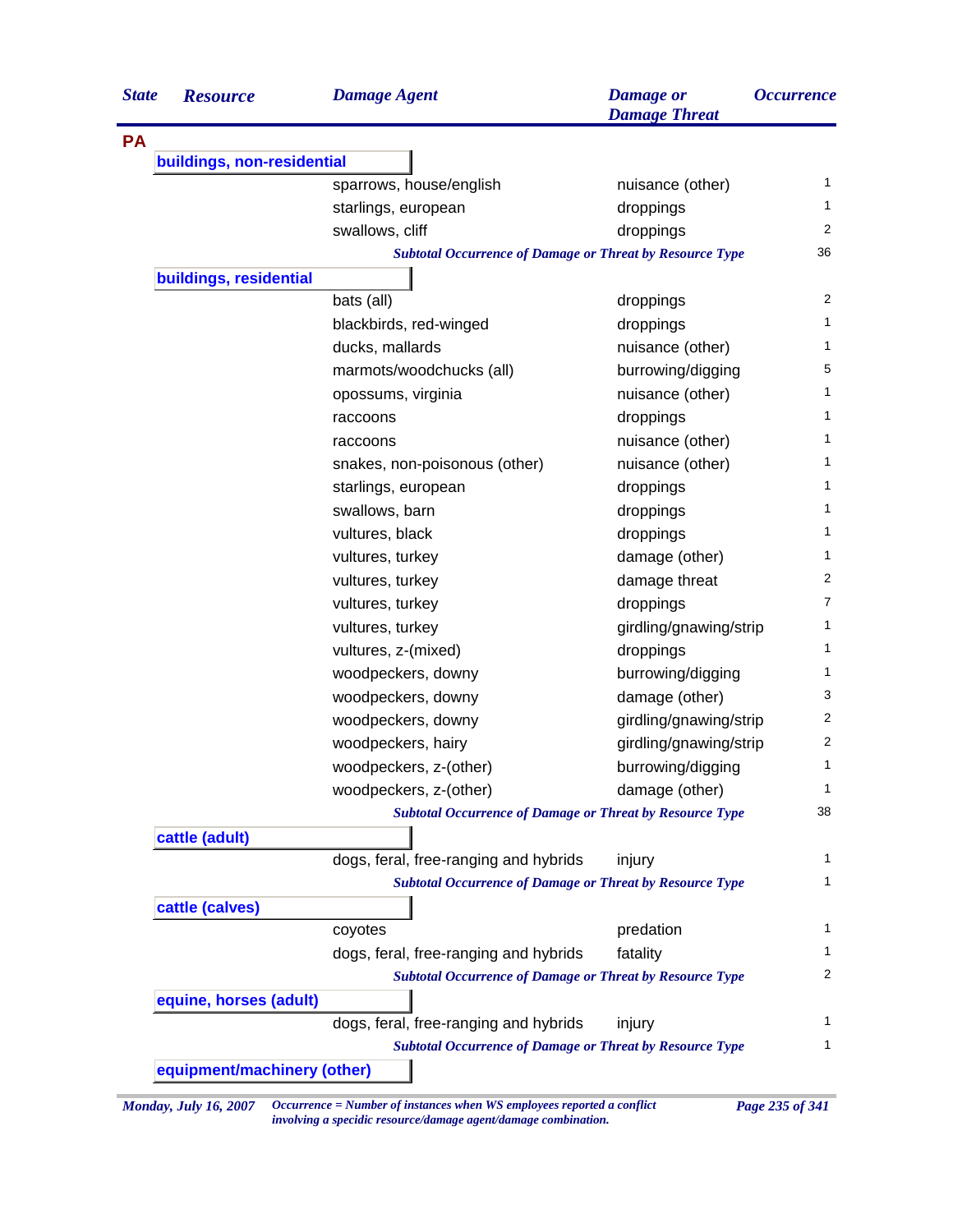| <b>State</b> | <b>Resource</b>             | <b>Damage Agent</b>       | <b>Damage</b> or<br><b>Damage Threat</b>                        | <i><b>Occurrence</b></i> |
|--------------|-----------------------------|---------------------------|-----------------------------------------------------------------|--------------------------|
|              |                             |                           |                                                                 |                          |
|              | equipment/machinery (other) |                           |                                                                 |                          |
|              |                             | starlings, european       | droppings                                                       |                          |
|              |                             | swallows, barn            | droppings                                                       |                          |
|              |                             |                           | <b>Subtotal Occurrence of Damage or Threat by Resource Type</b> |                          |
|              | feed, livestock             |                           |                                                                 |                          |
|              |                             | starlings, european       | consumption/contami                                             | 19                       |
|              |                             |                           | <b>Subtotal Occurrence of Damage or Threat by Resource Type</b> | 19                       |
|              | feedlot grain               |                           |                                                                 |                          |
|              |                             | starlings, european       | consumption/contami                                             |                          |
|              |                             |                           | <b>Subtotal Occurrence of Damage or Threat by Resource Type</b> |                          |
|              | fences                      |                           |                                                                 |                          |
|              |                             | bears, black              | burrowing/digging                                               |                          |
|              |                             | deer, white-tailed (wild) | damage (other)                                                  |                          |
|              |                             |                           | <b>Subtotal Occurrence of Damage or Threat by Resource Type</b> |                          |
|              | fish, goldfish (brood)      |                           |                                                                 |                          |
|              |                             | herons, great blue        | predation                                                       |                          |
|              |                             |                           | <b>Subtotal Occurrence of Damage or Threat by Resource Type</b> |                          |
|              | fish, ornamental (brood)    |                           |                                                                 |                          |
|              |                             | raccoons                  | predation                                                       |                          |
|              |                             |                           | <b>Subtotal Occurrence of Damage or Threat by Resource Type</b> |                          |
|              | fish, trout (all)           |                           |                                                                 |                          |
|              |                             | herons, great blue        | feeding (other)                                                 |                          |
|              |                             | herons, great blue        | predation                                                       |                          |
|              |                             |                           | <b>Subtotal Occurrence of Damage or Threat by Resource Type</b> |                          |
|              | fish, trout, rainbow        |                           |                                                                 |                          |
|              |                             | herons, great blue        | consumption/contami                                             |                          |
|              |                             |                           | <b>Subtotal Occurrence of Damage or Threat by Resource Type</b> |                          |
|              | fish, trout, z-(other)      |                           |                                                                 |                          |
|              |                             | herons, great blue        | predation                                                       |                          |
|              |                             |                           | <b>Subtotal Occurrence of Damage or Threat by Resource Type</b> |                          |
|              | fowl, chickens (other)      |                           |                                                                 |                          |
|              |                             | geese, canada             | damage (other)                                                  |                          |
|              |                             | hawks, red-tailed         | predation                                                       |                          |
|              |                             |                           | <b>Subtotal Occurrence of Damage or Threat by Resource Type</b> |                          |
|              | fowl, ducks (domestic)      |                           |                                                                 |                          |
|              |                             | ducks, mallards           | droppings                                                       |                          |
|              |                             |                           | <b>Subtotal Occurrence of Damage or Threat by Resource Type</b> |                          |
|              | fowl, pigeons (domestic)    |                           |                                                                 |                          |
|              |                             | hawks, cooper's           | predation                                                       |                          |
|              |                             |                           | <b>Subtotal Occurrence of Damage or Threat by Resource Type</b> |                          |

*Monday, July 16, 2007 Occurrence = Number of instances when WS employees reported a conflict Page 236 of 341 involving a specidic resource/damage agent/damage combination.*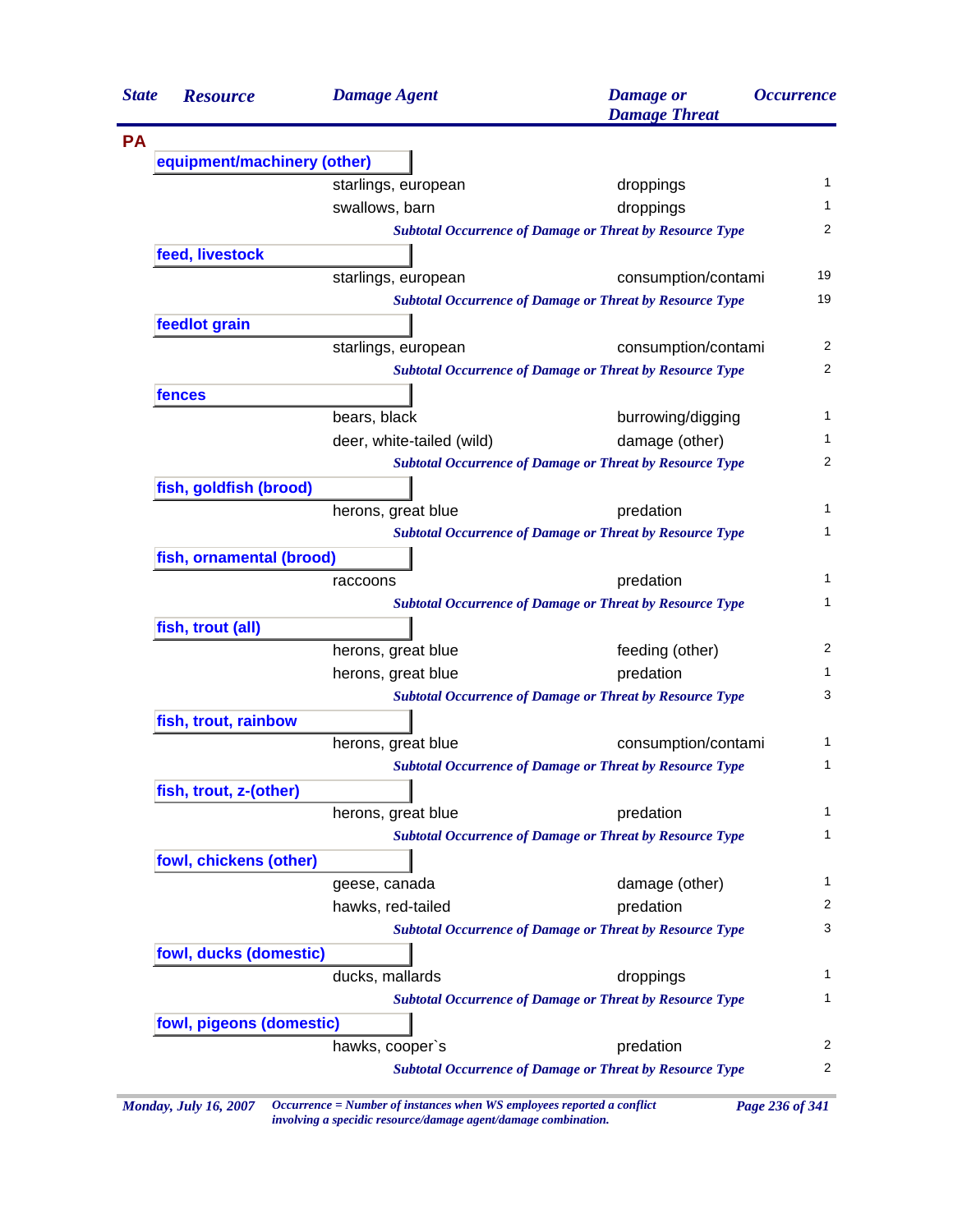| <b>State</b> | <b>Resource</b>             | <b>Damage Agent</b>       | <b>Damage</b> or<br><b>Damage Threat</b>                        | <i><b>Occurrence</b></i> |
|--------------|-----------------------------|---------------------------|-----------------------------------------------------------------|--------------------------|
| <b>PA</b>    |                             |                           |                                                                 |                          |
|              | gardens, veg./fruits/nuts   |                           |                                                                 |                          |
|              |                             | geese, canada             | consumption/contami                                             |                          |
|              |                             |                           | <b>Subtotal Occurrence of Damage or Threat by Resource Type</b> |                          |
|              | golf courses                |                           |                                                                 |                          |
|              |                             | geese, canada             | browsing/grazing                                                |                          |
|              |                             | geese, canada             | consumption/contami                                             |                          |
|              |                             | geese, canada             | droppings                                                       |                          |
|              |                             |                           | <b>Subtotal Occurrence of Damage or Threat by Resource Type</b> |                          |
|              | grains, corn (field)        |                           |                                                                 |                          |
|              |                             | blackbirds, red-winged    | consumption/contami                                             |                          |
|              |                             | deer, white-tailed (wild) | consumption/contami                                             |                          |
|              |                             | deer, white-tailed (wild) | damage threat                                                   |                          |
|              |                             | geese, canada             | browsing/grazing                                                |                          |
|              |                             | geese, canada             | damage threat                                                   |                          |
|              |                             | geese, canada             | feeding (other)                                                 |                          |
|              |                             |                           | <b>Subtotal Occurrence of Damage or Threat by Resource Type</b> |                          |
|              | grains, corn (sweet)        |                           |                                                                 |                          |
|              |                             | blackbirds, red-winged    | feeding (other)                                                 |                          |
|              |                             | crows, american           | feeding (other)                                                 |                          |
|              |                             | deer, white-tailed (wild) | consumption/contami                                             |                          |
|              |                             | geese, canada             | browsing/grazing                                                |                          |
|              |                             | geese, canada             | consumption/contami                                             |                          |
|              |                             |                           | <b>Subtotal Occurrence of Damage or Threat by Resource Type</b> |                          |
|              | grains, oats                |                           |                                                                 |                          |
|              |                             | geese, canada             | consumption/contami                                             |                          |
|              |                             |                           | <b>Subtotal Occurrence of Damage or Threat by Resource Type</b> |                          |
|              | grains, wheat               |                           |                                                                 |                          |
|              |                             | geese, snow               | feeding (other)                                                 |                          |
|              |                             |                           | <b>Subtotal Occurrence of Damage or Threat by Resource Type</b> |                          |
|              | grains, z-(other)           |                           |                                                                 |                          |
|              |                             | geese, canada             | consumption/contami                                             |                          |
|              |                             |                           | <b>Subtotal Occurrence of Damage or Threat by Resource Type</b> |                          |
|              | grasses/sod                 |                           |                                                                 |                          |
|              |                             | geese, canada             | consumption/contami                                             |                          |
|              |                             |                           | <b>Subtotal Occurrence of Damage or Threat by Resource Type</b> |                          |
|              | hayfields, alfalfa          |                           |                                                                 |                          |
|              |                             | geese, canada             | damage threat                                                   |                          |
|              |                             | geese, canada             | feeding (other)                                                 |                          |
|              |                             |                           | <b>Subtotal Occurrence of Damage or Threat by Resource Type</b> |                          |
|              | hith/sfty, human (aviation) |                           |                                                                 |                          |

*involving a specidic resource/damage agent/damage combination.*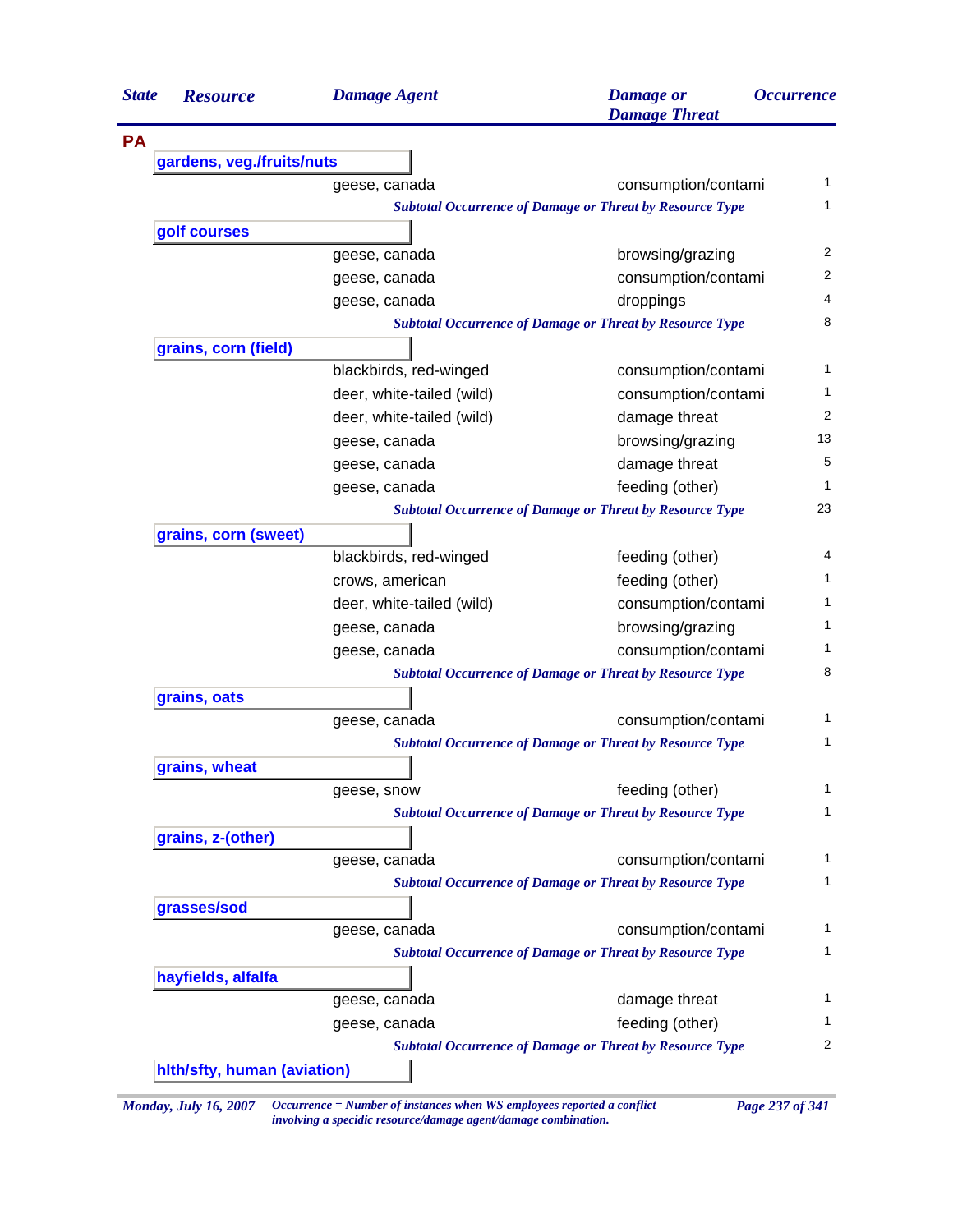| <b>State</b> |  |  |  | <b>Resourc</b> |  |
|--------------|--|--|--|----------------|--|
|--------------|--|--|--|----------------|--|

**PA**

|  |  | Dan |
|--|--|-----|
|  |  |     |

| <b>State</b> | <b>Resource</b>                     | <b>Damage Agent</b>        | <b>Damage</b> or<br><b>Damage Threat</b>                        | <b>Occurrence</b> |
|--------------|-------------------------------------|----------------------------|-----------------------------------------------------------------|-------------------|
| PA           |                                     |                            |                                                                 |                   |
|              | hlth/sfty, human (aviation)         |                            |                                                                 |                   |
|              |                                     | blackbirds, red-winged     | damage threat                                                   | 1                 |
|              |                                     | blackbirds, red-winged     | threat (other)                                                  | 3                 |
|              |                                     | cats, feral/free ranging   | threat (other)                                                  | 1                 |
|              |                                     | cowbirds, brown-headed     | damage threat                                                   | 4                 |
|              |                                     | deer, white-tailed (wild)  | damage threat                                                   | 5                 |
|              |                                     | doves, mourning            | damage threat                                                   | 6                 |
|              |                                     | doves, mourning            | threat (other)                                                  | $\overline{2}$    |
|              |                                     | ducks, mallards            | damage threat                                                   | $\mathbf{1}$      |
|              |                                     | ducks, mallards            | threat (other)                                                  | $\overline{2}$    |
|              |                                     | falcons, american kestrels | threat (other)                                                  | $\mathbf{1}$      |
|              |                                     | foxes, red                 | damage threat                                                   | $\overline{7}$    |
|              |                                     | foxes, red                 | threat (other)                                                  | 11                |
|              |                                     | geese, canada              | damage (other)                                                  | $\overline{2}$    |
|              |                                     | geese, canada              | damage threat                                                   | 36                |
|              |                                     | geese, canada              | threat (other)                                                  | 17                |
|              |                                     | geese, canada              | wildlife strike(aircraft)                                       | $\mathbf{1}$      |
|              |                                     | gulls, ring-billed         | damage threat                                                   | 2                 |
|              |                                     | gulls, ring-billed         | threat (other)                                                  | $\overline{2}$    |
|              |                                     | hawks, cooper's            | threat (other)                                                  | 1                 |
|              |                                     | hawks, red-tailed          | damage threat                                                   | 1                 |
|              |                                     | hawks, red-tailed          | threat (other)                                                  | 1                 |
|              |                                     | hawks, sharp-shinned       | threat (other)                                                  | 1                 |
|              |                                     | herons, great blue         | threat (other)                                                  | 1                 |
|              |                                     | killdeers                  | threat (other)                                                  | 3                 |
|              |                                     | meadowlarks, eastern       | threat (other)                                                  | 1                 |
|              |                                     | rabbits, cottontail        | damage threat                                                   | $\overline{c}$    |
|              |                                     | rabbits, cottontail        | threat (other)                                                  | 1                 |
|              |                                     | starlings, european        | damage threat                                                   | 35                |
|              |                                     | starlings, european        | threat (other)                                                  | 3                 |
|              |                                     | swans, mute                | damage (other)                                                  | 1                 |
|              |                                     | swans, mute                | disease threat                                                  | 1                 |
|              |                                     | vultures, turkey           | threat (other)                                                  | 1                 |
|              |                                     | yellowlegs, greater        | damage threat                                                   | 2                 |
|              |                                     | yellowlegs, lesser         | damage threat                                                   | 3                 |
|              |                                     |                            | <b>Subtotal Occurrence of Damage or Threat by Resource Type</b> | 162               |
|              | hith/sfty, human (other transporta) |                            |                                                                 |                   |
|              |                                     | crows, american            | nuisance (other)                                                | 1                 |
|              |                                     | deer, white-tailed (wild)  | damage (other)                                                  | 5                 |
|              |                                     | geese, canada              | damage (other)                                                  | 1                 |

*Monday, July 16, 2007 Occurrence = Number of instances when WS employees reported a conflict Page 238 of 341 involving a specidic resource/damage agent/damage combination.*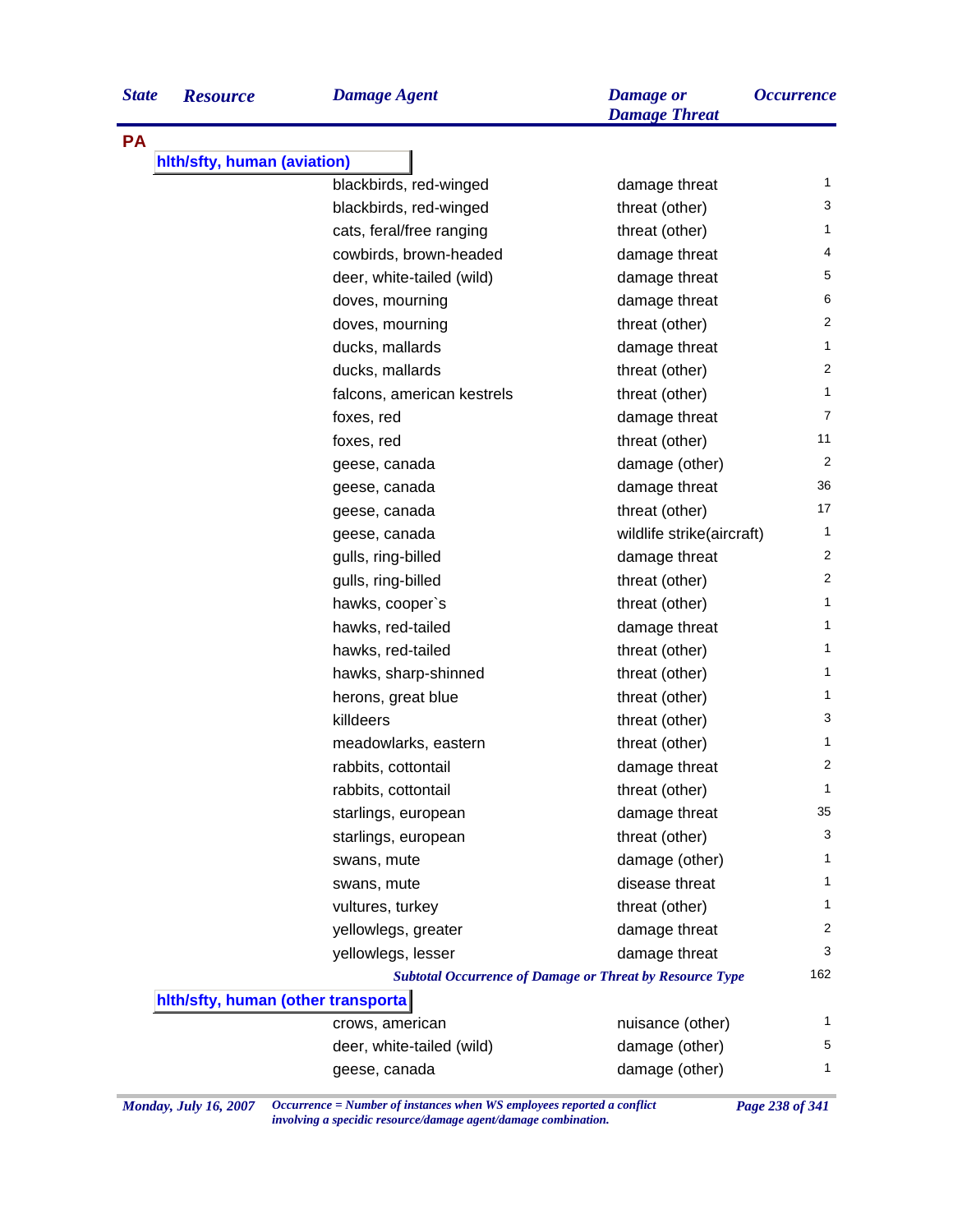| hith/sfty, human (other transporta)<br>geese, canada<br>harassment<br>hawks, red-tailed<br>damage (other)<br><b>Subtotal Occurrence of Damage or Threat by Resource Type</b><br>hith/sfty, human z-(general)<br>bats (all)<br>disease threat<br>bats (all)<br>disease threat, rabies<br>bears, black<br>threat (other)<br>bird, unidentifiable<br>disease (other)<br>cats, feral/free ranging<br>damage threat<br>cats, feral/free ranging<br>nuisance (other)<br>cats, feral/free ranging<br>threat (other)<br>damage threat<br>coyotes<br>disease threat<br>doves, mourning<br>ducks, american black<br>disease threat<br>ducks, feral<br>damage threat<br>ducks, feral<br>droppings<br>disease threat<br>ducks, northern pintail<br>disease threat<br>ducks, teal, green-winged<br>damage (other)<br>geese, canada<br>damage threat<br>geese, canada<br>disease (other)<br>geese, canada<br>disease threat<br>geese, canada<br>disease threat, rabies<br>geese, canada<br>droppings<br>geese, canada<br>injury<br>geese, canada<br>geese, canada<br>threat (other)<br>damage threat<br>geese, feral<br>geese, feral<br>threat (other)<br>hawks, red-tailed<br>damage (other)<br>mockingbirds, northern<br>threat (other)<br>disease threat<br>non-wildlife<br>pheasants, ring-necked<br>nuisance (other)<br>damage (other)<br>raccoons<br>damage threat<br>raccoons<br>disease threat<br>raccoons<br>disease threat, rabies<br>raccoons<br>nuisance (other)<br>raccoons<br>disease (other)<br>robins, american | <b>State</b> | <b>Resource</b> | <b>Damage Agent</b> | <b>Damage</b> or<br><b>Damage Threat</b> | <i><b>Occurrence</b></i> |
|-------------------------------------------------------------------------------------------------------------------------------------------------------------------------------------------------------------------------------------------------------------------------------------------------------------------------------------------------------------------------------------------------------------------------------------------------------------------------------------------------------------------------------------------------------------------------------------------------------------------------------------------------------------------------------------------------------------------------------------------------------------------------------------------------------------------------------------------------------------------------------------------------------------------------------------------------------------------------------------------------------------------------------------------------------------------------------------------------------------------------------------------------------------------------------------------------------------------------------------------------------------------------------------------------------------------------------------------------------------------------------------------------------------------------------------------------------------------------------------------------------------------|--------------|-----------------|---------------------|------------------------------------------|--------------------------|
|                                                                                                                                                                                                                                                                                                                                                                                                                                                                                                                                                                                                                                                                                                                                                                                                                                                                                                                                                                                                                                                                                                                                                                                                                                                                                                                                                                                                                                                                                                                   | <b>PA</b>    |                 |                     |                                          |                          |
|                                                                                                                                                                                                                                                                                                                                                                                                                                                                                                                                                                                                                                                                                                                                                                                                                                                                                                                                                                                                                                                                                                                                                                                                                                                                                                                                                                                                                                                                                                                   |              |                 |                     |                                          |                          |
|                                                                                                                                                                                                                                                                                                                                                                                                                                                                                                                                                                                                                                                                                                                                                                                                                                                                                                                                                                                                                                                                                                                                                                                                                                                                                                                                                                                                                                                                                                                   |              |                 |                     |                                          | 1                        |
|                                                                                                                                                                                                                                                                                                                                                                                                                                                                                                                                                                                                                                                                                                                                                                                                                                                                                                                                                                                                                                                                                                                                                                                                                                                                                                                                                                                                                                                                                                                   |              |                 |                     |                                          | 1                        |
|                                                                                                                                                                                                                                                                                                                                                                                                                                                                                                                                                                                                                                                                                                                                                                                                                                                                                                                                                                                                                                                                                                                                                                                                                                                                                                                                                                                                                                                                                                                   |              |                 |                     |                                          | 9                        |
|                                                                                                                                                                                                                                                                                                                                                                                                                                                                                                                                                                                                                                                                                                                                                                                                                                                                                                                                                                                                                                                                                                                                                                                                                                                                                                                                                                                                                                                                                                                   |              |                 |                     |                                          |                          |
|                                                                                                                                                                                                                                                                                                                                                                                                                                                                                                                                                                                                                                                                                                                                                                                                                                                                                                                                                                                                                                                                                                                                                                                                                                                                                                                                                                                                                                                                                                                   |              |                 |                     |                                          | 1                        |
|                                                                                                                                                                                                                                                                                                                                                                                                                                                                                                                                                                                                                                                                                                                                                                                                                                                                                                                                                                                                                                                                                                                                                                                                                                                                                                                                                                                                                                                                                                                   |              |                 |                     |                                          | 2                        |
|                                                                                                                                                                                                                                                                                                                                                                                                                                                                                                                                                                                                                                                                                                                                                                                                                                                                                                                                                                                                                                                                                                                                                                                                                                                                                                                                                                                                                                                                                                                   |              |                 |                     |                                          | 1                        |
|                                                                                                                                                                                                                                                                                                                                                                                                                                                                                                                                                                                                                                                                                                                                                                                                                                                                                                                                                                                                                                                                                                                                                                                                                                                                                                                                                                                                                                                                                                                   |              |                 |                     |                                          | 2                        |
|                                                                                                                                                                                                                                                                                                                                                                                                                                                                                                                                                                                                                                                                                                                                                                                                                                                                                                                                                                                                                                                                                                                                                                                                                                                                                                                                                                                                                                                                                                                   |              |                 |                     |                                          | 2                        |
|                                                                                                                                                                                                                                                                                                                                                                                                                                                                                                                                                                                                                                                                                                                                                                                                                                                                                                                                                                                                                                                                                                                                                                                                                                                                                                                                                                                                                                                                                                                   |              |                 |                     |                                          | $\overline{2}$           |
|                                                                                                                                                                                                                                                                                                                                                                                                                                                                                                                                                                                                                                                                                                                                                                                                                                                                                                                                                                                                                                                                                                                                                                                                                                                                                                                                                                                                                                                                                                                   |              |                 |                     |                                          | 9                        |
|                                                                                                                                                                                                                                                                                                                                                                                                                                                                                                                                                                                                                                                                                                                                                                                                                                                                                                                                                                                                                                                                                                                                                                                                                                                                                                                                                                                                                                                                                                                   |              |                 |                     |                                          | 1                        |
|                                                                                                                                                                                                                                                                                                                                                                                                                                                                                                                                                                                                                                                                                                                                                                                                                                                                                                                                                                                                                                                                                                                                                                                                                                                                                                                                                                                                                                                                                                                   |              |                 |                     |                                          | 1                        |
|                                                                                                                                                                                                                                                                                                                                                                                                                                                                                                                                                                                                                                                                                                                                                                                                                                                                                                                                                                                                                                                                                                                                                                                                                                                                                                                                                                                                                                                                                                                   |              |                 |                     |                                          | 5                        |
|                                                                                                                                                                                                                                                                                                                                                                                                                                                                                                                                                                                                                                                                                                                                                                                                                                                                                                                                                                                                                                                                                                                                                                                                                                                                                                                                                                                                                                                                                                                   |              |                 |                     |                                          | $\mathbf{1}$             |
|                                                                                                                                                                                                                                                                                                                                                                                                                                                                                                                                                                                                                                                                                                                                                                                                                                                                                                                                                                                                                                                                                                                                                                                                                                                                                                                                                                                                                                                                                                                   |              |                 |                     |                                          | 1                        |
|                                                                                                                                                                                                                                                                                                                                                                                                                                                                                                                                                                                                                                                                                                                                                                                                                                                                                                                                                                                                                                                                                                                                                                                                                                                                                                                                                                                                                                                                                                                   |              |                 |                     |                                          | 6                        |
|                                                                                                                                                                                                                                                                                                                                                                                                                                                                                                                                                                                                                                                                                                                                                                                                                                                                                                                                                                                                                                                                                                                                                                                                                                                                                                                                                                                                                                                                                                                   |              |                 |                     |                                          | $\overline{2}$           |
|                                                                                                                                                                                                                                                                                                                                                                                                                                                                                                                                                                                                                                                                                                                                                                                                                                                                                                                                                                                                                                                                                                                                                                                                                                                                                                                                                                                                                                                                                                                   |              |                 |                     |                                          | 3                        |
|                                                                                                                                                                                                                                                                                                                                                                                                                                                                                                                                                                                                                                                                                                                                                                                                                                                                                                                                                                                                                                                                                                                                                                                                                                                                                                                                                                                                                                                                                                                   |              |                 |                     |                                          | 15                       |
|                                                                                                                                                                                                                                                                                                                                                                                                                                                                                                                                                                                                                                                                                                                                                                                                                                                                                                                                                                                                                                                                                                                                                                                                                                                                                                                                                                                                                                                                                                                   |              |                 |                     |                                          | 1                        |
|                                                                                                                                                                                                                                                                                                                                                                                                                                                                                                                                                                                                                                                                                                                                                                                                                                                                                                                                                                                                                                                                                                                                                                                                                                                                                                                                                                                                                                                                                                                   |              |                 |                     |                                          | 3                        |
|                                                                                                                                                                                                                                                                                                                                                                                                                                                                                                                                                                                                                                                                                                                                                                                                                                                                                                                                                                                                                                                                                                                                                                                                                                                                                                                                                                                                                                                                                                                   |              |                 |                     |                                          | 1                        |
|                                                                                                                                                                                                                                                                                                                                                                                                                                                                                                                                                                                                                                                                                                                                                                                                                                                                                                                                                                                                                                                                                                                                                                                                                                                                                                                                                                                                                                                                                                                   |              |                 |                     |                                          | 11                       |
|                                                                                                                                                                                                                                                                                                                                                                                                                                                                                                                                                                                                                                                                                                                                                                                                                                                                                                                                                                                                                                                                                                                                                                                                                                                                                                                                                                                                                                                                                                                   |              |                 |                     |                                          | 2                        |
|                                                                                                                                                                                                                                                                                                                                                                                                                                                                                                                                                                                                                                                                                                                                                                                                                                                                                                                                                                                                                                                                                                                                                                                                                                                                                                                                                                                                                                                                                                                   |              |                 |                     |                                          | 77                       |
|                                                                                                                                                                                                                                                                                                                                                                                                                                                                                                                                                                                                                                                                                                                                                                                                                                                                                                                                                                                                                                                                                                                                                                                                                                                                                                                                                                                                                                                                                                                   |              |                 |                     |                                          | 1                        |
|                                                                                                                                                                                                                                                                                                                                                                                                                                                                                                                                                                                                                                                                                                                                                                                                                                                                                                                                                                                                                                                                                                                                                                                                                                                                                                                                                                                                                                                                                                                   |              |                 |                     |                                          | 1                        |
|                                                                                                                                                                                                                                                                                                                                                                                                                                                                                                                                                                                                                                                                                                                                                                                                                                                                                                                                                                                                                                                                                                                                                                                                                                                                                                                                                                                                                                                                                                                   |              |                 |                     |                                          | 1                        |
|                                                                                                                                                                                                                                                                                                                                                                                                                                                                                                                                                                                                                                                                                                                                                                                                                                                                                                                                                                                                                                                                                                                                                                                                                                                                                                                                                                                                                                                                                                                   |              |                 |                     |                                          | 1                        |
|                                                                                                                                                                                                                                                                                                                                                                                                                                                                                                                                                                                                                                                                                                                                                                                                                                                                                                                                                                                                                                                                                                                                                                                                                                                                                                                                                                                                                                                                                                                   |              |                 |                     |                                          | 4                        |
|                                                                                                                                                                                                                                                                                                                                                                                                                                                                                                                                                                                                                                                                                                                                                                                                                                                                                                                                                                                                                                                                                                                                                                                                                                                                                                                                                                                                                                                                                                                   |              |                 |                     |                                          | 1                        |
|                                                                                                                                                                                                                                                                                                                                                                                                                                                                                                                                                                                                                                                                                                                                                                                                                                                                                                                                                                                                                                                                                                                                                                                                                                                                                                                                                                                                                                                                                                                   |              |                 |                     |                                          | 2                        |
|                                                                                                                                                                                                                                                                                                                                                                                                                                                                                                                                                                                                                                                                                                                                                                                                                                                                                                                                                                                                                                                                                                                                                                                                                                                                                                                                                                                                                                                                                                                   |              |                 |                     |                                          | 3                        |
|                                                                                                                                                                                                                                                                                                                                                                                                                                                                                                                                                                                                                                                                                                                                                                                                                                                                                                                                                                                                                                                                                                                                                                                                                                                                                                                                                                                                                                                                                                                   |              |                 |                     |                                          | 1                        |
|                                                                                                                                                                                                                                                                                                                                                                                                                                                                                                                                                                                                                                                                                                                                                                                                                                                                                                                                                                                                                                                                                                                                                                                                                                                                                                                                                                                                                                                                                                                   |              |                 |                     |                                          | 12                       |
|                                                                                                                                                                                                                                                                                                                                                                                                                                                                                                                                                                                                                                                                                                                                                                                                                                                                                                                                                                                                                                                                                                                                                                                                                                                                                                                                                                                                                                                                                                                   |              |                 |                     |                                          | 1                        |
|                                                                                                                                                                                                                                                                                                                                                                                                                                                                                                                                                                                                                                                                                                                                                                                                                                                                                                                                                                                                                                                                                                                                                                                                                                                                                                                                                                                                                                                                                                                   |              |                 |                     |                                          | 1                        |
|                                                                                                                                                                                                                                                                                                                                                                                                                                                                                                                                                                                                                                                                                                                                                                                                                                                                                                                                                                                                                                                                                                                                                                                                                                                                                                                                                                                                                                                                                                                   |              |                 | robins, american    | disease threat                           | $\overline{2}$           |

*Monday, July 16, 2007 Occurrence = Number of instances when WS employees reported a conflict Page 239 of 341 involving a specidic resource/damage agent/damage combination.*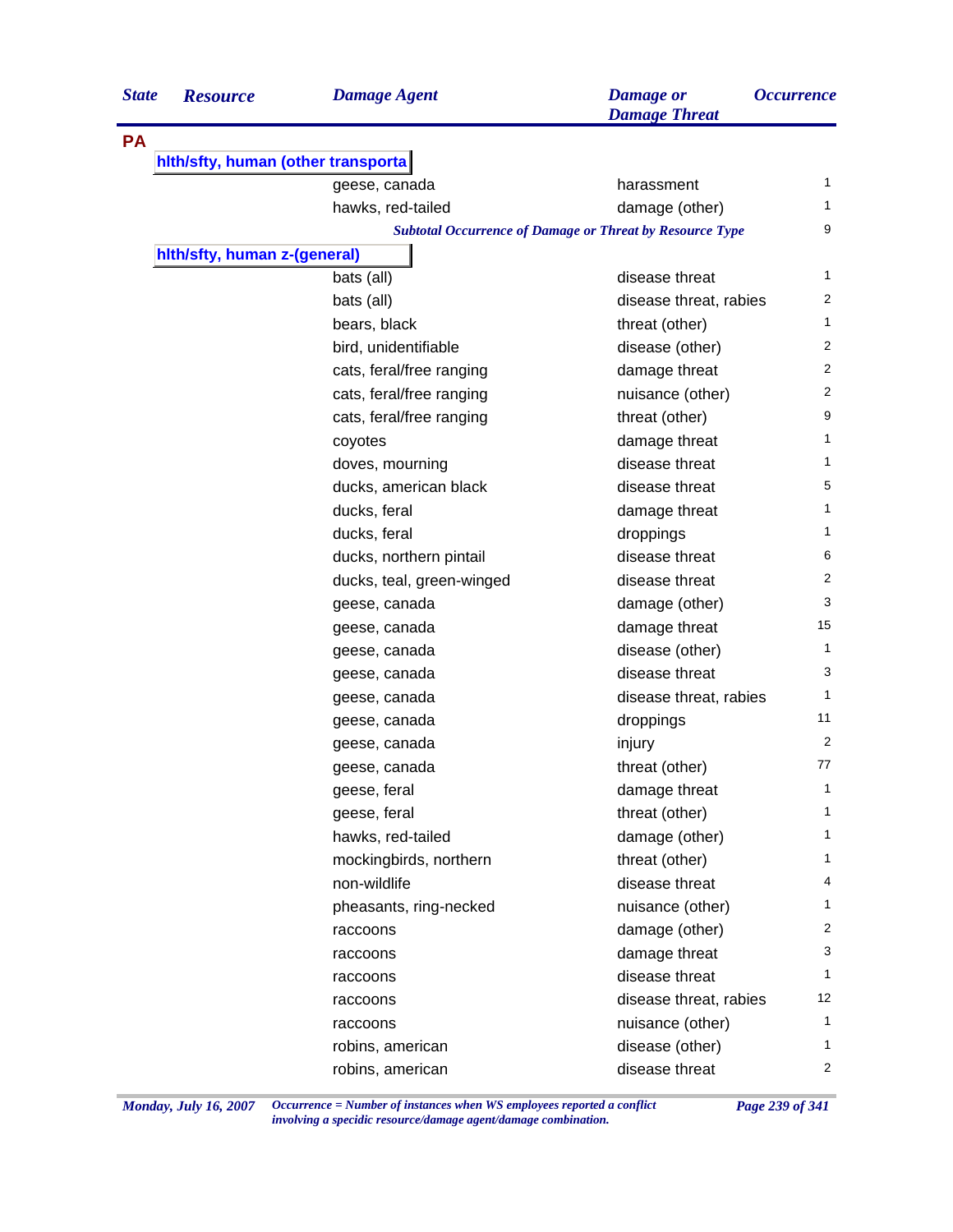| <b>State</b> | <b>Resource</b>                | <b>Damage Agent</b>        | <b>Damage</b> or<br><b>Damage Threat</b>                        | <i><b>Occurrence</b></i> |
|--------------|--------------------------------|----------------------------|-----------------------------------------------------------------|--------------------------|
| <b>PA</b>    |                                |                            |                                                                 |                          |
|              | hith/sfty, human z-(general)   |                            |                                                                 |                          |
|              |                                | skunks, striped            | disease threat, rabies                                          | 3                        |
|              |                                | sparrows, house/english    | disease (other)                                                 | 1                        |
|              |                                | starlings, european        | damage (other)                                                  | 1                        |
|              |                                | starlings, european        | disease threat                                                  | 3                        |
|              |                                | starlings, european        | droppings                                                       | 1                        |
|              |                                | starlings, european        | nuisance (other)                                                | 1                        |
|              |                                | swans, mute                | disease threat                                                  | 1                        |
|              |                                | turkey, wild (all)         | threat (other)                                                  | 1                        |
|              |                                | vultures, turkey           | disease threat                                                  | 2                        |
|              |                                | vultures, turkey           | droppings                                                       | 1                        |
|              |                                | vultures, turkey           | nuisance, odor                                                  | 1                        |
|              |                                |                            | <b>Subtotal Occurrence of Damage or Threat by Resource Type</b> | 196                      |
|              | pets (companion/hobby animals) |                            |                                                                 |                          |
|              |                                | foxes, red                 | damage threat                                                   | 1                        |
|              |                                | hawks, red-tailed          | damage (other)                                                  | 1                        |
|              |                                | hawks, red-tailed          | predation threat                                                | 1                        |
|              |                                | raccoons                   | disease threat, rabies                                          | 1                        |
|              |                                | raccoons                   | nuisance                                                        | 1                        |
|              |                                | skunks, striped            | damage (other)                                                  | 1                        |
|              |                                | skunks, striped            | nuisance, odor                                                  | 1                        |
|              |                                |                            | <b>Subtotal Occurrence of Damage or Threat by Resource Type</b> | 7                        |
|              | property (general)             |                            |                                                                 |                          |
|              |                                | bears, black               | girdling/gnawing/strip                                          | 1                        |
|              |                                | cormorants, double-crested | droppings                                                       | 1                        |
|              |                                | deer, white-tailed (wild)  | damage (other)                                                  | 1                        |
|              |                                | ducks, mallards            | droppings                                                       | 3                        |
|              |                                | flickers, northern         | damage (other)                                                  | 1                        |
|              |                                | geese, canada              | damage threat                                                   | 1                        |
|              |                                | geese, canada              | droppings                                                       | 65                       |
|              |                                | geese, canada              | harassment                                                      | 1                        |
|              |                                | gulls, ring-billed         | droppings                                                       | 1                        |
|              |                                | marmots/woodchucks (all)   | burrowing/digging                                               | 3                        |
|              |                                | pigeons, feral (rock)      | droppings                                                       | 1                        |
|              |                                | sparrows, house/english    | droppings                                                       | 1                        |
|              |                                | starlings, european        | droppings                                                       | 2                        |
|              |                                | vultures, black            | droppings                                                       | 1                        |
|              |                                | vultures, turkey           | damage (other)                                                  | 1                        |
|              |                                | vultures, turkey           | droppings                                                       | 5                        |
|              |                                | vultures, turkey           | girdling/gnawing/strip                                          | 1                        |

*Monday, July 16, 2007 Occurrence = Number of instances when WS employees reported a conflict Page 240 of 341 involving a specidic resource/damage agent/damage combination.*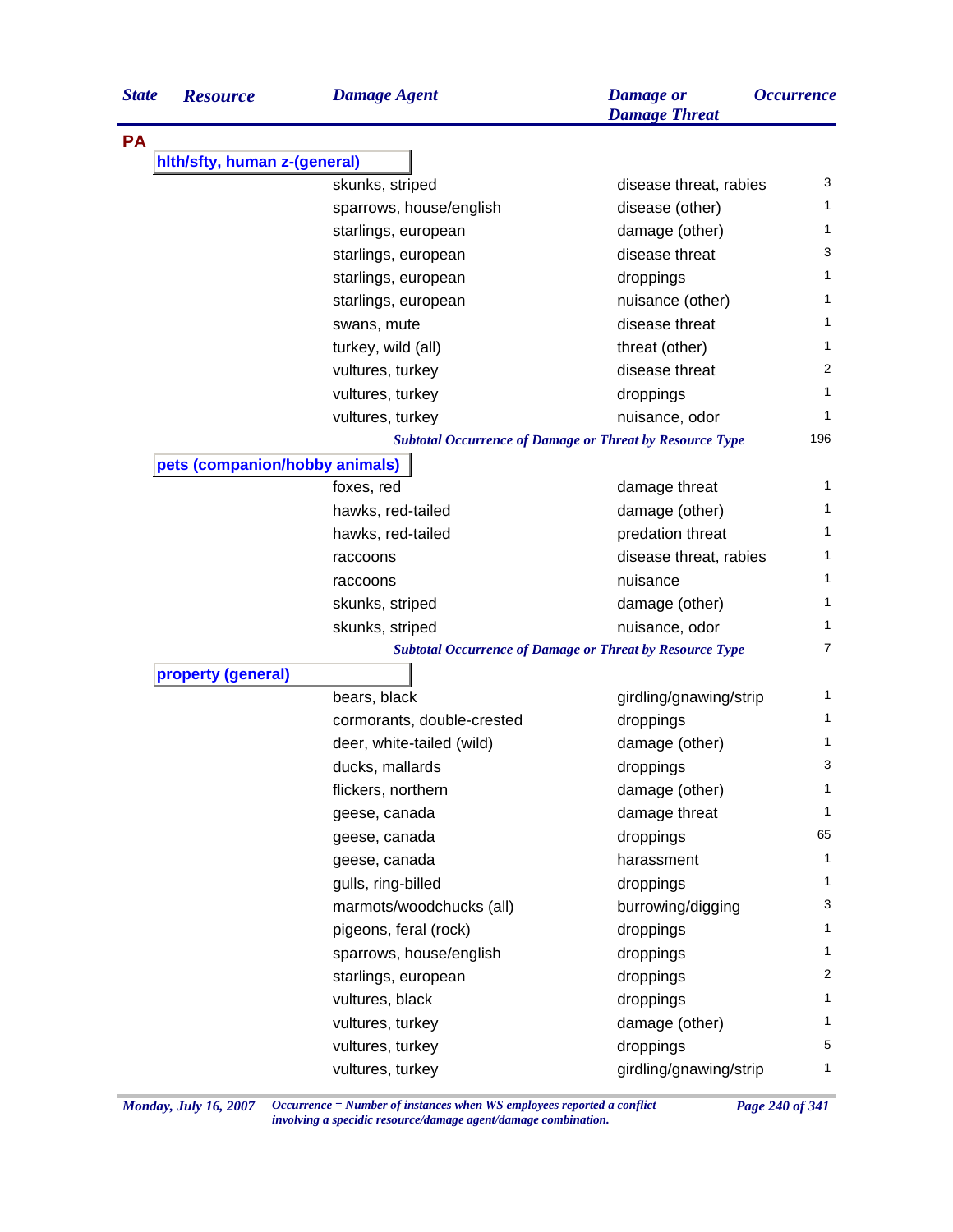| <b>State</b> | <b>Resource</b>               | <b>Damage Agent</b>                                             | <b>Damage</b> or<br><b>Damage Threat</b> | <i><b>Occurrence</b></i> |
|--------------|-------------------------------|-----------------------------------------------------------------|------------------------------------------|--------------------------|
| <b>PA</b>    |                               |                                                                 |                                          |                          |
|              | property (general)            |                                                                 |                                          |                          |
|              |                               | vultures, turkey                                                | nuisance (other)                         | 1                        |
|              |                               | vultures, z-(mixed)                                             | nuisance, odor                           | 1                        |
|              |                               | <b>Subtotal Occurrence of Damage or Threat by Resource Type</b> |                                          | 92                       |
|              | recreational areas (other) ** |                                                                 |                                          |                          |
|              |                               | deer, white-tailed (wild)                                       | threat (other)                           | 1                        |
|              |                               | ducks, feral                                                    | feeding (other)                          | 1                        |
|              |                               | ducks, mallards                                                 | droppings                                | 1                        |
|              |                               | geese, canada                                                   | damage threat                            | 5                        |
|              |                               | geese, canada                                                   | droppings                                | 34                       |
|              |                               | <b>Subtotal Occurrence of Damage or Threat by Resource Type</b> |                                          | 42                       |
|              | sheep (adult)                 |                                                                 |                                          |                          |
|              |                               | coyotes                                                         | injury                                   | 1                        |
|              |                               | coyotes                                                         | predation                                | 2                        |
|              |                               | dogs, feral, free-ranging and hybrids                           | predation                                | 1                        |
|              |                               | <b>Subtotal Occurrence of Damage or Threat by Resource Type</b> |                                          | 4                        |
|              | sheep (lambs)                 |                                                                 |                                          |                          |
|              |                               | coyotes                                                         | predation                                | 9                        |
|              |                               | coyotes                                                         | predation threat                         | 3                        |
|              |                               | dogs, feral, free-ranging and hybrids                           | predation                                | 1                        |
|              |                               | <b>Subtotal Occurrence of Damage or Threat by Resource Type</b> |                                          | 13                       |
|              | swimming pools                |                                                                 |                                          |                          |
|              |                               | ducks, mallards                                                 | damage threat                            | 1                        |
|              |                               | ducks, mallards                                                 | droppings                                | 3                        |
|              |                               | geese, canada                                                   | droppings                                | 3                        |
|              |                               | <b>Subtotal Occurrence of Damage or Threat by Resource Type</b> |                                          | $\overline{7}$           |
|              | swine (adult)                 |                                                                 |                                          |                          |
|              |                               | hogs, feral                                                     | damage (other)                           | 1                        |
|              |                               | <b>Subtotal Occurrence of Damage or Threat by Resource Type</b> |                                          | 1                        |
|              | trees, seedlings ag           |                                                                 |                                          |                          |
|              |                               | deer, white-tailed (wild)                                       | browsing/grazing                         | 1                        |
|              |                               | <b>Subtotal Occurrence of Damage or Threat by Resource Type</b> |                                          | 1                        |
|              | trees, seedlings nr           |                                                                 |                                          |                          |
|              |                               | deer, white-tailed (wild)                                       | browsing/grazing                         | 5                        |
|              |                               | <b>Subtotal Occurrence of Damage or Threat by Resource Type</b> |                                          | 5                        |
|              | trees, standing               |                                                                 |                                          |                          |
|              |                               | vultures, z-(mixed)                                             | damage (other)                           | 1                        |
|              |                               | <b>Subtotal Occurrence of Damage or Threat by Resource Type</b> |                                          | 1                        |
|              | trees, standing/shrubs        |                                                                 |                                          |                          |
|              |                               | starlings, european                                             | nuisance, odor                           | 1                        |
|              |                               |                                                                 |                                          |                          |

*Monday, July 16, 2007 Occurrence = Number of instances when WS employees reported a conflict Page 241 of 341 involving a specidic resource/damage agent/damage combination.*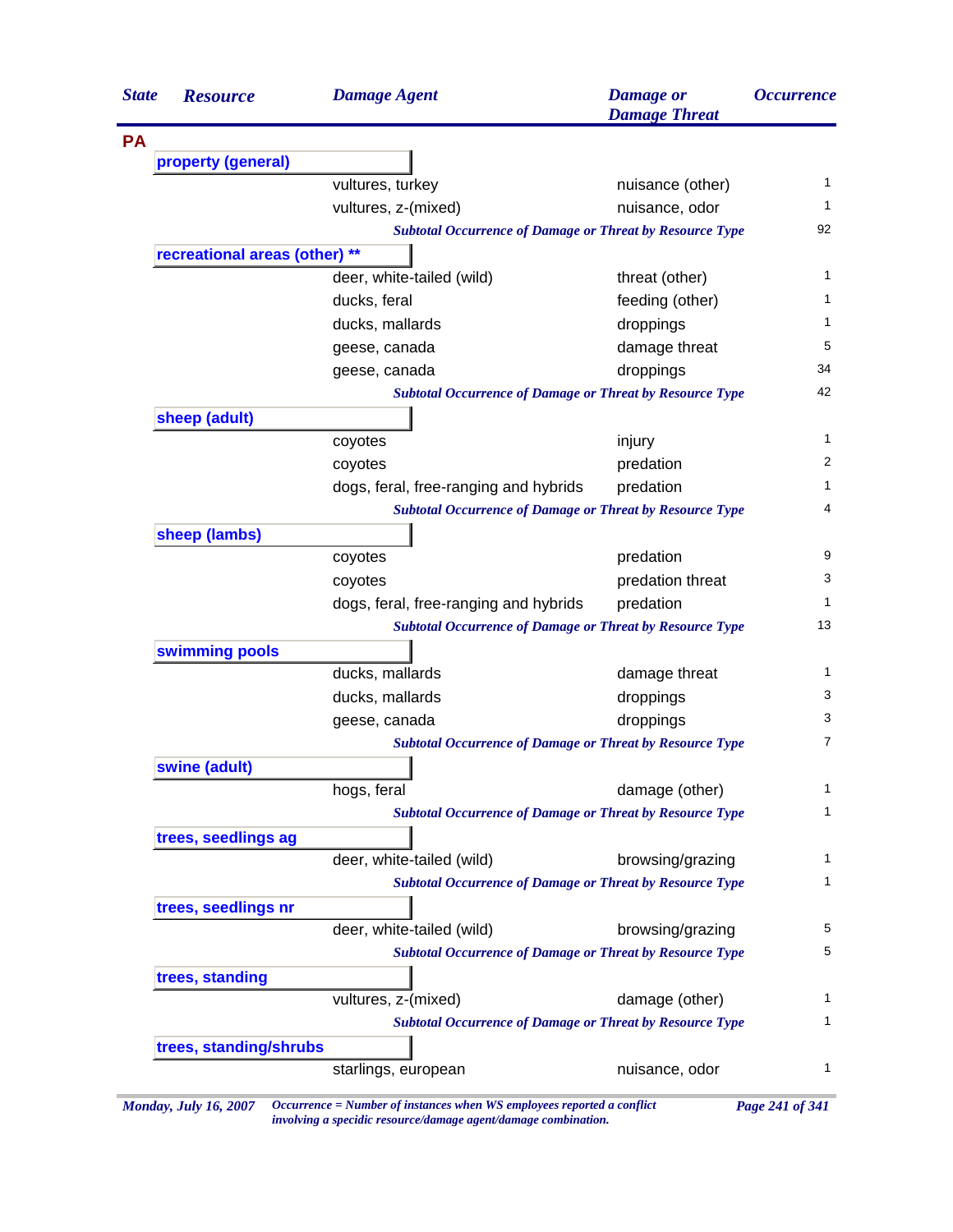| <b>State</b> | <b>Resource</b>        | <b>Damage Agent</b>        | <b>Damage</b> or<br><b>Damage Threat</b>                        | <i><b>Occurrence</b></i> |
|--------------|------------------------|----------------------------|-----------------------------------------------------------------|--------------------------|
| <b>PA</b>    |                        |                            |                                                                 |                          |
|              | trees, standing/shrubs |                            |                                                                 |                          |
|              |                        |                            | <b>Subtotal Occurrence of Damage or Threat by Resource Type</b> | $\mathbf 1$              |
|              | turf and/or flowers    |                            |                                                                 |                          |
|              |                        | ducks, feral               | damage threat                                                   | 1                        |
|              |                        | geese, canada              | consumption/contami                                             | 2                        |
|              |                        | geese, canada              | damage (other)                                                  | 1                        |
|              |                        | geese, canada              | damage threat                                                   | 5                        |
|              |                        | geese, canada              | droppings                                                       | 24                       |
|              |                        | geese, canada              | threat (other)                                                  | $\overline{7}$           |
|              |                        | marmots/woodchucks (all)   | damage threat                                                   | 1                        |
|              |                        |                            | <b>Subtotal Occurrence of Damage or Threat by Resource Type</b> | 41                       |
|              | utilities, z-(other)   |                            |                                                                 |                          |
|              |                        | beavers                    | damage (other)                                                  | 1                        |
|              |                        | beavers                    | damage threat                                                   | $\overline{2}$           |
|              |                        | beavers                    | flooding                                                        | 2                        |
|              |                        |                            | <b>Subtotal Occurrence of Damage or Threat by Resource Type</b> | 5                        |
|              | vehicles, land         |                            |                                                                 |                          |
|              |                        | starlings, european        | droppings                                                       | $\mathbf{1}$             |
|              |                        |                            | <b>Subtotal Occurrence of Damage or Threat by Resource Type</b> | 1                        |
|              | watercraft             |                            |                                                                 |                          |
|              |                        | cormorants, double-crested | droppings                                                       | 1                        |
|              |                        |                            | <b>Subtotal Occurrence of Damage or Threat by Resource Type</b> | 1                        |

**RI**

| aircraft |                              |               |              |
|----------|------------------------------|---------------|--------------|
|          | brants (all)                 | damage threat | $\mathbf{1}$ |
|          | cormorants, double-crested   | damage threat | 1            |
|          | crows, american              | damage threat | 1            |
|          | deer, white-tailed (wild)    | damage threat | 1            |
|          | ducks, american black        | damage threat | 7            |
|          | ducks, mallards              | damage threat | 1            |
|          | ducks, merganser common      | damage threat | $\mathbf{1}$ |
|          | ducks, wigeon, american      | damage threat | 1            |
|          | ducks, wood                  | damage threat | 3            |
|          | geese, canada                | damage threat | 3            |
|          | geese, snow                  | damage threat | $\mathbf{1}$ |
|          | gulls, black-backed, greater | damage threat | 4            |
|          | gulls, herring               | damage threat | 8            |
|          | gulls, ring-billed           | damage threat | 1            |
|          | hawks, red-tailed            | damage threat | 3            |
|          |                              |               |              |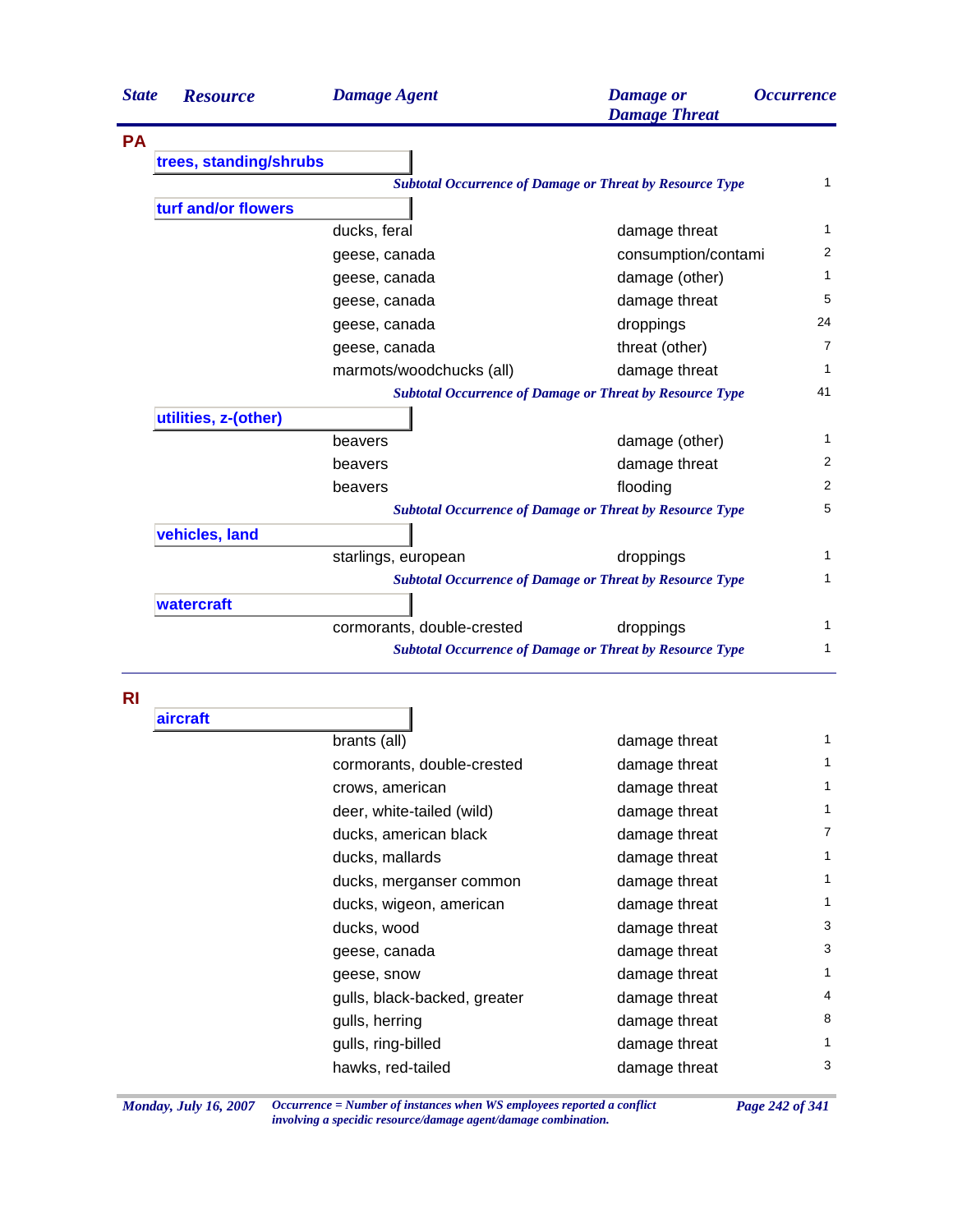| <b>State</b> | <b>Resource</b>              | <b>Damage Agent</b>                | <b>Damage</b> or<br><b>Damage Threat</b>                        | <i><b>Occurrence</b></i> |
|--------------|------------------------------|------------------------------------|-----------------------------------------------------------------|--------------------------|
|              |                              |                                    |                                                                 |                          |
|              | aircraft                     |                                    |                                                                 |                          |
|              |                              | herons, great blue                 | damage threat                                                   | 3                        |
|              |                              | robins, american                   | damage threat                                                   |                          |
|              |                              | swans, mute                        | damage threat                                                   | 2                        |
|              |                              |                                    | <b>Subtotal Occurrence of Damage or Threat by Resource Type</b> | 43                       |
|              | <b>beaches</b>               |                                    |                                                                 |                          |
|              |                              | geese, canada                      | droppings                                                       |                          |
|              |                              |                                    | <b>Subtotal Occurrence of Damage or Threat by Resource Type</b> |                          |
|              | birds, plovers, piping (t/e) |                                    |                                                                 |                          |
|              |                              | coyotes                            | predation                                                       |                          |
|              |                              | fishers                            | predation                                                       |                          |
|              |                              | foxes, gray                        | predation                                                       |                          |
|              |                              | foxes, red                         | predation                                                       |                          |
|              |                              | minks                              | predation                                                       |                          |
|              |                              | opossums, virginia                 | predation                                                       |                          |
|              |                              | raccoons                           | predation                                                       |                          |
|              |                              | rats, norway                       | predation                                                       |                          |
|              |                              | skunks, striped                    | predation                                                       |                          |
|              |                              | weasels (all)                      | predation                                                       |                          |
|              |                              |                                    | <b>Subtotal Occurrence of Damage or Threat by Resource Type</b> | 18                       |
|              | buildings, non-residential   |                                    |                                                                 |                          |
|              |                              | gulls, black-backed, greater       | damage (other)                                                  |                          |
|              |                              | gulls, black-backed, greater       | droppings                                                       |                          |
|              |                              | gulls, herring                     | damage (other)                                                  |                          |
|              |                              | gulls, herring                     | droppings                                                       |                          |
|              |                              |                                    | <b>Subtotal Occurrence of Damage or Threat by Resource Type</b> | 11                       |
|              | buildings, residential       |                                    |                                                                 |                          |
|              |                              | vultures, black                    | droppings                                                       |                          |
|              |                              | vultures, turkey                   | droppings                                                       |                          |
|              |                              |                                    | <b>Subtotal Occurrence of Damage or Threat by Resource Type</b> |                          |
|              | golf courses                 |                                    |                                                                 |                          |
|              |                              | geese, canada                      | droppings                                                       |                          |
|              |                              |                                    | <b>Subtotal Occurrence of Damage or Threat by Resource Type</b> |                          |
|              | hith/sfty, human (aviation)  |                                    |                                                                 |                          |
|              |                              | gulls, black-backed, greater       | threat (other)                                                  |                          |
|              |                              | gulls, herring                     | threat (other)                                                  |                          |
|              |                              |                                    | <b>Subtotal Occurrence of Damage or Threat by Resource Type</b> |                          |
|              |                              | hith/sfty, human (other transporta |                                                                 |                          |
|              |                              |                                    |                                                                 |                          |
|              |                              | geese, canada                      | disease threat, colifor                                         |                          |

*Monday, July 16, 2007 Occurrence = Number of instances when WS employees reported a conflict Page 243 of 341 involving a specidic resource/damage agent/damage combination.*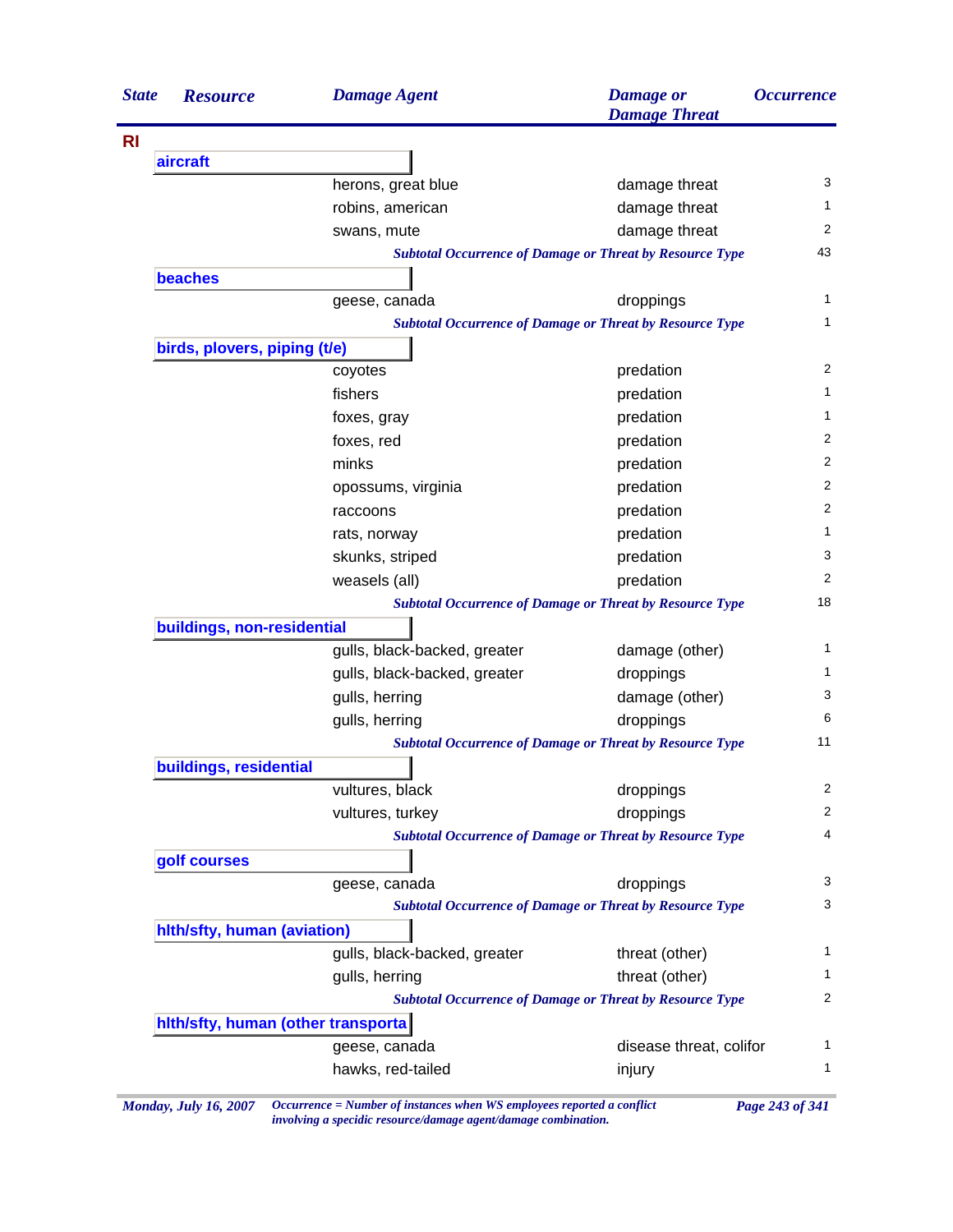| <b>State</b> | <b>Resource</b>                    | <b>Damage Agent</b>          | <b>Damage</b> or<br><b>Damage Threat</b>                        | <i><b>Occurrence</b></i> |
|--------------|------------------------------------|------------------------------|-----------------------------------------------------------------|--------------------------|
| <b>RI</b>    |                                    |                              |                                                                 |                          |
|              | hith/sfty, human (other transporta |                              |                                                                 |                          |
|              |                                    | hawks, red-tailed            | threat (other)                                                  | 2                        |
|              |                                    |                              | <b>Subtotal Occurrence of Damage or Threat by Resource Type</b> | 4                        |
|              | hith/sfty, human z-(general)       |                              |                                                                 |                          |
|              |                                    | geese, canada                | threat (other)                                                  | 1                        |
|              |                                    | hawks, red-tailed            | threat (other)                                                  | 2                        |
|              |                                    | vultures, turkey             | threat (other)                                                  | 1                        |
|              |                                    |                              | <b>Subtotal Occurrence of Damage or Threat by Resource Type</b> | 4                        |
|              | roads/bridges                      |                              |                                                                 |                          |
|              |                                    | gulls, black-backed, greater | nuisance (other)                                                | 1                        |
|              |                                    | gulls, herring               | nuisance (other)                                                | 2                        |
|              |                                    |                              | <b>Subtotal Occurrence of Damage or Threat by Resource Type</b> | 3                        |
|              | turf and/or flowers                |                              |                                                                 |                          |
|              |                                    | geese, canada                | droppings                                                       | 13                       |
|              |                                    | geese, canada                | feeding (other)                                                 | 5                        |
|              |                                    |                              | <b>Subtotal Occurrence of Damage or Threat by Resource Type</b> | 18                       |
|              | utilities, electrical              |                              |                                                                 |                          |
|              |                                    | marmots/woodchucks (all)     | damage threat                                                   | 1                        |
|              |                                    |                              | <b>Subtotal Occurrence of Damage or Threat by Resource Type</b> | 1                        |
|              |                                    |                              |                                                                 |                          |
| <b>SC</b>    |                                    |                              |                                                                 |                          |
|              | beaches                            |                              |                                                                 |                          |
|              |                                    | geese, canada                | droppings                                                       | 1                        |
|              |                                    |                              | <b>Subtotal Occurrence of Damage or Threat by Resource Type</b> | 1                        |
|              | boat docks/marinas                 |                              |                                                                 |                          |
|              |                                    | vultures, black              | damage (other)                                                  | 1                        |
|              |                                    |                              | <b>Subtotal Occurrence of Damage or Threat by Resource Type</b> | 1                        |
|              | buildings, non-residential         |                              |                                                                 |                          |
|              |                                    | vultures, black              | droppings                                                       | 1                        |
|              |                                    |                              | <b>Subtotal Occurrence of Damage or Threat by Resource Type</b> | $\mathbf{1}$             |
|              | buildings, residential             |                              |                                                                 |                          |
|              |                                    | flickers, northern           | damage (other)                                                  | 1                        |
|              |                                    | hawks, z-(other)             | damage (other)                                                  | 1                        |
|              |                                    | vultures, black              | damage (other)                                                  | $\overline{c}$           |
|              |                                    |                              | <b>Subtotal Occurrence of Damage or Threat by Resource Type</b> | 4                        |
|              | dikes/dams/impoundments            |                              |                                                                 |                          |
|              |                                    | beavers                      | burrowing/digging                                               | 2                        |
|              |                                    | beavers                      | damage (other)                                                  | 40                       |
|              |                                    | beavers                      | flooding                                                        | 4                        |
|              |                                    | muskrats, z-(other)          | burrowing/digging                                               | 1                        |
|              |                                    |                              |                                                                 |                          |

*Monday, July 16, 2007 Occurrence = Number of instances when WS employees reported a conflict Page 244 of 341 involving a specidic resource/damage agent/damage combination.*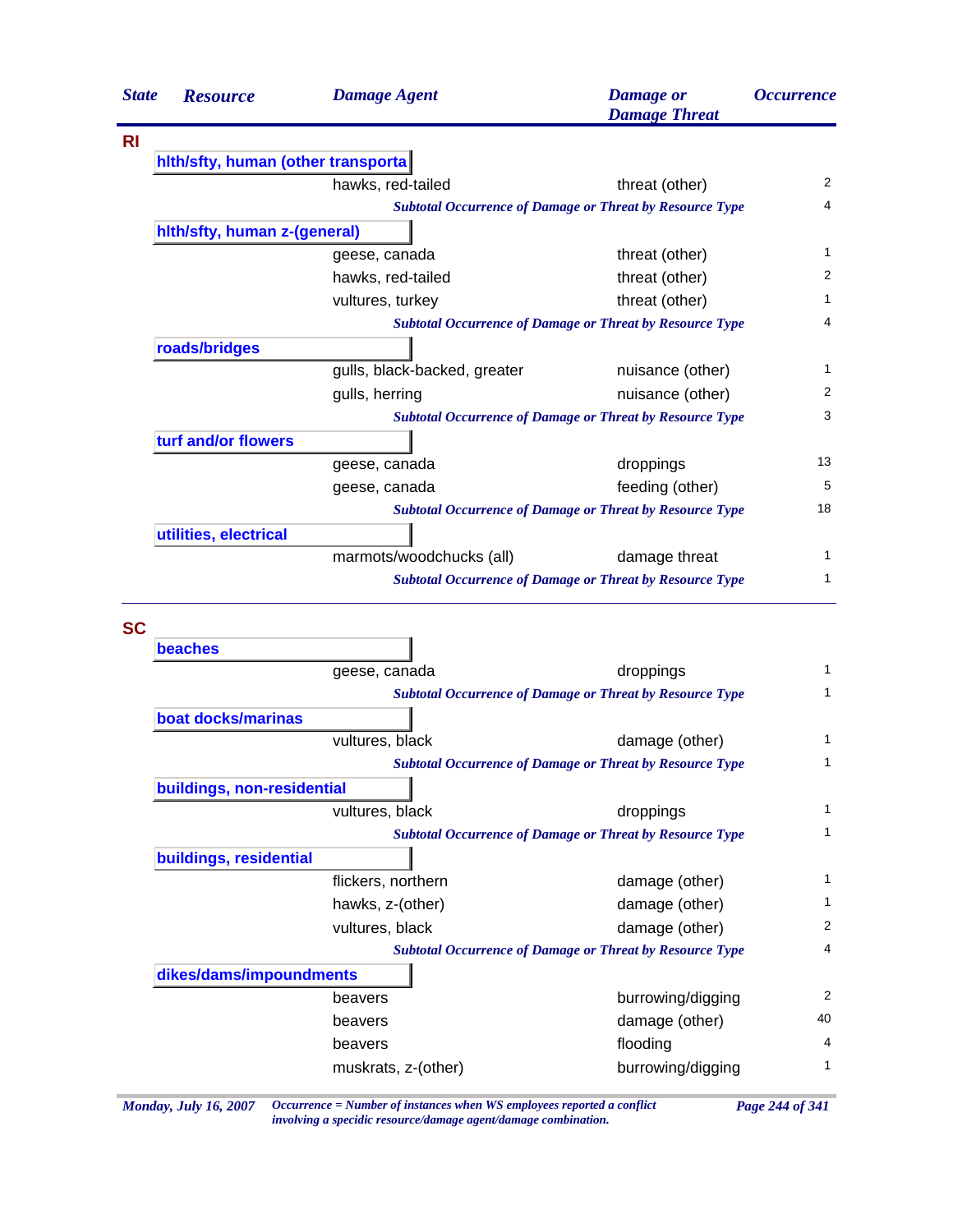| <b>State</b> | <b>Resource</b>                     | <b>Damage Agent</b>                                             | <b>Damage</b> or<br><b>Damage Threat</b> | <i><b>Occurrence</b></i> |
|--------------|-------------------------------------|-----------------------------------------------------------------|------------------------------------------|--------------------------|
| <b>SC</b>    |                                     |                                                                 |                                          |                          |
|              | dikes/dams/impoundments             |                                                                 |                                          |                          |
|              |                                     | <b>Subtotal Occurrence of Damage or Threat by Resource Type</b> |                                          | 47                       |
|              | fish, z-(other)                     |                                                                 |                                          |                          |
|              |                                     | cormorants, double-crested                                      | predation                                | 2                        |
|              |                                     | <b>Subtotal Occurrence of Damage or Threat by Resource Type</b> |                                          | 2                        |
|              | golf courses                        |                                                                 |                                          |                          |
|              |                                     | beavers                                                         | flooding                                 | $\mathbf 1$              |
|              |                                     | geese, canada                                                   | droppings                                | $\mathbf 1$              |
|              |                                     | geese, canada                                                   | feeding (other)                          | 1                        |
|              |                                     | <b>Subtotal Occurrence of Damage or Threat by Resource Type</b> |                                          | 3                        |
|              | hith/sfty, human z-(general)        |                                                                 |                                          |                          |
|              |                                     | vultures, black                                                 | nuisance (other)                         | 1                        |
|              |                                     | <b>Subtotal Occurrence of Damage or Threat by Resource Type</b> |                                          | 1                        |
|              | irrigation ditch/drainage system    |                                                                 |                                          |                          |
|              |                                     | beavers                                                         | damage (other)                           | 4                        |
|              |                                     | beavers                                                         | flooding                                 | 2                        |
|              |                                     | <b>Subtotal Occurrence of Damage or Threat by Resource Type</b> |                                          | 6                        |
|              | property (general)                  |                                                                 |                                          |                          |
|              |                                     | beavers                                                         | damage (other)                           | 1                        |
|              |                                     | beavers                                                         | flooding                                 | 1                        |
|              |                                     | ducks, mallards                                                 | feeding (other)                          | 1                        |
|              |                                     | vultures, black                                                 | damage (other)                           | 1                        |
|              |                                     | vultures, turkey                                                | damage (other)                           | 1                        |
|              |                                     | <b>Subtotal Occurrence of Damage or Threat by Resource Type</b> |                                          | 5                        |
|              | rabbits (domestic)                  |                                                                 |                                          |                          |
|              |                                     | hawks, red-tailed                                               | predation                                | 1                        |
|              |                                     | <b>Subtotal Occurrence of Damage or Threat by Resource Type</b> |                                          | 1                        |
|              | railroads/trestles                  |                                                                 |                                          |                          |
|              |                                     | beavers                                                         | flooding                                 | 1                        |
|              |                                     | <b>Subtotal Occurrence of Damage or Threat by Resource Type</b> |                                          | $\mathbf{1}$             |
|              | recreational areas (other) **       |                                                                 |                                          |                          |
|              |                                     | geese, canada                                                   | droppings                                | 1                        |
|              |                                     | <b>Subtotal Occurrence of Damage or Threat by Resource Type</b> |                                          | 1                        |
|              | reptiles, turtles, loggerhead (t/e) |                                                                 |                                          |                          |
|              |                                     | hogs, feral                                                     | predation                                | 1                        |
|              |                                     | <b>Subtotal Occurrence of Damage or Threat by Resource Type</b> |                                          | 1                        |
|              | roads/bridges                       |                                                                 |                                          |                          |
|              |                                     | beavers                                                         | burrowing/digging                        | 1                        |
|              |                                     | beavers                                                         | damage (other)                           | 298                      |
|              |                                     | beavers                                                         | damage threat                            | 1                        |
|              |                                     |                                                                 |                                          |                          |

*Monday, July 16, 2007 Occurrence = Number of instances when WS employees reported a conflict Page 245 of 341 involving a specidic resource/damage agent/damage combination.*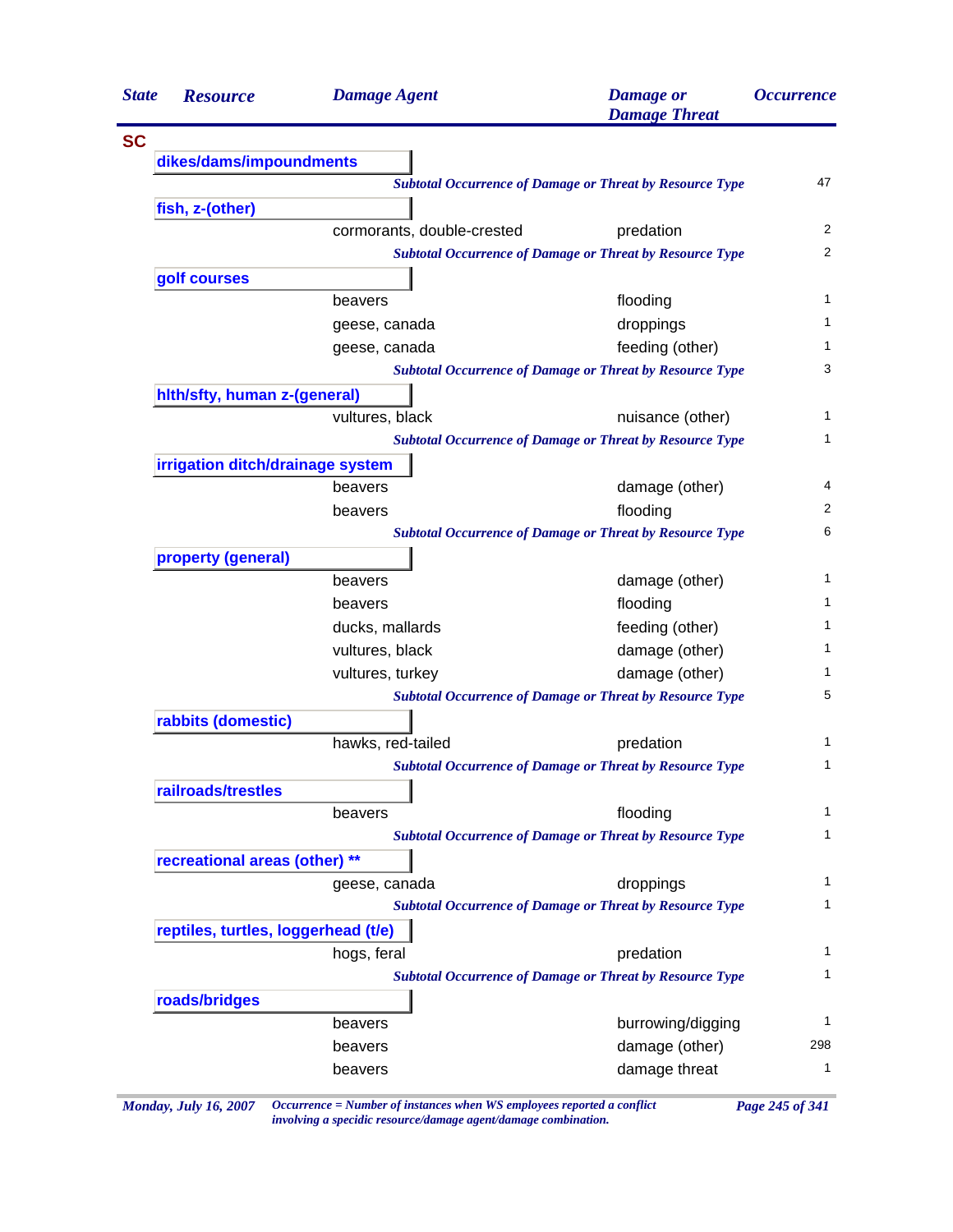| <b>State</b> | <b>Resource</b>             | <b>Damage Agent</b>    | <b>Damage</b> or<br><b>Damage Threat</b>                                          | <b>Occurrence</b> |
|--------------|-----------------------------|------------------------|-----------------------------------------------------------------------------------|-------------------|
| <b>SC</b>    |                             |                        |                                                                                   |                   |
|              | roads/bridges               |                        |                                                                                   |                   |
|              |                             | beavers                | flooding                                                                          | 48                |
|              |                             |                        | <b>Subtotal Occurrence of Damage or Threat by Resource Type</b>                   | 348               |
|              | trees, standing             |                        |                                                                                   |                   |
|              |                             | beavers                | flooding                                                                          | 18                |
|              |                             | beavers                | girdling/gnawing/strip                                                            | 4                 |
|              |                             |                        | <b>Subtotal Occurrence of Damage or Threat by Resource Type</b>                   | 22                |
|              | trees, standing (mixed)     |                        |                                                                                   |                   |
|              |                             | beavers                | damage threat                                                                     | 2                 |
|              |                             | beavers                | flooding                                                                          | 26                |
|              |                             | beavers                | girdling/gnawing/strip                                                            | $\mathbf{1}$      |
|              |                             |                        | <b>Subtotal Occurrence of Damage or Threat by Resource Type</b>                   | 29                |
|              | trees, standing hardwood    |                        |                                                                                   |                   |
|              |                             | woodpeckers, z-(other) | damage (other)                                                                    | 1                 |
|              |                             |                        | <b>Subtotal Occurrence of Damage or Threat by Resource Type</b>                   | 1                 |
|              | trees, standing softwood    |                        |                                                                                   | 1                 |
|              |                             | beavers                | flooding                                                                          | 1                 |
|              |                             |                        | <b>Subtotal Occurrence of Damage or Threat by Resource Type</b>                   |                   |
|              | turf and/or flowers         |                        |                                                                                   | 1                 |
|              |                             | ducks, mallards        | browsing/grazing                                                                  | 2                 |
|              |                             | geese, canada          | browsing/grazing                                                                  | 1                 |
|              |                             | geese, canada          | droppings                                                                         | 4                 |
|              |                             |                        | <b>Subtotal Occurrence of Damage or Threat by Resource Type</b>                   |                   |
|              | watercraft                  |                        |                                                                                   | 1                 |
|              |                             | vultures, z-(mixed)    | damage (other)<br><b>Subtotal Occurrence of Damage or Threat by Resource Type</b> | 1                 |
|              |                             |                        |                                                                                   |                   |
| <b>SD</b>    |                             |                        |                                                                                   |                   |
|              | aircraft                    |                        |                                                                                   |                   |
|              |                             | gulls, herring         | wildlife strike(aircraft)                                                         | 1                 |
|              |                             |                        | <b>Subtotal Occurrence of Damage or Threat by Resource Type</b>                   | 1                 |
|              | buildings, non-residential  |                        |                                                                                   |                   |
|              |                             | gulls, franklin's      | droppings                                                                         | 1                 |
|              |                             | pigeons, feral (rock)  | droppings                                                                         | 1                 |
|              |                             | pigeons, feral (rock)  | nuisance                                                                          | 1                 |
|              |                             |                        | <b>Subtotal Occurrence of Damage or Threat by Resource Type</b>                   | 3                 |
|              | cattle (adult)              |                        |                                                                                   |                   |
|              |                             | starlings, european    | disease threat                                                                    | 1                 |
|              |                             |                        | <b>Subtotal Occurrence of Damage or Threat by Resource Type</b>                   | 1                 |
|              | equipment/machinery (other) |                        |                                                                                   |                   |
|              |                             |                        |                                                                                   |                   |

*Monday, July 16, 2007 Occurrence = Number of instances when WS employees reported a conflict Page 246 of 341 involving a specidic resource/damage agent/damage combination.*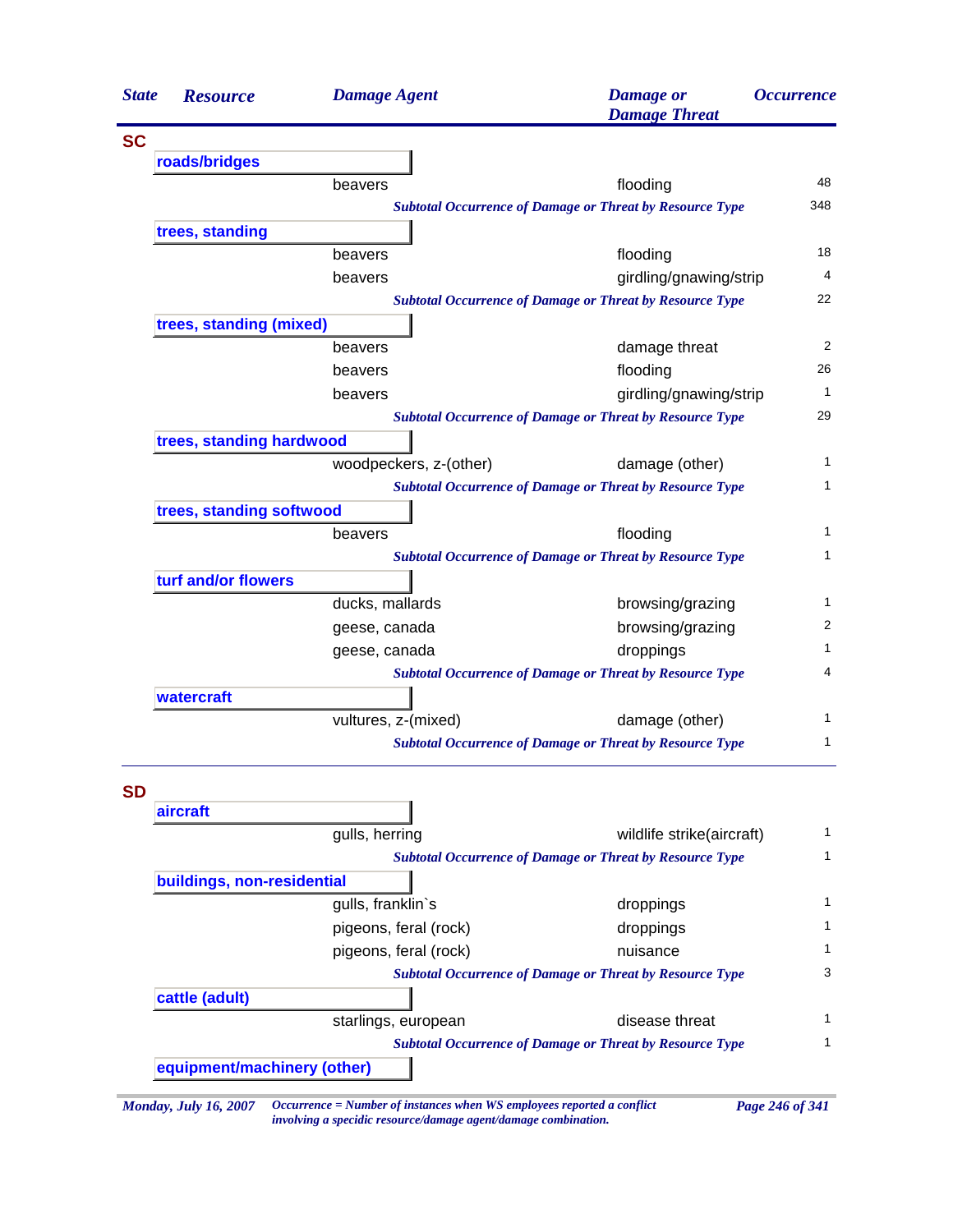| <b>State</b> | <b>Resource</b>                  | <b>Damage Agent</b>           | <b>Damage</b> or<br><b>Damage Threat</b>                        | <i><b>Occurrence</b></i> |
|--------------|----------------------------------|-------------------------------|-----------------------------------------------------------------|--------------------------|
|              |                                  |                               |                                                                 |                          |
|              | equipment/machinery (other)      |                               |                                                                 |                          |
|              |                                  | pigeons, feral (rock)         | damage (other)                                                  |                          |
|              |                                  | starlings, european           | damage (other)                                                  |                          |
|              |                                  |                               | <b>Subtotal Occurrence of Damage or Threat by Resource Type</b> | 2                        |
|              | feed, livestock                  |                               |                                                                 |                          |
|              |                                  | gulls, ring-billed            | feeding (other)                                                 | 1                        |
|              |                                  | starlings, european           | consumption/contami                                             | 4                        |
|              |                                  |                               | <b>Subtotal Occurrence of Damage or Threat by Resource Type</b> | 5                        |
|              | fish, trout, rainbow             |                               |                                                                 |                          |
|              |                                  | herons, great blue            | predation                                                       | 2                        |
|              |                                  |                               | <b>Subtotal Occurrence of Damage or Threat by Resource Type</b> | 2                        |
|              | food items, non-human *          |                               |                                                                 |                          |
|              |                                  | grackles, common              | consumption/contami                                             | 1                        |
|              |                                  | gulls, ring-billed            | consumption/contami                                             | 1                        |
|              |                                  |                               | <b>Subtotal Occurrence of Damage or Threat by Resource Type</b> | 2                        |
|              | fowl, chickens (other)           |                               |                                                                 |                          |
|              |                                  | hawks, sharp-shinned          | predation                                                       | 1                        |
|              |                                  |                               | <b>Subtotal Occurrence of Damage or Threat by Resource Type</b> | 1                        |
|              | grains, corn (sweet)             |                               |                                                                 |                          |
|              |                                  | blackbirds, red-winged        | feeding (other)                                                 | 2                        |
|              |                                  | blackbirds, z-(mixed species) | feeding (other)                                                 | 1                        |
|              |                                  |                               | <b>Subtotal Occurrence of Damage or Threat by Resource Type</b> | 3                        |
|              | hith/sfty, human z-(general)     |                               |                                                                 |                          |
|              |                                  | gulls, herring                | damage (other)                                                  | 1                        |
|              |                                  |                               | <b>Subtotal Occurrence of Damage or Threat by Resource Type</b> | 1                        |
|              | mammals, furbearers (farm-raised |                               |                                                                 |                          |
|              |                                  | sparrows, house/english       | disease (other)                                                 | 1                        |
|              |                                  |                               | <b>Subtotal Occurrence of Damage or Threat by Resource Type</b> | 1                        |
|              | <b>sunflowers</b>                |                               |                                                                 |                          |
|              |                                  | blackbirds, z-(mixed species) | feeding (other)                                                 | 3                        |
|              |                                  |                               | <b>Subtotal Occurrence of Damage or Threat by Resource Type</b> | 3                        |
|              | tomatoes                         |                               |                                                                 |                          |
|              |                                  | rabbits, cottontail           | browsing/grazing                                                | 1                        |
|              |                                  | rats, norway                  | feeding (other)                                                 | 1                        |
|              |                                  |                               | <b>Subtotal Occurrence of Damage or Threat by Resource Type</b> | 2                        |
|              | trees, seedlings ag              |                               |                                                                 |                          |
|              |                                  | rabbits, cottontail           | girdling/gnawing/strip                                          | 1                        |
|              |                                  |                               | <b>Subtotal Occurrence of Damage or Threat by Resource Type</b> | 1                        |
|              | trees, standing/shrubs           |                               |                                                                 |                          |
|              |                                  |                               |                                                                 |                          |

*Monday, July 16, 2007 Occurrence = Number of instances when WS employees reported a conflict Page 247 of 341 involving a specidic resource/damage agent/damage combination.*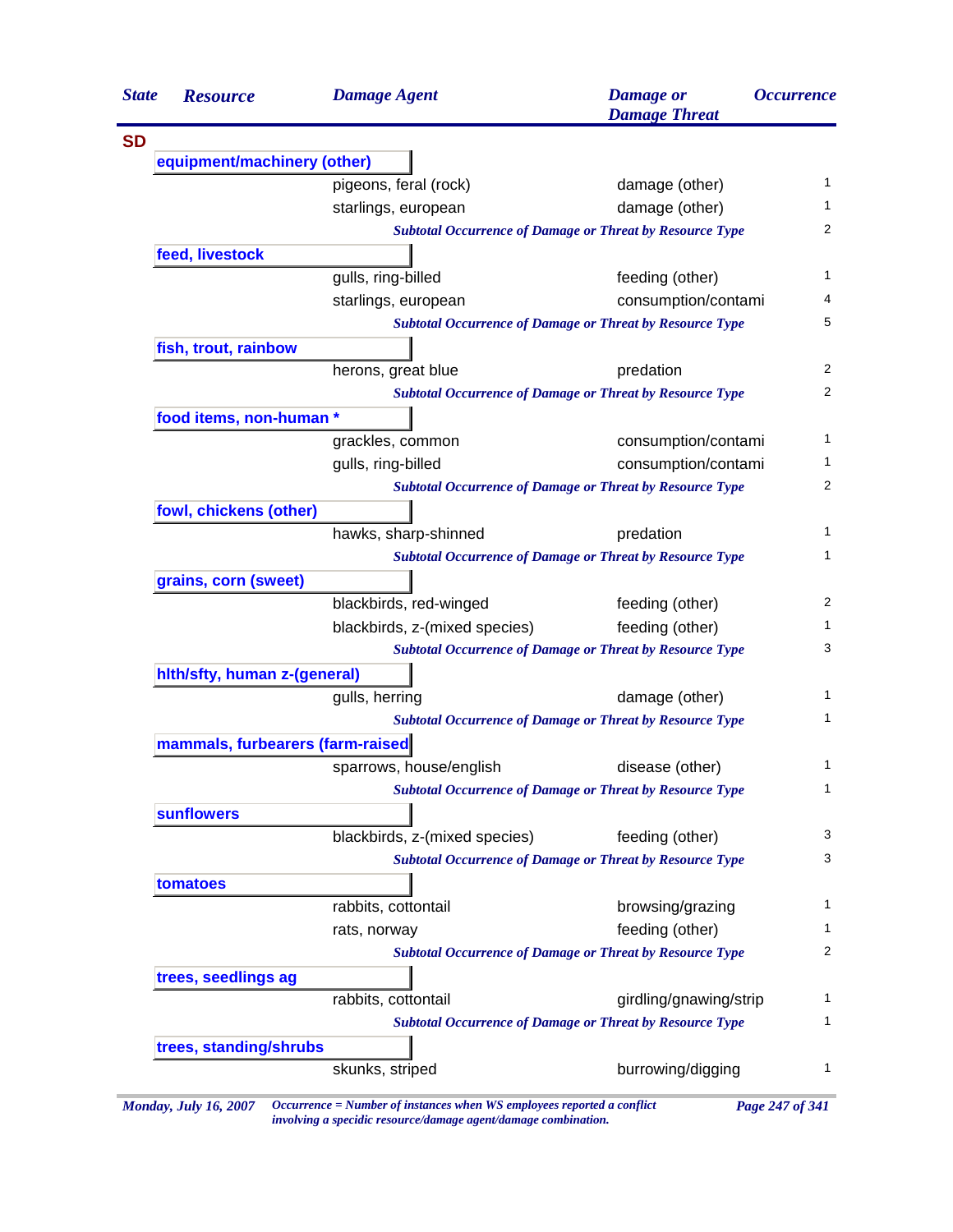| <b>SD</b><br>trees, standing/shrubs<br><b>Subtotal Occurrence of Damage or Threat by Resource Type</b><br>turf and/or flowers<br>squirrels, ground, other<br>burrowing/digging<br>voles (all)<br>burrowing/digging<br><b>Subtotal Occurrence of Damage or Threat by Resource Type</b><br><b>TN</b><br>aircraft<br>deer, white-tailed (wild)<br>wildlife strike(aircraft)<br><b>Subtotal Occurrence of Damage or Threat by Resource Type</b><br>beans, soybeans<br>flooding<br>beavers<br>consumption/contami<br>geese, canada<br><b>Subtotal Occurrence of Damage or Threat by Resource Type</b><br>birds, quail (all) ag<br>hawks, cooper's<br>predation<br><b>Subtotal Occurrence of Damage or Threat by Resource Type</b><br>boat docks/marinas<br>droppings<br>geese, canada<br>vultures, black<br>droppings<br><b>Subtotal Occurrence of Damage or Threat by Resource Type</b><br>buildings, non-residential<br>damage (other)<br>beavers<br>vultures, black<br>droppings<br><b>Subtotal Occurrence of Damage or Threat by Resource Type</b><br>buildings, residential<br>bats (all)<br>damage (other)<br>damage (other)<br>opossums, virginia<br>damage (other)<br>squirrels, flying (all)<br>squirrels, gray<br>damage (other)<br>girdling/gnawing/strip<br>squirrels, gray<br>damage (other)<br>vultures, black<br>vultures, black<br>droppings<br>vultures, z-(mixed)<br>damage (other)<br>woodpeckers, hairy<br>damage (other)<br>woodpeckers, pileated<br>damage (other)<br>woodpeckers, z-(other)<br>damage (other) | <i><b>Occurrence</b></i> | <b>Damage</b> or<br><b>Damage Threat</b> | <b>Damage Agent</b> | <b>Resource</b> | <b>State</b> |
|---------------------------------------------------------------------------------------------------------------------------------------------------------------------------------------------------------------------------------------------------------------------------------------------------------------------------------------------------------------------------------------------------------------------------------------------------------------------------------------------------------------------------------------------------------------------------------------------------------------------------------------------------------------------------------------------------------------------------------------------------------------------------------------------------------------------------------------------------------------------------------------------------------------------------------------------------------------------------------------------------------------------------------------------------------------------------------------------------------------------------------------------------------------------------------------------------------------------------------------------------------------------------------------------------------------------------------------------------------------------------------------------------------------------------------------------------------------------------------------------------------------------------------|--------------------------|------------------------------------------|---------------------|-----------------|--------------|
|                                                                                                                                                                                                                                                                                                                                                                                                                                                                                                                                                                                                                                                                                                                                                                                                                                                                                                                                                                                                                                                                                                                                                                                                                                                                                                                                                                                                                                                                                                                                 |                          |                                          |                     |                 |              |
|                                                                                                                                                                                                                                                                                                                                                                                                                                                                                                                                                                                                                                                                                                                                                                                                                                                                                                                                                                                                                                                                                                                                                                                                                                                                                                                                                                                                                                                                                                                                 |                          |                                          |                     |                 |              |
|                                                                                                                                                                                                                                                                                                                                                                                                                                                                                                                                                                                                                                                                                                                                                                                                                                                                                                                                                                                                                                                                                                                                                                                                                                                                                                                                                                                                                                                                                                                                 | 1                        |                                          |                     |                 |              |
|                                                                                                                                                                                                                                                                                                                                                                                                                                                                                                                                                                                                                                                                                                                                                                                                                                                                                                                                                                                                                                                                                                                                                                                                                                                                                                                                                                                                                                                                                                                                 |                          |                                          |                     |                 |              |
|                                                                                                                                                                                                                                                                                                                                                                                                                                                                                                                                                                                                                                                                                                                                                                                                                                                                                                                                                                                                                                                                                                                                                                                                                                                                                                                                                                                                                                                                                                                                 | 1                        |                                          |                     |                 |              |
|                                                                                                                                                                                                                                                                                                                                                                                                                                                                                                                                                                                                                                                                                                                                                                                                                                                                                                                                                                                                                                                                                                                                                                                                                                                                                                                                                                                                                                                                                                                                 | 1                        |                                          |                     |                 |              |
|                                                                                                                                                                                                                                                                                                                                                                                                                                                                                                                                                                                                                                                                                                                                                                                                                                                                                                                                                                                                                                                                                                                                                                                                                                                                                                                                                                                                                                                                                                                                 | 2                        |                                          |                     |                 |              |
|                                                                                                                                                                                                                                                                                                                                                                                                                                                                                                                                                                                                                                                                                                                                                                                                                                                                                                                                                                                                                                                                                                                                                                                                                                                                                                                                                                                                                                                                                                                                 |                          |                                          |                     |                 |              |
|                                                                                                                                                                                                                                                                                                                                                                                                                                                                                                                                                                                                                                                                                                                                                                                                                                                                                                                                                                                                                                                                                                                                                                                                                                                                                                                                                                                                                                                                                                                                 |                          |                                          |                     |                 |              |
|                                                                                                                                                                                                                                                                                                                                                                                                                                                                                                                                                                                                                                                                                                                                                                                                                                                                                                                                                                                                                                                                                                                                                                                                                                                                                                                                                                                                                                                                                                                                 | 1                        |                                          |                     |                 |              |
|                                                                                                                                                                                                                                                                                                                                                                                                                                                                                                                                                                                                                                                                                                                                                                                                                                                                                                                                                                                                                                                                                                                                                                                                                                                                                                                                                                                                                                                                                                                                 |                          |                                          |                     |                 |              |
|                                                                                                                                                                                                                                                                                                                                                                                                                                                                                                                                                                                                                                                                                                                                                                                                                                                                                                                                                                                                                                                                                                                                                                                                                                                                                                                                                                                                                                                                                                                                 |                          |                                          |                     |                 |              |
|                                                                                                                                                                                                                                                                                                                                                                                                                                                                                                                                                                                                                                                                                                                                                                                                                                                                                                                                                                                                                                                                                                                                                                                                                                                                                                                                                                                                                                                                                                                                 |                          |                                          |                     |                 |              |
|                                                                                                                                                                                                                                                                                                                                                                                                                                                                                                                                                                                                                                                                                                                                                                                                                                                                                                                                                                                                                                                                                                                                                                                                                                                                                                                                                                                                                                                                                                                                 |                          |                                          |                     |                 |              |
|                                                                                                                                                                                                                                                                                                                                                                                                                                                                                                                                                                                                                                                                                                                                                                                                                                                                                                                                                                                                                                                                                                                                                                                                                                                                                                                                                                                                                                                                                                                                 |                          |                                          |                     |                 |              |
|                                                                                                                                                                                                                                                                                                                                                                                                                                                                                                                                                                                                                                                                                                                                                                                                                                                                                                                                                                                                                                                                                                                                                                                                                                                                                                                                                                                                                                                                                                                                 |                          |                                          |                     |                 |              |
|                                                                                                                                                                                                                                                                                                                                                                                                                                                                                                                                                                                                                                                                                                                                                                                                                                                                                                                                                                                                                                                                                                                                                                                                                                                                                                                                                                                                                                                                                                                                 |                          |                                          |                     |                 |              |
|                                                                                                                                                                                                                                                                                                                                                                                                                                                                                                                                                                                                                                                                                                                                                                                                                                                                                                                                                                                                                                                                                                                                                                                                                                                                                                                                                                                                                                                                                                                                 |                          |                                          |                     |                 |              |
|                                                                                                                                                                                                                                                                                                                                                                                                                                                                                                                                                                                                                                                                                                                                                                                                                                                                                                                                                                                                                                                                                                                                                                                                                                                                                                                                                                                                                                                                                                                                 |                          |                                          |                     |                 |              |
|                                                                                                                                                                                                                                                                                                                                                                                                                                                                                                                                                                                                                                                                                                                                                                                                                                                                                                                                                                                                                                                                                                                                                                                                                                                                                                                                                                                                                                                                                                                                 |                          |                                          |                     |                 |              |
|                                                                                                                                                                                                                                                                                                                                                                                                                                                                                                                                                                                                                                                                                                                                                                                                                                                                                                                                                                                                                                                                                                                                                                                                                                                                                                                                                                                                                                                                                                                                 |                          |                                          |                     |                 |              |
|                                                                                                                                                                                                                                                                                                                                                                                                                                                                                                                                                                                                                                                                                                                                                                                                                                                                                                                                                                                                                                                                                                                                                                                                                                                                                                                                                                                                                                                                                                                                 |                          |                                          |                     |                 |              |
|                                                                                                                                                                                                                                                                                                                                                                                                                                                                                                                                                                                                                                                                                                                                                                                                                                                                                                                                                                                                                                                                                                                                                                                                                                                                                                                                                                                                                                                                                                                                 |                          |                                          |                     |                 |              |
|                                                                                                                                                                                                                                                                                                                                                                                                                                                                                                                                                                                                                                                                                                                                                                                                                                                                                                                                                                                                                                                                                                                                                                                                                                                                                                                                                                                                                                                                                                                                 |                          |                                          |                     |                 |              |
|                                                                                                                                                                                                                                                                                                                                                                                                                                                                                                                                                                                                                                                                                                                                                                                                                                                                                                                                                                                                                                                                                                                                                                                                                                                                                                                                                                                                                                                                                                                                 |                          |                                          |                     |                 |              |
|                                                                                                                                                                                                                                                                                                                                                                                                                                                                                                                                                                                                                                                                                                                                                                                                                                                                                                                                                                                                                                                                                                                                                                                                                                                                                                                                                                                                                                                                                                                                 |                          |                                          |                     |                 |              |
|                                                                                                                                                                                                                                                                                                                                                                                                                                                                                                                                                                                                                                                                                                                                                                                                                                                                                                                                                                                                                                                                                                                                                                                                                                                                                                                                                                                                                                                                                                                                 |                          |                                          |                     |                 |              |
|                                                                                                                                                                                                                                                                                                                                                                                                                                                                                                                                                                                                                                                                                                                                                                                                                                                                                                                                                                                                                                                                                                                                                                                                                                                                                                                                                                                                                                                                                                                                 |                          |                                          |                     |                 |              |
|                                                                                                                                                                                                                                                                                                                                                                                                                                                                                                                                                                                                                                                                                                                                                                                                                                                                                                                                                                                                                                                                                                                                                                                                                                                                                                                                                                                                                                                                                                                                 |                          |                                          |                     |                 |              |
|                                                                                                                                                                                                                                                                                                                                                                                                                                                                                                                                                                                                                                                                                                                                                                                                                                                                                                                                                                                                                                                                                                                                                                                                                                                                                                                                                                                                                                                                                                                                 |                          |                                          |                     |                 |              |
|                                                                                                                                                                                                                                                                                                                                                                                                                                                                                                                                                                                                                                                                                                                                                                                                                                                                                                                                                                                                                                                                                                                                                                                                                                                                                                                                                                                                                                                                                                                                 |                          |                                          |                     |                 |              |
|                                                                                                                                                                                                                                                                                                                                                                                                                                                                                                                                                                                                                                                                                                                                                                                                                                                                                                                                                                                                                                                                                                                                                                                                                                                                                                                                                                                                                                                                                                                                 |                          |                                          |                     |                 |              |
|                                                                                                                                                                                                                                                                                                                                                                                                                                                                                                                                                                                                                                                                                                                                                                                                                                                                                                                                                                                                                                                                                                                                                                                                                                                                                                                                                                                                                                                                                                                                 |                          |                                          |                     |                 |              |
|                                                                                                                                                                                                                                                                                                                                                                                                                                                                                                                                                                                                                                                                                                                                                                                                                                                                                                                                                                                                                                                                                                                                                                                                                                                                                                                                                                                                                                                                                                                                 |                          |                                          |                     |                 |              |
|                                                                                                                                                                                                                                                                                                                                                                                                                                                                                                                                                                                                                                                                                                                                                                                                                                                                                                                                                                                                                                                                                                                                                                                                                                                                                                                                                                                                                                                                                                                                 |                          |                                          |                     |                 |              |
|                                                                                                                                                                                                                                                                                                                                                                                                                                                                                                                                                                                                                                                                                                                                                                                                                                                                                                                                                                                                                                                                                                                                                                                                                                                                                                                                                                                                                                                                                                                                 |                          |                                          |                     |                 |              |
|                                                                                                                                                                                                                                                                                                                                                                                                                                                                                                                                                                                                                                                                                                                                                                                                                                                                                                                                                                                                                                                                                                                                                                                                                                                                                                                                                                                                                                                                                                                                 |                          |                                          |                     |                 |              |
|                                                                                                                                                                                                                                                                                                                                                                                                                                                                                                                                                                                                                                                                                                                                                                                                                                                                                                                                                                                                                                                                                                                                                                                                                                                                                                                                                                                                                                                                                                                                 |                          |                                          |                     |                 |              |
| <b>Subtotal Occurrence of Damage or Threat by Resource Type</b>                                                                                                                                                                                                                                                                                                                                                                                                                                                                                                                                                                                                                                                                                                                                                                                                                                                                                                                                                                                                                                                                                                                                                                                                                                                                                                                                                                                                                                                                 | 20                       |                                          |                     |                 |              |

*Monday, July 16, 2007 Occurrence = Number of instances when WS employees reported a conflict Page 248 of 341 involving a specidic resource/damage agent/damage combination.*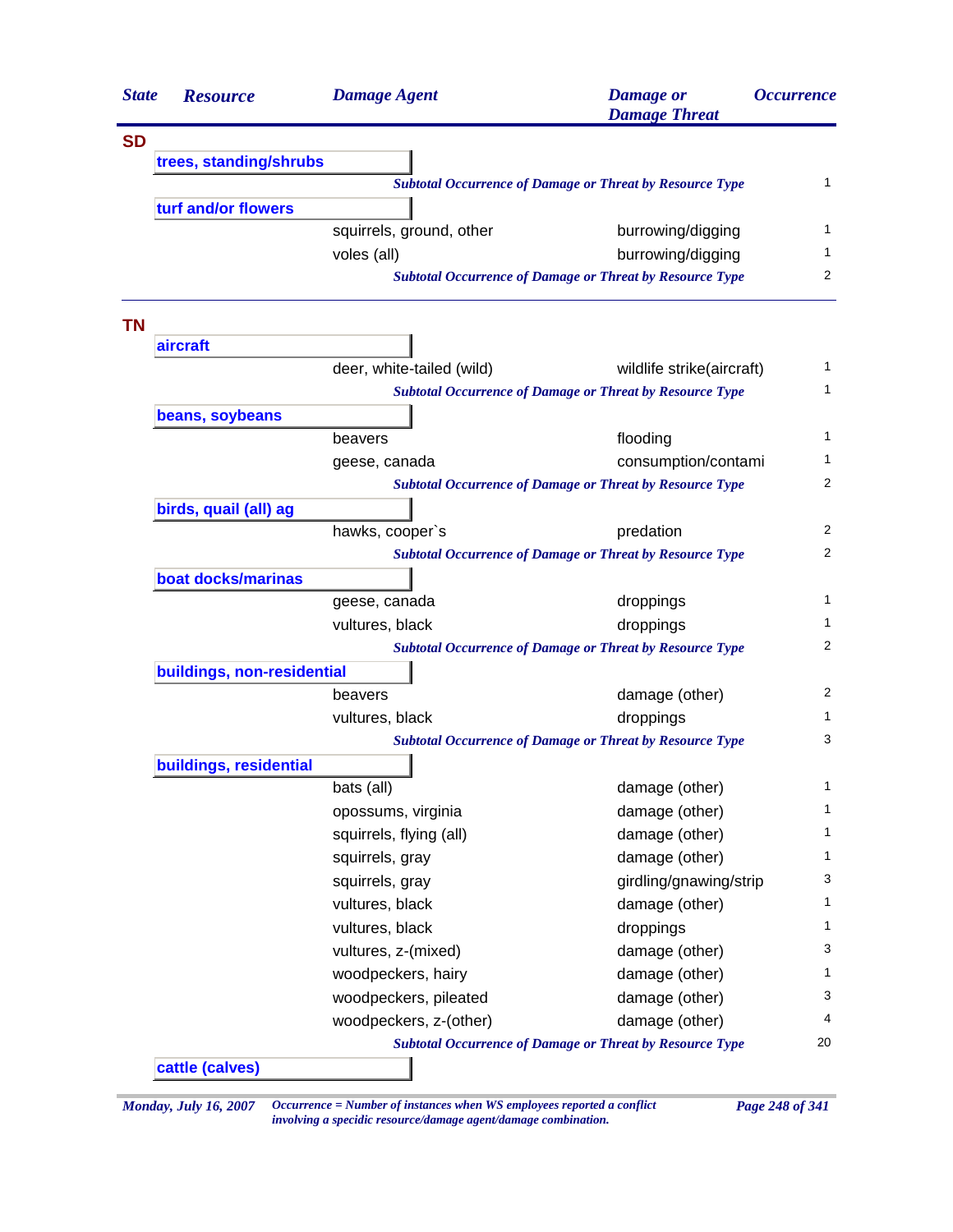| <b>State</b> | <b>Resource</b>           | <b>Damage Agent</b>      | <b>Damage</b> or<br><b>Damage Threat</b>                        | <i><b>Occurrence</b></i> |
|--------------|---------------------------|--------------------------|-----------------------------------------------------------------|--------------------------|
|              |                           |                          |                                                                 |                          |
|              | cattle (calves)           |                          |                                                                 |                          |
|              |                           | geese, canada            | disease threat                                                  | 1                        |
|              |                           | vultures, black          | predation                                                       | 7                        |
|              |                           |                          | <b>Subtotal Occurrence of Damage or Threat by Resource Type</b> | 8                        |
|              | dikes/dams/impoundments   |                          |                                                                 |                          |
|              |                           | beavers                  | burrowing/digging                                               | 1                        |
|              |                           | beavers                  | damage (other)                                                  | 4                        |
|              |                           | beavers                  | flooding                                                        | 3                        |
|              |                           | muskrats                 | burrowing/digging                                               | 2                        |
|              |                           |                          | <b>Subtotal Occurrence of Damage or Threat by Resource Type</b> | 10                       |
|              | fish, catfish (adult)     |                          |                                                                 |                          |
|              |                           | otters, river            | predation                                                       | 1                        |
|              |                           |                          | <b>Subtotal Occurrence of Damage or Threat by Resource Type</b> | 1                        |
|              | fish, ornamental (brood)  |                          |                                                                 |                          |
|              |                           | herons, great blue       | predation                                                       | 1                        |
|              |                           |                          | <b>Subtotal Occurrence of Damage or Threat by Resource Type</b> | 1                        |
|              | fish, ornamental (market) |                          |                                                                 |                          |
|              |                           | herons, great blue       | predation                                                       | 1                        |
|              |                           |                          | <b>Subtotal Occurrence of Damage or Threat by Resource Type</b> | 1                        |
|              | fish, trout (all)         |                          |                                                                 |                          |
|              |                           | herons, great blue       | disease threat                                                  | 1                        |
|              |                           | herons, great blue       | predation                                                       | 3                        |
|              |                           |                          | <b>Subtotal Occurrence of Damage or Threat by Resource Type</b> | 4                        |
|              | fowl, chickens (game)     |                          |                                                                 |                          |
|              |                           | hawks, red-tailed        | predation                                                       | 1                        |
|              |                           |                          | <b>Subtotal Occurrence of Damage or Threat by Resource Type</b> | 1                        |
|              | gardens, veg./fruits/nuts |                          |                                                                 |                          |
|              |                           | ducks, mallards          | consumption/contami                                             | 1                        |
|              |                           | geese, canada            | browsing/grazing                                                | 1                        |
|              |                           | marmots/woodchucks (all) | browsing/grazing                                                | 1                        |
|              |                           | marmots/woodchucks (all) | burrowing/digging                                               | 1                        |
|              |                           |                          | <b>Subtotal Occurrence of Damage or Threat by Resource Type</b> | 4                        |
|              | golf courses              |                          |                                                                 |                          |
|              |                           | geese, canada            | damage (other)                                                  | 5                        |
|              |                           | geese, canada            | droppings                                                       | 3                        |
|              |                           | herons, great blue       | droppings                                                       | 1                        |
|              |                           |                          | <b>Subtotal Occurrence of Damage or Threat by Resource Type</b> | 9                        |
|              |                           |                          |                                                                 |                          |
|              | grains, corn (field)      |                          |                                                                 | 2                        |
|              |                           | beavers                  | flooding                                                        |                          |

*Monday, July 16, 2007 Occurrence = Number of instances when WS employees reported a conflict Page 249 of 341 involving a specidic resource/damage agent/damage combination.*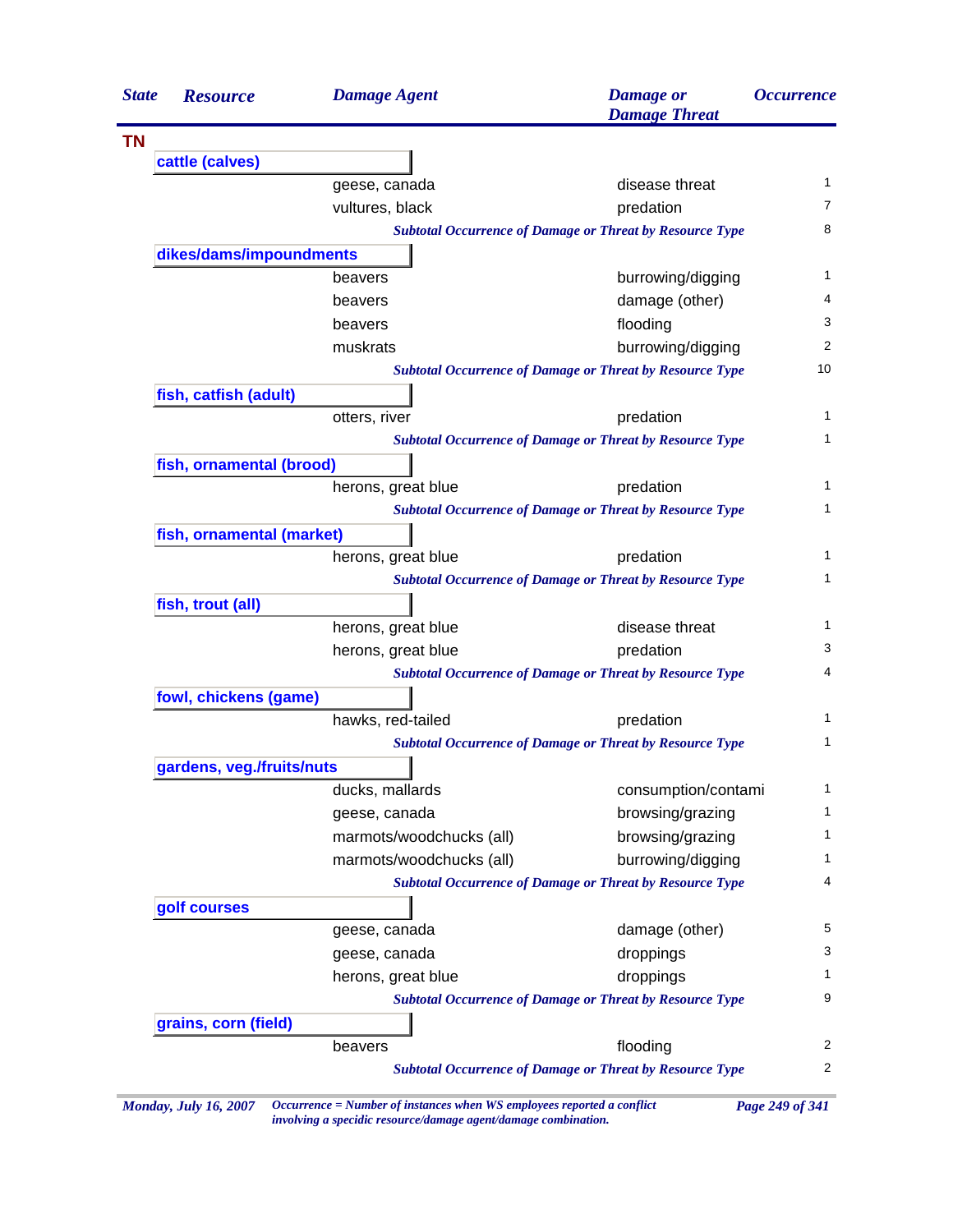| <b>State</b> | <b>Resource</b>                 | <b>Damage Agent</b>                                             | <b>Damage</b> or<br><b>Damage Threat</b> | <i><b>Occurrence</b></i> |
|--------------|---------------------------------|-----------------------------------------------------------------|------------------------------------------|--------------------------|
| <b>TN</b>    |                                 |                                                                 |                                          |                          |
|              | grains, wheat                   |                                                                 |                                          |                          |
|              |                                 | geese, canada                                                   | browsing/grazing                         | 2                        |
|              |                                 | <b>Subtotal Occurrence of Damage or Threat by Resource Type</b> |                                          | 2                        |
|              | hives (bees, honey, structures) |                                                                 |                                          |                          |
|              |                                 | skunks, striped                                                 | predation                                | $\mathbf 1$              |
|              |                                 | <b>Subtotal Occurrence of Damage or Threat by Resource Type</b> |                                          | 1                        |
|              | hith/sfty, human (aviation)     |                                                                 |                                          |                          |
|              |                                 | deer, white-tailed (wild)                                       | threat (other)                           | 1                        |
|              |                                 | geese, canada                                                   | threat (other)                           | 1                        |
|              |                                 | <b>Subtotal Occurrence of Damage or Threat by Resource Type</b> |                                          | 2                        |
|              | hith/sfty, human z-(general)    |                                                                 |                                          |                          |
|              |                                 | bats (all)                                                      | disease threat, histopl                  | 1                        |
|              |                                 | bats (all)                                                      | disease threat, rabies                   | 1                        |
|              |                                 | bats (all)                                                      | nuisance (other)                         | 2                        |
|              |                                 | bird, unidentifiable                                            | disease threat, histopl                  | 1                        |
|              |                                 | blackbirds, z-(mixed species)                                   | droppings                                | 2                        |
|              |                                 | blackbirds, z-(mixed species)                                   | nuisance (other)                         | 3                        |
|              |                                 | cardinals, northern                                             | nuisance (other)                         | 1                        |
|              |                                 | coyotes                                                         | disease threat, rabies                   | 1                        |
|              |                                 | coyotes                                                         | nuisance (other)                         | 2                        |
|              |                                 | cranes, sandhill                                                | nuisance (other)                         | $\mathbf{1}$             |
|              |                                 | ducks, feral                                                    | nuisance (other)                         | 1                        |
|              |                                 | ducks, mallards                                                 | disease threat, ai                       | 1                        |
|              |                                 | ducks, mallards                                                 | nuisance (other)                         | 1                        |
|              |                                 | foxes, gray                                                     | disease threat, rabies                   | 1                        |
|              |                                 | foxes, red                                                      | disease (other)                          | 1                        |
|              |                                 | geese, canada                                                   | droppings                                | 4                        |
|              |                                 | geese, canada                                                   | nuisance (other)                         | 29                       |
|              |                                 | geese, feral                                                    | nuisance (other)                         | 2                        |
|              |                                 | mammal, unidentifiable                                          | nuisance (other)                         | 1                        |
|              |                                 | mockingbirds, northern                                          | damage (other)                           | 1                        |
|              |                                 | mockingbirds, northern                                          | nuisance, noise                          | 1                        |
|              |                                 | pigeons, feral (rock)                                           | droppings                                | 5                        |
|              |                                 | pigeons, feral (rock)                                           | nuisance (other)                         | 4                        |
|              |                                 | raccoons                                                        | disease threat, rabies                   | 7                        |
|              |                                 | raccoons                                                        | nuisance (other)                         | 1                        |
|              |                                 | rats, norway                                                    | nuisance (other)                         | 1                        |
|              |                                 | skunks, striped                                                 | nuisance (other)                         | $\mathbf{1}$             |
|              |                                 | skunks, striped                                                 | nuisance, odor                           | 3                        |
|              |                                 | snakes, non-poisonous (other)                                   | nuisance (other)                         | $\overline{2}$           |
|              |                                 |                                                                 |                                          |                          |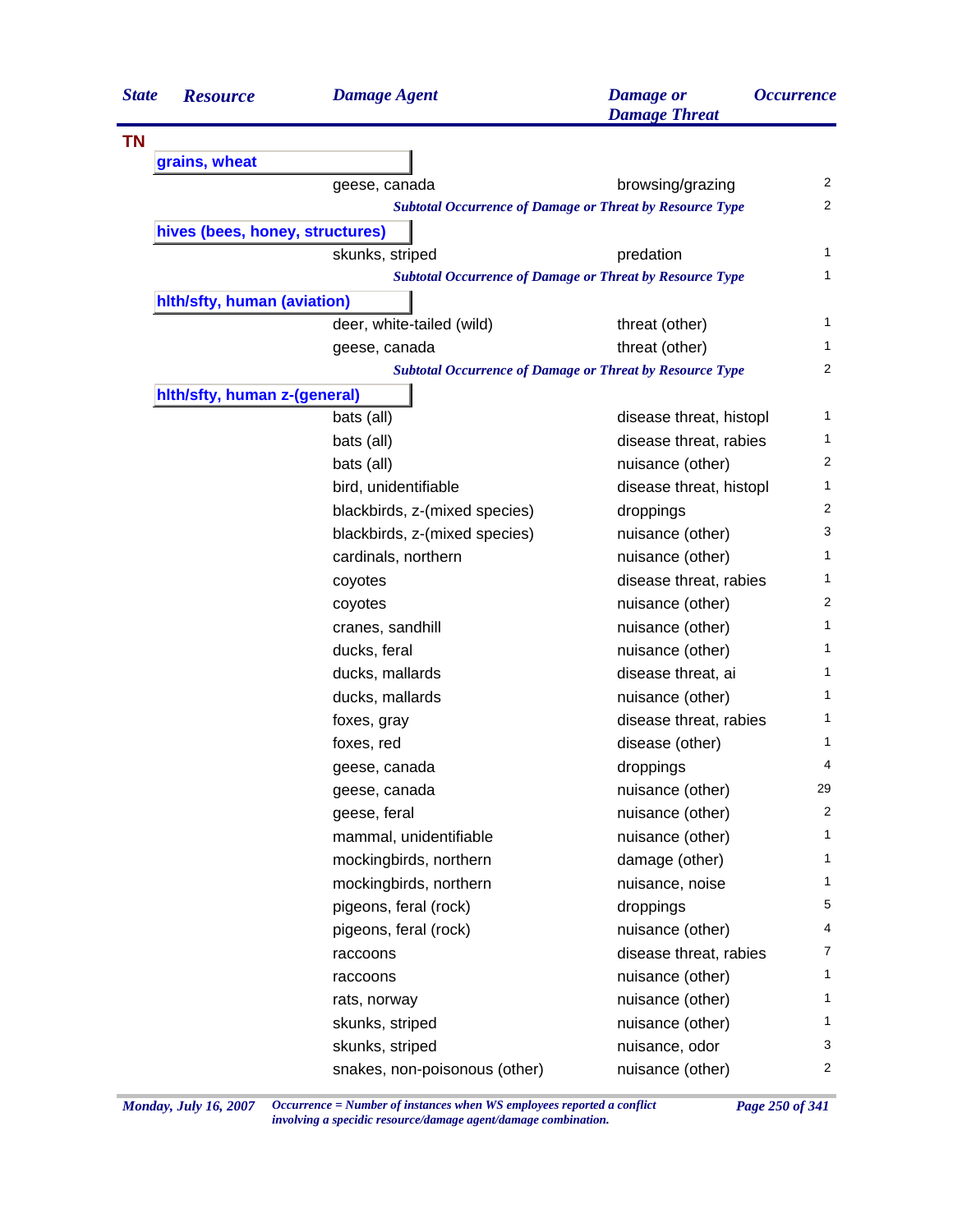| <b>State</b> | <b>Resource</b>                  | <b>Damage Agent</b>                                             | <b>Damage</b> or<br><b>Damage Threat</b> | <i><b>Occurrence</b></i> |  |  |
|--------------|----------------------------------|-----------------------------------------------------------------|------------------------------------------|--------------------------|--|--|
| <b>TN</b>    |                                  |                                                                 |                                          |                          |  |  |
|              | hith/sfty, human z-(general)     |                                                                 |                                          |                          |  |  |
|              |                                  | starlings, european                                             | droppings                                | 1                        |  |  |
|              |                                  | starlings, european                                             | nuisance (other)                         | 4                        |  |  |
|              |                                  | vultures, z-(mixed)                                             | nuisance (other)                         | 8                        |  |  |
|              |                                  | z-passerines (other)                                            | disease threat, ai                       | 1                        |  |  |
|              |                                  | <b>Subtotal Occurrence of Damage or Threat by Resource Type</b> |                                          | 96                       |  |  |
|              | irrigation ditch/drainage system |                                                                 |                                          |                          |  |  |
|              |                                  | beavers                                                         | damage (other)                           | 2                        |  |  |
|              |                                  | beavers                                                         | flooding                                 | 11                       |  |  |
|              |                                  | <b>Subtotal Occurrence of Damage or Threat by Resource Type</b> |                                          | 13                       |  |  |
|              | irrigation, drip line            |                                                                 |                                          |                          |  |  |
|              |                                  | voles (all)                                                     | girdling/gnawing/strip                   | 1                        |  |  |
|              |                                  | <b>Subtotal Occurrence of Damage or Threat by Resource Type</b> |                                          | 1                        |  |  |
|              | mammals, z-exotic game (other)   |                                                                 |                                          |                          |  |  |
|              |                                  | coyotes                                                         | predation                                | 1                        |  |  |
|              |                                  | <b>Subtotal Occurrence of Damage or Threat by Resource Type</b> |                                          | 1                        |  |  |
|              | mollusks, snail, royal (t/e)     |                                                                 |                                          |                          |  |  |
|              |                                  | beavers                                                         | flooding                                 | 1                        |  |  |
|              |                                  | <b>Subtotal Occurrence of Damage or Threat by Resource Type</b> |                                          | 1                        |  |  |
|              | pasture                          |                                                                 |                                          |                          |  |  |
|              |                                  | beavers                                                         | flooding                                 | 5                        |  |  |
|              |                                  | geese, canada                                                   | browsing/grazing                         | 1                        |  |  |
|              |                                  | <b>Subtotal Occurrence of Damage or Threat by Resource Type</b> |                                          | 6                        |  |  |
|              | pets (companion/hobby animals)   |                                                                 |                                          |                          |  |  |
|              |                                  | hawks, sharp-shinned                                            | predation                                | 1                        |  |  |
|              |                                  | herons, great blue                                              | predation                                | 2                        |  |  |
|              |                                  | <b>Subtotal Occurrence of Damage or Threat by Resource Type</b> |                                          | 3                        |  |  |
|              | property (general)               |                                                                 |                                          |                          |  |  |
|              |                                  | beavers                                                         | damage (other)                           | 2                        |  |  |
|              |                                  | beavers                                                         | flooding                                 | 18                       |  |  |
|              |                                  | blackbirds, z-(mixed species)                                   | damage (other)                           | 1                        |  |  |
|              |                                  | blackbirds, z-(mixed species)                                   | droppings                                | 2                        |  |  |
|              |                                  | geese, canada                                                   | damage (other)                           | 4                        |  |  |
|              |                                  | gulls, ring-billed                                              | droppings                                | 1                        |  |  |
|              |                                  | marmots/woodchucks (all)                                        | burrowing/digging                        | 2                        |  |  |
|              |                                  | opossums, virginia                                              | damage (other)                           | 1                        |  |  |
|              |                                  | raccoons                                                        | damage (other)                           | 2                        |  |  |
|              |                                  |                                                                 |                                          |                          |  |  |
|              |                                  |                                                                 |                                          |                          |  |  |
|              |                                  | skunks, striped<br>sparrows, house/english                      | damage (other)<br>droppings              | 5<br>1                   |  |  |

*Monday, July 16, 2007 Occurrence = Number of instances when WS employees reported a conflict Page 251 of 341 involving a specidic resource/damage agent/damage combination.*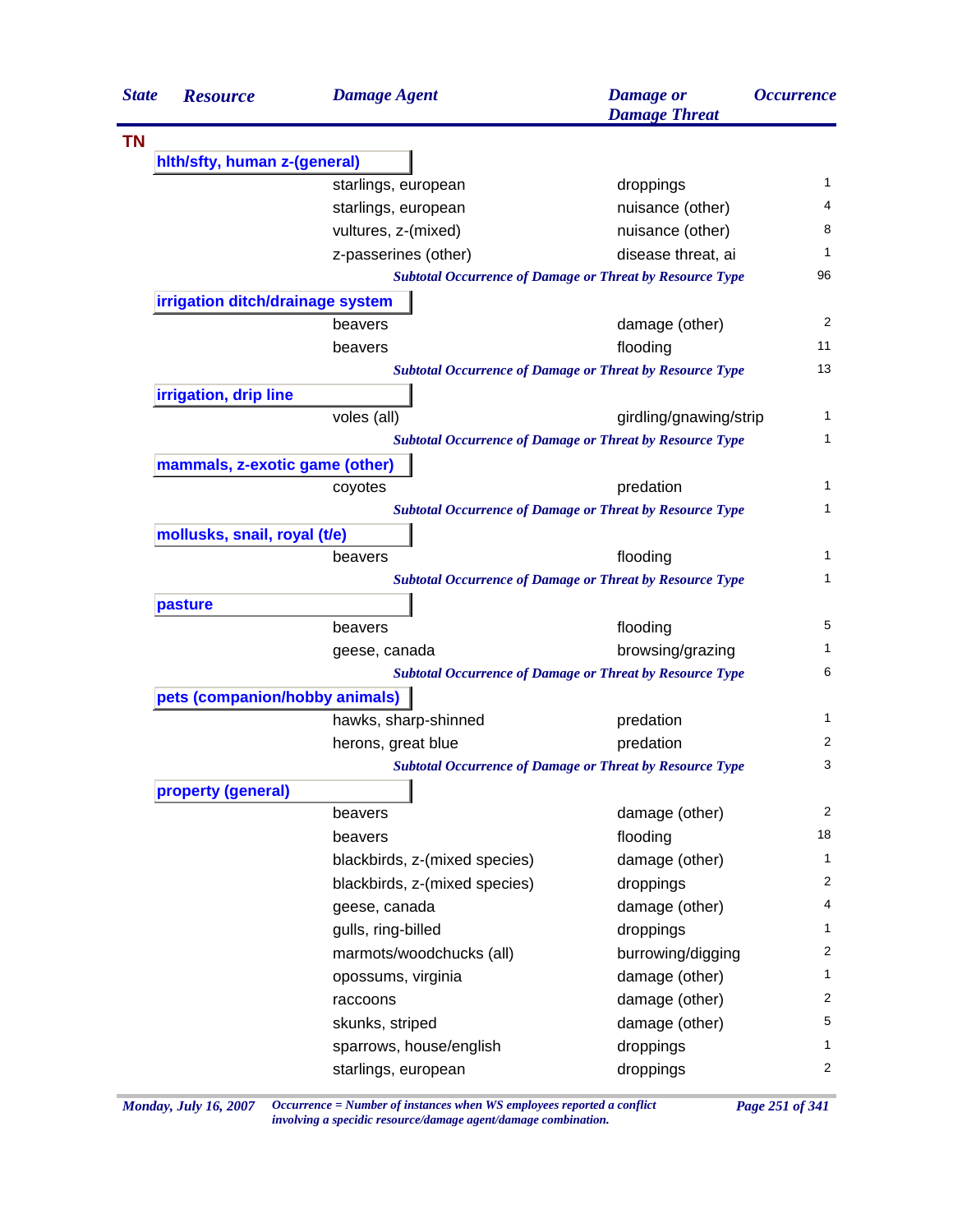| <b>State</b> | <b>Resource</b>                                                 | <b>Damage Agent</b>      | <b>Damage</b> or<br><b>Damage Threat</b>                        | <i><b>Occurrence</b></i> |  |
|--------------|-----------------------------------------------------------------|--------------------------|-----------------------------------------------------------------|--------------------------|--|
| <b>TN</b>    |                                                                 |                          |                                                                 |                          |  |
|              | property (general)                                              |                          |                                                                 |                          |  |
|              |                                                                 | vultures, black          | droppings                                                       |                          |  |
|              |                                                                 |                          | <b>Subtotal Occurrence of Damage or Threat by Resource Type</b> | 42                       |  |
|              | recreational areas (other) **                                   |                          |                                                                 |                          |  |
|              |                                                                 | beavers                  | flooding                                                        |                          |  |
|              |                                                                 | geese, canada            | droppings                                                       |                          |  |
|              |                                                                 |                          | <b>Subtotal Occurrence of Damage or Threat by Resource Type</b> |                          |  |
|              | research project                                                |                          |                                                                 |                          |  |
|              |                                                                 | marmots/woodchucks (all) | consumption/contami                                             |                          |  |
|              |                                                                 | rabbits, cottontail      | feeding (other)                                                 |                          |  |
|              | <b>Subtotal Occurrence of Damage or Threat by Resource Type</b> |                          |                                                                 |                          |  |
|              | roads/bridges                                                   |                          |                                                                 |                          |  |
|              |                                                                 | beavers                  | damage (other)                                                  |                          |  |
|              |                                                                 | beavers                  | flooding                                                        | 23                       |  |
|              | <b>Subtotal Occurrence of Damage or Threat by Resource Type</b> |                          |                                                                 |                          |  |
|              | swine (piglets)                                                 |                          |                                                                 |                          |  |
|              |                                                                 | vultures, black          | predation                                                       |                          |  |
|              | <b>Subtotal Occurrence of Damage or Threat by Resource Type</b> |                          |                                                                 |                          |  |
|              | trees, seedlings nr                                             |                          |                                                                 |                          |  |
|              |                                                                 | beavers                  | girdling/gnawing/strip                                          |                          |  |
|              |                                                                 |                          | <b>Subtotal Occurrence of Damage or Threat by Resource Type</b> |                          |  |
|              | trees, standing                                                 |                          |                                                                 |                          |  |
|              |                                                                 | beavers                  | feeding (other)                                                 |                          |  |
|              |                                                                 | beavers                  | flooding                                                        |                          |  |
|              |                                                                 | beavers                  | girdling/gnawing/strip                                          |                          |  |
|              | <b>Subtotal Occurrence of Damage or Threat by Resource Type</b> |                          |                                                                 |                          |  |
|              | trees, standing (mixed)                                         |                          |                                                                 |                          |  |
|              |                                                                 | beavers                  | flooding                                                        |                          |  |
|              |                                                                 |                          | <b>Subtotal Occurrence of Damage or Threat by Resource Type</b> |                          |  |
|              | trees, standing hardwood                                        |                          |                                                                 |                          |  |
|              |                                                                 | beavers                  | flooding                                                        |                          |  |
|              |                                                                 |                          | <b>Subtotal Occurrence of Damage or Threat by Resource Type</b> |                          |  |
|              | trees, standing/shrubs                                          |                          |                                                                 |                          |  |
|              |                                                                 | beavers                  | girdling/gnawing/strip                                          |                          |  |
|              |                                                                 |                          | <b>Subtotal Occurrence of Damage or Threat by Resource Type</b> |                          |  |
|              | trees, sugar maple                                              |                          |                                                                 |                          |  |
|              |                                                                 | starlings, european      | droppings                                                       |                          |  |
|              | <b>Subtotal Occurrence of Damage or Threat by Resource Type</b> |                          |                                                                 |                          |  |
|              | turf and/or flowers                                             |                          |                                                                 |                          |  |
|              |                                                                 | geese, canada            | feeding (other)                                                 |                          |  |

*involving a specidic resource/damage agent/damage combination.*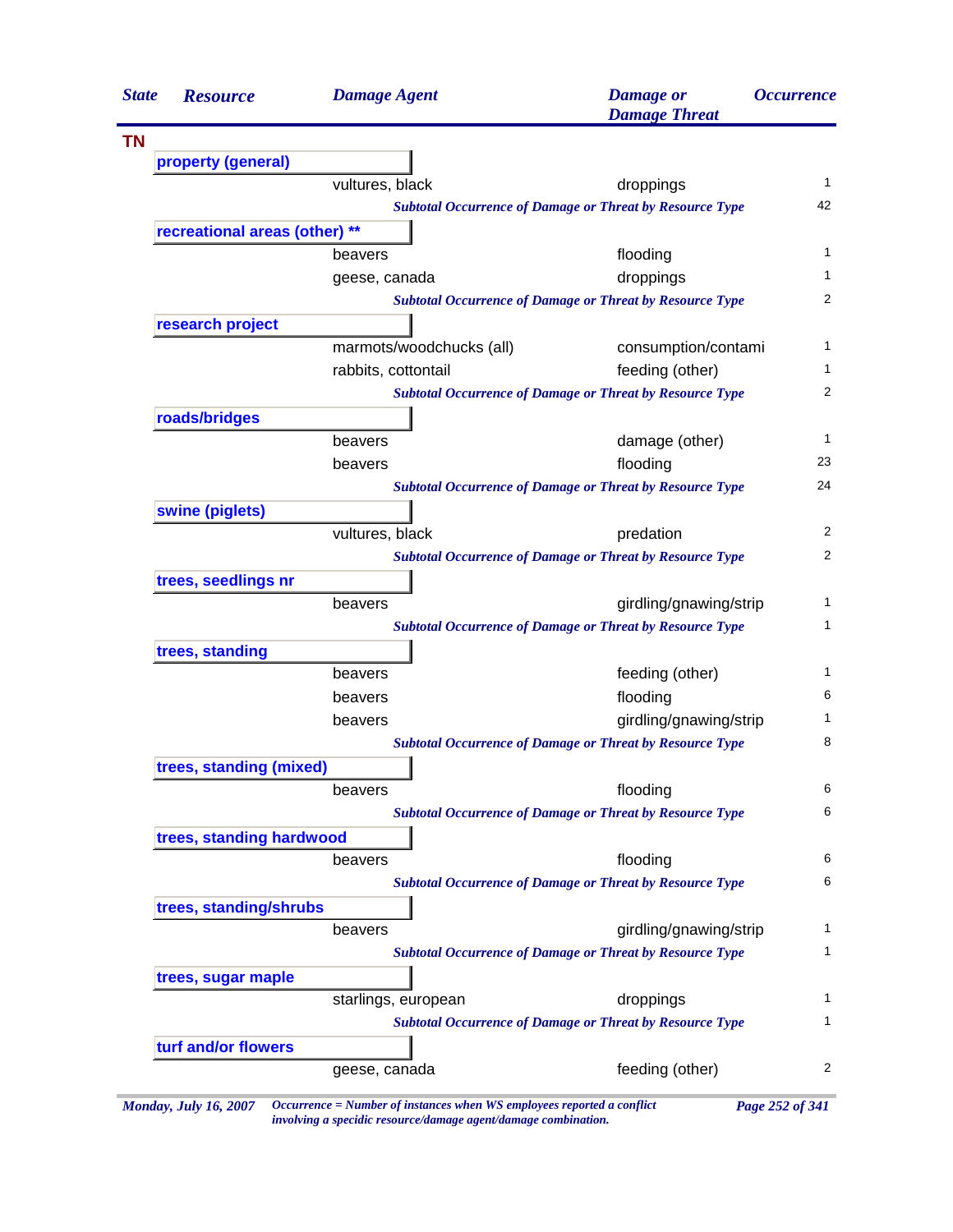| <b>State</b> | <b>Resource</b>       | <b>Damage Agent</b>                                             | <b>Damage</b> or<br><b>Damage Threat</b> | <b>Occurrence</b> |
|--------------|-----------------------|-----------------------------------------------------------------|------------------------------------------|-------------------|
| <b>TN</b>    |                       |                                                                 |                                          |                   |
|              | turf and/or flowers   |                                                                 |                                          |                   |
|              |                       | <b>Subtotal Occurrence of Damage or Threat by Resource Type</b> |                                          | 2                 |
|              | utilities, electrical |                                                                 |                                          |                   |
|              |                       | beavers                                                         | flooding                                 | $\overline{2}$    |
|              |                       | blackbirds, z-(mixed species)                                   | damage (other)                           | 1                 |
|              |                       | ospreys                                                         | damage (other)                           | 1                 |
|              |                       | starlings, european                                             | damage (other)                           | 4                 |
|              |                       | vultures, z-(mixed)                                             | droppings                                | 1                 |
|              |                       | <b>Subtotal Occurrence of Damage or Threat by Resource Type</b> |                                          | 9                 |
|              | utilities, z-(other)  |                                                                 |                                          |                   |
|              |                       | beavers                                                         | flooding                                 | $\overline{2}$    |
|              |                       | <b>Subtotal Occurrence of Damage or Threat by Resource Type</b> |                                          | $\overline{2}$    |
|              | vehicles, land        |                                                                 |                                          |                   |
|              |                       | squirrels, gray                                                 | damage (other)                           | 1                 |
|              |                       | starlings, european                                             | droppings                                | 1                 |
|              |                       | vultures, black                                                 | damage (other)                           | $\mathbf{1}$      |
|              |                       | vultures, z-(mixed)                                             | damage (other)                           | 2                 |
|              |                       | <b>Subtotal Occurrence of Damage or Threat by Resource Type</b> |                                          | 5                 |
|              | watercraft            |                                                                 |                                          |                   |
|              |                       | muskrats                                                        | damage (other)                           | $\mathbf{1}$      |
|              |                       | <b>Subtotal Occurrence of Damage or Threat by Resource Type</b> |                                          | 1                 |
|              | z-landscaping (other) |                                                                 |                                          |                   |
|              |                       | geese, canada                                                   | browsing/grazing                         | 1                 |
|              |                       | raccoons                                                        | burrowing/digging                        | 1                 |
|              |                       | <b>Subtotal Occurrence of Damage or Threat by Resource Type</b> |                                          | $\overline{2}$    |
| TΧ           |                       |                                                                 |                                          |                   |

Ē.

## **aircraft** bats (all) bats (all) wildlife strike(aircraft) 3 bird, unidentifiable damage (other) 2 bird, unidentifiable wildlife strike(aircraft) 26 blackbirds, z-(mixed species) damage (other) 1 cowbirds, brown-headed wildlife strike(aircraft) 1 coyotes covered a control of the damage threat  $\sim$  2 deer, white-tailed (wild) damage threat 1 doves, mourning and a metal wildlife strike(aircraft) and  $\frac{7}{4}$ egrets, cattle and the damage threat damage through the damage threat damage threat damage through  $\frac{1}{2}$ goldfinches, american wildlife strike(aircraft) 1 grackles, great-tailed wildlife strike(aircraft) 1 hares, jackrabbits (all) damage threat 1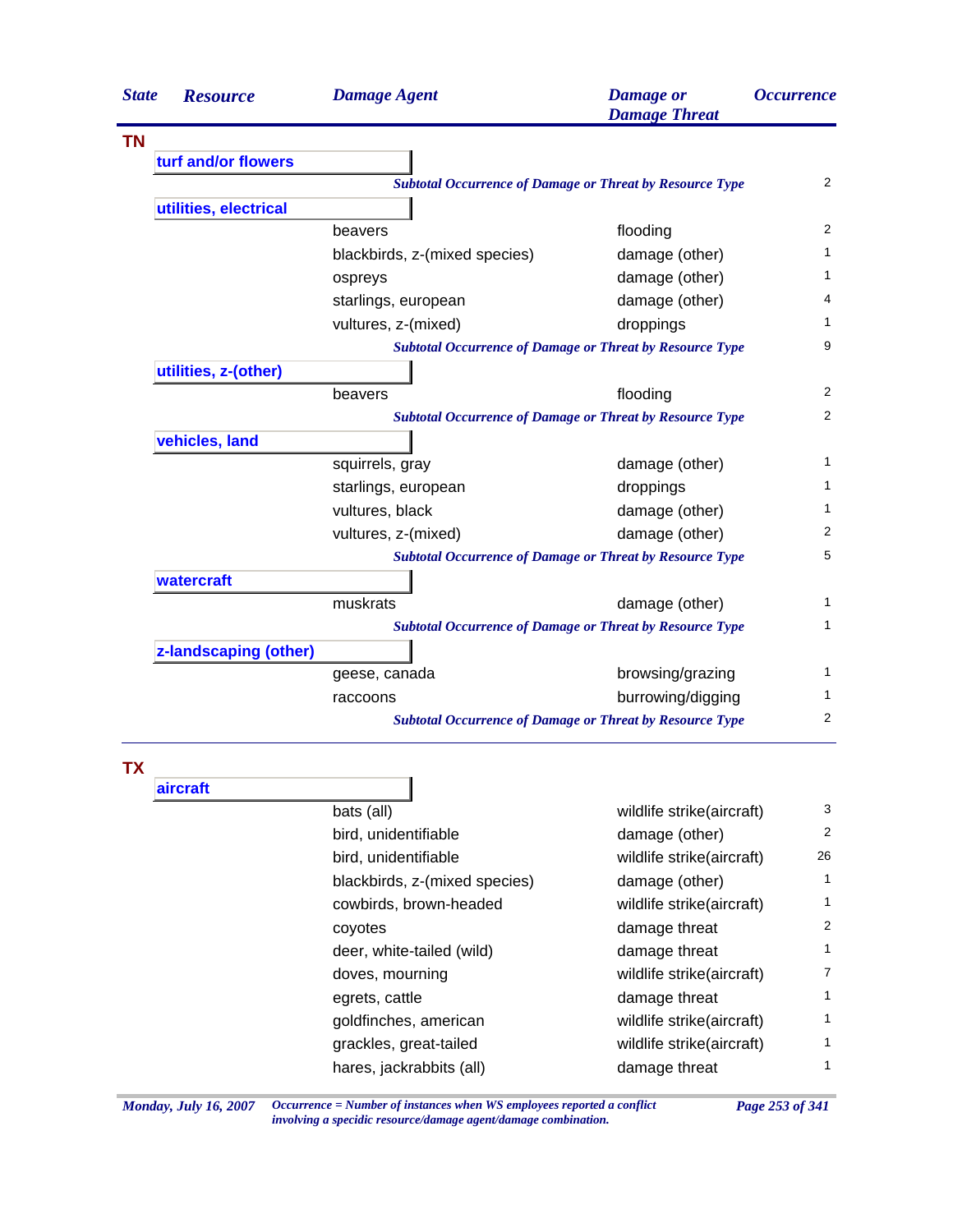| <b>State</b> | <b>Resource</b>                      | <b>Damage Agent</b>   | <b>Damage</b> or<br><b>Damage Threat</b>                        | <i><b>Occurrence</b></i> |
|--------------|--------------------------------------|-----------------------|-----------------------------------------------------------------|--------------------------|
| <b>TX</b>    |                                      |                       |                                                                 |                          |
|              | aircraft                             |                       |                                                                 |                          |
|              |                                      | hawks, cooper's       | damage threat                                                   | 1                        |
|              |                                      | hawks, red-tailed     | damage threat                                                   | 1                        |
|              |                                      | hawks, swainson's     | wildlife strike(aircraft)                                       | 2                        |
|              |                                      | killdeers             | wildlife strike(aircraft)                                       | 1                        |
|              |                                      | larks, horned         | wildlife strike(aircraft)                                       | 1                        |
|              |                                      | meadowlarks, eastern  | damage (other)                                                  | 1                        |
|              |                                      | meadowlarks, eastern  | wildlife strike(aircraft)                                       | 8                        |
|              |                                      | meadowlarks, western  | wildlife strike(aircraft)                                       | 1                        |
|              |                                      | nighthawks (all)      | wildlife strike(aircraft)                                       | 1                        |
|              |                                      | pigeons, feral (rock) | damage (other)                                                  | 1                        |
|              |                                      | pigeons, feral (rock) | wildlife strike(aircraft)                                       | 2                        |
|              |                                      | plovers (other)       | wildlife strike(aircraft)                                       | 2                        |
|              |                                      | swallows, barn        | wildlife strike(aircraft)                                       | 2                        |
|              |                                      | vultures, black       | wildlife strike(aircraft)                                       | 2                        |
|              |                                      |                       | <b>Subtotal Occurrence of Damage or Threat by Resource Type</b> | 73                       |
|              | beans, soybeans                      |                       |                                                                 |                          |
|              |                                      | hogs, feral           | damage (other)                                                  | 2                        |
|              |                                      | hogs, feral           | damage threat                                                   | 1                        |
|              |                                      |                       | <b>Subtotal Occurrence of Damage or Threat by Resource Type</b> | 3                        |
|              | birds, doves/pigeons                 |                       |                                                                 |                          |
|              |                                      | coyotes               | predation                                                       | $\mathbf{1}$             |
|              |                                      | hawks, red-shouldered | predation                                                       | 1                        |
|              |                                      |                       | <b>Subtotal Occurrence of Damage or Threat by Resource Type</b> | 2                        |
|              | birds, ducks, wild (other)           |                       |                                                                 |                          |
|              |                                      | coyotes               | predation                                                       | $\mathbf{1}$             |
|              |                                      | foxes, gray           | predation                                                       | 1                        |
|              |                                      | raccoons              | predation threat                                                | 1                        |
|              |                                      |                       | <b>Subtotal Occurrence of Damage or Threat by Resource Type</b> | 3                        |
|              | birds, prairie chickens, attwaters ( |                       |                                                                 |                          |
|              |                                      | hogs, feral           | predation threat                                                | 15                       |
|              |                                      | opossums, virginia    | predation threat                                                | 15                       |
|              |                                      | owls, great horned    | predation                                                       | 1                        |
|              |                                      | raccoons              | predation threat                                                | 15                       |
|              |                                      | skunks, striped       | predation threat                                                | 15                       |
|              |                                      |                       | <b>Subtotal Occurrence of Damage or Threat by Resource Type</b> | 61                       |
|              | birds, quail (all) ag                |                       |                                                                 |                          |
|              |                                      | hawks, red-tailed     | predation                                                       | 1                        |
|              |                                      |                       | <b>Subtotal Occurrence of Damage or Threat by Resource Type</b> | 1                        |
|              | birds, turkey, wild                  |                       |                                                                 |                          |

*Monday, July 16, 2007 Occurrence = Number of instances when WS employees reported a conflict Page 254 of 341 involving a specidic resource/damage agent/damage combination.*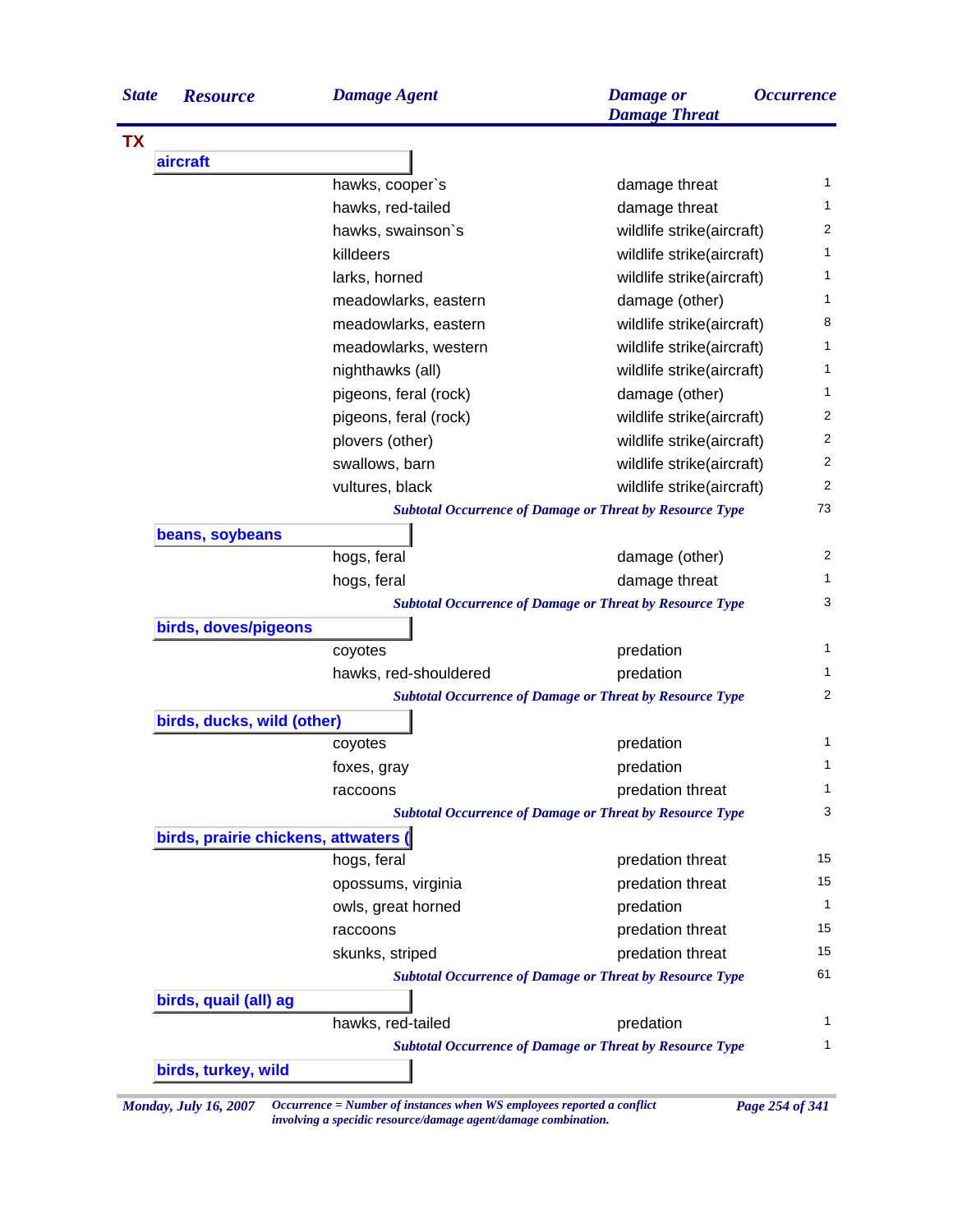| <b>State</b> | <b>Resource</b>            | <b>Damage Agent</b>           | <b>Damage</b> or<br><b>Damage Threat</b>                        | <i><b>Occurrence</b></i> |
|--------------|----------------------------|-------------------------------|-----------------------------------------------------------------|--------------------------|
| <b>TX</b>    |                            |                               |                                                                 |                          |
|              | birds, turkey, wild        |                               |                                                                 |                          |
|              |                            | bobcats                       | predation                                                       | 1                        |
|              |                            |                               | <b>Subtotal Occurrence of Damage or Threat by Resource Type</b> | 1                        |
|              | birds, waterfowl (other)   |                               |                                                                 |                          |
|              |                            | bobcats                       | predation                                                       | 1                        |
|              |                            | hogs, feral                   | damage (other)                                                  | 1                        |
|              |                            |                               | <b>Subtotal Occurrence of Damage or Threat by Resource Type</b> | 2                        |
|              | birds, z-(other)           |                               |                                                                 |                          |
|              |                            | bobcats                       | damage (other)                                                  | 1                        |
|              |                            |                               | <b>Subtotal Occurrence of Damage or Threat by Resource Type</b> | 1                        |
|              | boat docks/marinas         |                               |                                                                 |                          |
|              |                            | beavers                       | damage (other)                                                  | 20                       |
|              |                            | beavers                       | damage threat                                                   | 3                        |
|              |                            | vultures, z-(mixed)           | damage (other)                                                  | 1                        |
|              |                            |                               | <b>Subtotal Occurrence of Damage or Threat by Resource Type</b> | 24                       |
|              | buildings, non-residential |                               |                                                                 |                          |
|              |                            | bats (all)                    | damage (other)                                                  | 1                        |
|              |                            | blackbirds, z-(mixed species) | damage threat                                                   | 1                        |
|              |                            | falcons, american kestrels    | damage threat                                                   | 1                        |
|              |                            | falcons, american kestrels    | threat (other)                                                  | 1                        |
|              |                            | flickers, northern            | damage (other)                                                  | 1                        |
|              |                            | grackles, great-tailed        | damage (other)                                                  | 1                        |
|              |                            | mice, house                   | damage (other)                                                  | 1                        |
|              |                            | mice/rats (mixed)             | damage (other)                                                  | 1                        |
|              |                            | nutrias                       | damage (other)                                                  | 1                        |
|              |                            | opossums, virginia            | damage (other)                                                  | 4                        |
|              |                            | pigeons, feral (rock)         | damage (other)                                                  | 38                       |
|              |                            | pigeons, feral (rock)         | damage threat                                                   | 2                        |
|              |                            | raccoons                      | damage (other)                                                  | 5                        |
|              |                            | rats, black (roof)            | damage (other)                                                  | 11                       |
|              |                            | rats, norway                  | damage (other)                                                  | 2                        |
|              |                            | skunks, striped               | damage (other)                                                  | 2                        |
|              |                            | sparrows, house/english       | damage (other)                                                  | 2                        |
|              |                            | squirrels, fox                | damage (other)                                                  | 1                        |
|              |                            | vultures, black               | damage (other)                                                  | 6                        |
|              |                            | vultures, z-(mixed)           | damage (other)                                                  | 4                        |
|              |                            |                               | <b>Subtotal Occurrence of Damage or Threat by Resource Type</b> | 86                       |
|              | buildings, residential     |                               |                                                                 |                          |
|              |                            | bats (all)                    | damage (other)                                                  | 10                       |
|              |                            | beavers                       | damage (other)                                                  | 2                        |

*Monday, July 16, 2007 Occurrence = Number of instances when WS employees reported a conflict Page 255 of 341 involving a specidic resource/damage agent/damage combination.*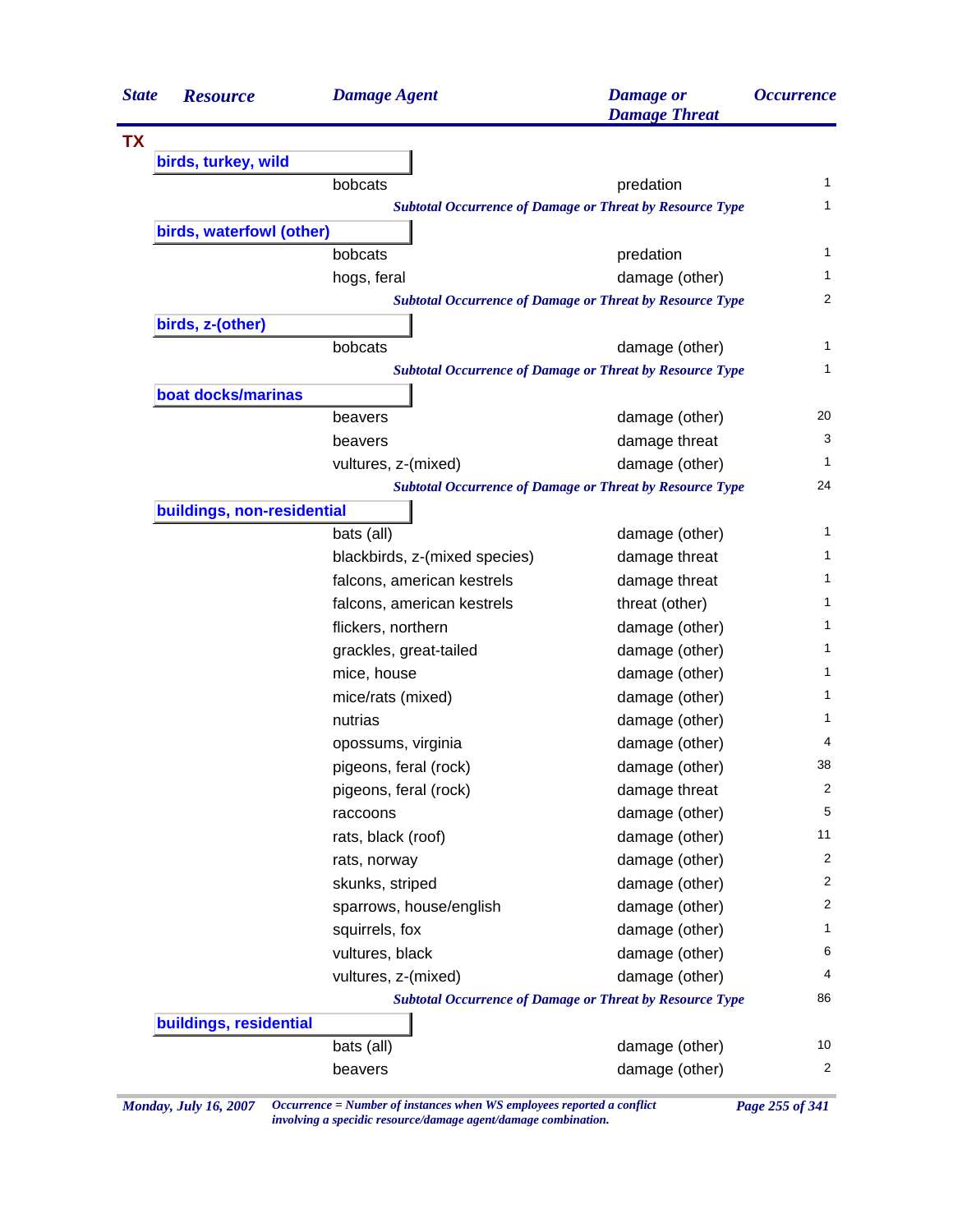| <b>State</b> | <b>Resourc</b> |
|--------------|----------------|
|              |                |

**TX**

|  |  | $\mathbf{D}a$ |  |
|--|--|---------------|--|
|  |  |               |  |

| <b>State</b> | <b>Resource</b>        | <b>Damage Agent</b>                   | <b>Damage</b> or<br><b>Damage Threat</b> | <i><b>Occurrence</b></i> |
|--------------|------------------------|---------------------------------------|------------------------------------------|--------------------------|
| <b>TX</b>    |                        |                                       |                                          |                          |
|              | buildings, residential |                                       |                                          |                          |
|              |                        | blackbirds, z-(mixed species)         | damage (other)                           | 3                        |
|              |                        | ducks, mallards                       | damage (other)                           | 1                        |
|              |                        | flickers, northern                    | damage (other)                           | 1                        |
|              |                        | fowl, pea                             | damage (other)                           | 1                        |
|              |                        | foxes, gray                           | damage (other)                           | 2                        |
|              |                        | frogs/toads (all)                     | damage (other)                           | 1                        |
|              |                        | grackles, common                      | damage (other)                           | 2                        |
|              |                        | lizards, z-(other)                    | damage (other)                           | 1                        |
|              |                        | mice/rats (mixed)                     | damage threat                            | 1                        |
|              |                        | nutrias                               | damage (other)                           | 1                        |
|              |                        | opossums, virginia                    | damage (other)                           | 64                       |
|              |                        | opossums, virginia                    | damage threat                            | 3                        |
|              |                        | owls, common barn                     | damage threat                            | 1                        |
|              |                        | pigeons, feral (rock)                 | damage (other)                           | 5                        |
|              |                        | raccoons                              | damage (other)                           | 598                      |
|              |                        | raccoons                              | damage threat                            | 1                        |
|              |                        | rats (mixed)                          | damage (other)                           | 3                        |
|              |                        | rats, black (roof)                    | damage (other)                           | 182                      |
|              |                        | rats, black (roof)                    | damage threat                            | 1                        |
|              |                        | rats, norway                          | damage (other)                           | 43                       |
|              |                        | rats, norway                          | damage threat                            | 1                        |
|              |                        | ringtails                             | damage (other)                           | 1                        |
|              |                        | skunks, striped                       | damage (other)                           | 23                       |
|              |                        | skunks, striped                       | damage threat                            | 1                        |
|              |                        | sparrows, house/english               | damage (other)                           | 1                        |
|              |                        | sparrows, house/english               | damage threat                            | 1                        |
|              |                        | squirrels, fox                        | damage (other)                           | 128                      |
|              |                        | squirrels, fox                        | damage threat                            | 1                        |
|              |                        | squirrels, gray                       | damage (other)                           | 2                        |
|              |                        | swallows, barn                        | damage (other)                           | 5                        |
|              |                        | swifts (all)                          | damage (other)                           | 1                        |
|              |                        | turkey, wild (all)                    | damage (other)                           | 1                        |
|              |                        | vultures, black                       | damage (other)                           | 15                       |
|              |                        | vultures, black                       | damage threat                            | 1                        |
|              |                        | vultures, turkey                      | damage (other)                           | 1                        |
|              |                        | vultures, z-(mixed)                   | damage (other)                           | $\overline{\mathbf{c}}$  |
|              |                        | woodpeckers, downy                    | damage (other)                           | $\overline{\mathbf{c}}$  |
|              |                        | woodpeckers, golden-fronted           | damage (other)                           | 5                        |
|              |                        | woodpeckers, sapsuckers, yellow-belli | damage (other)                           | 1                        |
|              |                        |                                       |                                          |                          |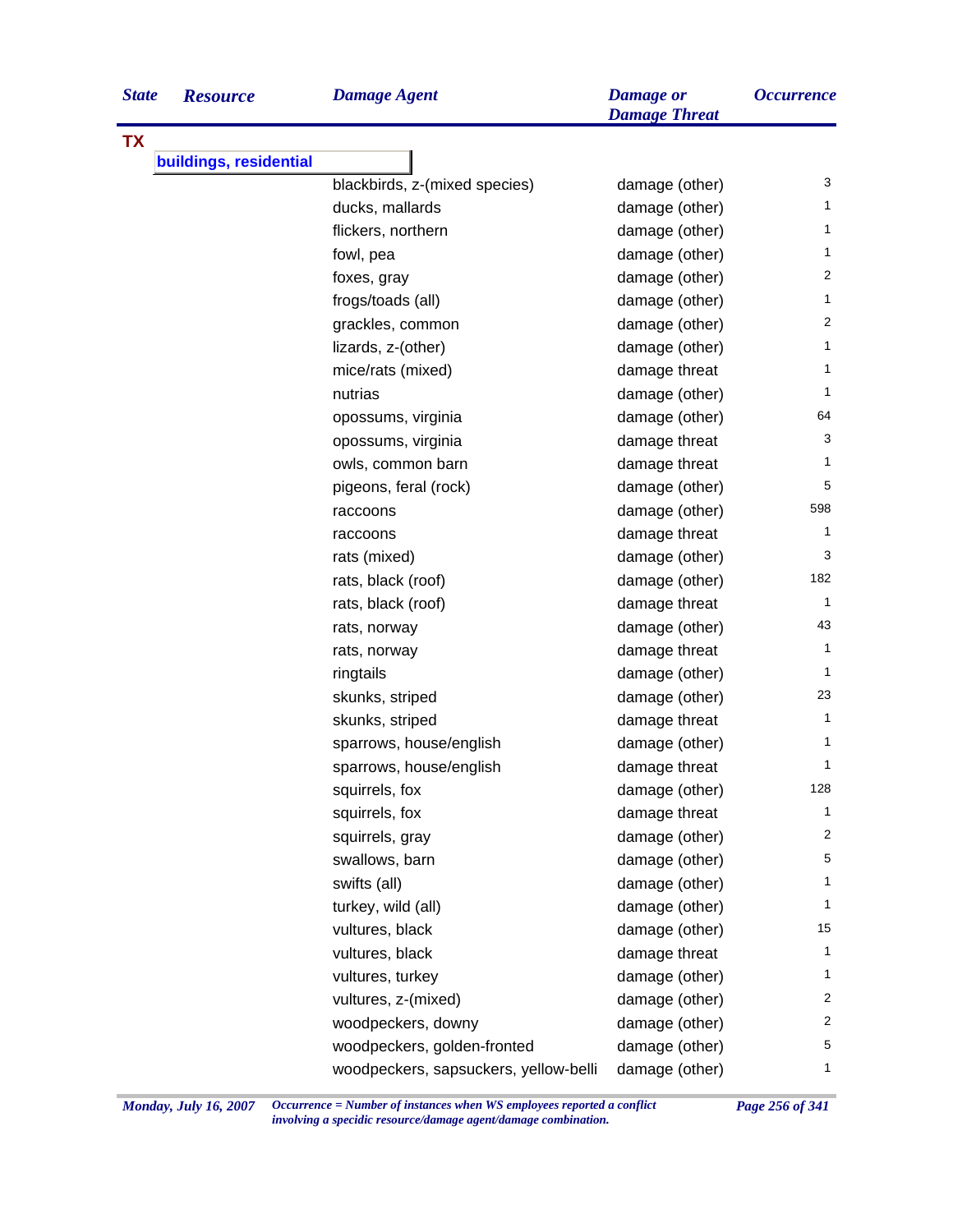| <b>State</b> | <b>Resource</b>        | <b>Damage Agent</b>                                             | <b>Damage</b> or<br><b>Damage Threat</b> | <i><b>Occurrence</b></i> |
|--------------|------------------------|-----------------------------------------------------------------|------------------------------------------|--------------------------|
| <b>TX</b>    |                        |                                                                 |                                          |                          |
|              | buildings, residential |                                                                 |                                          |                          |
|              |                        | woodpeckers, z-(other)                                          | damage (other)                           | 1                        |
|              |                        | woodrats, white-throated                                        | damage (other)                           | $\overline{2}$           |
|              |                        | <b>Subtotal Occurrence of Damage or Threat by Resource Type</b> |                                          | 1,123                    |
|              | cattle (adult)         |                                                                 |                                          |                          |
|              |                        | beavers                                                         | damage (other)                           | 1                        |
|              |                        | bobcats                                                         | predation threat                         | 6                        |
|              |                        | coyotes                                                         | injury                                   | 1                        |
|              |                        | coyotes                                                         | predation                                | 4                        |
|              |                        | coyotes                                                         | predation threat                         | 32                       |
|              |                        | dogs, feral, free-ranging and hybrids                           | damage (other)                           | 1                        |
|              |                        | dogs, feral, free-ranging and hybrids                           | predation threat                         | 3                        |
|              |                        | hogs, feral                                                     | disease threat                           | 7                        |
|              |                        | lions, mountain (cougar)                                        | predation threat                         | 2                        |
|              |                        | starlings, european                                             | disease threat                           | 1                        |
|              |                        | vultures, black                                                 | damage (other)                           | 2                        |
|              |                        | vultures, black                                                 | predation                                | 1                        |
|              |                        | <b>Subtotal Occurrence of Damage or Threat by Resource Type</b> |                                          | 61                       |
|              | cattle (calves)        |                                                                 |                                          |                          |
|              |                        | bobcats                                                         | predation threat                         | 2                        |
|              |                        | caracaras                                                       | predation                                | 2                        |
|              |                        | coyotes                                                         | damage (other)                           | 6                        |
|              |                        | coyotes                                                         | damage threat                            | 4                        |
|              |                        | coyotes                                                         | disease threat                           | 1                        |
|              |                        | coyotes                                                         | injury                                   | 4                        |
|              |                        | coyotes                                                         | predation                                | 248                      |
|              |                        | coyotes                                                         | predation threat                         | 388                      |
|              |                        | dogs, feral, free-ranging and hybrids                           | damage (other)                           | 1                        |
|              |                        | dogs, feral, free-ranging and hybrids                           | injury                                   | 1                        |
|              |                        | dogs, feral, free-ranging and hybrids                           | predation                                | 4                        |
|              |                        | dogs, feral, free-ranging and hybrids                           | predation threat                         | 5                        |
|              |                        | hogs, feral                                                     | damage threat                            | 2                        |
|              |                        | hogs, feral                                                     | disease threat                           | 7                        |
|              |                        | hogs, feral                                                     | predation                                | 3                        |
|              |                        | hogs, feral                                                     | predation threat                         | 9                        |
|              |                        | lions, mountain (cougar)                                        | predation                                | $\mathbf{1}$             |
|              |                        | lions, mountain (cougar)                                        | predation threat                         | 4                        |
|              |                        | pigeons, feral (rock)                                           | injury                                   | 3                        |
|              |                        | vultures, black                                                 | damage (other)                           | 10                       |
|              |                        | vultures, black                                                 | predation                                | 31                       |
|              |                        |                                                                 |                                          |                          |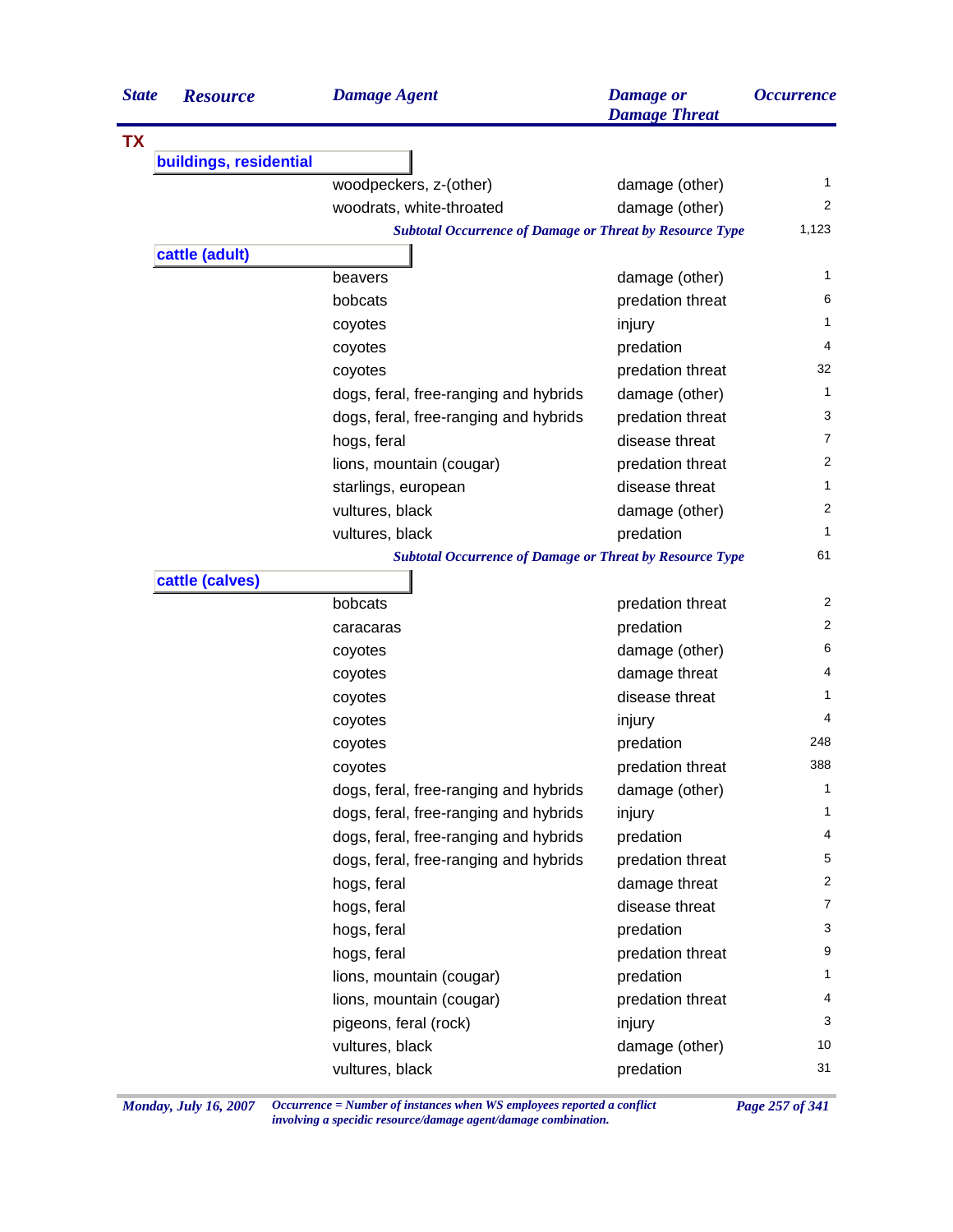| <b>State</b> | <b>Resource</b>             | <b>Damage Agent</b>                                             | <b>Damage</b> or<br><b>Damage Threat</b> | <i><b>Occurrence</b></i> |
|--------------|-----------------------------|-----------------------------------------------------------------|------------------------------------------|--------------------------|
| <b>TX</b>    |                             |                                                                 |                                          |                          |
|              | cattle (calves)             |                                                                 |                                          |                          |
|              |                             | vultures, black                                                 | predation threat                         | 1                        |
|              |                             | vultures, z-(mixed)                                             | predation                                | 2                        |
|              |                             | <b>Subtotal Occurrence of Damage or Threat by Resource Type</b> |                                          | 739                      |
|              | cotton                      |                                                                 |                                          |                          |
|              |                             | deer, white-tailed (wild)                                       | damage (other)                           | 1                        |
|              |                             | deer, white-tailed (wild)                                       | damage threat                            | 1                        |
|              |                             | hares, jackrabbits (all)                                        | damage (other)                           | 1                        |
|              |                             | hogs, feral                                                     | damage (other)                           | 1                        |
|              |                             | <b>Subtotal Occurrence of Damage or Threat by Resource Type</b> |                                          | 4                        |
|              | designated natural areas    |                                                                 |                                          |                          |
|              |                             | hogs, feral                                                     | damage threat                            | 15                       |
|              |                             | <b>Subtotal Occurrence of Damage or Threat by Resource Type</b> |                                          | 15                       |
|              | dikes/dams/impoundments     |                                                                 |                                          |                          |
|              |                             | beavers                                                         | burrowing/digging                        | 6                        |
|              |                             | beavers                                                         | damage (other)                           | 309                      |
|              |                             | beavers                                                         | damage threat                            | 43                       |
|              |                             | ducks, feral                                                    | damage (other)                           | 1                        |
|              |                             | hogs, feral                                                     | damage (other)                           | 2                        |
|              |                             | nutrias                                                         | damage (other)                           | 19                       |
|              |                             | nutrias                                                         | damage threat                            | 11                       |
|              |                             | turtles (all)                                                   | damage (other)                           | 1                        |
|              |                             | vultures, black                                                 | damage (other)                           | 2                        |
|              |                             | <b>Subtotal Occurrence of Damage or Threat by Resource Type</b> |                                          | 394                      |
|              | eggs                        |                                                                 |                                          |                          |
|              |                             | snakes, non-poisonous (other)                                   | damage (other)                           | 1                        |
|              |                             | <b>Subtotal Occurrence of Damage or Threat by Resource Type</b> |                                          | 1                        |
|              | equine, horses (adult)      |                                                                 |                                          |                          |
|              |                             | coyotes                                                         | injury                                   | 1                        |
|              |                             | dogs, feral, free-ranging and hybrids                           | damage (other)                           | $\mathbf{1}$             |
|              |                             | dogs, feral, free-ranging and hybrids                           | predation threat                         | 1                        |
|              |                             | lions, mountain (cougar)                                        | damage (other)                           | 1                        |
|              |                             | <b>Subtotal Occurrence of Damage or Threat by Resource Type</b> |                                          | 4                        |
|              | equine, horses (foals)      |                                                                 |                                          |                          |
|              |                             | coyotes                                                         | predation threat                         | 1                        |
|              |                             | lions, mountain (cougar)                                        | predation                                | 2                        |
|              |                             | <b>Subtotal Occurrence of Damage or Threat by Resource Type</b> |                                          | 3                        |
|              | equipment/machinery (other) |                                                                 |                                          |                          |
|              |                             | mice/rats (mixed)                                               | damage threat                            | 1                        |
|              |                             | pigeons, feral (rock)                                           | damage (other)                           | 11                       |

*Monday, July 16, 2007 Occurrence = Number of instances when WS employees reported a conflict Page 258 of 341 involving a specidic resource/damage agent/damage combination.*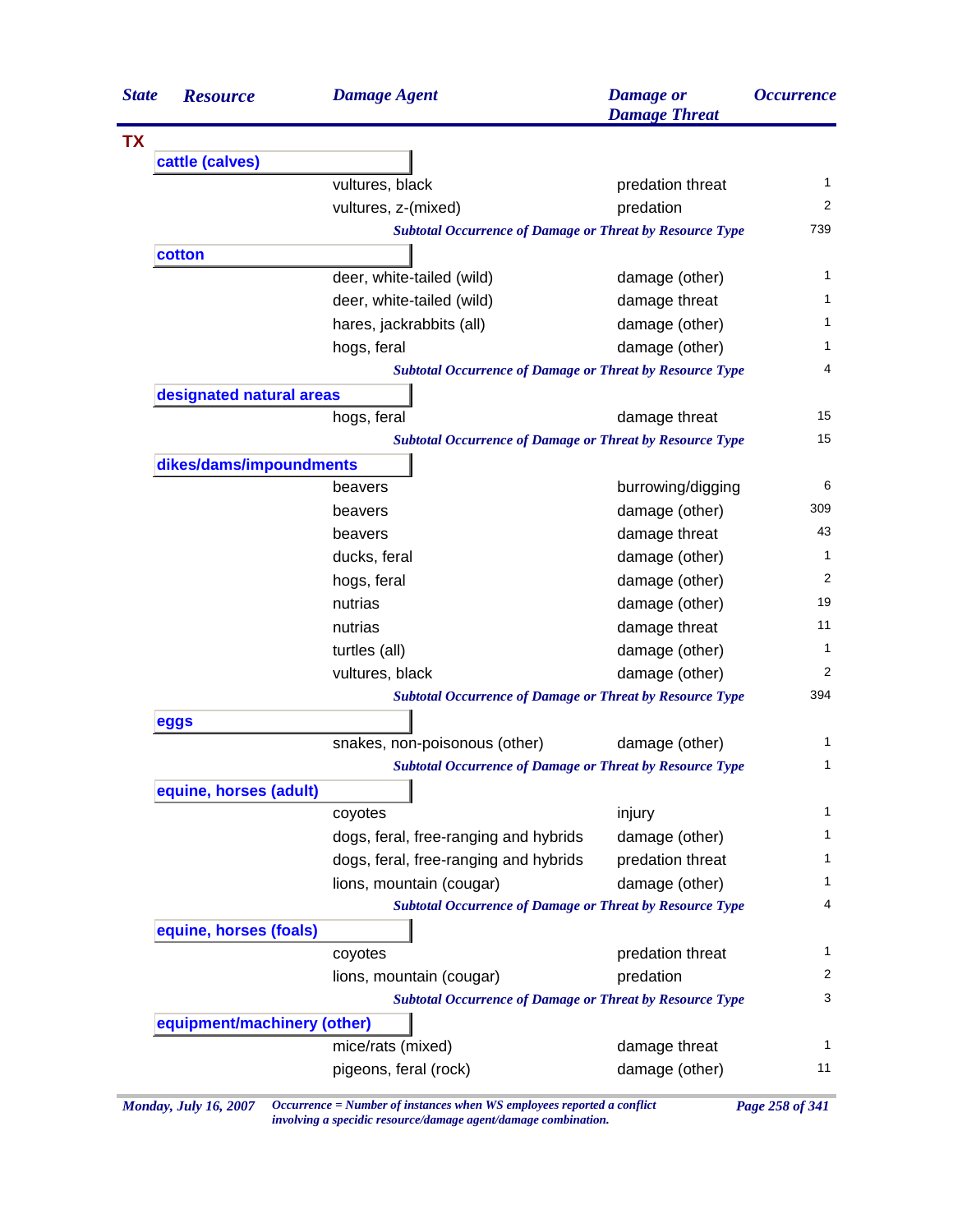| <b>State</b><br><b>Resource</b> | <b>Damage Agent</b>          | <b>Damage</b> or<br><b>Damage Threat</b>                        | <i><b>Occurrence</b></i> |
|---------------------------------|------------------------------|-----------------------------------------------------------------|--------------------------|
| <b>TX</b>                       |                              |                                                                 |                          |
| equipment/machinery (other)     |                              |                                                                 |                          |
|                                 | pigeons, feral (rock)        | damage threat                                                   | 3                        |
|                                 | vultures, black              | damage (other)                                                  | 1                        |
|                                 | vultures, black              | damage threat                                                   | 1                        |
|                                 | vultures, turkey             | damage threat                                                   | 1                        |
|                                 | vultures, z-(mixed)          | damage (other)                                                  | 1                        |
|                                 | vultures, z-(mixed)          | damage threat                                                   | 2                        |
|                                 |                              | <b>Subtotal Occurrence of Damage or Threat by Resource Type</b> | 21                       |
| feed, livestock                 |                              |                                                                 |                          |
|                                 | crows (other)                | damage (other)                                                  | 1                        |
|                                 | hogs, feral                  | damage (other)                                                  | 5                        |
|                                 | pigeons, feral (rock)        | damage (other)                                                  | 9                        |
|                                 | raccoons                     | damage (other)                                                  | 7                        |
|                                 | rats, black (roof)           | damage (other)                                                  | 1                        |
|                                 |                              | <b>Subtotal Occurrence of Damage or Threat by Resource Type</b> | 23                       |
| fences                          |                              |                                                                 |                          |
|                                 | hogs, feral                  | damage (other)                                                  | 13                       |
|                                 |                              | <b>Subtotal Occurrence of Damage or Threat by Resource Type</b> | 13                       |
| fish, baitfish (fry)            |                              |                                                                 |                          |
|                                 | cormorants, double-crested   | predation                                                       | 1                        |
|                                 | egrets, great                | predation                                                       | 1                        |
|                                 | herons, great blue           | predation                                                       | 1                        |
|                                 | herons, night, black-crowned | predation                                                       | 1                        |
|                                 |                              | <b>Subtotal Occurrence of Damage or Threat by Resource Type</b> | 4                        |
| fish, baitfish (other)          |                              |                                                                 |                          |
|                                 | cormorants, double-crested   | predation                                                       | 1                        |
|                                 | egrets, great                | predation                                                       | 1                        |
|                                 | egrets, snowy                | predation                                                       | 2                        |
|                                 | herons, great blue           | predation                                                       | 1                        |
|                                 | herons, green                | predation                                                       | 1                        |
|                                 | herons, little blue          | predation                                                       | 1                        |
|                                 | pelicans, american white     | predation                                                       | 1                        |
|                                 | terns, forster's             | predation                                                       | 1                        |
|                                 |                              | <b>Subtotal Occurrence of Damage or Threat by Resource Type</b> | 9                        |
| fish, bass, hybrid striped      |                              |                                                                 |                          |
|                                 | cormorants, double-crested   | predation                                                       | $\overline{2}$           |
|                                 | egrets, great                | predation                                                       | 2                        |
|                                 |                              |                                                                 | 2                        |
|                                 | egrets, snowy                | predation                                                       | 2                        |
|                                 | herons, great blue           | predation                                                       | $\mathbf{1}$             |
|                                 | herons, green                | predation                                                       |                          |

*Monday, July 16, 2007 Occurrence = Number of instances when WS employees reported a conflict Page 259 of 341 involving a specidic resource/damage agent/damage combination.*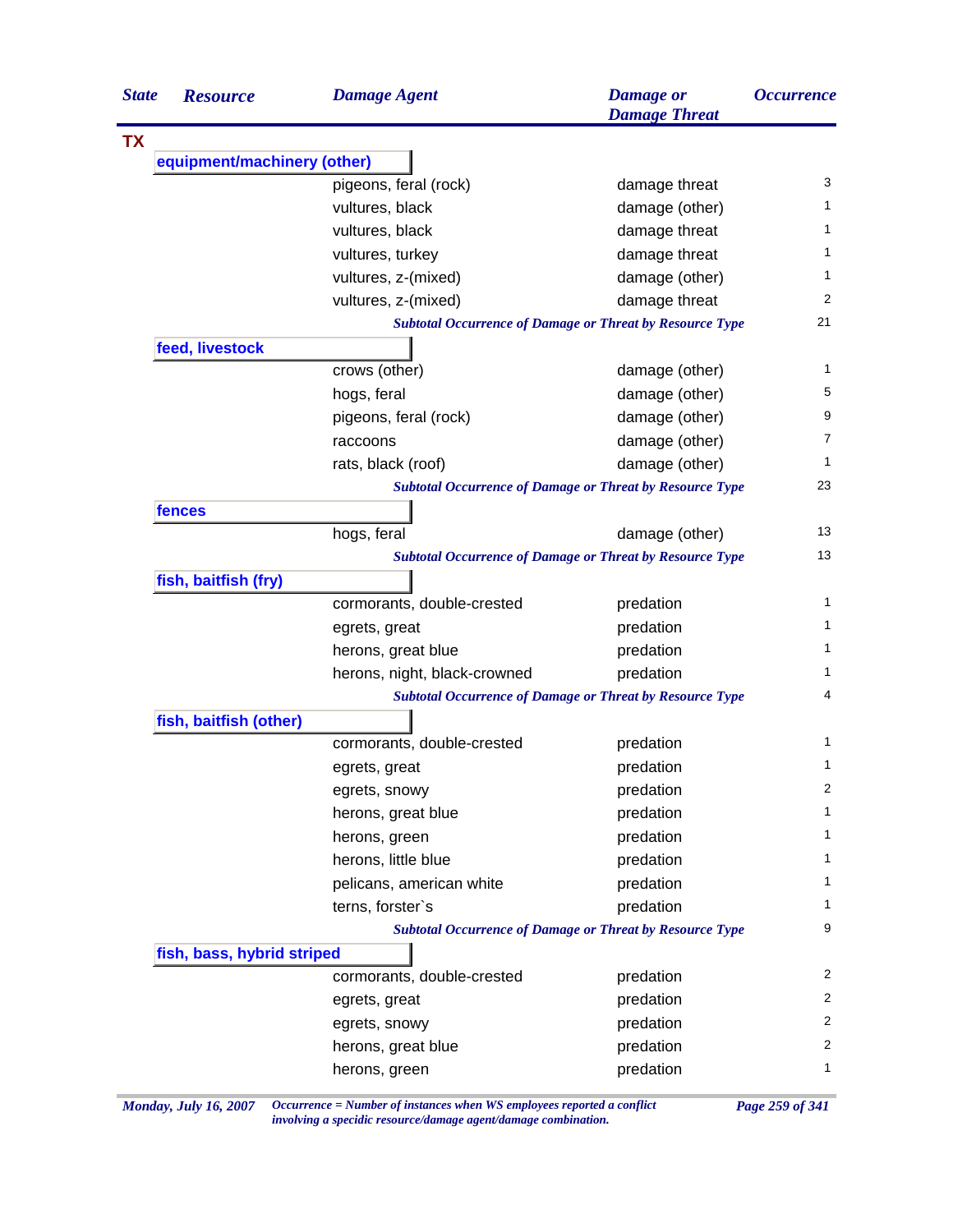| <b>State</b> | <b>Resource</b>            | <b>Damage Agent</b>          | <b>Damage</b> or<br><b>Damage Threat</b>                        | <i><b>Occurrence</b></i> |
|--------------|----------------------------|------------------------------|-----------------------------------------------------------------|--------------------------|
| <b>TX</b>    |                            |                              |                                                                 |                          |
|              | fish, bass, hybrid striped |                              |                                                                 |                          |
|              |                            | herons, little blue          | predation                                                       | 1                        |
|              |                            | herons, night, black-crowned | predation                                                       | 1                        |
|              |                            | pelicans, american white     | predation                                                       | 2                        |
|              |                            | terns (other)                | predation                                                       | 1                        |
|              |                            | terns, caspian               | predation                                                       | 1                        |
|              |                            | terns, forster's             | predation                                                       | 1                        |
|              |                            |                              | <b>Subtotal Occurrence of Damage or Threat by Resource Type</b> | 16                       |
|              | fish, catfish (adult)      |                              |                                                                 |                          |
|              |                            | herons, great blue           | predation                                                       | 1                        |
|              |                            | opossums, virginia           | predation                                                       | 1                        |
|              |                            | otters, river                | predation                                                       | 6                        |
|              |                            | otters, river                | predation threat                                                | 2                        |
|              |                            | pelicans, american white     | predation                                                       | 2                        |
|              |                            | pelicans, american white     | predation threat                                                | 1                        |
|              |                            |                              | <b>Subtotal Occurrence of Damage or Threat by Resource Type</b> | 13                       |
|              | fish, catfish (fingerling) |                              |                                                                 |                          |
|              |                            | cormorants, double-crested   | predation                                                       | 5                        |
|              |                            | egrets, great                | predation                                                       | 3                        |
|              |                            | egrets, snowy                | predation                                                       | 2                        |
|              |                            | herons, great blue           | predation                                                       | 3                        |
|              |                            | herons, green                | predation                                                       | 1                        |
|              |                            | herons, little blue          | predation                                                       | 1                        |
|              |                            | herons, night, black-crowned | predation                                                       | $\mathbf{1}$             |
|              |                            | otters, river                | predation                                                       | 2                        |
|              |                            | pelicans, american white     | predation                                                       | 1                        |
|              |                            | terns, forster's             | predation                                                       | 1                        |
|              |                            |                              | <b>Subtotal Occurrence of Damage or Threat by Resource Type</b> | 20                       |
|              | fish, catfish (fry)        |                              |                                                                 |                          |
|              |                            | herons, great blue           | predation                                                       | $\mathbf{1}$             |
|              |                            |                              | <b>Subtotal Occurrence of Damage or Threat by Resource Type</b> | $\mathbf{1}$             |
|              | fish, food fish (other)    |                              |                                                                 |                          |
|              |                            | cormorants, double-crested   | predation                                                       | 3                        |
|              |                            | egrets, cattle               | predation                                                       | 1                        |
|              |                            | egrets, great                | predation                                                       | 2                        |
|              |                            | gulls, laughing              | predation                                                       | 1                        |
|              |                            | herons, great blue           | predation                                                       | 3                        |
|              |                            | pelicans, american white     | predation                                                       | 2                        |
|              |                            | terns, forster's             | predation                                                       | $\mathbf{1}$             |
|              |                            |                              | <b>Subtotal Occurrence of Damage or Threat by Resource Type</b> | 13                       |

*Monday, July 16, 2007 Occurrence = Number of instances when WS employees reported a conflict Page 260 of 341 involving a specidic resource/damage agent/damage combination.*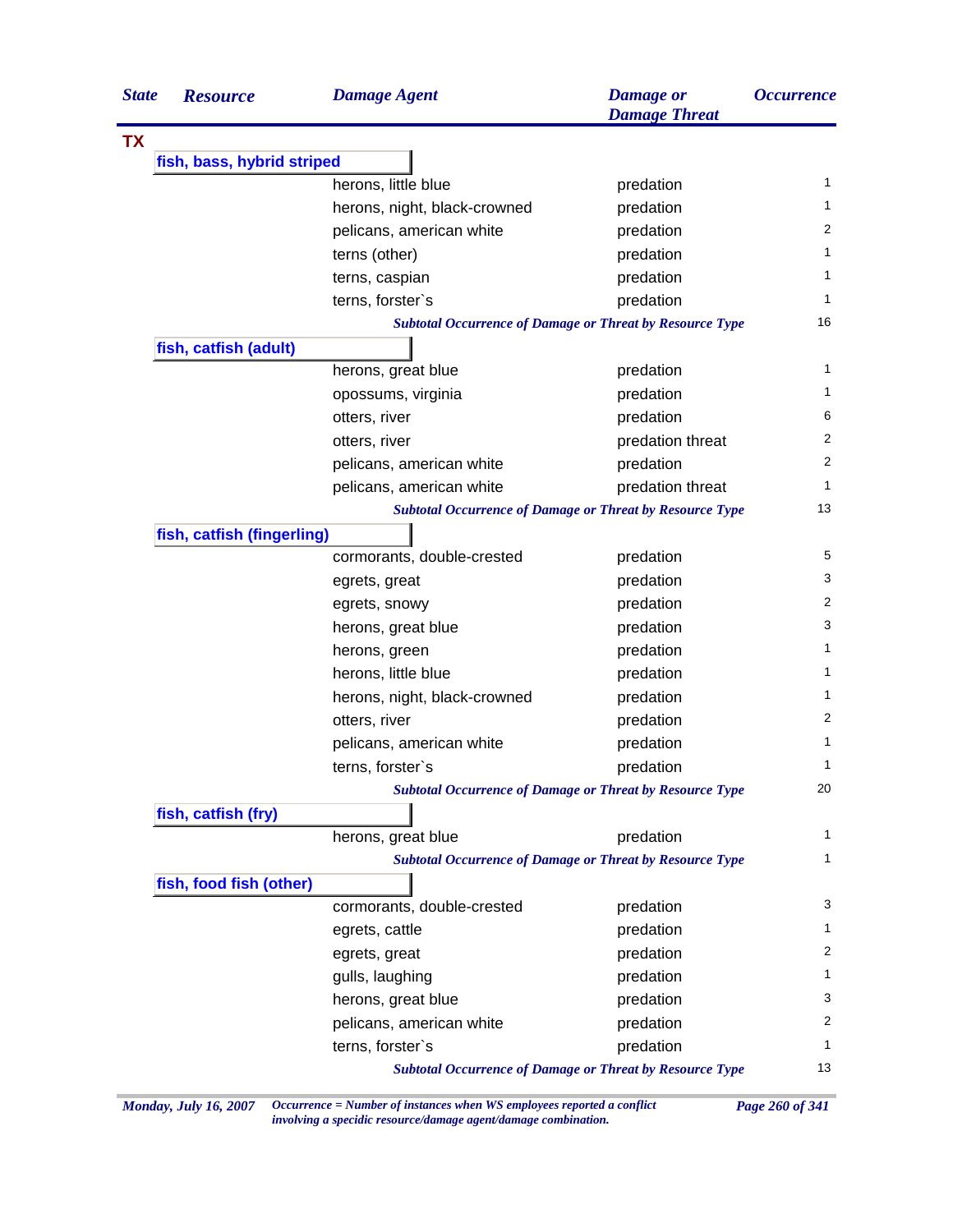| <b>State</b> | <b>Resource</b>          | <b>Damage Agent</b>        | <b>Damage</b> or<br><b>Damage Threat</b>                        | <i><b>Occurrence</b></i> |
|--------------|--------------------------|----------------------------|-----------------------------------------------------------------|--------------------------|
| <b>TX</b>    |                          |                            |                                                                 |                          |
|              | fish, ornamental (brood) |                            |                                                                 |                          |
|              |                          | raccoons                   | predation                                                       | $\mathbf{1}$             |
|              |                          | snakes, poisonous (other)  | predation                                                       | 1                        |
|              |                          |                            | <b>Subtotal Occurrence of Damage or Threat by Resource Type</b> | 2                        |
|              | fish, tilapia            |                            |                                                                 |                          |
|              |                          | cormorants, double-crested | predation                                                       | 1                        |
|              |                          | egrets, great              | predation                                                       | 1                        |
|              |                          | egrets, snowy              | predation                                                       | $\mathbf{1}$             |
|              |                          | herons, great blue         | predation                                                       | 1                        |
|              |                          |                            | <b>Subtotal Occurrence of Damage or Threat by Resource Type</b> | 4                        |
|              | fish, z-(other)          |                            |                                                                 |                          |
|              |                          | herons, great blue         | predation                                                       | 1                        |
|              |                          | otters, river              | predation threat                                                | 1                        |
|              |                          | raccoons                   | predation                                                       | 1                        |
|              |                          | turtles (all)              | predation threat                                                | 1                        |
|              |                          |                            | <b>Subtotal Occurrence of Damage or Threat by Resource Type</b> | 4                        |
|              | food items, non-human *  |                            |                                                                 |                          |
|              |                          | coots, american            | damage (other)                                                  | 1                        |
|              |                          | ducks, scaup, lesser       | damage (other)                                                  | 1                        |
|              |                          | foxes, gray                | damage (other)                                                  | 1                        |
|              |                          | grebes, pied-billed        | damage (other)                                                  | 1                        |
|              |                          | gulls, laughing            | damage (other)                                                  | 3                        |
|              |                          | hogs, feral                | damage (other)                                                  | 8                        |
|              |                          | opossums, virginia         | damage (other)                                                  | 2                        |
|              |                          | pigeons, feral (rock)      | damage (other)                                                  | 2                        |
|              |                          | raccoons                   | damage (other)                                                  | 8                        |
|              |                          | raccoons                   | damage threat                                                   | 1                        |
|              |                          | rats, black (roof)         | damage (other)                                                  | 3                        |
|              |                          | squirrels, fox             | damage (other)                                                  | 3                        |
|              |                          | vultures, black            | damage (other)                                                  | 1                        |
|              |                          |                            | <b>Subtotal Occurrence of Damage or Threat by Resource Type</b> | 35                       |
|              | fowl, chickens (game)    |                            |                                                                 |                          |
|              |                          | bobcats                    | predation                                                       | 3                        |
|              |                          | coyotes                    | predation                                                       | 8                        |
|              |                          |                            | predation                                                       | 1                        |
|              |                          | hawks, red-tailed          |                                                                 | 1                        |
|              |                          | opossums, virginia         | damage (other)<br>predation                                     | 2                        |
|              |                          | owls, great horned         |                                                                 | 15                       |
|              |                          |                            | <b>Subtotal Occurrence of Damage or Threat by Resource Type</b> |                          |
|              | fowl, chickens (other)   |                            |                                                                 |                          |
|              |                          | bobcats                    | damage (other)                                                  | 2                        |

*Monday, July 16, 2007 Occurrence = Number of instances when WS employees reported a conflict Page 261 of 341 involving a specidic resource/damage agent/damage combination.*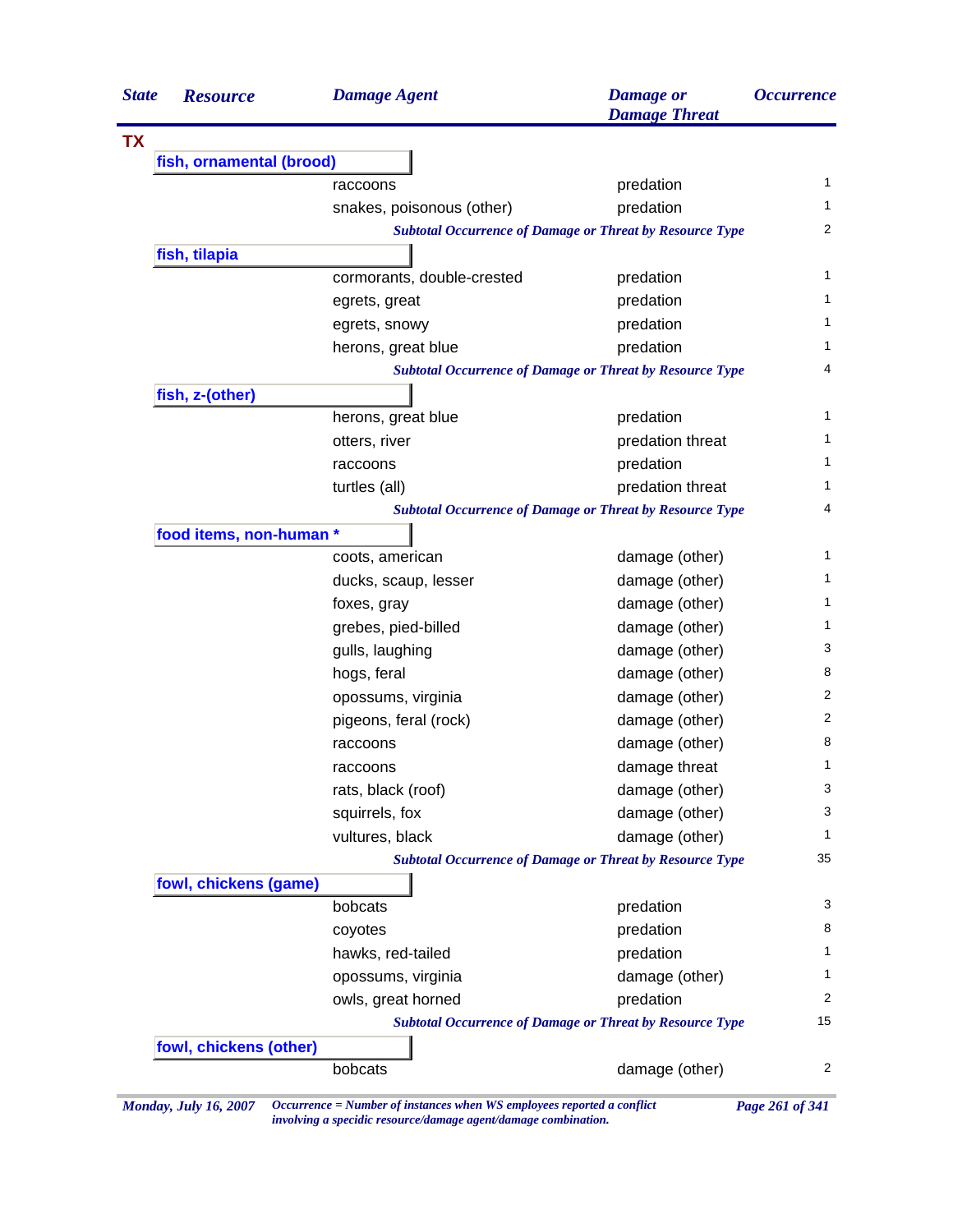| <b>State</b> | <b>Resource</b>        | <b>Damage Agent</b>                                             | <b>Damage</b> or<br><b>Damage Threat</b> | <b>Occurrence</b> |
|--------------|------------------------|-----------------------------------------------------------------|------------------------------------------|-------------------|
|              |                        |                                                                 |                                          |                   |
|              | fowl, chickens (other) |                                                                 |                                          |                   |
|              |                        | bobcats                                                         | predation                                | 27                |
|              |                        | bobcats                                                         | predation threat                         | 1                 |
|              |                        | coyotes                                                         | damage (other)                           | 3                 |
|              |                        | coyotes                                                         | predation                                | 31                |
|              |                        | coyotes                                                         | predation threat                         | 2                 |
|              |                        | dogs, feral, free-ranging and hybrids                           | predation                                | 1                 |
|              |                        | foxes, gray                                                     | predation                                | 4                 |
|              |                        | foxes, red                                                      | predation                                | 4                 |
|              |                        | foxes, red                                                      | predation threat                         | 1                 |
|              |                        | hawks, harrier, northern (marsh hawks                           | predation                                | 1                 |
|              |                        | hawks, z-(other)                                                | predation                                | 4                 |
|              |                        | mice, house                                                     | disease threat                           | 1                 |
|              |                        | minks                                                           | predation                                | 2                 |
|              |                        | opossums, virginia                                              | predation                                | 1                 |
|              |                        | owls, great horned                                              | predation                                | 1                 |
|              |                        | raccoons                                                        | damage (other)                           | 3                 |
|              |                        | raccoons                                                        | predation                                | 11                |
|              |                        | rats, black (roof)                                              | disease (other)                          | $\mathbf{1}$      |
|              |                        | <b>Subtotal Occurrence of Damage or Threat by Resource Type</b> |                                          | 101               |
|              | fowl, ducks (domestic) |                                                                 |                                          |                   |
|              |                        | bobcats                                                         | damage (other)                           | 2                 |
|              |                        | bobcats                                                         | damage threat                            | 1                 |
|              |                        | bobcats                                                         | predation                                | 3                 |
|              |                        | coyotes                                                         | damage (other)                           | 2                 |
|              |                        | coyotes                                                         | predation                                | 3                 |
|              |                        | foxes, red                                                      | damage (other)                           | 1                 |
|              |                        | owls, great horned                                              | predation                                | 1                 |
|              |                        | turtles (all)                                                   | predation                                | 1                 |
|              |                        | <b>Subtotal Occurrence of Damage or Threat by Resource Type</b> |                                          | 14                |
|              | fowl, geese (domestic) |                                                                 |                                          |                   |
|              |                        | coyotes                                                         | predation                                | 8                 |
|              |                        | <b>Subtotal Occurrence of Damage or Threat by Resource Type</b> |                                          | 8                 |
|              | fowl, guineas          |                                                                 |                                          |                   |
|              |                        | coyotes                                                         | predation                                | 1                 |
|              |                        | coyotes                                                         | predation threat                         | 1                 |
|              |                        | hawks, red-tailed                                               | predation                                | 1.                |
|              |                        | hawks, z-(other)                                                | predation                                | 3                 |
|              |                        | snakes, non-poisonous (other)                                   | damage (other)                           | 1                 |
|              |                        | <b>Subtotal Occurrence of Damage or Threat by Resource Type</b> |                                          | 7                 |

*Monday, July 16, 2007 Occurrence = Number of instances when WS employees reported a conflict Page 262 of 341 involving a specidic resource/damage agent/damage combination.*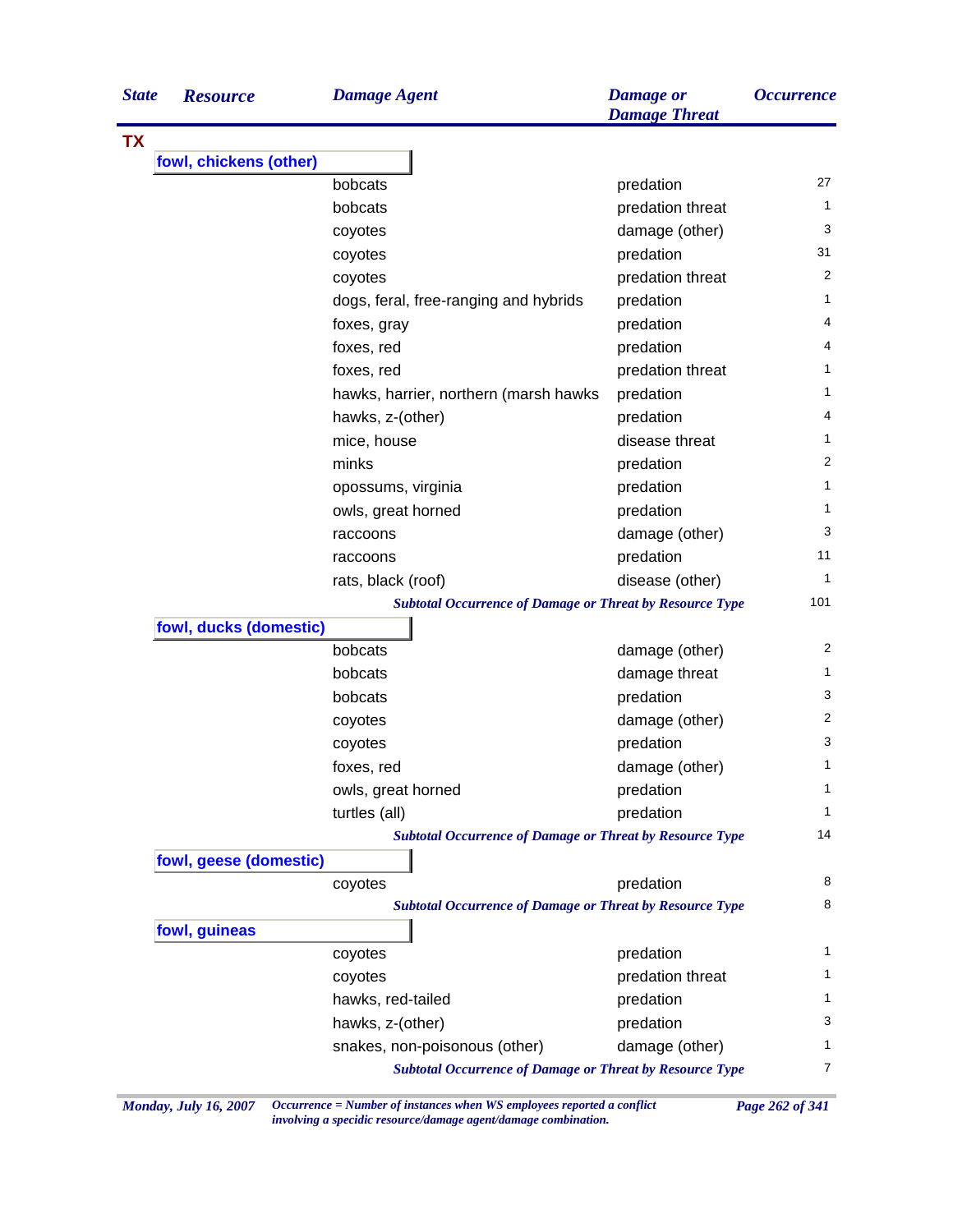| <b>State</b> | <b>Resource</b>           | <b>Damage Agent</b>            | <b>Damage</b> or<br><b>Damage Threat</b>                        | <i><b>Occurrence</b></i> |
|--------------|---------------------------|--------------------------------|-----------------------------------------------------------------|--------------------------|
| <b>TX</b>    |                           |                                |                                                                 |                          |
|              | fowl, pea                 |                                |                                                                 |                          |
|              |                           | bobcats                        | predation                                                       | 1                        |
|              |                           | coyotes                        | predation                                                       | 1                        |
|              |                           | hawks, z-(other)               | predation                                                       | 2                        |
|              |                           |                                | <b>Subtotal Occurrence of Damage or Threat by Resource Type</b> | 4                        |
|              | fowl, turkeys (domestic)  |                                |                                                                 |                          |
|              |                           | bobcats                        | predation                                                       | 2                        |
|              |                           | coyotes                        | predation                                                       | 3                        |
|              |                           |                                | <b>Subtotal Occurrence of Damage or Threat by Resource Type</b> | 5                        |
|              | fruit, citrus (all)       |                                |                                                                 |                          |
|              |                           | grackles, great-tailed         | damage (other)                                                  | 12                       |
|              |                           | raccoons                       | damage (other)                                                  | 1                        |
|              |                           |                                | <b>Subtotal Occurrence of Damage or Threat by Resource Type</b> | 13                       |
|              | fruit, grapes/muscadines  |                                |                                                                 |                          |
|              |                           | opossums, virginia             | damage (other)                                                  | 1                        |
|              |                           |                                | <b>Subtotal Occurrence of Damage or Threat by Resource Type</b> | 1                        |
|              | fruit, peaches            |                                |                                                                 |                          |
|              |                           | beavers                        | damage threat                                                   | 1                        |
|              |                           | grackles, boat-tailed          | damage (other)                                                  | 1                        |
|              |                           | raccoons                       | damage (other)                                                  | 1                        |
|              |                           |                                | <b>Subtotal Occurrence of Damage or Threat by Resource Type</b> | 3                        |
|              | fruit, pears              |                                |                                                                 |                          |
|              |                           | squirrels, fox                 | damage (other)                                                  | 1                        |
|              |                           |                                | <b>Subtotal Occurrence of Damage or Threat by Resource Type</b> | 1                        |
|              | gardens, truck            |                                |                                                                 |                          |
|              |                           | deer, white-tailed (wild)      | damage (other)                                                  | 1                        |
|              |                           | moles (all)                    | damage (other)                                                  | 1                        |
|              |                           |                                | <b>Subtotal Occurrence of Damage or Threat by Resource Type</b> | 2                        |
|              | gardens, veg./fruits/nuts |                                |                                                                 |                          |
|              |                           | badgers                        | damage (other)                                                  | 1                        |
|              |                           | coyotes                        | damage (other)                                                  | 2                        |
|              |                           | deer, white-tailed (wild)      | damage (other)                                                  | 1                        |
|              |                           | gophers, pocket (all)          | damage (other)                                                  | 2                        |
|              |                           | gophers, pocket (all)          | damage threat                                                   | $\mathbf{1}$             |
|              |                           | hares, jackrabbits (all)       | damage (other)                                                  | $\mathbf{1}$             |
|              |                           | moles (all)                    | damage (other)                                                  | 7                        |
|              |                           | peccaries, collared (javelina) | damage (other)                                                  | $\mathbf{1}$             |
|              |                           | pheasants, ring-necked         | damage (other)                                                  | 1                        |
|              |                           | rabbits, cottontail            | damage (other)                                                  | 2                        |
|              |                           | raccoons                       | damage (other)                                                  | 4                        |

*Monday, July 16, 2007 Occurrence = Number of instances when WS employees reported a conflict Page 263 of 341 involving a specidic resource/damage agent/damage combination.*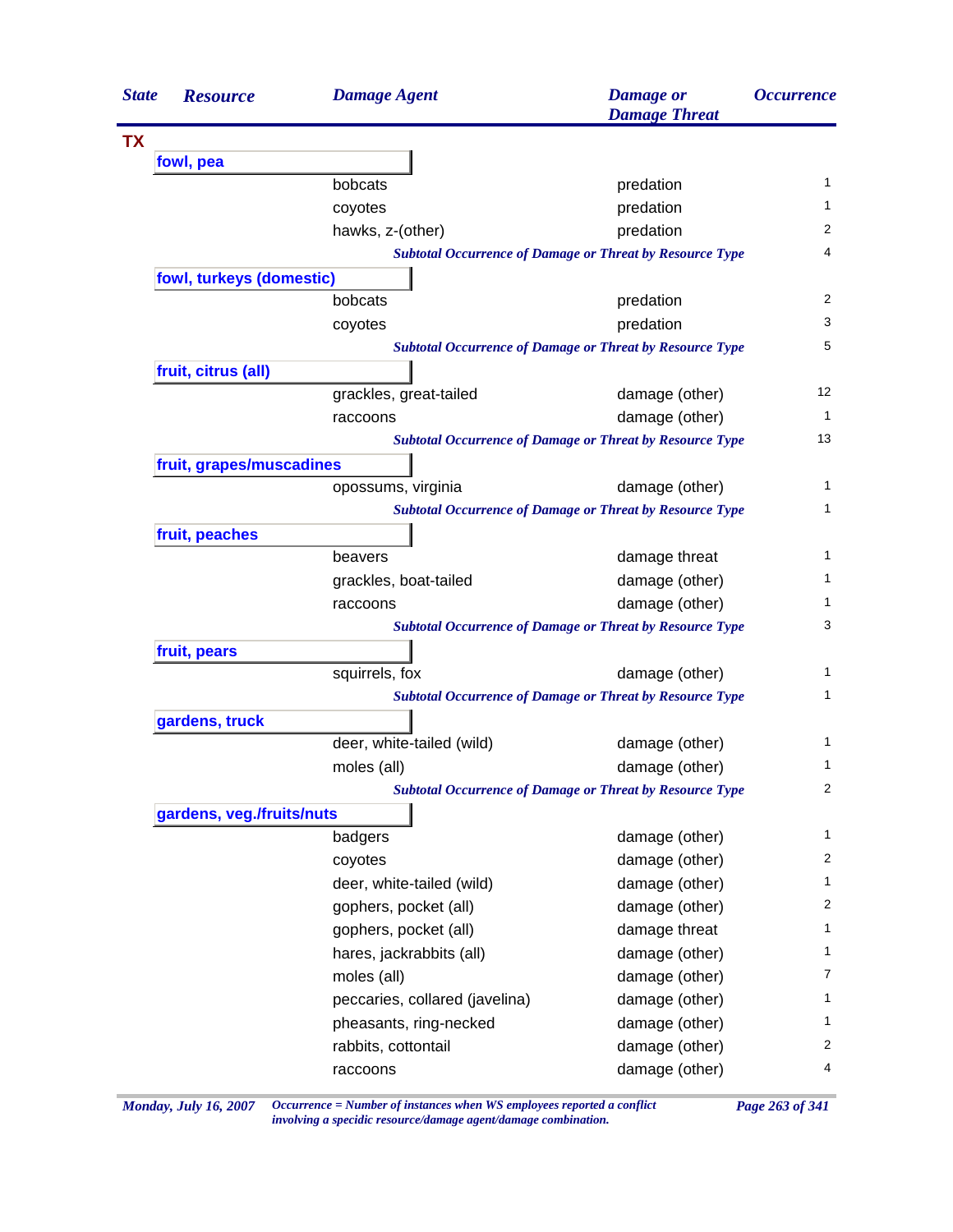| <b>State</b> | <b>Resource</b>           | <b>Damage Agent</b>                                             | <b>Damage</b> or<br><b>Damage Threat</b> | <i><b>Occurrence</b></i> |
|--------------|---------------------------|-----------------------------------------------------------------|------------------------------------------|--------------------------|
| <b>TX</b>    |                           |                                                                 |                                          |                          |
|              | gardens, veg./fruits/nuts |                                                                 |                                          |                          |
|              |                           | rats, black (roof)                                              | damage (other)                           | 9                        |
|              |                           | squirrels, fox                                                  | damage (other)                           | 24                       |
|              |                           | <b>Subtotal Occurrence of Damage or Threat by Resource Type</b> |                                          | 56                       |
|              | goats, boer               |                                                                 |                                          |                          |
|              |                           | bobcats                                                         | predation                                | 6                        |
|              |                           | bobcats                                                         | predation threat                         | 44                       |
|              |                           | coyotes                                                         | damage (other)                           | 3                        |
|              |                           | coyotes                                                         | predation                                | 128                      |
|              |                           | coyotes                                                         | predation threat                         | 46                       |
|              |                           | dogs, feral, free-ranging and hybrids                           | injury                                   | $\mathbf{1}$             |
|              |                           | dogs, feral, free-ranging and hybrids                           | predation                                | 3                        |
|              |                           | foxes, red                                                      | predation                                | 7                        |
|              |                           | foxes, red                                                      | predation threat                         | 5                        |
|              |                           | hogs, feral                                                     | predation                                | 1                        |
|              |                           | hogs, feral                                                     | predation threat                         | 12                       |
|              |                           | lions, mountain (cougar)                                        | predation                                | 1                        |
|              |                           | lions, mountain (cougar)                                        | predation threat                         | 2                        |
|              |                           | raccoons                                                        | predation                                | 1                        |
|              |                           | vultures, black                                                 | predation                                | 1                        |
|              |                           | <b>Subtotal Occurrence of Damage or Threat by Resource Type</b> |                                          | 261                      |
|              | goats, meat               |                                                                 |                                          |                          |
|              |                           | bobcats                                                         | damage threat                            | 1                        |
|              |                           | bobcats                                                         | predation                                | 6                        |
|              |                           | bobcats                                                         | predation threat                         | 142                      |
|              |                           | coyotes                                                         | damage (other)                           | 1                        |
|              |                           | coyotes                                                         | predation                                | 126                      |
|              |                           | coyotes                                                         | predation threat                         | 187                      |
|              |                           | dogs, feral, free-ranging and hybrids                           | predation                                | 3                        |
|              |                           | dogs, feral, free-ranging and hybrids                           | predation threat                         | 2                        |
|              |                           | foxes, gray                                                     | predation                                | 2                        |
|              |                           | foxes, gray                                                     | predation threat                         | $\overline{2}$           |
|              |                           | foxes, red                                                      | predation                                | 3                        |
|              |                           | foxes, red                                                      | predation threat                         | 8                        |
|              |                           | hogs, feral                                                     | disease threat                           | 1                        |
|              |                           | hogs, feral                                                     | predation threat                         | 46                       |
|              |                           | lions, mountain (cougar)                                        | predation                                | 3                        |
|              |                           | lions, mountain (cougar)                                        | predation threat                         | $\mathbf{1}$             |
|              |                           | raccoons                                                        | predation threat                         | 2                        |
|              |                           | vultures, black                                                 | predation                                | 4                        |

*Monday, July 16, 2007 Occurrence = Number of instances when WS employees reported a conflict Page 264 of 341 involving a specidic resource/damage agent/damage combination.*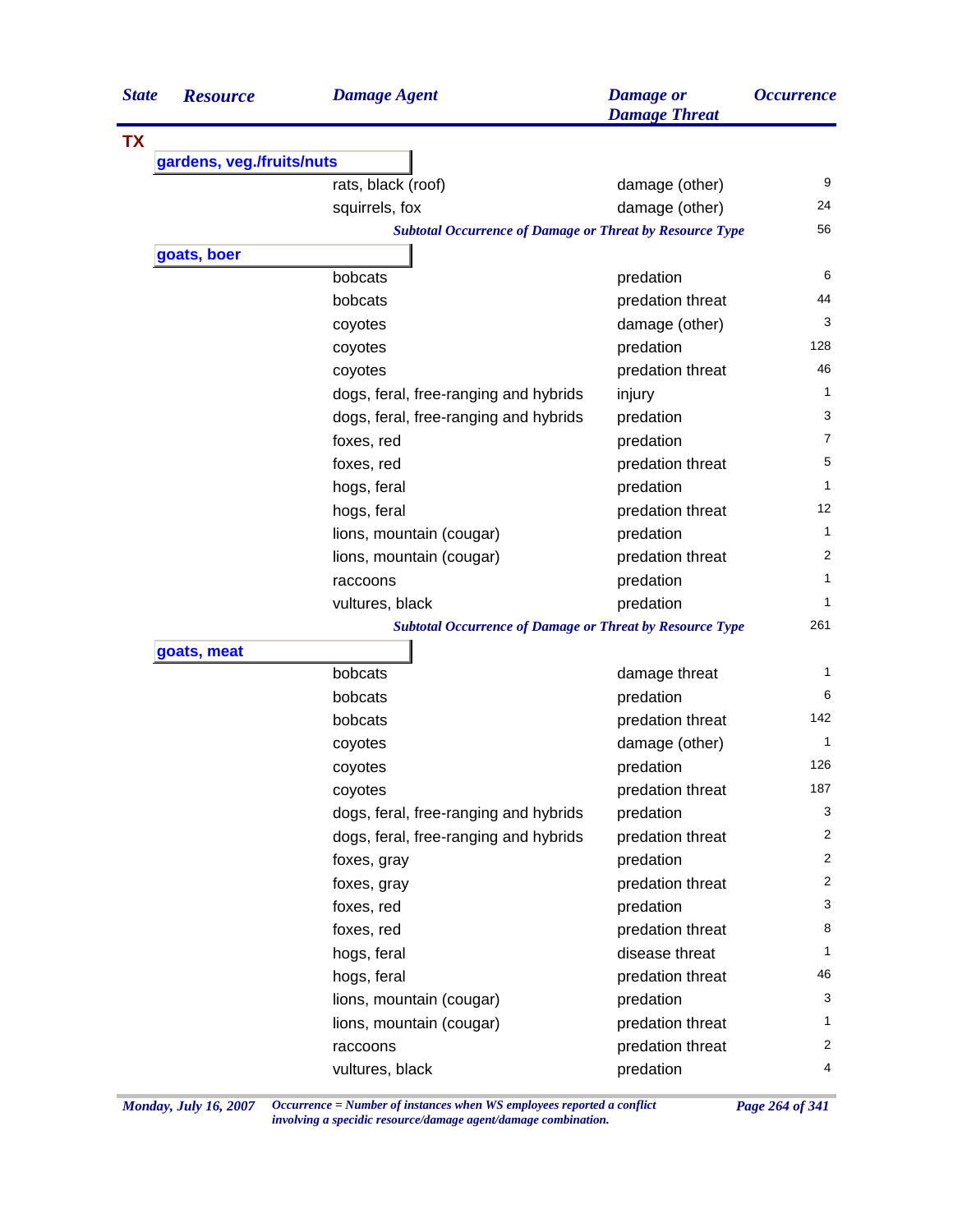| <b>State</b> | <b>Resource</b>         | <b>Damage Agent</b>                                             | <b>Damage</b> or<br><b>Damage Threat</b> | <b>Occurrence</b> |
|--------------|-------------------------|-----------------------------------------------------------------|------------------------------------------|-------------------|
| <b>TX</b>    |                         |                                                                 |                                          |                   |
|              | goats, meat             |                                                                 |                                          |                   |
|              |                         | <b>Subtotal Occurrence of Damage or Threat by Resource Type</b> |                                          | 540               |
|              | goats, mohair (adult)   |                                                                 |                                          |                   |
|              |                         | bobcats                                                         | predation                                | 1                 |
|              |                         | bobcats                                                         | predation threat                         | 56                |
|              |                         | coyotes                                                         | predation                                | 31                |
|              |                         | coyotes                                                         | predation threat                         | 59                |
|              |                         | dogs, feral, free-ranging and hybrids                           | predation                                | 3                 |
|              |                         | dogs, feral, free-ranging and hybrids                           | predation threat                         | 1                 |
|              |                         | hogs, feral                                                     | predation threat                         | 34                |
|              |                         | lions, mountain (cougar)                                        | predation                                | 6                 |
|              |                         | <b>Subtotal Occurrence of Damage or Threat by Resource Type</b> |                                          | 191               |
|              | goats, mohair (kids)    |                                                                 |                                          |                   |
|              |                         | bobcats                                                         | predation                                | 11                |
|              |                         | bobcats                                                         | predation threat                         | 120               |
|              |                         | coyotes                                                         | predation                                | 64                |
|              |                         | coyotes                                                         | predation threat                         | 147               |
|              |                         | dogs, feral, free-ranging and hybrids                           | predation                                | 5                 |
|              |                         | foxes, gray                                                     | predation                                | 1                 |
|              |                         | foxes, gray                                                     | predation threat                         | 2                 |
|              |                         | foxes, red                                                      | predation                                | 3                 |
|              |                         | foxes, red                                                      | predation threat                         | 4                 |
|              |                         | hogs, feral                                                     | predation                                | 1                 |
|              |                         | hogs, feral                                                     | predation threat                         | 57                |
|              |                         | raccoons                                                        | predation                                | 1                 |
|              |                         | raccoons                                                        | predation threat                         | 1                 |
|              |                         | <b>Subtotal Occurrence of Damage or Threat by Resource Type</b> |                                          | 417               |
|              | goats, z-(other adults) |                                                                 |                                          |                   |
|              |                         | bobcats                                                         | predation                                | 3                 |
|              |                         | bobcats                                                         | predation threat                         | 196               |
|              |                         | coyotes                                                         | damage (other)                           | 3                 |
|              |                         | coyotes                                                         | predation                                | 66                |
|              |                         | coyotes                                                         | predation threat                         | 201               |
|              |                         | dogs, feral, free-ranging and hybrids                           | predation                                | 1                 |
|              |                         | foxes, gray                                                     | predation threat                         | 1                 |
|              |                         | foxes, red                                                      | predation threat                         | 1                 |
|              |                         | hogs, feral                                                     | predation                                | 1                 |
|              |                         | hogs, feral                                                     | predation threat                         | 157               |
|              |                         | lions, mountain (cougar)                                        | damage (other)                           | 1                 |
|              |                         | lions, mountain (cougar)                                        | predation                                | $\mathbf{1}$      |

*Monday, July 16, 2007 Occurrence = Number of instances when WS employees reported a conflict Page 265 of 341 involving a specidic resource/damage agent/damage combination.*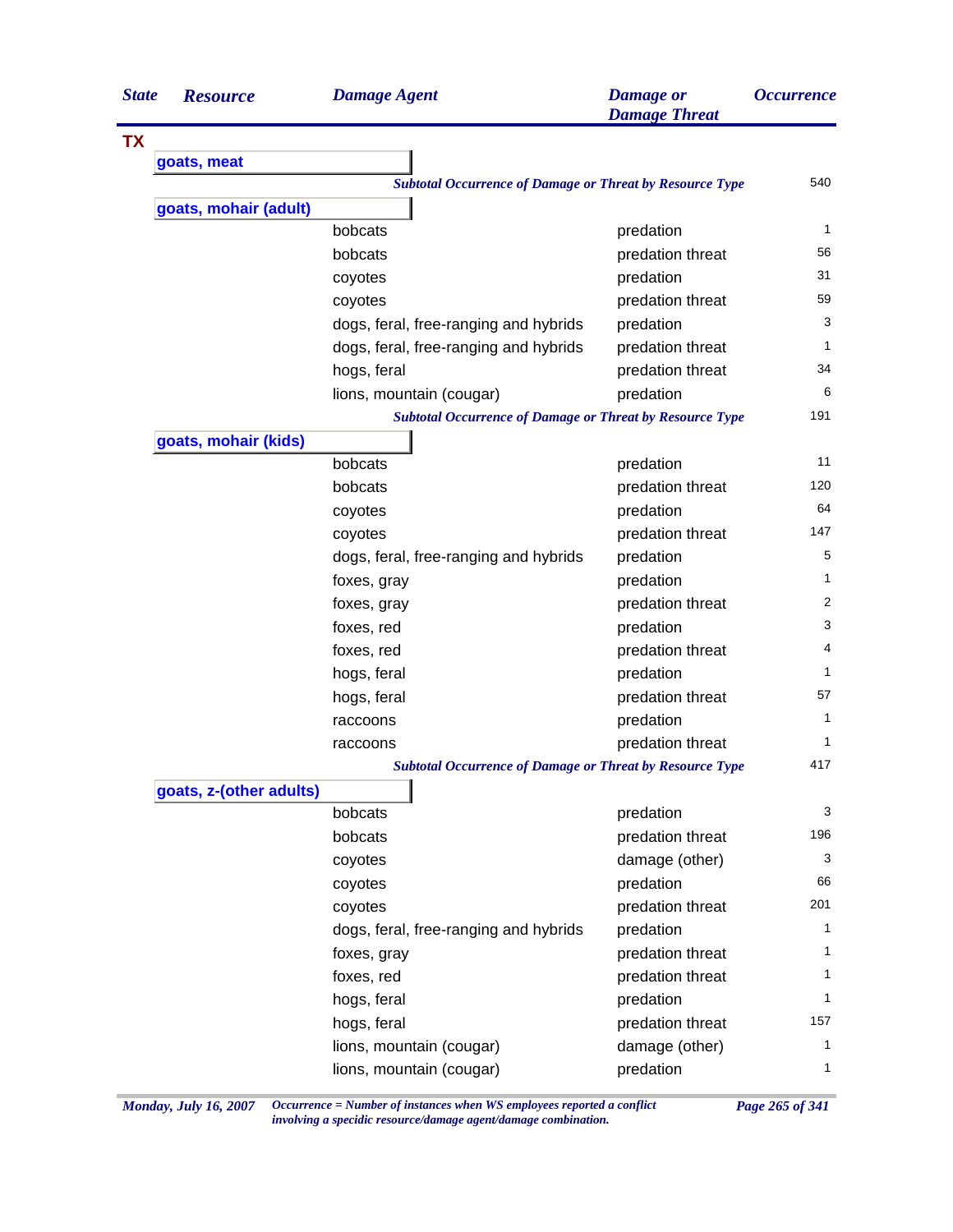| <b>State</b><br><b>Resource</b> | <b>Damage Agent</b>                                             | <b>Damage</b> or<br><b>Damage Threat</b> | <i><b>Occurrence</b></i> |
|---------------------------------|-----------------------------------------------------------------|------------------------------------------|--------------------------|
| <b>TX</b>                       |                                                                 |                                          |                          |
| goats, z-(other adults)         |                                                                 |                                          |                          |
|                                 | vultures, black                                                 | predation                                | 1                        |
|                                 | <b>Subtotal Occurrence of Damage or Threat by Resource Type</b> |                                          | 633                      |
| goats, z-(other kids)           |                                                                 |                                          |                          |
|                                 | bobcats                                                         | damage threat                            | 1                        |
|                                 | bobcats                                                         | predation                                | 29                       |
|                                 | bobcats                                                         | predation threat                         | 299                      |
|                                 | caracaras                                                       | predation                                | 1                        |
|                                 | coyotes                                                         | damage (other)                           | 4                        |
|                                 | coyotes                                                         | predation                                | 254                      |
|                                 | coyotes                                                         | predation threat                         | 383                      |
|                                 | crows, american                                                 | predation                                | 1                        |
|                                 | dogs, feral, free-ranging and hybrids                           | predation                                | 4                        |
|                                 | dogs, feral, free-ranging and hybrids                           | predation threat                         | 1                        |
|                                 | foxes, gray                                                     | predation                                | 1                        |
|                                 | foxes, gray                                                     | predation threat                         | $\overline{7}$           |
|                                 | foxes, red                                                      | predation                                | 8                        |
|                                 | foxes, red                                                      | predation threat                         | 48                       |
|                                 | hogs, feral                                                     | predation                                | 5                        |
|                                 | hogs, feral                                                     | predation threat                         | 228                      |
|                                 | lions, mountain (cougar)                                        | predation threat                         | $\mathbf{1}$             |
|                                 | raccoons                                                        | predation                                | 3                        |
|                                 | raccoons                                                        | predation threat                         | 1                        |
|                                 | ravens (other)                                                  | predation                                | 2                        |
|                                 | ravens (other)                                                  | predation threat                         | 2                        |
|                                 | ravens, common                                                  | predation                                | 4                        |
|                                 | vultures, black                                                 | predation                                | 4                        |
|                                 | vultures, black                                                 | predation threat                         | 1                        |
|                                 | <b>Subtotal Occurrence of Damage or Threat by Resource Type</b> |                                          | 1,292                    |
| golf courses                    |                                                                 |                                          |                          |
|                                 | armadillos, nine-banded                                         | damage (other)                           | 2                        |
|                                 | badgers                                                         | damage (other)                           | 1                        |
|                                 | beavers                                                         | damage (other)                           | 2                        |
|                                 | geese, canada                                                   | damage (other)                           | 11                       |
|                                 | hogs, feral                                                     | damage (other)                           | 1                        |
|                                 | nutrias                                                         | damage (other)                           | 1                        |
|                                 | prairie dogs, black-tailed                                      | damage (other)                           | 1                        |
|                                 | skunks, striped                                                 | damage (other)                           | 1                        |
|                                 | <b>Subtotal Occurrence of Damage or Threat by Resource Type</b> |                                          | 20                       |
| grains, barley                  |                                                                 |                                          |                          |

*Monday, July 16, 2007 Occurrence = Number of instances when WS employees reported a conflict Page 266 of 341 involving a specidic resource/damage agent/damage combination.*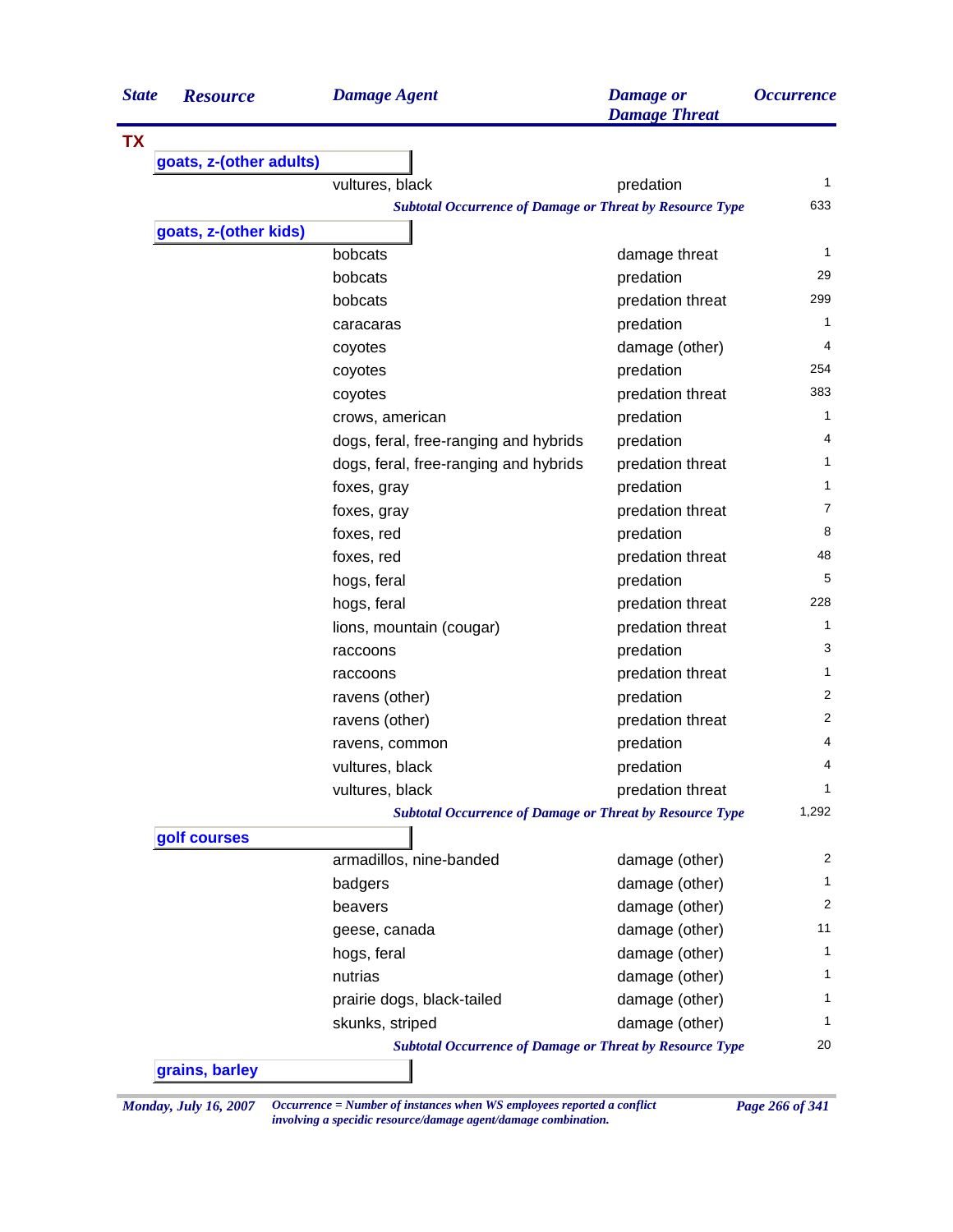| <b>State</b> | <b>Resource</b>      | <b>Damage Agent</b>                                             | <b>Damage</b> or<br><b>Damage Threat</b> | <i><b>Occurrence</b></i> |
|--------------|----------------------|-----------------------------------------------------------------|------------------------------------------|--------------------------|
| <b>TX</b>    |                      |                                                                 |                                          |                          |
|              | grains, barley       |                                                                 |                                          |                          |
|              |                      | pigeons, feral (rock)                                           | damage (other)                           | $\mathbf{1}$             |
|              |                      | <b>Subtotal Occurrence of Damage or Threat by Resource Type</b> |                                          | 1                        |
|              | grains, corn (field) |                                                                 |                                          |                          |
|              |                      | blackbirds, z-(mixed species)                                   | damage (other)                           | 1                        |
|              |                      | hogs, feral                                                     | damage (other)                           | 47                       |
|              |                      | hogs, feral                                                     | damage threat                            | 5                        |
|              |                      | raccoons                                                        | damage (other)                           | 1                        |
|              |                      | <b>Subtotal Occurrence of Damage or Threat by Resource Type</b> |                                          | 54                       |
|              | grains, corn (sweet) |                                                                 |                                          |                          |
|              |                      | raccoons                                                        | damage (other)                           | 2                        |
|              |                      | <b>Subtotal Occurrence of Damage or Threat by Resource Type</b> |                                          | $\overline{2}$           |
|              | grains, milo         |                                                                 |                                          |                          |
|              |                      | hogs, feral                                                     | damage (other)                           | 18                       |
|              |                      | hogs, feral                                                     | damage threat                            | 1                        |
|              |                      | <b>Subtotal Occurrence of Damage or Threat by Resource Type</b> |                                          | 19                       |
|              | grains, oats         |                                                                 |                                          |                          |
|              |                      | hogs, feral                                                     | damage (other)                           | 11                       |
|              |                      | <b>Subtotal Occurrence of Damage or Threat by Resource Type</b> |                                          | 11                       |
|              | grains, rice         |                                                                 |                                          |                          |
|              |                      | blackbirds, z-(mixed species)                                   | damage (other)                           | 2                        |
|              |                      | blackbirds, z-(mixed species)                                   | damage threat                            | 21                       |
|              |                      | hogs, feral                                                     | damage (other)                           | 2                        |
|              |                      | hogs, feral                                                     | damage threat                            | 2                        |
|              |                      | <b>Subtotal Occurrence of Damage or Threat by Resource Type</b> |                                          | 27                       |
|              | grains, wheat        |                                                                 |                                          |                          |
|              |                      | cranes, sandhill                                                | damage (other)                           | 1                        |
|              |                      | deer, mule                                                      | damage (other)                           | 2                        |
|              |                      | deer, white-tailed (wild)                                       | damage (other)                           | 1                        |
|              |                      | geese, canada                                                   | damage (other)                           | 2                        |
|              |                      | geese, snow                                                     | damage (other)                           | 1                        |
|              |                      | hogs, feral                                                     | damage (other)                           | 15                       |
|              |                      | hogs, feral                                                     | damage threat                            | 1                        |
|              |                      | prairie dogs, black-tailed                                      | damage (other)                           | 1                        |
|              |                      | pronghorns (antelope)                                           | damage (other)                           | 2                        |
|              |                      | <b>Subtotal Occurrence of Damage or Threat by Resource Type</b> |                                          | 26                       |
|              | grains, z-(other)    |                                                                 |                                          |                          |
|              |                      | blackbirds, z-(mixed species)                                   | damage (other)                           | 2                        |
|              |                      | hogs, feral                                                     | damage (other)                           | 2                        |
|              |                      |                                                                 | damage (other)                           | 2                        |

*Monday, July 16, 2007 Occurrence = Number of instances when WS employees reported a conflict Page 267 of 341 involving a specidic resource/damage agent/damage combination.*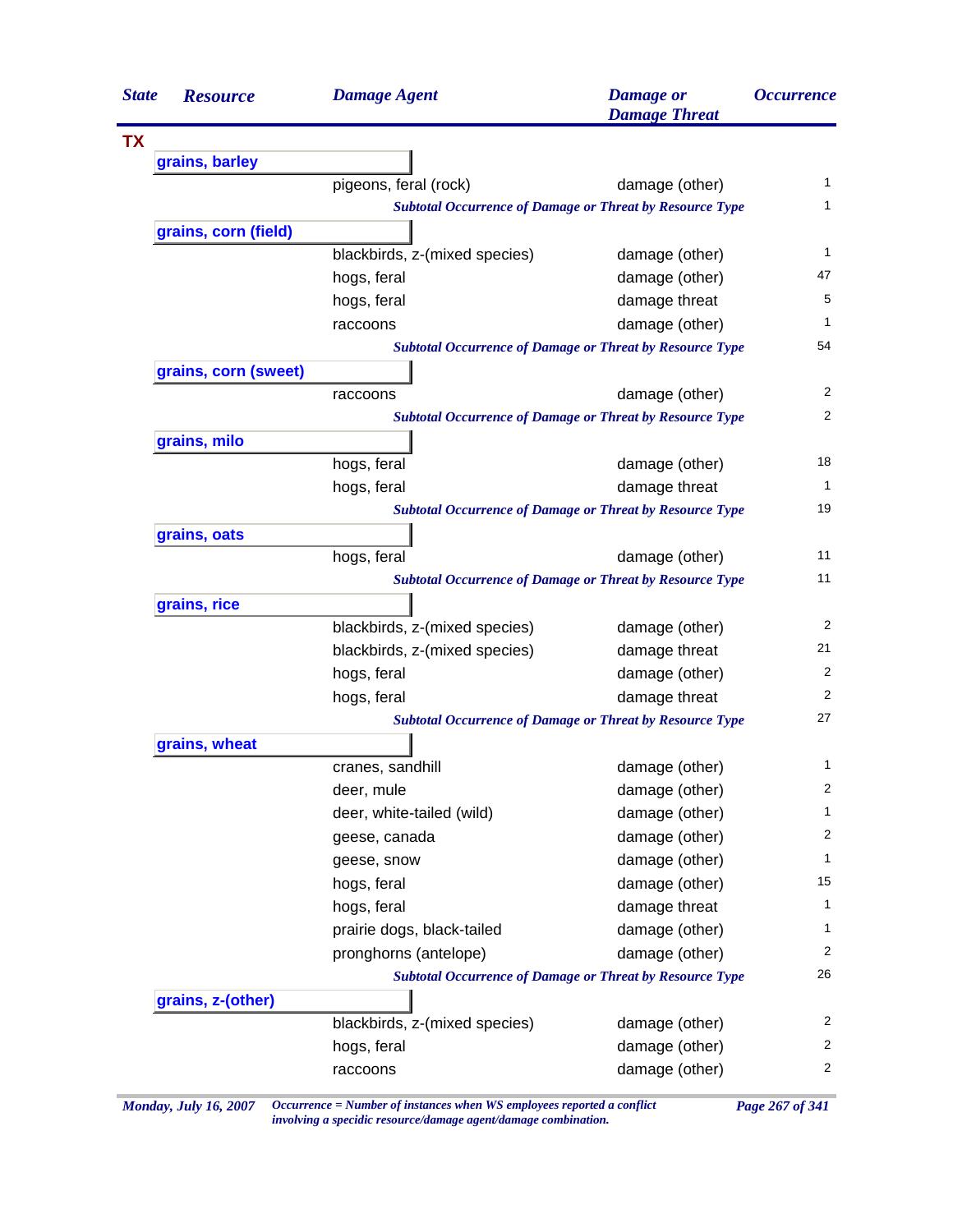| <b>State</b> | <b>Resource</b>             | <b>Damage Agent</b>                                             | <b>Damage</b> or<br><b>Damage Threat</b> | <i><b>Occurrence</b></i> |
|--------------|-----------------------------|-----------------------------------------------------------------|------------------------------------------|--------------------------|
| <b>TX</b>    |                             |                                                                 |                                          |                          |
|              | grains, z-(other)           |                                                                 |                                          |                          |
|              |                             | <b>Subtotal Occurrence of Damage or Threat by Resource Type</b> |                                          | 6                        |
|              | grasses/sod                 |                                                                 |                                          |                          |
|              |                             | hogs, feral                                                     | damage (other)                           | 9                        |
|              |                             | hogs, feral                                                     | damage threat                            | 1                        |
|              |                             | <b>Subtotal Occurrence of Damage or Threat by Resource Type</b> |                                          | 10                       |
|              | guard animals (all)         |                                                                 |                                          |                          |
|              |                             | lions, mountain (cougar)                                        | predation                                | 1                        |
|              |                             | <b>Subtotal Occurrence of Damage or Threat by Resource Type</b> |                                          | 1                        |
|              | hay (stack/bales)           |                                                                 |                                          |                          |
|              |                             | hogs, feral                                                     | damage (other)                           | 2                        |
|              |                             | hogs, feral                                                     | damage threat                            | 1                        |
|              |                             | raccoons                                                        | damage threat                            | 1                        |
|              |                             | <b>Subtotal Occurrence of Damage or Threat by Resource Type</b> |                                          | 4                        |
|              | hayfields, alfalfa          |                                                                 |                                          |                          |
|              |                             | hogs, feral                                                     | damage (other)                           | 1                        |
|              |                             | <b>Subtotal Occurrence of Damage or Threat by Resource Type</b> |                                          | 1                        |
|              | hayfields, mixed species    |                                                                 |                                          |                          |
|              |                             | beavers                                                         | damage (other)                           | 1                        |
|              |                             | deer, white-tailed (wild)                                       | damage threat                            | 1                        |
|              |                             | hogs, feral                                                     | damage (other)                           | 21                       |
|              |                             | hogs, feral                                                     | damage threat                            | 2                        |
|              |                             | <b>Subtotal Occurrence of Damage or Threat by Resource Type</b> |                                          | 25                       |
|              | hith/sfty, human (aviation) |                                                                 |                                          |                          |
|              |                             | bird, unidentifiable                                            | threat (other)                           | 19                       |
|              |                             | bobcats                                                         | threat (other)                           | 1                        |
|              |                             | coyotes                                                         | damage threat                            | 8                        |
|              |                             | coyotes                                                         | threat (other)                           | 6                        |
|              |                             | deer, white-tailed (wild)                                       | threat (other)                           | 3                        |
|              |                             | dogs, feral, free-ranging and hybrids                           | damage threat                            | 1                        |
|              |                             | doves, mourning                                                 | threat (other)                           | $\overline{2}$           |
|              |                             | ducks, mallards                                                 | threat (other)                           | 1                        |
|              |                             | ducks, wigeon, american                                         | threat (other)                           | 1                        |
|              |                             | egrets, cattle                                                  | threat (other)                           | 1                        |
|              |                             | geese, canada                                                   | damage threat                            | 1                        |
|              |                             | goldfinches, american                                           | threat (other)                           | 1                        |
|              |                             | grackles, great-tailed                                          | threat (other)                           | 2                        |
|              |                             | hares, jackrabbits (all)                                        | damage threat                            | 4                        |
|              |                             | hawks, cooper's                                                 | threat (other)                           | 1                        |
|              |                             | hawks, red-tailed                                               | threat (other)                           | 2                        |
|              |                             |                                                                 |                                          |                          |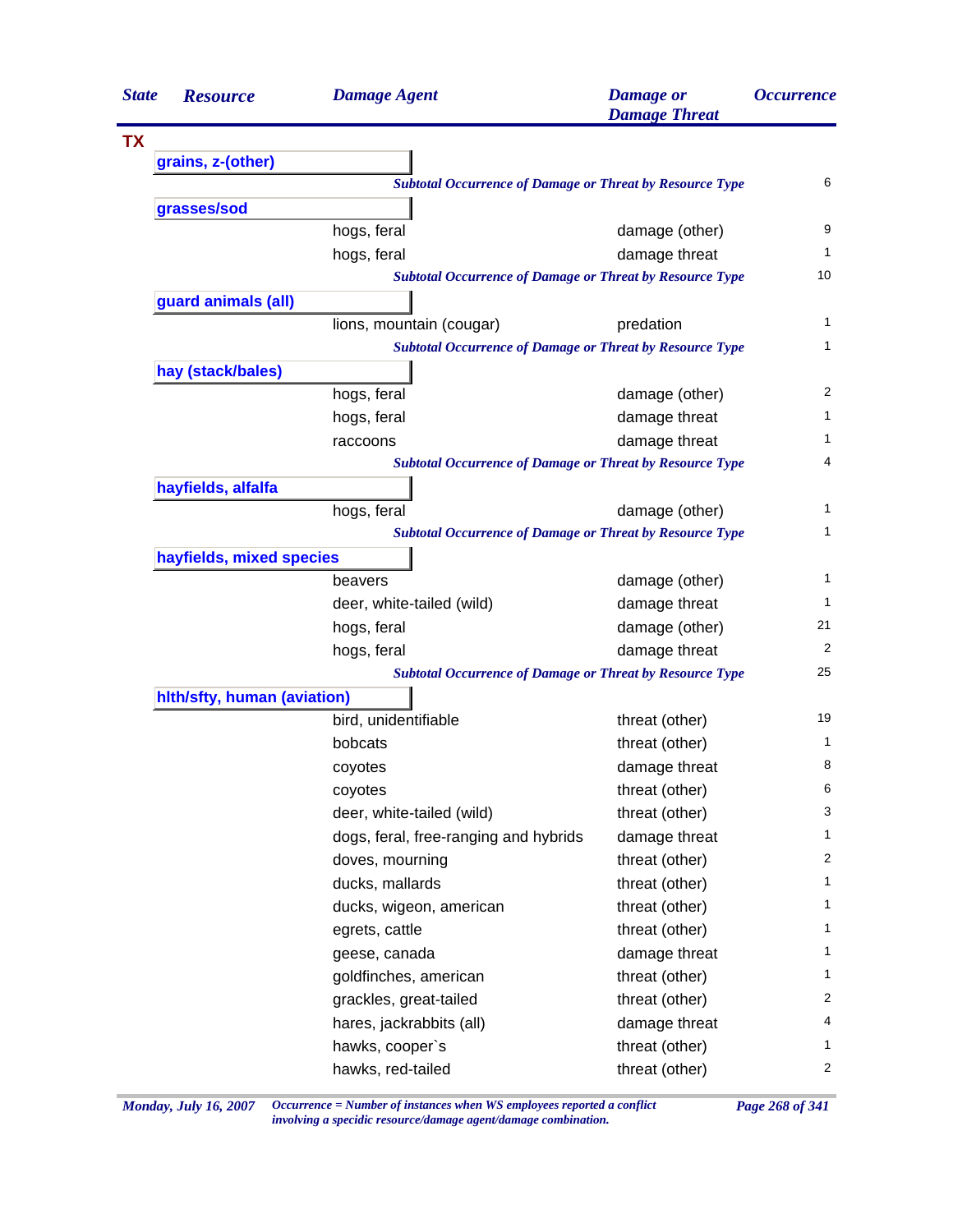| <b>State</b> | <b>Resource</b>              | <b>Damage Agent</b>                                             | <b>Damage</b> or<br><b>Damage Threat</b> | <i><b>Occurrence</b></i> |
|--------------|------------------------------|-----------------------------------------------------------------|------------------------------------------|--------------------------|
| <b>TX</b>    |                              |                                                                 |                                          |                          |
|              | hith/sfty, human (aviation)  |                                                                 |                                          |                          |
|              |                              | hawks, swainson's                                               | threat (other)                           | 1                        |
|              |                              | herons, night, yellow-crowned                                   | threat (other)                           | 1                        |
|              |                              | hogs, feral                                                     | threat (other)                           | 1                        |
|              |                              | killdeers                                                       | threat (other)                           | 1                        |
|              |                              | larks, horned                                                   | threat (other)                           | 2                        |
|              |                              | meadowlarks, eastern                                            | threat (other)                           | 10                       |
|              |                              | meadowlarks, western                                            | threat (other)                           | 4                        |
|              |                              | nighthawks (all)                                                | threat (other)                           | 1                        |
|              |                              | owls, great horned                                              | damage threat                            | 1                        |
|              |                              | plovers (other)                                                 | threat (other)                           | 2                        |
|              |                              | swallows, barn                                                  | threat (other)                           | 3                        |
|              |                              | vultures, black                                                 | threat (other)                           | 1                        |
|              |                              | z-passerines (other)                                            | threat (other)                           | 1                        |
|              |                              | <b>Subtotal Occurrence of Damage or Threat by Resource Type</b> |                                          | 83                       |
|              | hith/sfty, human z-(general) |                                                                 |                                          |                          |
|              |                              | armadillos, nine-banded                                         | disease threat                           | 1                        |
|              |                              | armadillos, nine-banded                                         | nuisance (other)                         | 1                        |
|              |                              | bats (all)                                                      | damage threat                            | 2                        |
|              |                              | bats (all)                                                      | disease threat                           | 3                        |
|              |                              | bats (all)                                                      | nuisance (other)                         | 7                        |
|              |                              | bird, unidentifiable                                            | nuisance (other)                         | 1                        |
|              |                              | blackbirds, z-(mixed species)                                   | damage threat                            | 1                        |
|              |                              | blackbirds, z-(mixed species)                                   | disease threat                           | 4                        |
|              |                              | blackbirds, z-(mixed species)                                   | nuisance (other)                         | 1                        |
|              |                              | bobcats                                                         | damage threat                            | 1                        |
|              |                              | bobcats                                                         | disease threat                           | 28                       |
|              |                              | bobcats                                                         | nuisance (other)                         | 7                        |
|              |                              | cardinals, northern                                             | nuisance (other)                         | $\mathbf{1}$             |
|              |                              | cats, feral/free ranging                                        | nuisance (other)                         | 15                       |
|              |                              | coyotes                                                         | damage threat                            | 4                        |
|              |                              | coyotes                                                         | disease threat                           | 47                       |
|              |                              | coyotes                                                         | disease threat, rabies                   | 3                        |
|              |                              | coyotes                                                         | injury/illness                           | 2                        |
|              |                              | coyotes                                                         | nuisance (other)                         | 156                      |
|              |                              | coyotes                                                         | threat (other)                           | 411                      |
|              |                              | crows, american                                                 | nuisance (other)                         | 1                        |
|              |                              | deer, white-tailed (captive)                                    | nuisance (other)                         | 1                        |
|              |                              | deer, white-tailed (wild)                                       | nuisance (other)                         | 20                       |
|              |                              | dogs, feral, free-ranging and hybrids                           | damage threat                            | $\mathbf{1}$             |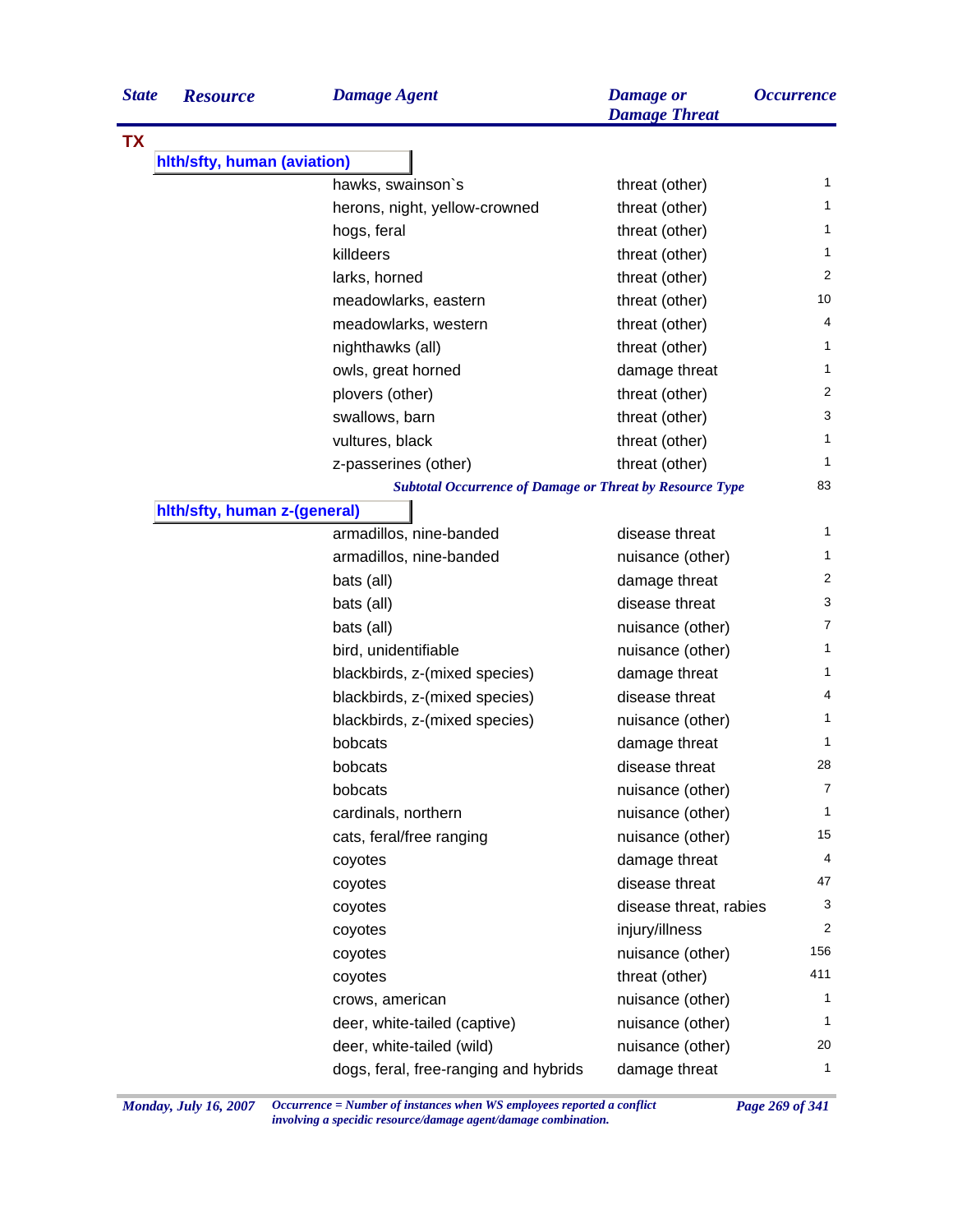| <b>State</b> | <b>Resource</b>              | <b>Damage Agent</b>                   | <b>Damage</b> or<br><b>Damage Threat</b> | <b>Occurrence</b> |
|--------------|------------------------------|---------------------------------------|------------------------------------------|-------------------|
| <b>TX</b>    |                              |                                       |                                          |                   |
|              | hith/sfty, human z-(general) |                                       |                                          |                   |
|              |                              | dogs, feral, free-ranging and hybrids | nuisance (other)                         | 4                 |
|              |                              | ducks, dabbling (other)               | nuisance (other)                         | 1                 |
|              |                              | ducks, feral                          | nuisance (other)                         | 5                 |
|              |                              | egrets, cattle                        | damage threat                            | 1                 |
|              |                              | egrets, cattle                        | nuisance (other)                         | 14                |
|              |                              | egrets, great                         | nuisance (other)                         | 1                 |
|              |                              | egrets/herons (mixed)                 | nuisance (other)                         | 1                 |
|              |                              | fowl, pea                             | nuisance (other)                         | 1                 |
|              |                              | foxes, gray                           | disease threat                           | 2                 |
|              |                              | foxes, gray                           | disease threat, rabies                   | 1                 |
|              |                              | foxes, gray                           | nuisance (other)                         | 24                |
|              |                              | foxes, gray                           | threat (other)                           | 3                 |
|              |                              | foxes, red                            | disease threat                           | 3                 |
|              |                              | frogs/toads (all)                     | nuisance (other)                         | 1                 |
|              |                              | geese, feral                          | disease threat                           | 1                 |
|              |                              | geese, feral                          | nuisance (other)                         | 1                 |
|              |                              | grackles, common                      | nuisance (other)                         | 11                |
|              |                              | grackles, great-tailed                | nuisance (other)                         | 2                 |
|              |                              | hares, jackrabbits (all)              | damage threat                            | 1                 |
|              |                              | hares, jackrabbits (all)              | disease threat                           | 2                 |
|              |                              | hares, jackrabbits (all)              | disease threat, tulare                   | 7                 |
|              |                              | hawks, red-tailed                     | nuisance (other)                         | 1                 |
|              |                              | hogs, feral                           | damage threat                            | 1                 |
|              |                              | hogs, feral                           | disease threat                           | 7                 |
|              |                              | jays, blue                            | nuisance (other)                         | 1                 |
|              |                              | kites (all)                           | damage threat                            | 2                 |
|              |                              | kites (all)                           | injury                                   | 1                 |
|              |                              | lions, mountain (cougar)              | damage threat                            | 1                 |
|              |                              | lions, mountain (cougar)              | nuisance (other)                         | 9                 |
|              |                              | lizards, z-(other)                    | damage threat                            | 1                 |
|              |                              | lizards, z-(other)                    | nuisance (other)                         | 2                 |
|              |                              | mockingbirds, northern                | nuisance (other)                         | 1                 |
|              |                              | nutrias                               | nuisance (other)                         | 3                 |
|              |                              | opossums, virginia                    | damage (other)                           | 2                 |
|              |                              | opossums, virginia                    | nuisance (other)                         | 151               |
|              |                              | owls, common barn                     | nuisance (other)                         | 1                 |
|              |                              | pigeons, feral (rock)                 | disease threat                           | 8                 |
|              |                              | pigeons, feral (rock)                 | nuisance (other)                         | 16                |
|              |                              | porcupines                            | nuisance (other)                         | 1                 |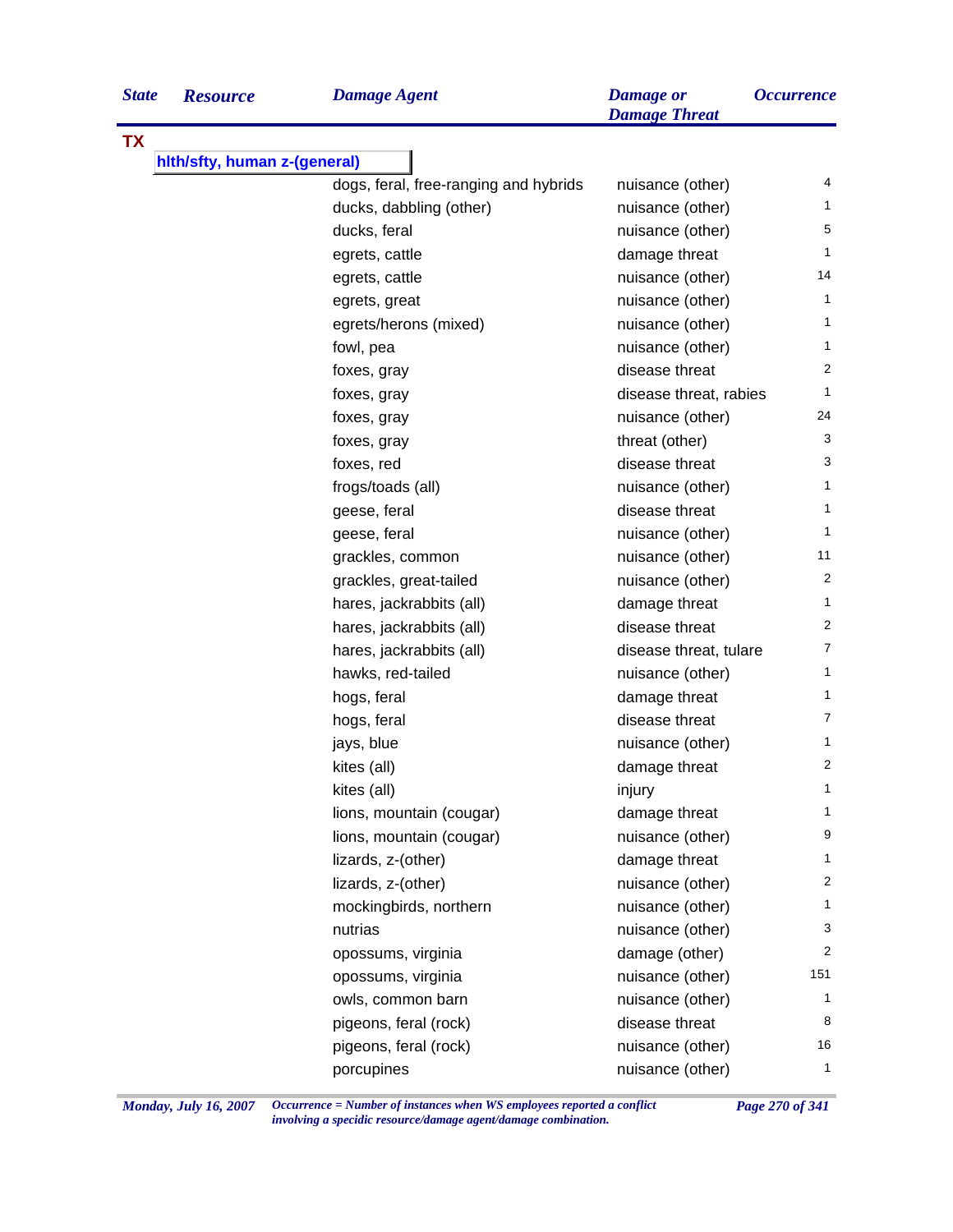| <b>State</b> | <b>Resourc</b> |
|--------------|----------------|
|--------------|----------------|

|  |  | Damage |  |  |
|--|--|--------|--|--|

| TX<br>hith/sfty, human z-(general) |                                                                 |                        |              |
|------------------------------------|-----------------------------------------------------------------|------------------------|--------------|
|                                    | prairie dogs, black-tailed                                      | disease threat         | 3            |
|                                    | prairie dogs, black-tailed                                      | nuisance (other)       | 1            |
|                                    | rabbits, cottontail                                             | disease threat         | 2            |
|                                    | rabbits, cottontail                                             | disease threat, tulare | $\mathbf{1}$ |
|                                    | raccoons                                                        | disease threat         | 2            |
|                                    | raccoons                                                        | nuisance (other)       | 20           |
|                                    | rats (mixed)                                                    | disease threat, plague | 2            |
|                                    | rats, black (roof)                                              | disease threat         | $\mathbf{1}$ |
|                                    | rats, norway                                                    | damage (other)         | $\mathbf{1}$ |
|                                    | rats, norway                                                    | disease threat         | 1            |
|                                    | ravens, common                                                  | nuisance (other)       | $\mathbf{1}$ |
|                                    | ringtails                                                       | nuisance (other)       | 2            |
|                                    | roadrunners                                                     | harassment             | $\mathbf{1}$ |
|                                    | skunks, striped                                                 | damage threat          | 2            |
|                                    | skunks, striped                                                 | disease threat         | 2            |
|                                    | skunks, striped                                                 | disease threat, rabies | 11           |
|                                    | skunks, striped                                                 | nuisance               | $\mathbf{1}$ |
|                                    | skunks, striped                                                 | nuisance (other)       | 80           |
|                                    | skunks, striped                                                 | nuisance, odor         | 4            |
|                                    | snakes, non-poisonous (other)                                   | nuisance (other)       | 113          |
|                                    | snakes, poisonous (other)                                       | damage threat          | 2            |
|                                    | snakes, poisonous (other)                                       | nuisance (other)       | 50           |
|                                    | sparrows, house/english                                         | damage threat          | $\mathbf{1}$ |
|                                    | sparrows, house/english                                         | nuisance (other)       | 3            |
|                                    | squirrels, fox                                                  | nuisance (other)       | 10           |
|                                    | swallows, barn                                                  | nuisance (other)       | 8            |
|                                    | swans, z-(other)                                                | nuisance (other)       | $\mathbf{1}$ |
|                                    | turkey, wild (all)                                              | nuisance (other)       | 1            |
|                                    | turtles (all)                                                   | nuisance (other)       | 2            |
|                                    | vultures, black                                                 | disease threat         | 2            |
|                                    | vultures, black                                                 | nuisance (other)       | 8            |
|                                    | vultures, turkey                                                | damage (other)         | 1            |
|                                    | vultures, turkey                                                | damage threat          | 1            |
|                                    | vultures, turkey                                                | nuisance (other)       | 5            |
|                                    | vultures, turkey                                                | threat (other)         | 1            |
|                                    | vultures, z-(mixed)                                             | nuisance (other)       | 1            |
|                                    | <b>Subtotal Occurrence of Damage or Threat by Resource Type</b> |                        | 1,363        |
| human health                       |                                                                 |                        |              |
|                                    | snakes, poisonous (other)                                       | nuisance (other)       | 1            |

*Monday, July 16, 2007 Occurrence = Number of instances when WS employees reported a conflict Page 271 of 341 involving a specidic resource/damage agent/damage combination.*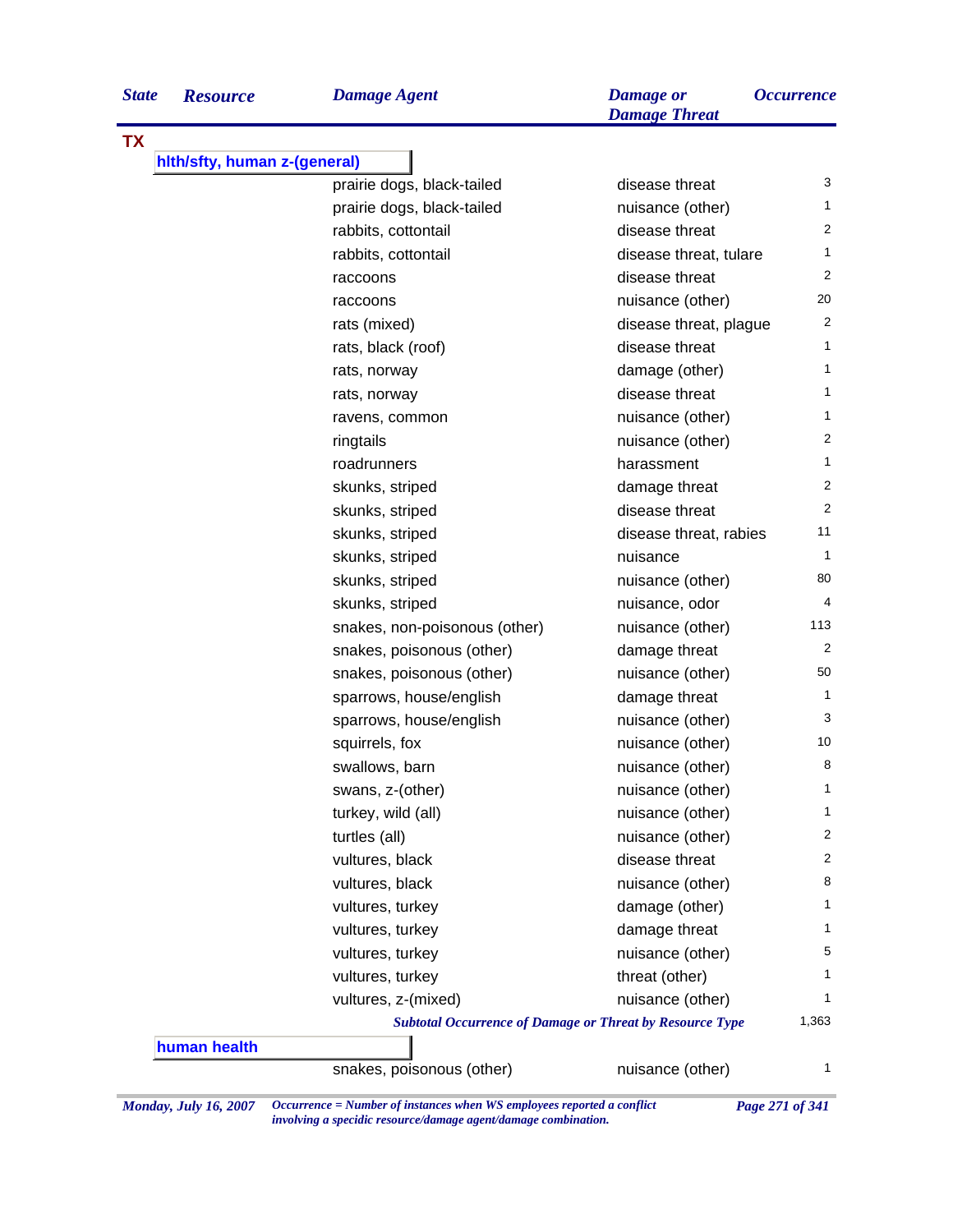| <b>State</b> | <b>Resource</b>                  | <b>Damage Agent</b>                                             | <b>Damage</b> or<br><b>Damage Threat</b> | <i><b>Occurrence</b></i> |
|--------------|----------------------------------|-----------------------------------------------------------------|------------------------------------------|--------------------------|
|              |                                  |                                                                 |                                          |                          |
|              | human health                     |                                                                 |                                          |                          |
|              |                                  | <b>Subtotal Occurrence of Damage or Threat by Resource Type</b> |                                          |                          |
|              | irrigation ditch/drainage system |                                                                 |                                          |                          |
|              |                                  | beavers                                                         | damage (other)                           | 47                       |
|              |                                  | beavers                                                         | damage threat                            | 51                       |
|              |                                  | nutrias                                                         | damage (other)                           | 2                        |
|              |                                  | <b>Subtotal Occurrence of Damage or Threat by Resource Type</b> |                                          | 100                      |
|              | irrigation pipe system           |                                                                 |                                          |                          |
|              |                                  | hogs, feral                                                     | damage (other)                           |                          |
|              |                                  | raccoons                                                        | damage (other)                           |                          |
|              |                                  | <b>Subtotal Occurrence of Damage or Threat by Resource Type</b> |                                          | 2                        |
|              | <b>landfills</b>                 |                                                                 |                                          |                          |
|              |                                  | prairie dogs, black-tailed                                      | damage (other)                           | 1                        |
|              |                                  | <b>Subtotal Occurrence of Damage or Threat by Resource Type</b> |                                          | 1                        |
|              | <b>Ilamas (all)</b>              |                                                                 |                                          |                          |
|              |                                  | dogs, feral, free-ranging and hybrids                           | predation                                |                          |
|              |                                  | <b>Subtotal Occurrence of Damage or Threat by Resource Type</b> |                                          |                          |
|              | mammals, deer, axis              |                                                                 |                                          |                          |
|              |                                  | bobcats                                                         | predation                                | $\mathbf{1}$             |
|              |                                  | coyotes                                                         | predation                                | 27                       |
|              |                                  | <b>Subtotal Occurrence of Damage or Threat by Resource Type</b> |                                          | 28                       |
|              | mammals, deer, fallow            |                                                                 |                                          |                          |
|              |                                  | coyotes                                                         | predation                                | 9                        |
|              |                                  | <b>Subtotal Occurrence of Damage or Threat by Resource Type</b> |                                          | 9                        |
|              | mammals, deer, mule              |                                                                 |                                          |                          |
|              |                                  | bobcats                                                         | predation threat                         | 1                        |
|              |                                  | coyotes                                                         | damage threat                            | 3                        |
|              |                                  | coyotes                                                         | predation threat                         | 1                        |
|              |                                  | <b>Subtotal Occurrence of Damage or Threat by Resource Type</b> |                                          | 5                        |
|              | mammals, deer, white-tailed ag   |                                                                 |                                          |                          |
|              |                                  | bobcats                                                         | predation                                | 8                        |
|              |                                  | bobcats                                                         | predation threat                         | 5                        |
|              |                                  | coyotes                                                         | predation                                | 51                       |
|              |                                  | coyotes                                                         | predation threat                         | 8                        |
|              |                                  | dogs, feral, free-ranging and hybrids                           | predation                                | 1                        |
|              |                                  | hogs, feral                                                     | predation                                | 1                        |
|              |                                  | lions, mountain (cougar)                                        | predation                                | 3                        |
|              |                                  | <b>Subtotal Occurrence of Damage or Threat by Resource Type</b> |                                          | 77                       |
|              | mammals, deer, white-tailed nr   |                                                                 |                                          |                          |
|              |                                  | bobcats                                                         | predation                                | 8                        |

*Monday, July 16, 2007 Occurrence = Number of instances when WS employees reported a conflict Page 272 of 341 involving a specidic resource/damage agent/damage combination.*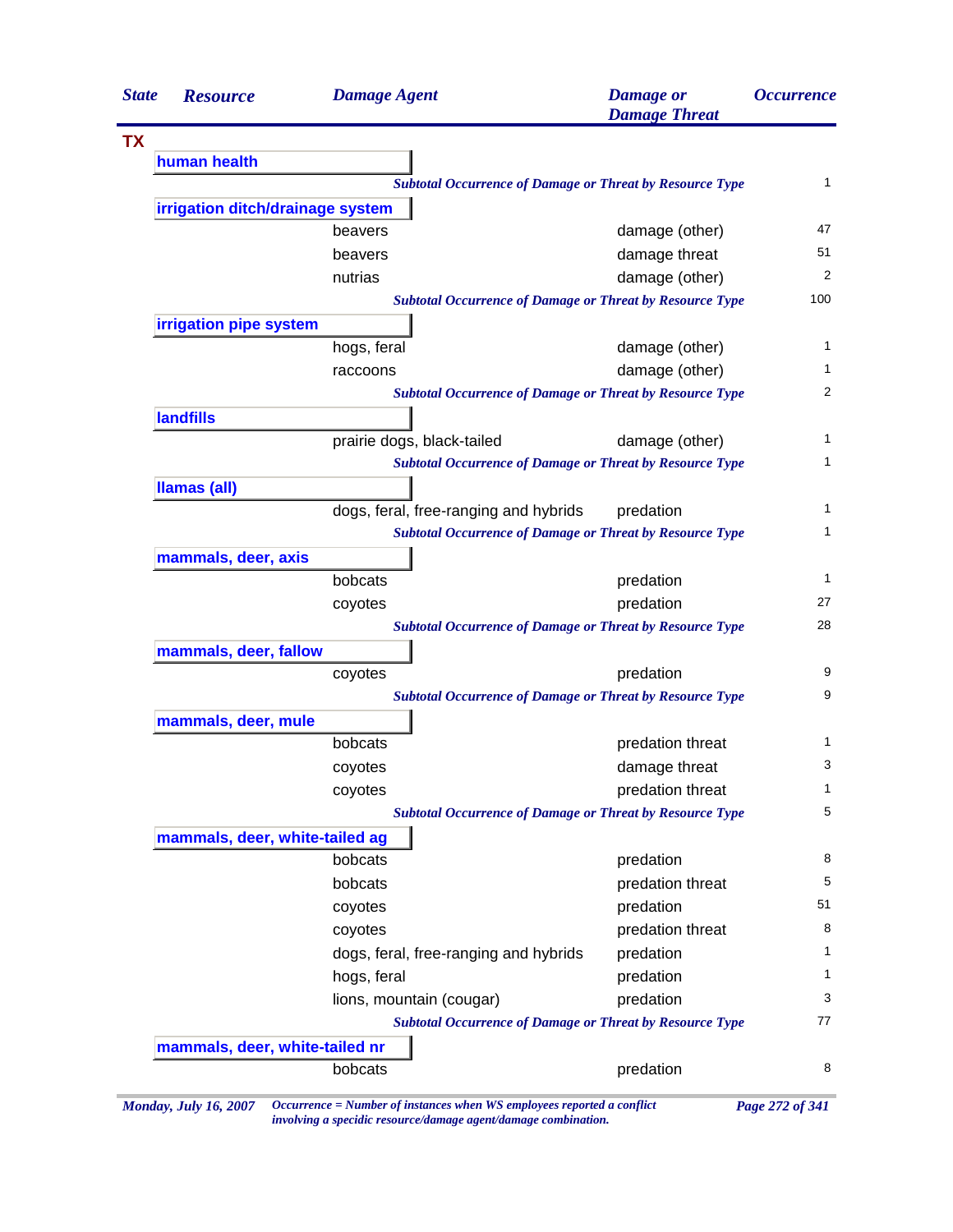| <b>State</b> | <b>Resource</b>                | <b>Damage Agent</b>                                             | <b>Damage</b> or<br><b>Damage Threat</b> | <i><b>Occurrence</b></i> |
|--------------|--------------------------------|-----------------------------------------------------------------|------------------------------------------|--------------------------|
| <b>TX</b>    |                                |                                                                 |                                          |                          |
|              | mammals, deer, white-tailed nr |                                                                 |                                          |                          |
|              |                                | bobcats                                                         | predation threat                         | 31                       |
|              |                                | coyotes                                                         | damage threat                            | 3                        |
|              |                                | coyotes                                                         | predation                                | 16                       |
|              |                                | coyotes                                                         | predation threat                         | 42                       |
|              |                                | hogs, feral                                                     | predation threat                         | 6                        |
|              |                                | lions, mountain (cougar)                                        | predation                                | 1                        |
|              |                                | lions, mountain (cougar)                                        | predation threat                         | 3                        |
|              |                                | <b>Subtotal Occurrence of Damage or Threat by Resource Type</b> |                                          | 110                      |
|              | mammals, pronghorn (antelope)  |                                                                 |                                          |                          |
|              |                                | bobcats                                                         | predation threat                         | 1                        |
|              |                                | coyotes                                                         | predation threat                         | 5                        |
|              |                                | <b>Subtotal Occurrence of Damage or Threat by Resource Type</b> |                                          | 6                        |
|              | mammals, sheep, bighorn        |                                                                 |                                          |                          |
|              |                                | coyotes                                                         | predation                                | 5                        |
|              |                                | <b>Subtotal Occurrence of Damage or Threat by Resource Type</b> |                                          | 5                        |
|              | mammals, z-exotic game (other) |                                                                 |                                          |                          |
|              |                                | bobcats                                                         | predation                                | 2                        |
|              |                                | bobcats                                                         | predation threat                         | 52                       |
|              |                                | coyotes                                                         | predation                                | 40                       |
|              |                                | coyotes                                                         | predation threat                         | 88                       |
|              |                                | dogs, feral, free-ranging and hybrids                           | predation                                | $\mathbf{1}$             |
|              |                                | hogs, feral                                                     | predation threat                         | 51                       |
|              |                                | <b>Subtotal Occurrence of Damage or Threat by Resource Type</b> |                                          | 234                      |
|              | melons, canteloupe             |                                                                 |                                          |                          |
|              |                                | coyotes                                                         | damage (other)                           | 2                        |
|              |                                | deer, white-tailed (wild)                                       | damage (other)                           | 1                        |
|              |                                | deer, white-tailed (wild)                                       | damage threat                            | $\mathbf{1}$             |
|              |                                | raccoons                                                        | damage (other)                           | $\mathbf 1$              |
|              |                                | <b>Subtotal Occurrence of Damage or Threat by Resource Type</b> |                                          | 5                        |
|              | melons, watermelons            |                                                                 |                                          |                          |
|              |                                | buntings, lark                                                  | damage (other)                           | 4                        |
|              |                                | coyotes                                                         | damage (other)                           | 35                       |
|              |                                | coyotes                                                         | damage threat                            | $\mathbf{1}$             |
|              |                                | deer, white-tailed (wild)                                       | damage (other)                           | 4                        |
|              |                                | deer, white-tailed (wild)                                       | damage threat                            | $\mathbf 1$              |
|              |                                | hares, jackrabbits (all)                                        | damage (other)                           | 2                        |
|              |                                | hogs, feral                                                     | damage (other)                           | $\mathbf{1}$             |
|              |                                | raccoons                                                        | damage (other)                           | $\overline{7}$           |
|              |                                | <b>Subtotal Occurrence of Damage or Threat by Resource Type</b> |                                          | 55                       |

*Monday, July 16, 2007 Occurrence = Number of instances when WS employees reported a conflict Page 273 of 341 involving a specidic resource/damage agent/damage combination.*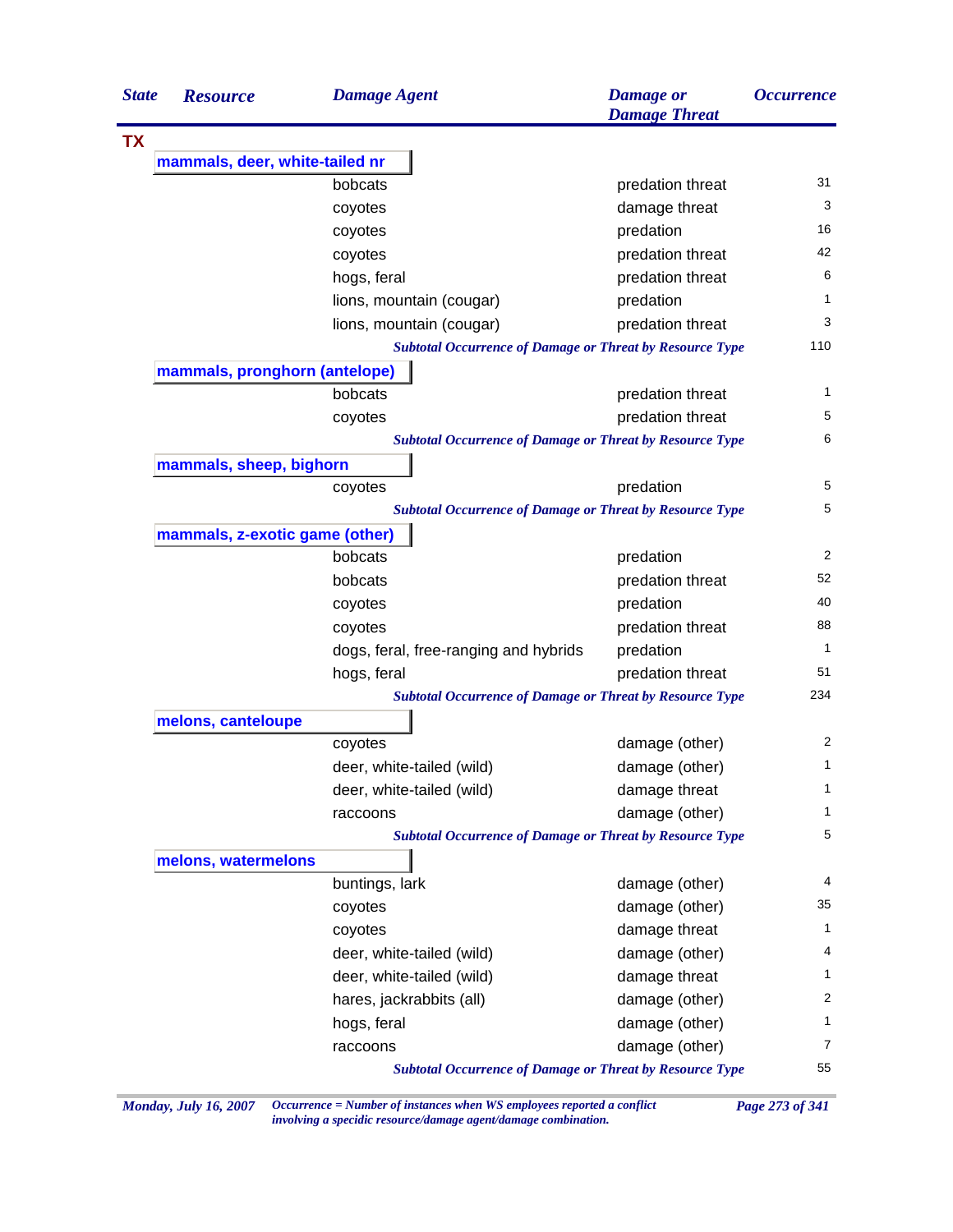| <b>State</b> | <b>Resource</b> | <b>Damage Agent</b>                                             | <b>Damage</b> or<br><b>Damage Threat</b> | <i><b>Occurrence</b></i> |
|--------------|-----------------|-----------------------------------------------------------------|------------------------------------------|--------------------------|
| <b>TX</b>    |                 |                                                                 |                                          |                          |
|              | no resrc        |                                                                 |                                          |                          |
|              |                 | armadillos, nine-banded                                         | no conflict                              | 46                       |
|              |                 | bats (all)                                                      | no conflict                              | 6                        |
|              |                 | beavers                                                         | no conflict                              | 4                        |
|              |                 | blackbirds, z-(mixed species)                                   | no conflict                              | 15                       |
|              |                 | coyotes                                                         | no conflict                              | 36                       |
|              |                 | gophers, pocket (all)                                           | no conflict                              | 32                       |
|              |                 | hares, jackrabbits (all)                                        | no conflict                              | 1                        |
|              |                 | hogs, feral                                                     | no conflict                              | 96                       |
|              |                 | moles (all)                                                     | no conflict                              | 36                       |
|              |                 | non-wildlife                                                    | no conflict                              | 35                       |
|              |                 | nutrias                                                         | no conflict                              | 4                        |
|              |                 | opossums, virginia                                              | no conflict                              | 4                        |
|              |                 | pigeons, feral (rock)                                           | no conflict                              | 4                        |
|              |                 | rabbits, cottontail                                             | no conflict                              | 1                        |
|              |                 | rats, black (roof)                                              | no conflict                              | 54                       |
|              |                 | skunks, striped                                                 | no conflict                              | 10                       |
|              |                 | snakes, non-poisonous (other)                                   | no conflict                              | 15                       |
|              |                 | snakes, poisonous (other)                                       | no conflict                              | 15                       |
|              |                 | sparrows, house/english                                         | no conflict                              | 8                        |
|              |                 | squirrels, fox                                                  | no conflict                              | 15                       |
|              |                 | squirrels, ground, other                                        | no conflict                              | 6                        |
|              |                 | woodpeckers, downy                                              | no conflict                              | 1                        |
|              |                 | woodpeckers, golden-fronted                                     | no conflict                              | 2                        |
|              |                 | woodpeckers, red-headed                                         | no conflict                              | 4                        |
|              |                 | <b>Subtotal Occurrence of Damage or Threat by Resource Type</b> |                                          | 450                      |
|              | nuts, pecans    |                                                                 |                                          |                          |
|              |                 | caracaras                                                       | damage (other)                           | 1                        |
|              |                 | crows (other)                                                   | damage (other)                           | 1                        |
|              |                 | crows, american                                                 | damage (other)                           | 19                       |
|              |                 | crows, american                                                 | damage threat                            | 5                        |
|              |                 | hogs, feral                                                     | damage (other)                           | 1                        |
|              |                 | rats, black (roof)                                              | damage (other)                           | 1                        |
|              |                 | squirrels, fox                                                  | damage (other)                           | 7                        |
|              |                 | <b>Subtotal Occurrence of Damage or Threat by Resource Type</b> |                                          | 35                       |
|              | nuts, z-(other) |                                                                 |                                          |                          |
|              |                 | crows, american                                                 | damage threat                            | 1                        |
|              |                 | <b>Subtotal Occurrence of Damage or Threat by Resource Type</b> |                                          | 1                        |
|              | pasture         |                                                                 |                                          |                          |
|              |                 | armadillos, nine-banded                                         | damage (other)                           | 1                        |

*Monday, July 16, 2007 Occurrence = Number of instances when WS employees reported a conflict Page 274 of 341 involving a specidic resource/damage agent/damage combination.*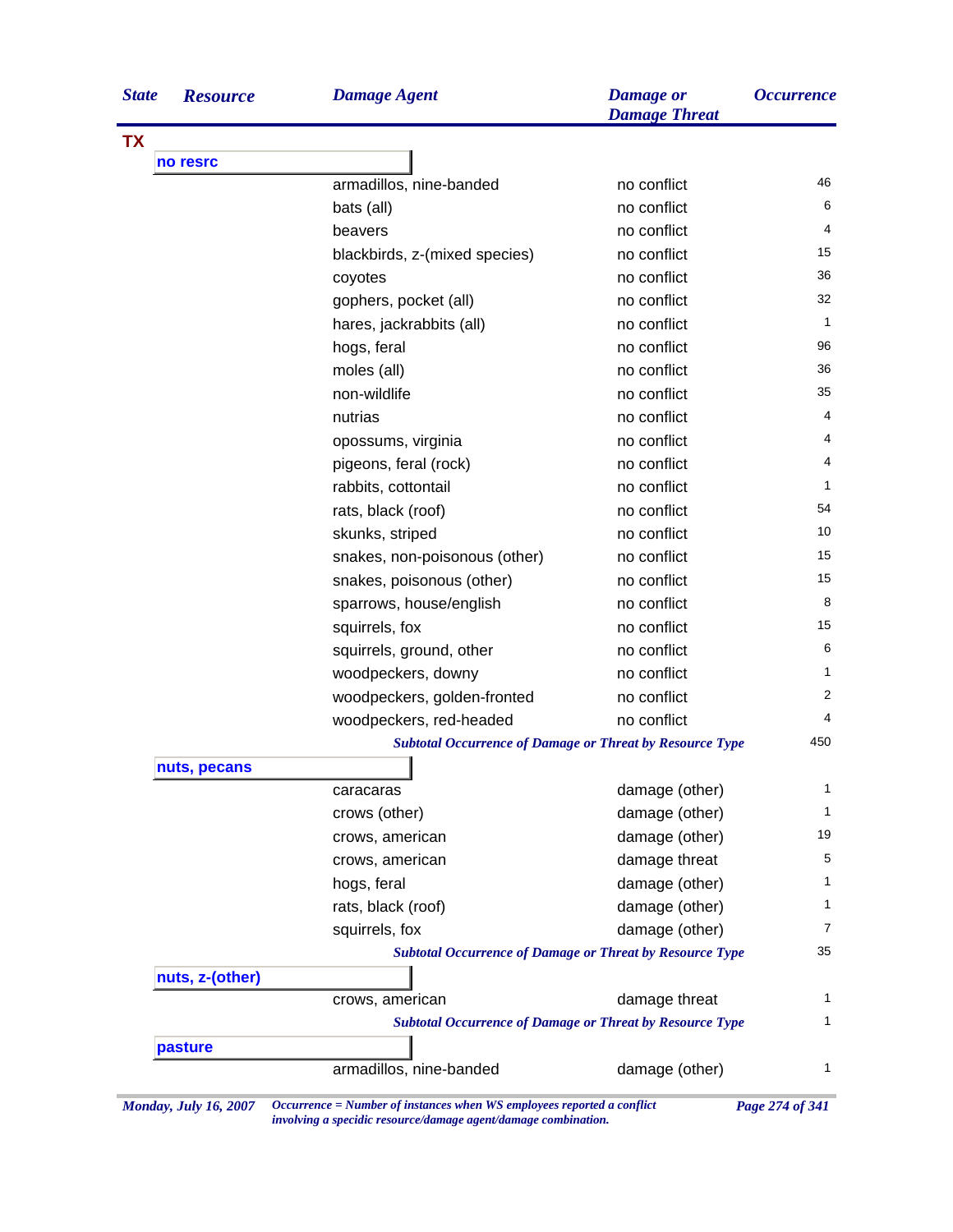| <b>State</b> | <b>Resource</b>                                                                                     | <b>Damage Agent</b>        | <b>Damage</b> or<br><b>Damage Threat</b>                        | <i><b>Occurrence</b></i> |  |
|--------------|-----------------------------------------------------------------------------------------------------|----------------------------|-----------------------------------------------------------------|--------------------------|--|
| <b>TX</b>    |                                                                                                     |                            |                                                                 |                          |  |
|              | pasture                                                                                             |                            |                                                                 |                          |  |
|              |                                                                                                     | beavers                    | damage (other)                                                  | 37                       |  |
|              |                                                                                                     | beavers                    | damage threat                                                   |                          |  |
|              |                                                                                                     | gophers, pocket (all)      | damage (other)                                                  |                          |  |
|              |                                                                                                     | hogs, feral                | damage (other)                                                  | 108                      |  |
|              |                                                                                                     | hogs, feral                | damage threat                                                   | 31                       |  |
|              |                                                                                                     | mammals, exotic z-(other)  | damage (other)                                                  |                          |  |
|              |                                                                                                     | moles (all)                | damage (other)                                                  |                          |  |
|              |                                                                                                     | prairie dogs, black-tailed | damage (other)                                                  | 21                       |  |
|              |                                                                                                     | squirrels, ground, other   | damage (other)                                                  |                          |  |
|              |                                                                                                     | squirrels, ground, other   | damage threat                                                   |                          |  |
|              |                                                                                                     |                            | <b>Subtotal Occurrence of Damage or Threat by Resource Type</b> | 211                      |  |
|              | peanuts                                                                                             |                            |                                                                 |                          |  |
|              |                                                                                                     | hogs, feral                | damage (other)                                                  |                          |  |
|              |                                                                                                     |                            | <b>Subtotal Occurrence of Damage or Threat by Resource Type</b> |                          |  |
|              | pets (companion/hobby animals)                                                                      |                            |                                                                 |                          |  |
|              |                                                                                                     | badgers                    | predation threat                                                |                          |  |
|              |                                                                                                     | bobcats                    | predation                                                       |                          |  |
|              |                                                                                                     | bobcats                    | predation threat                                                |                          |  |
|              |                                                                                                     | coyotes                    | damage (other)                                                  | 16                       |  |
|              |                                                                                                     | coyotes                    | damage threat                                                   |                          |  |
|              |                                                                                                     | coyotes                    | injury                                                          |                          |  |
|              |                                                                                                     | coyotes                    | predation                                                       | 102                      |  |
|              |                                                                                                     | coyotes                    | predation threat                                                | 416                      |  |
|              |                                                                                                     | foxes, gray                | predation                                                       |                          |  |
|              |                                                                                                     | foxes, gray                | predation threat                                                |                          |  |
|              |                                                                                                     | foxes, red                 | nuisance (other)                                                |                          |  |
|              |                                                                                                     | grackles, common           | damage (other)                                                  |                          |  |
|              |                                                                                                     | lions, mountain (cougar)   | predation                                                       |                          |  |
|              |                                                                                                     | lions, mountain (cougar)   | predation threat                                                |                          |  |
|              |                                                                                                     | raccoons                   | damage (other)                                                  |                          |  |
|              |                                                                                                     | raccoons                   | injury                                                          |                          |  |
|              |                                                                                                     | raccoons                   | nuisance (other)                                                |                          |  |
|              |                                                                                                     |                            |                                                                 | 572                      |  |
|              | <b>Subtotal Occurrence of Damage or Threat by Resource Type</b><br>plants, commercial nursery/green |                            |                                                                 |                          |  |
|              |                                                                                                     | deer, white-tailed (wild)  | damage (other)                                                  |                          |  |
|              |                                                                                                     |                            | <b>Subtotal Occurrence of Damage or Threat by Resource Type</b> |                          |  |
|              | plants, herbs/spices (other)                                                                        |                            |                                                                 |                          |  |
|              |                                                                                                     | deer, white-tailed (wild)  | damage (other)                                                  |                          |  |
|              |                                                                                                     |                            | <b>Subtotal Occurrence of Damage or Threat by Resource Type</b> |                          |  |

*involving a specidic resource/damage agent/damage combination.*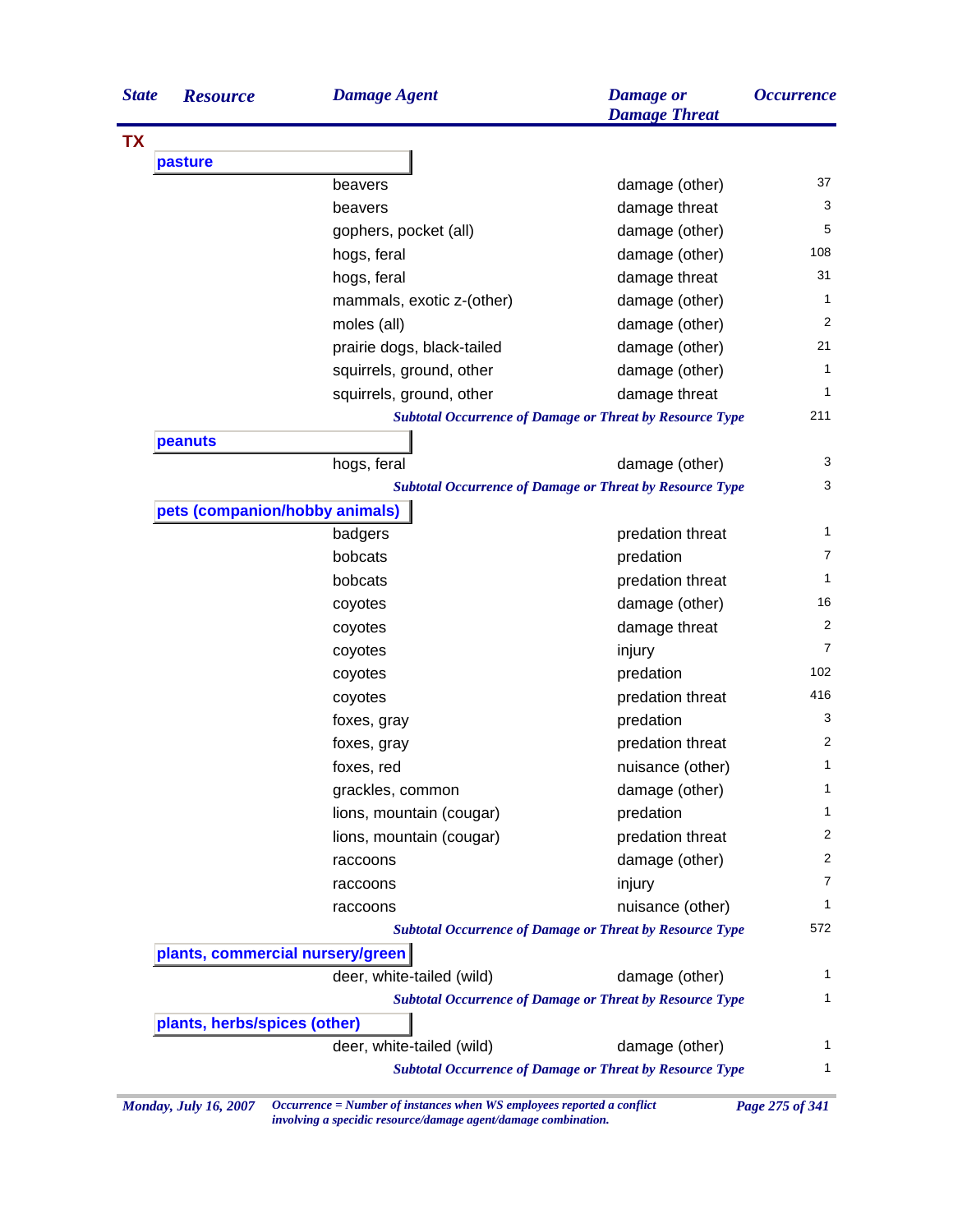| <b>State</b> | <b>Resourc</b> |  |
|--------------|----------------|--|
|              |                |  |

| <b>State</b> | <b>Resource</b>    | <b>Damage Agent</b>                                             | <b>Damage</b> or<br><b>Damage Threat</b> | <i><b>Occurrence</b></i> |
|--------------|--------------------|-----------------------------------------------------------------|------------------------------------------|--------------------------|
|              |                    |                                                                 |                                          |                          |
|              | property (general) |                                                                 |                                          |                          |
|              |                    | badgers                                                         | damage (other)                           | 2                        |
|              |                    | beavers                                                         | damage (other)                           | 3                        |
|              |                    | beavers                                                         | damage threat                            | 2                        |
|              |                    | blackbirds, z-(mixed species)                                   | damage (other)                           | 1.                       |
|              |                    | ducks, feral                                                    | damage (other)                           | 2                        |
|              |                    | ducks, feral                                                    | damage threat                            | 1                        |
|              |                    | ducks, mallards                                                 | damage (other)                           | 1                        |
|              |                    | egrets, cattle                                                  | damage (other)                           | 2                        |
|              |                    | egrets/herons (mixed)                                           | damage (other)                           | 1                        |
|              |                    | fowl, pea                                                       | damage threat                            | 1.                       |
|              |                    | foxes, gray                                                     | damage (other)                           | 1                        |
|              |                    | grackles, common                                                | damage (other)                           | 4                        |
|              |                    | grackles, great-tailed                                          | damage (other)                           | 1                        |
|              |                    | herons, great blue                                              | damage (other)                           | 2                        |
|              |                    | herons, night, yellow-crowned                                   | damage (other)                           | 1.                       |
|              |                    | hogs, feral                                                     | damage (other)                           | 4                        |
|              |                    | mice/rats (mixed)                                               | damage threat                            | 2                        |
|              |                    | nutrias                                                         | damage (other)                           | 1                        |
|              |                    | nutrias                                                         | damage threat                            | 1                        |
|              |                    | opossums, virginia                                              | damage (other)                           | 20                       |
|              |                    | pigeons, feral (rock)                                           | damage (other)                           | 11                       |
|              |                    | prairie dogs, black-tailed                                      | damage (other)                           | 3                        |
|              |                    | raccoons                                                        | damage (other)                           | 13                       |
|              |                    | raccoons                                                        | damage threat                            | $\mathbf{1}$             |
|              |                    | rats (mixed)                                                    | damage (other)                           | $\mathbf 1$              |
|              |                    | rats, black (roof)                                              | damage (other)                           | 10                       |
|              |                    | rats, cotton (all)                                              | damage threat                            | 1                        |
|              |                    | skunks, striped                                                 | damage (other)                           | 2                        |
|              |                    | squirrels, fox                                                  | damage (other)                           | 3                        |
|              |                    | squirrels, ground, other                                        | damage (other)                           | 1                        |
|              |                    | starlings, european                                             | damage (other)                           | 1                        |
|              |                    | swallows, barn                                                  | damage (other)                           | 1                        |
|              |                    | swallows, barn                                                  | damage threat                            | 1                        |
|              |                    | vultures, black                                                 | damage (other)                           | 10                       |
|              |                    | vultures, turkey                                                | damage (other)                           | 1                        |
|              |                    | vultures, z-(mixed)                                             | damage (other)                           | 3                        |
|              |                    | woodpeckers, z-(other)                                          | damage (other)                           | 1                        |
|              |                    | <b>Subtotal Occurrence of Damage or Threat by Resource Type</b> |                                          | 117                      |

*Monday, July 16, 2007 Occurrence = Number of instances when WS employees reported a conflict Page 276 of 341 involving a specidic resource/damage agent/damage combination.*

**TX**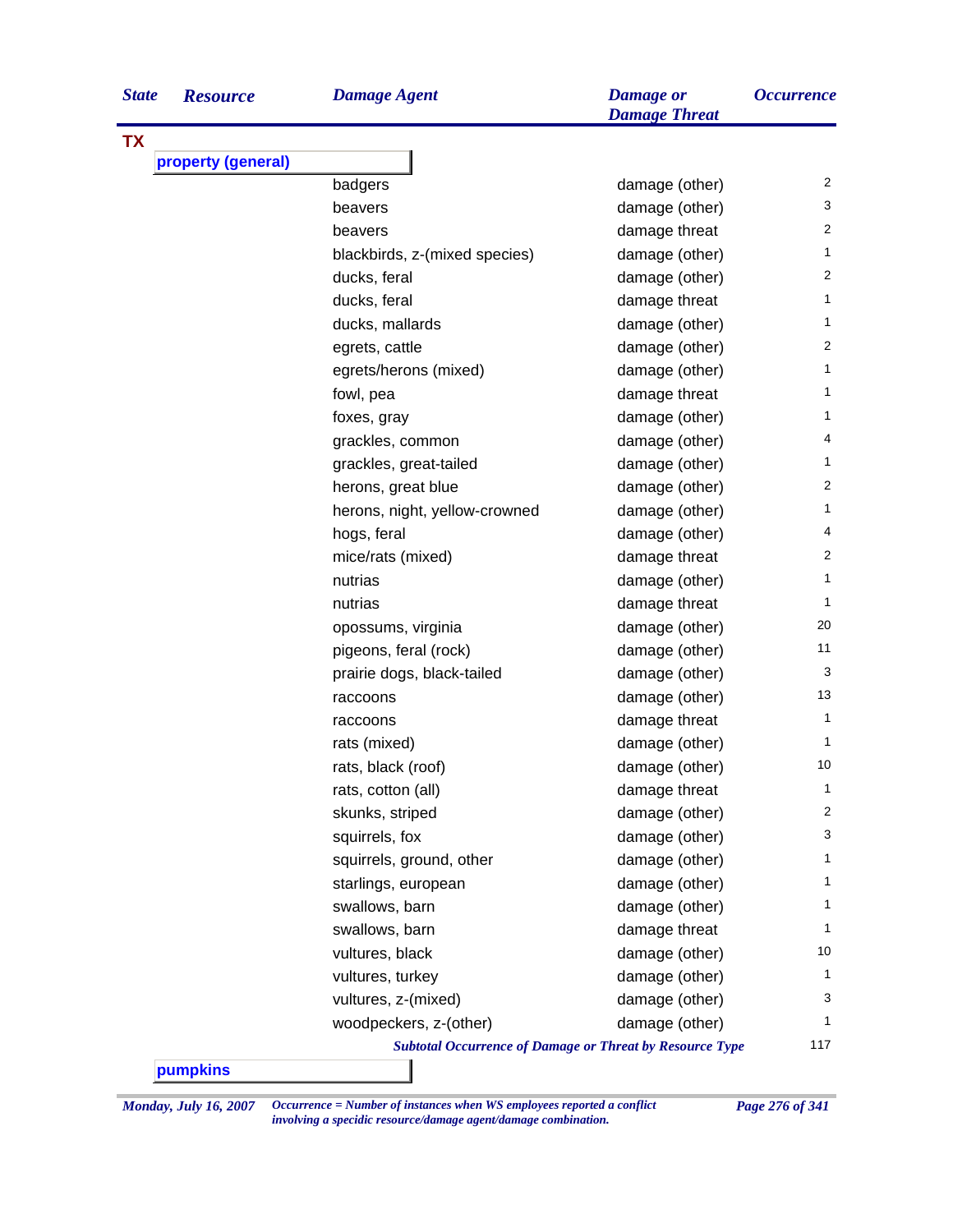| <b>State</b> | <b>Resource</b>               | <b>Damage Agent</b>        | <b>Damage</b> or<br><b>Damage Threat</b>                        | <i><b>Occurrence</b></i> |
|--------------|-------------------------------|----------------------------|-----------------------------------------------------------------|--------------------------|
| <b>TX</b>    |                               |                            |                                                                 |                          |
|              | pumpkins                      |                            |                                                                 |                          |
|              |                               | rats, cotton (all)         | damage (other)                                                  | 1                        |
|              |                               |                            | <b>Subtotal Occurrence of Damage or Threat by Resource Type</b> | 1                        |
|              | rabbits (domestic)            |                            |                                                                 |                          |
|              |                               | bobcats                    | predation                                                       | 1                        |
|              |                               | cats, feral/free ranging   | predation threat                                                | 1                        |
|              |                               |                            | <b>Subtotal Occurrence of Damage or Threat by Resource Type</b> | $\overline{c}$           |
|              | railroads/trestles            |                            |                                                                 |                          |
|              |                               | prairie dogs, black-tailed | damage (other)                                                  | 2                        |
|              |                               |                            | <b>Subtotal Occurrence of Damage or Threat by Resource Type</b> | 2                        |
|              | rangeland                     |                            |                                                                 |                          |
|              |                               | beavers                    | damage (other)                                                  | 1                        |
|              |                               | beavers                    | damage threat                                                   | 1                        |
|              |                               | hogs, feral                | damage (other)                                                  | 15                       |
|              |                               | hogs, feral                | damage threat                                                   | 3                        |
|              |                               | prairie dogs, black-tailed | damage (other)                                                  | 8                        |
|              |                               | prairie dogs, black-tailed | damage threat                                                   | 1                        |
|              |                               |                            | <b>Subtotal Occurrence of Damage or Threat by Resource Type</b> | 29                       |
|              | reclamation/restoration site  |                            |                                                                 |                          |
|              |                               | beavers                    | damage (other)                                                  | 1                        |
|              |                               | beavers                    | damage threat                                                   | 1                        |
|              |                               | hogs, feral                | damage threat                                                   | 10                       |
|              |                               |                            | <b>Subtotal Occurrence of Damage or Threat by Resource Type</b> | 12                       |
|              | recreational areas (other) ** |                            |                                                                 |                          |
|              |                               | beavers                    | damage (other)                                                  | 1                        |
|              |                               | hogs, feral                | damage (other)                                                  | 1                        |
|              |                               | moles (all)                | damage (other)                                                  | 1                        |
|              |                               |                            | <b>Subtotal Occurrence of Damage or Threat by Resource Type</b> | 3                        |
|              | roads/bridges                 |                            |                                                                 |                          |
|              |                               | beavers                    | damage (other)                                                  | 106                      |
|              |                               | beavers                    | damage threat                                                   | 71                       |
|              |                               | gophers, pocket (all)      | damage (other)                                                  | 1                        |
|              |                               | hogs, feral                | damage (other)                                                  | 1                        |
|              |                               | nutrias                    | damage threat                                                   | 1                        |
|              |                               |                            | <b>Subtotal Occurrence of Damage or Threat by Resource Type</b> | 180                      |
|              | sheep (adult)                 |                            |                                                                 |                          |
|              |                               | bobcats                    | predation                                                       | 3                        |
|              |                               | bobcats                    | predation threat                                                | 61                       |
|              |                               | coyotes                    | damage (other)                                                  | 3                        |
|              |                               | coyotes                    | predation                                                       | 182                      |

*Monday, July 16, 2007 Occurrence = Number of instances when WS employees reported a conflict Page 277 of 341 involving a specidic resource/damage agent/damage combination.*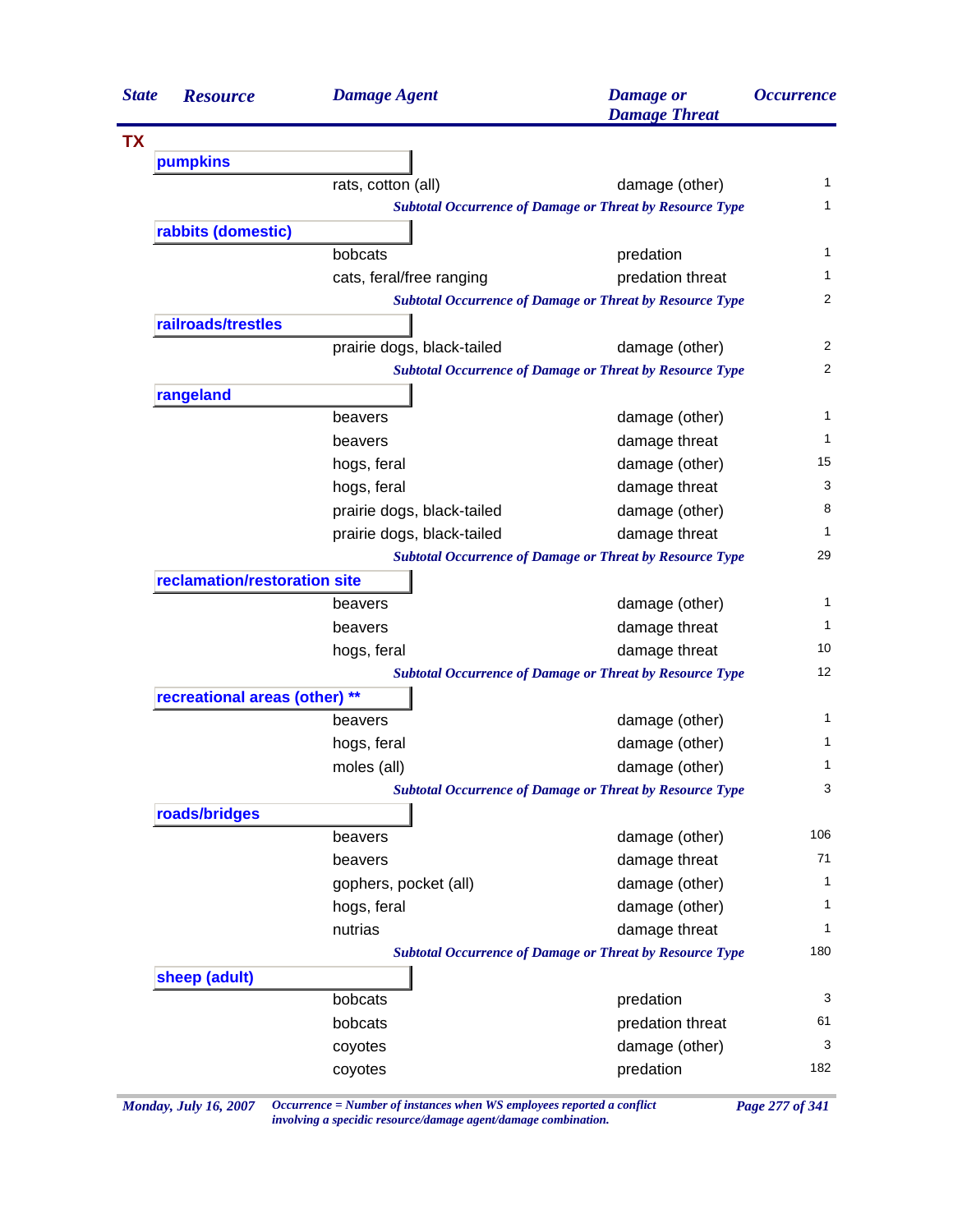| <b>State</b> | <b>Resource</b> | <b>Damage Agent</b>                                             | <b>Damage</b> or<br><b>Damage Threat</b> | <i><b>Occurrence</b></i> |
|--------------|-----------------|-----------------------------------------------------------------|------------------------------------------|--------------------------|
| <b>TX</b>    |                 |                                                                 |                                          |                          |
|              | sheep (adult)   |                                                                 |                                          |                          |
|              |                 | coyotes                                                         | predation threat                         | 112                      |
|              |                 | dogs, feral, free-ranging and hybrids                           | predation                                | 14                       |
|              |                 | dogs, feral, free-ranging and hybrids                           | predation threat                         | 2                        |
|              |                 | foxes, red                                                      | predation threat                         | 1                        |
|              |                 | hogs, feral                                                     | predation threat                         | 21                       |
|              |                 | lions, mountain (cougar)                                        | predation                                | 2                        |
|              |                 | lions, mountain (cougar)                                        | predation threat                         | 1                        |
|              |                 | vultures, black                                                 | predation                                | 1                        |
|              |                 | <b>Subtotal Occurrence of Damage or Threat by Resource Type</b> |                                          | 403                      |
|              | sheep (lambs)   |                                                                 |                                          |                          |
|              |                 | bobcats                                                         | predation                                | 52                       |
|              |                 | bobcats                                                         | predation threat                         | 390                      |
|              |                 | caracaras                                                       | predation                                | 3                        |
|              |                 | coyotes                                                         | damage (other)                           | 3                        |
|              |                 | coyotes                                                         | damage threat                            | 3                        |
|              |                 | coyotes                                                         | injury                                   | 1                        |
|              |                 | coyotes                                                         | predation                                | 760                      |
|              |                 | coyotes                                                         | predation threat                         | 587                      |
|              |                 | dogs, feral, free-ranging and hybrids                           | predation                                | 10                       |
|              |                 | dogs, feral, free-ranging and hybrids                           | predation threat                         | 6                        |
|              |                 | eagles, golden                                                  | predation                                | 2                        |
|              |                 | foxes, gray                                                     | predation                                | 2                        |
|              |                 | foxes, gray                                                     | predation threat                         | 10                       |
|              |                 | foxes, red                                                      | damage (other)                           | 1                        |
|              |                 | foxes, red                                                      | damage threat                            | 1                        |
|              |                 | foxes, red                                                      | predation                                | 18                       |
|              |                 | foxes, red                                                      | predation threat                         | 51                       |
|              |                 | hogs, feral                                                     | predation                                | 5                        |
|              |                 | hogs, feral                                                     | predation threat                         | 186                      |
|              |                 | lions, mountain (cougar)                                        | predation                                | 2                        |
|              |                 | lions, mountain (cougar)                                        | predation threat                         | 4                        |
|              |                 | raccoons                                                        | predation                                | 5                        |
|              |                 | raccoons                                                        | predation threat                         | 12                       |
|              |                 | ravens (other)                                                  | predation                                | 4                        |
|              |                 | ravens (other)                                                  | predation threat                         | 3                        |
|              |                 | ravens, common                                                  | predation                                | 4                        |
|              |                 | vultures, black                                                 | predation                                | 3                        |
|              |                 | <b>Subtotal Occurrence of Damage or Threat by Resource Type</b> |                                          | 2,128                    |

*Monday, July 16, 2007 Occurrence = Number of instances when WS employees reported a conflict Page 278 of 341 involving a specidic resource/damage agent/damage combination.*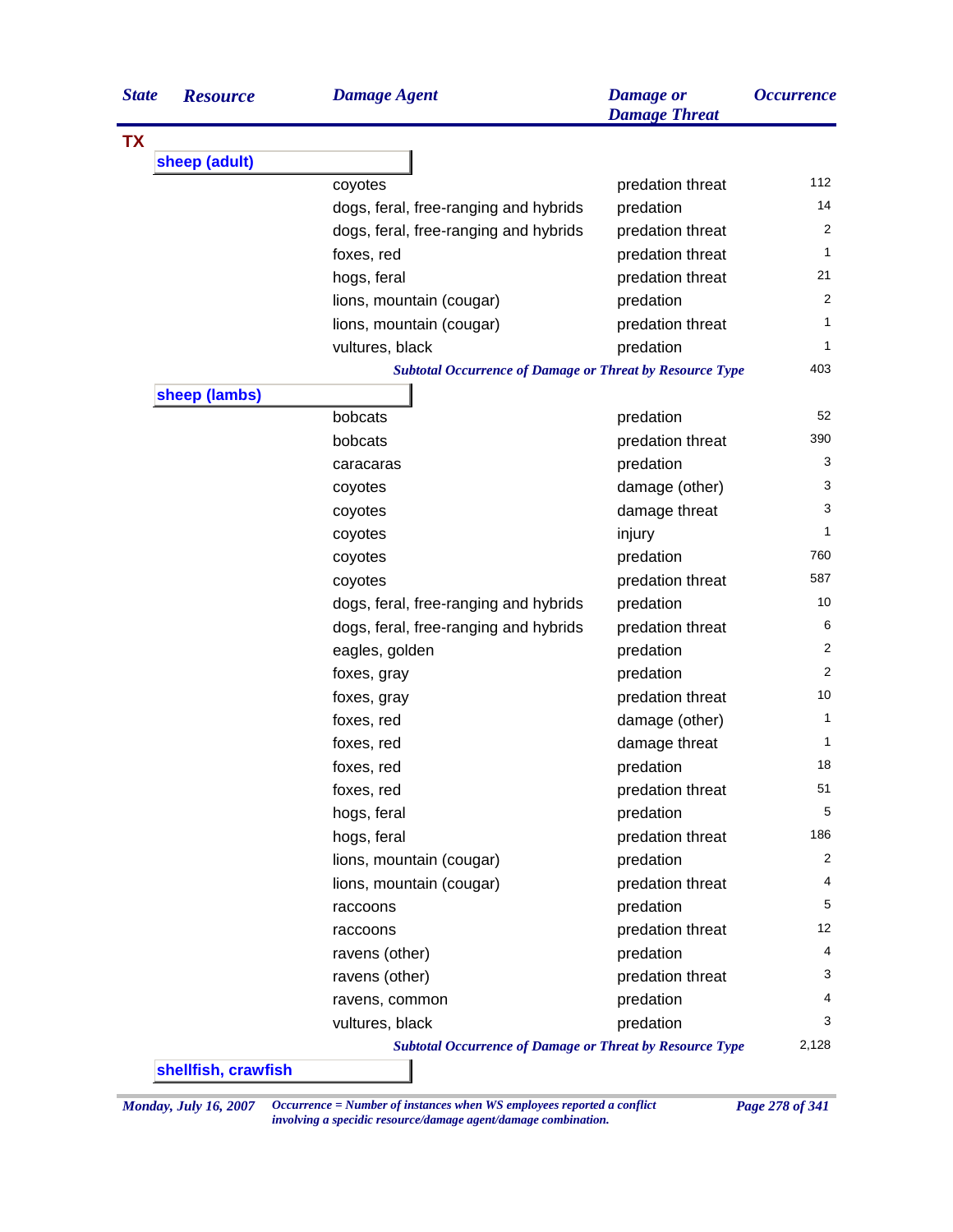| <b>State</b> | <b>Resource</b>     | <b>Damage Agent</b>        | <b>Damage</b> or<br><b>Damage Threat</b>                        | <i><b>Occurrence</b></i> |
|--------------|---------------------|----------------------------|-----------------------------------------------------------------|--------------------------|
| <b>TX</b>    |                     |                            |                                                                 |                          |
|              | shellfish, crawfish |                            |                                                                 |                          |
|              |                     | otters, river              | predation                                                       | 2                        |
|              |                     |                            | <b>Subtotal Occurrence of Damage or Threat by Resource Type</b> | 2                        |
|              | soil (i.e. erosion) |                            |                                                                 |                          |
|              |                     | prairie dogs, black-tailed | damage (other)                                                  | 1                        |
|              |                     | squirrels, rock            | damage (other)                                                  | 1                        |
|              |                     |                            | <b>Subtotal Occurrence of Damage or Threat by Resource Type</b> | 2                        |
|              | squash              |                            |                                                                 |                          |
|              |                     | raccoons                   | damage (other)                                                  | 3                        |
|              |                     | rats, black (roof)         | damage (other)                                                  | 1                        |
|              |                     |                            | <b>Subtotal Occurrence of Damage or Threat by Resource Type</b> | 4                        |
|              | sudangrass, sorghum |                            |                                                                 |                          |
|              |                     | hogs, feral                | damage (other)                                                  | 3                        |
|              |                     |                            | <b>Subtotal Occurrence of Damage or Threat by Resource Type</b> | 3                        |
|              | swimming pools      |                            |                                                                 |                          |
|              |                     | ducks, feral               | damage (other)                                                  | 1                        |
|              |                     | ducks, mallards            | damage (other)                                                  | 9                        |
|              |                     |                            | <b>Subtotal Occurrence of Damage or Threat by Resource Type</b> | 10                       |
|              | swine (adult)       |                            |                                                                 |                          |
|              |                     | coyotes                    | predation                                                       | 1                        |
|              |                     |                            | <b>Subtotal Occurrence of Damage or Threat by Resource Type</b> | 1                        |
|              | swine (piglets)     |                            |                                                                 |                          |
|              |                     | coyotes                    | predation                                                       | 1                        |
|              |                     | coyotes                    | predation threat                                                | 1                        |
|              |                     |                            | <b>Subtotal Occurrence of Damage or Threat by Resource Type</b> | 2                        |
|              | trees, peach        |                            |                                                                 |                          |
|              |                     | beavers                    | damage (other)                                                  | 2                        |
|              |                     | deer, white-tailed (wild)  | damage (other)                                                  | 1                        |
|              |                     |                            | <b>Subtotal Occurrence of Damage or Threat by Resource Type</b> | 3                        |
|              | trees, pecan        |                            |                                                                 |                          |
|              |                     | beavers                    | damage (other)                                                  | 3                        |
|              |                     | nutrias                    | damage (other)                                                  | 1                        |
|              |                     | squirrels, fox             | damage (other)                                                  | 12                       |
|              |                     |                            | <b>Subtotal Occurrence of Damage or Threat by Resource Type</b> | 16                       |
|              | trees, seedlings ag |                            |                                                                 |                          |
|              |                     | beavers                    | damage (other)                                                  | 1                        |
|              |                     |                            | <b>Subtotal Occurrence of Damage or Threat by Resource Type</b> | 1                        |
|              | trees, seedlings nr |                            |                                                                 |                          |
|              |                     | beavers                    | damage (other)                                                  | 2                        |
|              |                     | nutrias                    | damage (other)                                                  | 1                        |

*Monday, July 16, 2007 Occurrence = Number of instances when WS employees reported a conflict Page 279 of 341 involving a specidic resource/damage agent/damage combination.*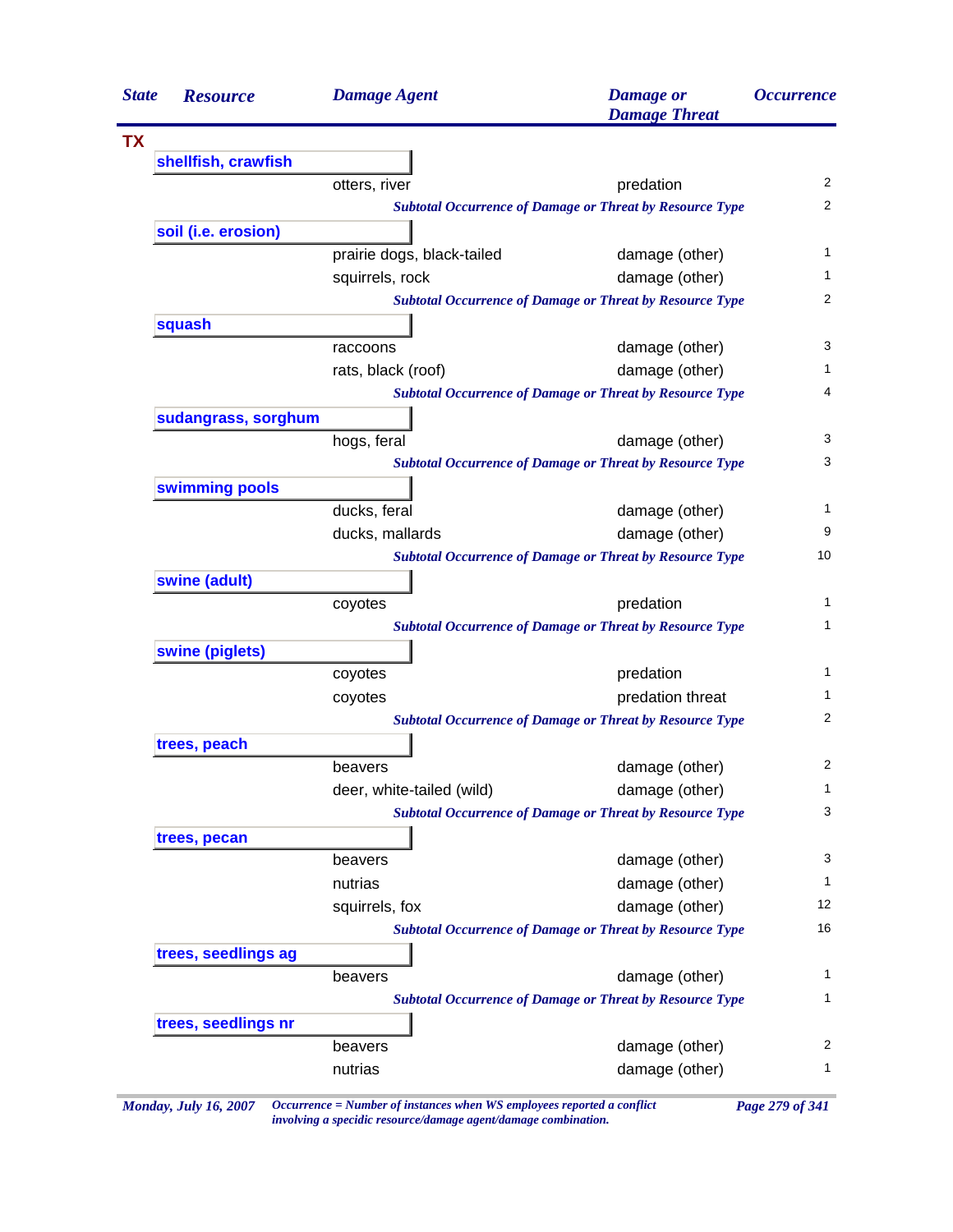| 1<br>4<br><b>Subtotal Occurrence of Damage or Threat by Resource Type</b><br>78<br>18<br>1<br>1<br>1<br>1<br>1<br>1<br>102<br><b>Subtotal Occurrence of Damage or Threat by Resource Type</b> |
|-----------------------------------------------------------------------------------------------------------------------------------------------------------------------------------------------|
|                                                                                                                                                                                               |
|                                                                                                                                                                                               |
|                                                                                                                                                                                               |
|                                                                                                                                                                                               |
|                                                                                                                                                                                               |
|                                                                                                                                                                                               |
|                                                                                                                                                                                               |
|                                                                                                                                                                                               |
|                                                                                                                                                                                               |
|                                                                                                                                                                                               |
|                                                                                                                                                                                               |
|                                                                                                                                                                                               |
|                                                                                                                                                                                               |
|                                                                                                                                                                                               |
|                                                                                                                                                                                               |
| 288                                                                                                                                                                                           |
| 32                                                                                                                                                                                            |
| 2<br>girdling/gnawing/strip                                                                                                                                                                   |
| 2                                                                                                                                                                                             |
| 1                                                                                                                                                                                             |
| 1                                                                                                                                                                                             |
| 1                                                                                                                                                                                             |
| 1<br>girdling/gnawing/strip                                                                                                                                                                   |
| 1                                                                                                                                                                                             |
| 329<br><b>Subtotal Occurrence of Damage or Threat by Resource Type</b>                                                                                                                        |
|                                                                                                                                                                                               |
| 10                                                                                                                                                                                            |
| $\overline{c}$                                                                                                                                                                                |
| 12<br><b>Subtotal Occurrence of Damage or Threat by Resource Type</b>                                                                                                                         |
|                                                                                                                                                                                               |
| 18                                                                                                                                                                                            |
| 1<br>girdling/gnawing/strip                                                                                                                                                                   |
| 1                                                                                                                                                                                             |
| 20<br><b>Subtotal Occurrence of Damage or Threat by Resource Type</b>                                                                                                                         |
|                                                                                                                                                                                               |
| 1                                                                                                                                                                                             |
| 155                                                                                                                                                                                           |
| 14                                                                                                                                                                                            |
| 1<br>girdling/gnawing/strip                                                                                                                                                                   |
| 3                                                                                                                                                                                             |
| 3                                                                                                                                                                                             |
|                                                                                                                                                                                               |

*Monday, July 16, 2007 Occurrence = Number of instances when WS employees reported a conflict Page 280 of 341 involving a specidic resource/damage agent/damage combination.*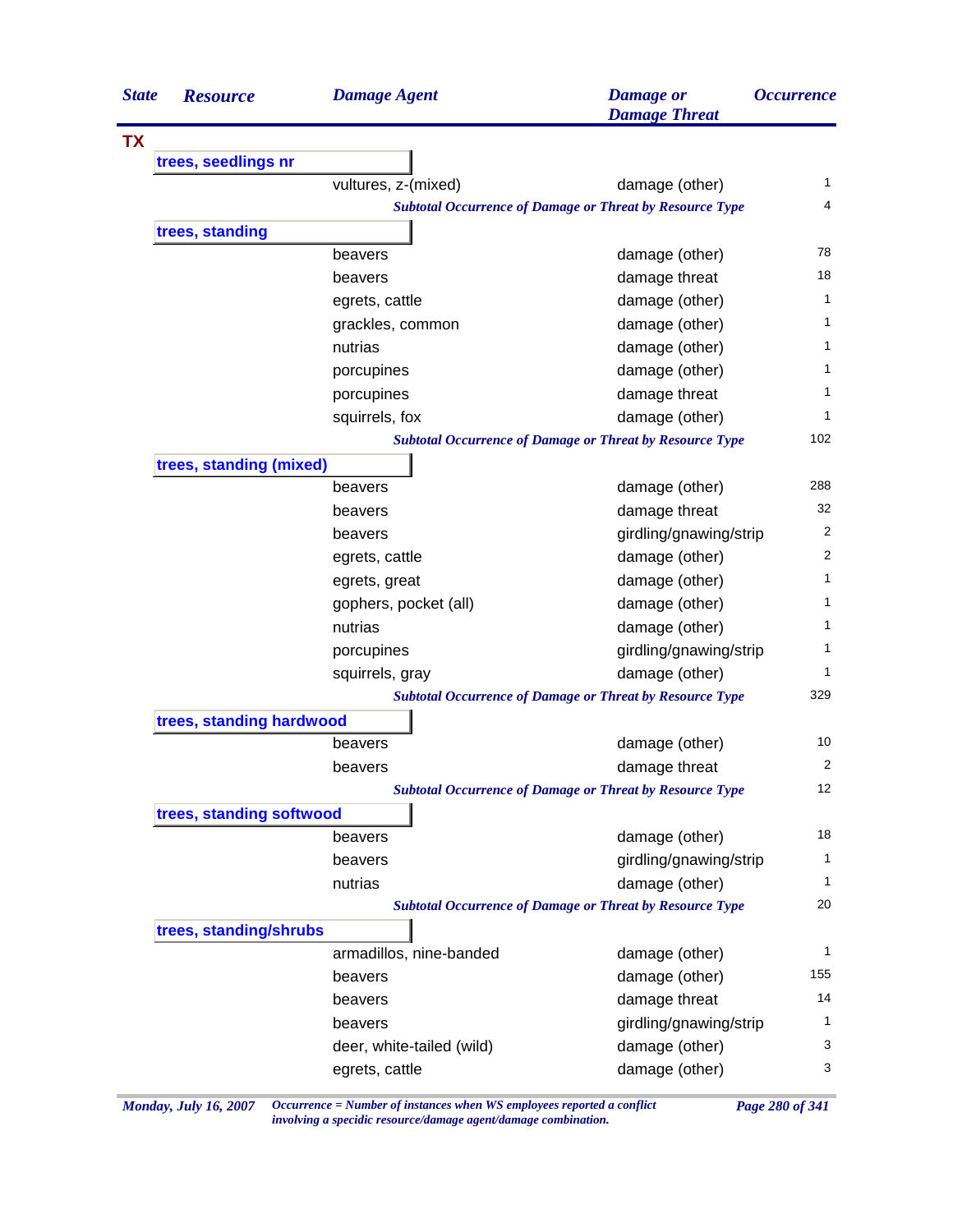| <b>TX</b><br>trees, standing/shrubs<br>1<br>egrets, cattle<br>damage threat<br>3<br>damage (other)<br>gophers, pocket (all)<br>1<br>grackles, common<br>damage (other)<br>1<br>hares, jackrabbits (all)<br>damage (other)<br>2<br>herons, night, yellow-crowned<br>damage (other)<br>1<br>mice/rats (mixed)<br>damage (other)<br>1<br>moles (all)<br>damage (other)<br>$\overline{2}$<br>nutrias<br>damage (other)<br>2<br>nutrias<br>damage threat<br>2<br>rabbits, cottontail<br>damage (other)<br>4<br>squirrels, fox<br>damage (other)<br>1<br>squirrels, rock<br>damage (other)<br>198<br><b>Subtotal Occurrence of Damage or Threat by Resource Type</b><br>trees, z-fruit/nut (other)<br>1<br>armadillos, nine-banded<br>damage (other)<br>$\overline{2}$<br>damage (other)<br>beavers<br>1<br>damage (other)<br>squirrels, fox<br>squirrels, fox<br>damage threat<br>1<br>5<br><b>Subtotal Occurrence of Damage or Threat by Resource Type</b><br>turf and/or flowers<br>310<br>armadillos, nine-banded<br>damage (other)<br>3<br>armadillos, nine-banded<br>damage threat<br>1<br>damage (other)<br>badgers<br>1<br>beavers<br>damage (other)<br>2<br>damage (other)<br>blackbirds, z-(mixed species)<br>1<br>damage (other)<br>chickens, feral/free ranging<br>3<br>deer, white-tailed (wild)<br>damage (other)<br>3<br>ducks, feral<br>damage (other)<br>4<br>damage (other)<br>geese, feral<br>54<br>gophers, pocket (all)<br>damage (other)<br>1<br>gophers, pocket (all)<br>damage threat<br>4<br>damage (other)<br>hares, jackrabbits (all)<br>71<br>damage (other)<br>hogs, feral<br>$\overline{c}$<br>damage threat<br>hogs, feral<br>86<br>damage (other)<br>moles (all)<br>16<br>nutrias<br>damage (other)<br>3<br>nutrias<br>damage threat<br>2<br>damage (other)<br>opossums, virginia<br>5<br>prairie dogs, black-tailed<br>damage (other) | <b>State</b> | <b>Resource</b> | <b>Damage Agent</b> | <b>Damage</b> or<br><b>Damage Threat</b> | <b>Occurrence</b> |
|------------------------------------------------------------------------------------------------------------------------------------------------------------------------------------------------------------------------------------------------------------------------------------------------------------------------------------------------------------------------------------------------------------------------------------------------------------------------------------------------------------------------------------------------------------------------------------------------------------------------------------------------------------------------------------------------------------------------------------------------------------------------------------------------------------------------------------------------------------------------------------------------------------------------------------------------------------------------------------------------------------------------------------------------------------------------------------------------------------------------------------------------------------------------------------------------------------------------------------------------------------------------------------------------------------------------------------------------------------------------------------------------------------------------------------------------------------------------------------------------------------------------------------------------------------------------------------------------------------------------------------------------------------------------------------------------------------------------------------------------------------------------------------------------------------------------------------------------------------------|--------------|-----------------|---------------------|------------------------------------------|-------------------|
|                                                                                                                                                                                                                                                                                                                                                                                                                                                                                                                                                                                                                                                                                                                                                                                                                                                                                                                                                                                                                                                                                                                                                                                                                                                                                                                                                                                                                                                                                                                                                                                                                                                                                                                                                                                                                                                                  |              |                 |                     |                                          |                   |
|                                                                                                                                                                                                                                                                                                                                                                                                                                                                                                                                                                                                                                                                                                                                                                                                                                                                                                                                                                                                                                                                                                                                                                                                                                                                                                                                                                                                                                                                                                                                                                                                                                                                                                                                                                                                                                                                  |              |                 |                     |                                          |                   |
|                                                                                                                                                                                                                                                                                                                                                                                                                                                                                                                                                                                                                                                                                                                                                                                                                                                                                                                                                                                                                                                                                                                                                                                                                                                                                                                                                                                                                                                                                                                                                                                                                                                                                                                                                                                                                                                                  |              |                 |                     |                                          |                   |
|                                                                                                                                                                                                                                                                                                                                                                                                                                                                                                                                                                                                                                                                                                                                                                                                                                                                                                                                                                                                                                                                                                                                                                                                                                                                                                                                                                                                                                                                                                                                                                                                                                                                                                                                                                                                                                                                  |              |                 |                     |                                          |                   |
|                                                                                                                                                                                                                                                                                                                                                                                                                                                                                                                                                                                                                                                                                                                                                                                                                                                                                                                                                                                                                                                                                                                                                                                                                                                                                                                                                                                                                                                                                                                                                                                                                                                                                                                                                                                                                                                                  |              |                 |                     |                                          |                   |
|                                                                                                                                                                                                                                                                                                                                                                                                                                                                                                                                                                                                                                                                                                                                                                                                                                                                                                                                                                                                                                                                                                                                                                                                                                                                                                                                                                                                                                                                                                                                                                                                                                                                                                                                                                                                                                                                  |              |                 |                     |                                          |                   |
|                                                                                                                                                                                                                                                                                                                                                                                                                                                                                                                                                                                                                                                                                                                                                                                                                                                                                                                                                                                                                                                                                                                                                                                                                                                                                                                                                                                                                                                                                                                                                                                                                                                                                                                                                                                                                                                                  |              |                 |                     |                                          |                   |
|                                                                                                                                                                                                                                                                                                                                                                                                                                                                                                                                                                                                                                                                                                                                                                                                                                                                                                                                                                                                                                                                                                                                                                                                                                                                                                                                                                                                                                                                                                                                                                                                                                                                                                                                                                                                                                                                  |              |                 |                     |                                          |                   |
|                                                                                                                                                                                                                                                                                                                                                                                                                                                                                                                                                                                                                                                                                                                                                                                                                                                                                                                                                                                                                                                                                                                                                                                                                                                                                                                                                                                                                                                                                                                                                                                                                                                                                                                                                                                                                                                                  |              |                 |                     |                                          |                   |
|                                                                                                                                                                                                                                                                                                                                                                                                                                                                                                                                                                                                                                                                                                                                                                                                                                                                                                                                                                                                                                                                                                                                                                                                                                                                                                                                                                                                                                                                                                                                                                                                                                                                                                                                                                                                                                                                  |              |                 |                     |                                          |                   |
|                                                                                                                                                                                                                                                                                                                                                                                                                                                                                                                                                                                                                                                                                                                                                                                                                                                                                                                                                                                                                                                                                                                                                                                                                                                                                                                                                                                                                                                                                                                                                                                                                                                                                                                                                                                                                                                                  |              |                 |                     |                                          |                   |
|                                                                                                                                                                                                                                                                                                                                                                                                                                                                                                                                                                                                                                                                                                                                                                                                                                                                                                                                                                                                                                                                                                                                                                                                                                                                                                                                                                                                                                                                                                                                                                                                                                                                                                                                                                                                                                                                  |              |                 |                     |                                          |                   |
|                                                                                                                                                                                                                                                                                                                                                                                                                                                                                                                                                                                                                                                                                                                                                                                                                                                                                                                                                                                                                                                                                                                                                                                                                                                                                                                                                                                                                                                                                                                                                                                                                                                                                                                                                                                                                                                                  |              |                 |                     |                                          |                   |
|                                                                                                                                                                                                                                                                                                                                                                                                                                                                                                                                                                                                                                                                                                                                                                                                                                                                                                                                                                                                                                                                                                                                                                                                                                                                                                                                                                                                                                                                                                                                                                                                                                                                                                                                                                                                                                                                  |              |                 |                     |                                          |                   |
|                                                                                                                                                                                                                                                                                                                                                                                                                                                                                                                                                                                                                                                                                                                                                                                                                                                                                                                                                                                                                                                                                                                                                                                                                                                                                                                                                                                                                                                                                                                                                                                                                                                                                                                                                                                                                                                                  |              |                 |                     |                                          |                   |
|                                                                                                                                                                                                                                                                                                                                                                                                                                                                                                                                                                                                                                                                                                                                                                                                                                                                                                                                                                                                                                                                                                                                                                                                                                                                                                                                                                                                                                                                                                                                                                                                                                                                                                                                                                                                                                                                  |              |                 |                     |                                          |                   |
|                                                                                                                                                                                                                                                                                                                                                                                                                                                                                                                                                                                                                                                                                                                                                                                                                                                                                                                                                                                                                                                                                                                                                                                                                                                                                                                                                                                                                                                                                                                                                                                                                                                                                                                                                                                                                                                                  |              |                 |                     |                                          |                   |
|                                                                                                                                                                                                                                                                                                                                                                                                                                                                                                                                                                                                                                                                                                                                                                                                                                                                                                                                                                                                                                                                                                                                                                                                                                                                                                                                                                                                                                                                                                                                                                                                                                                                                                                                                                                                                                                                  |              |                 |                     |                                          |                   |
|                                                                                                                                                                                                                                                                                                                                                                                                                                                                                                                                                                                                                                                                                                                                                                                                                                                                                                                                                                                                                                                                                                                                                                                                                                                                                                                                                                                                                                                                                                                                                                                                                                                                                                                                                                                                                                                                  |              |                 |                     |                                          |                   |
|                                                                                                                                                                                                                                                                                                                                                                                                                                                                                                                                                                                                                                                                                                                                                                                                                                                                                                                                                                                                                                                                                                                                                                                                                                                                                                                                                                                                                                                                                                                                                                                                                                                                                                                                                                                                                                                                  |              |                 |                     |                                          |                   |
|                                                                                                                                                                                                                                                                                                                                                                                                                                                                                                                                                                                                                                                                                                                                                                                                                                                                                                                                                                                                                                                                                                                                                                                                                                                                                                                                                                                                                                                                                                                                                                                                                                                                                                                                                                                                                                                                  |              |                 |                     |                                          |                   |
|                                                                                                                                                                                                                                                                                                                                                                                                                                                                                                                                                                                                                                                                                                                                                                                                                                                                                                                                                                                                                                                                                                                                                                                                                                                                                                                                                                                                                                                                                                                                                                                                                                                                                                                                                                                                                                                                  |              |                 |                     |                                          |                   |
|                                                                                                                                                                                                                                                                                                                                                                                                                                                                                                                                                                                                                                                                                                                                                                                                                                                                                                                                                                                                                                                                                                                                                                                                                                                                                                                                                                                                                                                                                                                                                                                                                                                                                                                                                                                                                                                                  |              |                 |                     |                                          |                   |
|                                                                                                                                                                                                                                                                                                                                                                                                                                                                                                                                                                                                                                                                                                                                                                                                                                                                                                                                                                                                                                                                                                                                                                                                                                                                                                                                                                                                                                                                                                                                                                                                                                                                                                                                                                                                                                                                  |              |                 |                     |                                          |                   |
|                                                                                                                                                                                                                                                                                                                                                                                                                                                                                                                                                                                                                                                                                                                                                                                                                                                                                                                                                                                                                                                                                                                                                                                                                                                                                                                                                                                                                                                                                                                                                                                                                                                                                                                                                                                                                                                                  |              |                 |                     |                                          |                   |
|                                                                                                                                                                                                                                                                                                                                                                                                                                                                                                                                                                                                                                                                                                                                                                                                                                                                                                                                                                                                                                                                                                                                                                                                                                                                                                                                                                                                                                                                                                                                                                                                                                                                                                                                                                                                                                                                  |              |                 |                     |                                          |                   |
|                                                                                                                                                                                                                                                                                                                                                                                                                                                                                                                                                                                                                                                                                                                                                                                                                                                                                                                                                                                                                                                                                                                                                                                                                                                                                                                                                                                                                                                                                                                                                                                                                                                                                                                                                                                                                                                                  |              |                 |                     |                                          |                   |
|                                                                                                                                                                                                                                                                                                                                                                                                                                                                                                                                                                                                                                                                                                                                                                                                                                                                                                                                                                                                                                                                                                                                                                                                                                                                                                                                                                                                                                                                                                                                                                                                                                                                                                                                                                                                                                                                  |              |                 |                     |                                          |                   |
|                                                                                                                                                                                                                                                                                                                                                                                                                                                                                                                                                                                                                                                                                                                                                                                                                                                                                                                                                                                                                                                                                                                                                                                                                                                                                                                                                                                                                                                                                                                                                                                                                                                                                                                                                                                                                                                                  |              |                 |                     |                                          |                   |
|                                                                                                                                                                                                                                                                                                                                                                                                                                                                                                                                                                                                                                                                                                                                                                                                                                                                                                                                                                                                                                                                                                                                                                                                                                                                                                                                                                                                                                                                                                                                                                                                                                                                                                                                                                                                                                                                  |              |                 |                     |                                          |                   |
|                                                                                                                                                                                                                                                                                                                                                                                                                                                                                                                                                                                                                                                                                                                                                                                                                                                                                                                                                                                                                                                                                                                                                                                                                                                                                                                                                                                                                                                                                                                                                                                                                                                                                                                                                                                                                                                                  |              |                 |                     |                                          |                   |
|                                                                                                                                                                                                                                                                                                                                                                                                                                                                                                                                                                                                                                                                                                                                                                                                                                                                                                                                                                                                                                                                                                                                                                                                                                                                                                                                                                                                                                                                                                                                                                                                                                                                                                                                                                                                                                                                  |              |                 |                     |                                          |                   |
|                                                                                                                                                                                                                                                                                                                                                                                                                                                                                                                                                                                                                                                                                                                                                                                                                                                                                                                                                                                                                                                                                                                                                                                                                                                                                                                                                                                                                                                                                                                                                                                                                                                                                                                                                                                                                                                                  |              |                 |                     |                                          |                   |
|                                                                                                                                                                                                                                                                                                                                                                                                                                                                                                                                                                                                                                                                                                                                                                                                                                                                                                                                                                                                                                                                                                                                                                                                                                                                                                                                                                                                                                                                                                                                                                                                                                                                                                                                                                                                                                                                  |              |                 |                     |                                          |                   |
|                                                                                                                                                                                                                                                                                                                                                                                                                                                                                                                                                                                                                                                                                                                                                                                                                                                                                                                                                                                                                                                                                                                                                                                                                                                                                                                                                                                                                                                                                                                                                                                                                                                                                                                                                                                                                                                                  |              |                 |                     |                                          |                   |
|                                                                                                                                                                                                                                                                                                                                                                                                                                                                                                                                                                                                                                                                                                                                                                                                                                                                                                                                                                                                                                                                                                                                                                                                                                                                                                                                                                                                                                                                                                                                                                                                                                                                                                                                                                                                                                                                  |              |                 |                     |                                          |                   |
|                                                                                                                                                                                                                                                                                                                                                                                                                                                                                                                                                                                                                                                                                                                                                                                                                                                                                                                                                                                                                                                                                                                                                                                                                                                                                                                                                                                                                                                                                                                                                                                                                                                                                                                                                                                                                                                                  |              |                 |                     |                                          |                   |
|                                                                                                                                                                                                                                                                                                                                                                                                                                                                                                                                                                                                                                                                                                                                                                                                                                                                                                                                                                                                                                                                                                                                                                                                                                                                                                                                                                                                                                                                                                                                                                                                                                                                                                                                                                                                                                                                  |              |                 |                     |                                          |                   |
|                                                                                                                                                                                                                                                                                                                                                                                                                                                                                                                                                                                                                                                                                                                                                                                                                                                                                                                                                                                                                                                                                                                                                                                                                                                                                                                                                                                                                                                                                                                                                                                                                                                                                                                                                                                                                                                                  |              |                 |                     |                                          |                   |
|                                                                                                                                                                                                                                                                                                                                                                                                                                                                                                                                                                                                                                                                                                                                                                                                                                                                                                                                                                                                                                                                                                                                                                                                                                                                                                                                                                                                                                                                                                                                                                                                                                                                                                                                                                                                                                                                  |              |                 |                     |                                          |                   |
|                                                                                                                                                                                                                                                                                                                                                                                                                                                                                                                                                                                                                                                                                                                                                                                                                                                                                                                                                                                                                                                                                                                                                                                                                                                                                                                                                                                                                                                                                                                                                                                                                                                                                                                                                                                                                                                                  |              |                 |                     |                                          |                   |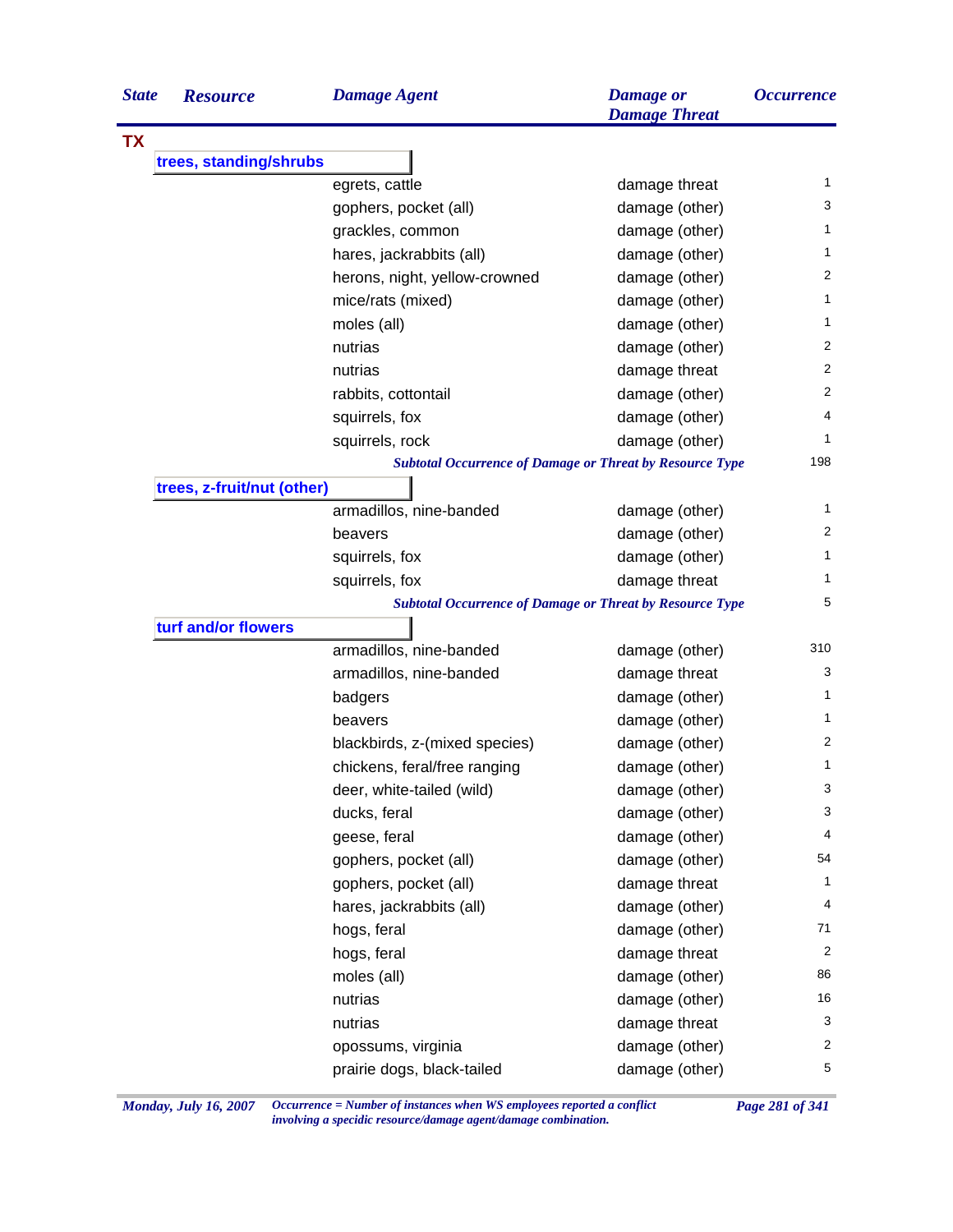| <b>TX</b><br>turf and/or flowers<br>rabbits, cottontail<br>damage (other)<br>damage (other)<br>raccoons<br>damage (other)<br>rats, black (roof)<br>skunks, striped<br>damage (other)<br>squirrels, fox<br>damage (other)<br>squirrels, ground, other<br>damage (other)<br><b>Subtotal Occurrence of Damage or Threat by Resource Type</b><br>utilities, electrical<br>damage (other)<br>beavers<br>damage threat<br>beavers<br>damage threat<br>gophers, pocket (all)<br>mice/rats (mixed)<br>damage threat<br>pigeons, feral (rock)<br>damage (other)<br>damage (other)<br>raccoons<br>damage threat<br>rats, black (roof)<br>damage threat<br>rats, norway<br>damage (other)<br>squirrels, gray<br>vultures, black<br>damage (other)<br>vultures, black<br>damage threat<br>vultures, z-(mixed)<br>damage (other)<br><b>Subtotal Occurrence of Damage or Threat by Resource Type</b> |                |
|----------------------------------------------------------------------------------------------------------------------------------------------------------------------------------------------------------------------------------------------------------------------------------------------------------------------------------------------------------------------------------------------------------------------------------------------------------------------------------------------------------------------------------------------------------------------------------------------------------------------------------------------------------------------------------------------------------------------------------------------------------------------------------------------------------------------------------------------------------------------------------------|----------------|
|                                                                                                                                                                                                                                                                                                                                                                                                                                                                                                                                                                                                                                                                                                                                                                                                                                                                                        |                |
|                                                                                                                                                                                                                                                                                                                                                                                                                                                                                                                                                                                                                                                                                                                                                                                                                                                                                        |                |
|                                                                                                                                                                                                                                                                                                                                                                                                                                                                                                                                                                                                                                                                                                                                                                                                                                                                                        | 9              |
|                                                                                                                                                                                                                                                                                                                                                                                                                                                                                                                                                                                                                                                                                                                                                                                                                                                                                        | 1              |
|                                                                                                                                                                                                                                                                                                                                                                                                                                                                                                                                                                                                                                                                                                                                                                                                                                                                                        | 1              |
|                                                                                                                                                                                                                                                                                                                                                                                                                                                                                                                                                                                                                                                                                                                                                                                                                                                                                        | 5              |
|                                                                                                                                                                                                                                                                                                                                                                                                                                                                                                                                                                                                                                                                                                                                                                                                                                                                                        | 24             |
|                                                                                                                                                                                                                                                                                                                                                                                                                                                                                                                                                                                                                                                                                                                                                                                                                                                                                        | 15             |
|                                                                                                                                                                                                                                                                                                                                                                                                                                                                                                                                                                                                                                                                                                                                                                                                                                                                                        | 627            |
|                                                                                                                                                                                                                                                                                                                                                                                                                                                                                                                                                                                                                                                                                                                                                                                                                                                                                        |                |
|                                                                                                                                                                                                                                                                                                                                                                                                                                                                                                                                                                                                                                                                                                                                                                                                                                                                                        | 3              |
|                                                                                                                                                                                                                                                                                                                                                                                                                                                                                                                                                                                                                                                                                                                                                                                                                                                                                        | 1              |
|                                                                                                                                                                                                                                                                                                                                                                                                                                                                                                                                                                                                                                                                                                                                                                                                                                                                                        | 1              |
|                                                                                                                                                                                                                                                                                                                                                                                                                                                                                                                                                                                                                                                                                                                                                                                                                                                                                        | 1              |
|                                                                                                                                                                                                                                                                                                                                                                                                                                                                                                                                                                                                                                                                                                                                                                                                                                                                                        | 1              |
|                                                                                                                                                                                                                                                                                                                                                                                                                                                                                                                                                                                                                                                                                                                                                                                                                                                                                        | $\overline{2}$ |
|                                                                                                                                                                                                                                                                                                                                                                                                                                                                                                                                                                                                                                                                                                                                                                                                                                                                                        | 1              |
|                                                                                                                                                                                                                                                                                                                                                                                                                                                                                                                                                                                                                                                                                                                                                                                                                                                                                        | 1              |
|                                                                                                                                                                                                                                                                                                                                                                                                                                                                                                                                                                                                                                                                                                                                                                                                                                                                                        | 1              |
|                                                                                                                                                                                                                                                                                                                                                                                                                                                                                                                                                                                                                                                                                                                                                                                                                                                                                        | 1              |
|                                                                                                                                                                                                                                                                                                                                                                                                                                                                                                                                                                                                                                                                                                                                                                                                                                                                                        | 5              |
|                                                                                                                                                                                                                                                                                                                                                                                                                                                                                                                                                                                                                                                                                                                                                                                                                                                                                        | 2              |
|                                                                                                                                                                                                                                                                                                                                                                                                                                                                                                                                                                                                                                                                                                                                                                                                                                                                                        | 20             |
| utilities, z-(other)                                                                                                                                                                                                                                                                                                                                                                                                                                                                                                                                                                                                                                                                                                                                                                                                                                                                   |                |
| beavers<br>damage (other)                                                                                                                                                                                                                                                                                                                                                                                                                                                                                                                                                                                                                                                                                                                                                                                                                                                              | 1              |
| damage (other)<br>prairie dogs, black-tailed                                                                                                                                                                                                                                                                                                                                                                                                                                                                                                                                                                                                                                                                                                                                                                                                                                           | 2              |
| squirrels, fox<br>damage (other)                                                                                                                                                                                                                                                                                                                                                                                                                                                                                                                                                                                                                                                                                                                                                                                                                                                       | 1              |
| vultures, turkey<br>damage (other)                                                                                                                                                                                                                                                                                                                                                                                                                                                                                                                                                                                                                                                                                                                                                                                                                                                     | 2              |
| <b>Subtotal Occurrence of Damage or Threat by Resource Type</b>                                                                                                                                                                                                                                                                                                                                                                                                                                                                                                                                                                                                                                                                                                                                                                                                                        | 6              |
| vehicles, land                                                                                                                                                                                                                                                                                                                                                                                                                                                                                                                                                                                                                                                                                                                                                                                                                                                                         |                |
| blackbirds, z-(mixed species)<br>damage (other)                                                                                                                                                                                                                                                                                                                                                                                                                                                                                                                                                                                                                                                                                                                                                                                                                                        | 2              |
| damage (other)<br>coyotes                                                                                                                                                                                                                                                                                                                                                                                                                                                                                                                                                                                                                                                                                                                                                                                                                                                              | 1              |
| damage (other)<br>ducks, feral                                                                                                                                                                                                                                                                                                                                                                                                                                                                                                                                                                                                                                                                                                                                                                                                                                                         | 3              |
| damage (other)<br>grackles, great-tailed                                                                                                                                                                                                                                                                                                                                                                                                                                                                                                                                                                                                                                                                                                                                                                                                                                               | 1              |
| rats, black (roof)<br>damage (other)                                                                                                                                                                                                                                                                                                                                                                                                                                                                                                                                                                                                                                                                                                                                                                                                                                                   | 19             |
| damage (other)<br>rats, cotton (all)                                                                                                                                                                                                                                                                                                                                                                                                                                                                                                                                                                                                                                                                                                                                                                                                                                                   | 1              |
| damage (other)<br>squirrels, fox                                                                                                                                                                                                                                                                                                                                                                                                                                                                                                                                                                                                                                                                                                                                                                                                                                                       | 6              |
| turkey, wild (all)<br>damage (other)                                                                                                                                                                                                                                                                                                                                                                                                                                                                                                                                                                                                                                                                                                                                                                                                                                                   | 1              |
| damage (other)<br>vultures, black                                                                                                                                                                                                                                                                                                                                                                                                                                                                                                                                                                                                                                                                                                                                                                                                                                                      | 2              |
| vultures, black<br>damage threat                                                                                                                                                                                                                                                                                                                                                                                                                                                                                                                                                                                                                                                                                                                                                                                                                                                       | 1              |
| damage (other)<br>vultures, turkey                                                                                                                                                                                                                                                                                                                                                                                                                                                                                                                                                                                                                                                                                                                                                                                                                                                     | $\mathbf{1}$   |

*Monday, July 16, 2007 Occurrence = Number of instances when WS employees reported a conflict Page 282 of 341 involving a specidic resource/damage agent/damage combination.*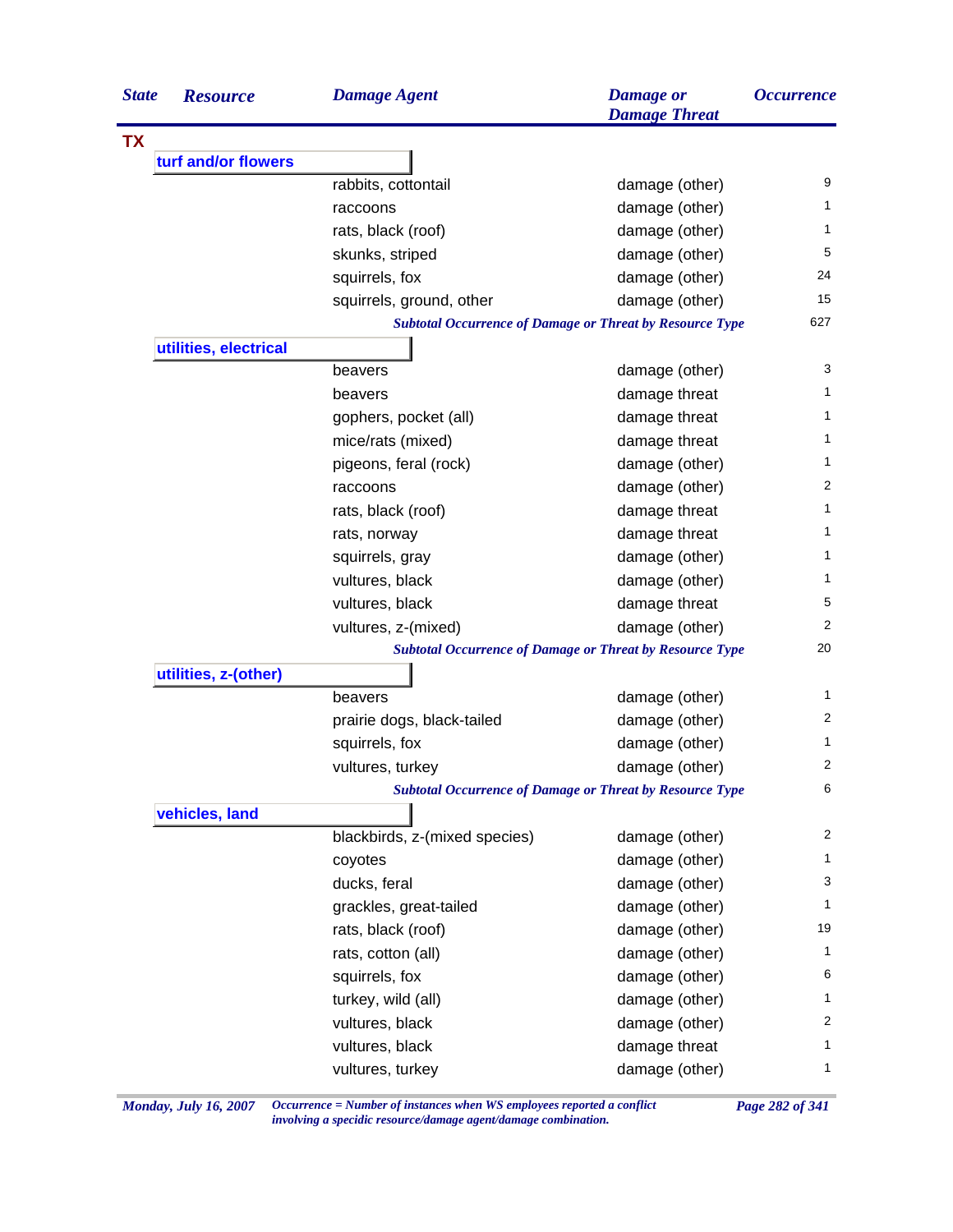| <b>State</b> | <b>Resource</b>          | <b>Damage Agent</b>        | <b>Damage</b> or<br><b>Damage Threat</b>                        | <i><b>Occurrence</b></i> |
|--------------|--------------------------|----------------------------|-----------------------------------------------------------------|--------------------------|
| <b>TX</b>    |                          |                            |                                                                 |                          |
|              | vehicles, land           |                            |                                                                 |                          |
|              |                          |                            | <b>Subtotal Occurrence of Damage or Threat by Resource Type</b> | 38                       |
|              | watercraft               |                            |                                                                 |                          |
|              |                          | raccoons                   | damage (other)                                                  |                          |
|              |                          | vultures, black            | damage (other)                                                  |                          |
|              |                          |                            | <b>Subtotal Occurrence of Damage or Threat by Resource Type</b> |                          |
|              | watershed                |                            |                                                                 |                          |
|              |                          | beavers                    | damage (other)                                                  |                          |
|              |                          |                            | <b>Subtotal Occurrence of Damage or Threat by Resource Type</b> |                          |
|              | wetlands                 |                            |                                                                 |                          |
|              |                          | hogs, feral                | damage (other)                                                  |                          |
|              |                          | hogs, feral                | damage threat                                                   |                          |
|              |                          | nutrias                    | damage threat                                                   |                          |
|              |                          |                            | <b>Subtotal Occurrence of Damage or Threat by Resource Type</b> |                          |
|              | z-landscaping (other)    |                            |                                                                 |                          |
|              |                          | armadillos, nine-banded    | damage (other)                                                  |                          |
|              |                          | armadillos, nine-banded    | damage threat                                                   |                          |
|              |                          | beavers                    | damage (other)                                                  |                          |
|              |                          | deer, mule                 | damage (other)                                                  |                          |
|              |                          | foxes, gray                | damage (other)                                                  |                          |
|              |                          | gophers, pocket (all)      | damage (other)                                                  |                          |
|              |                          | hares, jackrabbits (all)   | damage (other)                                                  |                          |
|              |                          | hogs, feral                | damage (other)                                                  |                          |
|              |                          | mice, z-field (other)      | damage (other)                                                  |                          |
|              |                          | moles (all)                | damage (other)                                                  |                          |
|              |                          | nutrias                    | damage (other)                                                  |                          |
|              |                          | prairie dogs, black-tailed | damage (other)                                                  |                          |
|              |                          | rabbits, cottontail        | damage (other)                                                  |                          |
|              |                          | raccoons                   | damage (other)                                                  |                          |
|              |                          | skunks, striped            | damage (other)                                                  |                          |
|              |                          | snakes, poisonous (other)  | damage (other)                                                  |                          |
|              |                          | squirrels, fox             | damage (other)                                                  |                          |
|              |                          | squirrels, ground, other   | damage (other)                                                  |                          |
|              |                          | vultures, z-(mixed)        | damage (other)                                                  |                          |
|              |                          |                            | <b>Subtotal Occurrence of Damage or Threat by Resource Type</b> |                          |
|              |                          |                            |                                                                 |                          |
| UT           | birds, pheasant (all) nr |                            |                                                                 |                          |
|              |                          | minks                      | predation                                                       |                          |
|              |                          |                            | <b>Subtotal Occurrence of Damage or Threat by Resource Type</b> |                          |

*involving a specidic resource/damage agent/damage combination.*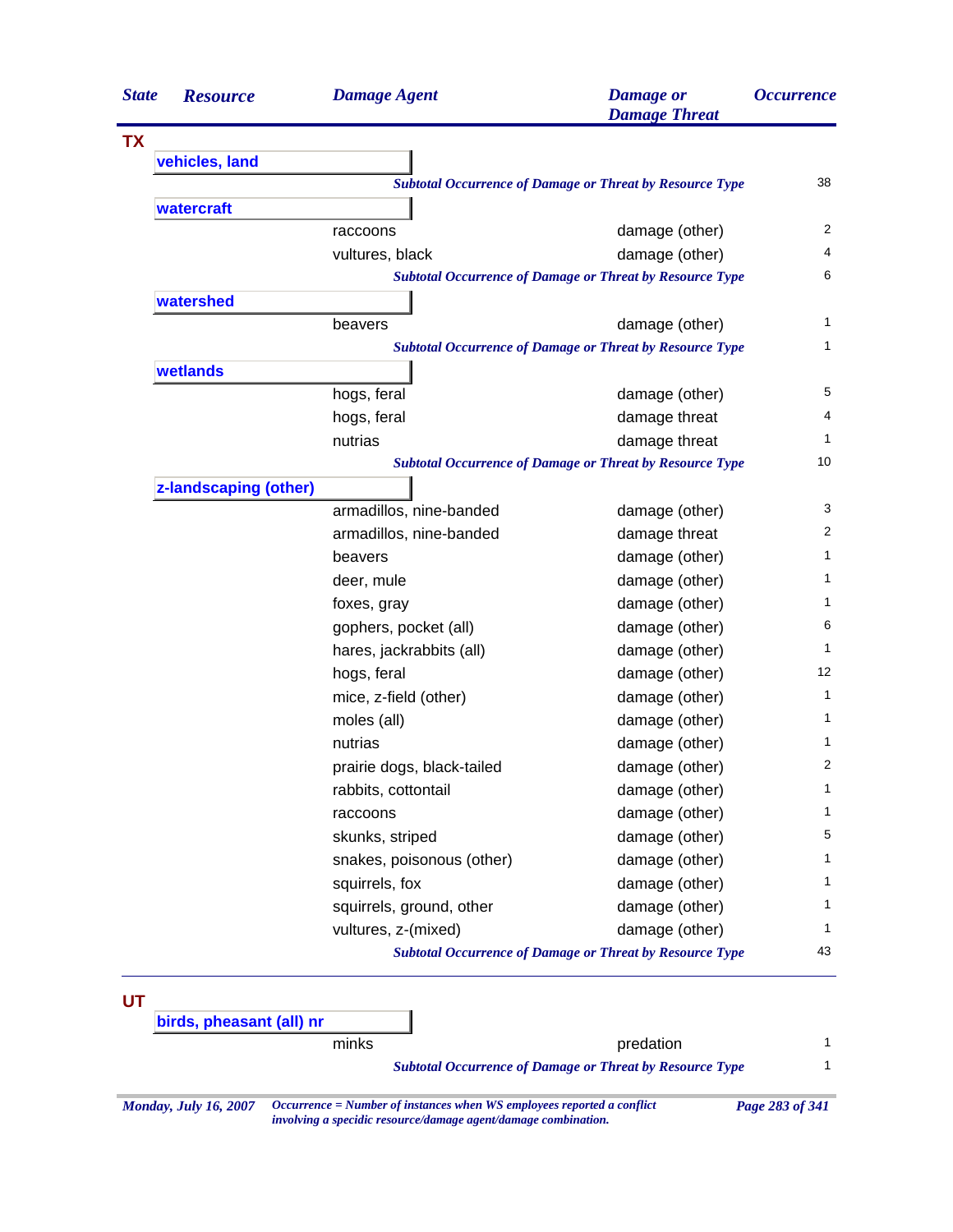| <b>State</b> | <b>Resource</b>              | <b>Damage Agent</b>                                                    | <b>Damage</b> or<br><b>Damage Threat</b>                        | <i><b>Occurrence</b></i> |  |
|--------------|------------------------------|------------------------------------------------------------------------|-----------------------------------------------------------------|--------------------------|--|
| UT           |                              |                                                                        |                                                                 |                          |  |
|              | birds, quail (all) ag        |                                                                        |                                                                 |                          |  |
|              |                              | magpies, black-billed                                                  | predation                                                       |                          |  |
|              |                              |                                                                        | <b>Subtotal Occurrence of Damage or Threat by Resource Type</b> |                          |  |
|              | buildings, non-residential   |                                                                        |                                                                 |                          |  |
|              |                              | ravens, common                                                         | damage (other)                                                  |                          |  |
|              |                              |                                                                        | <b>Subtotal Occurrence of Damage or Threat by Resource Type</b> |                          |  |
|              | buildings, residential       |                                                                        |                                                                 |                          |  |
|              |                              | flickers, northern                                                     | damage (other)                                                  |                          |  |
|              |                              | mice, house                                                            | droppings                                                       |                          |  |
|              |                              | raccoons                                                               | damage (other)                                                  |                          |  |
|              |                              |                                                                        | <b>Subtotal Occurrence of Damage or Threat by Resource Type</b> |                          |  |
|              | cattle (adult)               |                                                                        |                                                                 |                          |  |
|              |                              | bears, black                                                           | predation                                                       |                          |  |
|              |                              | lions, mountain (cougar)                                               | injury                                                          |                          |  |
|              |                              |                                                                        | <b>Subtotal Occurrence of Damage or Threat by Resource Type</b> |                          |  |
|              | cattle (calves)              |                                                                        |                                                                 |                          |  |
|              |                              | bears, black                                                           | predation                                                       |                          |  |
|              |                              | coyotes                                                                | injury                                                          |                          |  |
|              |                              | coyotes                                                                | predation                                                       |                          |  |
|              |                              | lions, mountain (cougar)                                               | injury                                                          |                          |  |
|              |                              | lions, mountain (cougar)                                               | predation                                                       |                          |  |
|              |                              |                                                                        | <b>Subtotal Occurrence of Damage or Threat by Resource Type</b> |                          |  |
|              | dikes/dams/impoundments      |                                                                        |                                                                 |                          |  |
|              |                              | muskrats                                                               | burrowing/digging                                               |                          |  |
|              |                              |                                                                        | <b>Subtotal Occurrence of Damage or Threat by Resource Type</b> |                          |  |
|              | equine, horses (foals)       |                                                                        |                                                                 |                          |  |
|              |                              | lions, mountain (cougar)                                               | predation                                                       |                          |  |
|              |                              |                                                                        | <b>Subtotal Occurrence of Damage or Threat by Resource Type</b> |                          |  |
|              | feed, livestock              |                                                                        |                                                                 |                          |  |
|              |                              | ravens, common                                                         | consumption/contami                                             |                          |  |
|              |                              | starlings, european                                                    | consumption/contami                                             |                          |  |
|              |                              |                                                                        | <b>Subtotal Occurrence of Damage or Threat by Resource Type</b> |                          |  |
|              | fowl, chickens (other)       |                                                                        |                                                                 |                          |  |
|              |                              | coyotes                                                                | predation                                                       |                          |  |
|              |                              | foxes, red                                                             | predation                                                       |                          |  |
|              |                              |                                                                        | <b>Subtotal Occurrence of Damage or Threat by Resource Type</b> |                          |  |
|              | fowl, pigeons (domestic)     |                                                                        |                                                                 |                          |  |
|              |                              | hawks, cooper's                                                        | predation                                                       |                          |  |
|              |                              |                                                                        | <b>Subtotal Occurrence of Damage or Threat by Resource Type</b> |                          |  |
|              | fowl, turkeys (domestic)     |                                                                        |                                                                 |                          |  |
|              | <b>Monday, July 16, 2007</b> | Occurrence = Number of instances when WS employees reported a conflict |                                                                 | Page 284 of 341          |  |

*involving a specidic resource/damage agent/damage combination.*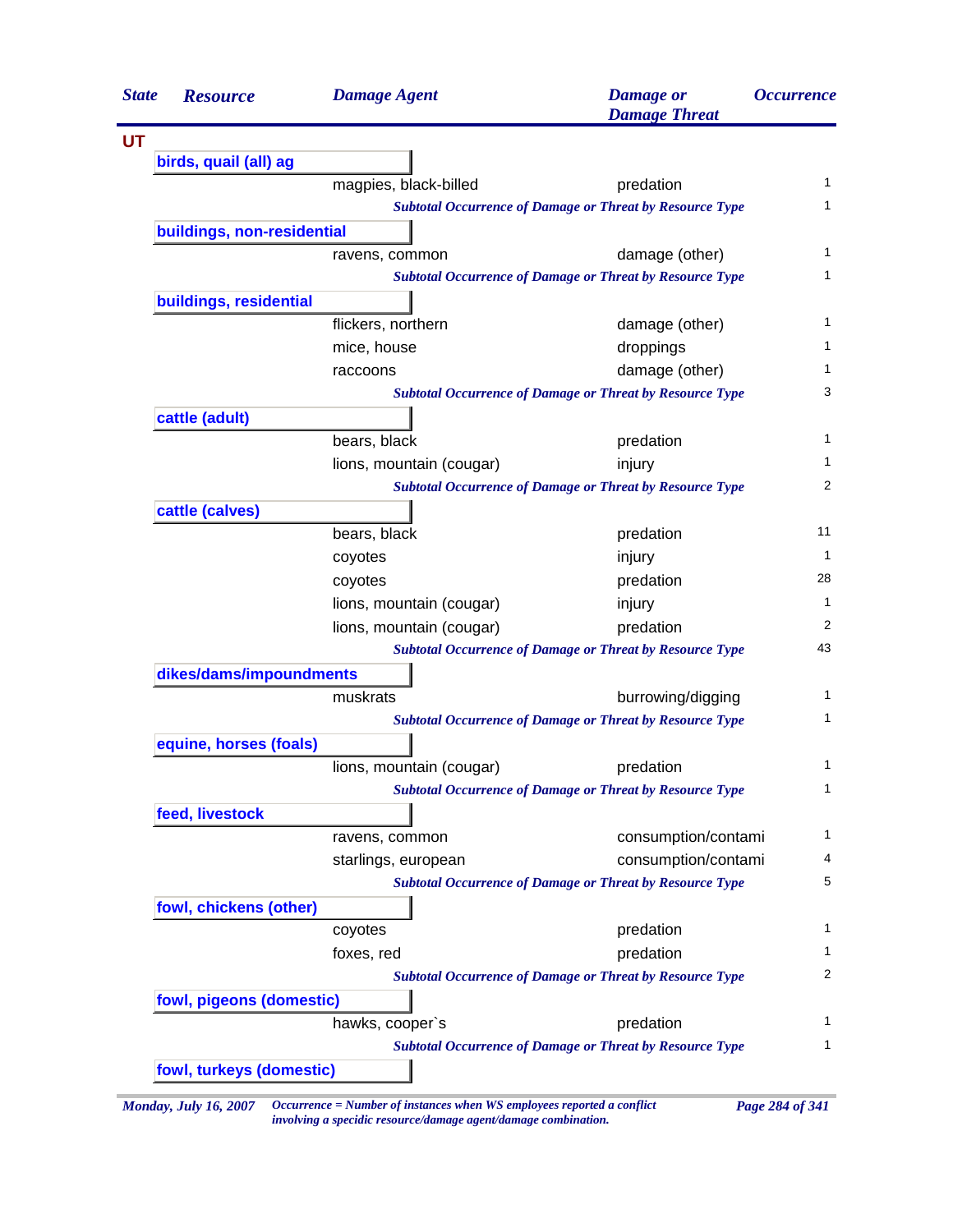| <b>State</b> | <b>Resource</b>          | <b>Damage Agent</b>                                             | <b>Damage</b> or<br><b>Damage Threat</b> | <b>Occurrence</b> |
|--------------|--------------------------|-----------------------------------------------------------------|------------------------------------------|-------------------|
|              |                          |                                                                 |                                          |                   |
|              | fowl, turkeys (domestic) |                                                                 |                                          |                   |
|              |                          | foxes, red                                                      | predation                                | 1                 |
|              |                          | <b>Subtotal Occurrence of Damage or Threat by Resource Type</b> |                                          | 1                 |
|              | goats, mohair (kids)     |                                                                 |                                          |                   |
|              |                          | coyotes                                                         | predation                                | 2                 |
|              |                          | lions, mountain (cougar)                                        | predation                                | 1                 |
|              |                          | <b>Subtotal Occurrence of Damage or Threat by Resource Type</b> |                                          | 3                 |
|              | goats, z-(other adults)  |                                                                 |                                          |                   |
|              |                          | lions, mountain (cougar)                                        | predation                                | 3                 |
|              |                          | <b>Subtotal Occurrence of Damage or Threat by Resource Type</b> |                                          | 3                 |
|              | goats, z-(other kids)    |                                                                 |                                          |                   |
|              |                          | coyotes                                                         | predation                                | 2                 |
|              |                          | lions, mountain (cougar)                                        | predation                                | 2                 |
|              |                          | <b>Subtotal Occurrence of Damage or Threat by Resource Type</b> |                                          | 4                 |
|              | golf courses             |                                                                 |                                          |                   |
|              |                          | deer, mule                                                      | feeding (other)                          | 2                 |
|              |                          | <b>Subtotal Occurrence of Damage or Threat by Resource Type</b> |                                          | 2                 |
|              | grains, corn (field)     |                                                                 |                                          |                   |
|              |                          | cranes, sandhill                                                | feeding (other)                          | 1                 |
|              |                          | voles (all)                                                     | burrowing/digging                        | 1                 |
|              |                          | <b>Subtotal Occurrence of Damage or Threat by Resource Type</b> |                                          | 2                 |
|              | hayfields, alfalfa       |                                                                 |                                          |                   |
|              |                          | gophers, pocket (all)                                           | burrowing/digging                        | 1                 |
|              |                          | voles (all)                                                     | burrowing/digging                        | 2                 |
|              |                          | <b>Subtotal Occurrence of Damage or Threat by Resource Type</b> |                                          | 3                 |
|              | hayfields, mixed species |                                                                 |                                          |                   |
|              |                          | voles (all)                                                     | burrowing/digging                        | 1                 |
|              |                          | <b>Subtotal Occurrence of Damage or Threat by Resource Type</b> |                                          | $\mathbf{1}$      |
|              | mammals, deer, fallow    |                                                                 |                                          |                   |
|              |                          | dogs, feral, free-ranging and hybrids                           | predation                                | 1                 |
|              |                          | <b>Subtotal Occurrence of Damage or Threat by Resource Type</b> |                                          | 1                 |
|              | mammals, deer, mule      |                                                                 |                                          |                   |
|              |                          | coyotes                                                         | predation                                | 19                |
|              |                          | lions, mountain (cougar)                                        | predation                                | 1                 |
|              |                          | <b>Subtotal Occurrence of Damage or Threat by Resource Type</b> |                                          | 20                |
|              | mammals, sheep, bighorn  |                                                                 |                                          |                   |
|              |                          | lions, mountain (cougar)                                        | predation                                | 2                 |
|              |                          | <b>Subtotal Occurrence of Damage or Threat by Resource Type</b> |                                          | 2                 |
|              | pasture                  |                                                                 |                                          |                   |
|              |                          | prairie dogs, white-tailed                                      | burrowing/digging                        | 1                 |

*Monday, July 16, 2007 Occurrence = Number of instances when WS employees reported a conflict Page 285 of 341 involving a specidic resource/damage agent/damage combination.*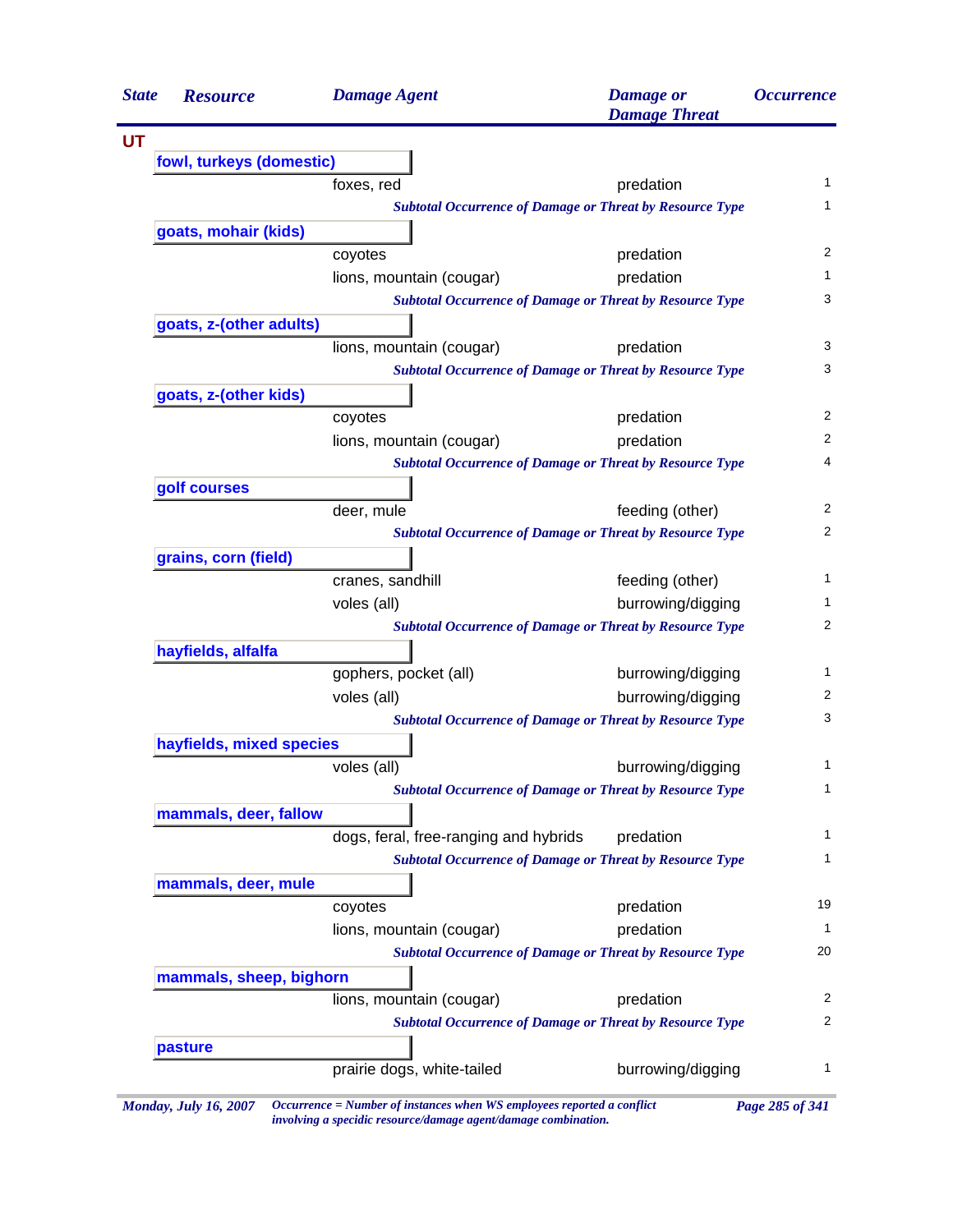| <b>State</b> | <b>Resource</b>                                                 | <b>Damage Agent</b>                                             | <b>Damage</b> or<br><b>Damage Threat</b> | <i><b>Occurrence</b></i> |
|--------------|-----------------------------------------------------------------|-----------------------------------------------------------------|------------------------------------------|--------------------------|
| UT           |                                                                 |                                                                 |                                          |                          |
|              | pasture                                                         |                                                                 |                                          |                          |
|              | <b>Subtotal Occurrence of Damage or Threat by Resource Type</b> |                                                                 |                                          |                          |
|              | pets (companion/hobby animals)                                  |                                                                 |                                          |                          |
|              |                                                                 | coyotes                                                         | damage threat                            | $\mathbf{1}$             |
|              |                                                                 | coyotes                                                         | predation                                | 9                        |
|              |                                                                 | foxes, red                                                      | predation                                | 5                        |
|              |                                                                 | raccoons                                                        | damage (other)                           | 1                        |
|              |                                                                 | raccoons                                                        | injury                                   | $\mathbf{1}$             |
|              |                                                                 | <b>Subtotal Occurrence of Damage or Threat by Resource Type</b> |                                          | 17                       |
|              | property (general)                                              |                                                                 |                                          |                          |
|              |                                                                 | beavers                                                         | damage (other)                           | 1                        |
|              |                                                                 | <b>Subtotal Occurrence of Damage or Threat by Resource Type</b> |                                          | $\mathbf{1}$             |
|              | sheep (adult)                                                   |                                                                 |                                          |                          |
|              |                                                                 | bears, black                                                    | predation                                | 98                       |
|              |                                                                 | coyotes                                                         | predation                                | 99                       |
|              |                                                                 | dogs, feral, free-ranging and hybrids                           | predation                                | 3                        |
|              |                                                                 | lions, mountain (cougar)                                        | predation                                | 30                       |
|              |                                                                 | ravens, common                                                  | injury                                   | 1                        |
|              |                                                                 | ravens, common                                                  | predation                                | 1                        |
|              |                                                                 | <b>Subtotal Occurrence of Damage or Threat by Resource Type</b> |                                          | 232                      |
|              | sheep (lambs)                                                   |                                                                 |                                          |                          |
|              |                                                                 | bears, black                                                    | predation                                | 89                       |
|              |                                                                 | bobcats                                                         | predation                                | 4                        |
|              |                                                                 | coyotes                                                         | injury                                   | 1                        |
|              |                                                                 | coyotes                                                         | predation                                | 390                      |
|              |                                                                 | dogs, feral, free-ranging and hybrids                           | injury                                   | 1                        |
|              |                                                                 | dogs, feral, free-ranging and hybrids                           | predation                                | 1                        |
|              |                                                                 | eagles, golden                                                  | predation                                | 8                        |
|              |                                                                 | foxes, red                                                      | predation                                | 11                       |
|              |                                                                 | lions, mountain (cougar)                                        | predation                                | 56                       |
|              |                                                                 | ravens, common                                                  | predation                                | 4                        |
|              |                                                                 | <b>Subtotal Occurrence of Damage or Threat by Resource Type</b> |                                          | 565                      |
|              | trees, standing (mixed)                                         |                                                                 |                                          |                          |
|              |                                                                 | beavers                                                         | girdling/gnawing/strip                   | 1                        |
|              |                                                                 | <b>Subtotal Occurrence of Damage or Threat by Resource Type</b> |                                          | 1                        |
|              | trees, standing softwood                                        |                                                                 |                                          |                          |
|              |                                                                 | beavers                                                         | girdling/gnawing/strip                   | 1                        |
|              |                                                                 | <b>Subtotal Occurrence of Damage or Threat by Resource Type</b> |                                          | $\mathbf{1}$             |
|              | turf and/or flowers                                             |                                                                 |                                          |                          |
|              |                                                                 |                                                                 |                                          | 2                        |
|              |                                                                 | geese, canada                                                   | damage (other)                           |                          |

*Monday, July 16, 2007 Occurrence = Number of instances when WS employees reported a conflict Page 286 of 341 involving a specidic resource/damage agent/damage combination.*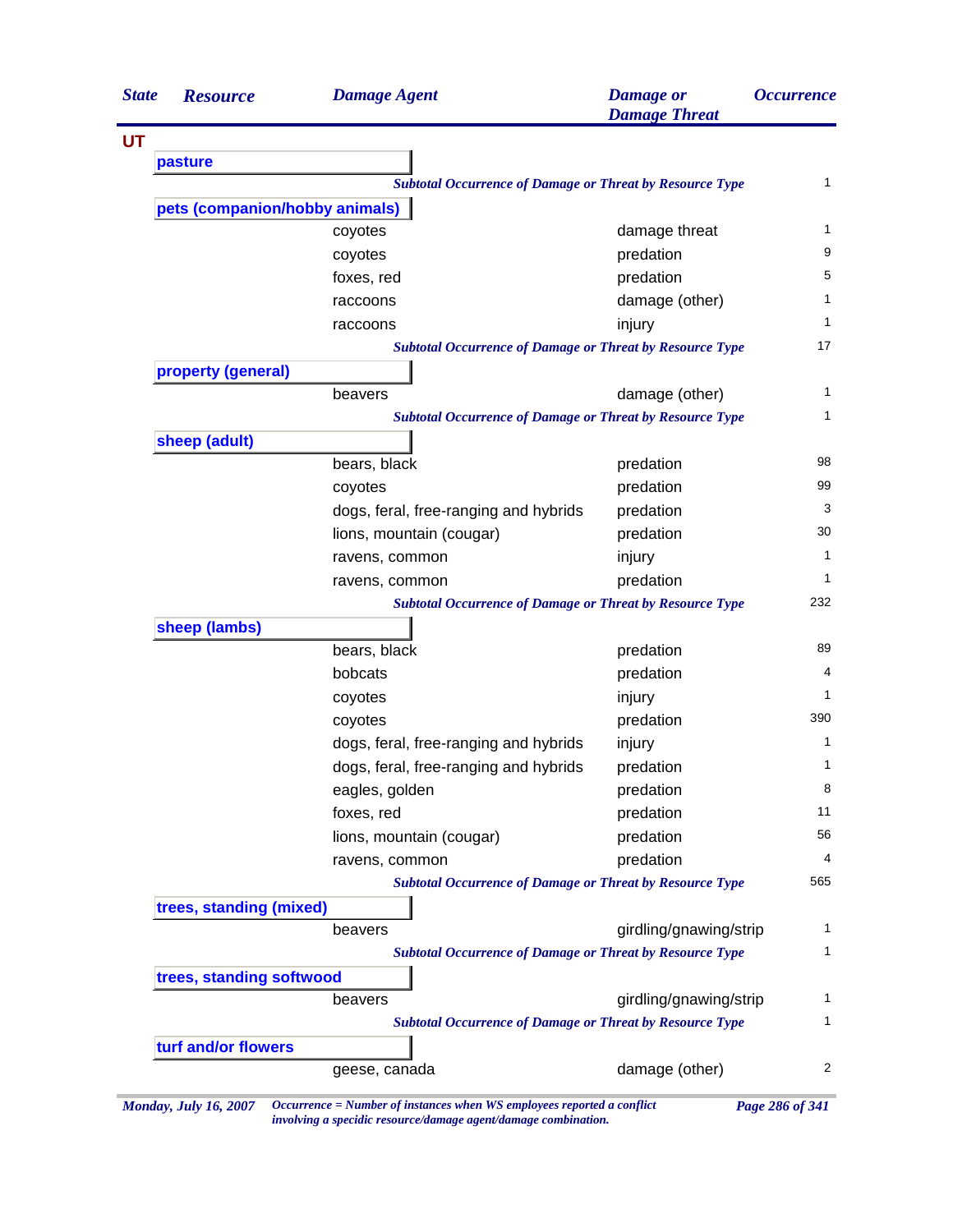| <b>State</b> | <b>Resource</b>            | <b>Damage Agent</b>        | <b>Damage</b> or<br><b>Damage Threat</b>                        | <i><b>Occurrence</b></i> |
|--------------|----------------------------|----------------------------|-----------------------------------------------------------------|--------------------------|
| UT           |                            |                            |                                                                 |                          |
|              | turf and/or flowers        |                            |                                                                 |                          |
|              |                            | geese, canada              | feeding (other)                                                 | 1                        |
|              |                            | gophers, pocket (all)      | burrowing/digging                                               | 1                        |
|              |                            |                            | <b>Subtotal Occurrence of Damage or Threat by Resource Type</b> | 4                        |
| VA           |                            |                            |                                                                 |                          |
|              | aircraft                   |                            |                                                                 |                          |
|              |                            | bird, unidentifiable       | damage threat                                                   | 2                        |
|              |                            | bird, unidentifiable       | wildlife strike(aircraft)                                       | 6                        |
|              |                            | deer, white-tailed (wild)  | wildlife strike(aircraft)                                       | 1                        |
|              |                            | doves, mourning            | wildlife strike(aircraft)                                       | 2                        |
|              |                            | falcons, american kestrels | wildlife strike(aircraft)                                       | 2                        |
|              |                            | falcons, peregrine         | wildlife strike(aircraft)                                       | 1                        |
|              |                            | gulls, herring             | wildlife strike(aircraft)                                       | 1                        |
|              |                            | gulls, laughing            | wildlife strike(aircraft)                                       | 2                        |
|              |                            | killdeers                  | wildlife strike(aircraft)                                       | 2                        |
|              |                            | larks, horned              | wildlife strike(aircraft)                                       | 2                        |
|              |                            | meadowlarks, eastern       | wildlife strike(aircraft)                                       | 3                        |
|              |                            | no species                 | wildlife strike(aircraft)                                       | 1                        |
|              |                            | owls, short-eared          | wildlife strike(aircraft)                                       | 2                        |
|              |                            | pigeons, feral (rock)      | wildlife strike(aircraft)                                       | 1                        |
|              |                            | robins, american           | wildlife strike(aircraft)                                       | 1                        |
|              |                            | shorebirds (other)         | wildlife strike(aircraft)                                       | 1                        |
|              |                            | sparrows, savannah         | wildlife strike(aircraft)                                       | 1                        |
|              |                            | starlings, european        | wildlife strike(aircraft)                                       | $\overline{c}$           |
|              |                            | swallows, barn             | wildlife strike(aircraft)                                       | 1                        |
|              |                            | vultures, turkey           | wildlife strike(aircraft)                                       | 1                        |
|              |                            |                            | <b>Subtotal Occurrence of Damage or Threat by Resource Type</b> | 35                       |
|              | airport runways/taxiways   |                            |                                                                 |                          |
|              |                            | beavers                    | flooding                                                        | 1                        |
|              |                            |                            | <b>Subtotal Occurrence of Damage or Threat by Resource Type</b> | 1                        |
|              | beans, soybeans            |                            |                                                                 |                          |
|              |                            | geese, canada              | browsing/grazing                                                | 3                        |
|              |                            | geese, canada              | feeding (other)                                                 | 1                        |
|              |                            |                            | <b>Subtotal Occurrence of Damage or Threat by Resource Type</b> | 4                        |
|              | boat docks/marinas         |                            |                                                                 |                          |
|              |                            | gulls, ring-billed         | droppings                                                       | 1                        |
|              |                            | starlings, european        | droppings                                                       | 1                        |
|              |                            |                            | <b>Subtotal Occurrence of Damage or Threat by Resource Type</b> | 2                        |
|              | buildings, non-residential |                            |                                                                 |                          |
|              |                            |                            |                                                                 |                          |

*Monday, July 16, 2007 Occurrence = Number of instances when WS employees reported a conflict Page 287 of 341 involving a specidic resource/damage agent/damage combination.*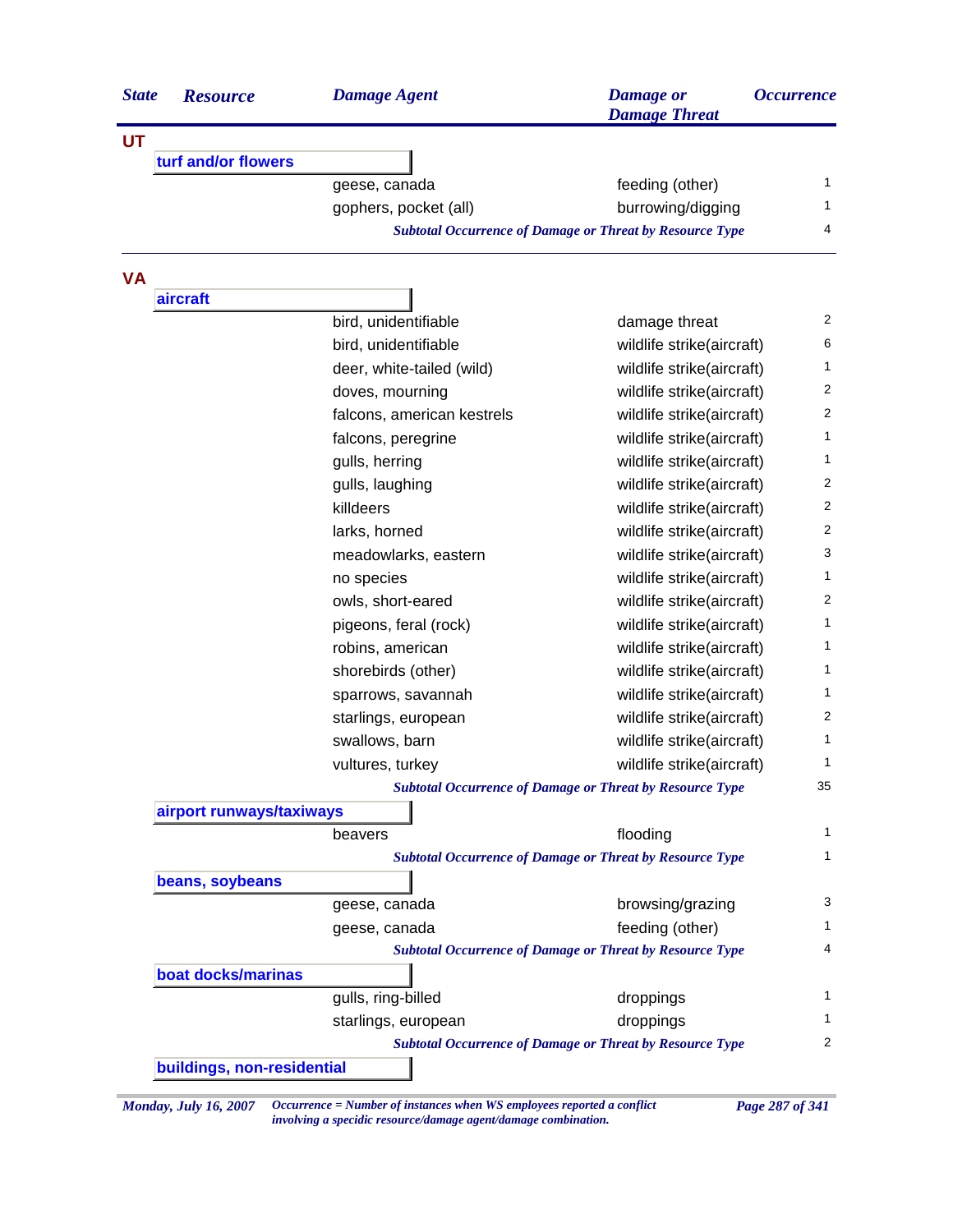| <b>State</b> | <b>Resource</b>            | <b>Damage Agent</b>                                             | <b>Damage</b> or<br><b>Damage Threat</b> | <i><b>Occurrence</b></i> |
|--------------|----------------------------|-----------------------------------------------------------------|------------------------------------------|--------------------------|
| <b>VA</b>    |                            |                                                                 |                                          |                          |
|              | buildings, non-residential |                                                                 |                                          |                          |
|              |                            | geese, canada                                                   | droppings                                | $\mathbf{1}$             |
|              |                            | geese, canada                                                   | nuisance (other)                         | 1                        |
|              |                            | gulls, ring-billed                                              | droppings                                | 1                        |
|              |                            | pigeons, feral (rock)                                           | droppings                                | 9                        |
|              |                            | raccoons                                                        | damage (other)                           | 1                        |
|              |                            | skunks, striped                                                 | nuisance, odor                           | 1                        |
|              |                            | starlings, european                                             | droppings                                | $\overline{c}$           |
|              |                            | vultures, black                                                 | damage (other)                           | 1                        |
|              |                            | vultures, black                                                 | damage threat                            | 1                        |
|              |                            | vultures, black                                                 | droppings                                | 1                        |
|              |                            | vultures, black                                                 | girdling/gnawing/strip                   | 1                        |
|              |                            | vultures, black                                                 | nuisance (other)                         | 1                        |
|              |                            | vultures, turkey                                                | droppings                                | 1                        |
|              |                            | vultures, z-(mixed)                                             | droppings                                | 1                        |
|              |                            | woodpeckers, red-headed                                         | damage (other)                           | 1                        |
|              |                            | <b>Subtotal Occurrence of Damage or Threat by Resource Type</b> |                                          | 24                       |
|              | buildings, residential     |                                                                 |                                          |                          |
|              |                            | bats (all)                                                      | droppings                                | 1                        |
|              |                            | blackbirds, z-(mixed species)                                   | droppings                                | $\mathbf{1}$             |
|              |                            | gulls, herring                                                  | damage (other)                           | 1                        |
|              |                            | gulls, ring-billed                                              | damage (other)                           | 1                        |
|              |                            | gulls, ring-billed                                              | droppings                                | 1                        |
|              |                            | marmots/woodchucks (all)                                        | burrowing/digging                        | 5                        |
|              |                            | mockingbirds, northern                                          | damage (other)                           | 1                        |
|              |                            | opossums, virginia                                              | nuisance (other)                         | 2                        |
|              |                            | pigeons, feral (rock)                                           | droppings                                | $\overline{c}$           |
|              |                            | raccoons                                                        | damage (other)                           | 3                        |
|              |                            | raccoons                                                        | nuisance (other)                         | 2                        |
|              |                            | skunks, striped                                                 | nuisance, odor                           | $\overline{2}$           |
|              |                            | snakes, non-poisonous (other)                                   | nuisance (other)                         | 1                        |
|              |                            | squirrels, gray                                                 | nuisance, noise                          | 1                        |
|              |                            | starlings, european                                             | damage (other)                           | 2                        |
|              |                            | vultures, black                                                 | damage (other)                           | 6                        |
|              |                            | vultures, black                                                 | damage threat                            | 3                        |
|              |                            | vultures, black                                                 | droppings                                | 11                       |
|              |                            |                                                                 | girdling/gnawing/strip                   | 3                        |
|              |                            | vultures, black                                                 |                                          | 1                        |
|              |                            | vultures, black                                                 | nuisance, odor                           | $\mathbf{1}$             |
|              |                            | vultures, turkey                                                | damage threat                            |                          |
|              |                            | vultures, turkey                                                | droppings                                | 1                        |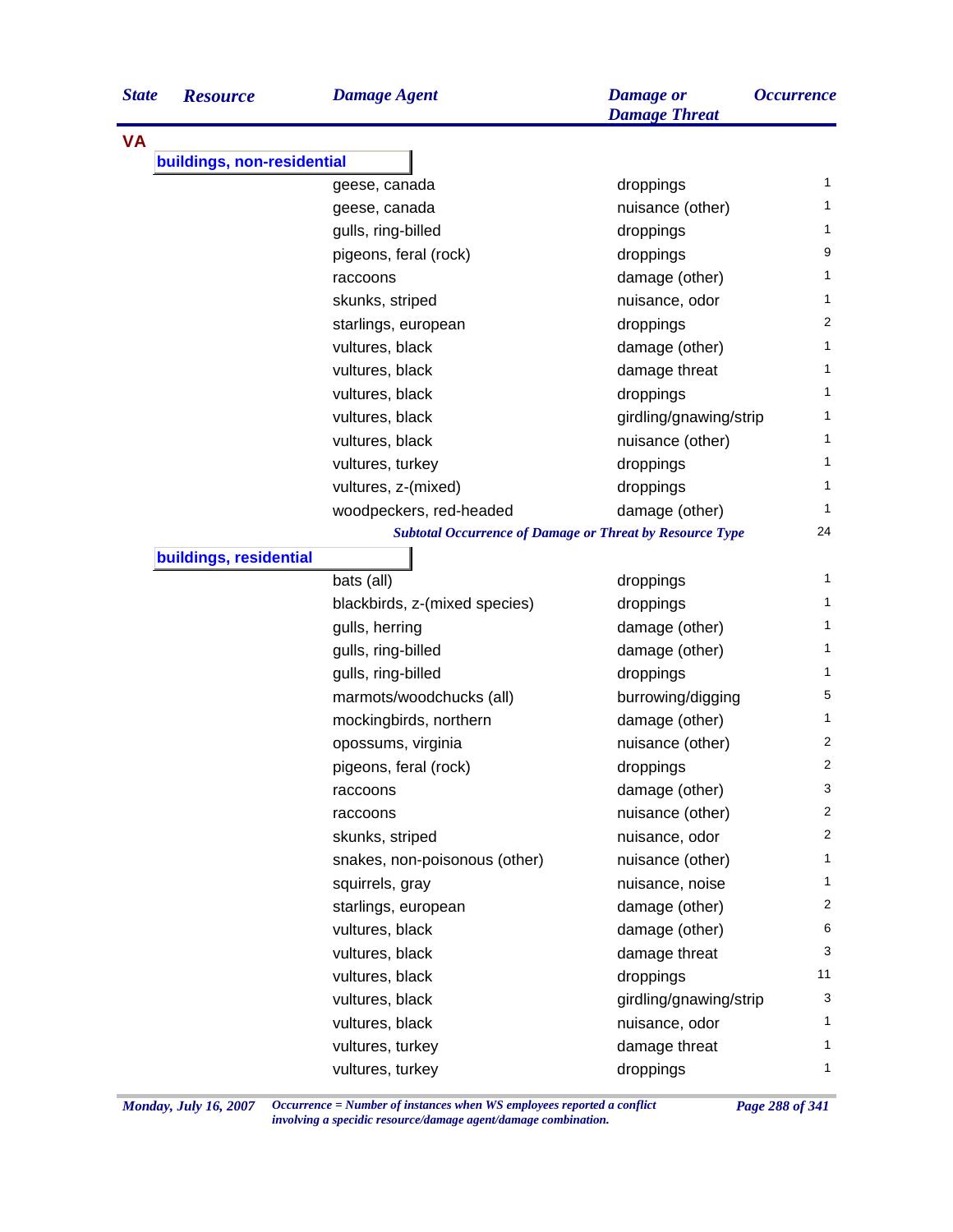| <b>State</b> | <b>Resource</b>             | <b>Damage Agent</b>                                             | <b>Damage</b> or<br><b>Damage Threat</b> | <i><b>Occurrence</b></i> |
|--------------|-----------------------------|-----------------------------------------------------------------|------------------------------------------|--------------------------|
| <b>VA</b>    |                             |                                                                 |                                          |                          |
|              | buildings, residential      |                                                                 |                                          |                          |
|              |                             | vultures, turkey                                                | girdling/gnawing/strip                   | 1                        |
|              |                             | vultures, z-(mixed)                                             | damage (other)                           | 1                        |
|              |                             | vultures, z-(mixed)                                             | droppings                                | 12                       |
|              |                             | vultures, z-(mixed)                                             | nuisance (other)                         | 1                        |
|              |                             | woodpeckers, downy                                              | damage (other)                           | 2                        |
|              |                             | woodpeckers, hairy                                              | damage (other)                           | 1                        |
|              |                             | woodpeckers, pileated                                           | damage (other)                           | 3                        |
|              |                             | woodpeckers, z-(other)                                          | damage (other)                           | 2                        |
|              |                             | <b>Subtotal Occurrence of Damage or Threat by Resource Type</b> |                                          | 75                       |
|              | cattle (calves)             |                                                                 |                                          |                          |
|              |                             | coyotes                                                         | predation                                | 28                       |
|              |                             | coyotes                                                         | predation threat                         | 4                        |
|              |                             | dogs, feral, free-ranging and hybrids                           | predation                                | 6                        |
|              |                             | geese, canada                                                   | disease threat                           | 1                        |
|              |                             | vultures, black                                                 | damage threat                            | 1                        |
|              |                             | vultures, black                                                 | predation                                | 17                       |
|              |                             | <b>Subtotal Occurrence of Damage or Threat by Resource Type</b> |                                          | 57                       |
|              | dikes/dams/impoundments     |                                                                 |                                          |                          |
|              |                             | beavers                                                         | flooding                                 | 4                        |
|              |                             | geese, canada                                                   | browsing/grazing                         | $\mathbf{1}$             |
|              |                             | muskrats, z-(other)                                             | burrowing/digging                        | 2                        |
|              |                             | <b>Subtotal Occurrence of Damage or Threat by Resource Type</b> |                                          | $\overline{7}$           |
|              | equipment/machinery (other) |                                                                 |                                          |                          |
|              |                             | pigeons, feral (rock)                                           | droppings                                | 4                        |
|              |                             | <b>Subtotal Occurrence of Damage or Threat by Resource Type</b> |                                          | 4                        |
|              | feed, livestock             |                                                                 |                                          |                          |
|              |                             | bears, black                                                    | feeding (other)                          | 1                        |
|              |                             | starlings, european                                             | consumption/contami                      | 1                        |
|              |                             | starlings, european                                             | droppings                                | 2                        |
|              |                             | <b>Subtotal Occurrence of Damage or Threat by Resource Type</b> |                                          | 4                        |
|              | fish, ornamental (brood)    |                                                                 |                                          |                          |
|              |                             | herons, great blue                                              | predation                                | $\mathbf{1}$             |
|              |                             | <b>Subtotal Occurrence of Damage or Threat by Resource Type</b> |                                          | 1                        |
|              | fowl, chickens (other)      |                                                                 |                                          |                          |
|              |                             | coyotes                                                         | predation                                | 1                        |
|              |                             | foxes, gray                                                     | predation                                | 2                        |
|              |                             | foxes, red                                                      | predation                                | 2                        |
|              |                             | <b>Subtotal Occurrence of Damage or Threat by Resource Type</b> |                                          | 5                        |
|              | fowl, guineas               |                                                                 |                                          |                          |

*Monday, July 16, 2007 Occurrence = Number of instances when WS employees reported a conflict Page 289 of 341 involving a specidic resource/damage agent/damage combination.*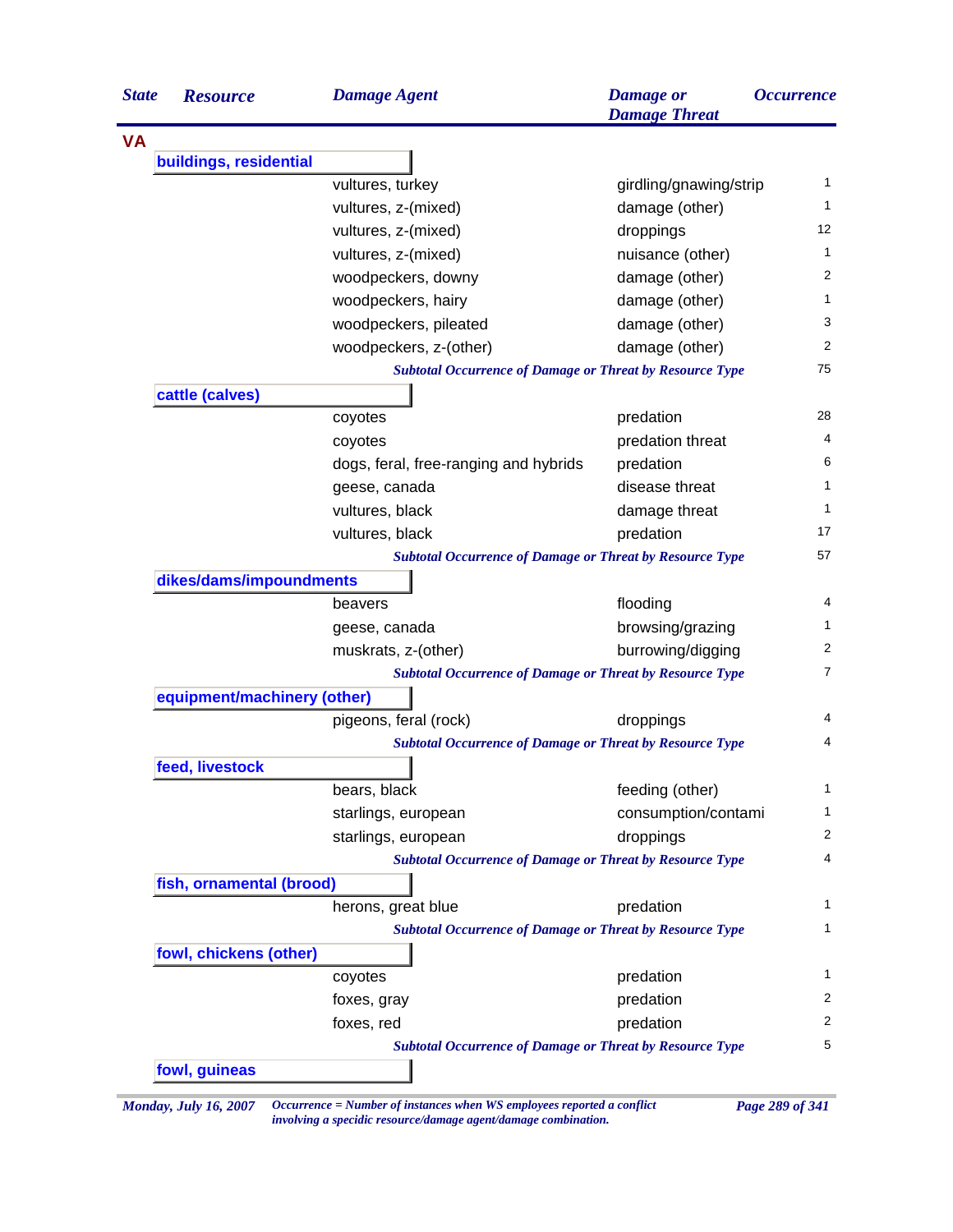| <b>State</b> | <b>Resource</b>           | <b>Damage Agent</b>      | <b>Damage</b> or<br><b>Damage Threat</b>                        | <i><b>Occurrence</b></i> |
|--------------|---------------------------|--------------------------|-----------------------------------------------------------------|--------------------------|
| <b>VA</b>    |                           |                          |                                                                 |                          |
|              | fowl, guineas             |                          |                                                                 |                          |
|              |                           | foxes, gray              | predation                                                       | $\mathbf{1}$             |
|              |                           | foxes, red               | predation                                                       | 1                        |
|              |                           |                          | <b>Subtotal Occurrence of Damage or Threat by Resource Type</b> | $\overline{2}$           |
|              | fowl, turkeys (domestic)  |                          |                                                                 |                          |
|              |                           | foxes, red               | predation                                                       |                          |
|              |                           |                          | <b>Subtotal Occurrence of Damage or Threat by Resource Type</b> |                          |
|              | gardens, veg./fruits/nuts |                          |                                                                 |                          |
|              |                           | coyotes                  | feeding (other)                                                 |                          |
|              |                           | crows, american          | feeding (other)                                                 |                          |
|              |                           | geese, canada            | feeding (other)                                                 |                          |
|              |                           | marmots/woodchucks (all) | feeding (other)                                                 |                          |
|              |                           |                          | <b>Subtotal Occurrence of Damage or Threat by Resource Type</b> |                          |
|              | goats, meat               |                          |                                                                 |                          |
|              |                           | vultures, black          | predation                                                       |                          |
|              |                           |                          | <b>Subtotal Occurrence of Damage or Threat by Resource Type</b> |                          |
|              | goats, mohair (adult)     |                          |                                                                 |                          |
|              |                           | coyotes                  | predation                                                       |                          |
|              |                           |                          | <b>Subtotal Occurrence of Damage or Threat by Resource Type</b> |                          |
|              | goats, mohair (kids)      |                          |                                                                 |                          |
|              |                           | coyotes                  | predation                                                       |                          |
|              |                           |                          | <b>Subtotal Occurrence of Damage or Threat by Resource Type</b> |                          |
|              | goats, z-(other adults)   |                          |                                                                 |                          |
|              |                           | coyotes                  | injury                                                          |                          |
|              |                           | coyotes                  | predation                                                       |                          |
|              |                           |                          | <b>Subtotal Occurrence of Damage or Threat by Resource Type</b> |                          |
|              | goats, z-(other kids)     |                          |                                                                 |                          |
|              |                           | coyotes                  | predation                                                       | 12                       |
|              |                           | foxes, red               | predation                                                       |                          |
|              |                           | vultures, black          | predation                                                       | 1                        |
|              |                           |                          | <b>Subtotal Occurrence of Damage or Threat by Resource Type</b> | 14                       |
|              | golf courses              |                          |                                                                 |                          |
|              |                           | geese, canada            | browsing/grazing                                                |                          |
|              |                           | geese, canada            | droppings                                                       | 10                       |
|              |                           | skunks, striped          | burrowing/digging                                               | 1                        |
|              |                           |                          | <b>Subtotal Occurrence of Damage or Threat by Resource Type</b> | 14                       |
|              | grains, corn (field)      |                          |                                                                 |                          |
|              |                           | geese, canada            | feeding (other)                                                 |                          |
|              |                           |                          | <b>Subtotal Occurrence of Damage or Threat by Resource Type</b> |                          |
|              | grains, wheat             |                          |                                                                 |                          |

*Monday, July 16, 2007 Occurrence = Number of instances when WS employees reported a conflict Page 290 of 341 involving a specidic resource/damage agent/damage combination.*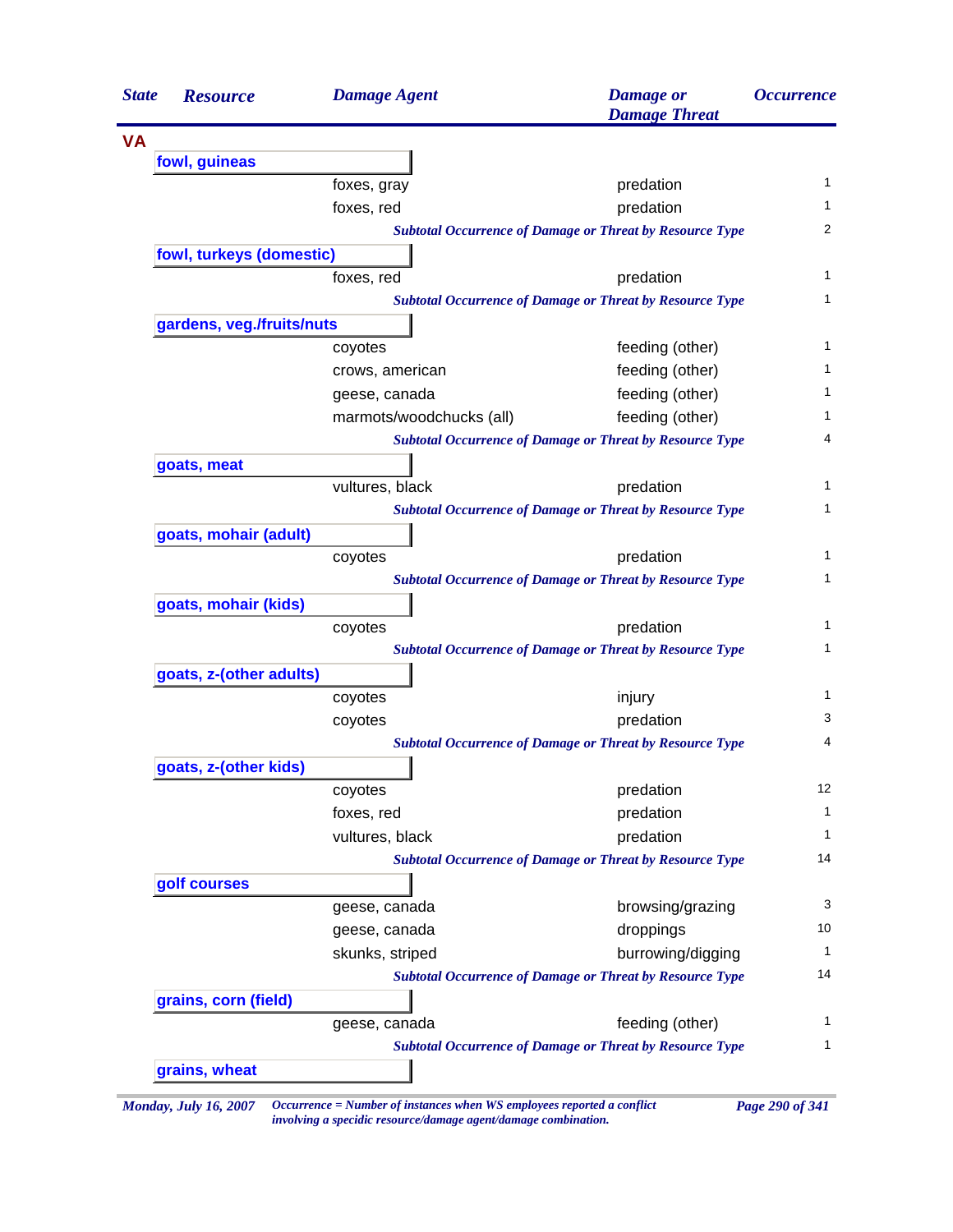| <b>VA</b><br>grains, wheat<br>browsing/grazing<br>geese, canada<br><b>Subtotal Occurrence of Damage or Threat by Resource Type</b><br>grasses/sod<br>browsing/grazing<br>geese, canada<br>droppings<br>geese, canada<br><b>Subtotal Occurrence of Damage or Threat by Resource Type</b><br>hith/sfty, human (aviation)<br>damage threat<br>geese, canada<br>threat (other)<br>geese, canada<br>threat (other)<br>gulls, herring<br>gulls, herring<br>wildlife strike(aircraft)<br>gulls, laughing<br>threat (other)<br>damage threat<br>gulls, ring-billed<br>gulls, ring-billed<br>threat (other)<br>hawks, red-tailed<br>threat (other)<br>meadowlarks, eastern<br>wildlife strike(aircraft)<br>swallows, barn<br>wildlife strike(aircraft)<br>voles (all)<br>wildlife strike(aircraft)<br>vultures, black<br>damage threat<br>damage threat<br>vultures, turkey<br><b>Subtotal Occurrence of Damage or Threat by Resource Type</b><br>hith/sfty, human (other transporta)<br>threat (other)<br>geese, canada<br><b>Subtotal Occurrence of Damage or Threat by Resource Type</b><br>hith/sfty, human z-(general)<br>damage threat<br>coyotes<br>ducks, mallards<br>consumption/contami<br>no conflict<br>foxes, red<br>damage (other)<br>geese, canada<br>disease threat<br>geese, canada<br>disease threat, colifor<br>geese, canada<br>droppings<br>geese, canada<br>threat (other)<br>geese, canada<br>marmots/woodchucks (all)<br>disease threat, rabies<br>pigeons, feral (rock)<br>damage threat<br>pigeons, feral (rock)<br>droppings<br>disease threat, rabies<br>raccoons<br>feeding (other)<br>raccoons<br>droppings<br>starlings, european | <b>State</b> | <b>Resource</b> | <b>Damage Agent</b> | <b>Damage</b> or<br><b>Damage Threat</b> | <i><b>Occurrence</b></i> |
|---------------------------------------------------------------------------------------------------------------------------------------------------------------------------------------------------------------------------------------------------------------------------------------------------------------------------------------------------------------------------------------------------------------------------------------------------------------------------------------------------------------------------------------------------------------------------------------------------------------------------------------------------------------------------------------------------------------------------------------------------------------------------------------------------------------------------------------------------------------------------------------------------------------------------------------------------------------------------------------------------------------------------------------------------------------------------------------------------------------------------------------------------------------------------------------------------------------------------------------------------------------------------------------------------------------------------------------------------------------------------------------------------------------------------------------------------------------------------------------------------------------------------------------------------------------------------------------------------------------------------------------------------------|--------------|-----------------|---------------------|------------------------------------------|--------------------------|
|                                                                                                                                                                                                                                                                                                                                                                                                                                                                                                                                                                                                                                                                                                                                                                                                                                                                                                                                                                                                                                                                                                                                                                                                                                                                                                                                                                                                                                                                                                                                                                                                                                                         |              |                 |                     |                                          |                          |
|                                                                                                                                                                                                                                                                                                                                                                                                                                                                                                                                                                                                                                                                                                                                                                                                                                                                                                                                                                                                                                                                                                                                                                                                                                                                                                                                                                                                                                                                                                                                                                                                                                                         |              |                 |                     |                                          |                          |
|                                                                                                                                                                                                                                                                                                                                                                                                                                                                                                                                                                                                                                                                                                                                                                                                                                                                                                                                                                                                                                                                                                                                                                                                                                                                                                                                                                                                                                                                                                                                                                                                                                                         |              |                 |                     |                                          | $\overline{2}$           |
|                                                                                                                                                                                                                                                                                                                                                                                                                                                                                                                                                                                                                                                                                                                                                                                                                                                                                                                                                                                                                                                                                                                                                                                                                                                                                                                                                                                                                                                                                                                                                                                                                                                         |              |                 |                     |                                          | $\overline{2}$           |
|                                                                                                                                                                                                                                                                                                                                                                                                                                                                                                                                                                                                                                                                                                                                                                                                                                                                                                                                                                                                                                                                                                                                                                                                                                                                                                                                                                                                                                                                                                                                                                                                                                                         |              |                 |                     |                                          |                          |
|                                                                                                                                                                                                                                                                                                                                                                                                                                                                                                                                                                                                                                                                                                                                                                                                                                                                                                                                                                                                                                                                                                                                                                                                                                                                                                                                                                                                                                                                                                                                                                                                                                                         |              |                 |                     |                                          | 2                        |
|                                                                                                                                                                                                                                                                                                                                                                                                                                                                                                                                                                                                                                                                                                                                                                                                                                                                                                                                                                                                                                                                                                                                                                                                                                                                                                                                                                                                                                                                                                                                                                                                                                                         |              |                 |                     |                                          | 1                        |
|                                                                                                                                                                                                                                                                                                                                                                                                                                                                                                                                                                                                                                                                                                                                                                                                                                                                                                                                                                                                                                                                                                                                                                                                                                                                                                                                                                                                                                                                                                                                                                                                                                                         |              |                 |                     |                                          | 3                        |
|                                                                                                                                                                                                                                                                                                                                                                                                                                                                                                                                                                                                                                                                                                                                                                                                                                                                                                                                                                                                                                                                                                                                                                                                                                                                                                                                                                                                                                                                                                                                                                                                                                                         |              |                 |                     |                                          |                          |
|                                                                                                                                                                                                                                                                                                                                                                                                                                                                                                                                                                                                                                                                                                                                                                                                                                                                                                                                                                                                                                                                                                                                                                                                                                                                                                                                                                                                                                                                                                                                                                                                                                                         |              |                 |                     |                                          | 1                        |
|                                                                                                                                                                                                                                                                                                                                                                                                                                                                                                                                                                                                                                                                                                                                                                                                                                                                                                                                                                                                                                                                                                                                                                                                                                                                                                                                                                                                                                                                                                                                                                                                                                                         |              |                 |                     |                                          | 1                        |
|                                                                                                                                                                                                                                                                                                                                                                                                                                                                                                                                                                                                                                                                                                                                                                                                                                                                                                                                                                                                                                                                                                                                                                                                                                                                                                                                                                                                                                                                                                                                                                                                                                                         |              |                 |                     |                                          | 1                        |
|                                                                                                                                                                                                                                                                                                                                                                                                                                                                                                                                                                                                                                                                                                                                                                                                                                                                                                                                                                                                                                                                                                                                                                                                                                                                                                                                                                                                                                                                                                                                                                                                                                                         |              |                 |                     |                                          | 1                        |
|                                                                                                                                                                                                                                                                                                                                                                                                                                                                                                                                                                                                                                                                                                                                                                                                                                                                                                                                                                                                                                                                                                                                                                                                                                                                                                                                                                                                                                                                                                                                                                                                                                                         |              |                 |                     |                                          | 1                        |
|                                                                                                                                                                                                                                                                                                                                                                                                                                                                                                                                                                                                                                                                                                                                                                                                                                                                                                                                                                                                                                                                                                                                                                                                                                                                                                                                                                                                                                                                                                                                                                                                                                                         |              |                 |                     |                                          | 1                        |
|                                                                                                                                                                                                                                                                                                                                                                                                                                                                                                                                                                                                                                                                                                                                                                                                                                                                                                                                                                                                                                                                                                                                                                                                                                                                                                                                                                                                                                                                                                                                                                                                                                                         |              |                 |                     |                                          | 1                        |
|                                                                                                                                                                                                                                                                                                                                                                                                                                                                                                                                                                                                                                                                                                                                                                                                                                                                                                                                                                                                                                                                                                                                                                                                                                                                                                                                                                                                                                                                                                                                                                                                                                                         |              |                 |                     |                                          | 1                        |
|                                                                                                                                                                                                                                                                                                                                                                                                                                                                                                                                                                                                                                                                                                                                                                                                                                                                                                                                                                                                                                                                                                                                                                                                                                                                                                                                                                                                                                                                                                                                                                                                                                                         |              |                 |                     |                                          | 2                        |
|                                                                                                                                                                                                                                                                                                                                                                                                                                                                                                                                                                                                                                                                                                                                                                                                                                                                                                                                                                                                                                                                                                                                                                                                                                                                                                                                                                                                                                                                                                                                                                                                                                                         |              |                 |                     |                                          | 2                        |
|                                                                                                                                                                                                                                                                                                                                                                                                                                                                                                                                                                                                                                                                                                                                                                                                                                                                                                                                                                                                                                                                                                                                                                                                                                                                                                                                                                                                                                                                                                                                                                                                                                                         |              |                 |                     |                                          | 2                        |
|                                                                                                                                                                                                                                                                                                                                                                                                                                                                                                                                                                                                                                                                                                                                                                                                                                                                                                                                                                                                                                                                                                                                                                                                                                                                                                                                                                                                                                                                                                                                                                                                                                                         |              |                 |                     |                                          | 1                        |
|                                                                                                                                                                                                                                                                                                                                                                                                                                                                                                                                                                                                                                                                                                                                                                                                                                                                                                                                                                                                                                                                                                                                                                                                                                                                                                                                                                                                                                                                                                                                                                                                                                                         |              |                 |                     |                                          | 2                        |
|                                                                                                                                                                                                                                                                                                                                                                                                                                                                                                                                                                                                                                                                                                                                                                                                                                                                                                                                                                                                                                                                                                                                                                                                                                                                                                                                                                                                                                                                                                                                                                                                                                                         |              |                 |                     |                                          | 17                       |
|                                                                                                                                                                                                                                                                                                                                                                                                                                                                                                                                                                                                                                                                                                                                                                                                                                                                                                                                                                                                                                                                                                                                                                                                                                                                                                                                                                                                                                                                                                                                                                                                                                                         |              |                 |                     |                                          |                          |
|                                                                                                                                                                                                                                                                                                                                                                                                                                                                                                                                                                                                                                                                                                                                                                                                                                                                                                                                                                                                                                                                                                                                                                                                                                                                                                                                                                                                                                                                                                                                                                                                                                                         |              |                 |                     |                                          | 1                        |
|                                                                                                                                                                                                                                                                                                                                                                                                                                                                                                                                                                                                                                                                                                                                                                                                                                                                                                                                                                                                                                                                                                                                                                                                                                                                                                                                                                                                                                                                                                                                                                                                                                                         |              |                 |                     |                                          | 1                        |
|                                                                                                                                                                                                                                                                                                                                                                                                                                                                                                                                                                                                                                                                                                                                                                                                                                                                                                                                                                                                                                                                                                                                                                                                                                                                                                                                                                                                                                                                                                                                                                                                                                                         |              |                 |                     |                                          |                          |
|                                                                                                                                                                                                                                                                                                                                                                                                                                                                                                                                                                                                                                                                                                                                                                                                                                                                                                                                                                                                                                                                                                                                                                                                                                                                                                                                                                                                                                                                                                                                                                                                                                                         |              |                 |                     |                                          | 1                        |
|                                                                                                                                                                                                                                                                                                                                                                                                                                                                                                                                                                                                                                                                                                                                                                                                                                                                                                                                                                                                                                                                                                                                                                                                                                                                                                                                                                                                                                                                                                                                                                                                                                                         |              |                 |                     |                                          | 1                        |
|                                                                                                                                                                                                                                                                                                                                                                                                                                                                                                                                                                                                                                                                                                                                                                                                                                                                                                                                                                                                                                                                                                                                                                                                                                                                                                                                                                                                                                                                                                                                                                                                                                                         |              |                 |                     |                                          | $\mathbf{1}$             |
|                                                                                                                                                                                                                                                                                                                                                                                                                                                                                                                                                                                                                                                                                                                                                                                                                                                                                                                                                                                                                                                                                                                                                                                                                                                                                                                                                                                                                                                                                                                                                                                                                                                         |              |                 |                     |                                          | $\overline{2}$           |
|                                                                                                                                                                                                                                                                                                                                                                                                                                                                                                                                                                                                                                                                                                                                                                                                                                                                                                                                                                                                                                                                                                                                                                                                                                                                                                                                                                                                                                                                                                                                                                                                                                                         |              |                 |                     |                                          | 1                        |
|                                                                                                                                                                                                                                                                                                                                                                                                                                                                                                                                                                                                                                                                                                                                                                                                                                                                                                                                                                                                                                                                                                                                                                                                                                                                                                                                                                                                                                                                                                                                                                                                                                                         |              |                 |                     |                                          | 1                        |
|                                                                                                                                                                                                                                                                                                                                                                                                                                                                                                                                                                                                                                                                                                                                                                                                                                                                                                                                                                                                                                                                                                                                                                                                                                                                                                                                                                                                                                                                                                                                                                                                                                                         |              |                 |                     |                                          | 4                        |
|                                                                                                                                                                                                                                                                                                                                                                                                                                                                                                                                                                                                                                                                                                                                                                                                                                                                                                                                                                                                                                                                                                                                                                                                                                                                                                                                                                                                                                                                                                                                                                                                                                                         |              |                 |                     |                                          | 1                        |
|                                                                                                                                                                                                                                                                                                                                                                                                                                                                                                                                                                                                                                                                                                                                                                                                                                                                                                                                                                                                                                                                                                                                                                                                                                                                                                                                                                                                                                                                                                                                                                                                                                                         |              |                 |                     |                                          | 1                        |
|                                                                                                                                                                                                                                                                                                                                                                                                                                                                                                                                                                                                                                                                                                                                                                                                                                                                                                                                                                                                                                                                                                                                                                                                                                                                                                                                                                                                                                                                                                                                                                                                                                                         |              |                 |                     |                                          | 1                        |
|                                                                                                                                                                                                                                                                                                                                                                                                                                                                                                                                                                                                                                                                                                                                                                                                                                                                                                                                                                                                                                                                                                                                                                                                                                                                                                                                                                                                                                                                                                                                                                                                                                                         |              |                 |                     |                                          | 3                        |
|                                                                                                                                                                                                                                                                                                                                                                                                                                                                                                                                                                                                                                                                                                                                                                                                                                                                                                                                                                                                                                                                                                                                                                                                                                                                                                                                                                                                                                                                                                                                                                                                                                                         |              |                 |                     |                                          | 2                        |
|                                                                                                                                                                                                                                                                                                                                                                                                                                                                                                                                                                                                                                                                                                                                                                                                                                                                                                                                                                                                                                                                                                                                                                                                                                                                                                                                                                                                                                                                                                                                                                                                                                                         |              |                 |                     |                                          | 1                        |
|                                                                                                                                                                                                                                                                                                                                                                                                                                                                                                                                                                                                                                                                                                                                                                                                                                                                                                                                                                                                                                                                                                                                                                                                                                                                                                                                                                                                                                                                                                                                                                                                                                                         |              |                 |                     |                                          | 1                        |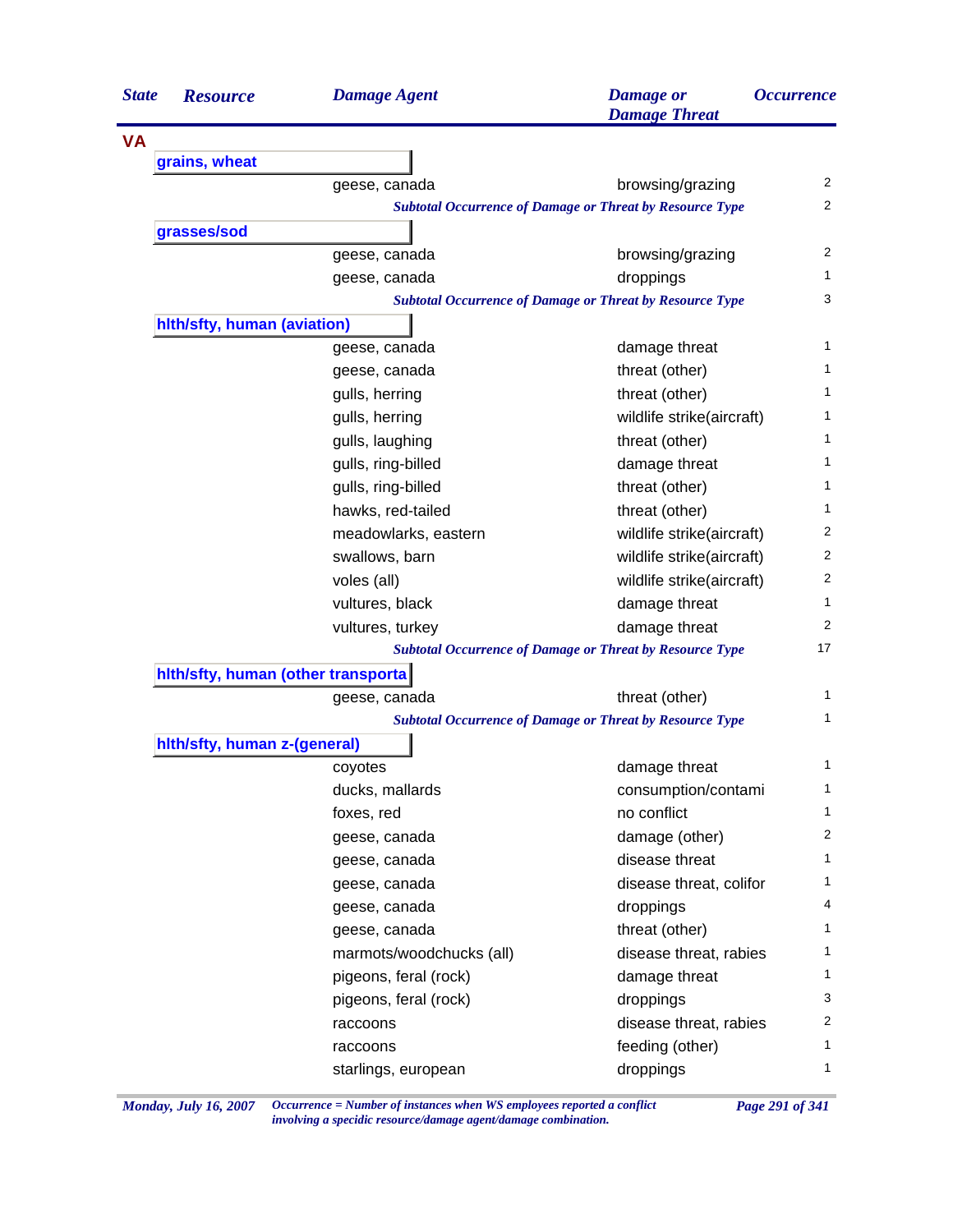| <b>State</b> | <b>Resource</b>                  | <b>Damage Agent</b>                      | <b>Damage</b> or<br><b>Damage Threat</b>                        | <i><b>Occurrence</b></i> |
|--------------|----------------------------------|------------------------------------------|-----------------------------------------------------------------|--------------------------|
|              |                                  |                                          |                                                                 |                          |
|              | hith/sfty, human z-(general)     |                                          |                                                                 |                          |
|              |                                  | vultures, black                          | disease threat, histopl                                         | 1                        |
|              |                                  |                                          | <b>Subtotal Occurrence of Damage or Threat by Resource Type</b> | 22                       |
|              | irrigation ditch/drainage system |                                          |                                                                 |                          |
|              |                                  | beavers                                  | flooding                                                        | 1                        |
|              |                                  |                                          | <b>Subtotal Occurrence of Damage or Threat by Resource Type</b> | 1                        |
|              | no resrc                         |                                          |                                                                 |                          |
|              |                                  | coyotes                                  | no conflict                                                     | 1                        |
|              |                                  |                                          | <b>Subtotal Occurrence of Damage or Threat by Resource Type</b> | 1                        |
|              | pasture                          |                                          |                                                                 |                          |
|              |                                  | beavers                                  | flooding                                                        | 1                        |
|              |                                  | geese, canada                            | browsing/grazing                                                | 5                        |
|              |                                  |                                          | <b>Subtotal Occurrence of Damage or Threat by Resource Type</b> | 6                        |
|              | pets (companion/hobby animals)   |                                          |                                                                 |                          |
|              |                                  | coyotes                                  | injury                                                          | 1                        |
|              |                                  | coyotes                                  | predation                                                       | 3                        |
|              |                                  | foxes, gray                              | damage threat                                                   | 1                        |
|              |                                  | hawks, red-tailed                        | predation threat                                                | 1                        |
|              |                                  | hawks, z-(other)                         | damage threat                                                   | 1                        |
|              |                                  | no species                               | predation                                                       | 1                        |
|              |                                  | skunks, striped                          | nuisance, odor                                                  | 1                        |
|              |                                  | sparrows, house/english                  | disease threat                                                  | 1                        |
|              |                                  | vultures, z-(mixed)                      | damage threat                                                   | 1                        |
|              |                                  |                                          | <b>Subtotal Occurrence of Damage or Threat by Resource Type</b> | 11                       |
|              | plants, commercial nursery/green |                                          |                                                                 |                          |
|              |                                  | beavers                                  | girdling/gnawing/strip                                          | 1                        |
|              |                                  |                                          | <b>Subtotal Occurrence of Damage or Threat by Resource Type</b> | 1                        |
|              | property (general)               |                                          |                                                                 |                          |
|              |                                  | beavers                                  | damage threat                                                   | 2                        |
|              |                                  | beavers                                  | flooding                                                        | 19                       |
|              |                                  | beavers                                  | girdling/gnawing/strip                                          | 1                        |
|              |                                  | blackbirds, z-(mixed species)            | droppings                                                       | 1                        |
|              |                                  | ducks, feral                             | droppings                                                       | 2                        |
|              |                                  | ducks, feral                             | nuisance (other)                                                | $\mathbf{1}$             |
|              |                                  | foxes, red                               | nuisance (other)                                                | 1                        |
|              |                                  | geese, canada                            | droppings                                                       | 44                       |
|              |                                  | geese, canada                            | nuisance, odor                                                  | 1                        |
|              |                                  |                                          | droppings                                                       | 1                        |
|              |                                  |                                          |                                                                 |                          |
|              |                                  | geese, feral<br>marmots/woodchucks (all) | burrowing/digging                                               | 2                        |

*Monday, July 16, 2007 Occurrence = Number of instances when WS employees reported a conflict Page 292 of 341 involving a specidic resource/damage agent/damage combination.*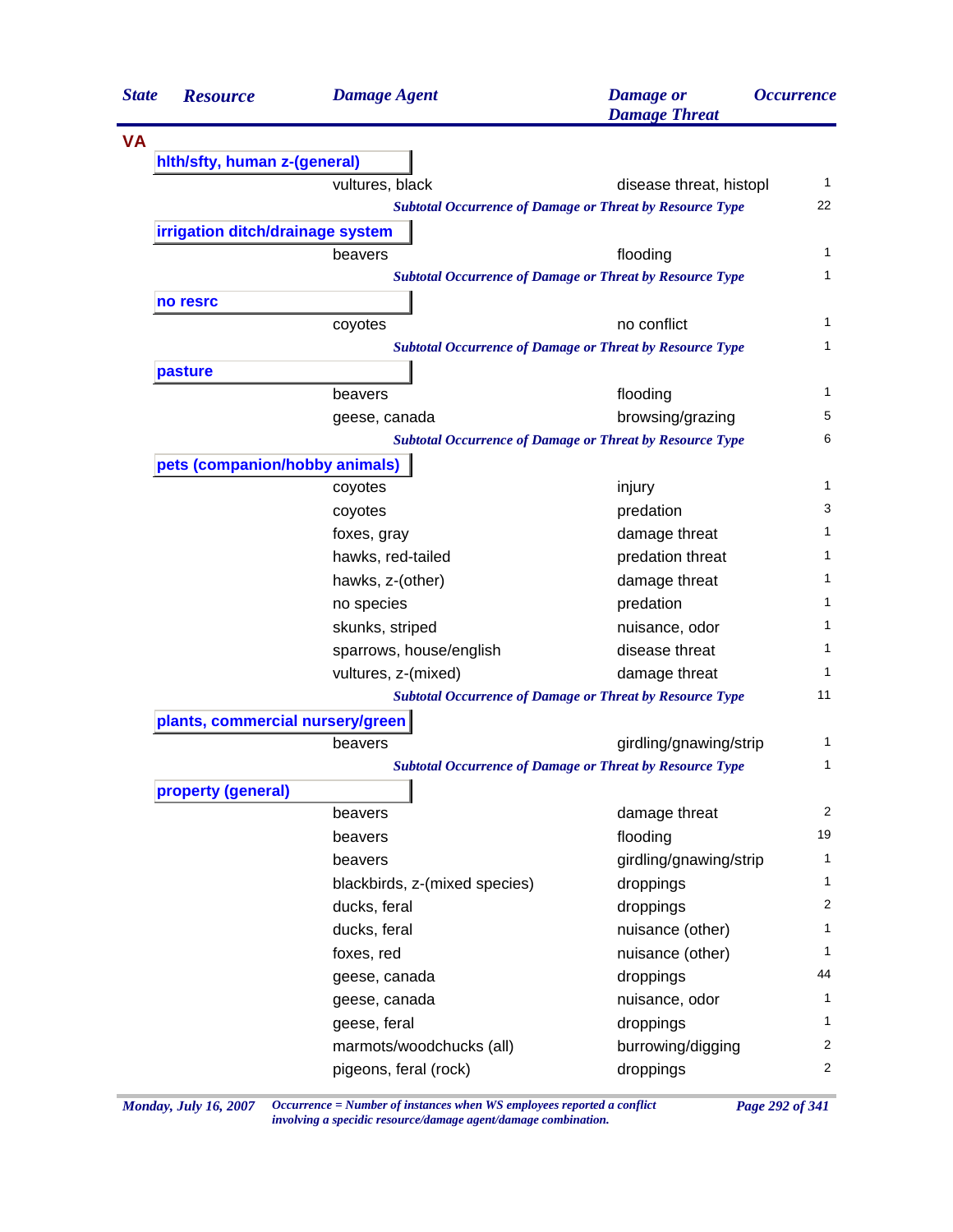|           | <b>Resource</b>               | <b>Damage Agent</b>                                             | <b>Damage</b> or<br><b>Damage Threat</b> | <i><b>Occurrence</b></i>                                        |
|-----------|-------------------------------|-----------------------------------------------------------------|------------------------------------------|-----------------------------------------------------------------|
| <b>VA</b> |                               |                                                                 |                                          |                                                                 |
|           | property (general)            |                                                                 |                                          |                                                                 |
|           |                               | squirrels, gray                                                 | girdling/gnawing/strip                   | 1                                                               |
|           |                               | starlings, european                                             | droppings                                | 1                                                               |
|           |                               | starlings, european                                             | nuisance (other)                         | 1                                                               |
|           |                               | starlings, european                                             | nuisance, odor                           | 2                                                               |
|           |                               | vultures, black                                                 | damage (other)                           | 6                                                               |
|           |                               | vultures, black                                                 | damage threat                            | 1                                                               |
|           |                               | vultures, black                                                 | droppings                                | 8                                                               |
|           |                               | vultures, black                                                 | nuisance (other)                         | 2                                                               |
|           |                               | vultures, turkey                                                | droppings                                | 3                                                               |
|           |                               | vultures, turkey                                                | nuisance, odor                           | 1                                                               |
|           |                               | vultures, z-(mixed)                                             | damage (other)                           | 1                                                               |
|           |                               | vultures, z-(mixed)                                             | droppings                                | 5                                                               |
|           |                               | <b>Subtotal Occurrence of Damage or Threat by Resource Type</b> |                                          | 109                                                             |
|           | rabbits (domestic)            |                                                                 |                                          |                                                                 |
|           |                               | coyotes                                                         | predation                                | 1                                                               |
|           |                               | <b>Subtotal Occurrence of Damage or Threat by Resource Type</b> |                                          | 1                                                               |
|           | railroads/trestles            |                                                                 |                                          |                                                                 |
|           |                               | beavers                                                         | flooding                                 | 2                                                               |
|           |                               | <b>Subtotal Occurrence of Damage or Threat by Resource Type</b> |                                          | 2                                                               |
|           | recreational areas (other) ** |                                                                 |                                          |                                                                 |
|           |                               | beavers                                                         | flooding                                 | 2                                                               |
|           |                               | geese, canada                                                   | droppings                                | 3                                                               |
|           |                               |                                                                 | droppings                                |                                                                 |
|           |                               | pigeons, feral (rock)                                           |                                          |                                                                 |
|           |                               | <b>Subtotal Occurrence of Damage or Threat by Resource Type</b> |                                          |                                                                 |
|           | research project              |                                                                 |                                          |                                                                 |
|           |                               | no species                                                      | threat (other)                           |                                                                 |
|           |                               | <b>Subtotal Occurrence of Damage or Threat by Resource Type</b> |                                          |                                                                 |
|           | roads/bridges                 |                                                                 |                                          |                                                                 |
|           |                               | beavers                                                         | damage threat                            |                                                                 |
|           |                               | beavers                                                         | flooding                                 |                                                                 |
|           |                               | <b>Subtotal Occurrence of Damage or Threat by Resource Type</b> |                                          |                                                                 |
|           |                               |                                                                 |                                          |                                                                 |
|           | sheep (adult)                 |                                                                 |                                          |                                                                 |
|           |                               | bears, black                                                    | predation                                |                                                                 |
|           |                               | coyotes                                                         | predation                                |                                                                 |
|           |                               | dogs, feral, free-ranging and hybrids                           | predation                                |                                                                 |
|           |                               | <b>Subtotal Occurrence of Damage or Threat by Resource Type</b> |                                          |                                                                 |
|           | sheep (lambs)                 | bears, black                                                    | predation                                | 1<br>6<br>1<br>1<br>15<br>229<br>244<br>2<br>19<br>6<br>27<br>1 |

*Monday, July 16, 2007 Occurrence = Number of instances when WS employees reported a conflict Page 293 of 341 involving a specidic resource/damage agent/damage combination.*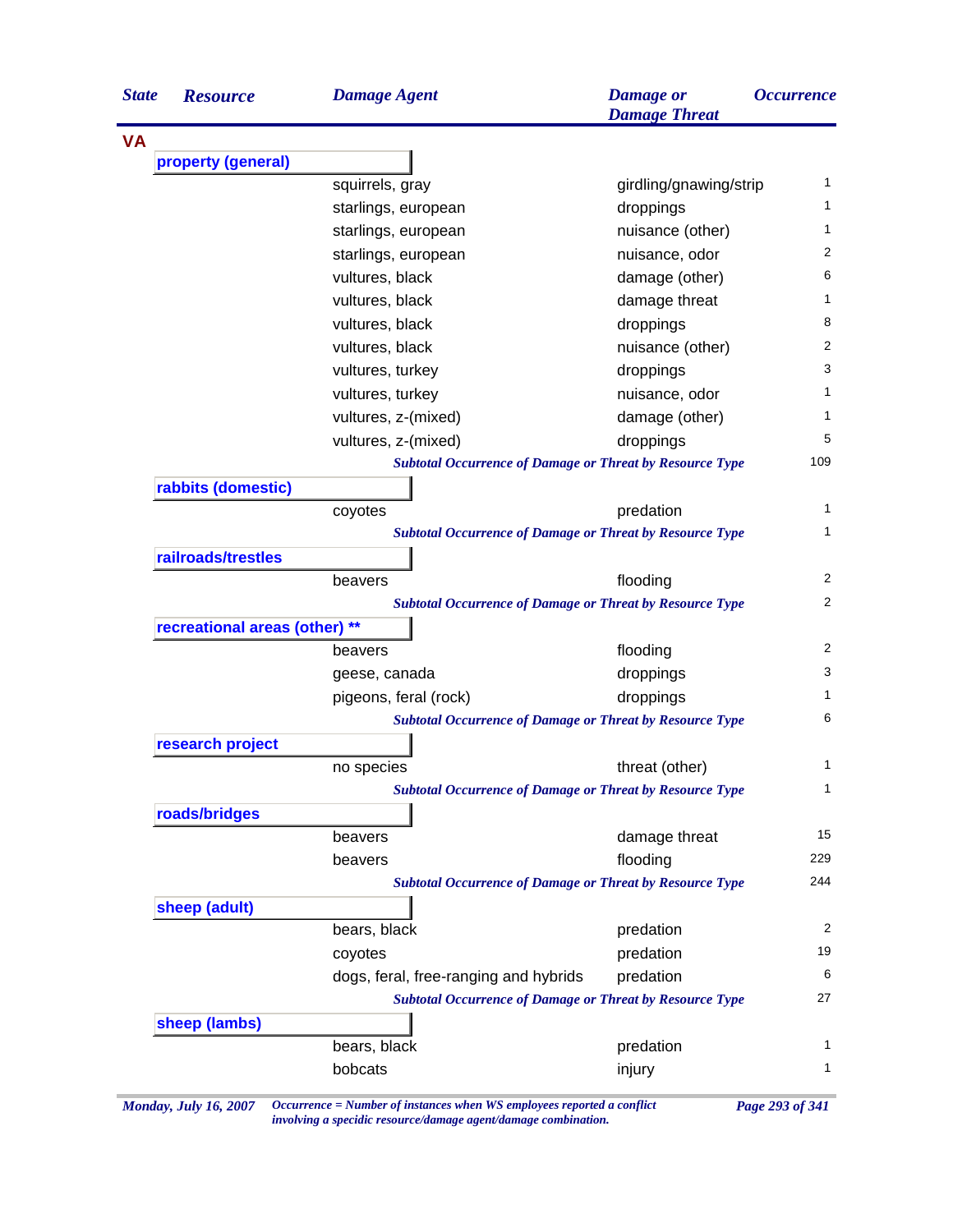| <b>State</b> | <b>Resource</b>          | <b>Damage Agent</b>                                             | <b>Damage</b> or<br><b>Damage Threat</b> | <i><b>Occurrence</b></i> |
|--------------|--------------------------|-----------------------------------------------------------------|------------------------------------------|--------------------------|
| <b>VA</b>    |                          |                                                                 |                                          |                          |
|              | sheep (lambs)            |                                                                 |                                          |                          |
|              |                          | coyotes                                                         | injury                                   | 2                        |
|              |                          | coyotes                                                         | predation                                | 80                       |
|              |                          | coyotes                                                         | predation threat                         | 8                        |
|              |                          | dogs, feral, free-ranging and hybrids                           | predation                                | 6                        |
|              |                          | vultures, black                                                 | predation                                | 4                        |
|              |                          | <b>Subtotal Occurrence of Damage or Threat by Resource Type</b> |                                          | 102                      |
|              | swimming pools           |                                                                 |                                          |                          |
|              |                          | geese, canada                                                   | droppings                                | 1                        |
|              |                          | <b>Subtotal Occurrence of Damage or Threat by Resource Type</b> |                                          | 1                        |
|              | swine (adult)            |                                                                 |                                          |                          |
|              |                          | vultures, black                                                 | disease threat                           | 1                        |
|              |                          | <b>Subtotal Occurrence of Damage or Threat by Resource Type</b> |                                          | 1                        |
|              | tomatoes                 |                                                                 |                                          |                          |
|              |                          | geese, canada                                                   | browsing/grazing                         | 1                        |
|              |                          | <b>Subtotal Occurrence of Damage or Threat by Resource Type</b> |                                          | 1                        |
|              | trees, apple             |                                                                 |                                          |                          |
|              |                          | bears, black                                                    | damage (other)                           | $\mathbf{1}$             |
|              |                          | <b>Subtotal Occurrence of Damage or Threat by Resource Type</b> |                                          | $\mathbf{1}$             |
|              | trees, standing          |                                                                 |                                          |                          |
|              |                          | beavers                                                         | damage threat                            | 2                        |
|              |                          | beavers                                                         | girdling/gnawing/strip                   | 4                        |
|              |                          | <b>Subtotal Occurrence of Damage or Threat by Resource Type</b> |                                          | 6                        |
|              | trees, standing (mixed)  |                                                                 |                                          |                          |
|              |                          | beavers                                                         | flooding                                 | 3                        |
|              |                          | beavers                                                         | girdling/gnawing/strip                   | 4                        |
|              |                          | <b>Subtotal Occurrence of Damage or Threat by Resource Type</b> |                                          | $\overline{7}$           |
|              | trees, standing hardwood |                                                                 |                                          |                          |
|              |                          | beavers                                                         | flooding                                 | 1                        |
|              |                          | woodpeckers, sapsuckers, yellow-belli                           | damage (other)                           | 1                        |
|              |                          | <b>Subtotal Occurrence of Damage or Threat by Resource Type</b> |                                          | 2                        |
|              | trees, standing softwood |                                                                 |                                          |                          |
|              |                          | beavers                                                         | girdling/gnawing/strip                   | 1                        |
|              |                          | vultures, black                                                 | droppings                                | 1                        |
|              |                          | vultures, turkey                                                | droppings                                | 1                        |
|              |                          | <b>Subtotal Occurrence of Damage or Threat by Resource Type</b> |                                          | 3                        |
|              | trees, standing/shrubs   |                                                                 |                                          |                          |
|              |                          | beavers                                                         | damage threat                            | 1                        |
|              |                          | beavers                                                         | girdling/gnawing/strip                   | 3                        |
|              |                          | <b>Subtotal Occurrence of Damage or Threat by Resource Type</b> |                                          | 4                        |

*Monday, July 16, 2007 Occurrence = Number of instances when WS employees reported a conflict Page 294 of 341 involving a specidic resource/damage agent/damage combination.*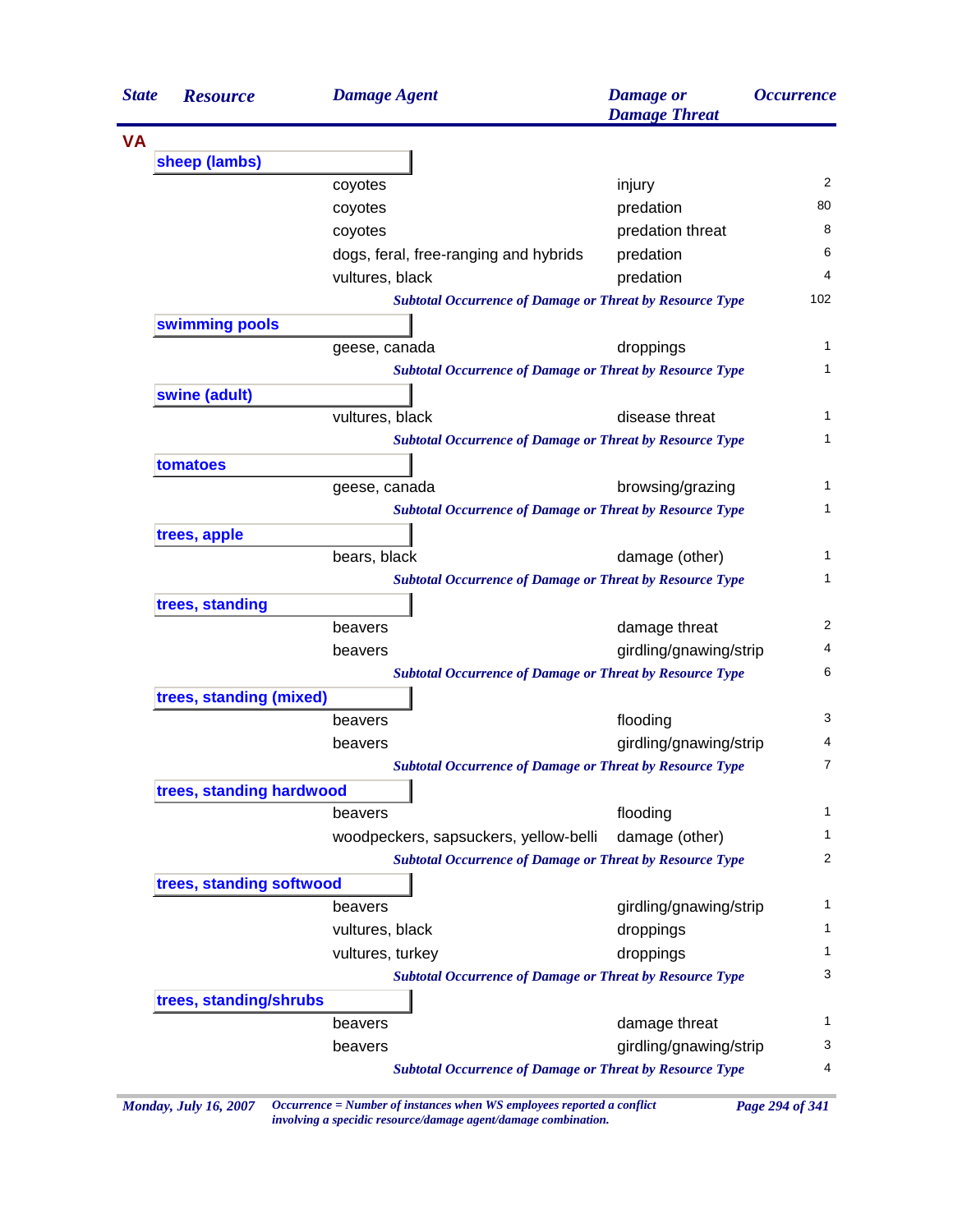| <b>State</b><br><b>Resource</b> | <b>Damage Agent</b>                                             | <b>Damage</b> or<br><b>Damage Threat</b> | <b>Occurrence</b> |
|---------------------------------|-----------------------------------------------------------------|------------------------------------------|-------------------|
|                                 |                                                                 |                                          |                   |
| trees, z-fruit/nut (other)      |                                                                 |                                          |                   |
|                                 | woodpeckers, sapsuckers, yellow-belli                           | damage (other)                           | $\mathbf{1}$      |
|                                 | <b>Subtotal Occurrence of Damage or Threat by Resource Type</b> |                                          | $\mathbf{1}$      |
| turf and/or flowers             |                                                                 |                                          |                   |
|                                 | geese, canada                                                   | browsing/grazing                         | 1                 |
|                                 | geese, canada                                                   | droppings                                | 4                 |
|                                 | voles (all)                                                     | burrowing/digging                        | 1                 |
|                                 | <b>Subtotal Occurrence of Damage or Threat by Resource Type</b> |                                          | 6                 |
| utilities, electrical           |                                                                 |                                          |                   |
|                                 | geese, canada                                                   | damage (other)                           | 2                 |
|                                 | raccoons                                                        | damage (other)                           | 1                 |
|                                 | <b>Subtotal Occurrence of Damage or Threat by Resource Type</b> |                                          | 3                 |
| utilities, z-(other)            |                                                                 |                                          |                   |
|                                 | ospreys                                                         | damage (other)                           | 1                 |
|                                 | <b>Subtotal Occurrence of Damage or Threat by Resource Type</b> |                                          | 1                 |
| vehicles, land                  |                                                                 |                                          |                   |
|                                 | mockingbirds, northern                                          | droppings                                | 1                 |
|                                 | pigeons, feral (rock)                                           | droppings                                | 1                 |
|                                 | vultures, black                                                 | damage (other)                           | 1                 |
|                                 | vultures, z-(mixed)                                             | damage (other)                           | 1                 |
|                                 | woodpeckers, pileated                                           | damage (other)                           | 1                 |
|                                 | <b>Subtotal Occurrence of Damage or Threat by Resource Type</b> |                                          | 5                 |
| watercraft                      |                                                                 |                                          |                   |
|                                 | ospreys                                                         | damage (other)                           | 1                 |
|                                 | vultures, black                                                 | damage (other)                           | 1                 |
|                                 | vultures, black                                                 | girdling/gnawing/strip                   | 4                 |
|                                 | <b>Subtotal Occurrence of Damage or Threat by Resource Type</b> |                                          | 6                 |
| wetlands                        |                                                                 |                                          |                   |
|                                 | beavers                                                         | damage threat                            | 1                 |
|                                 | beavers                                                         | flooding                                 | 9                 |
|                                 | geese, canada                                                   | browsing/grazing                         | 1                 |
|                                 | <b>Subtotal Occurrence of Damage or Threat by Resource Type</b> |                                          | 11                |
| z-landscaping (other)           |                                                                 |                                          |                   |
|                                 | ducks, feral                                                    | droppings                                | 1                 |
|                                 | ducks, mallards                                                 | damage (other)                           | 1                 |
|                                 | geese, canada                                                   | droppings                                | 10                |
|                                 | geese, feral                                                    | droppings                                | 1                 |
|                                 | <b>Subtotal Occurrence of Damage or Threat by Resource Type</b> |                                          | 13                |

## **VT**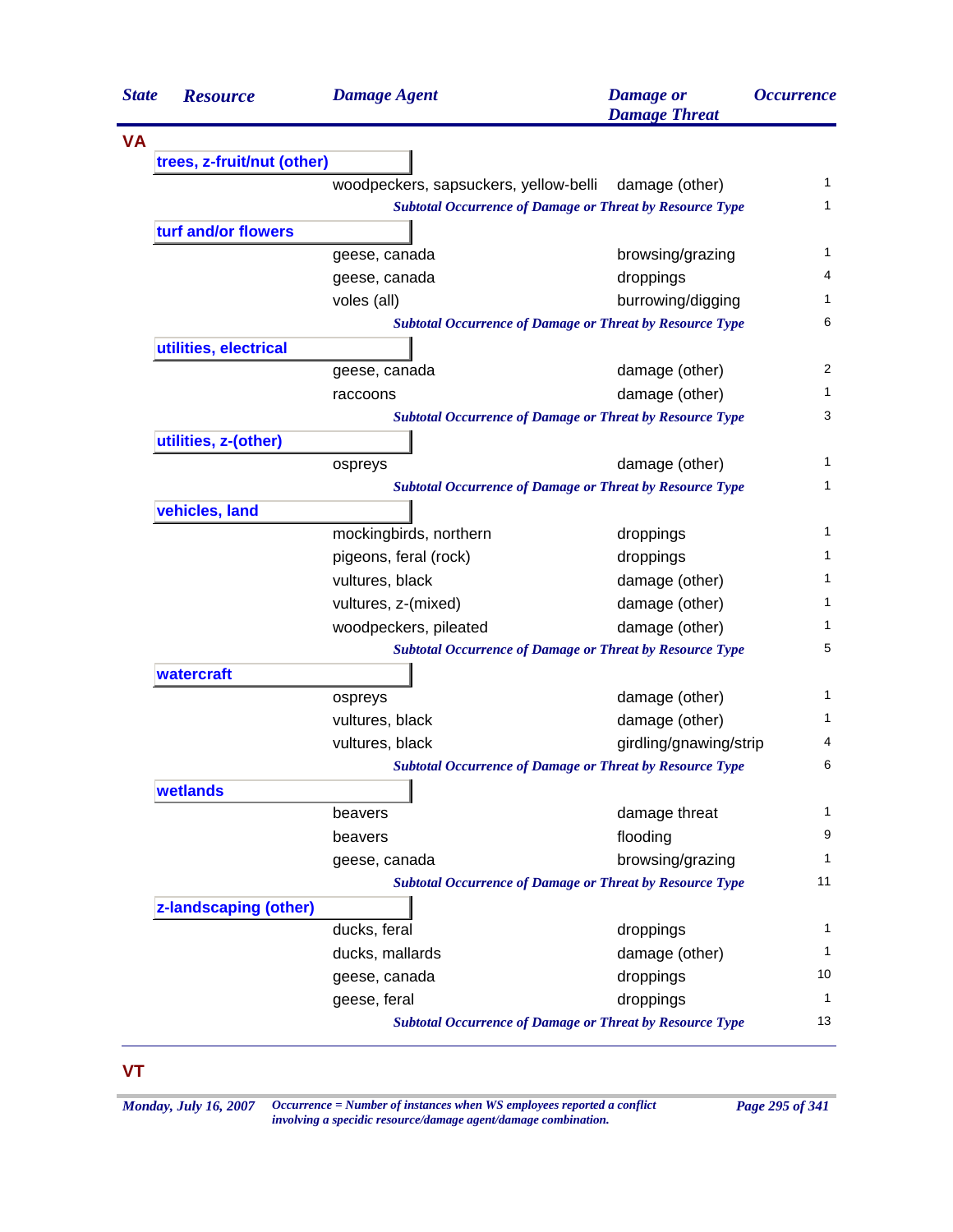| <b>State</b> | <b>Resource</b>            | <b>Damage Agent</b>           | <b>Damage</b> or<br><b>Damage Threat</b>                        | <i><b>Occurrence</b></i> |
|--------------|----------------------------|-------------------------------|-----------------------------------------------------------------|--------------------------|
|              |                            |                               |                                                                 |                          |
|              | aircraft                   |                               |                                                                 |                          |
|              |                            | geese, canada                 | damage threat                                                   | 1                        |
|              |                            |                               | <b>Subtotal Occurrence of Damage or Threat by Resource Type</b> | 1                        |
|              | airport runways/taxiways   |                               |                                                                 |                          |
|              |                            | gulls, ring-billed            | damage (other)                                                  | 1                        |
|              |                            |                               | <b>Subtotal Occurrence of Damage or Threat by Resource Type</b> | 1                        |
|              | <b>beaches</b>             |                               |                                                                 |                          |
|              |                            | geese, canada                 | droppings                                                       | 6                        |
|              |                            |                               | <b>Subtotal Occurrence of Damage or Threat by Resource Type</b> | 6                        |
|              | birds, z-(other)           |                               |                                                                 |                          |
|              |                            | cormorants, double-crested    | nuisance (other)                                                | 1                        |
|              |                            |                               | <b>Subtotal Occurrence of Damage or Threat by Resource Type</b> | 1                        |
|              | boat docks/marinas         |                               |                                                                 |                          |
|              |                            | geese, canada                 | droppings                                                       | 1                        |
|              |                            |                               | <b>Subtotal Occurrence of Damage or Threat by Resource Type</b> | 1                        |
|              | buildings, non-residential |                               |                                                                 |                          |
|              |                            | bobcats                       | damage (other)                                                  | 1                        |
|              |                            | chipmunks (other)             | damage threat                                                   | 1                        |
|              |                            | foxes, red                    | damage (other)                                                  | 1                        |
|              |                            | marmots/woodchucks (all)      | browsing/grazing                                                | 1                        |
|              |                            | marmots/woodchucks (all)      | burrowing/digging                                               | 1                        |
|              |                            | marmots/woodchucks (all)      | damage (other)                                                  | 1                        |
|              |                            | opossums, virginia            | damage (other)                                                  | 1                        |
|              |                            | pigeons, feral (rock)         | damage (other)                                                  | 2                        |
|              |                            | pigeons, feral (rock)         | nuisance (other)                                                | 11                       |
|              |                            | porcupines                    | girdling/gnawing/strip                                          | 2                        |
|              |                            | raccoons                      | damage (other)                                                  | 1                        |
|              |                            | raccoons                      | nuisance (other)                                                | 2                        |
|              |                            | skunks, striped               | burrowing/digging                                               | 2                        |
|              |                            | skunks, striped               | damage (other)                                                  | 3                        |
|              |                            | skunks, striped               | nuisance (other)                                                | 3                        |
|              |                            | snakes, non-poisonous (other) | damage (other)                                                  | 1                        |
|              |                            | squirrels, gray               | damage (other)                                                  | 2                        |
|              |                            |                               | <b>Subtotal Occurrence of Damage or Threat by Resource Type</b> | 36                       |
|              | buildings, residential     |                               |                                                                 |                          |
|              |                            | bats (all)                    | damage (other)                                                  | 18                       |
|              |                            | bears, black                  | damage (other)                                                  | 1                        |
|              |                            | chipmunks (other)             | damage (other)                                                  | 2                        |
|              |                            |                               |                                                                 | 4                        |
|              |                            | marmots/woodchucks (all)      | burrowing/digging                                               | 3                        |
|              |                            | raccoons                      | damage (other)                                                  |                          |

*Monday, July 16, 2007 Occurrence = Number of instances when WS employees reported a conflict Page 296 of 341 involving a specidic resource/damage agent/damage combination.*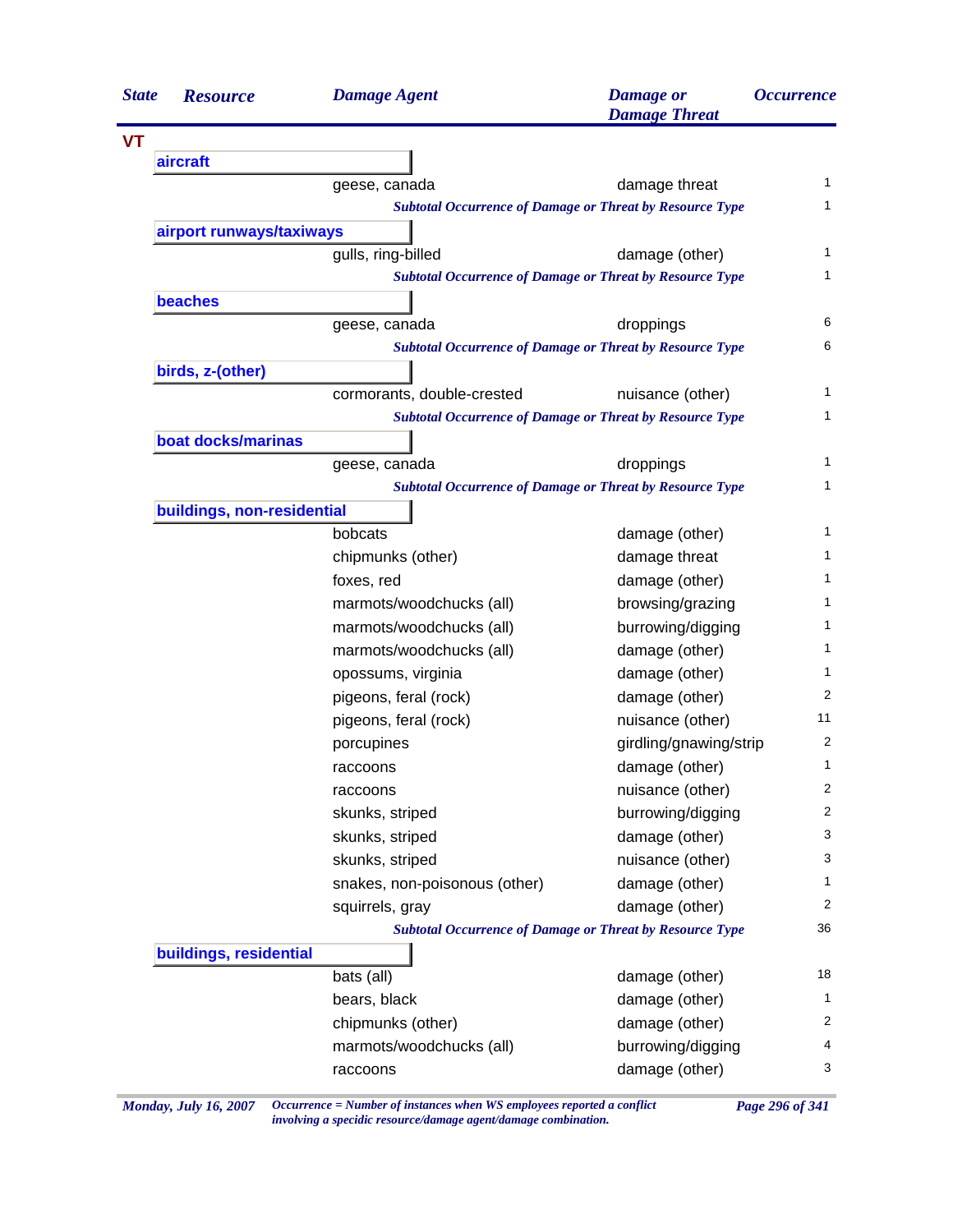| buildings, residential | raccoons<br>raccoons<br>rats, norway<br>ravens, common<br>robins, american<br>robins, american<br>robins, american<br>skunks, striped<br>skunks, striped<br>skunks, striped | damage threat<br>nuisance (other)<br>nuisance (other)<br>damage (other)<br>damage (other)<br>droppings<br>nuisance (other)<br>burrowing/digging<br>damage (other)<br>nuisance (other)                                                                                                                                                                                                                                         | 1.<br>4<br>1<br>1<br>2<br>$\mathbf{1}$<br>1<br>9<br>22                                                                                                                                                                                                                                                                                                                                                                                                                                                                                                                                                       |
|------------------------|-----------------------------------------------------------------------------------------------------------------------------------------------------------------------------|-------------------------------------------------------------------------------------------------------------------------------------------------------------------------------------------------------------------------------------------------------------------------------------------------------------------------------------------------------------------------------------------------------------------------------|--------------------------------------------------------------------------------------------------------------------------------------------------------------------------------------------------------------------------------------------------------------------------------------------------------------------------------------------------------------------------------------------------------------------------------------------------------------------------------------------------------------------------------------------------------------------------------------------------------------|
|                        |                                                                                                                                                                             |                                                                                                                                                                                                                                                                                                                                                                                                                               |                                                                                                                                                                                                                                                                                                                                                                                                                                                                                                                                                                                                              |
|                        |                                                                                                                                                                             |                                                                                                                                                                                                                                                                                                                                                                                                                               |                                                                                                                                                                                                                                                                                                                                                                                                                                                                                                                                                                                                              |
|                        |                                                                                                                                                                             |                                                                                                                                                                                                                                                                                                                                                                                                                               |                                                                                                                                                                                                                                                                                                                                                                                                                                                                                                                                                                                                              |
|                        |                                                                                                                                                                             |                                                                                                                                                                                                                                                                                                                                                                                                                               |                                                                                                                                                                                                                                                                                                                                                                                                                                                                                                                                                                                                              |
|                        |                                                                                                                                                                             |                                                                                                                                                                                                                                                                                                                                                                                                                               |                                                                                                                                                                                                                                                                                                                                                                                                                                                                                                                                                                                                              |
|                        |                                                                                                                                                                             |                                                                                                                                                                                                                                                                                                                                                                                                                               |                                                                                                                                                                                                                                                                                                                                                                                                                                                                                                                                                                                                              |
|                        |                                                                                                                                                                             |                                                                                                                                                                                                                                                                                                                                                                                                                               |                                                                                                                                                                                                                                                                                                                                                                                                                                                                                                                                                                                                              |
|                        |                                                                                                                                                                             |                                                                                                                                                                                                                                                                                                                                                                                                                               |                                                                                                                                                                                                                                                                                                                                                                                                                                                                                                                                                                                                              |
|                        |                                                                                                                                                                             |                                                                                                                                                                                                                                                                                                                                                                                                                               |                                                                                                                                                                                                                                                                                                                                                                                                                                                                                                                                                                                                              |
|                        |                                                                                                                                                                             |                                                                                                                                                                                                                                                                                                                                                                                                                               |                                                                                                                                                                                                                                                                                                                                                                                                                                                                                                                                                                                                              |
|                        |                                                                                                                                                                             |                                                                                                                                                                                                                                                                                                                                                                                                                               |                                                                                                                                                                                                                                                                                                                                                                                                                                                                                                                                                                                                              |
|                        |                                                                                                                                                                             |                                                                                                                                                                                                                                                                                                                                                                                                                               | 12                                                                                                                                                                                                                                                                                                                                                                                                                                                                                                                                                                                                           |
|                        | snakes, non-poisonous (other)                                                                                                                                               | damage (other)                                                                                                                                                                                                                                                                                                                                                                                                                | 7                                                                                                                                                                                                                                                                                                                                                                                                                                                                                                                                                                                                            |
|                        | squirrels, gray                                                                                                                                                             | damage (other)                                                                                                                                                                                                                                                                                                                                                                                                                | 9                                                                                                                                                                                                                                                                                                                                                                                                                                                                                                                                                                                                            |
|                        | squirrels, gray                                                                                                                                                             | damage threat                                                                                                                                                                                                                                                                                                                                                                                                                 | 1.                                                                                                                                                                                                                                                                                                                                                                                                                                                                                                                                                                                                           |
|                        |                                                                                                                                                                             |                                                                                                                                                                                                                                                                                                                                                                                                                               | 3                                                                                                                                                                                                                                                                                                                                                                                                                                                                                                                                                                                                            |
|                        |                                                                                                                                                                             |                                                                                                                                                                                                                                                                                                                                                                                                                               | 1                                                                                                                                                                                                                                                                                                                                                                                                                                                                                                                                                                                                            |
|                        |                                                                                                                                                                             |                                                                                                                                                                                                                                                                                                                                                                                                                               | 1                                                                                                                                                                                                                                                                                                                                                                                                                                                                                                                                                                                                            |
|                        |                                                                                                                                                                             |                                                                                                                                                                                                                                                                                                                                                                                                                               | 4                                                                                                                                                                                                                                                                                                                                                                                                                                                                                                                                                                                                            |
|                        |                                                                                                                                                                             |                                                                                                                                                                                                                                                                                                                                                                                                                               | 1                                                                                                                                                                                                                                                                                                                                                                                                                                                                                                                                                                                                            |
|                        |                                                                                                                                                                             |                                                                                                                                                                                                                                                                                                                                                                                                                               | 2                                                                                                                                                                                                                                                                                                                                                                                                                                                                                                                                                                                                            |
|                        |                                                                                                                                                                             |                                                                                                                                                                                                                                                                                                                                                                                                                               | 1                                                                                                                                                                                                                                                                                                                                                                                                                                                                                                                                                                                                            |
|                        |                                                                                                                                                                             |                                                                                                                                                                                                                                                                                                                                                                                                                               | 1.                                                                                                                                                                                                                                                                                                                                                                                                                                                                                                                                                                                                           |
|                        |                                                                                                                                                                             |                                                                                                                                                                                                                                                                                                                                                                                                                               | 113                                                                                                                                                                                                                                                                                                                                                                                                                                                                                                                                                                                                          |
|                        |                                                                                                                                                                             |                                                                                                                                                                                                                                                                                                                                                                                                                               |                                                                                                                                                                                                                                                                                                                                                                                                                                                                                                                                                                                                              |
|                        |                                                                                                                                                                             |                                                                                                                                                                                                                                                                                                                                                                                                                               | 1                                                                                                                                                                                                                                                                                                                                                                                                                                                                                                                                                                                                            |
|                        | raccoons                                                                                                                                                                    |                                                                                                                                                                                                                                                                                                                                                                                                                               | 1.                                                                                                                                                                                                                                                                                                                                                                                                                                                                                                                                                                                                           |
|                        |                                                                                                                                                                             |                                                                                                                                                                                                                                                                                                                                                                                                                               | 1                                                                                                                                                                                                                                                                                                                                                                                                                                                                                                                                                                                                            |
|                        |                                                                                                                                                                             |                                                                                                                                                                                                                                                                                                                                                                                                                               | 3                                                                                                                                                                                                                                                                                                                                                                                                                                                                                                                                                                                                            |
|                        |                                                                                                                                                                             |                                                                                                                                                                                                                                                                                                                                                                                                                               |                                                                                                                                                                                                                                                                                                                                                                                                                                                                                                                                                                                                              |
|                        |                                                                                                                                                                             |                                                                                                                                                                                                                                                                                                                                                                                                                               | 1                                                                                                                                                                                                                                                                                                                                                                                                                                                                                                                                                                                                            |
|                        |                                                                                                                                                                             |                                                                                                                                                                                                                                                                                                                                                                                                                               | 1                                                                                                                                                                                                                                                                                                                                                                                                                                                                                                                                                                                                            |
|                        |                                                                                                                                                                             |                                                                                                                                                                                                                                                                                                                                                                                                                               |                                                                                                                                                                                                                                                                                                                                                                                                                                                                                                                                                                                                              |
|                        |                                                                                                                                                                             |                                                                                                                                                                                                                                                                                                                                                                                                                               | 1.                                                                                                                                                                                                                                                                                                                                                                                                                                                                                                                                                                                                           |
|                        |                                                                                                                                                                             |                                                                                                                                                                                                                                                                                                                                                                                                                               | 1                                                                                                                                                                                                                                                                                                                                                                                                                                                                                                                                                                                                            |
|                        |                                                                                                                                                                             |                                                                                                                                                                                                                                                                                                                                                                                                                               | 1.                                                                                                                                                                                                                                                                                                                                                                                                                                                                                                                                                                                                           |
|                        |                                                                                                                                                                             |                                                                                                                                                                                                                                                                                                                                                                                                                               | 1.                                                                                                                                                                                                                                                                                                                                                                                                                                                                                                                                                                                                           |
|                        |                                                                                                                                                                             |                                                                                                                                                                                                                                                                                                                                                                                                                               | 1.                                                                                                                                                                                                                                                                                                                                                                                                                                                                                                                                                                                                           |
|                        |                                                                                                                                                                             |                                                                                                                                                                                                                                                                                                                                                                                                                               | 1.                                                                                                                                                                                                                                                                                                                                                                                                                                                                                                                                                                                                           |
|                        |                                                                                                                                                                             |                                                                                                                                                                                                                                                                                                                                                                                                                               |                                                                                                                                                                                                                                                                                                                                                                                                                                                                                                                                                                                                              |
|                        |                                                                                                                                                                             |                                                                                                                                                                                                                                                                                                                                                                                                                               | 6                                                                                                                                                                                                                                                                                                                                                                                                                                                                                                                                                                                                            |
|                        | cattle (adult)<br>equine, horses (adult)                                                                                                                                    | squirrels, gray<br>squirrels, red<br>squirrels, red<br>squirrels, red<br>vultures, turkey<br>weasels (all)<br>weasels (all)<br>woodpeckers, pileated<br>pigeons, feral (rock)<br>starlings, european<br>dikes/dams/impoundments<br>muskrats, z-(other)<br>cowbirds, brown-headed<br>coyotes<br>dogs, feral, free-ranging and hybrids<br>grackles, common<br>skunks, striped<br>skunks, striped<br>equipment/machinery (other) | girdling/gnawing/strip<br>damage threat<br>girdling/gnawing/strip<br>nuisance (other)<br>droppings<br>damage (other)<br>nuisance (other)<br>damage (other)<br><b>Subtotal Occurrence of Damage or Threat by Resource Type</b><br>droppings<br>disease threat, rabies<br>droppings<br><b>Subtotal Occurrence of Damage or Threat by Resource Type</b><br>burrowing/digging<br><b>Subtotal Occurrence of Damage or Threat by Resource Type</b><br>threat, wnv<br>damage threat<br>injury<br>threat, wnv<br>disease threat, rabies<br>injury<br><b>Subtotal Occurrence of Damage or Threat by Resource Type</b> |

*Monday, July 16, 2007 Occurrence = Number of instances when WS employees reported a conflict Page 297 of 341 involving a specidic resource/damage agent/damage combination.*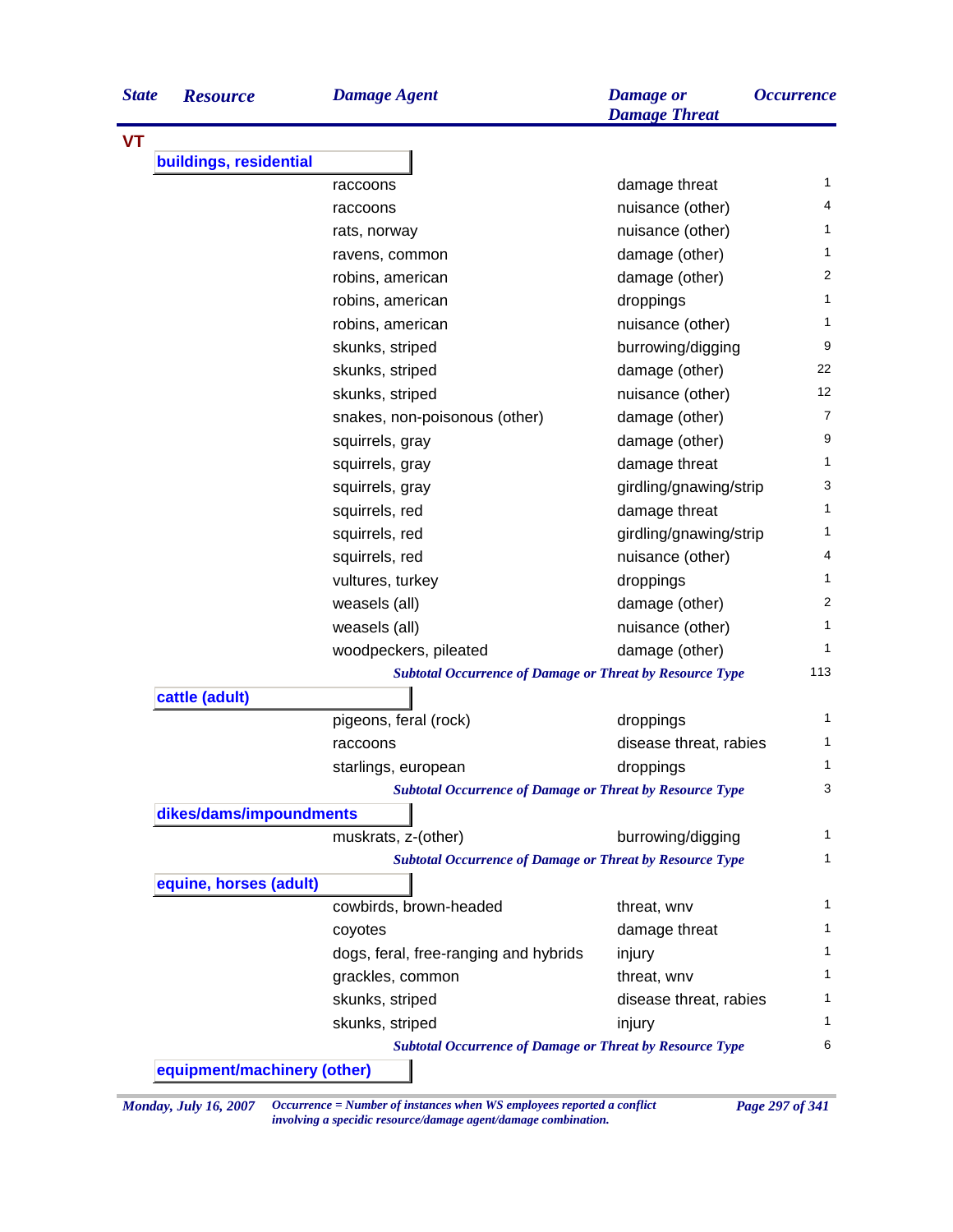| <b>State</b> | <b>Resource</b>             | <b>Damage Agent</b>      | <b>Damage</b> or<br><b>Damage Threat</b>                        | <b>Occurrence</b> |
|--------------|-----------------------------|--------------------------|-----------------------------------------------------------------|-------------------|
|              |                             |                          |                                                                 |                   |
|              | equipment/machinery (other) |                          |                                                                 |                   |
|              |                             | gulls, herring           | nuisance (other)                                                | 3                 |
|              |                             | gulls, ring-billed       | damage (other)                                                  | 1                 |
|              |                             | gulls, ring-billed       | nuisance (other)                                                | 3                 |
|              |                             |                          | <b>Subtotal Occurrence of Damage or Threat by Resource Type</b> | 7                 |
|              | feed, livestock             |                          |                                                                 |                   |
|              |                             | coyotes                  | damage (other)                                                  | 1                 |
|              |                             | starlings, european      | consumption/contami                                             | 1                 |
|              |                             |                          | <b>Subtotal Occurrence of Damage or Threat by Resource Type</b> | 2                 |
|              | fish, ornamental (brood)    |                          |                                                                 |                   |
|              |                             | herons, great blue       | consumption/contami                                             | 1                 |
|              |                             |                          | <b>Subtotal Occurrence of Damage or Threat by Resource Type</b> | 1                 |
|              | fish, trout, z-(other)      |                          |                                                                 |                   |
|              |                             | herons, great blue       | predation                                                       | 2                 |
|              |                             | turtles (all)            | consumption/contami                                             | 1                 |
|              |                             |                          | <b>Subtotal Occurrence of Damage or Threat by Resource Type</b> | 3                 |
|              | fish, z-(other)             |                          |                                                                 |                   |
|              |                             | otters, river            | feeding (other)                                                 | 1                 |
|              |                             |                          | <b>Subtotal Occurrence of Damage or Threat by Resource Type</b> | 1                 |
|              | fowl, chickens (other)      |                          |                                                                 |                   |
|              |                             | fishers                  | predation                                                       | 2                 |
|              |                             | foxes, red               | predation                                                       | 3                 |
|              |                             | hawks, cooper's          | predation                                                       | 1                 |
|              |                             | hawks, red-tailed        | predation                                                       | 1                 |
|              |                             | raccoons                 | predation                                                       | 2                 |
|              |                             | weasels (all)            | predation                                                       | 1                 |
|              |                             |                          | <b>Subtotal Occurrence of Damage or Threat by Resource Type</b> | 10                |
|              | fowl, ducks (domestic)      |                          |                                                                 |                   |
|              |                             | fishers                  | predation                                                       | 1                 |
|              |                             |                          | <b>Subtotal Occurrence of Damage or Threat by Resource Type</b> | 1                 |
|              | gardens, truck              |                          |                                                                 |                   |
|              |                             | marmots/woodchucks (all) | browsing/grazing                                                | 1                 |
|              |                             |                          | <b>Subtotal Occurrence of Damage or Threat by Resource Type</b> | 1                 |
|              | gardens, veg./fruits/nuts   |                          |                                                                 |                   |
|              |                             | marmots/woodchucks (all) | browsing/grazing                                                | 3                 |
|              |                             | marmots/woodchucks (all) | burrowing/digging                                               | 1                 |
|              |                             | marmots/woodchucks (all) | feeding (other)                                                 | 5                 |
|              |                             | raccoons                 | feeding (other)                                                 | 1                 |
|              |                             |                          | <b>Subtotal Occurrence of Damage or Threat by Resource Type</b> | 10                |

*Monday, July 16, 2007 Occurrence = Number of instances when WS employees reported a conflict Page 298 of 341 involving a specidic resource/damage agent/damage combination.*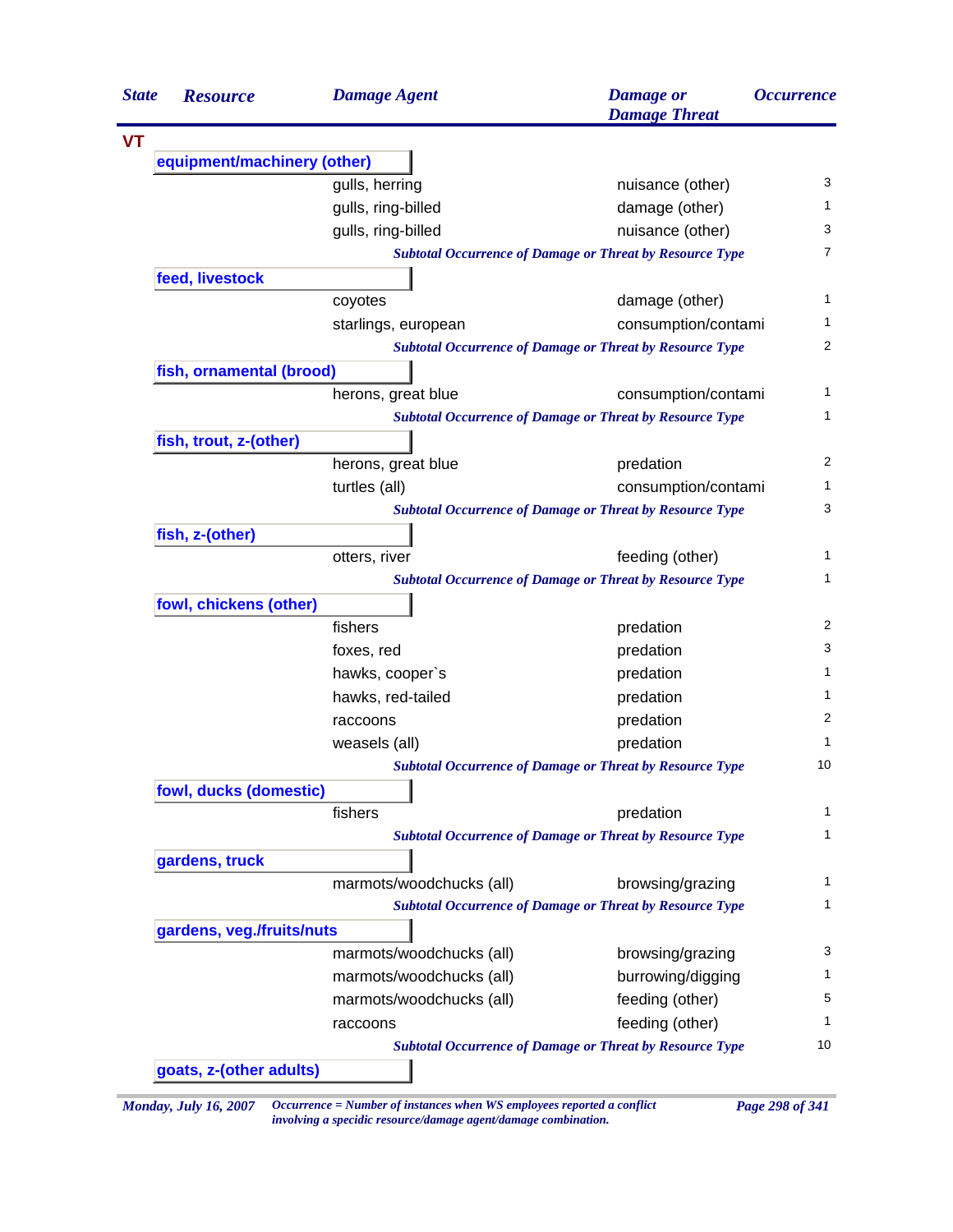| <b>State</b> | <b>Resource</b>                 | <b>Damage Agent</b>        | <b>Damage</b> or<br><b>Damage Threat</b>                        | <i><b>Occurrence</b></i> |
|--------------|---------------------------------|----------------------------|-----------------------------------------------------------------|--------------------------|
| <b>VT</b>    |                                 |                            |                                                                 |                          |
|              | goats, z-(other adults)         |                            |                                                                 |                          |
|              |                                 | coyotes                    | damage threat                                                   | 1                        |
|              |                                 |                            | <b>Subtotal Occurrence of Damage or Threat by Resource Type</b> | 1                        |
|              | golf courses                    |                            |                                                                 |                          |
|              |                                 | geese, canada              | droppings                                                       | 1                        |
|              |                                 |                            | <b>Subtotal Occurrence of Damage or Threat by Resource Type</b> | 1                        |
|              | grains, corn (field)            |                            |                                                                 |                          |
|              |                                 | deer, white-tailed (wild)  | feeding (other)                                                 | 1                        |
|              |                                 | geese, canada              | droppings                                                       | 1                        |
|              |                                 | geese, canada              | feeding (other)                                                 | 1                        |
|              |                                 |                            | <b>Subtotal Occurrence of Damage or Threat by Resource Type</b> | 3                        |
|              | grains, z-(other)               |                            |                                                                 |                          |
|              |                                 | marmots/woodchucks (all)   | feeding (other)                                                 | 1                        |
|              |                                 |                            | <b>Subtotal Occurrence of Damage or Threat by Resource Type</b> | 1                        |
|              | hayfields, alfalfa              |                            |                                                                 |                          |
|              |                                 | geese, canada              | feeding (other)                                                 | 1                        |
|              |                                 |                            | <b>Subtotal Occurrence of Damage or Threat by Resource Type</b> | 1                        |
|              | hayfields, mixed species        |                            |                                                                 |                          |
|              |                                 | geese, canada              | damage (other)                                                  | 1                        |
|              |                                 | geese, canada              | feeding (other)                                                 | 1                        |
|              |                                 |                            | <b>Subtotal Occurrence of Damage or Threat by Resource Type</b> | 2                        |
|              | hives (bees, honey, structures) |                            |                                                                 |                          |
|              |                                 | bears, black               | feeding (other)                                                 | 1                        |
|              |                                 |                            | <b>Subtotal Occurrence of Damage or Threat by Resource Type</b> | 1                        |
|              | hith/sfty, human (aviation)     |                            |                                                                 |                          |
|              |                                 | blackbirds, red-winged     | wildlife strike(aircraft)                                       | 1                        |
|              |                                 | buntings, snow             | damage threat                                                   | 1                        |
|              |                                 | crows, american            | damage threat                                                   | 13                       |
|              |                                 | crows, american            | wildlife strike(aircraft)                                       | 4                        |
|              |                                 | ducks, dabbling (other)    | damage threat                                                   | 1                        |
|              |                                 | ducks, mallards            | damage threat                                                   | $\overline{2}$           |
|              |                                 | falcons, american kestrels | wildlife strike(aircraft)                                       | 1                        |
|              |                                 | geese, canada              | damage threat                                                   | 2                        |
|              |                                 | geese, canada              | threat (other)                                                  | 44                       |
|              |                                 | geese, snow                | damage threat                                                   | 1                        |
|              |                                 | gulls, herring             | damage threat                                                   | 1                        |
|              |                                 | gulls, herring             | wildlife strike(aircraft)                                       | 1                        |
|              |                                 | gulls, ring-billed         | damage threat                                                   | 3                        |
|              |                                 | killdeers                  | wildlife strike(aircraft)                                       | 1                        |
|              |                                 | meadowlarks, eastern       | wildlife strike(aircraft)                                       | $\mathbf{1}$             |

*Monday, July 16, 2007 Occurrence = Number of instances when WS employees reported a conflict Page 299 of 341 involving a specidic resource/damage agent/damage combination.*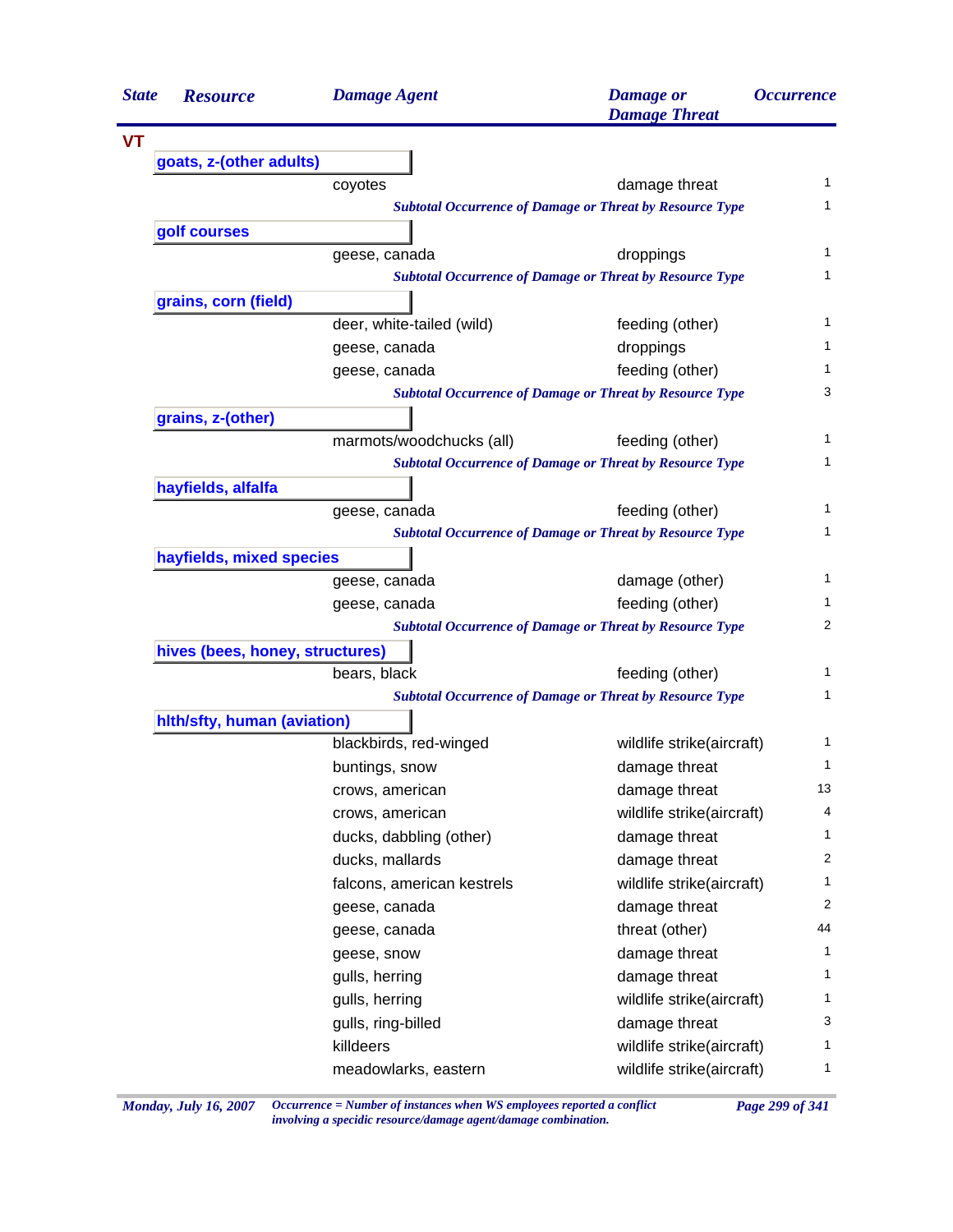| <b>State</b> | <b>Resource</b>              | <b>Damage Agent</b>        | <b>Damage</b> or<br><b>Damage Threat</b>                        | <i><b>Occurrence</b></i> |
|--------------|------------------------------|----------------------------|-----------------------------------------------------------------|--------------------------|
| <b>VT</b>    |                              |                            |                                                                 |                          |
|              | hith/sfty, human (aviation)  |                            |                                                                 |                          |
|              |                              | pigeons, feral (rock)      | wildlife strike(aircraft)                                       | 1                        |
|              |                              | vultures, turkey           | damage threat                                                   | 1                        |
|              |                              |                            | <b>Subtotal Occurrence of Damage or Threat by Resource Type</b> | 79                       |
|              | hith/sfty, human z-(general) |                            |                                                                 |                          |
|              |                              | bats (all)                 | damage (other)                                                  | 19                       |
|              |                              | bats (all)                 | disease threat                                                  | 2                        |
|              |                              | bats (all)                 | disease threat, rabies                                          | 34                       |
|              |                              | bats (all)                 | droppings                                                       | $\mathbf{1}$             |
|              |                              | bats (all)                 | harassment                                                      | 1                        |
|              |                              | bats (all)                 | injury                                                          | 1                        |
|              |                              | bats (all)                 | no conflict                                                     | 3                        |
|              |                              | bats (all)                 | nuisance                                                        | 4                        |
|              |                              | bats (all)                 | nuisance (other)                                                | 6                        |
|              |                              | bears, black               | nuisance (other)                                                | 3                        |
|              |                              | bears, black               | threat (other)                                                  | 1                        |
|              |                              | beavers                    | disease threat, rabies                                          | 1                        |
|              |                              | beavers                    | droppings                                                       | $\mathbf{1}$             |
|              |                              | bird, unidentifiable       | injury/illness                                                  | 1                        |
|              |                              | blackbirds, red-winged     | disease threat                                                  | 2                        |
|              |                              | blackbirds, red-winged     | injury/illness                                                  | 1                        |
|              |                              | blackbirds, red-winged     | nuisance (other)                                                | 1                        |
|              |                              | blackbirds, red-winged     | threat, wnv                                                     | 1                        |
|              |                              | bobcats                    | nuisance                                                        | 1                        |
|              |                              | cardinals, northern        | threat, wnv                                                     | 1                        |
|              |                              | cats, feral/free ranging   | disease threat, rabies                                          | 27                       |
|              |                              | cats, feral/free ranging   | injury                                                          | 5                        |
|              |                              | cats, feral/free ranging   | nuisance                                                        | 1                        |
|              |                              | chipmunks (other)          | damage (other)                                                  | 1                        |
|              |                              | chipmunks (other)          | disease threat, rabies                                          | 1                        |
|              |                              | chipmunks (other)          | injury                                                          | 1                        |
|              |                              | chipmunks (other)          | injury/illness                                                  | 1                        |
|              |                              | cormorants, double-crested | damage (other)                                                  | 1                        |
|              |                              | cormorants, double-crested | disease threat                                                  | 2                        |
|              |                              | coyotes                    | damage threat                                                   | 1                        |
|              |                              | coyotes                    | disease threat, rabies                                          | 4                        |
|              |                              | coyotes                    | nuisance                                                        | $\mathbf{1}$             |
|              |                              | coyotes                    | nuisance (other)                                                | $\overline{2}$           |
|              |                              | coyotes                    | predation threat                                                | 1                        |
|              |                              | crows, american            | damage (other)                                                  | 1                        |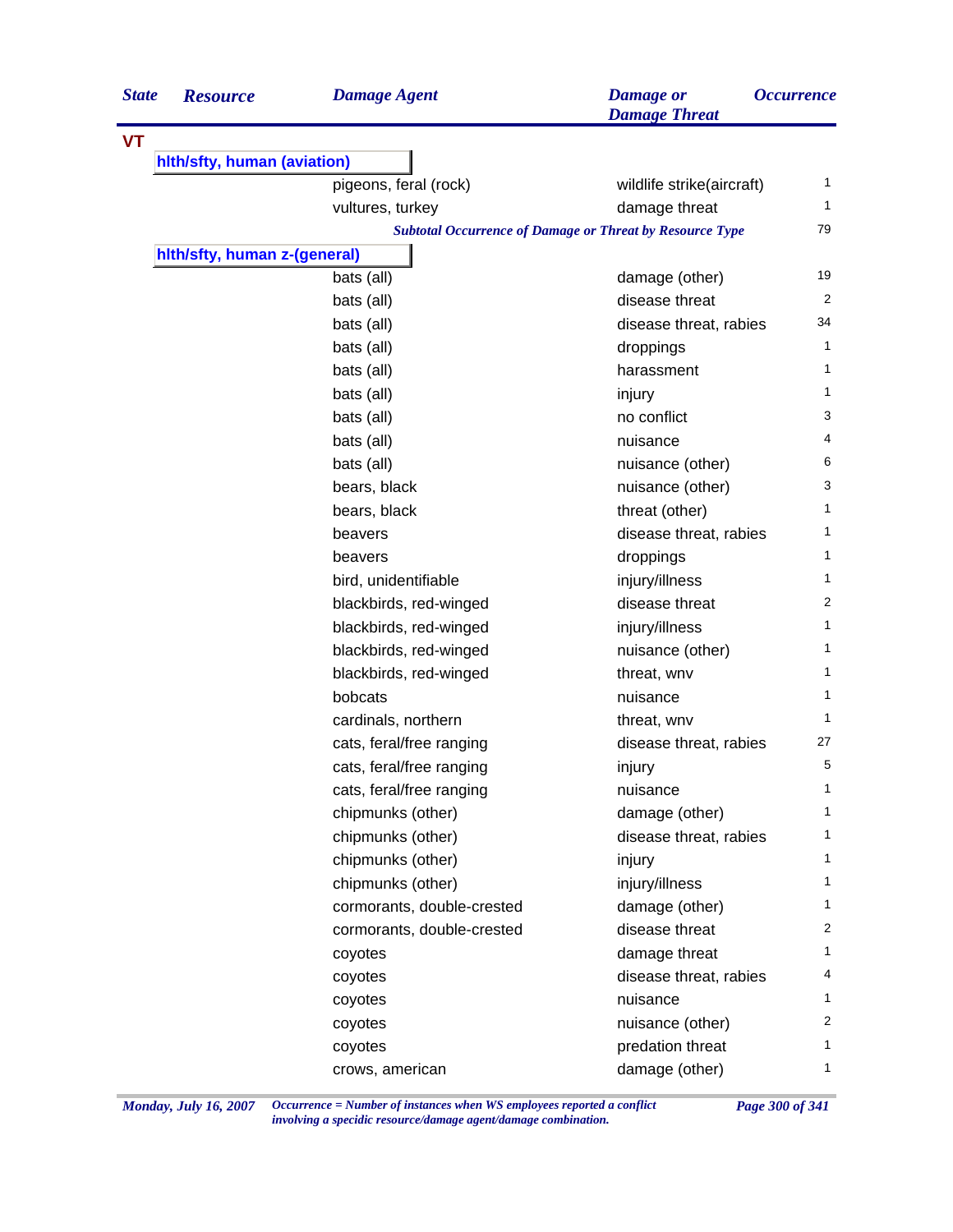| <b>VT</b>                    |                                       |                        |                |
|------------------------------|---------------------------------------|------------------------|----------------|
| hith/sfty, human z-(general) |                                       |                        |                |
|                              | crows, american                       | damage threat          | 9              |
|                              | crows, american                       | nuisance (other)       | 1              |
|                              | crows, american                       | threat, wnv            | 3              |
|                              | deer, white-tailed (wild)             | nuisance (other)       | $\mathbf{1}$   |
|                              | dogs, feral, free-ranging and hybrids | damage (other)         | $\overline{2}$ |
|                              | dogs, feral, free-ranging and hybrids | disease threat, rabies | 22             |
|                              | dogs, feral, free-ranging and hybrids | injury                 | 3              |
|                              | dogs, feral, free-ranging and hybrids | threat (other)         | 1              |
|                              | fishers                               | disease threat, rabies | $\overline{c}$ |
|                              | foxes, red                            | damage (other)         | 5              |
|                              | foxes, red                            | disease threat, rabies | 69             |
|                              | foxes, red                            | injury/illness         | $\mathbf{1}$   |
|                              | foxes, red                            | no conflict            | $\overline{2}$ |
|                              | foxes, red                            | nuisance               | 17             |
|                              | foxes, red                            | nuisance (other)       | 4              |
|                              | geese, canada                         | disease threat         | 2              |
|                              | geese, canada                         | droppings              | $\overline{7}$ |
|                              | geese, canada                         | harassment             | 1              |
|                              | geese, canada                         | injury/illness         | 1              |
|                              | geese, canada                         | nuisance (other)       | $\overline{2}$ |
|                              | geese, canada                         | threat (other)         | $\mathbf{1}$   |
|                              | grackles, common                      | threat, wnv            | 1              |
|                              | grouse, ruffed                        | injury/illness         | 3              |
|                              | grouse, ruffed                        | nuisance (other)       | $\mathbf{1}$   |
|                              | grouse, ruffed                        | threat (other)         | $\mathbf{1}$   |
|                              | grouse, ruffed                        | threat, wnv            | $\mathbf{1}$   |
|                              | gulls, herring                        | damage threat          | 12             |
|                              | gulls, ring-billed                    | damage (other)         | $\mathbf{1}$   |
|                              | gulls, ring-billed                    | droppings              | 1              |
|                              | gulls, ring-billed                    | nuisance (other)       | 12             |
|                              | hawks, sharp-shinned                  | disease threat         | $\mathbf{1}$   |
|                              | hawks, z-(other)                      | disease threat         | 1              |
|                              | hawks, z-(other)                      | threat, wnv            | 1              |
|                              | herons, great blue                    | threat, wnv            | 1              |
|                              | jays, blue                            | damage (other)         | 1              |
|                              | jays, blue                            | disease threat         | $\overline{2}$ |
|                              | mammals, exotic z-(other)             | nuisance (other)       | 1              |
|                              | marmots/woodchucks (all)              | disease threat, rabies | 6              |
|                              | marmots/woodchucks (all)              | injury/illness         | 2              |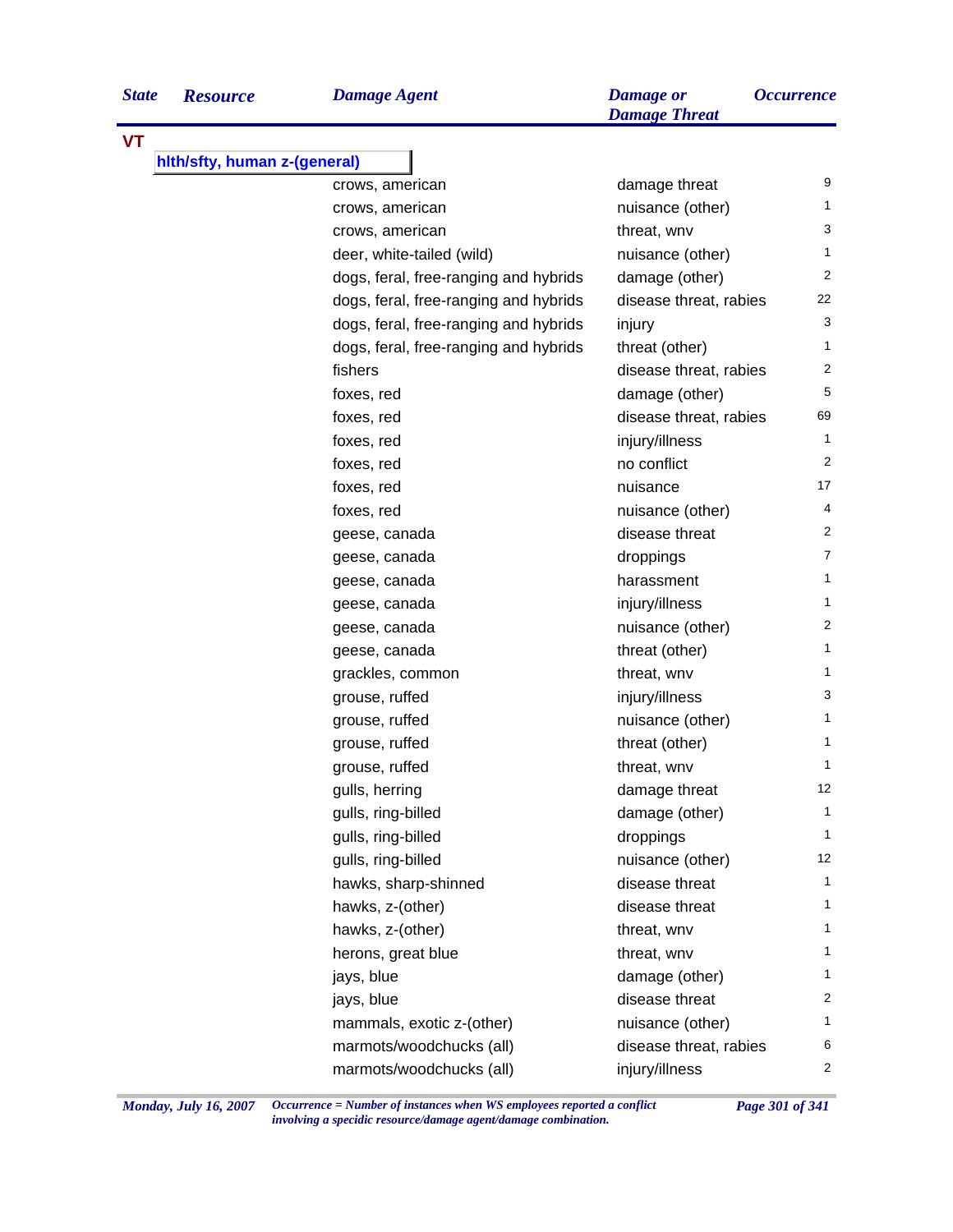*Damage Threat*

| <b>VT</b>                    |                          |                        |                |
|------------------------------|--------------------------|------------------------|----------------|
| hith/sfty, human z-(general) |                          |                        |                |
|                              | marmots/woodchucks (all) | no conflict            | 1              |
|                              | mice, deer (all)         | damage (other)         | 2              |
|                              | mice, deer (all)         | disease threat, rabies | 1              |
|                              | mice, deer (all)         | injury                 | $\mathbf{1}$   |
|                              | mice, house              | disease threat, rabies | $\mathbf{1}$   |
|                              | minks                    | disease threat, rabies | 1              |
|                              | moles (all)              | disease threat, rabies | 1              |
|                              | moles (all)              | injury                 | $\mathbf{1}$   |
|                              | muskrats, z-(other)      | disease threat, rabies | $\mathbf{1}$   |
|                              | opossums, virginia       | disease threat, rabies | 1              |
|                              | opossums, virginia       | nuisance (other)       | 1              |
|                              | owls, barred             | nuisance (other)       | $\overline{2}$ |
|                              | pigeons, feral (rock)    | damage (other)         | $\overline{2}$ |
|                              | pigeons, feral (rock)    | disease threat, rabies | 1              |
|                              | pigeons, feral (rock)    | injury/illness         | 1              |
|                              | pigeons, feral (rock)    | threat (other)         | 1              |
|                              | pigeons, feral (rock)    | threat, wnv            | 1              |
|                              | porcupines               | disease threat, rabies | 3              |
|                              | porcupines               | no conflict            | 1              |
|                              | rabbits, cottontail      | disease threat, rabies | 2              |
|                              | rabbits, cottontail      | nuisance (other)       | $\overline{2}$ |
|                              | rabbits, feral           | damage (other)         | 1              |
|                              | raccoons                 | burrowing/digging      | 1              |
|                              | raccoons                 | consumption/contami    | $\mathbf{1}$   |
|                              | raccoons                 | damage (other)         | 15             |
|                              | raccoons                 | damage threat          | 1              |
|                              | raccoons                 | disease threat, rabies | 115            |
|                              | raccoons                 | injury/illness         | 2              |
|                              | raccoons                 | no conflict            | 4              |
|                              | raccoons                 | nuisance               | 8              |
|                              | raccoons                 | nuisance (other)       | 16             |
|                              | raccoons                 | nuisance, noise        | 1              |
|                              | rats, norway             | disease threat, rabies | 1              |
|                              | rats, norway             | injury                 | 1              |
|                              | rats, norway             | nuisance (other)       | 2              |
|                              | robins, american         | no conflict            | 1              |
|                              | robins, american         | nuisance (other)       | 2              |
|                              | robins, american         | threat, wnv            | 4              |
|                              | skunks, striped          | damage (other)         | 7              |

*Monday, July 16, 2007 Occurrence = Number of instances when WS employees reported a conflict Page 302 of 341 involving a specidic resource/damage agent/damage combination.*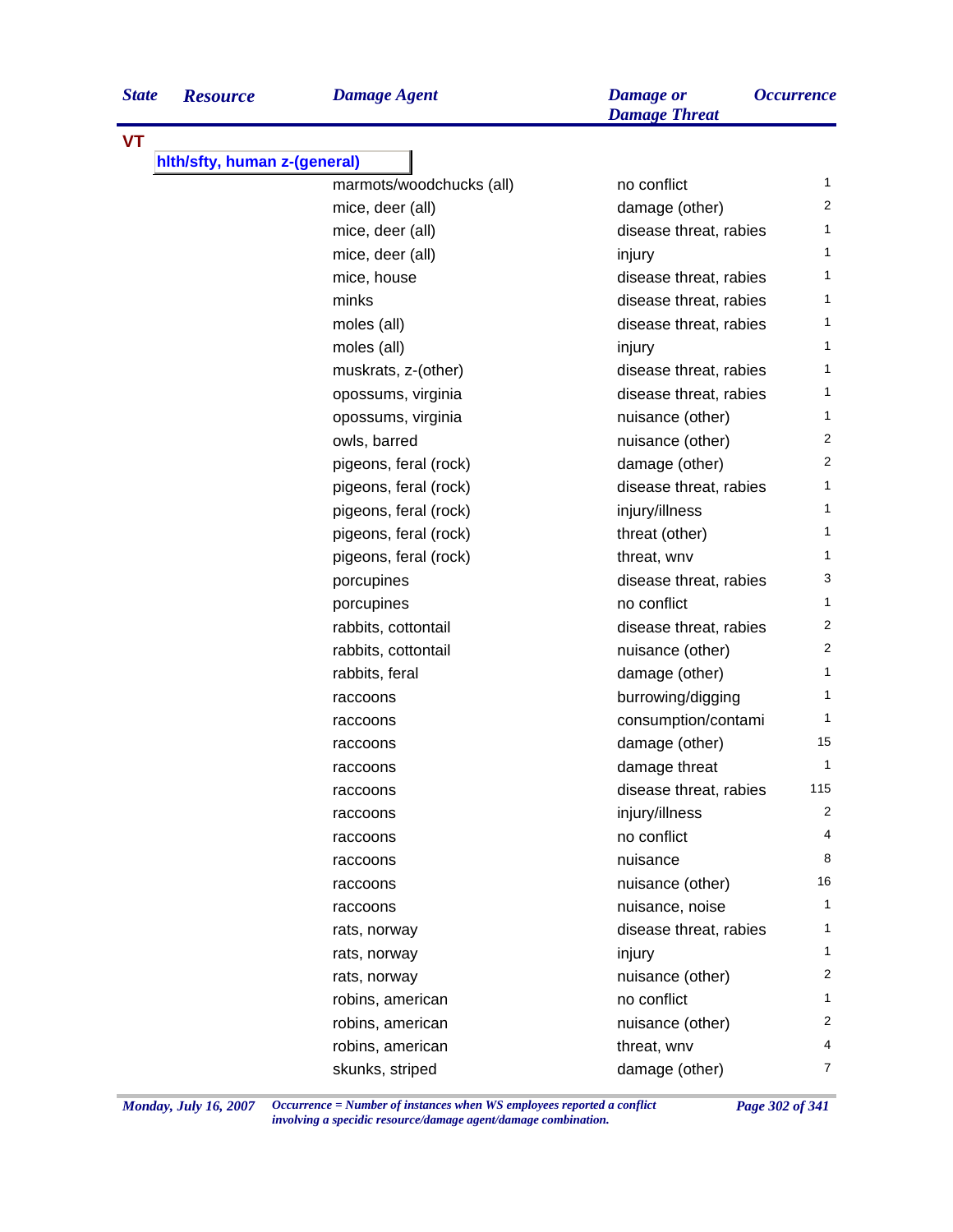| <b>State</b> | <b>Resource</b>              | <b>Damage Agent</b>           | <b>Damage</b> or<br><b>Damage Threat</b> | <i><b>Occurrence</b></i> |
|--------------|------------------------------|-------------------------------|------------------------------------------|--------------------------|
| VT           |                              |                               |                                          |                          |
|              | hith/sfty, human z-(general) |                               |                                          |                          |
|              |                              | skunks, striped               | damage threat                            | $\mathbf{1}$             |
|              |                              | skunks, striped               | disease threat, rabies                   | 45                       |
|              |                              | skunks, striped               | injury/illness                           | 2                        |
|              |                              | skunks, striped               | nuisance                                 | 6                        |
|              |                              | skunks, striped               | nuisance (other)                         | 16                       |
|              |                              | skunks, striped               | nuisance, noise                          | 1                        |
|              |                              | skunks, striped               | nuisance, odor                           | 18                       |
|              |                              | snakes, non-poisonous (other) | injury/illness                           | $\overline{2}$           |
|              |                              | snakes, non-poisonous (other) | nuisance                                 | 1                        |
|              |                              | sparrows, house/english       | damage (other)                           | 1                        |
|              |                              | sparrows, house/english       | disease threat                           | 1                        |
|              |                              | sparrows, house/english       | no conflict                              | $\overline{2}$           |
|              |                              | squirrels, gray               | damage (other)                           | 1                        |
|              |                              | squirrels, gray               | disease threat, rabies                   | 5                        |
|              |                              | squirrels, gray               | nuisance                                 | 1                        |
|              |                              | squirrels, gray               | nuisance (other)                         | 5                        |
|              |                              | squirrels, red                | disease threat, rabies                   | 3                        |
|              |                              | squirrels, red                | nuisance (other)                         | 3                        |
|              |                              | starlings, european           | disease threat                           | 1                        |
|              |                              | starlings, european           | injury/illness                           | 1                        |
|              |                              | starlings, european           | nuisance (other)                         | $\overline{2}$           |
|              |                              | turkey, wild (all)            | nuisance (other)                         | 1                        |
|              |                              | turkeys, wild                 | nuisance (other)                         | 1                        |
|              |                              | turtles (all)                 | injury/illness                           | 1                        |

|                  | SKUNKS, Striped                                                 | nuisance, odor         | 10             |
|------------------|-----------------------------------------------------------------|------------------------|----------------|
|                  | snakes, non-poisonous (other)                                   | injury/illness         | $\overline{c}$ |
|                  | snakes, non-poisonous (other)                                   | nuisance               | $\mathbf{1}$   |
|                  | sparrows, house/english                                         | damage (other)         | $\mathbf{1}$   |
|                  | sparrows, house/english                                         | disease threat         | $\mathbf{1}$   |
|                  | sparrows, house/english                                         | no conflict            | $\overline{2}$ |
|                  | squirrels, gray                                                 | damage (other)         | $\mathbf{1}$   |
|                  | squirrels, gray                                                 | disease threat, rabies | 5              |
|                  | squirrels, gray                                                 | nuisance               | $\mathbf{1}$   |
|                  | squirrels, gray                                                 | nuisance (other)       | 5              |
|                  | squirrels, red                                                  | disease threat, rabies | 3              |
|                  | squirrels, red                                                  | nuisance (other)       | 3              |
|                  | starlings, european                                             | disease threat         | $\mathbf{1}$   |
|                  | starlings, european                                             | injury/illness         | $\mathbf{1}$   |
|                  | starlings, european                                             | nuisance (other)       | $\overline{c}$ |
|                  | turkey, wild (all)                                              | nuisance (other)       | $\mathbf{1}$   |
|                  | turkeys, wild                                                   | nuisance (other)       | $\mathbf{1}$   |
|                  | turtles (all)                                                   | injury/illness         | $\mathbf{1}$   |
|                  | turtles (all)                                                   | nuisance (other)       | $\mathbf{1}$   |
|                  | vultures, turkey                                                | nuisance (other)       | $\mathbf{1}$   |
|                  | weasels (all)                                                   | disease threat, rabies | 3              |
|                  | weasels (all)                                                   | nuisance (other)       | 1              |
|                  | woodpeckers, downy                                              | injury/illness         | $\mathbf{1}$   |
|                  | z-passerines (other)                                            | disease threat         | $\mathbf{1}$   |
|                  | z-passerines (other)                                            | disease threat, rabies | $\mathbf{1}$   |
|                  | z-passerines (other)                                            | injury/illness         | 6              |
|                  | z-passerines (other)                                            | nuisance (other)       | 1              |
|                  | z-passerines (other)                                            | threat, wnv            | 5              |
|                  | <b>Subtotal Occurrence of Damage or Threat by Resource Type</b> |                        | 693            |
| <b>landfills</b> |                                                                 |                        |                |
|                  | gulls, black-backed, greater                                    | damage (other)         | $\overline{2}$ |
|                  | gulls, herring                                                  | damage (other)         | $\overline{c}$ |
|                  | gulls, ring-billed                                              | damage (other)         | $\overline{2}$ |
|                  |                                                                 |                        |                |

*Monday, July 16, 2007 Occurrence = Number of instances when WS employees reported a conflict Page 303 of 341 involving a specidic resource/damage agent/damage combination.*

**VT**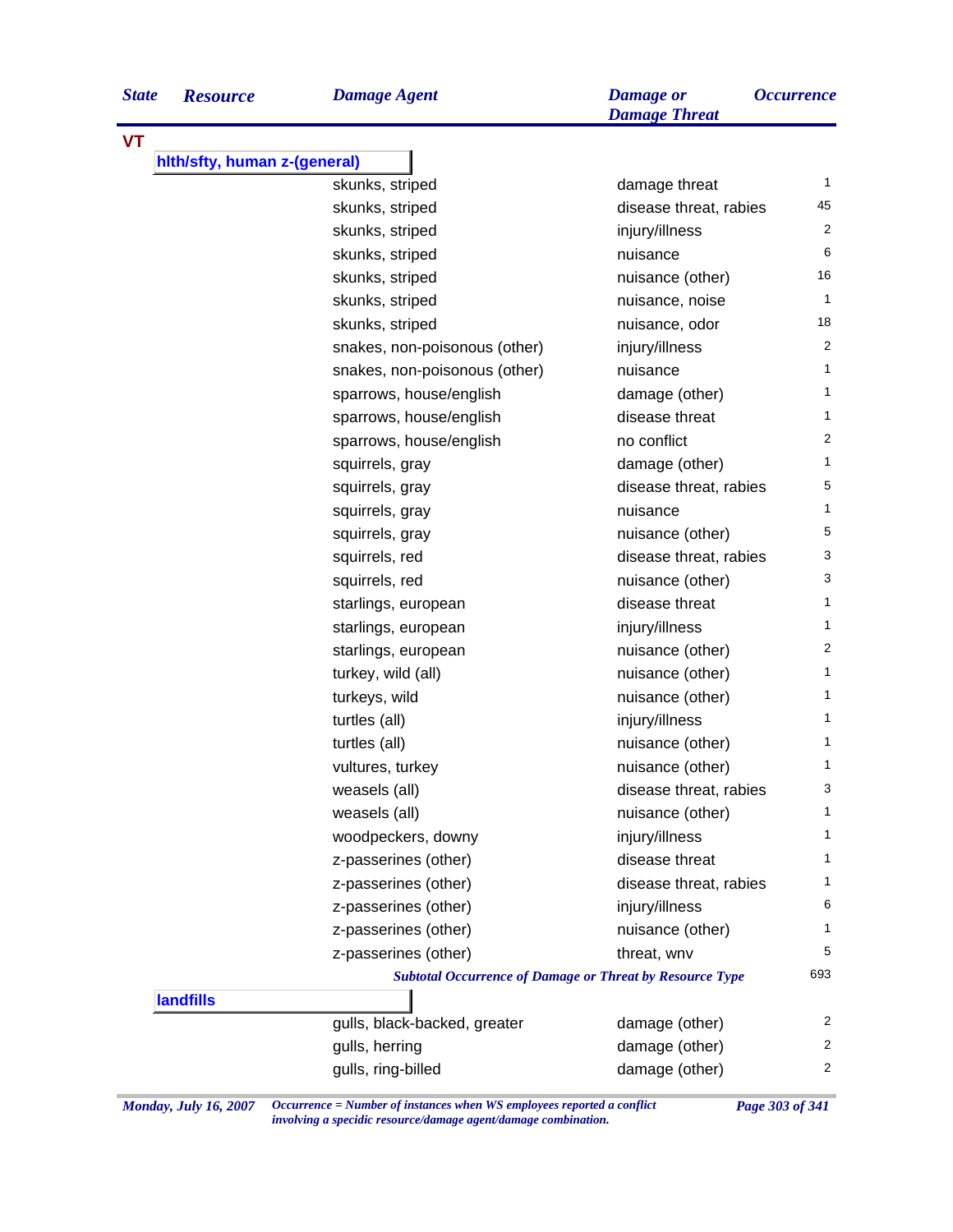| <b>State</b> | <b>Resource</b> |
|--------------|-----------------|
|              |                 |
|              |                 |

| VT |                                       |                                                                 |    |
|----|---------------------------------------|-----------------------------------------------------------------|----|
|    | landfills                             |                                                                 |    |
|    |                                       | <b>Subtotal Occurrence of Damage or Threat by Resource Type</b> | 6  |
|    | pets (companion/hobby animals)        |                                                                 |    |
|    | bats (all)                            | damage (other)                                                  | 2  |
|    | bats (all)                            | damage threat                                                   | 1  |
|    | bats (all)                            | disease threat                                                  | 5  |
|    | bats (all)                            | disease threat, rabies                                          | 6  |
|    | bats (all)                            | injury                                                          | 1  |
|    | beavers                               | disease threat, rabies                                          | 1  |
|    | bobcats                               | damage (other)                                                  | 1  |
|    | cats, feral/free ranging              | disease threat, rabies                                          | 1  |
|    | coyotes                               | damage threat                                                   | 1  |
|    | coyotes                               | predation                                                       | 1  |
|    | dogs, feral, free-ranging and hybrids | disease threat                                                  | 1  |
|    | dogs, feral, free-ranging and hybrids | disease threat, rabies                                          | 2  |
|    | fishers                               | disease threat                                                  | 1  |
|    | fishers                               | disease threat, rabies                                          | 2  |
|    | fishers                               | predation                                                       | 1  |
|    | fishers                               | predation threat                                                | 1  |
|    | foxes, red                            | damage (other)                                                  | 1  |
|    | foxes, red                            | disease threat                                                  | 3  |
|    | foxes, red                            | disease threat, rabies                                          | 8  |
|    | foxes, red                            | injury                                                          | 1  |
|    | foxes, red                            | predation threat                                                | 1  |
|    | grackles, common                      | threat, wnv                                                     | 1  |
|    | marmots/woodchucks (all)              | damage (other)                                                  | 1  |
|    | marmots/woodchucks (all)              | disease threat                                                  | 1  |
|    | muskrats, z-(other)                   | disease threat, rabies                                          | 1  |
|    | opossums, virginia                    | harassment                                                      | 1  |
|    | porcupines                            | damage (other)                                                  | 1  |
|    | porcupines                            | damage threat                                                   | 1  |
|    | porcupines                            | disease threat                                                  | 1  |
|    | porcupines                            | disease threat, rabies                                          | 1  |
|    | porcupines                            | injury                                                          | 2  |
|    | raccoons                              | disease threat                                                  | 5  |
|    | raccoons                              | disease threat, rabies                                          | 13 |
|    | raccoons                              | injury                                                          | 3  |
|    | skunks, striped                       | damage (other)                                                  | 6  |
|    | skunks, striped                       | disease threat                                                  | 1  |
|    | skunks, striped                       | disease threat, rabies                                          | 15 |

*Monday, July 16, 2007 Occurrence = Number of instances when WS employees reported a conflict Page 304 of 341 involving a specidic resource/damage agent/damage combination.*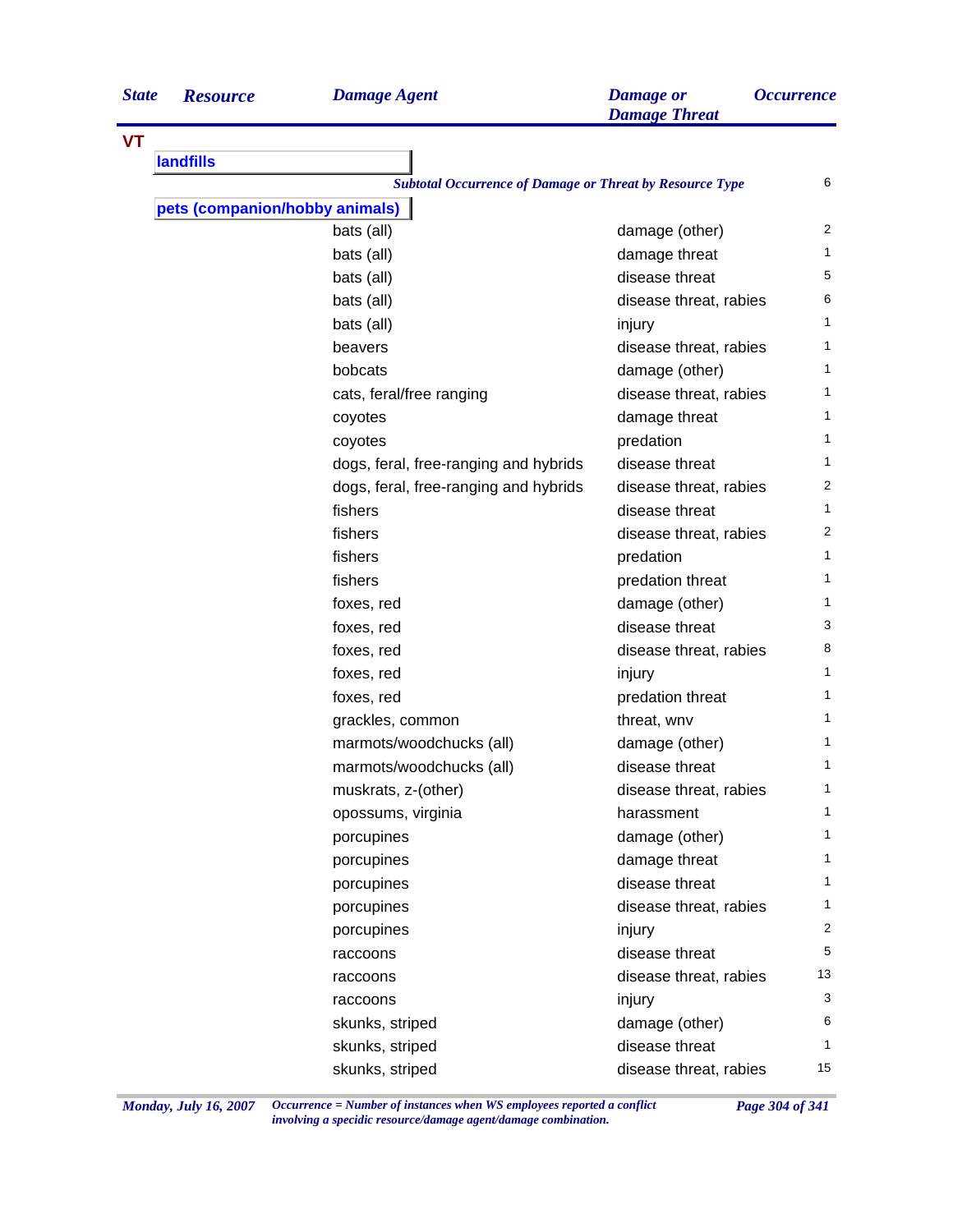| <b>State</b> | <b>Resource</b>                | <b>Damage Agent</b>          | <b>Damage</b> or<br><b>Damage Threat</b>                        | <i><b>Occurrence</b></i> |
|--------------|--------------------------------|------------------------------|-----------------------------------------------------------------|--------------------------|
| <b>VT</b>    |                                |                              |                                                                 |                          |
|              | pets (companion/hobby animals) |                              |                                                                 |                          |
|              |                                | skunks, striped              | injury                                                          | 4                        |
|              |                                | skunks, striped              | nuisance (other)                                                | 1                        |
|              |                                | squirrels, gray              | disease threat, rabies                                          | 2                        |
|              |                                | turtles (all)                | damage (other)                                                  | 1                        |
|              |                                | vultures, turkey             | damage threat                                                   | 1                        |
|              |                                | weasels (all)                | nuisance (other)                                                | 1                        |
|              |                                | woodpeckers, z-(other)       | disease threat                                                  | 1                        |
|              |                                |                              | <b>Subtotal Occurrence of Damage or Threat by Resource Type</b> | 107                      |
|              | plants, aquatic                |                              |                                                                 |                          |
|              |                                | muskrats, z-(other)          | nuisance (other)                                                | 1                        |
|              |                                |                              | <b>Subtotal Occurrence of Damage or Threat by Resource Type</b> | 1                        |
|              | property (general)             |                              |                                                                 |                          |
|              |                                | bats (all)                   | damage threat                                                   | 1                        |
|              |                                | bats (all)                   | no conflict                                                     | 1                        |
|              |                                | bears, black                 | damage (other)                                                  | 5                        |
|              |                                | beavers                      | consumption/contami                                             | 1                        |
|              |                                | beavers                      | damage (other)                                                  | 1                        |
|              |                                | beavers                      | flooding                                                        | 17                       |
|              |                                | beavers                      | girdling/gnawing/strip                                          | 1                        |
|              |                                | bird, unidentifiable         | nuisance (other)                                                | $\mathbf{1}$             |
|              |                                | crows, american              | nuisance (other)                                                | 34                       |
|              |                                | foxes, red                   | damage (other)                                                  | 3                        |
|              |                                | foxes, red                   | nuisance (other)                                                | 1                        |
|              |                                | geese, canada                | droppings                                                       | 1                        |
|              |                                | gulls, black-backed, greater | nuisance (other)                                                | $\mathbf{1}$             |
|              |                                | gulls, herring               | nuisance (other)                                                | $\overline{7}$           |
|              |                                | gulls, ring-billed           | damage threat                                                   | 3                        |
|              |                                | gulls, ring-billed           | droppings                                                       | 1                        |
|              |                                | gulls, ring-billed           | nuisance (other)                                                | 15                       |
|              |                                | marmots/woodchucks (all)     | burrowing/digging                                               | 8                        |
|              |                                | marmots/woodchucks (all)     | damage (other)                                                  | 1                        |
|              |                                | muskrats, z-(other)          | damage (other)                                                  | 1                        |
|              |                                | muskrats, z-(other)          | nuisance (other)                                                | $\overline{2}$           |
|              |                                | pigeons, feral (rock)        | droppings                                                       | 3                        |
|              |                                | porcupines                   | damage threat                                                   | 1                        |
|              |                                | porcupines                   | girdling/gnawing/strip                                          | 1                        |
|              |                                | raccoons                     | damage (other)                                                  | 9                        |
|              |                                | raccoons                     | disease threat, rabies                                          | 1                        |
|              |                                | raccoons                     | girdling/gnawing/strip                                          | 1                        |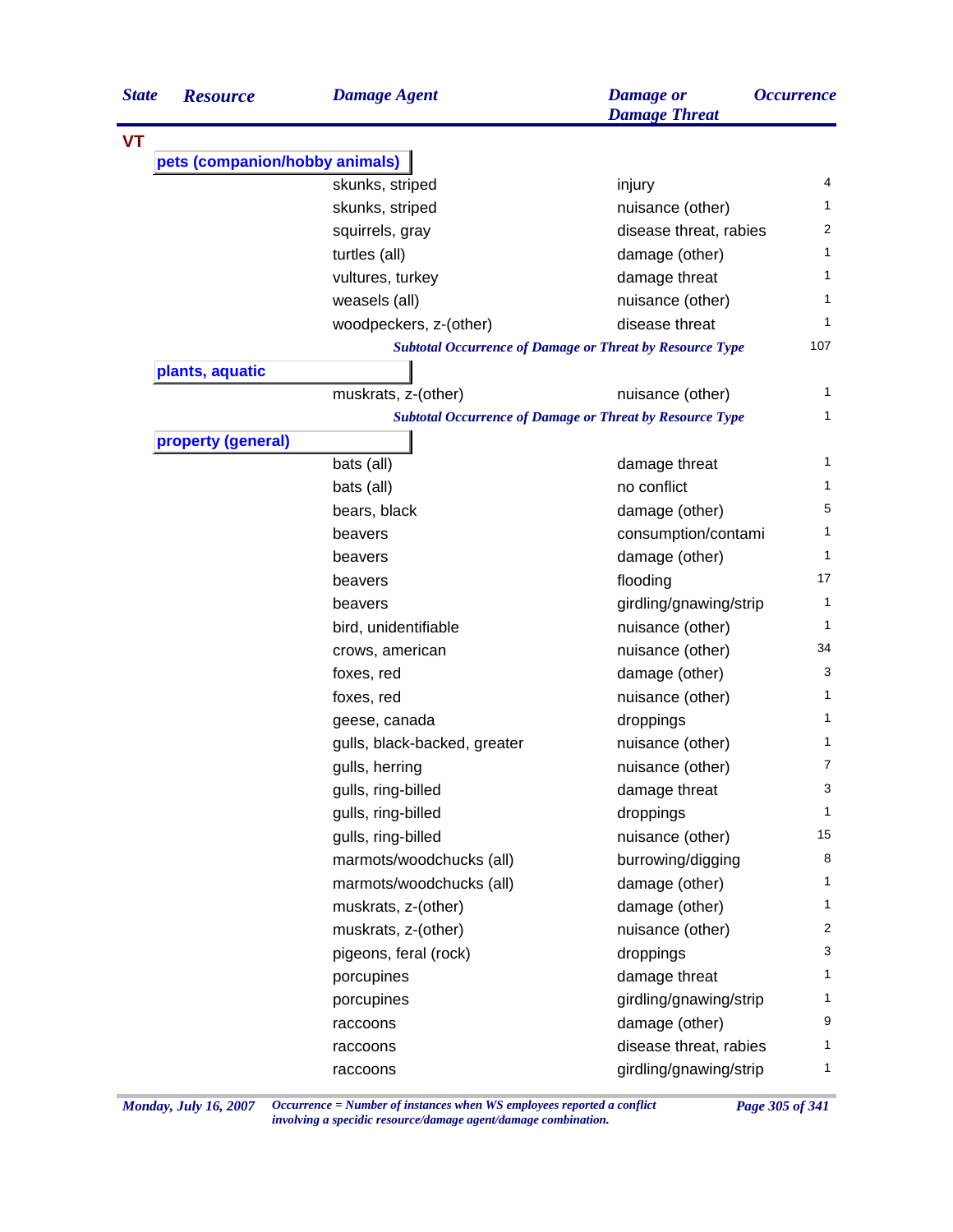| <b>State</b> | <b>Resource</b>               | <b>Damage Agent</b>           | <b>Damage</b> or<br><b>Damage Threat</b>                        | <b>Occurrence</b> |
|--------------|-------------------------------|-------------------------------|-----------------------------------------------------------------|-------------------|
| <b>VT</b>    |                               |                               |                                                                 |                   |
|              | property (general)            |                               |                                                                 |                   |
|              |                               | raccoons                      | no conflict                                                     | $\mathbf{1}$      |
|              |                               | raccoons                      | nuisance (other)                                                | 4                 |
|              |                               | rats, norway                  | damage (other)                                                  | $\mathbf{1}$      |
|              |                               | robins, american              | droppings                                                       | 1                 |
|              |                               | skunks, striped               | burrowing/digging                                               | 2                 |
|              |                               | skunks, striped               | damage (other)                                                  | 14                |
|              |                               | skunks, striped               | damage threat                                                   | 2                 |
|              |                               | skunks, striped               | no conflict                                                     | 1                 |
|              |                               | skunks, striped               | nuisance                                                        | 2                 |
|              |                               | skunks, striped               | nuisance (other)                                                | 3                 |
|              |                               | snakes, non-poisonous (other) | damage (other)                                                  | $\overline{2}$    |
|              |                               | squirrels, gray               | damage (other)                                                  | 1                 |
|              |                               | squirrels, red                | nuisance (other)                                                | $\mathbf{1}$      |
|              |                               | starlings, european           | nuisance (other)                                                | 8                 |
|              |                               | turkey, wild (all)            | damage (other)                                                  | $\mathbf{1}$      |
|              |                               | turtles (all)                 | burrowing/digging                                               | 1                 |
|              |                               | turtles (all)                 | damage (other)                                                  | 1                 |
|              |                               | vultures, turkey              | nuisance (other)                                                | 1                 |
|              |                               |                               | <b>Subtotal Occurrence of Damage or Threat by Resource Type</b> | 169               |
|              | rabbits (domestic)            |                               |                                                                 |                   |
|              |                               | fishers                       | predation                                                       | $\mathbf{1}$      |
|              |                               |                               | <b>Subtotal Occurrence of Damage or Threat by Resource Type</b> | $\mathbf{1}$      |
|              | recreational areas (other) ** |                               |                                                                 |                   |
|              |                               | geese, canada                 | droppings                                                       | 1                 |
|              |                               | geese, canada                 | nuisance (other)                                                | $\mathbf{1}$      |
|              |                               |                               | <b>Subtotal Occurrence of Damage or Threat by Resource Type</b> | 2                 |
|              | roads/bridges                 |                               |                                                                 |                   |
|              |                               | beavers                       | flooding                                                        | 2                 |
|              |                               | blackbirds, z-(other)         | nuisance (other)                                                | 1                 |
|              |                               |                               | <b>Subtotal Occurrence of Damage or Threat by Resource Type</b> | 3                 |
|              | sheep (adult)                 |                               |                                                                 |                   |
|              |                               | coyotes                       | predation                                                       | 1                 |
|              |                               |                               | <b>Subtotal Occurrence of Damage or Threat by Resource Type</b> | 1                 |
|              | trees, apple                  |                               |                                                                 |                   |
|              |                               | beavers                       | girdling/gnawing/strip                                          | 2                 |
|              |                               | deer, white-tailed (wild)     | feeding (other)                                                 | 1                 |
|              |                               |                               | <b>Subtotal Occurrence of Damage or Threat by Resource Type</b> | 3                 |
|              |                               |                               |                                                                 |                   |
|              | trees, standing (mixed)       |                               |                                                                 | 2                 |
|              |                               | beavers                       | girdling/gnawing/strip                                          |                   |

*Monday, July 16, 2007 Occurrence = Number of instances when WS employees reported a conflict Page 306 of 341 involving a specidic resource/damage agent/damage combination.*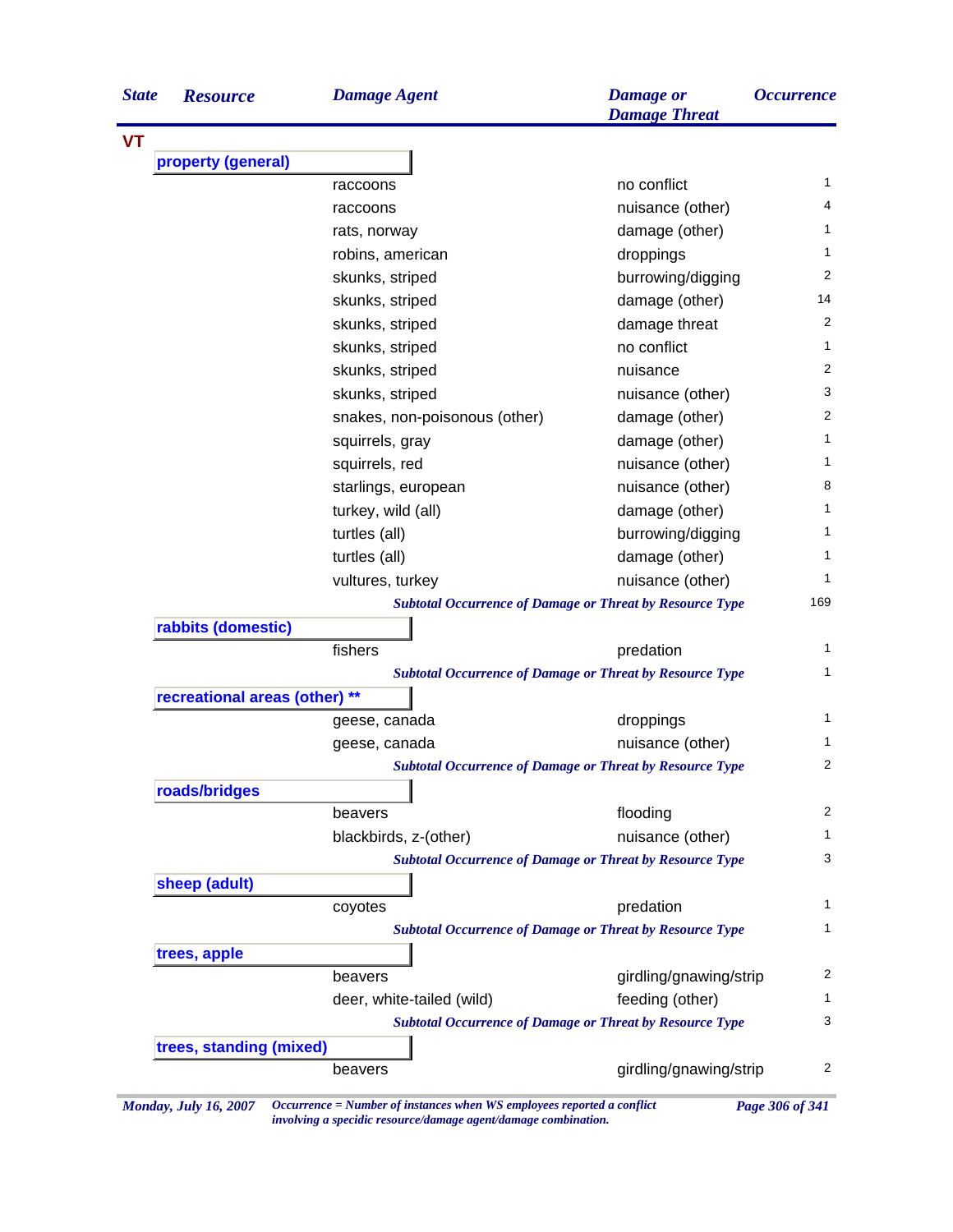| <b>State</b> | <b>Resource</b>          | <b>Damage Agent</b>       | <b>Damage</b> or<br><b>Damage Threat</b>                        | <i><b>Occurrence</b></i> |
|--------------|--------------------------|---------------------------|-----------------------------------------------------------------|--------------------------|
|              |                          |                           |                                                                 |                          |
|              | trees, standing (mixed)  |                           |                                                                 |                          |
|              |                          |                           | <b>Subtotal Occurrence of Damage or Threat by Resource Type</b> |                          |
|              | trees, standing hardwood |                           |                                                                 |                          |
|              |                          | beavers                   | girdling/gnawing/strip                                          |                          |
|              |                          |                           | <b>Subtotal Occurrence of Damage or Threat by Resource Type</b> |                          |
|              | turf and/or flowers      |                           |                                                                 |                          |
|              |                          | crows, american           | feeding (other)                                                 |                          |
|              |                          | deer, white-tailed (wild) | feeding (other)                                                 |                          |
|              |                          | geese, canada             | damage (other)                                                  |                          |
|              |                          | geese, canada             | droppings                                                       |                          |
|              |                          | marmots/woodchucks (all)  | burrowing/digging                                               |                          |
|              |                          | marmots/woodchucks (all)  | feeding (other)                                                 |                          |
|              |                          | moles (all)               | burrowing/digging                                               |                          |
|              |                          | skunks, striped           | burrowing/digging                                               |                          |
|              |                          | voles (all)               | feeding (other)                                                 |                          |
|              |                          |                           | <b>Subtotal Occurrence of Damage or Threat by Resource Type</b> |                          |
|              | vehicles, land           |                           |                                                                 |                          |
|              |                          | marmots/woodchucks (all)  | damage (other)                                                  |                          |
|              |                          | robins, american          | droppings                                                       |                          |
|              |                          | skunks, striped           | damage (other)                                                  |                          |
|              |                          |                           | <b>Subtotal Occurrence of Damage or Threat by Resource Type</b> |                          |
|              | watershed                |                           |                                                                 |                          |
|              |                          | muskrats, z-(other)       | threat (other)                                                  |                          |
|              |                          |                           | <b>Subtotal Occurrence of Damage or Threat by Resource Type</b> |                          |
|              | wetlands                 |                           |                                                                 |                          |
|              |                          | foxes, red                | consumption/contami                                             |                          |
|              |                          | foxes, red                | damage (other)                                                  |                          |
|              |                          | raccoons                  | damage (other)                                                  |                          |
|              |                          | raccoons                  | damage threat                                                   |                          |
|              |                          | raccoons                  | disease (other)                                                 |                          |
|              |                          | raccoons                  | nuisance (other)                                                |                          |
|              |                          | skunks, striped           | damage (other)                                                  |                          |
|              |                          |                           | <b>Subtotal Occurrence of Damage or Threat by Resource Type</b> |                          |
|              | z-landscaping (other)    |                           |                                                                 |                          |
|              |                          | skunks, spotted           | burrowing/digging                                               |                          |
|              |                          |                           | <b>Subtotal Occurrence of Damage or Threat by Resource Type</b> |                          |
|              |                          |                           |                                                                 |                          |
| <b>WA</b>    |                          |                           |                                                                 |                          |
|              | aircraft                 |                           |                                                                 |                          |
|              |                          | bird, unidentifiable      | wildlife strike(aircraft)                                       |                          |

*involving a specidic resource/damage agent/damage combination.*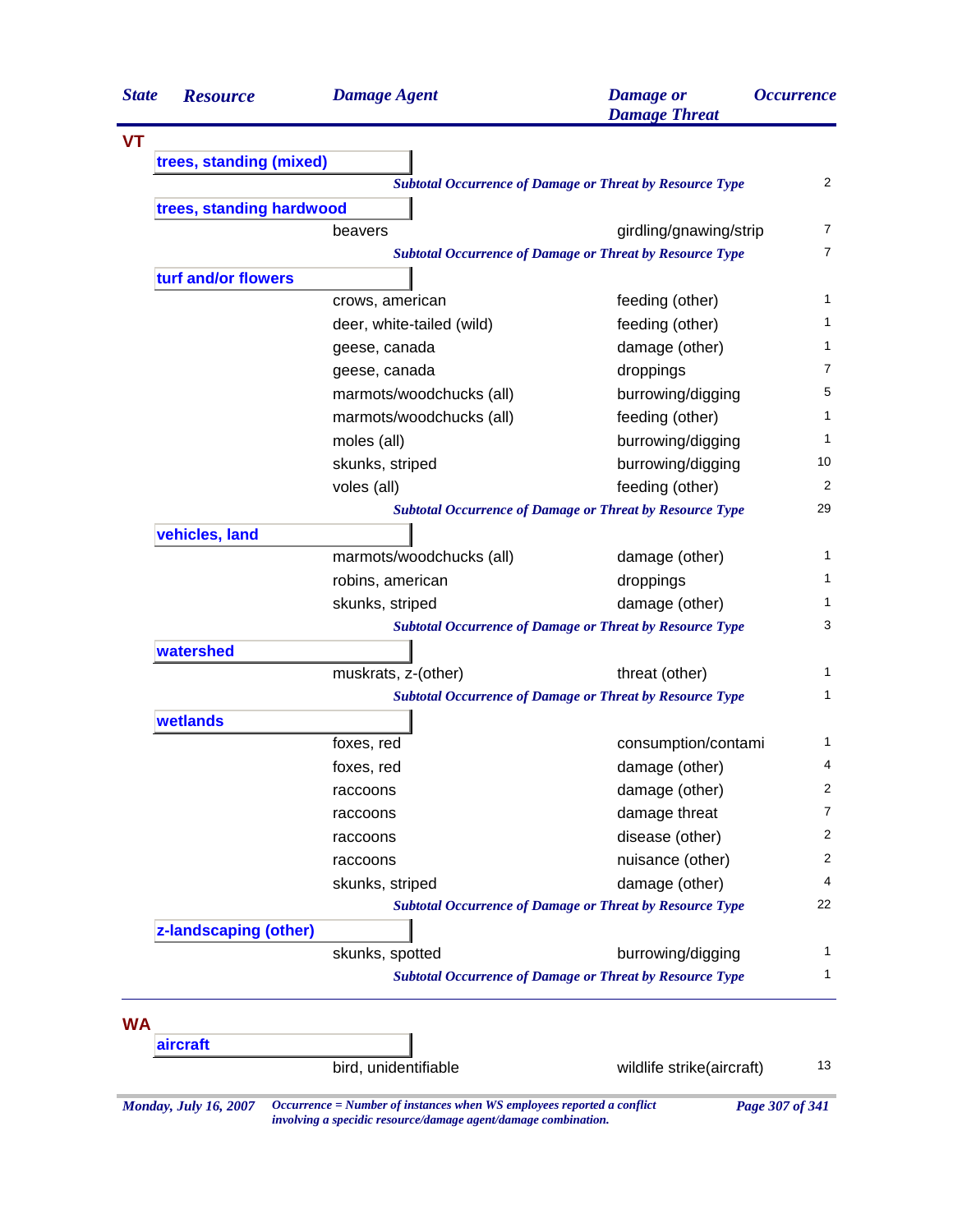| <b>State</b> | <b>Resource</b>          | <b>Damage Agent</b>        | <b>Damage</b> or<br><b>Damage Threat</b>                        | <i><b>Occurrence</b></i> |
|--------------|--------------------------|----------------------------|-----------------------------------------------------------------|--------------------------|
| <b>WA</b>    |                          |                            |                                                                 |                          |
|              | aircraft                 |                            |                                                                 |                          |
|              |                          | blackbirds, red-winged     | wildlife strike(aircraft)                                       | 1                        |
|              |                          | crows, american            | wildlife strike(aircraft)                                       | 1                        |
|              |                          | doves, mourning            | wildlife strike(aircraft)                                       | 1                        |
|              |                          | ducks, gadwall             | wildlife strike(aircraft)                                       | 1                        |
|              |                          | ducks, teal, green-winged  | wildlife strike(aircraft)                                       | 1                        |
|              |                          | ducks, wigeon, american    | wildlife strike(aircraft)                                       | 1                        |
|              |                          | gulls, glaucous-winged     | wildlife strike(aircraft)                                       | 6                        |
|              |                          | hawks, red-tailed          | wildlife strike(aircraft)                                       | 1                        |
|              |                          | killdeers                  | wildlife strike(aircraft)                                       | 1                        |
|              |                          | owls, common barn          | wildlife strike(aircraft)                                       | 4                        |
|              |                          | robins, american           | wildlife strike(aircraft)                                       | 1                        |
|              |                          | sandpipers, common         | wildlife strike(aircraft)                                       | 1                        |
|              |                          | starlings, european        | wildlife strike(aircraft)                                       | 1                        |
|              |                          | thrushes, varied           | wildlife strike(aircraft)                                       | 1                        |
|              |                          |                            | <b>Subtotal Occurrence of Damage or Threat by Resource Type</b> | 35                       |
|              | airport runways/taxiways |                            |                                                                 |                          |
|              |                          | moles (all)                | burrowing/digging                                               | 1                        |
|              |                          |                            | <b>Subtotal Occurrence of Damage or Threat by Resource Type</b> | 1                        |
|              | beans, green             |                            |                                                                 |                          |
|              |                          | deer, mule                 | browsing/grazing                                                | 3                        |
|              |                          |                            | <b>Subtotal Occurrence of Damage or Threat by Resource Type</b> | 3                        |
|              | boat docks/marinas       |                            |                                                                 |                          |
|              |                          | cormorants, double-crested | damage (other)                                                  | 23                       |
|              |                          | cormorants, double-crested | droppings                                                       | 1                        |
|              |                          | cormorants, pelagic        | damage (other)                                                  | 1                        |
|              |                          | crows, american            | damage threat                                                   | 21                       |
|              |                          | crows, american            | droppings                                                       | $\mathbf{1}$             |
|              |                          | crows, northwestern        | damage threat                                                   | 21                       |
|              |                          | geese, canada              | damage (other)                                                  | 1                        |
|              |                          | geese, canada              | damage threat                                                   | 21                       |
|              |                          | gulls, glaucous-winged     | damage (other)                                                  | 2                        |
|              |                          | gulls, glaucous-winged     | damage threat                                                   | 21                       |
|              |                          | gulls, glaucous-winged     | droppings                                                       | 3                        |
|              |                          | gulls, herring             | damage threat                                                   | 21                       |
|              |                          | gulls, western             | damage threat                                                   | 21                       |
|              |                          | herons, great blue         | damage threat                                                   | 21                       |
|              |                          | otters, river              | droppings                                                       | 1                        |
|              |                          | pigeons, feral (rock)      | damage (other)                                                  | 23                       |
|              |                          | pigeons, feral (rock)      | droppings                                                       | 6                        |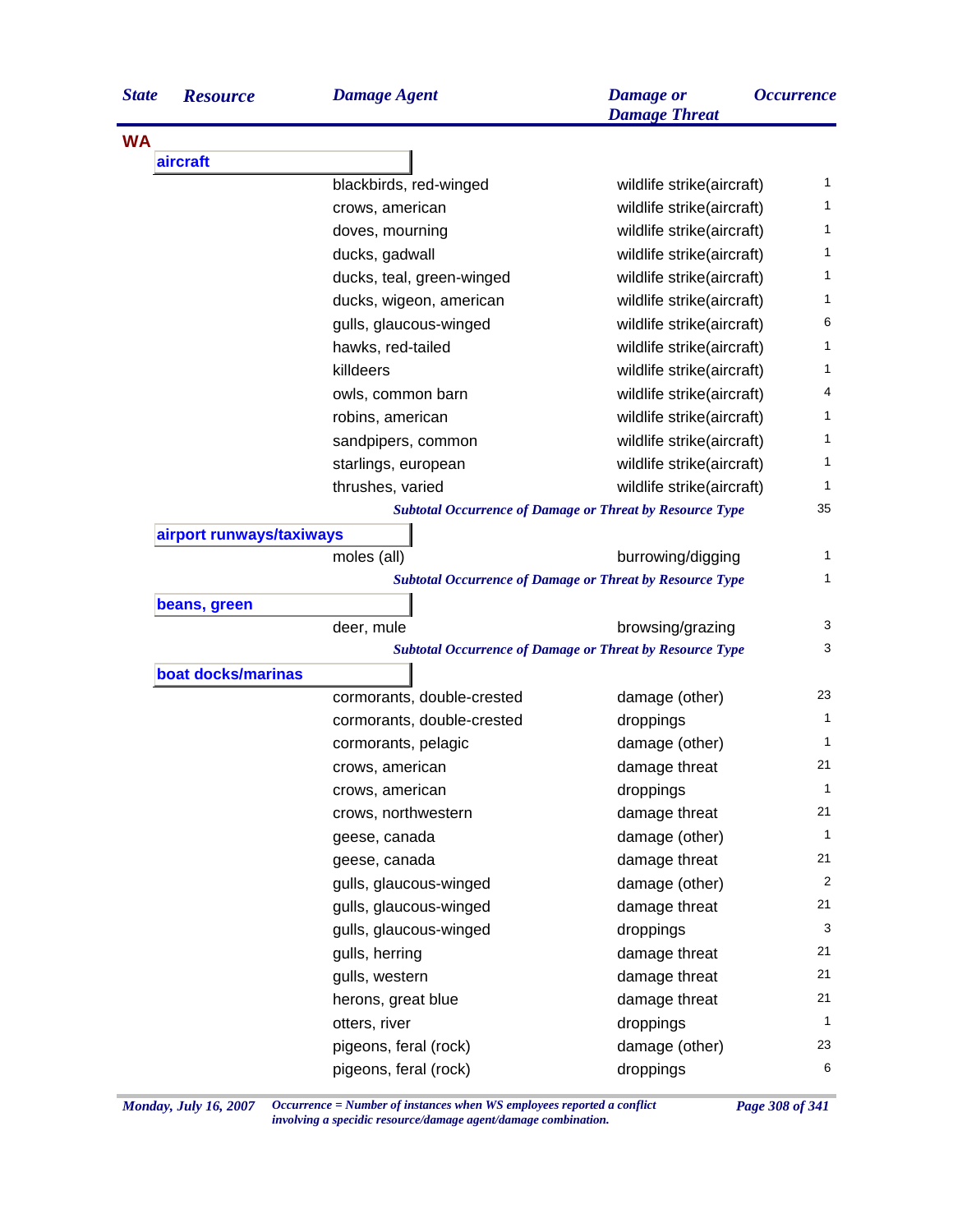| <b>State</b> | <b>Resource</b>            | <b>Damage Agent</b>        | <b>Damage</b> or<br><b>Damage Threat</b>                        | <i><b>Occurrence</b></i> |
|--------------|----------------------------|----------------------------|-----------------------------------------------------------------|--------------------------|
| <b>WA</b>    |                            |                            |                                                                 |                          |
|              | boat docks/marinas         |                            |                                                                 |                          |
|              |                            | sparrows, house/english    | damage threat                                                   | 21                       |
|              |                            | starlings, european        | damage (other)                                                  | 21                       |
|              |                            |                            | <b>Subtotal Occurrence of Damage or Threat by Resource Type</b> | 251                      |
|              | buildings, non-residential |                            |                                                                 |                          |
|              |                            | blackbirds, brewer's       | damage (other)                                                  | $\mathbf{1}$             |
|              |                            | blackbirds, brewer's       | droppings                                                       | $\mathbf{1}$             |
|              |                            | cormorants, double-crested | damage threat                                                   | 21                       |
|              |                            | cormorants, double-crested | droppings                                                       | $\mathbf{1}$             |
|              |                            | cormorants, pelagic        | droppings                                                       | 1                        |
|              |                            | crows, american            | damage threat                                                   | 21                       |
|              |                            | crows, northwestern        | damage (other)                                                  | $\mathbf{1}$             |
|              |                            | crows, northwestern        | damage threat                                                   | 21                       |
|              |                            | geese, canada              | damage threat                                                   | 21                       |
|              |                            | geese, canada              | droppings                                                       | $\mathbf{1}$             |
|              |                            | gulls, glaucous            | damage (other)                                                  | 1                        |
|              |                            | gulls, glaucous-winged     | damage (other)                                                  | 5                        |
|              |                            | gulls, glaucous-winged     | damage threat                                                   | 18                       |
|              |                            | gulls, glaucous-winged     | droppings                                                       | 6                        |
|              |                            | gulls, herring             | damage threat                                                   | 22                       |
|              |                            | gulls, western             | damage threat                                                   | 21                       |
|              |                            | herons, great blue         | damage threat                                                   | 21                       |
|              |                            | owls, barred               | damage threat                                                   | $\mathbf{1}$             |
|              |                            | pigeons, feral (rock)      | damage (other)                                                  | 4                        |
|              |                            | pigeons, feral (rock)      | damage threat                                                   | 21                       |
|              |                            | pigeons, feral (rock)      | droppings                                                       | 31                       |
|              |                            | ravens, common             | damage (other)                                                  | 2                        |
|              |                            | sparrows, house/english    | damage (other)                                                  | 1                        |
|              |                            | sparrows, house/english    | damage threat                                                   | 21                       |
|              |                            | starlings, european        | damage threat                                                   | 22                       |
|              |                            | starlings, european        | droppings                                                       | 11                       |
|              |                            | terns, caspian             | droppings                                                       | 1                        |
|              |                            |                            | <b>Subtotal Occurrence of Damage or Threat by Resource Type</b> | 299                      |
|              | buildings, residential     |                            |                                                                 |                          |
|              |                            | beavers                    | flooding                                                        | 1                        |
|              |                            | ducks, mallards            | droppings                                                       | 1                        |
|              |                            | flickers, northern         | damage (other)                                                  | 9                        |
|              |                            | gulls, glaucous-winged     | damage threat                                                   | 1                        |
|              |                            | gulls, glaucous-winged     | droppings                                                       | 1                        |
|              |                            | opossums, virginia         | damage (other)                                                  | $\mathbf{1}$             |
|              |                            |                            |                                                                 |                          |

*Monday, July 16, 2007 Occurrence = Number of instances when WS employees reported a conflict Page 309 of 341 involving a specidic resource/damage agent/damage combination.*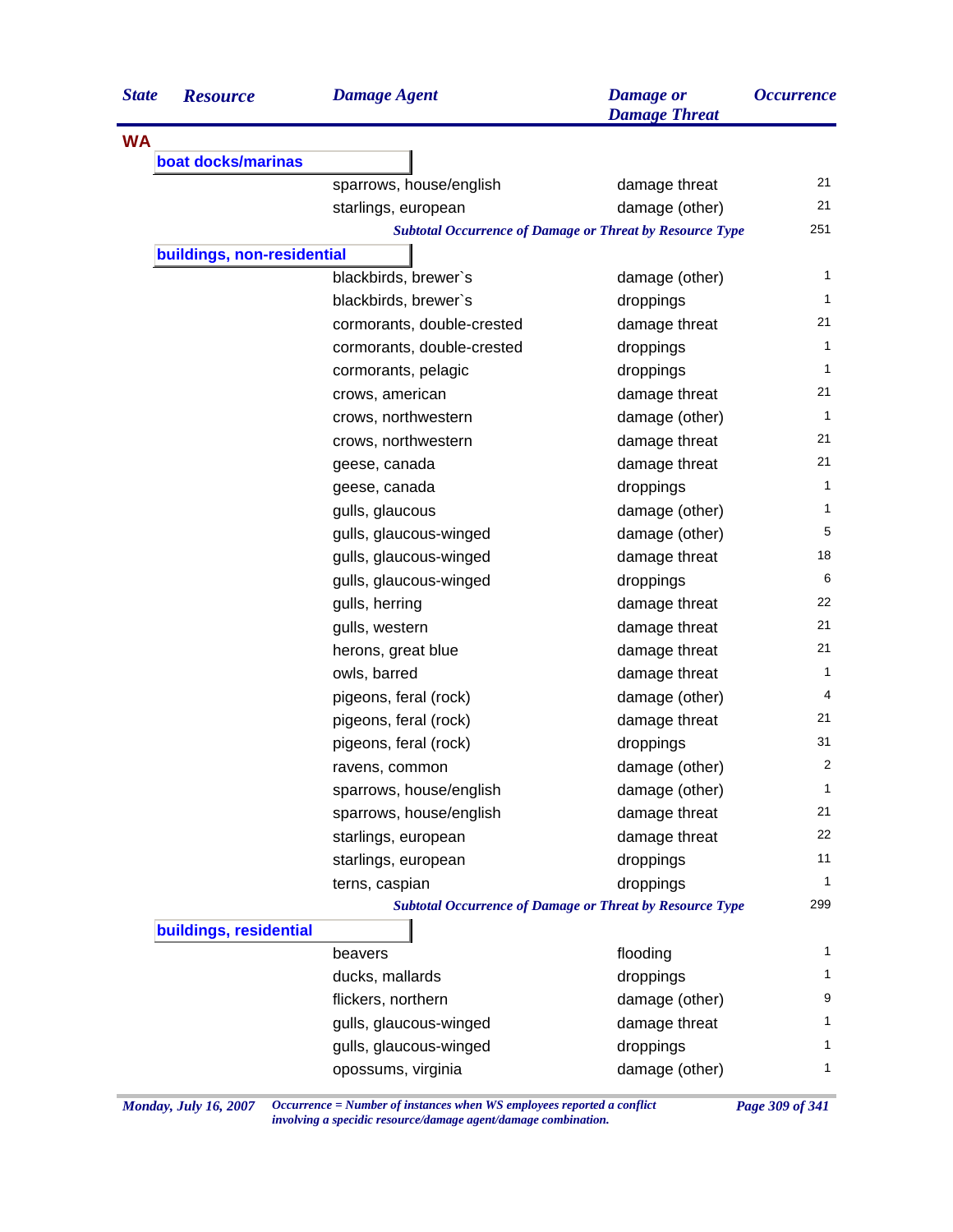| <b>State</b> | <b>Resource</b>             | <b>Damage Agent</b>      | <b>Damage</b> or<br><b>Damage Threat</b>                        | <i><b>Occurrence</b></i> |
|--------------|-----------------------------|--------------------------|-----------------------------------------------------------------|--------------------------|
| <b>WA</b>    |                             |                          |                                                                 |                          |
|              | buildings, residential      |                          |                                                                 |                          |
|              |                             | otters, river            | damage (other)                                                  | 1                        |
|              |                             | pigeons, feral (rock)    | droppings                                                       | 3                        |
|              |                             | raccoons                 | damage (other)                                                  | 10                       |
|              |                             | robins, american         | droppings                                                       | 2                        |
|              |                             | sparrows, house/english  | damage threat                                                   | 1                        |
|              |                             | woodpeckers, pileated    | damage (other)                                                  | 1                        |
|              |                             |                          | <b>Subtotal Occurrence of Damage or Threat by Resource Type</b> | 32                       |
|              | cattle (adult)              |                          |                                                                 |                          |
|              |                             | starlings, european      | damage (other)                                                  | 2                        |
|              |                             | starlings, european      | damage threat                                                   | 1                        |
|              |                             |                          | <b>Subtotal Occurrence of Damage or Threat by Resource Type</b> | 3                        |
|              | cattle (calves)             |                          |                                                                 |                          |
|              |                             | coyotes                  | predation                                                       | 19                       |
|              |                             | lions, mountain (cougar) | predation                                                       | 1                        |
|              |                             |                          | <b>Subtotal Occurrence of Damage or Threat by Resource Type</b> | 20                       |
|              | dikes/dams/impoundments     |                          |                                                                 |                          |
|              |                             | beavers                  | burrowing/digging                                               | 2                        |
|              |                             | nutrias                  | burrowing/digging                                               | $\overline{c}$           |
|              |                             |                          | <b>Subtotal Occurrence of Damage or Threat by Resource Type</b> | 4                        |
|              | equipment/machinery (other) |                          |                                                                 |                          |
|              |                             | blackbirds, brewer's     | damage (other)                                                  | 1                        |
|              |                             | blackbirds, brewer's     | droppings                                                       | 4                        |
|              |                             | crows, american          | damage (other)                                                  | 1                        |
|              |                             | crows, american          | droppings                                                       | 1                        |
|              |                             | pigeons, feral (rock)    | droppings                                                       | 5                        |
|              |                             | sparrows, house/english  | droppings                                                       | 1                        |
|              |                             | starlings, european      | damage (other)                                                  | 6                        |
|              |                             | starlings, european      | damage threat                                                   | 1                        |
|              |                             | starlings, european      | droppings                                                       | 6                        |
|              |                             |                          | <b>Subtotal Occurrence of Damage or Threat by Resource Type</b> | 26                       |
|              | feed, livestock             |                          |                                                                 |                          |
|              |                             | starlings, european      | consumption/contami                                             | 57                       |
|              |                             | starlings, european      | damage (other)                                                  | 1                        |
|              |                             | starlings, european      | damage threat                                                   | 2                        |
|              |                             | starlings, european      | droppings                                                       | 1                        |
|              |                             |                          | <b>Subtotal Occurrence of Damage or Threat by Resource Type</b> | 61                       |
|              |                             |                          |                                                                 |                          |
|              |                             |                          |                                                                 |                          |
|              | fences                      | elk, wapiti (wild)       | damage (other)                                                  | 2                        |

*Monday, July 16, 2007 Occurrence = Number of instances when WS employees reported a conflict Page 310 of 341 involving a specidic resource/damage agent/damage combination.*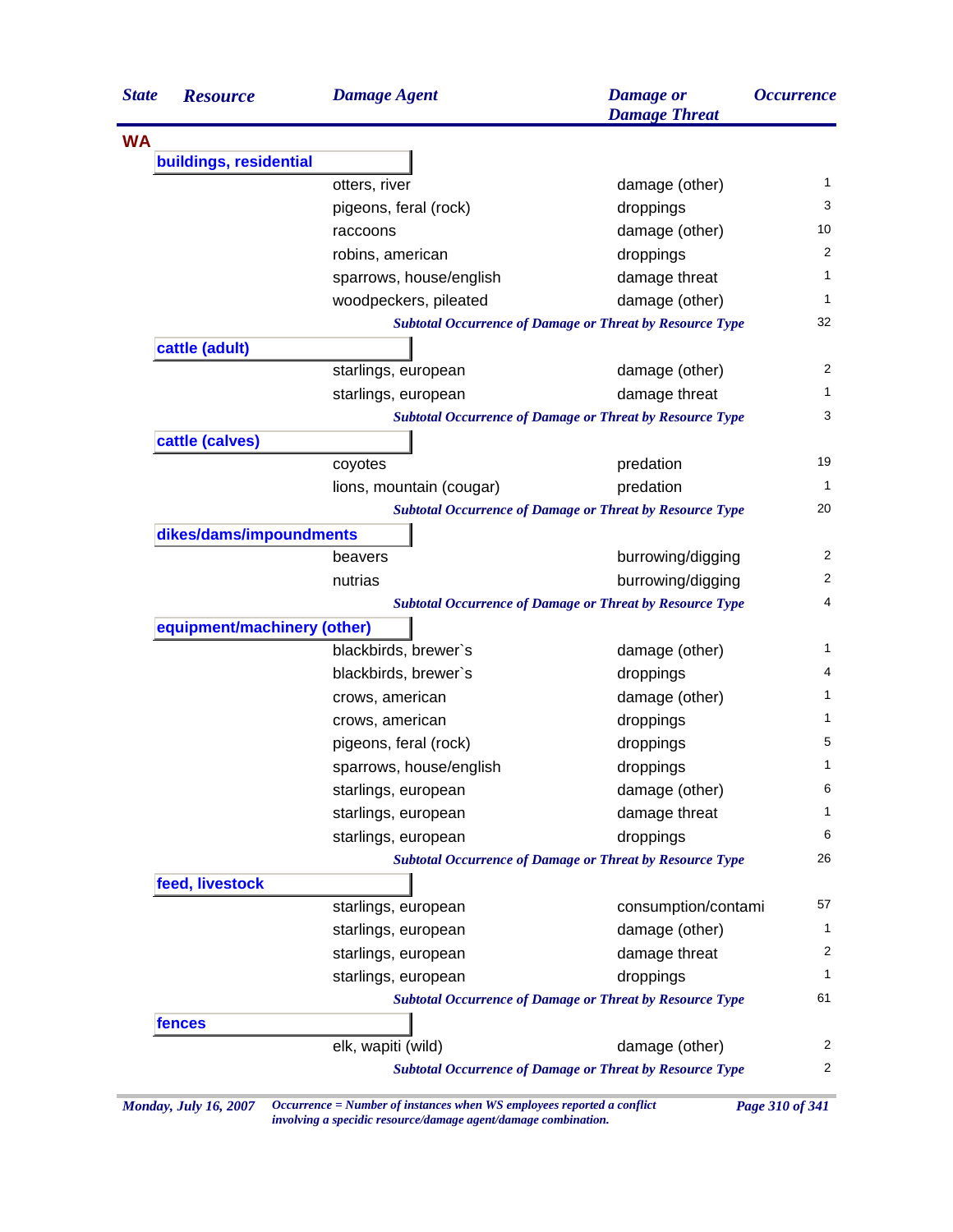| <b>State</b> | <b>Resource</b>          | <b>Damage Agent</b>                                             | <b>Damage</b> or<br><b>Damage Threat</b> | <i><b>Occurrence</b></i> |
|--------------|--------------------------|-----------------------------------------------------------------|------------------------------------------|--------------------------|
| <b>WA</b>    |                          |                                                                 |                                          |                          |
|              | fish, goldfish (market)  |                                                                 |                                          |                          |
|              |                          | raccoons                                                        | predation                                |                          |
|              |                          | <b>Subtotal Occurrence of Damage or Threat by Resource Type</b> |                                          |                          |
|              | fish, salmon (all) (t/e) |                                                                 |                                          |                          |
|              |                          | mammals, marine (seals/sea otters/etc                           | damage threat                            |                          |
|              |                          | mammals, marine (seals/sea otters/etc                           | predation                                |                          |
|              |                          | pikeminnows, northern                                           | predation                                |                          |
|              |                          | <b>Subtotal Occurrence of Damage or Threat by Resource Type</b> |                                          |                          |
|              | fish, salmon (all) ag    |                                                                 |                                          |                          |
|              |                          | cormorants, double-crested                                      | predation                                |                          |
|              |                          | ducks, merganser common                                         | predation                                |                          |
|              |                          | <b>Subtotal Occurrence of Damage or Threat by Resource Type</b> |                                          |                          |
|              | fish, trout (all)        |                                                                 |                                          |                          |
|              |                          | cormorants, double-crested                                      | predation                                |                          |
|              |                          | gulls, glaucous-winged                                          | predation                                |                          |
|              |                          | herons, great blue                                              | predation                                |                          |
|              |                          | <b>Subtotal Occurrence of Damage or Threat by Resource Type</b> |                                          |                          |
|              | fish, trout, rainbow     |                                                                 |                                          |                          |
|              |                          | cormorants, double-crested                                      | predation                                |                          |
|              |                          | gulls, glaucous-winged                                          | predation                                |                          |
|              |                          | gulls, herring                                                  | predation                                |                          |
|              |                          | <b>Subtotal Occurrence of Damage or Threat by Resource Type</b> |                                          |                          |
|              | fish, trout, z-(other)   |                                                                 |                                          |                          |
|              |                          | cormorants, double-crested                                      | predation threat                         |                          |
|              |                          | otters, river                                                   | predation                                |                          |
|              |                          | <b>Subtotal Occurrence of Damage or Threat by Resource Type</b> |                                          |                          |
|              | fish, z-(other)          |                                                                 |                                          |                          |
|              |                          | raccoons                                                        | predation                                |                          |
|              |                          | <b>Subtotal Occurrence of Damage or Threat by Resource Type</b> |                                          |                          |
|              | food items, human        |                                                                 |                                          |                          |
|              |                          | crows, american                                                 | damage (other)                           |                          |
|              |                          | <b>Subtotal Occurrence of Damage or Threat by Resource Type</b> |                                          |                          |
|              | fowl, chickens (other)   |                                                                 |                                          |                          |
|              |                          | coyotes                                                         | predation                                |                          |
|              |                          | eagles, bald                                                    | predation                                |                          |
|              |                          | raccoons                                                        | predation                                |                          |
|              |                          | weasels (all)                                                   | predation                                |                          |
|              |                          | <b>Subtotal Occurrence of Damage or Threat by Resource Type</b> |                                          |                          |
|              | fowl, ducks (domestic)   |                                                                 |                                          |                          |
|              |                          | eagles, bald                                                    | predation                                |                          |

*involving a specidic resource/damage agent/damage combination.*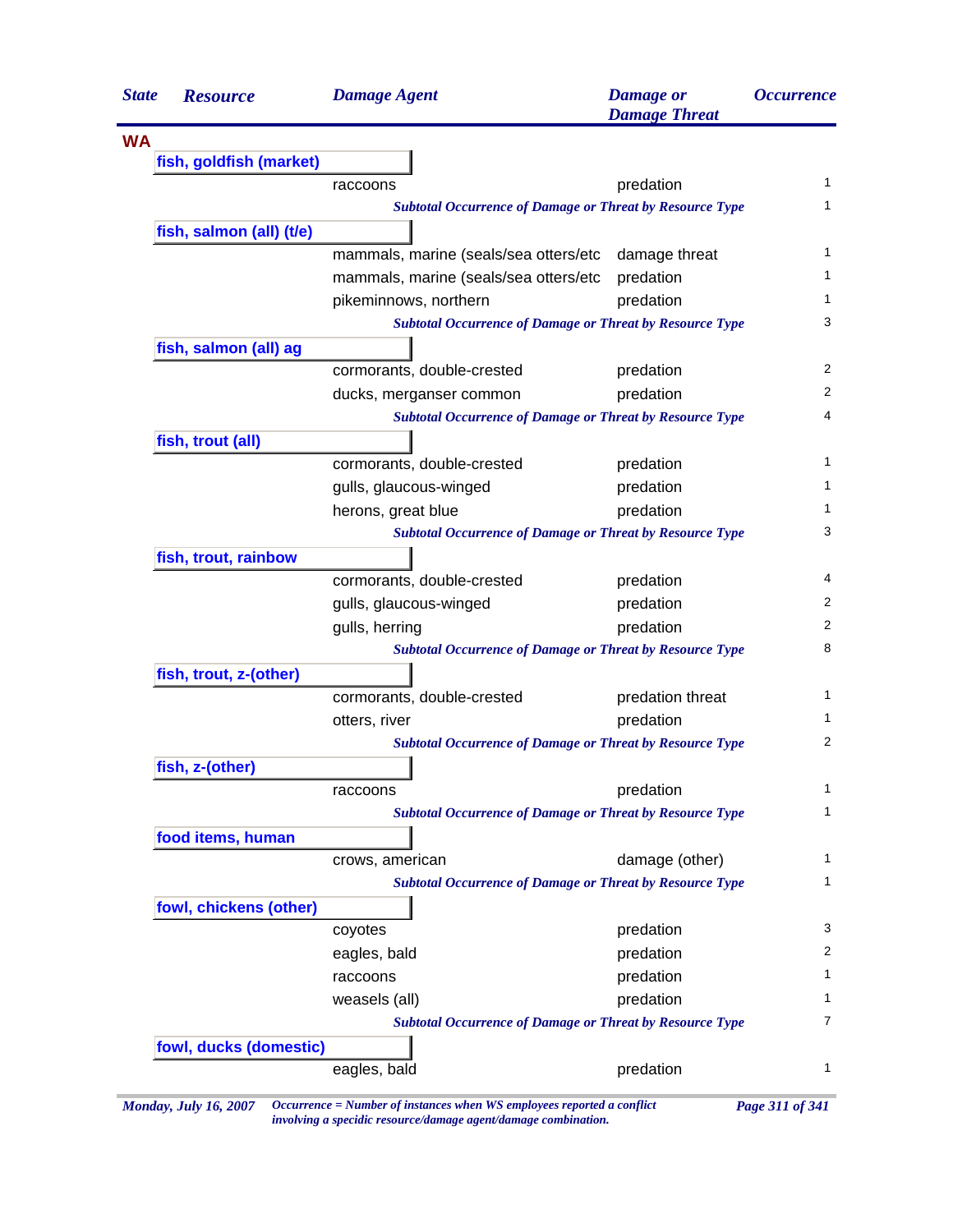| <b>State</b> | <b>Resource</b>                 | <b>Damage Agent</b>     | <b>Damage</b> or<br><b>Damage Threat</b>                        | <i><b>Occurrence</b></i> |
|--------------|---------------------------------|-------------------------|-----------------------------------------------------------------|--------------------------|
| <b>WA</b>    |                                 |                         |                                                                 |                          |
|              | fowl, ducks (domestic)          |                         |                                                                 |                          |
|              |                                 |                         | <b>Subtotal Occurrence of Damage or Threat by Resource Type</b> | 1                        |
|              | fowl, geese (domestic)          |                         |                                                                 |                          |
|              |                                 | coyotes                 | predation                                                       | 1                        |
|              |                                 | raccoons                | predation                                                       | 1                        |
|              |                                 |                         | <b>Subtotal Occurrence of Damage or Threat by Resource Type</b> | $\overline{2}$           |
|              | fruit, apples                   |                         |                                                                 |                          |
|              |                                 | deer, mule              | browsing/grazing                                                | 1                        |
|              |                                 | finches, house          | consumption/contami                                             | 2                        |
|              |                                 | sparrows, house/english | damage threat                                                   | $\mathbf{1}$             |
|              |                                 | starlings, european     | consumption/contami                                             | 14                       |
|              |                                 | starlings, european     | damage threat                                                   | 2                        |
|              |                                 |                         | <b>Subtotal Occurrence of Damage or Threat by Resource Type</b> | 20                       |
|              | fruit, apricots                 |                         |                                                                 |                          |
|              |                                 | starlings, european     | consumption/contami                                             | 1                        |
|              |                                 |                         | <b>Subtotal Occurrence of Damage or Threat by Resource Type</b> | 1                        |
|              | fruit, blackberries/raspberries |                         |                                                                 |                          |
|              |                                 | finches, house          | consumption/contami                                             | 1                        |
|              |                                 | starlings, european     | consumption/contami                                             |                          |
|              |                                 | starlings, european     | damage threat                                                   | 1                        |
|              |                                 |                         | <b>Subtotal Occurrence of Damage or Threat by Resource Type</b> | 3                        |
|              | fruit, blueberries              |                         |                                                                 |                          |
|              |                                 | blackbirds, red-winged  | damage threat                                                   | 1                        |
|              |                                 | cowbirds, brown-headed  | damage threat                                                   | 1                        |
|              |                                 | sparrows, house/english | damage threat                                                   | 1                        |
|              |                                 | starlings, european     | consumption/contami                                             | 10                       |
|              |                                 | starlings, european     | damage (other)                                                  | 8                        |
|              |                                 | starlings, european     | damage threat                                                   | 3                        |
|              |                                 |                         | <b>Subtotal Occurrence of Damage or Threat by Resource Type</b> | 24                       |
|              | fruit, cherries                 |                         |                                                                 |                          |
|              |                                 | finches, house          | consumption/contami                                             | 2                        |
|              |                                 | starlings, european     | consumption/contami                                             | 30                       |
|              |                                 | starlings, european     | damage threat                                                   | 1                        |
|              |                                 |                         | <b>Subtotal Occurrence of Damage or Threat by Resource Type</b> | 33                       |
|              | gardens, veg./fruits/nuts       |                         |                                                                 |                          |
|              |                                 | deer, mule              | browsing/grazing                                                | 1                        |
|              |                                 | nutrias                 | damage (other)                                                  | 1                        |
|              |                                 | raccoons                | damage (other)                                                  | 1                        |
|              |                                 |                         | <b>Subtotal Occurrence of Damage or Threat by Resource Type</b> | 3                        |
|              | goats, z-(other adults)         |                         |                                                                 |                          |

*Monday, July 16, 2007 Occurrence = Number of instances when WS employees reported a conflict Page 312 of 341 involving a specidic resource/damage agent/damage combination.*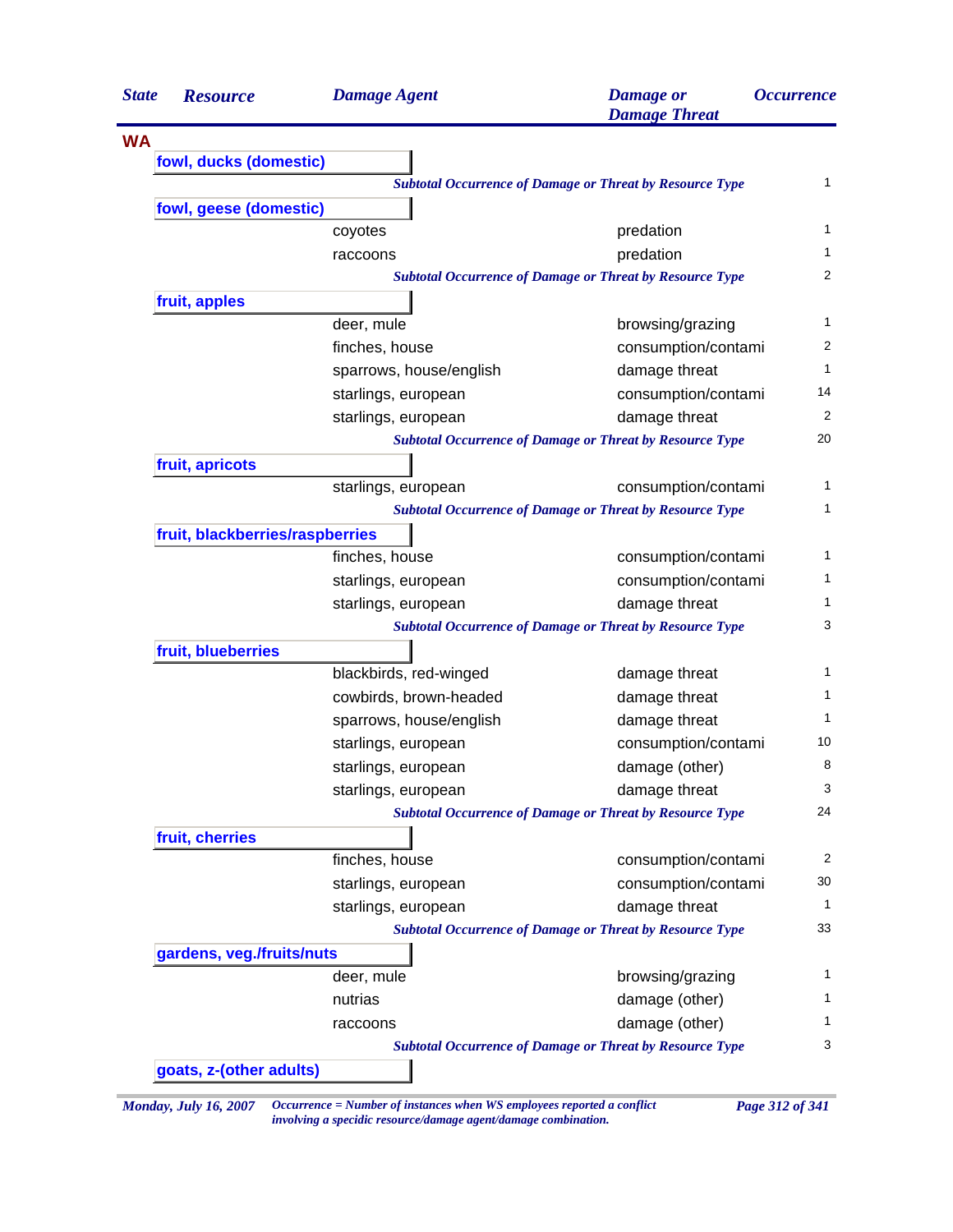| <b>WA</b><br>goats, z-(other adults)<br>1<br>damage (other)<br>coyotes<br>2<br>coyotes<br>predation<br>3<br><b>Subtotal Occurrence of Damage or Threat by Resource Type</b><br>golf courses<br>1<br>geese, canada<br>damage (other)<br>1<br><b>Subtotal Occurrence of Damage or Threat by Resource Type</b><br>grains, corn (field)<br>3<br>browsing/grazing<br>geese, canada<br>1<br>consumption/contami<br>starlings, european<br>4<br><b>Subtotal Occurrence of Damage or Threat by Resource Type</b><br>grasses/sod<br>2<br>flooding<br>beavers<br>1<br>ducks, feral<br>browsing/grazing<br>browsing/grazing<br>1<br>geese, canada<br>1<br>consumption/contami<br>geese, canada<br>1<br>browsing/grazing<br>geese, snow, greater<br>6<br><b>Subtotal Occurrence of Damage or Threat by Resource Type</b><br>hay (stack/bales)<br>1<br>starlings, european<br>damage (other)<br>1<br>starlings, european<br>droppings<br>2<br><b>Subtotal Occurrence of Damage or Threat by Resource Type</b><br>hayfields, mixed species<br>3<br>browsing/grazing<br>geese, snow, greater<br>3<br><b>Subtotal Occurrence of Damage or Threat by Resource Type</b><br>hlth/sfty, human (aviation)<br>bird, unidentifiable<br>13<br>damage threat<br>$\mathbf 1$<br>blackbirds, red-winged<br>damage threat<br>30<br>damage threat<br>coyotes<br>$\mathbf 1$<br>damage (other)<br>crows, american<br>1<br>crows, american<br>damage threat<br>2<br>dogs, feral, free-ranging and hybrids<br>damage threat<br>1<br>doves, mourning<br>damage threat<br>1<br>ducks, gadwall<br>damage threat<br>1<br>ducks, teal, green-winged<br>damage threat<br>damage threat<br>1<br>ducks, wigeon, american<br>3<br>damage threat<br>geese, canada<br>6<br>damage threat<br>gulls, glaucous-winged<br>hawks, red-tailed<br>damage threat<br>1<br>1<br>killdeers<br>damage threat | <b>State</b> | <b>Resource</b> | <b>Damage Agent</b> | <b>Damage</b> or<br><b>Damage Threat</b> | <i><b>Occurrence</b></i> |
|-------------------------------------------------------------------------------------------------------------------------------------------------------------------------------------------------------------------------------------------------------------------------------------------------------------------------------------------------------------------------------------------------------------------------------------------------------------------------------------------------------------------------------------------------------------------------------------------------------------------------------------------------------------------------------------------------------------------------------------------------------------------------------------------------------------------------------------------------------------------------------------------------------------------------------------------------------------------------------------------------------------------------------------------------------------------------------------------------------------------------------------------------------------------------------------------------------------------------------------------------------------------------------------------------------------------------------------------------------------------------------------------------------------------------------------------------------------------------------------------------------------------------------------------------------------------------------------------------------------------------------------------------------------------------------------------------------------------------------------------------------------------------------------------------------------------------------------------------------|--------------|-----------------|---------------------|------------------------------------------|--------------------------|
|                                                                                                                                                                                                                                                                                                                                                                                                                                                                                                                                                                                                                                                                                                                                                                                                                                                                                                                                                                                                                                                                                                                                                                                                                                                                                                                                                                                                                                                                                                                                                                                                                                                                                                                                                                                                                                                       |              |                 |                     |                                          |                          |
|                                                                                                                                                                                                                                                                                                                                                                                                                                                                                                                                                                                                                                                                                                                                                                                                                                                                                                                                                                                                                                                                                                                                                                                                                                                                                                                                                                                                                                                                                                                                                                                                                                                                                                                                                                                                                                                       |              |                 |                     |                                          |                          |
|                                                                                                                                                                                                                                                                                                                                                                                                                                                                                                                                                                                                                                                                                                                                                                                                                                                                                                                                                                                                                                                                                                                                                                                                                                                                                                                                                                                                                                                                                                                                                                                                                                                                                                                                                                                                                                                       |              |                 |                     |                                          |                          |
|                                                                                                                                                                                                                                                                                                                                                                                                                                                                                                                                                                                                                                                                                                                                                                                                                                                                                                                                                                                                                                                                                                                                                                                                                                                                                                                                                                                                                                                                                                                                                                                                                                                                                                                                                                                                                                                       |              |                 |                     |                                          |                          |
|                                                                                                                                                                                                                                                                                                                                                                                                                                                                                                                                                                                                                                                                                                                                                                                                                                                                                                                                                                                                                                                                                                                                                                                                                                                                                                                                                                                                                                                                                                                                                                                                                                                                                                                                                                                                                                                       |              |                 |                     |                                          |                          |
|                                                                                                                                                                                                                                                                                                                                                                                                                                                                                                                                                                                                                                                                                                                                                                                                                                                                                                                                                                                                                                                                                                                                                                                                                                                                                                                                                                                                                                                                                                                                                                                                                                                                                                                                                                                                                                                       |              |                 |                     |                                          |                          |
|                                                                                                                                                                                                                                                                                                                                                                                                                                                                                                                                                                                                                                                                                                                                                                                                                                                                                                                                                                                                                                                                                                                                                                                                                                                                                                                                                                                                                                                                                                                                                                                                                                                                                                                                                                                                                                                       |              |                 |                     |                                          |                          |
|                                                                                                                                                                                                                                                                                                                                                                                                                                                                                                                                                                                                                                                                                                                                                                                                                                                                                                                                                                                                                                                                                                                                                                                                                                                                                                                                                                                                                                                                                                                                                                                                                                                                                                                                                                                                                                                       |              |                 |                     |                                          |                          |
|                                                                                                                                                                                                                                                                                                                                                                                                                                                                                                                                                                                                                                                                                                                                                                                                                                                                                                                                                                                                                                                                                                                                                                                                                                                                                                                                                                                                                                                                                                                                                                                                                                                                                                                                                                                                                                                       |              |                 |                     |                                          |                          |
|                                                                                                                                                                                                                                                                                                                                                                                                                                                                                                                                                                                                                                                                                                                                                                                                                                                                                                                                                                                                                                                                                                                                                                                                                                                                                                                                                                                                                                                                                                                                                                                                                                                                                                                                                                                                                                                       |              |                 |                     |                                          |                          |
|                                                                                                                                                                                                                                                                                                                                                                                                                                                                                                                                                                                                                                                                                                                                                                                                                                                                                                                                                                                                                                                                                                                                                                                                                                                                                                                                                                                                                                                                                                                                                                                                                                                                                                                                                                                                                                                       |              |                 |                     |                                          |                          |
|                                                                                                                                                                                                                                                                                                                                                                                                                                                                                                                                                                                                                                                                                                                                                                                                                                                                                                                                                                                                                                                                                                                                                                                                                                                                                                                                                                                                                                                                                                                                                                                                                                                                                                                                                                                                                                                       |              |                 |                     |                                          |                          |
|                                                                                                                                                                                                                                                                                                                                                                                                                                                                                                                                                                                                                                                                                                                                                                                                                                                                                                                                                                                                                                                                                                                                                                                                                                                                                                                                                                                                                                                                                                                                                                                                                                                                                                                                                                                                                                                       |              |                 |                     |                                          |                          |
|                                                                                                                                                                                                                                                                                                                                                                                                                                                                                                                                                                                                                                                                                                                                                                                                                                                                                                                                                                                                                                                                                                                                                                                                                                                                                                                                                                                                                                                                                                                                                                                                                                                                                                                                                                                                                                                       |              |                 |                     |                                          |                          |
|                                                                                                                                                                                                                                                                                                                                                                                                                                                                                                                                                                                                                                                                                                                                                                                                                                                                                                                                                                                                                                                                                                                                                                                                                                                                                                                                                                                                                                                                                                                                                                                                                                                                                                                                                                                                                                                       |              |                 |                     |                                          |                          |
|                                                                                                                                                                                                                                                                                                                                                                                                                                                                                                                                                                                                                                                                                                                                                                                                                                                                                                                                                                                                                                                                                                                                                                                                                                                                                                                                                                                                                                                                                                                                                                                                                                                                                                                                                                                                                                                       |              |                 |                     |                                          |                          |
|                                                                                                                                                                                                                                                                                                                                                                                                                                                                                                                                                                                                                                                                                                                                                                                                                                                                                                                                                                                                                                                                                                                                                                                                                                                                                                                                                                                                                                                                                                                                                                                                                                                                                                                                                                                                                                                       |              |                 |                     |                                          |                          |
|                                                                                                                                                                                                                                                                                                                                                                                                                                                                                                                                                                                                                                                                                                                                                                                                                                                                                                                                                                                                                                                                                                                                                                                                                                                                                                                                                                                                                                                                                                                                                                                                                                                                                                                                                                                                                                                       |              |                 |                     |                                          |                          |
|                                                                                                                                                                                                                                                                                                                                                                                                                                                                                                                                                                                                                                                                                                                                                                                                                                                                                                                                                                                                                                                                                                                                                                                                                                                                                                                                                                                                                                                                                                                                                                                                                                                                                                                                                                                                                                                       |              |                 |                     |                                          |                          |
|                                                                                                                                                                                                                                                                                                                                                                                                                                                                                                                                                                                                                                                                                                                                                                                                                                                                                                                                                                                                                                                                                                                                                                                                                                                                                                                                                                                                                                                                                                                                                                                                                                                                                                                                                                                                                                                       |              |                 |                     |                                          |                          |
|                                                                                                                                                                                                                                                                                                                                                                                                                                                                                                                                                                                                                                                                                                                                                                                                                                                                                                                                                                                                                                                                                                                                                                                                                                                                                                                                                                                                                                                                                                                                                                                                                                                                                                                                                                                                                                                       |              |                 |                     |                                          |                          |
|                                                                                                                                                                                                                                                                                                                                                                                                                                                                                                                                                                                                                                                                                                                                                                                                                                                                                                                                                                                                                                                                                                                                                                                                                                                                                                                                                                                                                                                                                                                                                                                                                                                                                                                                                                                                                                                       |              |                 |                     |                                          |                          |
|                                                                                                                                                                                                                                                                                                                                                                                                                                                                                                                                                                                                                                                                                                                                                                                                                                                                                                                                                                                                                                                                                                                                                                                                                                                                                                                                                                                                                                                                                                                                                                                                                                                                                                                                                                                                                                                       |              |                 |                     |                                          |                          |
|                                                                                                                                                                                                                                                                                                                                                                                                                                                                                                                                                                                                                                                                                                                                                                                                                                                                                                                                                                                                                                                                                                                                                                                                                                                                                                                                                                                                                                                                                                                                                                                                                                                                                                                                                                                                                                                       |              |                 |                     |                                          |                          |
|                                                                                                                                                                                                                                                                                                                                                                                                                                                                                                                                                                                                                                                                                                                                                                                                                                                                                                                                                                                                                                                                                                                                                                                                                                                                                                                                                                                                                                                                                                                                                                                                                                                                                                                                                                                                                                                       |              |                 |                     |                                          |                          |
|                                                                                                                                                                                                                                                                                                                                                                                                                                                                                                                                                                                                                                                                                                                                                                                                                                                                                                                                                                                                                                                                                                                                                                                                                                                                                                                                                                                                                                                                                                                                                                                                                                                                                                                                                                                                                                                       |              |                 |                     |                                          |                          |
|                                                                                                                                                                                                                                                                                                                                                                                                                                                                                                                                                                                                                                                                                                                                                                                                                                                                                                                                                                                                                                                                                                                                                                                                                                                                                                                                                                                                                                                                                                                                                                                                                                                                                                                                                                                                                                                       |              |                 |                     |                                          |                          |
|                                                                                                                                                                                                                                                                                                                                                                                                                                                                                                                                                                                                                                                                                                                                                                                                                                                                                                                                                                                                                                                                                                                                                                                                                                                                                                                                                                                                                                                                                                                                                                                                                                                                                                                                                                                                                                                       |              |                 |                     |                                          |                          |
|                                                                                                                                                                                                                                                                                                                                                                                                                                                                                                                                                                                                                                                                                                                                                                                                                                                                                                                                                                                                                                                                                                                                                                                                                                                                                                                                                                                                                                                                                                                                                                                                                                                                                                                                                                                                                                                       |              |                 |                     |                                          |                          |
|                                                                                                                                                                                                                                                                                                                                                                                                                                                                                                                                                                                                                                                                                                                                                                                                                                                                                                                                                                                                                                                                                                                                                                                                                                                                                                                                                                                                                                                                                                                                                                                                                                                                                                                                                                                                                                                       |              |                 |                     |                                          |                          |
|                                                                                                                                                                                                                                                                                                                                                                                                                                                                                                                                                                                                                                                                                                                                                                                                                                                                                                                                                                                                                                                                                                                                                                                                                                                                                                                                                                                                                                                                                                                                                                                                                                                                                                                                                                                                                                                       |              |                 |                     |                                          |                          |
|                                                                                                                                                                                                                                                                                                                                                                                                                                                                                                                                                                                                                                                                                                                                                                                                                                                                                                                                                                                                                                                                                                                                                                                                                                                                                                                                                                                                                                                                                                                                                                                                                                                                                                                                                                                                                                                       |              |                 |                     |                                          |                          |
|                                                                                                                                                                                                                                                                                                                                                                                                                                                                                                                                                                                                                                                                                                                                                                                                                                                                                                                                                                                                                                                                                                                                                                                                                                                                                                                                                                                                                                                                                                                                                                                                                                                                                                                                                                                                                                                       |              |                 |                     |                                          |                          |
|                                                                                                                                                                                                                                                                                                                                                                                                                                                                                                                                                                                                                                                                                                                                                                                                                                                                                                                                                                                                                                                                                                                                                                                                                                                                                                                                                                                                                                                                                                                                                                                                                                                                                                                                                                                                                                                       |              |                 |                     |                                          |                          |
|                                                                                                                                                                                                                                                                                                                                                                                                                                                                                                                                                                                                                                                                                                                                                                                                                                                                                                                                                                                                                                                                                                                                                                                                                                                                                                                                                                                                                                                                                                                                                                                                                                                                                                                                                                                                                                                       |              |                 |                     |                                          |                          |
|                                                                                                                                                                                                                                                                                                                                                                                                                                                                                                                                                                                                                                                                                                                                                                                                                                                                                                                                                                                                                                                                                                                                                                                                                                                                                                                                                                                                                                                                                                                                                                                                                                                                                                                                                                                                                                                       |              |                 |                     |                                          |                          |
|                                                                                                                                                                                                                                                                                                                                                                                                                                                                                                                                                                                                                                                                                                                                                                                                                                                                                                                                                                                                                                                                                                                                                                                                                                                                                                                                                                                                                                                                                                                                                                                                                                                                                                                                                                                                                                                       |              |                 |                     |                                          |                          |
|                                                                                                                                                                                                                                                                                                                                                                                                                                                                                                                                                                                                                                                                                                                                                                                                                                                                                                                                                                                                                                                                                                                                                                                                                                                                                                                                                                                                                                                                                                                                                                                                                                                                                                                                                                                                                                                       |              |                 |                     |                                          |                          |
|                                                                                                                                                                                                                                                                                                                                                                                                                                                                                                                                                                                                                                                                                                                                                                                                                                                                                                                                                                                                                                                                                                                                                                                                                                                                                                                                                                                                                                                                                                                                                                                                                                                                                                                                                                                                                                                       |              |                 |                     |                                          |                          |
|                                                                                                                                                                                                                                                                                                                                                                                                                                                                                                                                                                                                                                                                                                                                                                                                                                                                                                                                                                                                                                                                                                                                                                                                                                                                                                                                                                                                                                                                                                                                                                                                                                                                                                                                                                                                                                                       |              |                 |                     |                                          |                          |
|                                                                                                                                                                                                                                                                                                                                                                                                                                                                                                                                                                                                                                                                                                                                                                                                                                                                                                                                                                                                                                                                                                                                                                                                                                                                                                                                                                                                                                                                                                                                                                                                                                                                                                                                                                                                                                                       |              |                 |                     |                                          |                          |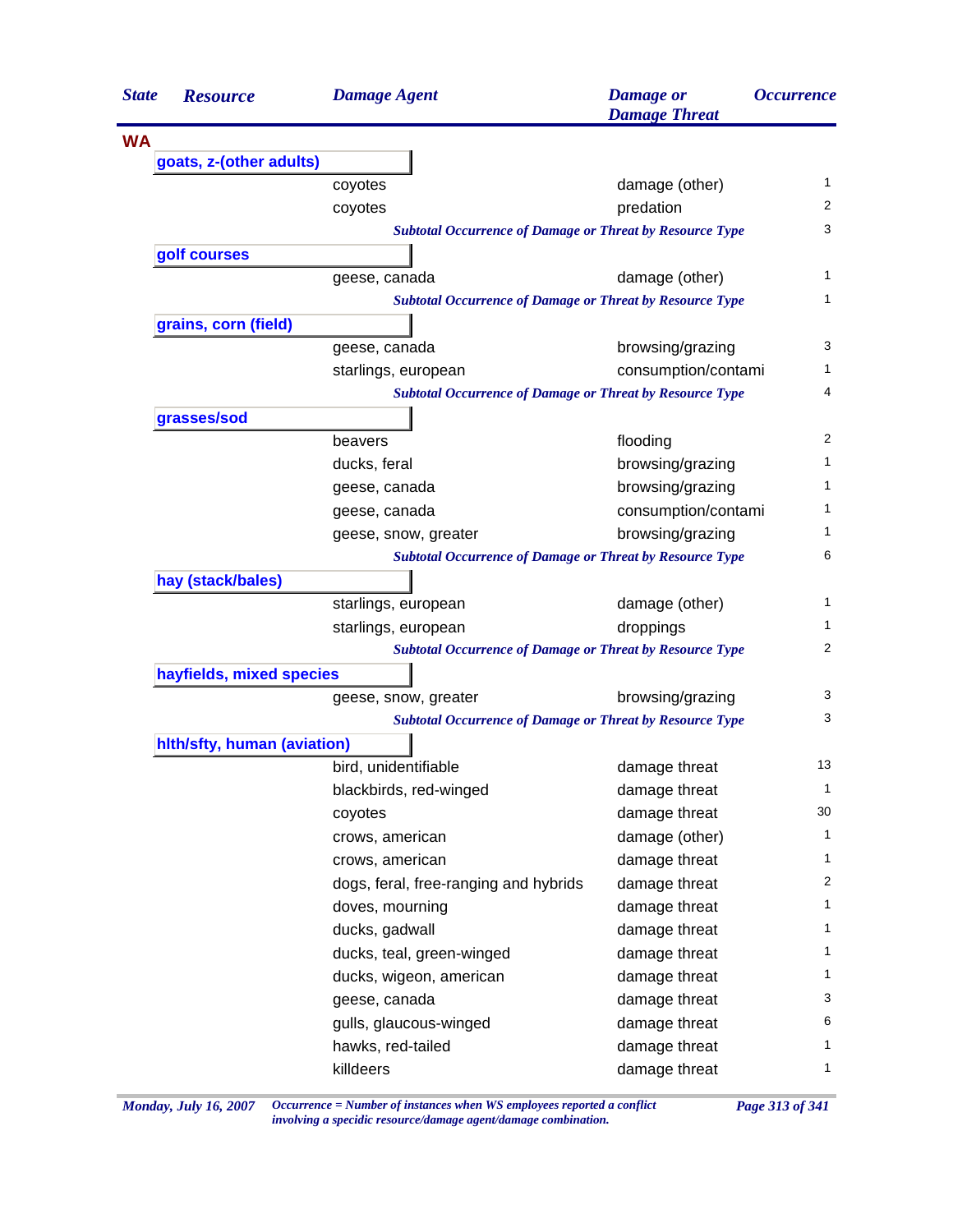| <b>State</b> | <b>Resource</b>              | <b>Damage Agent</b>        | <b>Damage</b> or<br><b>Damage Threat</b>                        | <i><b>Occurrence</b></i> |
|--------------|------------------------------|----------------------------|-----------------------------------------------------------------|--------------------------|
| <b>WA</b>    |                              |                            |                                                                 |                          |
|              | hith/sfty, human (aviation)  |                            |                                                                 |                          |
|              |                              | owls, common barn          | damage threat                                                   | 4                        |
|              |                              | robins, american           | damage threat                                                   | 1                        |
|              |                              | sandpipers, common         | damage threat                                                   | 1                        |
|              |                              | starlings, european        | damage threat                                                   | 9                        |
|              |                              | thrushes, varied           | damage threat                                                   | 1                        |
|              |                              |                            | <b>Subtotal Occurrence of Damage or Threat by Resource Type</b> | 79                       |
|              | hith/sfty, human z-(general) |                            |                                                                 |                          |
|              |                              | bears, black               | nuisance                                                        | 1                        |
|              |                              | beavers                    | damage (other)                                                  | 1                        |
|              |                              | beavers                    | damage threat                                                   | 1                        |
|              |                              | beavers                    | flooding                                                        | 3                        |
|              |                              | blackbirds, red-winged     | damage threat                                                   | 1                        |
|              |                              | cormorants, double-crested | damage (other)                                                  | 1                        |
|              |                              | coyotes                    | damage (other)                                                  | 1                        |
|              |                              | coyotes                    | damage threat                                                   | 2                        |
|              |                              | crows, american            | nuisance                                                        | 1                        |
|              |                              | crows, northwestern        | damage (other)                                                  | 1                        |
|              |                              | crows, northwestern        | nuisance                                                        | 1                        |
|              |                              | ducks, feral               | droppings                                                       | 2                        |
|              |                              | geese, canada              | damage (other)                                                  | 5                        |
|              |                              | geese, canada              | damage threat                                                   | 4                        |
|              |                              | geese, canada              | droppings                                                       | 3                        |
|              |                              | geese, feral               | damage (other)                                                  | 2                        |
|              |                              | gulls, california          | droppings                                                       | 1                        |
|              |                              | gulls, glaucous-winged     | damage (other)                                                  | 6                        |
|              |                              | gulls, glaucous-winged     | damage threat                                                   | 3                        |
|              |                              | gulls, glaucous-winged     | droppings                                                       | 17                       |
|              |                              | gulls, glaucous-winged     | injury/illness                                                  | $\mathbf{1}$             |
|              |                              | gulls, herring             | droppings                                                       | 1                        |
|              |                              | lions, mountain (cougar)   | damage threat                                                   | 1                        |
|              |                              | nutrias                    | damage threat                                                   | 14                       |
|              |                              | opossums, virginia         | damage (other)                                                  | 1                        |
|              |                              | opossums, virginia         | injury/illness                                                  | $\mathbf{1}$             |
|              |                              | pigeons, feral (rock)      | damage (other)                                                  | 1                        |
|              |                              | pigeons, feral (rock)      | damage threat                                                   | 1                        |
|              |                              | pigeons, feral (rock)      | droppings                                                       | 25                       |
|              |                              | pigeons, feral (rock)      | injury/illness                                                  | 2                        |
|              |                              | raccoons                   | damage (other)                                                  | 1                        |
|              |                              | raccoons                   | injury/illness                                                  | $\mathbf{1}$             |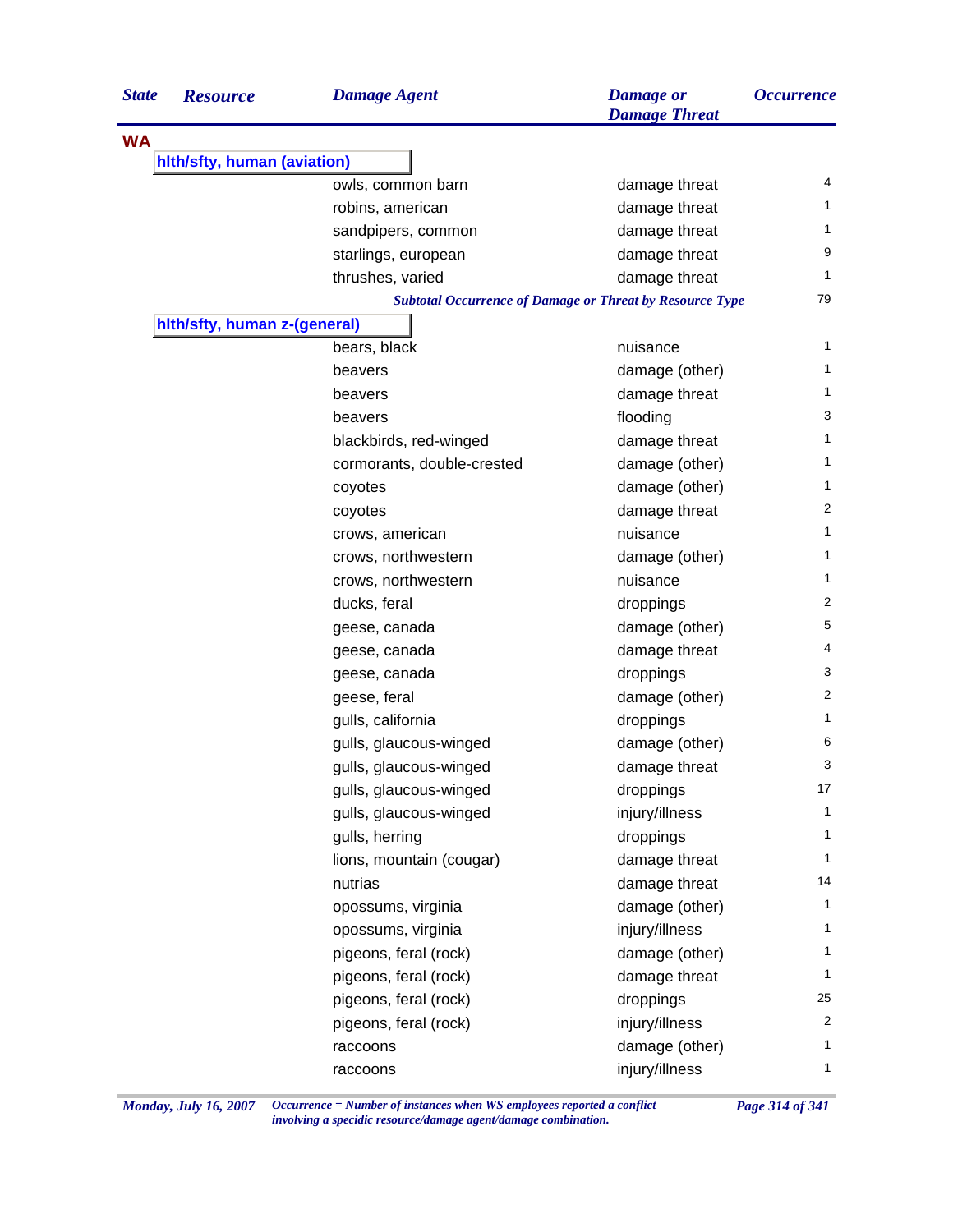| <b>State</b> | <b>Resource</b>                  | <b>Damage Agent</b>     | <b>Damage</b> or<br><b>Damage Threat</b>                        | <i><b>Occurrence</b></i> |
|--------------|----------------------------------|-------------------------|-----------------------------------------------------------------|--------------------------|
| <b>WA</b>    |                                  |                         |                                                                 |                          |
|              | hith/sfty, human z-(general)     |                         |                                                                 |                          |
|              |                                  | raccoons                | nuisance                                                        | 2                        |
|              |                                  | ravens, common          | droppings                                                       | 1                        |
|              |                                  | starlings, european     | damage threat                                                   | 2                        |
|              |                                  | starlings, european     | droppings                                                       | 5                        |
|              |                                  | starlings, european     | injury/illness                                                  | 2                        |
|              |                                  | swallows, z-(mixed)     | damage threat                                                   | 1                        |
|              |                                  |                         | <b>Subtotal Occurrence of Damage or Threat by Resource Type</b> | 120                      |
|              | irrigation ditch/drainage system |                         |                                                                 |                          |
|              |                                  | beavers                 | burrowing/digging                                               | 2                        |
|              |                                  | beavers                 | damage (other)                                                  | $\overline{7}$           |
|              |                                  | beavers                 | flooding                                                        | 8                        |
|              |                                  | muskrats                | burrowing/digging                                               | 1                        |
|              |                                  | nutrias                 | burrowing/digging                                               | 2                        |
|              |                                  | nutrias                 | damage (other)                                                  | $\overline{7}$           |
|              |                                  | nutrias                 | damage threat                                                   | 14                       |
|              |                                  | skunks, striped         | damage (other)                                                  | 1                        |
|              |                                  |                         | <b>Subtotal Occurrence of Damage or Threat by Resource Type</b> | 42                       |
|              | irrigation pipe system           |                         |                                                                 |                          |
|              |                                  | beavers                 | flooding                                                        | 1                        |
|              |                                  |                         | <b>Subtotal Occurrence of Damage or Threat by Resource Type</b> | 1                        |
|              | irrigation, drip line            |                         |                                                                 |                          |
|              |                                  | beavers                 | flooding                                                        | 2                        |
|              |                                  |                         | <b>Subtotal Occurrence of Damage or Threat by Resource Type</b> | 2                        |
|              | <b>landfills</b>                 |                         |                                                                 |                          |
|              |                                  | blackbirds, brewer's    | damage (other)                                                  | 4                        |
|              |                                  | blackbirds, brewer's    | droppings                                                       | 3                        |
|              |                                  | crows, american         | damage (other)                                                  | 1                        |
|              |                                  | sparrows, house/english | droppings                                                       | 1                        |
|              |                                  | starlings, european     | damage (other)                                                  | 5                        |
|              |                                  | starlings, european     | droppings                                                       | 1                        |
|              |                                  |                         | <b>Subtotal Occurrence of Damage or Threat by Resource Type</b> | 15                       |
|              | pasture                          |                         |                                                                 |                          |
|              |                                  | beavers                 | flooding                                                        | 3                        |
|              |                                  | geese, canada           | browsing/grazing                                                | 1                        |
|              |                                  |                         |                                                                 |                          |
|              |                                  |                         |                                                                 |                          |
|              |                                  | geese, canada           | damage (other)                                                  |                          |
|              |                                  |                         | <b>Subtotal Occurrence of Damage or Threat by Resource Type</b> |                          |
|              | pets (companion/hobby animals)   | bobcats                 | predation                                                       | 1<br>5<br>1              |

*Monday, July 16, 2007 Occurrence = Number of instances when WS employees reported a conflict Page 315 of 341 involving a specidic resource/damage agent/damage combination.*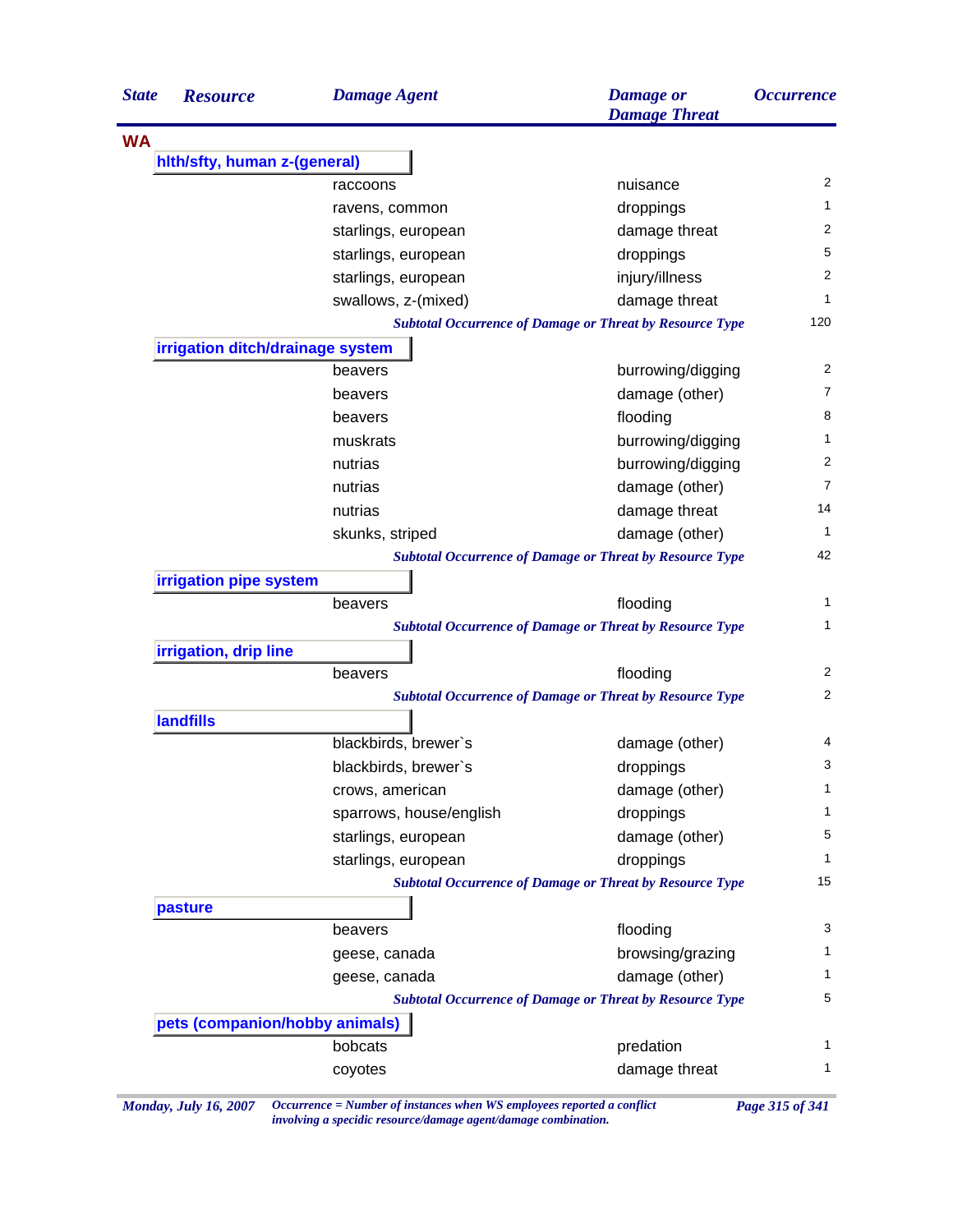| <b>State</b> | <b>Resource</b>                | <b>Damage Agent</b>        | <b>Damage</b> or<br><b>Damage Threat</b>                        | <i><b>Occurrence</b></i> |
|--------------|--------------------------------|----------------------------|-----------------------------------------------------------------|--------------------------|
| <b>WA</b>    |                                |                            |                                                                 |                          |
|              | pets (companion/hobby animals) |                            |                                                                 |                          |
|              |                                | coyotes                    | harassment                                                      | 3                        |
|              |                                | coyotes                    | injury                                                          | 1                        |
|              |                                | coyotes                    | injury/illness                                                  | 1                        |
|              |                                | coyotes                    | predation                                                       | 6                        |
|              |                                | opossums, virginia         | damage (other)                                                  | 1                        |
|              |                                | raccoons                   | damage (other)                                                  | 1                        |
|              |                                | raccoons                   | harassment                                                      | 1                        |
|              |                                | raccoons                   | injury                                                          | 3                        |
|              |                                | raccoons                   | predation                                                       | 1                        |
|              |                                |                            | <b>Subtotal Occurrence of Damage or Threat by Resource Type</b> | 20                       |
|              | property (general)             |                            |                                                                 |                          |
|              |                                | beavers                    | burrowing/digging                                               | 1                        |
|              |                                | blackbirds, brewer's       | damage (other)                                                  | 1                        |
|              |                                | cormorants, double-crested | droppings                                                       | 1                        |
|              |                                | cormorants, pelagic        | droppings                                                       | 1                        |
|              |                                | geese, canada              | droppings                                                       | 3                        |
|              |                                | geese, feral               | droppings                                                       | 1                        |
|              |                                | gulls, glaucous-winged     | damage (other)                                                  | 1                        |
|              |                                | gulls, glaucous-winged     | droppings                                                       | 1                        |
|              |                                | gulls, herring             | damage (other)                                                  | 1                        |
|              |                                | gulls, ring-billed         | droppings                                                       | 1                        |
|              |                                | moles (all)                | burrowing/digging                                               | 1                        |
|              |                                | nutrias                    | damage threat                                                   | 14                       |
|              |                                | pigeons, feral (rock)      | droppings                                                       | 4                        |
|              |                                | raccoons                   | damage (other)                                                  | $\overline{2}$           |
|              |                                | raccoons                   | damage threat                                                   | 1                        |
|              |                                | starlings, european        | damage (other)                                                  | 1                        |
|              |                                | turkeys, wild              | droppings                                                       | 1                        |
|              |                                |                            | <b>Subtotal Occurrence of Damage or Threat by Resource Type</b> | 36                       |
|              | railroads/trestles             |                            |                                                                 |                          |
|              |                                | beavers                    | damage (other)                                                  | 1                        |
|              |                                | beavers                    | flooding                                                        | 1                        |
|              |                                | pigeons, feral (rock)      | droppings                                                       | 1                        |
|              |                                |                            | <b>Subtotal Occurrence of Damage or Threat by Resource Type</b> | 3                        |
|              | recreational areas (other) **  |                            |                                                                 |                          |
|              |                                | geese, canada              | droppings                                                       | 1                        |
|              |                                |                            | <b>Subtotal Occurrence of Damage or Threat by Resource Type</b> | 1                        |
|              | roads/bridges                  |                            |                                                                 |                          |
|              |                                |                            | damage (other)                                                  | 4                        |

*involving a specidic resource/damage agent/damage combination.*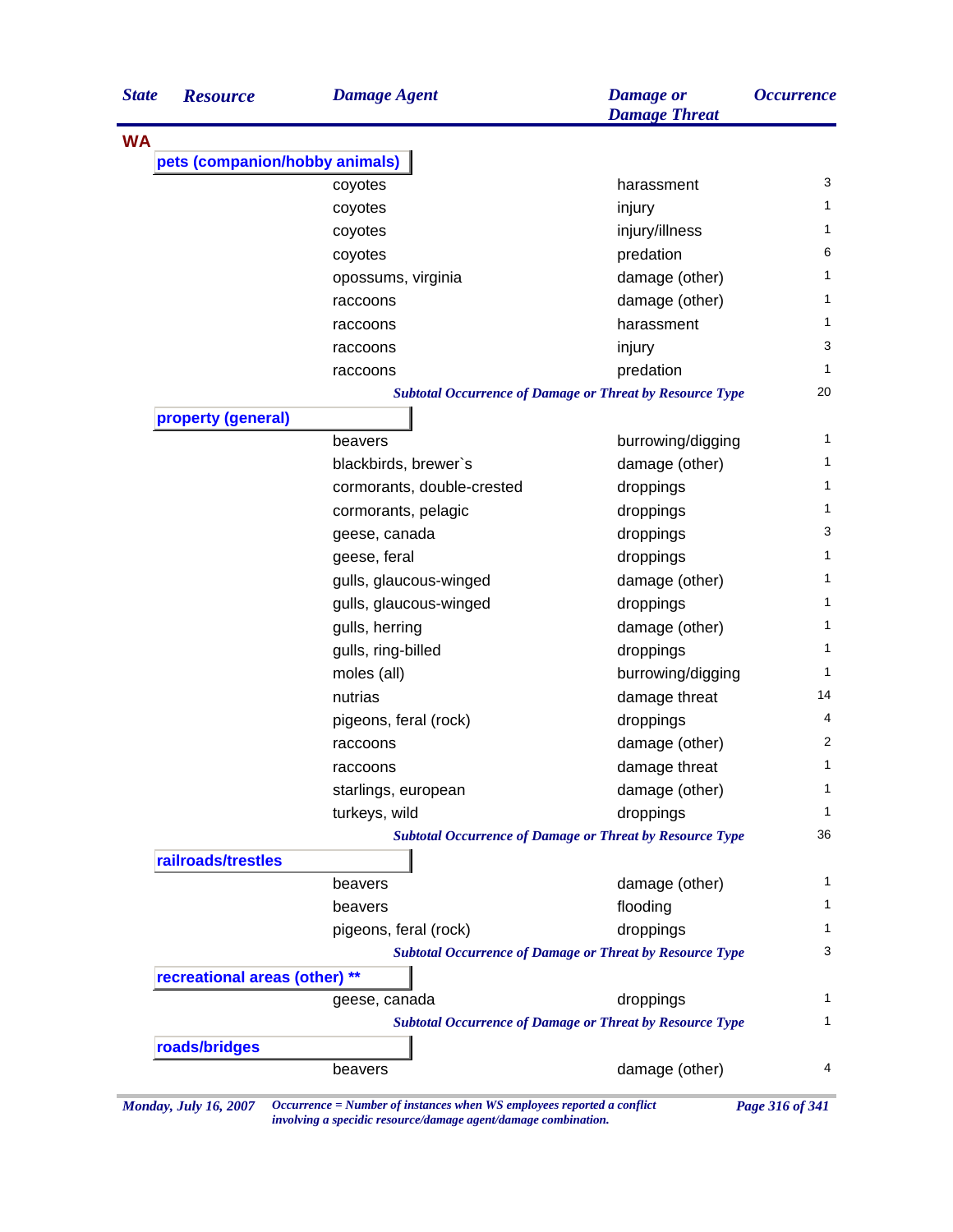|           | <b>Resource</b>         | <b>Damage Agent</b>    | <b>Damage</b> or<br><b>Damage Threat</b>                        | <b>Occurrence</b> |
|-----------|-------------------------|------------------------|-----------------------------------------------------------------|-------------------|
| <b>WA</b> |                         |                        |                                                                 |                   |
|           | roads/bridges           |                        |                                                                 |                   |
|           |                         | beavers                | flooding                                                        | 13                |
|           |                         | gulls, glaucous-winged | droppings                                                       |                   |
|           |                         | pigeons, feral (rock)  | droppings                                                       |                   |
|           |                         | starlings, european    | droppings                                                       |                   |
|           |                         |                        | <b>Subtotal Occurrence of Damage or Threat by Resource Type</b> |                   |
|           | seeds, reforestation ag |                        |                                                                 |                   |
|           |                         | geese, canada          | browsing/grazing                                                |                   |
|           |                         |                        | <b>Subtotal Occurrence of Damage or Threat by Resource Type</b> |                   |
|           | sheep (adult)           |                        |                                                                 |                   |
|           |                         | coyotes                | predation                                                       |                   |
|           |                         |                        | <b>Subtotal Occurrence of Damage or Threat by Resource Type</b> |                   |
|           | sheep (lambs)           |                        |                                                                 |                   |
|           |                         | coyotes                | predation                                                       |                   |
|           |                         |                        | <b>Subtotal Occurrence of Damage or Threat by Resource Type</b> |                   |
|           | silage                  |                        |                                                                 |                   |
|           |                         | starlings, european    | consumption/contami                                             |                   |
|           |                         |                        | <b>Subtotal Occurrence of Damage or Threat by Resource Type</b> |                   |
|           | soil (i.e. erosion)     |                        |                                                                 |                   |
|           |                         | beavers                | flooding                                                        |                   |
|           |                         |                        | <b>Subtotal Occurrence of Damage or Threat by Resource Type</b> |                   |
|           | trees, apple            |                        |                                                                 |                   |
|           |                         | beavers                | girdling/gnawing/strip                                          |                   |
|           |                         | deer, mule             | browsing/grazing                                                |                   |
|           |                         |                        | <b>Subtotal Occurrence of Damage or Threat by Resource Type</b> |                   |
|           | trees, christmas        |                        |                                                                 |                   |
|           |                         | beavers                | girdling/gnawing/strip                                          |                   |
|           |                         | deer, mule             | damage (other)                                                  |                   |
|           |                         |                        | <b>Subtotal Occurrence of Damage or Threat by Resource Type</b> |                   |
|           |                         |                        |                                                                 |                   |
|           | trees, pear             | beavers                | girdling/gnawing/strip                                          |                   |
|           |                         |                        | <b>Subtotal Occurrence of Damage or Threat by Resource Type</b> |                   |
|           |                         |                        |                                                                 |                   |
|           | trees, seedlings ag     |                        |                                                                 |                   |
|           |                         | beavers                | damage (other)                                                  |                   |
|           |                         | beavers, mountain      | girdling/gnawing/strip                                          |                   |
|           |                         |                        | <b>Subtotal Occurrence of Damage or Threat by Resource Type</b> |                   |
|           | trees, standing         |                        |                                                                 |                   |
|           |                         | beavers                | damage threat                                                   |                   |
|           | trees, standing (mixed) |                        | <b>Subtotal Occurrence of Damage or Threat by Resource Type</b> |                   |

*involving a specidic resource/damage agent/damage combination.*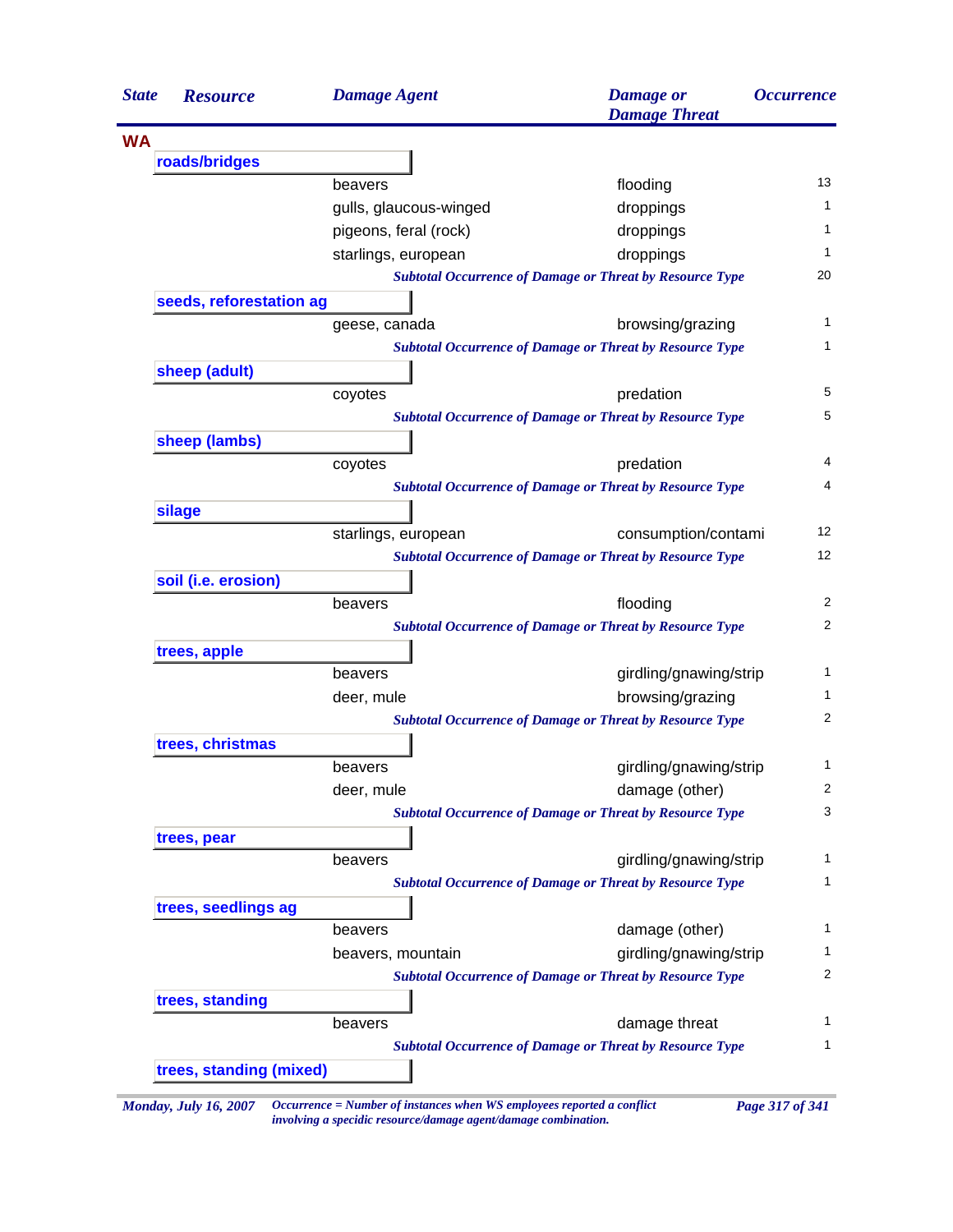| <b>State</b> | <b>Resource</b>          | <b>Damage Agent</b>        | <b>Damage</b> or<br><b>Damage Threat</b>                        | <i><b>Occurrence</b></i> |
|--------------|--------------------------|----------------------------|-----------------------------------------------------------------|--------------------------|
| <b>WA</b>    |                          |                            |                                                                 |                          |
|              | trees, standing (mixed)  |                            |                                                                 |                          |
|              |                          | bears, black               | girdling/gnawing/strip                                          | 1                        |
|              |                          | beavers                    | girdling/gnawing/strip                                          | 7                        |
|              |                          | squirrels, gray            | damage (other)                                                  | 2                        |
|              |                          | squirrels, gray            | girdling/gnawing/strip                                          | 1                        |
|              |                          |                            | <b>Subtotal Occurrence of Damage or Threat by Resource Type</b> | 11                       |
|              | trees, standing hardwood |                            |                                                                 |                          |
|              |                          | beavers                    | girdling/gnawing/strip                                          | 9                        |
|              |                          | squirrels, gray            | damage (other)                                                  | 1                        |
|              |                          |                            | <b>Subtotal Occurrence of Damage or Threat by Resource Type</b> | 10                       |
|              | trees, standing softwood |                            |                                                                 |                          |
|              |                          | beavers                    | damage (other)                                                  | 1                        |
|              |                          |                            | <b>Subtotal Occurrence of Damage or Threat by Resource Type</b> | 1                        |
|              | trees, standing/shrubs   |                            |                                                                 |                          |
|              |                          | beavers                    | damage (other)                                                  | 1                        |
|              |                          |                            | <b>Subtotal Occurrence of Damage or Threat by Resource Type</b> | 1                        |
|              | turf and/or flowers      |                            |                                                                 |                          |
|              |                          | crows, northwestern        | damage (other)                                                  | 1                        |
|              |                          | ducks, mallards            | damage (other)                                                  | 1                        |
|              |                          | geese, canada              | browsing/grazing                                                | 1                        |
|              |                          | geese, canada              | damage (other)                                                  | 1                        |
|              |                          | geese, feral               | damage (other)                                                  | 1                        |
|              |                          | gulls, glaucous-winged     | damage (other)                                                  | 1                        |
|              |                          | raccoons                   | damage (other)                                                  | 1                        |
|              |                          |                            | <b>Subtotal Occurrence of Damage or Threat by Resource Type</b> | 7                        |
|              | utilities, electrical    |                            |                                                                 |                          |
|              |                          | pigeons, feral (rock)      | damage (other)                                                  | 1                        |
|              |                          | pigeons, feral (rock)      | damage threat                                                   | $\mathbf 1$              |
|              |                          |                            | <b>Subtotal Occurrence of Damage or Threat by Resource Type</b> | $\overline{2}$           |
|              | watercraft               |                            |                                                                 |                          |
|              |                          | cormorants, double-crested | damage (other)                                                  | 1                        |
|              |                          | cormorants, double-crested | damage threat                                                   | 21                       |
|              |                          | cormorants, double-crested | droppings                                                       | $\mathbf{1}$             |
|              |                          | cormorants, pelagic        | damage (other)                                                  | 1                        |
|              |                          | cormorants, pelagic        | droppings                                                       | 1                        |
|              |                          | crows, american            | damage threat                                                   | 21                       |
|              |                          | crows, northwestern        | damage (other)                                                  | 1                        |
|              |                          | crows, northwestern        | damage threat                                                   | 21                       |
|              |                          | geese, canada              | damage (other)                                                  | 1                        |
|              |                          | geese, canada              | damage threat                                                   | 20                       |

*Monday, July 16, 2007 Occurrence = Number of instances when WS employees reported a conflict Page 318 of 341 involving a specidic resource/damage agent/damage combination.*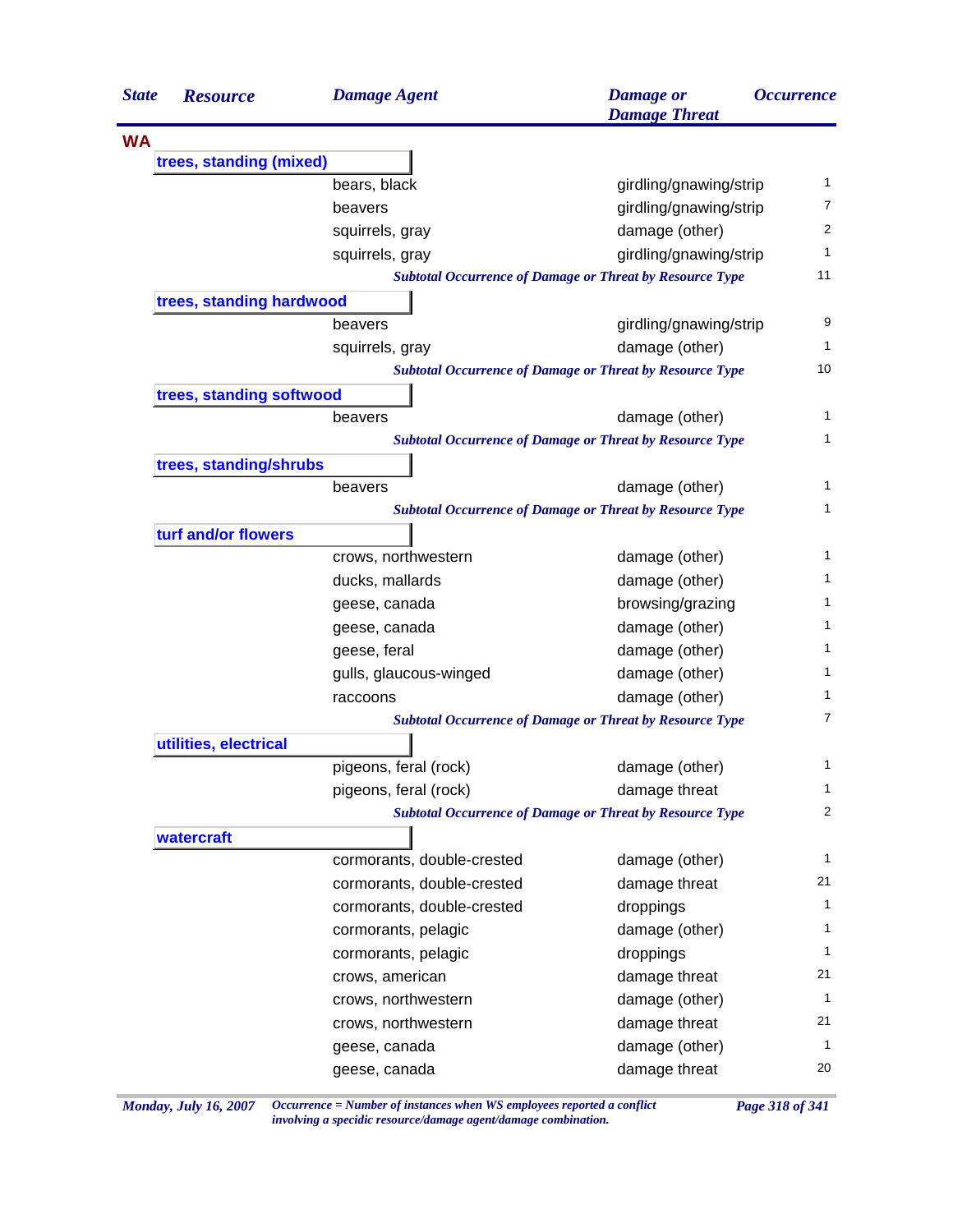| <b>State</b> | <b>Resource</b>       | <b>Damage Agent</b>       | <b>Damage</b> or<br><b>Damage Threat</b>                        | <i><b>Occurrence</b></i> |
|--------------|-----------------------|---------------------------|-----------------------------------------------------------------|--------------------------|
| <b>WA</b>    |                       |                           |                                                                 |                          |
|              | watercraft            |                           |                                                                 |                          |
|              |                       | geese, canada             | droppings                                                       | $\mathbf 1$              |
|              |                       | gulls, glaucous-winged    | damage (other)                                                  | $\mathbf{1}$             |
|              |                       | gulls, glaucous-winged    | damage threat                                                   | 21                       |
|              |                       | gulls, glaucous-winged    | droppings                                                       | $\mathbf{1}$             |
|              |                       | gulls, herring            | damage threat                                                   | 21                       |
|              |                       | gulls, western            | damage threat                                                   | 21                       |
|              |                       | herons, great blue        | damage threat                                                   | 21                       |
|              |                       | pigeons, feral (rock)     | damage (other)                                                  | $\mathbf{1}$             |
|              |                       | pigeons, feral (rock)     | damage threat                                                   | 21                       |
|              |                       | pigeons, feral (rock)     | droppings                                                       | $\mathbf{1}$             |
|              |                       | sparrows, house/english   | damage threat                                                   | 21                       |
|              |                       | starlings, european       | damage threat                                                   | 21                       |
|              |                       |                           | <b>Subtotal Occurrence of Damage or Threat by Resource Type</b> | 241                      |
|              | watershed             |                           |                                                                 |                          |
|              |                       | geese, feral              | damage (other)                                                  | 1                        |
|              |                       |                           | <b>Subtotal Occurrence of Damage or Threat by Resource Type</b> | 1                        |
|              | wetlands              |                           |                                                                 |                          |
|              |                       | nutrias                   | burrowing/digging                                               | 2                        |
|              |                       | nutrias                   | damage (other)                                                  | $\mathbf{1}$             |
|              |                       | nutrias                   | damage threat                                                   | 12                       |
|              |                       |                           | <b>Subtotal Occurrence of Damage or Threat by Resource Type</b> | 15                       |
|              | z-landscaping (other) |                           |                                                                 |                          |
|              |                       | geese, canada             | browsing/grazing                                                | 1                        |
|              |                       |                           | <b>Subtotal Occurrence of Damage or Threat by Resource Type</b> | 1                        |
| WI           |                       |                           |                                                                 |                          |
|              | aircraft              | geese, canada             | wildlife strike(aircraft)                                       | 1                        |
|              |                       |                           | <b>Subtotal Occurrence of Damage or Threat by Resource Type</b> | $\mathbf{1}$             |
|              | <b>beaches</b>        |                           |                                                                 |                          |
|              |                       | geese, canada             | damage (other)                                                  | 1                        |
|              |                       |                           | <b>Subtotal Occurrence of Damage or Threat by Resource Type</b> | 1                        |
|              | beans, green          |                           |                                                                 |                          |
|              |                       | deer, white-tailed (wild) | feeding (other)                                                 | 6                        |
|              |                       |                           | <b>Subtotal Occurrence of Damage or Threat by Resource Type</b> | 6                        |
|              | beans, soybeans       |                           |                                                                 |                          |
|              |                       | cranes, sandhill          | damage (other)                                                  | 2                        |
|              |                       | deer, white-tailed (wild) | browsing/grazing                                                | 3                        |
|              |                       | deer, white-tailed (wild) | damage (other)                                                  | 2                        |

*Monday, July 16, 2007 Occurrence = Number of instances when WS employees reported a conflict Page 319 of 341 involving a specidic resource/damage agent/damage combination.*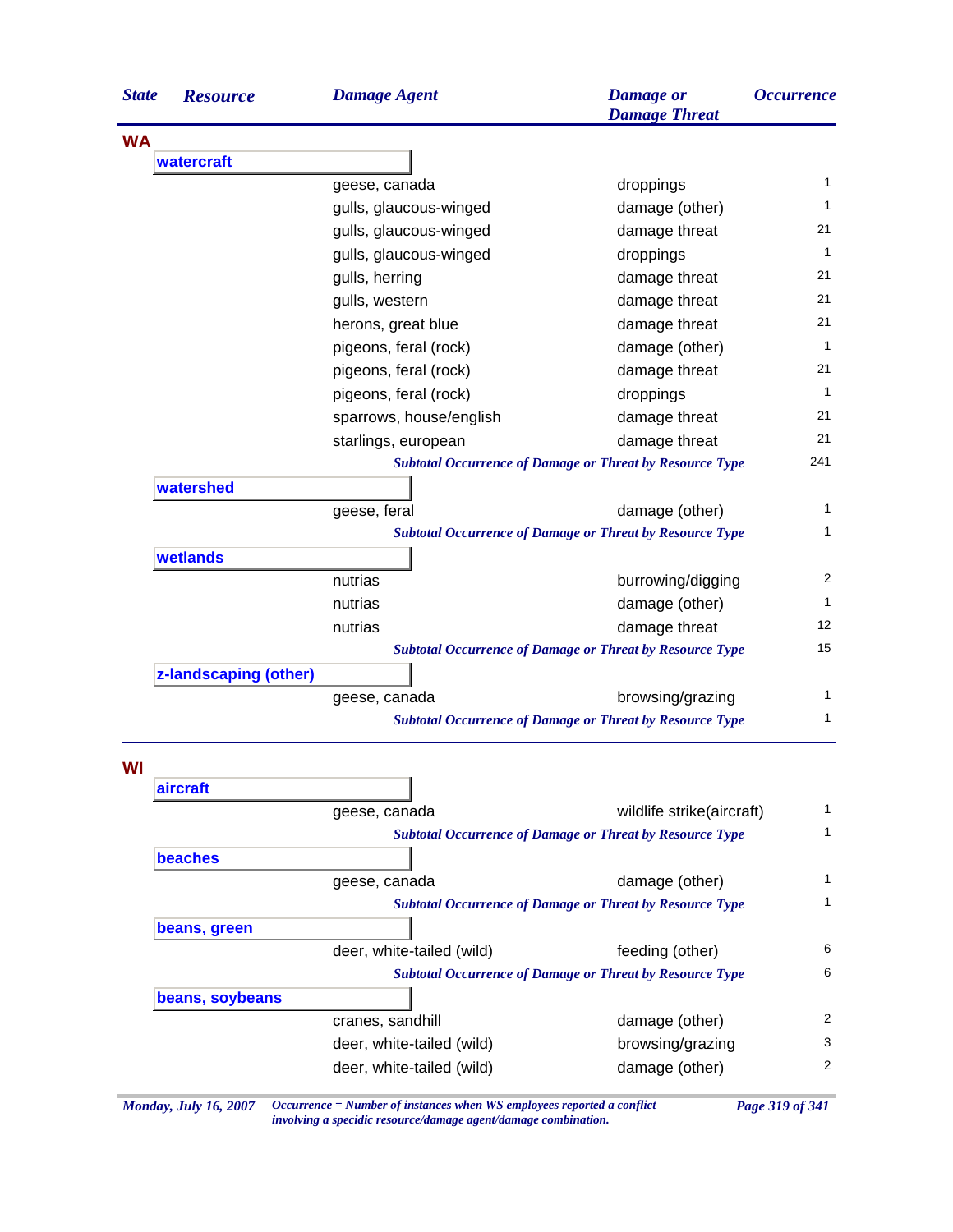| <b>State</b> | <b>Resource</b>            | <b>Damage Agent</b>       | <b>Damage</b> or<br><b>Damage Threat</b>                        | <i><b>Occurrence</b></i> |
|--------------|----------------------------|---------------------------|-----------------------------------------------------------------|--------------------------|
| WI           |                            |                           |                                                                 |                          |
|              | beans, soybeans            |                           |                                                                 |                          |
|              |                            | deer, white-tailed (wild) | damage threat                                                   | 24                       |
|              |                            | deer, white-tailed (wild) | feeding (other)                                                 | 150                      |
|              |                            | geese, canada             | damage (other)                                                  | 1                        |
|              |                            | geese, canada             | damage threat                                                   | 5                        |
|              |                            | geese, canada             | feeding (other)                                                 | 8                        |
|              |                            |                           | <b>Subtotal Occurrence of Damage or Threat by Resource Type</b> | 195                      |
|              | birds, osprey              |                           |                                                                 |                          |
|              |                            | owls, great horned        | predation                                                       | 1                        |
|              |                            |                           | <b>Subtotal Occurrence of Damage or Threat by Resource Type</b> | 1                        |
|              | birds, pheasant (all) ag   |                           |                                                                 |                          |
|              |                            | hawks, red-tailed         | predation                                                       | $\overline{2}$           |
|              |                            |                           | <b>Subtotal Occurrence of Damage or Threat by Resource Type</b> | 2                        |
|              | birds, pheasant (all) nr   |                           |                                                                 |                          |
|              |                            | foxes, red                | predation                                                       | 1                        |
|              |                            | raccoons                  | predation                                                       | 1                        |
|              |                            |                           | <b>Subtotal Occurrence of Damage or Threat by Resource Type</b> | 2                        |
|              | birds, z-(other)           |                           |                                                                 |                          |
|              |                            | gulls, herring            | damage threat                                                   | 1                        |
|              |                            | gulls, ring-billed        | damage threat                                                   | 1                        |
|              |                            | owls, great horned        | damage threat                                                   | 1                        |
|              |                            |                           | <b>Subtotal Occurrence of Damage or Threat by Resource Type</b> | 3                        |
|              | birds, z-game (other)      |                           |                                                                 |                          |
|              |                            | hawks, red-tailed         | damage (other)                                                  | 1                        |
|              |                            |                           | <b>Subtotal Occurrence of Damage or Threat by Resource Type</b> | 1                        |
|              | boat docks/marinas         |                           |                                                                 |                          |
|              |                            | gulls, ring-billed        | damage (other)                                                  | 2                        |
|              |                            |                           | <b>Subtotal Occurrence of Damage or Threat by Resource Type</b> | 2                        |
|              | buildings, non-residential |                           |                                                                 |                          |
|              |                            | bears, black              | damage (other)                                                  | 27                       |
|              |                            | bears, black              | damage threat                                                   | 13                       |
|              |                            | ducks, mallards           | damage (other)                                                  | 1                        |
|              |                            | gulls, herring            | damage (other)                                                  | 2                        |
|              |                            | gulls, herring            | disease threat                                                  | $\mathbf{1}$             |
|              |                            | gulls, ring-billed        | damage (other)                                                  | 19                       |
|              |                            | gulls, ring-billed        | damage threat                                                   | 1                        |
|              |                            | gulls, ring-billed        | droppings                                                       | 1                        |
|              |                            | pigeons, feral (rock)     | droppings                                                       | 1                        |
|              |                            | swallows, z-(other)       | damage (other)                                                  | 1                        |
|              |                            |                           | <b>Subtotal Occurrence of Damage or Threat by Resource Type</b> | 67                       |

*Monday, July 16, 2007 Occurrence = Number of instances when WS employees reported a conflict Page 320 of 341 involving a specidic resource/damage agent/damage combination.*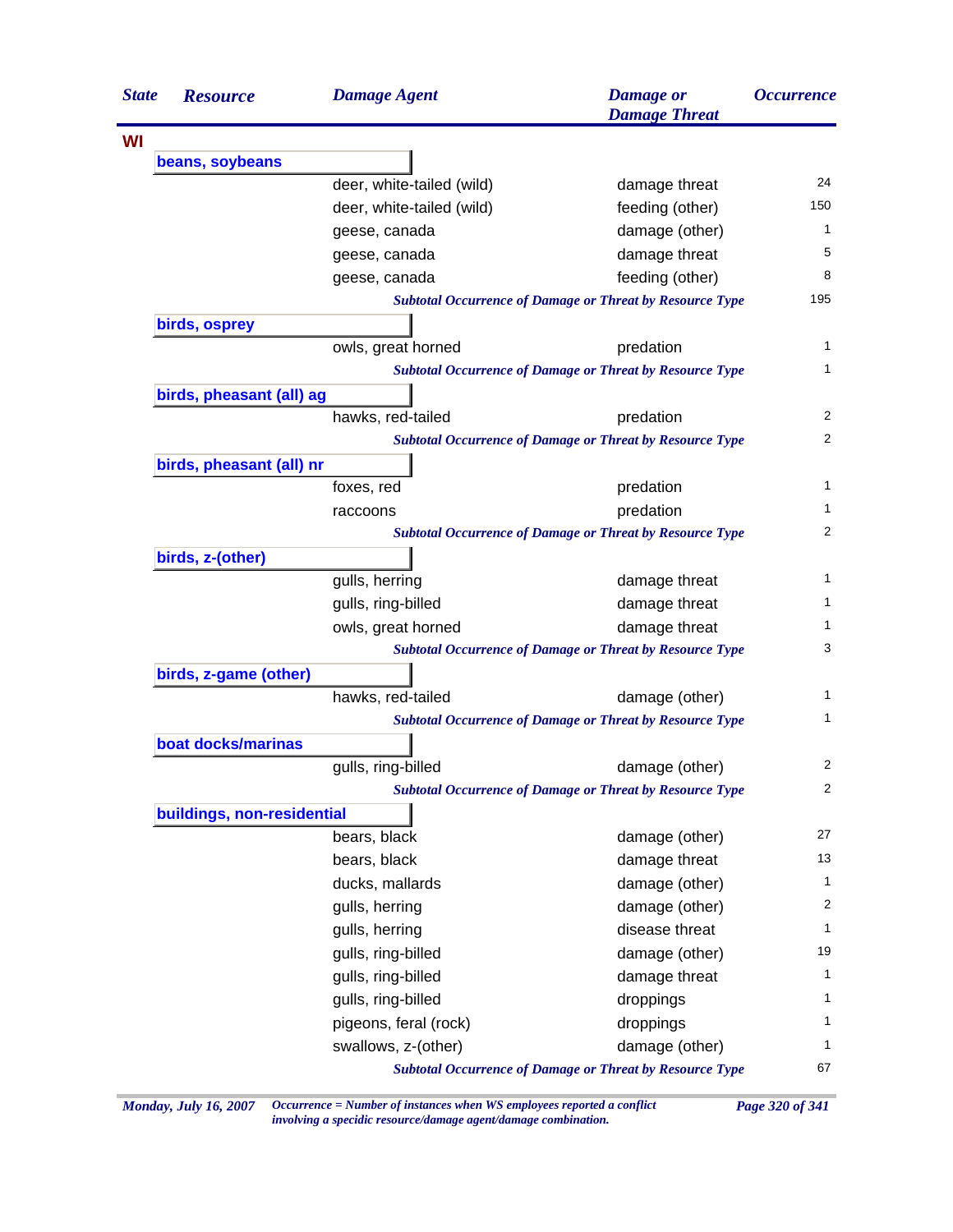| <b>State</b> | <b>Resource</b>        | <b>Damage Agent</b>       | <b>Damage</b> or<br><b>Damage Threat</b>                        | <i><b>Occurrence</b></i> |
|--------------|------------------------|---------------------------|-----------------------------------------------------------------|--------------------------|
| WI           |                        |                           |                                                                 |                          |
|              | buildings, residential |                           |                                                                 |                          |
|              |                        | bears, black              | damage (other)                                                  | 23                       |
|              |                        | bears, black              | damage threat                                                   | 4                        |
|              |                        | beavers                   | flooding                                                        | 1                        |
|              |                        | cranes, sandhill          | damage (other)                                                  | 1                        |
|              |                        | gulls, ring-billed        | damage (other)                                                  | 2                        |
|              |                        | swallows, barn            | damage threat                                                   | 1                        |
|              |                        | turkey, wild (all)        | damage (other)                                                  | 1                        |
|              |                        | woodpeckers, downy        | damage (other)                                                  | 18                       |
|              |                        | woodpeckers, hairy        | damage (other)                                                  | 5                        |
|              |                        | woodpeckers, pileated     | damage (other)                                                  | 3                        |
|              |                        | woodpeckers, pileated     | damage threat                                                   | 1                        |
|              |                        | woodpeckers, red-headed   | damage (other)                                                  | 1                        |
|              |                        |                           | <b>Subtotal Occurrence of Damage or Threat by Resource Type</b> | 61                       |
|              | cabbage                |                           |                                                                 |                          |
|              |                        | deer, white-tailed (wild) | feeding (other)                                                 | 2                        |
|              |                        |                           | <b>Subtotal Occurrence of Damage or Threat by Resource Type</b> | $\overline{c}$           |
|              | carrots                |                           |                                                                 |                          |
|              |                        | deer, white-tailed (wild) | feeding (other)                                                 | 2                        |
|              |                        |                           | <b>Subtotal Occurrence of Damage or Threat by Resource Type</b> | 2                        |
|              | cattle (adult)         |                           |                                                                 |                          |
|              |                        | bears, black              | damage threat                                                   | 6                        |
|              |                        | bears, black              | harassment                                                      | 4                        |
|              |                        | bears, black              | injury                                                          | 2                        |
|              |                        | bears, black              | injury/illness                                                  | 1                        |
|              |                        | bears, black              | predation                                                       | 1                        |
|              |                        | non-wildlife              | injury/illness                                                  | 1                        |
|              |                        | starlings, european       | consumption/contami                                             | 1                        |
|              |                        | starlings, european       | damage threat                                                   | 3                        |
|              |                        | starlings, european       | disease (other)                                                 | 1                        |
|              |                        | starlings, european       | disease threat                                                  | 39                       |
|              |                        | starlings, european       | disease threat, salmo                                           | 8                        |
|              |                        | turkey, wild (all)        | harassment                                                      | 1                        |
|              |                        | wolves, gray/timber       | damage (other)                                                  | 1                        |
|              |                        | wolves, gray/timber       | damage threat                                                   | 3                        |
|              |                        | wolves, gray/timber       | harassment                                                      | 6                        |
|              |                        | wolves, gray/timber       | predation                                                       | 10                       |
|              |                        |                           | <b>Subtotal Occurrence of Damage or Threat by Resource Type</b> | 88                       |
|              | cattle (calves)        |                           |                                                                 |                          |
|              |                        | bears, black              | damage threat                                                   | 2                        |

*Monday, July 16, 2007 Occurrence = Number of instances when WS employees reported a conflict Page 321 of 341 involving a specidic resource/damage agent/damage combination.*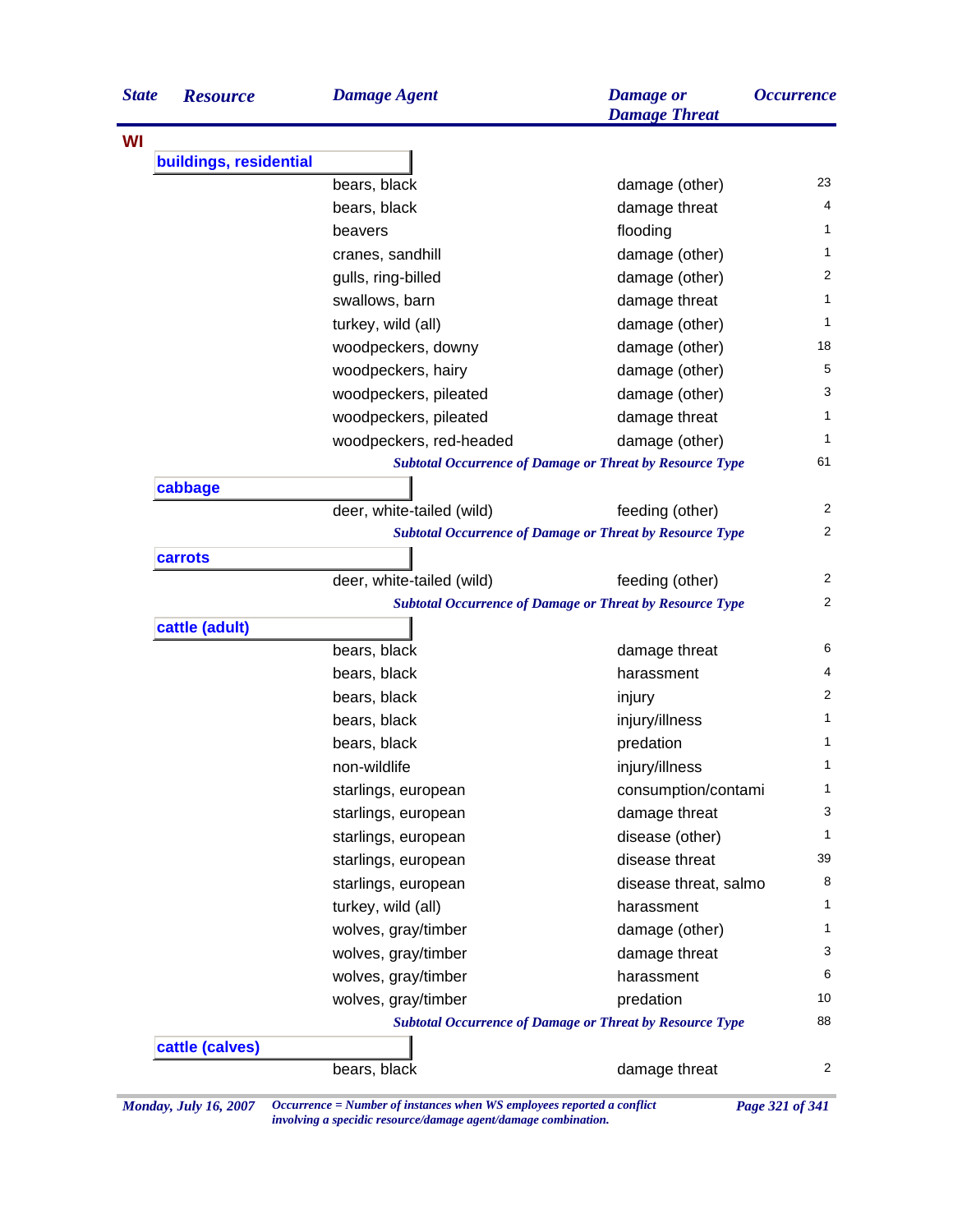| <b>State</b> | <b>Resource</b>          | <b>Damage Agent</b>                                             | <b>Damage</b> or<br><b>Damage Threat</b> | <i><b>Occurrence</b></i> |
|--------------|--------------------------|-----------------------------------------------------------------|------------------------------------------|--------------------------|
| WI           |                          |                                                                 |                                          |                          |
|              | cattle (calves)          |                                                                 |                                          |                          |
|              |                          | bears, black                                                    | harassment                               | 1                        |
|              |                          | bears, black                                                    | predation                                | 5                        |
|              |                          | coyotes                                                         | predation                                | 15                       |
|              |                          | dogs, feral, free-ranging and hybrids                           | damage (other)                           | 1                        |
|              |                          | dogs, feral, free-ranging and hybrids                           | predation                                | 1                        |
|              |                          | eagles, bald                                                    | predation                                | 1                        |
|              |                          | non-wildlife                                                    | injury/illness                           | 1                        |
|              |                          | starlings, european                                             | disease threat                           | 4                        |
|              |                          | starlings, european                                             | disease threat, salmo                    | 1                        |
|              |                          | wolves, gray/timber                                             | damage threat                            | 13                       |
|              |                          | wolves, gray/timber                                             | harassment                               | 5                        |
|              |                          | wolves, gray/timber                                             | injury                                   | 4                        |
|              |                          | wolves, gray/timber                                             | injury/illness                           | 1                        |
|              |                          | wolves, gray/timber                                             | predation                                | 70                       |
|              |                          | <b>Subtotal Occurrence of Damage or Threat by Resource Type</b> |                                          | 125                      |
|              | clover                   |                                                                 |                                          |                          |
|              |                          | deer, white-tailed (wild)                                       | damage (other)                           | 1                        |
|              |                          | deer, white-tailed (wild)                                       | feeding (other)                          | 3                        |
|              |                          | geese, canada                                                   | browsing/grazing                         | 2                        |
|              |                          | <b>Subtotal Occurrence of Damage or Threat by Resource Type</b> |                                          | 6                        |
|              | designated natural areas |                                                                 |                                          |                          |
|              |                          | beavers                                                         | flooding                                 | 1                        |
|              |                          | <b>Subtotal Occurrence of Damage or Threat by Resource Type</b> |                                          | 1                        |
|              | dikes/dams/impoundments  |                                                                 |                                          |                          |
|              |                          | beavers                                                         | damage threat                            | 4                        |
|              |                          | beavers                                                         | flooding                                 | 11                       |
|              |                          | <b>Subtotal Occurrence of Damage or Threat by Resource Type</b> |                                          | 15                       |
|              | equine, donkeys/burros   |                                                                 |                                          |                          |
|              |                          | wolves, gray/timber                                             | predation                                | 1                        |
|              |                          | <b>Subtotal Occurrence of Damage or Threat by Resource Type</b> |                                          | 1                        |
|              | equine, horses (adult)   |                                                                 |                                          |                          |
|              |                          | bears, black                                                    | damage (other)                           | 1                        |
|              |                          | bears, black                                                    | injury                                   | 3                        |
|              |                          | coyotes                                                         | injury                                   | 1                        |
|              |                          | wolves, gray/timber                                             | damage threat                            | 2                        |
|              |                          | wolves, gray/timber                                             | harassment                               | 3                        |
|              |                          | wolves, gray/timber                                             | injury                                   | 2                        |
|              |                          | <b>Subtotal Occurrence of Damage or Threat by Resource Type</b> |                                          | 12                       |
|              | equine, horses (foals)   |                                                                 |                                          |                          |

*Monday, July 16, 2007 Occurrence = Number of instances when WS employees reported a conflict Page 322 of 341 involving a specidic resource/damage agent/damage combination.*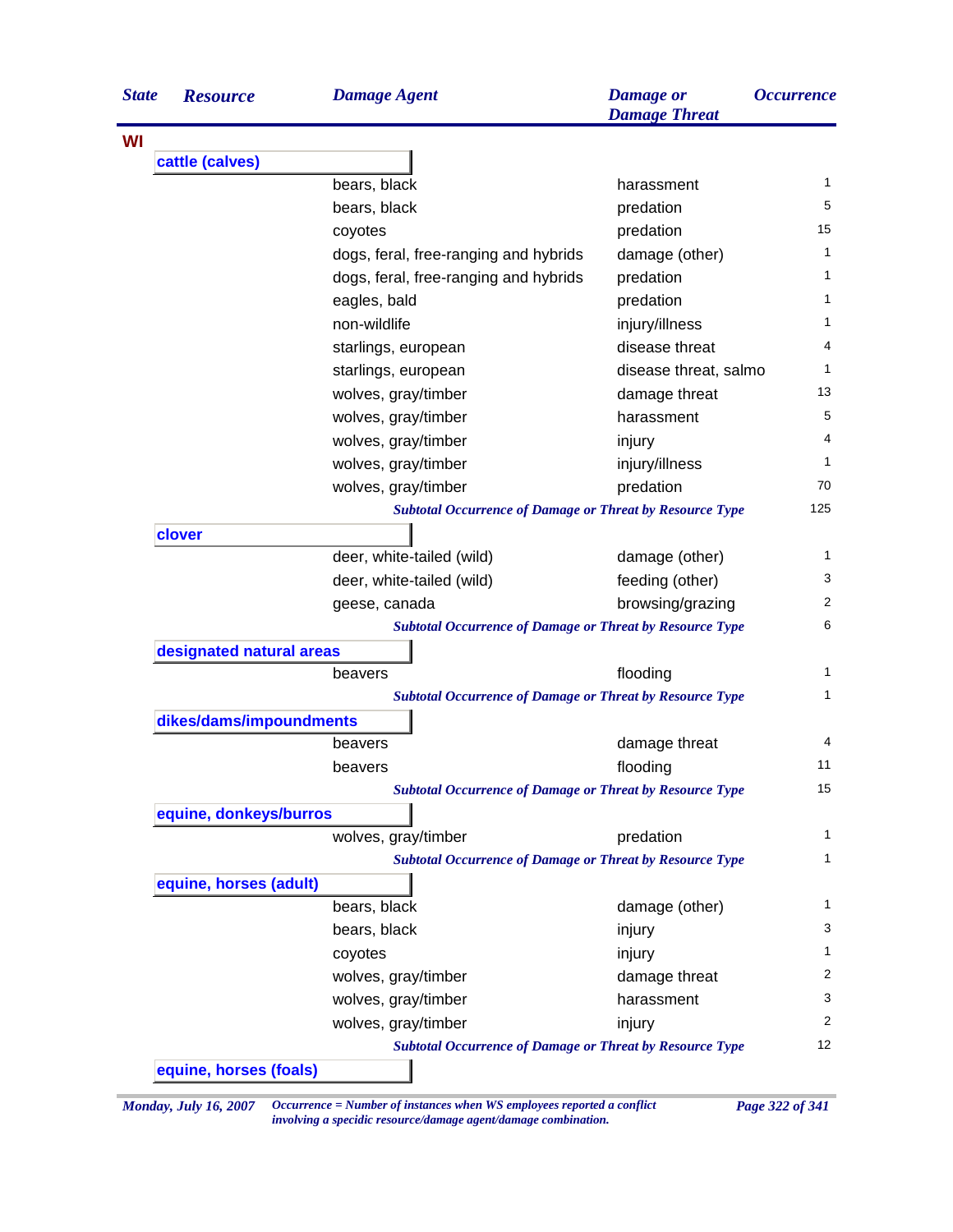| <b>State</b> | <b>Resource</b>                                                 | <b>Damage Agent</b>                                             | <b>Damage</b> or<br><b>Damage Threat</b>                        | <i><b>Occurrence</b></i> |  |
|--------------|-----------------------------------------------------------------|-----------------------------------------------------------------|-----------------------------------------------------------------|--------------------------|--|
| WI           |                                                                 |                                                                 |                                                                 |                          |  |
|              | equine, horses (foals)                                          |                                                                 |                                                                 |                          |  |
|              |                                                                 | bears, black                                                    | damage (other)                                                  | 1                        |  |
|              |                                                                 | bears, black                                                    | damage threat                                                   |                          |  |
|              |                                                                 | coyotes                                                         | predation                                                       | 1                        |  |
|              |                                                                 | wolves, gray/timber                                             | predation                                                       | 1                        |  |
|              |                                                                 | <b>Subtotal Occurrence of Damage or Threat by Resource Type</b> |                                                                 |                          |  |
|              | equipment/machinery (other)                                     |                                                                 |                                                                 |                          |  |
|              |                                                                 | bears, black                                                    | damage (other)                                                  | 1                        |  |
|              |                                                                 | gulls, herring                                                  | damage (other)                                                  |                          |  |
|              |                                                                 | wolves, gray/timber                                             | damage (other)                                                  |                          |  |
|              | <b>Subtotal Occurrence of Damage or Threat by Resource Type</b> |                                                                 |                                                                 |                          |  |
|              | feed, livestock                                                 |                                                                 |                                                                 |                          |  |
|              |                                                                 | bears, black                                                    | consumption/contami                                             | 1                        |  |
|              |                                                                 | bears, black                                                    | feeding (other)                                                 | 1                        |  |
|              |                                                                 | gulls, ring-billed                                              | damage (other)                                                  | 1                        |  |
|              |                                                                 | raccoons                                                        | damage (other)                                                  | 1                        |  |
|              |                                                                 | squirrels, gray                                                 | damage (other)                                                  |                          |  |
|              |                                                                 | starlings, european                                             | consumption/contami                                             | 60                       |  |
|              |                                                                 | <b>Subtotal Occurrence of Damage or Threat by Resource Type</b> |                                                                 |                          |  |
|              | fences                                                          |                                                                 |                                                                 |                          |  |
|              |                                                                 | bears, black                                                    | damage (other)                                                  | 2                        |  |
|              |                                                                 | bears, black                                                    | damage threat                                                   |                          |  |
|              | <b>Subtotal Occurrence of Damage or Threat by Resource Type</b> |                                                                 |                                                                 |                          |  |
|              | fish, baitfish (fry)                                            |                                                                 |                                                                 |                          |  |
|              |                                                                 | kingfishers (all)                                               | predation                                                       | 1                        |  |
|              |                                                                 |                                                                 | <b>Subtotal Occurrence of Damage or Threat by Resource Type</b> | 1                        |  |
|              | fish, baitfish (other)                                          |                                                                 |                                                                 |                          |  |
|              |                                                                 | cormorants, double-crested                                      | predation                                                       | 1                        |  |
|              |                                                                 |                                                                 | <b>Subtotal Occurrence of Damage or Threat by Resource Type</b> |                          |  |
|              | fish, food fish (other)                                         |                                                                 |                                                                 |                          |  |
|              |                                                                 | gulls, ring-billed                                              | predation                                                       |                          |  |
|              |                                                                 | herons, great blue                                              | predation                                                       |                          |  |
|              |                                                                 |                                                                 | <b>Subtotal Occurrence of Damage or Threat by Resource Type</b> | 2                        |  |
|              | fish, muskie                                                    |                                                                 |                                                                 |                          |  |
|              |                                                                 | gulls, ring-billed                                              | predation                                                       |                          |  |
|              |                                                                 | herons, great blue                                              | predation                                                       | 3                        |  |
|              |                                                                 |                                                                 | <b>Subtotal Occurrence of Damage or Threat by Resource Type</b> |                          |  |
|              | fish, salmon (all) nr                                           |                                                                 |                                                                 |                          |  |
|              |                                                                 | herons, great blue                                              | predation                                                       |                          |  |
|              |                                                                 |                                                                 | <b>Subtotal Occurrence of Damage or Threat by Resource Type</b> | 1                        |  |

*Monday, July 16, 2007 Occurrence = Number of instances when WS employees reported a conflict Page 323 of 341 involving a specidic resource/damage agent/damage combination.*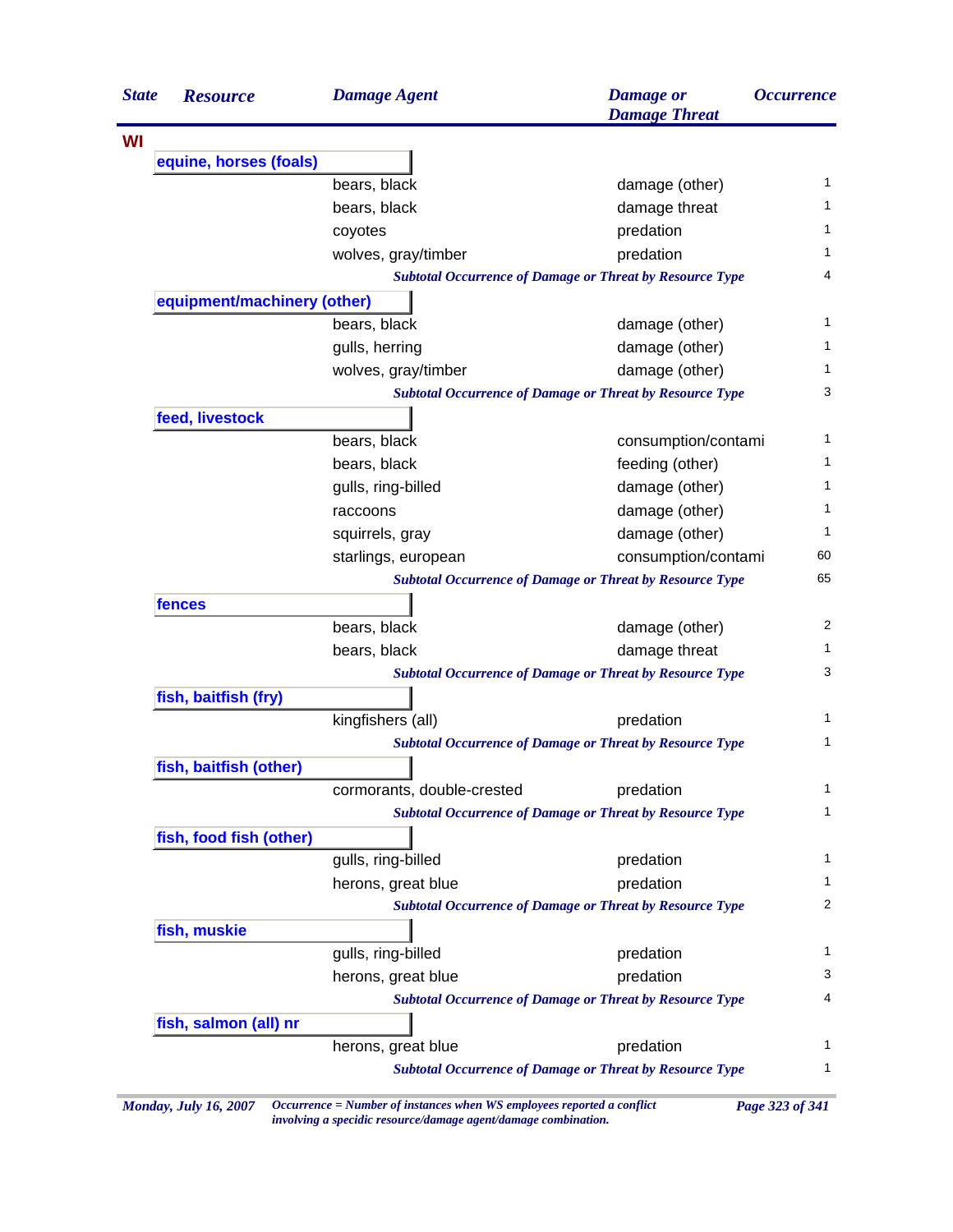| fish, trout (all)<br>fish, trout, rainbow<br>fish, trout, z-(other) | beavers<br>beavers<br><b>Subtotal Occurrence of Damage or Threat by Resource Type</b><br>cormorants, double-crested<br>herons, great blue<br>herons, great blue<br>herons, green<br>kingfishers (all)<br>ospreys<br><b>Subtotal Occurrence of Damage or Threat by Resource Type</b><br>beavers | damage (other)<br>damage threat<br>predation<br>damage threat<br>predation<br>predation<br>predation<br>predation                                                                                                  | $\mathbf{1}$<br>3<br>4<br>1<br>1<br>16<br>1<br>4<br>1<br>24                                                                                                                                                                                                                            |  |
|---------------------------------------------------------------------|------------------------------------------------------------------------------------------------------------------------------------------------------------------------------------------------------------------------------------------------------------------------------------------------|--------------------------------------------------------------------------------------------------------------------------------------------------------------------------------------------------------------------|----------------------------------------------------------------------------------------------------------------------------------------------------------------------------------------------------------------------------------------------------------------------------------------|--|
|                                                                     |                                                                                                                                                                                                                                                                                                |                                                                                                                                                                                                                    |                                                                                                                                                                                                                                                                                        |  |
|                                                                     |                                                                                                                                                                                                                                                                                                |                                                                                                                                                                                                                    |                                                                                                                                                                                                                                                                                        |  |
|                                                                     |                                                                                                                                                                                                                                                                                                |                                                                                                                                                                                                                    |                                                                                                                                                                                                                                                                                        |  |
|                                                                     |                                                                                                                                                                                                                                                                                                |                                                                                                                                                                                                                    |                                                                                                                                                                                                                                                                                        |  |
|                                                                     |                                                                                                                                                                                                                                                                                                |                                                                                                                                                                                                                    |                                                                                                                                                                                                                                                                                        |  |
|                                                                     |                                                                                                                                                                                                                                                                                                |                                                                                                                                                                                                                    |                                                                                                                                                                                                                                                                                        |  |
|                                                                     |                                                                                                                                                                                                                                                                                                |                                                                                                                                                                                                                    |                                                                                                                                                                                                                                                                                        |  |
|                                                                     |                                                                                                                                                                                                                                                                                                |                                                                                                                                                                                                                    |                                                                                                                                                                                                                                                                                        |  |
|                                                                     |                                                                                                                                                                                                                                                                                                |                                                                                                                                                                                                                    |                                                                                                                                                                                                                                                                                        |  |
|                                                                     |                                                                                                                                                                                                                                                                                                |                                                                                                                                                                                                                    |                                                                                                                                                                                                                                                                                        |  |
|                                                                     |                                                                                                                                                                                                                                                                                                |                                                                                                                                                                                                                    |                                                                                                                                                                                                                                                                                        |  |
|                                                                     |                                                                                                                                                                                                                                                                                                |                                                                                                                                                                                                                    |                                                                                                                                                                                                                                                                                        |  |
|                                                                     |                                                                                                                                                                                                                                                                                                |                                                                                                                                                                                                                    |                                                                                                                                                                                                                                                                                        |  |
|                                                                     |                                                                                                                                                                                                                                                                                                |                                                                                                                                                                                                                    |                                                                                                                                                                                                                                                                                        |  |
|                                                                     |                                                                                                                                                                                                                                                                                                | damage threat                                                                                                                                                                                                      | 1                                                                                                                                                                                                                                                                                      |  |
|                                                                     | herons, great blue                                                                                                                                                                                                                                                                             | predation                                                                                                                                                                                                          | 5                                                                                                                                                                                                                                                                                      |  |
|                                                                     | herons, green                                                                                                                                                                                                                                                                                  | predation                                                                                                                                                                                                          | 1                                                                                                                                                                                                                                                                                      |  |
|                                                                     | kingfishers (all)                                                                                                                                                                                                                                                                              | predation                                                                                                                                                                                                          | 3                                                                                                                                                                                                                                                                                      |  |
| <b>Subtotal Occurrence of Damage or Threat by Resource Type</b>     |                                                                                                                                                                                                                                                                                                |                                                                                                                                                                                                                    |                                                                                                                                                                                                                                                                                        |  |
| fish, z-(other)                                                     |                                                                                                                                                                                                                                                                                                |                                                                                                                                                                                                                    |                                                                                                                                                                                                                                                                                        |  |
|                                                                     | herons, great blue                                                                                                                                                                                                                                                                             | damage threat                                                                                                                                                                                                      | 1                                                                                                                                                                                                                                                                                      |  |
|                                                                     | herons, great blue                                                                                                                                                                                                                                                                             | predation                                                                                                                                                                                                          | 2                                                                                                                                                                                                                                                                                      |  |
|                                                                     | <b>Subtotal Occurrence of Damage or Threat by Resource Type</b>                                                                                                                                                                                                                                |                                                                                                                                                                                                                    | 3                                                                                                                                                                                                                                                                                      |  |
| food items, non-human *                                             |                                                                                                                                                                                                                                                                                                |                                                                                                                                                                                                                    |                                                                                                                                                                                                                                                                                        |  |
|                                                                     | bears, black                                                                                                                                                                                                                                                                                   | feeding (other)                                                                                                                                                                                                    | 1                                                                                                                                                                                                                                                                                      |  |
|                                                                     | <b>Subtotal Occurrence of Damage or Threat by Resource Type</b>                                                                                                                                                                                                                                |                                                                                                                                                                                                                    | 1                                                                                                                                                                                                                                                                                      |  |
|                                                                     |                                                                                                                                                                                                                                                                                                |                                                                                                                                                                                                                    |                                                                                                                                                                                                                                                                                        |  |
|                                                                     |                                                                                                                                                                                                                                                                                                |                                                                                                                                                                                                                    | 1                                                                                                                                                                                                                                                                                      |  |
|                                                                     |                                                                                                                                                                                                                                                                                                |                                                                                                                                                                                                                    | $\mathbf{1}$                                                                                                                                                                                                                                                                           |  |
|                                                                     |                                                                                                                                                                                                                                                                                                |                                                                                                                                                                                                                    |                                                                                                                                                                                                                                                                                        |  |
|                                                                     |                                                                                                                                                                                                                                                                                                |                                                                                                                                                                                                                    | 1                                                                                                                                                                                                                                                                                      |  |
|                                                                     |                                                                                                                                                                                                                                                                                                |                                                                                                                                                                                                                    | 7                                                                                                                                                                                                                                                                                      |  |
|                                                                     |                                                                                                                                                                                                                                                                                                |                                                                                                                                                                                                                    | 1                                                                                                                                                                                                                                                                                      |  |
|                                                                     |                                                                                                                                                                                                                                                                                                |                                                                                                                                                                                                                    | 1                                                                                                                                                                                                                                                                                      |  |
|                                                                     |                                                                                                                                                                                                                                                                                                |                                                                                                                                                                                                                    | 1                                                                                                                                                                                                                                                                                      |  |
|                                                                     |                                                                                                                                                                                                                                                                                                |                                                                                                                                                                                                                    | 1                                                                                                                                                                                                                                                                                      |  |
|                                                                     |                                                                                                                                                                                                                                                                                                |                                                                                                                                                                                                                    | 2                                                                                                                                                                                                                                                                                      |  |
|                                                                     |                                                                                                                                                                                                                                                                                                |                                                                                                                                                                                                                    | 1                                                                                                                                                                                                                                                                                      |  |
|                                                                     |                                                                                                                                                                                                                                                                                                |                                                                                                                                                                                                                    | 15                                                                                                                                                                                                                                                                                     |  |
|                                                                     |                                                                                                                                                                                                                                                                                                |                                                                                                                                                                                                                    |                                                                                                                                                                                                                                                                                        |  |
|                                                                     |                                                                                                                                                                                                                                                                                                |                                                                                                                                                                                                                    | 2                                                                                                                                                                                                                                                                                      |  |
|                                                                     | fowl, chickens (game)<br>fowl, chickens (other)<br>fruit, apples                                                                                                                                                                                                                               | dogs, feral, free-ranging and hybrids<br>bears, black<br>bears, black<br>cats, feral/free ranging<br>coyotes<br>hawks, cooper's<br>owls, great horned<br>owls, great horned<br>wolves, gray/timber<br>bears, black | damage (other)<br><b>Subtotal Occurrence of Damage or Threat by Resource Type</b><br>damage threat<br>predation<br>predation<br>predation<br>predation<br>damage threat<br>predation<br>predation<br><b>Subtotal Occurrence of Damage or Threat by Resource Type</b><br>damage (other) |  |

*Monday, July 16, 2007 Occurrence = Number of instances when WS employees reported a conflict Page 324 of 341 involving a specidic resource/damage agent/damage combination.*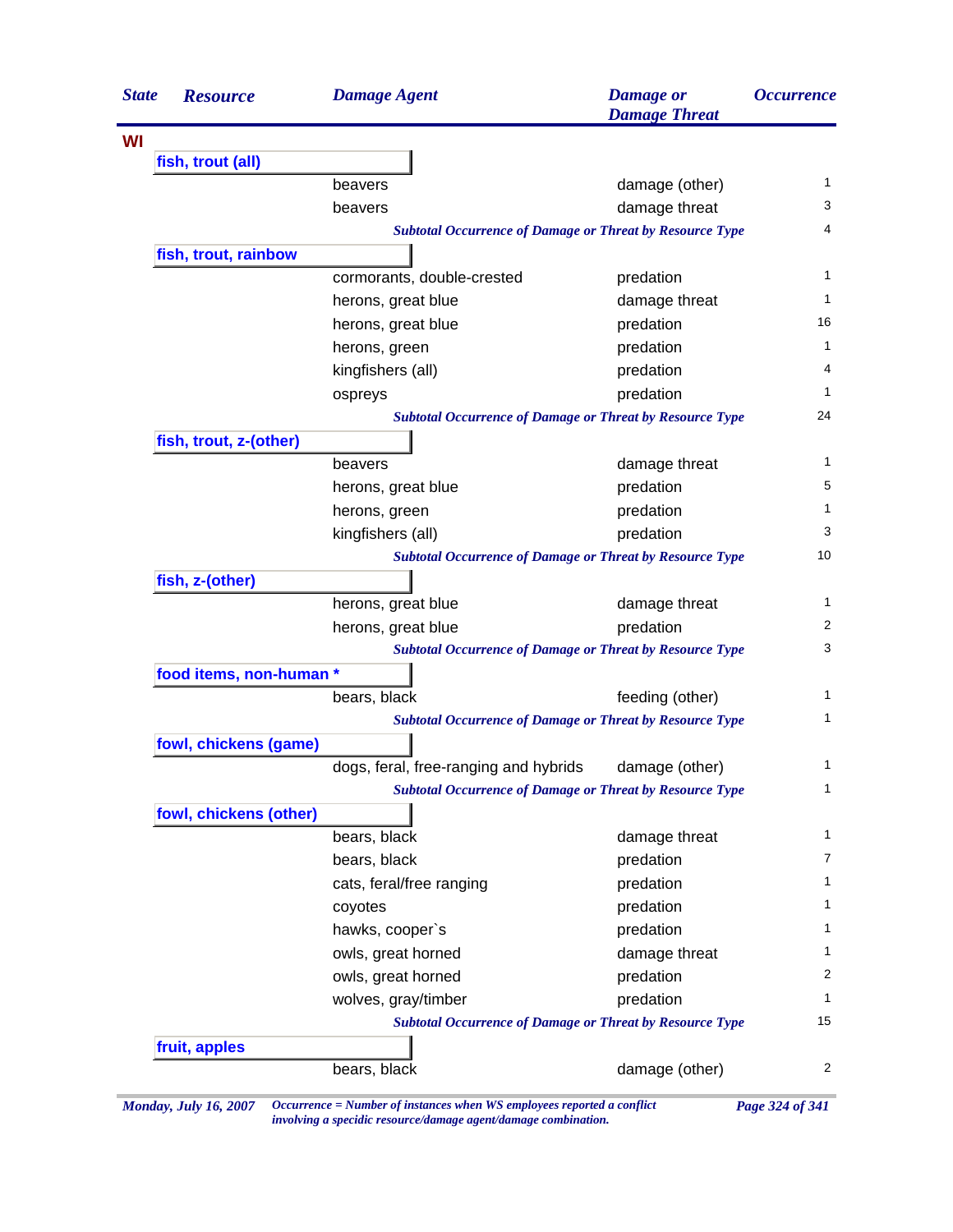| <b>State</b> | <b>Resource</b>           | <b>Damage Agent</b>       | <b>Damage</b> or<br><b>Damage Threat</b>                        |                                                                                                                                                                                      |  |
|--------------|---------------------------|---------------------------|-----------------------------------------------------------------|--------------------------------------------------------------------------------------------------------------------------------------------------------------------------------------|--|
| WI           |                           |                           |                                                                 |                                                                                                                                                                                      |  |
|              | fruit, apples             |                           |                                                                 |                                                                                                                                                                                      |  |
|              |                           | turkey, wild (all)        | feeding (other)                                                 |                                                                                                                                                                                      |  |
|              |                           |                           | <b>Subtotal Occurrence of Damage or Threat by Resource Type</b> |                                                                                                                                                                                      |  |
|              | fruit, cranberries        |                           |                                                                 |                                                                                                                                                                                      |  |
|              |                           | deer, white-tailed (wild) | damage (other)                                                  |                                                                                                                                                                                      |  |
|              |                           | deer, white-tailed (wild) | damage threat                                                   |                                                                                                                                                                                      |  |
|              |                           | geese, canada             | damage (other)                                                  |                                                                                                                                                                                      |  |
|              |                           |                           | <b>Subtotal Occurrence of Damage or Threat by Resource Type</b> |                                                                                                                                                                                      |  |
|              | fruit, grapes/muscadines  |                           |                                                                 |                                                                                                                                                                                      |  |
|              |                           | deer, white-tailed (wild) | damage threat                                                   |                                                                                                                                                                                      |  |
|              |                           | deer, white-tailed (wild) | feeding (other)                                                 |                                                                                                                                                                                      |  |
|              |                           |                           | <b>Subtotal Occurrence of Damage or Threat by Resource Type</b> |                                                                                                                                                                                      |  |
|              | fruit, z-(other)          |                           |                                                                 |                                                                                                                                                                                      |  |
|              |                           | bears, black              | damage threat                                                   |                                                                                                                                                                                      |  |
|              |                           | bears, black              | feeding (other)                                                 |                                                                                                                                                                                      |  |
|              |                           |                           | <b>Subtotal Occurrence of Damage or Threat by Resource Type</b> | <i><b>Occurrence</b></i><br>1<br>3<br>1<br>2<br>1<br>4<br>1<br>1.<br>2<br>1<br>1.<br>2<br>10<br>4<br>1<br>15<br>1<br>1<br>2<br>2<br>4<br>3<br>4<br>55<br>3<br>4<br>2<br>77<br>1<br>1 |  |
|              | gardens, truck            |                           |                                                                 |                                                                                                                                                                                      |  |
|              |                           | deer, white-tailed (wild) | damage threat                                                   |                                                                                                                                                                                      |  |
|              |                           | deer, white-tailed (wild) | feeding (other)                                                 |                                                                                                                                                                                      |  |
|              |                           | turkey, wild (all)        | damage (other)                                                  |                                                                                                                                                                                      |  |
|              |                           |                           | <b>Subtotal Occurrence of Damage or Threat by Resource Type</b> |                                                                                                                                                                                      |  |
|              | gardens, veg./fruits/nuts |                           |                                                                 |                                                                                                                                                                                      |  |
|              |                           | turkey, wild (all)        | damage (other)                                                  |                                                                                                                                                                                      |  |
|              |                           | turkey, wild (all)        | damage threat                                                   |                                                                                                                                                                                      |  |
|              |                           |                           | <b>Subtotal Occurrence of Damage or Threat by Resource Type</b> |                                                                                                                                                                                      |  |
|              | ginseng                   |                           |                                                                 |                                                                                                                                                                                      |  |
|              |                           | deer, white-tailed (wild) | damage (other)                                                  |                                                                                                                                                                                      |  |
|              |                           | deer, white-tailed (wild) | damage threat                                                   |                                                                                                                                                                                      |  |
|              |                           | deer, white-tailed (wild) | feeding (other)                                                 |                                                                                                                                                                                      |  |
|              |                           | turkey, wild (all)        | damage (other)                                                  |                                                                                                                                                                                      |  |
|              |                           | turkey, wild (all)        | damage threat                                                   |                                                                                                                                                                                      |  |
|              |                           | turkey, wild (all)        | feeding (other)                                                 |                                                                                                                                                                                      |  |
|              |                           | turkeys, wild             | damage (other)                                                  |                                                                                                                                                                                      |  |
|              |                           | turkeys, wild             | threat (other)                                                  |                                                                                                                                                                                      |  |
|              |                           |                           | <b>Subtotal Occurrence of Damage or Threat by Resource Type</b> |                                                                                                                                                                                      |  |
|              | goats, boer               |                           |                                                                 |                                                                                                                                                                                      |  |
|              |                           | wolves, gray/timber       | harassment                                                      |                                                                                                                                                                                      |  |
|              |                           |                           | <b>Subtotal Occurrence of Damage or Threat by Resource Type</b> |                                                                                                                                                                                      |  |
|              | goats, z-(other adults)   |                           |                                                                 |                                                                                                                                                                                      |  |
|              |                           | coyotes                   | predation                                                       |                                                                                                                                                                                      |  |

*involving a specidic resource/damage agent/damage combination.*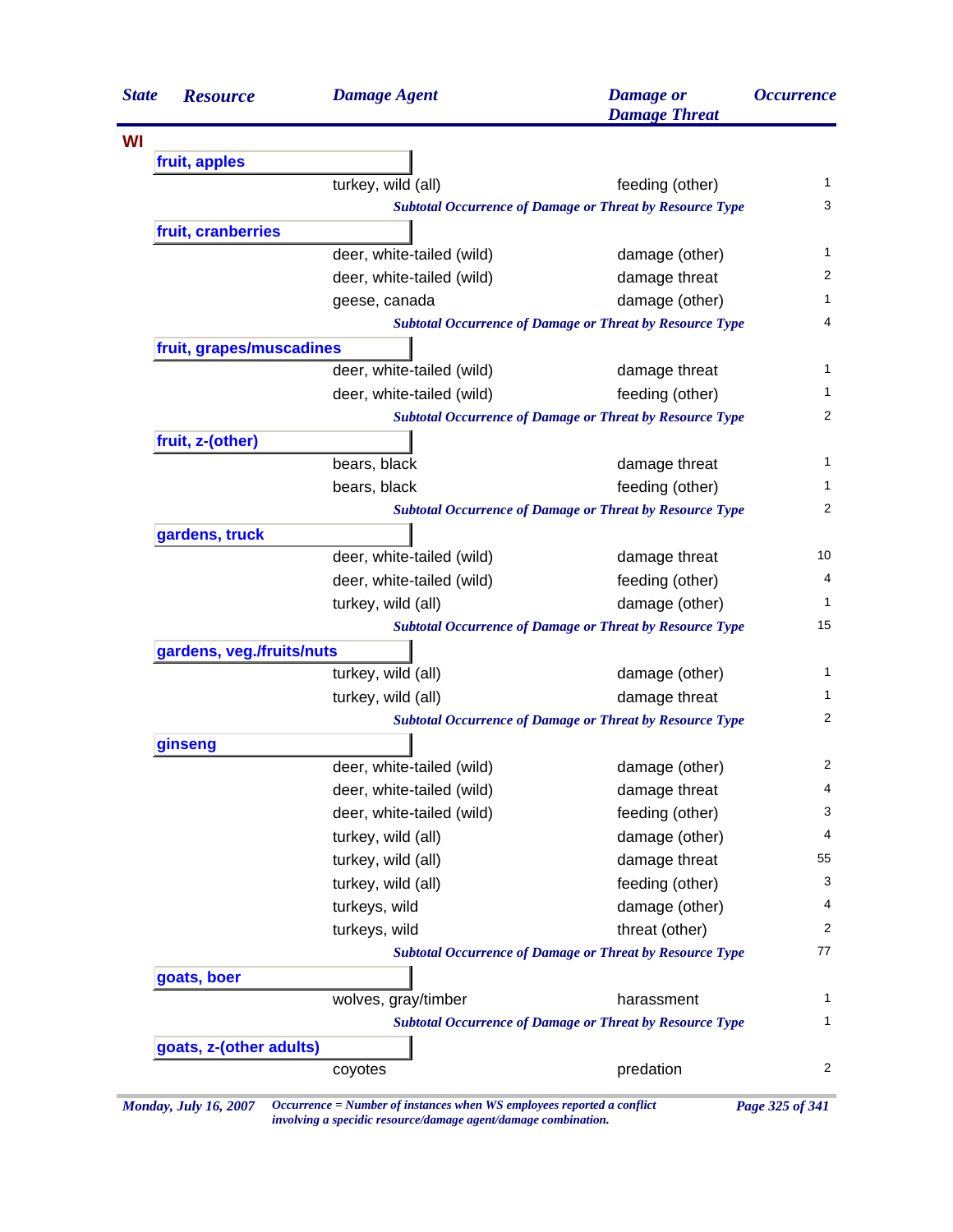| <b>State</b> | <b>Resource</b>         | <b>Damage Agent</b>       | <b>Damage</b> or<br><b>Damage Threat</b>                        | <i><b>Occurrence</b></i> |
|--------------|-------------------------|---------------------------|-----------------------------------------------------------------|--------------------------|
| WI           |                         |                           |                                                                 |                          |
|              | goats, z-(other adults) |                           |                                                                 |                          |
|              |                         | wolves, gray/timber       | predation                                                       | $\overline{2}$           |
|              |                         |                           | <b>Subtotal Occurrence of Damage or Threat by Resource Type</b> | 4                        |
|              | golf courses            |                           |                                                                 |                          |
|              |                         | geese, canada             | damage (other)                                                  | $\overline{7}$           |
|              |                         | geese, canada             | nuisance (other)                                                | 1                        |
|              |                         | turkey, wild (all)        | damage (other)                                                  | 1                        |
|              |                         |                           | <b>Subtotal Occurrence of Damage or Threat by Resource Type</b> | 9                        |
|              | grains, barley          |                           |                                                                 |                          |
|              |                         | deer, white-tailed (wild) | feeding (other)                                                 | 3                        |
|              |                         | turkey, wild (all)        | damage (other)                                                  | 1                        |
|              |                         | turkey, wild (all)        | feeding (other)                                                 | 1                        |
|              |                         |                           | <b>Subtotal Occurrence of Damage or Threat by Resource Type</b> | 5                        |
|              | grains, corn (field)    |                           |                                                                 |                          |
|              |                         | bears, black              | damage (other)                                                  | 14                       |
|              |                         | bears, black              | damage threat                                                   | 68                       |
|              |                         | bears, black              | feeding (other)                                                 | 92                       |
|              |                         | beavers                   | flooding                                                        | 1                        |
|              |                         | cranes, sandhill          | damage (other)                                                  | 4                        |
|              |                         | cranes, sandhill          | damage threat                                                   | 1                        |
|              |                         | cranes, sandhill          | feeding (other)                                                 | 9                        |
|              |                         | deer, white-tailed (wild) | browsing/grazing                                                | 5                        |
|              |                         | deer, white-tailed (wild) | damage (other)                                                  | 10                       |
|              |                         | deer, white-tailed (wild) | damage threat                                                   | 23                       |
|              |                         | deer, white-tailed (wild) | feeding (other)                                                 | 377                      |
|              |                         | geese, canada             | browsing/grazing                                                | $\mathbf{1}$             |
|              |                         | geese, canada             | damage (other)                                                  | 12                       |
|              |                         | geese, canada             | damage threat                                                   | 5                        |
|              |                         | geese, canada             | feeding (other)                                                 | 16                       |
|              |                         | non-wildlife              | damage (other)                                                  | 1                        |
|              |                         | turkey, wild (all)        | damage (other)                                                  | 5                        |
|              |                         | turkey, wild (all)        | damage threat                                                   | 2                        |
|              |                         | turkey, wild (all)        | feeding (other)                                                 | 5                        |
|              |                         | turkeys, wild             | feeding (other)                                                 | 1                        |
|              |                         |                           | <b>Subtotal Occurrence of Damage or Threat by Resource Type</b> | 652                      |
|              | grains, corn (indian)   |                           |                                                                 |                          |
|              |                         | turkey, wild (all)        | damage threat                                                   | 1                        |
|              |                         |                           | <b>Subtotal Occurrence of Damage or Threat by Resource Type</b> | 1                        |
|              | grains, corn (sweet)    |                           |                                                                 |                          |
|              |                         | bears, black              | damage threat                                                   | 2                        |

*Monday, July 16, 2007 Occurrence = Number of instances when WS employees reported a conflict Page 326 of 341 involving a specidic resource/damage agent/damage combination.*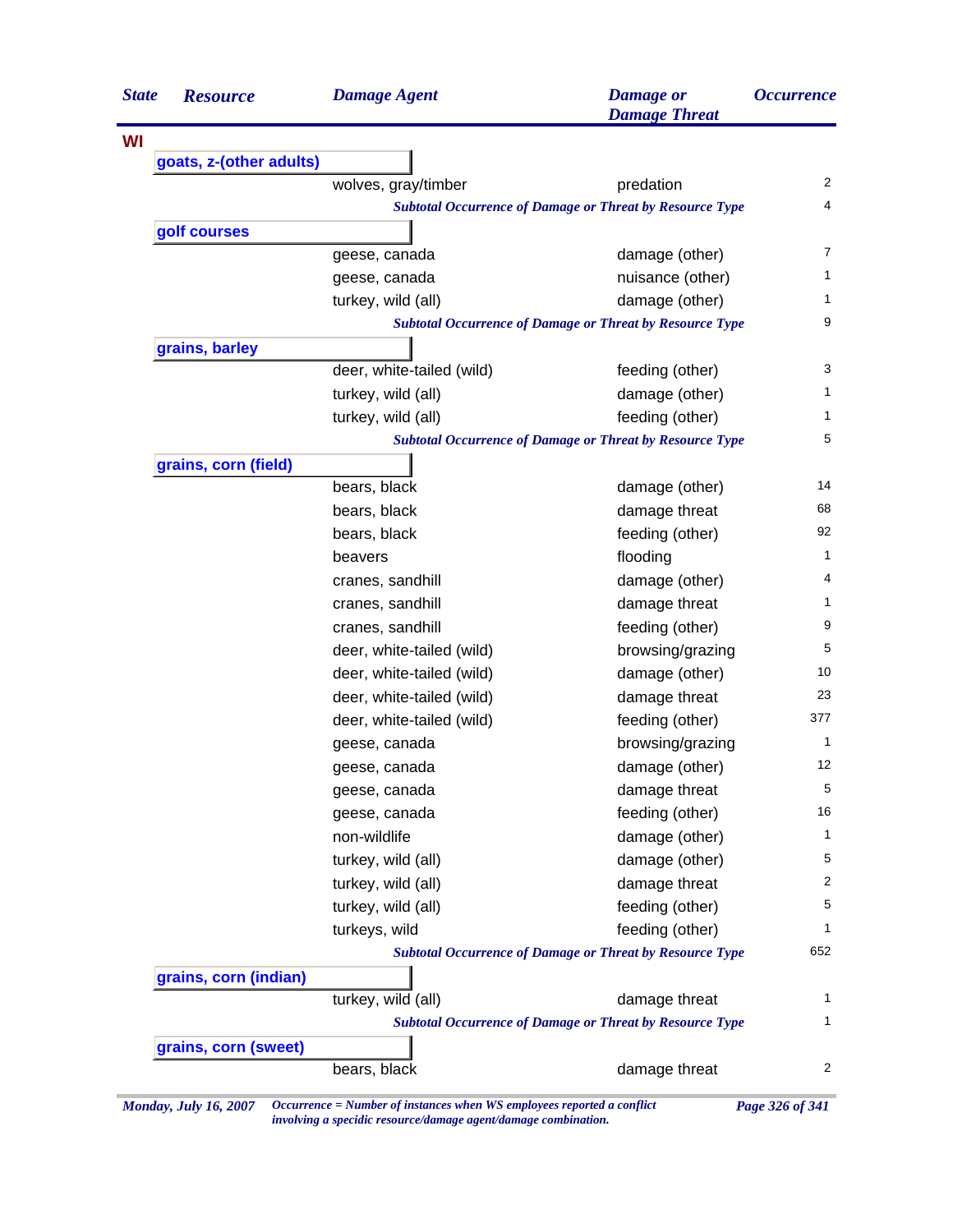| <b>State</b> | <b>Resource</b>      | <b>Damage Agent</b>       | <b>Damage</b> or<br><b>Damage Threat</b>                        | <i><b>Occurrence</b></i> |
|--------------|----------------------|---------------------------|-----------------------------------------------------------------|--------------------------|
|              |                      |                           |                                                                 |                          |
|              | grains, corn (sweet) |                           |                                                                 |                          |
|              |                      | bears, black              | feeding (other)                                                 | 4                        |
|              |                      | cranes, sandhill          | damage (other)                                                  | 2                        |
|              |                      | deer, white-tailed (wild) | damage threat                                                   | 4                        |
|              |                      | deer, white-tailed (wild) | feeding (other)                                                 | 27                       |
|              |                      |                           | <b>Subtotal Occurrence of Damage or Threat by Resource Type</b> | 39                       |
|              | grains, oats         |                           |                                                                 |                          |
|              |                      | bears, black              | damage (other)                                                  | 2                        |
|              |                      | deer, white-tailed (wild) | feeding (other)                                                 | 13                       |
|              |                      | geese, canada             | damage threat                                                   | 2                        |
|              |                      | geese, canada             | feeding (other)                                                 | 1                        |
|              |                      | turkey, wild (all)        | feeding (other)                                                 | 3                        |
|              |                      |                           | <b>Subtotal Occurrence of Damage or Threat by Resource Type</b> | 21                       |
|              | grains, rice (wild)  |                           |                                                                 |                          |
|              |                      | beavers                   | damage threat                                                   | 4                        |
|              |                      |                           | <b>Subtotal Occurrence of Damage or Threat by Resource Type</b> | 4                        |
|              | grains, wheat        |                           |                                                                 |                          |
|              |                      | cranes, sandhill          | damage (other)                                                  | 1                        |
|              |                      | deer, white-tailed (wild) | damage threat                                                   | 1                        |
|              |                      | deer, white-tailed (wild) | feeding (other)                                                 | 9                        |
|              |                      | geese, canada             | feeding (other)                                                 | 2                        |
|              |                      |                           | <b>Subtotal Occurrence of Damage or Threat by Resource Type</b> | 13                       |
|              | grains, z-(other)    |                           |                                                                 |                          |
|              |                      | geese, canada             | damage (other)                                                  | 1                        |
|              |                      |                           | <b>Subtotal Occurrence of Damage or Threat by Resource Type</b> | 1                        |
|              | grasses/sod          |                           |                                                                 |                          |
|              |                      | geese, canada             | feeding (other)                                                 | 1                        |
|              |                      |                           | <b>Subtotal Occurrence of Damage or Threat by Resource Type</b> | 1                        |
|              | hay (stack/bales)    |                           |                                                                 |                          |
|              |                      | bears, black              | damage (other)                                                  | 2                        |
|              |                      | bears, black              | damage threat                                                   | 3                        |
|              |                      | deer, white-tailed (wild) | damage threat                                                   | 1                        |
|              |                      | deer, white-tailed (wild) | feeding (other)                                                 | 1                        |
|              |                      | turkey, wild (all)        | damage (other)                                                  | 1                        |
|              |                      | turkey, wild (all)        | feeding (other)                                                 | 1                        |
|              |                      |                           | <b>Subtotal Occurrence of Damage or Threat by Resource Type</b> | 9                        |
|              | hayfields, alfalfa   |                           |                                                                 |                          |
|              |                      | deer, white-tailed (wild) | browsing/grazing                                                | 8                        |
|              |                      | deer, white-tailed (wild) | damage (other)                                                  | 1                        |
|              |                      | deer, white-tailed (wild) | damage threat                                                   | 21                       |

*Monday, July 16, 2007 Occurrence = Number of instances when WS employees reported a conflict Page 327 of 341 involving a specidic resource/damage agent/damage combination.*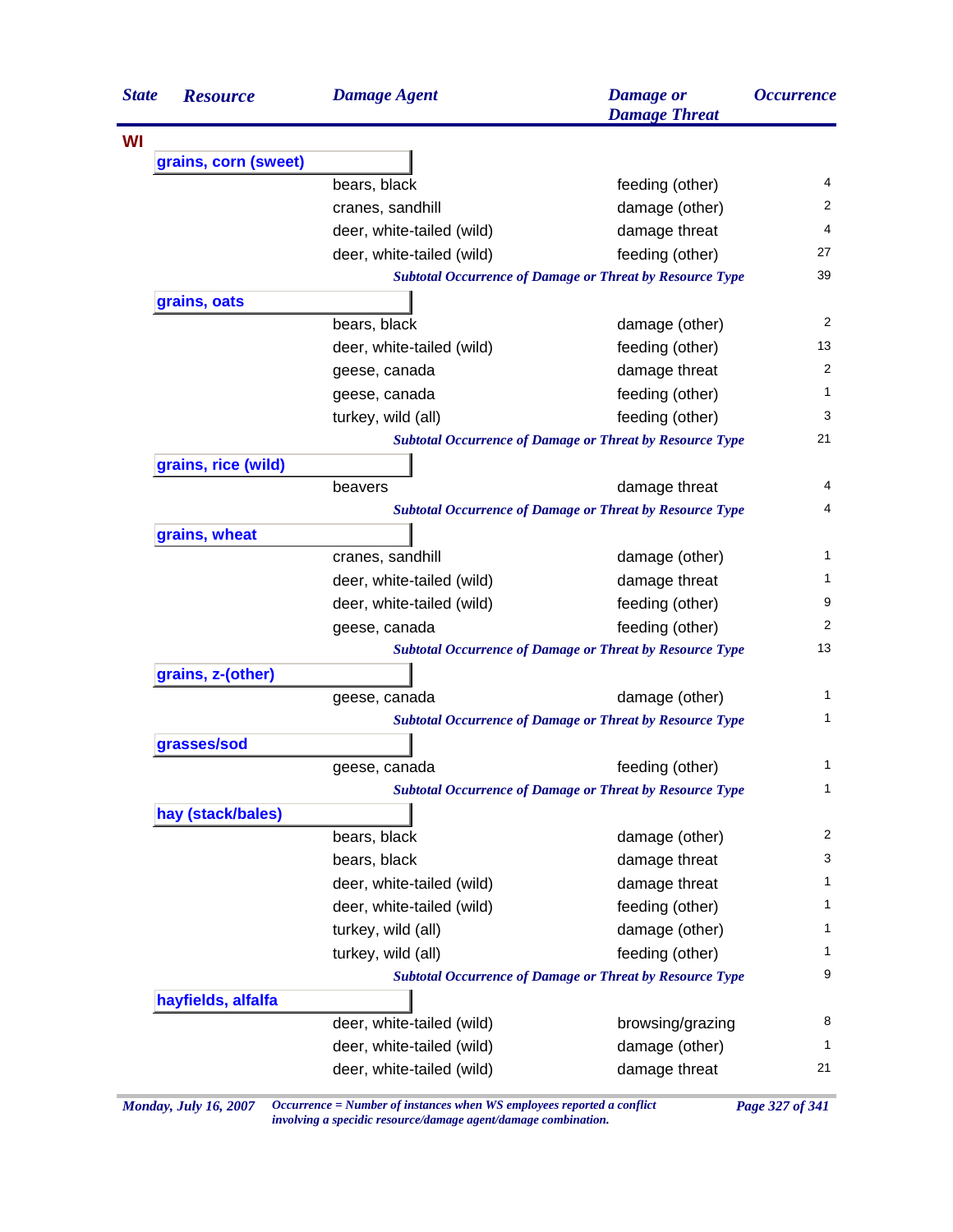| <b>State</b> | <b>Resource</b>                 | <b>Damage Agent</b>       | <b>Damage</b> or<br><b>Damage Threat</b>                        | <i><b>Occurrence</b></i> |
|--------------|---------------------------------|---------------------------|-----------------------------------------------------------------|--------------------------|
| WI           |                                 |                           |                                                                 |                          |
|              | hayfields, alfalfa              |                           |                                                                 |                          |
|              |                                 | deer, white-tailed (wild) | feeding (other)                                                 | 229                      |
|              |                                 | geese, canada             | damage (other)                                                  | 4                        |
|              |                                 | geese, canada             | feeding (other)                                                 | 6                        |
|              |                                 | turkey, wild (all)        | damage threat                                                   | $\mathbf{1}$             |
|              |                                 | turkey, wild (all)        | feeding (other)                                                 | $\overline{7}$           |
|              |                                 |                           | <b>Subtotal Occurrence of Damage or Threat by Resource Type</b> | 277                      |
|              | hayfields, mixed species        |                           |                                                                 |                          |
|              |                                 | deer, white-tailed (wild) | browsing/grazing                                                | 4                        |
|              |                                 | deer, white-tailed (wild) | damage (other)                                                  | 2                        |
|              |                                 | deer, white-tailed (wild) | damage threat                                                   | 2                        |
|              |                                 | deer, white-tailed (wild) | feeding (other)                                                 | 25                       |
|              |                                 | geese, canada             | damage threat                                                   | 2                        |
|              |                                 | turkey, wild (all)        | damage (other)                                                  | $\mathbf{1}$             |
|              |                                 |                           | <b>Subtotal Occurrence of Damage or Threat by Resource Type</b> | 36                       |
|              | hives (bees, honey, structures) |                           |                                                                 |                          |
|              |                                 | bears, black              | damage (other)                                                  | 10                       |
|              |                                 | bears, black              | damage threat                                                   | 35                       |
|              |                                 | bears, black              | feeding (other)                                                 | 3                        |
|              |                                 |                           | <b>Subtotal Occurrence of Damage or Threat by Resource Type</b> | 48                       |
|              | hlth/sfty, human (aviation)     |                           |                                                                 |                          |
|              |                                 | beavers                   | flooding                                                        | 1                        |
|              |                                 | cranes, sandhill          | damage threat                                                   | $\mathbf{1}$             |
|              |                                 | cranes, sandhill          | nuisance (other)                                                | 2                        |
|              |                                 | geese, canada             | damage (other)                                                  | 1                        |
|              |                                 | geese, canada             | damage threat                                                   | 5                        |
|              |                                 | gulls, herring            | damage threat                                                   | 1                        |
|              |                                 | gulls, ring-billed        | damage threat                                                   | 4                        |
|              |                                 | gulls, ring-billed        | nuisance (other)                                                | 3                        |
|              |                                 |                           | <b>Subtotal Occurrence of Damage or Threat by Resource Type</b> | 18                       |
|              | hith/sfty, human z-(general)    |                           |                                                                 |                          |
|              |                                 | badgers                   | nuisance (other)                                                | $\mathbf{1}$             |
|              |                                 | bears, black              | damage (other)                                                  | 1                        |
|              |                                 | bears, black              | damage threat                                                   | 22                       |
|              |                                 | bears, black              | nuisance (other)                                                | 955                      |
|              |                                 | bird, unidentifiable      | damage threat                                                   | $\mathbf{1}$             |
|              |                                 | coyotes                   | damage threat                                                   | 2                        |
|              |                                 | ducks, mallards           | damage threat                                                   | 1                        |
|              |                                 | geese, canada             | damage threat                                                   | 3                        |
|              |                                 |                           |                                                                 |                          |

*Monday, July 16, 2007 Occurrence = Number of instances when WS employees reported a conflict Page 328 of 341 involving a specidic resource/damage agent/damage combination.*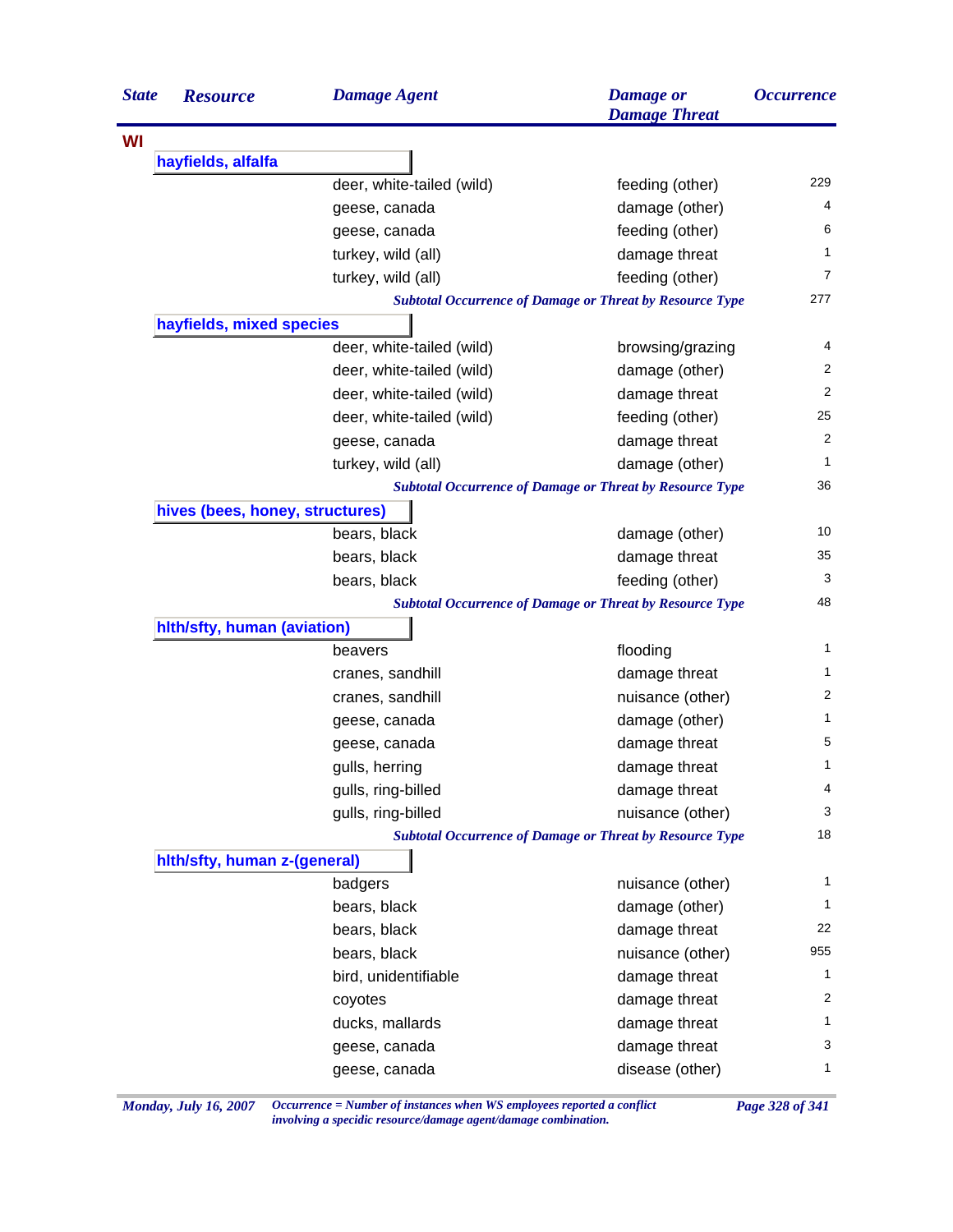| <b>State</b> | <b>Resource</b>                | <b>Damage Agent</b>       | <b>Damage</b> or<br><b>Damage Threat</b>                        | <b>Occurrence</b> |
|--------------|--------------------------------|---------------------------|-----------------------------------------------------------------|-------------------|
|              |                                |                           |                                                                 |                   |
|              | hith/sfty, human z-(general)   |                           |                                                                 |                   |
|              |                                | geese, canada             | droppings                                                       | 1                 |
|              |                                | geese, canada             | injury/illness                                                  | 3                 |
|              |                                | geese, canada             | nuisance (other)                                                | 12                |
|              |                                | geese, canada             | threat (other)                                                  | 1                 |
|              |                                | gulls, herring            | damage (other)                                                  | 1                 |
|              |                                | gulls, herring            | damage threat                                                   | 2                 |
|              |                                | gulls, herring            | nuisance (other)                                                | 2                 |
|              |                                | gulls, ring-billed        | damage (other)                                                  | $\overline{2}$    |
|              |                                | gulls, ring-billed        | damage threat                                                   | 2                 |
|              |                                | gulls, ring-billed        | nuisance (other)                                                | 1                 |
|              |                                | gulls, ring-billed        | nuisance, odor                                                  | 1                 |
|              |                                | robins, american          | nuisance (other)                                                | 1                 |
|              |                                | starlings, european       | damage threat                                                   | 1                 |
|              |                                | swallows, barn            | damage threat                                                   | 1                 |
|              |                                | swallows, z-(mixed)       | nuisance (other)                                                | 1                 |
|              |                                | swans, mute               | threat (other)                                                  | 1                 |
|              |                                | turkey, wild (all)        | nuisance (other)                                                | 3                 |
|              |                                | wolves, gray/timber       | damage threat                                                   | 3                 |
|              |                                | wolves, gray/timber       | nuisance (other)                                                | 1                 |
|              |                                |                           | <b>Subtotal Occurrence of Damage or Threat by Resource Type</b> | 1,027             |
|              | <b>landfills</b>               |                           |                                                                 |                   |
|              |                                | bears, black              | damage (other)                                                  | 2                 |
|              |                                |                           | <b>Subtotal Occurrence of Damage or Threat by Resource Type</b> | 2                 |
|              | <b>lettuce</b>                 |                           |                                                                 |                   |
|              |                                | deer, white-tailed (wild) | feeding (other)                                                 | 2                 |
|              |                                |                           | <b>Subtotal Occurrence of Damage or Threat by Resource Type</b> | 2                 |
|              | mammals, deer, white-tailed ag |                           |                                                                 | 2                 |
|              |                                | bears, black              | damage threat                                                   | 2                 |
|              |                                | bears, black              | predation                                                       |                   |
|              |                                | wolves, gray/timber       | harassment                                                      | 1<br>5            |
|              | melons, watermelons            |                           | <b>Subtotal Occurrence of Damage or Threat by Resource Type</b> |                   |
|              |                                | crows, american           | damage (other)                                                  | 1                 |
|              |                                | crows, american           | feeding (other)                                                 | 2                 |
|              |                                |                           | <b>Subtotal Occurrence of Damage or Threat by Resource Type</b> | 3                 |
|              | peas                           |                           |                                                                 |                   |
|              |                                | deer, white-tailed (wild) | feeding (other)                                                 | 1                 |
|              |                                |                           | <b>Subtotal Occurrence of Damage or Threat by Resource Type</b> | 1                 |

*Monday, July 16, 2007 Occurrence = Number of instances when WS employees reported a conflict Page 329 of 341 involving a specidic resource/damage agent/damage combination.*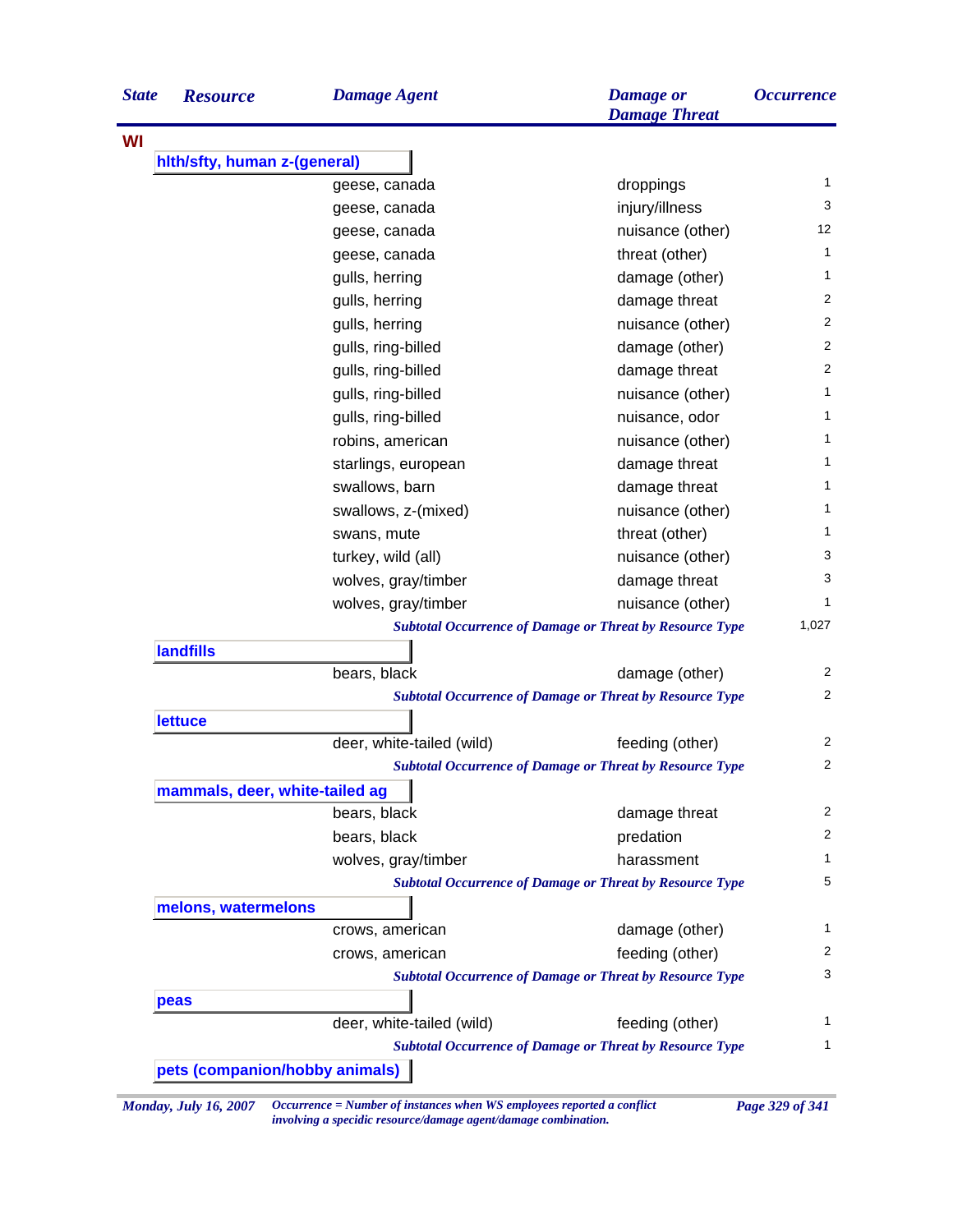| <b>State</b> | <b>Resource</b>                  | <b>Damage Agent</b>       | <b>Damage</b> or<br><b>Damage Threat</b>                        | <i><b>Occurrence</b></i> |
|--------------|----------------------------------|---------------------------|-----------------------------------------------------------------|--------------------------|
| WI           |                                  |                           |                                                                 |                          |
|              | pets (companion/hobby animals)   |                           |                                                                 |                          |
|              |                                  | bears, black              | damage (other)                                                  | 2                        |
|              |                                  | bears, black              | damage threat                                                   | 5                        |
|              |                                  | bears, black              | harassment                                                      | 3                        |
|              |                                  | bears, black              | injury                                                          | $\overline{c}$           |
|              |                                  | bears, black              | nuisance (other)                                                | 1                        |
|              |                                  | bears, black              | predation                                                       | 9                        |
|              |                                  | coyotes                   | predation                                                       | 1                        |
|              |                                  | gulls, herring            | injury                                                          | 1                        |
|              |                                  | non-wildlife              | injury                                                          | 1                        |
|              |                                  | wolves, gray/timber       | damage (other)                                                  | 1                        |
|              |                                  | wolves, gray/timber       | damage threat                                                   | 10                       |
|              |                                  | wolves, gray/timber       | injury                                                          | 11                       |
|              |                                  | wolves, gray/timber       | injury/illness                                                  | $\mathbf{1}$             |
|              |                                  | wolves, gray/timber       | predation                                                       | 26                       |
|              |                                  | wolves, gray/timber       | threat (other)                                                  | 1                        |
|              |                                  |                           | <b>Subtotal Occurrence of Damage or Threat by Resource Type</b> | 75                       |
|              | plants, commercial nursery/green |                           |                                                                 |                          |
|              |                                  | deer, white-tailed (wild) | damage (other)                                                  | 3                        |
|              |                                  | deer, white-tailed (wild) | damage threat                                                   | 5                        |
|              |                                  | deer, white-tailed (wild) | feeding (other)                                                 | 5                        |
|              |                                  | rabbits, z-(other)        | feeding (other)                                                 | 1                        |
|              |                                  |                           | <b>Subtotal Occurrence of Damage or Threat by Resource Type</b> | 14                       |
|              | plants, herbs/spices (other)     |                           |                                                                 |                          |
|              |                                  | turkey, wild (all)        | damage threat                                                   | 1                        |
|              |                                  |                           | <b>Subtotal Occurrence of Damage or Threat by Resource Type</b> | 1                        |
|              | potatoes                         |                           |                                                                 |                          |
|              |                                  | cranes, sandhill          | damage (other)                                                  | 2                        |
|              |                                  | cranes, sandhill          | feeding (other)                                                 | 1                        |
|              |                                  | deer, white-tailed (wild) | feeding (other)                                                 | 11                       |
|              |                                  |                           | <b>Subtotal Occurrence of Damage or Threat by Resource Type</b> | 14                       |
|              | property (general)               |                           |                                                                 |                          |
|              |                                  | bears, black              | damage (other)                                                  | 56                       |
|              |                                  | bears, black              | damage threat                                                   | 19                       |
|              |                                  | beavers                   | flooding                                                        | $\overline{\mathbf{c}}$  |
|              |                                  | cranes, sandhill          | damage (other)                                                  | 1                        |
|              |                                  | crows, american           | damage (other)                                                  | 1                        |
|              |                                  | geese, canada             | feeding (other)                                                 | 1                        |
|              |                                  | gulls, ring-billed        | damage (other)                                                  | $\overline{c}$           |
|              |                                  |                           |                                                                 | 1                        |
|              |                                  | pheasants, ring-necked    | damage (other)                                                  |                          |

*Monday, July 16, 2007 Occurrence = Number of instances when WS employees reported a conflict Page 330 of 341 involving a specidic resource/damage agent/damage combination.*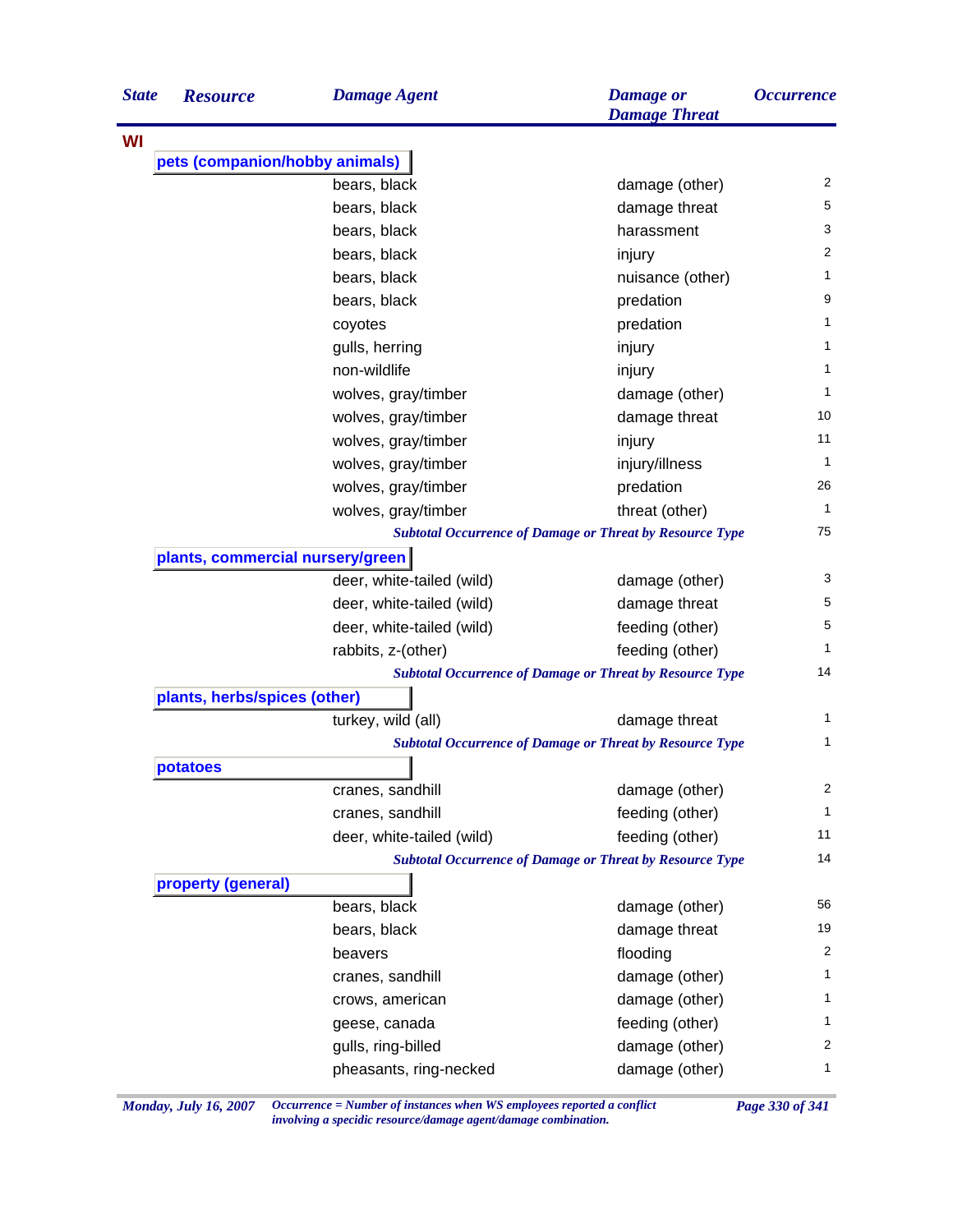| <b>State</b> | <b>Resource</b>               | <b>Damage Agent</b>       | <b>Damage</b> or<br><b>Damage Threat</b>                                           | <i><b>Occurrence</b></i> |
|--------------|-------------------------------|---------------------------|------------------------------------------------------------------------------------|--------------------------|
| WI           |                               |                           |                                                                                    |                          |
|              | property (general)            |                           |                                                                                    |                          |
|              |                               | swallows, z-(mixed)       | damage (other)                                                                     | 1                        |
|              |                               | turkeys, wild             | damage (other)                                                                     | 1                        |
|              |                               | vultures, turkey          | damage (other)                                                                     | 1                        |
|              |                               | woodpeckers, pileated     | damage (other)                                                                     | 1                        |
|              |                               | woodpeckers, pileated     | damage threat                                                                      | 1                        |
|              |                               |                           | <b>Subtotal Occurrence of Damage or Threat by Resource Type</b>                    | 88                       |
|              | pumpkins                      |                           |                                                                                    |                          |
|              |                               | deer, white-tailed (wild) | damage threat                                                                      | 1                        |
|              |                               | deer, white-tailed (wild) | feeding (other)                                                                    | 1                        |
|              |                               |                           | <b>Subtotal Occurrence of Damage or Threat by Resource Type</b>                    | 2                        |
|              | rabbits (domestic)            |                           |                                                                                    |                          |
|              |                               | bears, black              | damage threat                                                                      | 1                        |
|              |                               | wolves, gray/timber       | predation                                                                          | 1                        |
|              |                               |                           | <b>Subtotal Occurrence of Damage or Threat by Resource Type</b>                    | 2                        |
|              | recreational areas (other) ** |                           |                                                                                    |                          |
|              |                               | geese, canada             | damage (other)                                                                     | 34                       |
|              |                               | geese, canada             | damage threat                                                                      | 1                        |
|              |                               | geese, canada             | droppings                                                                          | 8                        |
|              |                               | gulls, ring-billed        | damage (other)                                                                     | 1                        |
|              |                               |                           | <b>Subtotal Occurrence of Damage or Threat by Resource Type</b>                    | 44                       |
|              | roads/bridges                 |                           |                                                                                    | 15                       |
|              |                               | beavers                   | damage (other)                                                                     | 66                       |
|              |                               | beavers                   | damage threat                                                                      | 87                       |
|              |                               | beavers                   | flooding                                                                           |                          |
|              |                               | gulls, herring            | damage (other)                                                                     | 1                        |
|              |                               | gulls, ring-billed        | damage (other)                                                                     | 1                        |
|              |                               | swallows, barn            | damage (other)                                                                     | 1                        |
|              |                               | swallows, z-(mixed)       | damage (other)                                                                     | 1                        |
|              |                               | swallows, z-(mixed)       | nuisance (other)                                                                   | 1                        |
|              |                               |                           | <b>Subtotal Occurrence of Damage or Threat by Resource Type</b>                    | 173                      |
|              | seeds, reforestation nr       |                           |                                                                                    | $\mathbf{1}$             |
|              |                               | doves, mourning           | feeding (other)<br><b>Subtotal Occurrence of Damage or Threat by Resource Type</b> | 1                        |
|              | sheep (adult)                 |                           |                                                                                    |                          |
|              |                               | bears, black              | damage threat                                                                      | 1                        |
|              |                               | bears, black              | harassment                                                                         | 2                        |
|              |                               | coyotes                   | predation                                                                          | 3                        |
|              |                               | wolves, gray/timber       | damage threat                                                                      | 1                        |
|              |                               | wolves, gray/timber       | predation                                                                          | 8                        |
|              |                               |                           |                                                                                    |                          |

*Monday, July 16, 2007 Occurrence = Number of instances when WS employees reported a conflict Page 331 of 341 involving a specidic resource/damage agent/damage combination.*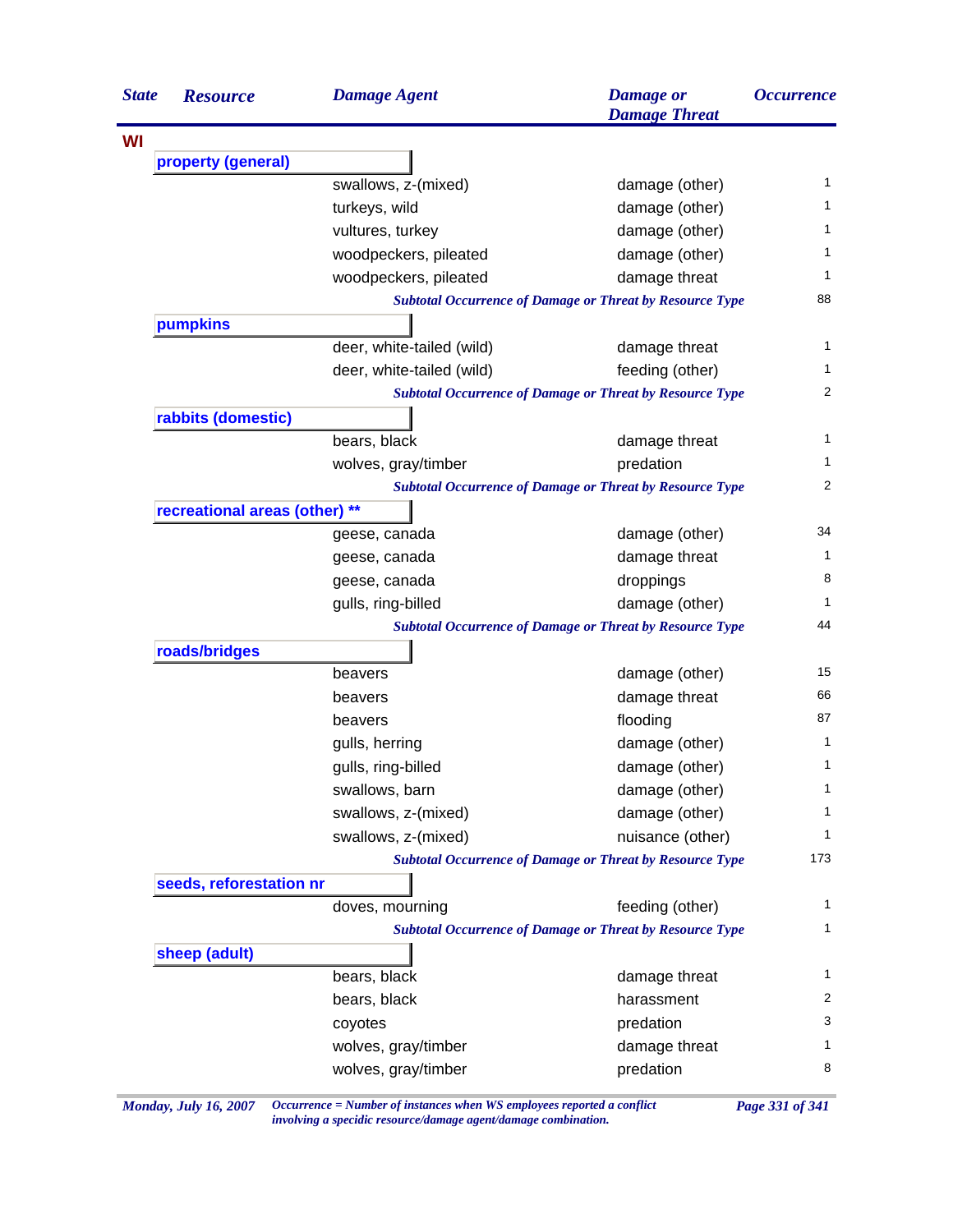| <b>State</b> | <b>Resource</b>     | <b>Damage Agent</b>                                             | <b>Damage</b> or<br><b>Damage Threat</b> | <b>Occurrence</b> |
|--------------|---------------------|-----------------------------------------------------------------|------------------------------------------|-------------------|
| WI           |                     |                                                                 |                                          |                   |
|              | sheep (adult)       |                                                                 |                                          |                   |
|              |                     | <b>Subtotal Occurrence of Damage or Threat by Resource Type</b> |                                          | 15                |
|              | sheep (lambs)       |                                                                 |                                          |                   |
|              |                     | bears, black                                                    | damage threat                            | 2                 |
|              |                     | bears, black                                                    | harassment                               | 2                 |
|              |                     | coyotes                                                         | damage threat                            | 1                 |
|              |                     | coyotes                                                         | injury                                   | 1                 |
|              |                     | coyotes                                                         | predation                                | 2                 |
|              |                     | eagles, bald                                                    | predation                                | 1                 |
|              |                     | vultures, turkey                                                | predation                                | 1                 |
|              |                     | wolves, gray/timber                                             | damage threat                            | 1                 |
|              |                     | wolves, gray/timber                                             | predation                                | 11                |
|              |                     | <b>Subtotal Occurrence of Damage or Threat by Resource Type</b> |                                          | 22                |
|              | silage              |                                                                 |                                          |                   |
|              |                     | bears, black                                                    | damage threat                            | 1                 |
|              |                     | crows, american                                                 | feeding (other)                          | 1                 |
|              |                     | deer, white-tailed (wild)                                       | damage threat                            | 1                 |
|              |                     | deer, white-tailed (wild)                                       | feeding (other)                          | 4                 |
|              |                     | turkey, wild (all)                                              | damage threat                            | 1                 |
|              |                     | turkey, wild (all)                                              | feeding (other)                          | 1                 |
|              |                     | <b>Subtotal Occurrence of Damage or Threat by Resource Type</b> |                                          | 9                 |
|              | <b>strawberries</b> |                                                                 |                                          |                   |
|              |                     | bears, black                                                    | feeding (other)                          | 1                 |
|              |                     | deer, white-tailed (wild)                                       | damage threat                            | 5                 |
|              |                     | deer, white-tailed (wild)                                       | feeding (other)                          | 3                 |
|              |                     | turkey, wild (all)                                              | damage (other)                           | 1                 |
|              |                     | <b>Subtotal Occurrence of Damage or Threat by Resource Type</b> |                                          | 10                |
|              | <b>sunflowers</b>   |                                                                 |                                          |                   |
|              |                     | bears, black                                                    | damage (other)                           | 1                 |
|              |                     | bears, black                                                    | feeding (other)                          | 1                 |
|              |                     | <b>Subtotal Occurrence of Damage or Threat by Resource Type</b> |                                          | 2                 |
|              | swine (adult)       |                                                                 |                                          |                   |
|              |                     | bears, black                                                    | predation                                | 1                 |
|              |                     | wolves, gray/timber                                             | damage threat                            | 1                 |
|              |                     | <b>Subtotal Occurrence of Damage or Threat by Resource Type</b> |                                          | 2                 |
|              | swine (piglets)     |                                                                 |                                          |                   |
|              |                     | dogs, feral, free-ranging and hybrids                           | predation                                | 1                 |
|              |                     | wolves, gray/timber                                             | predation                                | 1                 |
|              |                     | <b>Subtotal Occurrence of Damage or Threat by Resource Type</b> |                                          | 2                 |
|              | trees, apple        |                                                                 |                                          |                   |

*Monday, July 16, 2007 Occurrence = Number of instances when WS employees reported a conflict Page 332 of 341 involving a specidic resource/damage agent/damage combination.*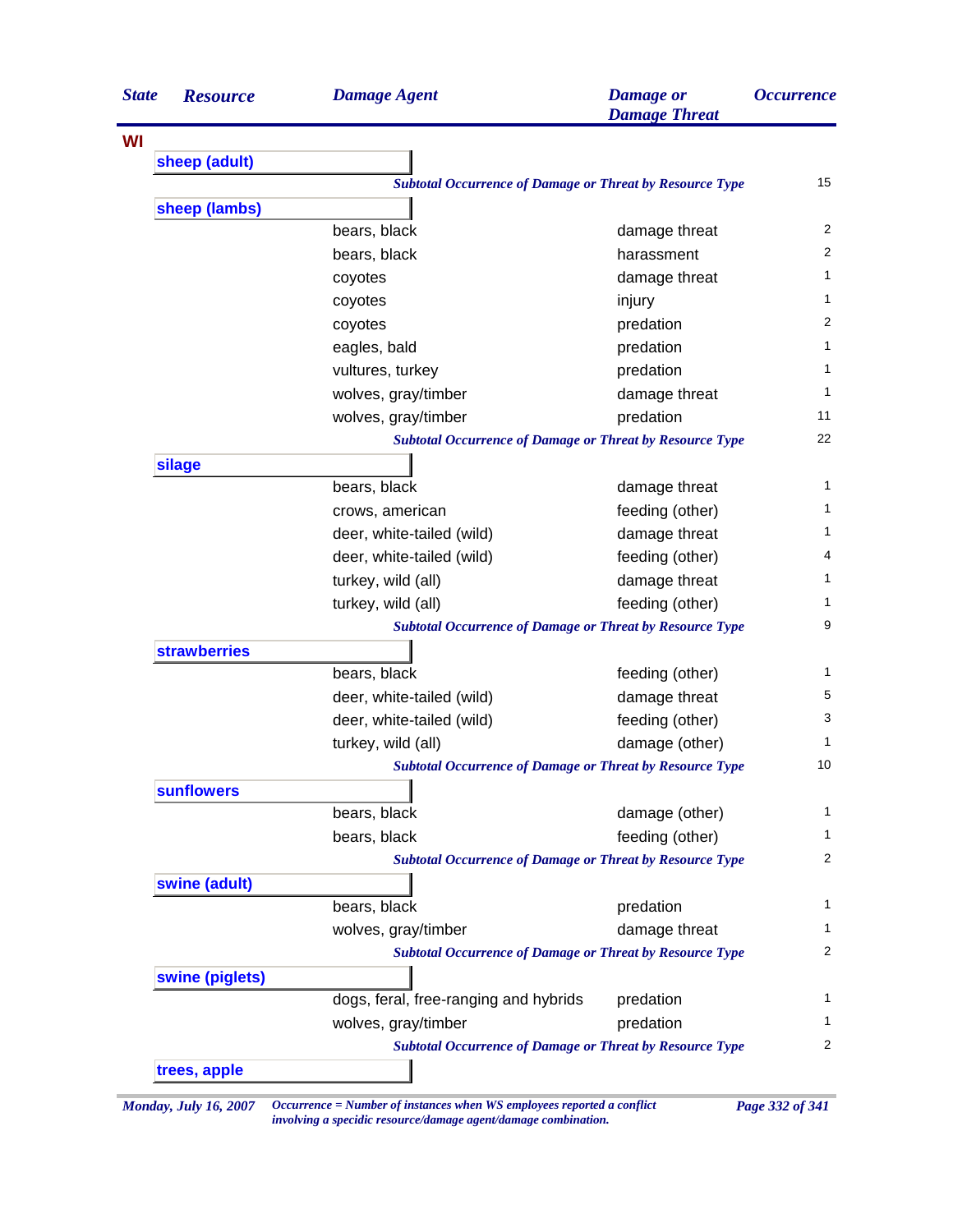| <b>State</b> | <b>Resource</b>          | <b>Damage Agent</b>        | <b>Damage</b> or<br><b>Damage Threat</b>                        | <i><b>Occurrence</b></i> |
|--------------|--------------------------|----------------------------|-----------------------------------------------------------------|--------------------------|
|              |                          |                            |                                                                 |                          |
|              | trees, apple             |                            |                                                                 |                          |
|              |                          | bears, black               | damage (other)                                                  | 2                        |
|              |                          | bears, black               | damage threat                                                   | 1                        |
|              |                          | bears, black               | feeding (other)                                                 | 1                        |
|              |                          | deer, white-tailed (wild)  | browsing/grazing                                                | 1                        |
|              |                          | deer, white-tailed (wild)  | damage threat                                                   | 8                        |
|              |                          | deer, white-tailed (wild)  | feeding (other)                                                 | 5                        |
|              |                          |                            | <b>Subtotal Occurrence of Damage or Threat by Resource Type</b> | 18                       |
|              | trees, christmas         |                            |                                                                 |                          |
|              |                          | bears, black               | damage threat                                                   | 1                        |
|              |                          | deer, white-tailed (wild)  | damage threat                                                   | 4                        |
|              |                          | deer, white-tailed (wild)  | feeding (other)                                                 | 3                        |
|              |                          |                            | <b>Subtotal Occurrence of Damage or Threat by Resource Type</b> | 8                        |
|              | trees, seedlings ag      |                            |                                                                 |                          |
|              |                          | deer, white-tailed (wild)  | damage threat                                                   | 1                        |
|              |                          |                            | <b>Subtotal Occurrence of Damage or Threat by Resource Type</b> | 1                        |
|              | trees, seedlings nr      |                            |                                                                 |                          |
|              |                          | doves, mourning            | damage (other)                                                  | 1                        |
|              |                          | robins, american           | damage (other)                                                  | 1.                       |
|              |                          |                            | <b>Subtotal Occurrence of Damage or Threat by Resource Type</b> | $\overline{2}$           |
|              | trees, standing          |                            |                                                                 |                          |
|              |                          | beavers                    | damage (other)                                                  | 2                        |
|              |                          | beavers                    | damage threat                                                   | 1.                       |
|              |                          | beavers                    | flooding                                                        | 3                        |
|              |                          | cormorants, double-crested | damage (other)                                                  | 1                        |
|              |                          |                            | <b>Subtotal Occurrence of Damage or Threat by Resource Type</b> | 7                        |
|              | trees, standing (mixed)  |                            |                                                                 |                          |
|              |                          | bears, black               | damage threat                                                   | 1                        |
|              |                          |                            | <b>Subtotal Occurrence of Damage or Threat by Resource Type</b> | 1                        |
|              | trees, standing hardwood |                            |                                                                 |                          |
|              |                          | deer, white-tailed (wild)  | damage (other)                                                  | 1                        |
|              |                          |                            | <b>Subtotal Occurrence of Damage or Threat by Resource Type</b> | 1                        |
|              | trees, standing softwood |                            |                                                                 |                          |
|              |                          | bears, black               | damage (other)                                                  | 3                        |
|              |                          | bears, black               | damage threat                                                   | 1                        |
|              |                          |                            | <b>Subtotal Occurrence of Damage or Threat by Resource Type</b> | 4                        |
|              | trees, standing/shrubs   |                            |                                                                 |                          |
|              |                          | bears, black               | damage (other)                                                  | 1                        |
|              |                          | woodpeckers, downy         | damage (other)                                                  | 1                        |
|              |                          |                            | <b>Subtotal Occurrence of Damage or Threat by Resource Type</b> | 2                        |

*Monday, July 16, 2007 Occurrence = Number of instances when WS employees reported a conflict Page 333 of 341 involving a specidic resource/damage agent/damage combination.*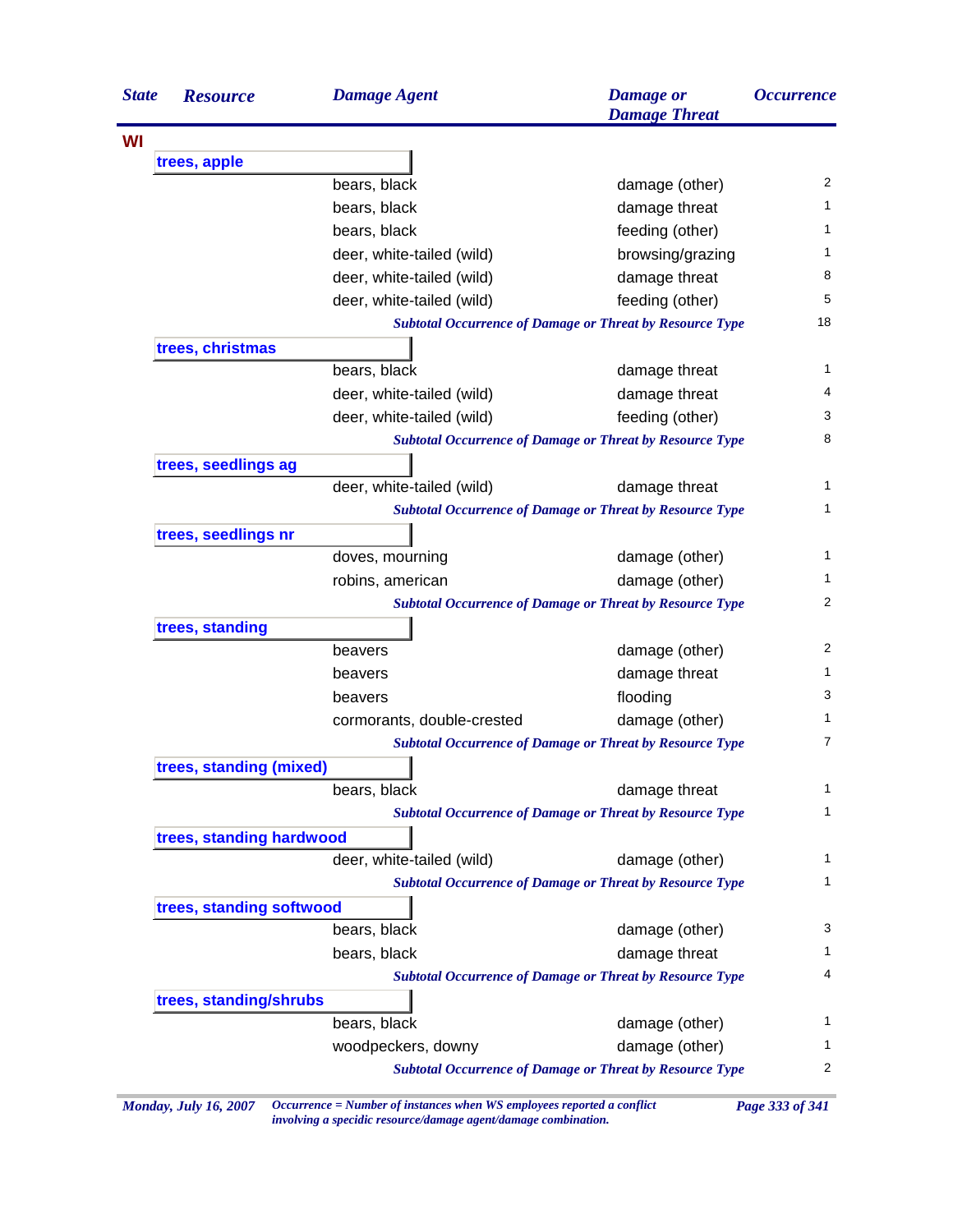| <b>State</b> | <b>Resource</b>        | <b>Damage Agent</b>       | <b>Damage</b> or<br><b>Damage Threat</b>                        | <i><b>Occurrence</b></i> |
|--------------|------------------------|---------------------------|-----------------------------------------------------------------|--------------------------|
| WI           |                        |                           |                                                                 |                          |
|              | turf and/or flowers    |                           |                                                                 |                          |
|              |                        | deer, white-tailed (wild) | damage threat                                                   | $\mathbf{1}$             |
|              |                        | geese, canada             | damage (other)                                                  | 6                        |
|              |                        | geese, canada             | droppings                                                       | 3                        |
|              |                        | geese, canada             | feeding (other)                                                 | 1                        |
|              |                        | skunks, striped           | burrowing/digging                                               | 1                        |
|              |                        | turkey, wild (all)        | damage (other)                                                  | 1                        |
|              |                        | turkeys, wild             | damage (other)                                                  | $\mathbf{1}$             |
|              |                        |                           | <b>Subtotal Occurrence of Damage or Threat by Resource Type</b> | 14                       |
|              | utilities, electrical  |                           |                                                                 |                          |
|              |                        | bears, black              | damage (other)                                                  | $\mathbf{1}$             |
|              |                        | hawks, red-tailed         | damage (other)                                                  | 1                        |
|              |                        |                           | <b>Subtotal Occurrence of Damage or Threat by Resource Type</b> | 2                        |
|              | vehicles, land         |                           |                                                                 |                          |
|              |                        | bears, black              | damage (other)                                                  | 2                        |
|              |                        | crows, american           | damage (other)                                                  | $\mathbf{1}$             |
|              |                        | geese, canada             | damage (other)                                                  | 1                        |
|              |                        | swallows, barn            | droppings                                                       | 1                        |
|              |                        |                           | <b>Subtotal Occurrence of Damage or Threat by Resource Type</b> | 5                        |
|              | wetlands               |                           |                                                                 |                          |
|              |                        | beavers                   | flooding                                                        | 1                        |
|              |                        |                           | <b>Subtotal Occurrence of Damage or Threat by Resource Type</b> | 1                        |
|              | z-landscaping (other)  |                           |                                                                 |                          |
|              |                        | bears, black              | damage (other)                                                  | 1                        |
|              |                        | cranes, sandhill          | damage (other)                                                  | 1                        |
|              |                        | geese, canada             | damage (other)                                                  | 1                        |
|              |                        | skunks, striped           | damage (other)                                                  | 1                        |
|              |                        |                           | <b>Subtotal Occurrence of Damage or Threat by Resource Type</b> | 4                        |
| <b>WV</b>    |                        |                           |                                                                 |                          |
|              | buildings, residential |                           |                                                                 |                          |
|              |                        | woodpeckers, downy        | damage (other)                                                  | 1                        |
|              |                        |                           | <b>Subtotal Occurrence of Damage or Threat by Resource Type</b> | 1                        |
|              | cattle (adult)         |                           |                                                                 |                          |
|              |                        | coyotes                   | injury                                                          | 1                        |
|              |                        |                           | <b>Subtotal Occurrence of Damage or Threat by Resource Type</b> | 1                        |
|              | cattle (calves)        |                           |                                                                 |                          |
|              |                        | coyotes                   | injury                                                          | 1                        |
|              |                        | coyotes                   | predation                                                       | 17                       |
|              |                        | coyotes                   | predation threat                                                | 1                        |

*Monday, July 16, 2007 Occurrence = Number of instances when WS employees reported a conflict Page 334 of 341 involving a specidic resource/damage agent/damage combination.*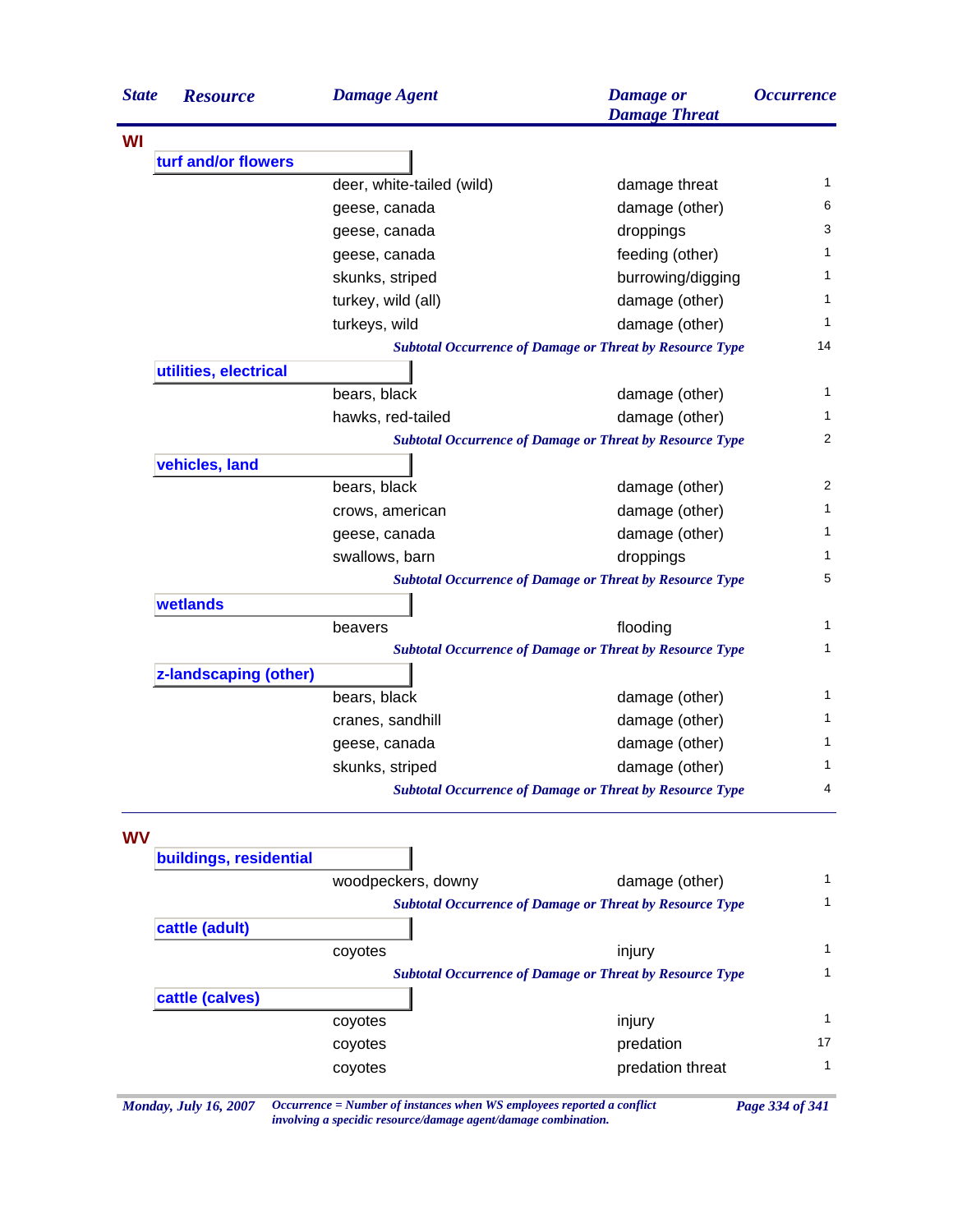| <b>State</b> | <b>Resource</b>           | <b>Damage Agent</b>                                             | <b>Damage</b> or<br><b>Damage Threat</b> | <i><b>Occurrence</b></i> |
|--------------|---------------------------|-----------------------------------------------------------------|------------------------------------------|--------------------------|
| <b>WV</b>    |                           |                                                                 |                                          |                          |
|              | cattle (calves)           |                                                                 |                                          |                          |
|              |                           | vultures, z-(mixed)                                             | predation threat                         | 1                        |
|              |                           | <b>Subtotal Occurrence of Damage or Threat by Resource Type</b> |                                          | 20                       |
|              | clover                    |                                                                 |                                          |                          |
|              |                           | geese, canada                                                   | browsing/grazing                         | 1                        |
|              |                           | <b>Subtotal Occurrence of Damage or Threat by Resource Type</b> |                                          | 1                        |
|              | dikes/dams/impoundments   |                                                                 |                                          |                          |
|              |                           | geese, canada                                                   | droppings                                | 2                        |
|              |                           | <b>Subtotal Occurrence of Damage or Threat by Resource Type</b> |                                          | 2                        |
|              | equine, horses (foals)    |                                                                 |                                          |                          |
|              |                           | bears, black                                                    | predation                                | 1                        |
|              |                           | <b>Subtotal Occurrence of Damage or Threat by Resource Type</b> |                                          | 1                        |
|              | fowl, chickens (other)    |                                                                 |                                          |                          |
|              |                           | coyotes                                                         | predation                                | 1                        |
|              |                           | hawks, red-tailed                                               | predation                                | 2                        |
|              |                           | <b>Subtotal Occurrence of Damage or Threat by Resource Type</b> |                                          | 3                        |
|              | fowl, guineas             |                                                                 |                                          |                          |
|              |                           | hawks, red-tailed                                               | predation                                | 1                        |
|              |                           | <b>Subtotal Occurrence of Damage or Threat by Resource Type</b> |                                          | 1                        |
|              | fowl, turkeys (domestic)  |                                                                 |                                          |                          |
|              |                           | hawks, red-tailed                                               | predation                                | 1                        |
|              |                           | <b>Subtotal Occurrence of Damage or Threat by Resource Type</b> |                                          | 1                        |
|              | gardens, veg./fruits/nuts |                                                                 |                                          |                          |
|              |                           | deer, white-tailed (wild)                                       | browsing/grazing                         | 169                      |
|              |                           | <b>Subtotal Occurrence of Damage or Threat by Resource Type</b> |                                          | 169                      |
|              | goats, mohair (kids)      |                                                                 |                                          |                          |
|              |                           | coyotes                                                         | predation                                | 2                        |
|              |                           | <b>Subtotal Occurrence of Damage or Threat by Resource Type</b> |                                          | 2                        |
|              | goats, z-(other adults)   |                                                                 |                                          |                          |
|              |                           | dogs, feral, free-ranging and hybrids                           | predation                                | 1                        |
|              |                           | <b>Subtotal Occurrence of Damage or Threat by Resource Type</b> |                                          | 1                        |
|              | goats, z-(other kids)     |                                                                 |                                          |                          |
|              |                           | coyotes                                                         | predation                                | 4                        |
|              |                           | coyotes                                                         | predation threat                         | 2                        |
|              |                           | foxes, red                                                      | predation                                | 3                        |
|              |                           | vultures, black                                                 | predation                                | 1                        |
|              |                           | vultures, z-(mixed)                                             | predation                                | 2                        |
|              |                           | <b>Subtotal Occurrence of Damage or Threat by Resource Type</b> |                                          | 12                       |
|              | golf courses              |                                                                 |                                          |                          |
|              |                           | geese, canada                                                   | droppings                                | 1                        |

*involving a specidic resource/damage agent/damage combination.*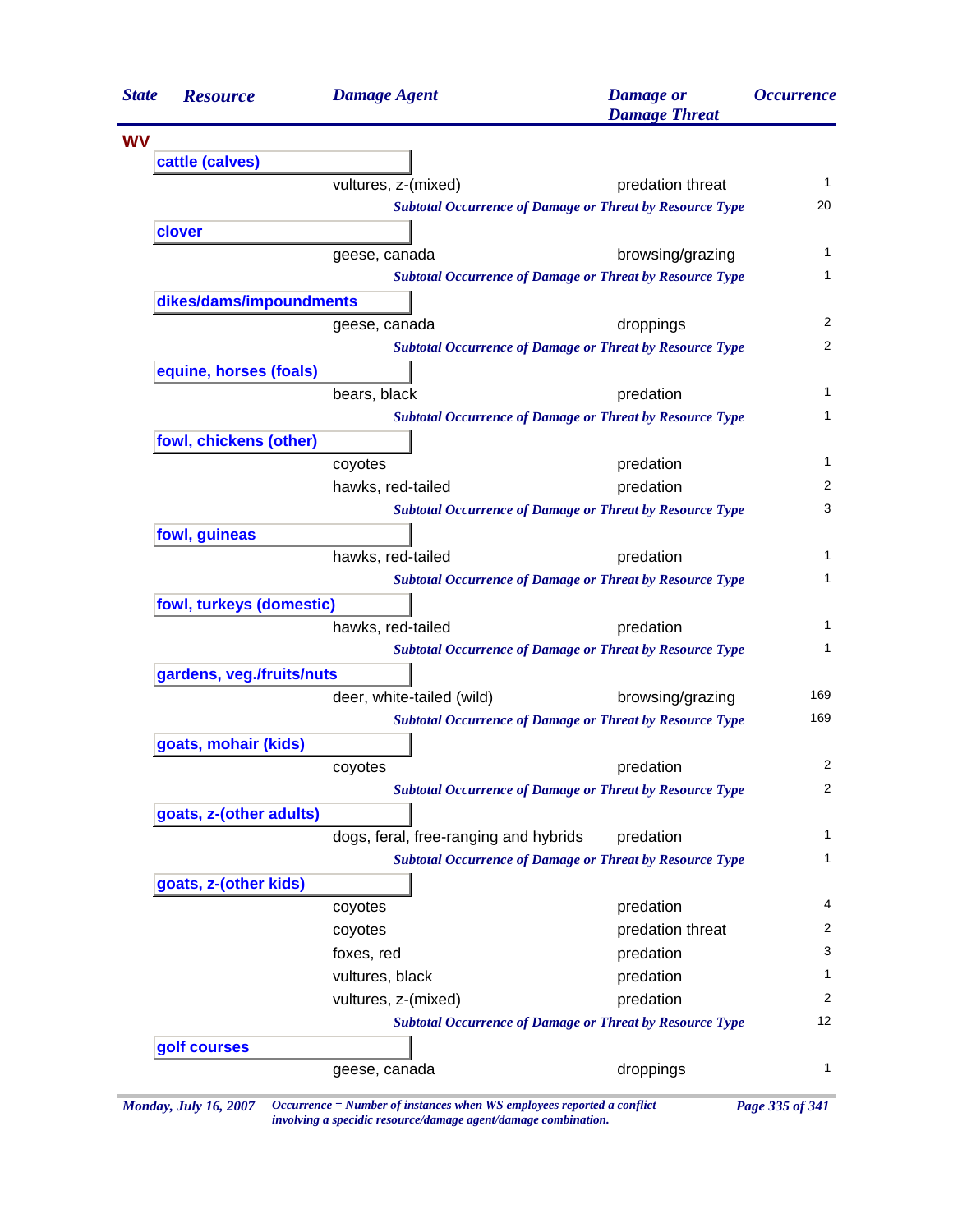| <b>State</b> | <b>Resource</b>              | <b>Damage Agent</b>                                             | <b>Damage</b> or<br><b>Damage Threat</b> | <i><b>Occurrence</b></i> |
|--------------|------------------------------|-----------------------------------------------------------------|------------------------------------------|--------------------------|
| <b>WV</b>    |                              |                                                                 |                                          |                          |
|              | golf courses                 |                                                                 |                                          |                          |
|              |                              | <b>Subtotal Occurrence of Damage or Threat by Resource Type</b> |                                          |                          |
|              | grains, corn (field)         |                                                                 |                                          |                          |
|              |                              | geese, canada                                                   | feeding (other)                          |                          |
|              |                              | <b>Subtotal Occurrence of Damage or Threat by Resource Type</b> |                                          |                          |
|              | hayfields, mixed species     |                                                                 |                                          |                          |
|              |                              | geese, canada                                                   | browsing/grazing                         |                          |
|              |                              | <b>Subtotal Occurrence of Damage or Threat by Resource Type</b> |                                          |                          |
|              | hith/sfty, human z-(general) |                                                                 |                                          |                          |
|              |                              | geese, canada                                                   | droppings                                |                          |
|              |                              | <b>Subtotal Occurrence of Damage or Threat by Resource Type</b> |                                          |                          |
|              | pasture                      |                                                                 |                                          |                          |
|              |                              | marmots/woodchucks (all)                                        | burrowing/digging                        |                          |
|              |                              | <b>Subtotal Occurrence of Damage or Threat by Resource Type</b> |                                          |                          |
|              | property (general)           |                                                                 |                                          |                          |
|              |                              | deer, white-tailed (wild)                                       | browsing/grazing                         |                          |
|              |                              | geese, canada                                                   | droppings                                |                          |
|              |                              | woodpeckers, pileated                                           | damage (other)                           |                          |
|              |                              | <b>Subtotal Occurrence of Damage or Threat by Resource Type</b> |                                          |                          |
|              | sheep (adult)                |                                                                 |                                          |                          |
|              |                              | bears, black                                                    | predation                                |                          |
|              |                              | coyotes                                                         | injury                                   |                          |
|              |                              | coyotes                                                         | predation                                |                          |
|              |                              | dogs, feral, free-ranging and hybrids                           | injury                                   |                          |
|              |                              | dogs, feral, free-ranging and hybrids                           | predation                                |                          |
|              |                              | vultures, black                                                 | injury                                   |                          |
|              |                              | <b>Subtotal Occurrence of Damage or Threat by Resource Type</b> |                                          | 19                       |
|              | sheep (lambs)                |                                                                 |                                          |                          |
|              |                              | bears, black                                                    | predation                                |                          |
|              |                              | bobcats                                                         | harassment                               |                          |
|              |                              | bobcats                                                         | predation                                |                          |
|              |                              | coyotes                                                         | injury                                   |                          |
|              |                              | coyotes                                                         | predation                                | 101                      |
|              |                              | coyotes                                                         | predation threat                         |                          |
|              |                              | dogs, feral, free-ranging and hybrids                           | injury                                   |                          |
|              |                              | <b>Subtotal Occurrence of Damage or Threat by Resource Type</b> |                                          | 124                      |
|              | turf and/or flowers          |                                                                 |                                          |                          |
|              |                              | geese, canada                                                   | browsing/grazing                         |                          |
|              |                              | geese, canada                                                   | droppings                                |                          |
|              |                              | <b>Subtotal Occurrence of Damage or Threat by Resource Type</b> |                                          |                          |

*Monday, July 16, 2007 Occurrence = Number of instances when WS employees reported a conflict Page 336 of 341 involving a specidic resource/damage agent/damage combination.*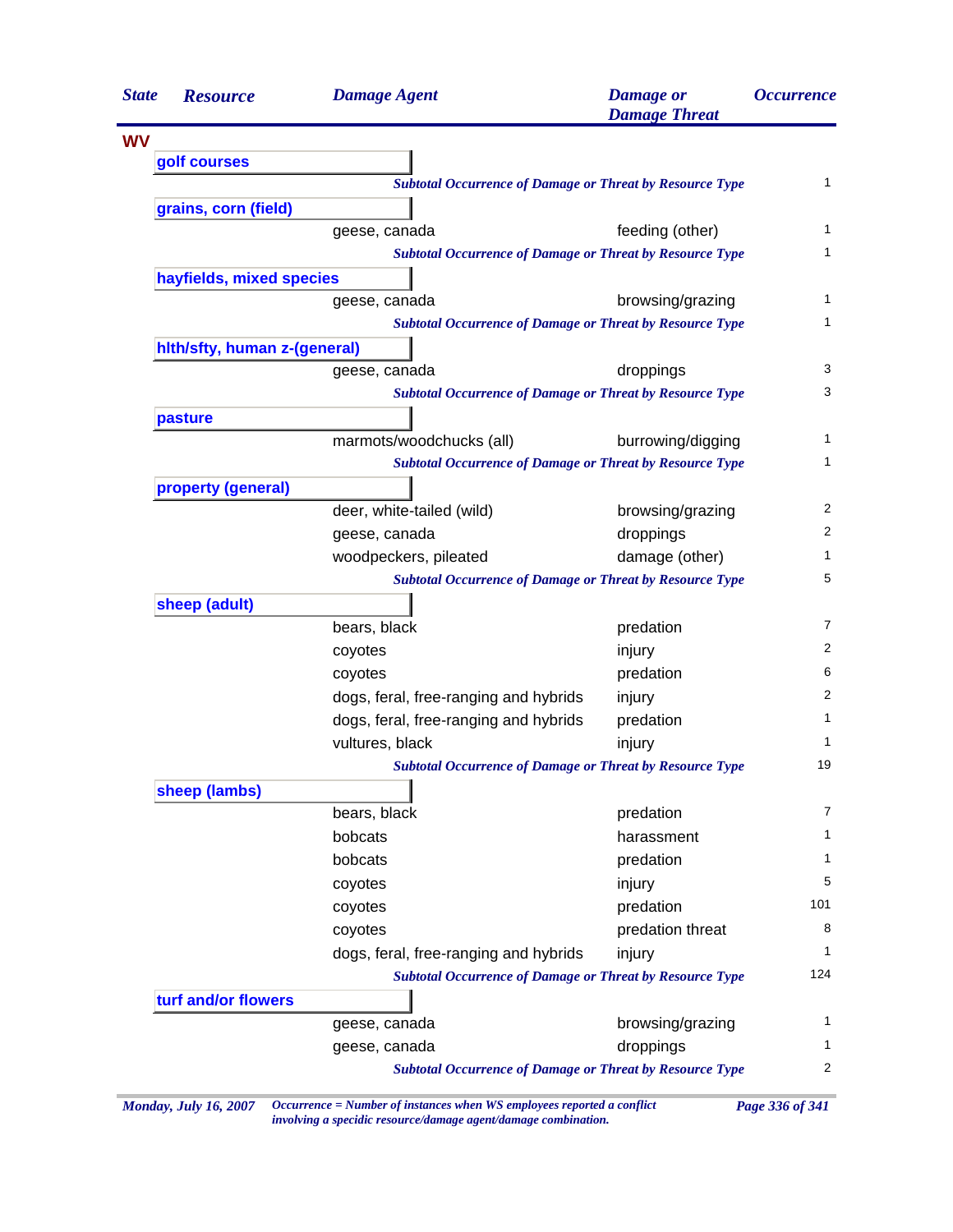| <b>State</b> | <b>Resource</b>                                                 | <b>Damage Agent</b>      | <b>Damage</b> or<br><b>Damage Threat</b>                                          | <i><b>Occurrence</b></i> |
|--------------|-----------------------------------------------------------------|--------------------------|-----------------------------------------------------------------------------------|--------------------------|
| <b>WV</b>    |                                                                 |                          |                                                                                   |                          |
| <b>WY</b>    |                                                                 |                          |                                                                                   |                          |
|              | airport runways/taxiways                                        |                          |                                                                                   |                          |
|              |                                                                 | gophers, pocket (all)    | damage (other)                                                                    | 1                        |
|              |                                                                 |                          | <b>Subtotal Occurrence of Damage or Threat by Resource Type</b>                   | 1                        |
|              | buildings, non-residential                                      |                          |                                                                                   | 1                        |
|              |                                                                 | crows, american          | droppings                                                                         | 1                        |
|              |                                                                 | flickers, northern       | damage (other)                                                                    | $\overline{2}$           |
|              | <b>Subtotal Occurrence of Damage or Threat by Resource Type</b> |                          |                                                                                   |                          |
|              | buildings, residential                                          |                          |                                                                                   | 1                        |
|              |                                                                 | crows, american          | damage (other)                                                                    | 1                        |
|              |                                                                 | crows, american          | droppings                                                                         | 2                        |
|              |                                                                 | flickers, northern       | damage (other)                                                                    | 1                        |
|              |                                                                 | skunks, striped          | damage (other)<br><b>Subtotal Occurrence of Damage or Threat by Resource Type</b> | 5                        |
|              | cattle (adult)                                                  |                          |                                                                                   |                          |
|              |                                                                 | lions, mountain (cougar) | predation threat                                                                  | 1                        |
|              |                                                                 | no species               | fatality                                                                          | 1                        |
|              |                                                                 | wolves, gray/timber      | injury                                                                            | 2                        |
|              |                                                                 | wolves, gray/timber      | predation                                                                         | 26                       |
|              |                                                                 |                          | <b>Subtotal Occurrence of Damage or Threat by Resource Type</b>                   | 30                       |
|              | cattle (calves)                                                 |                          |                                                                                   |                          |
|              |                                                                 | bears, grizzly           | predation                                                                         | 7                        |
|              |                                                                 | coyotes                  | harassment                                                                        | 1                        |
|              |                                                                 | coyotes                  | predation                                                                         | 45                       |
|              |                                                                 | coyotes                  | predation threat                                                                  | 48                       |
|              |                                                                 | lions, mountain (cougar) | harassment                                                                        | 1                        |
|              |                                                                 | lions, mountain (cougar) | predation                                                                         | $\mathbf{1}$             |
|              |                                                                 | ravens, common           | predation                                                                         | 5                        |
|              |                                                                 | starlings, european      | disease threat                                                                    | 1                        |
|              |                                                                 | wolves, gray/timber      | injury                                                                            | 3                        |
|              |                                                                 | wolves, gray/timber      | predation                                                                         | 88                       |
|              |                                                                 |                          | <b>Subtotal Occurrence of Damage or Threat by Resource Type</b>                   | 200                      |
|              | dikes/dams/impoundments                                         |                          |                                                                                   |                          |
|              |                                                                 | muskrats, z-(other)      | burrowing/digging                                                                 | 1                        |
|              |                                                                 | muskrats, z-(other)      | damage (other)                                                                    | 1                        |
|              | <b>Subtotal Occurrence of Damage or Threat by Resource Type</b> |                          |                                                                                   | 2                        |
|              | equine, horses (adult)                                          |                          |                                                                                   |                          |
|              |                                                                 | wolves, gray/timber      | harassment                                                                        | 1                        |
|              |                                                                 | wolves, gray/timber      | predation                                                                         | 3                        |

*Monday, July 16, 2007 Occurrence = Number of instances when WS employees reported a conflict Page 337 of 341 involving a specidic resource/damage agent/damage combination.*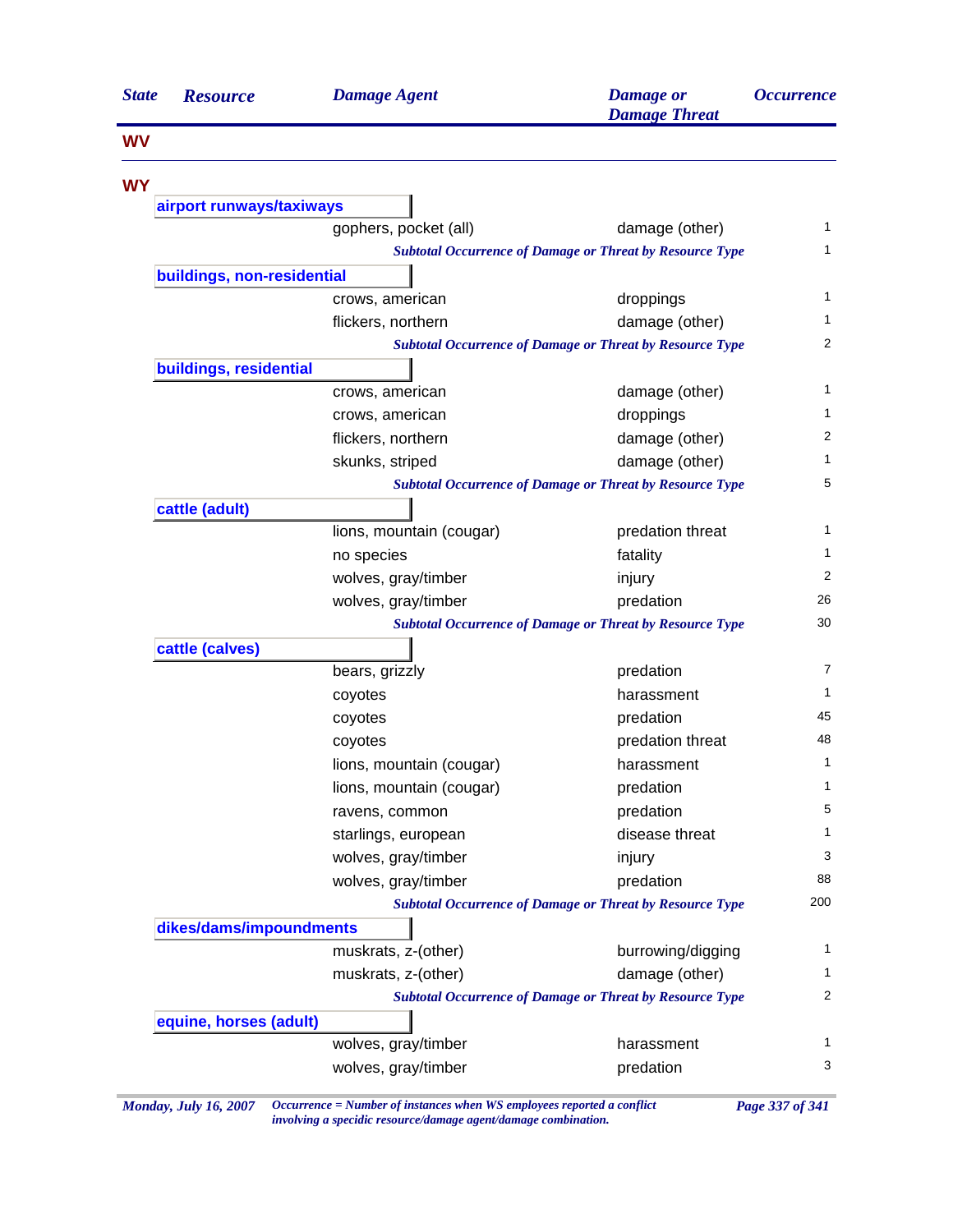| <b>State</b> | <b>Resource</b>                                                 | <b>Damage Agent</b>        | <b>Damage</b> or<br><b>Damage Threat</b>                        | <i><b>Occurrence</b></i> |
|--------------|-----------------------------------------------------------------|----------------------------|-----------------------------------------------------------------|--------------------------|
| <b>WY</b>    |                                                                 |                            |                                                                 |                          |
|              | equine, horses (adult)                                          |                            |                                                                 |                          |
|              | <b>Subtotal Occurrence of Damage or Threat by Resource Type</b> |                            |                                                                 |                          |
|              | equine, mules                                                   |                            |                                                                 |                          |
|              |                                                                 | wolves, gray/timber        | injury                                                          |                          |
|              |                                                                 |                            | <b>Subtotal Occurrence of Damage or Threat by Resource Type</b> |                          |
|              | fish, trout (all)                                               |                            |                                                                 |                          |
|              |                                                                 | cormorants, double-crested | predation                                                       |                          |
|              |                                                                 | ducks, goldeneye, common   | predation                                                       |                          |
|              |                                                                 | ducks, mallards            | predation                                                       |                          |
|              |                                                                 | ducks, merganser common    | predation                                                       |                          |
|              |                                                                 | gulls, california          | predation                                                       |                          |
|              |                                                                 | herons, great blue         | predation                                                       |                          |
|              |                                                                 | kingfishers, belted        | predation                                                       |                          |
|              |                                                                 | pelicans, american white   | predation                                                       |                          |
|              |                                                                 |                            | <b>Subtotal Occurrence of Damage or Threat by Resource Type</b> |                          |
|              | fish, trout, z-(other)                                          |                            |                                                                 |                          |
|              |                                                                 | kingfishers, belted        | predation                                                       |                          |
|              |                                                                 |                            | <b>Subtotal Occurrence of Damage or Threat by Resource Type</b> |                          |
|              | fowl, chickens (other)                                          |                            |                                                                 |                          |
|              |                                                                 | coyotes                    | predation                                                       |                          |
|              |                                                                 | foxes, red                 | predation                                                       |                          |
|              |                                                                 | raccoons                   | predation                                                       |                          |
|              |                                                                 |                            | <b>Subtotal Occurrence of Damage or Threat by Resource Type</b> |                          |
|              | fowl, geese (domestic)                                          |                            |                                                                 |                          |
|              |                                                                 | ravens, common             | predation                                                       |                          |
|              |                                                                 |                            | <b>Subtotal Occurrence of Damage or Threat by Resource Type</b> |                          |
|              | fowl, pigeons (domestic)                                        |                            |                                                                 |                          |
|              |                                                                 | ravens, common             | predation                                                       |                          |
|              |                                                                 |                            | <b>Subtotal Occurrence of Damage or Threat by Resource Type</b> |                          |
|              | fowl, turkeys (domestic)                                        |                            |                                                                 |                          |
|              |                                                                 | coyotes                    | predation                                                       |                          |
|              |                                                                 |                            | <b>Subtotal Occurrence of Damage or Threat by Resource Type</b> |                          |
|              | goats, z-(other adults)                                         |                            |                                                                 |                          |
|              |                                                                 | lions, mountain (cougar)   | predation                                                       |                          |
|              |                                                                 |                            | <b>Subtotal Occurrence of Damage or Threat by Resource Type</b> |                          |
|              | guard animals (all)                                             |                            |                                                                 |                          |
|              |                                                                 | wolves, gray/timber        | injury                                                          |                          |
|              |                                                                 |                            | <b>Subtotal Occurrence of Damage or Threat by Resource Type</b> |                          |
|              |                                                                 |                            |                                                                 |                          |
|              | hayfields, alfalfa                                              |                            |                                                                 |                          |

*involving a specidic resource/damage agent/damage combination.*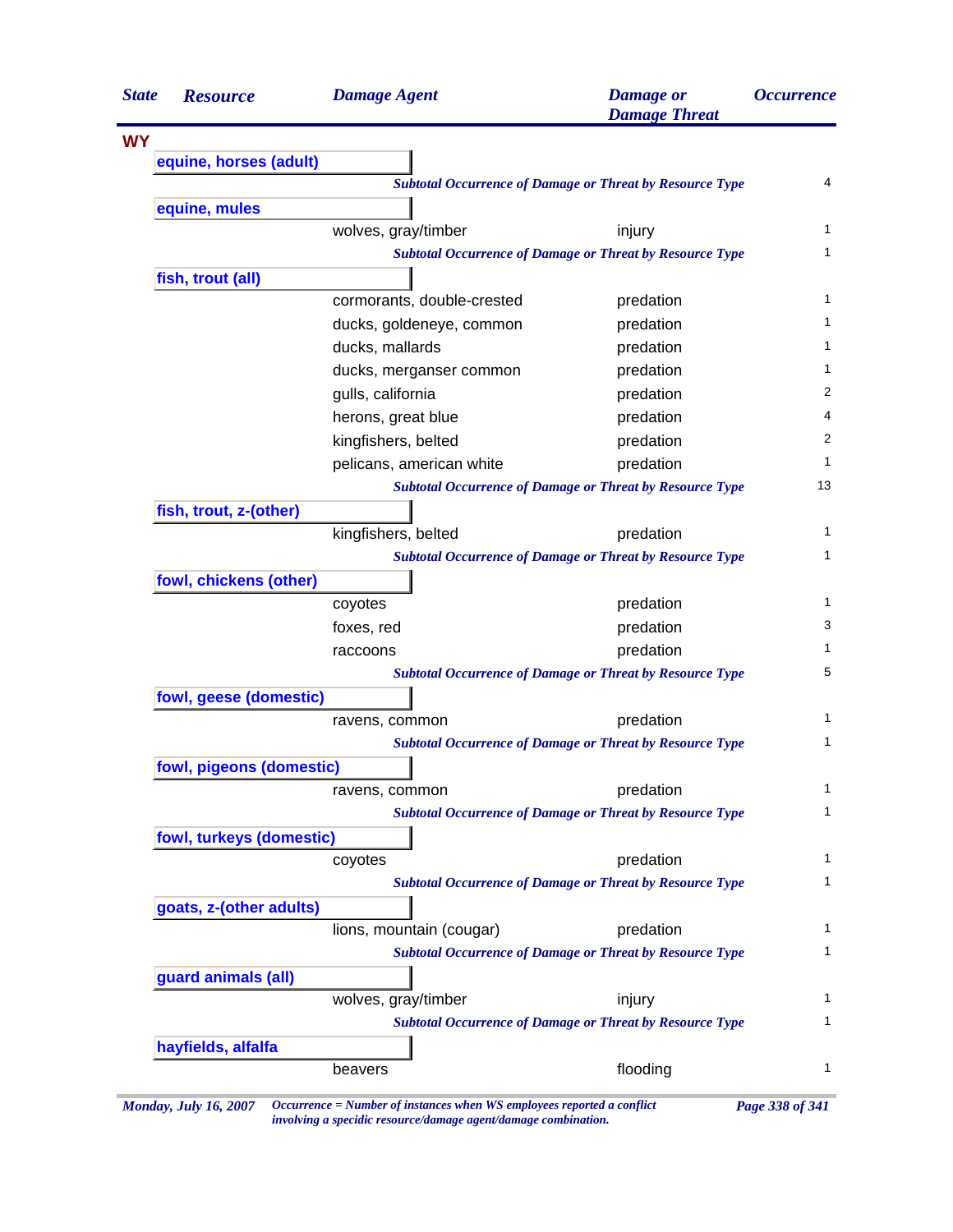| <b>State</b> | <b>Resource</b>                                                 | <b>Damage Agent</b> | <b>Damage</b> or<br><b>Damage Threat</b>                        | <i><b>Occurrence</b></i> |
|--------------|-----------------------------------------------------------------|---------------------|-----------------------------------------------------------------|--------------------------|
| <b>WY</b>    |                                                                 |                     |                                                                 |                          |
|              | hayfields, alfalfa                                              |                     |                                                                 |                          |
|              |                                                                 |                     | <b>Subtotal Occurrence of Damage or Threat by Resource Type</b> | $\mathbf{1}$             |
|              | hith/sfty, human z-(general)                                    |                     |                                                                 |                          |
|              |                                                                 | skunks, striped     | disease threat                                                  | 1                        |
|              |                                                                 | skunks, striped     | nuisance, odor                                                  | 2                        |
|              |                                                                 |                     | <b>Subtotal Occurrence of Damage or Threat by Resource Type</b> | 3                        |
|              | irrigation ditch/drainage system                                |                     |                                                                 |                          |
|              |                                                                 | beavers             | flooding                                                        | 2                        |
|              |                                                                 |                     | <b>Subtotal Occurrence of Damage or Threat by Resource Type</b> | 2                        |
|              | mammals, deer, mule                                             |                     |                                                                 |                          |
|              |                                                                 | wolves, gray/timber | predation                                                       | 1                        |
|              |                                                                 |                     | <b>Subtotal Occurrence of Damage or Threat by Resource Type</b> | 1                        |
|              | mammals, elk (wapiti)                                           |                     |                                                                 |                          |
|              |                                                                 | wolves, gray/timber | predation                                                       | 11                       |
|              |                                                                 | wolves, gray/timber | predation threat                                                | 2                        |
|              |                                                                 |                     | <b>Subtotal Occurrence of Damage or Threat by Resource Type</b> | 13                       |
|              | mammals, moose                                                  |                     |                                                                 |                          |
|              |                                                                 | wolves, gray/timber | predation                                                       | 1                        |
|              |                                                                 |                     | <b>Subtotal Occurrence of Damage or Threat by Resource Type</b> | 1                        |
|              | mammals, pronghorn (antelope)                                   |                     |                                                                 |                          |
|              |                                                                 | coyotes             | predation                                                       | 1                        |
|              |                                                                 |                     | <b>Subtotal Occurrence of Damage or Threat by Resource Type</b> | 1                        |
|              | mammals, sheep, bighorn                                         |                     |                                                                 |                          |
|              |                                                                 | coyotes             | predation                                                       | 1                        |
|              |                                                                 |                     | <b>Subtotal Occurrence of Damage or Threat by Resource Type</b> | 1                        |
|              | pets (companion/hobby animals)                                  |                     |                                                                 |                          |
|              |                                                                 |                     | predation                                                       | 1                        |
|              |                                                                 | coyotes             |                                                                 | 1                        |
|              |                                                                 | foxes, red          | predation                                                       | 1                        |
|              |                                                                 | wolves, gray/timber | predation                                                       | 3                        |
|              |                                                                 |                     | <b>Subtotal Occurrence of Damage or Threat by Resource Type</b> |                          |
|              | property (general)                                              |                     |                                                                 |                          |
|              |                                                                 | geese, canada       | nuisance                                                        | 1                        |
|              |                                                                 | raccoons            | threat (other)                                                  | 1<br>2                   |
|              |                                                                 |                     | <b>Subtotal Occurrence of Damage or Threat by Resource Type</b> |                          |
|              | roads/bridges                                                   |                     |                                                                 |                          |
|              |                                                                 | beavers             | flooding                                                        | 2                        |
|              | <b>Subtotal Occurrence of Damage or Threat by Resource Type</b> |                     |                                                                 | 2                        |
|              | sheep (adult)                                                   |                     |                                                                 |                          |
|              |                                                                 | bears, black        | predation                                                       | 11                       |
|              |                                                                 | bears, black        | predation threat                                                | 1                        |

*Monday, July 16, 2007 Occurrence = Number of instances when WS employees reported a conflict Page 339 of 341 involving a specidic resource/damage agent/damage combination.*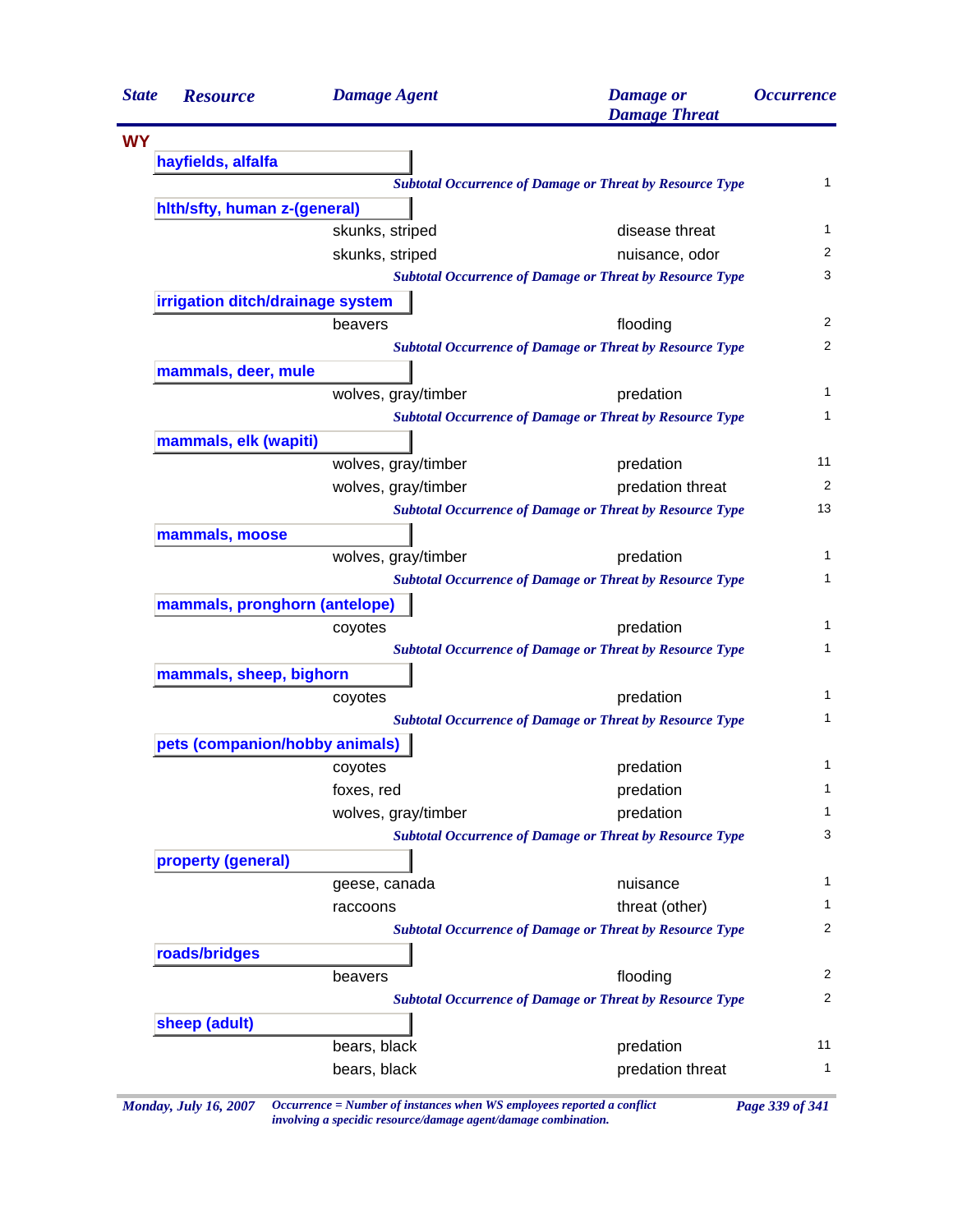| <b>State</b> | <b>Resource</b>         | <b>Damage Agent</b>                                             | <b>Damage or</b><br><b>Damage Threat</b> | <i><b>Occurrence</b></i> |
|--------------|-------------------------|-----------------------------------------------------------------|------------------------------------------|--------------------------|
| <b>WY</b>    |                         |                                                                 |                                          |                          |
|              | sheep (adult)           |                                                                 |                                          |                          |
|              |                         | bears, grizzly                                                  | predation                                | $\mathbf{1}$             |
|              |                         | coyotes                                                         | predation                                | 66                       |
|              |                         | coyotes                                                         | predation threat                         | 3                        |
|              |                         | dogs, feral, free-ranging and hybrids                           | injury                                   | 1                        |
|              |                         | dogs, feral, free-ranging and hybrids                           | predation                                | 2                        |
|              |                         | lions, mountain (cougar)                                        | predation                                | 1                        |
|              |                         | lions, mountain (cougar)                                        | predation threat                         | 1                        |
|              |                         | no species                                                      | fatality                                 | 1                        |
|              |                         | snakes, poisonous (other)                                       | injury                                   | 1                        |
|              |                         | wolves, gray/timber                                             | injury                                   | 1                        |
|              |                         | wolves, gray/timber                                             | predation                                | 4                        |
|              |                         | <b>Subtotal Occurrence of Damage or Threat by Resource Type</b> |                                          | 94                       |
|              | sheep (lambs)           |                                                                 |                                          |                          |
|              |                         | bears, black                                                    | predation                                | $\overline{7}$           |
|              |                         | bears, black                                                    | predation threat                         | 1                        |
|              |                         | bears, grizzly                                                  | predation                                | 1                        |
|              |                         | bobcats                                                         | predation                                | 8                        |
|              |                         | coyotes                                                         | injury                                   | 1                        |
|              |                         | coyotes                                                         | no conflict                              | 1                        |
|              |                         | coyotes                                                         | predation                                | 270                      |
|              |                         | coyotes                                                         | predation threat                         | 14                       |
|              |                         | dogs, feral, free-ranging and hybrids                           | injury                                   | $\mathbf{1}$             |
|              |                         | dogs, feral, free-ranging and hybrids                           | predation                                | 9                        |
|              |                         | eagles, bald                                                    | predation                                | 1                        |
|              |                         | eagles, golden                                                  | predation                                | 8                        |
|              |                         | foxes, red                                                      | predation                                | 12                       |
|              |                         | lions, mountain (cougar)                                        | predation                                | 9                        |
|              |                         | no species                                                      | no conflict                              | 1                        |
|              |                         | ravens, common                                                  | predation                                | 15                       |
|              |                         | snakes, poisonous (other)                                       | predation                                | $\mathbf{1}$             |
|              |                         | wolves, gray/timber                                             | predation                                | 12                       |
|              |                         | <b>Subtotal Occurrence of Damage or Threat by Resource Type</b> |                                          | 372                      |
|              | swine (piglets)         |                                                                 |                                          |                          |
|              |                         | coyotes                                                         | predation                                | 3                        |
|              |                         | <b>Subtotal Occurrence of Damage or Threat by Resource Type</b> |                                          | 3                        |
|              | trees, standing (mixed) |                                                                 |                                          |                          |
|              |                         | beavers                                                         | girdling/gnawing/strip                   | 6                        |
|              |                         | hares, jackrabbits (all)                                        | girdling/gnawing/strip                   | 1                        |
|              |                         | porcupines                                                      | girdling/gnawing/strip                   | 1                        |

*Monday, July 16, 2007 Occurrence = Number of instances when WS employees reported a conflict Page 340 of 341 involving a specidic resource/damage agent/damage combination.*